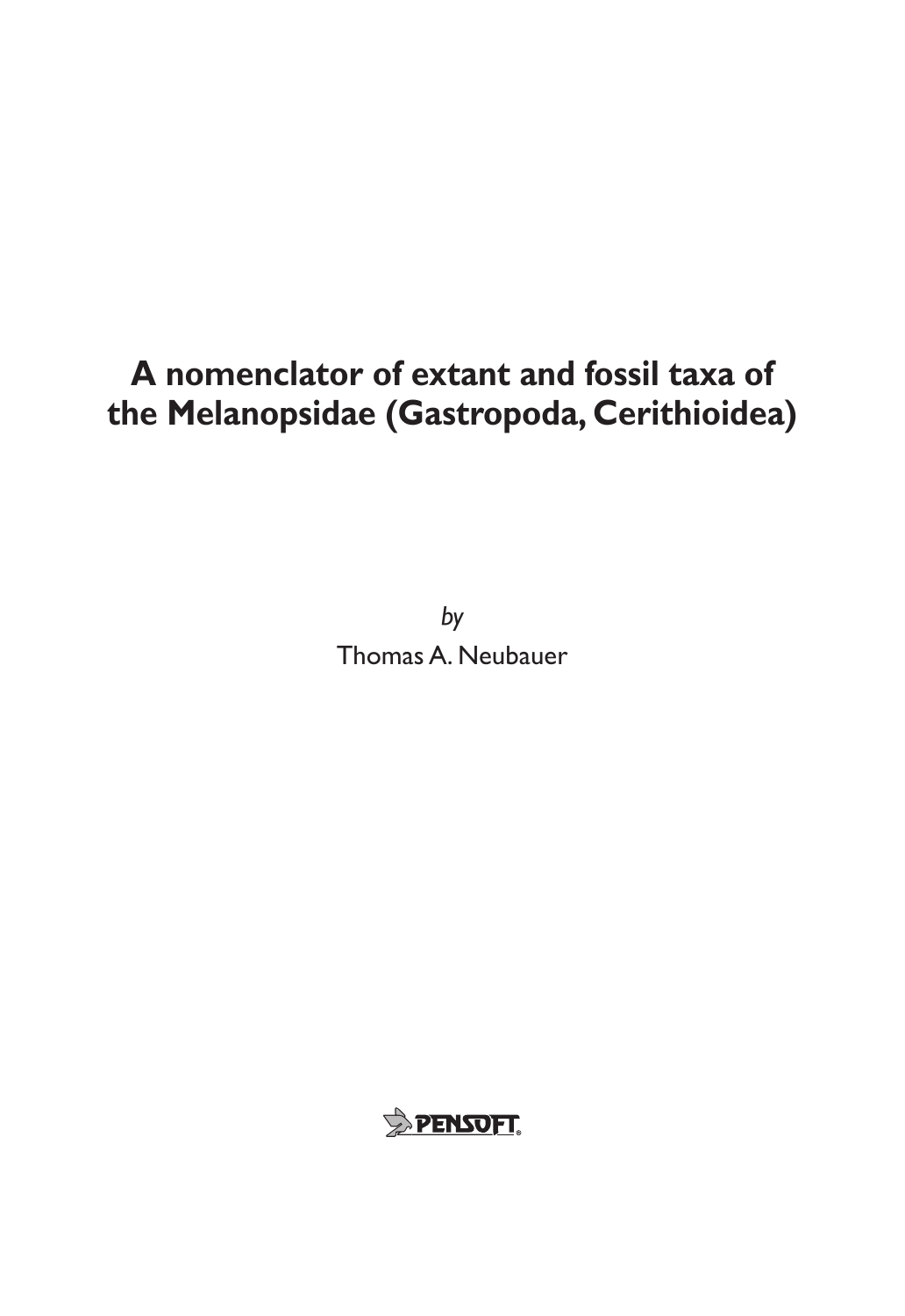ZooKeys 602 (Special Issue)

A nomenclator of extant and fossil taxa of the Melanopsidae (Gastropoda, Cerithioidea)

*by* Thomas A. Neubauer

First published 2016 ISBN 978-954-642-828-8 (paperback)

Pensoft Publishers 12 Prof. Georgi Zlatarski Street, 1700 Sofia, Bulgaria Fax: +359-2-870-42-82 info@pensoft.net www.pensoft.net

Printed in Bulgaria, July 2016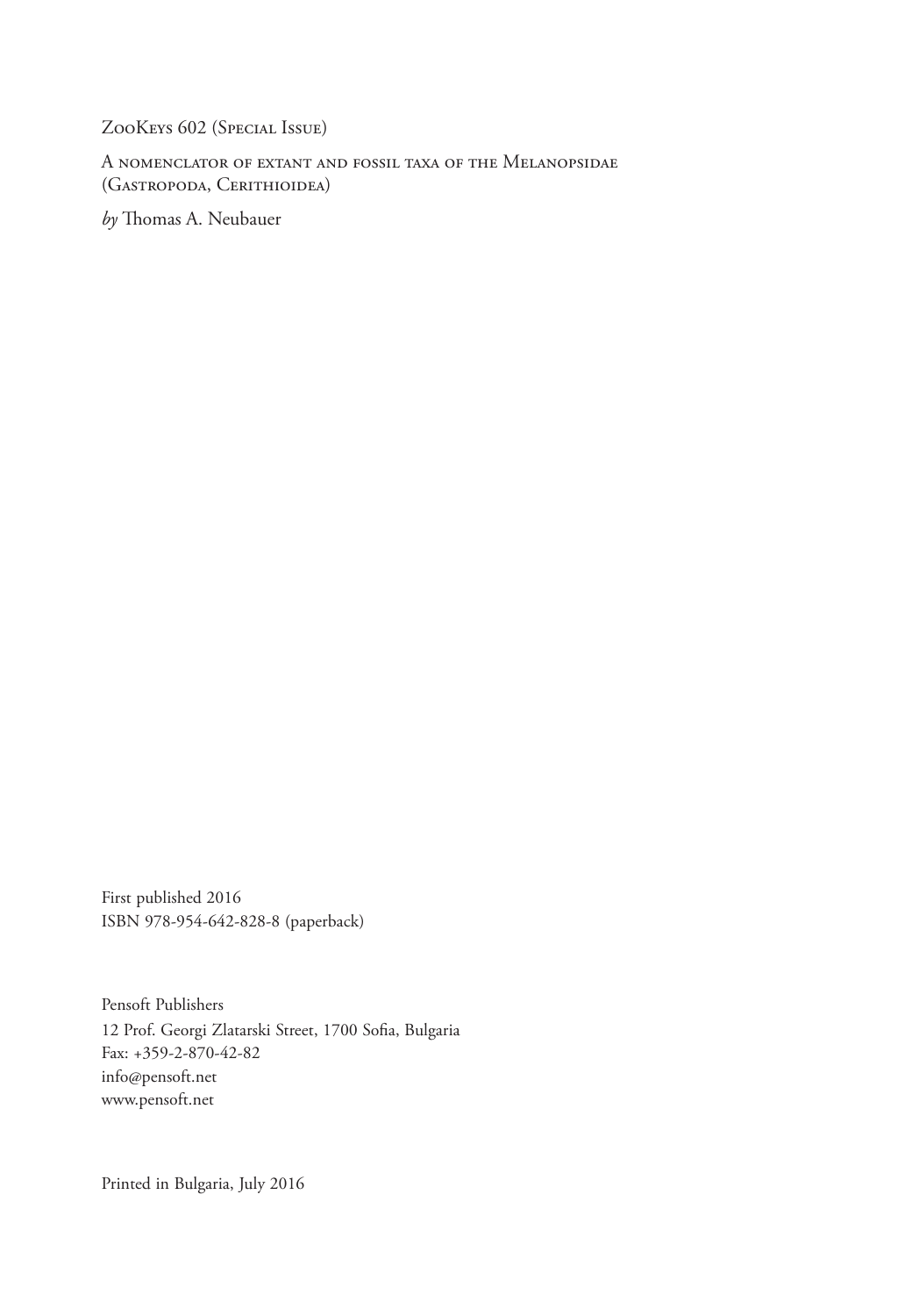**Catalogue**



## **A nomenclator of extant and fossil taxa of the Melanopsidae (Gastropoda, Cerithioidea)**

Thomas A. Neubauer<sup>1</sup>

**1** *Geological-Paleontological Department, Natural History Museum Vienna, 1010 Vienna, Austria*

Corresponding author: *Thomas A. Neubauer* (thomas.neubauer@nhm-wien.ac.at)

| Academic editor: T. Backeljau   Received 15 February 2016   Accepted 17 June 2016   Published 5 July 2016 |  |  |  |  |  |
|-----------------------------------------------------------------------------------------------------------|--|--|--|--|--|
| http://zoobank.org/65EFA276-7345-4AC6-9B78-DBE7E98D6103                                                   |  |  |  |  |  |

**Citation:** Neubauer TA (2016) A nomenclator of extant and fossil taxa of the Melanopsidae (Gastropoda, Cerithioidea). ZooKeys 602: 1–358. doi: 10.3897/zookeys.602.8136

#### **Abstract**

This nomenclator provides details on all published names in the family-, genus-, and species-group, as well as for a few infrasubspecific names introduced for, or attributed to, the family Melanopsidae. It includes nomenclaturally valid names, as well as junior homonyms, junior objective synonyms, nomina nuda, common incorrect subsequent spellings, and as far as possible discussion on the current status in taxonomy. The catalogue encompasses three family-group names, 79 genus-group names, and 1381 speciesgroup names. All of them are given in their original combination and spelling (except mandatory corrections requested by the Code), along with their original source. For each family- and genus-group name, the original classification and the type genus and type species, respectively, are given. Data provided for species-group taxa are type locality, type horizon (for fossil taxa), and type specimens, as far as available.

#### **Keywords**

Non-marine snails, catalogue, nomenclature, taxonomy, www-references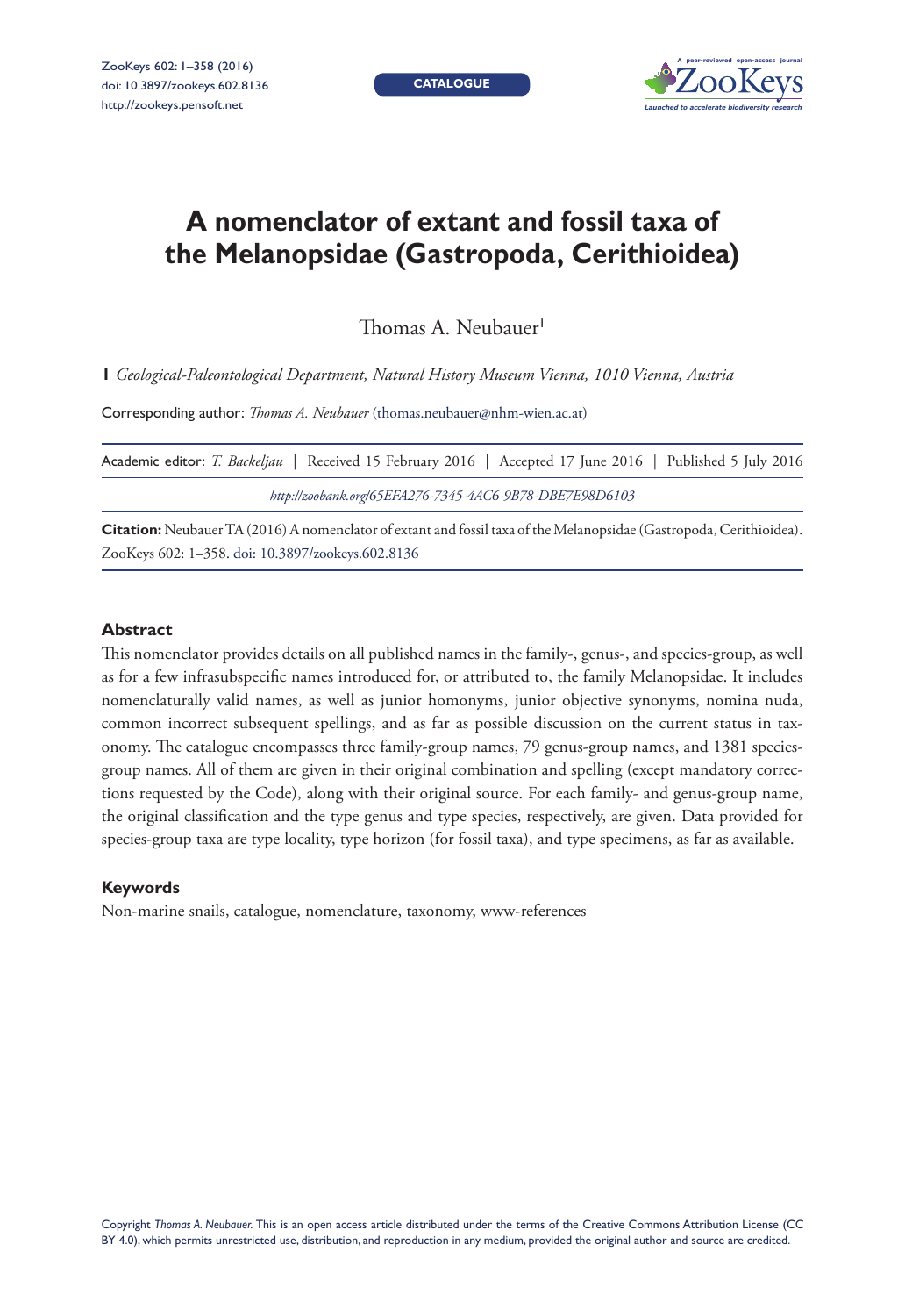## **Table of contents**

## **Introduction**

The family Melanopsidae (Caenogastropoda: Cerithioidea) is one of the most diverse groups of non-marine gastropods in Earth history (Strong et al. 2008). Today, the family occurs in southern to eastern Europe, northern Africa, and the Middle East, as well as New Zealand and some south Pacific islands (Bănărescu 1990, Glaubrecht 1993, 1996, Altaba 1998, Strong et al. 2008). Its record dates back at least into the late Cretaceous of Europe (Bandel 2000, Neubauer et al. 2016a). While the fossil record of New Zealand species is fairly restricted, the record for Europe, northern Africa and the Middle East yielded many hundreds of species-group taxa. Early species were pure brackish-water dwellers, which they remained until the early Miocene, when they started to conquer freshwater (Glaubrecht 1996, Neubauer et al. 2016a). This change in life style coincided with a series of adaptive radiations in the middle and late Miocene, producing hundreds of species, and forming the basis for the modern clades and present diversity and distribution (Neubauer et al. 2016a).

The first detailed listing of names of living "Melanidae" – at that time the Melanopsidae were considered a subfamily of that group – was published by Brot (1874–1879). Soon later, Bourguignat (1884) followed with his "Histoire des mélaniens du système européen", in which he described numerous new species, but few of them are currently still accepted. Pallary (1926a, b) provided a list of all published names of fossil and recent Melanopsidae, yet without any comments. Wenz (1929) summarized all Cenozoic (Paleocene–Pleistocene) names and gave extensive synonymy lists. Besides, there are papers on the fossil and recent Melanopsidae of Italy (Pantanelli 1886b) and Spain (Pallary 1924, Azpeitia Moros 1929). In addi-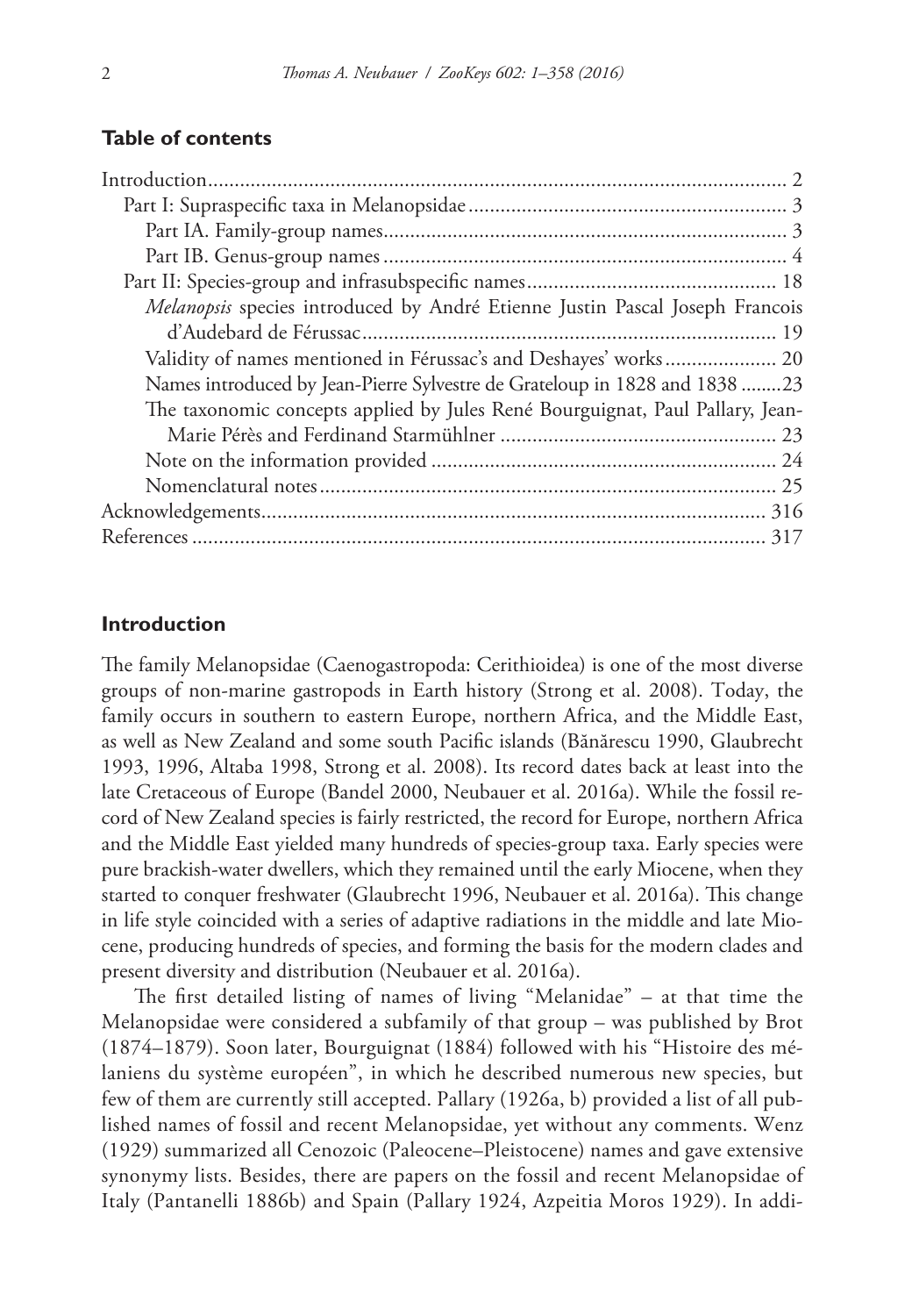tion, Pallary (1916a, b, 1920, 1925) provided a detailed account of nomenclatural mistakes concerning this family and introduced a great many of replacement names for existing homonyms.

A comprehensive annotated list of melanopsid names is, however, entirely missing. This catalogue presents information for all published names in the family-, genus- and species-group, as well as for a few infrasubspecific names. Discussed are nomenclaturally valid, invalid (e.g., junior objective synonyms, junior homonyms) and unavailable names (e.g., nomina nuda, misspellings), following the rules of the fourth edition of the International Code of Zoological Nomenclature (ICZN 1999, henceforth referred to as "the Code"), incorporating later added amendments (see http://www.nhm.ac.uk/ hosted-sites/iczn/code/index.jsp). To facilitate comparison, the general outline of the present work follows the excellent nomenclator of Valvatidae by Haszprunar (2014).

## **Part I: Supraspecific taxa in Melanopsidae**

The supraspecific phylogenetic relationships within the Melanopsidae are poorly resolved (Strong et al. 2011). Most of the subfamilies, genera and subgenera were established for particular morphological characteristics, most of which have been later shown to be highly variable and, moreover, polyphyletic (e.g., Neubauer et al. 2014a). Few of them are currently used in taxonomy.

The fossil Stomatopsinae Stache, 1889 (type genus: *Stomatopsis* Stache in Sandberger, 1871), originally introduced as subfamily of the "Melaniidae" (although Stache 1889 used the suffix "-idae") but considered as a junior synonym of the Melanopsidae by Bouchet and Rocroi (2005: 248), are not included here. Their systematic position is highly uncertain and requires a more detailed re-examination.

## **Part IA. Family-group names**

## **AMPHIMELANIINAE P. Fischer & Crosse, 1891**

**Original source.** Fischer and Crosse 1880–1902: 312.

**Original classification.** Subfamily of Melaniidae.

**Type genus.** *Amphimelania* P. Fischer, 1885 (junior objective synonym of *Holandriana* Bourguignat, 1884).

**Remarks.** Considered a junior synonym of the Melanopsidae by Bouchet and Rocroi (2005: 248).

#### **FAGOTIINAE Starobogatov in Starobogatov et al., 1992**

**Original source.** Starobogatov et al. 1992: 58.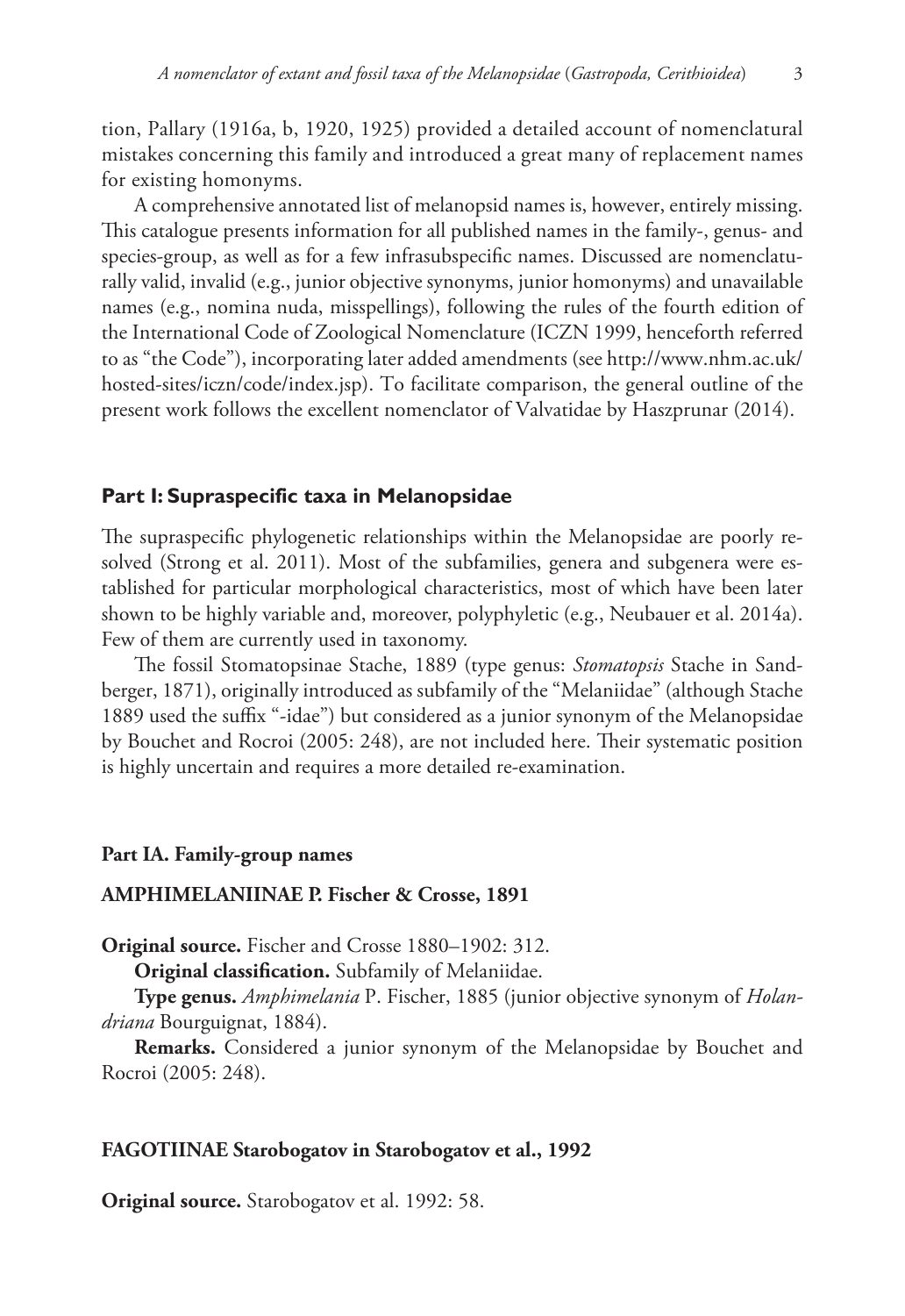**Original classification.** Subfamily of Melanopsidae.

**Type genus.** *Fagotia* Bourguignat, 1884.

**Remarks.** Considered a junior synonym of the Melanopsidae by Bouchet and Rocroi (2005: 248).

## **MELANOPSIDAE H. Adams & A. Adams, 1854**

**Original source.** Adams and Adams 1853–1858: 309. **Original classification.** Subfamily of Melaniidae. **Type genus.** *Melanopsis* Férussac in Férussac & Férussac, 1807.

#### **Part IB. Genus-group names**

In the following list, not all genus-group names are accompanied by a type species. Especially Bourguignat, who introduced the greatest number of melanopsid (sub) genera, rarely designated type species. Before 1931, a type species fixation was not a requirement for being available (ICZN 1999, Art. 12, 13.3). Original classifications of genus-level taxa are omitted for genera that were introduced without clear family classification. Purely fossil genera are marked by a dagger.

## *Aciculariana* **Bourguignat, 1884**

**Original source.** Bourguignat 1884: 51.

**Original classification.** Subgenus of *Microcolpia*.

**Remarks.** Bourguignat (1884) apparently intended to base this subgenus on *M. acicularis*. If originally or subsequently designated as type species, *Aciculariana* would be an objective synonym of *Microcolpia*.

#### *Acroxiana* **Bourguignat, 1884**

**Original source.** Bourguignat 1884: 32. **Original classification.** Subgenus of *Fagotia*.

#### *Amphimelania* **P. Fischer, 1885 [invalid]**

**Original source.** Fischer and Crosse 1880–1902: 701. **Original classification.** Subgenus of *Melania*. **Type species.** *Melania holandrii* Pfeiffer, 1828, by original designation.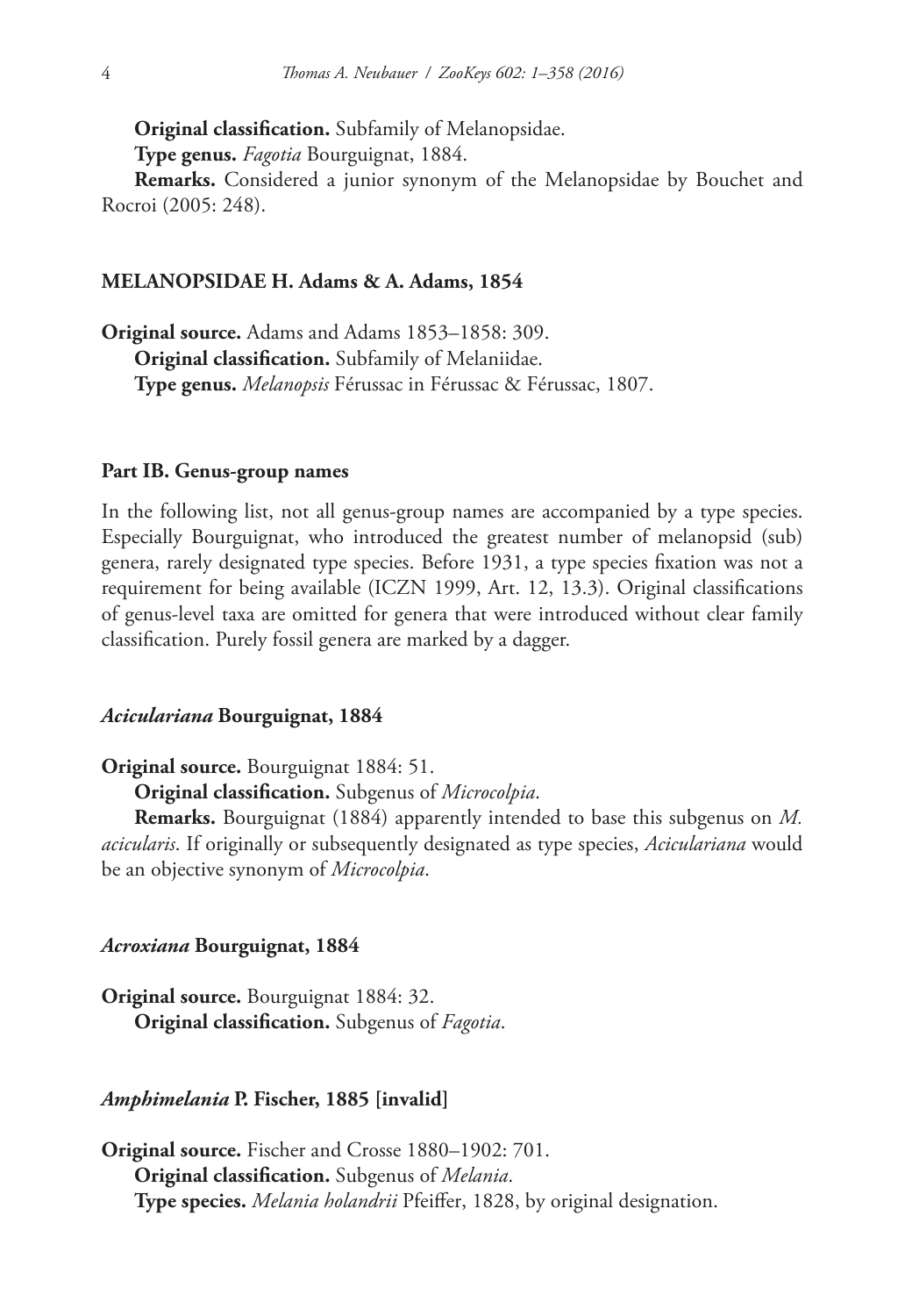**Remarks.** Replacement name for *Melanella* Swainson, 1840, non Bowdich, 1822. Junior objective synonym of *Holandriana* Bourguignat, 1884, with the same type species.

#### *Asmena* **Gistel, 1848 [invalid]**

## **Original source.** Gistel 1848: xi.

**Remarks.** Unnecessary substitute name for *Melanopsis* Férussac in Férussac & Férussac, 1807.

## **†** *Battistiana* **Pallary, 1920 [invalid]**

**Original source.** Pallary 1920b: 108.

**Original classification.** Genus of Melanopsidae.

**Type species.** † *Buccinum fossile* Gmelin, 1791, by typification of replaced name. **Remarks.** Established as a replacement name for *Pannonia* Pallary, 1916, wrongly assumed by Pallary (1920b) to be preoccupied by *Pannona* Lörenthey, 1902, and in fact a junior homonym of *Pannonia* Dollfus, 1912.

#### *Belusiana* **Bourguignat, 1884**

**Original source.** Bourguignat 1884: 75. **Original classification.** Subgenus of *Melanopsis*.

#### **†** *Boistelia* **Cossmann, 1909**

**Original source.** Cossmann 1909: 183. **Original classification.** Section of *Melanopsis*. **Type species.** † *Melanoptychia paradoxa* Brusina, 1892, by original designation.

#### *Buccinoidiana* **Bourguignat, 1884**

**Original source.** Bourguignat 1884: 73. **Original classification.** Subgenus of *Melanopsis*.

#### *Caledomelanopsis* **Germain, 1934 [unavailable]**

**Original source.** Germain 1934: 146. **Original classification.** Genus of Melanopsidae.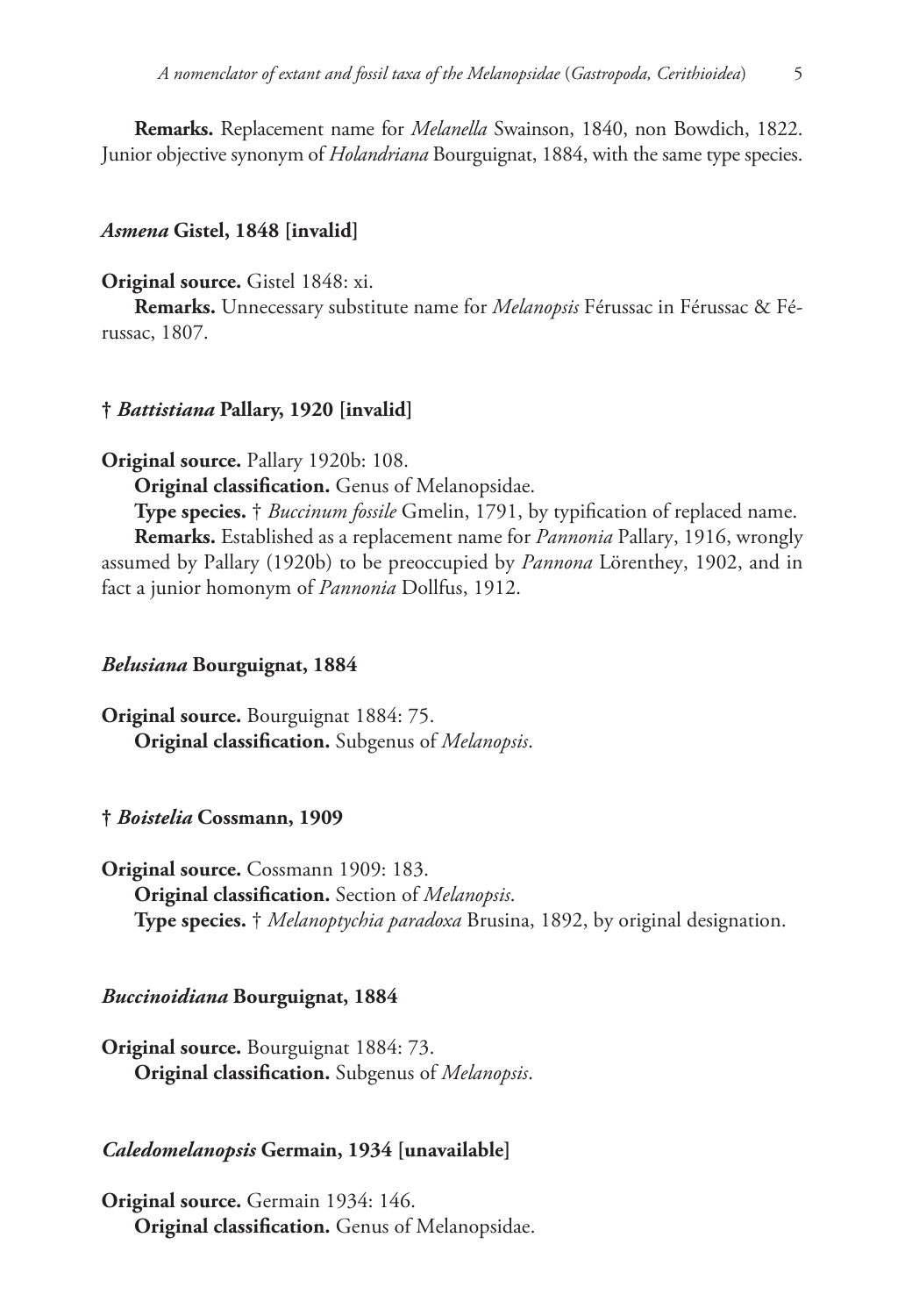**Remarks.** Germain (1934) neither provided a diagnosis, nor did he indicate a type species.

## **†** *Calodiona* **Stefanescu, 1896**

**Original source.** Stefanescu 1896: 126, 131. **Original classification.** Subgenus of *Melanopsis*. **Type species.** † *Melanopsis bergeroni* Stefanescu, 1896, by monotypy.

## **†** *Campylostylus* **Sandberger, 1870**

**Original source.** Sandberger 1870–1875: 90. **Original classification.** Subgenus of *Melanopsis*. **Type species.** † *Melanopsis galloprovincialis* Mathéron, 1843, by monotypy.

## **†** *Canthidomus* **Swainson, 1840**

**Original source.** Swainson 1840: 202, 342.

**Original classification.** Subgenus of *Melanopsis*.

**Type species.** † *Melanopsis bouei* Férussac, 1823, by subsequent designation by Herrmannsen (1846: 167).

#### *Cariosiana* **Bourguignat, 1877**

**Original source.** Bourguignat 1877: 88. **Original classification.** Subgenus of *Melanopsis*. **Type species.** *Murex cariosus* Linnaeus, 1767, by original designation.

## *Ceneona* **Gistel, 1848 [invalid]**

#### **Original source.** Gistel 1848: 169.

**Remarks.** Unnecessary substitute name for *Melanopsis* Férussac in Férussac & Férussac, 1807.

#### *Charpentieriana* **Bourguignat, 1884**

**Original source.** Bourguignat 1884: 75. **Original classification.** Subgenus of *Melanopsis*.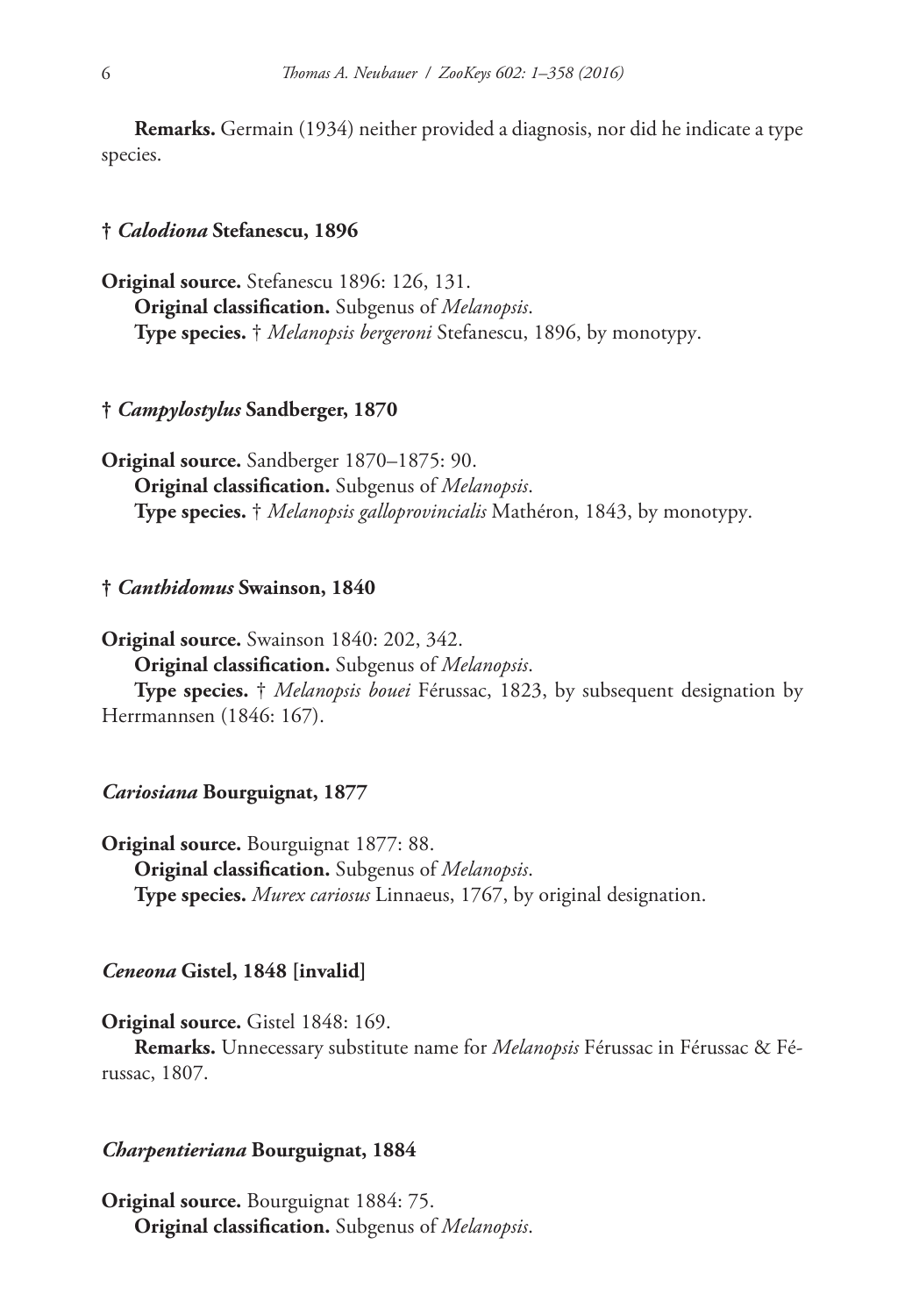## *Costatiana* **Bourguignat, 1884**

**Original source.** Bourguignat 1884: 76. **Original classification.** Subgenus of *Melanopsis*.

## *Couphaniana* **Bourguignat, 1884**

**Original source.** Bourguignat 1884: 74. **Original classification.** Subgenus of *Melanopsis*. **Type species.** *Melanopsis coupha* Bourguignat, 1884, by monotypy.

#### *Crassiana* **Bourguignat, 1884 [invalid]**

**Original source.** Bourguignat 1884: 8. **Original classification.** Subgenus of *Melanella*. **Remarks.** Junior homonym of *Crassiana* Servain, 1882 (Bivalvia, Unionidae).

#### **†** *Duabiana* **Starobogatov & Anistratenko in Anistratenko, 1993**

**Original source.** Anistratenko 1993: 69, textfig. 1. **Original classification.** Subgenus of *Melanopsis*. **Type species.** † *Melanopsis cylindrica* Anistratenko, 1993, by original designation.

## *Dufouriana* **Bourguignat, 1884**

**Original source.** Bourguignat 1884: 75. **Original classification.** Subgenus of *Melanopsis*.

## *Esperiana* **Bourguignat, 1877**

**Original source.** Bourguignat 1877: 88. **Original classification.** Subgenus of *Melanopsis*. **Type species.** *Melanopsis esperi* Férussac, 1823, by original designation.

#### *Eumorphiana* **Bourguignat, 1884**

**Original source.** Bourguignat 1884: 76. **Original classification.** Subgenus of *Melanopsis*.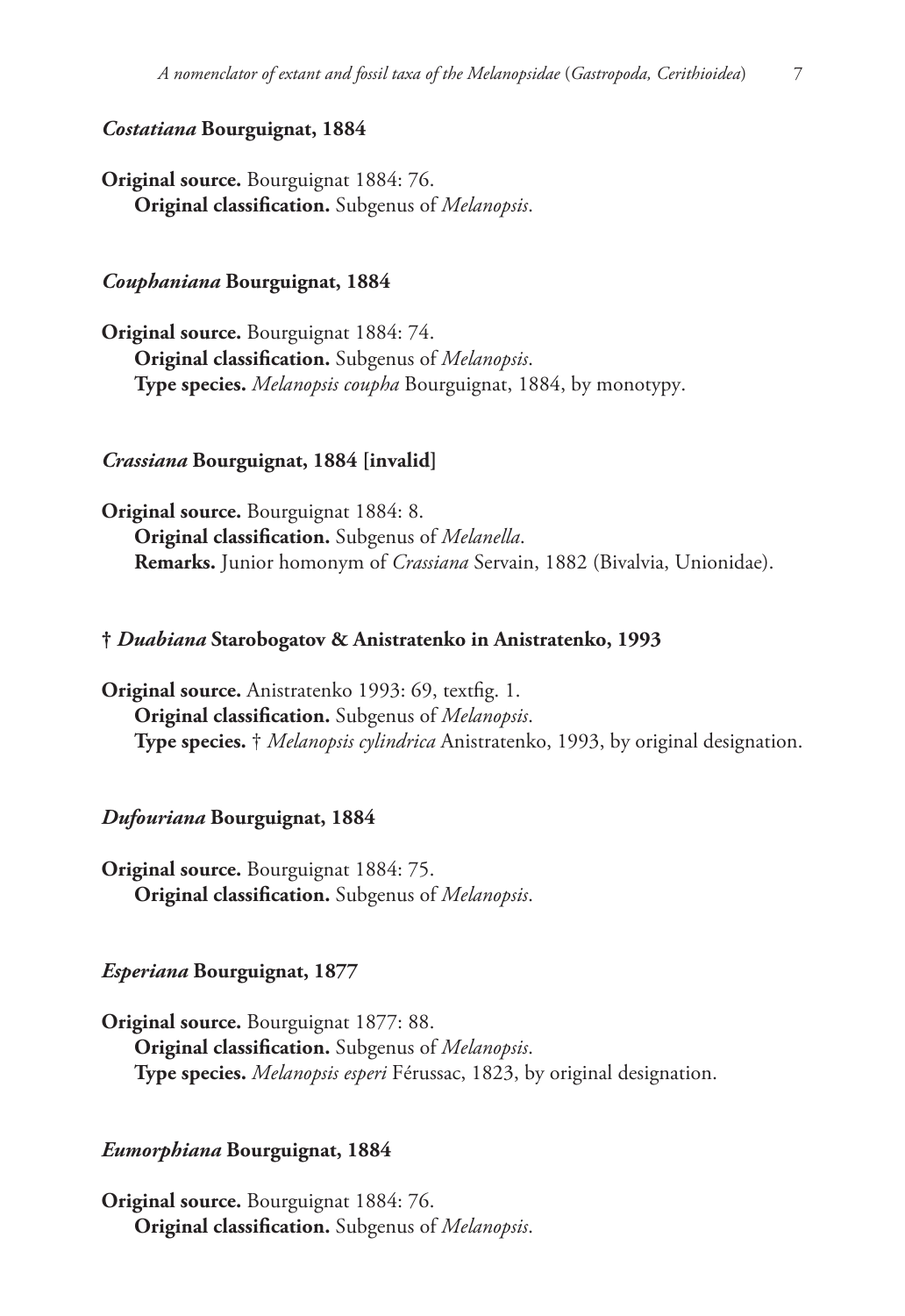## *Fagotia* **Bourguignat, 1884 [invalid]**

**Original source.** Bourguignat 1884: 30.

**Original classification.** Subgenus of *Fagotia*.

**Type species.** *Melanopsis esperi* Férussac, 1823, by subsequent designation by Wenz (1939: 690).

**Remarks.** Wenz (1939) declared that *Melanopsis esperi* was the type species by monotypy, but 22 nominal species were originally included in *Fagotia*. Junior objective synonym of *Esperiana*.

## *Fagotiana* **Bourguignat, 1884**

**Original source.** Bourguignat 1884: 7.

**Original classification.** Subgenus of *Melanella*. **Type species.** *Melanella fagotiana* Bourguignat, 1884, by tautonymy.

#### *Graellsiana* **Bourguignat, 1884**

**Original source.** Bourguignat 1884: 75. **Original classification.** Subgenus of *Melanopsis*.

## **†** *Handmannia* **Cossmann, 1889 [invalid]**

**Original source.** Cossmann 1889: 1101.

**Type species.** † *Melanopsis pygmaea* Hörnes, 1856, by original designation.

**Remarks.** Established as a substitute name for *Homalia* Handmann, 1887, which Cossmann (1899), despite being aware of the difference, treated as a junior homonym of "*Homala* Schumacher" (actually *Omala* Schumacher, 1817, unjustified emendation to "*Homala*" by Agassiz 1847).

#### *Holandriana* **Bourguignat, 1884**

**Original source.** Bourguignat 1884: 7.

**Original classification.** Subgenus of *Melanella*.

**Type species.** *Melania holandrii* Pfeiffer, 1828, by subsequent designation by Welter-Schultes (2012: 36).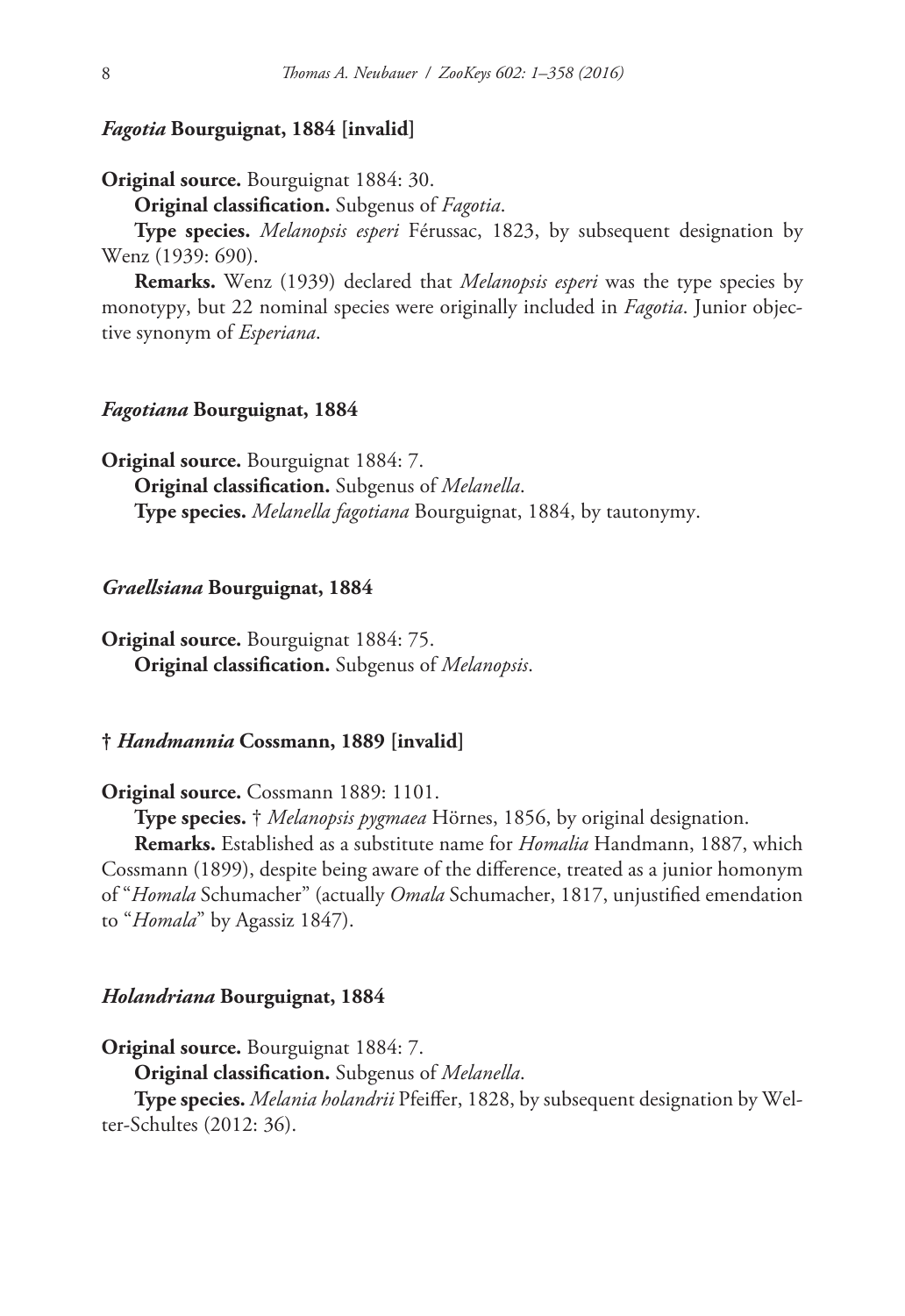## **†** *Homalia* **Handmann, 1887**

**Original source.** Handmann 1887: 12. **Original classification.** Subgenus of *Melanopsis*.

## **†** *Hyphantria* **Handmann, 1887 [invalid]**

**Original source.** Handmann 1887: 37. **Original classification.** Subgenus of *Melanopsis*. **Remarks.** Junior homonym of *Hyphantria* Harris, 1841 (Lepidoptera).

#### *Laevigatiana* **Bourguignat, 1884**

**Original source.** Bourguignat 1884: 8. **Original classification.** Subgenus of *Melanella*.

#### *Letourneuxiana* **Bourguignat, 1884 [invalid]**

**Original source.** Bourguignat 1884: 32.

**Original classification.** Subgenus of *Fagotia*.

**Remarks.** Bourguignat (1884) introduced three different divisions called *Letourneuxiana*, one for *Fagotia*, one for *Melanella* and one for *Melanopsis*. All are junior homonyms of *Letourneuxiana* Silva e Castro, 1883 (Unionidae).

#### *Letourneuxiana* **Bourguignat, 1884 [invalid]**

**Original source.** Bourguignat 1884: 8. **Original classification.** Subgenus of *Melanella*. **Remarks.** Junior homonym of *Letourneuxiana* Silva e Castro, 1883 (Unionidae).

#### *Letourneuxiana* **Bourguignat, 1884 [invalid]**

**Original source.** Bourguignat 1884: 75. **Original classification.** Subgenus of *Melanopsis*. **Type species.** *Melanopsis letourneuxi* Bourguignat, 1884, by monotypy. **Remarks.** Junior homonym of *Letourneuxiana* Silva e Castro, 1883 (Unionidae).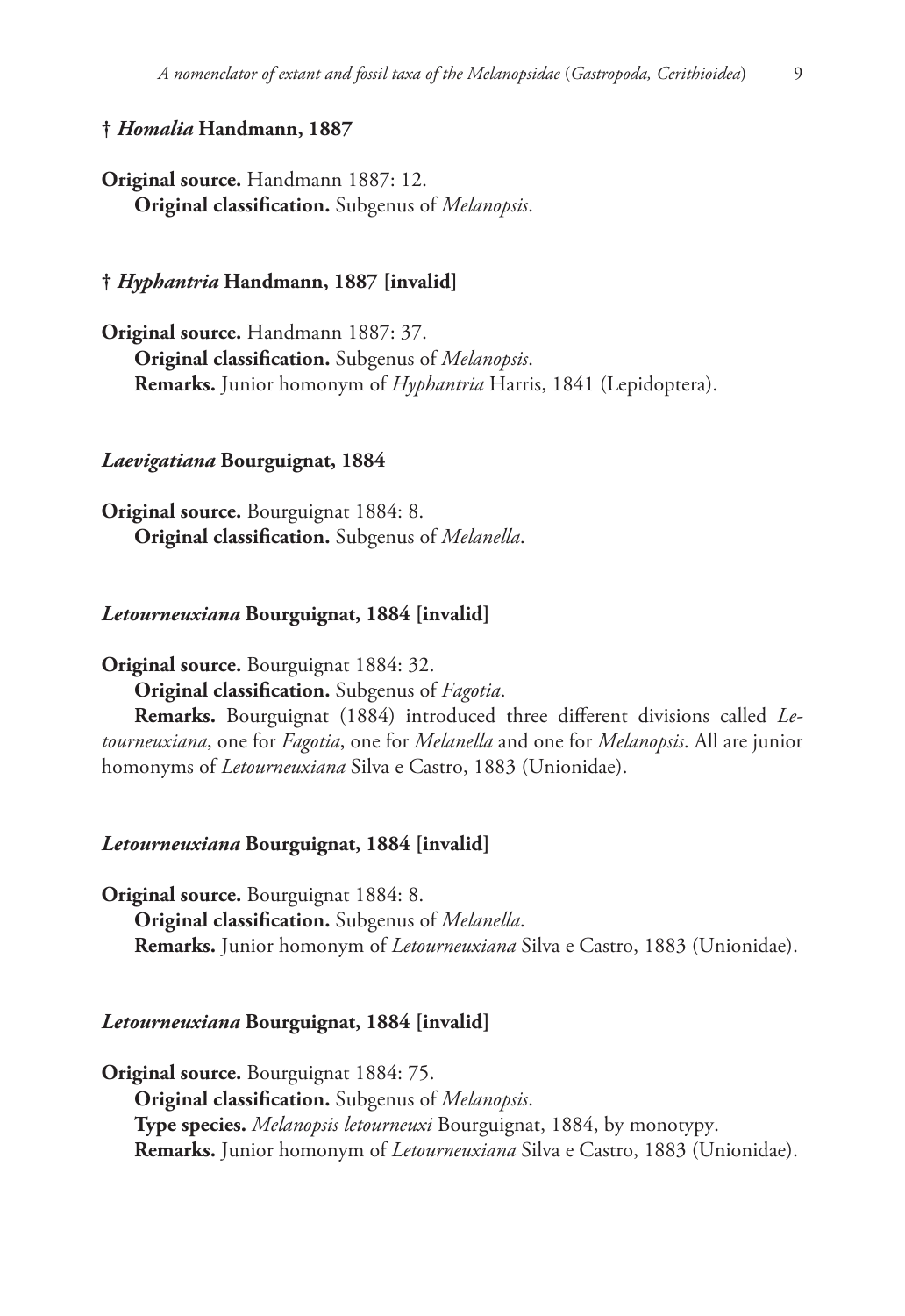## *Locardiana* **Bourguignat, 1884**

**Original source.** Bourguignat 1884: 32. **Original classification.** Subgenus of *Fagotia*. **Type species.** *Fagotia locardiana* Bourguignat, 1884, by tautonymy.

#### *Lorcaniana* **Bourguignat, 1884**

**Original source.** Bourguignat 1884: 74. **Original classification.** Subgenus of *Melanopsis*.

#### *Lortetiana* **Bourguignat, 1884**

**Original source.** Bourguignat 1884: 76. **Original classification.** Subgenus of *Melanopsis*. **Type species.** *Melanopsis lortetiana* Locard, 1883, by tautonymy.

#### *Lyrcea* **H. Adams & A. Adams, 1854**

**Original source.** Adams and Adams 1853–1858: 310. **Original classification.** Subgenus of *Melanopsis*. **Type species.** *Melanopsis dufourii* Férussac, 1822, by subsequent designation by

Cossmann (1909: 174).

**Remarks.** "*Lyrcaea*" as mentioned in Wenz (1929: 2647) and many other authors is an incorrect subsequent spelling.

## **†** *Macrospira* **Sandberger, 1872 [invalid]**

**Original source.** Sandberger 1870–1875: 222, 248. **Original classification.** Subgenus of *Melanopsis*. **Remarks.** Junior homonym of *Macrospira* Guilding in Swainson, 1840. Rovereto (1899: 109) introduced *Stilospirula* as replacement name.

#### *Maresiana* **Bourguignat, 1884**

**Original source.** Bourguignat 1884: 77. **Original classification.** Subgenus of *Melanopsis*.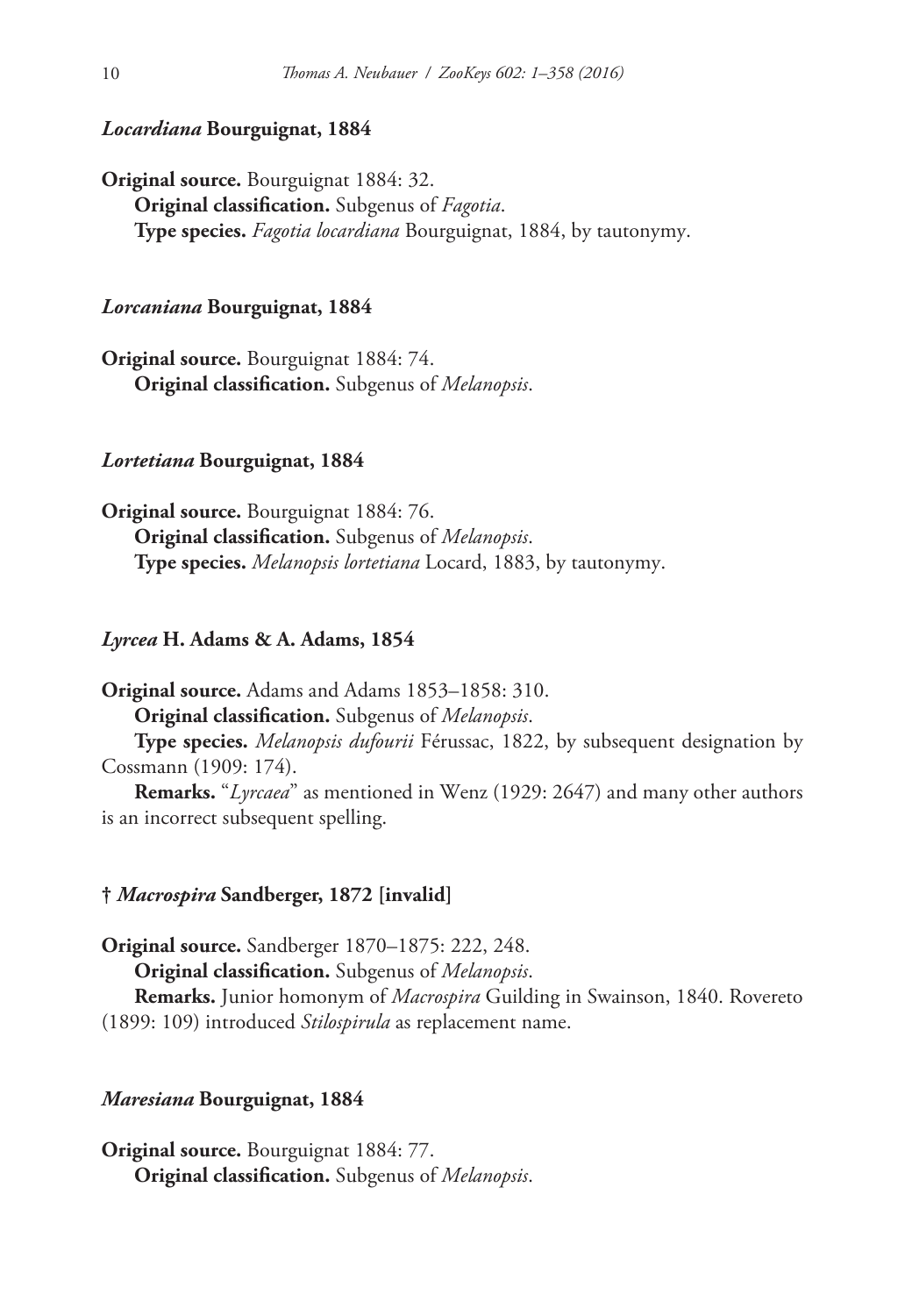## **†** *Martinia* **Handmann, 1887 [invalid]**

**Original source.** Handmann 1887: 19.

**Original classification.** Subgenus of *Melanopsis*.

**Type species.** † *Melanopsis martiniana* Férussac, 1823 [objective synonym of *M. fossilis* (Gmelin, 1791)], by subsequent designation by Cossmann (1909: 174).

**Remarks.** Junior homonym of *Martinia* M'Coy in M'Coy & Griffith, 1844 (Brachiopoda).

## **†** *Megalonoda* **Kollmann, 1984**

**Original source.** Kollmann 1984: 56. **Original classification.** Genus of Melanopsidae. **Type species.** † *Purpuroidea reussi* Hörnes, 1856, by original designation.

## *Melafusus* **Swainson, 1840**

**Original source.** Swainson 1840: 201, 341. **Original classification.** Subgenus of *Melanopsis*. **Remarks.** Briefly described but no species included.

## *Melanella* **Swainson, 1840 [invalid]**

**Original source.** Swainson 1840: 199, 341.

**Original classification.** Subgenus of *Melania*.

**Remarks.** No originally included species. Junior homonym of *Melanella* Bowdich, 1822. Fischer (1885: 701) introduced *Amphimelania* as replacement name, which is invalid, too, because it is a junior objective synonym of *Holandriana*, with the same type species.

#### *Melanithes* **Swainson, 1840**

**Original source.** Swainson 1840: 202, 341.

**Original classification.** Subgenus of *Melanopsis*.

**Remarks.** Based on some of Férussac's (1823) fossil (Eocene to Pliocene) *Melanopsis* species but no type species was designated.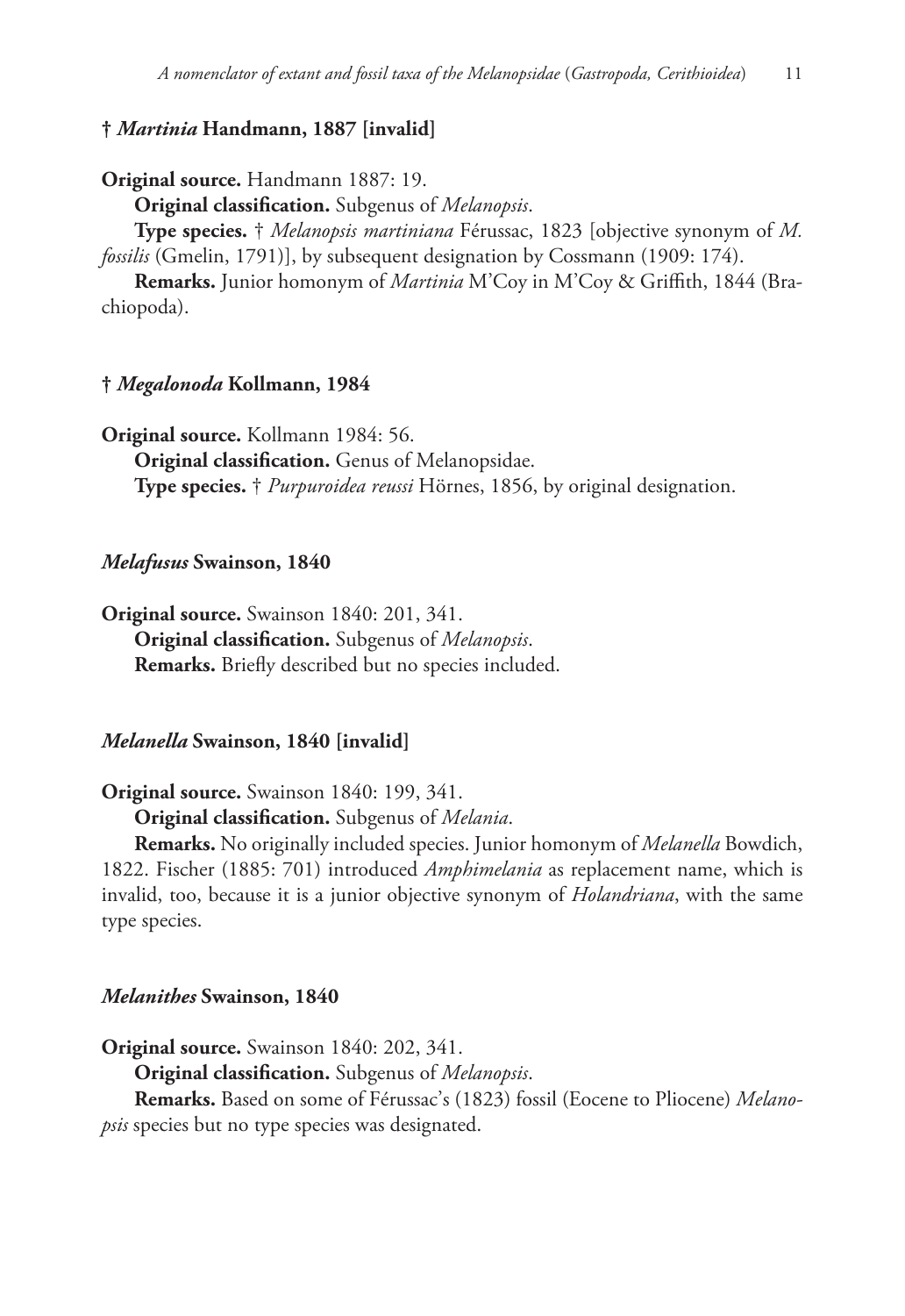## *Melanopsis* **J.B.L.d'A. de Férussac in J.B.L. d'A. de Férussac & A.E.J.P.J.F. d'A. de Férussac, 1807**

**Original source.** Férussac and Férussac 1807: 70.

**Type species.** *Melania costata* Olivier, 1804, by subsequent designation by Gray (1847: 153).

**Remarks.** Correct authority is denoted on p. xii of Férussac and Férussac (1807).

#### **†** *Melanoptychia* **Neumayr, 1880**

**Original source.** Neumayr 1880c: 480.

**Original classification.** Genus of Melanopsidae.

**Type species.** † *Melanoptychia bittneri* Neumayr, 1880, by subsequent designation by Cossmann (1909: 182).

#### **†** *Melanosteira* **Andreae, 1893**

**Original source.** Andreae 1893: 172.

**Original classification.** Genus of Melanopsidae.

**Type species.** † *Melanopsis aetolica* Neumayr, 1876, by subsequent designation by Cossmann (1909: 179).

**Remarks.** The name is not available from Oppenheim (1891), who used the vernacular "Melanosteiren". In a book review of that paper, Andreae (1893) Latinized the name and made it thereby available.

#### **†** *Melanostira* **Cossmann, 1909 [invalid]**

#### **Original source.** Cossmann 1909: 179.

**Remarks.** Unjustified emendation and therefore junior objective synonym of *Melanosteira* Andreae, 1893.

## *Mesopotamia* **Pallary, 1939 [unavailable]**

**Original source.** Pallary 1939: 98.

**Original classification.** Subgenus of *Melanopsis*. **Remarks.** Unavailable because no type species was designated (Art. 13.3).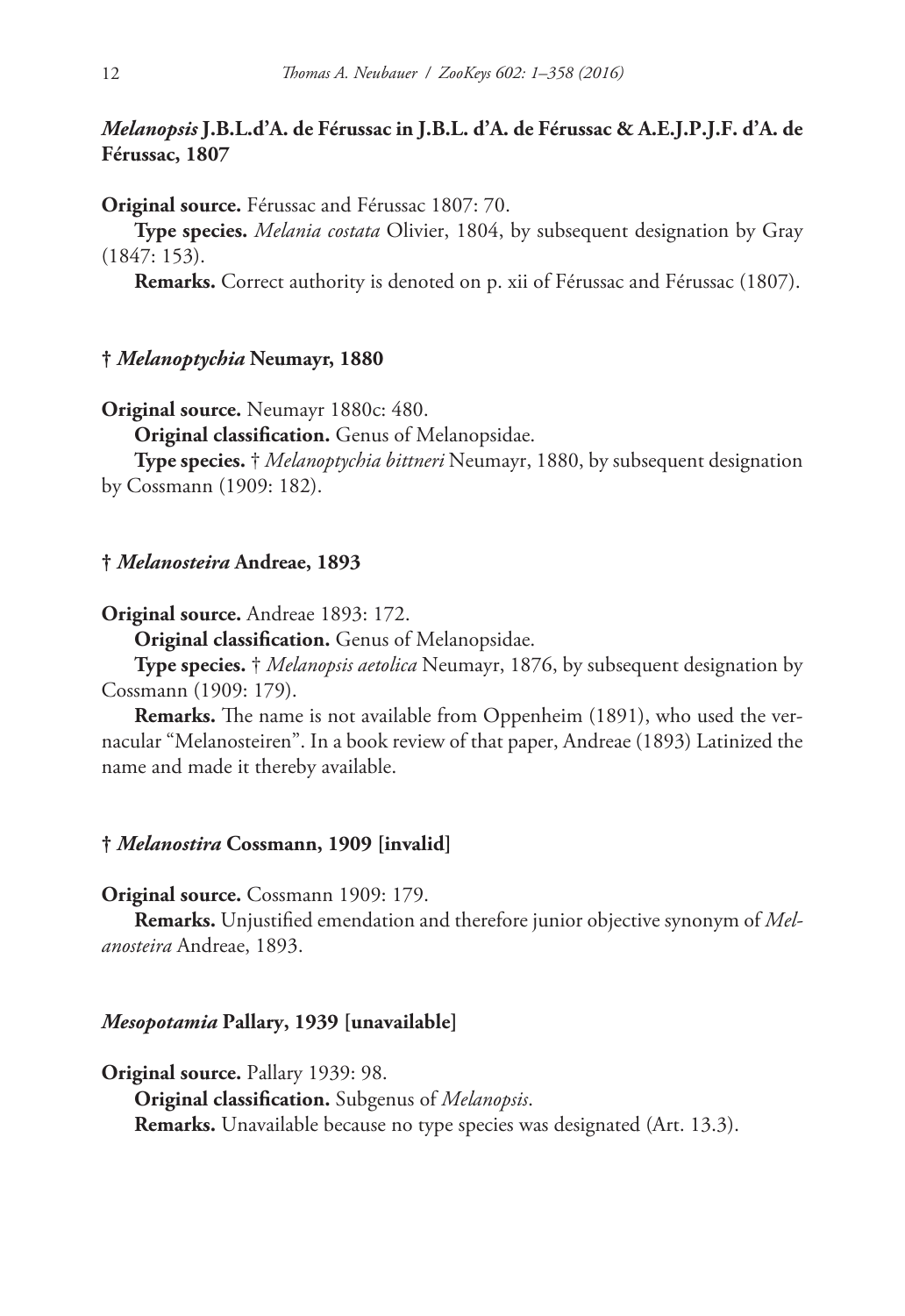## *Microcolpia* **Bourguignat, 1884**

#### **Original source.** Bourguignat 1884: 49.

**Original classification.** Genus of Melaniidae (note that Bourguignat actually only gave the vernacular "Mélaniens").

**Type species.** *Melanopsis acicularis* Férussac, 1823, by subsequent designation by Cossmann (1909: 159).

**Remarks.** "*Microcalpia*" as mentioned in Fischer (1886: 705) is an incorrect subsequent spelling.

#### *Mingreliciana* **Bourguignat, 1884**

**Original source.** Bourguignat 1884: 74.

**Original classification.** Subgenus of *Melanopsis*.

**Type species.** *Melanopsis mingrelica* Mousson, 1863, by subsequent designation by Izzatullaev and Starobogatov (1984: 1476).

#### *Myosotidiana* **Bourguignat, 1884**

**Original source.** Bourguignat 1884: 74. **Original classification.** Subgenus of *Melanopsis*. **Type species.** *Melanopsis myosotidaea* Bourguignat, 1884, by monotypy.

#### *Nodosiana* **Bourguignat, 1884**

**Original source.** Bourguignat 1884: 76. **Original classification.** Subgenus of *Melanopsis*. **Type species.** *Melanopsis nodosa* Férussac, 1822, by monotypy.

#### *Olivieriana* **Bourguignat, 1884**

**Original source.** Bourguignat 1884: 74. **Original classification.** Subgenus of *Melanopsis*.

#### *Pakaurangia* **Finlay, 1926**

**Original source.** Finlay 1926: 380, 476. **Original classification.** Subgenus of *Zemelanopsis*.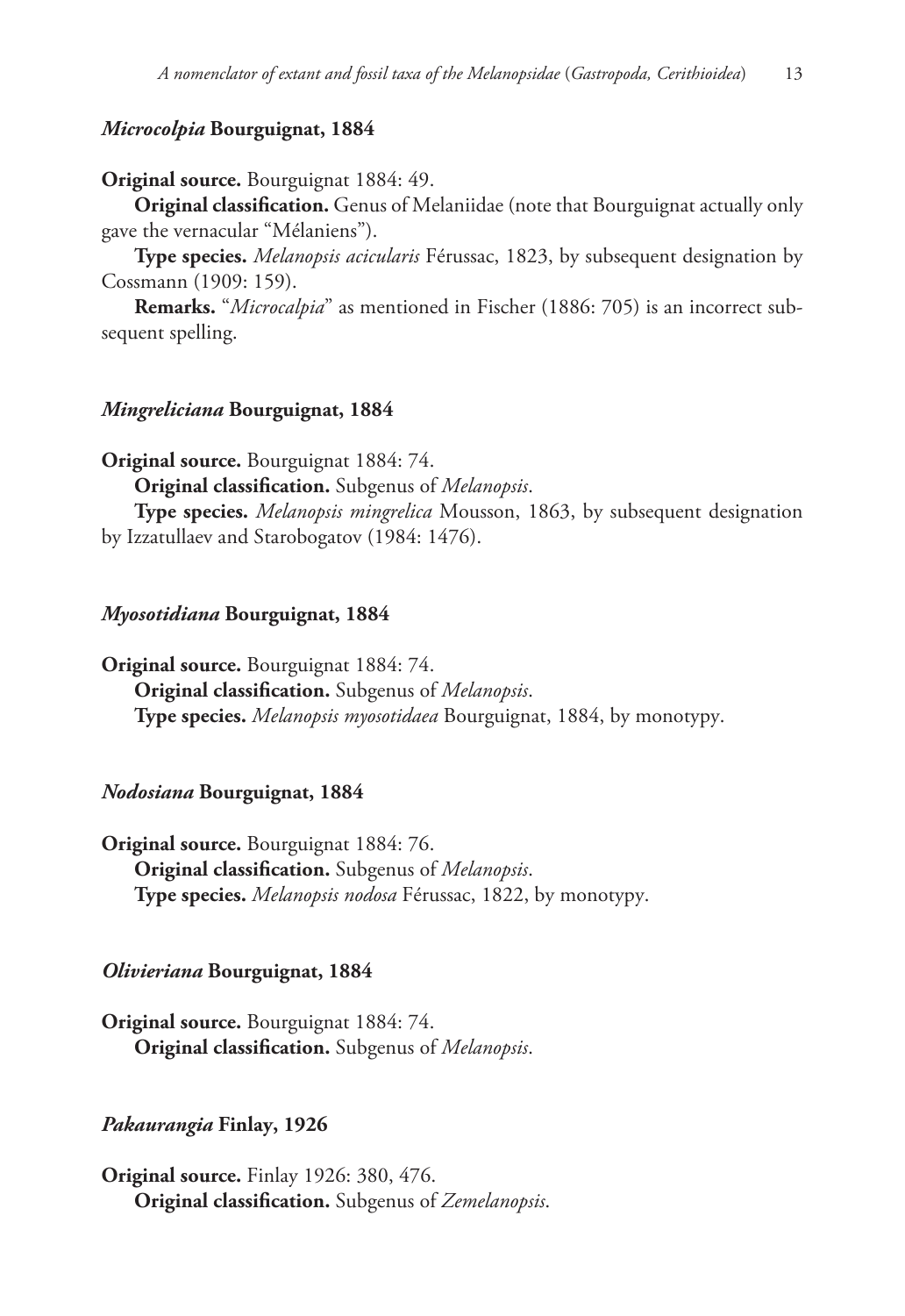**Type species.** *Melanopsis waitaraensis* Marwick, 1926, by original designation.

**Remarks.** Finlay (1926) included also another species, the fossil *Coptochetus zelandicus* Marshall, 1918 (p. 265, pl. 22, fig. 13), in this subgenus. That species is, however, not a Melanopsidae but belongs to the marine genus *Exilia* Conrad, 1860 after Beu and Maxwell (1990: 414) and is consequently not treated in this catalogue. Finally, Bouchet and Poppe (1995: 503) synonymized *Pakaurangia* with the marine deep-water genus *Calliotectum* (Volutidae).

## **†** *Pannonia* **Pallary, 1916 [invalid]**

```
Original source. Pallary 1916: 76.
```
**Original classification.** Subgenus of *Melanopsis*.

**Type species.** † *Buccinum fossile* Gmelin, 1791, by original designation.

**Remarks.** Replacement name for *Martinia* Handmann, 1887, non M'Coy in M'Coy & Griffith, 1844. Junior homonym of *Pannonia* Dollfus, 1912 (see *Battistiana*).

#### *Parreyssiana* **Bourguignat, 1884**

**Original source.** Bourguignat 1884: 76. **Original classification.** Subgenus of *Melanopsis*. **Type species.** *Melanopsis parreyssi* Philippi, 1847, by monotypy.

## **†** *Pauluccia* **Brusina, 1902**

**Original source.** Brusina 1902: viii. **Original classification.** Subgenus of *Melanopsis*.

#### *Pechaudiana* **Bourguignat, 1884**

**Original source.** Bourguignat 1884: 77. **Original classification.** Subgenus of *Melanopsis*.

## *Potamactebiana* **Bourguignat, 1884**

**Original source.** Bourguignat 1884: 52. **Original classification.** Subgenus of *Microcolpia*. **Type species.** *Melanopsis potamactebia* Bourguignat, 1870, by subsequent designation by Anistratenko and Anistratenko (2001: 150).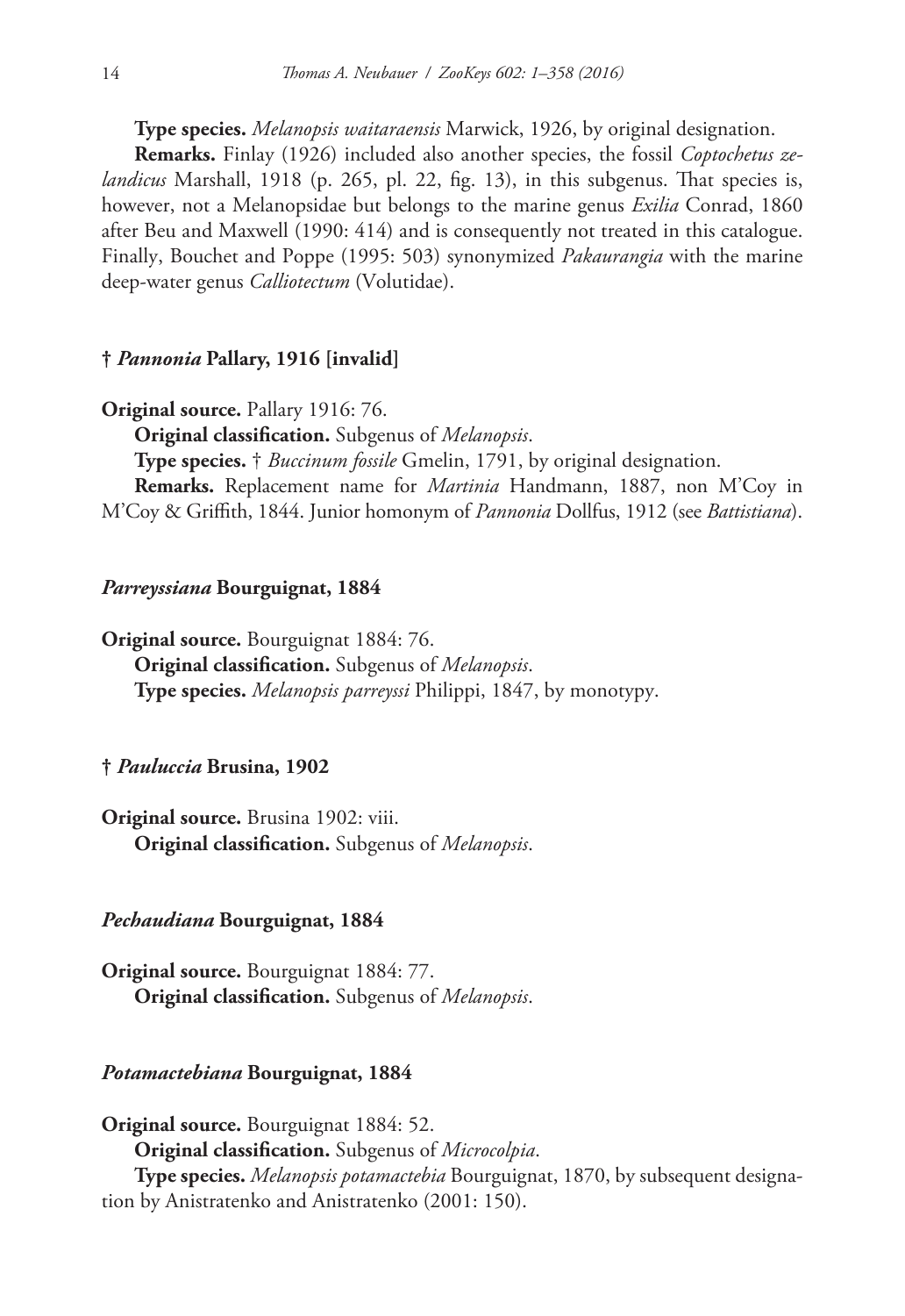## *Praeclariana* **Bourguignat, 1884**

**Original source.** Bourguignat 1884: 51. **Original classification.** Subgenus of *Microcolpia*. **Type species.** *Microcolpia praeclara* Bourguignat, 1884, by monotypy.

#### *Praemorsiana* **Bourguignat, 1877**

**Original source.** Bourguignat 1877: 88. **Original classification.** Subgenus of *Melanopsis*. **Type species.** *Buccinum praemorsum* Linnaeus, 1758, by original designation.

#### *Pseudhemisinus* **Nevill, 1884 [invalid]**

**Original source.** Nevill 1884: 214. **Original classification.** Subgenus of *Melanopsis*. **Type species.** *Melanopsis esperi* Férussac, 1823, by original designation. **Remarks.** Junior objective synonym of *Esperiana* Bourguignat, 1876, with the same type species.

## **†** *Pseudofagotia* **Anistratenko, 1993**

**Original source.** Anistratenko 1993: 72. **Original classification.** Genus of Fagotiinae. **Type species.** † *Pseudofagotia lineata* Anistratenko, 1993, by original designation.

## *Pyramidaliana* **Bourguignat, 1884**

**Original source.** Bourguignat 1884: 51. **Original classification.** Subgenus of *Microcolpia*.

## **†** *Sasykiana* **Gozhik in Gozhik & Datsenko, 2007**

**Original source.** Gozhik and Datsenko 2007: 98. **Original classification.** Subgenus of *Fagotia*. **Type species.** † *Fagotia* (*Sasykiana*) *plena* Gozhik in Gozhik & Datsenko, 2007, by original designation.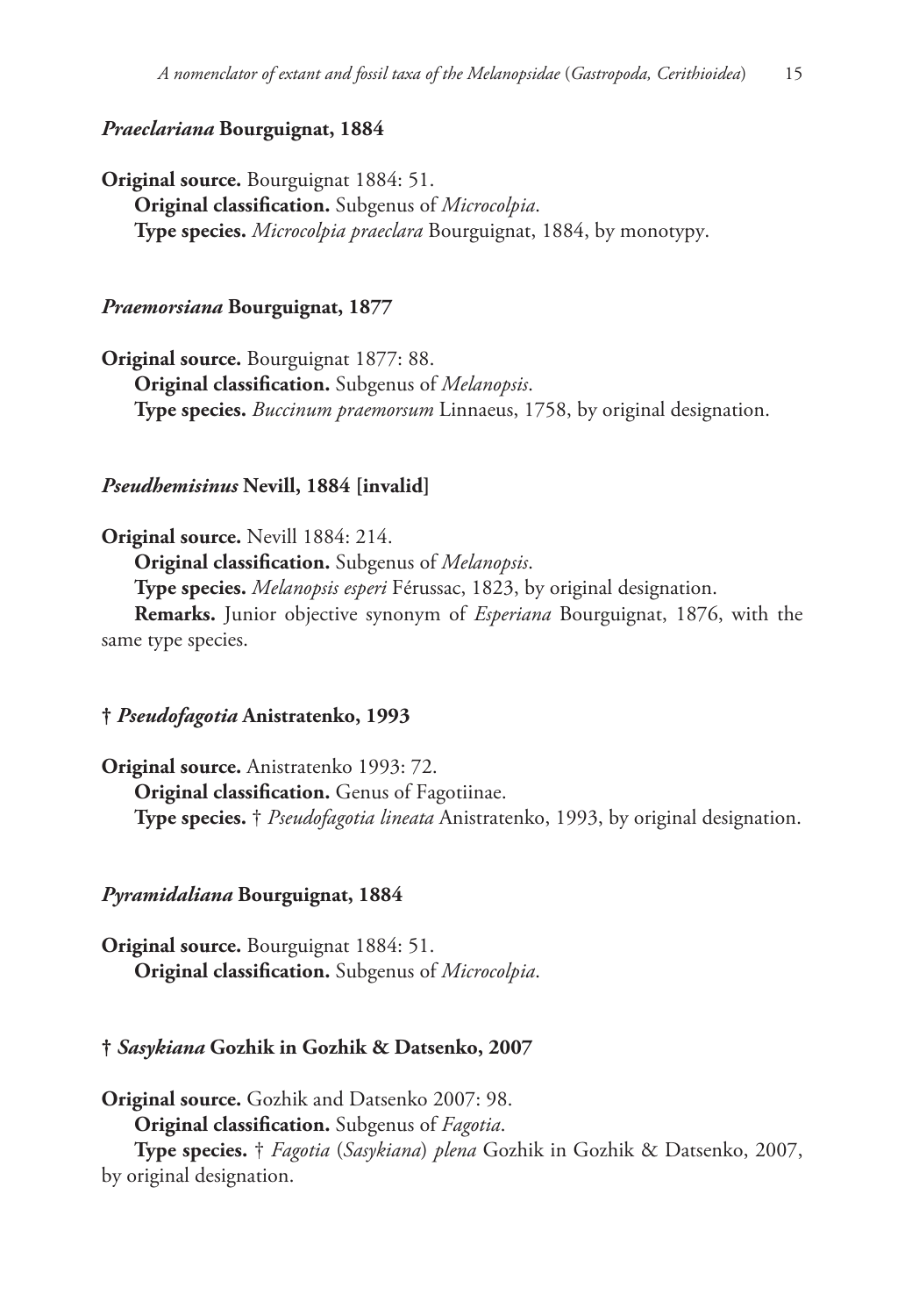## *Saulcyana* **Bourguignat, 1884**

**Original source.** Bourguignat 1884: 75. **Original classification.** Subgenus of *Melanopsis*.

## *Scalariana* **Bourguignat, 1884**

**Original source.** Bourguignat 1884: 74. **Original classification.** Subgenus of *Melanopsis*.

#### *Seignettiana* **Bourguignat, 1884**

**Original source.** Bourguignat 1884: 74. **Original classification.** Subgenus of *Melanopsis*.

#### *Servainiana* **Bourguignat, 1884**

**Original source.** Bourguignat 1884: 51. **Original classification.** Subgenus of *Microcolpia*.

## *Sesteriana* **Bourguignat, 1884**

**Original source.** Bourguignat 1884: 75. **Original classification.** Subgenus of *Melanopsis*.

## *Sistaniana* **Izzatullaev & Starobogatov, 1984**

**Original source.** Izzatullaev and Starobogatov 1984: 1476. **Original classification.** Subgenus of *Melanopsis*.

**Type species.** *Melanopsis sistanica* Izzatullaev & Starobogatov, 1984, by original designation.

## *Smendovia* **Tournouër, 1882**

**Original source.** Tournouër 1882: 59. **Original classification.** Genus of Melanopsinae. **Type species.** † *Melanopsis thomasi* Tournouër, 1877, by original designation.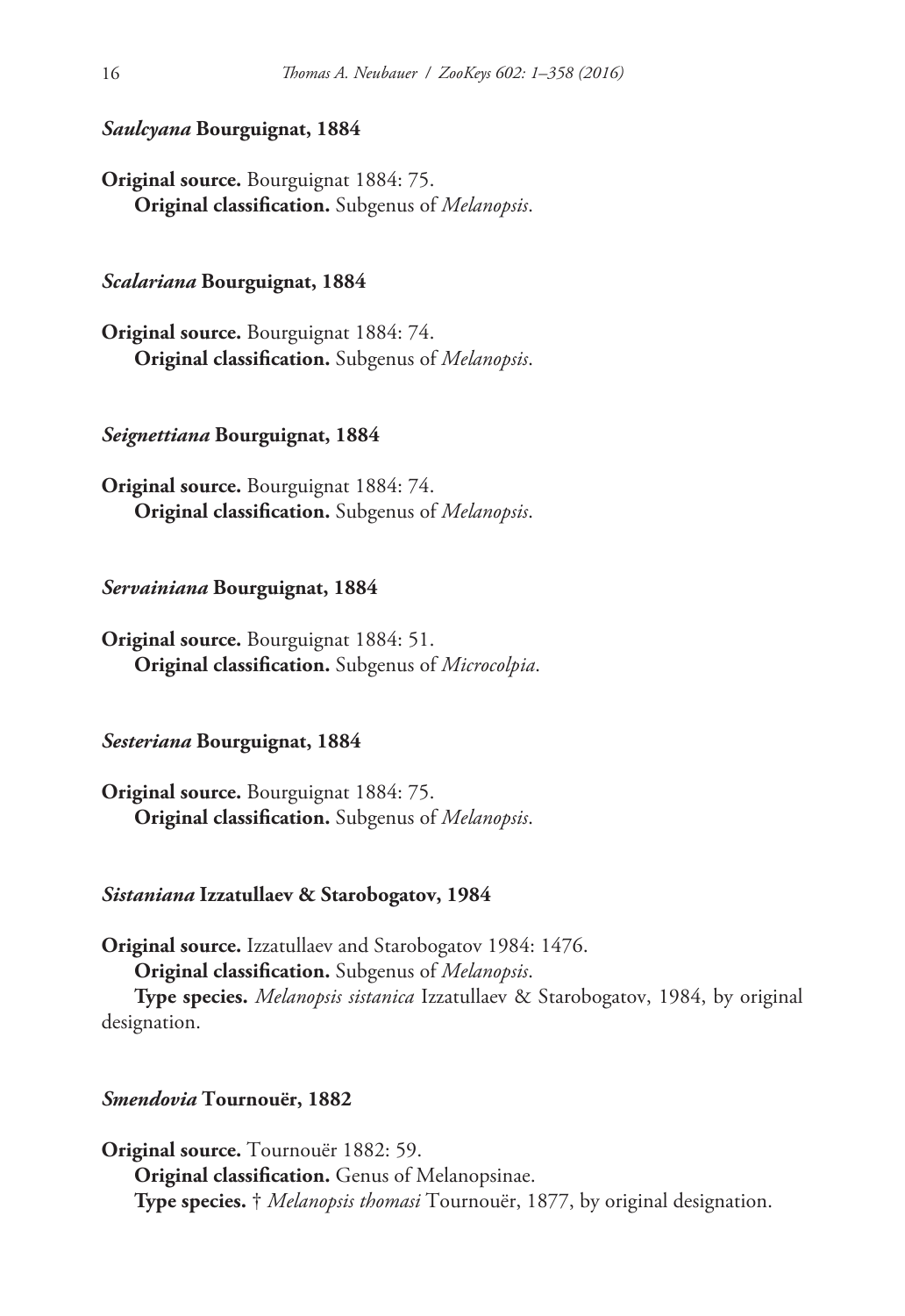## *Speciosiana* **Bourguignat, 1884**

**Original source.** Bourguignat 1884: 8. **Original classification.** Subgenus of *Melanella*. **Type species.** *Melanella speciosa* Bourguignat, 1884, by monotypy.

## **†** *Spiridionia* **Cossmann, 1909**

**Original source.** Cossmann 1909: 178.

**Original classification.** Subgenus of *Melanopsis*.

**Type species.** † *Melanopsis austriaca* Handmann, 1882, by original designation. **Remarks.** Replacement name for *Hyphantria* Handmann, 1887, non Harris, 1841 (Lepidoptera).

#### **†** *Stilospirula* **Rovereto, 1899**

**Original source.** Rovereto 1899: 109.

**Original classification.** Genus of "Melaniidae".

**Type species.** † *Melanopsis proboscidea* Deshayes, 1862, by subsequent designation by Cossmann (1909: 172; note that Cossmann made an unjustified emendation by changing the name to "*Stylospirula*").

**Remarks.** Replacement name for *Macrospira* Sandberger, 1872, non Guilding in Swainson, 1840.

## **†** *Stylospirula* **Cossmann, 1899 [invalid]**

**Original source.** Cossmann 1899: 147.

**Remarks.** Unjustified emendation and therefore junior objective synonym of *Stilospirula* Rovereto, 1899.

#### **†** *Turripontica* **Anistratenko, 1993**

**Original source.** Anistratenko 1993: 75.

**Original classification.** Genus of Fagotiinae. **Type species.** † *Turripontica aciculina* Anistratenko, 1993, by original designation.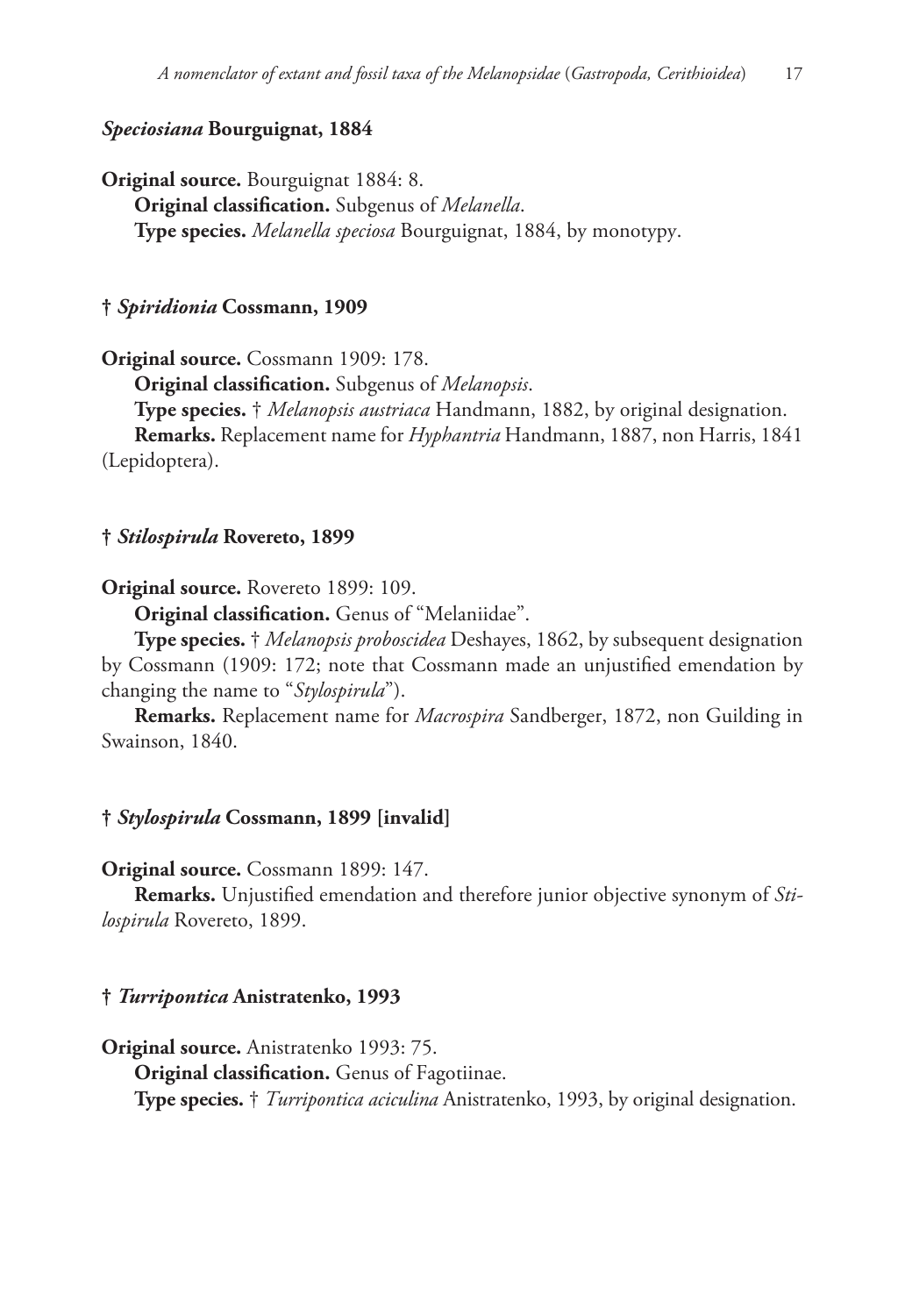#### *Villeserriana* **Bourguignat, 1884**

**Original source.** Bourguignat 1884: 51. **Original classification.** Subgenus of *Microcolpia*. **Type species.** *Microcolpia villeserriana* Bourguignat, 1884, by tautonymy.

## *Zemelanopsis* **Finlay, 1926**

**Original source.** Finlay 1926: 380, 476. **Type species.** *Melanopsis trifasciata* Gray, 1843, by original designation.

## **Part II: Species-group and infrasubspecific names**

The number of living melanopsid species-group taxa accepted in taxonomy today ranges between 25 and 50 (Strong et al. 2008); the IUCN Red List includes 36 species. Fossil species are far more numerous, with over 450 accepted names (Neubauer et al. 2016a). Beyond that, a plethora of homonyms and synonyms have been described in the Melanopsidae. The catalogue includes taxa initially described in this family and subsequently classified in other families and vice versa. It comprises a total of 1381 names, of which 71 are unavailable (mostly nomina nuda), 252 are available but invalid (junior homonyms and junior objective synonyms) and 15 are unresolved (requiring the action of a First Reviser).

Not treated by the present work are taxa not described for, and currently not considered to belong to, the Melanopsidae but classified therein previously. In the  $19<sup>th</sup>$  century, many species introduced in the group that nowadays is understood as the family Melanopsidae, especially regarding varieties of *Holandriana holandrii* (Pfeiffer, 1828), have been classified within the genus *Melania* Lamarck, 1799 (e.g., Rossmässler 1838–1844, Brusina 1866, Kobelt 1881, Westerlund 1886, 1898). In order to avoid mixing with "real" *Melania* (which is a junior objective synonym of *Thiara* Röding, 1798, the type species of the family Thiaridae), only such *Melania* species-group taxa attributed to the *Holandriana holandrii* species-complex, or those that have been claimed to be related to that group, are included herein. Further taxa that are not included are: species introduced within the genera *Faunus* Montfort, 1810, *Hemisinus* Swainson, 1840, *Dicolpus* Philippi, 1887 [invalid: junior homonym of *Dicolpus* Gerstaecker, 1884 (Insecta)], *Loxotrema* Gabb, 1868, and *Boggsia* Olsson, 1929 that have been occasionally classified in the Melanopsidae (e.g., Brot 1874–1879, Cossmann 1909, Squires 1998, 1999, Squires and Saul 1997) but are not considered to belong there today; the *Bullia* (*Bulliopsis*) species described by Conrad (1830, 1862) from middle Miocene deposits of Maryland, USA (*B. integra* Conrad, 1862, *B. marylandica* Conrad, 1862, and *B. quadrata* Conrad, 1830) that he later considered melanopsids (Conrad 1866) but which belong to the marine Nassariidae after Allmon (1990); Pale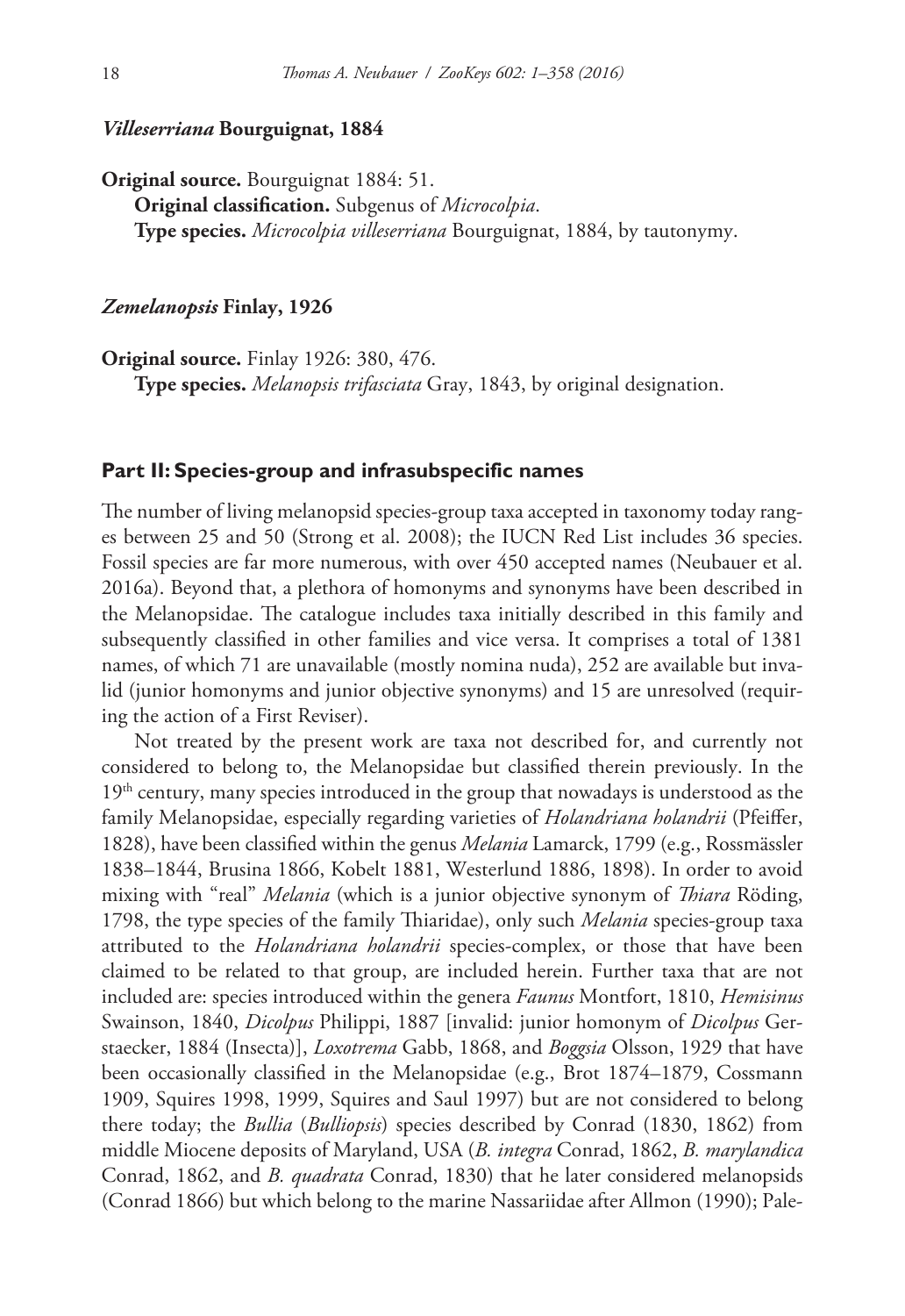ocene species of the Stomatopsinae Stache, 1889 (genera *Stomatopsis* Stache in Sandberger, 1871, *Stomatopsella* Stache, 1889, and *Megastomopsis* Stache, 1889) which was considered a subfamily of Melanopsidae by Bouchet & Rocroi (2005) but probably does not belong there; species introduced in the genus *Coptostylus* Sandberger, 1872, which has occasionally been classified within the Melanopsidae, but is currently assigned to the Thiaridae (Pacaud and Le Renard 1995: 156).

Basic sources used for the present assembly were the catalogues of Brot (1874–1879), Bourguignat (1884), Pallary (1926a, b) and Wenz (1929), as well as internet resources such as the Biodiversity Heritage Library (http://biodiversitylibrary.org/), the Global Names Index (http://gni.globalnames.org/) and the Worldwide Mollusc Species Data Base (http:// www.bagniliggia.it/WMSD/WMSDhome.htm). However, many names listed in those online repositories are obvious misspellings deriving from automatic digitization procedures that have not been critically reviewed (compare discussion in Haszprunar 2014). Such errors are not included here because they do not come from the published literature. Some of the names currently listed in those databases could neither be traced back to any publication, nor could they be linked to an evident misspelling. These names are on purpose excluded from the present paper to avoid introducing potential misspellings or nomina nuda into the literature. Nevertheless, I will be grateful to receive information on names presently not included here, as well as corrections, explanations and additions.

Some of the publications consulted for this work display problematic cases, regarding their actual publication dates or the nomenclatural or taxonomic concepts applied therein. These issues require careful examinations, which are provided below.

## *Melanopsis* **species introduced by André Etienne Justin Pascal Joseph Francois d'Audebard de Férussac**

Férussac described several new species of *Melanopsis* in his "Histoire naturelle générale et particulière des mollusques terrestres et fluviatiles", as well as in the "Monographie des espèces vivantes et fossiles du genre mélanopside". The problem is to determine the exact publication dates of those works and, therefore, when and in which work which species was described.

The "Histoire naturelle" is an extremely comprehensive work, containing two volumes of text and 210 plates, which were published between March 1819 and August 1851 in 35 "livraisons". It has been subject of intensive debates regarding the exact publication dates – for details see Kennard (1942a–c). The work was commenced by Férussac, who issued the first 28 livraisons between 1819 and 1832. After his death in 1836, Gérard Paul Deshayes finished the work by adding another seven livraisons between 1839 and 1851, including new explanations for the plates. The work includes two plates of "Mélanopsides fossiles". The first plate was published in livraison 15 on 13 April 1822, but its captions came along with livraison 17, which was published on 2 November 1822 (Kennard 1842b: 106). The second plate appeared in livraison 21 on 27 September 1823 including its captions (Kennard 1842a: 16).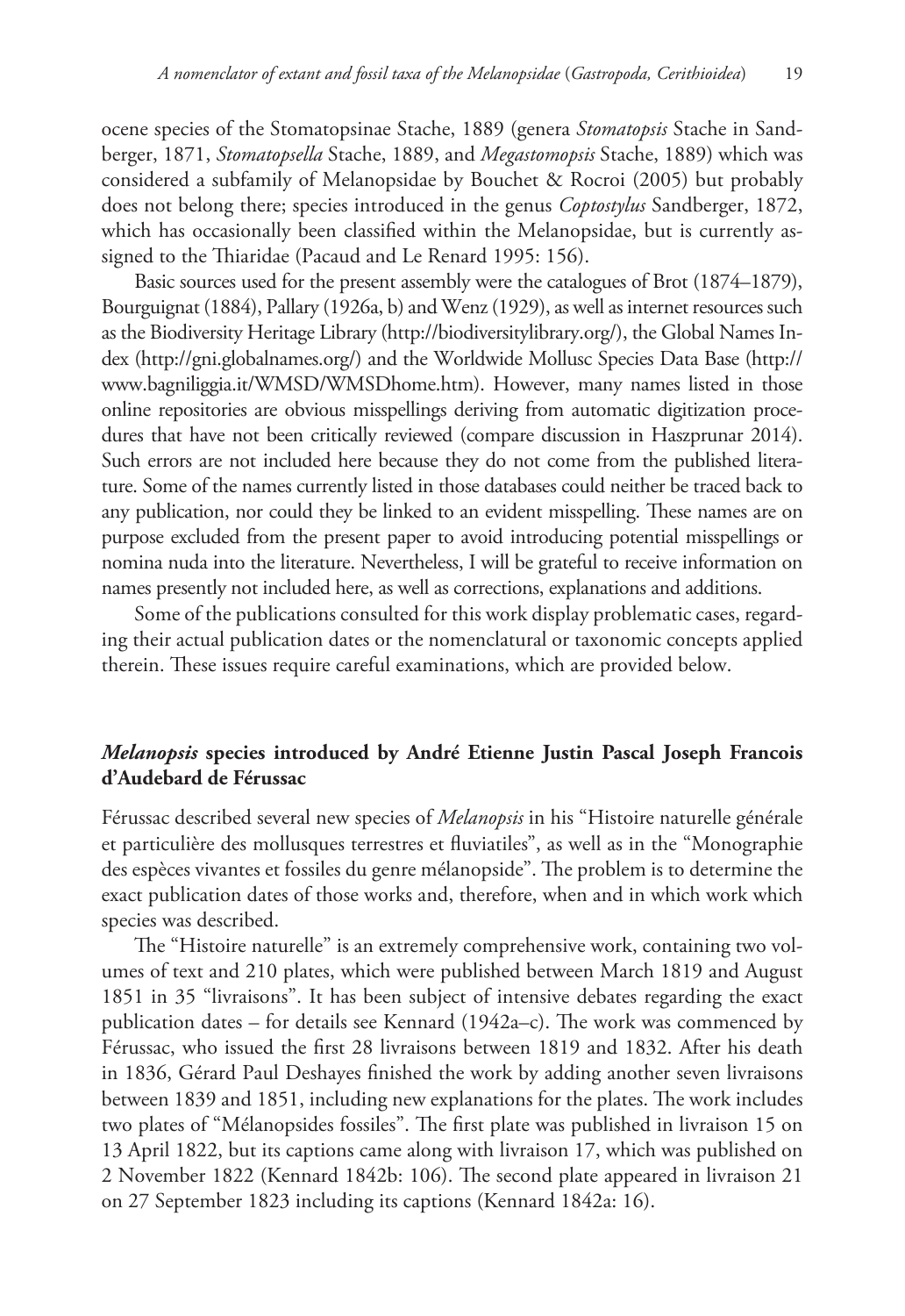To increase confusion, there is a disagreement between the original captions provided by Férussac and the ones supplied by Deshayes with livraison 29 in 1839 (Table 1; see also Kennard 1842b: 106). Deshayes made several corrections and synonymizations and even introduced two new names in the altered captions for plate 2, i.e., *Melanopsis subcarinata* and *Melanopsis nodosa* var. *longa*. While the original captions for plate 2 are available to me, I could not find the captions for plate 1. Both plates were also published par for par in Férussac's (1823) monograph on the Melanopsidae. The captions for plate 2 are the same in both works (except minor differences regarding the details provided), so we can assume the same for plate 1. However, the exact wording of the original captions of 1822 needs to be seen in the future, in order to finally ascertain the availability of the associated names. A different problem appears for plate 2. While the year of publication of the species illustrated there is undoubtedly 1823, the original publication itself is uncertain – either the livraison 21 of the "Histoire naturelle" [27 September 1823] or the "Monographie" [exact date unknown]. This matter could unfortunately not be solved.

#### **Validity of names mentioned in Férussac's and Deshayes' works**

Apart from the uncertainties detailed above, the inconsistent formatting of Férussac's (1823) monograph led later authors to adopt names as valid that were certainly not intended as such by Férussac himself. He introduced several new *Melanopsis* species and varieties, latter of which he denoted by Greek letters followed by Latin descriptions. Quite often, he used the same Latin words to characterize different varieties and apparently did not mean to introduce available names (e.g., Férussac 1823: 154). New names (or new combinations) were always denoted by him with "nobis". Table 2 summarizes the available species-group names and unnamed varieties introduced and described by Férussac (1823).

The variety *M. buccinoidea* var. "γ) Antiquua" [sic] (Férussac 1823: 149) poses a special case. It appeared first in the legend of plate 1 of the "Mélanopsides fossiles" in the "Histoire naturelle" but – if the format was the same as in the monograph – not in italic font as are the other names. In the monograph, it is the only term on the subspecific level Férussac gave in small caps, a format he otherwise used only for vernacular names of species. Because of this and the fact that he did not add "nobis" it is unlikely that Férussac wanted to introduce a new name; rather, he may have intended to indicate its status as a fossil (Latin *antiqua* = old). If it had been introduced as a distinct taxon, the name would have been invalid as an objective junior synonym of *Melanopsis fusiformis* Sowerby, 1822, which Férussac listed in synonymy.

Férussac (1822) also introduced two additional names (*inflata*, *elongata*) in the captions of plate 1 of the "Mélanopsides fossiles", ranked below var.  $\gamma$  ["ANTIQUUA"]. In the monograph (1823) they are clearly marked with "nobis". If "*antiquua*" [= *fusiformis*] was considered as a distinct taxon, these names would be of infrasubspecfic rank, which is not governed by the Code. Both names would have nonetheless become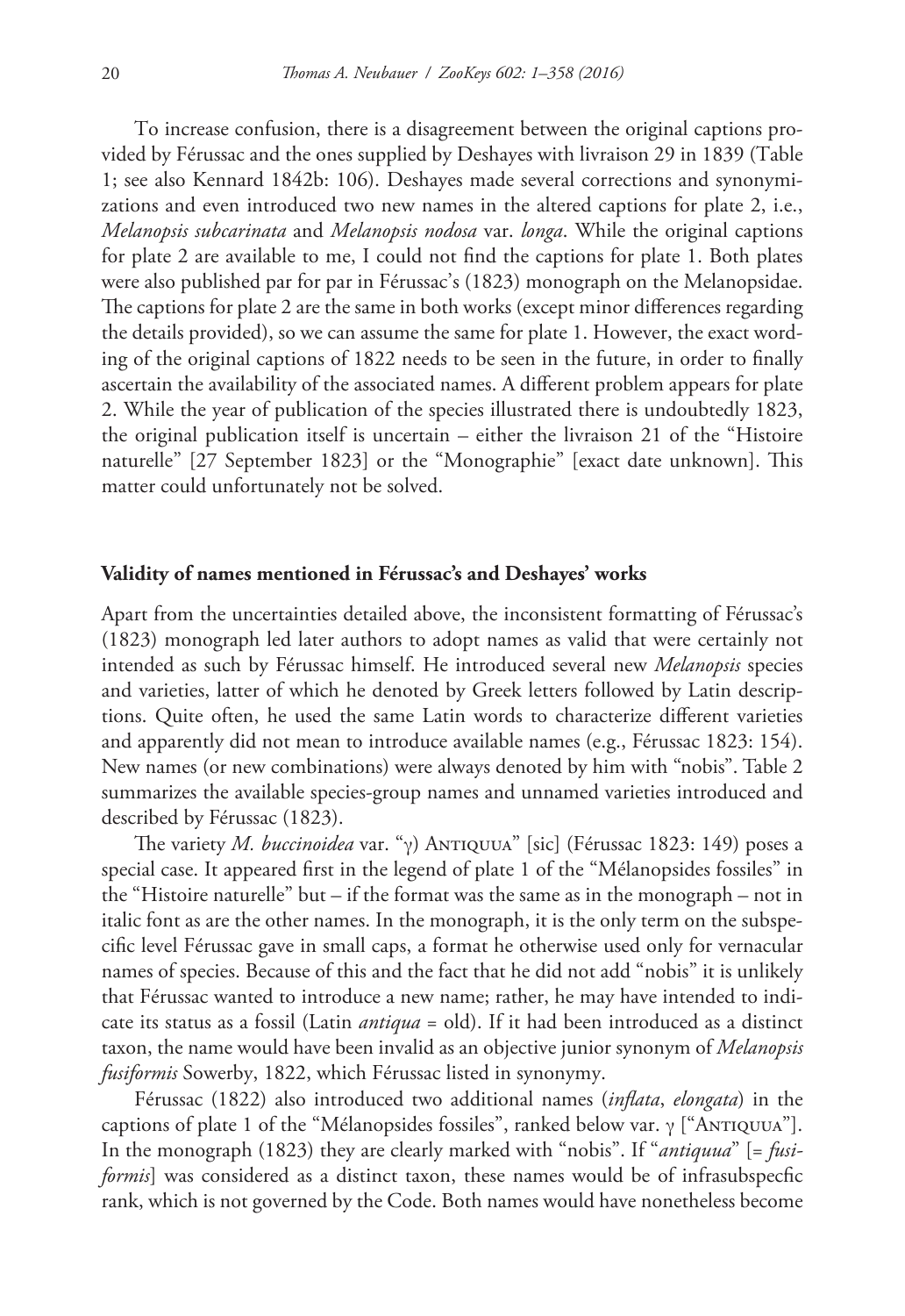Table 1. Férussac's original figure legends of the two plates of "Mélanopsides fossiles" (1822/1823) in the "Histoire naturelle", compared with the altered legends supplied by Deshayes in 1839 when finalizing the work. Note that Férussac's original figure legends for plate 1 are unavailable to me and thus based on the legends for plate 7 in Férussac (1823), which are supposed to be identical (see text for details).

| Plate          | Férussac's original legend (1822/1823)                                                                                                                                                            | Deshayes' altered legend (1839)                                                                          |
|----------------|---------------------------------------------------------------------------------------------------------------------------------------------------------------------------------------------------|----------------------------------------------------------------------------------------------------------|
| $\mathbf{1}$   | Fig. 1, 2. Melanopsis Buccinoidea, var $\gamma$ ) antiqua: inflata. Des<br>environs d'Epernay. <i>Melanopsis fusiformis</i> , Sowerby, <i>Min. conch.</i> ,<br>tab. 232, fig. 1, 5, 7             | Fig. 1-7. Melanopsis fusiformis,<br>SOWERBY. Diverses variétés d'Epernay,<br>de Cuiseaux et d'Angleterre |
|                | Fig. 3. La même plus jeune, du lieu dit les Rozières, près<br>d'Epemay                                                                                                                            |                                                                                                          |
|                | Fig. 4. Melanops. Buccinoidea? var. e) Minuta; fossilis. De<br>Cuiseaux, près St.-Amour, dans le bassin de la Saône.<br><i>Nota</i> . Les tours de spire sont un peu trop détachés dans la figure |                                                                                                          |
|                | Fig. 5. Melanops. Buccinoidea, var. γ) antiqua: elongata. Des<br>environs d'Epernay. Melanops. fusiformis, Sowerby, loc. cit., fig.<br>2, 3, 6                                                    |                                                                                                          |
|                | Fig. 6. La même, de l'île de Wight. Sowerby, id.                                                                                                                                                  |                                                                                                          |
|                | Fig. 7. La même plus âgée, des environs d'Epernay                                                                                                                                                 |                                                                                                          |
|                | Fig. 8. Melanops. Buccinoidea, var. α). Fossilis. de Sestos                                                                                                                                       | 8-11. - buccinoides, FÉRUSSAC. Des<br>îles de la Grèce et d'Italie                                       |
|                | Fig. 9. Melanops. Buccinoidea, var. γ) antiqua: inflata. Du dépôt<br>situé entre St.-Germinini et Carsoli; Italie                                                                                 |                                                                                                          |
|                | Fig. 10. Melanops. Buccinoidea, var. α). fossilis. De l'île de<br>Rhodes                                                                                                                          |                                                                                                          |
|                | Fig. 11. Melanops. Buccinoidea, var. 8). fossilis. Des dépôts situés<br>entre St.-Germini et Carsoli, et entre Otricoli et le Vigne                                                               |                                                                                                          |
|                | Fig. 12. Melanops. incerta? var. de Sestos                                                                                                                                                        | 12. - incerta, FÉR. De Sestos                                                                            |
|                | Fig. 13. Melanops. nodosa. Du dépôt situé entre Otricoli et le<br>Vigne, route de Rome à Foligno                                                                                                  | 13. — nodosa, Férussac. Otricoli                                                                         |
|                | Fig. 14. Melanops. costata, de Sestos                                                                                                                                                             | 14–15. — costata, Fér. De Sestos                                                                         |
|                | Fig. 15. La même plus petite, de Sestos                                                                                                                                                           |                                                                                                          |
|                | Fig. 16. Melanops. Dufourii, var. e). Fossilis, maxima. Des<br>environs de Dax                                                                                                                    | 16. - Dufourii, FÉR. Dax                                                                                 |
|                | Fig. 1. Melanopsis buccinoidea, var. a) Bulimus antidiluviamus,<br>POIRET.                                                                                                                        | Fig. 1, 2, 4, 5. <b>Melanopsis</b><br><b>buccinoidea, F</b> ÉRUSSAC. Variétés de<br>Carsoli, Italie      |
|                | Fig. 2. Id. var. γ) <i>Antiquua</i> . Du dépôt situé entre Saint-Germini<br>et Carsoli                                                                                                            |                                                                                                          |
|                | Fig. 3. Id. même var. Plus âgée. Du même lieu                                                                                                                                                     | 3. - subcarinata, DESH. d'Italie                                                                         |
|                | Fig. 4. Id                                                                                                                                                                                        |                                                                                                          |
|                | Fig. 5. Melanops. Dufourii, var. a. De Dax                                                                                                                                                        |                                                                                                          |
| $\mathfrak{2}$ | Fig. 6. Melanops. incerta, var. a). Jeune de Sestos                                                                                                                                               | 6. - Audebardi, DESH. De Sestos.<br>(Confondue par Férus. avec l' <i>incerta</i> )                       |
|                | Fig. 7. Melanops. atra, fossile? De l'île de Luçon                                                                                                                                                | 7. — <b>atra,</b> Fèrus. De Luçon                                                                        |
|                | Fig. 8. Melanops. nodosa, var. a) cylindracea. Dans une roche<br>calcaire d'Athènes                                                                                                               | 8. - nodosa, FÈRUS. Var. longa<br>d'Athènes                                                              |
|                | Fig. 9. Melanops. Bouei. De la Moravie                                                                                                                                                            | 9-10. - Bouei, FERUSSAC. De la<br>Moravie                                                                |
|                | Fig. 10. Id. var.                                                                                                                                                                                 |                                                                                                          |
|                | Fig. 11, 13. Melanops. Martiniana. Grand exemplaires                                                                                                                                              | 11-13. - martiniana, Féruss. De la<br>Moravie                                                            |
|                | Fig. 12. La même coquille; individus moins âgés                                                                                                                                                   |                                                                                                          |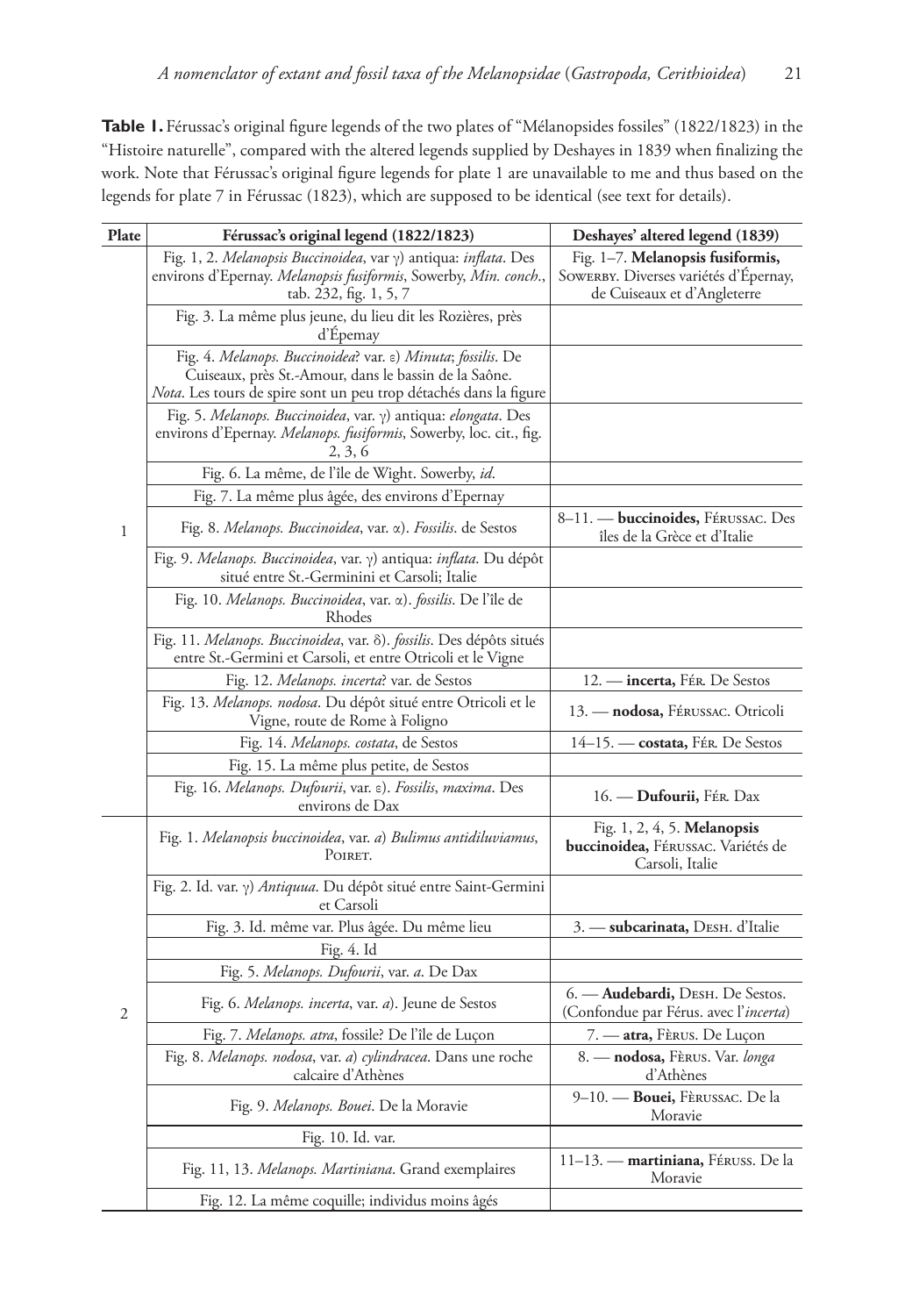**Table 2.** Available species-group names (in italics) and unnamed varieties in Férussac (1823). Only the names in bold were first introduced in that work. The assigned status as Recent (R) or fossil (F) is based on Férussac's concept of the taxon in question, whether or not this reflects the latest opinion. Abbreviations: Lam. – Lamarck; O. – Olivier.

| <b>Species</b> | Variety               | Infrasub-<br>specific name | <b>Remarks</b>                                                                               | Fossil/<br>recent |
|----------------|-----------------------|----------------------------|----------------------------------------------------------------------------------------------|-------------------|
| buccinoidea O. |                       |                            |                                                                                              | $R + F$           |
|                | $\alpha$              |                            |                                                                                              | $R + F$           |
|                | β                     |                            |                                                                                              | R                 |
|                | $\gamma$ ("ANTIQUUA") |                            | If considered available, it was a junior objective<br>synonym of M. fusiformis Sowerby, 1822 | F                 |
|                |                       | inflata                    | Already available from Férussac's "Histoire naturelle"                                       | F                 |
|                |                       | elongata                   | Already available from Férussac's "Histoire naturelle"                                       | F                 |
|                | δ                     |                            |                                                                                              | F                 |
|                | $\epsilon$            |                            |                                                                                              | F                 |
| dufourii       |                       |                            | Already available from Férussac's "Histoire naturelle"                                       | $R + F$           |
|                | $\alpha$              |                            |                                                                                              | F                 |
|                | β                     |                            |                                                                                              | R                 |
|                | γ                     |                            |                                                                                              | R                 |
|                | δ                     |                            |                                                                                              | R                 |
|                | ε                     |                            |                                                                                              | F                 |
|                | ζ                     |                            |                                                                                              | R                 |
|                | η                     |                            |                                                                                              | R                 |
|                | $\theta$              |                            |                                                                                              | R                 |
| martiniana     |                       |                            | Junior objective synonym of M. fossilis (Gmelin, 1791)                                       | $\rm F$           |
| incerta        |                       |                            |                                                                                              | F                 |
| costata O.     |                       |                            |                                                                                              | $R + F$           |
|                | α ("Fasciata")        |                            | Nomen nudum                                                                                  | Ś.                |
| costellata     |                       |                            | Junior objective synonym of M. cariosa (Linnaeus,<br>1767)                                   | R                 |
|                | $\alpha$              |                            |                                                                                              | R                 |
| nodosa         |                       |                            | Already available from Férussac's "Histoire naturelle"                                       | $R + F$           |
|                | $\alpha$              |                            |                                                                                              | F                 |
| bouei          |                       |                            |                                                                                              | F                 |
| decussata      |                       |                            |                                                                                              | R                 |
| esperi         |                       |                            |                                                                                              | R                 |
| acicularis     |                       |                            |                                                                                              | $R + F$           |
|                | $\alpha$              |                            |                                                                                              | R                 |
|                | β                     |                            |                                                                                              | R                 |
| atra Lam.      |                       |                            |                                                                                              | R                 |
| spinosa Lam.   |                       |                            |                                                                                              | R                 |

available as species-group names after Art. 45.6.4.1 at least from Pallary (1916: 77), who used them as valid species names. At that time, however, both of them were junior homonyms and thus invalid.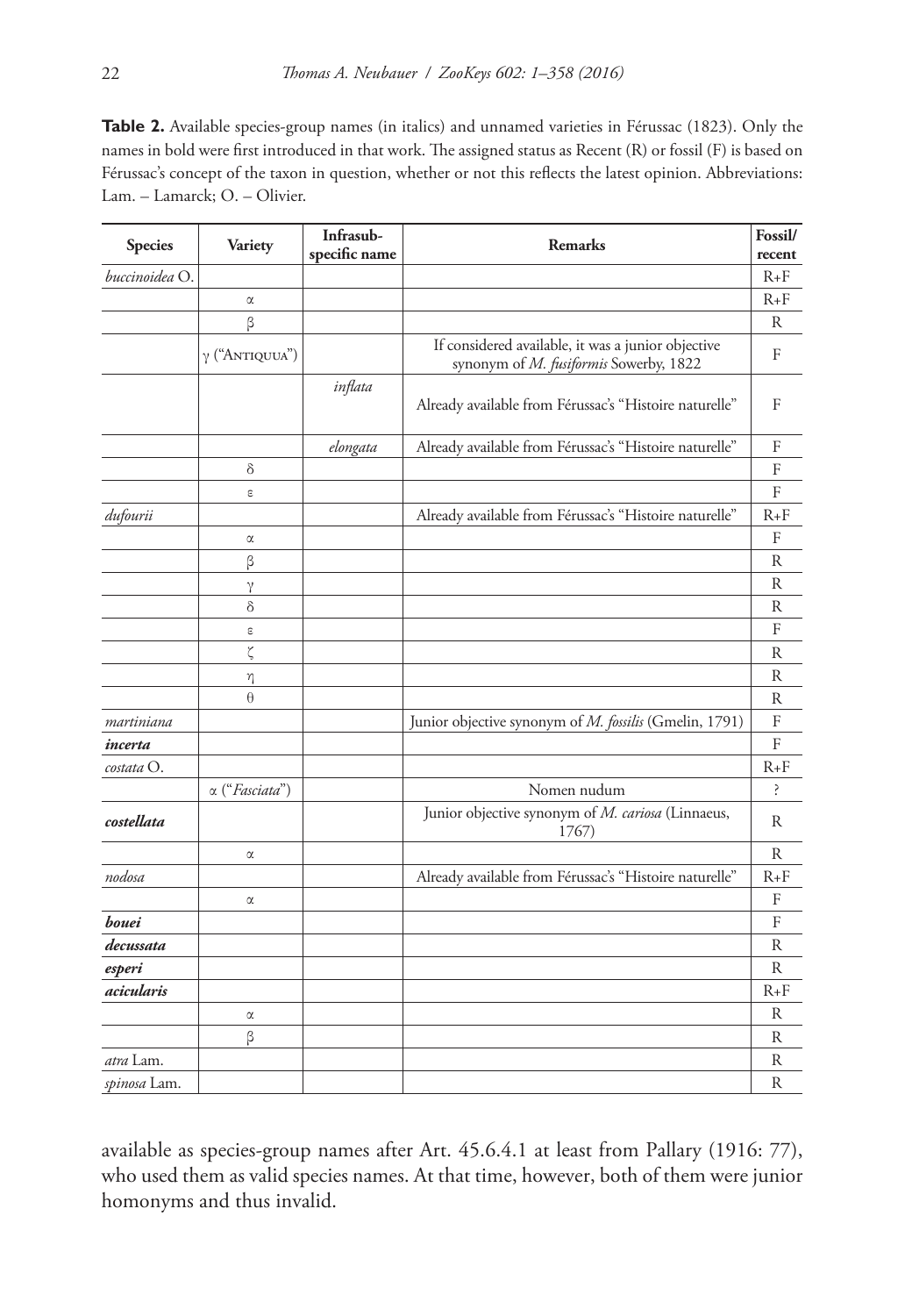Pallary (1916: 77–78) considered several of the descriptive Latin terms as available names, i.e., "*M. antiqua* Férussac", "*M. affinis* Férussac", "*M. magna* Férussac", "*M. minuta* Férussac", "*M. parva* Férussac" and "*M. subtuberculata* Férussac". Since Pallary (1916) clearly associated those names with illustrations in Férussac (1823), they became available thereby, but with the authority "Pallary, 1916". This actually also includes *Melanopsis antiqua*, which had been an unavailable name until then.

#### **Names introduced by Jean-Pierre Sylvestre de Grateloup in 1828 and 1838**

A similar problem as for Férussac's monograph appears in works by Grateloup (1828, 1838). He labelled varieties with Latin letters, occasionally followed by Latin terms (e.g., "*olivula*") and Latin descriptions and sometimes marked with "Nob.". In his 1828-work he attributed the Latin terms *minor* and *major* to varieties of two different species. Apparently, most of these terms were meant as keywords rather than real names. This becomes obvious also from Grateloup (1838), where he introduced the new name *Melanopsis gibbosula* for specimens treated as "var. b. *minor*" in Grateloup (1828).

In order to bring stability to the problem, I propose to use only the Latin terms marked by Grateloup with "Nob." as available names.

## **The taxonomic concepts applied by Jules René Bourguignat, Paul Pallary, Jean-Marie Pérès and Ferdinand Starmühlner**

The works by Bourguignat and Pallary between 1853 and 1939 extended the list of melanopsid names enormously (Figure 1). Both authors applied very detailed taxonomic concepts and introduced dozens of species and varieties for even minor morphological deviations or differences in shell color. This procedure artificially inflated present-day melanopsid diversity, and few of those names are actually used today (Glaubrecht 2011). Nonetheless, most of the names are nomenclaturally available.

Unfortunately, Bourguignat and Pallary did not foresee that subspecies (as well as forma and variety names published before before 1961, Art. 10.2) would all become included by the Code in the species group, with the Principle of Homonymy applying throughout. Both malacologists introduced many varieties, such as *minor* and *major*, often several times for different species within the very same work. Pallary apparently considered some of the variety names he introduced as self-explanatory (e.g., Latin *minor* means "small") and left them undescribed (see, e.g., Pallary 1904: 37). In order to avoid inflating the present catalogus with anyway unavailable and taxonomically hardly useful names, I chose not to include these nomina nuda.

Finally, Pérès (1938a, b, 1939, 1946) and Starmühlner (1970, 1973) applied elaborate systems to categorize morphologies and coloration patterns of recent melanopsids. Pérès introduced several "formae" and "modes" that he obviously did not use as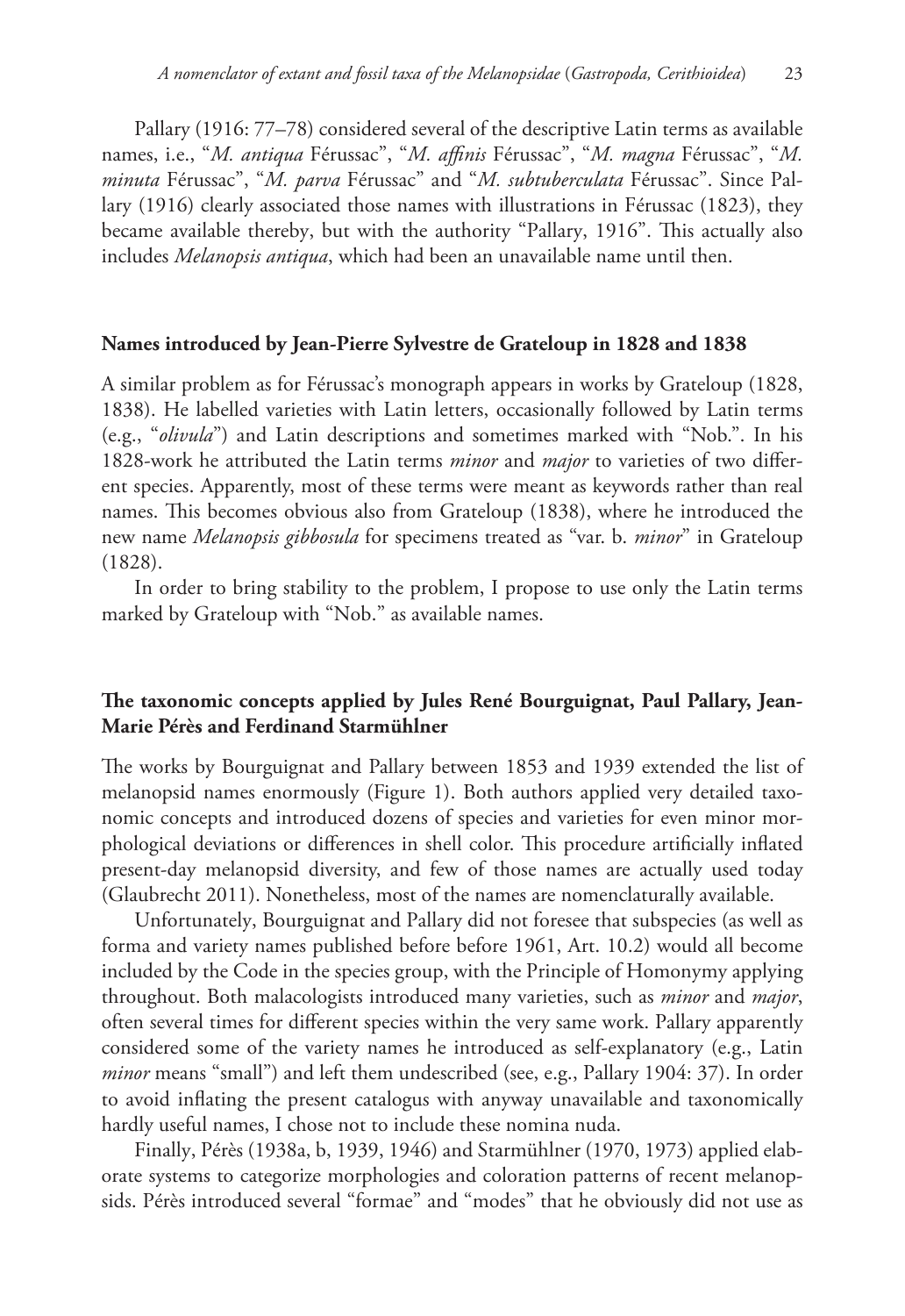

Figure 1. Numbers of melanopsid taxa described between 1758 and 2015 per year and per five years. The most important contributions, i.e., pioneer works and those with numerous new taxa described, are highlighted.

valid names but rather as descriptive terms to fit existing species into his morphological concept (see, e.g., Pérès 1939: 135–137, Pérès 1946: 166). He even assigned "types" to his morpho-units (Pérès 1939: 137). Although hardly any of his new names have any meaning in nomenclature or taxonomy, the available names are included and discussed herein.

Starmühlner (1970, 1973) in a similar way classified New Caledonian specimens of *Melanopsis frustulum* according to form and size of the shell ("forma"), type and height of the spire ("modus") and coloration ("coloratus"). None of the names used by Starmühlner are available in nomenclature because they were introduced after 1961 and are of infrasubspecific rank (Art. 10.2). They are not included in this catalogus.

#### **Note on the information provided**

The catalogue lists all names in alphabetical order in the original spelling and combination, with the necessary amendments required by the Code. The status of taxa that are invalid, unavailable or unresolved is denoted in square brackets after the taxon name; those without status declaration are available and nomenclaturally valid, irrespective of their taxonomic status. The first description, or alternatively the basis of record for unavailable names, is always indicated. Taxa solely found as fossils are marked by a dagger. Taxon authorities attributed to a person other than one of the authors in the original source are only accepted as such if there is clear evidence that the description derived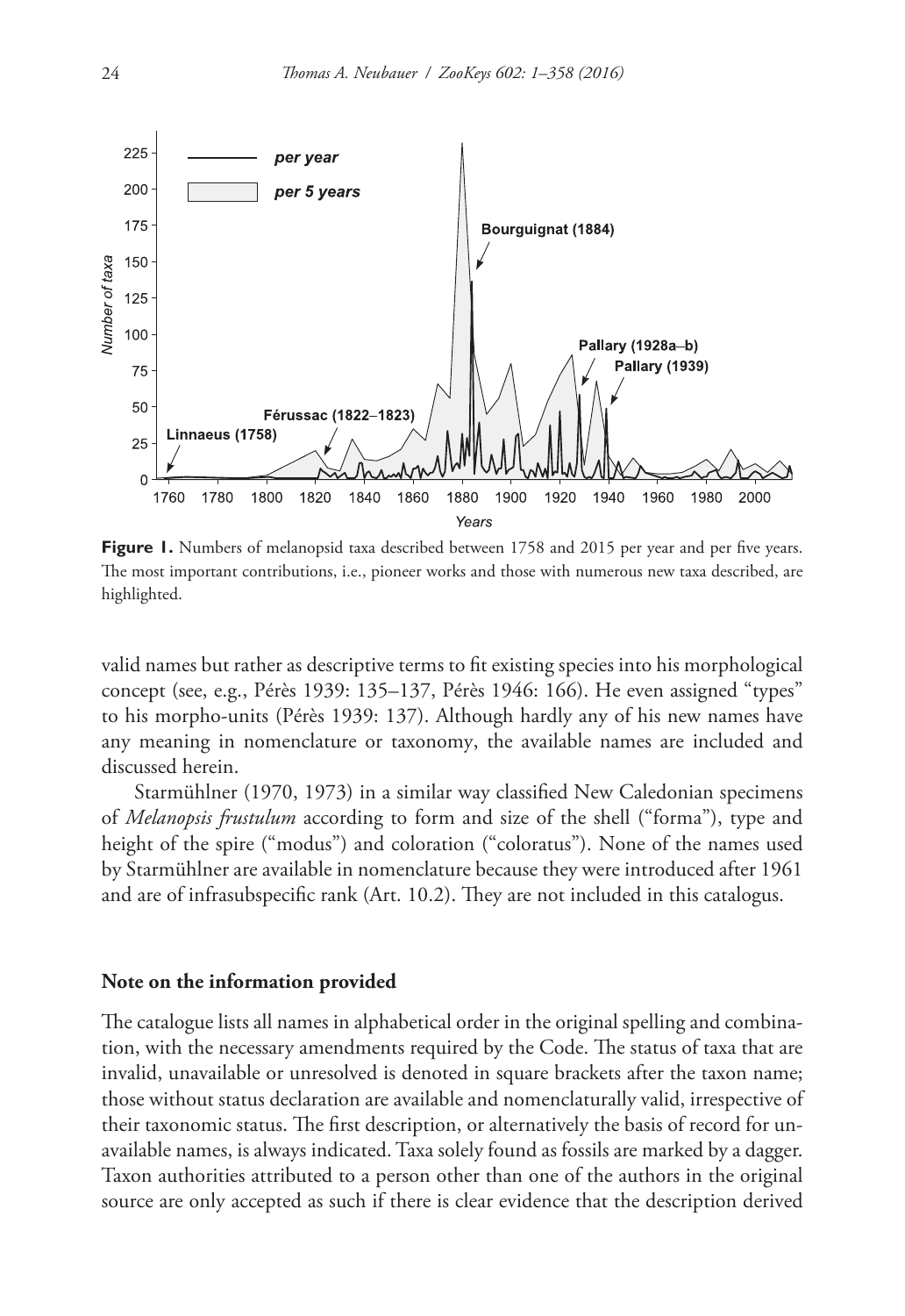from that person (Art. 50.1.1). In such cases, the notation is given in accordance with Recommendation 51E. Information on type locality, type horizon (for fossils only) and type specimens are indicated as far as available. The exact spelling or phrase (given in quotes) provided for the type locality in the original source is denoted, along with an English translation if required. If the localities have been indicated indirectly (e.g., "same as for the previous species"), the phrase is given in square brackets. Old locality names have been matched with today's geographic names as far as possible, mostly using the GeoNames geographical database (http://www.geonames.org/v3/). Places that could not be found on the map or where the matched name is uncertain are marked by a postposed question mark in the translation.

Note that Wenz (1929) in his Fossilium Catalogus quite often misstated type localities, which he indicated in spaced letters. For taxa where no type has been fixed and several localities have been mentioned in the original publication, he apparently preferred localities mentioned first or those indicated for illustrated specimens. After Art. 76.1 of the Code, in absence of a holotype or lectotype the type locality encompasses the localities of all syntypes. Illustrated specimens do not automatically qualify as holotypes or have any priority in this respect.

Information on type horizons follows the most recent age classifications found in the literature (e.g., Neubauer et al. 2015a, Georgopoulou et al. 2015 for the Neogene and Quaternary freshwater deposits of Europe). As far as possible, the present taxonomic status of a taxon is indicated, i.e., whether it has been considered a junior synonym by later authors. Data on type specimens are provided for all names where information is available, particularly for those published after 1999, when a type fixation became mandatory (Art. 16.4). If not indicated otherwise, the information provided regards the storage of the holotype. For names published by Spiridion Brusina and Petar S. Pavlović the inventory catalogues of the Croatian Natural History Museum in Zagreb (Milan et al. 1974) and the Natural History Museum in Belgrade (Milošević 1962) formed the basis. Note, however, that Milan et al. (1974) often wrongly indicated holotypes from syntype series, apparently considering illustrated specimens preferable to the rest of the material (see also discussion in Neubauer et al. 2016b). Milošević (1962) provided inventory numbers of the specimens illustrated by Pavlović; neither of both applied a type concept.

## **Nomenclatural notes**

The following list of species-group names comprises several recurrent nomenclatural issues. In order to save space, to avoid multiple elaborate repetitions of the same rules, and to prevent that the reader needs to consult the Code constantly, I refer in text to two nomenclatural notes which are defined as follows:

**Note 1:** Because of the Principle of Coordination (Art. 46), homonymy in the speciesgroup does not depend on a taxon's original rank in the species-group. This also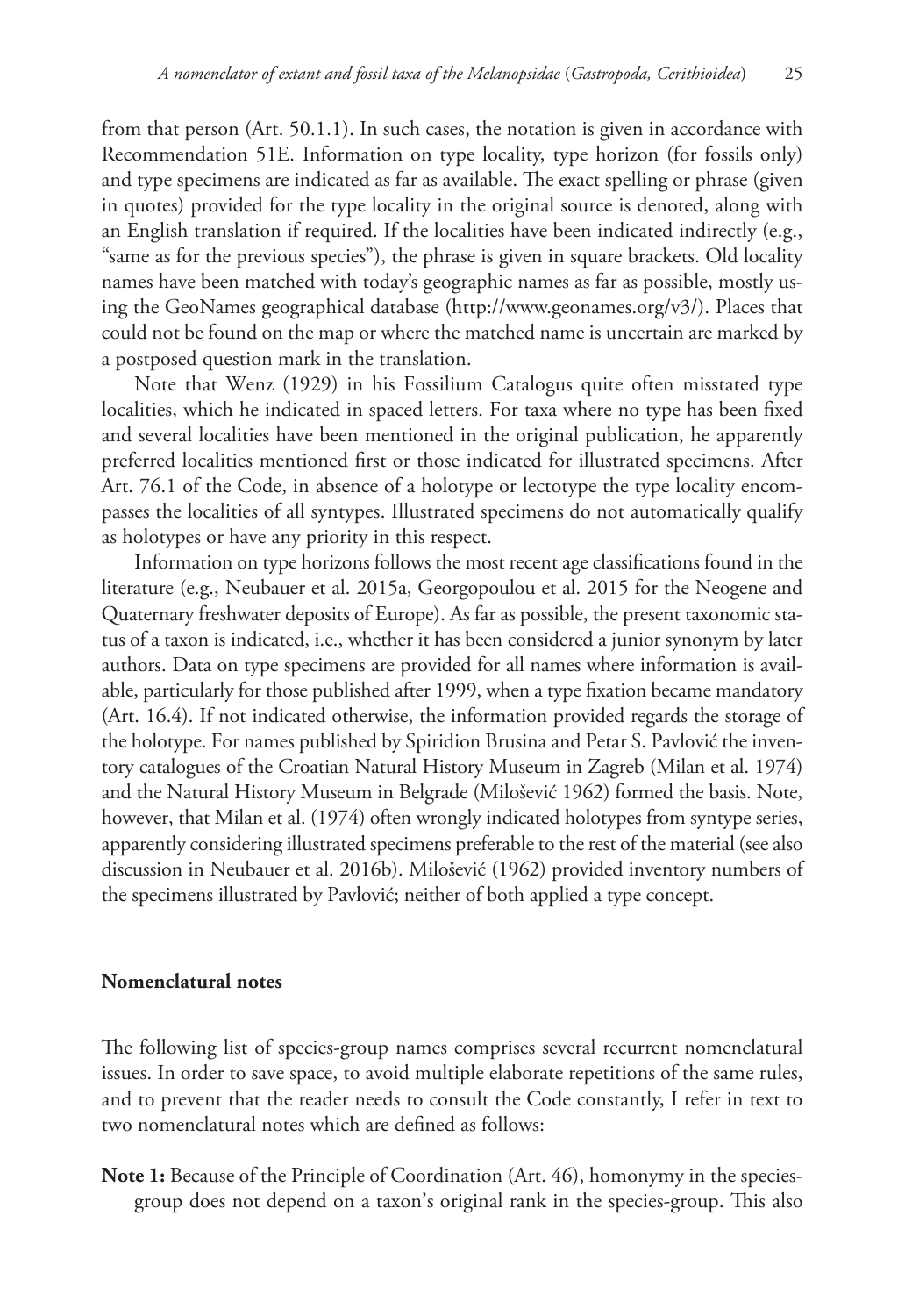encompasses variety and forma names published before 1961 (Art. 10.2). Many authors have been unaware that species names can constitute junior homonyms of subspecies, variety or forma names. Only in the case of simultaneously published names the taxon of higher rank takes precedence (Art. 24.1).

**Note 2:** Several names of Melanopsidae first occurred in synonymy lists of other names (see, e.g., Brot 1874–1879). According to Art. 11.6 of the Code, "a name which when first published in an available work was treated as a junior synonym of a name then used as valid is not thereby made available". Some of the names, however, have been made indeed available following the provisions of Art. 11.6.1: "However, if such a name published as a junior synonym had been treated before 1961 as an available name and either adopted as the name of a taxon or treated as a senior homonym, it is made available thereby but dates from its first publication as a synonym [...]".

## **†** *Melanopsis aaronsohni* **Blanckenhorn in Blanckenhorn & Oppenheim, 1927**

**Original source.** Blanckenhorn and Oppenheim 1927: 37, pl. 21, figs 14–15.

**Type horizon.** Early Pleistocene.

**Type locality.** "10 Minuten nördlich von der Station Djisr et-Medjâmi" (p. 34) [10 minutes north of the station Djisr et-Medjâmi (= 'Erq el-Ahmar, also known as Gesher)], Israel.

## **†** *Melanopsis costata* **var.** *abbreviata* **Brusina, 1874**

**Original source.** Brusina 1874: 41, pl. 7, fig. 10.

**Type horizon.** Cernikian, Pliocene.

**Type locality.** "Podvinje (Čaplja) [Čaplja trench near Slavonski Brod]; Novska; Farkašić", Croatia.

**Types.** Milan et al. (1974: 89) indicated a holotype, but it is uncertain whether the specimen was the only one Brusina had at hand (holotype by monotypy, Art. 73.1.2). The specimen is stored in the Croatian Natural History Museum, Zagreb, coll. no. 3717-1357/1.

## **†** *Melanopsis abbreviata* **Pallary, 1916 [invalid]**

**Original source.** Pallary 1916: 81.

**Type horizon.** Middle Lutetian, Eocene.

**Type locality.** "Au Nord d'Albas" (Doncieux 1908: 204), France.

**Remarks.** Replacement name for *M. brevis* Doncieux, 1908, non Sowerby, 1826. Junior homonym of *M. abbreviata* Brusina, 1874 (see *M. atacica* Wenz, 1928).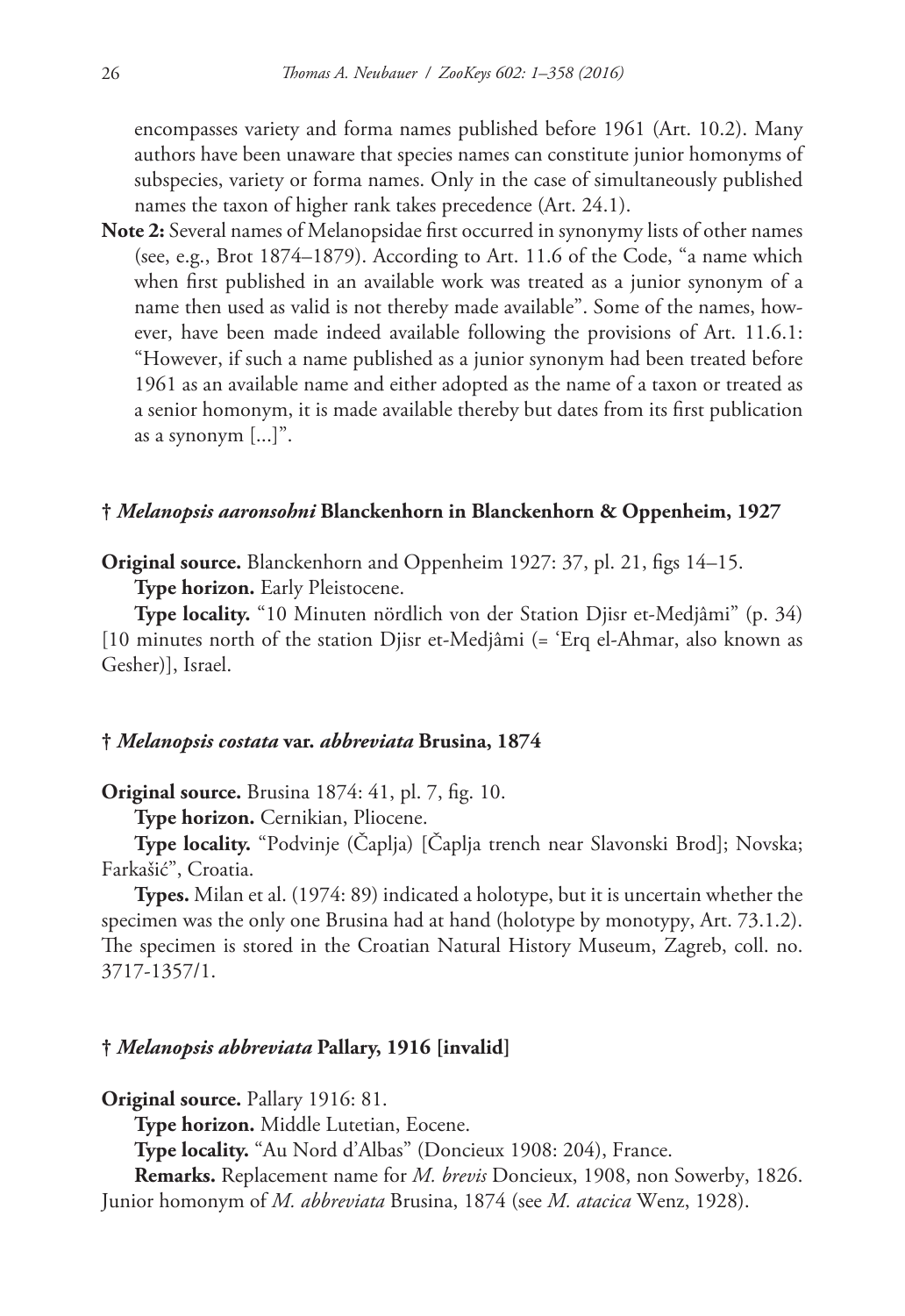## **†** *Melanopsis abichi* **Calvert & Neumayr, 1880**

**Original source.** Calvert and Neumayr 1880: 376, pl. 2, figs 20–22. **Type horizon.** Late Sarmatian, Khersonian, late Miocene. **Type locality.** "Renkiöi" [north of İntepe], Turkey.

## *Melanopsis* **(***Mesopotamia***)** *mesopotamica* **var.** *abrahamiana* **Pallary, 1939**

**Original source.** Pallary 1939: 100, pl. 5, figs 1–2. **Type locality.** "'Ain Arouss" ['Ayn al 'Arūs, near Tall Abyaḑ], Syria.

## **† "***Melanopsis martiniana abscissa* **Handmann" mentioned in Fischer (1996b: 20, fig. 2) [unavailable]**

**Horizon.** Pannonian, zone B–D, late Miocene.

**Locality.** "Leobersdorf", Austria.

**Remarks.** Nomen nudum, based on an "in schedis" determination by Handmann (the corresponding label is illustrated in Fischer 1996b: 21, fig. 2).

## **†** *Melanopsis absyrtidum* **Stache in Sandberger, 1871**

**Original source.** Sandberger 1870–1875: 134, pl. 19, figs 13–13a. **Type horizon.** Cretaceous. **Type locality.** "Insel Unie bei Lussin" [Unije island], Croatia.

## **†** *Melanopsis* **(***Canthidomus***)** *acanthica* **Neumayr, 1869**

**Original source.** Neumayr 1869: 357, pl. 11, figs 6–7. **Type horizon.** Langhian, middle Miocene. **Type locality.** "Miocic" [Miočić], Croatia.

**Types.** Illustrated syntypes are stored at the Geological Survey Austria, Vienna, coll. no. 1869/01/4/1-2.

## **†** *Melanopsis acanthicoides* **Hoernes, 1876**

**Original source.** Hoernes 1876: 14, figs 1–5. **Type horizon.** Late Sarmatian, Khersonian, late Miocene. **Type locality.** "Renkiöi" [north of İntepe], Turkey.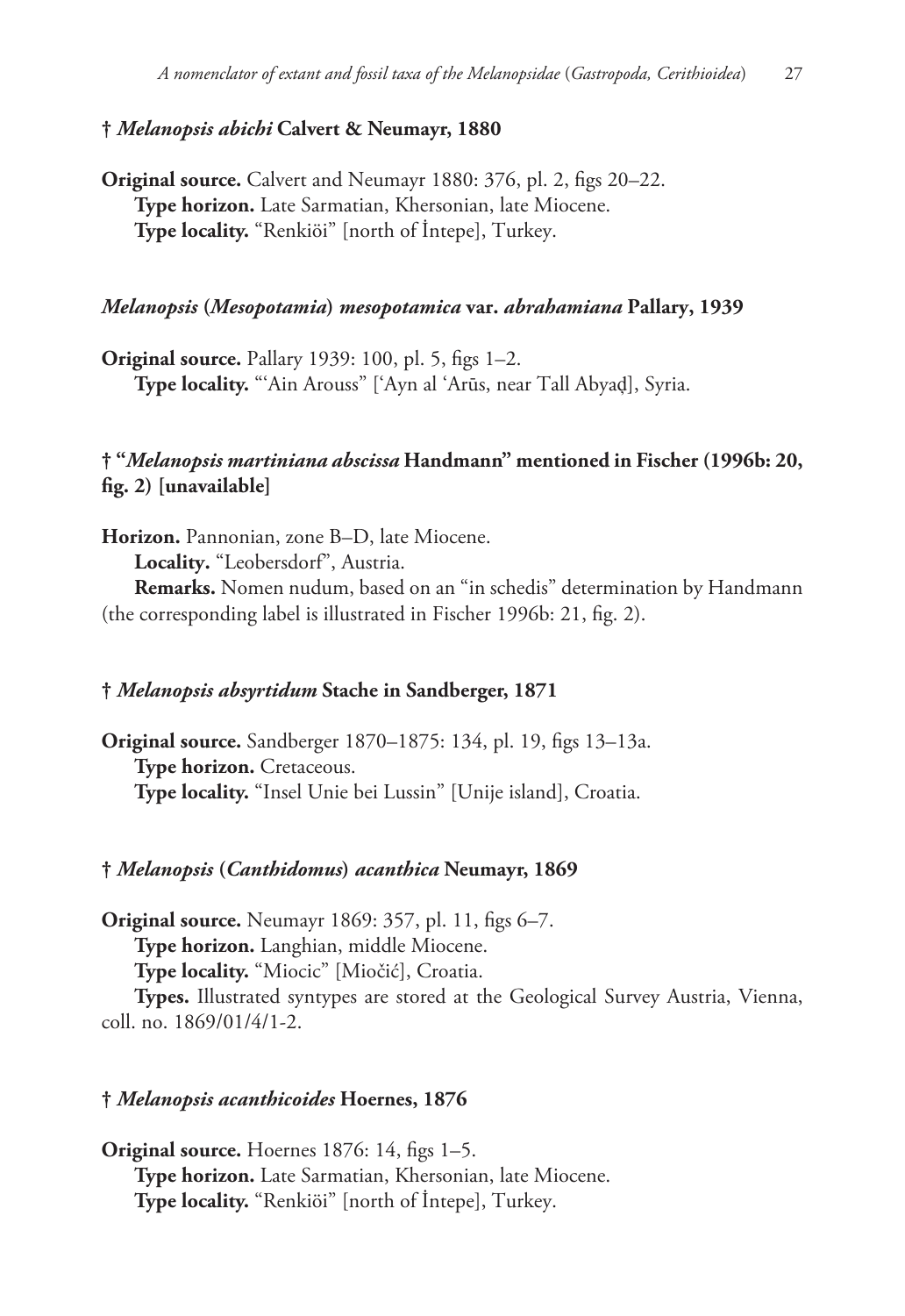#### **†** *Melanoptychia acanthicula* **Bourguignat, 1880**

**Original source.** Bourguignat 1880: 31.

**Type horizon.** Langhian, middle Miocene.

**Type locality.** "Vallée de la Cettina" [Cetina river valley], Croatia.

**Remarks.** The name "*acanthinula*" as mentioned in Pallary (1926a: 74) is an incorrect subsequent spelling. Wenz (1929: 2650) considered the taxon as a junior synonym of *Melanopsis acanthica* Neumayr, 1869.

#### **†** *Melanopsis* **(***Martinia***)** *martiniana* **var.** *accedens* **Handmann, 1887**

**Original source.** Handmann 1887: 24, pl. 3, figs 15–16.

**Type horizon.** Pannonian, zone B–D, late Miocene.

**Type locality.** "Leobersdorf", Austria.

**Remarks.** Wenz (1929: 2719) considered this taxon as a junior synonym of *Melanopsis fossilis* (Gmelin, 1791).

#### *Melanopsis acicularis* **Férussac, 1823**

## **Original source.** Férussac 1823: 160.

**Type locality.** "La rivière de Laybach. [...] Les eaux thermales de Weslau, près de Vienne. [...] Le Danube, à Wissegrad et à Bude. [...] de l'île de Wight" [Ljubljanica river; in the thermal water of Vöslau near Vienna; in the Danube, at Visegrád and Budapest; from the Isle of Wight], Slovenia.

**Remarks.** Partly a junior objective synonym of *Melanopsis subulata* Sowerby, 1822 (regarding the specimen of the Isle of Wight) and *Melanopsis daudebartii* [Prevost], 1821 (regarding the Vöslau material), which Férussac considered varieties of *M. acicularis* and listed in synonymy. Currently considered as a junior synonym or subspecies of *Microcolpia daudebartii* [Prevost], 1821, respectively (Welter-Schultes 2012: 36; Neubauer et al. 2014d).

#### *Melanopsis aciculella* **Potiez & Michaud, 1838**

**Original source.** Potiez and Michaud 1838: 346, pl. 31, figs 3–4.

**Type locality.** "Les rivières de la Carniole" [rivers of Carniola, a historical region that comprised parts of present-day Slovenia].

**Remarks.** Starobogatov et al. (1992: 65) considered the species as a junior synonym of *Microcolpia cornea* (Pfeiffer, 1828).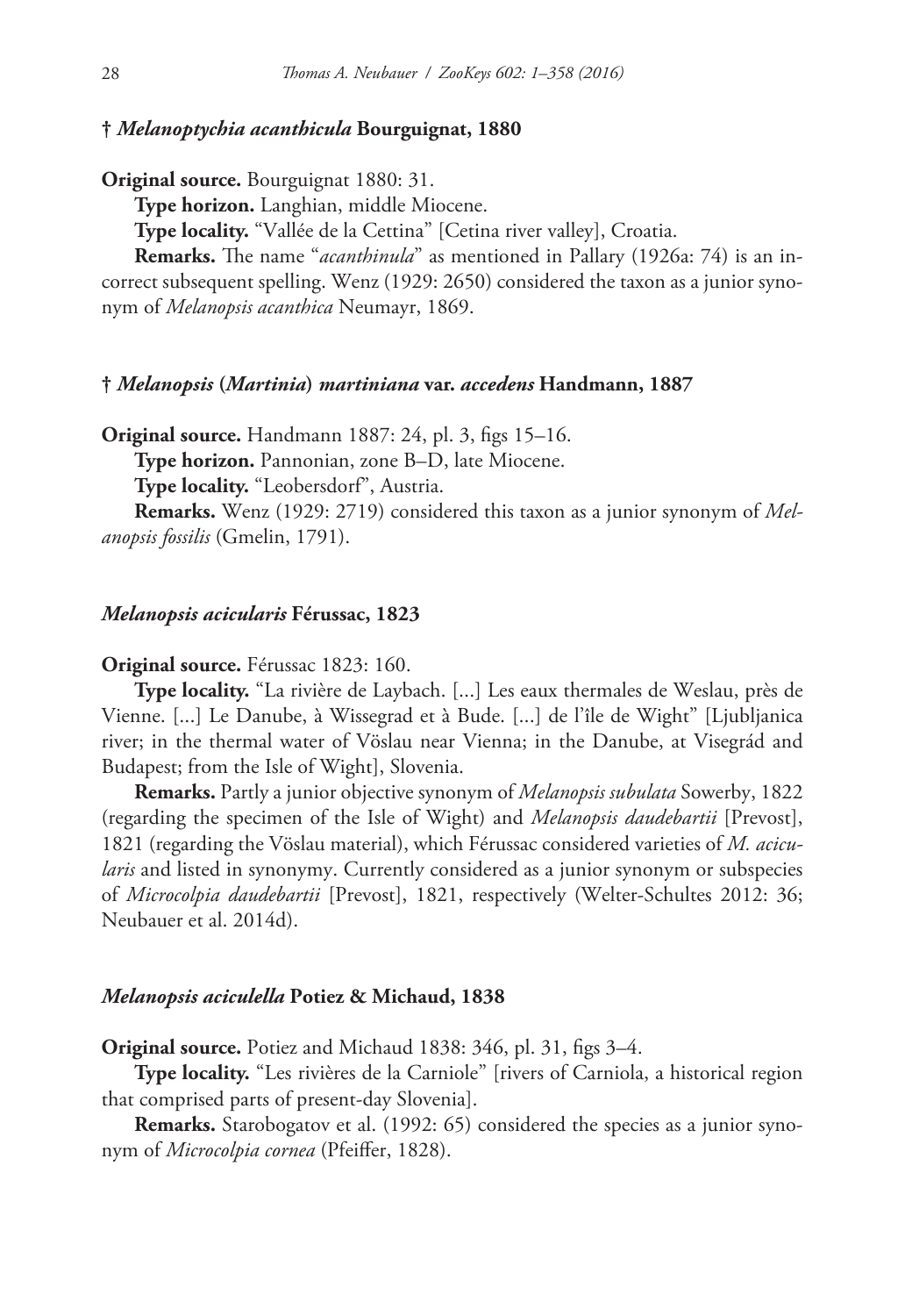## **†** *Turripontica aciculina* **Anistratenko, 1993**

**Original source.** Anistratenko 1993: 75, textfig. 3.

**Type horizon.** Duab Beds, middle to late Kimmerian, Pliocene.

**Type locality.** "Окр. с. Мокви, Очамчирский р-н" [near the village Mok'vi, Ochamchirskiy rayon], Georgia.

**Types.** Schmalhausen Institute of Zoology of National Academy of Sciences of Ukraine, Kiev; no number indicated.

**Remarks.** Type species of the genus *Turripontica* Anistratenko, 1993.

## **†** *Melanopsis acrolepta* **Fontannes, 1884**

**Original source.** Fontannes 1884: 29, pl. 4, figs 1–2.

**Type horizon.** Early Rupelian, Oligocene.

**Type locality.** "Barjac, Roméjac, Avéjan, Saint-Jean-de-Maruéjols, Célas, Issirac, Galès, près de Montclus (Gard)", France.

#### *Fagotia acroxia* **Bourguignat, 1884**

**Original source.** Bourguignat 1884: 48.

**Type locality.** "Dans la rivière au-dessous de Krapina-Toeplitz, en Croatie" [in the river below Krapinske toplice], Croatia.

**Remarks.** Note that Bourguignat denoted the authority as "Bourguignat, 1879".

## **†** *Melanopsis acuminata* **Gümbel, 1861**

**Original source.** Gümbel 1861: 753.

**Type horizon.** Chattian, Oligocene.

**Type locality.** "In der oberen Leizach, an der Schlierach, im Sulzgraben, bei Pensberg, Rimselrain, im Höllbache, am hohen Peissenberge" [all localities are near Miesbach, southern Bavaria], Germany.

**Remarks.** Gümbel attributed the authority to Sandberger, but there is no evidence that the description really derived from that author.

## **†** *Melanopsis bouei* **var.** *acuminata* **Handmann, 1882 [invalid]**

**Original source.** Handmann 1882: 557. **Type horizon.** Pannonian, zone D, late Miocene. **Type locality.** "Kottingbrunn [...] Ziegelei a", Austria.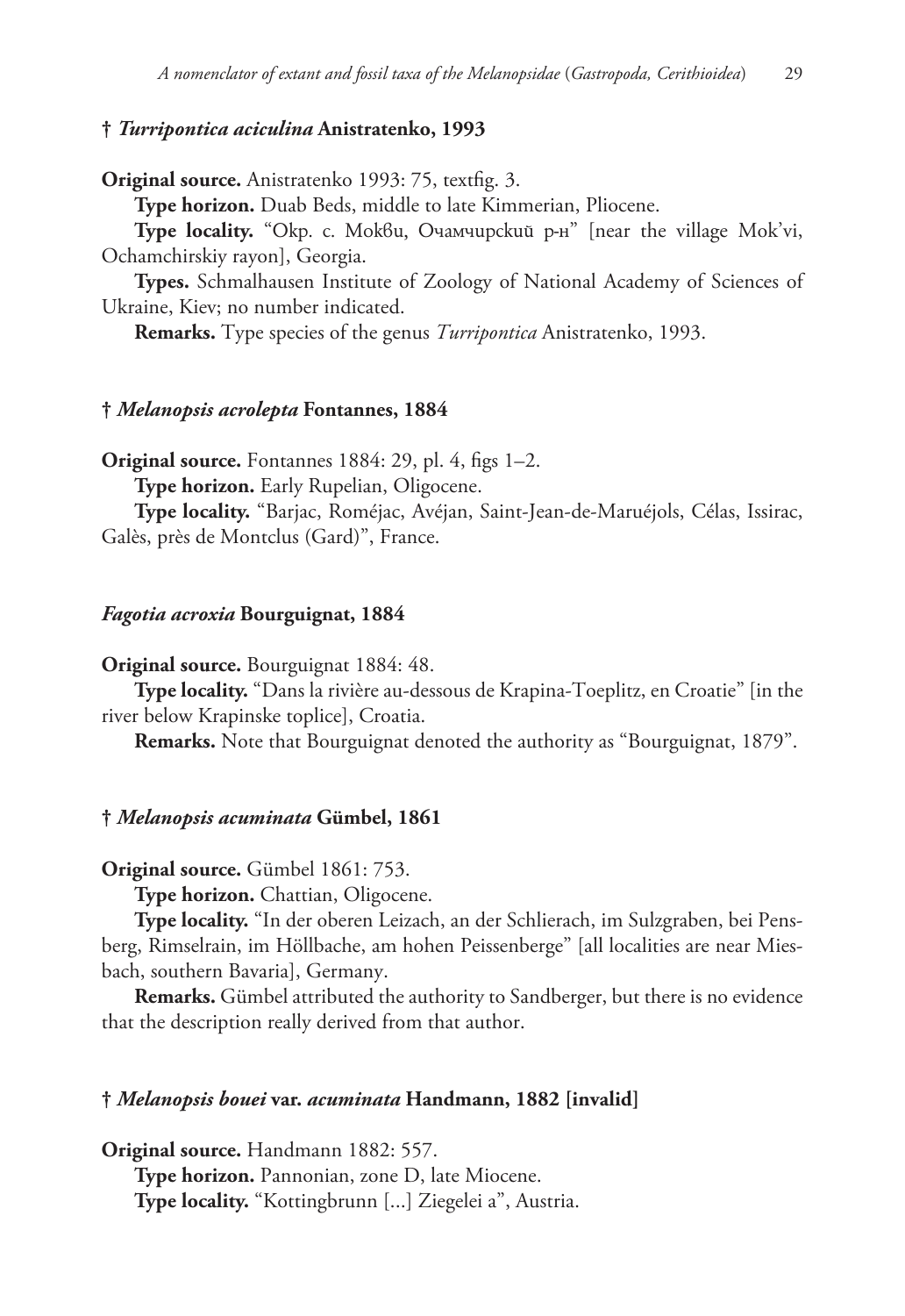**Remarks.** Junior homonym of *Melanopsis acuminata* Gümbel, 1861. Not included in the Fossilium Catalogus of Wenz (1929).

#### *Melanopsis costata* **var.** *acuminata* **Bourguignat, 1884 [invalid]**

**Original source.** Bourguignat 1884: 140.

**Type locality.** "Le Jourdain, à 4 kilomètres au-dessus de la Mer Morte" [Jordan river, 4 km north of the Dead Sea], Israel/Jordan.

**Remarks.** Junior homonym of *Melanopsis acuminata* Gümbel, 1861.

#### **†** *Melanopsis acuminata* **Pallary, 1901 [invalid]**

**Original source.** Pallary 1901a: 178, pl. 2, fig. 23.

**Type horizon.** Plio-Pleistocene.

**Type locality.** "Du puits Karoubi" [from the well Karoubi], Algeria.

**Remarks.** Junior homonym of *Melanopsis acuminata* Gümbel, 1861. Wenz (1919a: 73) introduced *Melanopsis pallaryi* as replacement name (see also *M. raphidia* Pallary, 1920).

#### **†** *Melanopsis acuminata* **Seninski, 1905 [invalid]**

**Original source.** Seninski 1905: 62, pl. 2, figs 3–4. **Type horizon.** Duab Beds, middle to late Kimmerian, Pliocene. **Type locality.** "Моквинскіе пласты, р. Дуабъ" [Mokvi layers at Duab river], Georgia. **Remarks.** Junior homonym of *Melanopsis acuminata* Gümbel, 1861. Wenz (1928a) introduced *Melanopsis seninskii* as replacement name.

#### **†** *Melanopsis acuta* **Handmann, 1882**

**Original source.** Handmann 1882: 556. **Type horizon.** Pannonian, zone D, late Miocene. **Type locality.** "Kottingbrunn [...] Ziegelei a", Austria.

#### *Melanopsis acutespira* **Bourguignat, 1884**

**Original source.** Bourguignat 1884: 114.

**Type locality.** "Dans l'aqueduc de la Palafanga, près Almazora (Espagne), aux environs de Mascara (Algérie)" [in the aqueduct Palafanga near Almazora (Spain), near Mascara (Algeria)].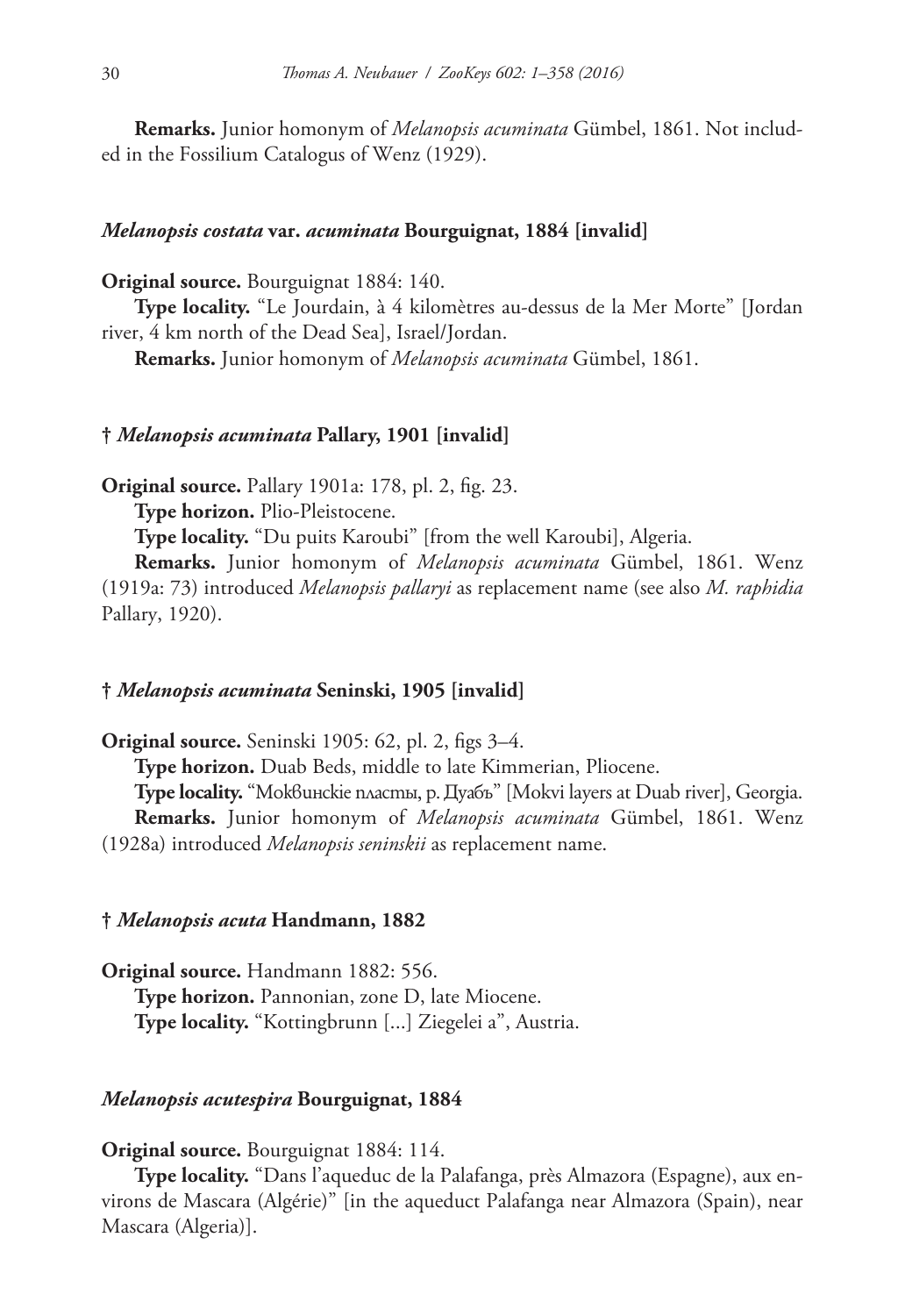**Remarks.** Bourguignat introduced this species for formerly misidentified *M. dufourei* [sic] *graellsii* sensu Rossmässler, 1854 and *M. maroccana* sensu Paladilhe, 1875 as well as a part of the material of the variety *M. maroccana subgraellsiana* Bourguignat, 1864. He apparently overlooked that Paladilhe (1875) had not referred to *M. maroccana* but had introduced the new variety *M. maroccana zonatosubcostata*. Since there was never a holotype or lectotype defined, the name *acutespira* comprises the syntypes of all three works; it remains nomenclaturally valid as name for the two specimens illustrated by Rossmässler (1854) and Bourguignat (1864).

#### *Melanopsis acutissima* **Gassies, 1871**

**Original source.** Gassies 1871: 197, pl. 6, fig. 13. **Type locality.** "Bélep (île Art)" [Bélep, Art Island], New Caledonia.

#### *Melanopsis acutula* **Pallary, 1920**

#### **Original source.** Pallary 1920a: 31.

**Type locality.** "Dans un bassin entre le Mellah et le pont; vers Dar Mahrès; [...] Bahlil (28 kil. au sud de Fès)" [in a basin between the Mellah and the bridge; toward Dar Mahres; Bhalil (28 km south of Fes)], Morocco.

## *Melanopsis adrarensis* **Pallary, 1912**

#### **Original source.** Pallary 1912: 16, figs 8–9.

**Type locality.** "Dans les seguias des oasis du Touat, spécialement dans celles de l'Adrar" [in the irrigation channels of the oasis of Touat, especially those of Adrar], Algeria.

**Remarks.** Given as "*adparensis*" on p. 16, but "*adrarensis*" in plate captions. Since Pallary clearly denoted it from the locality Adrar, the name must be "*adrarensis*" (Art. 32.5.1).

#### **†** *Melanopsis aegea* **Tournouër, 1875**

#### **Original source.** Tournouër 1875: 76.

**Type horizon.** Phoka to Elia Formation, Plio-Pleistocene.

**Type locality.** "[Prope vicum Antimaki et prope civitatem Cos], in loco Hagios-Foukas" [near near the village Antimácheia and near the city of Kos, in the locality Ágios Fokás], Greece.

**Remarks.** The name "*aegaea*" as mentioned in Tournouër (1876: 453), Wenz (1929: 2653) and Willmann (1981: 174) is an incorrect subsequent spelling.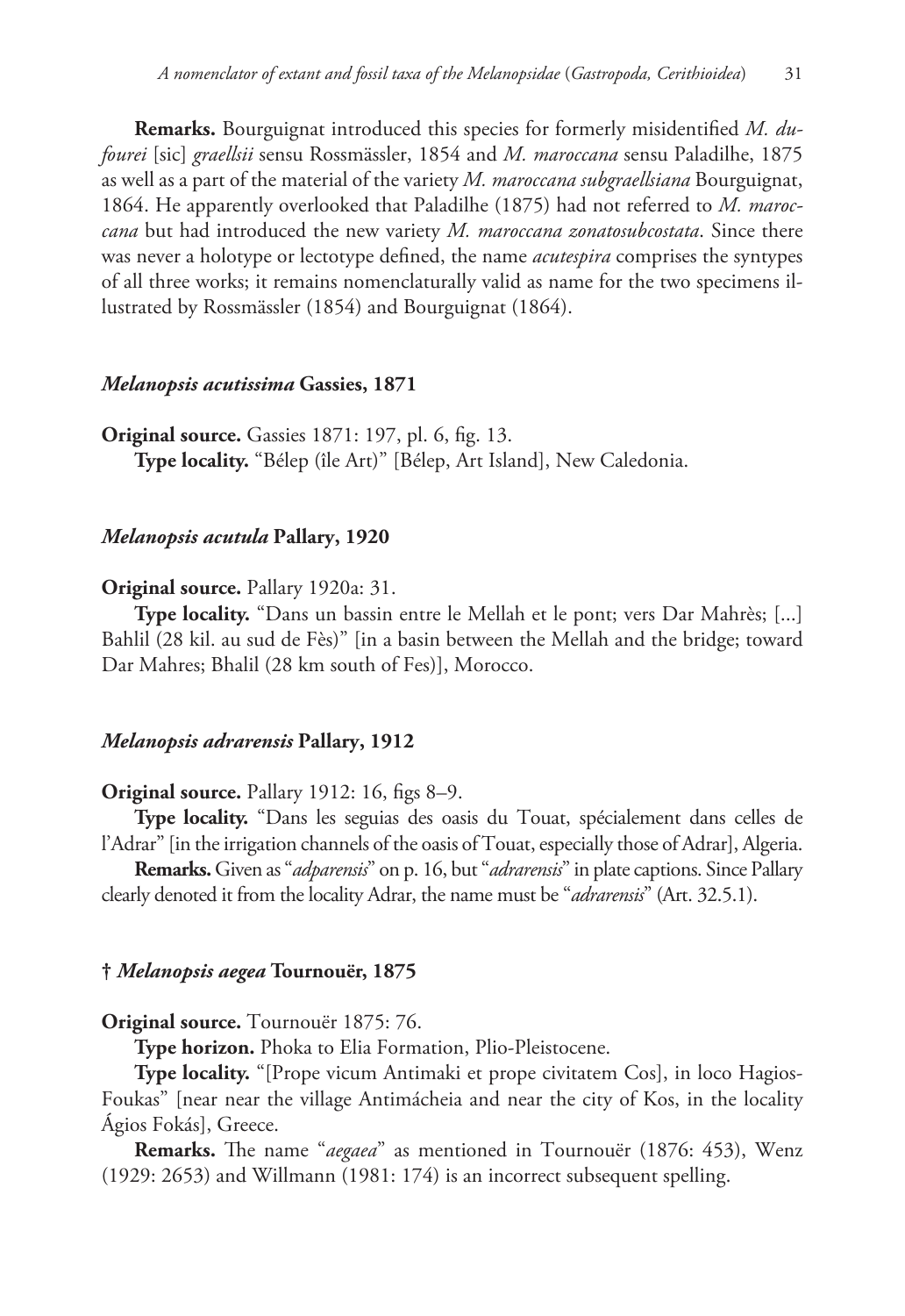## **†** *Melanopsis aegyptiaca* **Blanckenhorn, 1901**

**Original source.** Blanckenhorn 1901: 414, pl. 15, figs 15–16.

**Type horizon.** Pleistocene.

**Type locality.** "In der Fossilienbank an der Tewfik-Moschee bei Kairo. [...] Wadi Urag, Sanur, Moschasch, Raijade" [in the fossil deposits at the Tewfik Mosque near Cairo. In the wadis Urag (?), Sannūr, Moschasch (?), Raijade (?)], Egypt.

#### **†** *Melanopsis aetolica* **Neumayr, 1876**

**Original source.** Neumayr 1876: 368.

**Type horizon.** Gelasian, early Pleistocene.

**Type locality.** "Stamna, nordwestlich von Missolunghi" [Stamná, NW of Mesolóngi], Greece.

**Types.** Papp (1955: pl. 20, fig. 9) designated a specimen from the type material of Neumayr (1880a) as lectotype, but did not indicate whether it had been illustrated by Neumayr or not. A comparison of the images in both works was inconclusive. However, since it is likely that Neumayr (1880a) used the material reported in 1876 for the description, this designation is considered to be based on the original material and is thus valid. The specimen is stored in the Institute of Paleontology, University of Vienna; no number indicated.

**Remarks.** The name became available from Neumayr (1876), where he briefly described the species. He nevertheless described the species as "new" in Neumayr (1880a: 126), providing a detailed description and illustrations (pl. 6, figs 13–17; note that the plate is inserted at the end of the previous article of the same volume).

## **†** *Melanopsis affinis* **Handmann, 1882**

**Original source.** Handmann 1882: 558.

**Type horizon.** Pannonian, zone D, late Miocene.

**Type locality.** "Kottingbrunn [...] Ziegelei a", Austria.

**Remarks.** Pallary (1916) considered the species a junior homonym of "*M. affinis* Férussac" and introduced *M. subaffinis* as replacement name. "*M. affinis* Férussac" is, however, not an available name (see below) and *M. subaffinis* is thus a junior objective synonym of *M. affinis* Handmann, 1882. Wenz (1929: 2674, 2681) synonymized both Handmann's and Pallary's species with *M. bouei* Férussac, 1823.

#### **†** *Melanopsis affinis* **Pallary, 1916 [invalid]**

**Original source.** Pallary 1916: 78.

**Type horizon.** Late Villafranchian, early Pleistocene.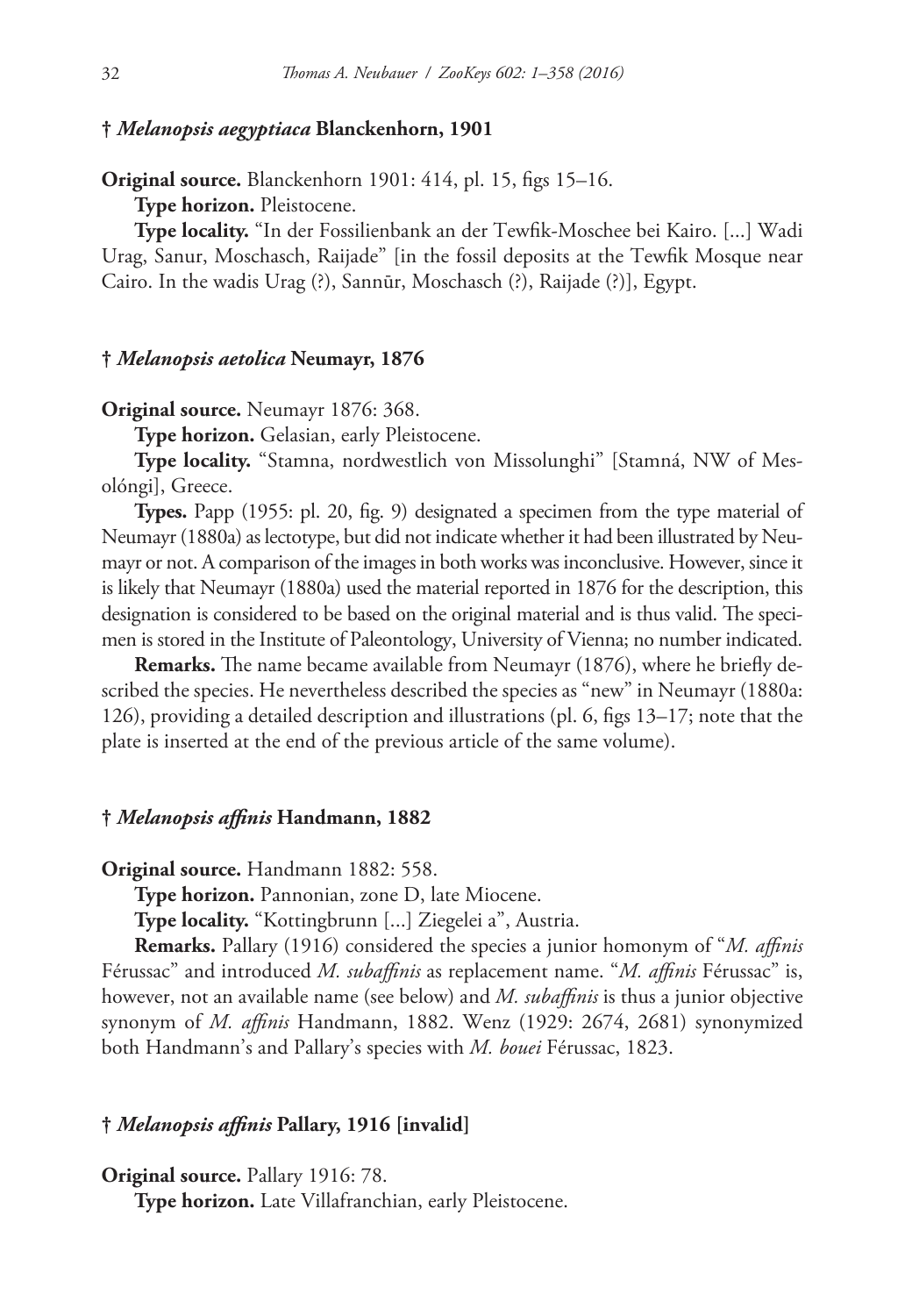**Type locality.** "D'Italie" (Férussac 1823 had given the locality more precisely as "entre Otricoli et le Vigne, route de Rome à Foligno" []), Italy.

**Remarks.** The name often appears as "*M. affinis* Férussac" in the literature (e.g., Wenz 1929: 2653; Esu and Girotti 1975: 251). It was first mentioned in Férussac (1814) as nomen nudum for a specimen from the Euphrates River. Later, Férussac (1823) listed the name in synonymy of *M. nodosa* Férussac, 1822. Unlike Pallary (1916) claimed and followed by Wenz (1929), *affinis* is not to be preferred over *nodosa*, because at that time *affinis* was not an available name – it has never been described, indicated or illustrated (as, for example, wrongly presumed by Esu and Girotti 1975) and so does not fulfill the requirements of availability (Art. 11 and 12; see also Art. 11.6). Pallary (1916) was the first to affiliate the name with an illustration, namely the one of *M. nodosa* provided by Férussac, 1823 (pl. 7, fig. 13), and made the name thereby available. The illustrated specimen is, however, the holotype (by monotypy) of *M. nodosa* Férussac, 1822 (Férussac used the same plates in both of his works and thus Pallary actually referred to the specimen illustrated as *M. nodosa* in the "Histoire naturelle"; see also introduction and Table 1 for details of Férussac's publications). Consequently, *Melanopsis affinis* Pallary, 1916 is a junior objective synonym of *M. nodosa*. Moreover, the name is a junior homonym of *M. affinis* Handmann, 1882.

#### *Melania afra* **Rossmässler, 1839**

**Original source.** Rossmässler 1838–1844: 38, pl. 50, fig. 665.

**Type locality.** "Aus der Ringelsza bei Laibach" [Ringelsza (?) brook near Ljubljana], Slovenia.

**Remarks.** Introduced in synonymy of *M. holandri laevigata*. It was made available at least by Brusina (1867) who treated it as a valid name (see Note 2).

#### **†** *Melanopsis matheroni* **var.** *agatensis* **Pantanelli, 1886**

**Original source.** Pantanelli 1886a: 68 or 1886b: 78, pl. 3, figs 1–4 (precedence not established).

**Type horizon.** Tortonian–early Messinian, late Miocene.

**Type locality.** "S. Valentino e S. Agata" [San Valentino and Sant'Agata Fossili], Italy.

**Remarks.** Harzhauser et al. (2015: 9) considered the taxon as a junior synonym of *Melanopsis narzolina* d'Archiac in Viquesnel, 1846.

## *Melania holandrii* **var.** *agnata* **Pfeiffer, 1828**

**Original source.** Pfeiffer 1828: 47, pl. 8, fig. 8.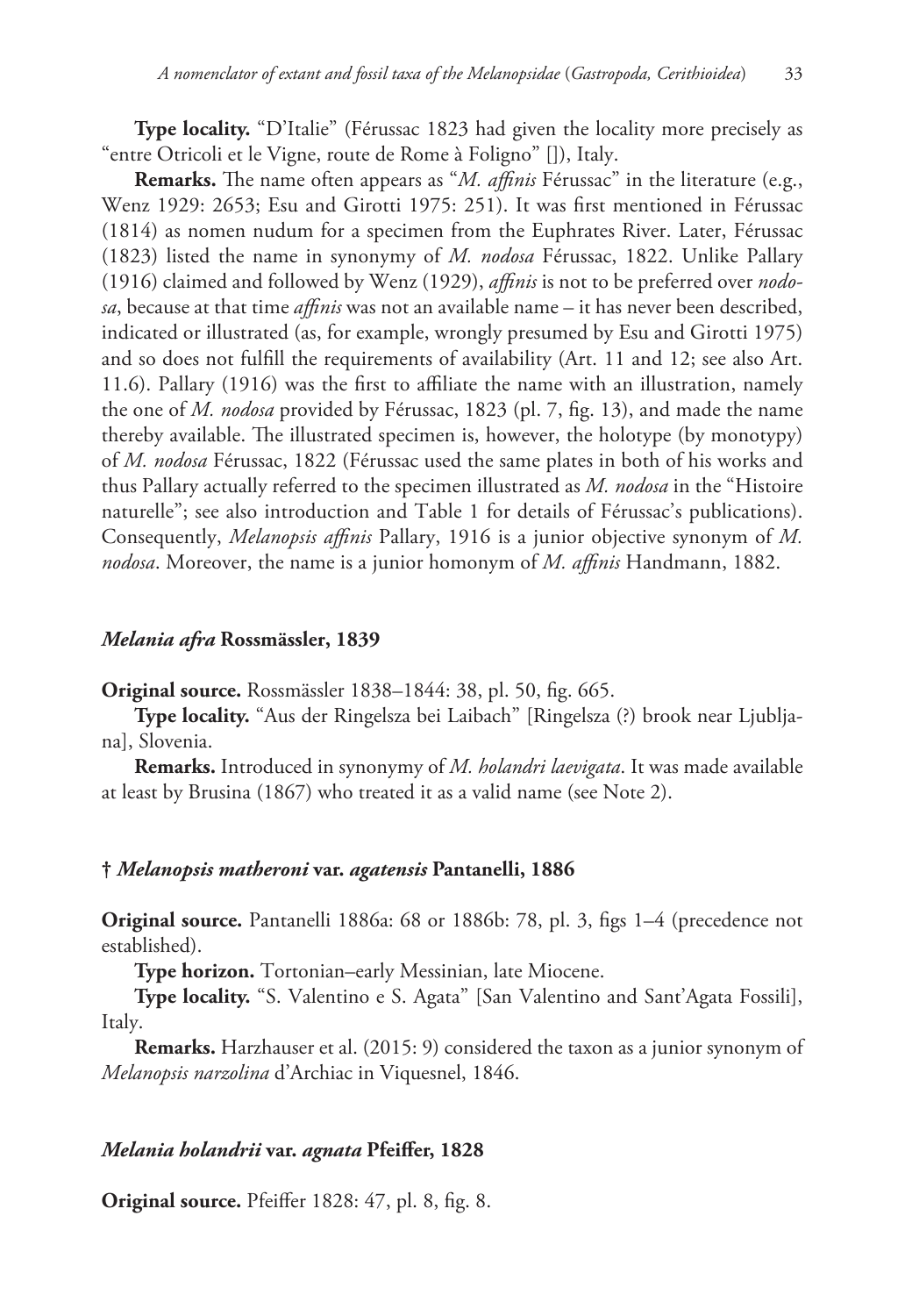**Type locality.** "In der Muhr" [in the river Mur], Austria or Slovenia.

**Remarks.** Note that Bourguignat denoted the authority incorrectly as "Bourguignat, 1877". The name "*aequata*" as mentioned in Clessin (1890: 676) is an incorrect subsequent spelling.

## *Melanella agnatella* **Bourguignat, 1884**

**Original source.** Bourguignat 1884: 14.

**Type locality.** "Rivière près Zenica, en Bosnie" [river near Zenica], Bosnia and Herzegovina.

**Remarks.** Appeared first as a nomen nudum in Servain (1884: 379).

#### **"***Melanopsis agoroea***" mentioned in Bourguignat (1884: 83) [unavailable]**

**Locality.** Not indicated.

**Remarks.** Nomen nudum: Bourguignat (1884) listed the name in synonymy of *M. laevigata*, perhaps referring to an unused manuscript name. Probably the name was intended as "*agoraea*", but the ligature was mixed up during typesetting.

#### *Melanopsis ahuiri* **Ahuir Galindo, 2014**

**Original source.** Ahuir Galindo 2014b: 7, unnumbered figure. **Type locality.** "Around Guefait, at the Northeastern of Morocco", Morocco. **Types.** Museo Malacologico di Cupra Marittima, Italy; no number indicated.

#### **†** *Melanopsis ajkaensis* **Tausch, 1886**

**Original source.** Tausch 1886: 9, pl. 1, figs 35a–c. **Type horizon.** Late Santonian–early Campanian, late Cretaceous. **Type locality.** "Csingerthal bei Ajka" [Csinger valley near Ajka], Hungary.

#### **†** *Melanopsis albasensis* **Wenz, 1919 [invalid]**

**Original source.** Wenz 1919a: 73.

**Type horizon.** Middle Lutetian, Eocene.

**Type locality.** "Au Nord d'Albas" (Doncieux 1908: 204), France.

**Remarks.** Introduced as replacement name for the junior homonym *Melanopsis nodosa* Doncieux, 1908, non Férussac, 1822, for which Pallary (1916) had already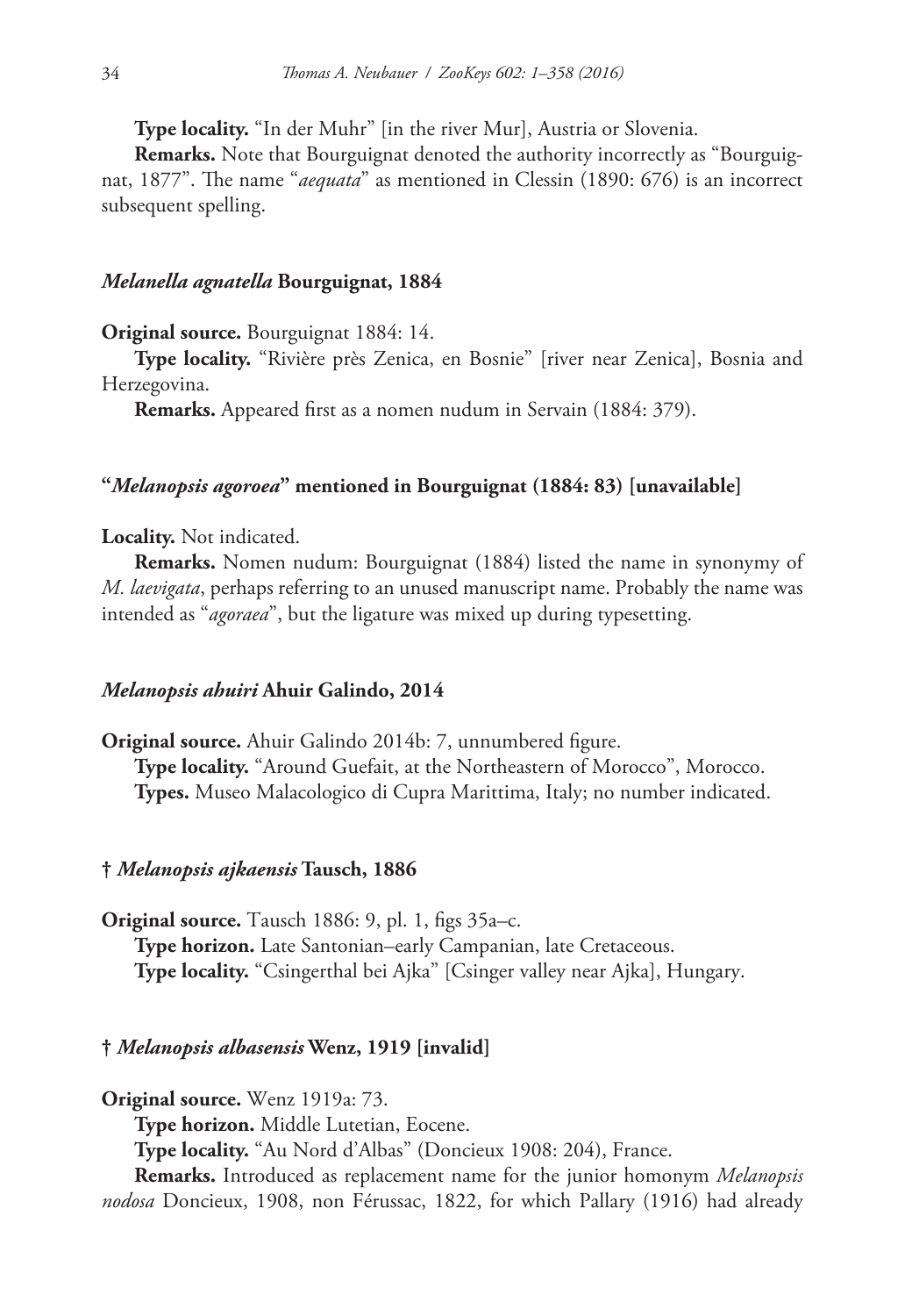introduced *M. doncieuxi* as replacement name. Thus, *M. albasensis* is a junior objective synonym of *M. doncieuxi* Pallary, 1916.

### *Melanopsis alepensis* **Pallary, 1939 [invalid]**

# **Original source.** Pallary 1939: 86.

**Remarks.** Unjustified emendation and therefore junior objective synonym of *M. alepi* Bourguignat, 1884.

# *Melanopsis alepi* **Bourguignat, 1884**

**Original source.** Bourguignat 1884: 119.

**Type locality.** "Environs d'Alep" [surroundings of Aleppo], Syria.

**Remarks.** Heller et al. (2005: 243) tentatively considered the species as a junior synonym of *Melanopsis costata* (Olivier, 1804).

#### *Melanopsis algerica* **Pallary, 1904**

#### **Original source.** Pallary 1904: 35.

**Type locality.** "Oran; [...] Mostaghanem" (Bourguignat 1864: caption of pl. 15; the exact localities where the illustrated specimens had been found are unknown), Algeria.

**Remarks.** Introduced by indication of illustrations in Bourguignat (1864: pl. 15, figs 12–14, 17–18).

#### *Melanopsis algericensis* **Pallary, 1922 [invalid]**

### **Original source.** Pallary 1922: 207.

**Remarks.** Unjustified emendation and therefore junior objective synonym of *M. algerica* Pallary, 1904.

# **†** *Melania* **(***Campylostylus***)** *allobroga* **Oppenheim, 1892**

**Original source.** Oppenheim 1892: 766, pl. 30, figs 5–7.

**Type horizon.** Calcaire de Rognac, Maastrichtian, Cretaceous.

**Type locality.** "Les Pennes, Valon du Duc bei Rognac" [Les Pennes, Valon du Duc near Rognac], France.

**Remarks.** Originally the gender was incorrectly given as neutrum ("*allobrogum*"), but *Melania* is feminine.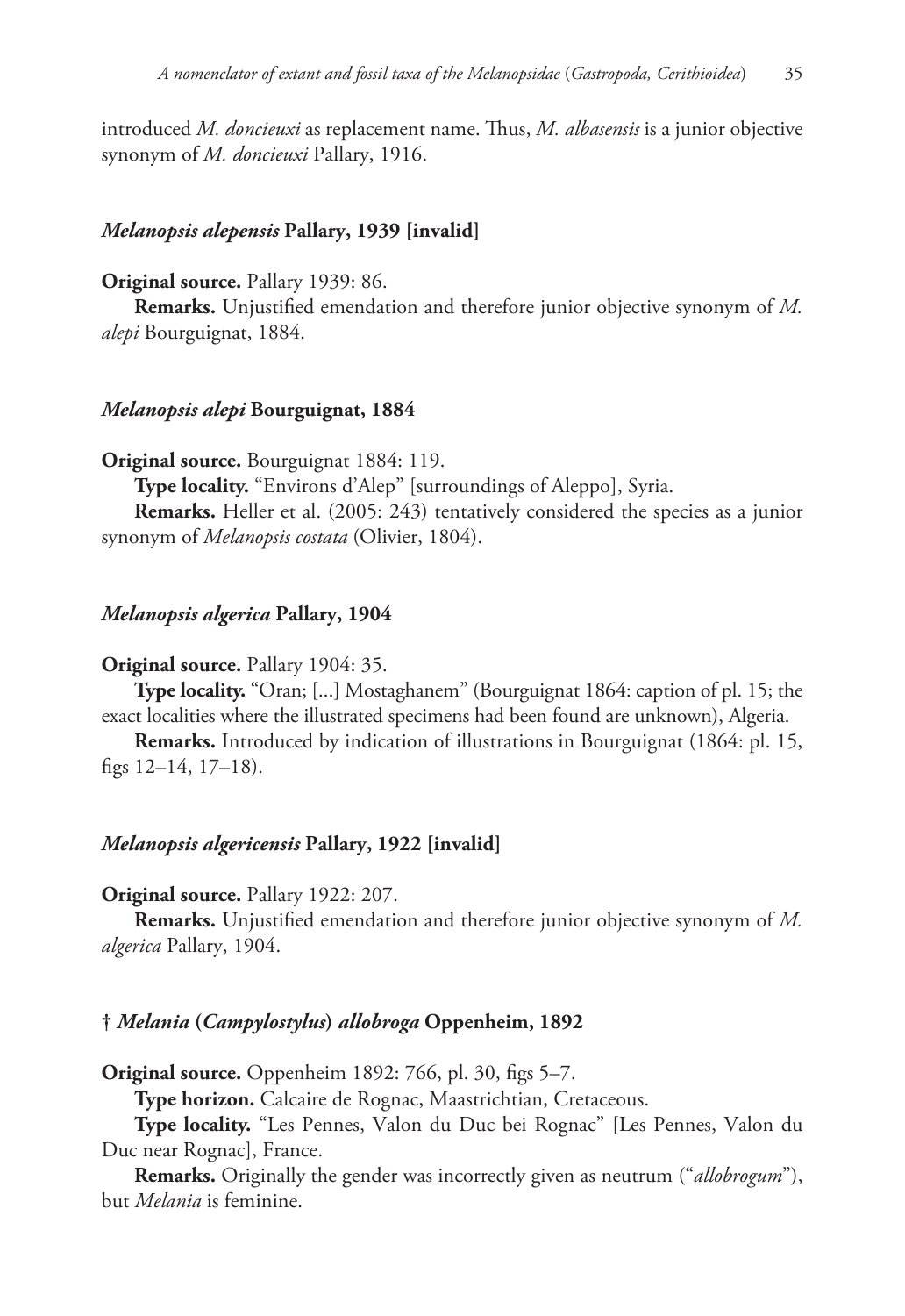### **†** *Melanopsis* **(***Lyrcea***)** *almerai* **Cossmann, 1909**

**Original source.** Cossmann 1909: 175.

**Type horizon.** Eocene.

**Type locality.** "Pyrénées catalanes", Spain.

**Remarks.** Cossmann (1909) gave a very brief description ("little keeled") and made the name available.

# **†** *Melanopsis ancillaroides* **var.** *alpina* **Traub, 1938**

**Original source.** Traub 1938: 76, pl. 6, figs 8a–b.

**Type horizon.** Paleocene.

**Type locality.** "Aus Kch Fi1 [etwa 20 m unterhalb der großen betonierten Bachverbauung südöstlich von Kleinoiching am linken Ufer des Kroisbaches]" [from block Kch Fi1, ca. 20 m below the large concrete structure southeast of Kleinoiching, at the left bank of the Kroisbach brook], Austria.

### **†** *Melanopsis alutensis* **Stefanescu, 1896**

**Original source.** Stefanescu 1896: 128, pl. 11, figs 12–14.

**Type horizon.** Early Pliocene.

**Type locality.** "À Milcov, près de Slatina, dans la vallée de l'Oltu" [at Milcov, near Slatina, in the valley of the river Olt], Romania.

# *Melanopsis amabilis* **Pallary, 1928**

**Original source.** Pallary 1928a: 261, pl. 5, figs 19–20.

**Type locality.** "Mechera Kredar, sur la route de Media à Larache; Bou Hellou (secteur ouest de Taza)" [Mechera Kredar (?), at the road from Mehdya to Larache; Bou Hellou, western part of prov. Taza], Morocco.

### **†** *Melanopsis hybostoma* **var.** *amaradica* **Fontannes, 1887**

**Original source.** Fontannes 1887: 337, pl. 26, figs 20–22. **Type horizon.** Early Cernikian, early Pliocene. **Type locality.** "Caprenu, val. Amaradii (Jud. Gorjiu)" [Căpreni], Romania.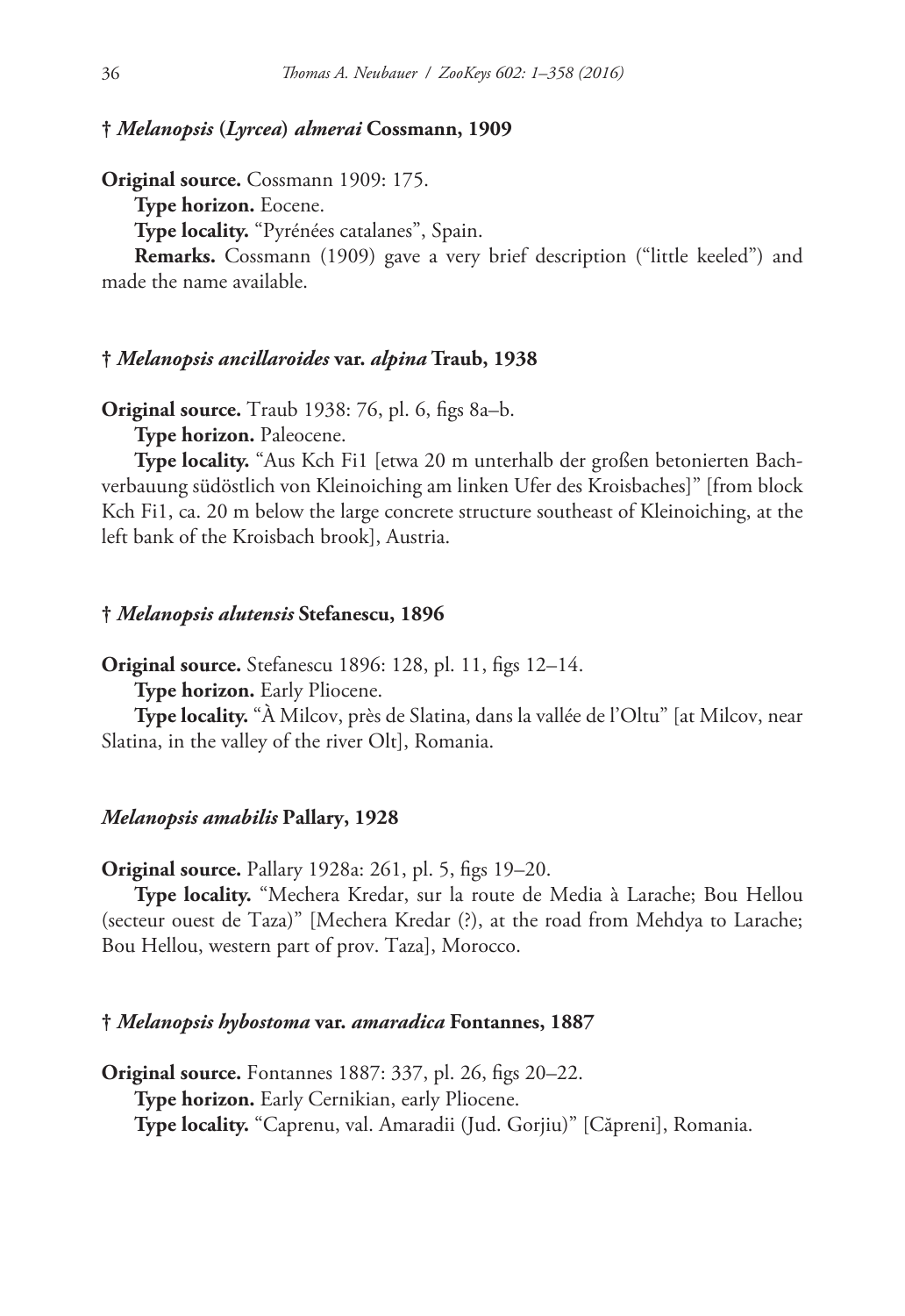**† "***Melanopsis ambigua* **Gaudry, 1862" mentioned in Neumayr (1869: 372) [unavailable]**

### **Horizon.** Pliocene?

**Locality.** Not indicated.

**Remarks.** Status unclear: the name was mentioned in Neumayr (1869: 372) and Pallary (1926a: 75), but the original description could not be found. Perhaps it is a lapsus calami of *Melanopsis anceps* Gaudry & P. Fischer in Gaudry, 1867.

### *Melanella amblya* **Bourguignat, 1884**

**Original source.** Bourguignat 1884: 24.

**Type locality.** "La Save à Sissek, en Slavonie" [in the Sava river near Sisak in Slavonia], Croatia.

**Remarks.** Note that Bourguignat denoted the authority as "Bourguignat, 1879".

### **†** *Melanopsis americana* **White, 1883**

**Original source.** White 1883: 96, pl. 4, figs 9–10. **Type horizon.** Laramie Group, Cretaceous. **Type locality.** "Valley of South Platte River, Northeastern Colorado", United States. **Remarks.** Probably not a Melanopsidae.

#### *Melanopsis ammanensis* **Pallary, 1939 [invalid]**

**Original source.** Pallary 1939: 88, pl. 4, fig. 3.

**Remarks.** Unjustified emendation and therefore junior objective synonym of *M. ammonis* Tristram, 1865.

### *Melanopsis ammonis* **Tristram, 1865**

**Original source.** Tristram 1865: 542.

**Type locality.** "Streams at Heshbon and Ammon, east of Jordan", Jordan.

### **"***Melanopsis amori***" mentioned in Azpeitia Moros (1929: 40, 250) [unavailable]**

**Locality.** "Pedroche (arroyo de), en el partido judicial de Pozoblanco (Córdoba)" [Pedroche stream, district Pozoblanco, Córdoba], Spain.

**Remarks.** Based on a manuscript name from Hidalgo and introduced in synonymy of *M. etrusca* (see Art. 11.6).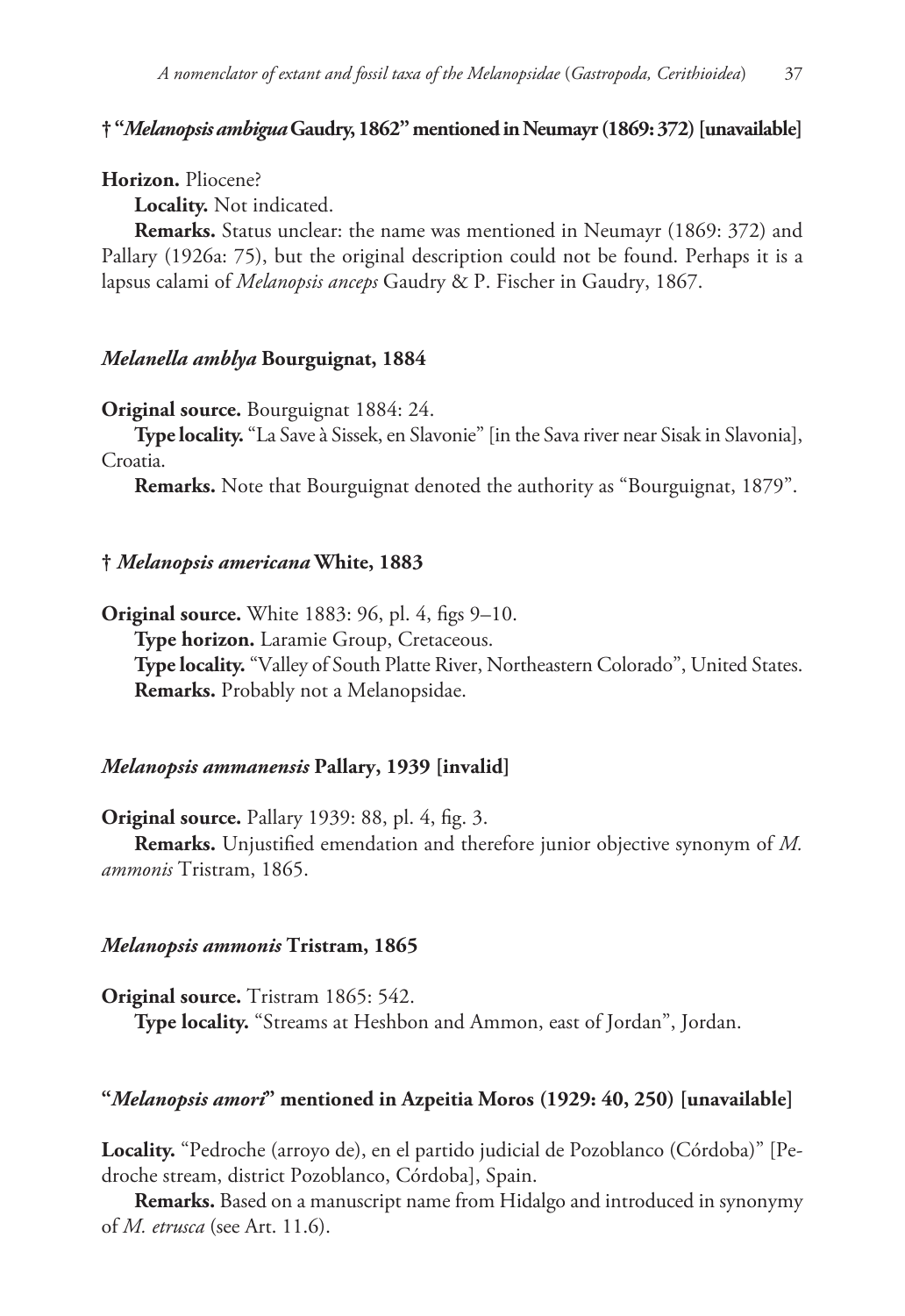# **†** *Melanopsis amphora* **Oppenheim, 1890**

**Original source.** Oppenheim 1890a: 136, pl. 5, figs 2–2b.

**Type horizon.** Ronca Beds, Bartonian, Eocene.

**Type locality.** "Lovara di Tressino, Monte Pulli, Mussolon" [Lovara, Monte Pulli (near Valdagno), Muzzolon], Italy.

**Remarks.** Wenz (1929: 2846) considered this taxon as a junior synonym of *Melanopsis vicentina* Oppenheim, 1890.

### **†** *Melanopsis ampla* **Pallary, 1920**

**Original source.** Pallary 1920b: 109.

**Type horizon.** Middle Pannonian, late Miocene.

**Type locality.** "Sulzlacke bei Margarethen nächst Oedenburg [...]. Tinnye bei Ofen" (Fuchs 1873: 20) [Sulzlacke near St. Margarethen (Burgenland, Austria); Tinnye (Hungary)].

**Remarks.** Replacement name for *M. avellana* Fuchs, 1873, non Sandberger, 1870. Wenz (1929: 2760) considered the taxon as a junior synonym of *M. inermis* Handmann, 1882.

#### *Melanopsis marocana* **[sic] var.** *ampla* **Pallary, 1920**

**Original source.** Pallary 1920c: 145.

**Type locality.** "Tazouta", Morocco.

**Remarks.** This name, published in November 1920, is a junior homonym of *M. ampla* Pallary, 1920 [July].

### **†** *Melanopsis textilis* **var.** *ampullacea* **Handmann, 1887**

**Original source.** Handmann 1887: 16. **Type horizon.** Pannonian, zone B–D, late Miocene. **Type locality.** "Leobersdorf", Austria.

## *Fagotia anatolica* **Bourguignat, 1884**

**Original source.** Bourguignat 1884: 43.

**Type locality.** "Rivières près Ismidt (Anatolie)" [rivers near İzmit], Turkey.

**Remarks.** Note that Bourguignat denoted the authority as "Bourguignat, 1880". Starobogatov et al. (1992: 63) considered the species as a junior synonym of *Fagotia* [= *Esperiana*] *gallandi* Bourguignat, 1884.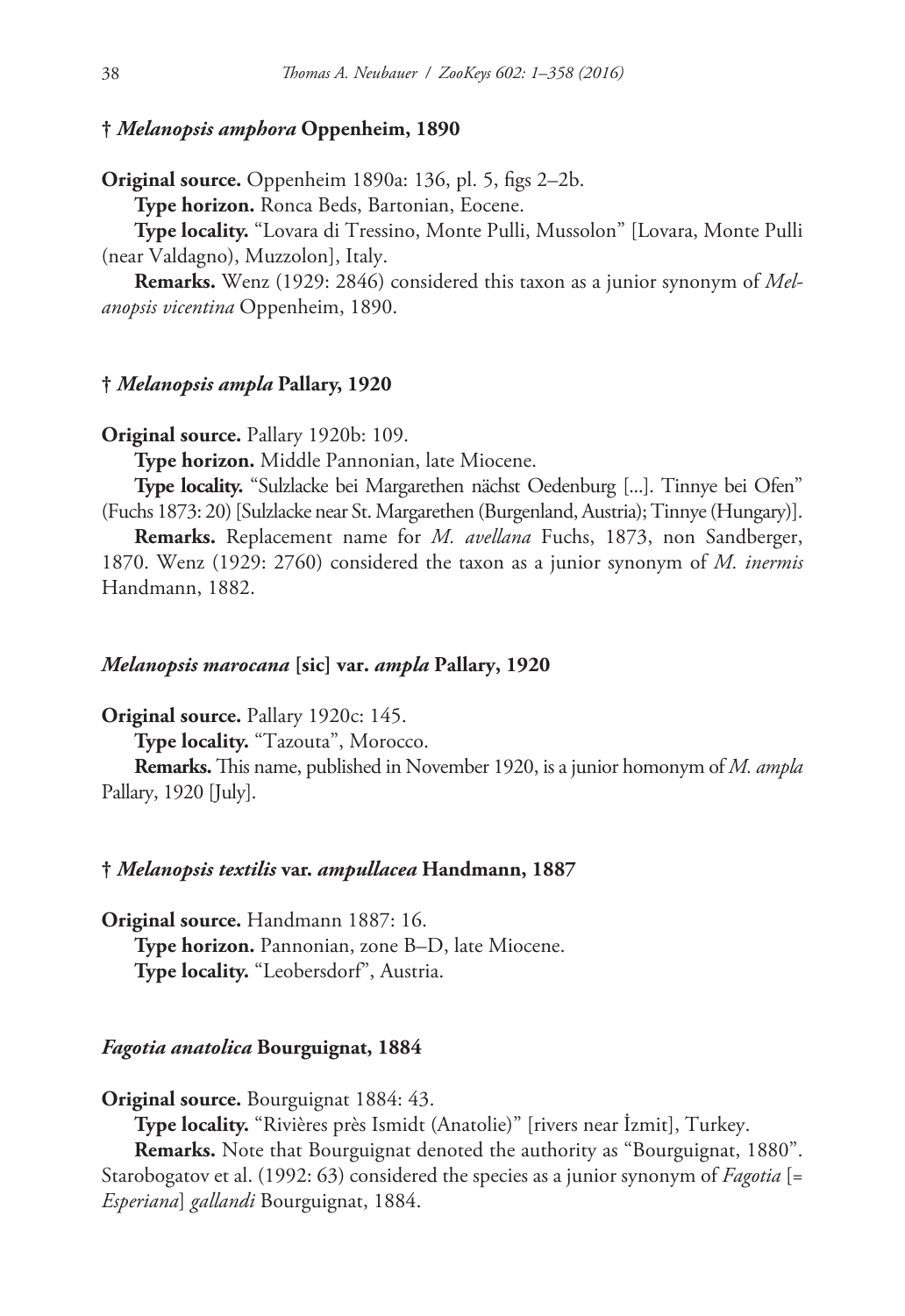# **†** *Melanopsis anceps* **Gaudry & P. Fischer in Gaudry, 1867**

**Original source.** Gaudry 1862–1867: 446, pl. 62, figs 1–6. **Type horizon.** Pliocene. **Type locality.** "Mégare" (p. 444), Greece.

# *Fagotia anceyana* **Bourguignat, 1884**

**Original source.** Bourguignat 1884: 36.

**Type locality.** "Dans la Save au-dessous d'Agram, dans la rivière de Krapina (Croatie); enfin, dans le lac Sabandja près d'Ismidt (Anatolie)" [in the Sava river below Zagreb, in the river Krapina (Croatia); finally, in Lake Sapanca near İzmit (Turkey)].

**Remarks.** Starobogatov et al. (1992: 60) considered the species as a junior synonym of *Fagotia* [= *Esperiana*] *esperi* (Férussac, 1823).

### **†** *Melanopsis ancillaroides* **Deshayes, 1825**

**Original source.** Deshayes 1824–1837: 121, pl. 15, figs 1–2. **Type horizon.** Cuisian, late Ypresian, Eocene. **Type locality.** "Les environs de Meaux" [surroundings of Meaux], France.

# *Melanopsis andersoni* **Pallary, 1923**

**Original source.** Pallary 1923: 41, [unnumbered plate], figs 1–2. **Type locality.** "Dans l'Ain-Touagha, à Fatnassa dans le Nefzaoua" [Ain Touagha (?) at Fatnassa in Nefzaoua], Tunisia.

#### **†** *Melanopsis andrussowi* **Brusina, 1885**

**Original source.** Brusina 1885: 160.

**Type horizon.** *Spaniodon* Beds, Karaganian, middle Miocene. **Type locality.** "Лопушны" (Sinzov 1884: 4) [Lăpuşna], Moldova. **Remarks.** Introduced for *M. lanzaeana* sensu Sinzov, 1884, non Brusina, 1874.

#### **†** *Melanopsis angulata* **Neumayr, 1880**

**Original source.** Neumayr 1880c: 479, pl. 7, fig. 8. **Type horizon.** Langhian, middle Miocene. **Type locality.** "Žepj" [Džepi], Bosnia and Herzegovina.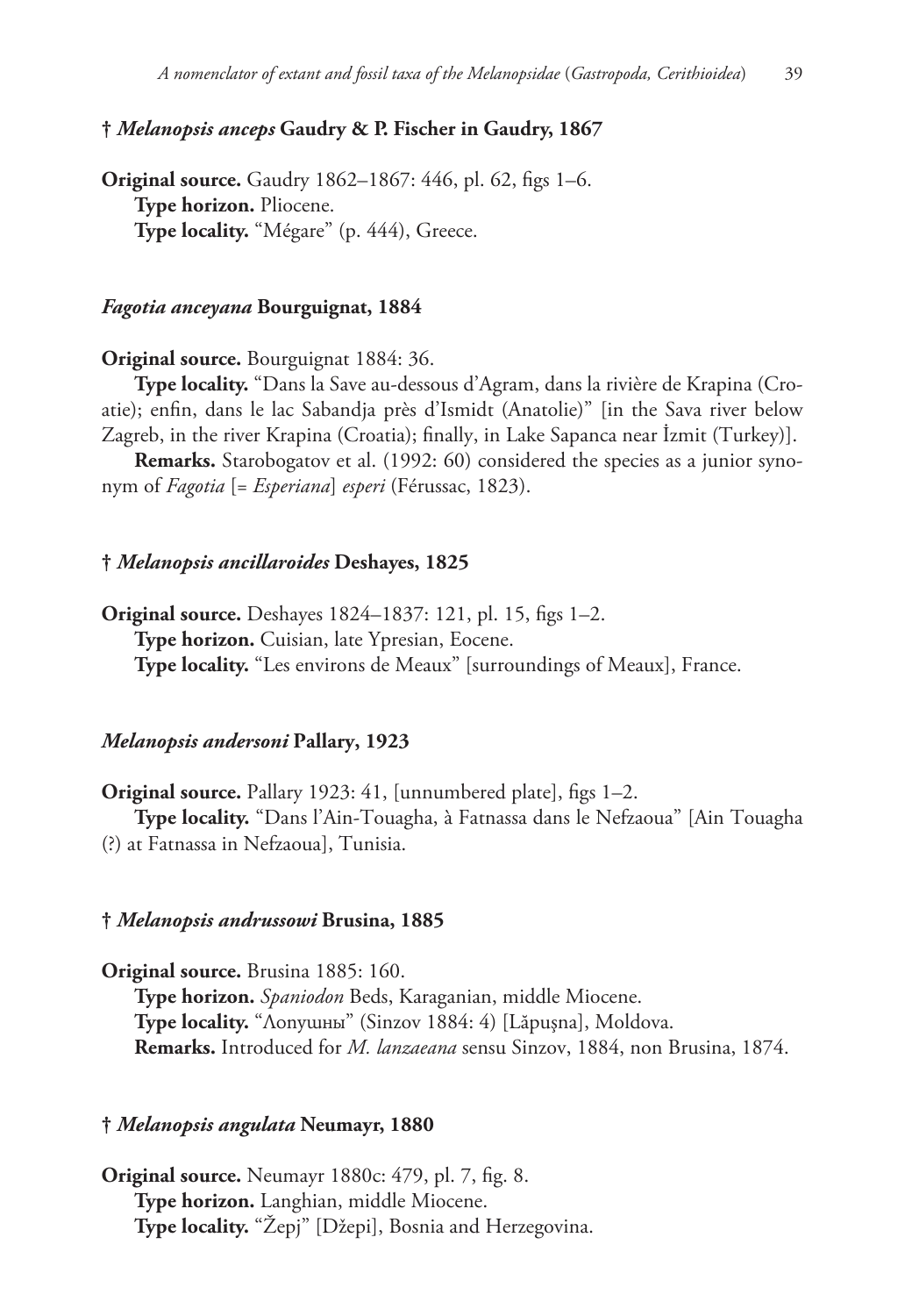**Types.** The type material, with all specimens studied by Neumayr (1880), is lost. Neubauer et al. (2016c: 275) defined a neotype based on material from the type locality. The specimen is stored in the Geological-Paleontological Department, Natural History Museum Vienna, coll. no. 2014/0364/0012.

### **†** *Melanopsis angusta* **Pallary, 1916**

#### **Original source.** Pallary 1916: 82.

**Type horizon.** Pannonian, zone D, late Miocene.

**Type locality.** "Kottingbrunn [...] Ziegelei a" (Handmann 1882: 561), Austria.

**Remarks.** Replacement name for *M. fusiformis* Handmann, 1882, non Sowerby, 1822. Wenz (1929: 2742) considered the taxon as a junior synonym of *Melanopsis haueri* Handmann, 1882.

#### **†** *Melanopsis* **(***Canthidomus***)** *hybostoma anili* **Taner, 1997**

#### **Original source.** Taner 1997: 39.

**Type horizon.** Early Romanian, Pliocene.

**Type locality.** "Südöstlich vom Hügel Başaltı, 2,2 km W Musaköy, 15 km NE Çanakkale, W-Anatolien" [southeast of hill Başaltı, 2.2 km W of Musaköy, 15 km NE Çanakkale, W Anatolia], Turkey.

**Types.** Geological-Paleontological Department, Natural History Museum Vienna, Austria, coll. no. 1996/0053/0001.

# **†** *Melanopsis anistratenkoi* **Neubauer, Harzhauser, Georgopoulou, Mandic & Kroh, 2014**

**Original source.** Neubauer et al. 2014a: 456.

**Type horizon.** Duab Beds, middle to late Kimmerian, Pliocene.

**Type locality.** "Окр. с. Мокви, Очамчирский р-н" (Anistratenko 1993: 69) [near the village Mok'vi, Ochamchirskiy rayon], Georgia.

**Types.** Schmalhausen Institute of Zoology of National Academy of Sciences of Ukraine, Kiev, coll. no. 22/VI 1989.

**Remarks.** Replacement name for the junior secondary homonym *Melanopsis cylindrica* Anistratenko, 1993, non *Lyrcea cylindrica* Stoliczka, 1862.

### **†** *Melanopsis anita* **Aldrich, 1886**

**Original source.** Aldrich 1886: 35, pl. 5, fig. 12. **Type horizon.** Early Eocene.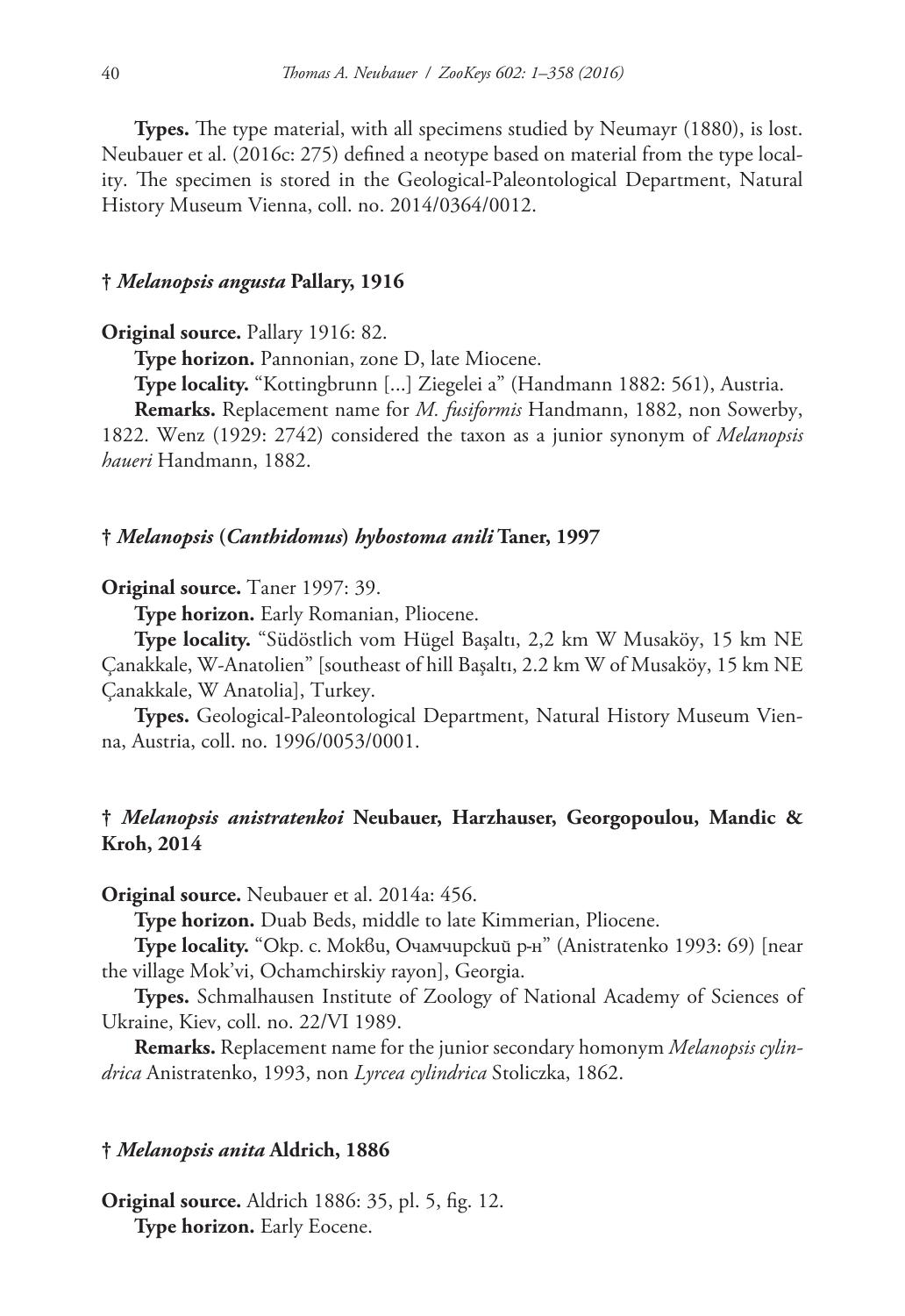**Type locality.** "Gregg's Landing, Alabama"; Harris (1899, p. 77, pl. 10, fig. 11) designated a lectotype, United States.

**Types.** Harris (1899: 77) designated a lectotype, which is stored in the collection of the National Museum of Natural History, Smithsonian Institution, Washington, DC, coll. no. 638955 (Palmer and Brann 1966: 755).

**Remarks.** The taxon does not belong to the Melanopsidae after Allmon (1990: 63).

# *Melanopsis nodosa* **var.** *anodifera* **Cerulli-Irelli, 1914**

**Original source.** Cerulli-Irelli 1914: 185, pl. 15 (47), fig. 7.

**Type locality.** "M. Mario", Italy.

**Remarks.** Girotti (1972: 232) considered the taxon as a junior synonym of "*Melanopsis affinis* Férussac", which is not an available name.

### **†** *Bulimus antidiluvianus* **Poiret, 1801**

**Original source.** Poiret 1801: 36, 37.

**Type horizon.** Sparnacian, early Ypresian, Eocene.

**Type locality.** "Chemin de Soissons à Château-Thierry" [way of Soissons at Château-Thierry], France.

**Remarks.** The name "*antediluviana*" as mentioned in Wenz (1929: 2658) is an incorrect subsequent spelling.

# **†** *Melanopsis antiqua* **Pallary, 1916**

#### **Original source.** Pallary 1916: 78.

**Type horizon.** Late Villafranchian, Pleistocene.

**Type locality.** "D'Italie" (Férussac 1823 had given the locality more precisely as "entre St.-Germini et Carsoli" [between San Gemini and Carsoli, Italy]).

**Remarks.** The name "*Melanopsis antiqua* Férussac, 1823 has been used as valid name by several authors, but obviously was not intended as species-group name by Férussac (1823). The name became available from Pallary (1916) who associated the name with an illustration in Férussac (1823: pl. 8, fig. 2). See introduction for detailed discussion about the names used by Férussac (1823).

# *Melanopsis aperta* **Gassies, 1861**

**Original source.** Gassies 1861: 291, pl. 7, fig. 11.

**Type locality.** "Jengen, dans les ruisseaux" [in streams at Hienghène], New Caledonia.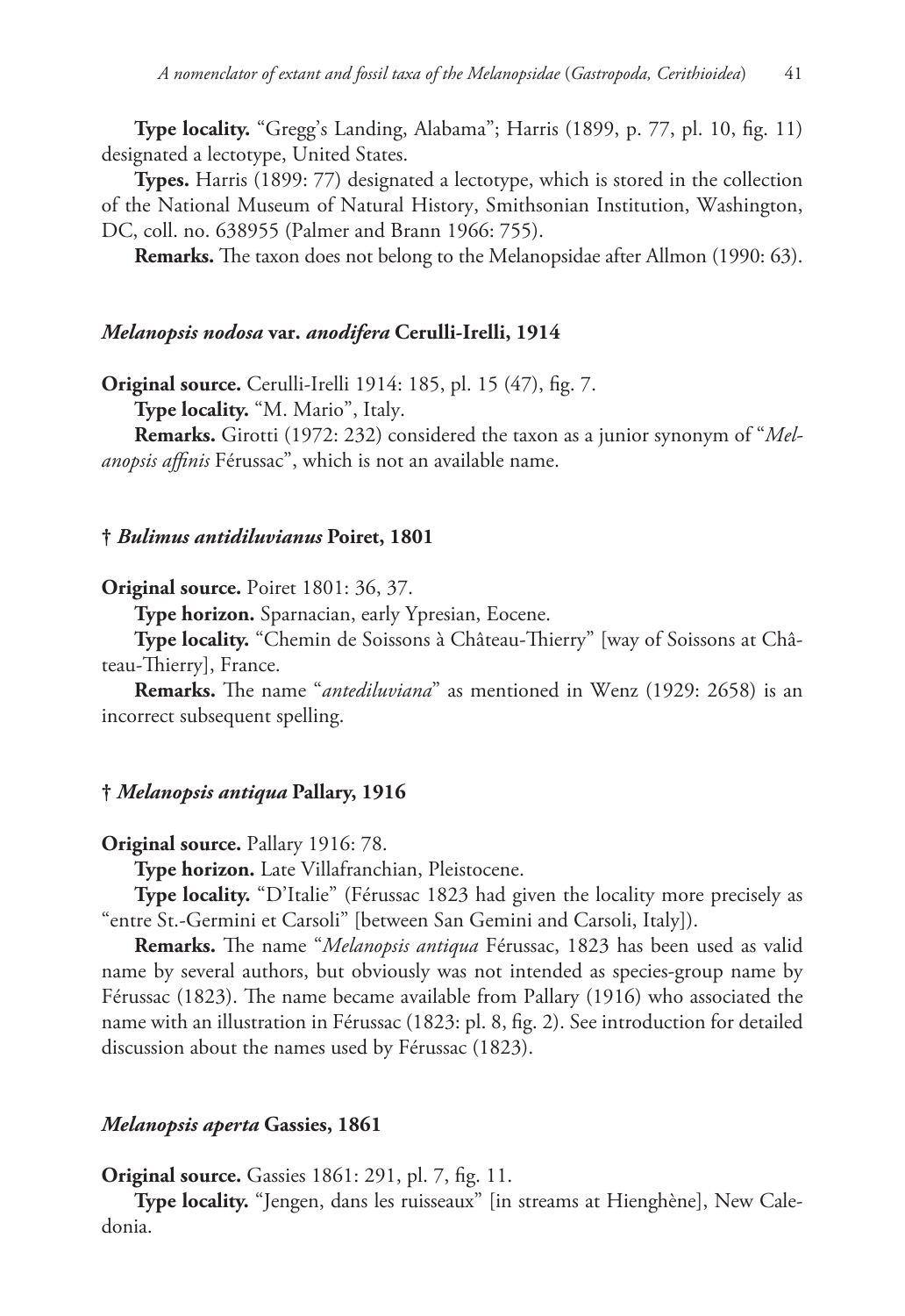# **†** *Melanopsis bleicheri* **var.** *apicula* **Pallary, 1901**

**Original source.** Pallary 1901a: 178, pl. 2, fig. 26. **Type horizon.** Plio-Pleistocene. **Type locality.** "Puits Karoubi" [from the well Karoubi], Algeria.

# *Melanopsis graellsii* **var.** *apiculata* **Pallary, 1924**

**Original source.** Pallary 1924: 250, pl. 25, fig. 15.

**Type locality.** "Almenara (entre Castellón et Valencia)" [Almenara, between Castellón and Valencia], Spain.

### **†** *Melanopsis turriformis applanata* **Schütt in Schütt & Ortal, 1993**

**Original source.** Schütt and Ortal 1993: 92, pl. 2, figs 21–23.

**Type horizon.** Pleistocene, Mindel glacial epoch.

**Type locality.** "Galilee, 'Ubeidiya [El 'Ubeidīya], 3 km SE of the Sea of Galilee", Israel.

**Types.** Paleontology Collection of the Hebrew University of Jerusalem; no number indicated.

# *Melanopsis cossoni* **var.** *aprica* **Bourguignat, 1884**

**Original source.** Bourguignat 1884: 112.

**Type locality.** "Dans les Seguia des jardins de Miliana, premier ksar au nord de l'oasis d'Insalah, dans le Sahara" [in the irrigation channel (?) in the gardens of Miliana, first ksar (= fortified village, castle) north of the oasis of In Salah in the Sahara], Algeria.

#### **†** *Melanopsis aquensis* **Grateloup, 1838**

**Original source.** Grateloup 1838: 139, pl. 4, figs 48–49.

**Type horizon.** Burdigalian, early Miocene.

**Type locality.** "Dax; Mandillot, à Saint-Paul", France.

**Remarks.** Wenz (1929) synonymized the name with "*M. major* Férussac, 1823", which is not an available name.

# **†** *Melanopsis aquitanica* **Pallary, 1916**

**Original source.** Pallary 1916: 79. **Type horizon.** Burdigalian, early Miocene.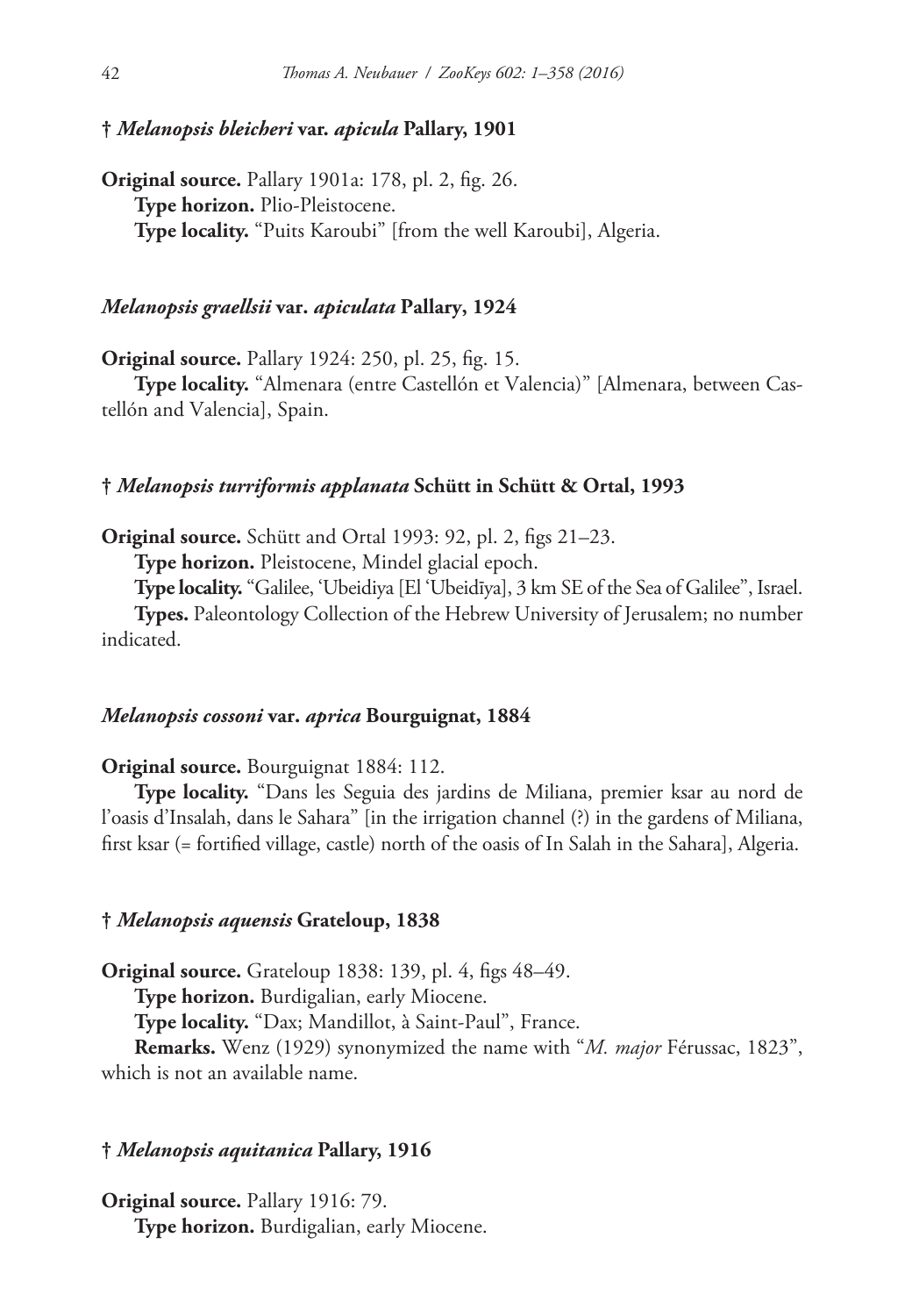**Type locality.** "Dax, St-Paul, Mandillot" (Grateloup 1840: captions of the plate "Mollusques terrestres et fluviatiles fossiles de Dax"), France.

**Remarks.** Introduced for *M. dufourii* sensu Grateloup, 1840, non Férussac, 1822. Wenz (1929: 2662) considered the taxon as a junior synonym of "*Melanopsis major* Férussac, 1823", which is not an available name.

### *Melanopsis scalaris* **var.** *arbalensis* **Pérès, 1939**

**Original source.** Pérès 1939: 144, pl. 4, figs 15, 19–20.

**Type locality.** "Stations 3, 4, 1 3, 29, 35, 143. Oued Tizguit; [...] Station 109. Aïn Aghbal près d'Azrou" [Stations 3, 4, 1 3, 29, 35, 143 at Oued Tizguit; station 109 at Ain Aghbal near Azrou], Morocco.

### **†** *Melanopsis arcuata* **Brusina, 1878**

**Original source.** Brusina 1878: 348.

**Type horizon.** Cernikian, Pliocene.

**Type locality.** "Malino", Croatia.

**Types.** The syntypes are stored in the Croatian Natural History Museum, Zagreb; no number indicated (Milan et al. 1974: 85).

**Remarks.** Pallary (1925) introduced *M. simulata* as replacement name for the "junior homonym" *M. arcuata* Brusina, 1878, non Matheron, 1842, which is not available name but an incorrect subsequent spelling of *M. armata* Matheron, 1842.

### **†** *Melanopsis armata* **Matheron, 1842**

**Original source.** Matheron 1842: 294, pl. 37, figs 12–14.

**Type horizon.** Calcaire de Rognac, Maastrichtian, Cretaceous.

**Type locality.** "Rognac et St. Victoret", France.

**Remarks.** The name "*arcuata*" as mentioned in Pallary (1925: 257) is an incorrect subsequent spelling. Based on this error, Pallary (1925) considered *M. arcuata* Brusina, 1897 a junior homonym and introduced the replacement name *M. simulata* (junior objective synonym). Sandberger (1871: 101) attributed the species to the genus *Paludomus* Swainson, 1840 (Paludomidae). After Calzada and Urquiola (1994: 152) this species belongs in the genus *Cosinia* Stache, 1880 (Paludomidae).

### *Melanopsis* **(***Mesopotamia***)** *aroussiana* **Pallary, 1939**

**Original source.** Pallary 1939: 100, pl. 5, figs 22–25, 56. **Type locality.** "'Ain Arouss" ['Ayn al 'Arūs, near Tall Abyaḑ], Syria.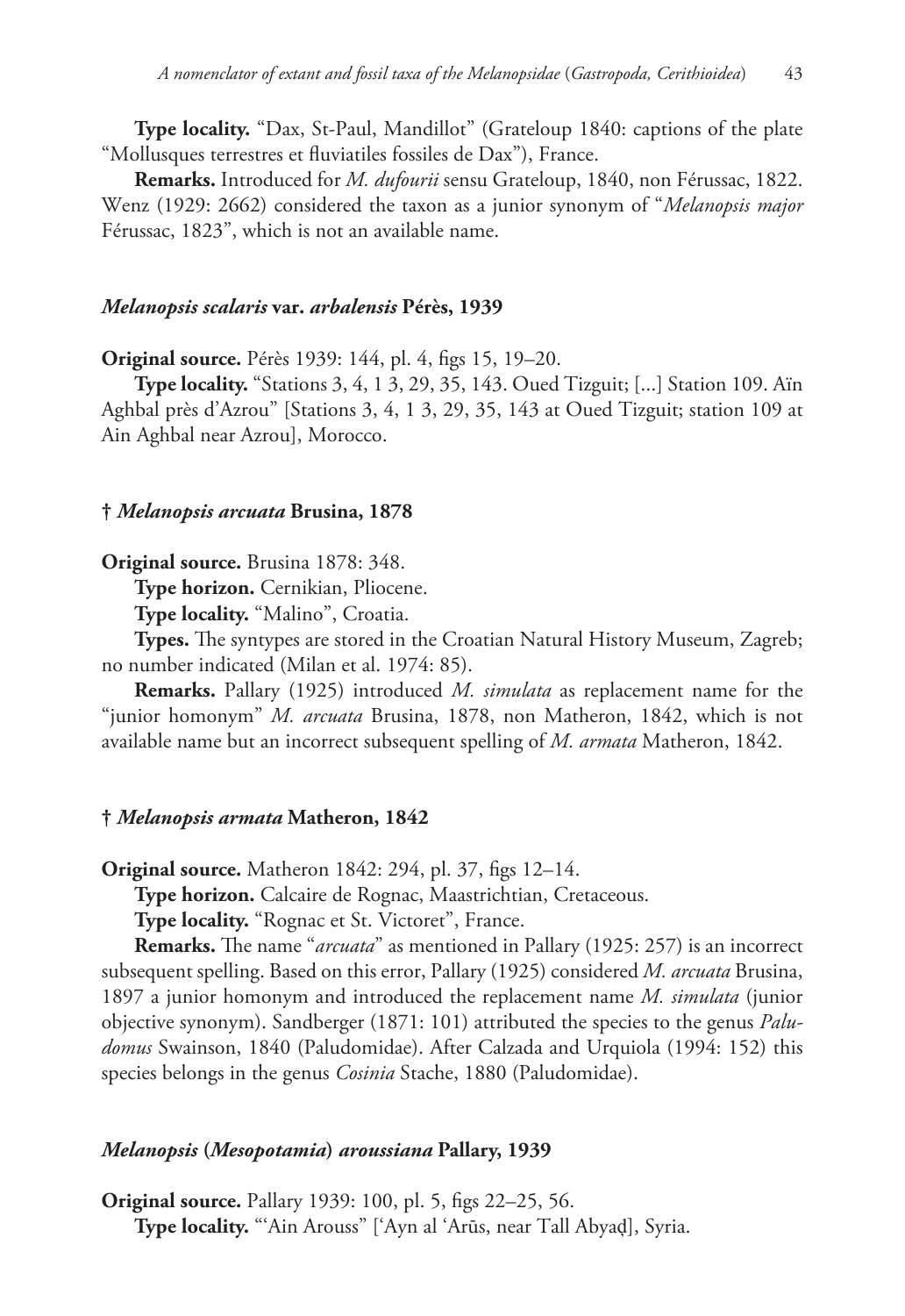### **†** *Melanopsis arsinovi* **Brusina, 1902**

**Original source.** Brusina 1902: pl. 6, figs 2–4. **Type horizon.** Early Langhian, middle Miocene. **Type locality.** "Zvezdanski ključ" [village Zvezdan], Serbia. **Types.** The illustrated syntypes are stored in the Croatian Natural History Museum, Zagreb, coll. no. 2503-149/1-3 (Milan et al. 1974: 86).

#### *Fagotia ascanica* **Bourguignat, 1884**

**Original source.** Bourguignat 1884: 39. **Type locality.** "Lac Sabandja" [Lake Sapanca], Turkey. **Remarks.** Note that Bourguignat denoted the authority as "Bourguignat, 1880".

#### *Melanopsis ascanica* **Bourguignat, 1884**

**Original source.** Bourguignat 1884: 96.

**Type locality.** "Lac Sabandja, près d'Ismidt (Anatolie)" [Lake Sapanca near İzmit], Turkey.

**Remarks.** Appeared first as a nomen nudum in Locard (1883a: 201). Note that Bourguignat denoted the authority as "Bourguignat, 1880".

#### *Melanopsis ashkhabadensis* **Izzatullaev & Starobogatov, 1984**

**Original source.** Izzatullaev and Starobogatov 1984: 1480, fig. 1 (14), fig. 3 (8).

**Type locality.** "Ашхабад, горные быстро текущие ручьи - Ферюза, Гули и др." [Ashgabat, fast mountain streams - Firyuza, Guli and others"], Turkmenistan.

**Types.** Zoological Institute of Russian Academy of Sciences, St.-Petersburg; no number indicated.

### **†** *Melanopsis arbalensis* **f.** *assakaensis* **Jodot, 1965 [unavailable]**

**Original source.** Jodot 1965: 104, fig. 2.

**Type horizon.** Quaternary.

**Type locality.** "Oued Assaka" [Oued Asaca], Morocco.

**Remarks.** Unavailable for two reasons: First, the original work lacks a verbal description of the taxon which is required for names published after 1930 (Art. 13.1.1). Second, the taxon was introduced after 1961 as "forma" which is deemed to be infrasubspecific after Art. 15.2.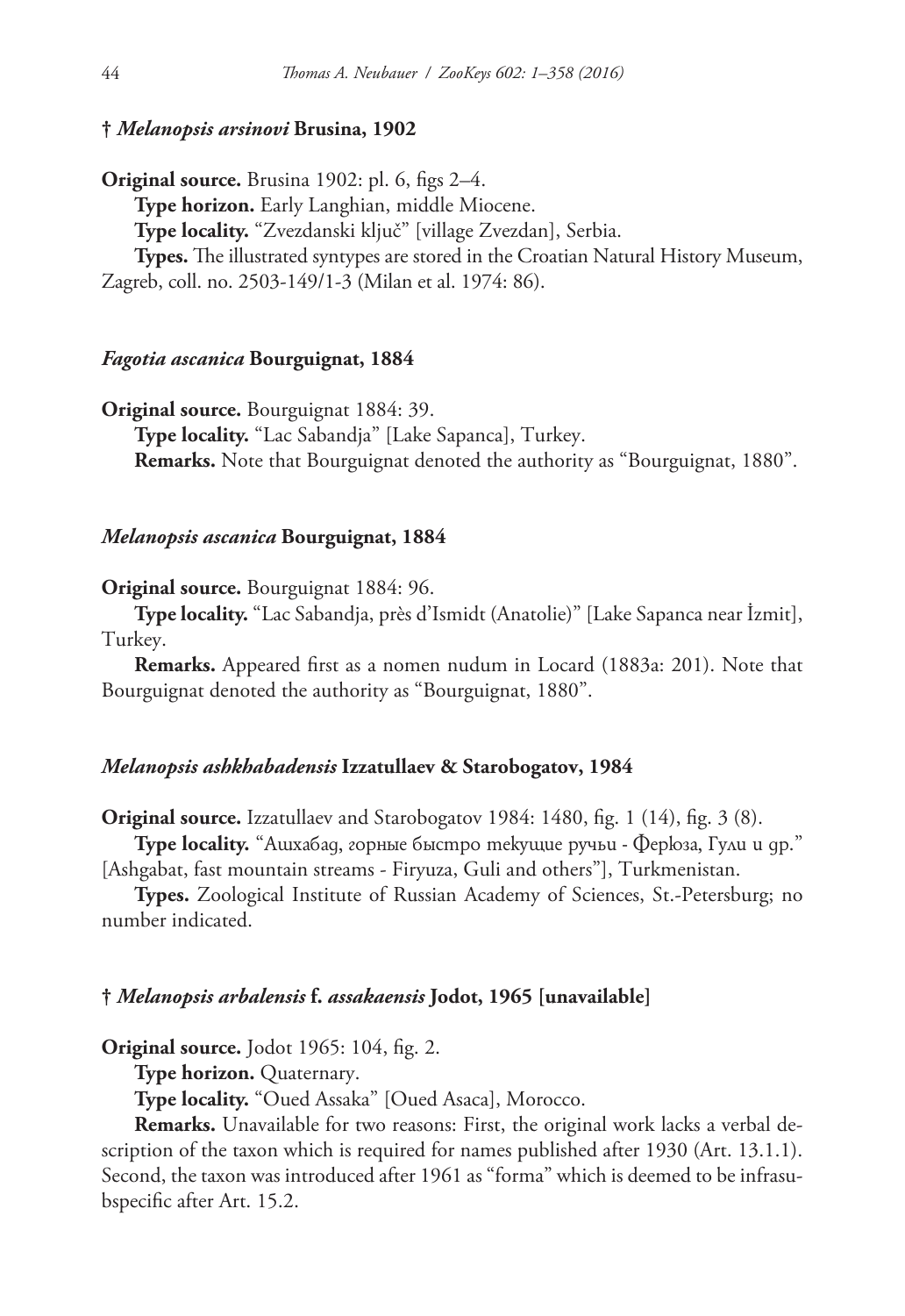# **†** *Melanopsis astathmeta* **Brusina, 1897**

**Original source.** Brusina 1897: 8, pl. 6, figs 13–16.

**Type horizon.** Cernikian, Pliocene.

**Type locality.** "Malino", Croatia.

**Types.** Milan et al. (1974: 86) indicated a holotype, but it is uncertain whether the specimen was the only one Brusina had at hand (holotype by monotypy, Art. 73.1.2). The specimen is stored in the Croatian Natural History Museum, Zagreb, coll. no. 3000-646.

### **†** *Melanopsis astrapaea* **Brusina, 1876**

**Original source.** Brusina 1876: 110.

**Type horizon.** Early Langhian, middle Miocene.

**Type locality.** Originally given as "Sinj" and later specified as "Župića potok" in Brusina (1884b), Croatia.

**Types.** Milan et al. (1974: 86) stated that Brusina (1897) had indicated one of the specimens illustrated by him (pl. 4, fig. 1) as type. However, it is uncertain whether the specimen actually derives from the original type series. The specimen is stored in the Croatian Natural History Museum, Zagreb, coll. no. 2968-614/1-2.

# *Melanopsis praemorsa* **var.** *astropaliae* **Gambetta, 1929**

**Original source.** Gambetta 1929: 104. **Type locality.** "Stampalia" [Astypalaia Island], Greece.

### **†** *Melanopsis atacica* **Wenz, 1928**

**Original source.** Wenz 1928a: 119.

**Type horizon.** Lutetian, Eocene.

**Type locality.** "Au Nord d'Albas" (Doncieux 1908: 204), France.

**Remarks.** Replacement name for *M. doncieuxi* Wenz, 1919, non Pallary, 1916, which in turn was introduced as replacement name for *M. brevis* Doncieux, 1908, non Sowerby, 1826 (see also *M. abbreviata* Pallary, 1916).

# **†** *Melanopsis* **(***Lyrcaea***)** *slavonica* **var.** *atanasiui* **Șoverth, 1953**

**Original source.** Șoverth 1953: 206, pl. 3, figs d-d''. **Type horizon.** Romanian, Pliocene–early Pleistocene. **Type locality.** "Hurezanii-de-Sus - Hurezanii-de-jos", Romania.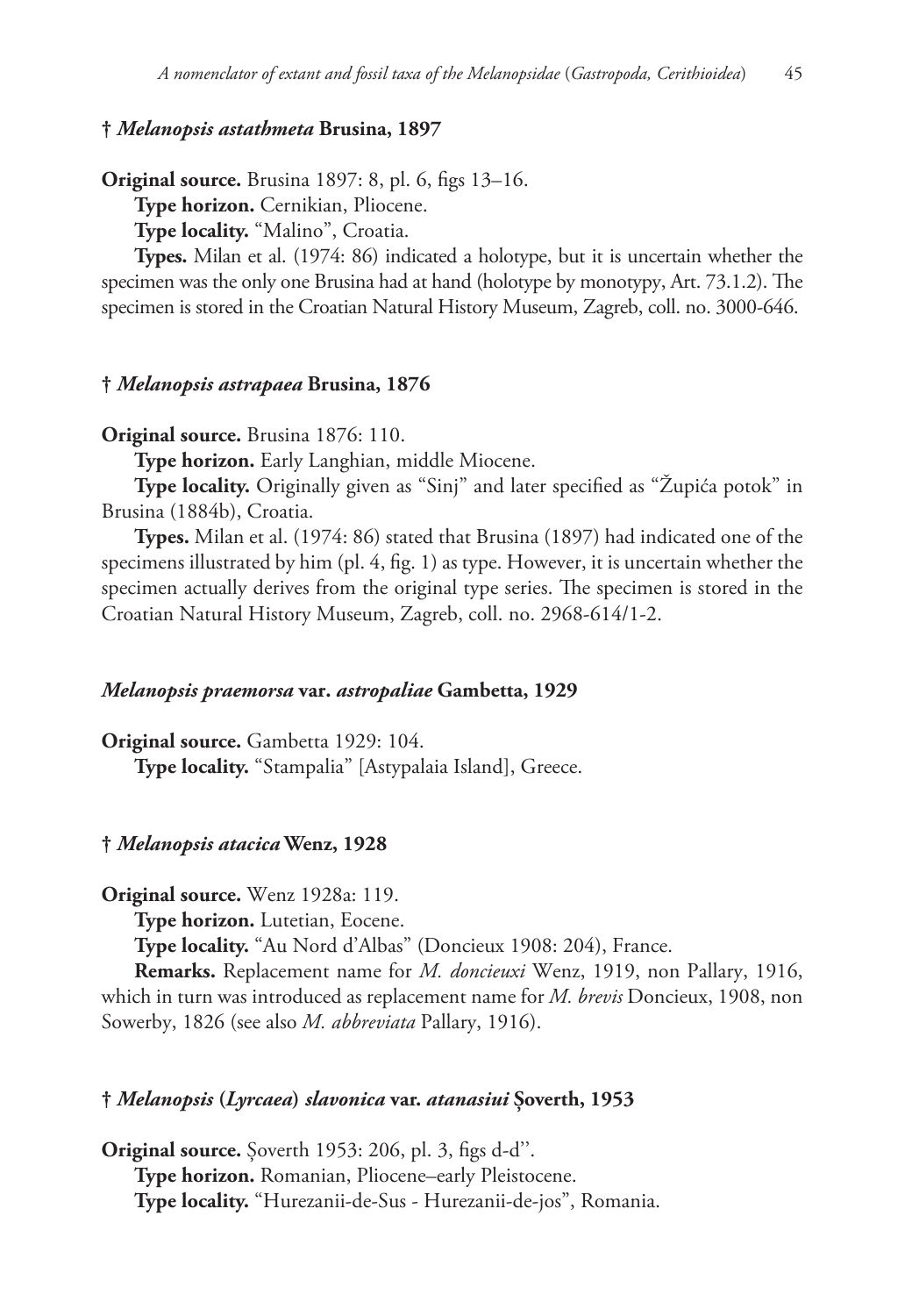# *Melanopsis aterrima* **Bourguignat, 1884**

**Original source.** Bourguignat 1884: 127.

**Type locality.** "Dans deux ou trois sources de la plaine de Jéricho (Syrie)" [in two or three sources of the plain of Jericho], Palestine.

**Remarks.** Heller et al. (2005: 248) considered the species as a junior synonym of *Melanopsis saulcyi* Bourguignat, 1853.

### *Melanopsis chehirensis* **var.** *atra* **Pallary, 1939**

#### **Original source.** Pallary 1939: 94.

**Type locality.** Not explicitly stated but probably the same as for the species ("Dans le source de Yeni Chehir, [...] entre Antioche et Alep, à l'intersection de la route d'Alexandrette" [at the source of Yenişehir, between Antakya and Aleppo, at the intersection of the road from İskenderun], Turkey).

#### *Melanopsis atramentaria* **Pallary, 1939**

**Original source.** Pallary 1939: 91, pl. 5, fig. 29.

**Type locality.** "D'Acharné, sur l'Oronte, entre Hama et Kalâat el Moudik" [from Acharne at the Orontes, between Hama and Qal'at al Maḑīq], Syria.

#### **† ?***Melanopsis attenuata* **Sowerby in Fitton, 1836**

**Original source.** Fitton 1836: 228, 346, pl. 22, fig. 5.

**Type horizon.** Weald Clay, early Cretaceous.

**Type locality.** "Punfield", United Kingdom.

**Remarks.** After Sandberger (1870: 57) this species belongs in the genus *Goniobasis* Lea, 1862 (Pleuroceridae).

#### *Melanopsis nobilis* **var.** *attenuata* **Pallary, 1912 [invalid]**

**Original source.** Pallary 1912: 21, fig. 43.

**Type locality.** "Des bords du Chott Djerid, à Tozeur" [banks of the Chott el Djérid at Tozeur], Tunisia.

**Remarks.** Junior homonym of *Melanopsis attenuata* Sowerby in Fitton, 1836.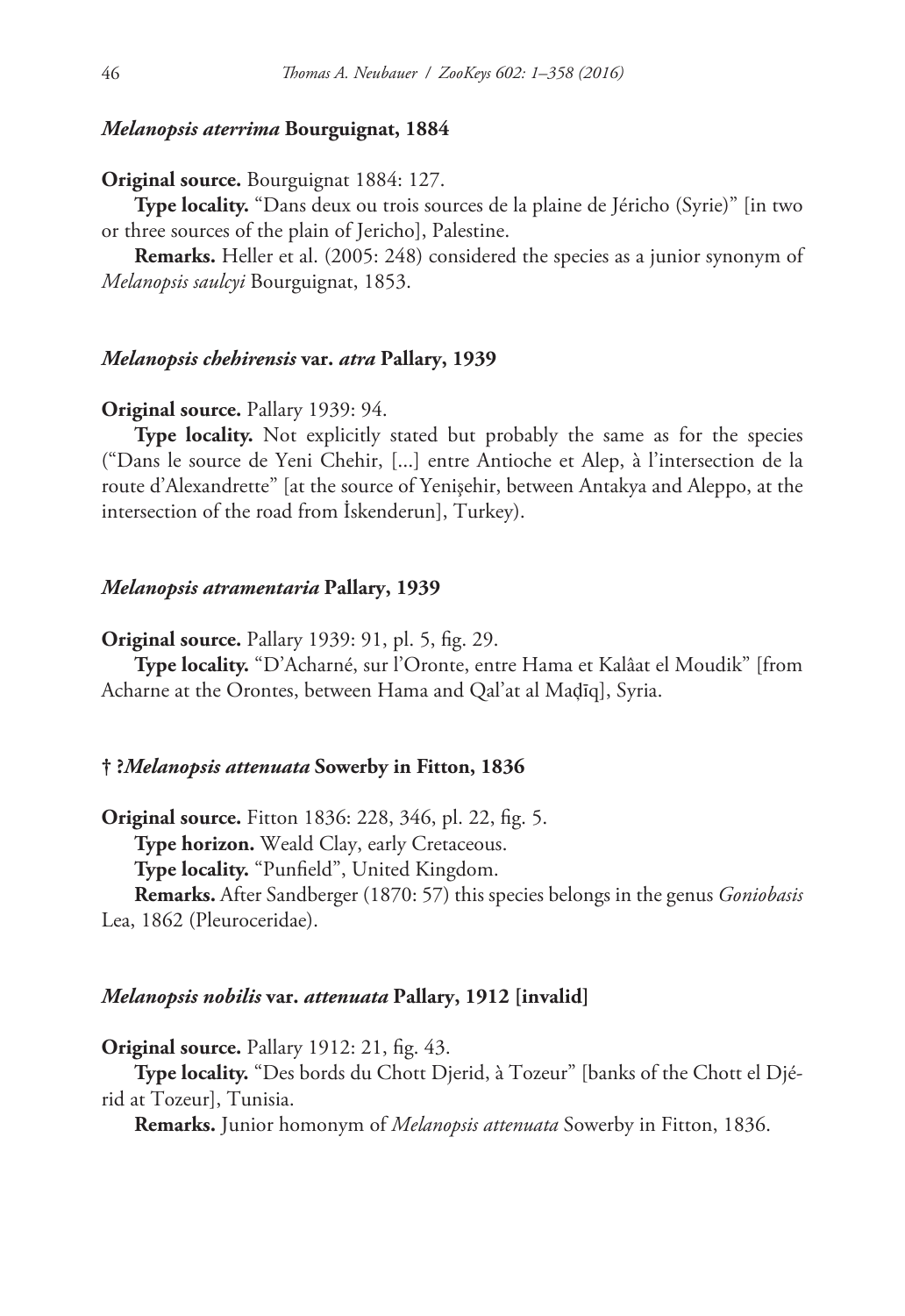# *Melanopsis attenuata* **Pallary, 1920 [invalid]**

**Original source.** Pallary 1920a: 29. **Type locality.** "Tétouan", Morocco. **Remarks.** Junior homonym of *Melanopsis attenuata* Sowerby in Fitton, 1836.

### *Melanopsis aurantiaca* **Gassies, 1874**

**Original source.** Gassies 1874: 383. **Type locality.** "Bourail et Nékété" [Bourail and Nakéty], New Caledonia.

#### **†** *Melanopsis austriaca* **Handmann, 1882**

**Original source.** Handmann 1882: 560. **Type horizon.** Pannonian, zone D, late Miocene. **Type locality.** "Kottingbrunn [...] Ziegelei a", Austria. **Remarks.** Wenz (1929: 2741) considered the taxon as a junior synonym of *M. haueri* Handmann, 1882.

# **†** *Melanopsis avellana* **Sandberger, 1870**

**Original source.** Sandberger 1870–1875: pl. 5, figs 15–15a. **Type horizon.** Maastrichtian, Cretaceous. **Type locality.** "Auzas", France.

**Remarks.** Plate 5 of Sandberger's monograph was issued in 1870, while the description on p. 110 appeared in 1871 (Woodward 1906).

#### **†** *Melanopsis avellana* **Fuchs, 1873 [invalid]**

**Original source.** Fuchs 1873: 20, pl. 4, figs 16–17.

**Type horizon.** Middle Pannonian, late Miocene.

**Type locality.** "Sulzlacke bei Margarethen nächst Oedenburg [...]. Tinnye bei Ofen" [Sulzlacke near St. Margarethen (Burgenland, Austria); Tinnye (Hungary)].

**Remarks.** Junior homonym of *Melanopsis avellana* Sandberger, 1870. Pallary (1920b) introduced *M. ampla* as replacement name.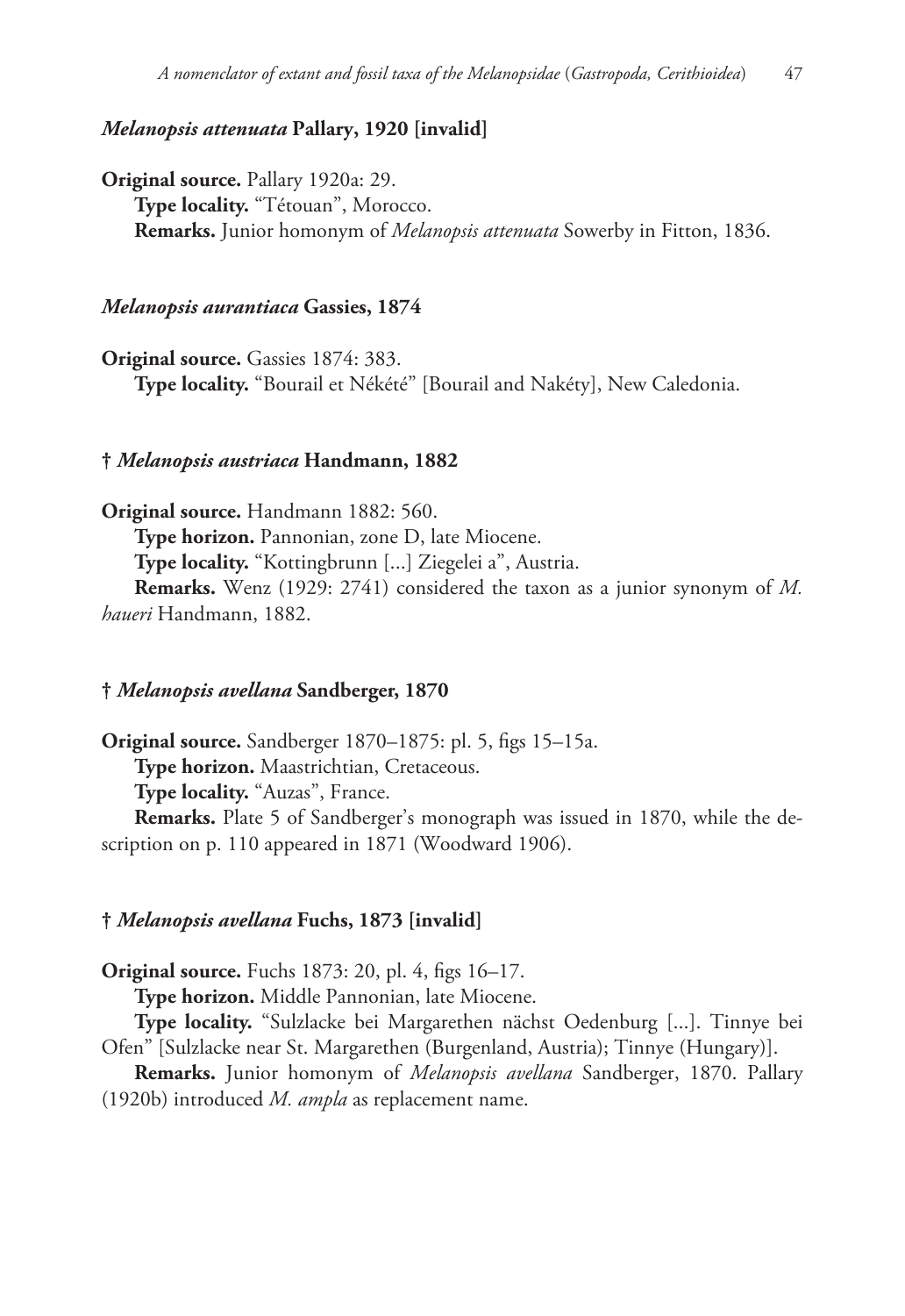### *Melanopsis lorcana* **var.** *aynensis* **Azpeitia Moros, 1929**

**Original source.** Azpeitia Moros 1929: 146, pl. 2, figs 33–35.

**Type locality.** "Del río Mundo, cerca de Ayna (Albacete)" [in Mundo river, near Ayna, prov. Albacete], Spain.

### **†** *Melanopsis baconica* **Oppenheim, 1892**

**Original source.** Oppenheim 1892: 770, pl. 34, figs 10–10b.

**Type horizon.** Late Santonian–early Campanian, late Cretaceous.

**Type locality.** "Csingerthal" (locality only given in plate captions) [near Ajka], Hungary.

**Remarks.** Bandel and Riedel (1994: 19) considered this taxon as a junior synonym of *Melanopsis ajkaensis* Tausch, 1886.

# **†** *Melanopsis* **(***Canthidomus***)** *balatonensis* **Cossmann, 1909**

### **Original source.** Cossmann 1909: 178.

**Type horizon.** Transdanubian, Pannonian, late Miocene.

**Type locality.** "Vörös-Bereny im Hohlweg nächst des Füzfö-major und in Kenese [...] Fonyód; [...] Szt-György-hegy in Hegymagyos" (Halaváts 1903: 49) [Vörösberény, in the hollow-way near the Füzfö-major (?) and in Balatonkenese; Fonyód; Szent György-hegy in Hegymagas], Hungary.

**Remarks.** Replacement name for *M. boettgeri* Halaváts, 1903, non Klika, 1891.

#### **†** *Melanopsis banatica* **Jekelius, 1944**

**Original source.** Jekelius 1944: 132, pl. 50, figs 3–8, 12–14. **Type horizon.** Early Pannonian, late Miocene. **Type locality.** "Turislav-Tal bei Soceni" [Turislav valley near Soceni], Romania.

### **†** *Melanoptychia banatica* **Jekelius, 1944 [invalid]**

**Original source.** Jekelius 1944: 139, pl. 58, figs 11–12.

**Type horizon.** Early Pannonian, late Miocene.

**Type locality.** "Turislav-Tal bei Soceni" [Turislav valley near Soceni], Romania.

**Remarks.** Junior secondary homonym of *Melanopsis banatica* Jekelius, 1944 (same work). Neubauer et al. (2014a: 462) considered both synonymous and gave priority to *Melanopsis banatica* (since *Melanoptychia* is considered as a synonym of *Melanopsis*).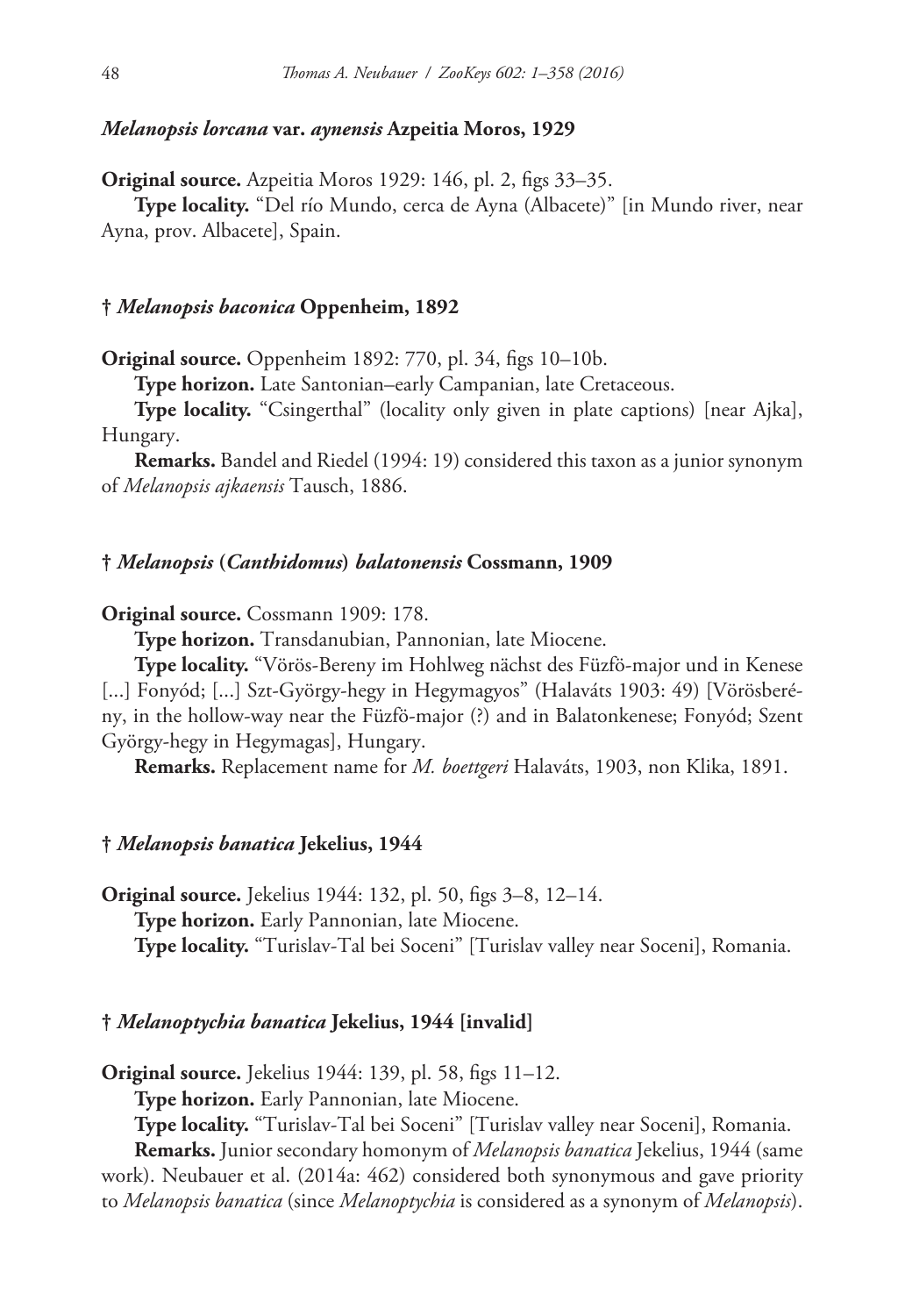### *Melanopsis praemorsa bandeli* **Schütt, 1988**

**Original source.** Schütt 1988b: 216, pl. 1, fig. 7.

**Type locality.** Unclear: Schütt referred to two different localities: "Wasserfall 1 km oberhalb der Straßenbrücke Jerash - Amman über den Zarqa" (p. 216) [waterfall 1 km above the bridge over the Zarqā' along the road Jerash to Amman] and "Fluß Zerqa bei der alten Brücke am King Talal-See" (p. 219) [Zarqā' river at the old bridge at the King Talal Dam], Jordan.

**Types.** Natural History Museum Vienna, Austria, coll. no. 85.544.

**Remarks.** Heller et al. (2005: 248) considered the variety as a junior synonym of *Melanopsis saulcyi* Bourguignat, 1853.

#### **†** *Melanopsis banovaci* **Brusina, 1902**

**Original source.** Brusina 1902: pl. 6, figs 67–68.

**Type horizon.** Middle Pannonian, late Miocene.

**Type locality.** "Kúp", Hungary.

**Types.** Milan et al. (1974: 87) indicated a holotype, but it is uncertain whether the specimen was the only one Brusina had at hand (holotype by monotypy, Art. 73.1.2). The specimen is stored in the Croatian Natural History Museum, Zagreb, coll. no. 2527-173.

# *Melanopsis barbini* **Pallary, 1911**

**Original source.** Pallary 1911: 129, [unnumbered plate], figs 4–5.

**Type locality.** "Tout près d'Oudjda, à 4 kilom. S.-E., sourdent les belles sources de Sidi-Yahia qui alimentent une véritable oasis, puis la ville d'Oudjda, et vont finalement se déverser dans l'oued Isly" [near Oujda, 4 km southeast, at the sources of Sidi Yahya that feed an oasis and the city of Oujda, and ultimately will flow into the Oued Isly], Morocco.

### **†** *Melanopsis barthai* **Bandel, 2000**

**Original source.** Bandel 2000: 160, figs 43–44, 46–51.

**Type horizon.** Late Pannonian, late Miocene.

**Type locality.** "Sand pit near Papkesi [Papkeszi]", Hungary.

**Types.** Geological-Palaeontological Institute and Museum University of Hamburg, coll. no. 4268.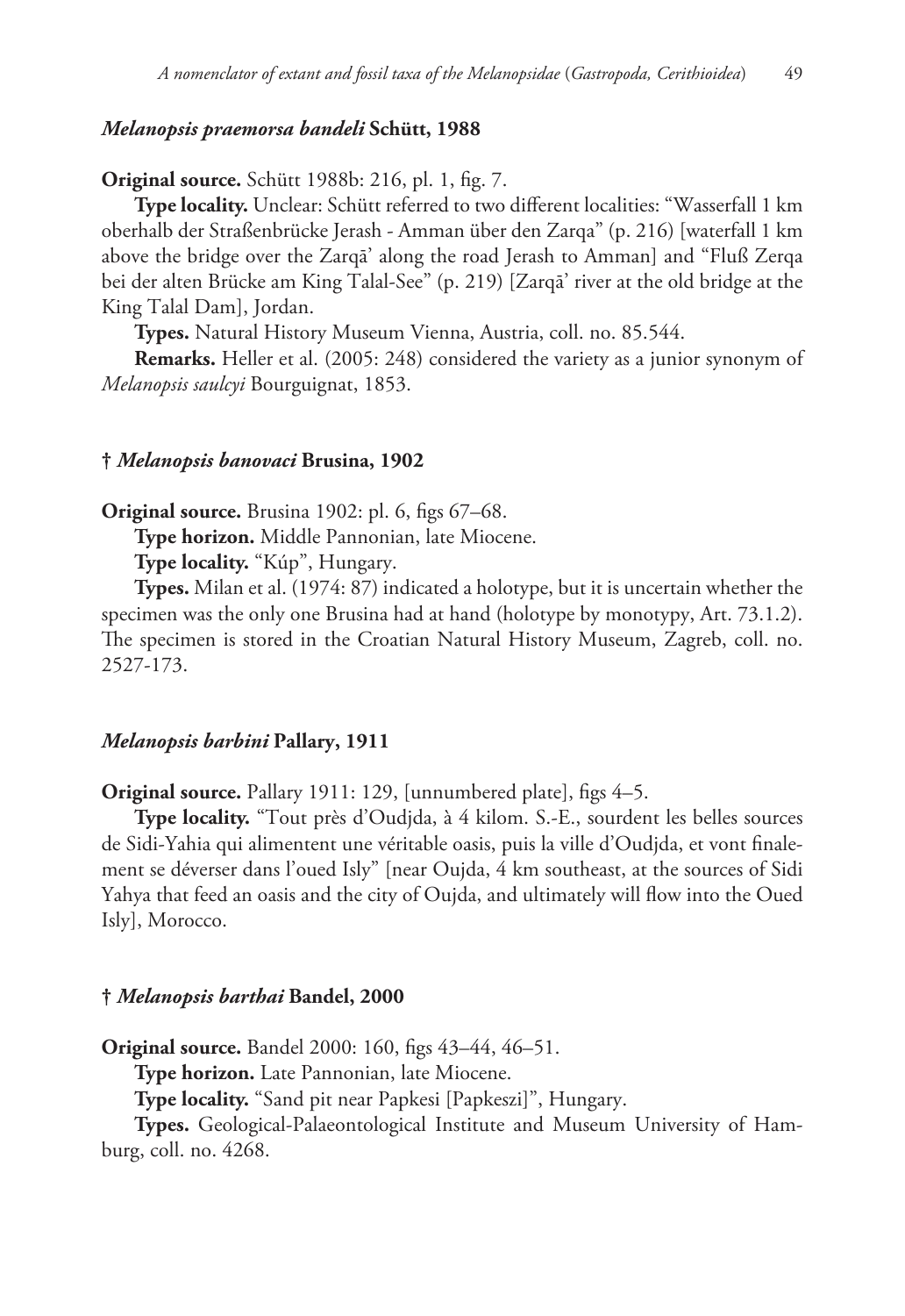# **†** *Melanopsis bartolinii* **Capellini, 1873**

**Original source.** Capellini 1873: 550, pl. 8, figs 1–4. **Type horizon.** Messinian, late Miocene. **Type locality.** "Sterza di Laiatico", Italy.

**Remarks.** Illustration not on pl. 7 as indicated by Capellini (1873). The name "*bartolini*" as mentioned in Ligios et al. (2012: 358) is an incorrect subsequent spelling.

# *Melanopsis bedei* **Pallary, 1933**

#### **Original source.** Pallary 1933: 248.

**Type locality.** "L'Oued Bou Regreg, au pont des Seouls" [in the Oued Bou Regreg, at the bridge of the Séouls (?)], Morocco.

### **†** *Melanopsis belestensis* **Villatte, 1952**

**Original source.** Villatte 1952: 329, pl. 2, figs 16–21. **Type horizon.** Campanian, Cretaceous. **Type locality.** "Bélesta (Ariège)", France.

### *Melanopsis belonidaea* **Bourguignat, 1884**

**Original source.** Bourguignat 1884: 110.

**Type locality.** "Ruisseau d'eau chaude à Ouargla (prov. de Constantine) et eaux thermales du Djérid, au nord du chott Tiraoun (sud de la Tunisie)" [in a warm water stream in Ouargla (Algeria) and thermal waters of Djerid, north of chott Tiraoun (southern Tunisia)].

**Remarks.** Multiple spellings occur in the original work: "*belonidoea*" on p. 110 but "*belonidaea*" on p. 75. Apparently, the spelling on p. 110 is based on a typesetting mistake regarding the ligature ("œ" instead of "æ"). Letourneux & Bourguignat (1887) acted as First Reviser sensu Art. 24.2.2, giving the name as "*belonidaea*". The spellings "*balonidaea*" mentioned in Westerlund (1886: 125) and "*belonidae*" given in Pallary (1912: 14, 19, 22; 1926: 75) are incorrect spellings.

### *Melanopsis belusi* **Bourguignat, 1884**

### **Original source.** Bourguignat 1884: 134.

**Type locality.** "Du Bélus, près de Saint-Jean-d'Acre (Syrie)" [in the Na'aman river, near Acre], Israel.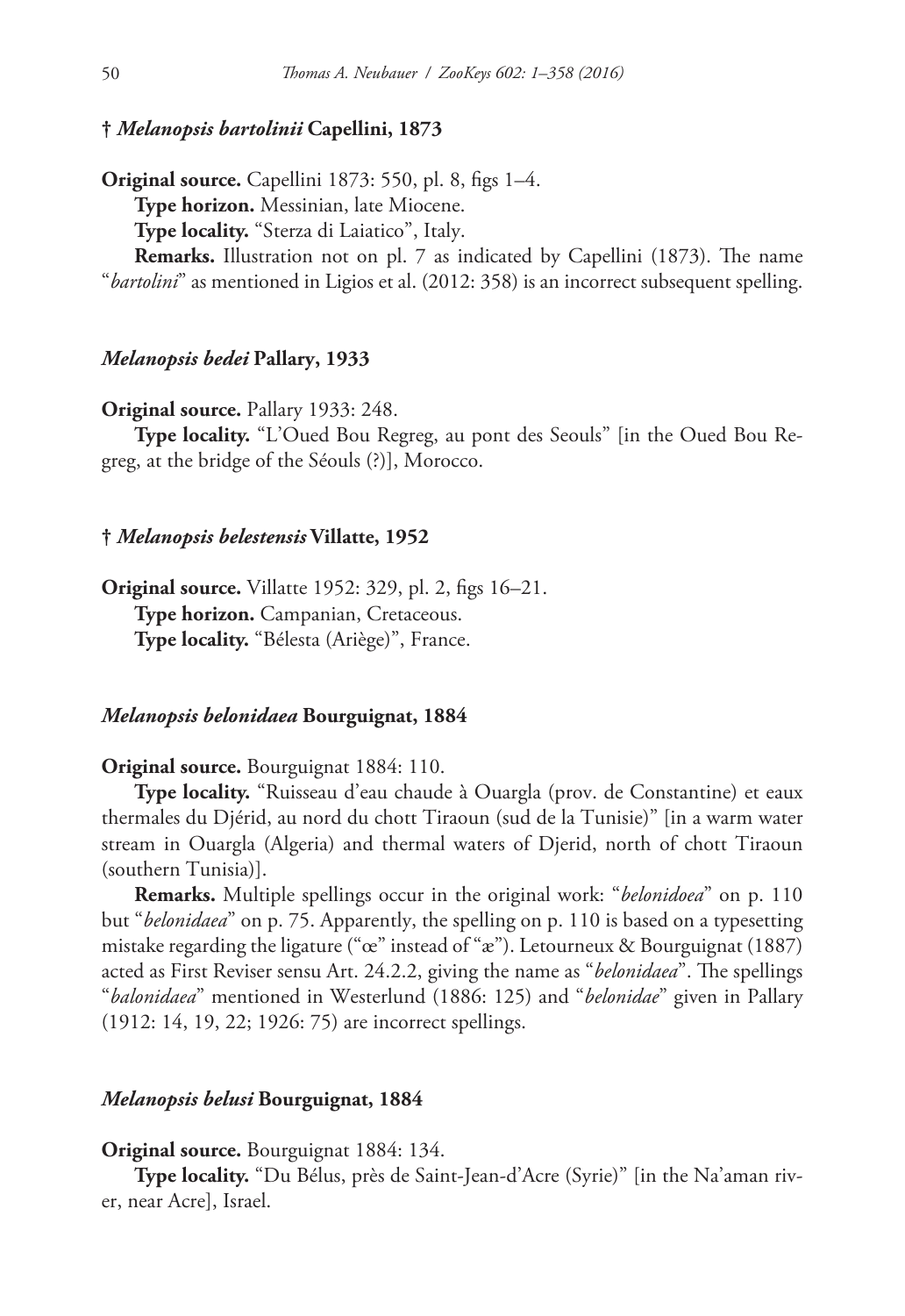**Remarks.** Bourguignat (1884) denoted the authority as "Letourneux, 1882", but there is no evidence that the description really derived from that author. Heller et al. (2002: 596) considered the species as a junior synonym of *Melanopsis costata* (Olivier, 1804). Heller et al. (2005: 244) in turn treated it as a junior synonym of *Melanopsis lampra* Bourguignat, 1884.

# *Melanopsis belusiensis* **Germain, 1921 [invalid]**

### **Original source.** Germain 1921: 463.

**Remarks.** Unjustified emendation and therefore junior objective synonym of *M. belusi* Bourguignat, 1884.

### **†** *Melanopsis* **(***Calodiona***)** *bergeroni* **Stefanescu, 1896**

**Original source.** Stefanescu 1896: 131, pl. 11, figs 32–37.

**Type horizon.** Sienisian to Pelendavian, Pliocene.

**Type locality.** "À Gura-Motrului et à Bocovatz, dans la vallée de Jiu" [at Gura-Motrului and at Bucovăț, in the valley of the river Jiu], Romania.

# *Melanopsis magnifica* **var.** *berkanensis* **Pallary, 1911**

**Original source.** Pallary 1911: 128, [unnumbered plate], fig. 12.

**Type locality.** "Près du village de Berkane, à la lisière Sud-Ouest de la plaine des Triffas, tout au Nord des Beni-Znassen, [...] source connue sous le nom berbère d'Aoûllout" [near Berkane, to the southwestern edge of the plain of Triffa, just north of Beni Snassene, in a spring known as Aïn Aoullout], Morocco.

# *Fagotia berlani* **Bourguignat, 1884**

### **Original source.** Bourguignat 1884: 34.

**Type locality.** "Le Danube à Ibraila; la Save entre Agram et Sissek" [Danube river at Brăila (Romania); Sava river between Zagreb and Sisak (Croatia)].

**Remarks.** Note that Bourguignat denoted the authority as "Bourguignat, 1880".

# *Melanella berlani* **Bourguignat, 1884**

### **Original source.** Bourguignat 1884: 22.

**Type locality.** "Le Danube près Ibraila" [Danube river at Brăila], Romania. **Remarks.** Note that Bourguignat denoted the authority as "Bourguignat, 1879".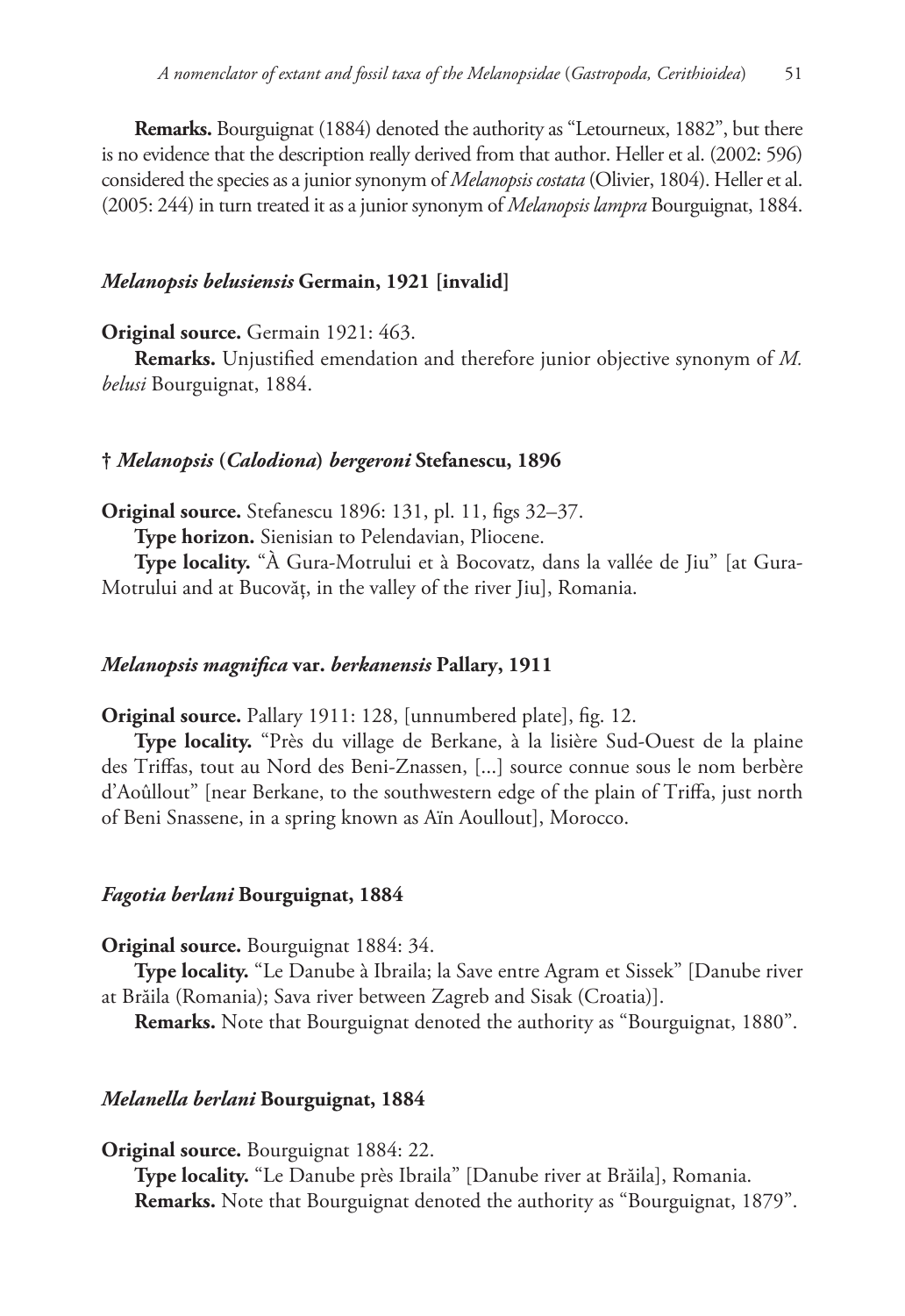### **†** *Melanopsis textilis* **var.** *bicarinata* **Handmann, 1887**

**Original source.** Handmann 1887: 16. **Type horizon.** Pannonian, zone B–D, late Miocene. **Type locality.** "Leobersdorf", Austria.

# *Melanopsis mellalensis* **var.** *bicarinata* **Pallary, 1928 [invalid]**

**Original source.** Pallary 1928b: 19, pl. 2, figs 22–23.

**Type locality.** "De Béni Mellal; de l'oued Daï" [from Beni Mellal; from Oued Daï (?)], Morocco.

**Remarks.** Junior homonym of *Melanopsis textilis bicarinata* Handmann, 1882 (see Note 1).

### **†** *Melanopsis doboi bicarinata* **Schréter, 1975 [invalid]**

**Original source.** Schréter 1975: 8, pl. 2, figs 7–10.

**Type horizon.** Riss/Würm end to early Würm Ice Age, Pleistocene.

**Type locality.** "Eger, az egri vár Zárkándy bástyájának átmetszése" [Eger, section at the Zarkandy bastion of the fortress Eger], Hungary.

**Types.** Magyar Állami Földtani Intézet (Hungarian Geological Museum), Budapest; no number indicated.

**Remarks.** Junior homonym of *Melanopsis textilis bicarinata* Handmann, 1882 (see Note 1). Neubauer et al. (2016a) attributed the species *M. doboi* to the genus *Microcolpia*.

#### **†** *Melanopsis bicincta* **Blanckenhorn, 1897**

**Original source.** Blanckenhorn 1897: 119, pl. 9, figs 35–40.

**Type horizon.** Plio-Pleistocene.

**Type locality.** "In der zweiten Thonbank des linken Orontesufers und der ersten und zweiten des rechten Ufers" [in the second clay bank at the left riverside of the Orontes and the first and second bank of the right riverside], Syria?

**Remarks.** Introduced as "n. mut." but clearly as a binomen and hence not infrasubspecific in the sense of ICZN Art. 45.6.

#### **†** *Melanopsis tothi* **var.** *bicingulata* **Brusina, 1903**

**Original source.** Brusina 1903: 115.

**Type horizon.** Late Pleistocene–early Holocene.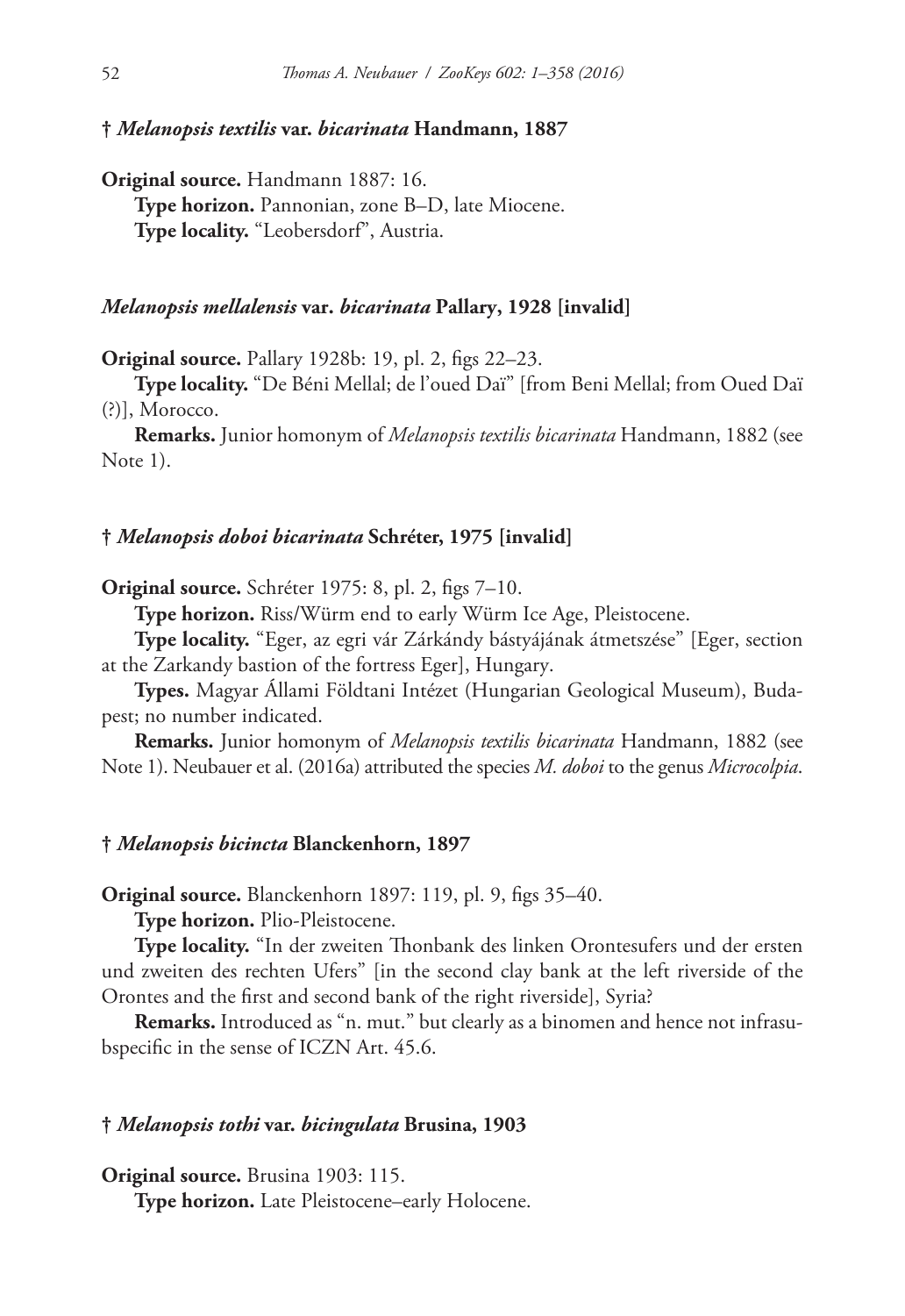**Type locality.** "Bischofsbad" [Püspökfürdő, Băile 1 Mai, Lake Pețea], Romania. **Remarks.** Neubauer et al. (2014d: 125) considered this taxon as a junior synonym of *Microcolpia parreyssii sikorai* (Brusina, 1903).

# *Melanopsis praerosa* **[sic] var.** *bicolorata* **Paetel, 1888**

**Original source.** Paetel 1888: 403.

**Type locality.** "W. of Shiraz" (Nevill 1884: 209), Iran.

**Remarks.** Originally introduced as infrasubspecific taxon ("subvariety") by Nevill (1884), but made available by Paetel (1888) who treated it as variety (Art. 45.5.1). Paetel clearly referred to the description of Nevill.

### **†** *Melanopsis* **(***Martinia***)** *capulus* **var.** *biconica* **Handmann, 1887**

**Original source.** Handmann 1887: 21, pl. 2, figs 16–18. **Type horizon.** Pannonian, zone B–D, late Miocene. **Type locality.** "Leobersdorf", Austria.

### **†** *Melanopsis bicoronata* **Brusina, 1884**

**Original source.** Brusina 1884b: 56.

**Type horizon.** Early Langhian, middle Miocene.

**Type locality.** "Stuparuša" (p. 47) [near Sinj], Croatia.

**Types.** Milan et al. (1974: 87) stated that Brusina (1897) had indicated one of the specimens illustrated by him (pl. 4, fig. 15) as type. However, it is uncertain whether the specimen actually derives from the original type series. The specimen is stored in the Croatian Natural History Museum, Zagreb, coll. no. 2975-621/1.

#### **†** *Melanopsis hazayi* **var.** *bifilosa* **Brusina, 1903 [unresolved]**

**Original source.** Brusina 1903: 113.

**Type horizon.** Late Pleistocene–early Holocene.

**Type locality.** "Bischofsbad" [Püspökfürdő, Băile 1 Mai, Lake Pețea], Romania.

**Remarks.** Brusina (1903) introduced several varieties with this name, apparently considering it only a descriptive term; the homonymy issue needs to be solved by a First Reviser. Currently, all of them are considered junior synonyms of *Microcolpia parreyssii sikorai* (Brusina, 1903) (Neubauer et al. 2014d: 125).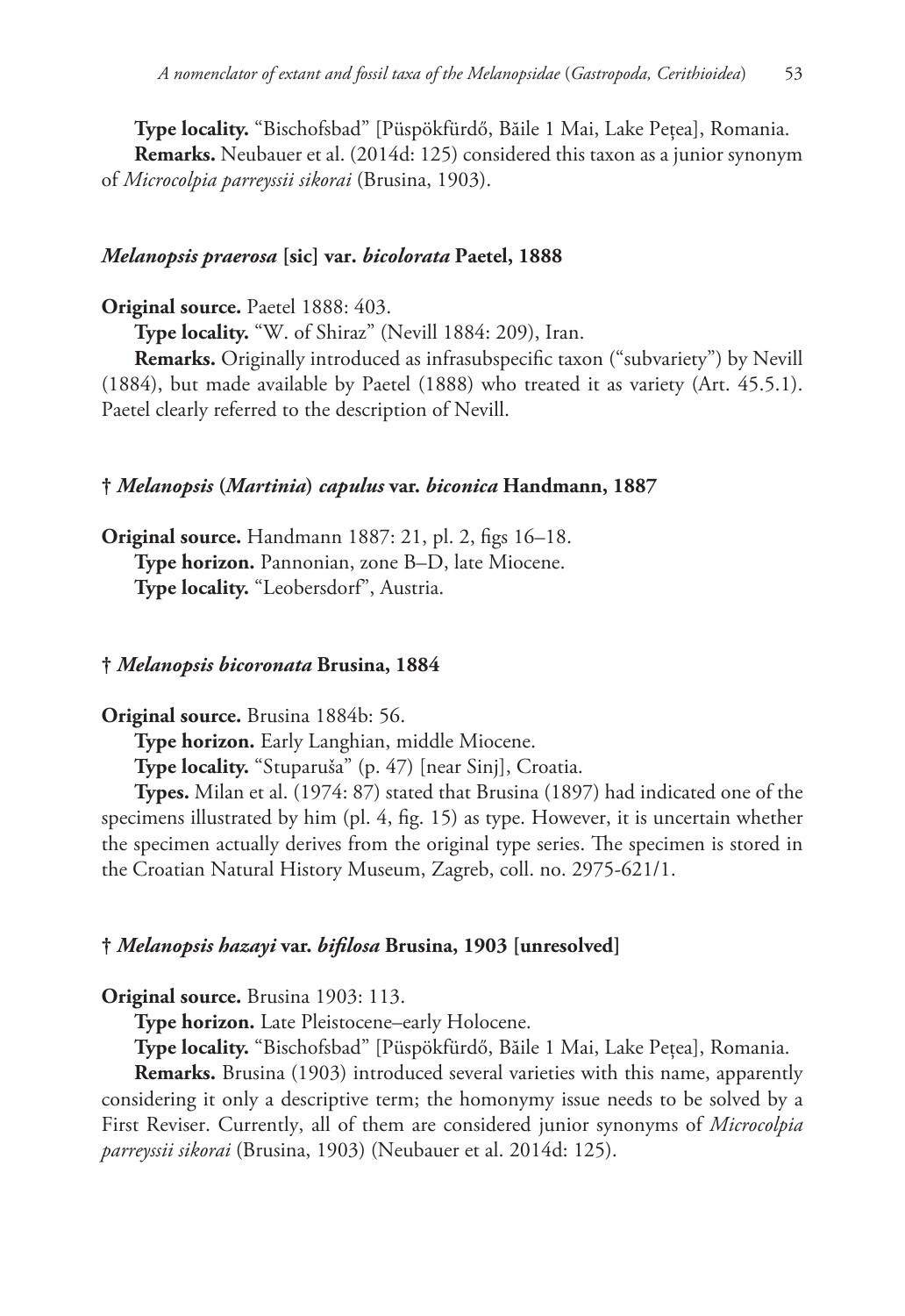### **†** *Melanopsis sikorai* **var.** *bifilosa* **Brusina, 1903 [unresolved]**

### **Original source.** Brusina 1903: 112.

**Type horizon.** Late Pleistocene–early Holocene.

**Type locality.** "Bischofsbad" [Püspökfürdő, Băile 1 Mai, Lake Pețea], Romania.

**Remarks.** Brusina (1903) introduced several varieties with this name, apparently considering it only a descriptive term; the homonymy issue needs to be solved by a First Reviser. Currently, all of them are considered junior synonyms of *Microcolpia parreyssii sikorai* (Brusina, 1903) (Neubauer et al. 2014d: 125).

# **†** *Melanopsis themaki* **var.** *bifilosa* **Brusina, 1903 [unresolved]**

#### **Original source.** Brusina 1903: 110.

**Type horizon.** Late Pleistocene–early Holocene.

**Type locality.** "Bischofsbad" [Püspökfürdő, Băile 1 Mai, Lake Pețea], Romania.

**Remarks.** Brusina (1903) introduced several varieties with this name, apparently considering it only a descriptive term; the homonymy issue needs to be solved by a First Reviser. Currently, all of them are considered junior synonyms of *Microcolpia parreyssii sikorai* (Brusina, 1903) (Neubauer et al. 2014d: 125).

# **† "***Melanopsis tothi* **var.** *bifilosa***" mentioned in Brusina (1903: 114) [unavailable]**

**Horizon.** Late Pleistocene–early Holocene.

**Locality.** "Bischofsbad" [Püspökfürdő, Băile 1 Mai, Lake Pețea], Romania.

**Remarks.** Nomen nudum (Brusina apparently considered the term self-explanatory). Brusina (1903) introduced several varieties with this name, apparently considering it only a descriptive term. Neubauer et al. (2014d: 125) considered this taxon as a junior synonym of *Microcolpia parreyssii sikorai* (Brusina, 1903).

# *Hemisinus acicularis* **var.** *biharensis* **Clessin, 1890**

**Original source.** Clessin 1887–1890: 683, fig. 467.

**Type locality.** "In der warmen Quelle bei Robogany im Bihargebirge in Ungarn" [in the thermal spring near Răbăgani in the Bihar Mts], Romania.

**Remarks.** Based on an "in schedis" name from Hazay.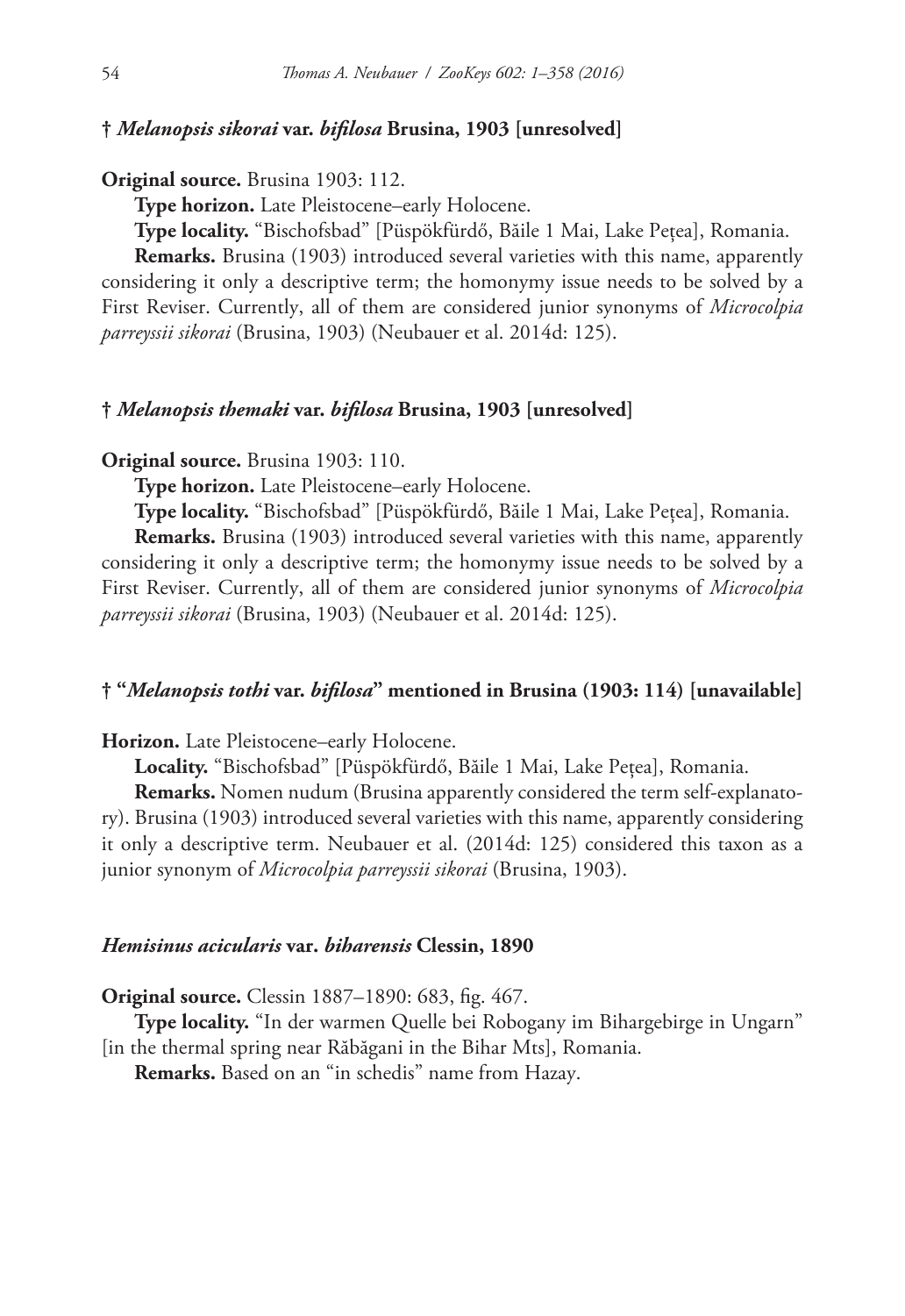### *Melanopsis crenocarinata* **var.** *bilineata* **Moricand, 1841**

#### **Original source.** Moricand 1841: 62.

**Type locality.** "Rio de Pedra Branca, procince de Bahia" [Pedra Branca river, province Bahia], Brazil.

**Remarks.** Although not explicitly stated, this variety was apparently considered to belong to the new genus *Verena* by Adams and Adams (1854) (Thiaridae), of which *Melanopsis crenocarinata* is the type species (see Nuttall 1990: 253).

#### **†** *Melanopsis biliottii* **Bukowski, 1892**

**Original source.** Bukowski 1892: 249.

**Type horizon.** Apolakkia/Monolithos Formation, Pliocene.

**Type locality.** "Rhodos" (locality specified as "Monolithos" in Bukowski 1893), Greece.

**Remarks.** The names "*billiottii*" and "*biolittii*" as mentioned in Pallary (1926a: 76) and Wenz (1929: 2667) are incorrect subsequent spellings.

### **†** *Melanopsis binodosa* **Blanckenhorn, 1897**

**Original source.** Blanckenhorn 1897: 117, pl. 9, figs 28–34.

**Type horizon.** Plio-Pleistocene.

**Type locality.** "Aus der zweiten Thonbank des rechten und linken Orontesufers; obere Thonbank des rechten Ufers" [from the second clay bank of the right and left riversides of the Orontes; upper clay bank of the right riverside], Syria?

**Remarks.** Introduced as "n. mut." but clearly as a binomen and hence not infrasubspecific in the sense of ICZN Art. 45.6.

#### *Melanopsis bullio* **var.** *bipartita* **Dautzenberg, 1894**

**Original source.** Dautzenberg 1894: 344. **Type locality.** "Lac de Homs", Syria.

#### **†** *Melanopsis bittneri* **Fuchs, 1877**

**Original source.** Fuchs 1877: 40, pl. 4, figs 12–17. **Type horizon.** Chaudian, late Pleistocene. **Type locality.** "Livonates bei Talandi" (p. 36) [Livanates], Greece.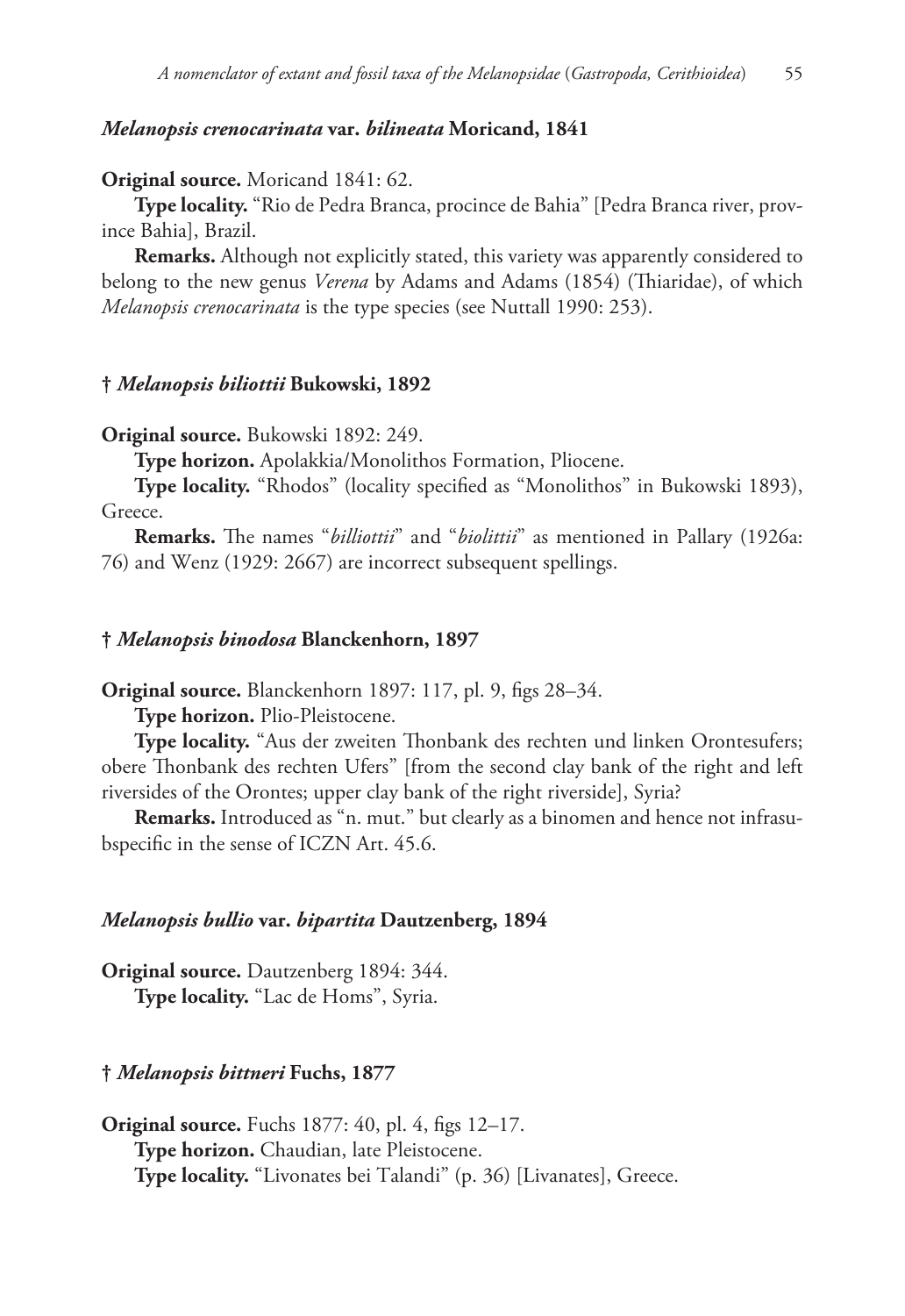# **†** *Melanoptychia bittneri* **Neumayr, 1880 [invalid]**

**Original source.** Neumayr 1880c: 480, pl. 7, fig. 11.

**Type horizon.** Langhian, middle Miocene.

**Type locality.** "Žepj" [Džepi], Bosnia and Herzegovina.

**Remarks.** Neubauer et al. (2013: 135) considered *Melanoptychia* as a junior synonym of *Melanopsis* and this species as a junior secondary homonym of *Melanopsis bittneri* Fuchs, 1877. They introduced *M. medinae* as replacement name (see also *Melanoptychia carusi* Brusina, 1902).

# **†** *Melanopsis bittneri* **Brusina, 1902 [invalid]**

**Original source.** Brusina 1902: pl. 7, figs 18–21.

**Type horizon.** Langhian, middle Miocene.

**Type locality.** "Džepe" [Džepi], Bosnia and Herzegovina.

**Remarks.** Junior homonym of *Melanopsis bittneri* Fuchs, 1877. Neubauer et al. (2013: 134) considered it as a junior synonym of *M. cvijici* Brusina, 1902.

### **†** *Melanopsis blanchardi* **Brusina, 1892**

**Original source.** Brusina 1892: 143.

**Type horizon.** Middle Pannonian, late Miocene.

**Type locality.** "Markuševec", Croatia.

**Types.** Milan et al. (1974: 100) indicated a holotype, but it is uncertain whether the specimen actually derives from the original type series and whether it was the only specimen Brusina had at hand. The specimen is stored in the Croatian Natural History Museum, Zagreb, coll. no. 2539-185.

### **†** *Melanopsis blanckenhorni* **Wenz, 1929**

**Original source.** Wenz 1929: 2667.

**Type horizon.** Pleistocene.

**Type locality.** "Dans le lac d'Antioche, dans l'oued Baradah près Aïn Fidji, et dans l'Aïn Plaça, fontaine de la plaine du Bahr-el-Houlé" (Bourguignat 1884: 82) [in Lake Anuk (also as Amik), in the river Barada near Aïn al-Fiji, and in Aïn el Placa, a spring in the plains of the Hula valley], Syria.

**Remarks.** Replacement name for *M. prophetarum minor* Bourguignat, 1884, non Grateloup, 1838 (see Note 1). The type locality given by Wenz ("U. Orontestal, 7 km unterhalb Antâkîje") is incorrect.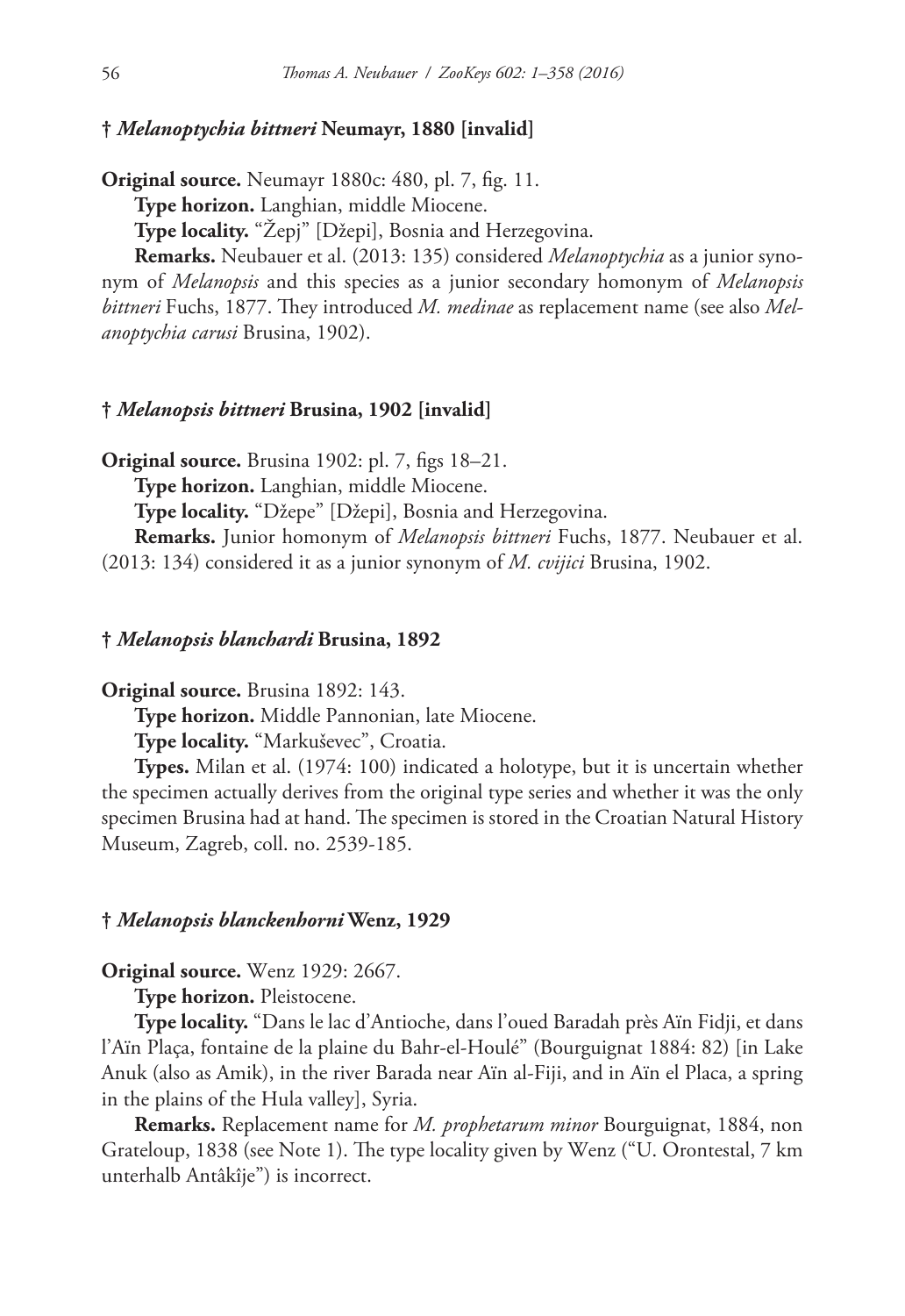# **†** *Melanopsis blanckenhorni* **Schütt, 1988 [invalid]**

**Original source.** Schütt 1988a: 137, pl. 3, figs 18–20.

**Type horizon.** Plio-Pleistocene.

**Type locality.** "Höhere Lage am westlichen Orontes-Ufer 12 km S Ǧisr aš-Šugur" [western riverside of the Orontes, 12 km south of Jisr Ash-Shughur], Syria.

**Types.** Senckenberg Forschungsinstitut und Naturmuseum Frankfurt, coll. no. SMF 307206.

**Remarks.** Junior homonym of *Melanopsis blanckenhorni* Wenz, 1929. Heller and Sivan (2001: 131) considered the species as junior synonym of *Melanopsis costata* (Olivier, 1804).

### **†** *Purpuroidea blaschkei* **Schenk, 1969**

**Original source.** Schenk 1969: 39, pl. 1, fig. 15.

**Type horizon.** Late Santonian to early Campanian, late Cretaceous.

**Type locality.** "Zöttbachalm bei Brandenberg, Tirol" [Zöttbachalm near Brandenberg, Tyrol], Austria.

**Remarks.** The species was originally attributed to the marine genus *Purpuroidea* Lycett, 1848 (Purpuroideidae), but considered as a junior synonym of the melanopsid *Megalonoda spiniger* (Sowerby in Sedgwick & Murchison, 1832) by Kollmann (1984: 58).

### *Melanopsis bleicheri* **Paladilhe, 1874**

**Original source.** Paladilhe 1874: 403, pl. 8, figs 23–25. **Type locality.** "Environs d'Oran" [surroundings of Oran], Algeria.

# **†** *Melanopsis bleunardi* **Porumbaru, 1881**

**Original source.** Porumbaru 1881: 29, pl. 9, fig. 6.

**Type horizon.** Early Romanian, Pliocene.

**Type locality.** "Bucovatzu" [Bucovăț], Romania.

**Remarks.** Wenz (1929) erroneously gave the town of Craiova as type locality, near which Bucovăț lies.

### **†** *Hydrobia bodeica* **Tausch, 1886**

**Original source.** Tausch 1886: 12, pl. 1, figs 47a–c.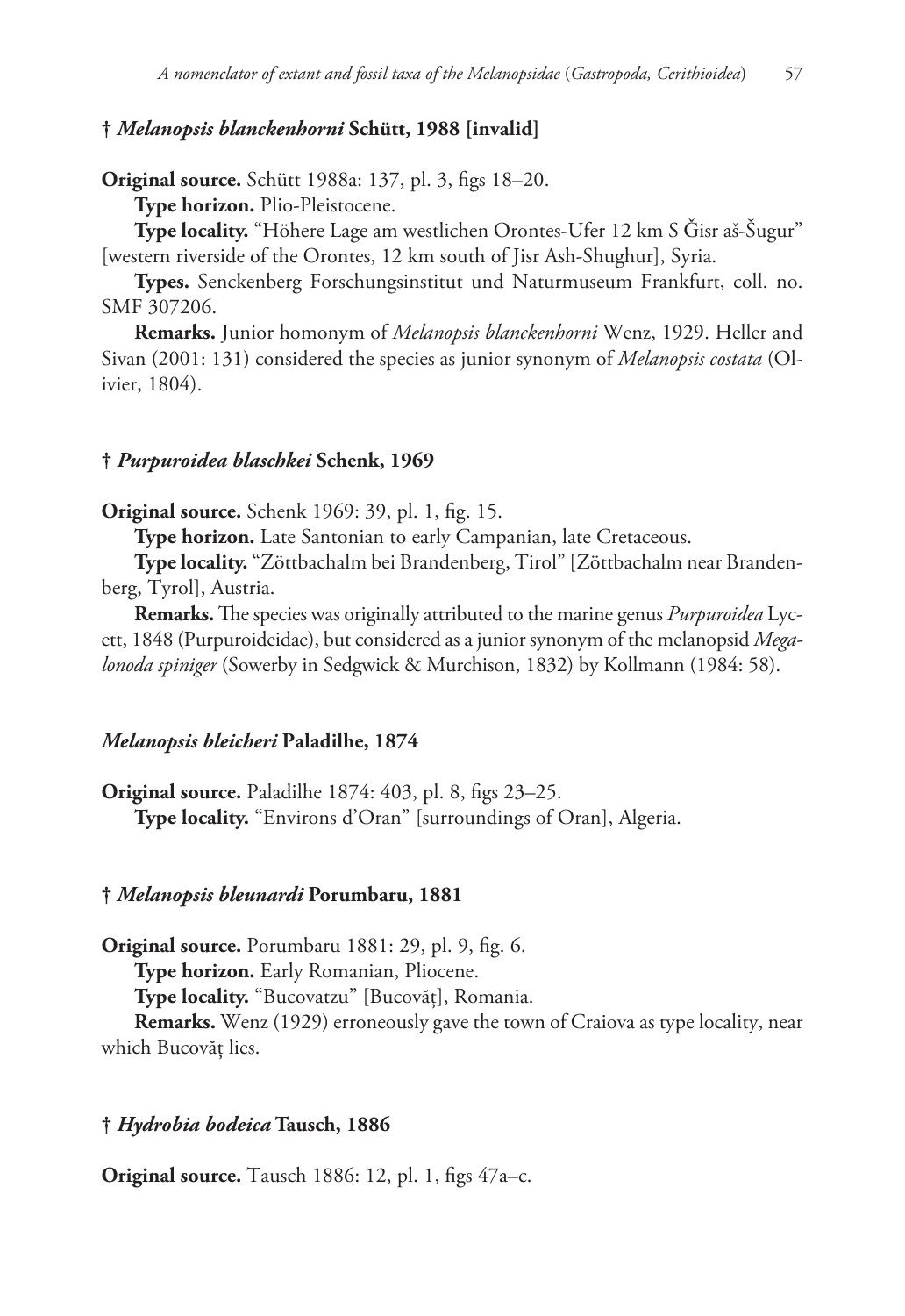**Type horizon.** Late Santonian–early Campanian, late Cretaceous.

**Type locality.** "Csingerthal bei Ajka" [Csinger valley near Ajka], Hungary.

**Remarks.** Bandel and Riedel (1994: 20) considered this taxon as a juvenile specimen and as a junior synonym of *Melanopsis ajkaensis* Tausch, 1886.

# **†** *Melanopsis boettgeri* **Klika, 1891**

**Original source.** Klika 1891: 112, fig. 111a–d. **Type horizon.** Oligocene. **Type locality.** "Wärzen; [...] Tuchořic" [Dvérce; Tuchořice], Czech Republic.

# **†** *Melanopsis conemenosiana* **var.** *boettgeri* **Oppenheim, 1891 [invalid]**

**Original source.** Oppenheim 1891: 470. **Type horizon.** Plio-Pleistocene. **Type locality.** "Preveza in Epirus", Greece. **Remarks.** Junior homonym of *Melanopsis boettgeri* Klika, 1891. Pallary (1920b: 112) introduced *M. conemenosiana* var. *turritella* as replacement name.

# **†** *Melanopsis* **(***Pauluccia***)** *boettgeri* **Brusina, 1902 [invalid]**

**Original source.** Brusina 1902: pl. 29, figs 5–8.

**Type horizon.** Transdanubian, Pannonian, late Miocene.

**Type locality.** "Radmanest" [Rădmănești], Romania.

**Types.** The syntypes are stored in the Croatian Natural History Museum, Zagreb; no number indicated (Milan et al. 1974: 99).

**Remarks.** Junior homonym of *Melanopsis boettgeri* Klika, 1891. Pallary (1920b) introduced *M. delicata* as replacement name.

# **†** *Melanopsis boettgeri* **Halaváts, 1903 [invalid]**

**Original source.** Halaváts 1903: 49, pl. 2, fig. 14.

**Type horizon.** Transdanubian, Pannonian, late Miocene.

**Type locality.** "Vörös-Bereny im Hohlweg nächst des Füzfö-major und in Kenese [...] Fonyód; [...] Szt-György-hegy in Hegymagyos" [Vörösberény, in the hollow-way near the Füzfö-major (?) and in Balatonkenese; Fonyód; Szent György-hegy in Hegymagas], Hungary.

**Remarks.** Junior homonym of *Melanopsis boettgeri* Klika, 1891. Cossmann (1909) introduced *Canthidomus balatonensis* as replacement name.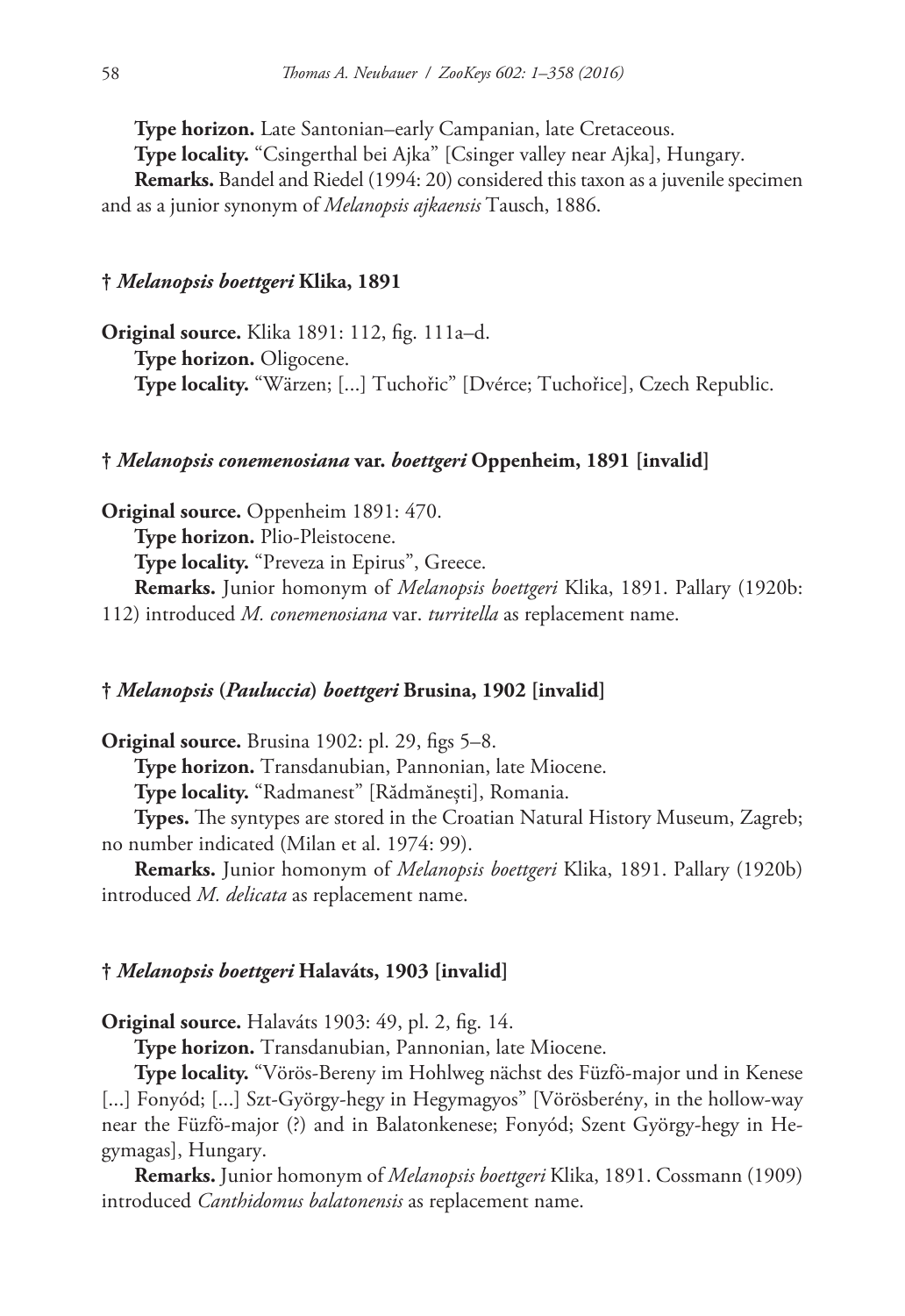# *Melanopsis bofilliana* **Bourguignat, 1884**

**Original source.** Bourguignat 1884: 101.

**Type locality.** "Environs de Lorca, en Espagne" [surroundings of Lorca], Spain.

**Remarks.** The name "*bofolliana*" as mentioned in Westerlund (1886: 126) is an incorrect subsequent spelling.

#### **†** *Melanopsis bogdanowi* **Brusina, 1892**

**Original source.** Brusina 1892: 142.

**Type horizon.** Middle Pannonian, late Miocene.

**Type locality.** "Markuševec", Croatia.

**Types.** The illustrated syntypes are stored in the Croatian Natural History Museum, Zagreb, coll. no. 2538-184/1-3 (Milan et al. 1974: 100).

**Remarks.** The name "*bogdanovi*" as mentioned in Wenz (1929: 2868) is an incorrect subsequent spelling.

# **"***Melanopsis bondeensis* **Gassies" mentioned in Paetel (1888: 399) and Pallary (1926a: 76) [unavailable]**

**Locality.** "Bondé", New Caledonia.

**Remarks.** Nomen nudum, found only in species lists by Paetel (1888) and Pallary (1926a). Perhaps confused with "*Bulimus bondeensis*" from the same locality, which Gassies (1871: 203) listed in the plate captions right below the *Melanopsis* species.

#### **†** *Melanopsis bonellii* **Manzoni, 1870**

**Original source.** Manzoni 1870: 498, pl. 3, figs 8–9.

**Type horizon.** Late Miocene to Pliocene.

**Type locality.** "Mte. Gibio nel Modanese ed a St. Agata nel Tortonese; [...] a Sogliano" [Mt. Gibio, Sant'Agata Fossili, Sogliano al Rubicone], Italy.

**Remarks.** In the old literature the name appears frequently as "*M. bonellii* Sismonda". The name is not available from Sismonda (1847: 55), however, who solely referred to a misidentified name (*M. carinata* non Sowerby) in the unpublished museum catalogue of Bonelli (1827) but did not supply a description. It appears as a nomen nudum also in d'Orbigny (1852: 28) and Doderlein (1863: 16). Hörnes (1856: 595) mentioned the name along with two other melanopsids from Italy and gave a collective description for all of them (translated from German: "all individuals are smaller as the Viennese [*M. martiniana*], as well as more elongate, but they have the characteristic marginal bulge and the typical keel below the suture"). Following Art. 12.1, every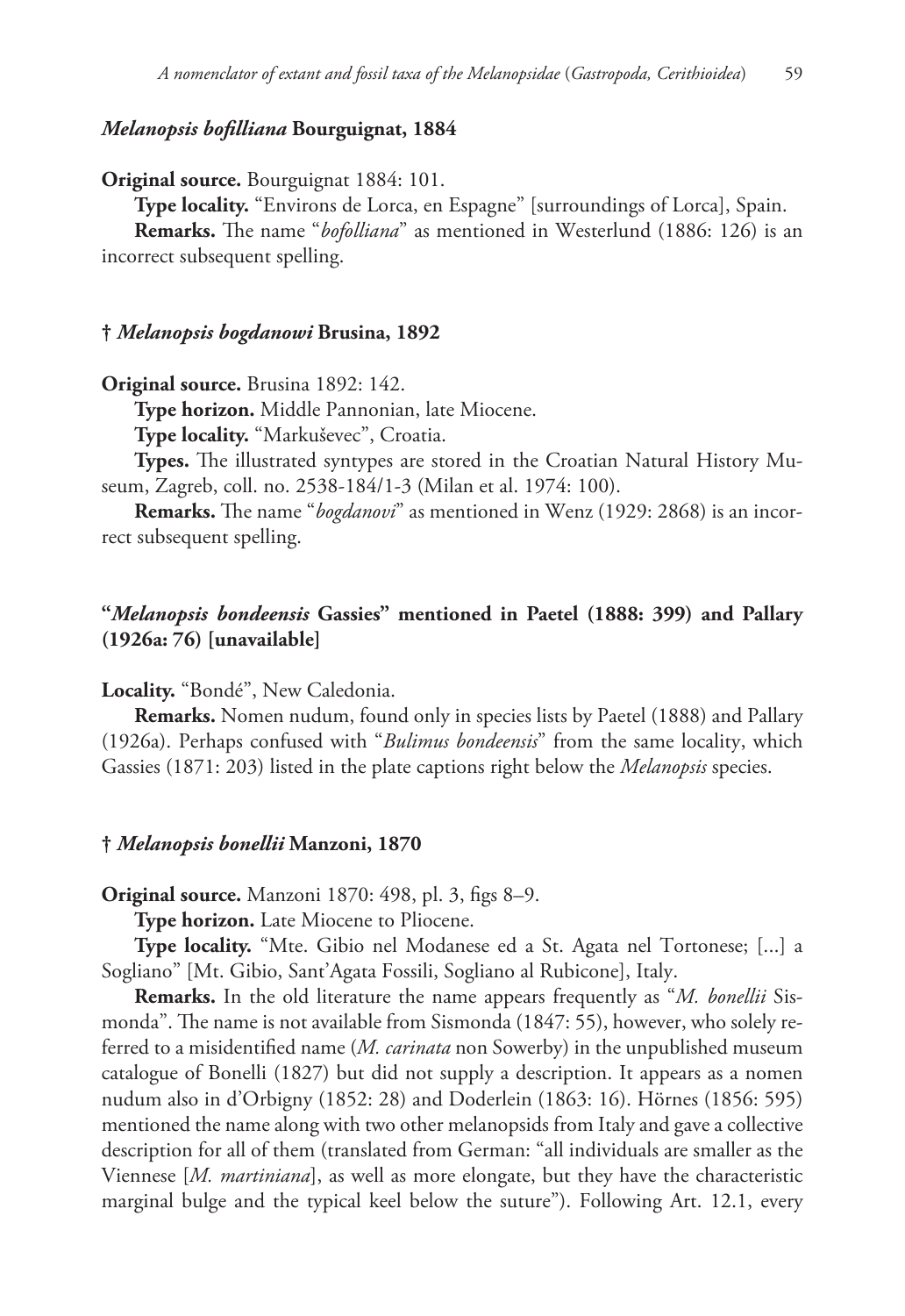name [...] must be accompanied by a description or a definition of the taxon that it denotes [...], which is not the case for the mentioning of *M. bonellii* in Hörnes (1856) because the description given there refers to a group of taxa and not a single taxon. Manzoni (1870) made the name available by providing an illustration (Art. 12.2.7).

The name "*bonelli*" as mentioned in Sacco (1889: 65) and Syrides (1998: 173) is an incorrect subsequent spelling.

#### *Melanella letourneuxi* **var.** *bosnica* **Servain, 1884**

### **Original source.** Servain 1884: 379.

**Type locality.** "Migliaska" [Miljacka river near Sarajevo], Bosnia and Herzegovina.

#### **†** *Melanopsis bouei* **Férussac, 1823**

**Original source.** Férussac 1819–1851: Mélanopsides fossiles, pl. 2 (1823), figs 9–10 or Férussac 1823: 159, pl. 8, figs 9–10 (precedence not established; see introduction for discussion).

**Type horizon.** Pannonian, late Miocene.

**Type locality.** "Près de Bisentz, dans la vallée de la Marsch, en Moravie; [...] près de Scharditz" [near Bzenec, in the valley of the March river, in Moravia; near Šardice], Czech Republic.

**Types.** Papp (1953b) designated the specimen illustrated in Férussac (1823, pl. 8, fig. 9) as lectotype (after Art. 74.5). Whereabouts of type specimen unknown.

### *Fagotia bourguignati* **Bourguignat, 1884**

#### **Original source.** Bourguignat 1884: 48.

**Type locality.** "Dans la rivière de Krapina et dans celle entre Plaski et Ostaria, en Croatie" [in the Krapina river and that between Plaški and Oštarije], Croatia.

**Remarks.** Bourguignat denoted the authority as "Letourneux, 1884", but there is no evidence that the description really derived from that author. Starobogatov et al. (1992: 60) considered the species as a junior synonym of *Fagotia* [= *Esperiana*] *esperi* (Férussac, 1823).

### *Melanella bourguignati* **Bourguignat, 1884**

### **Original source.** Bourguignat 1884: 26.

**Type locality.** "Rivière d'Ogulin (Croatie); la Save, à Sissek (Slavonie)" [river at Ogulin; Sava river at Sisak], Croatia.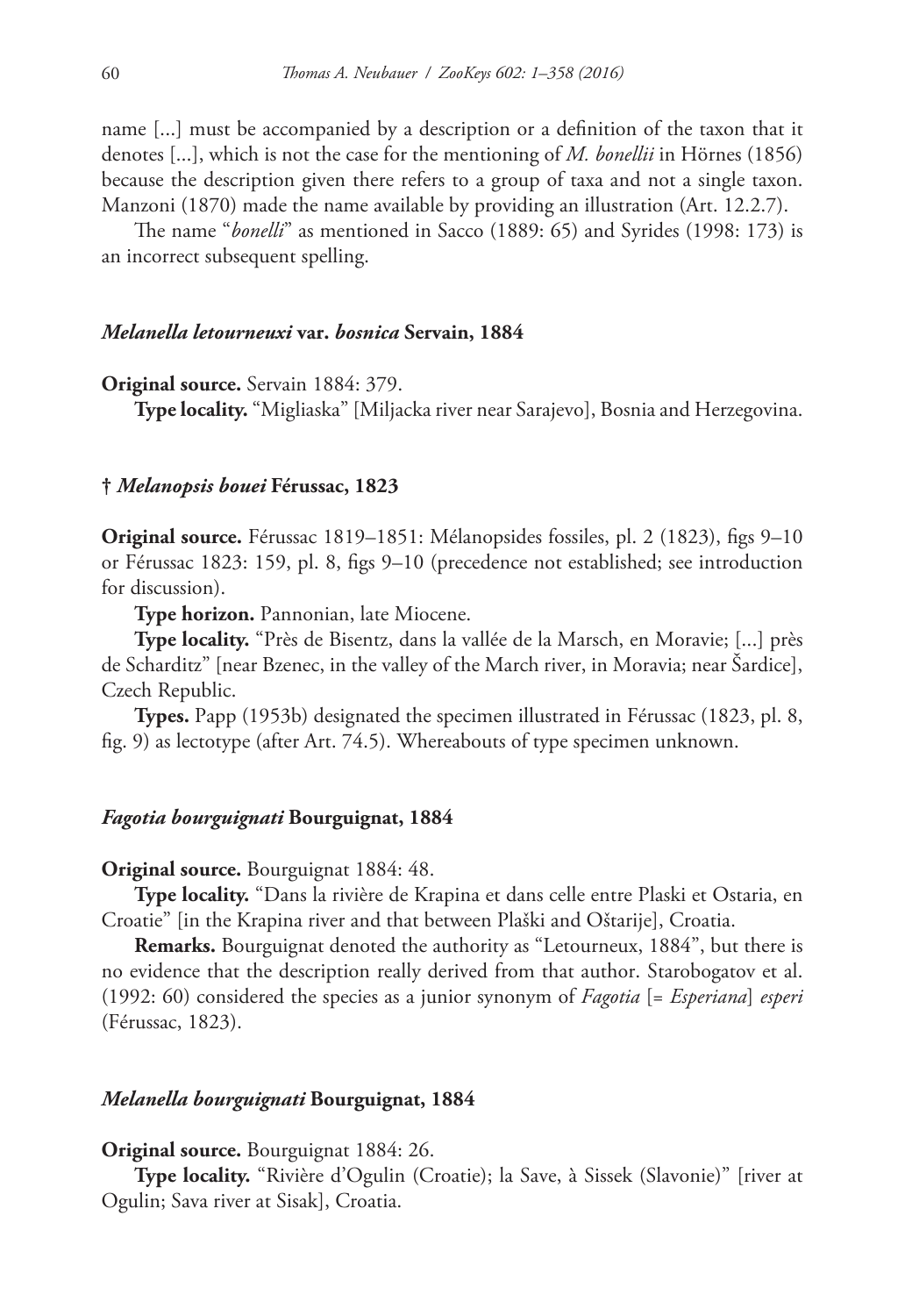**Remarks.** Bourguignat denoted the authority as "Letourneux, 1879", but there is no evidence that the description really derived from that author.

#### *Melanopsis bovieri* **Pallary in Germain, 1921**

**Original source.** Germain 1921: 504, pl. 20, figs 7–8.

**Type locality.** "Le Nahr ez Zaïr (Liban)" [locality not found], Lebanon.

**Remarks.** Heller et al. (2005: 245) considered the species as a junior synonym of *Melanopsis lampra* Bourguignat, 1884.

### *Melanopsis brachymorpha* **Pallary, 1936**

**Original source.** Pallary 1936: 58, pl. 3, fig. 4.

**Type locality.** "Aïn Akseri Ifesfassen à Imouzer d'Agadir" [Aïn Akseri Ifesfassen at Imouzzer near Agadir], Morocco.

#### **†** *Melanopsis brachyptycha* **Neumayr, 1880**

**Original source.** Neumayr 1880c: 478, pl. 7, fig. 3. **Type horizon.** Pannonian, late Miocene. **Type locality.** "Posušje", Bosnia and Herzegovina. **Remarks.** The name "*brachyptychia*" as mentioned in Wenz (1929: 2682) is an

incorrect subsequent spelling.

#### *Melanopsis brasiliensis* **Moricand, 1838**

**Original source.** Moricand 1838: 144, pl. 3, figs 12–13.

**Type locality.** "Près de Villa de Barra" [near Villa de Barra, province Bahia], Brazil. **Remarks.** Currently considered to belong in the genus *Hemisinus* Swainson, 1840 (Thiaridae) (Nuttall 1990: 244).

## **†** *Melanopsis braueri* **Neumayr in Neumayr & Paul, 1875**

**Original source.** Neumayr and Paul 1875: 43, pl. 8, figs 26–27.

**Type horizon.** Cernikian, Pliocene.

**Type locality.** "Graben hinter der Kirche von Podwin; [...] Graben zwischen der Čapla und Podwin; [...] Čapla; [...] Gromačnik; [...] Strassengraben zwischen Gromačnik und Sibin; [...] Cigelnik" [ditch behind the church of Podvinje; Čaplja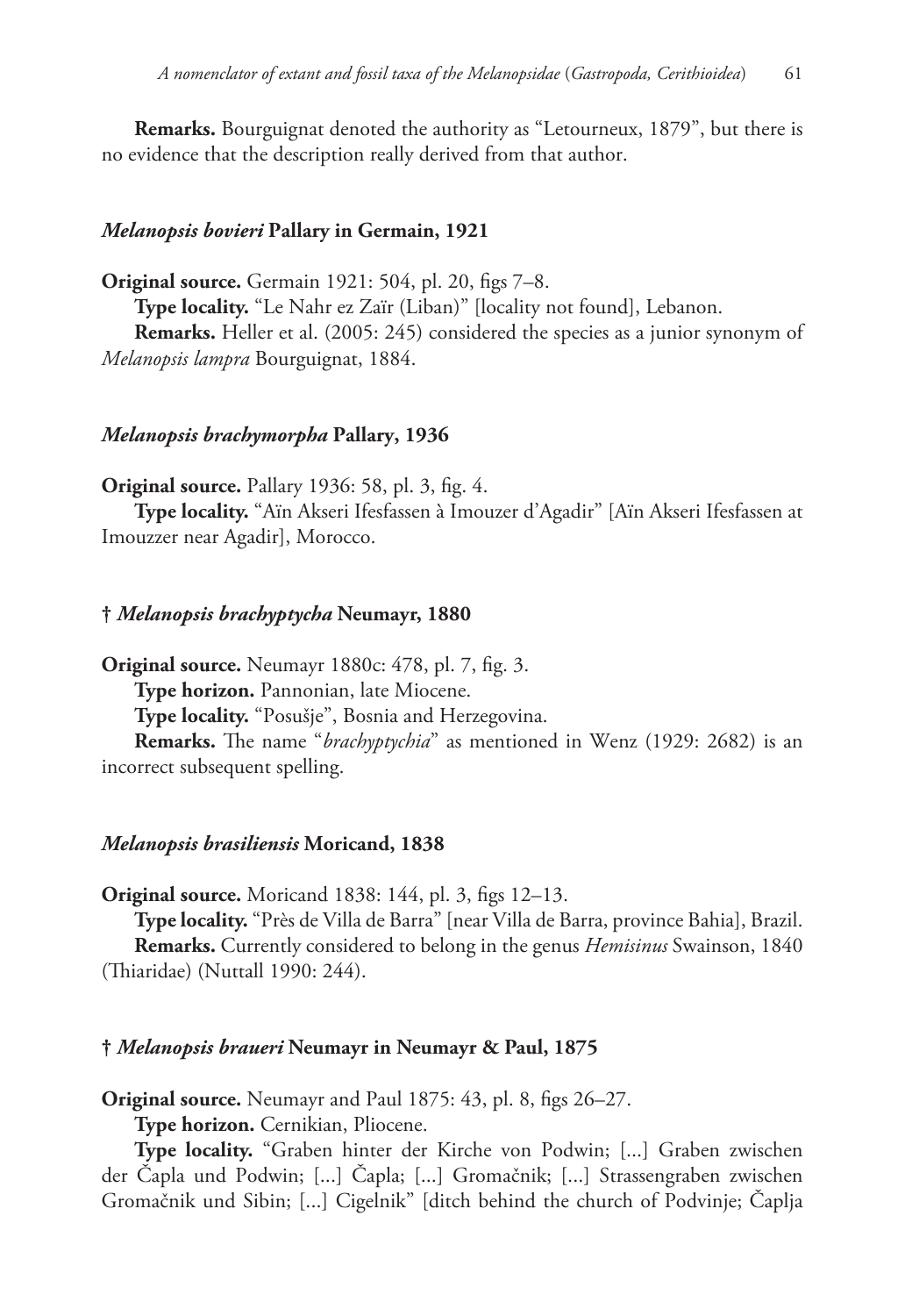trench near Slavonski Brod; Čaplja; Gromačnik; roadside ditch between Gromačnik and Sibinj; Ciglenik], Croatia.

# **†** *Melanopsis pterochila* **var.** *breastensis* **Stefanescu, 1896**

**Original source.** Stefanescu 1896: 130, pl. 11, figs 26, 28, 30–31.

**Type horizon.** Early Cernikian, early Pliocene.

**Type locality.** "À Breasta, à Bocovatz, à Glodu et à Bâzdâna, dans la vallée de Jiu, et à Beceni, dans la vallée de Slanic, district de Buzau" [at Breasta, at Bucovăț, at Glodu and at Bâzdâna, in the valley of the river Jiu, and at Beceni, in the valley of the river Slănic, Buzau county], Romania.

### *Melanopsis brevicula* **Pallary, 1918**

**Original source.** Pallary 1918: 150.

**Type locality.** "Agouraï, Aïn Mahrouf" [Agourai, Oued Ain Maarouf], Morocco.

#### **†** *Melanopsis brevis* **Sowerby, 1826**

**Original source.** Sowerby 1826–1829: 42, pl. 523, fig. 2. **Type horizon.** Eocene. **Type locality.** "Upon the Hampshire coast", United Kingdom. **Remarks.** After Cossmann (1909: 153) this species belongs in the genus *Coptostylus* Sandberger, 1872 (Thiaridae).

### *Melanopsis brevis* **Parreyss in Mousson, 1854 [invalid]**

#### **Original source.** Mousson 1854: 51.

**Type locality.** "Dans les eaux de l'ancien Léonthes" [in the Litani river], Lebanon. **Remarks.** Junior homonym of *Melanopsis brevis* Sowerby, 1826. Blanckenhorn (1897) introduced *M. maroccana media* as replacement name (see also *M. moussoni* Pallary, 1916). The authority is clear from the discussion provided in Mousson (1854); in fact, Mousson even seemed to doubt the specific separation of this taxon from other melanopsids.

# *Melanopsis brevis* **Morelet, 1857 [invalid]**

**Original source.** Morelet 1857: 32.

**Type locality.** "[Ad Sanctam-Mariam de Balade]" [Balade], New Caledonia.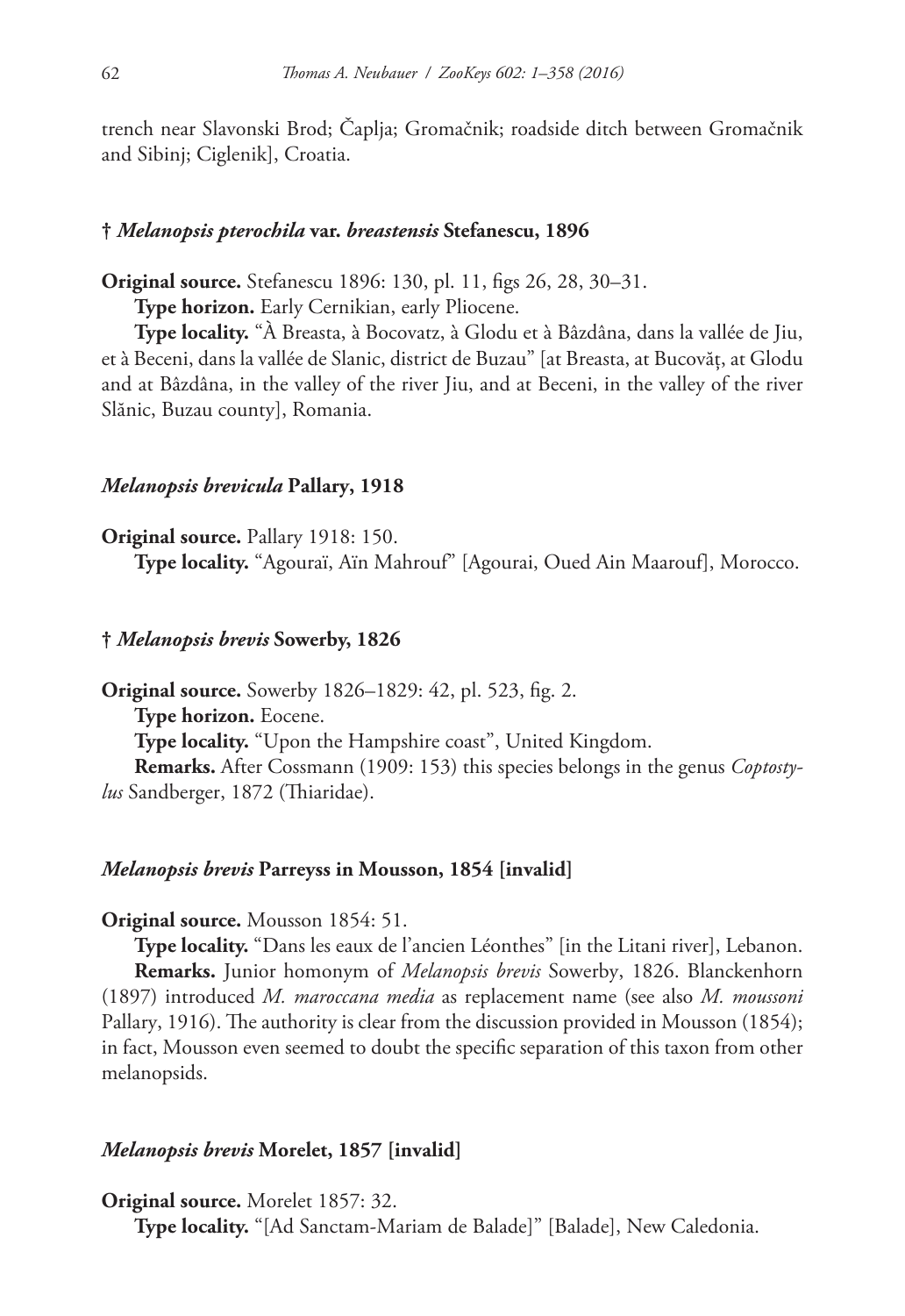**Remarks.** Junior homonym of *Melanopsis brevis* Sowerby, 1826. Pallary (1916: 81) introduced *M. moreleti* as replacement name.

#### **†** *Melanopsis* **(?***Macrospira***)** *brevis* **Doncieux, 1908 [invalid]**

**Original source.** Doncieux 1908: 205, pl. 11, figs 13a–b.

**Type horizon.** Middle Lutetian, Eocene.

**Type locality.** "Au Nord d'Albas", France.

**Remarks.** Junior homonym of *Melanopsis brevis* Sowerby, 1826. Pallary (1916: 81) introduced *M. abbreviata* as replacement name, which is itself a junior homonym of *M. abbreviata* Brusina, 1874 (see *M. doncieuxi* Wenz, 1919 and *M. atacica* Wenz, 1928).

### *Melanopsis graellsii* **var.** *brevis* **Pallary, 1924 [invalid]**

### **Original source.** Pallary 1924: 250.

**Type locality.** "Navajas (Castellón), Alcudia, Alberrique, Jativa (Valencia)" [Navajas, L'Alcúdia, Alberic, Xàtiva (prov. Valencia)], Spain.

**Remarks.** Junior homonym of *Melanopsis brevis* Sowerby, 1826. Not available from Rossmässler (1854), to whom Pallary referred to, because he did not use the term "*brevis*" to denote a species-group taxon but only cited Férussac's (1823) description of an unnamed variety of *M. dufourii*.

#### **†** *Melanopsis* **(***Melanosteira***)** *aetolica brevisesta* **[sic] Papp & Thenius, 1952**

**Original source.** Papp and Thenius 1952: 4.

**Type horizon.** Gelasian, early Pleistocene.

**Type locality.** Not stated in Papp and Thenius (1952), but specified by Papp (1955) as "Angelocastron, (Agrinion)" [Angelókastro], Greece.

**Types.** Museum of Palaeontology and Geology of the University of Athens; no number indicated (Papp 1955).

**Remarks.** Although probably unintentionally, Papp and Thenius (1952) briefly described and thus validly introduced the taxon. The spelling "*brevisesta*" is probably a lapsus calami for "*brevitesta*" (Latin for "short shell"), as used in the re-description by Papp (1955: 126, pl. 20, figs 10–14). Nevertheless, "*brevisesta*" is the correct name following Art. 32.5.1 and "*brevitesta*" is an incorrect subsequent spelling.

# *Melanopsis jordanica* **var.** *breviuscula* **Bourguignat, 1884**

**Original source.** Bourguignat 1884: 142.

**Type locality.** "Lac de Tibériade" [Sea of Galilee], Israel.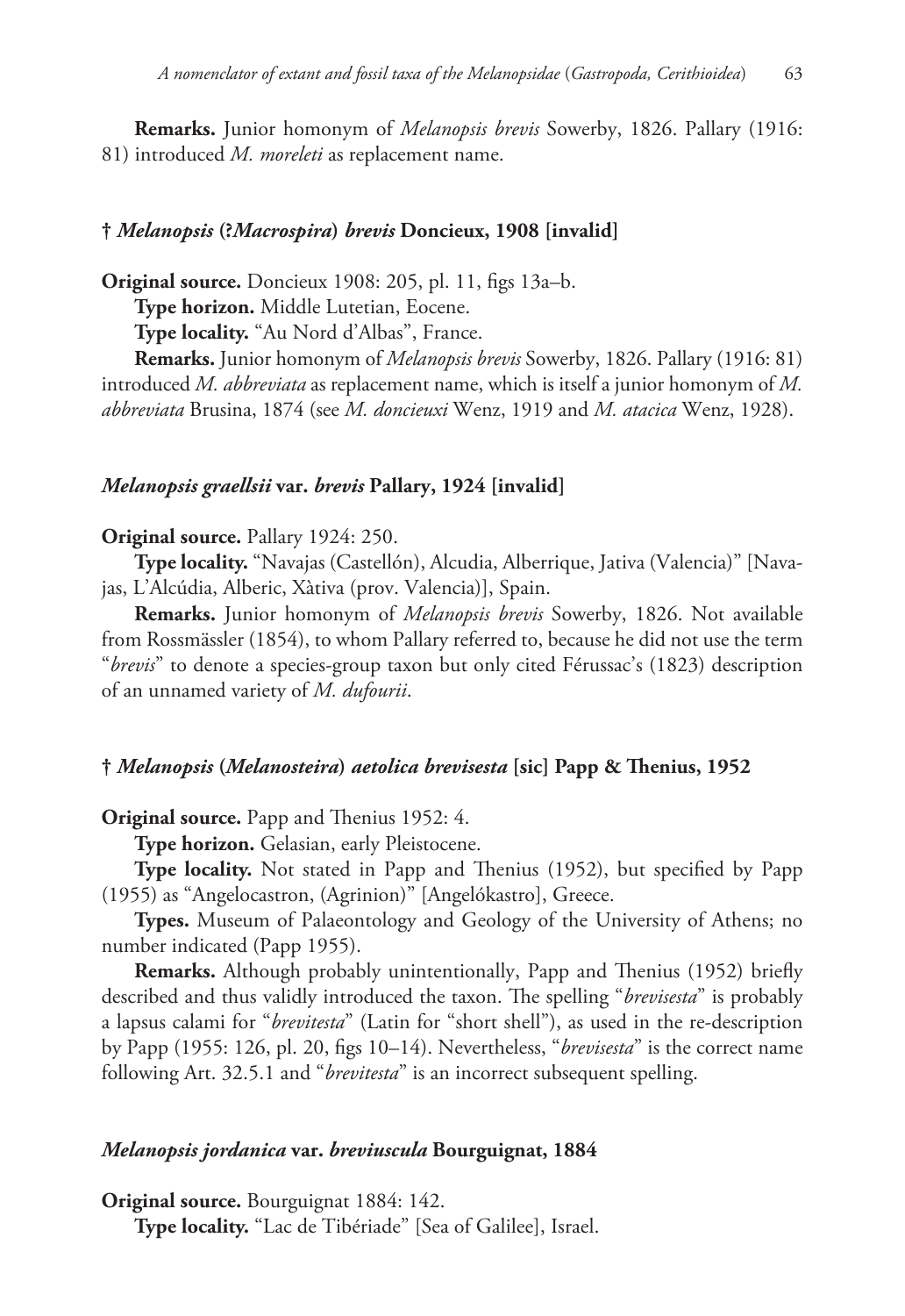# **†** *Melanopsis briarti* **Cossmann, 1888**

**Original source.** Cossmann 1888: 282.

**Type horizon.** Late Danian, Paleocene.

**Type locality.** "Mons" (Briart and Cornet 1873: 71), Belgium.

**Remarks.** Introduced for *M. buccinoidea* sensu Briart & Cornet, 1873, "non Fé-

russac" (actually it should read "non Olivier, 1801").

# **†** *Melanopsis briarti* **Munier-Chalmas, 1897 [invalid]**

**Original source.** Munier-Chalmas 1897: 86.

**Type horizon.** Late Danian, Paleocene.

**Type locality.** "Mons" (Briart and Cornet 1873: 71), Belgium.

**Remarks.** Introduced for *M. buccinoidea* sensu Briart & Cornet, 1873, "non Férussac" (actually it should read "non Olivier, 1801"). Junior homonym, as well as junior objective synonym of *Melanopsis briarti* Cossmann, 1888. Obviously, Munier-Chalmas overlooked that the name had already been introduced for the very same misidentified taxon by Cossmann.

### **†** *Melania Brocchii* **Michelotti, 1847**

**Original source.** Michelotti 1847: 189. **Type horizon.** Late Miocene. **Type locality.** "Près de Tortone" [near Tortona], Italy. **Remarks.** Wenz (1929: 2879) considered it a junior synonym of *Ptychomelania buccinella* Sacco, 1895 (Thiaridae).

# **†** *Melanopsis brongniarti* **Locard, 1883**

**Original source.** Locard 1883b: 99. **Type horizon.** Mammal zone MN 15, Pliocene. **Type locality.** "Montgardon", France.

# **†** *Melanopsis broti* **Neumayr, 1880**

**Original source.** Neumayr 1880b: 295, pl. 1, fig. 29.

**Type horizon.** Plio-Pleistocene.

**Type locality.** "Zwischen Pylle und Antimachia" [between Pýli and Antimácheia, Kos Island], Greece.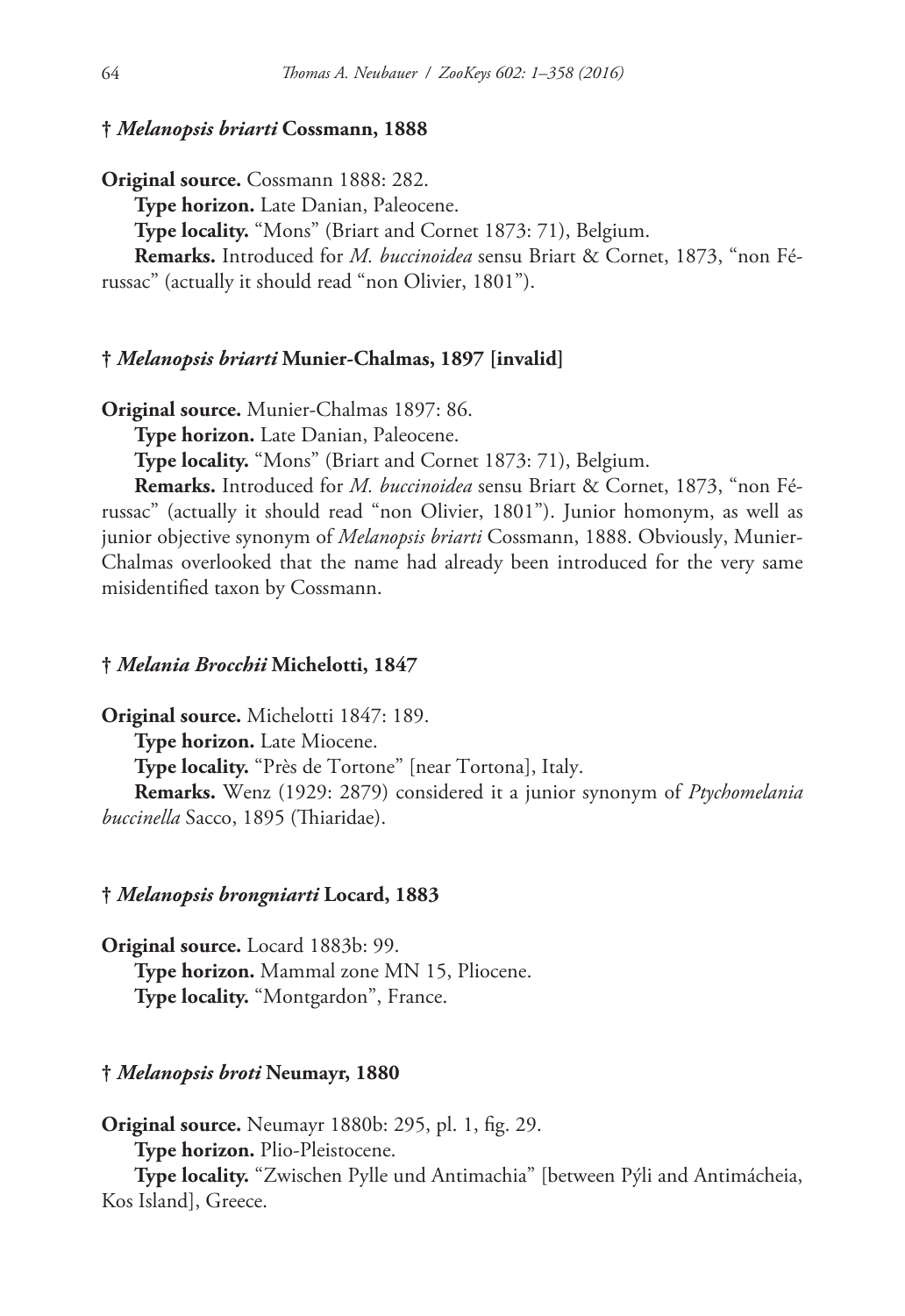**Remarks.** Pallary (1925) and Wenz (1929) erroneously referred to it as homonym of "*M. broti*" Gassies, 1874, which was actually introduced as *M. brotiana*. The replacement name *M. cosiana* Pallary, 1925 is thus invalid as it is a junior objective synonym (see also Willmann 1981).

# *Melanopsis brotiana* **Gassies, 1874**

**Original source.** Gassies 1874: 386.

**Type locality.** "La Conception, prope Noumea" [Conception, near Nouméa], New Caledonia.

### **† ?***Melanopsis brownii* **Etheridge, 1879**

**Original source.** Etheridge 1879: 87, pl. 7, fig. 4.

**Type horizon.** Pebasian, late Cenozoic.

**Type locality.** "Canama", Peru.

**Remarks.** Currently considered to belong in the genus *Verena* H. Adams & A. Adams, 1854 (Thiaridae) (Nuttall 1990: 256). The name "*browni*" as given by Nuttall (1990) is an incorrect subsequent spelling.

# **†** *Melanopsis brusinai* **Lörenthey, 1902**

**Original source.** Lörenthey 1902: 223, pl. 16, fig. 7. **Type horizon.** Middle Pannonian, late Miocene. **Type locality.** "Tinnye", Hungary.

# **†** *Melanoptychia brusinai* **Jekelius, 1944 [invalid]**

**Original source.** Jekelius 1944: 137, pl. 56, figs 1–23. **Type horizon.** Early Pannonian, late Miocene. **Type locality.** "Turislav-Tal bei Soceni" [Turislav valley near Soceni], Romania. **Remarks.** Junior secondary homonym and junior synonym of *Melanopsis brusinai* Lörenthey, 1902 (see Neubauer et al. 2014a: 462).

#### **†** *Melanopsis* **(***Homalia***)** *bucciniformis* **Handmann, 1887**

**Original source.** Handmann 1887: 14, pl. 1, figs 8–9. **Type horizon.** Pannonian, zone B–D, late Miocene.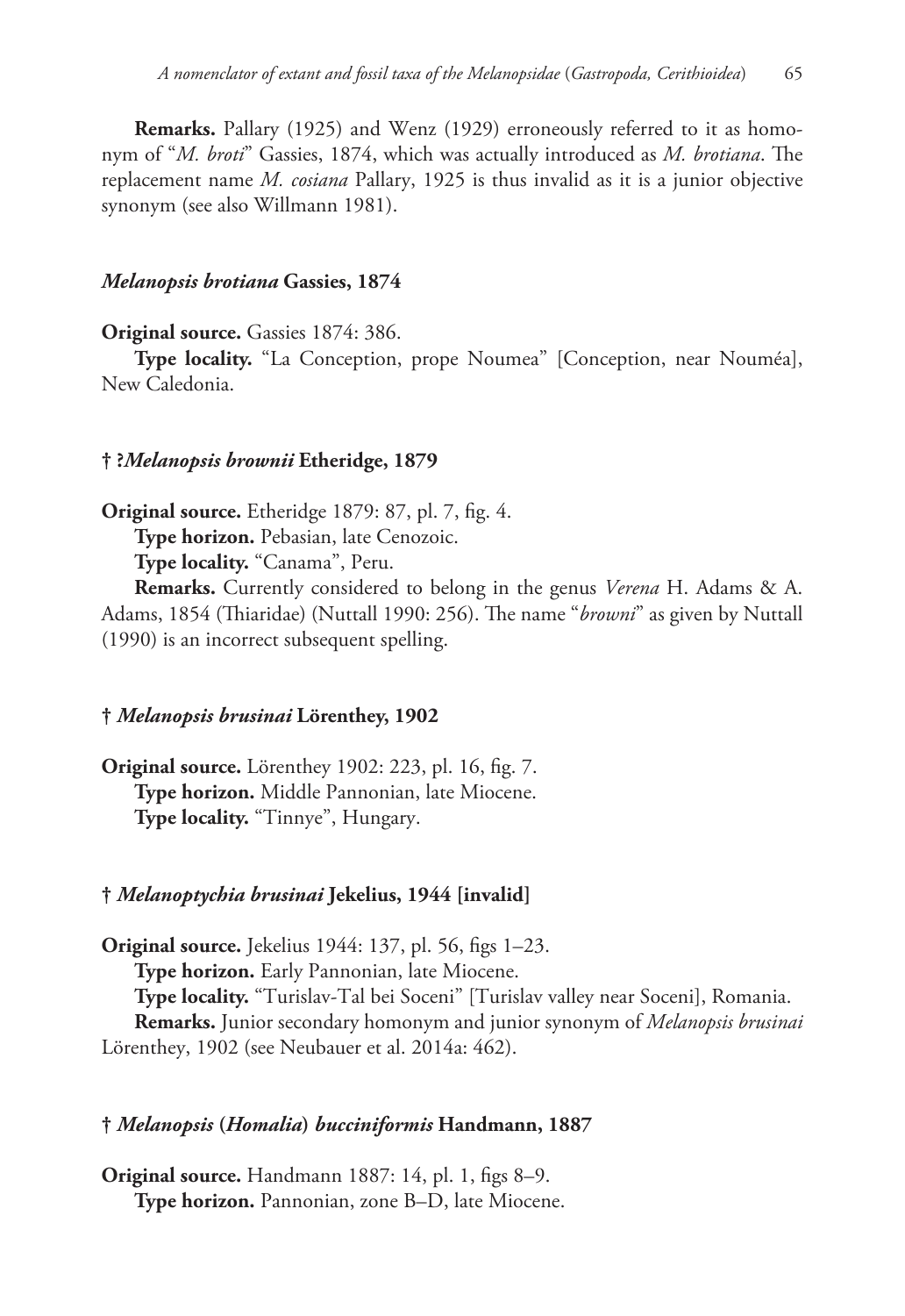**Type locality.** "Leobersdorf", Austria.

**Remarks.** Wenz (1929: 2813) considered the taxon as a junior synonym of *Melanopsis pygmaea* Hörnes, 1856.

### *Melania buccinoidea* **Olivier, 1801**

**Original source.** Olivier 1801: 297, pl. 17, fig. 8.

**Type locality.** "De Scio, de presque toutes les îles de l'Archipel, de Crète, de Syrie" [from Chios, from almost all islands of the Archipelago, from Crete (Greece), from Syria].

**Remarks.** Today combined as *Melanopsis buccinoidea*, the species is one of the few stable taxa in melanopsid taxonomy (e.g., Glaubrecht 1996).

### **†** *Melanopsis buccinulum* **Melleville, 1843**

**Original source.** Melleville 1843: 95, pl. 4, figs 13–15.

**Type horizon.** Thanetian, Paleocene.

**Type locality.** "Châlons" [Châlons-sur-Vesle], France.

**Remarks.** Perhaps unaware of Melleville's publication, Deshayes (1862: 469, pl. 31, figs 11–13) erroneously described this species as new: he marked the name with "Desh.", provided a Latin diagnosis and did not list any citations. Judging from the illustrations in both works, Deshayes' species is undoubtedly the same as Melleville's. Moreover, both were recorded from the same locality (Châlons-sur-Vesles).

# *Melanopsis tingitana* **var.** *bucheti* **Pallary, 1899**

**Original source.** Pallary 1899: 147, pl. 9, fig. 6.

**Type locality.** "L'O.[ued] Ida ou Guert, près de Mogador" [Wadi Ida Ou Gourdh at Essaouira], Morocco.

#### **†** *Melanopsis bukovaci* **Brusina, 1902**

**Original source.** Brusina 1902: pl. 6, figs 8–10.

**Type horizon.** Middle–late Cernikian, late Pliocene–early Pleistocene.

**Type locality.** "Gromačnik", Croatia.

**Types.** The illustrated syntypes are stored in the Croatian Natural History Museum, Zagreb, coll. no. 2506-152/1-3 (Milan et al. 1974: 87).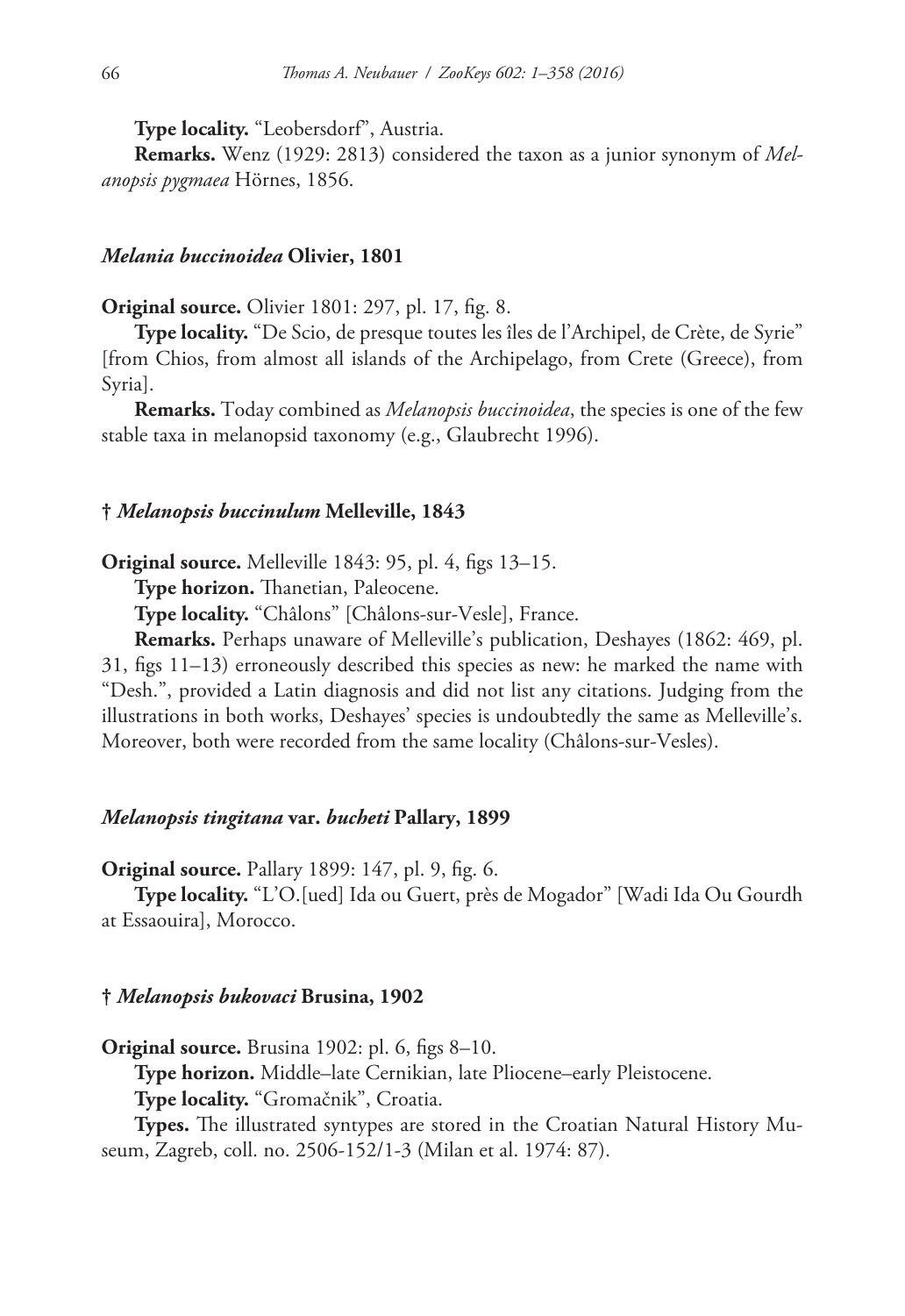# *Bithynia bulgarica* **Drensky, 1947**

#### **Original source.** Drensky 1947: 45.

**Type locality.** "Познат за сега само от р. Дунав, северно от гр. Лом" [from the river Danube, near the city of Lom], Bulgaria.

**Remarks.** Angelov (2000: 15), while incorrectly treating the name as nomen nudum, considered the species as a junior synonym of *Amphimelania holandri* [sic] (Pfeiffer, 1828).

### *Melanopsis bullio* **Kobelt, 1879**

**Original source.** Kobelt 1879–1880: 17, pl. 188, figs 1902–1903.

**Type locality.** Not indicated, probably in the Middle East.

**Remarks.** Introduced in synonymy of *M. costata* by Kobelt (1879), referring to an "in schedis" name by Parreyss. Dautzenberg (1894) made the name available by treating it as valid name (see Note 2).

#### **†** *Melanopsis calamonensis* **Magrograssi, 1928**

**Original source.** Magrograssi 1928: 261, pl. 6, fig. 22.

**Type horizon.** Plio-Pleistocene.

**Type locality.** "Rodi: colline sulla sinistra del fiume Dimilia" [Rhodes island: hills on the left bank of the river Dimilia], Greece.

### *Melanopsis callichroa* **Bourguignat, 1884**

**Original source.** Bourguignat 1884: 91.

**Type locality.** "Dans l'intérieur de la grotte du Nahr-el-Kelb, près de Beyrouth (Syrie)" [in the cave of Nahr el-Kalb near Beirut], Lebanon.

### *Melanopsis callista* **Bourguignat, 1884**

**Original source.** Bourguignat 1884: 118.

**Type locality.** "Sadjour-Sou entre Ain-Taïb et Alep" [at Sadjour-Sou between Gaziantep (Turkey) and Aleppo (Syria)].

**Remarks.** Heller et al. (2005: 243) tentatively considered the species as a junior synonym of *Melanopsis costata* (Olivier, 1804).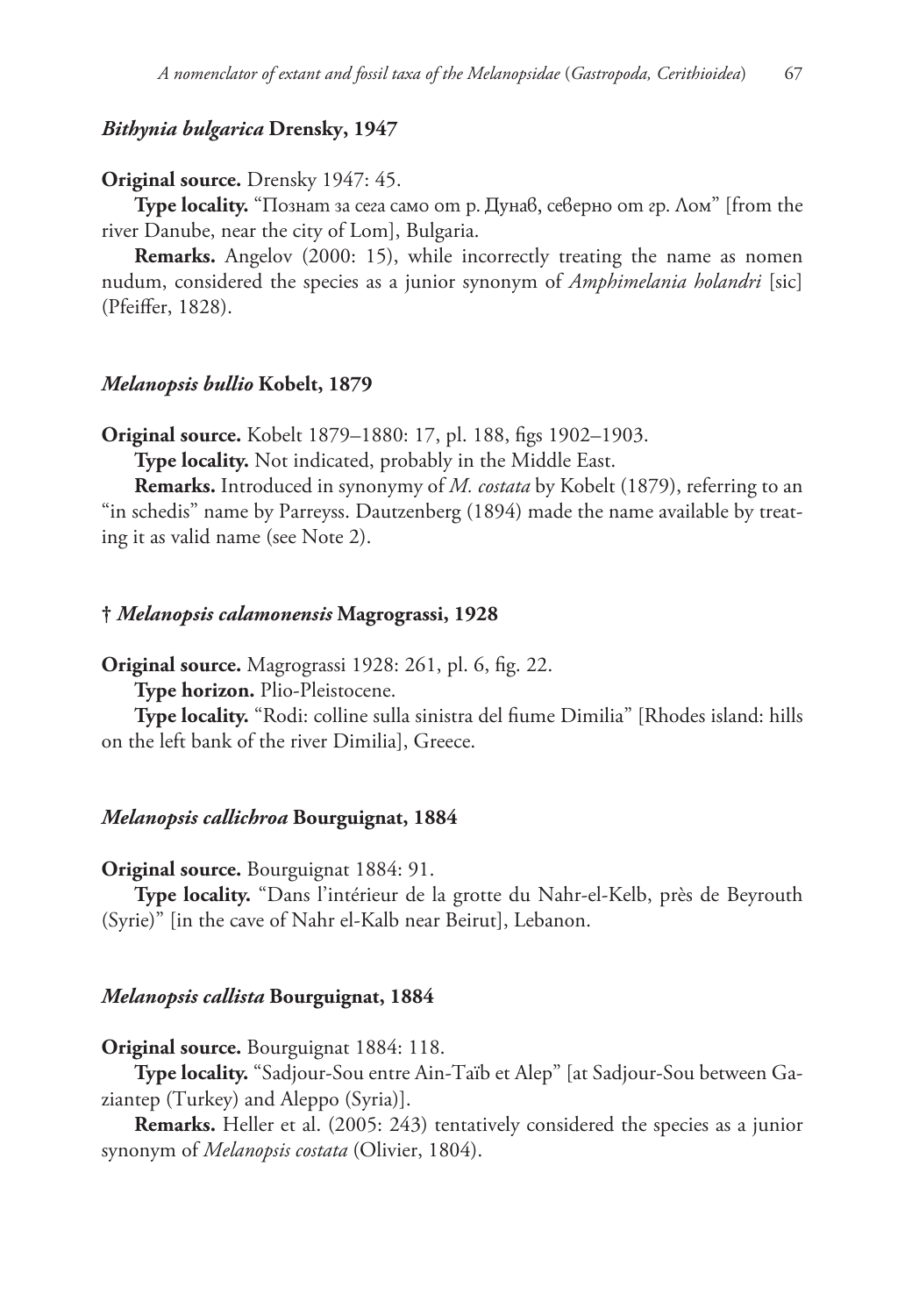### **†** *Melanopsis callosa* **Voltz, 1852**

**Original source.** Voltz 1852: viii, pl. 3, fig. 10.

**Type horizon.** Mammal zone MN 1, early Miocene.

**Type locality.** "Weisenau", Germany.

**Remarks.** The name appeared first as nomen nudum in Genth (1848: 198–199), Sandberger (1850: 18; 1851: 676; 1852: 684) and Braun in Walchner (1851: 1126). Wenz (1929: 2764) considered this taxon as a junior synonym of *Melanopsis fritzei* Thomä, 1845.

# **†** *Melanopsis camptogramma* **Brusina, 1876**

**Original source.** Brusina 1876: 109.

**Type horizon.** Early Langhian, middle Miocene.

**Type locality.** Originally given as "Sinj" and later specified as "Župića potok" in Brusina (1884b), Croatia.

**Types.** Milan et al. (1974: 87) stated that Brusina (1897) had indicated one of the specimens illustrated by him (pl. 5, figs 1–2) as type. However, it is uncertain whether the specimen actually derives from the original type series. The specimen is stored in the Croatian Natural History Museum, Zagreb, coll. no. 2980-626/1.

# *Microcolpia canaliculata* **Bourguignat, 1884**

**Original source.** Bourguignat 1884: 62.

**Type locality.** "Le Danube à Ibraïla" [Danube river at Brăila], Romania.

### **†** *Melanopsis capelliniana* **Pallary, 1920**

**Original source.** Pallary 1920b: 115.

**Type horizon.** Messinian, late Miocene.

**Type locality.** "Colognole e al casino Cubbe; [...] presso il casino Sant'Andrea sotto Colognole" (Capellini 1880: 397) [at Colognole and at Casa Cubbe; near Casa Sant'Andrea below Colognole", Italy.

**Remarks.** Introduced for "*M. dufourii* var. a" in Capellini, 1880. Pallary used multiple original spellings ("*capelliniana*", "*capelliana*") but according to 32.5.1 the name must be *capelliniana*. Wenz (1929: 2785) considered Capellini's material synonymous with *M. narzolina* Manzoni, 1870.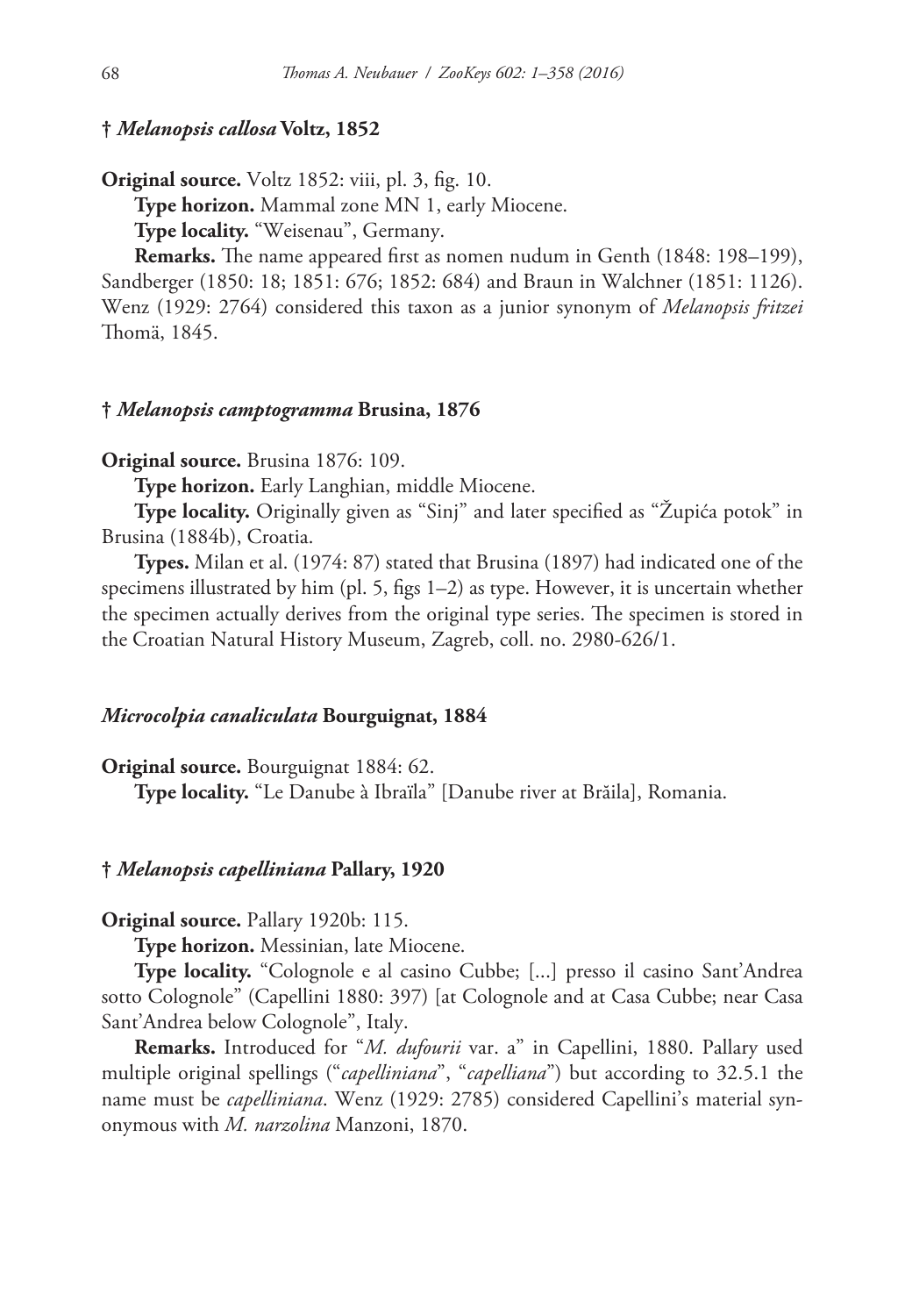# **†** *Melanopsis harpula* **var.** *capreniensis* **Fontannes, 1887**

**Original source.** Fontannes 1887: 335. **Type horizon.** Early Cernikian, early Pliocene. **Type locality.** "Capreni, val. Amaradii (Jud. Gorjiu)" [Căpreni], Romania.

### **†** *Melanopsis* **(***Martinia***)** *vindobonensis* **var.** *capuliformis* **Handmann, 1887**

**Original source.** Handmann 1887: 29, pl. 6, figs 5–6. **Type horizon.** Pannonian, zone B–D, late Miocene. **Type locality.** "Leobersdorf", Austria.

### **†** *Melanopsis capulus* **Handmann, 1882**

**Original source.** Handmann 1882: 554.

**Type horizon.** Pannonian, zone D, late Miocene.

**Type locality.** "Kottingbrunn [...] Ziegelei a", Austria.

**Remarks.** The species epithet is a noun in apposition and needs not to agree in gender with the generic name (Art. 31.2.1). Wenz (1929: 2718) considered this taxon as a junior synonym of *Melanopsis fossilis* (Gmelin, 1791).

# **†** *Melanopsis caputinensis* **Stefanescu, 1897**

**Original source.** Stefanescu 1897: 311, pl. 8, figs 8–10.

**Type horizon.** Pliocene.

**Type locality.** "Au ravin de Tura, à Capatzineni; [...] aussi à Salatrucu-Mare" [in the ravine of Tura in Căpățânenii; also at Sălătrucu], Romania.

# **†** *Melanopsis carasiensis* **Jekelius, 1944**

**Original source.** Jekelius 1944: 131, pl. 49, figs 7–10. **Type horizon.** Early Pannonian, late Miocene. **Type locality.** "Turislav-Tal bei Soceni" [Turislav valley near Soceni], Romania.

# **†** *Melanopsis* **(***Melanoptychia***)** *cari* **Pavlović, 1927**

**Original source.** Pavlović 1927: 61, pl. 7, figs 3–4. **Type horizon.** Pannonian, zone D–E, late Miocene.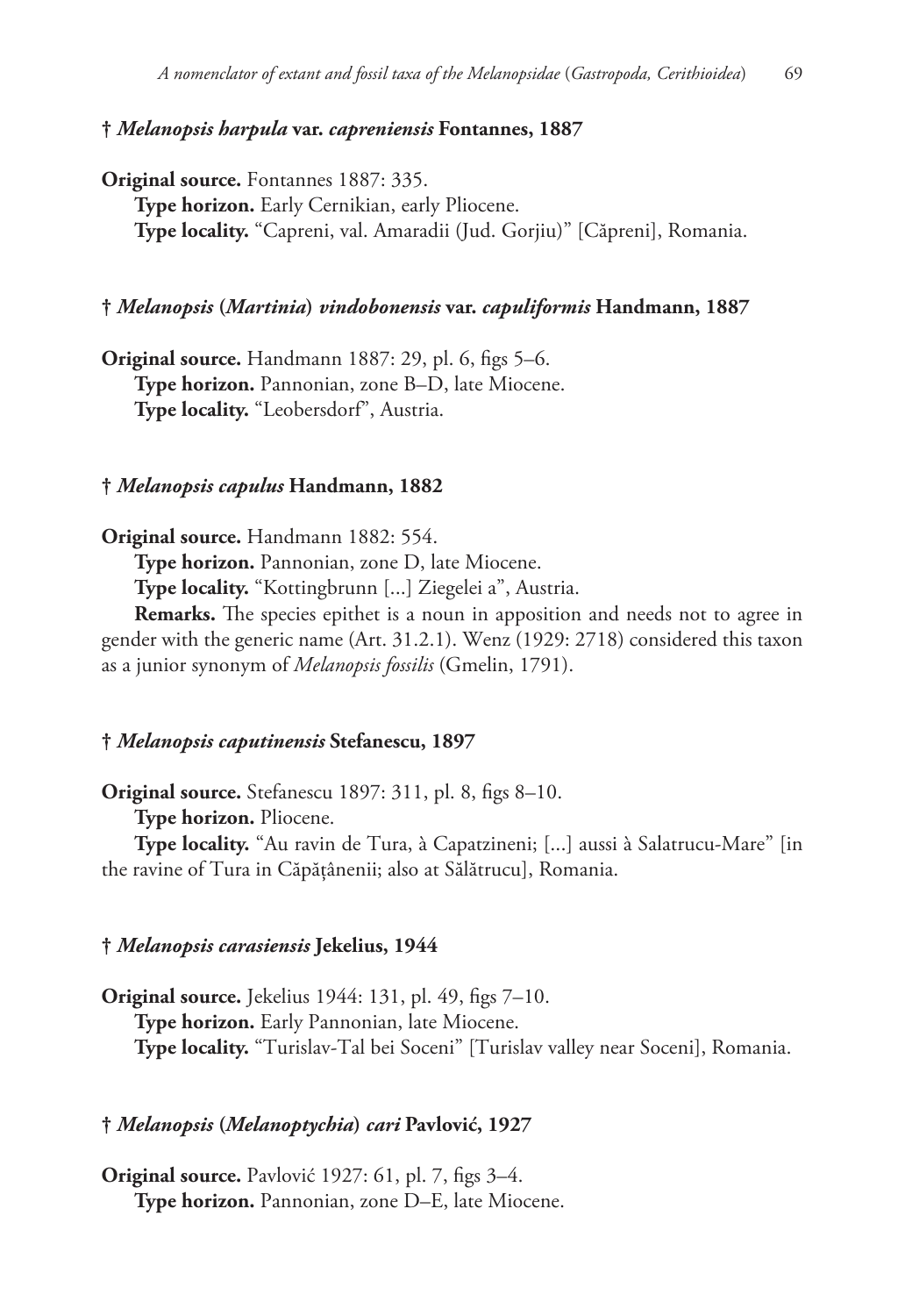**Type locality.** "Из Рамаће" [from the village Ramača (near Ripanj)], Serbia.

**Types.** The illustrated syntype is stored in the Natural History Museum, Belgrade, coll. no. 796 (Milošević 1962: 23).

## **†** *Melanopsis carinata* **Sowerby, 1826**

**Original source.** Sowerby 1826–1829: 41, pl. 523, fig. 1.

**Type horizon.** Eocene.

**Type locality.** "In a well near Newport, Isle of Wight; [...] from Hampstead Cliff to Cowes, and [...] on the opposite Cliffs of Hampshire", United Kingdom.

### *Melanopsis carinata* **Gassies, 1861 [invalid]**

**Original source.** Gassies 1861: 289, pl. 7, fig. 13.

**Type locality.** "Dans le Diahot, à Balade; à Jengen, à Kanala, dans les marais et les petits ruisseaux" [in the Diahot river at Balade; at Hienghène, at Canala, in swamps and small streams], New Caledonia.

**Remarks.** Junior homonym of *Melanopsis carinata* Sowerby, 1826. Pallary (1916: 82) introduced *M. ducosi* as replacement name.

# *Melanopsis mingrelica* **var.** *carinata* **Issel, 1865 [invalid]**

**Original source.** Issel 1865 [page unknown; original work not seen; described on p. 400 of the re-published version from 1866].

**Type locality.** "Nel lago di Paleaston presso Poti" [Paliastomi Lake near Poti], Georgia.

**Remarks.** Junior homonym of *Melanopsis carinata* Sowerby, 1826.

#### *Melanopsis dufourii* **var.** *carinata* **Gentiluomo, 1868 [invalid]**

**Original source.** Gentiluomo 1868: 97, pl. 6, figs 10–11. **Type locality.** "Lago dell'Accesa, Toscana", Italy. **Remarks.** Junior homonym of *Melanopsis carinata* Sowerby, 1826.

#### **†** *Melanopsis hazayi* **var.** *carinata* **Brusina, 1903 [invalid]**

**Original source.** Brusina 1903: 113. **Type horizon.** Late Pleistocene–early Holocene.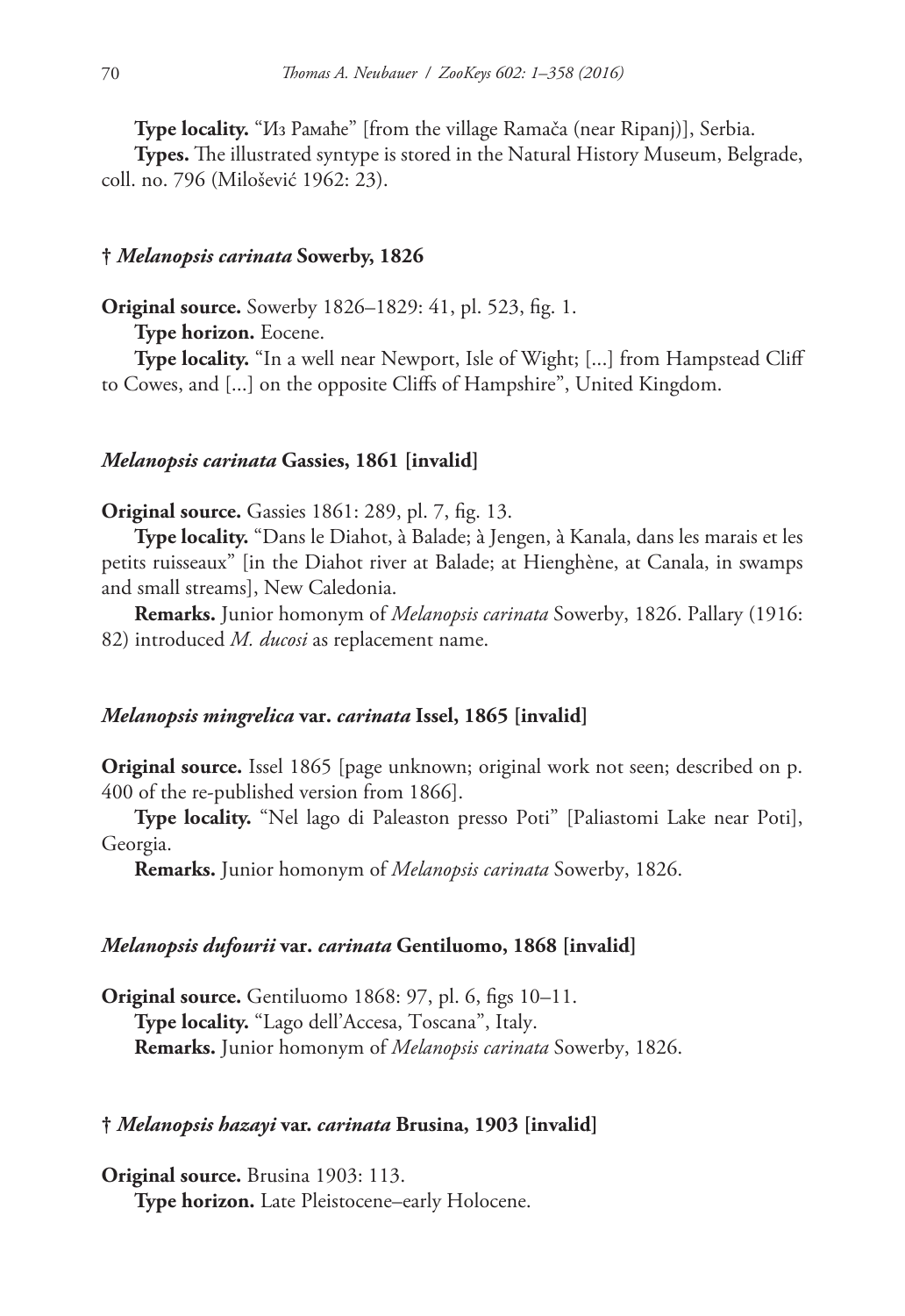**Type locality.** "Bischofsbad" [Püspökfürdő, Băile 1 Mai, Lake Pețea], Romania. **Remarks.** Junior homonym of *Melanopsis carinata* Sowerby, 1826. Neubauer et al. (2014d: 125) considered this taxon as a junior synonym of *Microcolpia parreyssii sikorai* (Brusina, 1903).

## **†** *Melanopsis sikorai* **var.** *carinata* **Kormos, 1903 [invalid]**

**Original source.** Kormos 1903: 456, 501, pl. 13, fig. 1.

**Type horizon.** Late Pleistocene–early Holocene.

**Type locality.** "Püspökfürdő" [Băile 1 Mai, Lake Pețea], Romania.

**Remarks.** Obviously unaware of the fact that variety names are available in nomenclature as species-group names, Kormos (1903) stated that, if raised to species, he suggests "*M. mucronifera*" as name for the taxon. Both names were simultaneously published and are junior objective synonyms. Since *carinata* sensu Kormos is a junior homonym of *Melanopsis carinata* Sowerby, 1826, *M. mucronifera* is the valid name of the taxon.

#### **†** *Melanopsis staubi* **var.** *carinata* **Brusina, 1903 [invalid]**

**Original source.** Brusina 1903: 115.

**Type horizon.** Late Pleistocene–early Holocene.

**Type locality.** "Bischofsbad" [Püspökfürdő, Băile 1 Mai, Lake Pețea], Romania.

**Remarks.** Junior objective synonym of *M. staubi*: Brusina (1903) indicated it as the typical form of the species. Junior homonym of *M. carinata* Sowerby, 1826. Neubauer et al. (2014d: 125) considered this taxon as a junior synonym of *Microcolpia parreyssii sikorai* (Brusina, 1903).

## *Melanopsis doriae* **var.** *carinata* **Biggs, 1937 [invalid]**

**Original source.** Biggs 1937: 248.

**Type locality.** "From Jelalabad" [Jalalabad], Iran. **Remarks.** Junior homonym of *Melanopsis carinata* Sowerby, 1826.

#### **†** *Melanopsis impressa* **var.** *carinatissima* **Sacco, 1889**

**Original source.** Sacco 1889: 65, pl. 2, figs 24–25.

**Type horizon.** Tortonian–early Messinian, late Miocene.

**Type locality.** "Delle colline tortonesi presso S. Agata" [from the Torino hills near Sant'Agata Fossili], Italy.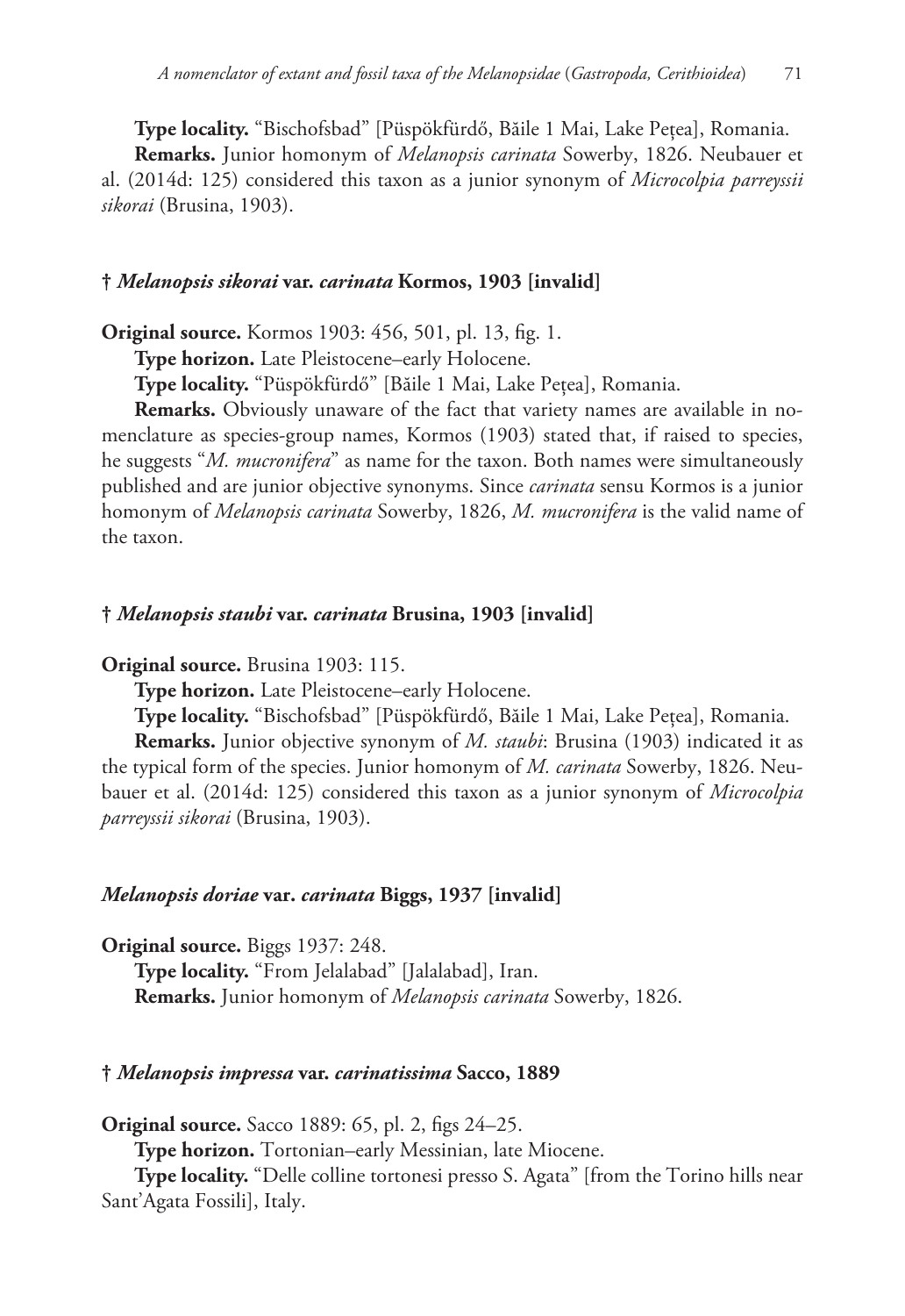## **†** *Melanopsis aetolica* **var.** *carinatocostata* **Oppenheim, 1891**

**Original source.** Oppenheim 1891: 468, pl. 27, figs 1–2.

**Type horizon.** Gelasian, early Pleistocene.

**Type locality.** "Stamna", Greece.

**Remarks.** Not available from Oppenheim (1890b), where he gave it as "mutation", which is not ruled by the provisions of the Code. In 1891 he introduced the name as "*carinato-costata*".

#### *Melanopsis praerosa* **[sic] var.** *carinifera* **Paetel, 1888**

**Original source.** Paetel 1888: 403.

**Type locality.** "Kerman" (Nevill 1884: 209), Iran.

**Remarks.** Originally introduced as infrasubspecific taxon ("subvariety") by Nevill (1884), but made available by Paetel (1888) who treated it as variety (Art. 45.5.1). Paetel clearly referred to the description of Nevill.

#### *Murex cariosus* **Linnaeus, 1767**

**Original source.** Linnaeus 1767: 1220.

**Type locality.** "In Aqaeductu ad Sevillam" [in an aqueduct near Sevilla], Spain.

**Remarks.** Today combined as *Melanopsis cariosa*, the species is one of the few stable taxa in melanopsid taxonomy (e.g., Glaubrecht 1996).

### **†** *Melanoptychia carusi* **Brusina, 1902**

**Original source.** Brusina 1902: pl. 30, figs 6–7.

**Type horizon.** Langhian, middle Miocene.

**Type locality.** "Džepe" [Džepi], Bosnia and Herzegovina.

**Types.** The original type material of Brusina (1902) is lost. Neubauer et al. (2016c: 275–276) defined a neotype from the type locality. The specimen is stored in the Geological Survey Austria, Vienna, coll. no. 2014/010/0002.

#### **†** *Lyrcaea* **[sic]** *caryota* **Brusina, 1902**

**Original source.** Brusina 1902: pl. 5, figs 21–25. **Type horizon.** Transdanubian, Pannonian, late Miocene. **Type locality.** "Kenese" [Balatonkenese], Hungary.

**Types.** The illustrated syntypes are stored in the Croatian Natural History Museum, Zagreb, coll. no. 2485-131/1-5 (Milan et al. 1974: 83).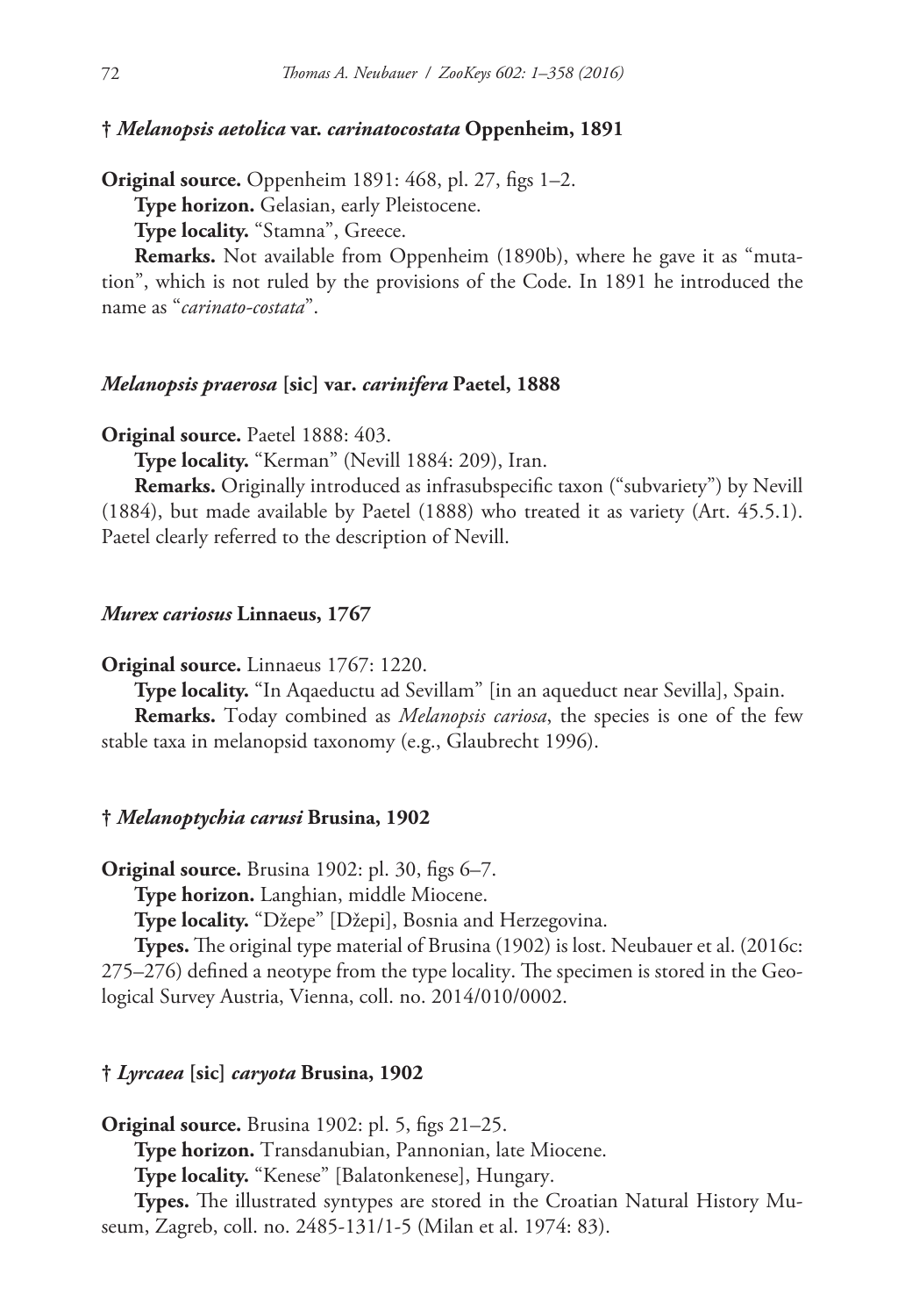## **"***Melanopsis castanea***" mentioned in Férussac (1814: 54) [unavailable]**

#### **Locality.** Not indicated.

**Remarks.** Nomen nudum. Férussac (1823: 149) listed it in synonymy of *M. buccinoidea* var. α [= *M. buccinoidea* (Olivier, 1801)].

## *Melanella castanea* **Bourguignat, 1884**

**Original source.** Bourguignat 1884: 27.

**Type locality.** "Rivière à Ostaria et à Ogulin (Croatie)" [river at Oštarije and at Ogulin], Croatia.

**Remarks.** Note that Bourguignat denoted the authority as "Bourguignat, 1879".

## **†** *Melanopsis castrensis* **Noulet, 1854**

**Original source.** Noulet 1854: 50. **Type horizon.** Bartonian, Eocene. **Type locality.** "À Labruguière; [...] à Augmontel (Tarn)", France.

## *Melanella coronata* **var.** *catoleia* **Bourguignat, 1884**

**Original source.** Bourguignat 1884: 12. **Type locality.** "De la Savina" [from the Savinja river], Slovenia.

#### *Melanopsis ceardi* **Pallary, 1928**

**Original source.** Pallary 1928a: 268, pl. 6, figs 4–5.

**Type locality.** "Ouakda, à 4 kil. N.-E. de Colomb-Béchar" [Ouakda, 4 km northeast of Bechar], Algeria.

## **†** *Melanopsis cepula* **Guppy, 1866**

**Original source.** Guppy 1866: 580, pl. 26, fig. 14.

**Type horizon.** Late Miocene.

**Type locality.** "Cumana", Venezuela.

**Remarks.** Given as "*capula*" on p. 580, but as "*cepula*" in the plate captions. Guppy (1867) acted as First Reviser and fixed the correct original spelling as "*cepula*" (Art. 24.2.3, 32.2.1). Guppy (1867) did not consider the species a melanopsid anymore and introduced the new genus *Crepitacella* (Rissoinidae) with *M. cepula* as type species.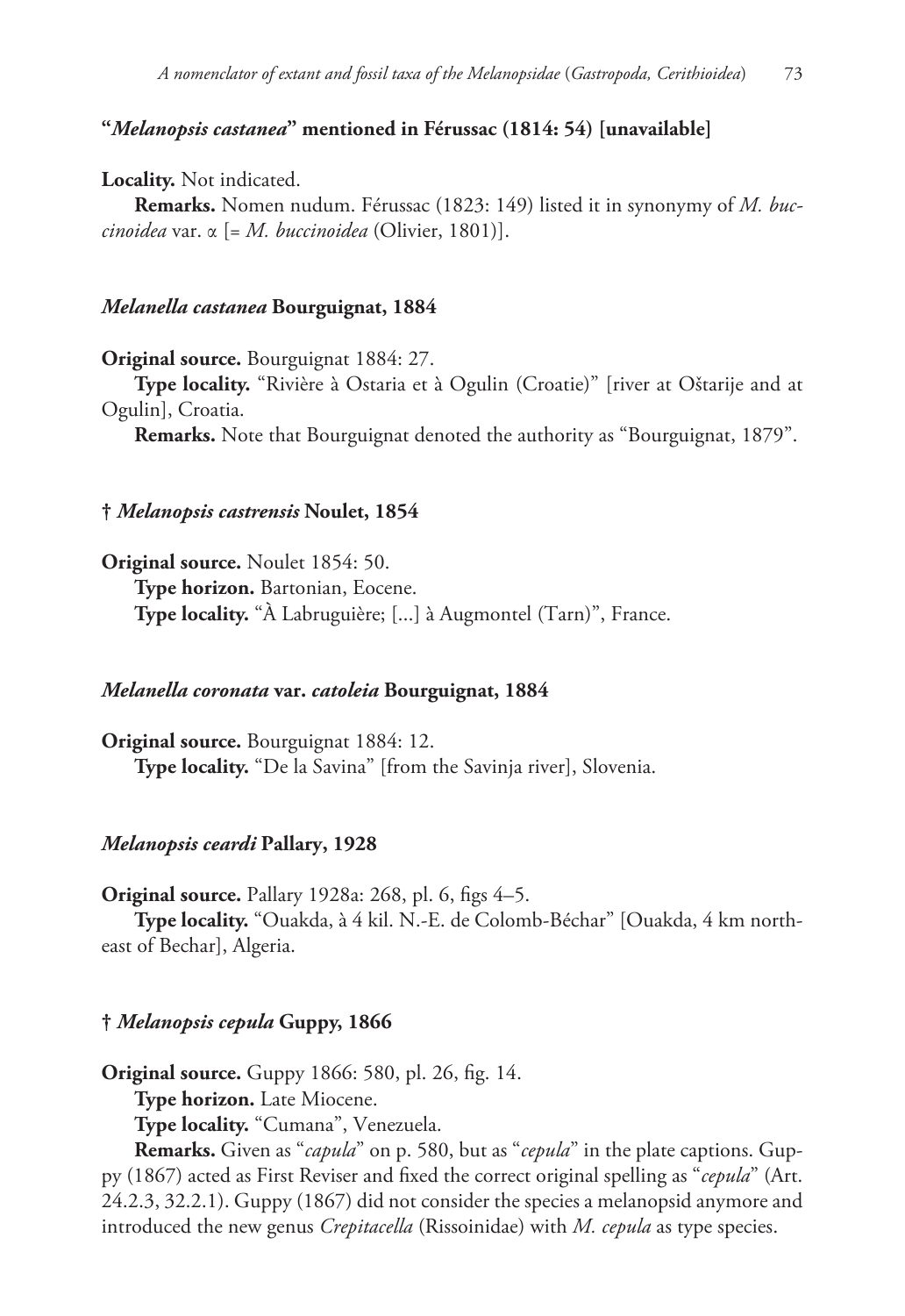## **†** *Melanopsis cerithiformis* **Watelet, 1851**

**Original source.** Watelet 1851: 121, pl. 1, figs 1–2.

**Type horizon.** Cuisian, late Ypresian, Eocene.

**Type locality.** "Mercin" [Mercin-et-Vaux], France.

**Remarks.** Cossmann (1888: 279) classified the species in the genus *Faunus* Montfort, 1810 (Pachychilidae). Wenz (1929: 2637) apparently agreed with that classification but listed it a second time (p. 2563) in synonymy of *Semisinus* [= *Hemisinus*] *resectus* (Deshayes, 1834).

## *Melanopsis cerithiopsis* **Bourguignat, 1884**

#### **Original source.** Bourguignat 1884: 130.

**Type locality.** "Plaine du Bahr-el-Houlé (haut Jourdain) dans l'Aïn-el-Mellaha" [in the plains of the Hula valley (upper Jordan), in Aïn Mallahah], Israel.

**Remarks.** Given as "*cerithiopis*" in heading of description, but as "*cerithiopsis*" throughout the rest of the work. Heller et al. (2005: 248) considered the species as a junior synonym of *Melanopsis saulcyi* Bourguignat, 1853.

#### *Melanopsis cerullii* **Pallary, 1920**

#### **Original source.** Pallary 1920b: 110.

**Type locality.** "M. Mario: Farnesina" (Cerulli-Irelli 1914: 186), Italy.

**Remarks.** Replacement name for *M. transiens* Cerulli-Irelli, 1914, non Blanckenhorn, 1897. Girotti (1972: 232) considered *M. transiens* Cerulli-Irelli, 1914 a junior synonym of "*Melanopsis affinis* Férussac", which is not an available name.

#### *Melanopsis cesari* **Pallary, 1920**

**Original source.** Pallary 1920a: 30. **Type locality.** "Beni Abbès" [prov. Béchar], Algeria.

### **†** *Melanopsis clavigera* **f.** *cesticillus* **Brusina, 1897**

**Original source.** Brusina 1897: 7, pl. 5, fig. 20.

**Type horizon.** Cernikian, Pliocene.

**Type locality.** "Kozarica" [Kozarice], Croatia.

**Types.** Milan et al. (1974: 88) indicated a holotype, but it is uncertain whether the specimen was the only one Brusina had at hand (holotype by monotypy, Art. 73.1.2). The specimen is stored in the Croatian Natural History Museum, Zagreb, coll. no. 2991-637.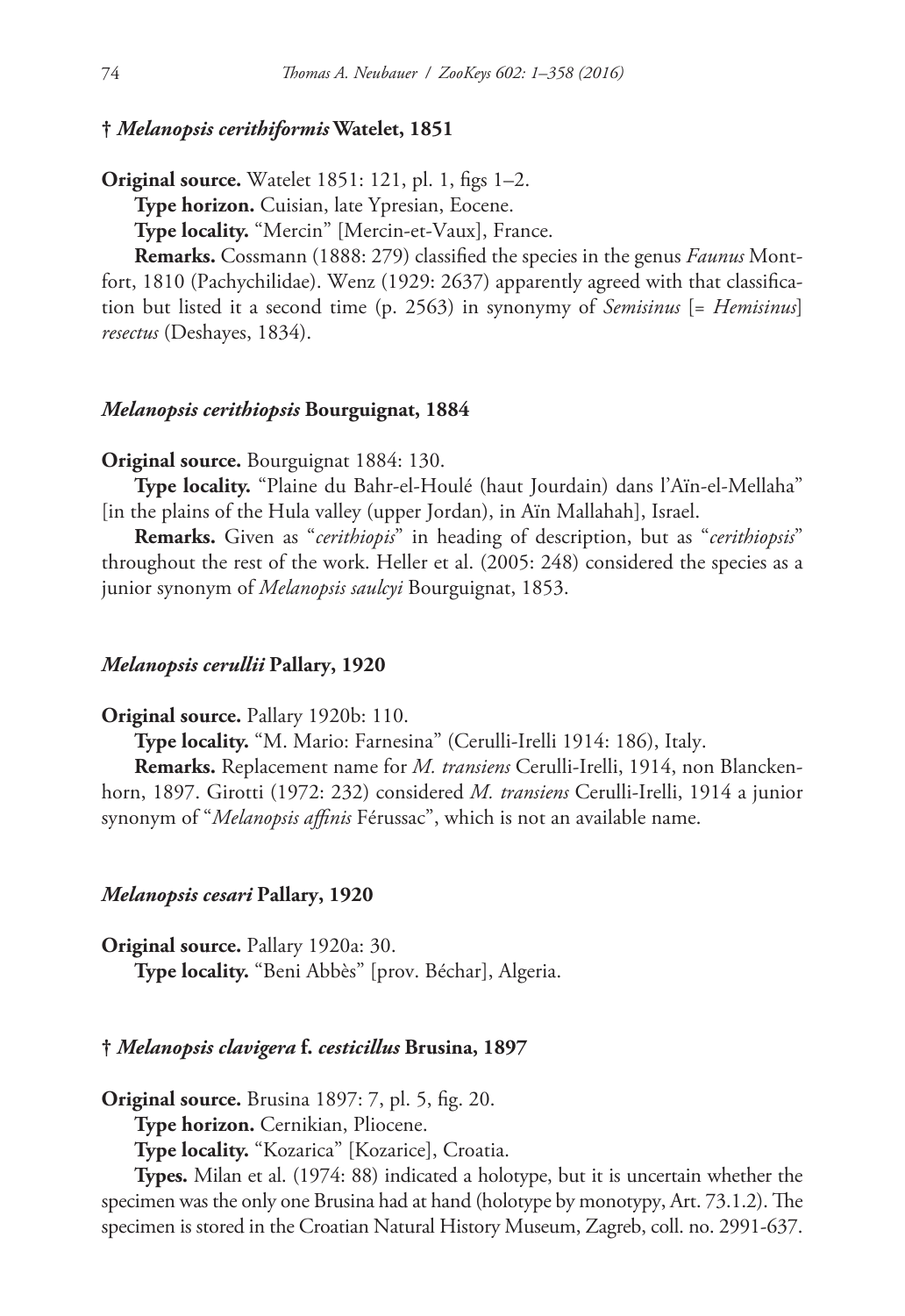**Remarks.** Mandic et al. (2015: 194) considered this taxon as a junior synonym of *Melanopsis clavigera* Neumayr in Neumayr & Paul, 1875.

#### *Melanopsis chantrei* **Locard, 1883**

**Original source.** Locard 1883a: 268, pl. 23, figs 44–49. **Type locality.** "Lac d'Antioche" [Lake Anuk (also as Amik)], Turkey.

## *Melanopsis charpentieri* **Brot, 1879**

**Original source.** Brot 1874–1879: 430, pl. 46, fig. 8.

**Type locality.** "Schiraz", Iran.

**Remarks.** Brot (1879) atrributed the name to Parreyss, based on his "in schedis" determination.

#### *Melanopsis chehirensis* **Pallary, 1939**

**Original source.** Pallary 1939: 94, pl. 6, figs 51–58, 75.

**Type locality.** "Dans le source de Yeni Chehir, [...] entre Antioche et Alep, à l'intersection de la route d'Alexandrette" [at the source of Yenişehir, between Antakya and Aleppo, at the intersection of the road from İskenderun], Turkey.

#### *Melanopsis* **(***Mesopotamia***)** *cheragragensis* **Pallary, 1939**

**Original source.** Pallary 1939: 104, pl. 5, figs 8–9, 11.

**Type locality.** "Cheragrag, en Mésopotamie, entre Rakka, au Sud et Tell Abiad au Nord, sur la rive gauche du Karamouk Sou, affluent de la rive droite du Nahr Bâhlik" [Sharakrak in Mesopotamia, beteween Ar Raqqah in the south and Tall Abyaḑ in the north, on the left bank of the Qarah Mūkh, tributary of the right side of the Nahr al Balīkh], Syria.

**Remarks.** Heller et al. (2005: 254) considered the species as a junior synonym of *Melanopsis infracincta* Martens, 1874.

#### *Melanopsis buccinoidea* **var.** *chlorotica* **Pallary, 1913**

**Original source.** Pallary 1913: 364.

**Type locality.** "L'Abreuvoir de Dar-Beida" [water trough of Dar Beïda], southern Morocco.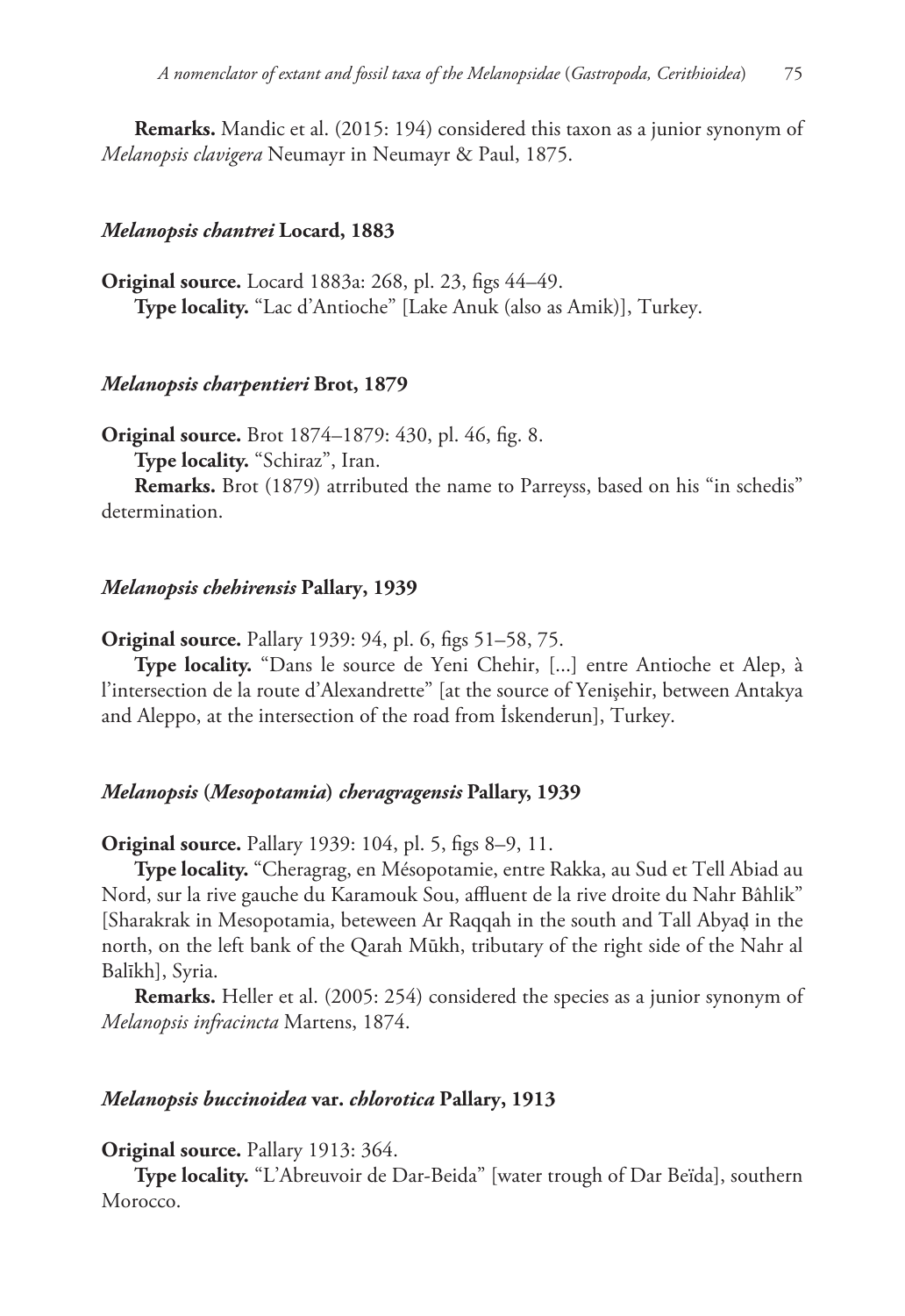### *Melanopsis chobauti* **Nicolas, 1898**

#### **Original source.** Nicolas 1898: 530.

**Type locality.** "Aux environs de Biskra, à Ain-Oumach [...] dans une source d'eau chaude" [around Biskra, at Ain Oumache; in a hot spring], Algeria.

**Remarks.** Pallary (1912: 14) considered the taxon as a junior synonym of *Melanopsis saharica* Bourguignat, 1864.

#### **†** *Melanopsis choctavensis* **Aldrich, 1886**

**Original source.** Aldrich 1886: 35, pl. 3, fig. 8.

**Type horizon.** Early Eocene.

**Type locality.** "Hatchetigbee, Butler, Choctaw County, Alabama", United States.

**Types.** Palmer and Brann (1966: 546) stated the the figured syntype was missing. A remaining syntype is stored in the collection of the National Museum of Natural History, Smithsonian Institution, Washington, DC, coll. no. 638787.

**Remarks.** Classified within the marine genus *Bulliopsis* Conrad, 1862 (Nassariidae) by Harris (1899: 58) and Allmon (1990: 53).

#### **†** *Melanopsis cikosi* **Brusina, 1902**

**Original source.** Brusina 1902: pl. 6, fig. 5.

**Type horizon.** Early Cernikian, early Pliocene.

**Type locality.** "Čerević", Serbia.

**Types.** Milan et al. (1974: 88) indicated a holotype, but it is uncertain whether the specimen was the only one Brusina had at hand (holotype by monotypy, Art. 73.1.2). The specimen is stored in the Croatian Natural History Museum, Zagreb, coll. no. 2504-150.

#### **†** *Melanopsis cincta* **Neumayr, 1880**

**Original source.** Neumayr 1880b: 290, pl. 1, fig. 10.

**Type horizon.** Plio-Pleistocene.

**Type locality.** "Zwischen Pylle und Antimachia" [between Pýli and Antimácheia, Kos Island], Greece.

**Remarks.** Willmann (1981: 179) considered this taxon as a junior synonym of *Melanopsis delessei* Tournouër, 1875.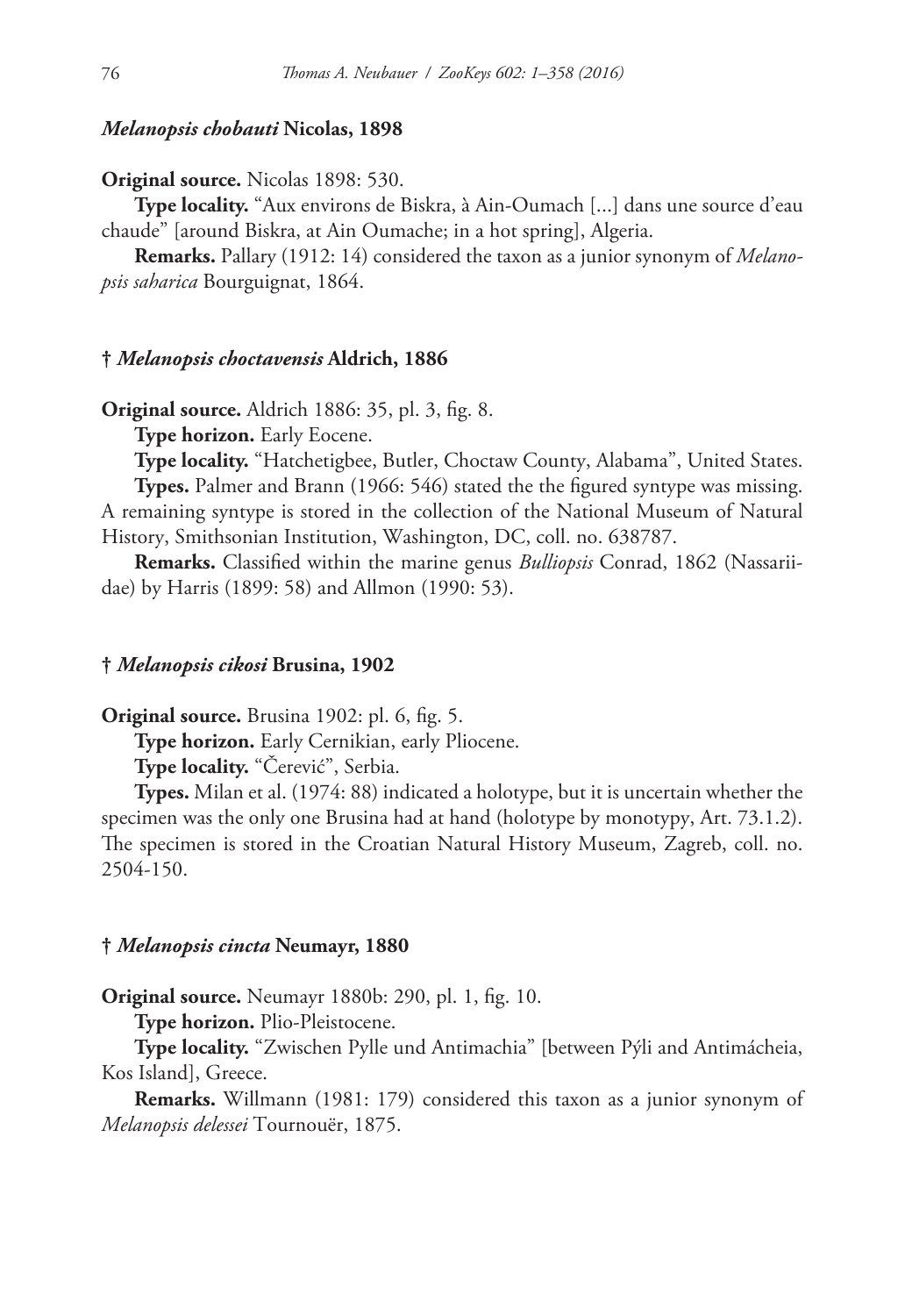## **†** *Melanopsis citharella* **Merian, 1849**

**Original source.** Merian 1849: 31.

**Type horizon.** Burdigalian, early Miocene.

**Type locality.** "Nahe am Gipfel des Plateaus des Randens" [near the top of the plateau of Mt. Randen], Switzerland.

## **†** *Melanopsis clava* **Sandberger, 1872**

**Original source.** Sandberger 1870–1875: pl. 25, fig. 31.

**Type horizon.** Badenian, middle Miocene.

**Type locality.** "Grund [...], Vöslau" (Hörnes 1856: 597), Austria.

**Remarks.** Plate 25 of Sandberger's monograph was issued in 1872, while the description on pp. 512, 521 appeared in 1875 (Woodward 1906). Introduced for *M. aquensis* sensu Hörnes, 1856, non Grateloup, 1838.

#### **†** *Melanopsis clavigera* **Neumayr in Neumayr & Paul, 1875**

**Original source.** Neumayr and Paul 1875: 41, pl. 7, figs 13–14.

**Type horizon.** Cernikian, Pliocene.

**Type locality.** "Cigelnik; [...] Graben zwischen Podwin und der Čapla; [...] Čapla; [...] An der Strasse von Sibin nach Gromačnik; [...] Gromačnik" [Ciglenik; Čaplja trench near Slavonski Brod; Čaplja; at the road from Sibinj to Gromačnik; Gromačnik], Croatia.

**†** *Melanopsis clementina* **Michelin, 1833**

**Original source.** Michelin 1833: pl. 29. **Type horizon.** Cretaceous? **Type locality.** "À Gérodot, département de l'Aube", France. **Remarks.** Probably not a Melanopsidae.

## **†** *Melanopsis* **(***Martinia***)** *martiniana* **var.** *coaequata* **Handmann, 1887**

**Original source.** Handmann 1887: 25, pl. 4, figs 8–9.

**Type horizon.** Pannonian, zone B–D, late Miocene.

**Type locality.** "Leobersdorf", Austria.

**Types.** A lectotype was designated by Fischer (1996b: 20). It is stored in the collection of the Geological Survey Austria, Vienna; no number indicated.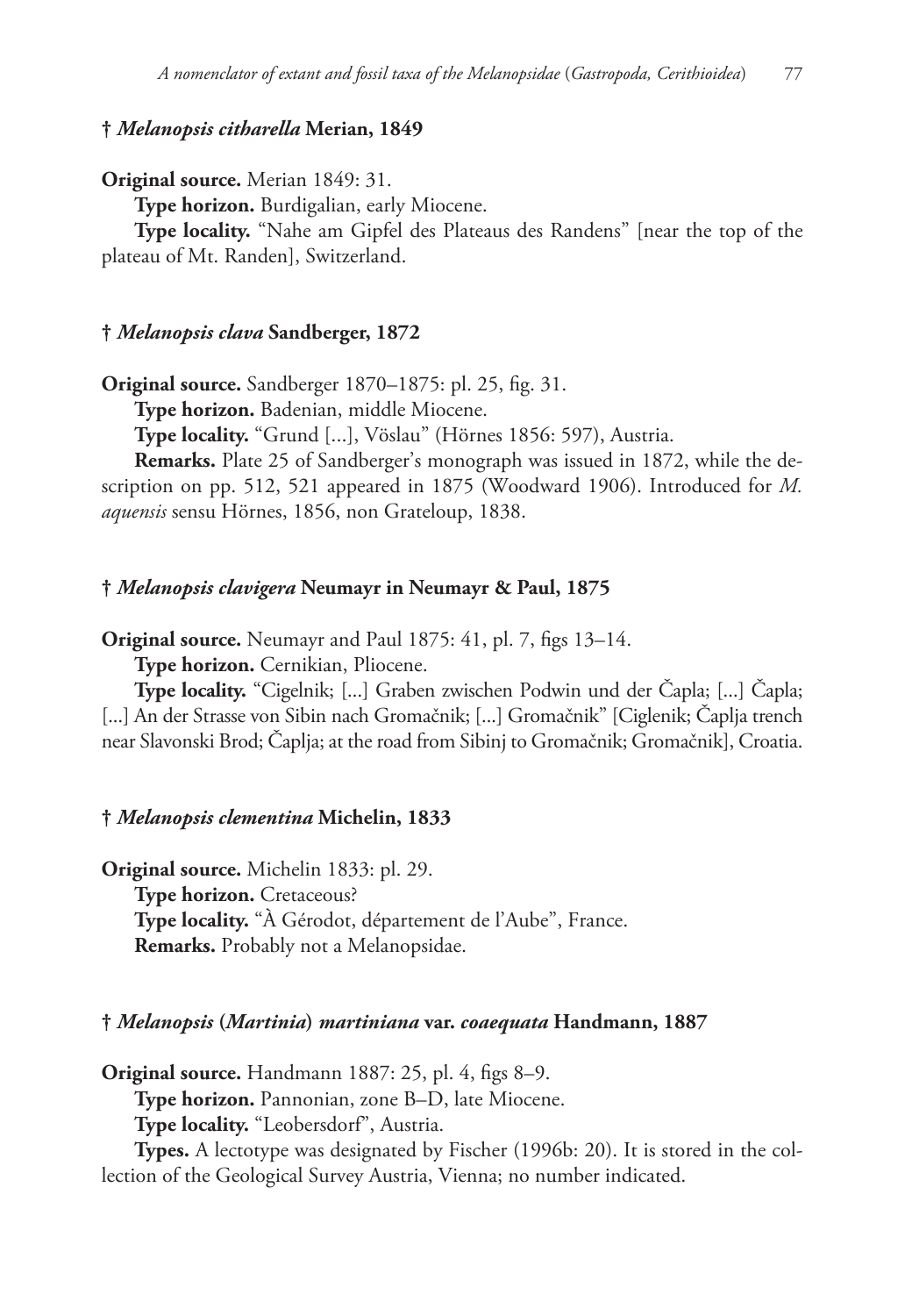### *Melanella codiella* **Servain, 1884**

**Original source.** Bourguignat 1884: 27.

**Type locality.** "La Migliaska à Serajewo (Bosnie); Ostaria (Croatie)" [in the Miljacka river at Sarajevo (Bosnia and Herzegovina); Oštarije (Croatia)].

**Remarks.** Appeared first as a nomen nudum in Servain (1884).

## **†** *Melanopsis cognata* **Brusina, 1878**

**Original source.** Brusina 1878: 349.

**Type horizon.** Late Portaferrian, late Miocene–early Pliocene.

**Type locality.** "Karlowitz [...] Görgetek in Syrmien" (Neumayr and Paul 1875: 49) [Karlovci; Grgeteg], Serbia.

**Types.** Milan et al. (1974: 88) indicated a holotype, but it is uncertain whether the specimen was the only one Brusina had at hand (holotype by monotypy, Art. 73.1.2). The specimen is stored in the Croatian Natural History Museum, Zagreb, coll. no. 3001-647.

**Remarks.** Introduced for "*M.* cf. *visianiana*" in Neumayr and Paul, 1875, non Brusina, 1874.

#### *Melanopsis guiraoi* **var.** *communis* **Pallary, 1924**

**Original source.** Pallary 1924: 251, pl. 25, fig. 20.

**Type locality.** "Dans les cours d'eau de la province de Murcie" [in rivers of the province Murcia], Spain.

#### **†** *Melanopsis neumayri* **var.** *compacta* **Fontannes, 1880 [invalid]**

**Original source.** Fontannes 1879–1882: 174.

**Type horizon.** Mammal zone MN 11, late Miocene.

**Type locality.** "Les marnes à *Potamides Basteroti* de Visan (Vaucluse)" [in the marls with *P. basteroti* in Visan, Dép. Vaucluse], France.

**Remarks.** Wenz (1929: 2793) considered the variety as a junior synonym *M. neumayri* Tournouër, 1874.

#### *Melanopsis compacta* **Pallary, 1920 [invalid]**

## **Original source.** Pallary 1920a: 31.

**Type locality.** "Aït Taleb sur le Sefrou près d'el Menzel, avant l'oued Sebou" [Douar Ait Taleb at Sefrou near El Menzel, before the Sebou river], Morocco.

**Remarks.** Junior homonym of *Melanopsis compacta* Fontannes, 1880.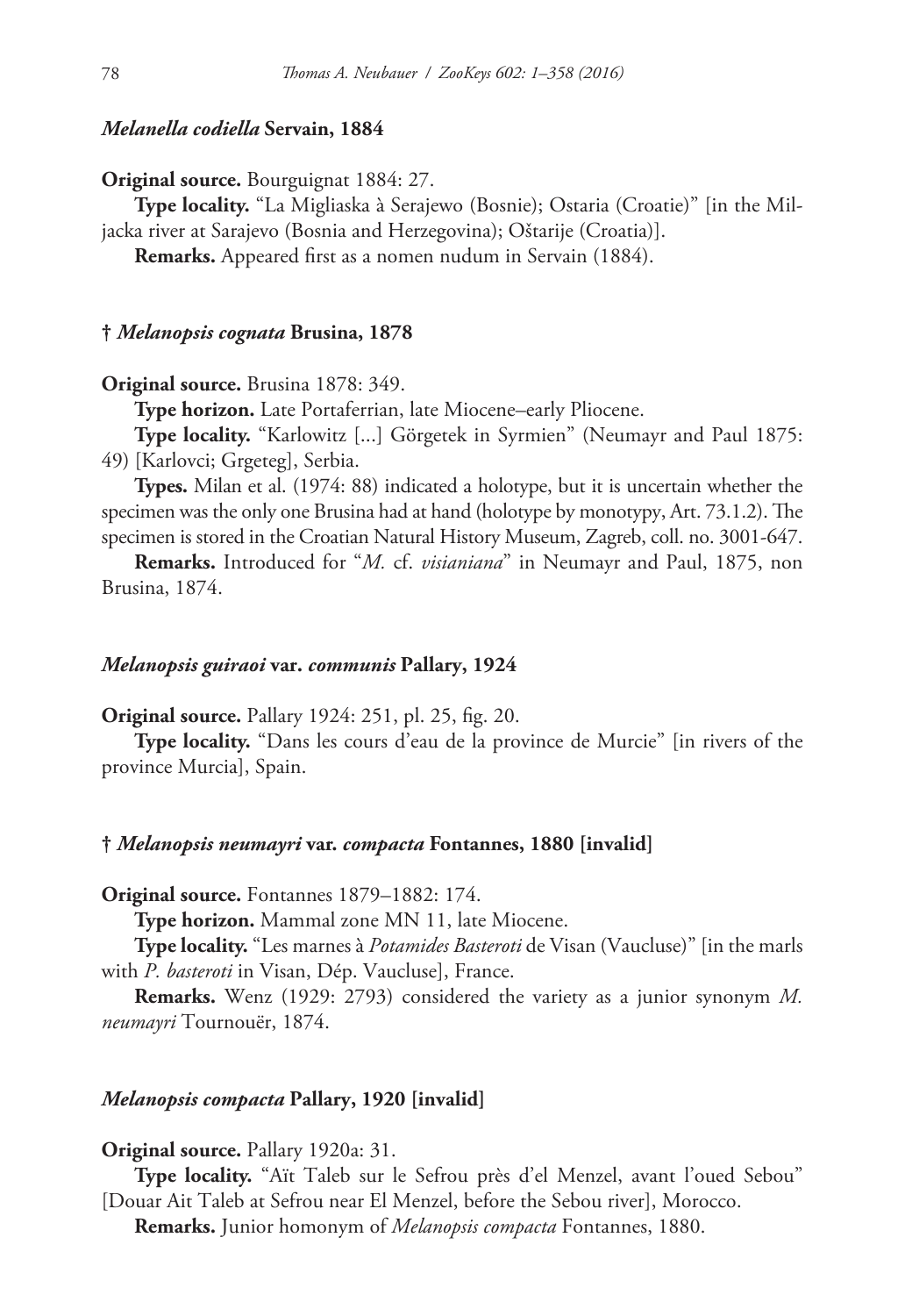### **†** *Lyrcaea narzolina* **var.** *compressoides* **Sacco, 1895**

**Original source.** Sacco 1895: 14, pl. 1, fig. 26. **Type horizon.** Tortonian–early Messinian, late Miocene. **Type locality.** "S. Agata fossili" [Sant'Agata Fossili], Italy.

## **†** *Melanopsis conemenosiana* **Oppenheim, 1891**

**Original source.** Oppenheim 1891: 469, pl. 27, figs 7–8.

**Type horizon.** Late Pliocene–early Pleistocene.

**Type locality.** "Preveza", Greece.

**Remarks.** Appeared first as a nomen nudum (as "*M. Conemenosi* Bttg. in litt.") in Oppenheim (1890b).

#### **†** *Melanopsis confusa* **Strausz, 1941**

**Original source.** Strausz 1941: 143.

**Type horizon.** Transdanubian, Pannonian, late Miocene.

**Type locality.** "Radmanest" (Fuchs 1870: 353) [Rădmănești], Romania.

**Remarks.** Replacement name for *M. fuchsi* Brusina, 1884, non Handmann, 1882 and *M. hungarica* Pallary, 1916, non Kormos, 1904, which were in turn introduced for *M. costata* sensu Fuchs, 1870, non Olivier, 1804 (see also Strausz 1942; Neubauer et al. 2014a).

## *Melanopsis praerosa* **var.** *conica* **Bronn, 1848 [invalid]**

**Original source.** Bronn 1848: 718.

**Type horizon.** Not stated, probably fossil.

**Type locality.** Not indicated.

**Remarks.** Junior objective synonym of *Melanopsis antediluviana* (Poiret, 1801), which Bronn (1848) gave in synonymy.

#### **†** *Pseudofagotia conica* **Anistratenko, 1993**

**Original source.** Anistratenko 1993: 74, textfig. 2.

**Type horizon.** Duab Beds, middle to late Kimmerian, Pliocene.

**Type locality.** "Окр. с. Мокви, Очамчирский р-н" [near the village Mok'vi, Ochamchirskiy rayon], Georgia.

**Types.** Schmalhausen Institute of Zoology of National Academy of Sciences of Ukraine, Kiev; no number indicated.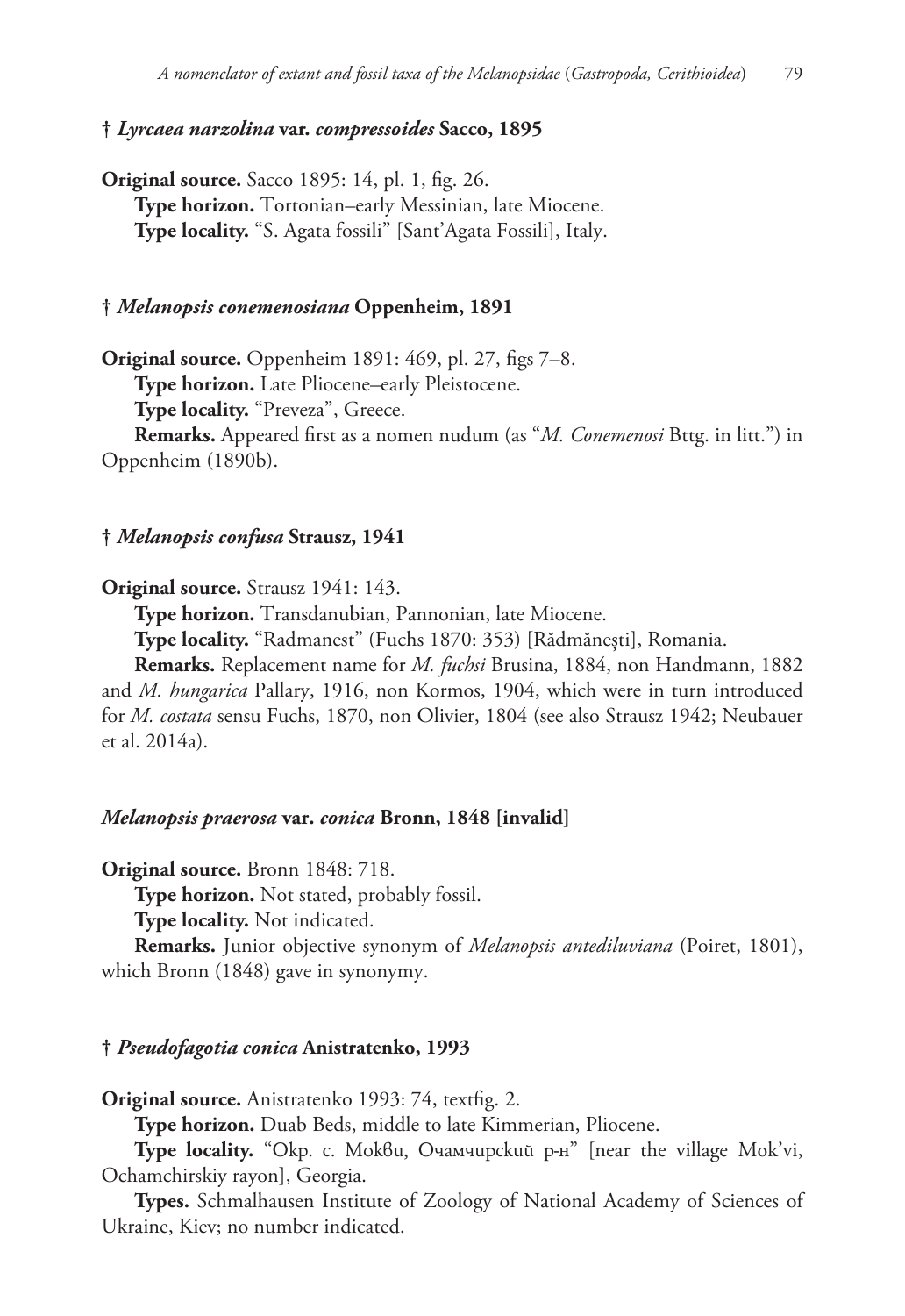## **†** *Pseudofagotia coniformis* **Anistratenko, 1993**

**Original source.** Anistratenko 1993: 74, textfig. 2.

**Type horizon.** Duab Beds, middle to late Kimmerian, Pliocene.

**Type locality.** "Окр. с. Мокви, Очамчирский р-н" [near the village Mok'vi, Ochamchirskiy rayon], Georgia.

**Types.** Schmalhausen Institute of Zoology of National Academy of Sciences of Ukraine, Kiev; no number indicated.

### **†** *Melanopsis coniungens* **Sacco, 1886**

**Original source.** Sacco 1886: 450, pl. 1, fig. 9.

**Type horizon.** Late Burdigalian, early Miocene.

**Type locality.** "Collina di Torino" [Torino hills], Italy.

**Remarks.** The name "*conjungens*" as mentioned in Sacco (1889: 68) is an incorrect subsequent spelling.

#### *Melanopsis jordanica* **var.** *conoidaea* **Bourguignat, 1884**

**Original source.** Bourguignat 1884: 142.

**Type locality.** "Lac de Tibériade" [Sea of Galilee], Israel.

## **†** *Melanopsis conoidea* **Pană, 2003**

**Original source.** Pană 2003: 319, pl. 9, figs 6–13.

**Type horizon.** Parscovian–Pelendavian, Pliocene.

**Type locality.** "Forage Mihăița, profondeur 109 m" [borehole Mihăița, at a depth of 109 m], Romania.

**Types.** Laboratory of Paleontology, Bucharest, coll. no. 651.

**Remarks.** Pană denoted the authorship as "Pană, 1989". Originally the gender was indicated as masculine ("*conoideus*"), but *Melanopsis* is feminine, which is why the name must be "*conoidea*".

## **†** *Melanopsis* **(***Martinia***)** *vindobonensis* **var.** *consimilis* **Handmann, 1887**

**Original source.** Handmann 1887: 29, pl. 6, figs 7–10. **Type horizon.** Pannonian, zone B–D, late Miocene. **Type locality.** "Leobersdorf", Austria.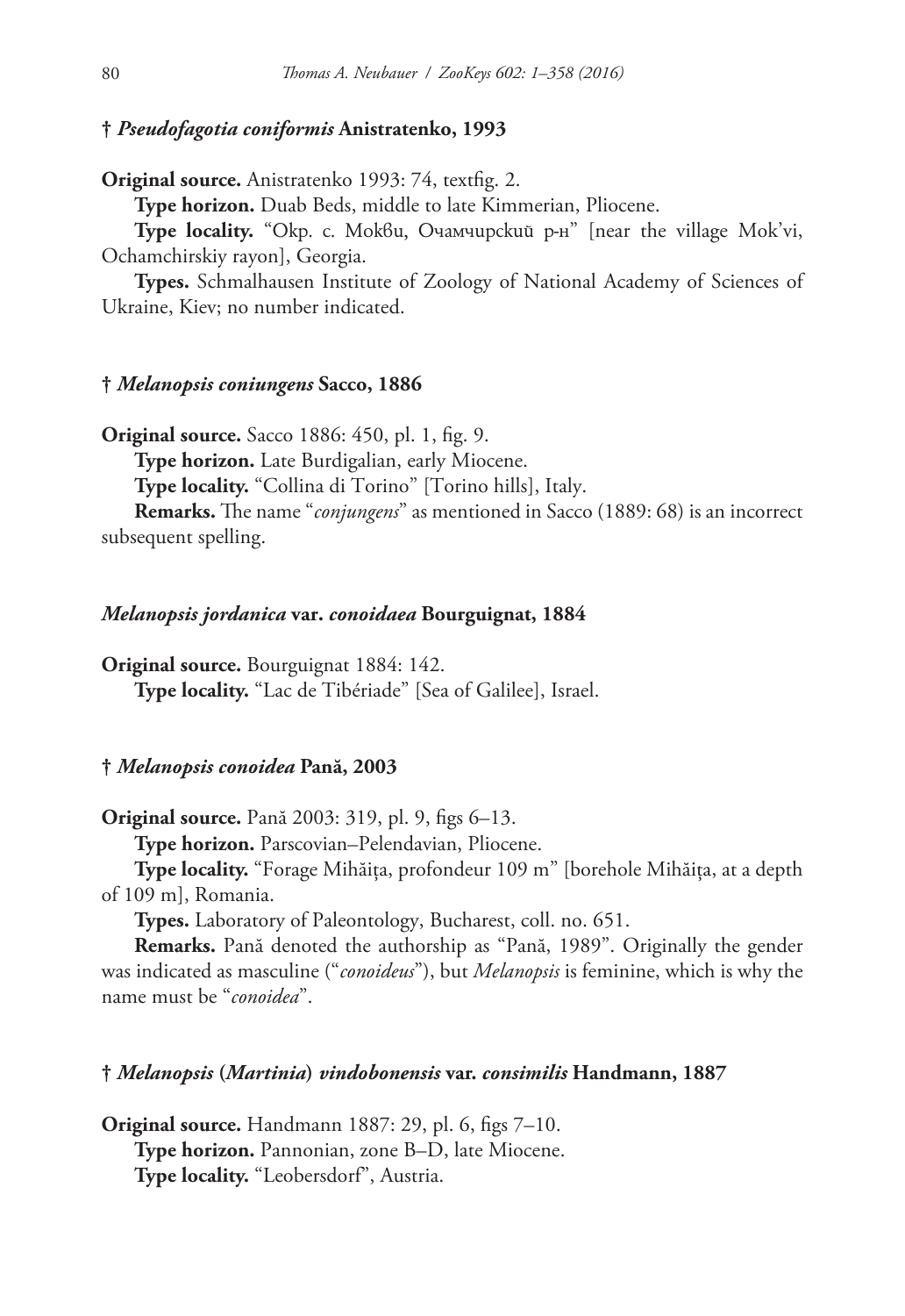### **†** *Lyrcaea megacantha* **f.** *conspicua* **Brusina, 1897**

**Original source.** Brusina 1897: 13, pl. 7, figs 3–4.

**Type horizon.** Pannonian, zone D–E, late Miocene.

**Type locality.** "Begaljica", Serbia.

**Types.** The syntypes are stored in the Croatian Natural History Museum, Zagreb; no number indicated (Milan et al. 1974: 84).

**Remarks.** Wenz (1929: 2682) considered this taxon as a junior synonym of *Melanopsis bouei megacantha* Handmann, 1887.

### **†** *Melanopsis conspicua* **Pallary, 1916 [invalid]**

**Original source.** Pallary 1916: 80.

**Type horizon.** Chattian, Oligocene.

**Type locality.** "Dax. St-Geours, Abesse" (Grateloup 1840: captions of the plate "Mollusques terrestres et fluviatiles fossiles de Dax"), France.

**Remarks.** Introduced for *M. costata* sensu Grateloup, 1840, for which d'Orbigny (1852) had already introduced *M. nereis* as new name. Thus, *M. conspicua* is a junior objective synonym of *M. nereis*. Moreover, it is a junior secondary homonym of *Lyrcaea conspicua* Brusina, 1897.

### **†** *Melanopsis constricta* **Brusina, 1878**

**Original source.** Brusina 1878: 348.

**Type horizon.** Cernikian, Pliocene.

**Type locality.** "Kozarica" [Kozarice], Croatia.

**Types.** Milan et al. (1974: 88) stated that Brusina (1897) had indicated one of the specimens illustrated by him (pl. 5, fig. 21) as type. However, it is uncertain whether the specimen actually derives from the original type series. The specimen is stored in the Croatian Natural History Museum, Zagreb, coll. no. 2992-638/1.

#### **†** *Melanopsis* **(***Martinia***)** *martiniana* **var.** *constricta* **Handmann, 1887 [invalid]**

**Original source.** Handmann 1887: 26, pl. 5, figs 1–2.

**Type horizon.** Pannonian, zone B–D, late Miocene.

**Type locality.** "Leobersdorf", Austria.

**Remarks.** Junior homonym of *Melanopsis constricta* Brusina, 1878. Fischer (1996a) introduced *M. handmanniana* as replacement name.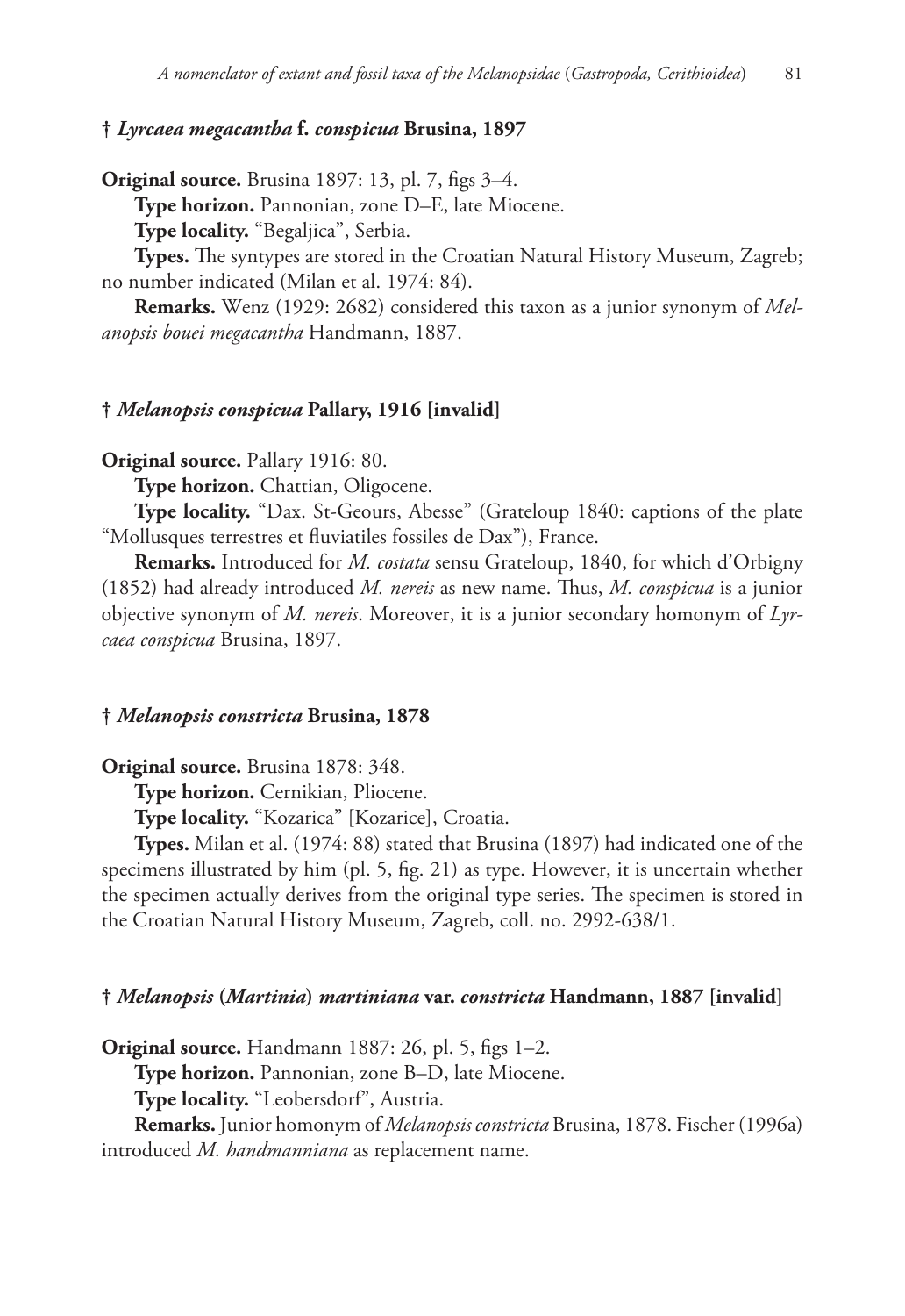#### **†** *Melanopsis vindobonensis* **var.** *contecta* **Handmann, 1882**

**Original source.** Handmann 1882: 554.

**Type horizon.** Pannonian, zone D, late Miocene.

**Type locality.** "Kottingbrunn", Austria.

**Remarks.** Wenz (1929: 2848) considered the taxon as a junior synonym of *Melanopsis vindobonensis* Fuchs, 1870. Note that Wenz gave the name as "*costata*", which is an incorrect subsequent spelling.

#### **†** *Melanopsis* **(***Martinia***)** *vindobonensis* **var.** *contigua* **Handmann, 1887**

**Original source.** Handmann 1887: 29, pl. 6, figs 11–12. **Type horizon.** Pannonian, zone B–D, late Miocene. **Type locality.** "Leobersdorf", Austria.

## **†** *Melanopsis hazayi* **var.** *contracta* **Brusina, 1903 [invalid]**

**Original source.** Brusina 1903: 112.

**Type horizon.** Late Pleistocene–early Holocene.

**Type locality.** "Bischofsbad" [Püspökfürdő, Băile 1 Mai, Lake Pețea], Romania.

**Remarks.** Junior objective synonym of *M. hazayi*: Brusina (1903) indicated it as the typical form of the species. Neubauer et al. (2014d: 125) considered this taxon as a junior synonym of *Microcolpia parreyssii sikorai* (Brusina, 1903).

### **†** *Melanopsis convexa* **Doncieux, 1908**

**Original source.** Doncieux 1908: 202, pl. 11, fig. 10. **Type horizon.** Lutetian, Eocene. **Type locality.** "Au Nord d'Albas", France.

## *Melanopsis cookiana* **Pallary, 1916 [invalid]**

**Original source.** Pallary 1916: 82.

**Type locality.** "Prope Kanala [...]; insula Ouen" (Gassies 1870: 148) [near Canala; Île Ouen], New Caledonia.

**Remarks.** Replacement name for the junior homonym *M. fusiformis* Gassies, 1870, non Sowerby, 1822, for which Gassies (1880) had already introduced *M. rossiteri* as replacement name. Thus, *M. cookiana* is a junior objective synonym of *M. rossiteri*.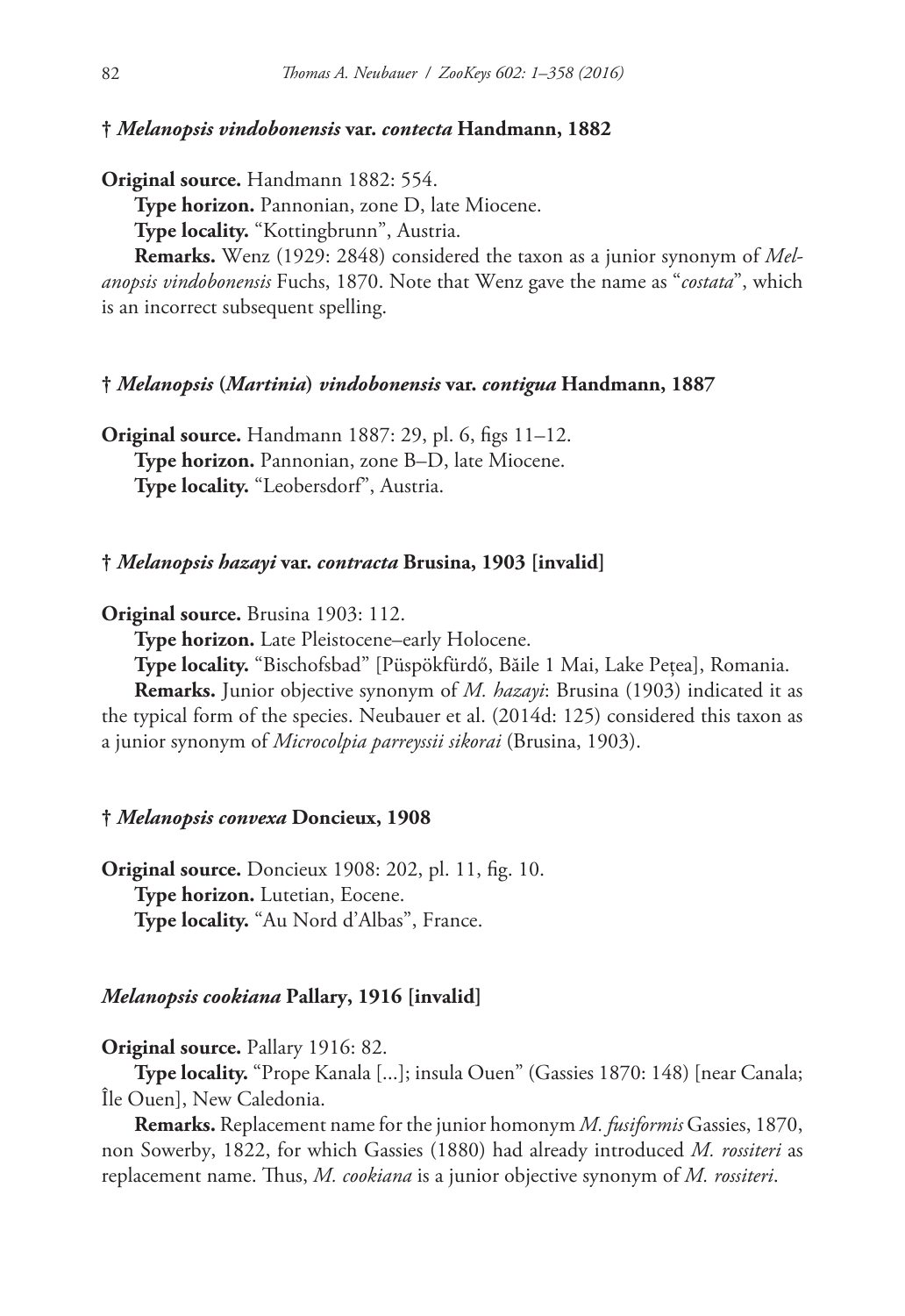## **†** *Melanopsis corici* **Neubauer, Mandic, Harzhauser & Hrvatović, 2013**

**Original source.** Neubauer et al. 2013: 134, figs 4E–H. **Type horizon.** Langhian, middle Miocene. **Type locality.** "Fatelj section", Bosnia and Herzegovina. **Types.** Geological-Paleontological Department, Natural History Museum Vienna, Austria, coll. no. 2011/0138/0100.

### *Melanopsis cornea* **Pfeiffer, 1828**

**Original source.** Pfeiffer 1828: 50, pl. 8, figs 22–23.

**Type locality.** "In der Donau bei Pesth" [in the Danube river near Budapest], Hungary.

#### *Melania cornea* **Reeve, 1860**

**Original source.** Reeve 1860: Section *Melania*, pl. 34, fig. 233.

**Type locality.** "Dalmatia" [no locality indicated], Croatia.

**Remarks.** Based on a manuscript or "in schedis" name from Küster in the museum of Von dem Busch (see Reeve 1860).

## *Melania coronata* **Reeve, 1860 [invalid]**

**Original source.** Reeve 1860: Section *Melania*, pl. 34, fig. 228.

**Type locality.** "Römerbad in Steiermark" [Rimske Toplice], Slovenia (after Clessin 1890, no locality given in Reeve 1860).

**Remarks.** Based on a manuscript name by Küster and introduced in synonymy of *Melania hollandri* [sic] Pfeiffer, 1828 (see also Brot 1874 and Clessin 1890). It was made available by Bourguignat (1884), who treated it as valid name (although he denoted the authority with "Bourguignat, 1877"; see Note 2). Junior homonym of *Melania coronata* Von dem Busch in Philippi, 1845 (Bengal).

### **†** *Melanopsis* **(***Lyrcea***)** *coronata* **Brusina, 1878**

**Original source.** Brusina 1878: 348.

**Type horizon.** Cernikian, Pliocene.

**Type locality.** "Repusnica, Slobodnica", Croatia.

**Types.** The syntype (?) illustrated in Brusina (1897: 12, pl. 5, figs 15–16) is stored in the Croatian Natural History Museum, Zagreb, coll. no. 2987-633 (Milan et al. 1974: 84).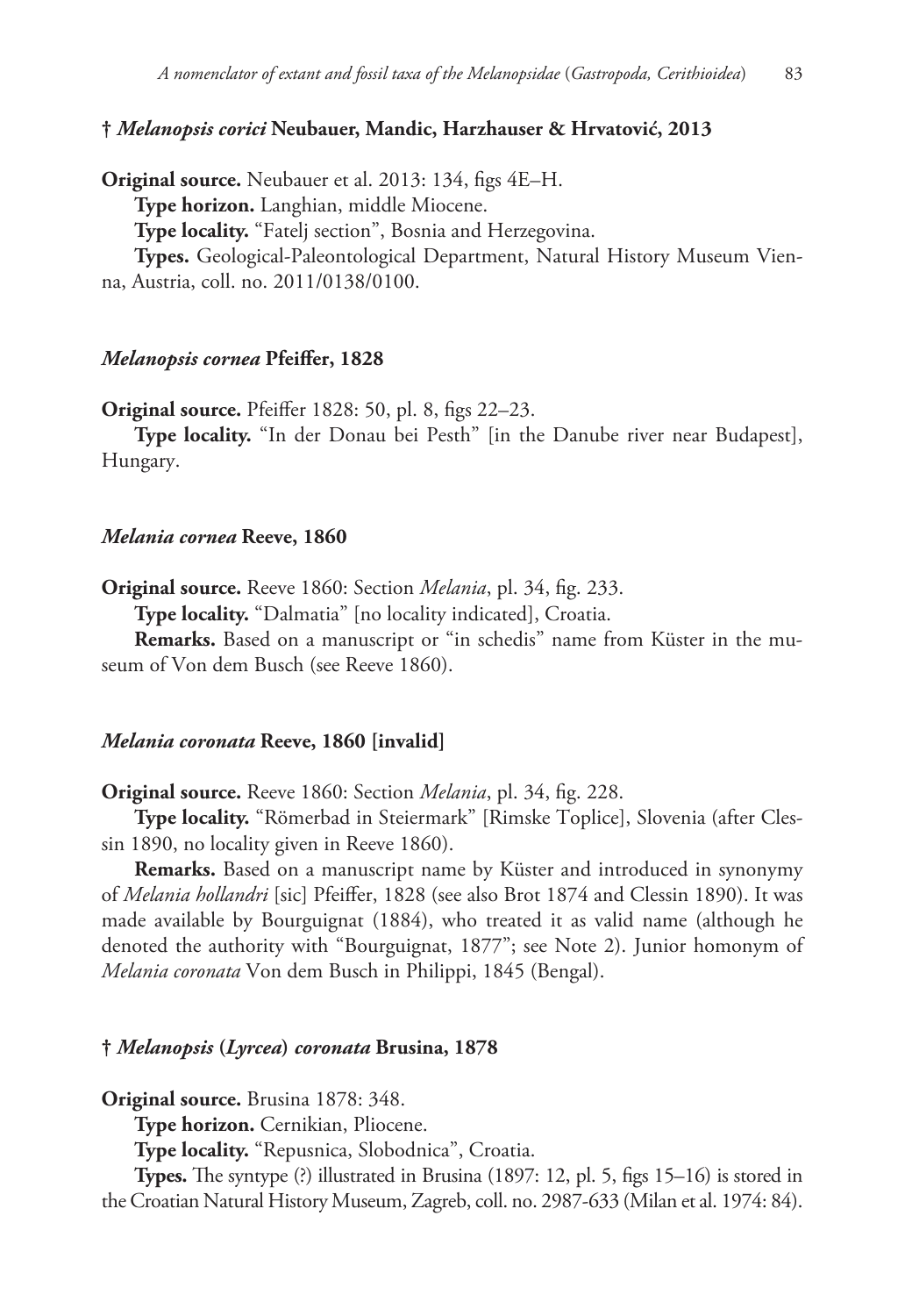## *Melanopsis tricarinata coronata* **Ahuir Galindo, 2015 [invalid]**

**Original source.** Ahuir Galindo 2015: 22, unnumbered figure. **Type locality.** "In brooks and 'gorgos' from Anna, Valencia", Spain. **Types.** Museo Malacologico di Cupra Marittima, Italy; no number indicated. **Remarks.** Junior homonym of *Melanopsis coronata* Brusina, 1878.

#### *Melanopsis obediensis* **var.** *coroniformis* **Picard, 1934**

**Original source.** Picard 1934: 121, pl. 7, figs 45–52. **Type locality.** "Jarmukmündung" [Yarmouk river mouth], Jordan/Israel.

#### **†** *Melanopsis rumana* **var.** *correcta* **Stefanescu, 1896**

**Original source.** Stefanescu 1896: 128, pl. 11, figs 4–6.

**Type horizon.** Pliocene.

**Type locality.** "À Mosculesti, dans la vallée de Gilortu, à Gura-Motrului et à Breasta, dans la vallée de Jiu" [at Musculești in the valley of the river Gilortu, at Gura Motrului and at Breasta in the valley of the river Jiu], Romania.

## **†** *Melanopsis corrugata* **Schütt in Schütt & Ortal, 1993**

**Original source.** Schütt and Ortal 1993: 91, pl. 2, figs 15–16.

**Type horizon.** Pleistocene, Riss glacial epoch.

**Type locality.** "Galilee, southern Hula basin, about 500 m north of the new bridge over the river Jordan at Benot Ya'Aqov", Israel.

**Types.** Paleontology Collection of the Hebrew University of Jerusalem; no number indicated.

### **†** *Melanopsis cosiana* **Pallary, 1925 [invalid]**

**Original source.** Pallary 1925: 257.

**Type horizon.** Plio-Pleistocene.

**Type locality.** "Zwischen Pylle und Antimachia" (Neumayr 1880b: 295) [between Pýli and Antimácheia, Kos Island], Greece.

**Remarks.** Invalid replacement name for *Melanopsis broti* Neumayr, 1880, "non Gassies, 1874", but Gassies had actually introduced his species as "*M. brotiana*".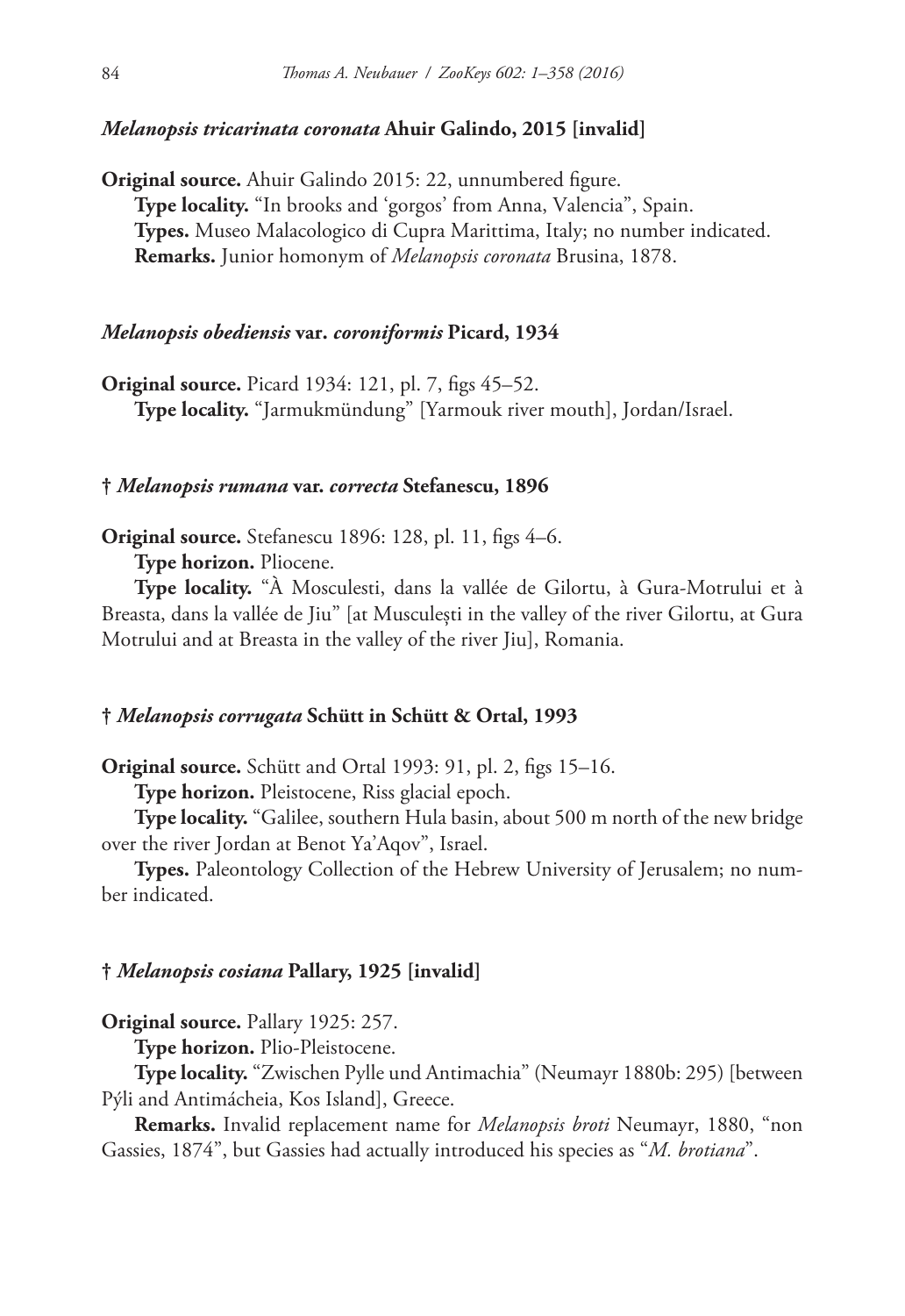## **†** *Melanopsis cosmanni* **[sic] Pallary, 1916 [invalid]**

**Original source.** Pallary 1916: 80.

**Type horizon.** Cernikian, Pliocene.

**Type locality.** "De Slavonie" (Cossmann 1909: 176), Croatia.

**Remarks.** Introduced for *M. costata* sensu Cossmann, 1909, non Olivier, 1804. The name was corrected to "*cossmanni*" by Neubauer et al. (2014a: 461), which is a justified emendation according to Art. 32.5.1 and 33.2.2. Wenz (1929) considered all records of "*M. costata*" from the Pliocene of Slavonia to represent the same species and synonymized them with *M. abbreviata cosmanni*. Obviously, he was unaware that *M. croatica* Brusina, 1884 is the first available name for them (see also discussion of *M. pseudocostata* Oppenheim, 1890).

#### **†** *Melanopsis cossmanni* **Pallary, 1916**

**Original source.** Pallary 1916: 80 (as "*cosmanni*").

**Type horizon.** Cernikian, Pliocene.

**Type locality.** "De Slavonie" (Cossmann 1909: 176), Croatia.

**Remarks.** Justified emendation of *M. cosmanni* Pallary, 1916 by Neubauer et al. (2014a: 461).

## *Melanopsis cossoni* **Bourguignat, 1884**

**Original source.** Bourguignat 1884: 111.

**Type locality.** "Eaux thermales d'Ouargla et près du chott Tiraoun dans le sud de la province de Constantine et de la Tunisie" [in thermal waters at Ouargla (Algeria) and near chott Tiraoun (Tunisia)], Algeria.

#### *Melania costata* **Olivier, 1804**

**Original source.** Olivier 1804: 294 (footnote), pl. 31, fig. 3.

**Type locality.** "De Orontes [Gesser-Chourl]" [in the Orontes river, at Jisr Ash-Shughur], Syria.

**Remarks.** Type species of the genus *Melanopsis* Férussac in Férussac & Férussac, 1807.

#### **†** *Melanopsis costata* **Ludwig, 1865 [invalid]**

**Original source.** Ludwig 1865: 71, pl. 21, figs 7–7b. **Type horizon.** Early Rupelian, Oligocene.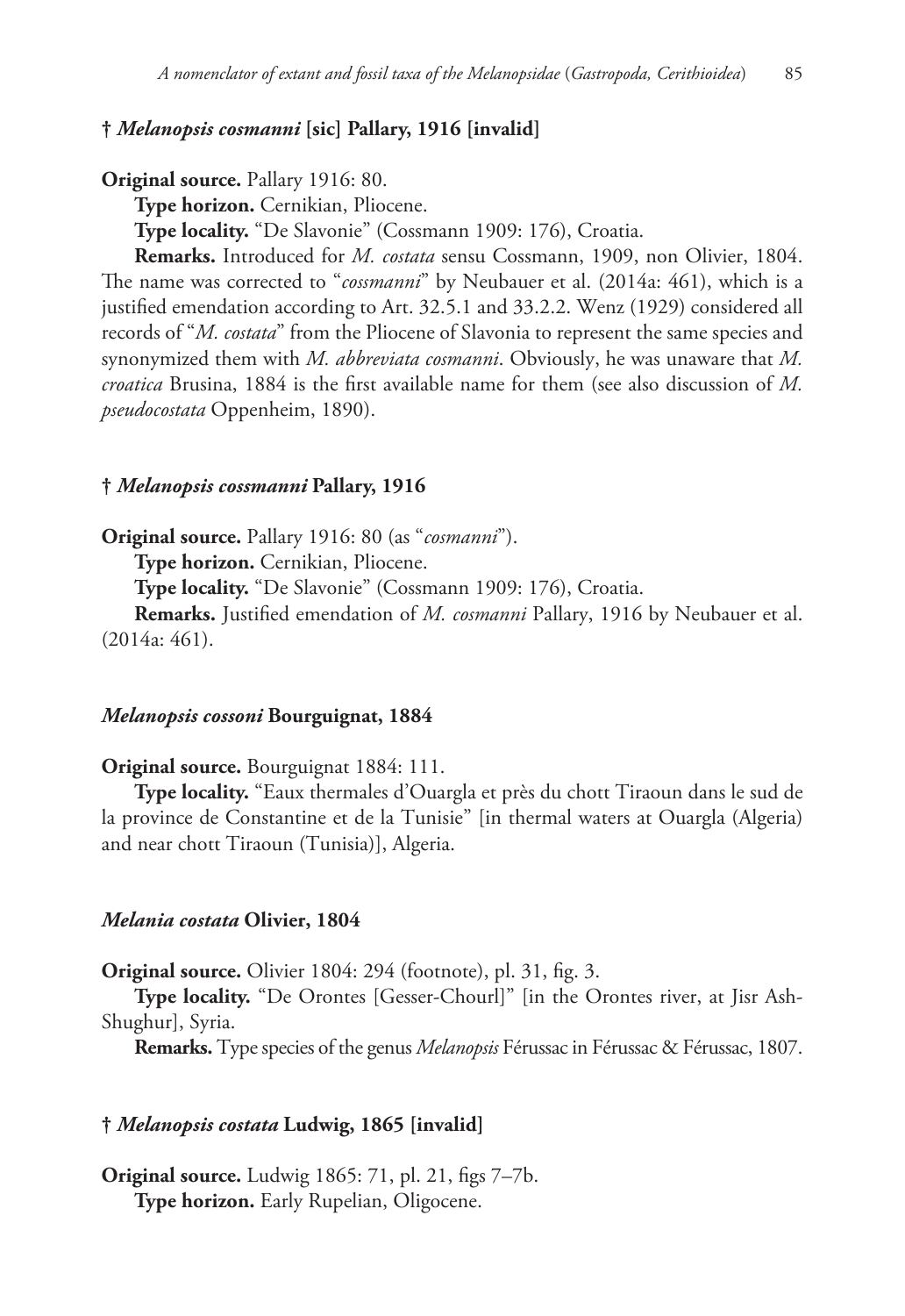**Type locality.** "Grossalmerode", Germany.

**Remarks.** Junior secondary homonym of *M. costata* (Olivier, 1804). Speyer (1870: 97) introduced *M. ludwigi* as replacement name.

### **†** *Melanopsis bergeroni* **var.** *costata* **Botez, 1914 [invalid]**

**Original source.** Botez 1914: 240. **Type horizon.** *Viviparus stricturatus* Zone, Cernikian, Pliocene. **Type locality.** "Moreni", Romania. **Remarks.** Junior secondary homonym of *Melanopsis costata* (Olivier, 1804).

### **†** *Melanopsis lanzae costata* **Olujić, 1999 [invalid]**

**Original source.** Olujić 1999: 21, 49, pl. 2, figs 19–24, pl. 3, figs 26–28. **Type horizon.** Langhian, middle Miocene.

**Type locality.** It is unclear from the original work in which of the studied localities/sections along the valleys of the Sutina, Batarelov and Vojskava rivers (4 km W of Sinj) the taxon occurred and in which not, Croatia.

**Remarks.** Junior secondary homonym of *Melanopsis costata* (Olivier, 1804). Neubauer et al. (2011) considered it as a junior synonym of *M. lanzaeana*.

## **†** *Melanoptychia lyrata costata* **Olujić, 1999 [invalid]**

**Original source.** Olujić 1999: 20, 48, pl. 1, fig. 5.

**Type horizon.** Langhian, middle Miocene.

**Type locality.** It is unclear from the original work in which of the studied localities/sections along the valleys of the Sutina, Batarelov and Vojskava rivers (4 km W of Sinj) the taxon occurred and in which not, Croatia.

**Remarks.** Junior secondary homonym of *Melanopsis costata* (Olivier, 1804). Considered as a junior synonym of *Melanopsis lyrata* Neumayr, 1869 by Neubauer et al. (2011: 207).

# **"***Mellanella hollandri* **[sic] var.** *costala* **[sic] Kucik" mentioned in Brusina (1867: 85) [unavailable]**

**Locality.** "U Savi i u potoku kod Susjeda, u Žirovcu, u Maksimiru kod Zagreba, u potoku Toplici kod Oroslavja i u Kutinji blizu Jastrebarskoga" [in the river Sava and a creek at Podsused in Zagreb, in Žirovac, in Maksimir at Zagreb, in the river Toplica at Oroslavje and in Kutinja (?) near Jastrebarsko], Croatia.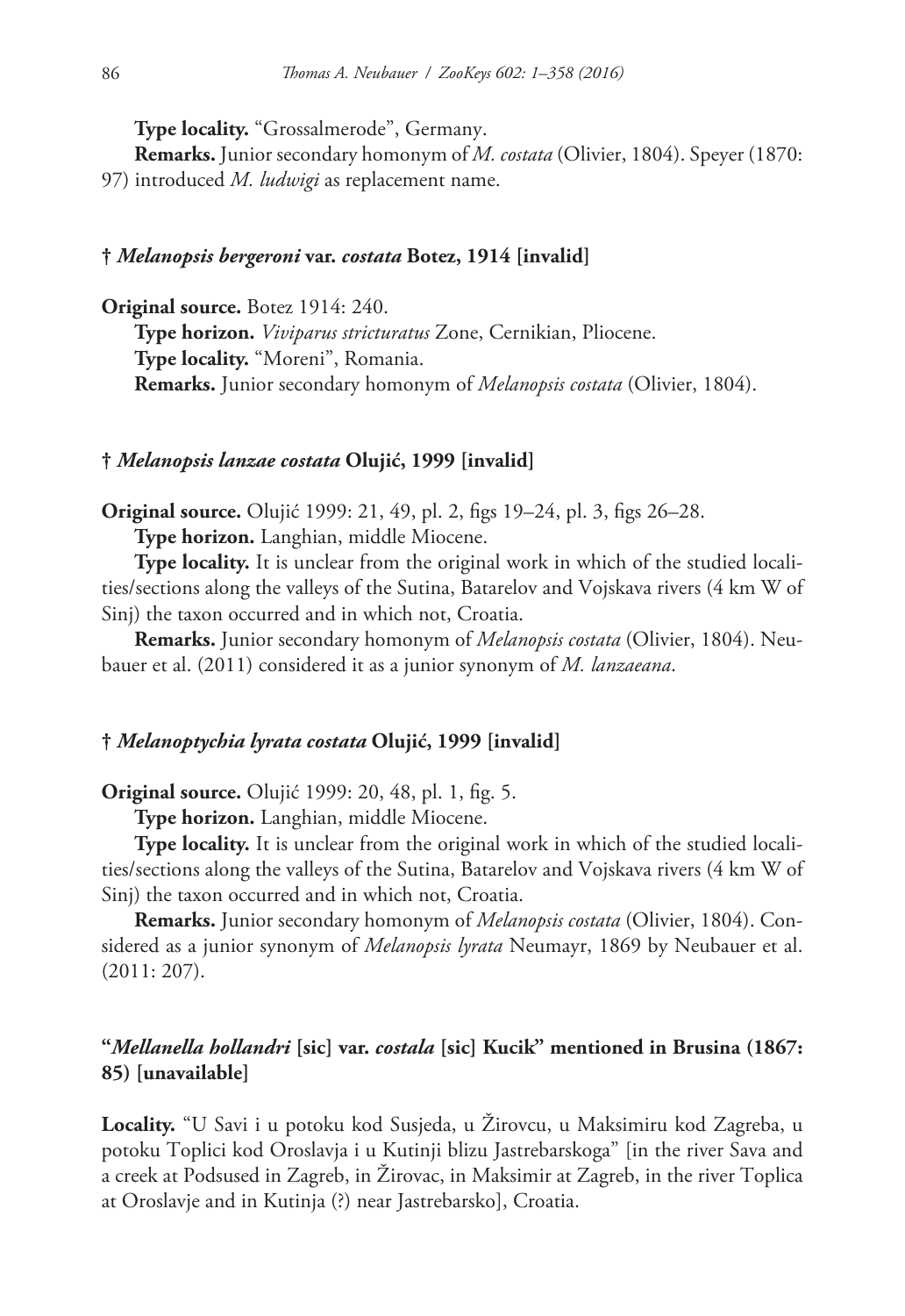**Remarks.** Nomen nudum, based on an "in schedis" name from the collection of Kucik (also read as "Kutschig"). The name was probably a typesetting mistake for "*costata*".

### **†** *Melanopsis* **(***Canthidomus***)** *costatiformis* **Papp, 1953**

**Original source.** Papp 1953a: 108, pl. 23, figs 1–8.

**Type horizon.** Gelasian, early Pleistocene.

**Type locality.** "Aghios Georgios" [Agios Georgios, Elis], Greece.

**Types.** Museum of Palaeontology and Geology of the University of Athens; no number indicated.

### *Melanopsis costellata* **Férussac, 1823 [invalid]**

#### **Original source.** Férussac 1823: 157.

**Type locality.** "Dans l'aqueduc de Séville [...] et dans les ruisseaux des environs. [...] Dans les lacs et les rivières du royaume de Maroc" [in the aqueduct of Sevilla and in the rivers of its surroundings (Spain); in the lakes and rivers of Morocco].

**Remarks.** Junior objective synonym of *M. cariosa* (Linnaeus, 1767), which Férussac listed in synonymy.

### **†** *Melanopsis costellata* **Douvillé, 1904 [invalid]**

**Original source.** Douvillé 1904: 327, pl. 46, figs 7–11.

**Type horizon.** Maastrichtian, Cretaceous.

**Type locality.** "Du versant oriental du Kouh Mapeul" [eastern slope of mount Kuh-e Mapel, c. 60 km WNW of Khorramābād], Iran.

**Remarks.** Junior homonym of *Melanopsis costellata* Férussac, 1823. Pallary (1916: 83) introduced *M. douvillei* as replacement name.

#### **†** *Pseudofagotia costifera* **Anistratenko, 1993**

**Original source.** Anistratenko 1993: 74, textfig. 2.

**Type horizon.** Duab Beds, middle to late Kimmerian, Pliocene.

**Type locality.** "Окр. с. Мокви, Очамчирский р-н" [near the village Mok'vi, Ochamchirskiy rayon], Georgia.

**Types.** Schmalhausen Institute of Zoology of National Academy of Sciences of Ukraine, Kiev; no number indicated.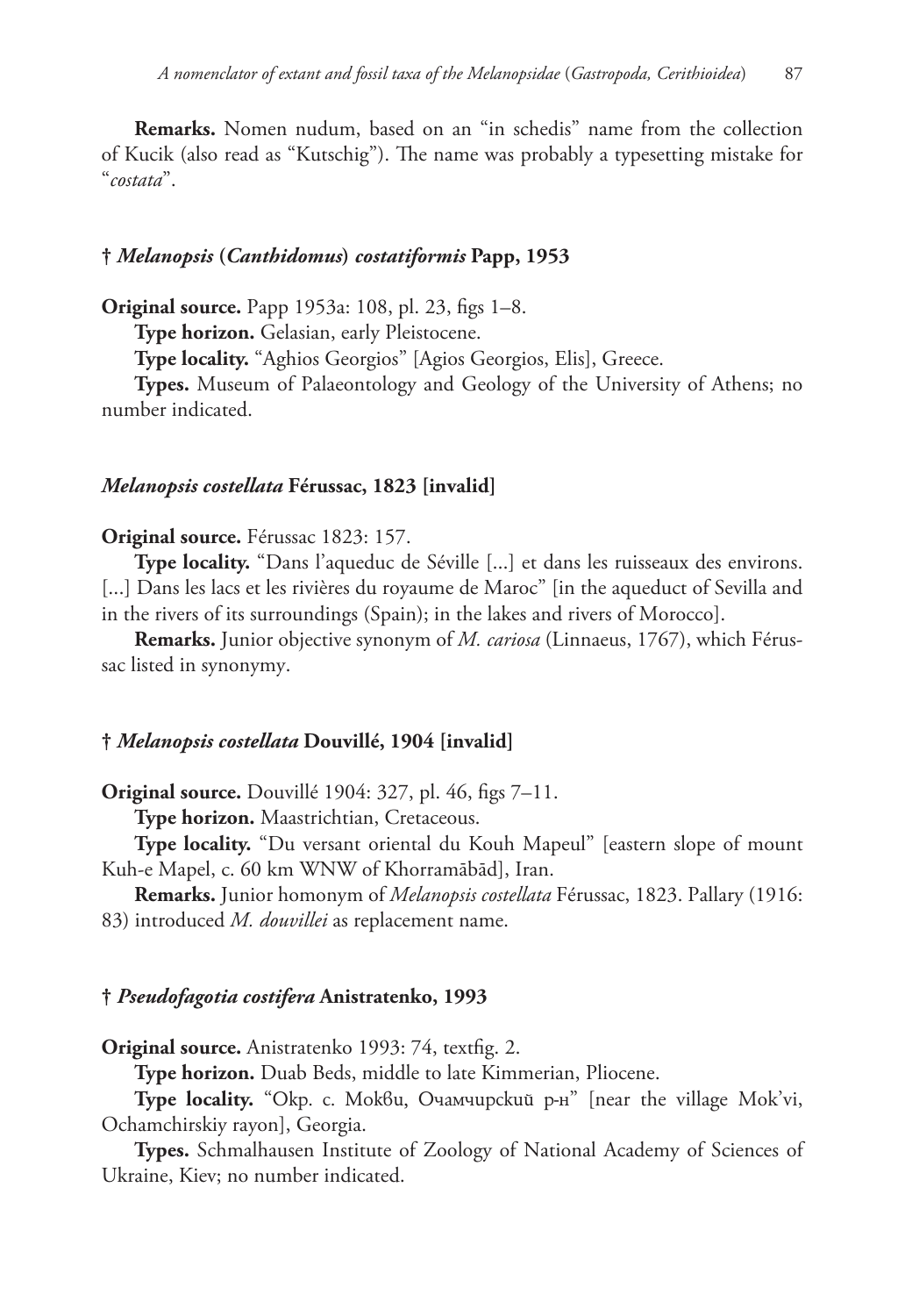#### *Melania holandri* **var.** *costulata* **Schmidt, 1847**

**Original source.** Schmidt 1847: 25.

**Type locality.** "Aus einem Mühlbache bei Klinze ob Schischka" [from a mill creek at Glinica near Šiška], Slovenia.

### **†** *Melanopsis inconstans* **var.** *costulata* **Brusina, 1874 [invalid]**

**Original source.** Brusina 1874: 39.

**Type horizon.** Langhian, middle Miocene.

**Type locality.** "Miočić", Croatia.

**Types.** The syntypes are stored in the Croatian Natural History Museum, Zagreb; no number indicated (Milan et al. 1974: 92).

**Remarks.** Brusina (1874) divided the species *M. inconstans* Neumayr, 1869 into three varieties, none of which he termed "*inconstans*". The first one, "var. *costulata*", he referred to as the typical one, which makes it an objective synonym of the nominal subspecies and hence *M. inconstans*.

### **†** *Melanopsis visianiana* **f.** *costulata* **Brusina, 1897 [invalid]**

**Original source.** Brusina 1897: 12, pl. 5, fig. 6.

**Type horizon.** Langhian, middle Miocene.

**Type locality.** "Miočić", Croatia.

**Types.** Milan et al. (1974: 99) indicated a holotype, but it is uncertain whether the specimen was the only one Brusina had at hand (holotype by monotypy, Art. 73.1.2). The specimen is stored in the Croatian Natural History Museum, Zagreb, coll. no. 2981-627/2.

**Remarks.** Junior homonym of *Melanopsis inconstans costulata* Brusina, 1874 (see Note 1). Currently considered as a junior synonym of *M. visianiana* Brusina, 1874 (Neubauer et al. 2016b: 25).

### *Melanopsis laevigata* **var.** *costulata* **Pallary, 1899 [invalid]**

**Original source.** Pallary 1899: 137.

**Type locality.** "Souani près Tanger" [Souani near Tanger], Morocco. **Remarks.** Junior homonym of *Melanopsis costulata* Brusina, 1897.

#### **†** *Melanopsis staubi* **var.** *costulata* **Brusina, 1903 [invalid]**

**Original source.** Brusina 1903: 115.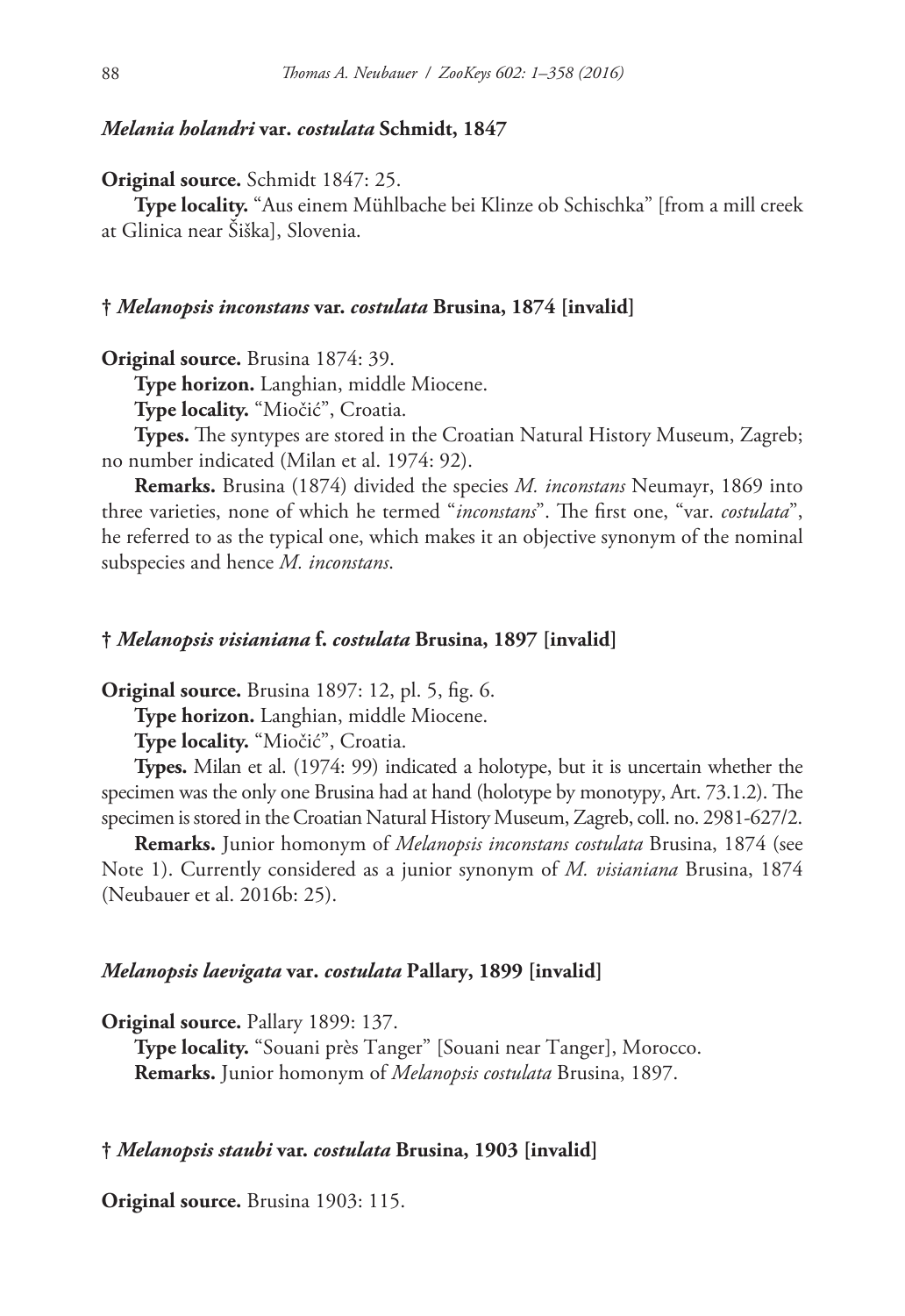**Type horizon.** Late Pleistocene–early Holocene.

**Type locality.** "Bischofsbad" [Püspökfürdő, Băile 1 Mai, Lake Pețea], Romania.

**Remarks.** Junior homonym of *Melanopsis costulata* Brusina, 1897. Neubauer et al. (2014d: 125) considered this taxon as a junior synonym of *Microcolpia parreyssii sikorai* (Brusina, 1903).

## **†** *Melanopsis* **(***Coptostylus***)** *costulata* **Doncieux, 1908 [invalid]**

**Original source.** Doncieux 1908: 205, pl. 11, figs 13a–13b.

**Type horizon.** Middle Lutetian, Eocene.

**Type locality.** "Au Nord d'Albas" (Doncieux 1908: 205), France.

**Remarks.** Junior homonym of *Melanopsis costulata* Brusina, 1897. Has been considered to belong to the genus *Coptostylus* Sandberger, 1872 (Thiaridae).

### *Melanopsis vondeli* **var.** *costulata* **Pallary, 1928 [invalid]**

**Original source.** Pallary 1928b: 16, pl. 2, fig. 13.

**Type locality.** "O. Taguenout" [Oued Taguenout, said to be near Beni Mellal], Morocco.

**Remarks.** Junior homonym of *Melanopsis costulata* Brusina, 1897.

## *Melanopsis* **(***Mesopotamia***)** *infracincta* **var.** *costulata* **Pallary, 1939 [invalid]**

**Original source.** Pallary 1939: 104, pl. 4, fig. 13. **Type locality.** "Ras el 'Ain du Khabour" [Chabur river near Ra's al 'Ayn], Syria. **Remarks.** Junior homonym of *Melanopsis costulata* Brusina, 1897.

#### **†** *Melanopsis cotrocenensis* **Cobălcescu, 1883**

**Original source.** Cobălcescu 1883: 123, pl. 9, figs 8a–b. **Type horizon.** Cernikian, Pliocene. **Type locality.** "Cotroceni lăngă București" [Cotroceni near Bucarest], Romania.

### *Melanopsis coupha* **Bourguignat, 1884**

**Original source.** Bourguignat 1884: 94.

**Type locality.** "Dans les eaux chaudes du Djerid, au nord du chott Tiraoun, dans le sud de la Tunisie" [in the warm water of Djérid, north of chott Tiraoun], Tunisia.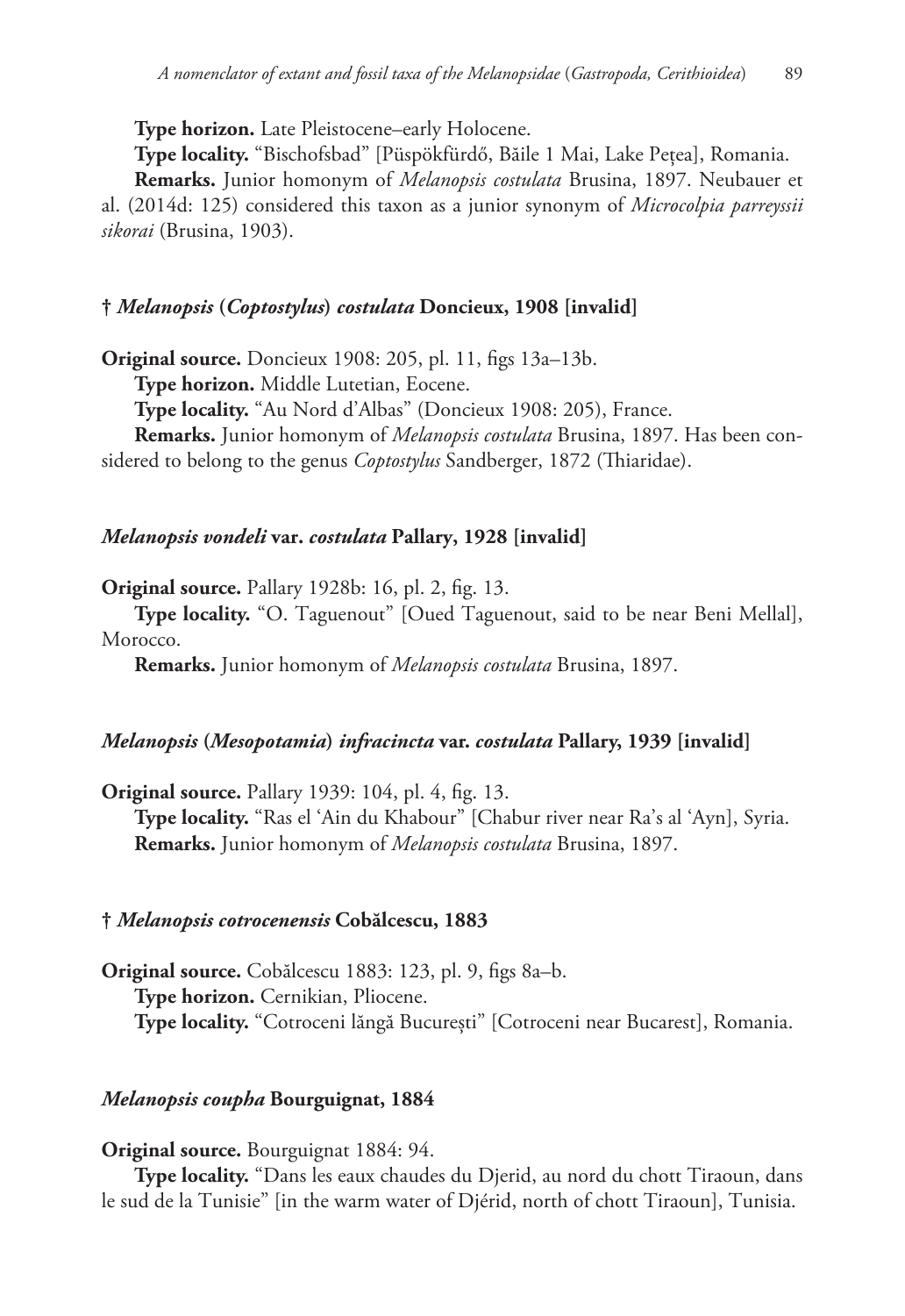### *Microcolpia coutagniana* **Bourguignat, 1884**

**Original source.** Bourguignat 1884: 56.

**Type locality.** "Lac Sabandja, près d'Ismidt, en Anatolie" [Lake Sapanca near İzmit], Turkey.

#### **†** *Melanopsis covurluensis* **Cobălcescu, 1883**

**Original source.** Cobălcescu 1883: 123, pl. 9, figs 7a–d. **Type horizon.** Pliocene. **Type locality.** "Barboschi" (p. 156) [Barboși], Romania.

#### *Melania crassa* **Brusina, 1866 [invalid]**

#### **Original source.** Brusina 1866: 106.

**Type locality.** "In der Muhr" (Pfeiffer 1828: 48) [in the river Mur], Austria.

**Remarks.** Brusina (1866) introduced the name for "var. A" in Pfeiffer (1828), which that author, however, had affiliated with the name "*Melania agnata* Ziegler" (see Pfeiffer 1828: 67). Therefore, *Melania crassa* Brusina, 1866 is a junior objective synonym of *Melania agnata*. Moreover, it is a junior homonym of *Melania crassa* Münster, 1841. Note that the latter species is certainly no Melanopsidae as it derives from the marine deposits of the Triassic St. Cassian Fm.

## **†** *Melanopsis anceps* **var.** *crassicosta* **Gaudry & P. Fischer in Gaudry, 1867**

**Original source.** Gaudry 1862–1867: 446. **Type horizon.** Pliocene. **Type locality.** "Mégare" (p. 444), Greece.

## *Melanella crassilabris* **Bourguignat, 1884**

**Original source.** Bourguignat 1884: 16.

**Type locality.** "La Save à Agram et rivière d'Ostaria en Croatie" [Sava river at Zagreb and Oštarije river], Croatia.

**Remarks.** Note that Bourguignat denoted the authority as "Bourguignat, 1879".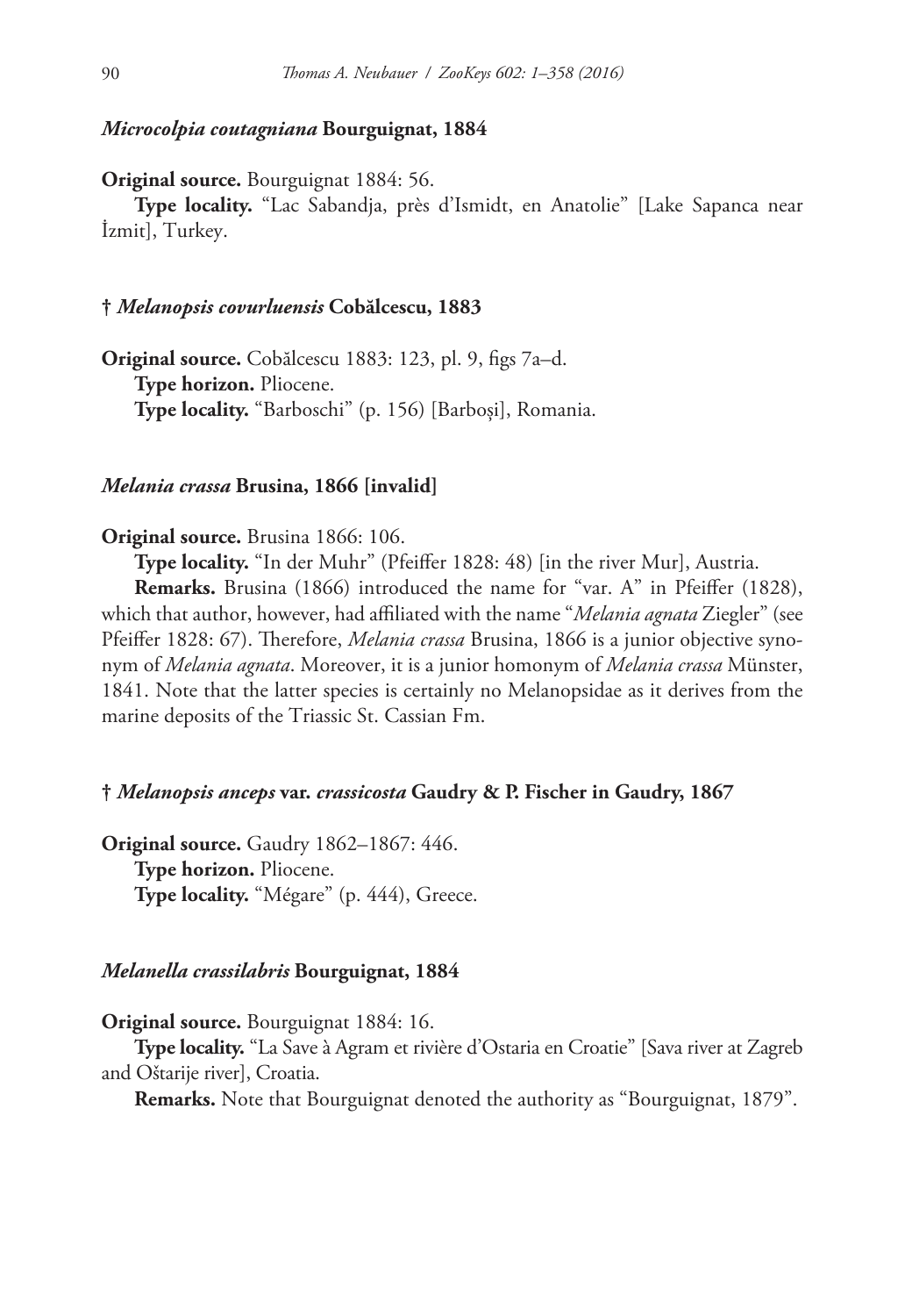### **†** *Melanopsis crassitesta* **Blanckenhorn, 1897**

**Original source.** Blanckenhorn 1897: 134, pl. 10, fig. 18. **Type horizon.** Plio-Pleistocene.

**Type locality.** "In der pliocänen Dreissensiaschicht von Dschisr esch-Schurr" [in the pliocene *Dreissena* layer at Jisr Ash-Shughur], Syria.

#### **†** *Melanopsis crastina* **Vidal, 1874**

**Original source.** Vidal 1874: 235, pl. 2, fig. 12, pl. 5, figs 32–34. **Type horizon.** Maastrichtian, Cretaceous. **Type locality.** "Isona", Spain.

### *Melanopsis crenocarinata* **Moricand, 1841**

**Original source.** Moricand 1841: 61, pl. 4, figs 10–11.

**Type locality.** "Rio de Pedra Branca, procince de Bahia" [Pedra Branca river, province Bahia], Brazil.

**Remarks.** Type species of the genus *Verena* H. Adams & A. Adams, 1854 (Thiaridae) (see Nuttall 1990: 253).

#### **†** *Melanopsis maresi* **var.** *crenulata* **Pallary, 1901**

**Original source.** Pallary 1901a: 180, pl. 2, fig. 22. **Type horizon.** Pleistocene. **Type locality.** "De Géryville" [Aïn Sefra], Algeria.

#### *Melanopsis fasensis* **var.** *cristata* **Pallary, 1920**

**Original source.** Pallary 1920c: 147, pl. 4, fig. 13. **Type locality.** "Fès", Morocco.

#### **†** *Melanopsis croatica* **Brusina, 1884**

**Original source.** Brusina 1884a: 168. **Type horizon.** Cernikian, Pliocene. **Type locality.** "Repušnica" (Neumayr 1869: 372), Croatia.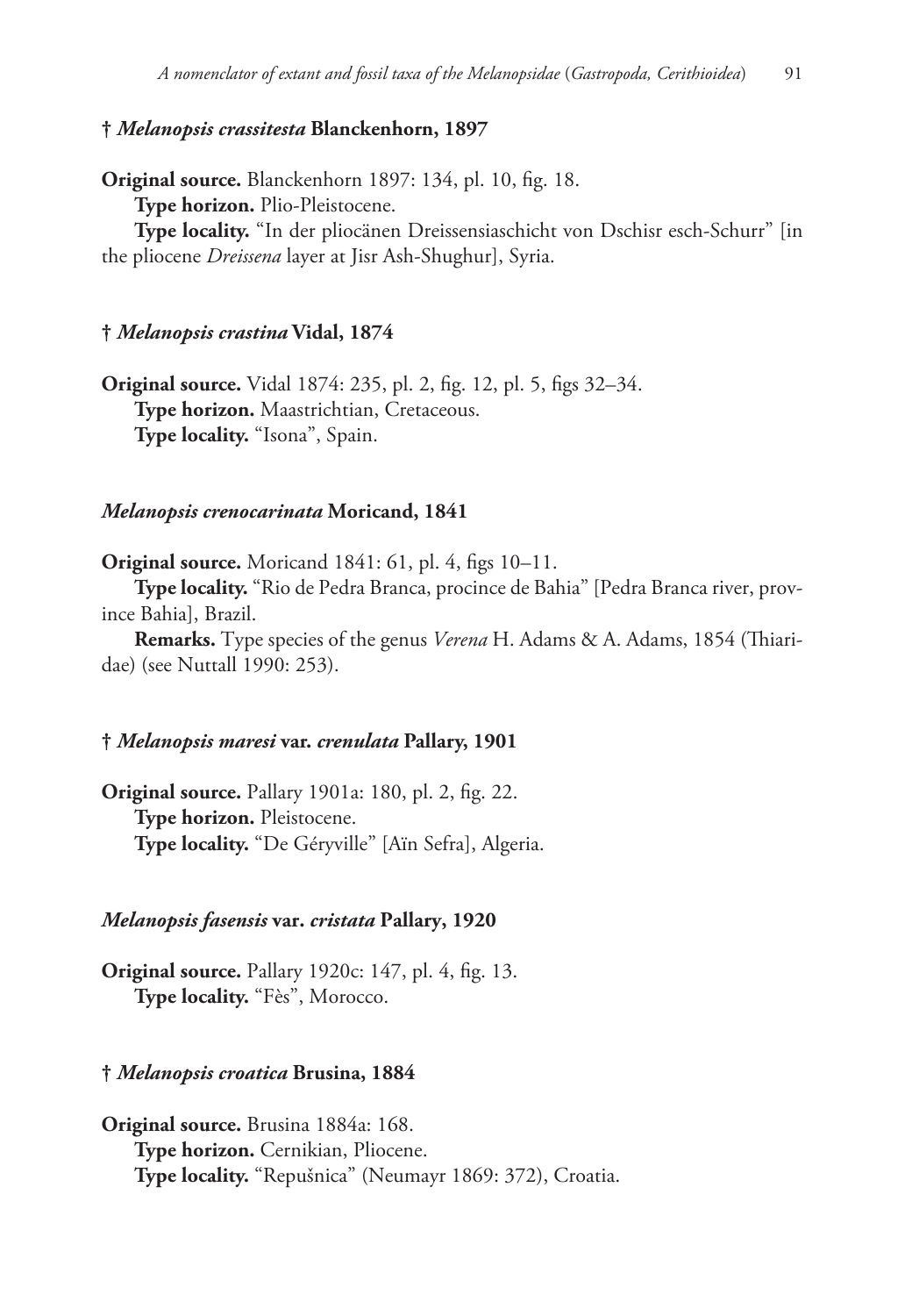**Types.** Milan et al. (1974: 89) indicated a holotype, but it is uncertain whether the specimen actually derives from the original type series and whether it was the only specimen Brusina had at hand. The specimen is stored in the Croatian Natural History Museum, Zagreb, coll. no. 2988-634.

**Remarks.** Introduced for *M. costata* sensu Neumayr, 1969, non Olivier, 1804. Wenz (1929) considered all records of "*M. costata*" from the Pliocene of Slavonia to represent the same species and synonymized them with *M. abbreviata cosmanni*. Obviously, he was unaware that *M. croatica* Brusina, 1884 is the first available name for them (see also discussion of *M. pseudocostata* Oppenheim, 1890).

## **†** *Melanopsis austriaca croatica* **Brusina, 1902 [invalid]**

**Original source.** Brusina 1902: pl. 6, figs 71–72.

**Type horizon.** Middle Pannonian, late Miocene.

**Type locality.** "Markuševec", Croatia.

**Types.** The illustrated syntypes are stored in the Croatian Natural History Museum, Zagreb, coll. no. 2529-175/1-2 (Milan et al. 1974: 86).

**Remarks.** Junior homonym of *Melanopsis croatica* Brusina, 1884. Wenz (1930) introduced *M. haueri markusevecensis* as replacement name.

#### **†** *Melanopsis cuisiensis* **Dominici & Kowalke, 2014**

**Original source.** Dominici and Kowalke 2014: 147, pl. 2, figs 5a–b.

**Type horizon.** Castigaleu group, late Ypresian, Eocene.

**Type locality.** "Morillo de Lena (Esera valley, Tremp-Graus basin), [...] CG-A2, sample 53", Spain.

**Types.** Museo di Storia Naturale, Università degli Studi di Firenze, coll. no. IGF 4334E.

### *Melanopsis curta* **Gassies, 1870**

**Original source.** Gassies 1870: 146.

**Type locality.** "Tuo" [Touho], New Caledonia.

**Remarks.** Brot (1879: 444) considered the taxon as a junior synonym of *Melanopsis frustulum* Morelet, 1857.

#### *Melanopsis turcica* **var.** *curta* **Locard, 1883 [invalid]**

**Original source.** Locard 1883a: 270. **Type locality.** "Lac d'Antioche" [Lake Anuk (also as Amik)], Turkey. **Remarks.** Junior homonym of *Melanopsis curta* Gassies, 1870.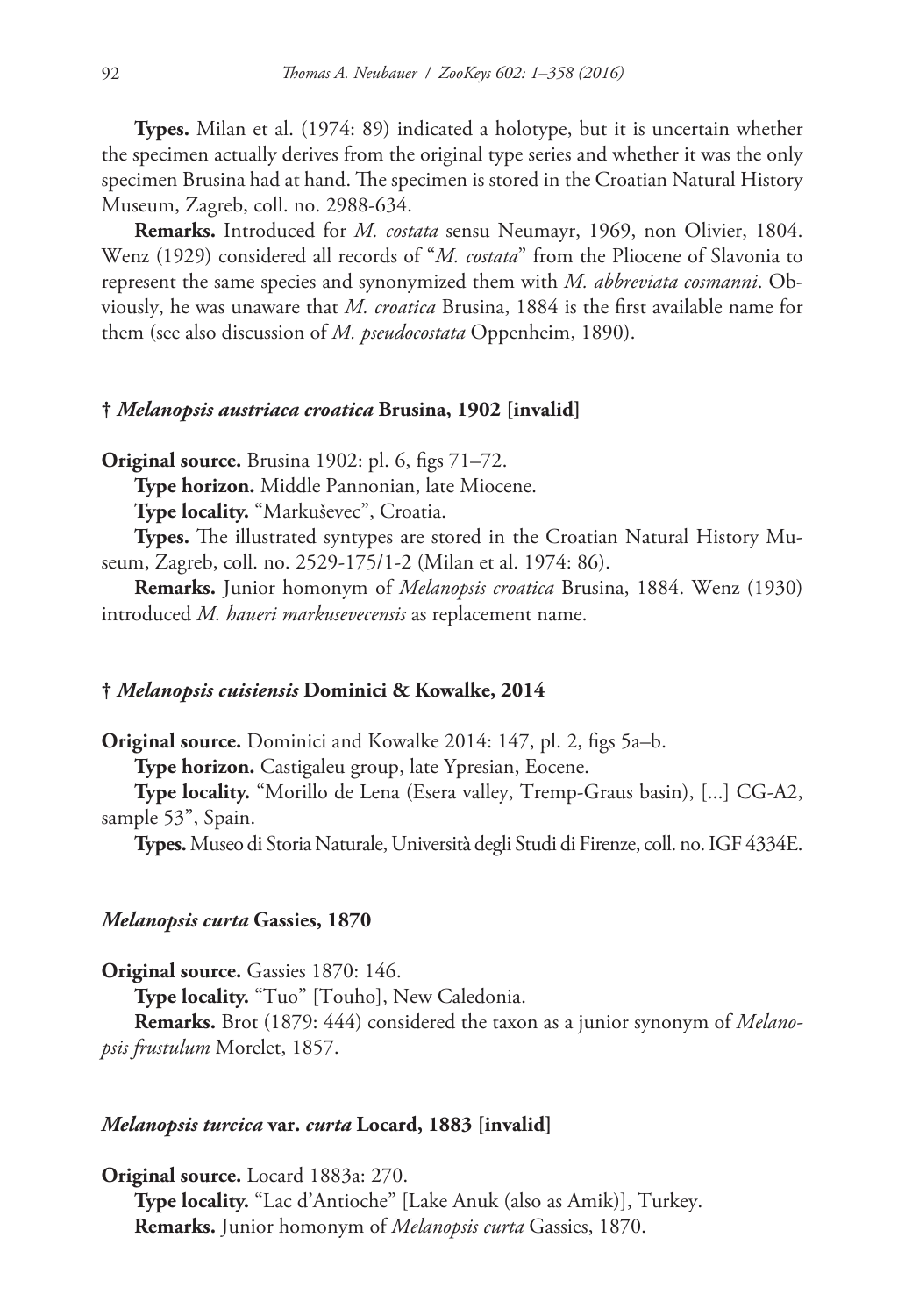## *Melanopsis cerithiopsis* **var.** *curta* **Bourguignat, 1884 [invalid]**

**Original source.** Bourguignat 1884: 131.

**Type locality.** "Plaine du Bahr-el-Houlé (haut Jourdain) dans l'Aïn-el-Mellaha" [in the plains of the Hula valley (upper Jordan), in Aïn Mallahah], Israel.

**Remarks.** Junior homonym of *Melanopsis curta* Gassies, 1870. Heller et al. (2005: 248) considered the variety as a junior synonym of *Melanopsis saulcyi* Bourguignat, 1853.

#### **†** *Melanopsis callosa* **var.** *curta* **Locard, 1893 [invalid]**

**Original source.** Locard 1893: 181, pl. 9, fig. 20.

**Type horizon.** Late Burdigalian–Langhian, early–middle Miocene.

**Type locality.** "Le Locle; [...] Vermes", France.

**Remarks.** Junior homonym of *Melanopsis curta* Gassies, 1870. Wenz (1929: 2764) considered the variety as a junior synonym of *Melanopsis kleini* Kurr, 1856.

## **"***Melanopsis praemorsa* **f.** *curta***" mentioned in Pérès (1939) [unavailable]**

**Locality.** "Station 119. Aïn Attig. Source près de la route de Rabat à Casablanca à 13 kilomètres de Rabat" [station 119 at Ain Attig. A spring near the road from Rabat to Casablanca, 13 km from Rabat], Morocco.

**Remarks.** First of all, the name as given by Pérès (1939) is a nomen nudum – Pérès apparently considered the expression "*curta*" self-explanatory and did not describe it. Moreover, he obviously used the name not as separate taxon but rather as descriptive term to fit existing species into his morphological concept. He even indicated *M. brevis* Morelet, 1857 as its "type".

#### **"***Melania cuspidata* **Parreyss" mentioned in Brot (1874–1879: 12) [unavailable]**

**Locality.** Not indicated.

**Remarks.** Nomen nudum, "in schedis" name from Parreyss listed in the synonymy list of "*Melania holandri*" [sic] by Brot (1874).

#### **†** *Melanopsis cvijici* **Brusina, 1902**

**Original source.** Brusina 1902: pl. 29, figs 19–22. **Type horizon.** Langhian, middle Miocene. **Type locality.** "Vatelj" [Fatelj hill], Bosnia and Herzegovina.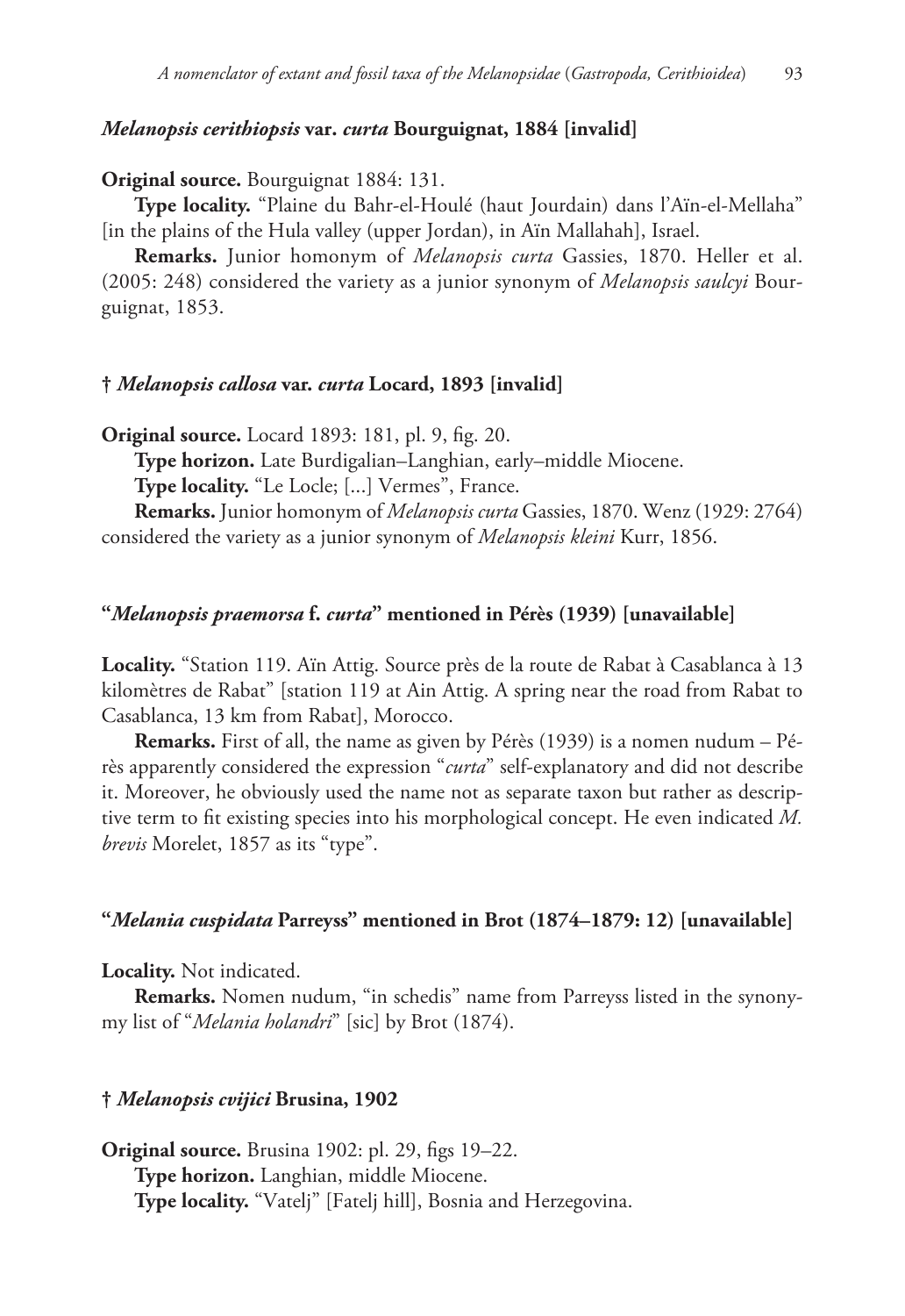**Types.** Milan et al. (1974: 89) stated that only one of the specimens illustrated by Brusina (1902: pl. 29, figs 19–20) has been preserved, which they designated as lectotype. The specimen is stored in the Croatian Natural History Museum, Zagreb, coll. no. 2900-546/1.

#### **†** *Melanopsis lyrata* **var.** *cylindracea* **Brusina, 1874**

**Original source.** Brusina 1874: 45.

**Type horizon.** Langhian, middle Miocene.

**Type locality.** "Ribarić", Croatia.

**Remarks.** Currently considered as a junior synonym of *Melanopsis lyrata* Neumayr, 1869 (Neubauer et al. 2016b: 24; see also Wenz 1929: 2698).

### **†** *Melanopsis cylindrata* **Blanckenhorn, 1897**

**Original source.** Blanckenhorn 1897: 136, pl. 10, figs 22–24.

**Type horizon.** Plio-Pleistocene.

**Type locality.** "Im Rab zwischen Dschisr esch-Schurr und Kal 'at el-Mdik; [...] in der pliocänen Dreissensiaschicht von Dschisr esch-Schurr auf dem rechten Orontesufer" [in the Al Ghāb between Jisr Ash-Shughur and Qal'at al Maḑīq; in the Pliocene *Dreissena* layer at Jisr Ash-Shughur at the right riverbank of the Orontes], Syria.

#### **†** *Lyrcea cylindrica* **Stoliczka, 1862**

**Original source.** Stoliczka 1862: 537, pl. 17, fig. 9.

**Type horizon.** Transdanubian, Pannonian, late Miocene.

**Type locality.** "Bei Zala Apati; [...] in der Umgegend des Plattensees, wie auf der Halbinsel Tihany" [near Zalaapáti; in the surroundings of Lake Balaton, as well as on the Tihany peninsula], Hungary.

#### **†** *Melanopsis* **(***Duabiana***)** *cylindrica* **Anistratenko, 1993 [invalid]**

**Original source.** Anistratenko 1993: 69.

**Type horizon.** Duab Beds, middle to late Kimmerian, Pliocene.

**Type locality.** "Окр. с. Мокви, Очамчирский р-н" [near the village Mok'vi, Ochamchirskiy rayon], Georgia.

**Types.** Schmalhausen Institute of Zoology of National Academy of Sciences of Ukraine, Kiev; no number indicated.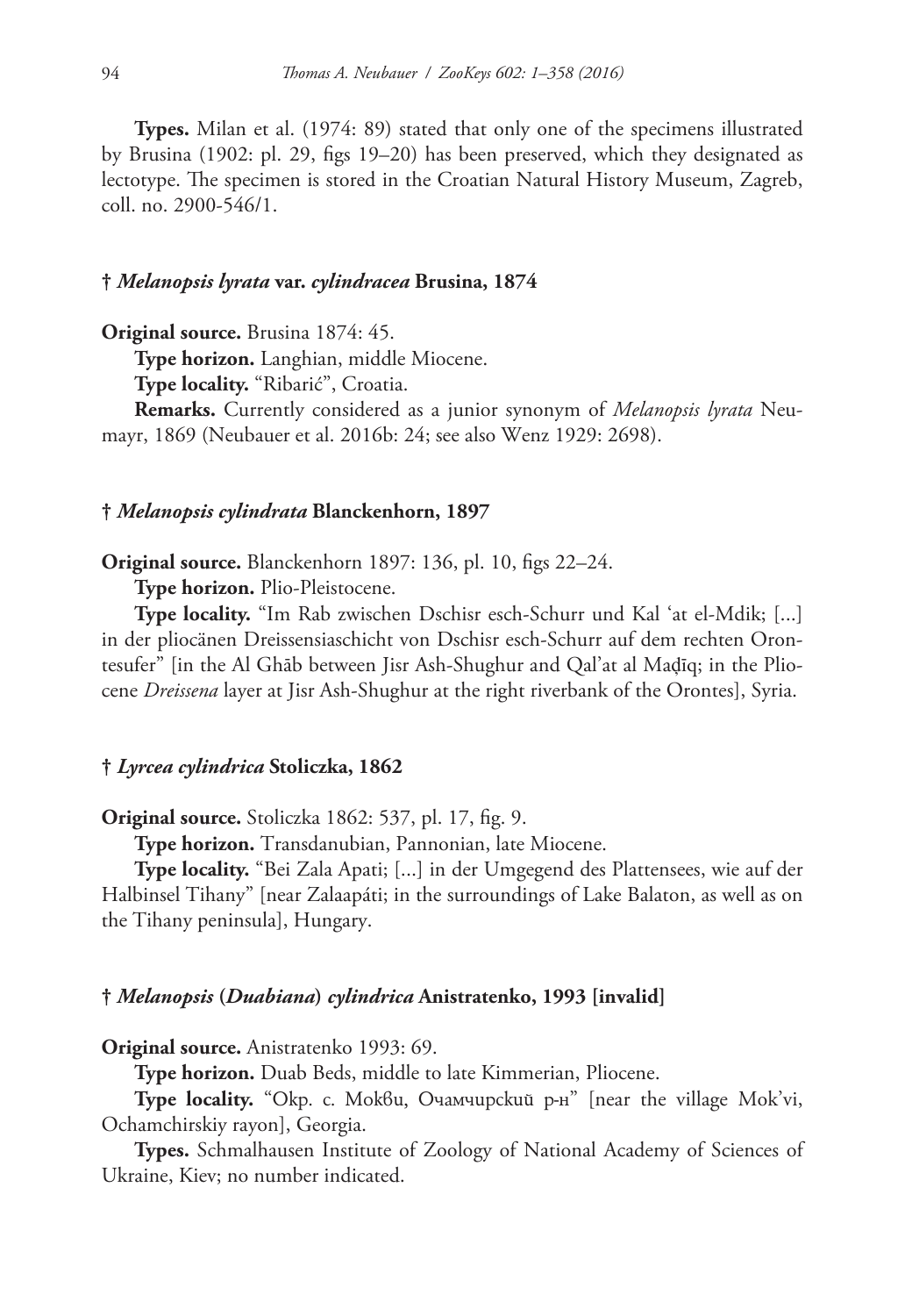**Remarks.** Type species of *Duabiana* Starobogatov & Anistratenko in Anistratenko, 1993. Junior secondary homonym of *Lyrcea cylindrica* Stoliczka, 1862. Neubauer et al. (2014a: 456) introduced *M. anistratenkoi* as replacement name.

### **†** *Melanopsis* **(***Duabiana***)** *cylindrospica* **Anistratenko, 1993**

**Original source.** Anistratenko 1993: 71, textfig. 1.

**Type horizon.** Duab Beds, middle to late Kimmerian, Pliocene.

**Type locality.** "Окр. с. Мокви, Очамчирский р-н" [near the village Mok'vi, Ochamchirskiy rayon], Georgia.

**Types.** Schmalhausen Institute of Zoology of National Academy of Sciences of Ukraine, Kiev; no number indicated.

### **†** *Melanoptychia dalmatina* **Bourguignat, 1880**

**Original source.** Bourguignat 1880: 31.

**Type horizon.** Langhian, middle Miocene.

**Type locality.** "Vallée de la Cettina" [Cetina river valley], Croatia.

**Remarks.** The taxon is not included in the Fossilium Catalogus of Wenz (1929).

## **†** *Melanopsis dalmatina* **Brusina, 1884 [invalid]**

**Original source.** Brusina 1884b: 55.

**Type horizon.** Early Langhian, middle Miocene.

**Type locality.** "Oberes Niveau v. Zupića potok" (p. 47) [upper horizon of the Župića potok (near Sinj)], Croatia.

**Types.** Milan et al. (1974: 90) stated that Brusina (1897) had indicated one of the specimens illustrated by him (pl. 5, fig. 10) as type. However, it is uncertain whether the specimen actually derives from the original type series. The specimen is stored in the Croatian Natural History Museum, Zagreb, coll. no. 2984-630/1.

**Remarks.** Junior secondary homonym of *Melanoptychia dalmatina* Bourguignat, 1880.

### *Fagotia danubialis* **Bourguignat, 1884**

**Original source.** Bourguignat 1884: 35.

**Type locality.** "Le Danube à Ibraila; la Save à Agram; la Krapina à Sused (Croatie)" [Danube river at Brăila (Romania); Sava river at Zagreb; Krapina river at Podsused, in Zagreb (Croatia)].

**Remarks.** Note that Bourguignat denoted the authority as "Bourguignat, 1880".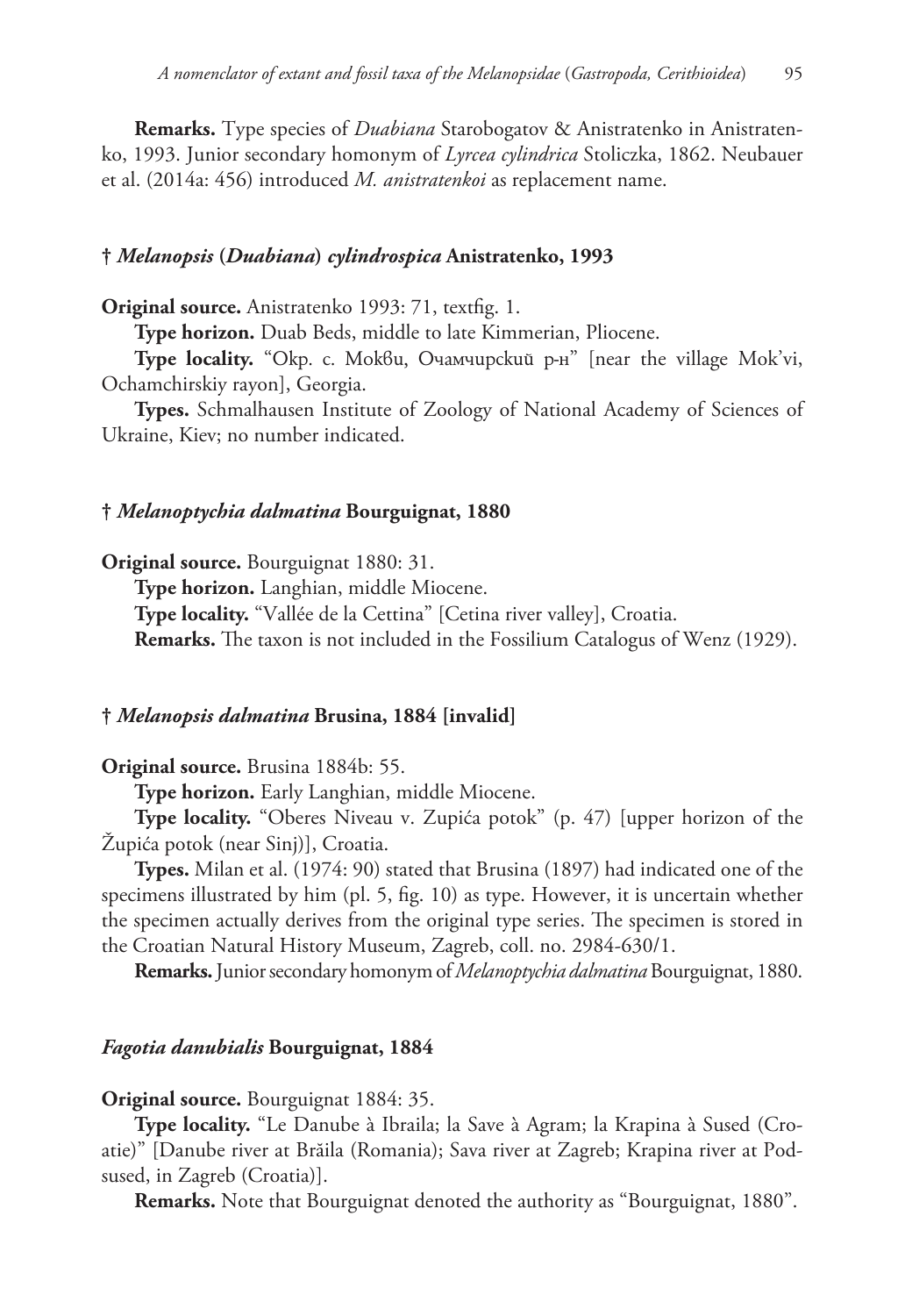## **†** *Melanopsis daphnes* **Gaudry & P. Fischer in Gaudry, 1867**

**Original source.** Gaudry 1862–1867: 407, pl. 62, figs 16–18.

**Type horizon.** Late Miocene.

**Type locality.** "Daphné", Greece.

**Remarks.** The species epithet is a noun in apposition and needs not to agree in gender with the generic name (Art. 31.2.1). The name "*daphne*" as mentioned in Neumayr (1869: 369) and Hoernes (1876: 16) is an incorrect subsequent spelling. Wenz (1929: 2772) considered the taxon as a junior synonym of *Melanopsis longa* Deshayes in Férussac, 1839.

## *Melanopsis daudebartii* **[Prevost], 1821**

#### **Original source.** [Prevost] 1821: 137.

**Type locality.** "Auprès de Baden, en Autriche, dans un bassin d'eau thermale sulfureuse" [near Baden, Austria, in a sulphurous thermal water basin], Austria.

**Remarks.** There is considerable uncertainty about the correct authority and spelling of this species in the literature. It was first mentioned and validly described in the year 1821 as "*Melanopsis Daudebartii*" in an article in the Bulletin des Sciences, par la Société philomatique de Paris. Constant Prevost was often considered to be the author of this article, but from the title and text it is obvious that the article is an "Extrait" of a talk given by Prevost earlier and summarized by an anonymous author. According to Art. 50.2 and Recommendation 51D, the correct citation should be *M. daudebartii* [Prevost], 1821. The names "*daudebarti*", "*audebarti*" or "*audebardi*", each occurring multiple times in the literature, are incorrect subsequent spellings. Currently, the species is classified within the genus *Microcolpia* (see also Neubauer et al. 2014d: 126).

## **†** *Melanopsis dautzenbergi* **Pallary, 1901**

**Original source.** Pallary 1901a: 179, pl. 2, fig. 25. **Type horizon.** Pleistocene. **Type locality.** "De l'Oued Tiout (Sud-Oranais)" [Tiout], Algeria.

#### *Melanopsis debilis* **Pallary, 1920**

**Original source.** Pallary 1920a: 33.

**Type locality.** "Sidi Yahia, près d'Oudjda" [Sidi Yahya near Oujda], Morocco.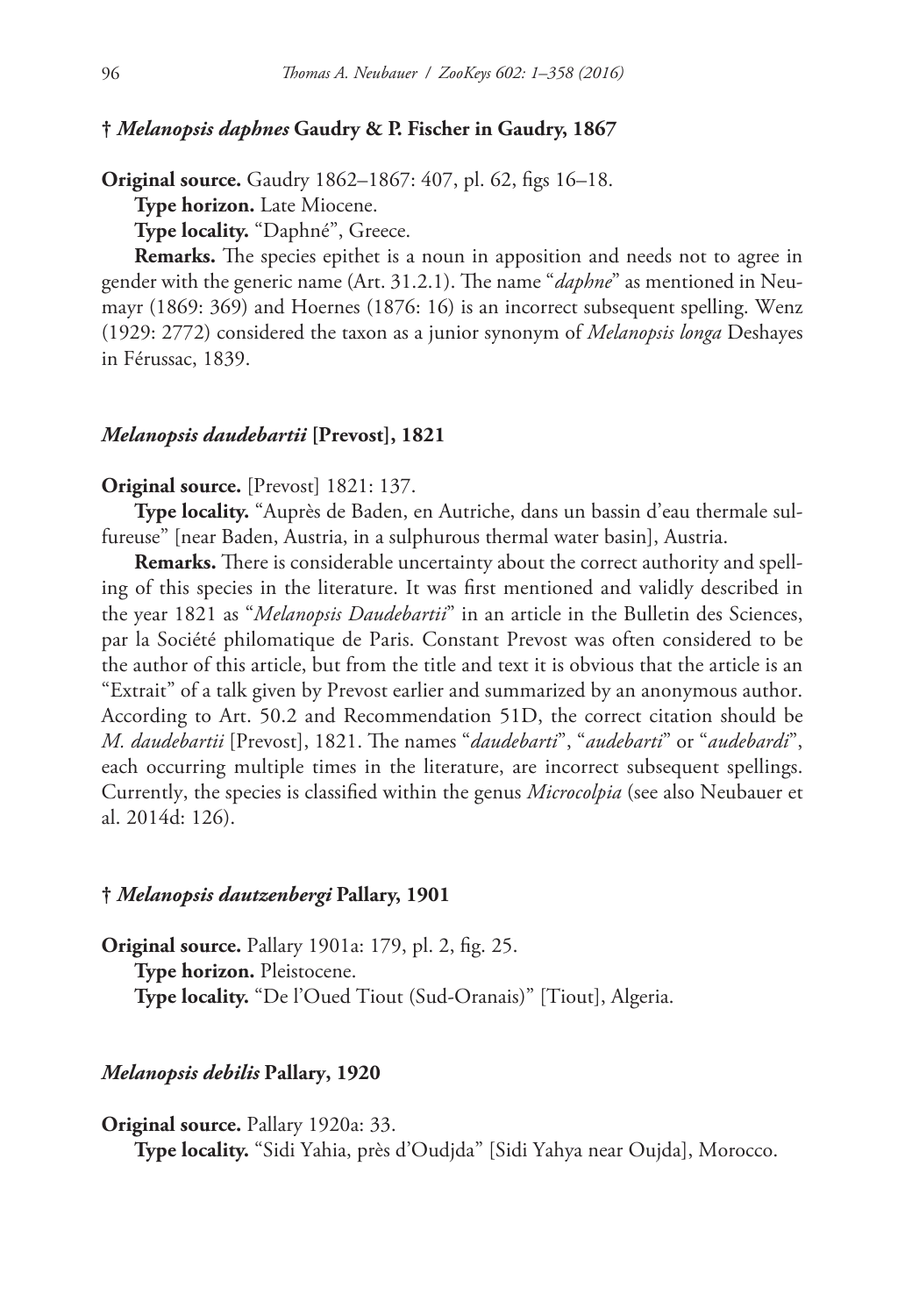## *Melanopsis* **(***Mesopotamia***)** *infracincta* **var.** *debilis* **Pallary, 1939 [invalid]**

**Original source.** Pallary 1939: 104.

**Type locality.** "Ras el 'Ain du Khabour" [Chabur river near Ra's al 'Ayn], Syria. **Remarks.** Junior homonym of *Melanopsis debilis* Pallary, 1920.

#### **†** *Melanopsis decipiens* **P. Fischer, 1883**

**Original source.** Fischer 1883: 60, pl. 3, fig. 3.

**Type horizon.** Late Miocene.

**Type locality.** "Smendou, province de Constantine, Algérie" [Zighoud Youcef], Algeria.

**Remarks.** Fischer attributed the authority to Tournouër, but from the foregoing introduction it is clear that the species was described by Fischer.

### **†** *Melanopsis decollata* **Stoliczka, 1862**

**Original source.** Stoliczka 1862: 536, pl. 17, fig. 8.

**Type horizon.** Late Transdanubian, Pannonian, late Miocene.

**Type locality.** "Bei Zala Apati am rechten Ufer der Zala und [...] im Gebiete des Plattensees" [near Zalaapáti at the right riverside of the Zala river and in the area around Lake Balaton], Hungary.

### *Melanopsis praerosa* **[sic] var.** *decollata* **Paetel, 1888 [invalid]**

**Original source.** Paetel 1888: 403.

**Type locality.** "Persia" (Nevill 1884: 209), Iran.

**Remarks.** Originally introduced as infrasubspecific taxon ("subvariety") by Nevill (1884), but made available by Paetel (1888) who treated it as variety (Art. 45.5.1). Paetel clearly referred to the description of Nevill. Junior homonym of *M. decollata* Stoliczka, 1862.

#### **†** *Melanopsis bouei* **var.** *decorata* **Pallary, 1916**

#### **Original source.** Pallary 1916: 85.

**Type horizon.** Late Miocene or Pliocene.

**Type locality.** Sabba Stefanescu, to whom Pallary referred, did not denote the localities of the figured specimens. He reported *M. bouei* from many localities in Romania.

**Remarks.** Introduced for a part of Stefanescu's material of *M. bouei* (Stefanescu 1896: pl. 11, figs 63–64). Wenz (1929: 2681) considered the taxon as a junior synonym of *Melanopsis bouei* Férussac, 1823.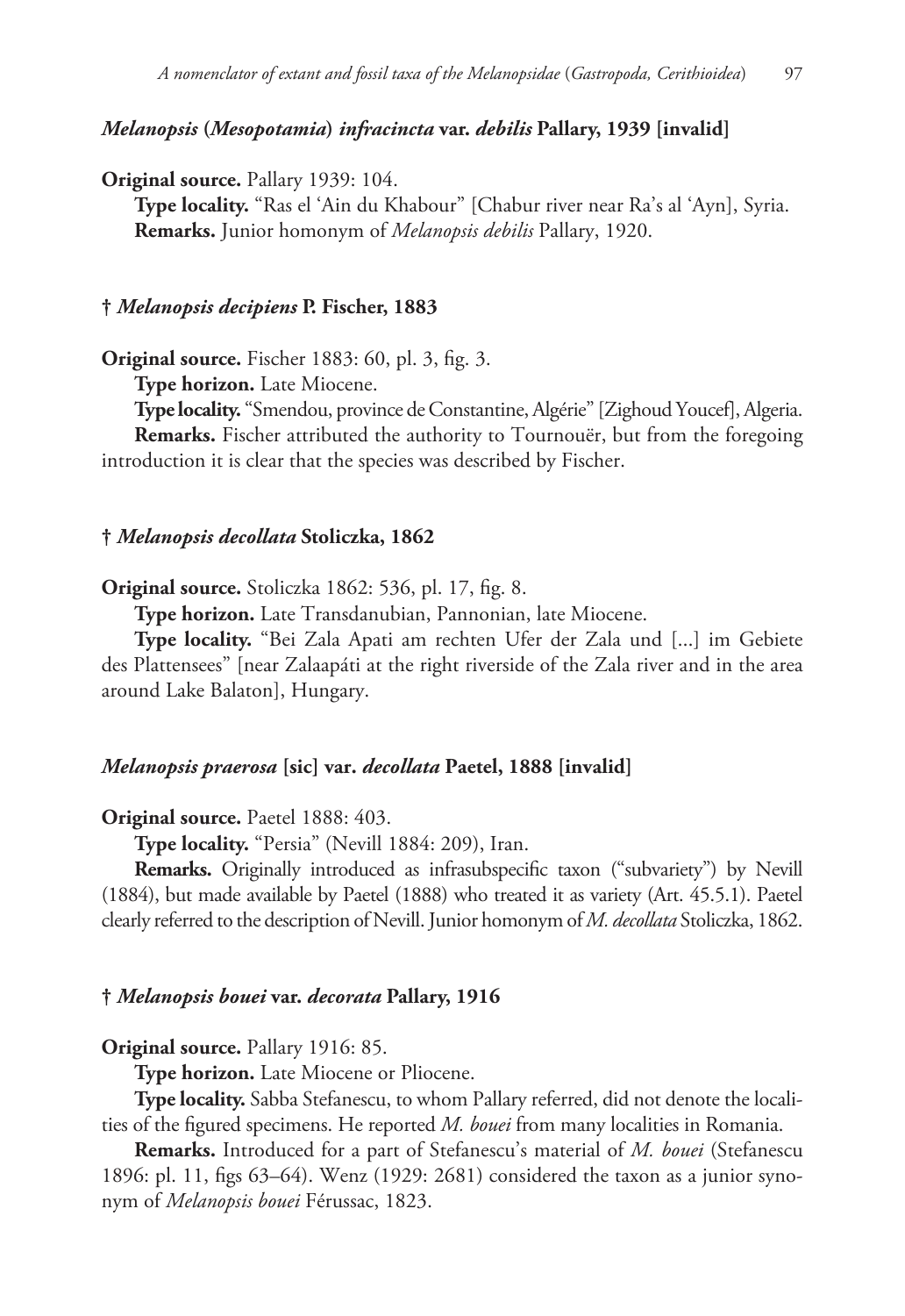## *Melanopsis douttei* **var.** *decorata* **Pallary, 1920 [invalid]**

**Original source.** Pallary 1920c: 150, pl. 4, fig. 2. **Type locality.** "La Makina", Morocco. **Remarks.** Junior homonym of *Melanopsis decorata* Pallary, 1916.

### **†** *Melanopsis decostata* **Penecke, 1884**

**Original source.** Penecke 1884: 22, pl. 10, fig. 7.

**Type horizon.** Cernikian, Pliocene.

**Type locality.** "Repusnica" [Repušnica], Croatia.

**Remarks.** The name was also marked as new taxon by Brusina (1902: vii). It is uncertain whether Brusina really intended to introduce a new subspecies or actually referred to the species of Penecke (1884), which he had ranked as subspecies of *M. croatica* earlier (Brusina 1897).

#### *Melanopsis decussata* **Férussac, 1823**

#### **Original source.** Férussac 1823: 159.

**Type locality.** "Plattensée, en Hongrie [...]; à Stary Maydan Zakrzewski, dans le gouvernement de Podolie, non loin de Kamieniec-Podolsk" [Lake Balaton; at Staryy Zakrevskiy Maydan, not far from Kam'yanets'-Podil's'kyi], Hungary.

**Remarks.** Considered as a junior synonym of "*Hemisinus Esperi*" Férussac (1823) by Brot (1878: 372).

## **†** *Melanopsis defensa* **Fuchs, 1870**

**Original source.** Fuchs 1870a: 353, pl. 14, figs 77–79. **Type horizon.** Transdanubian, Pannonian, late Miocene. **Type locality.** "Radmanest" [Rădmănești], Romania.

### *Melanopsis costata* **var.** *degenerata* **Preston, 1914**

**Original source.** Preston 1914: 467, pl. 27, fig. 9. **Type locality.** "Lake of Tiberias [Sea of Galilee] at the exit of the Jordan", Israel.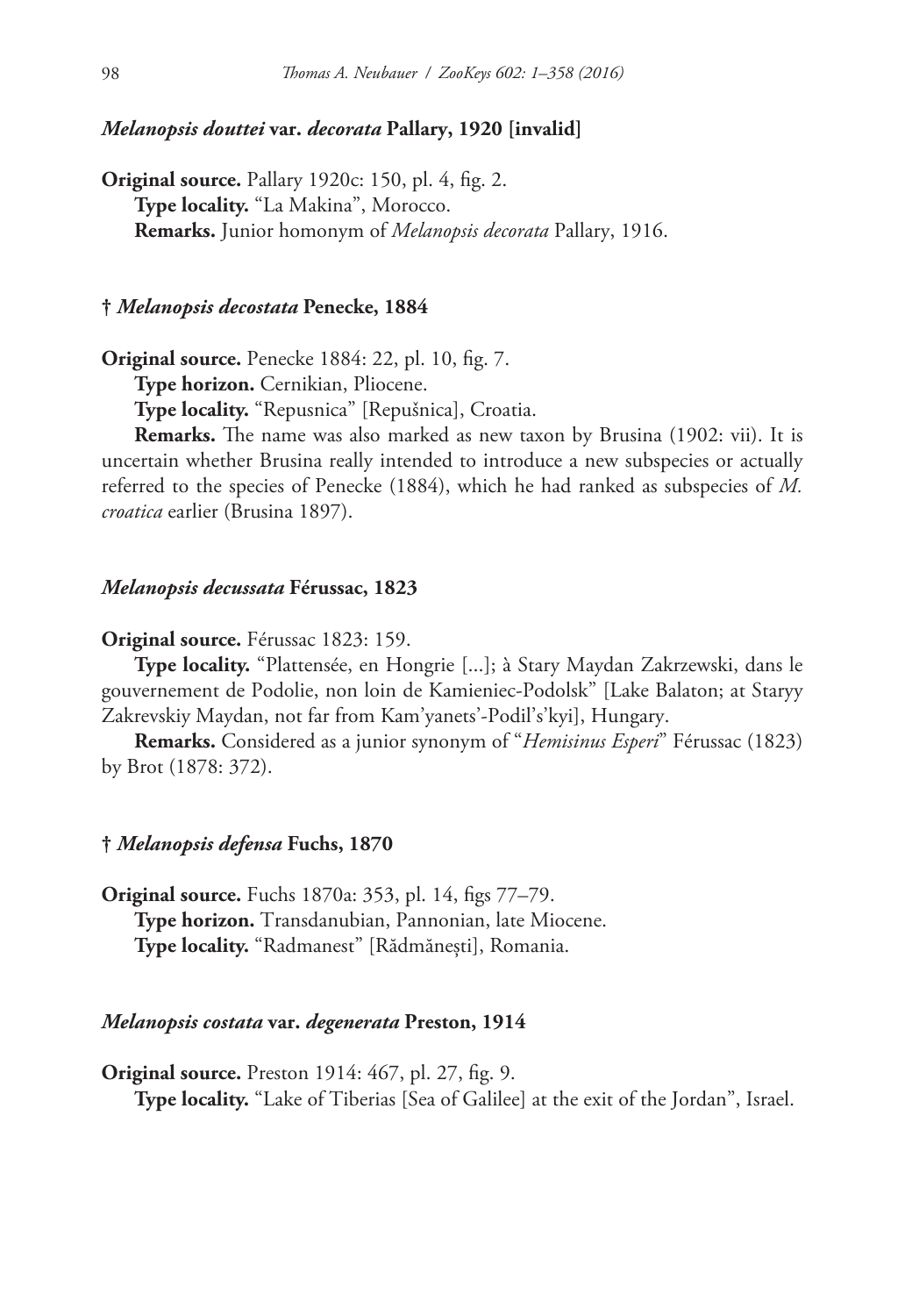## **†** *Melanopsis* **(***Lyrcea***)** *delessei* **Tournouër, 1875**

**Original source.** Tournouër 1875: 77. **Type horizon.** Tafi Formation, early Pleistocene. **Type locality.** "Prope Antimaki" [near Antimácheia, Kos Island], Greece.

## **†** *Melanopsis delicata* **Pallary, 1920**

**Original source.** Pallary 1920b: 112.

**Type horizon.** Transdanubian, Pannonian, late Miocene.

**Type locality.** "Radmanest" (Brusina 1902: captions of pl. 29) [Rădmănești], Romania. **Remarks.** Replacement name for *M. boettgeri* Brusina, 1902, non Klika, 1891. Jekelius (1944: 74) considered this species as a junior synonym of *M. sturii* Fuchs, 1873.

### *Melanopsis delmasi* **Pallary, 1936**

**Original source.** Pallary 1936: 55, pl. 3, fig. 3.

**Type locality.** "Dans les canaux de l'Aguedal, à Marrakech" [in the channels of Aguedal in Marrakech], Morocco.

## *Melanopsis denegabilis* **Pallary, 1939**

**Original source.** Pallary 1939: 85, textfig. 11, pl. 6, figs 9–13.

**Type locality.** "En Iraq; [...] à Rahalya Springs, à Kani Seip et à Karsi" [in Iraq, at Rahalya springs (?), at Kānī Seip (?) and at Karsī], Iraq.

**Remarks.** Pallary attributed the authority to Férussac based on a manuscript name.

#### **†** *Melanopsis deperdita* **de Serres, 1829**

**Original source.** De Serres 1829: 101. **Type horizon.** Early Campanian, Cretaceous. **Type locality.** "Martigues", France.

## **†** *Melanopsis depereti* **Boistel, 1898**

**Original source.** Boistel 1898: 28 (footnote), figs 3A–D. **Type horizon.** Mammal zone MN 10–12, late Miocene. **Type locality.** "D'Ambronay [Vallon de Jurancieu]" [from Ambronay, in the val-

ley of Jurancieu], France.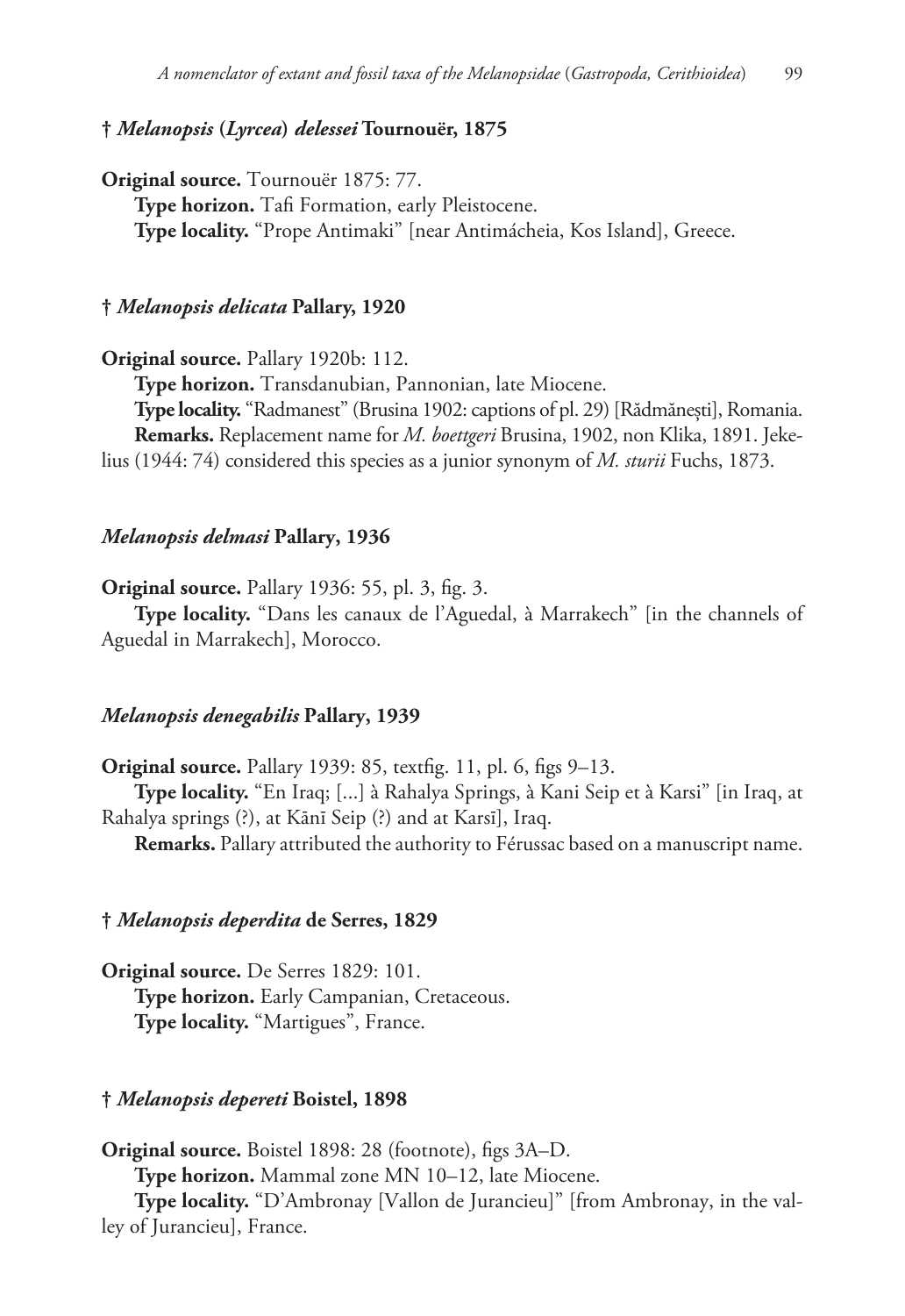## **†** *Melanopsis depressa* **Pallary, 1916**

**Original source.** Pallary 1916: 77.

**Type horizon.** Eocene?

**Type locality.** "L'île de Wight" [Isle of Wight], United Kingdom.

**Remarks.** Based on the record of "*Melanopsis buccinoidea* var. γ) antiqua; *elongata*" sensu Férussac, 1823 (pl. 7, fig. 6).

### **†** *Melanopsis bouei* **var.** *depressa* **Pallary, 1916 [invalid]**

**Original source.** Pallary 1916: 78.

**Type horizon.** Pannonian, late Miocene.

**Type locality.** "De la Moravie" (Férussac 1823: 164; no precise locality indicated), Czech Republic.

**Remarks.** Based on a part of Férussac's (1823: pl. 8, fig. 10) material of *M. bouei*. Homonym of the simultaneously published *Melanopsis depressa* Pallary, 1916, which has the higher rank in the species group and thus takes precedence (Art. 24.1).

## **†** *Lyrcaea* **[sic]** *narzolina* **var.** *dertocylindrica* **Sacco, 1895**

**Original source.** Sacco 1895: 14, pl. 1, fig. 25.

**Type horizon.** Tortonian–early Messinian, late Miocene.

**Type locality.** "S. Agata fossili" [Sant'Agata Fossili], Italy.

**Remarks.** Harzhauser et al. (2015: 9) considered the taxon as a junior synonym of *Melanopsis narzolina* d'Archiac in Viquesnel, 1846.

### **†** *Lyrcaea* **[sic]** *pedemontana* **var.** *dertoliva* **Sacco, 1895**

**Original source.** Sacco 1895: 11, pl. 1, fig. 19. **Type horizon.** Tortonian–early Messinian, late Miocene. **Type locality.** "S. Agata fossili" [Sant'Agata Fossili], Italy. **Remarks.** The name "*dertolina*" as mentioned in Wenz (1929: 2802) is an incorrect subsequent spelling.

## *Melanopsis deserticola* **Annandale & Prashad, 1919**

**Original source.** Annandale and Prashad 1919: 37, pl. 3, fig. 8. **Type locality.** "Kaindak (long. 60°48'E., lat. 29°48'N.), Persian Baluchistan", Iran. **Types.** Indian Museum, Calcutta, coll. no. 11535/2.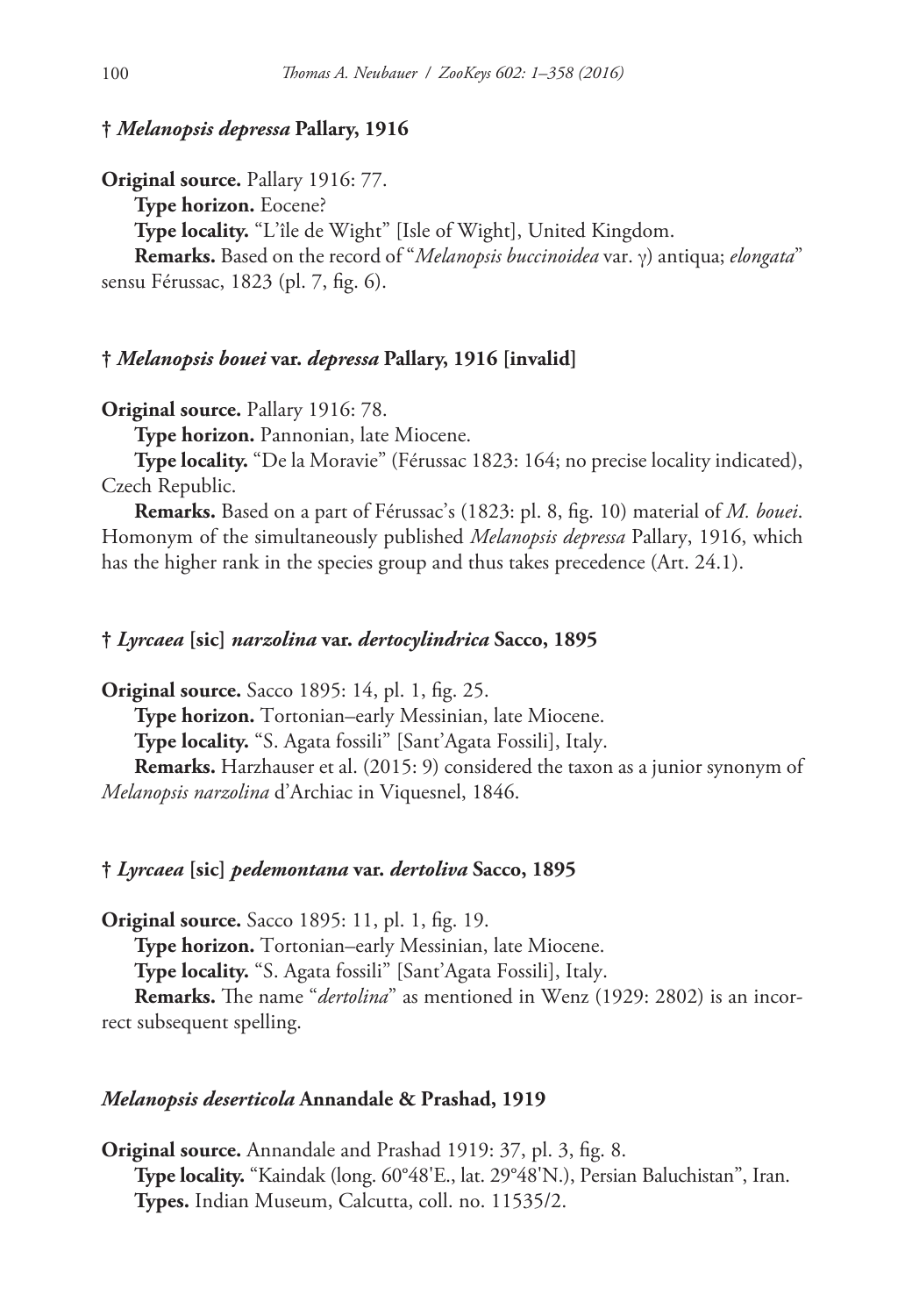## *Melanopsis desertorum* **Bourguignat, 1884**

**Original source.** Bourguignat 1884: 134.

**Type locality.** "Ruisseaux entre Tarsous et Mersina (Anatolie)" [streams between Tarsus and Mersin], Turkey.

**Remarks.** Heller et al. (1999: 56) considered the species as a junior synonym of *Melanopsis buccinoidea* (Olivier, 1801). In Heller et al. (2005: 248) in turn it is treated as a junior synonym of *Melanopsis saulcyi* Bourguignat, 1853.

#### *Melanopsis deshayesiana* **Gassies, 1861**

**Original source.** Gassies 1861: 292, pl. 7, fig. 12.

**Type locality.** "La Nouvelle-Calédonie, dans l'intérieur" [inland of New Caledonia], New Caledonia.

## **†** *Melanopsis esperi* **var.** *desori* **De Stefani, 1877**

**Original source.** De Stefani 1877: 310, pl. 18, fig. 9. **Type horizon.** Villafranchian, Plio-Pleistocene. **Type locality.** "Spoleto", Italy.

# **"***Melanella hollandri* **[sic] var.** *detrita* **Kucik" mentioned in Brusina (1867: 85) [unavailable]**

**Locality.** "U Savi kod Zagreba" [from the Sava river at Zagreb], Croatia.

**Remarks.** Nomen nudum, based on an "in schedis" name in the collection of Kucik (also read as "Kutschig"). Brot (1874: 11) listed it in synonymy of *Melania holandri* [sic].

### *Melanopsis diabetensis* **Pallary, 1915**

**Original source.** Pallary 1915: 28.

**Type locality.** "Dans la source du jardin du Sultan, à Diabet, près Mogador" [in the springs in the garden of the Sultan at Douar Dyabat, near Essaouira], Morocco.

## *Melanopsis sesteri* **var.** *diadema* **Bourguignat, 1884**

**Original source.** Bourguignat 1884: 119.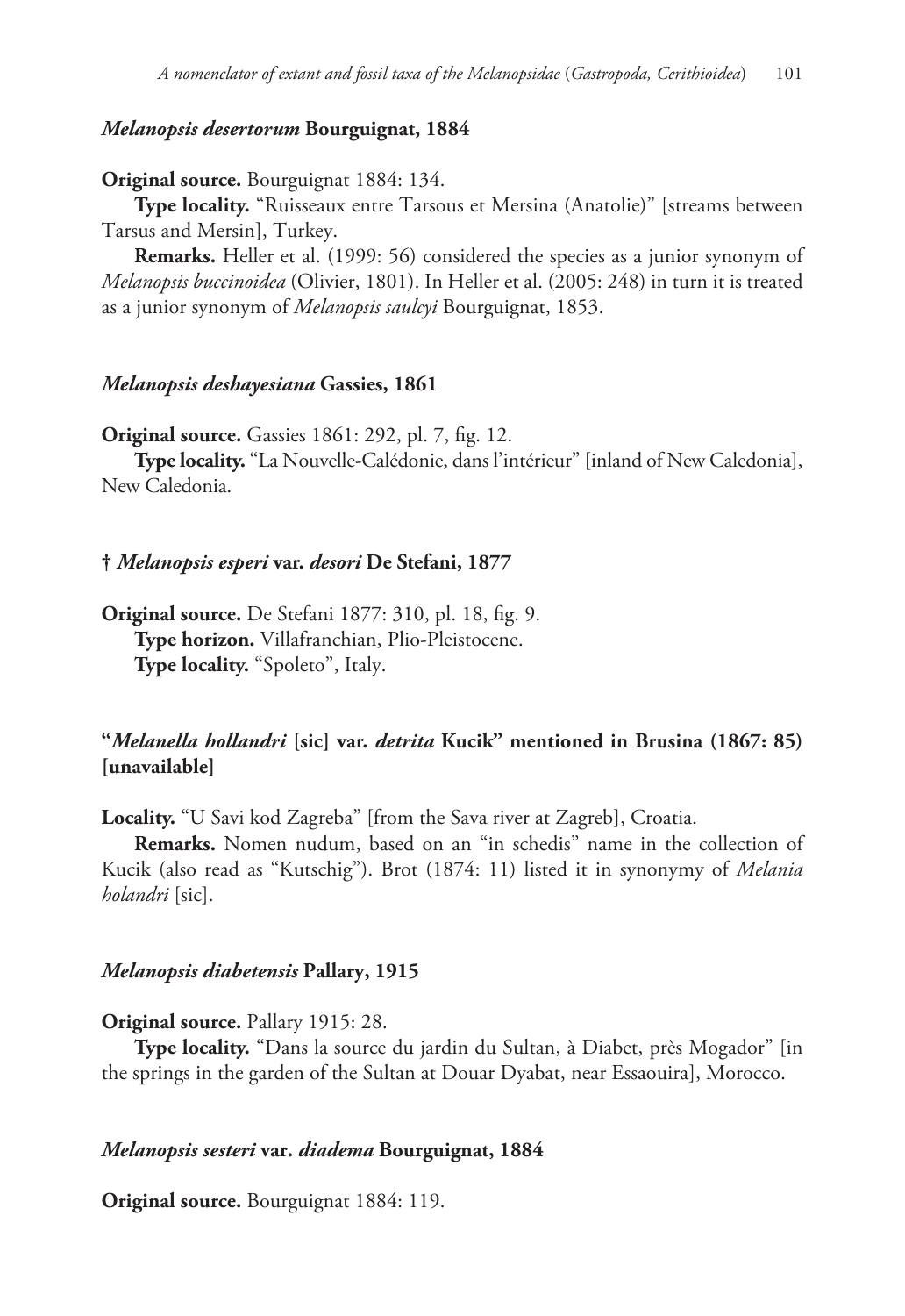**Type locality.** "Petit cours d'eau à Sadjour-Sou, entre Aïn-Taïb et Alep [...]; Aïnel-Bass, dans la plaine du Bahr-el-Houlé (Syrie)" [small brook at Sadjour-Sou between Gaziantep (Turkey) and Aleppo (Syria) [...]; Aïn el Bass, in the plains of the Hula valley (Israel)].

## **†** *Melanopsis dianaeformis* **Andrusov, 1909**

**Original source.** Andrusov 1909: 84, 159, pl. 4, figs 21–27. **Type horizon.** Pontian (sensu stricto), late Miocene. **Type locality.** "Babadjan, Sundi, Meissary und Chilaalidasch" [Babadzhan, Syundi, Meysary canyon, Mount Chila-alidasch], Azerbaijan.

### **†** *Melanopsis dichtli* **Handmann, 1882**

**Original source.** Handmann 1882: 555. **Type horizon.** Pannonian, zone D, late Miocene. **Type locality.** "Kottingbrunn", Austria.

#### *Melanella letourneuxi* **var.** *dilatata* **Bourguignat, 1884**

**Original source.** Bourguignat 1884: 26. **Type locality.** "Ogulin", Croatia.

### *Melanopsis buccinoidea* **var.** *dilatata* **Pallary, 1899**

**Original source.** Pallary 1899: 138, pl. 9, fig. 10. **Type locality.** "Dans la Souani, à Tanger" [in Souani at Tanger], Morocco.

### *Melanopsis dircaeana* **Pallary, 1939**

**Original source.** Pallary 1939: 87, pl. 6, figs 31–35.

**Type locality.** Unclear: given as "Dans l'Oronte" [in the Orontes river] in text but as "Du lac de Homs" [Lake Homs (through which the Orontes flows)] in plate captions, Syria.

**Remarks.** The name "*dircaena*" as mentioned in Heller et al. (2005: 238) is an incorrect subsequent spelling.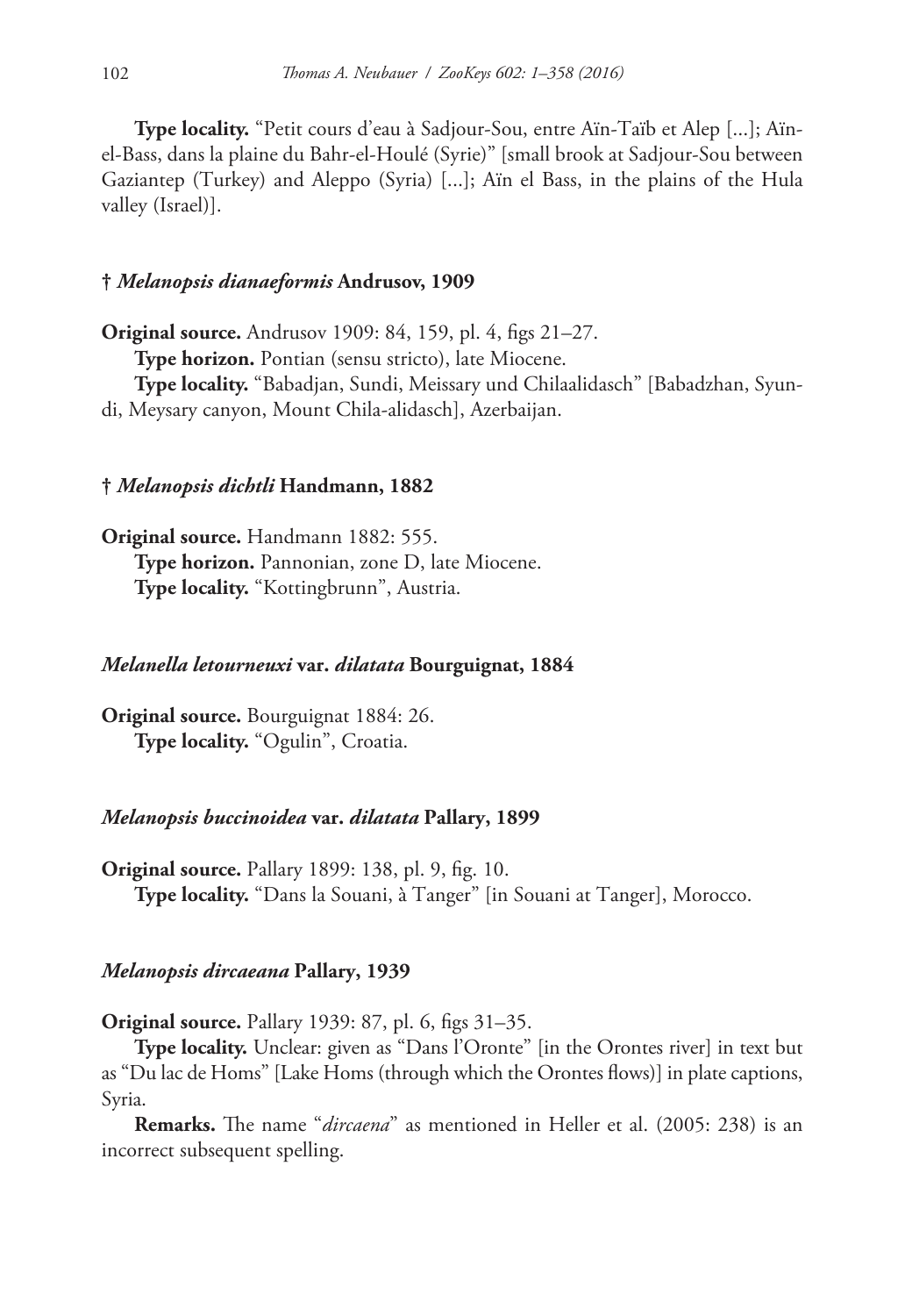## **†** *Melanopsis dispar* **Deshayes, 1862**

**Original source.** Deshayes 1861–1864: 473, pl. 31, figs 29–30. **Type horizon.** Lutetian, Eocene. **Type locality.** "Brasles", France. **Remarks.** Cossmann (1888: 279) and Wenz (1929: 2639) classified the species in the genus *Faunus* Montfort, 1810 (Pachychilidae).

#### **†** *Melanopsis dissimilis* **Pallary, 1916**

**Original source.** Pallary 1916: 85.

**Type horizon.** Langhian, middle Miocene.

**Type locality.** "Ribarić" (Neumayr 1869: 358), Croatia.

**Remarks.** Replacement name for *M. lyrata* Neumayr, 1869 [June], non *M. lirata* Gassies, 1869 [January]. Both names are deemed to be identical after Art. 58.2.

#### *Melanella divina* **Bourguignat, 1884**

**Original source.** Bourguignat 1884: 11.

**Type locality.** "Mare du moulin de la Cettina, près Almissa, en Dalmatie" [millpond at the river Cetina, near Omiš], Croatia.

**Remarks.** Bourguignat denoted the authority as "Letourneux, 1879", but there is no evidence that the description really derived from that author.

### *Fagotia* **(***Dneprifagotia***)** *dneprensis* **Starobogatov, Alexenko & Levina, 1992**

**Original source.** Starobogatov et al. 1992: 63, figs 1 (2), 2 (4), 3 (11).

**Type locality.** "Из Днепра у Херсона" [from the Dniepr river at Kherson], Ukraine.

**Types.** Zoological Institute of Russian Academy of Sciences, St.-Petersburg; no number indicated.

### **†** *Melanopsis doboi* **Schréter, 1975**

**Original source.** Schréter 1975: 7, textfig. 1, pl. 1, figs 3–6.

**Type horizon.** Riss/Würm end to early Würm Ice Age, Pleistocene.

**Type locality.** "Eger, az egri vár Zárkándy bástyájának átmetszése" [Eger, section at the Zarkandy bastion of the fortress Eger], Hungary.

**Types.** Magyar Állami Földtani Intézet (Hungarian Geological Museum), Budapest; no number indicated.

**Remarks.** Neubauer et al. (2016a) attributed the species to the genus *Microcolpia*.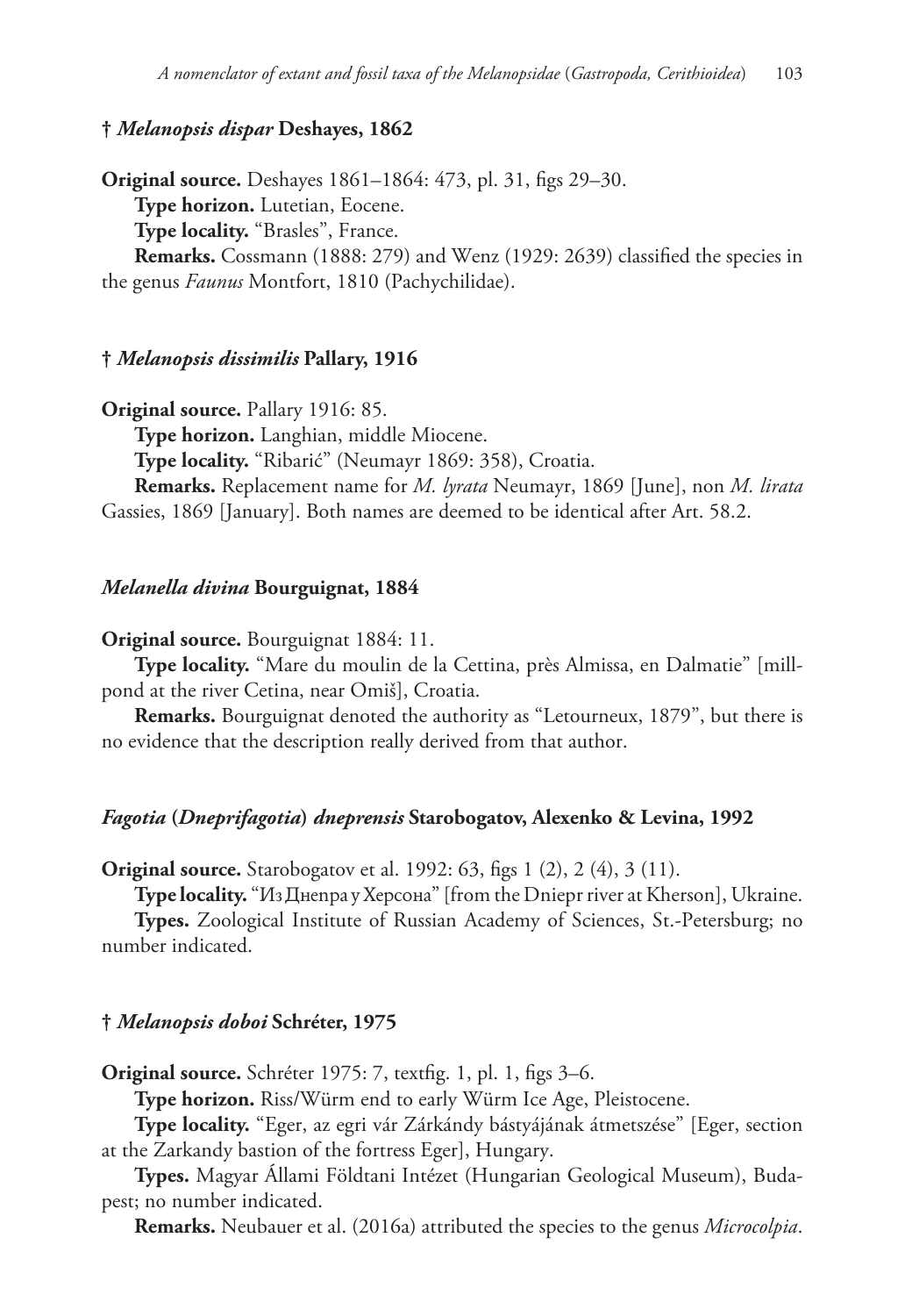## **†** *Melanopsis matheroni* **var.** *doderleini* **Pantanelli, 1886**

**Original source.** Pantanelli 1886a: 69 or 1886b: 78, pl. 3, figs 5, 8 (precedence not established).

**Type horizon.** Tortonian–early Messinian, late Miocene.

**Type locality.** "S. Valentino, S. Agata, Boggione" [San Valentino, Sant'Agata Fossili, Boggione near Siena], Italy.

**Remarks.** Harzhauser et al. (2015: 9) considered the taxon as a junior synonym of *Melanopsis narzolina* d'Archiac in Viquesnel, 1846.

## *Melanopsis* **(***Mesopotamia***)** *khabourensis* **var.** *dolichosoma* **Pallary, 1939**

**Original source.** Pallary 1939: 103, pl. 5, fig. 18.

**Type locality.** "Ras el 'Ain du Khabour" [Chabur river near Ra's al 'Ayn], Syria.

## **† "***Melanopsis doliolum***" mentioned in Graves (1847: 600) [unavailable]**

**Horizon.** Eocene.

**Locality.** "Cuise-Lamotte, Jaulzy, Tiverny, Saint-Vaast-de-Longmont", France. **Remarks.** Nomen nudum. Graves attributed the authority to Defrance.

#### **†** *Melanopsis* **(***Canthidomus***)** *bouei* **var.** *doliolum* **Handmann, 1887**

**Original source.** Handmann 1887: 35, pl. 7, figs 6–7. **Type horizon.** Pannonian, zone B–D, late Miocene. **Type locality.** "Leobersdorf", Austria.

#### **†** *Melanopsis doncieuxi* **Pallary, 1916**

**Original source.** Pallary 1916: 80. **Type horizon.** Lutetian, Eocene. **Type locality.** "Au Nord d'Albas" (Doncieux 1908: 204), France. **Remarks.** Replacement name for *M. nodosa* Doncieux, 1908, non Férussac, 1822.

## **†** *Melanopsis* **(***Stylospirula***)** *doncieuxi* **Wenz, 1919 [invalid]**

**Original source.** Wenz 1919b: 65. **Type horizon.** Middle Lutetian, Eocene. **Type locality.** "Au Nord d'Albas" (Doncieux 1908: 204), France.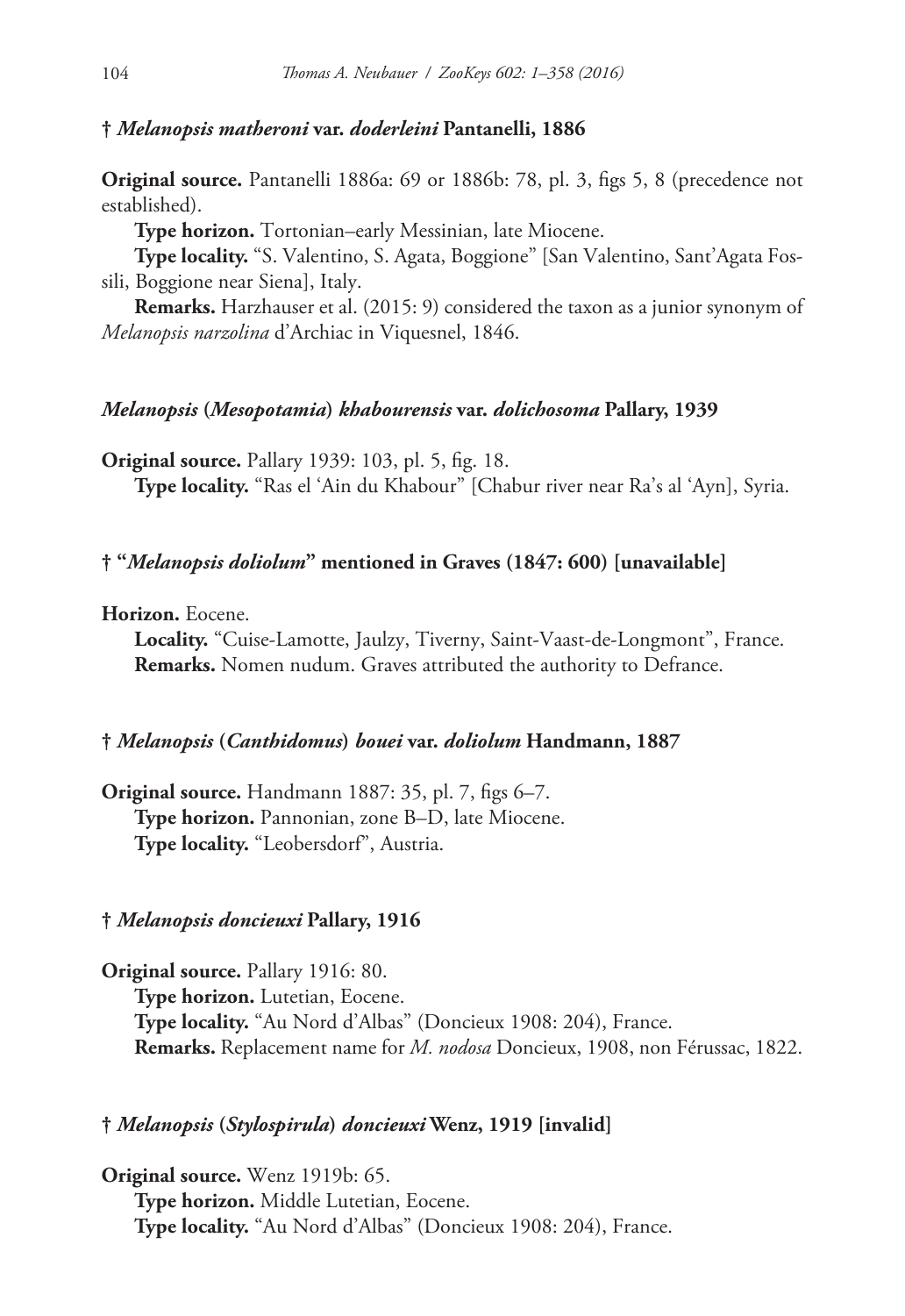**Remarks.** Replacement name for *M. brevis* Doncieux, 1908, non Sowerby, 1826. For that homonym, Pallary (1916) had introduced the replacement name *M. abbreviata*, which is a junior homonym of *M. abbreviata* Brusina, 1874. (Note that Wenz 1919 was unaware of that name.) *M. doncieuxi* Wenz, 1919 is, however, invalid too it is a junior homonym of *M. doncieuxi* Pallary, 1916 (see *M. atacica* Wenz, 1928).

### *Melanopsis doriae* **Issel, 1865**

**Original source.** Issel 1865 [page unknown; original work not seen; described on p. 400 of the re-published version from 1866].

**Type locality.** "Di Kerman nella Persia meridionale" [Kerman], Iran.

**Remarks.** Considered a junior synonym of *M. ammonis* Tristram, 1865 by Heller et al. (2005). Considered a synonym of *M. variabilis* v.d. Busch in Philippi, 1847 by Martens (1874).

#### **†** *Melanopsis* **(***Macrospira***)** *doroghensis* **Oppenheim, 1892**

**Original source.** Oppenheim 1892: 705, pl. 33, figs 7–11.

**Type horizon.** Paleocene.

**Type locality.** "Dorogh, Annathal, Nagy Kovacsi" [Dorog, Annavölgy, Nagykovácsi], Hungary.

## *Melanopsis dos* **Preston, 1913**

**Original source.** Preston 1913: 436.

**Type locality.** "Island of Beilan-Beilan, to the north of the Obi Islands, Dutch East Indies" [Belangbelang Island], Indonesia.

**Remarks.** Probably not a Melanopsidae.

## **†** *Melanopsis* **(***Smendovia***)** *doumerguei* **Pallary, 1901**

**Original source.** Pallary 1901a: 177, pl. 2, fig. 24. **Type horizon.** Late Miocene. **Type locality.** "Smendou" [Zighoud Youcef], Algeria.

#### *Melanopsis doumeti* **Letourneux & Bourguignat, 1887**

**Original source.** Letourneux and Bourguignat 1887: 157.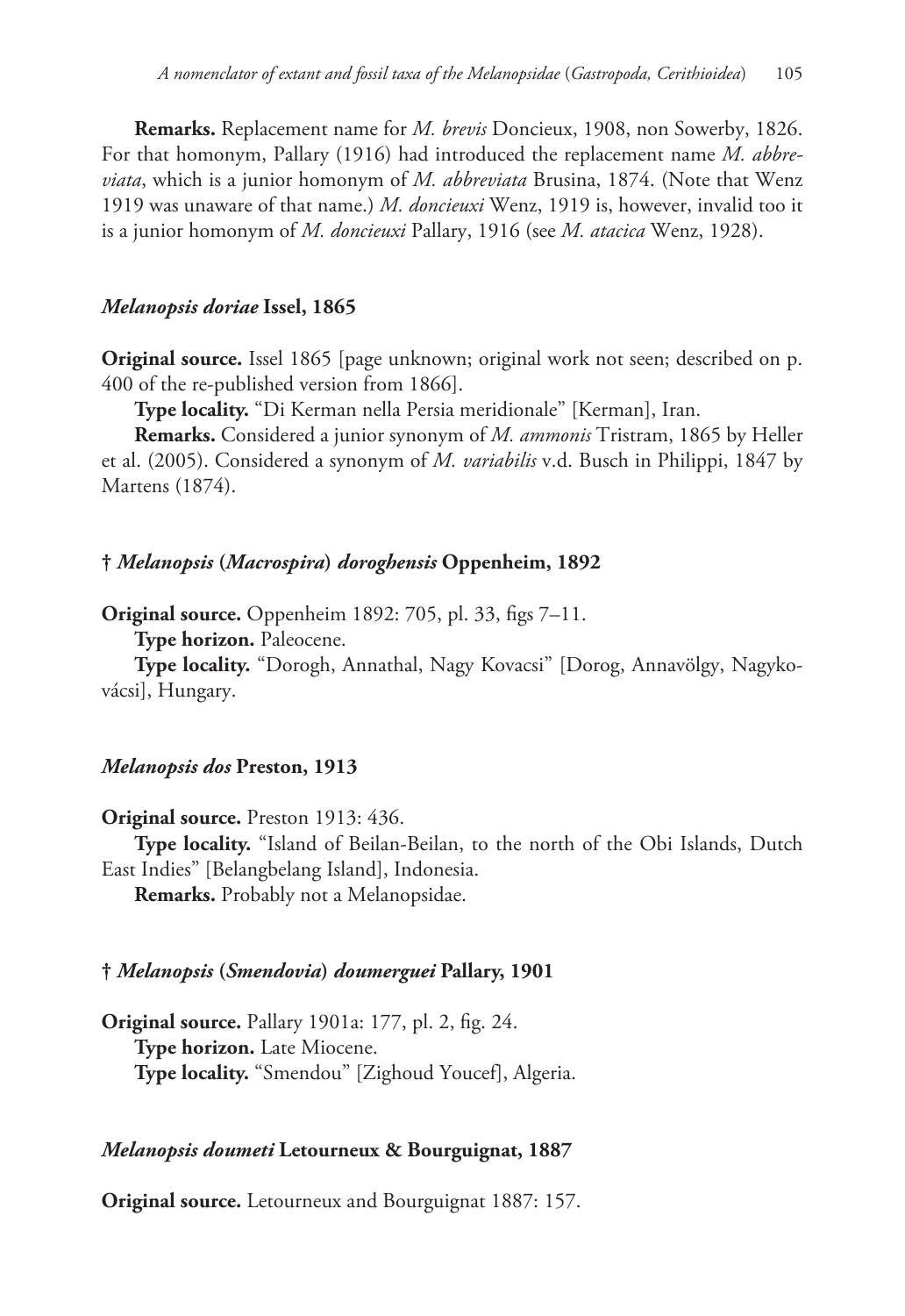**Type locality.** "De Gafsa; [...] de Tozer et de Nefta" [from Gafsa; in Tozeur and Nafta], Tunisia.

## *Melanopsis douttei* **Pallary, 1911**

**Original source.** Pallary 1911: 133, [unnumbered plate], figs 21–22.

**Type locality.** "Fez" [Fes], Morocco.

**Remarks.** Given as "*doutte*" on p. 133, but as "*douttei*" in plate caption. Since Pallary explicitly named the species after E. Doutté, the name must read "*douttei*" (Art. 32.5.1).

#### **†** *Melanopsis douvillei* **Pallary, 1916**

## **Original source.** Pallary 1916: 83.

**Type horizon.** Maastrichtian, Cretaceous.

**Type locality.** "Du versant oriental du Kouh Mapeul" (Douvillé 1904: captions of pl. 46) [eastern slope of mount Kuh-e Mapel, c. 60 km WNW of Khorramābād], Iran. **Remarks.** Replacement name for *M. costellata* Douvillé, 1904, non Férussac, 1823.

### **†** *Melanopsis draghiceniani* **Cobălcescu, 1883**

**Original source.** Cobălcescu 1883: 124, pl. 9, figs 9a–b.

**Type horizon.** Dacian, Pliocene.

**Type locality.** "De Bécéni" [Beceni], Romania.

**Remarks.** The name "*draghiceniana*" as mentioned in Wenz (1929: 2709) is an incorrect subsequent spelling.

## *Melanopsis* **(***Sistaniana***)** *drangianensis* **Starobogatov & Izzatullaev, 1985**

**Original source.** Starobogatov and Izzatullaev 1985: 34, fig. 4.

**Type locality.** "Систан" [Sistan region], Iran.

**Types.** Zoological Institute of Russian Academy of Sciences, St.-Petersburg; no number indicated.

## **†** *Melanopsis dubia* **Stoliczka, 1860**

**Original source.** Stoliczka 1860: 486, pl. 1, figs 14, 15a–b.

**Type horizon.** Late Turonian, late Cretaceous.

**Type locality.** "Neualpe im Russbachthal" [Neualm near Russbach am Pass Gschütt], Austria.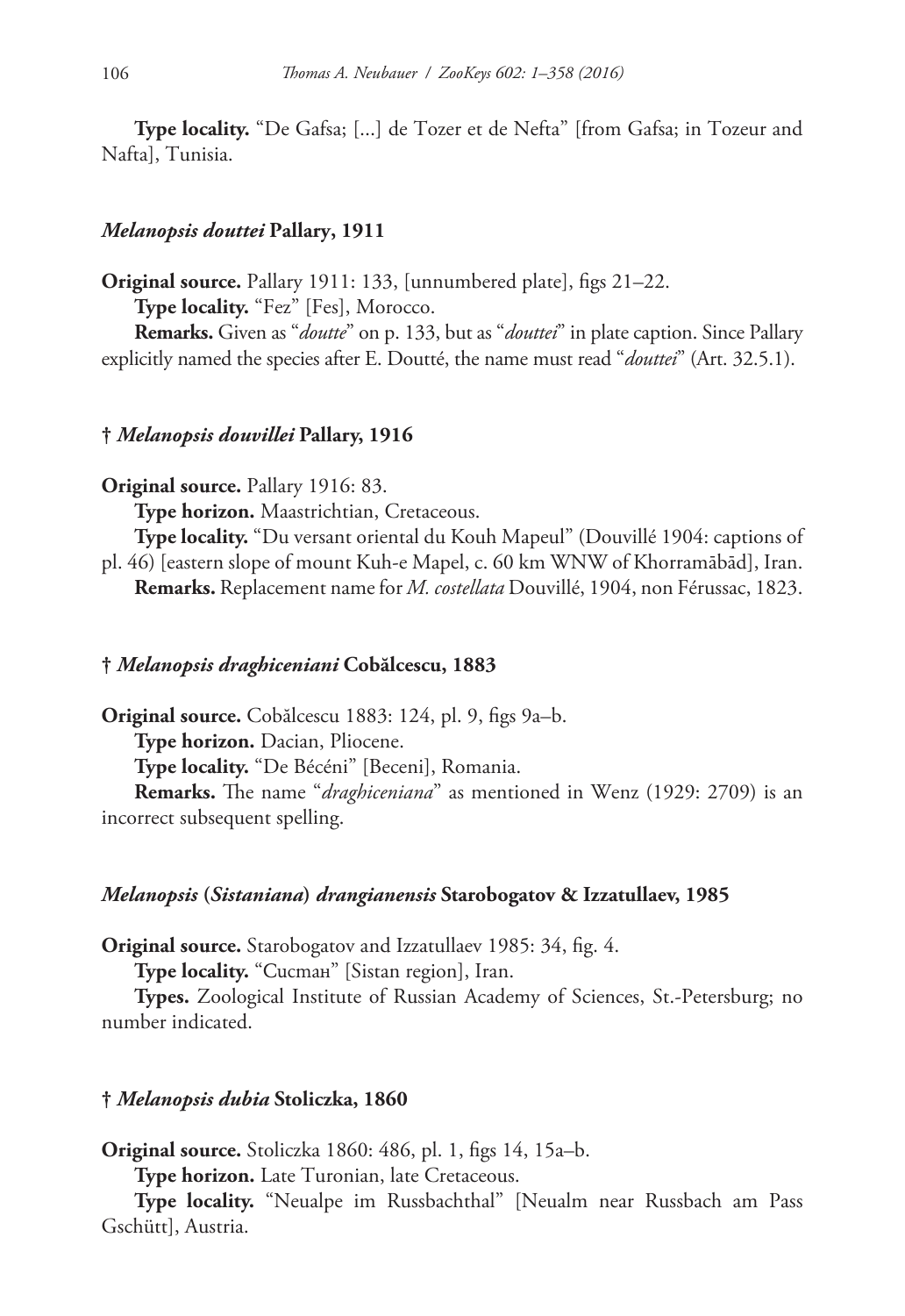# **†** *Melanopsis dubiosa* **Matheron, 1879**

**Original source.** Matheron 1878–1880: pl. O1, fig. 14.

**Type horizon.** Cuisian, late Ypresian, early Eocene.

**Type locality.** "Brignan, couches inférieures du Montaiguet et de Grabels; lignite de la Caunette" (it is unclear if this statement describes a single locality or several and, if so, from which the species derives), France.

### **†** *Melanopsis* **(***Canthidomus***)** *dubiosa* **Kühn, 1963 [invalid]**

**Original source.** Kühn 1963: 387, pl. 3, figs 12–13.

**Type horizon.** Mammal zone MN 9–10, late Miocene.

**Type locality.** "Daphni" [Dafní valley near Athens], Greece.

**Types.** Museum of Palaeontology and Geology of the University of Athens, coll. no. 1963/84.

**Remarks.** Junior homonym of *Melanopsis dubiosa* Matheron, 1878. Papp (1979: 668) considered the species as a junior synonym of *Melanopsis longa* Deshayes in Férussac, 1839.

### *Melanopsis ducosi* **Pallary, 1916**

### **Original source.** Pallary 1916: 82.

**Type locality.** "Dans le Diahot, à Balade; à Jengen, à Kanala, dans les marais et les petits ruisseaux" (Gassies 1861: 289) [in the Diahot river at Balade; at Hienghène, at Canala, in swamps and small streams], New Caledonia.

**Remarks.** Replacement name for *M. carinata* Gassies, 1861, non Sowerby, 1826.

# **†** *Melanopsis dufourii* **Férussac, 1822**

**Original source.** Férussac 1819–1851: Mélanopsides fossiles, pl. 1 (1822), fig. 16.

**Type horizon.** Burdigalian, early Miocene (?).

**Type locality.** "Des environs de Dax" [surroundings of Dax], France.

**Remarks.** The name first appeared in 1822 on the captions for plate 1 of the "Mélanopsides fossiles" in Férussac's "Histoire naturelle" (see also introduction for details). While Férussac (1823) included also recent specimens under that name in his monograph on the Melanopsidae, the only specimen illustrated in 1822 in the "Histoire naturelle" was a fossil one from the Miocene of France. This fact remained widely unknown to biologists and paleontologists alike. Only few malacologists, such as Grateloup (1828, 1838, 1840), used the name correctly and attributed it to the French fossils. Consequently, none of the specimens referred to as *M. dufourii* in the biological literature actually corresponds to the real *M. dufourii*. Very likely, some of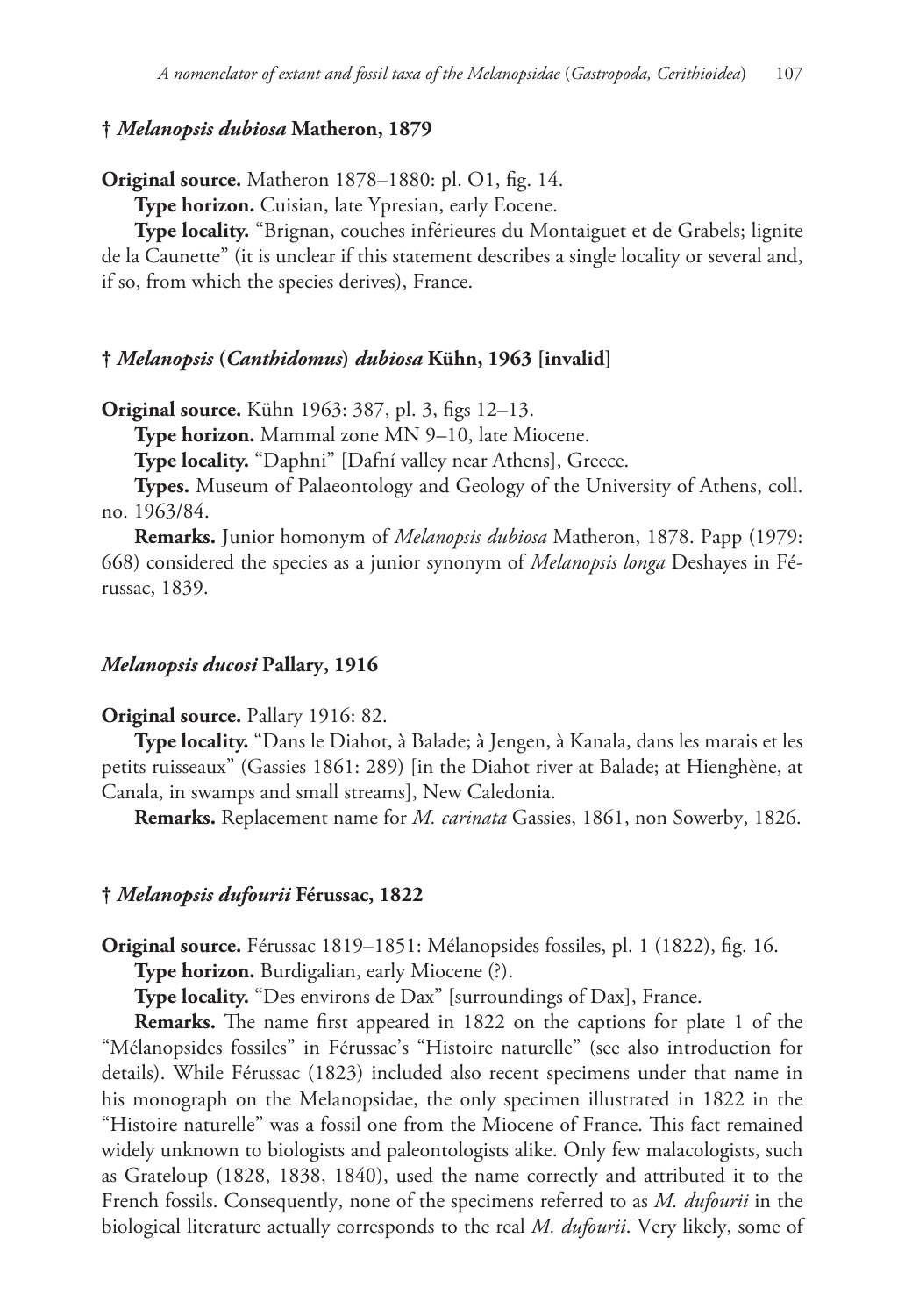the other melanopsids from Dax (see, e.g., Grateloup 1838, d'Orbigny 1852, Pallary 1916) are unrecognized junior synonyms of this species.

The names "*dufouri*" as mentioned by numerous authors and databases and "*dufourei*" as given by Morelet (1853: 297) and Bourguignat (1884: 114) are incorrect subsequent spellings.

### **†** *Melanopsis dufresnii* **Deshayes, 1825**

**Original source.** Deshayes 1824–1837: 120, pl. 12, figs 3–4.

**Type horizon.** Sparnacian, early Ypresian, Eocene.

**Type locality.** "Les environs de Soissons" [surroundings of Soisson], France.

**Remarks.** Cossmann (1888: 280) classified the species in the genus *Faunus* Montfort, 1810, Wenz (1929: 2623) affiliated it with *Melanatria* Bowdich, 1822 (both Pachychilidae). Note that both authors gave the name as "*dufresnei*", which is an incorrect subsequent spelling. Moreover, *Melanatria* Bowdich, 1822 [February] is not an available name because it is a replacement name for the vernacular "Pyrene Lamarck" which was not available in nomenclature before April 1822.

#### *Melanopsis dumbeensis* **Crosse, 1869**

**Original source.** Crosse 1869a: 70 (Latin) [January]. **Type locality.** "Dumbea", New Caledonia. **Remarks.** Re-described in French by Crosse (1869b: 281, pl. 8, fig. 4) [October].

# **†** *Melanopsis nodosa* **var.** *duonodulosa* **Ippolito, 1947**

**Original source.** Ippolito 1947: [p. 4 of the Separatum], [unnumbered plate], figs 32–35.

**Type horizon.** Late Villafranchian, early Pleistocene. **Type locality.** "Colle dell'Oro presso Terni", Italy.

# **†** *Melanopsis bouei* **var.** *duplicata* **Handmann, 1882**

**Original source.** Handmann 1882: 557. **Type horizon.** Pannonian, zone D, late Miocene. **Type locality.** "Kottingbrunn [...] Ziegelei a", Austria. **Remarks.** The taxon is not included in the Fossilium Catalogus of Wenz (1929).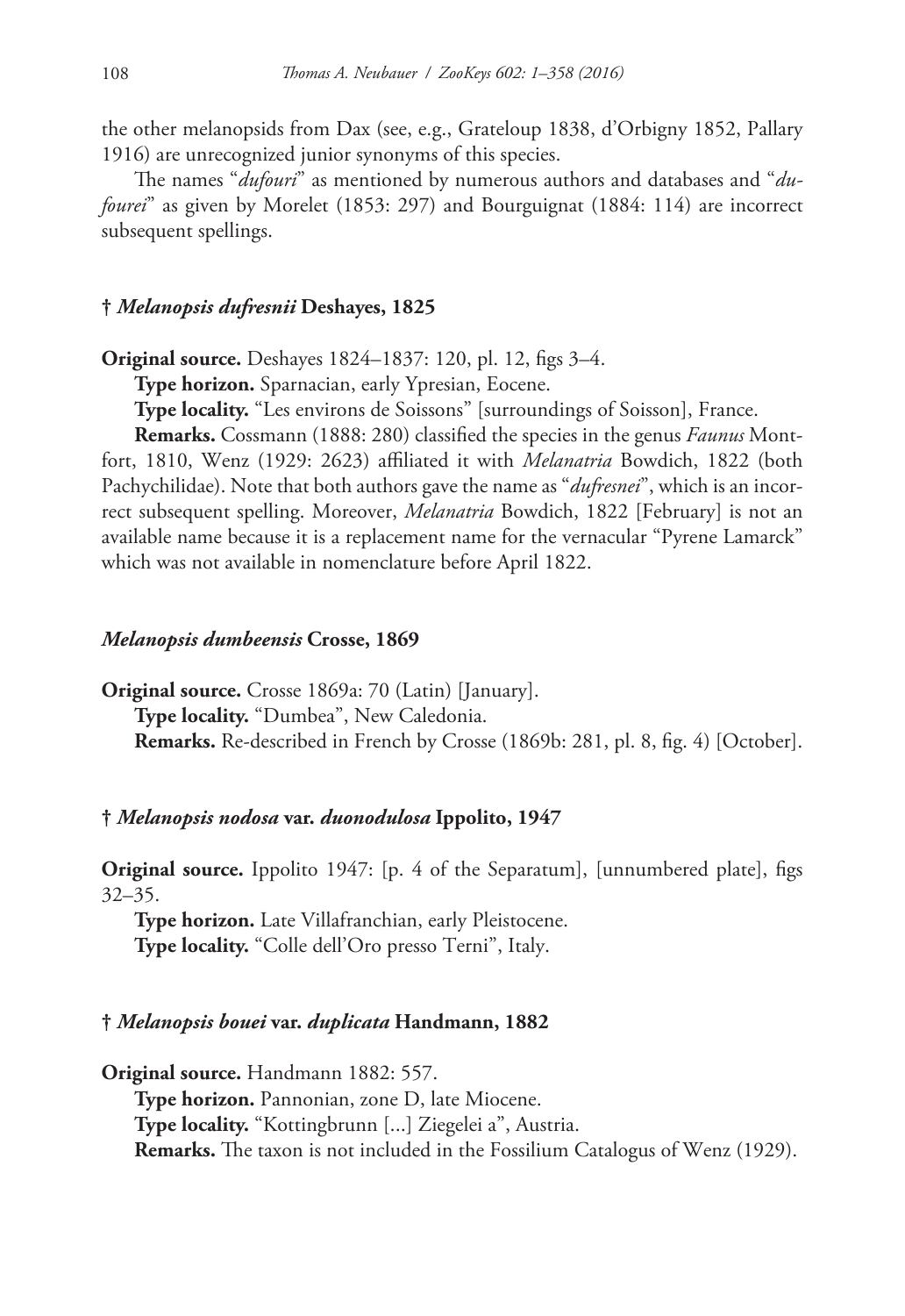# **†** *Melanopsis dutemplei* **Deshayes, 1862**

**Original source.** Deshayes 1861–1864: 427, pl. 21, fig. 31. **Type horizon.** Sparnacian, early Ypresian, Eocene. **Type locality.** "Saran, Cramant, Damery", France. **Remarks.** Wenz (1929: 2637) considered the taxon as a junior synonym of *Faunus cerithiformis* (Watelet, 1851) (Pachychilidae).

#### *Melanopsis duveyrieri* **Bourguignat in Letourneux & Bourguignat, 1887**

**Original source.** Letourneux and Bourguignat 1887: 160. **Type locality.** "El-Hammam, près Tozer" [El-Hamma-Djerid near Tozeur], Tunisia.

# **†** *Melanopsis matheroni* **var.** *ecarinata* **Fontannes, 1880**

**Original source.** Fontannes 1879–1882: 176, pl. 10, fig. 3.

**Type horizon.** Miocene or Pliocene.

**Type locality.** Rhône Basin (no exact locality given), France.

**Remarks.** Based on material from the Rhône Basin, not Italy as claimed by Wenz (1929); probably the taxon was mixed up by Italian authors cited by Wenz (1929). Harzhauser et al. (2015: 9) considered the taxon as a junior synonym of *Melanopsis narzolina* d'Archiac in Viquesnel, 1846.

#### *Melanopsis edrissiana* **Pallary, 1918**

**Original source.** Pallary 1918: 151. **Type locality.** "Ras el Mâ et Fès" [Ras el Ma], Morocco.

#### *Melanopsis egregia* **Bourguignat, 1884**

**Original source.** Bourguignat 1884: 146.

**Type locality.** "Dans le Jourdain; [...] dans le Belus près de Saint-Jean-d'Acre" [in the Jordan river; in the Na'aman river, near Acre], Israel.

**Remarks.** Heller et al. (2005: 247) considered the species as a junior synonym of *Melanopsis obliqua* Bourguignat, 1884.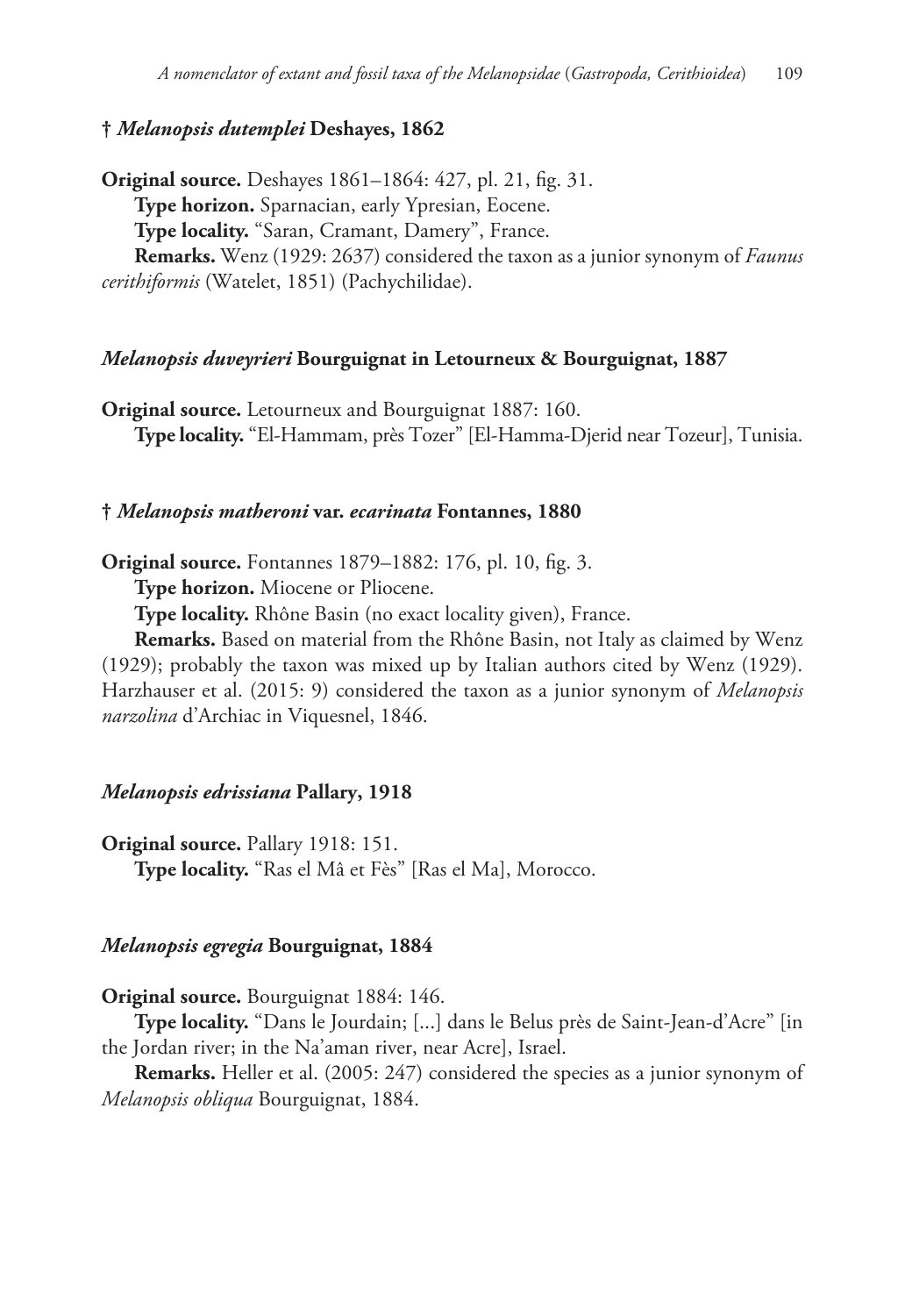### *Melanopsis dufourii* **var.** *elata* **Issel, 1866**

### **Original source.** Issel 1866: 33.

**Type locality.** "Nella Maremma Toscana in un fiumicello d'acqua calda detto Caldana di Ravi, presso Campiglia" [in the Tuscan Maremma, in a stream of warm water called Caldana di Ravi, at Campiglia Marittima], Italy.

#### *Melanopsis graellsii* **var.** *elatior* **Pallary, 1924**

#### **Original source.** Pallary 1924: 250.

**Type locality.** "Gandia (Valencia)", Spain.

**Remarks.** Not available from Rossmässler (1854), to whom Pallary referred, because Rossmässler did not use the term "*elatior*" to denote a species-group taxon but only cited Férussac's (1823) description of an unnamed variety of *M. dufourii*. Pallary briefly described the taxon (by indicating its size) and therefore made the name available.

#### *Melanopsis elegans* **Gassies, 1869**

**Original source.** Gassies 1869: 76.

**Type locality.** "Noumea", New Caledonia.

#### **"***Melanella elegans***" mentioned in Bourguignat (1884: 15) [unavailable]**

**Locality.** "De la Save et de la Savina; [...] du Danube, près de Belgrade (Serbie), de Zenica (Bosnie), de la rivière d'Ostaria et d'un ruisseau sur là route de Pregrada, non loin de Krapina-Toeplitz, en Croatie; [...] au pont de la Save, près d'Agram" [in the Sava and Savinja rivers (Croatia, Slovenia); [...] Danube river near Belgrade (Serbia), Zenica (Bosnia and Herzegovina), in the river at Oštarije and a stream at the road to Pregrada, near Krapinske toplice (Croatia); [...] at the Sava bridge near Zagreb].

**Remarks.** The name "Var. *elegans*" as mentioned by Rossmässler (1839) is a nomen nudum, referring to the personal opinion of Schmidt, with whom Rossmässler collected the material. If available, it would be a junior objective synonym of *M. holandrii legitima* Rossmässler, 1839, under which "*elegans*" was listed as a synonym by Rossmässler.

# **†** *Melanopsis eleis* **Oppenheim, 1891**

**Original source.** Oppenheim 1891: 465, pl. 26, fig. 5.

**Type horizon.** Pliocene.

**Type locality.** "Bizerè, nördlich von Pyrgos (Elis)" [Bizeré, north of Pyrgos], Greece.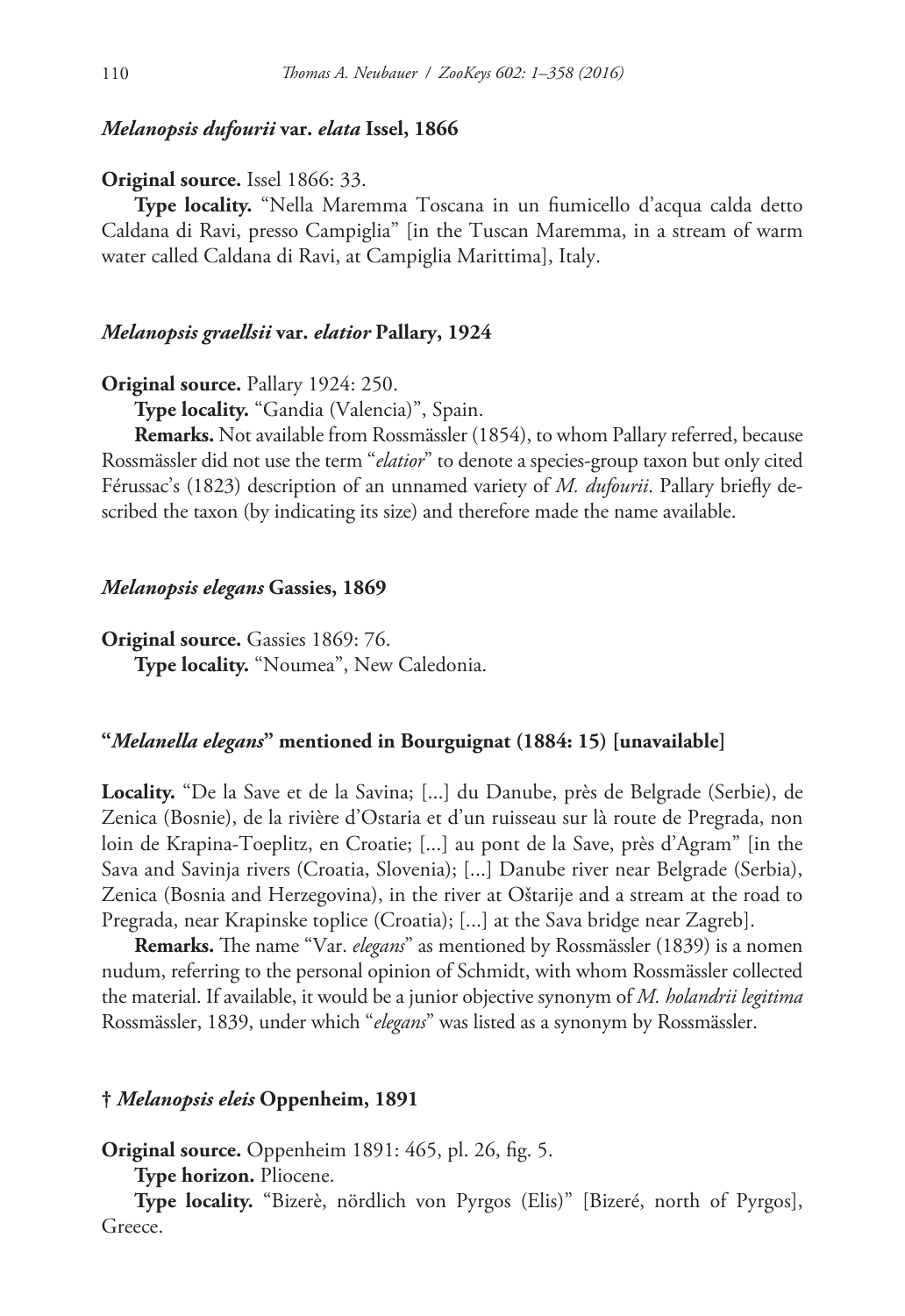# *Melanopsis orontis* **var.** *elevata* **Pallary, 1939 [unavailable]**

**Original source.** Pallary 1939: 92, pl. 6, fig. 74.

**Type locality.** Unclear: given as "L'Oronte à Djishr ech Chegour" [Orontes river at Jisr Ash-Shughur] in text but as "L'Oronte à Homs" [Orontes river at Homs (which is far to the south of the former)] in plate captions, Syria.

**Remarks.** Unavailable according to Art. 13.1, because it lacks a verbal description or definition. Heller et al. (2005: 244) considered it as a junior synonym of *Melanopsis costata* (Olivier, 1804).

# **†** *Melanopsis impressa* **var.** *elliptica* **Handmann, 1887**

**Original source.** Handmann 1887: 23, pl. 3, fig, 9. **Type horizon.** Pannonian, zone B–D, late Miocene. **Type locality.** "Leobersdorf", Austria.

#### **†** *Melanopsis buccinoidea* **var. γ) antiquua** *elongata* **Férussac, 1822**

**Original source.** Férussac 1819–1851: Mélanopsides fossiles, pl. 1 (1822), figs 5–7. **Type horizon.** Eocene.

**Type locality.** "Des environs d'Epernay. [...] De l'île de Wight" [surroundings of Épernay (France); Isle of Wight (United Kingdom)].

**Remarks.** Introduced within the var. γ, to which Férussac attributed the term "antiquua", which was probably not intended as species-group name (see introduction for a detailed discussion of the names introduced by Férussac 1823). Note that for figs 6 and 7 of pl. 7 in Férussac (1823), which is the same as pl. 1 of the "Mélanopsides fossiles" in Férussac (1819–1851), Pallary (1916) introduced two new names, i.e., *M. depressa* and *M. sparnacensis*.

#### *Melanopsis elongata* **Gassies, 1874 [invalid]**

**Original source.** Gassies 1874: 384.

**Type locality.** "Bourail", New Caledonia.

**Remarks.** Junior homonym of *Melanopsis buccinoidea elongata* Férussac, 1822. Pallary (1916: 82) introduced *M. goulvaini* as replacement name for the junior homonym.

# **†** *Melanopsis narzolina* **var.** *elongata* **Locard, 1878 [invalid]**

**Original source.** Locard 1878: 58.

**Type horizon.** Tortonian, late Miocene.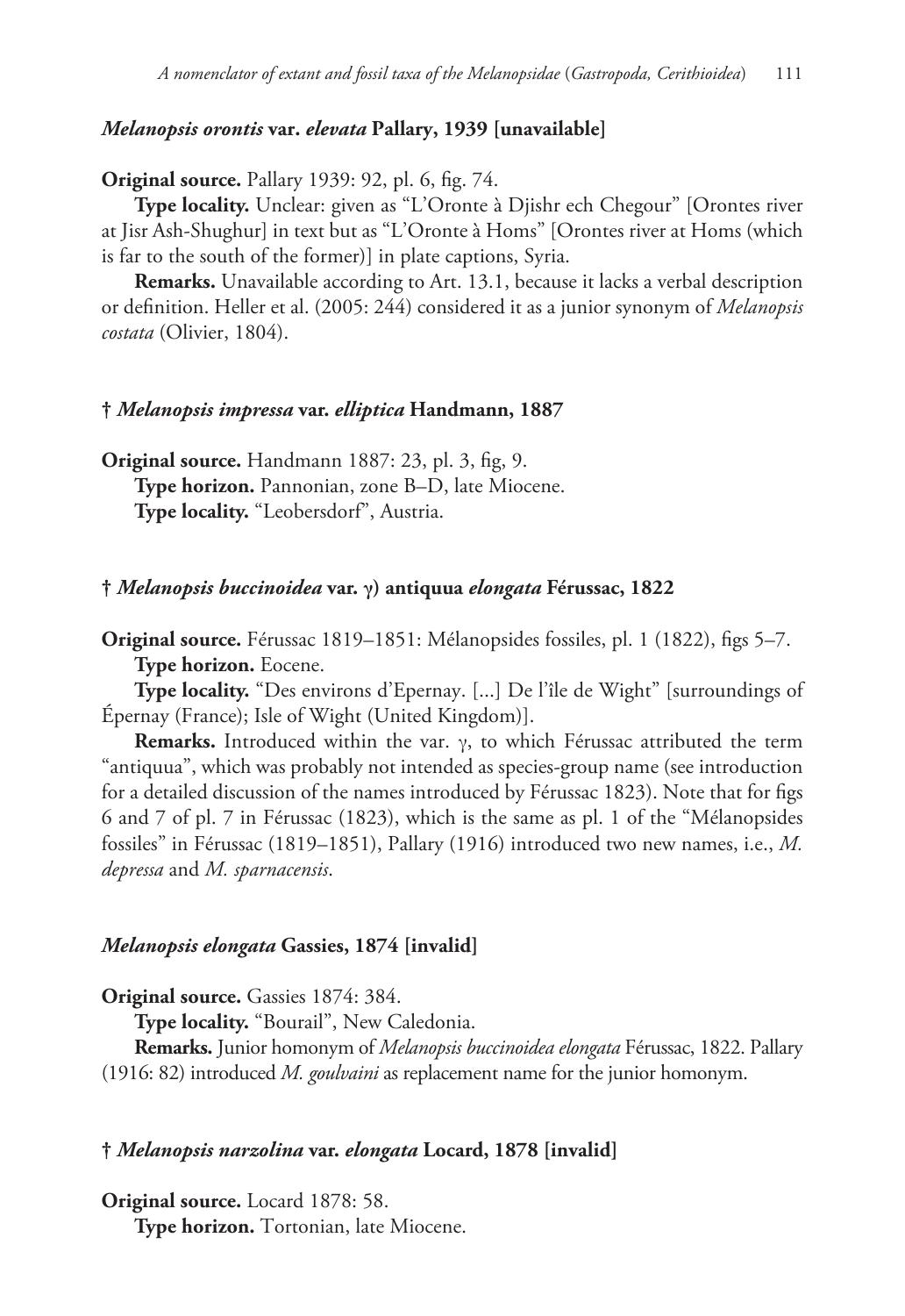**Type locality.** "À Tersannes près de Hauterives (Drôme)" [at Tersanne near Hauterives], France.

**Remarks.** Junior homonym of *Melanopsis buccinoidea elongata* Férussac, 1822. Wenz (1929: 2785) considered the taxon as a junior synonym of *M. narzolina* d'Archiac in Viquesnel, 1846.

# **†** *Melanopsis bouei* **var.** *elongata* **Handmann, 1882 [invalid]**

**Original source.** Handmann 1882: 557.

**Type horizon.** Pannonian, zone D, late Miocene.

**Type locality.** "Kottingbrunn [...] Ziegelei a", Austria.

**Remarks.** Junior homonym of *Melanopsis buccinoidea elongata* Férussac, 1822. Not included in the Fossilium Catalogus by Wenz (1929).

# *Melanella letourneuxi* **var.** *elongata* **Bourguignat, 1884**

**Original source.** Bourguignat 1884: 26. **Type locality.** "Ogulin", Croatia.

### **†** *Melanopsis* **(***Martinia***)** *vindobonensis* **var.** *elongata* **Handmann, 1887 [invalid]**

**Original source.** Handmann 1887: 28, pl. 6, figs 3–4. **Type horizon.** Pannonian, zone B–D, late Miocene. **Type locality.** "Leobersdorf", Austria. **Remarks.** Junior homonym of *Melanopsis buccinoidea elongata* Férussac, 1822.

# **†** *Melanopsis citharella* **var.** *elongata* **Locard, 1893 [invalid]**

**Original source.** Locard 1893: 178, pl. 9, fig. 17. **Type horizon.** "Helicidenmergel", late Burdigalian, early Miocene. **Type locality.** "Uetken, en Argovie", Switzerland. **Remarks.** Junior homonym of *Melanopsis buccinoidea elongata* Férussac, 1822.

Neubauer et al. (2014c: 29) considered this taxon as a junior synonym of *Melanopsis citharella* Merian, 1849.

# **†** *Melanopsis hazayi* **var.** *elongata* **Brusina, 1903 [invalid]**

**Original source.** Brusina 1903: 112. **Type horizon.** Late Pleistocene–early Holocene.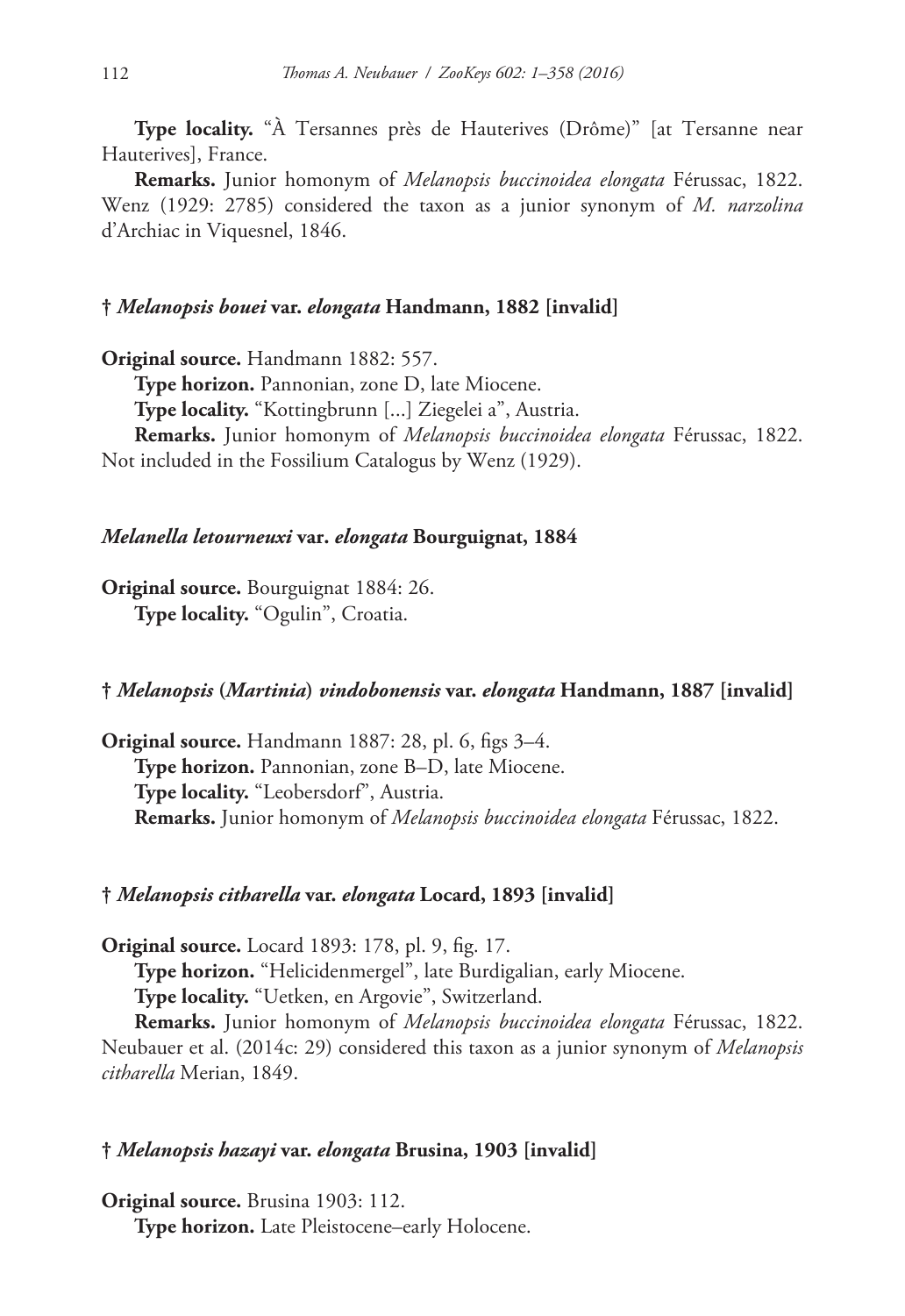**Type locality.** "Bischofsbad" [Püspökfürdő, Băile 1 Mai, Lake Pețea], Romania. **Remarks.** Junior homonym of *Melanopsis buccinoidea elongata* Férussac, 1822. Neubauer et al. (2014d: 125) considered this taxon as a junior synonym of *Microcolpia parreyssii sikorai* (Brusina, 1903).

# **†** *Melanopsis elongata* **Doncieux, 1908 [invalid]**

**Original source.** Doncieux 1908: 202, pl. 11, fig. 10.

**Type horizon.** Middle Lutetian, Eocene.

**Type locality.** "Au Nord d'Albas", France.

**Remarks.** Junior homonym of *Melanopsis buccinoidea elongata* Férussac, 1822. Pallary (1916: 82) introduced *M. sublongata* [sic] as replacement name.

### *Melanopsis* **(***Mesopotamia***)** *khabourensis* **var.** *elongata* **Pallary, 1939 [invalid]**

**Original source.** Pallary 1939: 103, pl. 5, fig. 16.

**Type locality.** "Ras el 'Ain du Khabour" [Chabur river near Ra's al 'Ayn], Syria.

**Remarks.** Junior homonym of *Melanopsis buccinoidea elongata* Férussac, 1822. Heller et al. (2005: 239) tentatively considered the variety as a junior synonym of *Melanopsis khabourensis* Pallary, 1939.

# **"***Melanopsis praemorsa* **f.** *elongata***" mentioned in Pérès (1939) [unavailable]**

**Locality.** Collection stations 80 [tributary rivulet to the river Tensift] and 144 [Oued Sidi Raho, approximately 6 km upstream of its confluence with the Bou Regreg] (Pérès 1939: 139), Morocco.

**Remarks.** First of all, the name as given by Pérès (1939) is a nomen nudum – Pérès apparently considered the expression "*elongata*" self-explanatory and did not describe it. Moreover, he obviously used the name not as separate taxon but rather as descriptive term to fit existing species into his morphological concept. He even indicated *M. olivieri* Bourguignat, 1884 as its "type".

# **†** *Melanopsis* **(***Canthidomus***)** *defensa elongata* **Gillet & Marinescu, 1971 [invalid]**

**Original source.** Gillet and Marinescu 1971: 55, pl. 23, figs 38–48.

**Type horizon.** Transdanubian, Pannonian, late Miocene.

**Type locality.** "Rădmănești", Romania.

**Remarks.** Junior homonym of *Melanopsis buccinoidea elongata* Férussac, 1822. Neubauer et al. (2014c: 31) considered this variety a junior synonym of *Melanopsis defensa* Fuchs, 1870.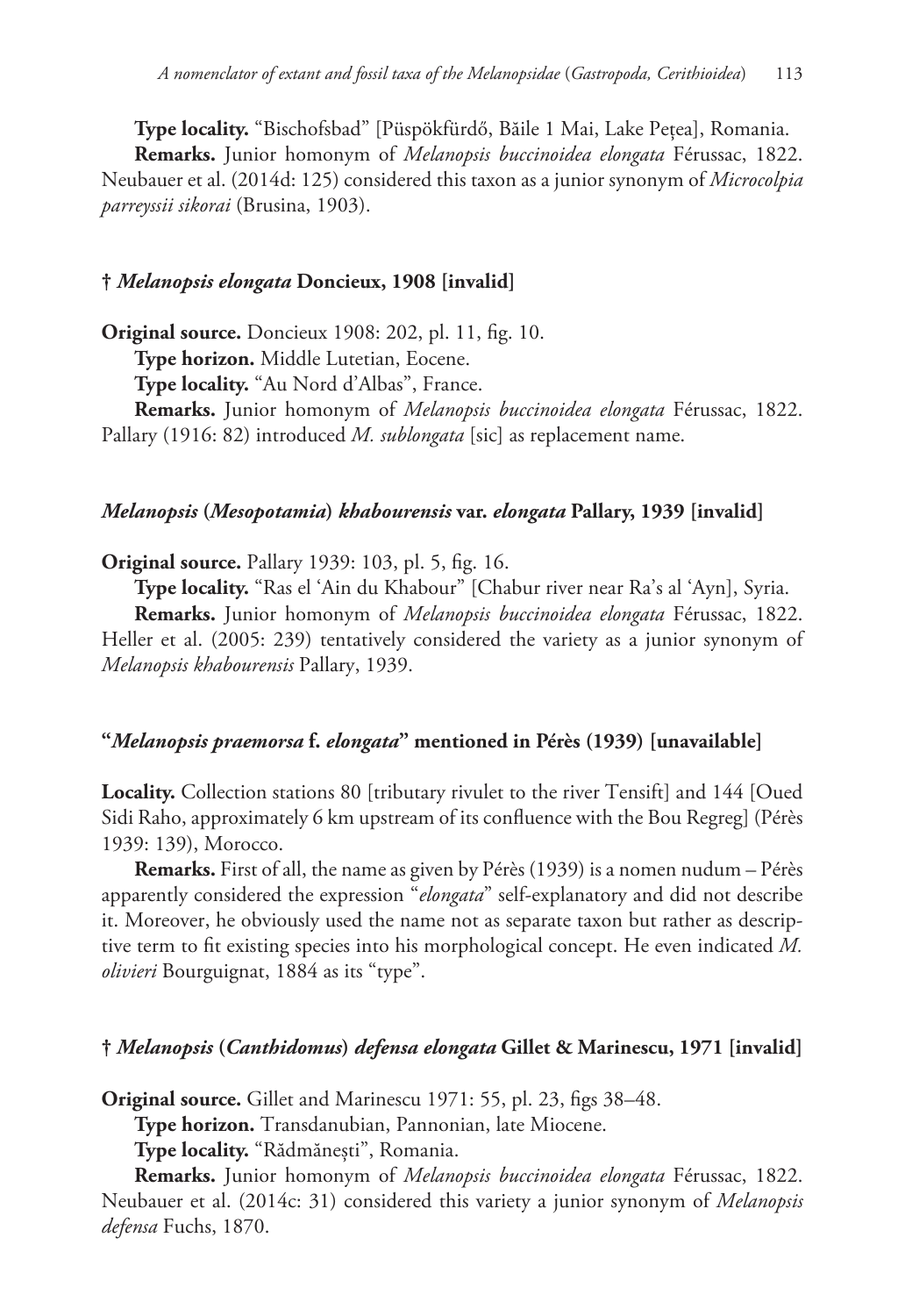# **†** *Melanopsis elophila* **Pallary, 1925**

#### **Original source.** Pallary 1925: 257.

**Type horizon.** Messinian, late Miocene.

**Type locality.** "Della valle della Sterza" (Capellini 1880: 420) [La Sterza near Lajatico], Italy.

**Remarks.** Introduced for *M. buccinoidea* sensu Capellini, 1880, non Férussac, 1823.

#### **"***Melanopsis elysaea***" mentioned in Brot (1874–1879: 419) [unavailable]**

#### **Locality.** Not indicated.

**Remarks.** Nomen nudum, "in schedis" name from Tarnier listed in the synonymy list of *M. buccinoidea* (Olivier, 1801) by Brot (1879).

# *Melanopsis foleyi* **var.** *emaciata* **Pallary, 1928 [unresolved]**

**Original source.** Pallary 1928a: 271.

**Type locality.** "Aïn Mélias, près de Figuig" [Ain Melias near Figuig], Algeria.

**Remarks.** Homonym of the simultaneously published name *Melanopsis letourneuxi emaciata* Pallary, 1928 (see Note 1). This case requires the action of a First Reviser.

#### *Melanopsis letourneuxi* **var.** *emaciata* **Pallary, 1928 [unresolved]**

**Original source.** Pallary 1928a: 273, pl. 5, fig. 7.

**Type locality.** "Berguent" [Aïn Beni Mathar], Morocco.

**Remarks.** Homonym of the simultaneously published name *Melanopsis foleyi emaciata* Pallary, 1928 (see Note 1). This case requires the action of a First Reviser.

### *Melanopsis monteli* **var.** *emaciata* **Pallary, 1936 [invalid]**

#### **Original source.** Pallary 1936: 61.

**Type locality.** Not explicitly stated but probably the same as for the species ("L'Oued Sous, au pont des Aït Melloul, sur la route d'Agadir à Tiznit, à 14 kil. S. O. d'Agadir" [in the Oued Sous, at the bridge of Ait Melloul, at the road from Agadir to Tiznit, 14 km southwest of Agadir], Morocco).

**Remarks.** Junior homonym of *Melanopsis letourneuxi emaciata* Pallary, 1928 and *M. foleyi emaciata* Pallary, 1928 (simultaneously published; no priority fixed yet; see Note 1).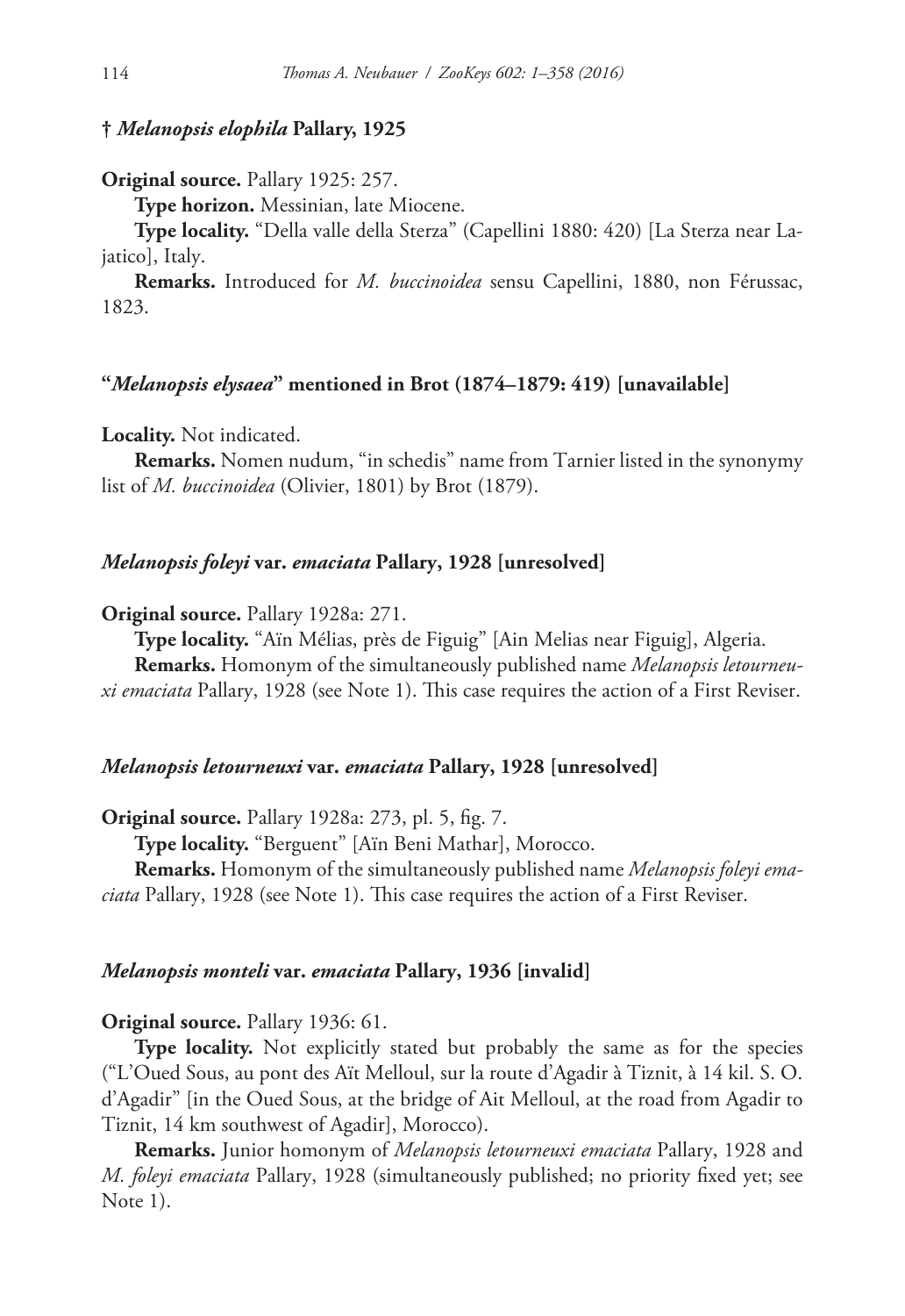# *Melanopsis cerithiopsis* **var.** *emaciata* **Pallary, 1939 [invalid]**

**Original source.** Pallary 1939: 96, pl. 6, figs 40–43.

**Type locality.** "À Jéricho, dans 'Ain Solthan" [at Jericho, in the spring 'Ayn as Sulțān], Palestine.

**Remarks.** Junior homonym of *Melanopsis letourneuxi emaciata* Pallary, 1928 and *M. foleyi emaciata* Pallary, 1928 (simultaneously published; no priority fixed yet; see Note 1).

#### **†** *Melanopsis emerici* **d'Orbigny, 1850**

**Original source.** d'Orbigny 1850: 309.

**Type horizon.** Early Rupelian, Oligocene.

**Type locality.** "Levit, près de Castellanne" [Vît-de-Castellane near Castellane], France.

# **†** *Melanopsis geniculata* **f.** *enodata* **Brusina, 1897**

**Original source.** Brusina 1897: 11.

**Type horizon.** Early Langhian, middle Miocene.

**Type locality.** "Sinj (Župića potok)", Croatia.

**Types.** The syntypes are stored in the Croatian Natural History Museum, Zagreb; no number indicated (Milan et al. 1974: 91).

**Remarks.** Wenz (1929: 2734) considered the taxon as a junior synonym of *Melanopsis geniculata* Brusina, 1874, while Neubauer et al. (2016b: 23) treated it as a distinct species. The name "*enodota*" as mentioned in Wenz (1929: 2734) is an incorrect subsequent spelling.

### **"***Melania enodes* **Ziegler" mentioned in Reeve (1860) [unavailable]**

#### **Locality.** Not indicated.

**Remarks.** Perhaps a manuscript or "in schedis" name from Ziegler. Reeve (1860) considered this taxon as a junior synonym of *Melania hollandrii* [sic].

# **†** *Melanopsis entzi* **Brusina, 1902**

**Original source.** Brusina 1902: pl. 6, figs 34–37.

**Type horizon.** Transdanubian, Pannonian, late Miocene.

**Type locality.** "Tihany; Kenese" [Tihany; Balatonkenese], Hungary.

**Types.** Milan et al. (1974: 90) defined a "lectosyntypus", a term not accepted by the Code, based on the specimen from Tihany illustrated by Brusina (1902: pl. 6, figs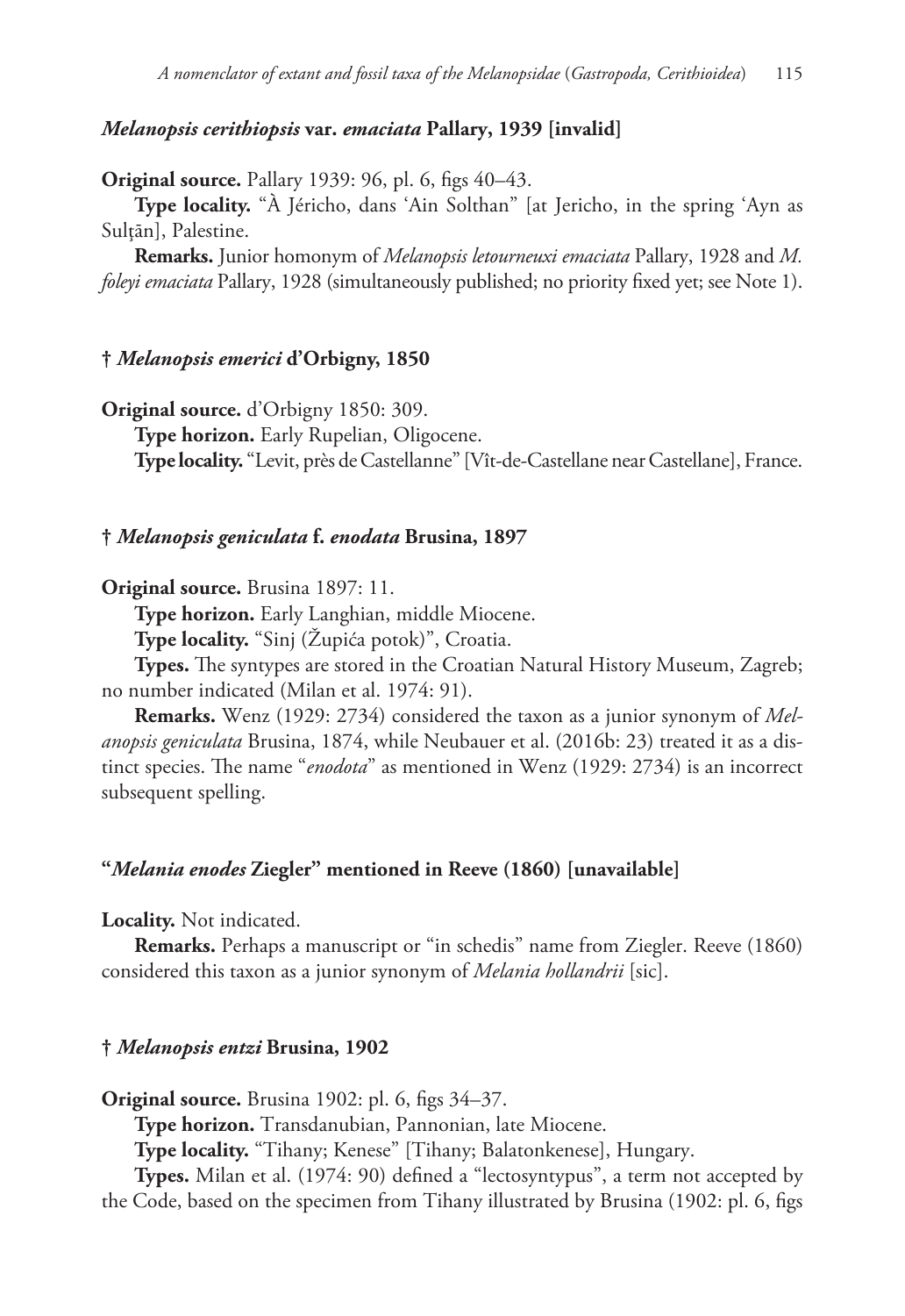34–36). This fixation is insufficient for a valid lectotype designation (Art. 74). The specimen is stored in the Croatian Natural History Museum, Zagreb, coll. no. 2515- 161/1-2.

**Remarks.** Bartha (1955: 294) considered this taxon as a junior synonym of *Melanopsis fuchsi* Handmann, 1882.

### **†** *Melanopsis eocenica* **Pallary, 1916**

#### **Original source.** Pallary 1916: 79.

**Type horizon.** Sparnacian, early Ypresian, Eocene.

**Type locality.** "Mont Bernon bei Epernay" (only this locality is the type locality as Pallary clearly referred to the specimen illustrated by Sandberger 1870–1875: pl. 9, fig. 5), France.

**Remarks.** Introduced for *M. buccinoidea* sensu Sandberger, 1870. Wenz (1929: 2660) considered that record a junior synonym of *M. antidiluviana* (Poiret, 1801). The name "*eocaenica*" as mentioned in Wenz (1929: 2662) is an incorrect subsequent spelling.

#### *Melanopsis episema* **Bourguignat, 1884**

**Original source.** Bourguignat 1884: 88.

**Type locality.** "Près de Biskra, dans un ruisseau d'eau chaude à Ouargla, dans un puits artésien de Mazer au Ziban, ainsi qu'aux environs de Boghar et dans les rivières du djebel Takreda entre Mogador et Maroc [sic]" [near Biskra, in a stream of warm water at Ouargla, in an artesian well of Mazer, as well as around Boghar (Algeria) and in rivers of Jebel Takreda (?) between Essaouira and Morocco (?)].

# *Melanopsis eremita* **Tristram, 1865**

#### **Original source.** Tristram 1865: 542.

**Type locality.** "Wady Um Bagkek, between Sebbeh and Jebel Usdum, at the south-west corner of the Dead Sea", Israel.

**Remarks.** Heller et al. (2005: 236) considered the species as a junior synonym of *Melanopsis ammonis* Tristram, 1865.

#### *Melanopsis laevigata* **var.** *erosa* **Roth, 1839**

**Original source.** Roth 1839: 24. **Type locality.** "In Peloponneso", Greece.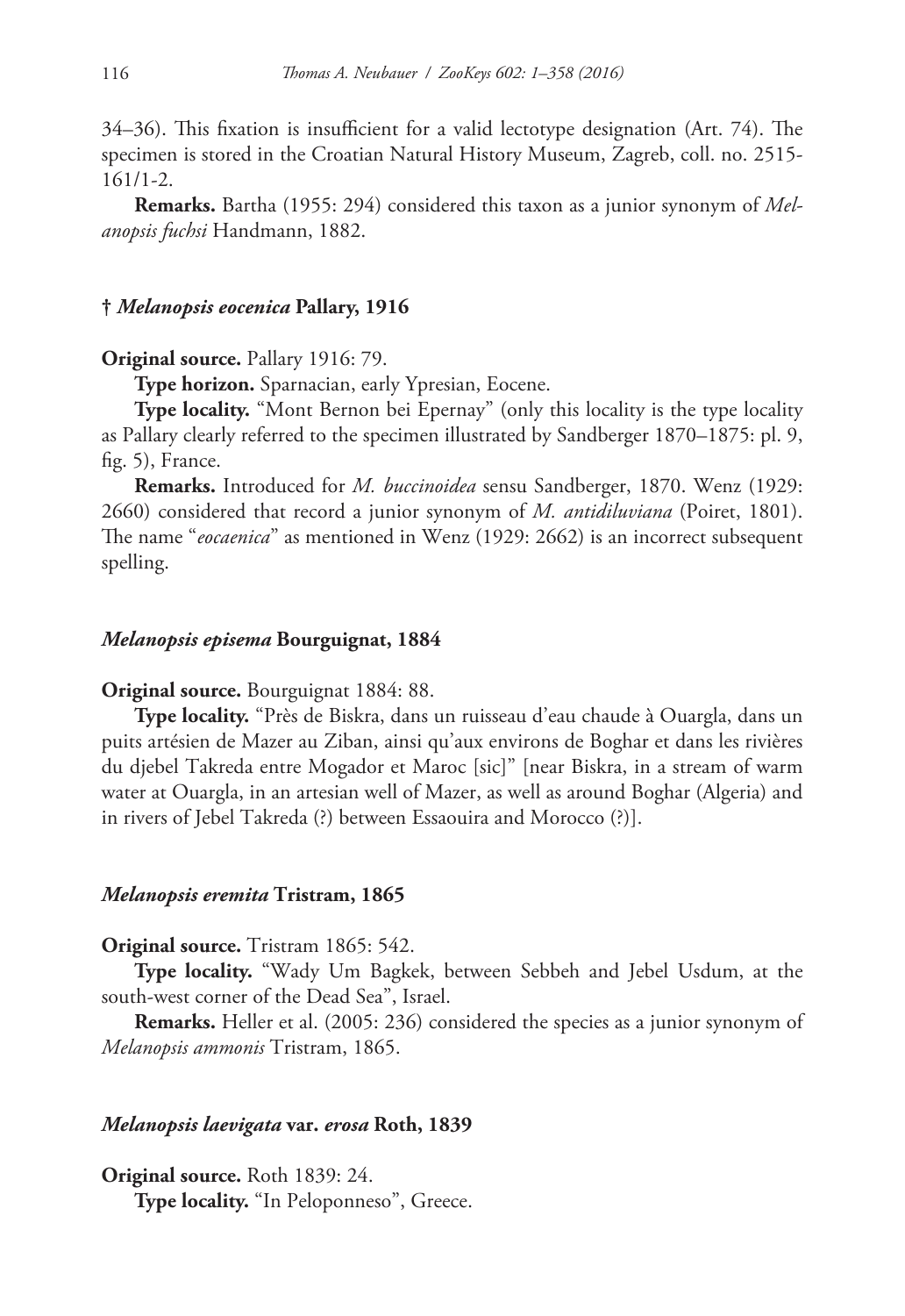# *Melanopsis esperi* **Férussac, 1823**

**Original source.** Férussac 1823: 160.

**Type locality.** "La Laybach" [Ljubljanica river], Slovenia. **Remarks.** Type species of *Esperiana* Bourguignat, 1877.

### **†** *Melanopsis esperioides* **Stefanescu, 1896**

**Original source.** Stefanescu 1896: 128, pl. 11, figs 6–11.

**Type horizon.** Pliocene.

**Type locality.** "À Bucovatz, dans la vallée de Jiu, et à Milcov, près de Slatina, dans la vallée de l'Oltu" [at Bucovăț, in the valley of the river Jiu, and at Milcov, near Slatina, in the valley of the river Olt], Romania.

**Remarks.** The name "*esperiodea*" as mentioned in Huică (1977: 41) is an incorrect subsequent spelling.

### *Melanopsis lorcana* **var.** *etrusca* **Westerlund, 1886**

**Original source.** Westerlund 1886: 128.

**Type locality.** "Italien, Balearen [Westerlund]; aus Toscana als auch aus Jumilla (Spanien) und Merknes (Marocco) [Brot]" [Italy, Balearic Islands (Spain); Tuscany (Italy), Jumilla (prov. Murcia, Spain), Merknes (Morocco)].

**Remarks.** The name was first mentioned by Brot (1862: 63) as "*etrusca* Villa (v. min)" from the locality "Toscane", without description or bibliographical reference. Brot listed it under the name "*Melanopsis Dufourii* Fér.", for which a bibliographical reference (to "Rossm. Icon. 835–839") and locality "Espagne" was given. Since *etrusca* was neither described by Brot nor by Rossmässler, the name *etrusca* is not available from this case (Art. 12.1).

Brot (1879: 434) listed the name ("*Melanopsis etrusca* Villa MSS.") as synonym of *Melanopsis Dufourii* var. β, which he introduced there with a short Latin description. On p. 435 Brot even associated *etrusca* with an illustration of a specimen from Toscana (pl. 47, fig. 3). However, the name was explicitly referred to as synonym of the (unnamed) variety β, which is not a valid name, and thus the requirements of Art. 11.6 (and therefore 12.1) are not met (see Note 2).

Westerlund (1886: 128) used the name as "[*Melanopsis lorcana*] var. *etrusca* Villa ap. Brot (Cat. syst. Melan. 1862)" and provided a description and thus made it available as species-group taxon. Since he referred to Brot's catalogue, the type locality comprises both his and Brot's records. The authority of *Melanopsis etrusca* remains with Westerlund. Art. 11.6.1 does not apply here as Brot (1879) had listed the name as synonym of "Var. β", which is not a valid name (see Note 2).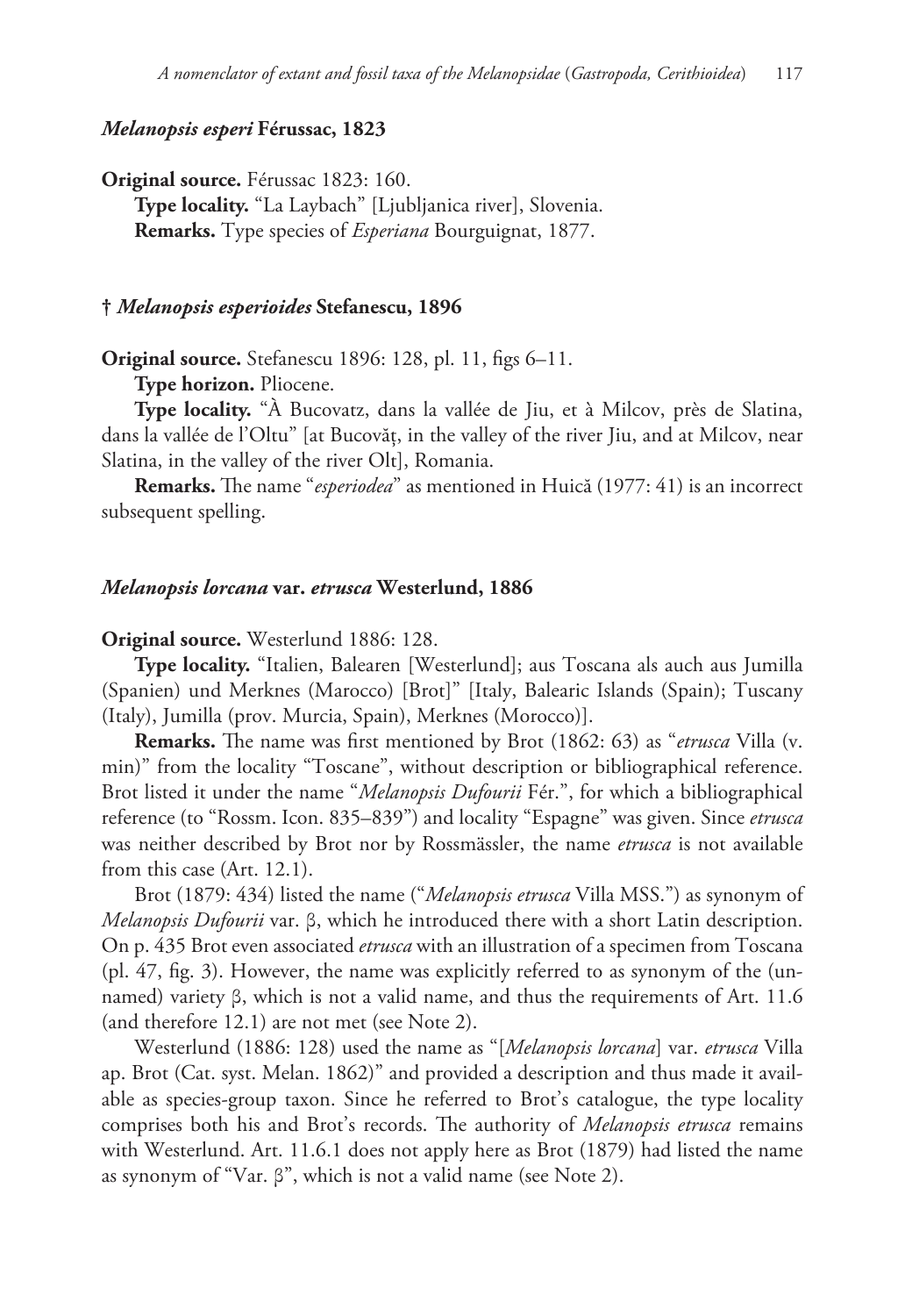# **†** *Melanopsis eulimopsis* **Brusina, 1902**

**Original source.** Brusina 1902: pl. 5, figs 42–44.

**Type horizon.** Middle Pannonian, late Miocene.

**Type locality.** "Kúp", Hungary.

**Types.** The illustrated syntypes are stored in the Croatian Natural History Museum, Zagreb, coll. no. 2494-140/1-3 (Milan et al. 1974: 90).

**Remarks.** Considered a junior synonym of *M. pygmaea mucronata* Handmann, 1887 by Papp (1953b: 150).

# *Melanopsis eumorphia* **Bourguignat, 1884**

**Original source.** Bourguignat 1884: 146.

**Type locality.** "Dans le Jourdain, à 4 kilomètres au-dessus de la Mer Morte" [in the Jordan river, 4 km above the Dead Sea], Palestine/Jordan.

**Remarks.** Apparently by mistake, Heller et al. (2005: 245, 247) listed the species in synonymy of *Melanopsis lampra* Bourguignat, 1884 as well as of *Melanopsis obliqua* Bourguignat, 1884, both of which they ranked as subspecies of *M. costata* (Olivier, 1804).

### **†** *Melanopsis* **(***Lyrcea***)** *euphrosinae* **Cobălcescu, 1883**

**Original source.** Cobălcescu 1883: 124, pl. 9, figs 11a–b. **Type horizon.** Dacian, Pliocene. **Type locality.** "Beceni", Romania.

#### **†** *Melanopsis eurystoma* **Neumayr in Neumayr & Paul, 1875**

**Original source.** Neumayr and Paul 1875: 49, pl. 8, fig. 30. **Type horizon.** Cernikian, Pliocene. **Type locality.** "Čaplathal" [Čaplja trench near Slavonski Brod], Croatia.

# *Melanopsis excoriata* **Pallary, 1920**

#### **Original source.** Pallary 1920a: 31.

**Type locality.** "Aït Brahim; Tazouta; El Menzel; [...] l'Oued Raha, à Agouraï" [Aït Brahim, Tazouta, El Menzel, Oued Rha at Agourai], Morocco.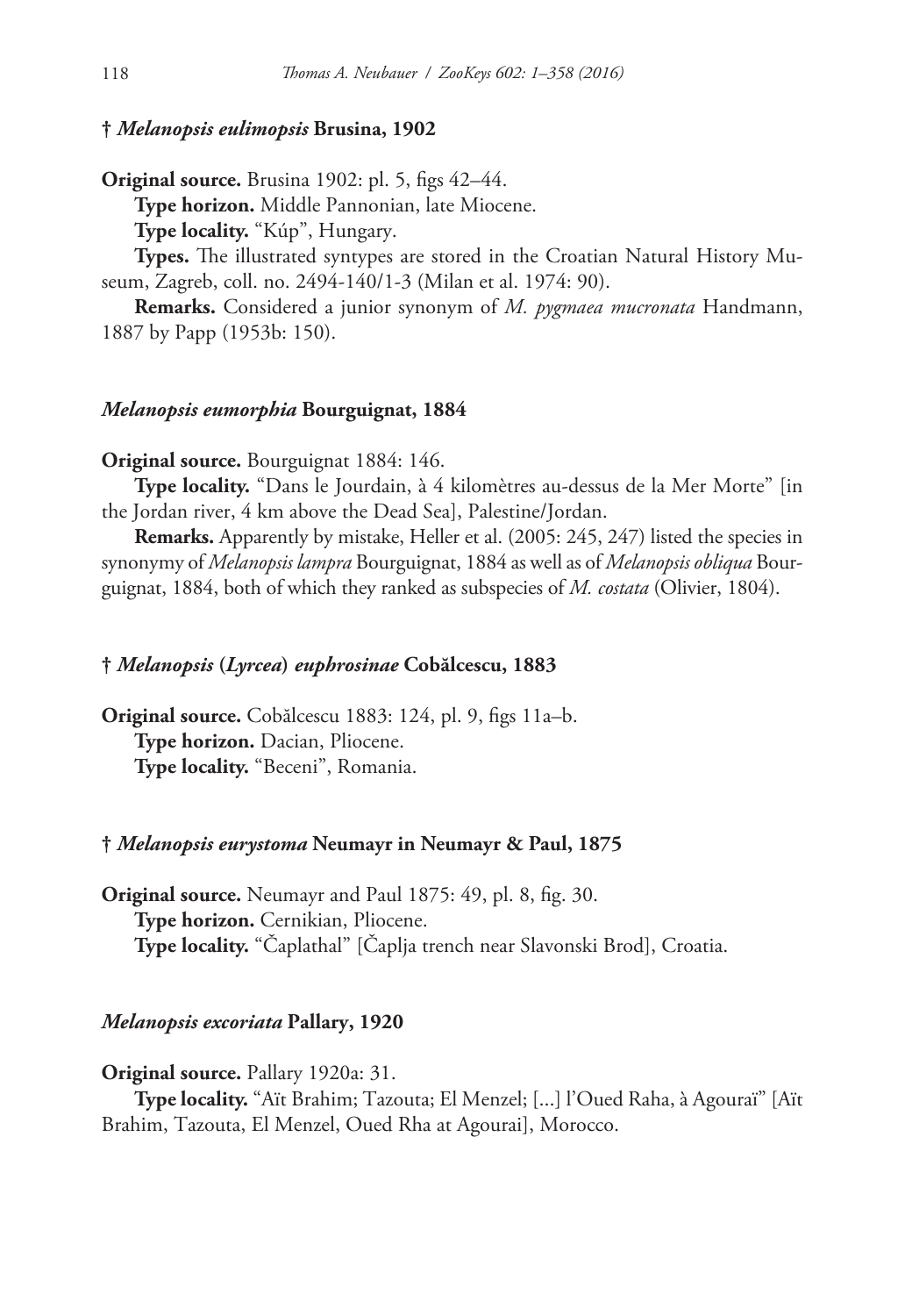# *Melanopsis chehirensis* **var.** *exilis* **Pallary, 1939**

**Original source.** Pallary 1939: 95, pl. 6, figs 51, 52, 63. **Type locality.** "Yeni Chehir" [Yenişehir], Turkey.

### *Melanella eximia* **Bourguignat, 1884**

#### **Original source.** Bourguignat 1884: 13.

**Type locality.** "Rivière d'Ostaria, entre Plaski et Ogulin, en Croatie; la Save, à Sissek, en Slavonie; la Narenta, en Dalmatie" [river at Oštarije, between Plaški and Ogulin; Sava river at Sisak in Slavonia; in the Narenta river in Dalmatia], Croatia.

**Remarks.** Note that Bourguignat denoted the authority as "Bourguignat, 1880".

# *Melanopsis eximia* **Pallary, 1928**

**Original source.** Pallary 1928a: 260, pl. 5, figs 16–18.

**Type locality.** "Agouraï, à 29 kil. sud de Fès" [Agourai, claimed to be 29 km south of Fès; judging from the map, Pallary obviously mixed up Fès with Meknès in this case], Morocco.

# *Melanopsis magnifica* **var.** *expansa* **Pallary, 1920**

**Original source.** Pallary 1920a: 33. **Type locality.** "Agouraï" [Agourai, south of Meknes], Morocco.

### **†** *Melanopsis* **(***Lyrcea***)** *delessei* **var.** *expansa* **Magrograssi, 1928 [invalid]**

**Original source.** Magrograssi 1928: 259, pl. 6, fig. 15.

**Type horizon.** Plio-Pleistocene.

**Type locality.** "Coo: frequente nella zona centrale fossilifera" [Kos island: common in the central fossiliferous zone], Greece.

**Remarks.** Junior homonym of *Melanopsis magnifica expansa* Pallary, 1920 (see Note 1).

#### **†** *Melanopsis* **(***Martinia***)** *martiniana* **var.** *extensa* **Handmann, 1887**

**Original source.** Handmann 1887: 26, pl. 5, figs 3–4. **Type horizon.** Pannonian, zone B–D, late Miocene.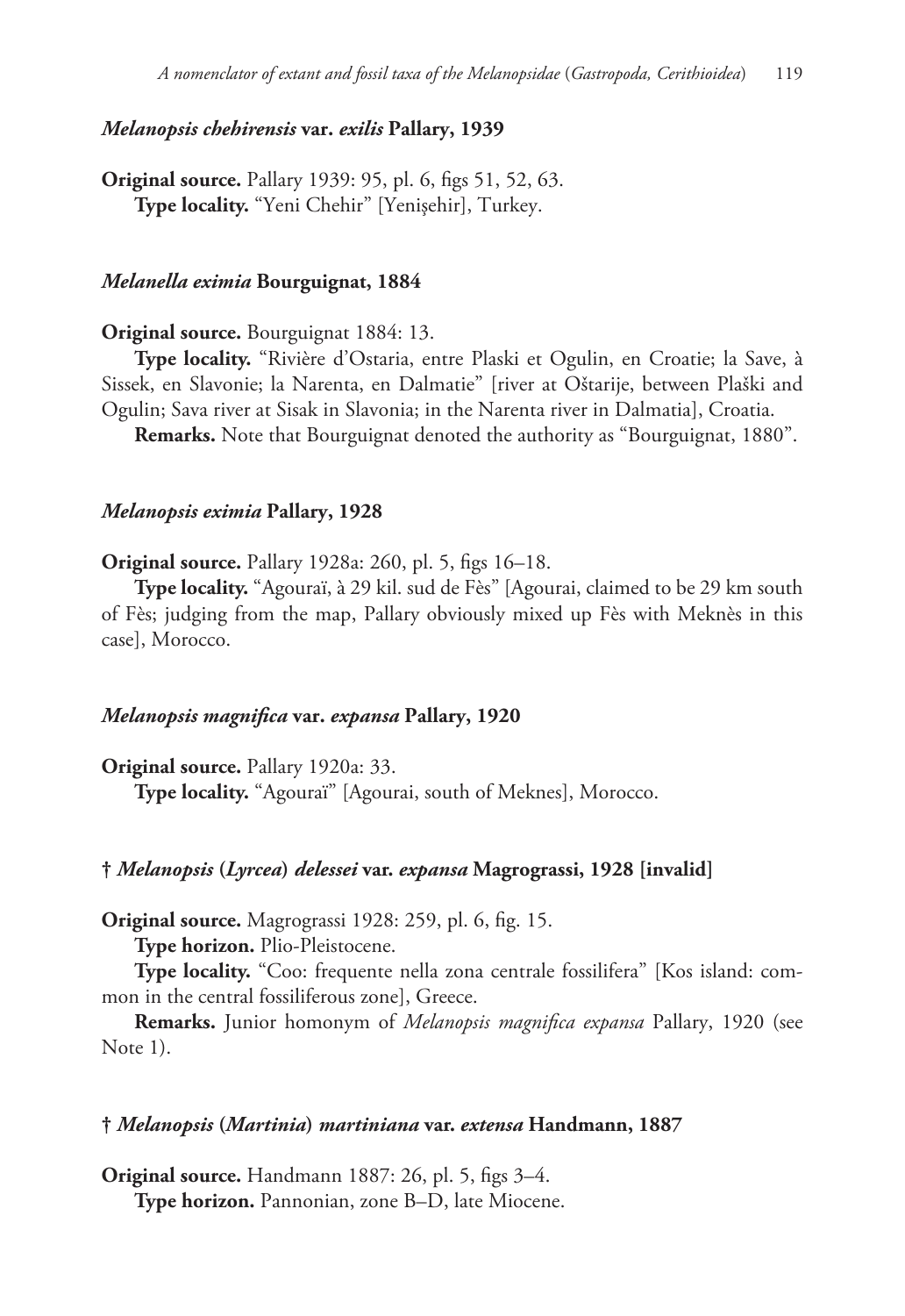**Type locality.** "Leobersdorf", Austria.

**Remarks.** Wenz (1929: 2720) considered the taxon as a junior synonym of *Melanopsis fossilis* (Gmelin, 1791).

### **†** *Melanopsis faberi* **Brusina, 1884**

**Original source.** Brusina 1884a: 167, pl. 29, fig. 1.

**Type horizon.** Portaferrian (Pannonian Basin), late Miocene–Pliocene.

**Type locality.** "Okrugljak" [near Zagreb], Croatia.

**Types.** Milan et al. (1974: 90) indicated a holotype, but it is uncertain whether the specimen was the only one Brusina had at hand (holotype by monotypy, Art. 73.1.2). The specimen is stored in the Croatian Natural History Museum, Zagreb, coll. no. 2966-612.

# *Melanella fagotiana* **Bourguignat, 1884**

**Original source.** Bourguignat 1884: 18.

**Type locality.** "Dans la rivière de la Krapina, à Sused, en Croatie" [in the river Krapina at Podsused, in Zagreb], Croatia.

**Remarks.** Note that Bourguignat denoted the authority as "Bourguignat, 1879".

#### **†** *Melanopsis fallax* **Pantanelli, 1886**

**Original source.** Pantanelli 1886a: 64 or 1886b: 67, pl. 3, figs 12–13 (precedence not established).

**Type horizon.** Messinian, late Miocene.

**Type locality.** "Sterza" (Capellini 1873: 550) [near Lajatico], Italy.

**Remarks.** Introduced for the record of *M. acicularis* sensu Capellini, 1873, non Férussac, 1823.

#### *Melanopsis fasciata* **Gassies, 1874**

**Original source.** Gassies 1874: 381.

**Type locality.** "Nékété" [Nakéty], New Caledonia.

**Remarks.** Brot (1879: 444) considered the taxon as a junior synonym of *Melanopsis frustulum* Morelet, 1857.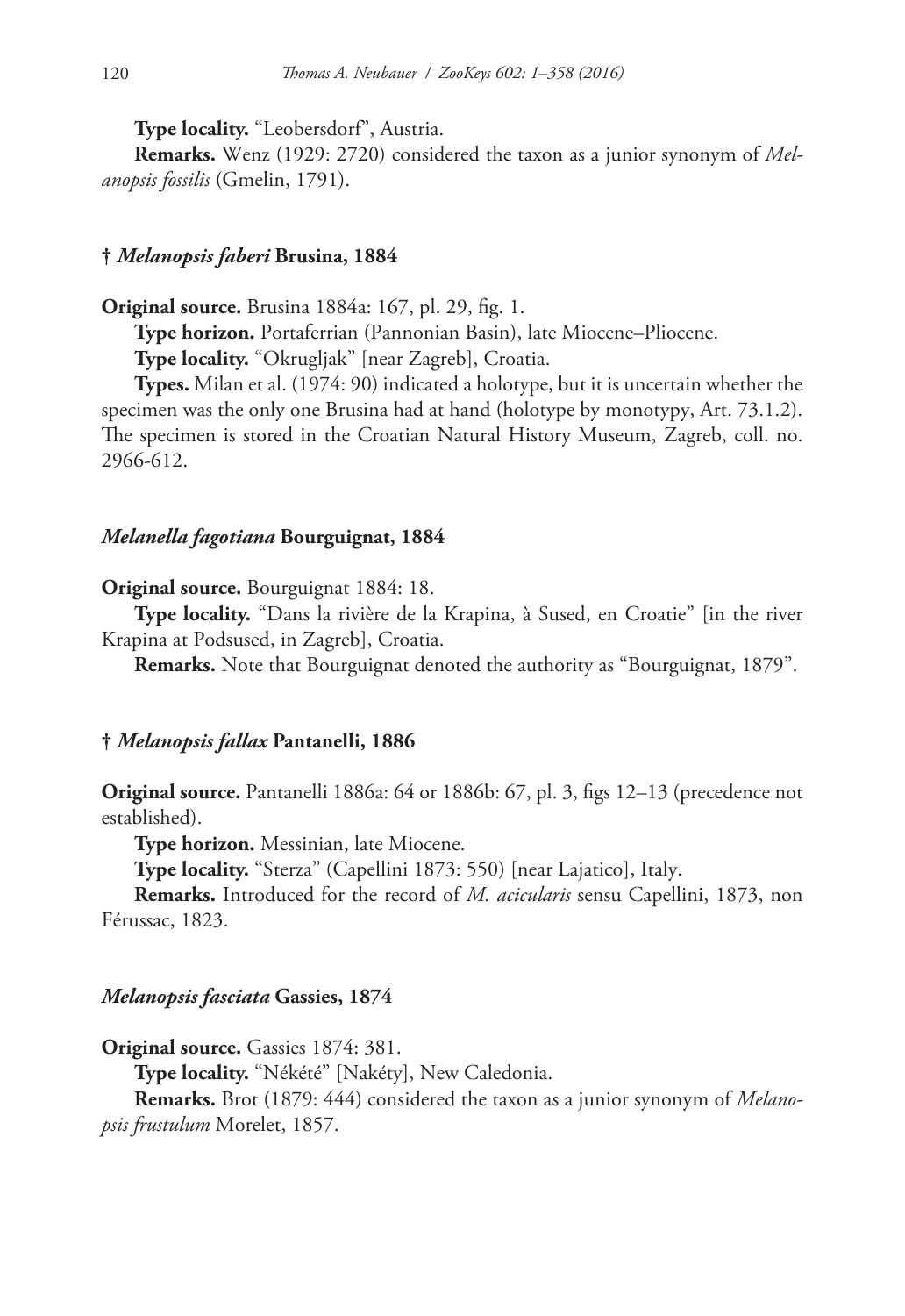# **†** *Melanopsis fasciata* **Handmann, 1882 [invalid]**

**Original source.** Handmann 1882: 559.

**Type horizon.** Pannonian, zone D, late Miocene.

**Type locality.** "Kottingbrunn [...] Ziegelei a", Austria.

**Remarks.** Junior homonym of *Melanopsis fasciata* Gassies, 1874. Pallary (1916: 86) introduced *M. vittata* as replacement name. The taxon was considered as a junior synonym of *M. haueri* by Wenz (1929: 2741).

#### *Melanopsis doriae* **var.** *fasciata* **Biggs, 1937 [invalid]**

#### **Original source.** Biggs 1937: 248.

**Type locality.** "From a 'qanat' [= typical Iranian channel] at Jelalabad, near Kerman", Iran.

**Remarks.** Junior homonym of *Melanopsis fasciata* Gassies, 1874.

# **"***Melania fasciata***" mentioned in Brusina (1866: 106) and Brusina (1867: 86) [unavailable]**

# **Locality.** "Cetina", Croatia.

**Remarks.** Nomen nudum, "in schedis" name in collection of Kucik (also read as "Kutschig"), occasionally listed with authority "Stentz". If available, the name would be junior homonym of *Melania fasciata* Sowerby, 1818 described from the Paleogene of the United Kingdom.

#### *Melanopsis maroccana* **var.** *fasciolata* **Bourguignat, 1864**

**Original source.** Bourguignat 1864: 260.

**Type locality.** "Ruisseau de Ngouca" [N'Goussa], Algeria.

#### *Melanopsis fasensis* **Pallary, 1920**

#### **Original source.** Pallary 1920a: 32.

**Type locality.** "Taforalt. Aïn Sfa. Fès (Ras el Mâ). [...] Dar Batha, jardin public de bou Djeloud, séguias de dar el Maghzen, séguias en dehors de bab sidi bou Jida" [Taforhalt; Aïn Sfa; Fes; Ras el Ma; Dar Batha, park of Bou Jeloud, irrigation channels of Dar El Makhzen, irrigation channels outside Bab Sidi Boujida (all latter localities are within Fes)], Morocco.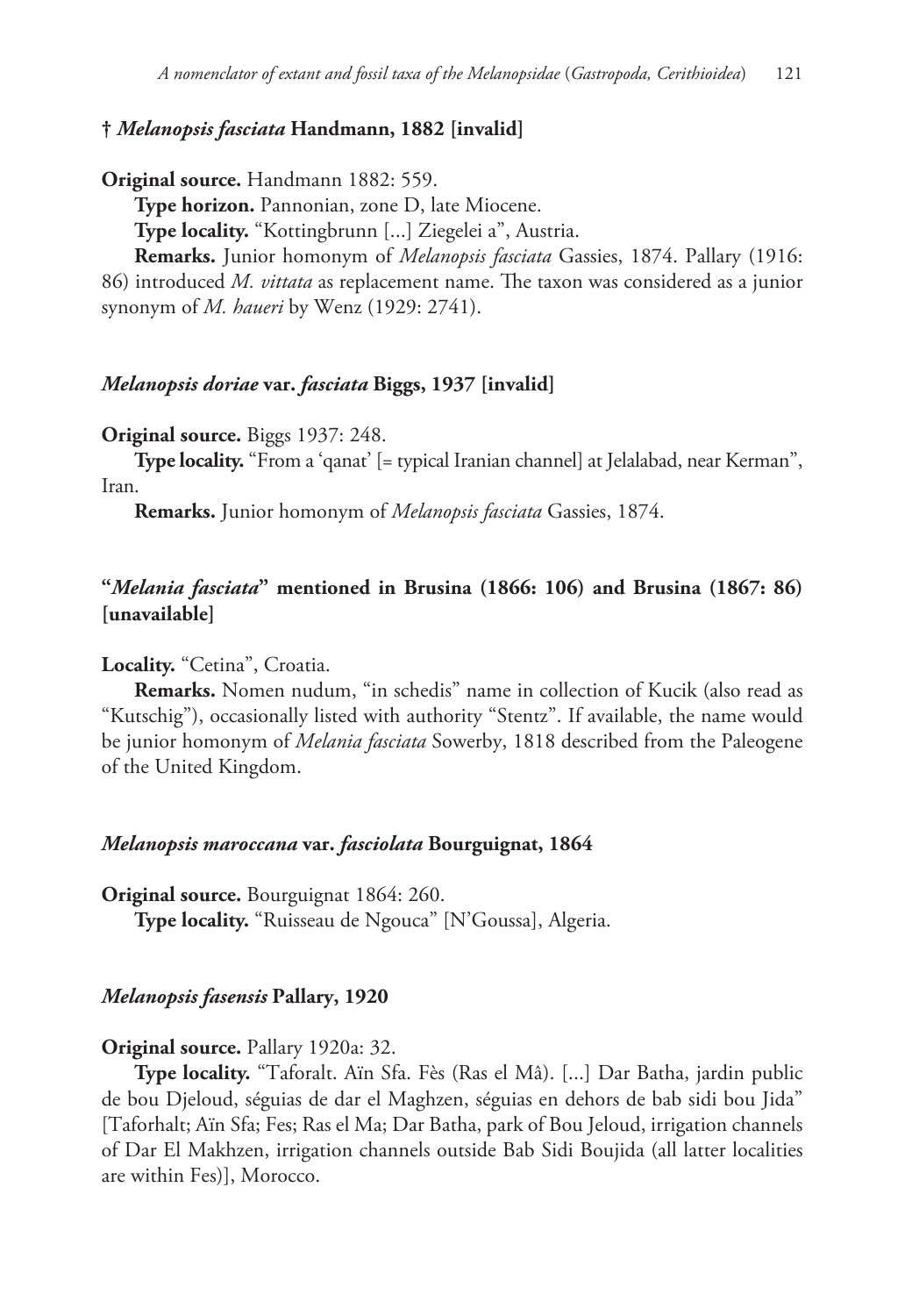# *Melanopsis faseolaria* **Brot, 1868**

**Original source.** Brot 1868: 58, pl. 2, fig. 10.

**Type locality.** "Persepolis", Iran.

**Remarks.** Brot attributed the authority to Parreyss, based on an "in schedis" determination by that author. However, from the following text it becomes clear that Brot is the author of the species.

# **†** *Melanopsis fateljensis* **Neubauer, Mandic & Harzhauser, 2014**

**Original source.** Neubauer et al. 2014b: 52, figs 2–11.

**Type horizon.** Langhian, middle Miocene.

**Type locality.** "NW slope of Fatelj hill near Kupres", Bosnia and Herzegovina.

**Types.** Geological-Paleontological Department, Natural History Museum Vienna, Austria, coll. no. 2011/0138/0107a.

**Remarks.** Introduced for formerly misidentified *Melanopsis mojsisovicsi* Neumayr, 1880 in Neubauer et al. (2013: 137, figs 5E–F, I–K).

#### *Melanopsis feliciani* **Bourguignat, 1884**

**Original source.** Bourguignat 1884: 145.

**Type locality.** "Dans le Jourdain, non loin de son embouchure dans la Mer Morte" [in the Jordan river, near its mouth at the Dead Sea], Palestine/Jordan.

# *Melanopsis ferussaci* **Roth, 1839**

**Original source.** Roth 1839: 24, pl. 2, fig. 10.

**Type locality.** "Smyrna" [Izmir], Turkey.

**Remarks.** Heller et al. (2005: 232) considered the species as a junior synonym of *Melanopsis buccinoidea* (Olivier, 1801).

### *Melanopsis excoriata* **var.** *festiva* **Pallary, 1920**

**Original source.** Pallary 1920c: 144, pl. 4, figs 21–22. **Type locality.** "Aït Brahim", Morocco.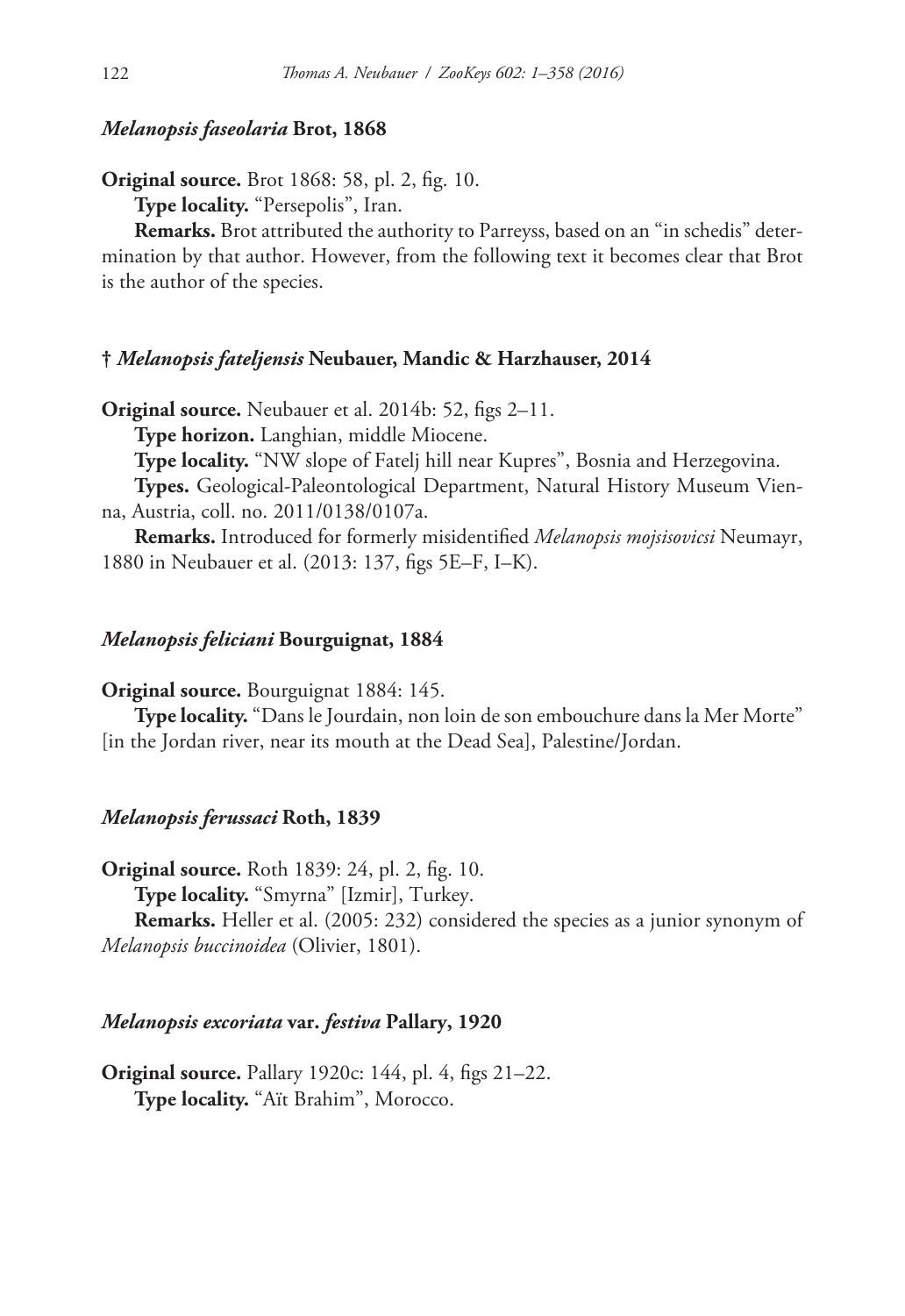# *Melanopsis foleyi* **var.** *festiva* **Pallary, 1928 [invalid]**

**Original source.** Pallary 1928a: 271.

**Type locality.** "Aïn Mélias, près de Figuig" [Ain Melias near Figuig], Algeria. **Remarks.** Junior homonym of *Melanopsis excoriata festiva* Pallary, 1920 (see Note 1).

# **†** *Melanopsis filifera* **Neumayr, 1880**

**Original source.** Neumayr 1880c: 479, pl. 7, figs 6–7. **Type horizon.** Early Langhian, middle Miocene. **Type locality.** "Westlich von Drvar" [west of Drvar], Bosnia and Herzegovina.

# **†** *Melanopsis flammulata* **De Stefani, 1877**

**Original source.** De Stefani 1877: 306, pl. 18, fig. 7.

**Type horizon.** Villafranchian, Plio-Pleistocene.

**Type locality.** "Monte Albuccio, [...] Valli della Pescaia, e del Riluogo [...] presso Siena; Castellacela presso Massa Marittima [...]; Colline di Piedimonte presso Terni nell'Umbria [...], tra S. Gemine e Carsoli sulla strada di Narni, e fra Otricoli e le Vigne sulla strada da Roma a Foligno?" [Monte Albuccio, Valli della Pescaia, Riluogo near Siena, Castellacela near Massa Marittima, Piedimonte hills near Terni in Umbria, between San Gemini and Carsoli on the road to Narni, and between Otricoli and Le Vigne], Italy.

**Remarks.** Wenz (1929: 2663) considered the taxon as a junior synonym of "*M. antiqua* Férussac", which is not an available name.

# **"***Melania holandri* **var.** *flava* **Zelebor" mentioned in Brot (1874–1879: 12) [unavailable]**

#### **Locality.** Not indicated.

**Remarks.** Nomen nudum, "in schedis" name from Zelebor listed in synonymy of "*Melania holandri*" [sic] by Brot (1874). If available, it would be junior homonym of *Melania flava* Deshayes in Deshayes & Jullien, 1876 described from Cambodia.

# *Melanopsis foleyi* **Pallary, 1920**

#### **Original source.** Pallary 1920a: 29.

**Type locality.** "Aïn Mélias, près de Figuig" [Ain Melias near Figuig], Algeria.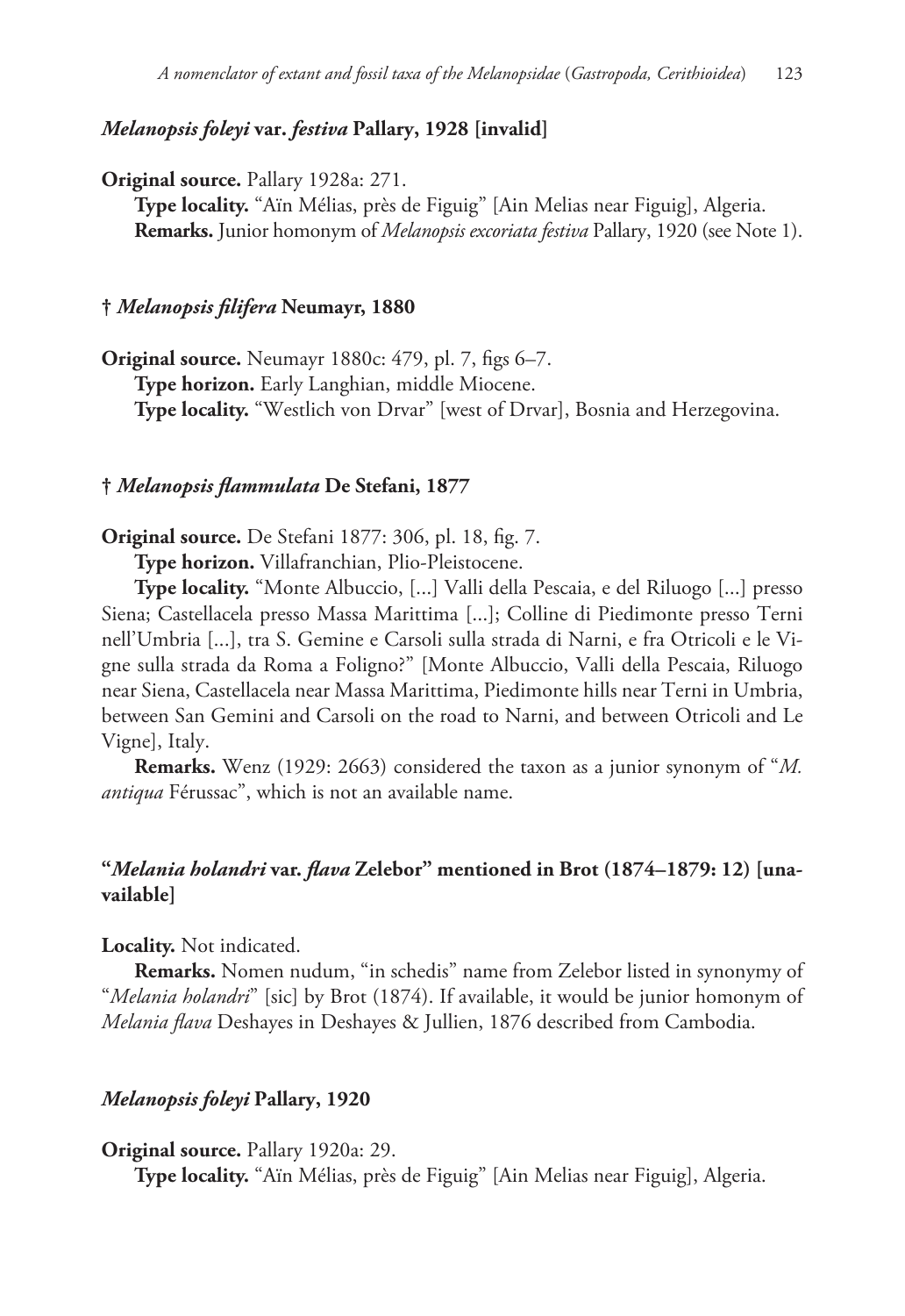# **†** *Melanopsis foliacea* **Gümbel, 1861**

# **Original source.** Gümbel 1861: 753.

**Type horizon.** Chattian, Oligocene.

**Type locality.** "Wester-Buchberg, Loherflötz, Aubach, Rohmbach, Sulzgrabenflötz, Schlierachthal, Neumühle, bei Rimselrain, Pensberg, im Höllgraben, im Buchbergflötz, bei Schmerold, am hohen Peissenberge" [all localities near Miesbach, southern Bavaria], Germany.

### **†** *Melanopsis* **(***Canthidomus***)** *fontanensis* **Villatte in Tambareau & Villatte, 1966**

**Original source.** Tambareau and Villatte 1966: 512, pl. 1, figs 4–18.

**Type horizon.** Sparnacian, early Ypresian, Eocene.

**Type locality.** "Fontané (Ariège)", France.

**Types.** Laboratoire de Géologie de la Faculté des Sciences de Toulouse; no number indicated.

#### **†** *Melanopsis* **(***Martinia***)** *capulus* **var.** *fornicata* **Handmann, 1887**

**Original source.** Handmann 1887: 21, pl. 2, fig. 20. **Type horizon.** Pannonian, zone B–D, late Miocene. **Type locality.** "Leobersdorf", Austria.

# *Melanopsis costata* **var.** *forticostata* **Paetel, 1888**

**Original source.** Paetel 1888: 400.

**Type locality.** "Lake Huleh [Palestine]" (Nevill 1884: 212), Palestine.

**Remarks.** Originally introduced as infrasubspecific taxon ("subvariety") by Nevill (1884), but made available by Paetel (1888) who treated it as variety (Art. 45.5.1). Paetel clearly referred to the description of Nevill.

### **†** *Melania fossariformis* **Tournouër, 1879**

**Original source.** Tournouër 1879: 261.

**Type horizon.** Cernikian, Pliocene.

**Type locality.** "Nisipulu, Rumaniae" [Nisip], Romania.

**Remarks.** Considered to belong in the genus *Amphimelania* by Cossmann (1909:

126) and Wenz (1929: 2873).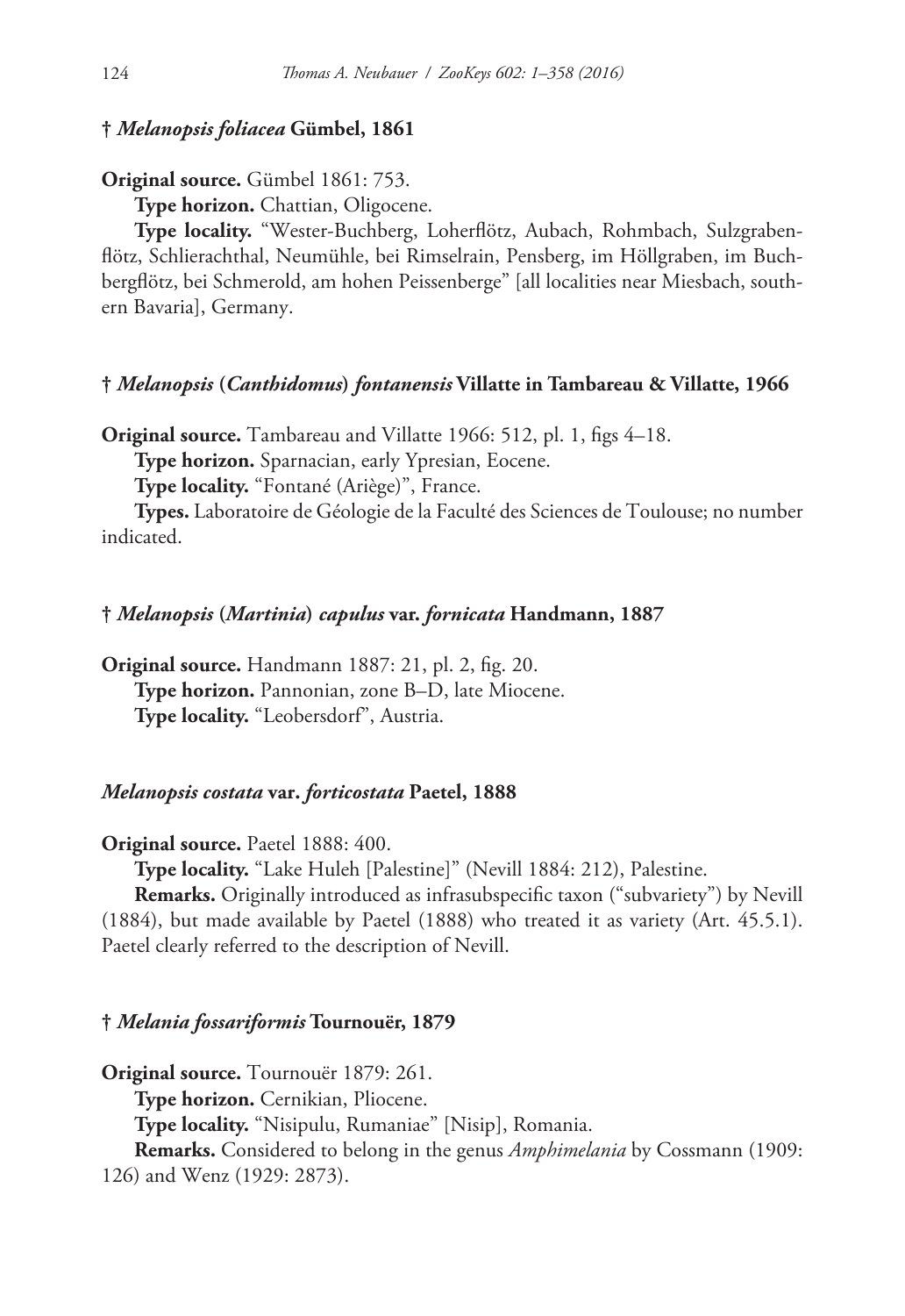# **†** *Buccinum fossile* **Gmelin, 1791**

#### **Original source.** Gmelin 1971: 3485.

**Type horizon.** Sarmatian (sensu stricto), middle Miocene.

**Type locality.** "Zwischen Oedinburg and Ruß" (Martini 1777: 204) [between Sopron (Hungary) and Rust (Austria)], Hungary/Austria.

**Types.** Papp (1953b: 133) designated the specimen illustrated by Martini (1777: pl. 94, figs 913) as lectotype (see also Art. 74.5). Since Gmelin explicitly referred to Martini's work when describing the species, this designation is valid.

**Remarks.** The taxon in question was first mentioned in the Catalogus by Walch (1768: 121, pl. C. II.\*, figs 1–5), yet without name. Martini (1777: 203, pl. 94, figs 912–914) described and illustrated the species as "*Pyrum fossile monstrosum* f. *amorphon*" and referred to Walch's work. Species-group names introduced in volumes 1–11 of Martini and Chemnitz' Neues Systematischer Conchylien Cabinet (1769–1795) are, however, unavailable according to Opinion 184 (ICZN 1944). Gmelin (1791: 3485) referred to Martini's work, described the species and was the first to assign an available name to the taxon: *Buccinum fossile*.

Férussac (1823), who was the first to combine the species with *Melanopsis*, listed the records by Walch, Martini and Gmelin but apparently did not consider "*fossile*" a valid name and introduced "*Melanopsis martiniana*" as new name. That name is permanently invalid as it is an objective synonym (see also Pallary 1916: 81).

The last summary of the status of *M. fossilis* was provided by Fischer (1996a), but his conclusions were unfortunately based on misinterpretations and nomenclatural errors. He was unaware of the fact that "*Melanopsis martiniana*" is an objective synonym of *M. fossilis*. Moreover, he considered the outcrops near Siegendorf as "locus typicus restrictus", a term not existing in nomenclature.

#### *Melanopsis foucauldiana* **Pallary, 1920**

#### **Original source.** Pallary 1920a: 30.

**Type locality.** "Ouggarta, à 60 kil. au sud de Beni Abbès, Sahara occidental" [Ougarta, prov. Béchar], Algeria.

### *Melanopsis foureaui* **Pallary, 1920**

#### **Original source.** Pallary 1920a: 29.

**Type locality.** "Tabebala, dans le Sahara occidental" [Tabebala (?), in the western Sahara], Algeria.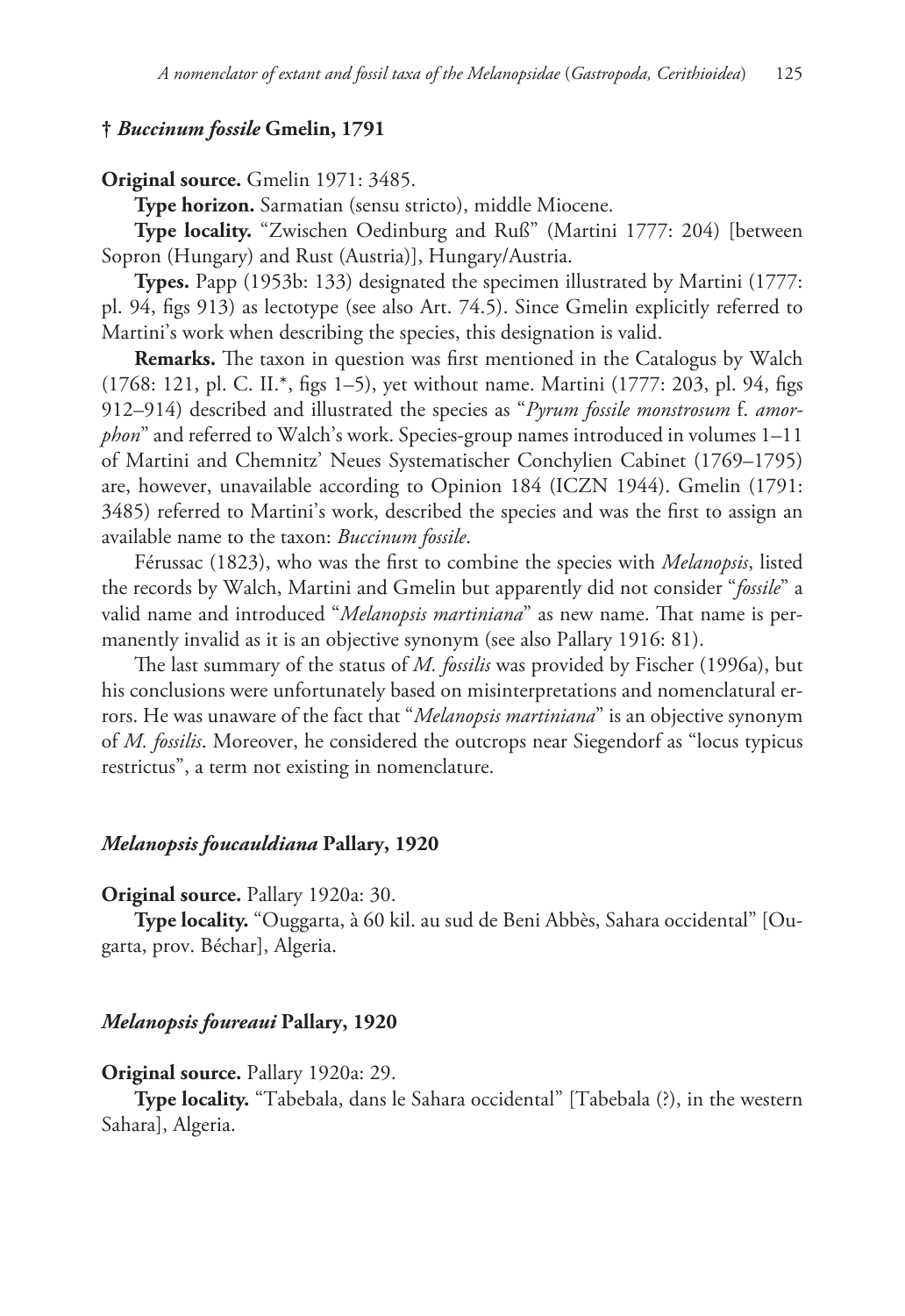# *Melanopsis fragilis* **Gassies, 1874**

**Original source.** Gassies 1874: 382. **Type locality.** "Ouagap" [Wagap], New Caledonia.

### **"***Melania fragilis* **Schmidt" mentioned in Brusina (1867: 86) [unavailable]**

**Locality.** Not indicated.

**Remarks.** Nomen nudum, "in schedis" name in collection of Kucik (also read as "Kutschig"). If available, the name would be junior homonym of *Melania fragilis* Lamarck, 1804 from the Paleogene (Eocene?) of the Paris Basin.

#### **†** *Melanopsis franciscae* **Brusina, 1903**

#### **Original source.** Brusina 1903: 113.

**Type horizon.** Late Pleistocene–Holocene.

**Type locality.** "Bischofsbad" [Püspökfürdő, Băile 1 Mai, Lake Pețea], Romania. **Remarks.** Neubauer et al. (2014d: 125) considered this taxon as a junior synonym of *Microcolpia parreyssii sikorai* (Brusina, 1903).

# **†** *Melanopsis* **(***Canthidomus***)** *freybergi* **Kühn, 1951**

**Original source.** Kühn 1951: 186, pl. 17, figs 4–5. **Type horizon.** Mammal zone MN 10, late Miocene.

**Type locality.** "Nordwestlich Nea Liossia" [northwest of Ilion], Greece.

**Types.** Geological-Paleontological Department, Natural History Museum Vienna, Austria, coll. no. 1949/0004/0006.

# **†** *Amphimelania frici* **Brusina, 1897**

# **Original source.** Brusina 1897: 6.

**Type horizon.** Late Cernikian, late Pliocene–early Pleistocene.

**Type locality.** "Kutina (šuma Mišinka)" [Kutina, Mišinka forest], Croatia.

**Types.** Milan et al. (1974: 57) stated that Brusina (1897) had indicated one of the specimens illustrated by him (pl. 3, figs 27–28) as type. This can be accepted as valid lectotype designation in the sense of Art 74.5. The specimen is stored in the Croatian Natural History Museum, Zagreb, coll. no. 2964-610/1.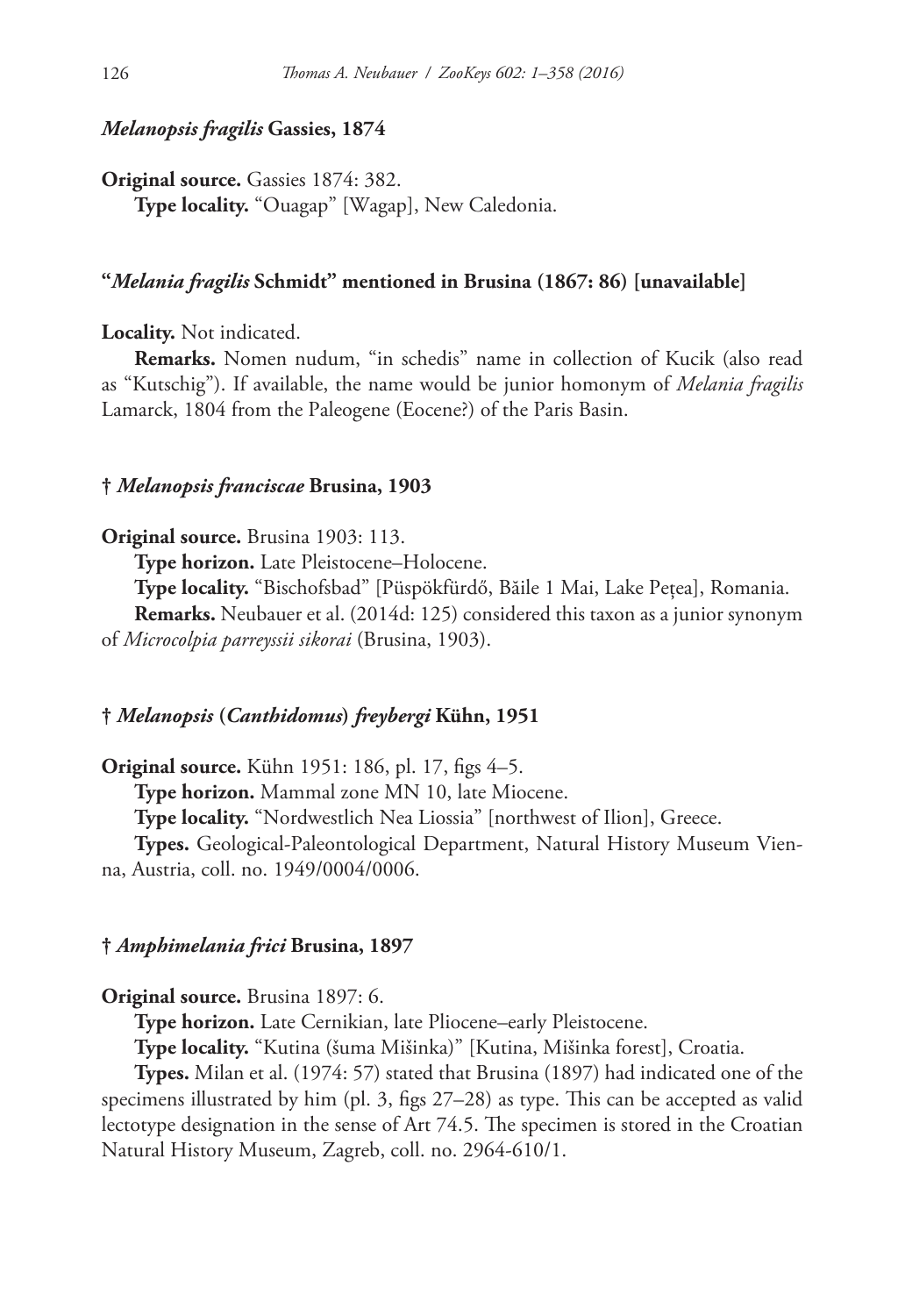# **†** *Melanopsis friedeli* **Brusina, 1885**

**Original source.** Brusina 1885: 160.

**Type horizon.** Cernikian, Pliocene.

**Type locality.** "Kravarsko und Podvornica", Croatia.

**Types.** Milan et al. (1974: 91) defined a neotype based on the specimens illustrated by Brusina (1897: 8, pl. 6, figs 5–8) because the specimen from 1885 was apparently lost. The type fixation is insufficient with respect to Art. 75.3 of the Code. The specimen is stored in the Croatian Natural History Museum, Zagreb, coll. no. 2998-644.

# **†** *Melanopsis fritzei* **Thomä, 1845**

**Original source.** Thomä 1845: 158, pl. 2, figs 7a–b.

**Type horizon.** Mammal zone MN 2, early Miocene.

**Type locality.** "Mühltal bei Wiesbaden", Germany.

**Remarks.** The name "*Fritzii*" as mentioned in Chenu (1859: 297) is an incorrect subsequent spelling.

#### *Melanopsis frustulum* **Morelet, 1857**

**Original source.** Morelet 1857: 33.

**Type locality.** "[Ad Sanctam-Mariam de Balade]" [Balade], New Caledonia.

#### **†** *Melanopsis fuchsi* **Handmann, 1882**

**Original source.** Handmann 1882: 556.

**Type horizon.** Pannonian, zone D, late Miocene.

**Type locality.** "Kottingbrunn [...] Ziegelei a", Austria.

**Remarks.** Wenz (1929: 2813) synonymized the species with *M. pygmaea* Hörnes, 1856. Jekelius (1944: 75) invalidly synonymized it with *M. handmanni*, which is the objective junior synonym of *M. fuchsi* Handmann, 1882.

# **†** *Melanopsis fuchsi* **Brusina, 1884 [invalid]**

**Original source.** Brusina 1884a: 168.

**Type horizon.** Transdanubian, Pannonian, late Miocene.

**Type locality.** "Radmanest" (Fuchs 1870: 353) [Rădmănești], Romania.

**Types.** The syntypes are stored in the Croatian Natural History Museum, Zagreb; no number indicated (Milan et al. 1974: 91).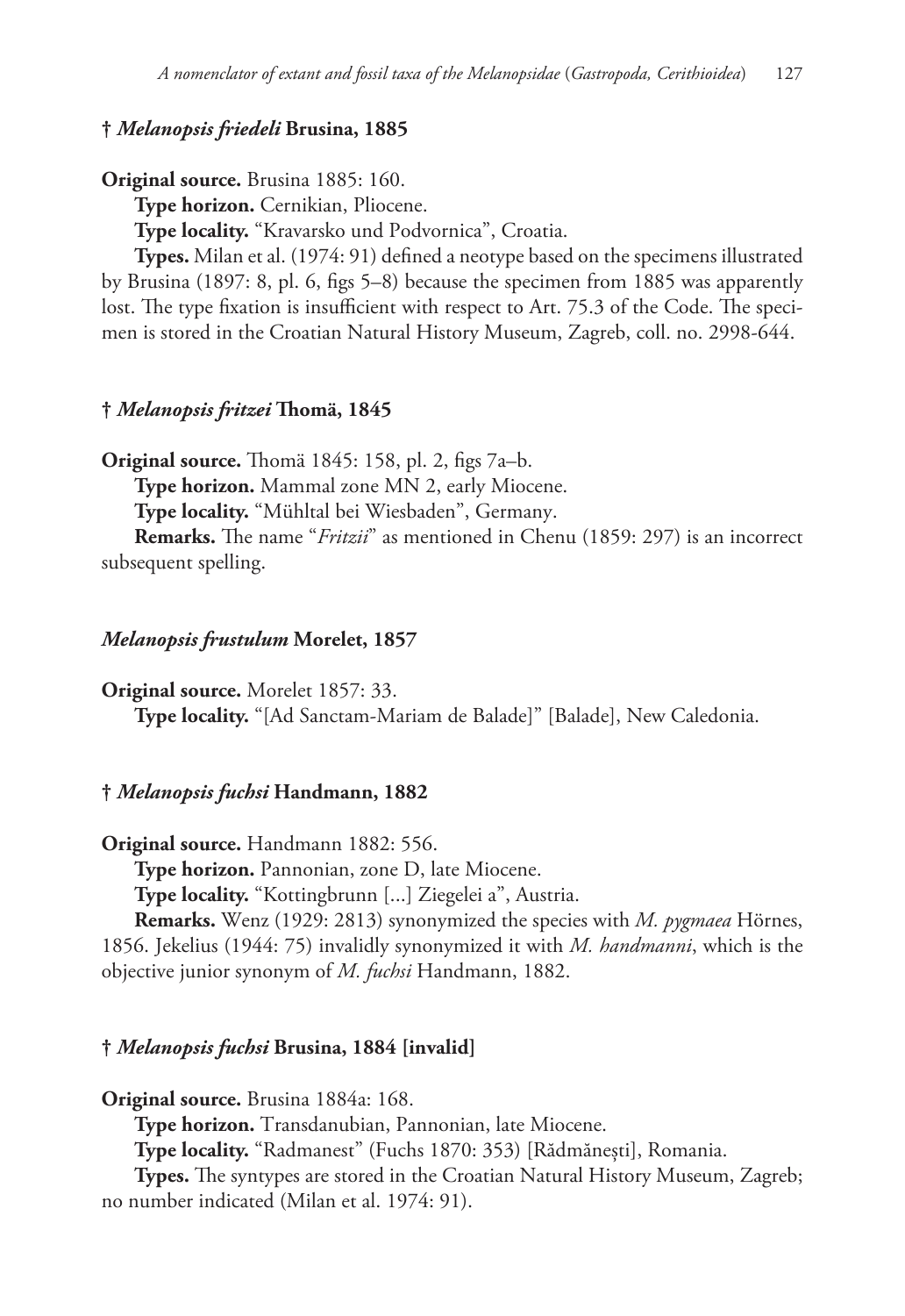**Remarks.** Introduced for *M. costata* sensu Fuchs, 1870, non Olivier, 1804. Junior homonym of *Melanopsis fuchsi* Handmann, 1882 (see *M. confusa* Strausz, 1941, *M. handmanni* Brusina, 1892 and *M. hungarica* Pallary, 1916, as well as Neubauer et al. 2014a: 461 for details).

### **†** *Amphimelania fuchsi* **Wenz, 1928**

**Original source.** Wenz 1928a: 119.

**Type horizon.** Late Pliocene to early Pleistocene.

**Type locality.** "Kalamaki" [near Corinth], Greece.

**Remarks.** Replacement name for *Paludina* (*Vivipara*) *ornata* Fuchs, 1877, non *Vivipara ornata* Neumayr, 1875, which was considered a Melanopsidae by Wenz (1928a).

### *Melanopsis fulgurans* **Gassies, 1858**

#### **Original source.** Gassies 1858: 371.

**Type locality.** "Des petits cours d'eau à Balade; [...] à l'île des Pins" [in small streams near Balade; L'Île des Pins], New Caledonia.

**Remarks.** Brot (1879: 444) considered the taxon as a junior synonym of *Melanopsis frustulum* Morelet, 1857.

# **"***Melanopsis fulminans* **Born." mentioned in De Cristofori & Jan (1832: Conchylia terrestria et fluviatilia, p. 7) [unavailable]**

#### **Locality.** "Austr." [Australia].

**Remarks.** Nomen nudum, found only in the species list of De Cristofori and Jan (1832).

#### *Melanopsis fulminata* **Brot, 1879**

**Original source.** Brot 1874–1879: 458, pl. 49, fig. 10. **Type locality.** "Ouagap" [Wagap], New Caledonia.

#### **†** *Melanopsis costata* **var.** *funiculata* **P. Fischer in Gaudry, 1867**

**Original source.** Gaudry 1862–1867: 446, pl. 62, figs 13–15. **Type horizon.** Pliocene.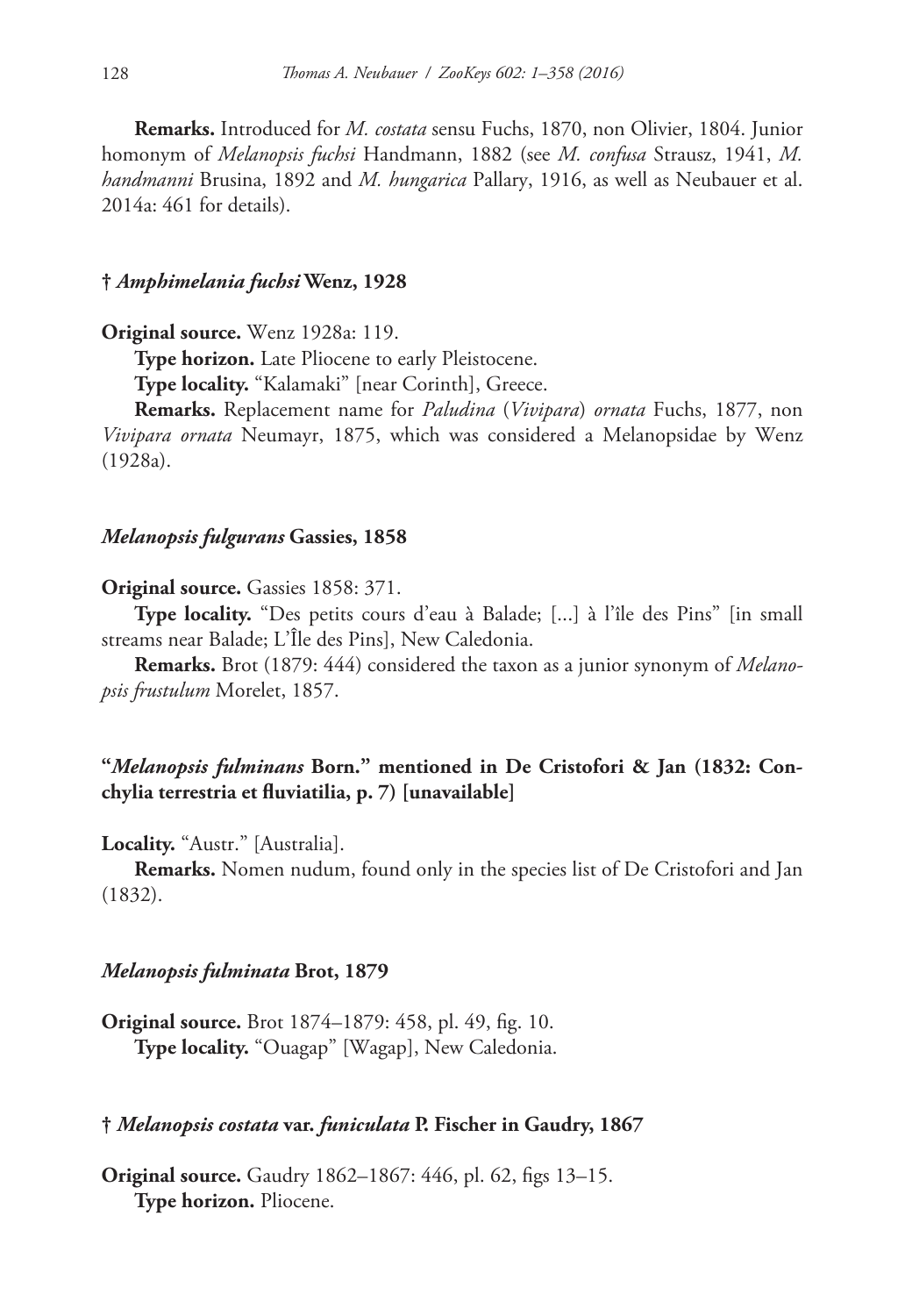**Type locality.** "Mégare" (p. 444), Greece. **Remarks.** The taxon is not included in the Fossilium Catalogus of Wenz (1929).

#### *Melanopsis fusca* **Gassies, 1870**

**Original source.** Gassies 1870: 147. **Type locality.** "Prope Pouebo" [near Pouébo], New Caledonia.

# **†** *Melanopsis fusiformis* **Sowerby, 1822**

**Original source.** Sowerby 1821–1823: 35, pl. 332, figs 1–7.

**Type horizon.** Eocene.

**Type locality.** "Isle of Wight; [...] New Charlton; [...] Woolwich; [...] New Cross near Deptford; [...] Hordwell", United Kingdom.

#### **†** *Melanopsis buccinoidea* **var.** *fusiformis* **Grateloup, 1838 [invalid]**

**Original source.** Grateloup 1838: 146.

**Type horizon.** Burdigalian, early Miocene.

**Type locality.** "Dax. [...] Mandillot", France.

**Remarks.** Based on some of the illustrated syntypes of "*M. antiqua* Férussac, 1823" (actually, Grateloup referred to the illustrations of *M. buccinoidea* in Férussac 1823; "*M. antiqua* Férussac" is not an available name). Junior homonym of *Melanopsis fusiformis* Sowerby, 1822.

### *Melanopsis fusiformis* **Gassies, 1870 [invalid]**

#### **Original source.** Gassies 1870: 148.

**Type locality.** "Prope Kanala; insula Ouen" [near Canala; Île Ouen], New Caledonia.

**Remarks.** Junior homonym of *Melanopsis fusiformis* Sowerby, 1822. Gassies (1880) introduced *M. rossiteri* as replacement name. Unaware of this, Pallary (1916) introduced *M. cookiana* as replacement name, which is its junior objective synonym.

#### **†** *Melanopsis fusiformis* **Handmann, 1882 [invalid]**

**Original source.** Handmann 1882: 560.

**Type horizon.** Pannonian, zone D, late Miocene.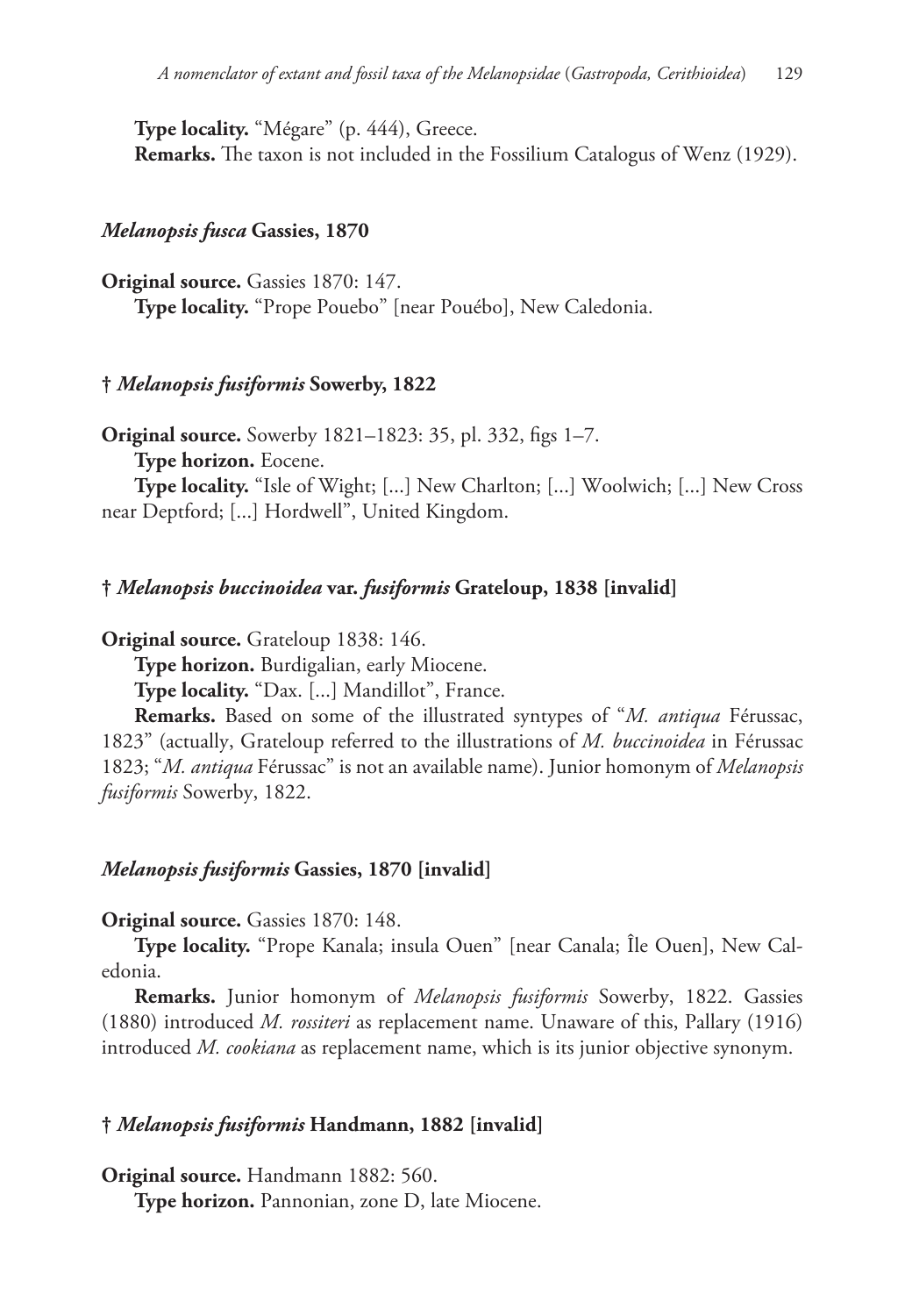**Type locality.** "Kottingbrunn [...] Ziegelei a", Austria.

**Remarks.** Junior homonym of *Melanopsis fusiformis* Sowerby, 1822. Pallary (1916: 82) introduced *M. angusta* as replacement name. Wenz (1929: 2742) considered the taxon as a junior synonym of *M. haueri* Handmann, 1882.

# **†** *Melanopsis* **(***Canthidomus***)** *proteus* **var.** *fusiformis* **Magrograssi, 1928 [invalid]**

**Original source.** Magrograssi 1928: 260, pl. 6, fig. 17.

**Type horizon.** Plio-Pleistocene.

**Type locality.** "Coo: V. Tuvachiu, fra Antimachia e Pili" [Kos island: Tuvachia valley (?), between Antimácheia and Pýli], Greece.

**Remarks.** Junior homonym of *Melanopsis fusiformis* Sowerby, 1822.

# **†** *Melanopsis praemorsa* **var.** *fusulatina* **Sacco, 1895**

**Original source.** Sacco 1895: 9, pl. 1, fig. 13. **Type horizon.** Messinian, late Miocene. **Type locality.** "Priosa presso Narzole, Castelletto d'Orba, S. Marzano Oliveto", Italy.

# **†** *Melanopsis gaasensis* **Vergnau-Saubade, 1968**

**Original source.** Vergnau-Saubade 1968: 201, [unnumbered plate], fig. 10. **Type horizon.** Oligocene. **Type locality.** "Gaas - Lesbarritz", France. **Remarks.** First mentioned in an unpublished thesis (Vergnau-Saubade 1966).

# **†** *Melania gaji* **Brusina, 1878**

**Original source.** Brusina 1878: 347.

**Type horizon.** Middle–late Cernikian, late Pliocene–early Pleistocene.

**Type locality.** "Sibinj", Croatia.

**Types.** Milan et al. (1974: 57) indicated a holotype, but it is uncertain whether the specimen is part of the original type series and whether it was the only one Brusina had at hand (holotype by monotypy, Art. 73.1.2). The specimen is stored in the Croatian Natural History Museum, Zagreb, coll. no. 2963-609.

**Remarks.** Considered to belong in the genus *Amphimelania* by Brusina (1897: 6), Cossmann (1909: 126) and Wenz (1929: 2874). The names "*caji*" as mentioned in Cossmann (1909: 126) and "*gayi*" as given by Bandel (2000: 140) are incorrect subsequent spellings.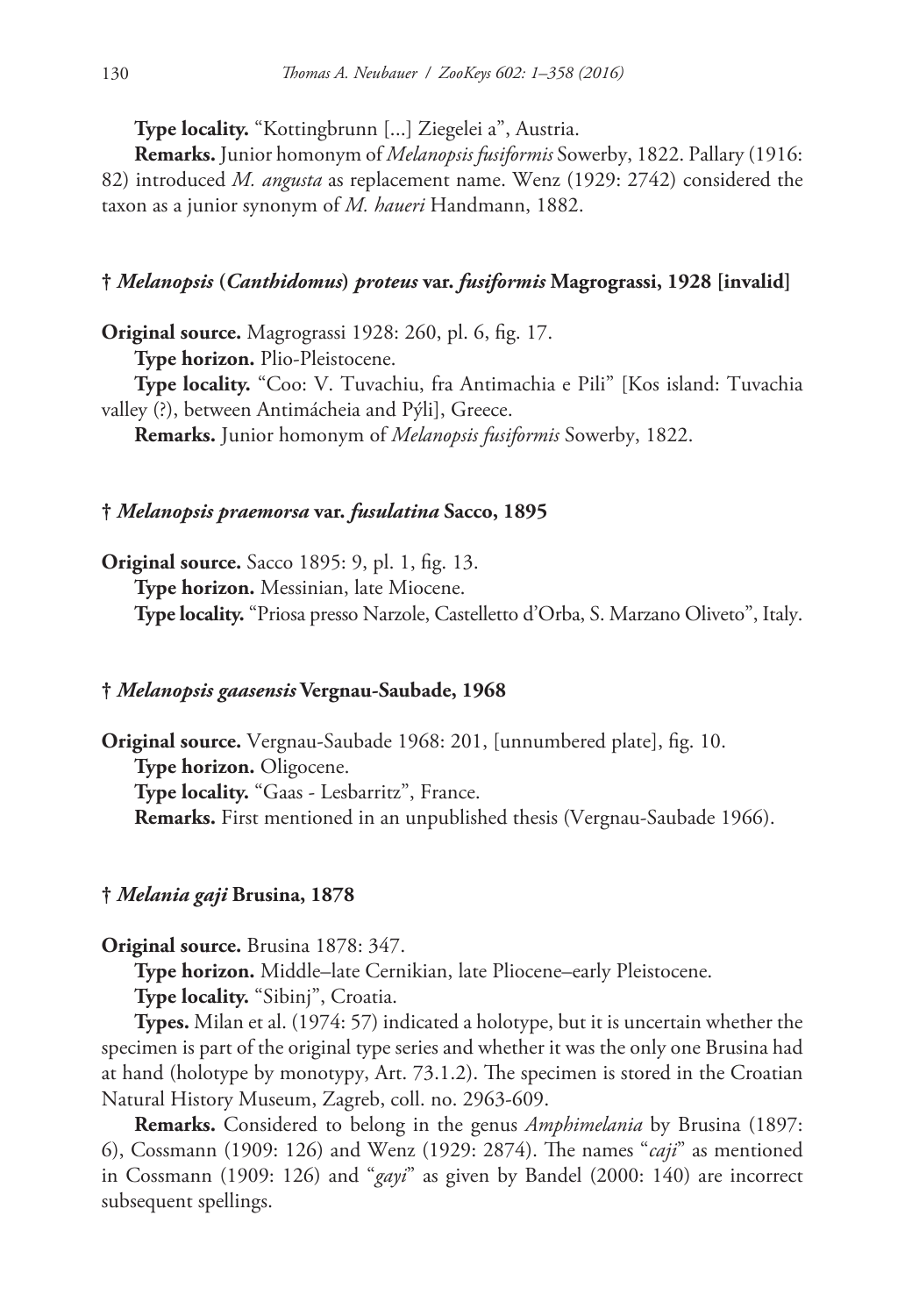# *Fagotia gallandi* **Bourguignat, 1884**

**Original source.** Bourguignat 1884: 41.

**Type locality.** "Affluents du lac Sabandja, près d'Ismidt" [tributaries to the Lake Sapanca near İzmit], Turkey.

**Remarks.** Appeared first as a nomen nudum in Locard (1883a).

### *Microcolpia gallandi* **Bourguignat, 1884**

**Original source.** Bourguignat 1884: 60.

**Type locality.** "Constantinople [...], a été trouvée dans la rivière d'Ismidt (Anatolie)" [Istanbul, found in a river at İzmit], Turkey.

**Remarks.** Starobogatov et al. (1992: 68) considered the species as a junior synonym of *Microcolpia coutagniana* (Pfeiffer, 1828).

#### **†** *Melanopsis galloprovincialis* **Matheron, 1842**

**Original source.** Matheron 1842: 291, pl. 37, figs 1–6.

**Type horizon.** Campanian–Maastrichtian, Cretaceous.

**Type locality.** "Les Martigues, les Pennes, Simiane, Gardanne, Fuveau, Peynier, Trets", France.

#### **†** *Melanopsis garumnica* **Munier-Chalmas, 1884**

**Original source.** Munier-Chalmas 1884: 330, pl. 7, figs 21–22.

**Type horizon.** Maastrichtian, Cretaceous.

**Type locality.** "D'Auzas", France.

**Remarks.** Munier-Chalmas (1884) indicated the authority with "Mun. Ch., 1870", which is probably due to the fact that issues 1–3 of vol. 1 of Annales de Malacologie, in which the original publication appeared, were published in 1870 (issue 4, however, in 1884).

# *Melanopsis gassiesiana* **Crosse, 1867**

**Original source.** Crosse 1867: 435, pl. 12, fig. 7. **Type locality.** "Wagap", New Caledonia.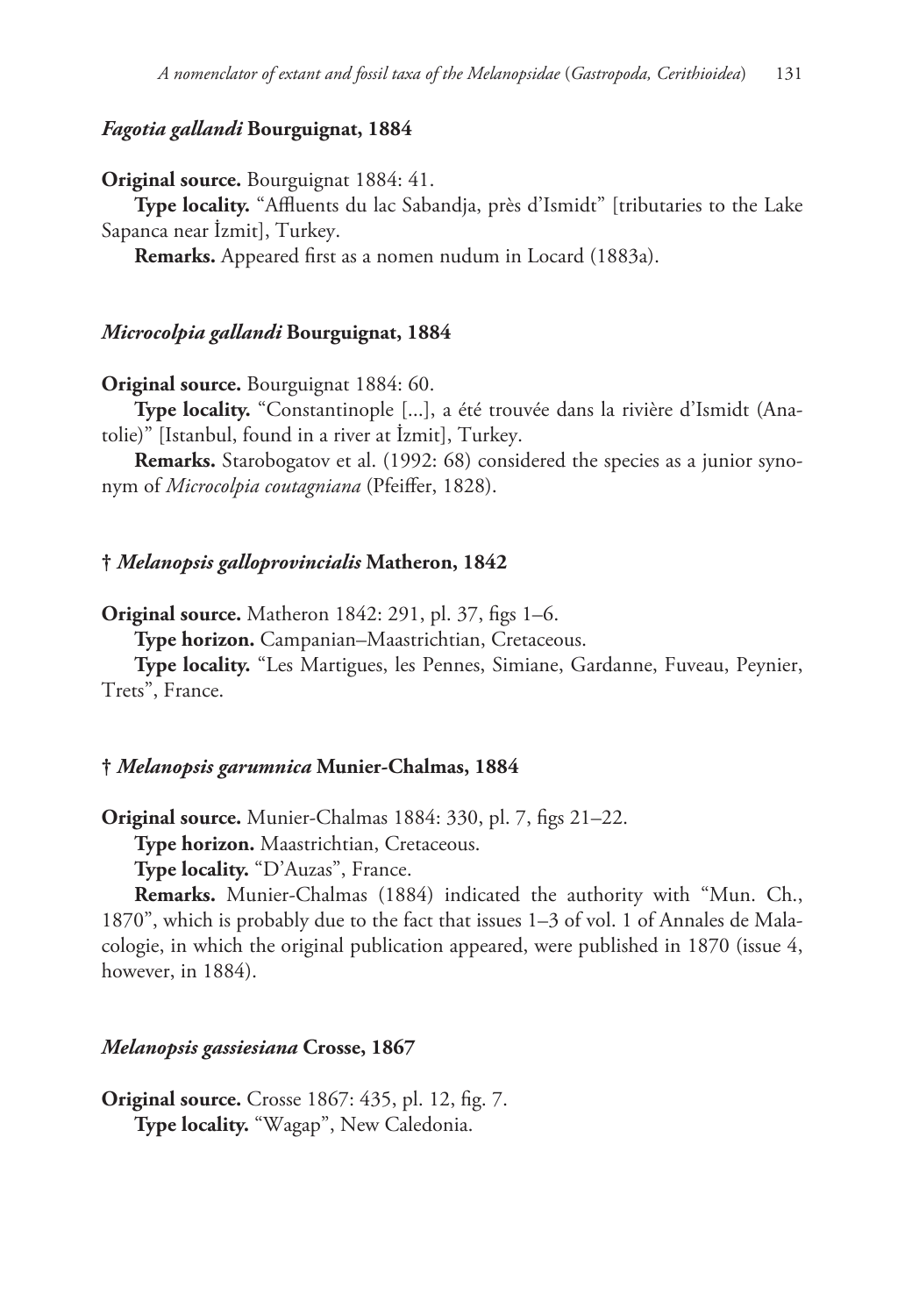# **†** *Melanopsis gearyae* **Neubauer, Harzhauser, Georgopoulou, Mandic & Kroh, 2014**

**Original source.** Neubauer et al. 2014a: 456.

**Type horizon.** Early Pleistocene (?).

**Type locality.** "Weganrisse und Regenrisse 3 Km N Antirrion in Akarnanien" (Symeonidis et al. 1986: 342) [sections 3 km N of Antirrio, Aetolia-Acarnania], Greece.

**Types.** Senckenberg Forschungsinstitut und Naturmuseum Frankfurt; no number indicated.

**Remarks.** Replacement name for *M. posterior* Schütt, 1986, non Papp, 1953.

# **†** *Melanopsis geniculata* **Brusina, 1874**

**Original source.** Brusina 1874: 40, pl. 1, figs 9–10.

**Type horizon.** Langhian, middle Miocene.

**Type locality.** "Miočić", Croatia.

**Types.** Milan et al. (1974: 91) indicated a holotype, but it is uncertain whether the specimen was the only one Brusina had at hand (holotype by monotypy, Art. 73.1.2). The specimen is stored in the Croatian Natural History Museum, Zagreb, coll. no. 3207-853.

#### *Melanopsis germaini* **Pallary, 1939**

**Original source.** Pallary 1939: 93, pl. 6, figs 5–8, 14.

**Type locality.** "Sources du Nahr es Sine, au Sud de Lattaquié, sur la route de Beyrouth" [Nahr as Sinn, south of Latakia, at the road to Beirut], Syria.

**Remarks.** Heller et al. (1999: 61) considered the species as a junior synonym of *Melanopsis costata* (Olivier, 1804).

#### **†** *Melanopsis gersondei* **Willmann, 1981**

**Original source.** Willmann 1981: 143.

**Type horizon.** Palioskala Formation, middle Tortonian, late Miocene.

**Type locality.** "Bachriß beim Höhenzug von Palioskala, ca. 700 m westlich vom Kap Phoka" [brook section near the mountain range of Palioskala, ca. 700 m west of Ágios Fokás, Kos Island], Greece.

**Types.** Geological-Paleontological Institute, University of Kiel, Germany; no number indicated.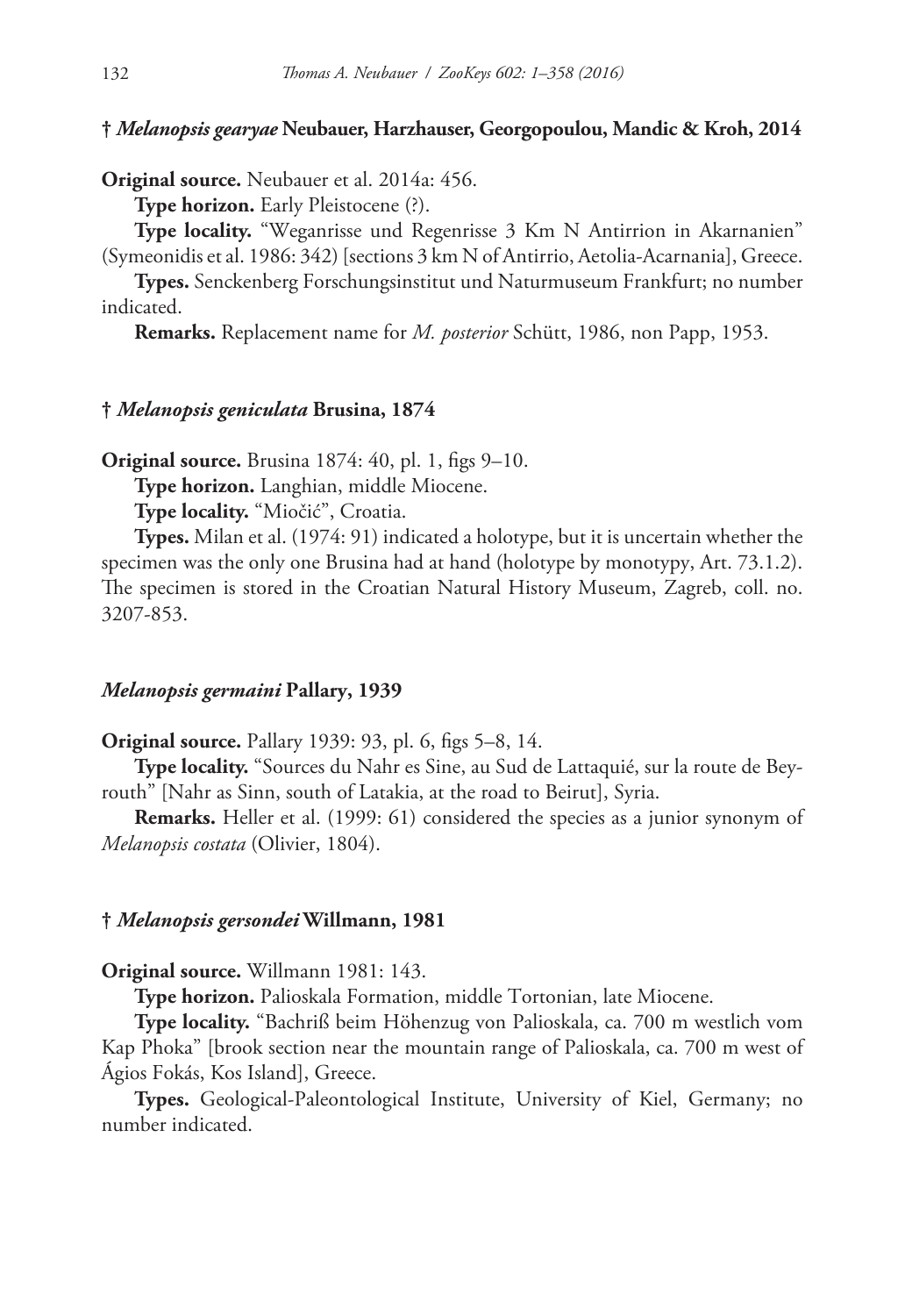# **†** *Melanopsis gibbosula* **Grateloup, 1838**

**Original source.** Grateloup 1838: 141, pl. 4, fig. 50.

**Type horizon.** Chattian–Burdigalian (?), late Oligocene–early Miocene.

**Type locality.** "Dax. [...] d'Abesse et de Quillac à Saint-Paul" [Dax; Abesse and Quillac at Saint-Paul-lès-Dax], France.

**Remarks.** Wenz (1929: 2774) considered the taxon as a junior synonym of "*Melanopsis major* Férussac, 1823", which is not an available name.

### *Melanella gigantea* **Bourguignat, 1884**

**Original source.** Bourguignat 1884: 19.

**Type locality.** "Rivière près d'une villa sur la route de Pregrada, aux environs de Krapina, en Croatie" [river near a villa on the road to Pregrada, near Krapina], Croatia. **Remarks.** Note that Bourguignat denoted the authority as "Bourguignat, 1879".

#### **†** *Melanopsis narzolina gigantea* **Robles, 1975**

**Original source.** Robles 1975: 362, pl. 2, figs 2–8. **Type horizon.** Late Miocene. **Type locality.** "Venta del Moro (Valencia)", Spain. **Types.** Museo Nacional de Ciencias Naturales, Madrid, coll. no. M-327.

#### **†** *Melanopsis costata* **var.** *glabra* **Brusina, 1874**

**Original source.** Brusina 1874: 41, pl. 7, fig. 9. **Type horizon.** Cernikian, Pliocene. **Type locality.** "Sibinj; Farkašić; Dubranjec", Croatia. **Types.** Milan et al. (1974: 89) stated that the single specimen of this taxon was lost.

#### **†** *Melanopsis* **(***Melanoptychia***)** *glabra* **Pavlović, 1927 [invalid]**

**Original source.** Pavlović 1927: 60, pl. 6, figs 18–19.

**Type horizon.** Middle Pannonian, late Miocene.

**Type locality.** "У Карагачу" [from Karagača near Vrčin], Serbia.

**Types.** The illustrated syntype is stored in the Natural History Museum, Belgrade, coll. no. 209 (Milošević 1962: 23).

**Remarks.** Junior homonym of *Melanopsis glabra* Brusina, 1874. Neubauer et al. (2014a: 457) introduced *M. vrcinensis* as replacement name.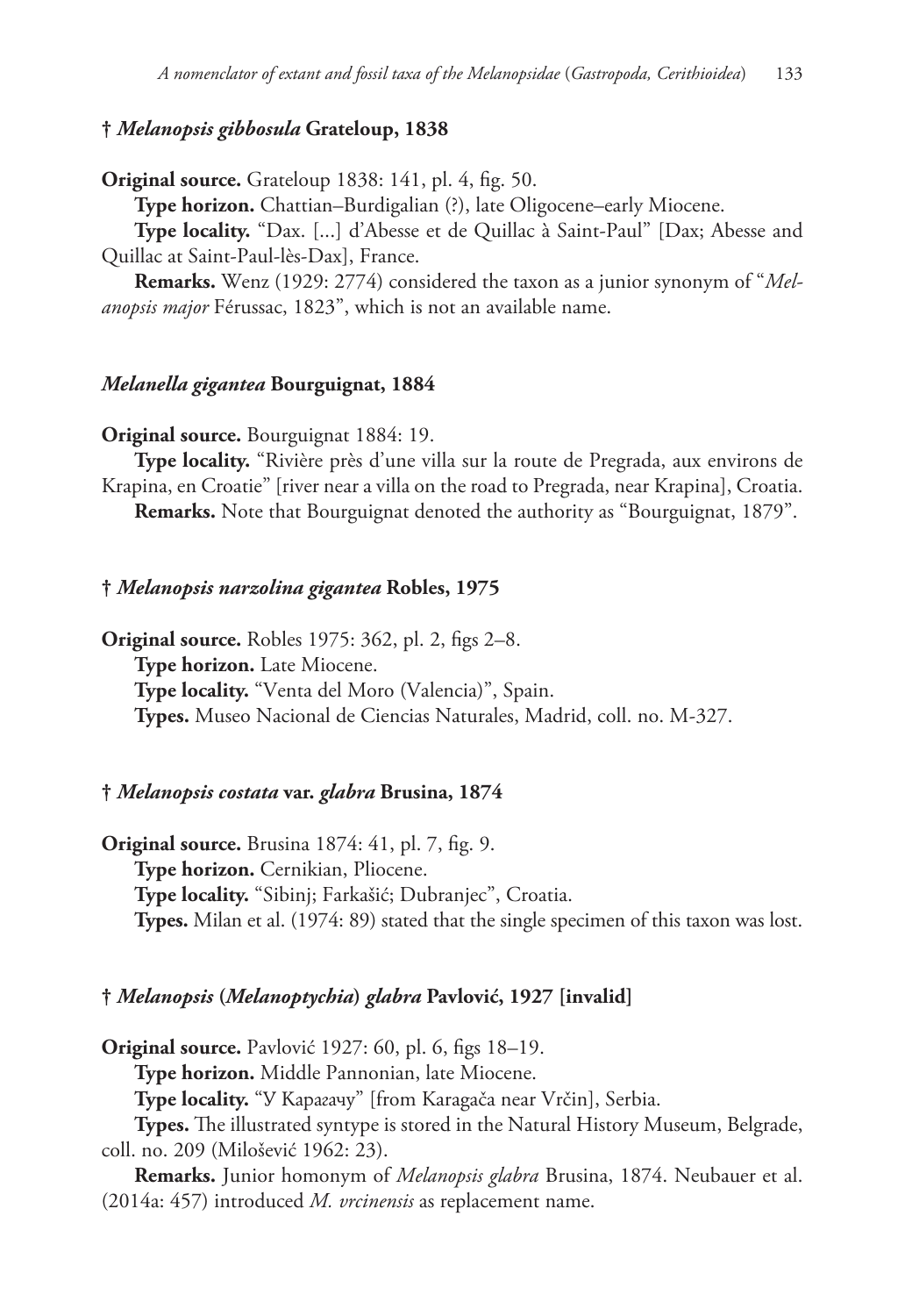# **† "***Melanopsis glabra***" mentioned in Bogachev (1938: 13, 33, 53) [unavailable]**

### **Horizon.** Miocene.

**Locality.** "Tori bei Borshomi" [Tori near Borjomi], Georgia.

**Remarks.** The name was only mentioned in a species list by Bogachev without description or illustration. Moreover, he applied multiple original spellings: the name is given as "*glabra*" on p. 53, but "*glarba*" on p. 13, 33.

# **†** *Melanoptychia lyrata glabra* **Olujić, 1999 [invalid]**

**Original source.** Olujić 1999: 20, 48, pl. 1, fig. 1.

**Type horizon.** Langhian, middle Miocene.

**Type locality.** It is unclear from the original work in which of the studied localities/sections along the valleys of the Sutina, Batarelov and Vojskava rivers (4 km W of Sinj) the taxon occurred and in which not, Croatia.

**Remarks.** Junior secondary homonym of *Melanopsis glabra* Brusina, 1874. Neubauer et al. (2011: 207) considered the taxon as a junior synonym of *Melanopsis lyrata* Neumayr, 1869.

### *Melanopsis parreyssii* **var.** *glabrata* **Clessin, 1890**

**Original source.** Clessin 1887–1890: 690, fig. 475.

**Type locality.** "Ungarn ([...] ohne nähere Fundortangabe)" [Hungary, without indication of a locality], Hungary.

**Remarks.** Neubauer et al. (2014d: 125) considered this taxon as a junior synonym of *Microcolpia parreyssii* (Philippi, 1847).

# **†** *Melanopsis glandicula* **Sandberger, 1872**

**Original source.** Sandberger 1870–1875: pl. 26, figs 3–3b.

**Type horizon.** Mammal zone MN 5, early–middle Miocene.

**Type locality.** "Pontlevoy bei Blois" [Pontlevoy near Blois], France.

**Remarks.** Plate 26 of Sandberger's monograph was issued in 1872, while the description on p. 520 appeared in 1875 (Woodward 1906).

# *Melanopsis foleyi* **var.** *glandinopsis* **Pallary, 1928**

**Original source.** Pallary 1928a: 271, pl. 6, figs 10, 15. **Type locality.** "Aïn Mélias, près de Figuig" [Ain Melias near Figuig], Algeria.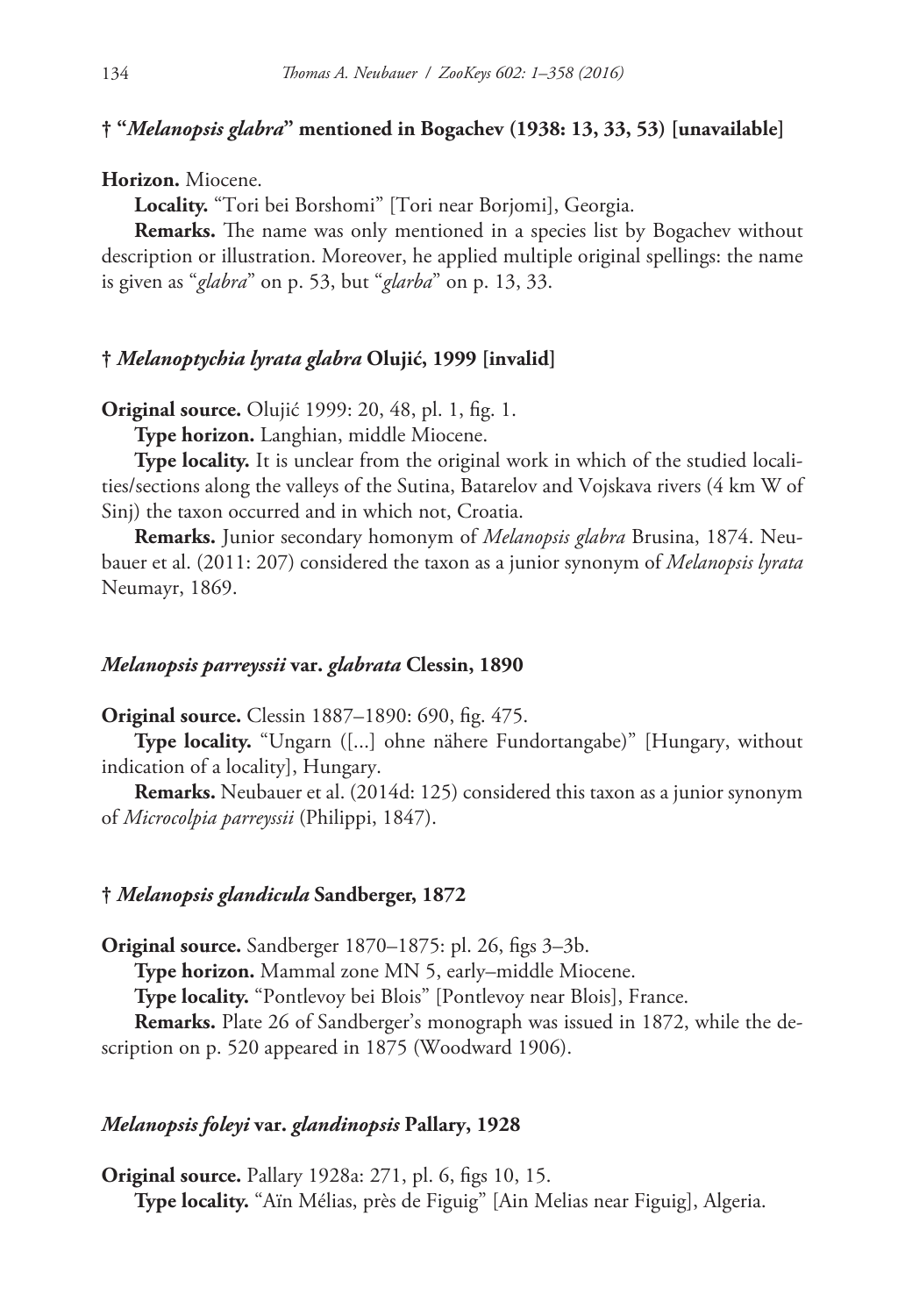# **†** *Melanopsis glaubrechti* **Neubauer & Harzhauser in Neubauer et al., 2015**

**Original source.** Neubauer et al. 2015b: 145, figs 3A–D.

**Type horizon.** Middle Pannonian, late Miocene.

**Type locality.** "Brickyard near the town of Martin, Turiec Basin", Slovak Republic.

**Types.** Múzeum Andreja Kmeťa in Martin, Slovak Republic, coll. no. SNM 16/2011 (PZ-703g).

### *Microcolpia glinaica* **Bourguignat, 1884**

**Original source.** Bourguignat 1884: 54.

**Type locality.** "La Glina en Hongrie" [Glina river], Croatia.

**Remarks.** Starobogatov et al. (1992: 65) considered the species as a junior synonym of *Microcolpia acicularis* (Férussac, 1823).

# *Melanopsis glinensis* **Brot, 1878**

**Original source.** Brot 1874–1879: 370–371, pl. 38, fig. 4e.

**Type locality.** "Glina Fl." [Glina river], Croatia.

**Remarks.** "In schedis" name by Parreyss, introduced by Brot (1878) in synonymy of "*Hemisinus acicularis* (Férussac, 1823)". Clessin (1890) made it available by treating it as a valid name (see Note 2). Starobogatov et al. (1992: 65) again considered the species as a junior synonym of *Microcolpia acicularis*.

# **†** *Melanopsis gorceixi* **var.** *globosa* **Magrograssi, 1928**

**Original source.** Magrograssi 1928: 259, pl. 6, fig. 14.

**Type horizon.** Plio-Pleistocene.

**Type locality.** "Coo: V. Bocasia, torrente Sefto, C. Foca, tra Antimachia e Pili" [Kos island: Vokasia valley, Sefto river, Ágios Fokás, between Antimácheia and Pýli], Greece.

# *Melanopsis pachya* **var.** *gombaulti* **Pallary, 1939**

**Original source.** Pallary 1939: 87, pl. 5, figs 37–39.

**Type locality.** "Dans les sources de Mézérib, au N. O. de Derâa (Syrie méridionale)" [in the sources of the Muzayrīb, northwest of Dar'ā], Syria.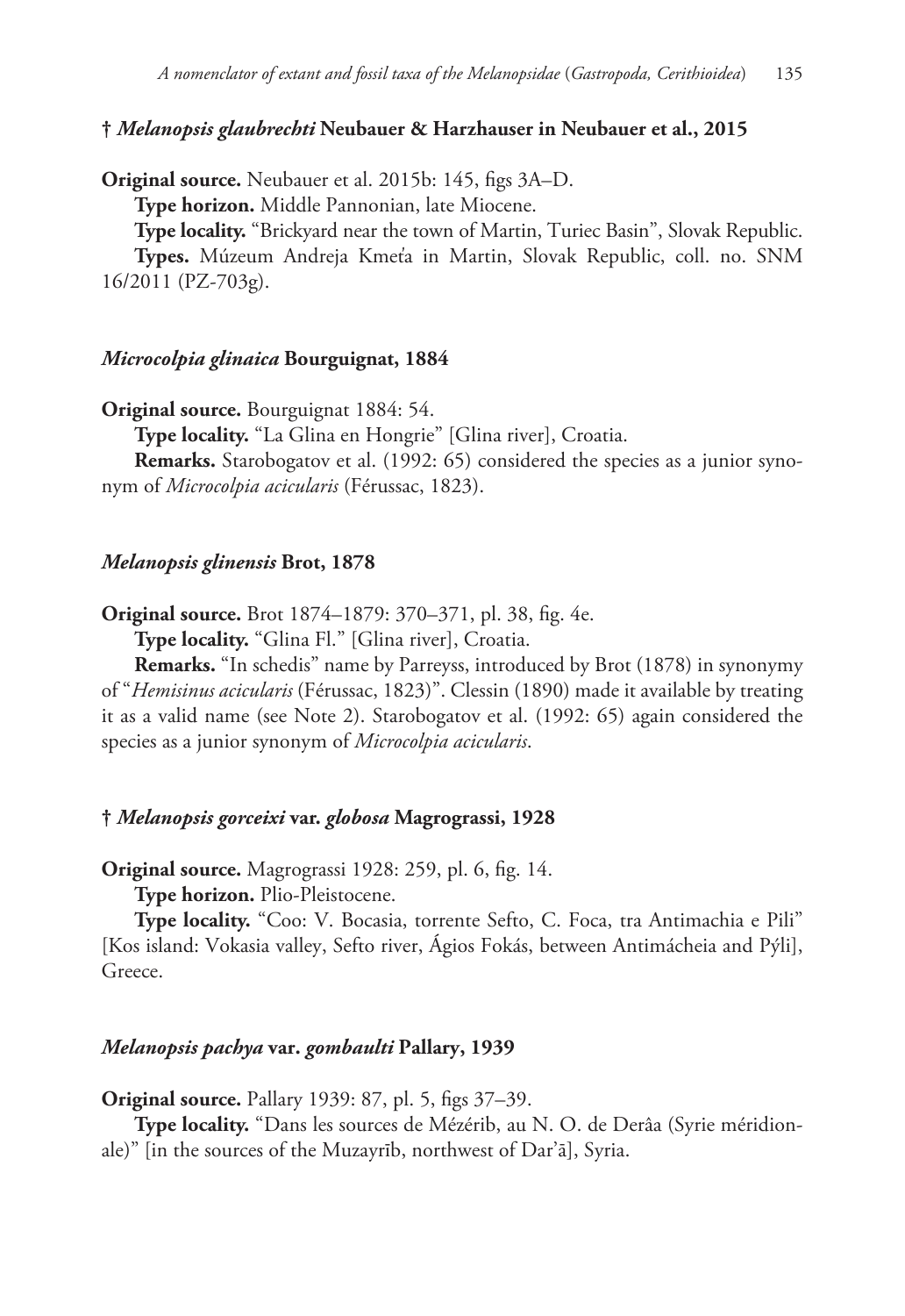# **†** *Melanopsis gorceixi* **Tournouër, 1875**

**Original source.** Tournouër 1875: 76.

**Type horizon.** Tafi Formation, early Pleistocene.

**Type locality.** "Prope vicum Antimaki [...] et prope civitatem Cos" [near near the village Antimácheia and near the city of Kos], Greece.

#### *Melanopsis goulvaini* **Pallary, 1916**

**Original source.** Pallary 1916: 82.

**Type locality.** "Bourail" (Gassies 1874: 384), New Caledonia.

**Remarks.** Replacement name for *M. elongata* Gassies, 1874, non Férussac, 1822 (see Note 1).

# *Melanopsis gracilenta* **Pallary, 1911**

**Original source.** Pallary 1911: 130, [unnumbered plate], fig. 19.

**Type locality.** "Tout près d'Oudjda, à 4 kilom. S.-E., sourdent les belles sources de Sidi-Yahia qui alimentent une véritable oasis, puis la ville d'Oudjda, et vont finalement se déverser dans l'oued Isly" [near Oujda, 4 km southeast, at the sources of Sidi Yahya that feed an oasis and the city of Oujda, and ultimately will flow into the Oued Isly], Morocco.

#### **†** *Melanopsis* **(***Melanosteira***)** *conemenosiana graciliformis* **Papp, 1955**

**Original source.** Papp 1955: 129, pl. 20, fig. 26.

**Type horizon.** Early Pleistocene.

**Type locality.** "Brochitza, Elis" [Vrokhítsa], Greece.

**Types.** Museum of Palaeontology and Geology of the University of Athens; no number indicated.

#### **†** *Melanopsis bouei* **var.** *gracilis* **Brusina, 1874**

**Original source.** Brusina 1874: 47.

**Type horizon.** Pannonian, zone C, late Miocene.

**Type locality.** "Sused (Sopot bei Goljak)" [Podsused, in Zagreb], Croatia.

**Remarks.** Wenz (1929: 2673) considered the variety as a junior synonym *M. bouei* Férussac, 1823.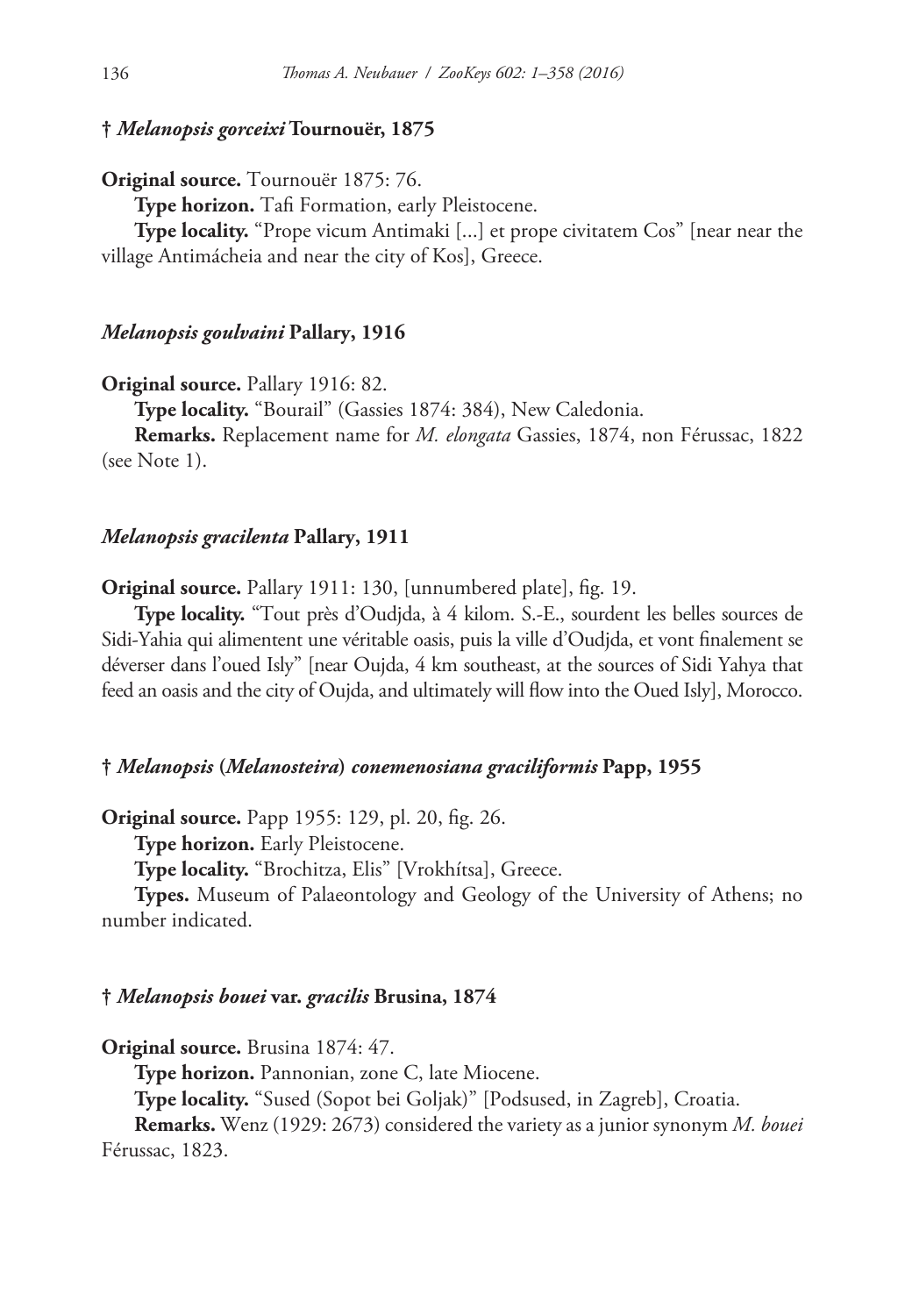# **†** *Melanopsis neumayri* **var.** *gracilis* **Fontannes, 1880 [invalid]**

**Original source.** Fontannes 1879–1882: 174.

**Type horizon.** Mammal zone MN 11, late Miocene.

**Type locality.** "Les marnes à *Potamides Basteroti* de Visan (Vaucluse)" [in the marls with *P. basteroti* at Visan, Dép. Vaucluse], France.

**Remarks.** Junior homonym of *Melanopsis bouei gracilis* Brusina, 1874 (see Note 1). Wenz (1929: 2793) considered the variety as a junior synonym *M. neumayri* Tournouër, 1874.

# *Melanopsis costata* **var.** *gracilis* **Locard, 1883 [invalid]**

**Original source.** Locard 1883a: 288.

**Type locality.** "Lac d'Homs" [Lake Homs], Syria. **Remarks.** Junior homonym of *Melanopsis bouei gracilis* Brusina, 1874 (see Note 1).

#### **†** *Melanopsis* **(***Hyphantria***)** *gracilis* **Handmann, 1887 [invalid]**

**Original source.** Handmann 1887: 37, pl. 8, fig. 17.

**Type horizon.** Pannonian, zone B–D, late Miocene.

**Type locality.** "Leobersdorf", Austria.

**Remarks.** Junior homonym of *Melanopsis bouei gracilis* Brusina, 1874 (see Note 1). Wenz (1929: 2673) considered the variety as a junior synonym *M. bouei* Férussac, 1823.

### **†** *Melanopsis graciosa* **Seninski, 1905**

**Original source.** Seninski 1905: 59, pl. 1, fig. 16.

**Type horizon.** Duab Beds, middle to late Kimmerian, Pliocene.

**Type locality.** "Моквинскіе пласты, разрѣзъ р. Дуабъ" [Mokvi layers at Duab river], Georgia.

### **†** *Melanopsis gradata* **Rolle, 1858**

**Original source.** Rolle 1858: 28, pl. 2, fig. 13.

**Type horizon.** Paleocene.

**Type locality.** "Herrmanns-Stollen im Lubellina-Graben, Gemeinde Ober-Skallis, nordöstlich von Schönstein" [Hermanns adit in the Lubellina ditch in Škale, northeast of Šoštanj], Slovenia.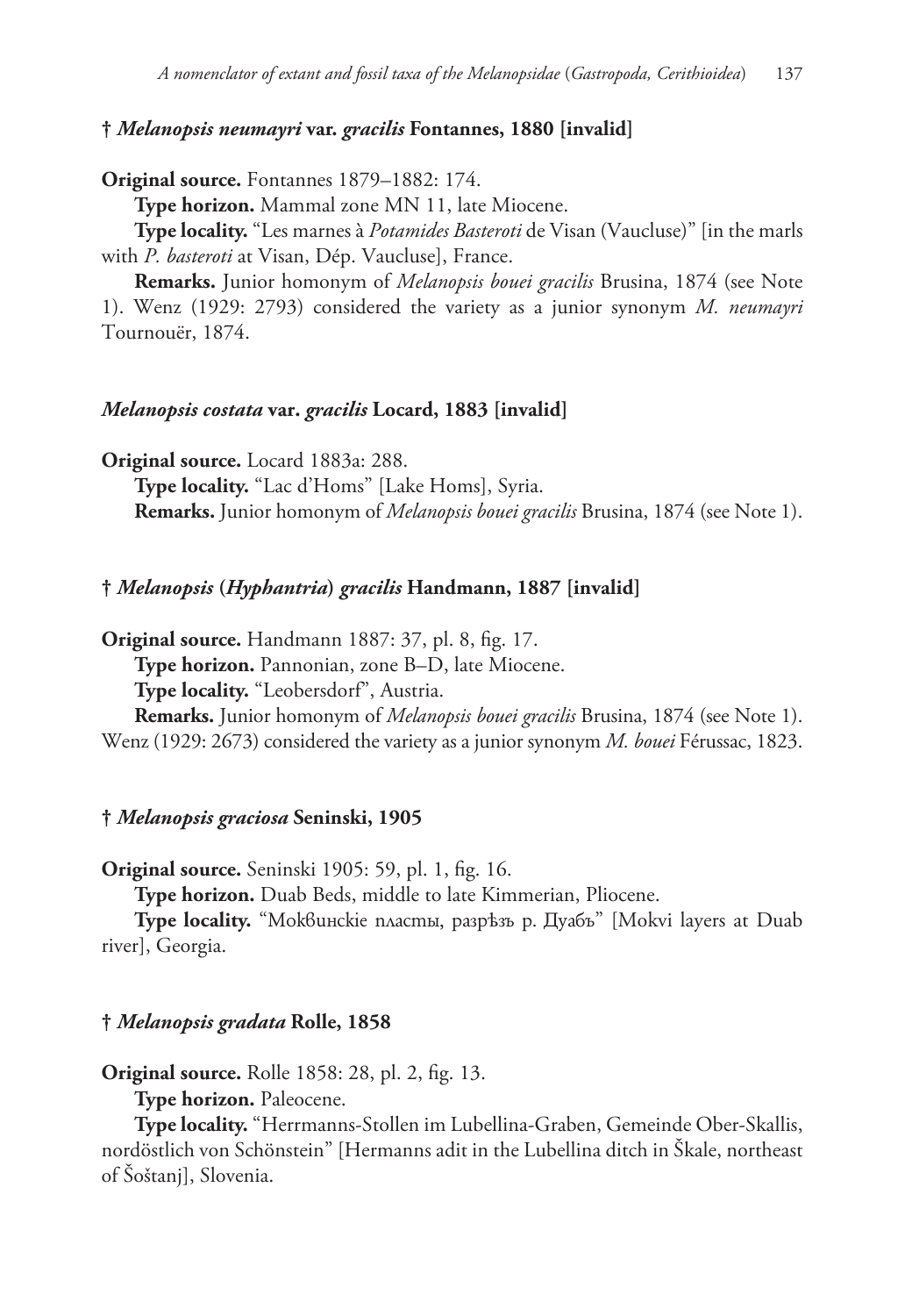**Remarks.** After Wenz (1929: 2505) this species belongs in the genus *Pyrgulifera* Meek, 1877 (Pleuroceridae), but Yen (1958: 194) doubted this classification.

# **†** *Melanopsis gradata* **Fuchs, 1870 [invalid]**

**Original source.** Fuchs 1870b: 539, pl. 20, figs 13–14. **Type horizon.** Transdanubian, Pannonian, late Miocene. **Type locality.** "Tihany" (p. 533), Hungary. **Remarks.** Junior homonym of *Melanopsis gradata* Rolle, 1858. Wenz (1928b: 219) introduced *M. tihanyensis* as replacement name.

# *Melanopsis* **(***Mesopotamia***)** *khabourensis* **var.** *gradata* **Pallary, 1939 [invalid]**

**Original source.** Pallary 1939: 103, pl. 5, fig. 20. **Type locality.** "Ras el 'Ain du Khabour" [Chabur river near Ra's al 'Ayn], Syria. **Remarks.** Junior homonym of *Melanopsis gradata* Rolle, 1858.

#### *Melanopsis graellsii* **Villa & Villa in Graells, 1846**

**Original source.** Graells 1846: 17, [unnumbered plate], figs 16–19.

**Type locality.** Spain [no locality indicated].

**Remarks.** Graells (1846) indicated that the "brothers Villa" dedicated the species to him. The name "*graellsi*" as mentioned in Pallary (1924: 250) is an incorrect subsequent spelling. It is unclear why Pallary considered the species as a junior synonym of "*Buccinum annulatum* Chemnitz". That species, which is not available from Chemnitz (1795: 91, pl. 188, figs 1812–1813) according to Opinion 184 (ICZN 1944), is not even a freshwater snail but dwells in the southern Pacific (Nassariidae?).

# *Melanopsis chehirensis* **var.** *granifera* **Pallary, 1939**

# **Original source.** Pallary 1939: 95.

**Type locality.** Not explicitly stated but probably the same as for the species ("Dans le source de Yeni Chehir, [...] entre Antioche et Alep, à l'intersection de la route d'Alexandrette" [at the source of Yenişehir, between Antakya and Aleppo, at the intersection of the road from İskenderun], Turkey).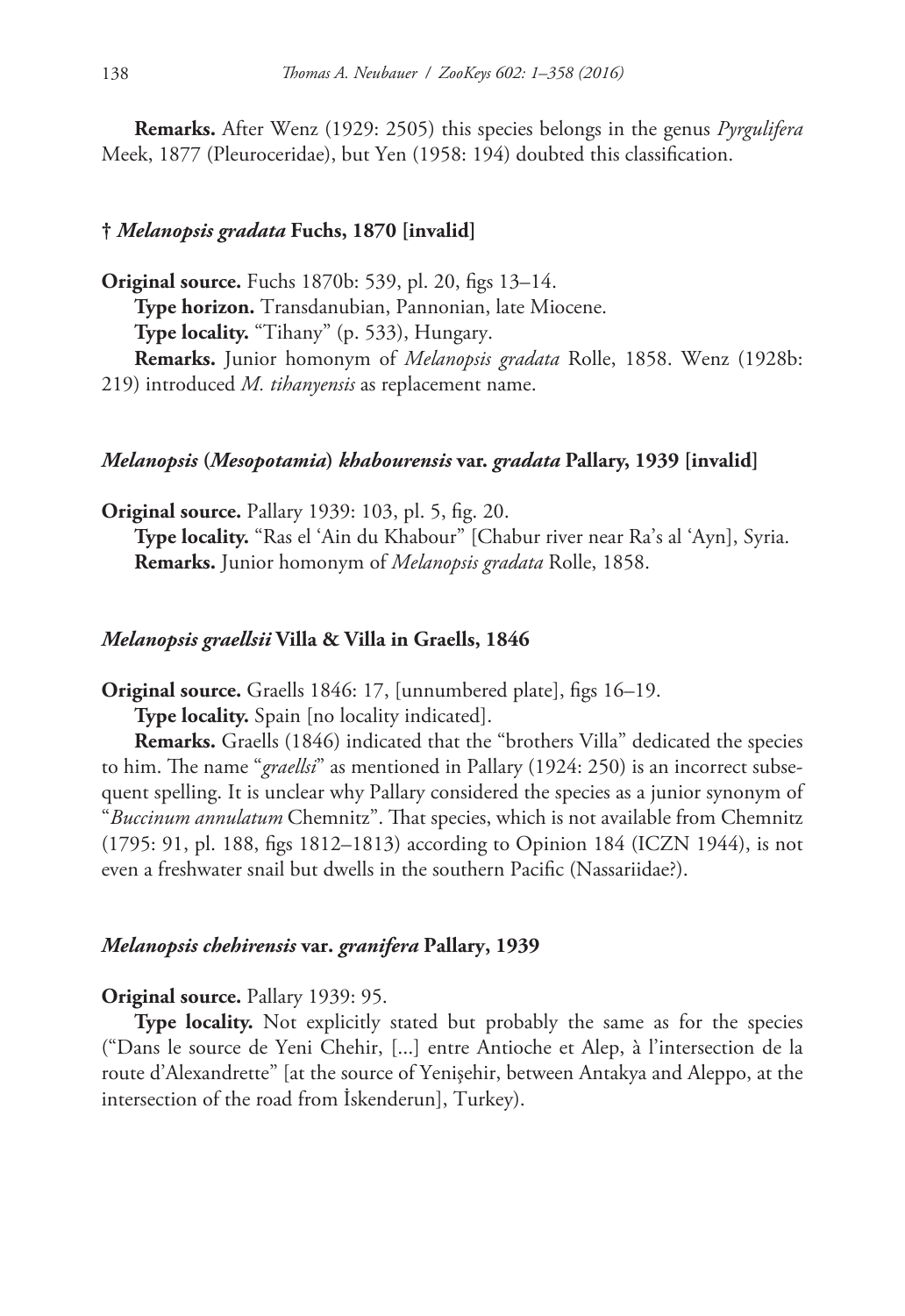# **†** *Melanopsis granum* **Calvert & Neumayr, 1880**

**Original source.** Calvert and Neumayr 1880: 376, pl. 2, fig. 23. **Type horizon.** Late Sarmatian, Khersonian, late Miocene. **Type locality.** "Renkiöi" [north of İntepe], Turkey.

# **† "***Melanopsis grateloupii***" mentioned in Hoeninghaus (1831: 142) [unavailable]**

**Horizon.** Burdigalian, early Miocene (?).

**Locality.** "Dax", France.

**Remarks.** Nomen nudum. Grateloup (1838: 139) listed the name (as "*gratelupii*") in synonymy of *Melanopsis aquensis* Grateloup, 1838. Wenz (1929: 2774) synonymized the name (as "*grateloupi*") with "*M. major* Férussac, 1823", which is not an available name.

### *Fagotia gravida* **Bourguignat, 1884**

**Original source.** Bourguignat 1884: 40.

**Type locality.** "Rivières du bassin du lac Sabandja (Anatolie)" [rivers of the basin of Lake Sapanca], Turkey.

**Remarks.** Note that Bourguignat denoted the authority as "Bourguignat, 1880". Starobogatov et al. (1992: 63) considered the species as a junior synonym of *Fagotia* [= *Esperiana*] *gallandi* Bourguignat, 1884.

# **†** *Melanopsis groyei* **Pallary, 1916**

**Original source.** Pallary 1916: 78.

**Type horizon.** Sparnacian, early Ypresian, Eocene.

**Type locality.** "Entre St.-Germini et Carsoli" (Férussac 1823: 164) [between San Gemini and Carsoli], Italy.

**Remarks.** Introduced for a part of the material of *Melanopsis buccinoidea* sensu Férussac, 1823 (pl. 8, fig. 3).

#### **†** *Melanopsis guernei* **Brusina, 1902**

**Original source.** Brusina 1902: pl. 5, fig. 60. **Type horizon.** Middle Pannonian, late Miocene. **Type locality.** "Markuševec", Croatia.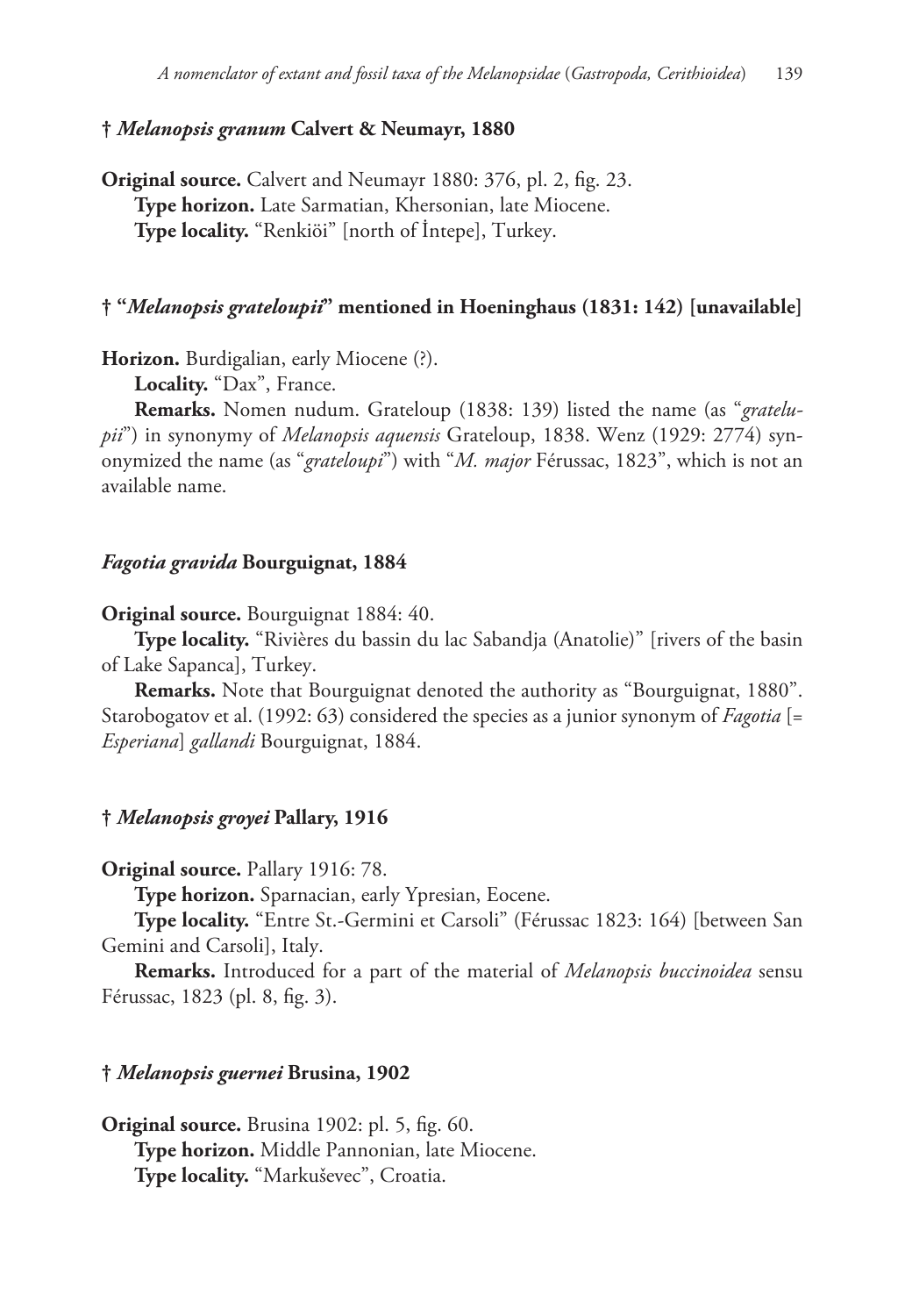**Types.** Milan et al. (1974: 91) indicated a holotype, but it is uncertain whether the specimen is part of the original type series and whether it was the only one Brusina had at hand (holotype by monotypy, Art. 73.1.2). The specimen is stored in the Croatian Natural History Museum, Zagreb, coll. no. 2500-146.

**Remarks.** The name "*guerneri*" as mentioned in Wenz (1929: 2736) is an incorrect subsequent spelling.

### *Melanopsis etrusca* **var.** *guineensis* **Azpeitia Moros, 1929**

**Original source.** Azpeitia Moros 1929: 247, pl. 9, fig. 223.

**Type locality.** "De las cercanías del Cabo San Juan en la Guinea española" [in the vicinity of Cabo San Juan], Equatorial Guinea.

**Remarks.** Certainly not a Melanopsidae.

#### *Melanopsis guiraoi* **Bourguignat, 1884**

**Original source.** Bourguignat 1884: 108.

**Type locality.** "Prope Cehejin Prov. Murcica" (Brot 1879: 438) [near Cehegín, prov. Murcia], Spain.

**Remarks.** Replacement name for *M. obesa* Brot, 1879, non Gassies, 1856.

#### *Melanopsis hadiensis* **Pallary, 1928**

**Original source.** Pallary 1928a: 269, pl. 6, figs 11–14. **Type locality.** "Bel Hadi-Kenadsa (Sud Oranais)" [Bel Hadi, near Kenadsa], Algeria.

#### *Microcolpia hagenmuelleriana* **Bourguignat, 1884**

#### **Original source.** Bourguignat 1884: 57.

**Type locality.** "Le Danube près de Buda-Pesth, en Hongrie" [in the Danube river near Budapest], Hungary.

**Remarks.** Bourguignat (1884) listed the name as "*Hagenmulleria*" on p. 51 but as "*Hagenmülleriana*" on p. 57. To my knowledge no later author has acted as First Reviser sensu Art. 24.2.3 and has mentioned both names and selected one as correct. Starobogatov et al. (1992: 65) considered the species as a junior synonym of *Microcolpia cornea* (Pfeiffer, 1828).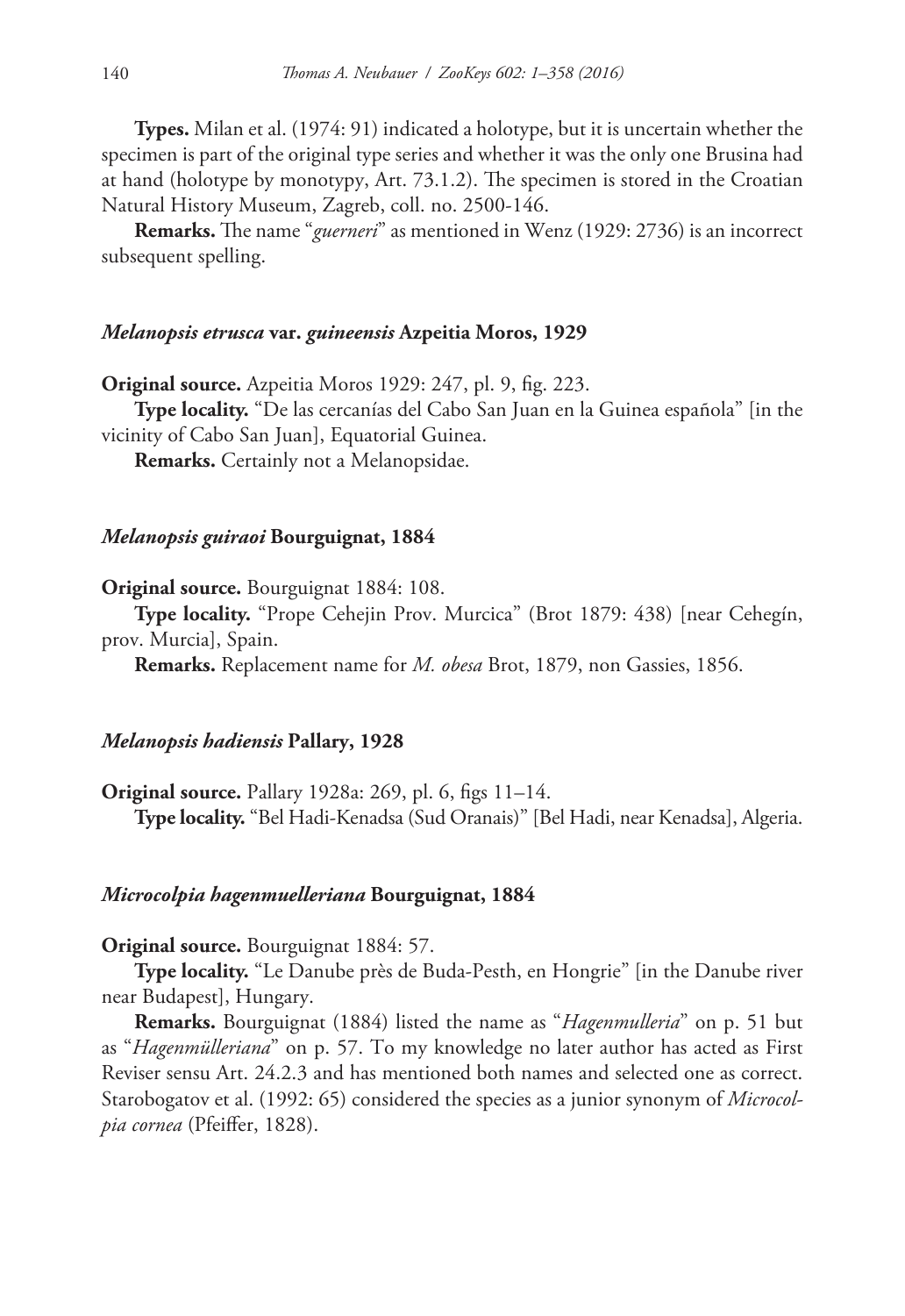# **†** *Melanopsis entzi* **var.** *halavatsi* **Pavlovic, 1927**

**Original source.** Pavlović 1927: 68.

**Type horizon.** Middle Pannonian, late Miocene.

**Type locality.** "Карагача" [Karagača near Vrčin], Serbia.

**Remarks.** From the writing in the original work it seems that Pavlović had apparently doubts about the validity of the taxon.

#### *Melanopsis hammamensis* **Gassies, 1856**

**Original source.** Gassies 1856: 11, figs 9-10.

**Type locality.** "L'Oued-el-Hammam [entre le Sig et Mascara]" [Oued el Hammam between Sig and Mascara], Algeria.

#### **†** *Melanopsis handmanni* **Brusina, 1892 [invalid]**

**Original source.** Brusina 1892: 140.

**Type horizon.** Early–middle Pannonian, late Miocene.

**Type locality.** "Kotingbrunn; [...] Leobersdorf", Austria.

**Types.** The illustrated syntypes are stored in the Croatian Natural History Museum, Zagreb, coll. no. 2513-159/1-4 (Milan et al. 1974: 92).

**Remarks.** Introduced as replacement name for the senior (!) homonym *M. fuchsi* Handmann, 1882, non Brusina, 1884. Wenz (1929: 2813–2814) synonymized *M. handmanni* as well as *M. fuchsi* Handmann, 1882 with *M. pygmaea*.

#### **†** *Melanopsis handmanniana* **W. Fischer, 1996**

**Original source.** Fischer 1996a: 27, figs 3, 5–10.

**Type horizon.** Pannonian, zone B–D, late Miocene.

**Type locality.** "Leobersdorf", Austria.

**Types.** Fischer (1996a: 27) designated a lectotype (for *M. constricta* Handmann), which is stored in the collection of the Geological Survey Austria, Vienna; no number indicated.

**Remarks.** Replacement name for *M. martiniana constricta* Handmann, 1887, non Brusina, 1878 (see Note 1).

# **†** *Melanopsis hantkeni* **Hofmann, 1870**

**Original source.** Hofmann 1870: 26, pl. 3, figs 5a–c.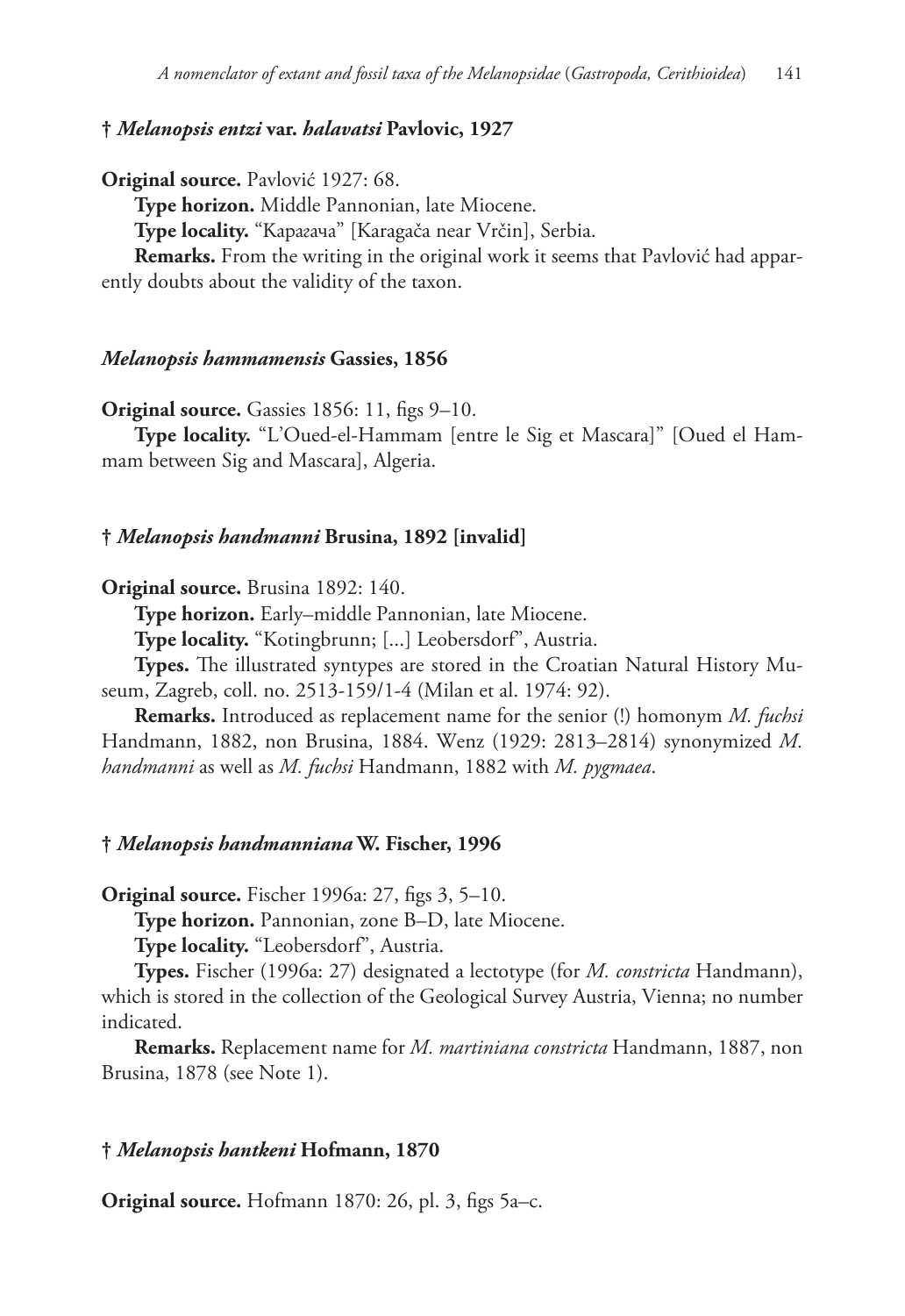**Type horizon.** Egerian, late Oligocene–early Miocene.

**Type locality.** "A zsily-völgyi [...], továbbá Valia-Aninossaban és Paren lui Marinban, Lupény mellett. [...] gyakori Buda és Esztergom között [...], jelesen a Miklóshegyen, Annavölgyen, Mogyoróson és Pomázon" [in the Zsily valley; also in Valea Aninoasa and Paren lui Marin (?) near Lupeni (Romania); between Buda and Esztergom, at Miklóshegy, Annavölgy, Mogyorós and Pomáz (Hungary)], Hungary.

### **†** *Melanopsis haranti* **De Laubrière & Carez, 1881**

**Original source.** De Laubrière and Carez 1881: 403, pl. 16, figs 1–2.

**Type horizon.** Lutetian, Eocene.

**Type locality.** "Brasles", France.

**Remarks.** Cossmann (1888: 279) and Wenz (1929: 2640) classified the species in the genus *Faunus* Montfort, 1810 (Pachychilidae).

# *Melanopsis costata* **var.** *harpa* **Westerlund, 1892**

**Original source.** Westerlund 1892: 199.

**Type locality.** "Bei Sevilla im Guadalquivir" [near Sevilla, in the Guadalquivir river], Spain.

# **†** *Melanopsis harpula* **Neumayr in Neumayr & Paul, 1875**

**Original source.** Neumayr and Paul 1875: 38, pl. 7, fig. 1. **Type horizon.** Cernikian, Pliocene. **Type locality.** "Čaplathal bei Podwin" [Čaplja graben near Slavonski Brod], Croatia.

#### **†** *Melanopsis hassiaca* **Sandberger, 1873**

**Original source.** Sandberger 1870–1875: 315.

**Type horizon.** Early Rupelian, Oligocene.

**Type locality.** "Grossalmerode [...]; Nordshausen" (Speyer 1870: 95–96), Germany. **Remarks.** Introduced for *M. subulata* sensu Speyer, 1870, non Sowerby, 1822 and *M. praerosa* [= *M. praemorsa*] sensu Speyer, 1870, non Linnaeus, 1758.

# **†** *Melanopsis hastata* **Neumayr in Neumayr & Paul, 1875**

**Original source.** Neumayr and Paul 1875: 40, pl. 7, figs 7–8.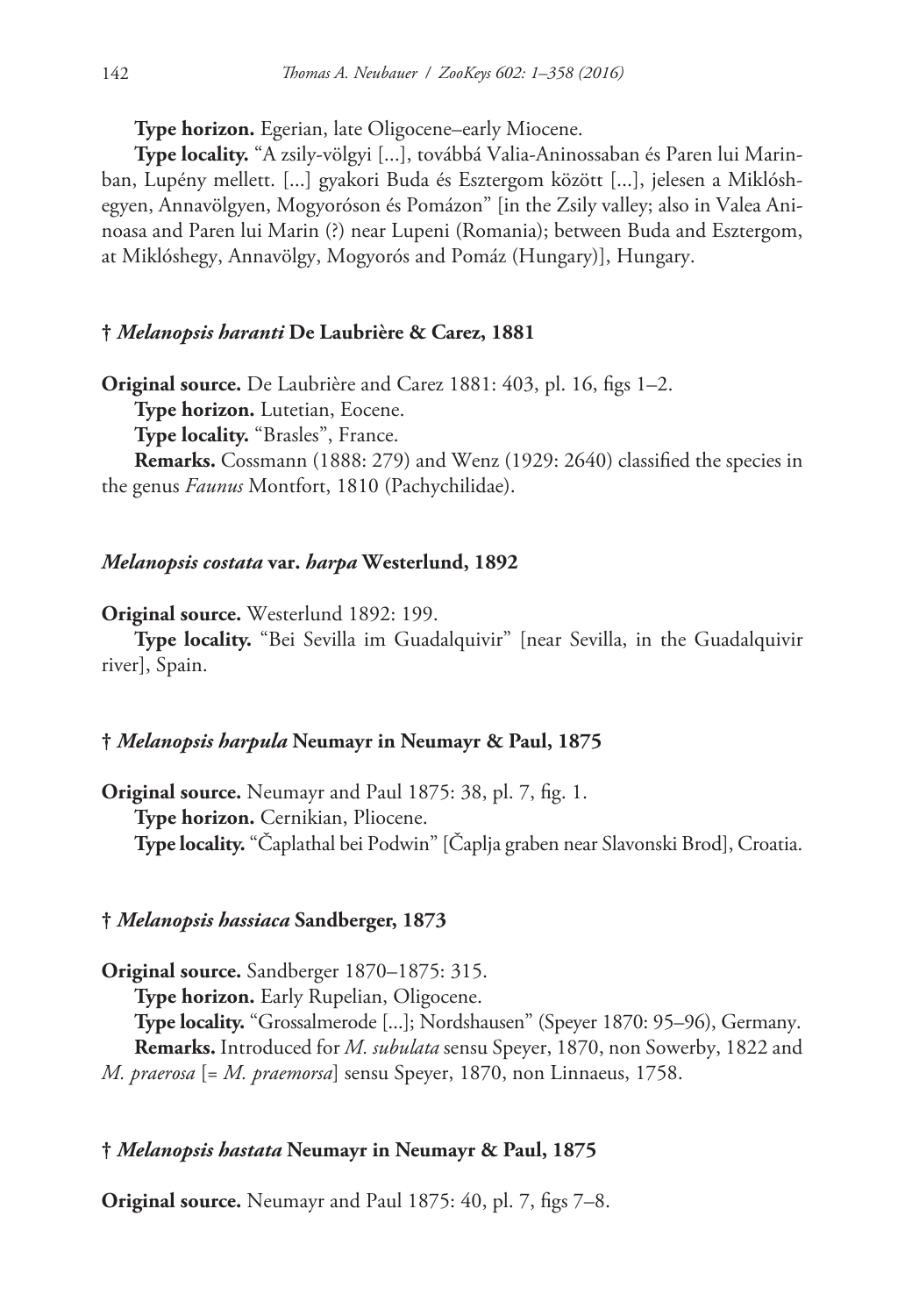**Type horizon.** Cernikian, Pliocene.

**Type locality.** "Gromačnik; [...] Slobodnica; [...] Sibin [Sibinj]; [...] Malino", Croatia.

## **†** *Melanopsis haueri* **Handmann, 1882**

**Original source.** Handmann 1882: 558. **Type horizon.** Pannonian, zone D, late Miocene. **Type locality.** "Kottingbrunn [...] Ziegelei a", Austria.

## **†** *Melanopsis haugi* **Popescu-Voitești, 1910**

**Original source.** Popescu-Voitești 1910: 360, pl. 21 (4), figs 4–4l.

**Type horizon.** Lutetian, Eocene.

**Type locality.** "Gropile Vulpilor près Titești" [Gropile Vulpilor (?) near Titești], Romania.

**Remarks.** Wenz (1929: 2570) classified the species within the genus *Coptostylus* Sandberger, 1872 (Thiaridae).

#### **†** *Melanopsis hazayi* **Brusina, 1903**

**Original source.** Brusina 1903: 112.

**Type horizon.** Late Pleistocene–Holocene.

**Type locality.** "Bischofsbad" [Püspökfürdő, Băile 1 Mai, Lake Pețea], Romania. **Remarks.** Neubauer et al. (2014d: 125) considered this taxon as a junior synonym

of *Microcolpia parreyssii sikorai* (Brusina, 1903).

#### **†** *Melania heberti* **Hantken, 1878**

**Original source.** Hantken 1878: 179–180, fig. 23.

**Type horizon.** Late Santonian–early Campanian, late Cretaceous.

**Type locality.** "[Ajka]" (p. 175, 178), Hungary.

**Remarks.** Currently attributed to the melanopsid genus *Campylostylus* (Bandel and Riedel 1994: 21).

#### *Melanopsis hebraica* **Bourguignat, 1884**

**Original source.** Bourguignat 1884: 131.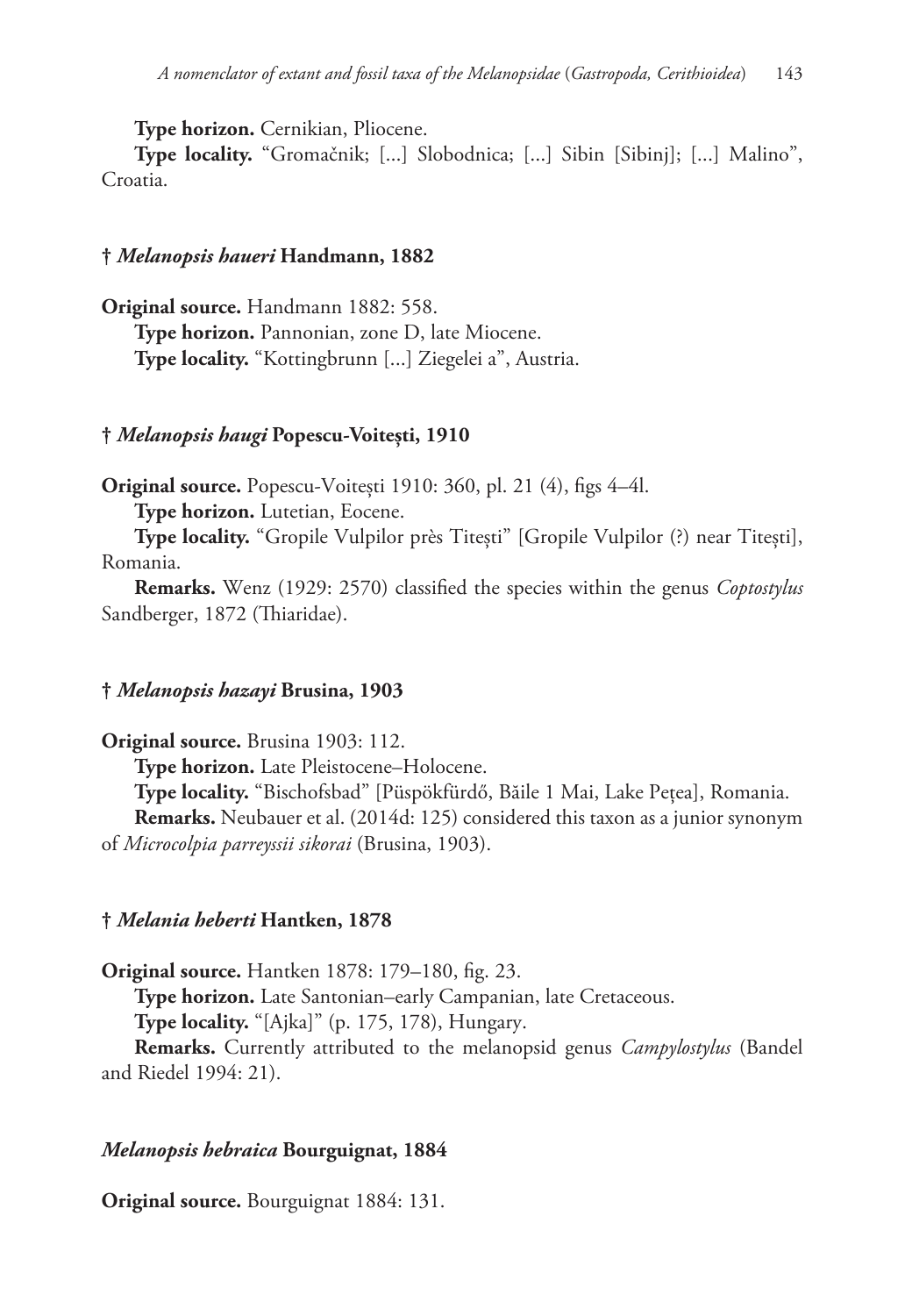**Type locality.** "Aïn-Saadi, près de Kaifa, en Syrie" [Aïn Saadi, in Haifa], Israel. **Remarks.** Heller et al. (2002: 601) considered the species as a junior synonym of *Melanopsis saulcyi* Bourguignat, 1853.

#### **†** *Amphimelania heckneri* **Koch, 1917**

**Original source.** Koch 1917: 9, figs 1–6.

**Type horizon.** Cernikian, Pliocene.

**Type locality.** "U okolici Dubranca, [...] u Zagreb šumi, [...] kod Prvonožina" [near Dubranec, in the Zagreb woods, and at Prvonožina], Croatia.

#### **†** *Melanopsis heeri* **Mayer-Eymar, 1887**

**Original source.** Mayer-Eymar 1887: 68, pl. 6, fig. 10. **Type horizon.** Chattian, Oligocene. **Type locality.** "Schloss Ralligen" [Ralligen Castle near Sigriswil], Switzerland. **Remarks.** Appeared first as a nomen nudum (as "*heerii*") in Sandberger (1873: 341).

#### **†** *Melanopsis heldreichi* **Neumayr, 1880**

**Original source.** Neumayr 1880b: 295, pl. 2, figs 2–3.

**Type horizon.** Plio-Pleistocene.

**Type locality.** "Zwischen Pylle und Antimachia; [...] beim Castell von Antimachia und in der näheren Umgebung des Dorfes Antimachia" [between Pýli and Antimácheia; near the citadel of and in the vicinity of the village Antimácheia, Kos Island], Greece.

#### *Melania helena* **Von dem Busch in Philippi, 1847**

**Original source.** Philippi 1847: 170, pl. 4, fig. 4.

**Type locality.** "Insula Java", Indonesia.

**Remarks.** Although described as *Melania* and not considered a Melanopsidae today, this species is included and briefly discussed here because it has been repeatedly considered a *Melanopsis*. The specimens had been apparently sent to Von dem Busch or Philippi by Meder, who had named the species "*Melanopsis Helena*". The description, however, stems clearly from Von dem Busch. The species epithet is a noun in apposition and needs not to agree in gender with the generic name (Art. 31.2.1). Currently considered to belong in the marine genus *Clea* H. Adams & A. Adams, 1855 (Buccinidae) (e.g., Coelho et al. 2013).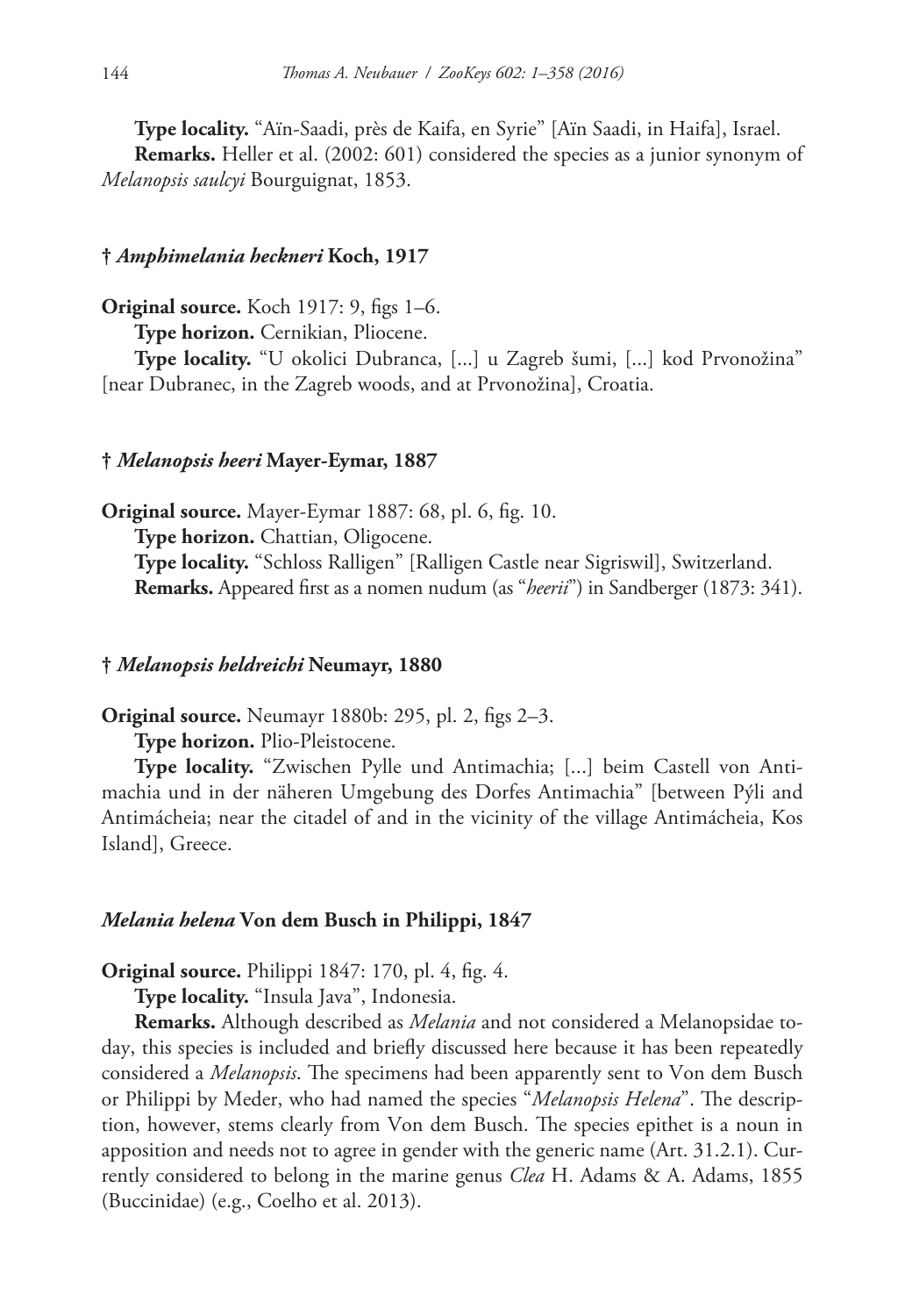## *Melanopsis heliophila* **Bourguignat, 1884**

**Original source.** Bourguignat 1884: 161.

**Type locality.** "Dans l'oasis d'Aïn-Chair, à l'extrême sud saharien du Maroc" [in the oasis of Ain Chair (= Oued Mellah), at the far southern Sahara in Morocco], Marocco. **Remarks.** Note that Bourguignat denoted the authority as "Bourguignat, 1872".

#### **†** *Melania hellespontica* **Calvert & Neumayr, 1880**

**Original source.** Calvert and Neumayr 1880: 374, pl. 2, fig. 14. **Type horizon.** Late Sarmatian, Khersonian, late Miocene. **Type locality.** "Renkiöi" [north of İntepe], Turkey. **Remarks.** Considered to belong in the genus *Amphimelania* by Wenz (1929: 2874).

#### **†** *Melanopsis hemimorpha* **Blanckenhorn, 1897**

**Original source.** Blanckenhorn 1897: 138, pl. 10, fig. 26.

**Type horizon.** Plio-Pleistocene.

**Type locality.** "Dschisr esch-Schurr, Dreissensiaschicht" [Jisr Ash-Shughur, *Dreissena* layer], Syria.

# **†** *Melanopsis hennersdorfensis* **W. Fischer, 1993**

**Original source.** Fischer 1993: 180, figs 1, 3. **Type horizon.** Pannonian, zone D, late Miocene. **Type locality.** "Tegelgrube der Fa. Wienerberger, Hennersdorf, NÖ" [claypit of the Wienerberger company at Hennersdorf, Lower Austria], Austria. **Types.** Geological Survey Austria, Vienna; no number indicated.

# **†** *Melanopsis hericarti* **Fontannes, 1881**

**Original source.** Fontannes 1881: 981, pl. 1, figs 5–6. **Type horizon.** Rupelian, Oligocene. **Type locality.** "Baume-Cornillane", France.

#### *Melanopsis hiera* **Bourguignat, 1884**

**Original source.** Bourguignat 1884: 121.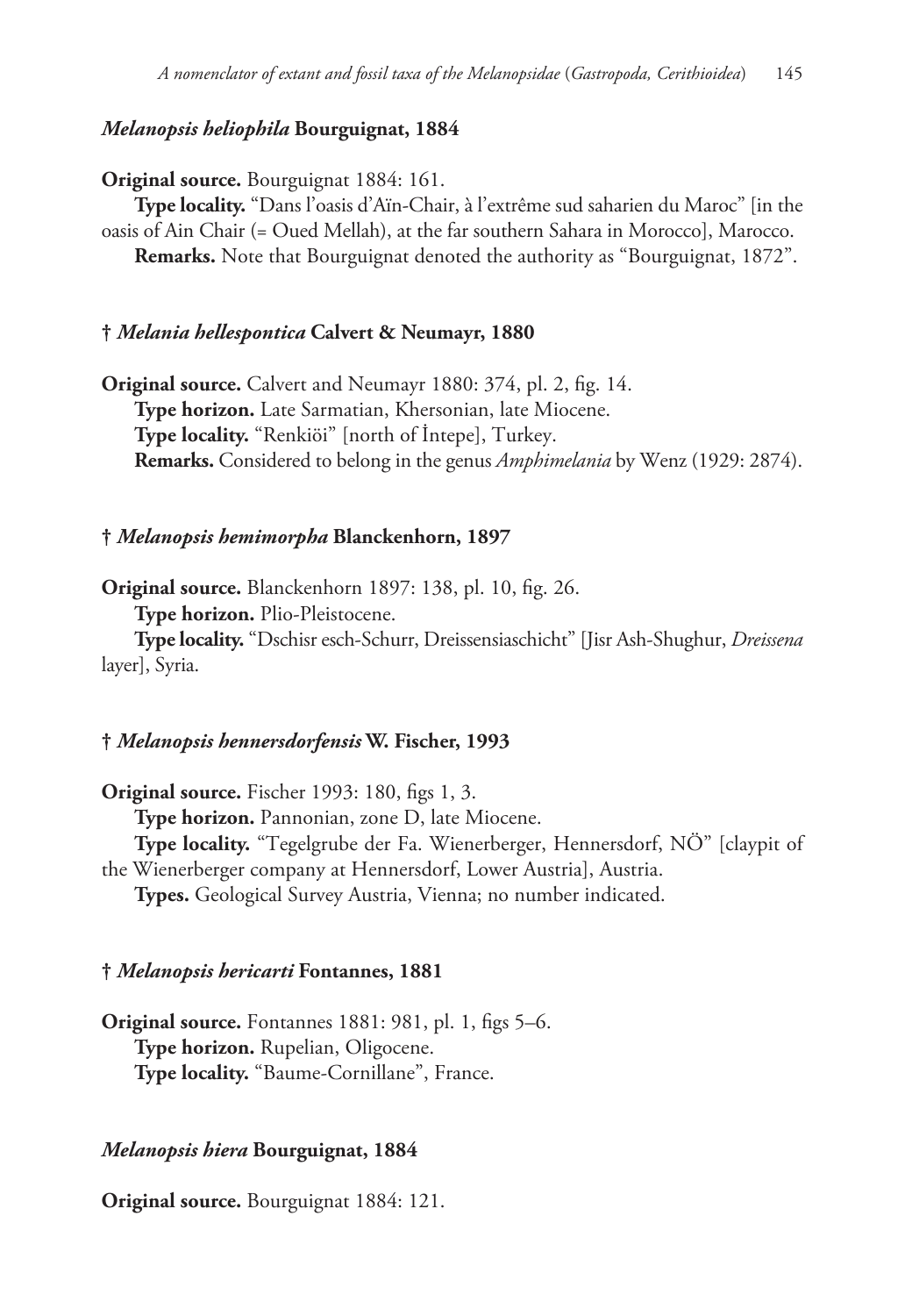**Type locality.** "Sources du Jourdain; [...] d'Aïn-el-Mellaha, dans la plaine du Bahrel-Houlé; [...] lacs d'Homs et d'Antioche" [Sources of the Jordan; [...] Aïn Mallahah, in the plains of the Hula valley; [...] lakes Homs and Anuk (also as Amik)], Syria.

**Remarks.** Introduced for *M. costata* sensu Kobelt, 1880, non Olivier, 1804. Bourguignat attributed the authority to Letourneux, but there is no evidence that the description really derived from that author. Heller et al. (2005: 243) listed the species as a junior synonym of *Melanopsis costata* (Olivier, 1804) as well as of *Melanopsis saulcyi* Bourguignat, 1884.

#### **†** *Fusus* **(***Anura***)** *decipiens* **var.** *hilarionis* **De Gregorio, 1880**

**Original source.** De Gregorio 1880: 89, pl. 7, fig. 61.

**Type horizon.** Eocene.

**Type locality.** "San Giovanni Ilarione", Italy.

**Remarks.** Considered a *Melanopsis* and a separate species by Quaggiotto and Mellini (2008: 44).

#### *Melania* **(***Amphimelania***)** *hispanica* **Westerlund, 1898**

**Original source.** Westerlund 1898: 178. **Type locality.** "Albarracin", Spain.

## **†** *Melanopsis hispidula* **Pallary, 1916**

**Original source.** Pallary 1916: 84.

**Type horizon.** Pannonian, zone B–D, late Miocene.

**Type locality.** "Leobersdorf" (Handmann 1887), Austria.

**Remarks.** Replacement name for the junior homonym *M. turrita* Handmann, 1887, non Rossmässler, 1854.

#### **†** *Melanopsis hoernesi* **Sandberger, 1872**

**Original source.** Sandberger 1870–1875: pl. 25, figs 32–32a.

**Type horizon.** Burdigalian, early Miocene.

**Type locality.** "St. Paul, Mandillot (Landes)", France.

**Remarks.** Plate 25 of Sandberger's monograph was issued in 1872, while the description on p. 512 appeared in 1875 (Woodward 1906). Introduced for *M. buccinoides* [sic] sensu Grateloup, 1840, non Olivier, 1801, for which d'Orbigny (1852) had already introduced *M. subbuccinoides* as replacement name. Hence, *M. hoernesi* is a junior objective synonym of *M. subbuccinoides*. Sandberger attributed the authority to Mayer, apparently based on an "in schedis" determination.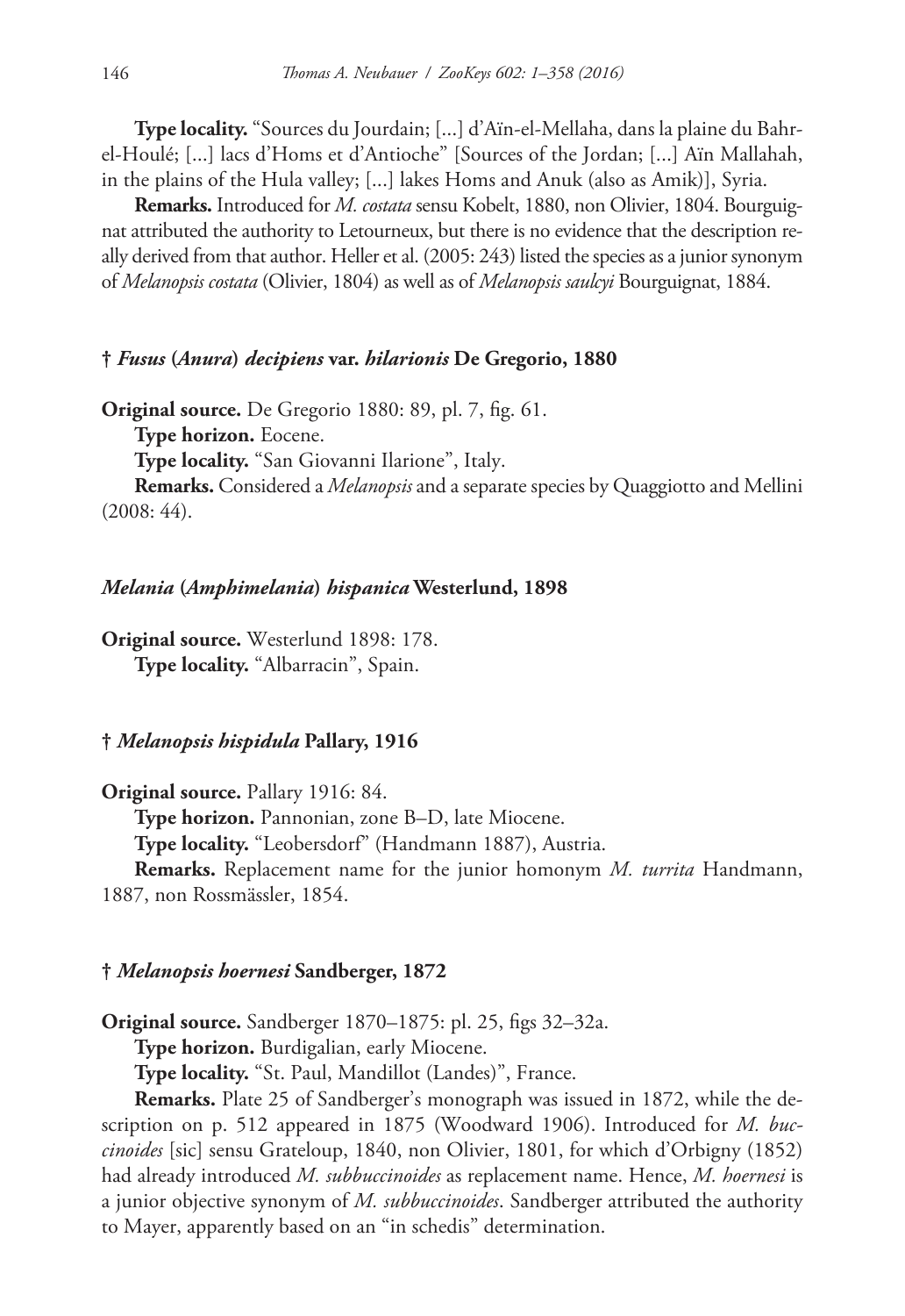## *Melanopsis costata* **var.** *hoernesi* **Blanckenhorn, 1897 [invalid]**

**Original source.** Blanckenhorn 1897: 130, pl. 10, figs 9–10.

**Type horizon.** Pleistocene (?)–Recent.

**Type locality.** "Fossil [..] bei Antakije. Lebend am unteren Orontes [...], desgleichen im Kara Su, einem nördlichen Zufluss des Sees von Antiochia und im Sadjür Su bei Aleppo" [as fossil near Antakya (Turkey). Alive in the lower Orontes (Turkey/Syria), as well as in the Karasu, a northern tributary of the Lake Anuk (Turkey), and in the Sājūr river near Aleppo (Syria)].

**Remarks.** Junior homonym of *M. hoernesi* Sandberger, 1872 (note that latter is a junior objective synonym of *M. subbuccinoides* and thus invalid). Heller et al. (2005: 244) considered the species as a junior synonym of *Melanopsis costata* (Olivier, 1804).

#### *Melania holandrii* **Pfeiffer, 1828**

#### **Original source.** Pfeiffer 1828: 47.

**Type locality.** "Bei Kroatisch Feistritz, am Fusse des Berges Terglou in Illyrien" [near Bohinjska Bistrica, at the foot of Mt. Triglav], Slovenia.

**Remarks.** Type species of *Holandriana* Bourguignat, 1884 and *Amphimelania* P. Fischer, 1885. The names "*holandri*" and "*hollandri*", each occurring multiple time in the literature (e.g., Walderdorff 1864: 512; Brusina 1867: 85; Tschapeck 1881: 101), are incorrect subsequent spellings.

#### **†** *Melanopsis hranilovici* **Brusina, 1897**

**Original source.** Brusina 1897: 12, pl. 5, fig. 12.

**Type horizon.** Pannonian, late Miocene.

**Type locality.** "Ad viam inter Sarajevo et Lukavica" [at the road between Sarajevo and Lukavica], Bosnia and Herzegovina.

**Types.** Milan et al. (1974: 92) indicated a holotype, but it is uncertain whether the specimen was the only one Brusina had at hand (holotype by monotypy, Art. 73.1.2). The specimen is stored in the Croatian Natural History Museum, Zagreb, coll. no. 2985-631.

#### *Melanopsis huidobroi* **Azpeitia Moros, 1929**

**Original source.** Azpeitia Moros 1929: 326, pl. 12, fig. 280.

**Type locality.** "Guadalquivir en Lora del Río, Sevilla" [in the Guadalquivir river at Lora del Río, prov. Sevilla], Spain.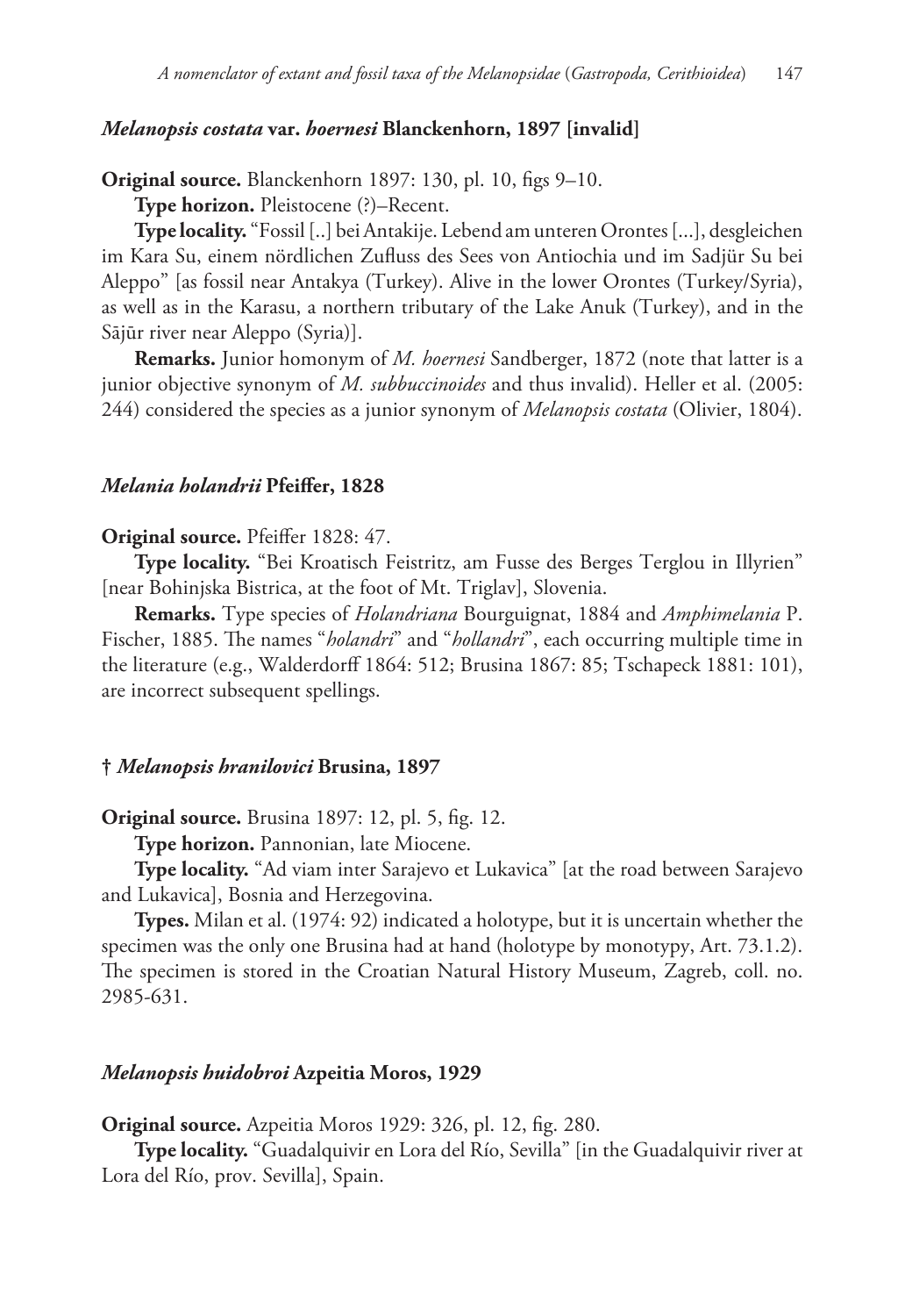## *Melanopsis humilis* **Pallary, 1928**

**Original source.** Pallary 1928a: 255, pl. 4, figs 14–15. **Type locality.** "Fès et Meknès", Morocco.

#### **†** *Melanopsis hungarica* **Kormos, 1904**

**Original source.** Kormos 1904: 107, fig. 2. **Type horizon.** Late Pleistocene–early Holocene. **Type locality.** "Püspökfürdő" [Băile 1 Mai, Lake Pețea], Romania. **Remarks.** Neubauer et al. (2014d: 125) considered this taxon as a junior synonym of *Microcolpia parreyssii* (Philippi, 1847).

#### **†** *Melanopsis hungarica* **Pallary, 1916 [invalid]**

#### **Original source.** Pallary 1916: 83.

**Type horizon.** Transdanubian, Pannonian, late Miocene.

**Type locality.** "Radmanest" (Fuchs 1870: 353) [Rădmănești], Romania.

**Remarks.** Replacement name for *M. fuchsi* Brusina, 1884 non Handmann, 1882, which itself was introduced for *M. costata* sensu Fuchs, 1870, non Olivier, 1804. It is a junior homonym of *M. hungarica* Kormos, 1904 (see *M. confusa* Strausz, 1941).

#### **†** *Melanopsis hybostoma* **Brusina, 1874**

**Original source.** Brusina 1874: 31.

**Type horizon.** Cernikian, Pliocene.

**Type locality.** "Podvinje (Čaplja)" [Čaplja trench near Slavonski Brod], Croatia.

**Remarks.** The names "*hibostoma*" and "*hypostoma*" as mentioned in Pană (2003: 324) and Macarovici (1940: 344) are incorrect subsequent spellings.

# **"***Melanopsis tingitana* **var.** *hybrida***" mentioned in Brot (1874–1879: 442) [unavailable]**

**Locality.** "Morocco, Mogador; [...] Spanien, Andalousien" [Morocco, Essaouira; Spain, Andalusia].

**Remarks.** Nomen nudum, listed in synonymy of "*M. tingitana* var. β" by Brot (1879), which is described briefly in Latin. He attributed the name to Morelet, but it remains unclear why - the only author mentioning a (nameless) variety of *M. tingitana* that matches the description by Brot is Mousson (1874).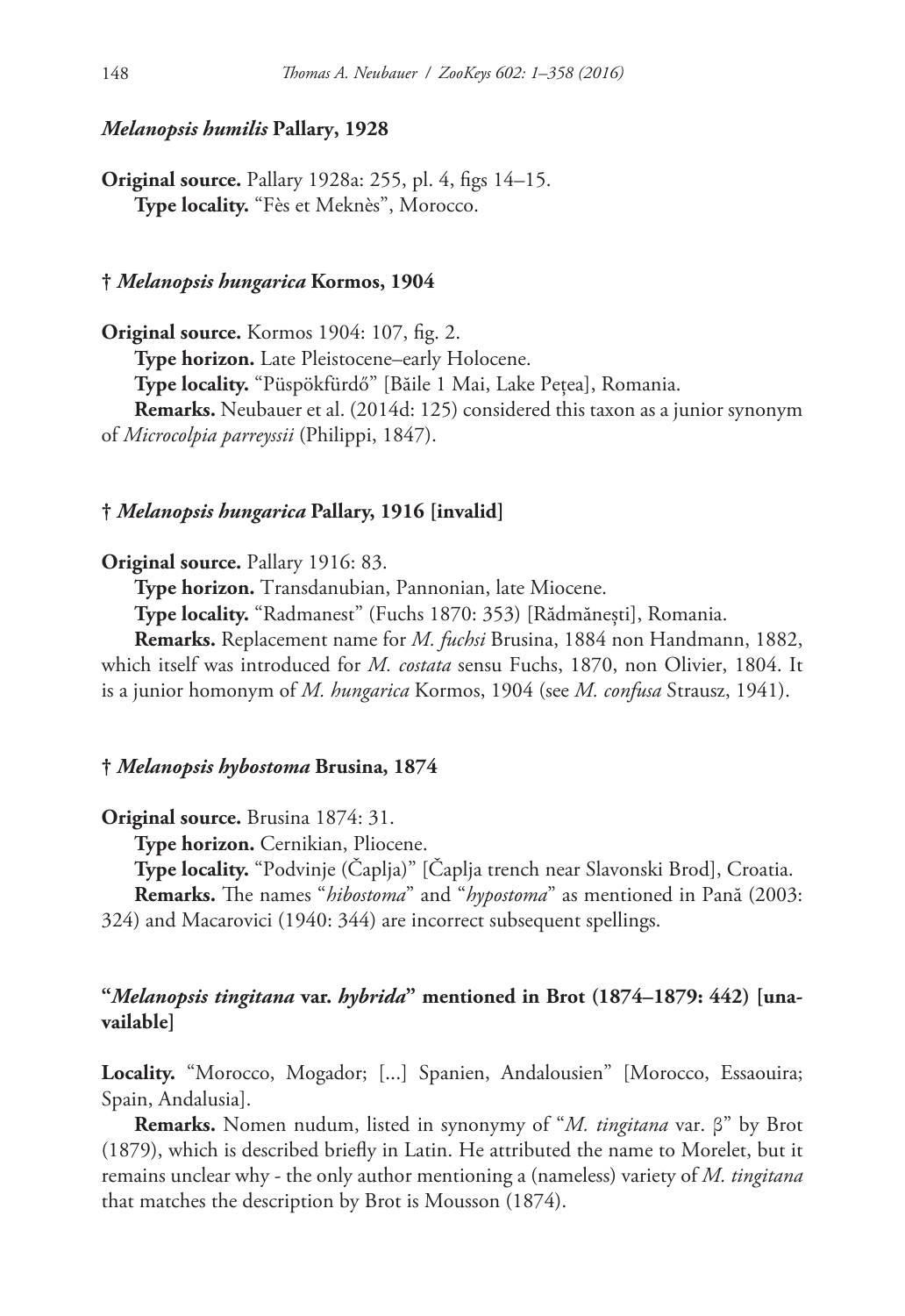## **†** *Melanopsis impressa* **Krauss, 1852**

**Original source.** Krauss 1852: 143, pl. 3, fig. 3. **Type horizon.** Ottnangian, middle Burdigalian, early Miocene. **Type locality.** "Kirchberg an der Iller" [Illerkirchberg], Germany.

#### **†** *Melanopsis incerta* **Férussac, 1822**

**Original source.** Férussac 1819–1851: Mélanopsides fossiles, pl. 1 (1822), fig. 12. **Type horizon.** Sarmatian (sensu lato), middle–late Miocene.

**Type locality.** "De Sestos" [Sestos, prov. Çanakkale], Turkey.

**Remarks.** The species was also illustrated on pl. 2 of the "Mélanopsides fossiles" in the "Histoire naturelle" (Férussac 1819–1851) and on pl. 8 in Férussac (1823). However, Férussac obviously mixed up *M. incerta* with *M. daudebartii* and erroneously illustrated the latter of both species, which was already recognized by Deshayes when preparing the final explanations for the plates of the "Histoire naturelle".

#### **†** *Melanopsis incerta* **Fuchs, 1877 [invalid]**

**Original source.** Fuchs 1877: 14, pl. 2, figs 13–21.

**Type horizon.** Pliocene.

**Type locality.** "Megara", Greece.

**Remarks.** Junior homonym of *Melanopsis incerta* Férussac, 1822. Pallary (1920b: 110) introduced *M. revelata* as replacement name.

#### *Melanopsis inconspicua* **Pallary, 1928**

**Original source.** Pallary 1928a: 261, pl. 4, figs 22–25.

**Type locality.** "Sources tièdes un peu avant Kerrando, au S.-E. de Rich (grand Atlas oriental, versant sud)" [hot Springs just before Kerrando, southeast of Rich (High Atlas range, southern side)], Morocco.

## *Microcolpia inconspicua* **Starobogatov in Starobogatov et al., 1992**

**Original source.** Starobogatov et al. 1992: 66, fig. 3 (17).

**Type locality.** "Фёслау, близ Вены" [Vöslau near Vienna], Austria.

**Types.** Zoological Institute of Russian Academy of Sciences, St.-Petersburg; no number indicated.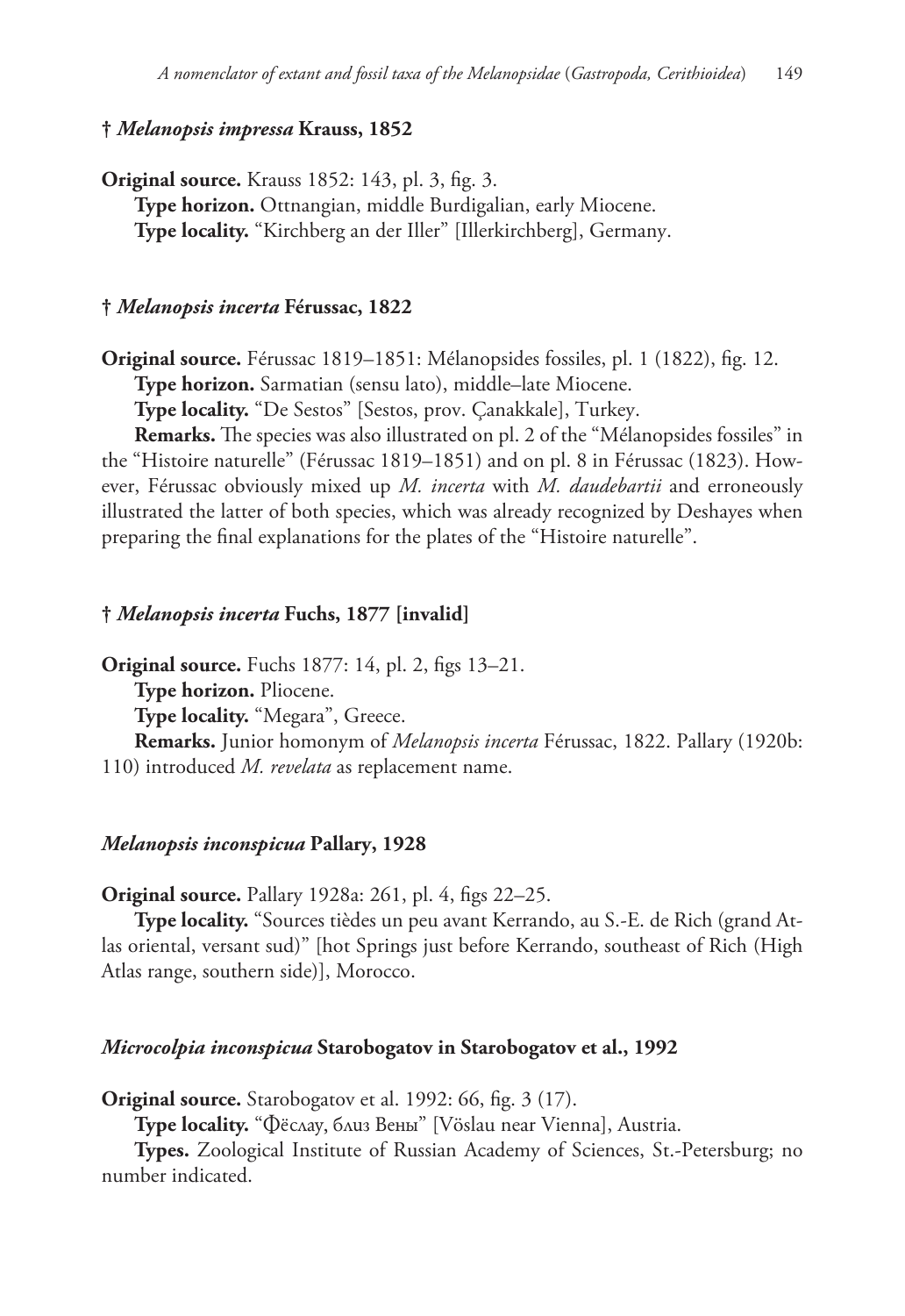## **†** *Melanopsis inconstans* **Neumayr, 1869**

**Original source.** Neumayr 1869: 356, pl. 11, figs 9–18. **Type horizon.** Langhian, middle Miocene. **Type locality.** "Miocic" [Miočić], Croatia.

**Types.** Illustrated syntypes are stored at the Geological Survey Austria, Vienna, coll. no. 1869/01/3/1-10.

#### *Melania* **(***Amphimelania***)** *induta* **Westerlund, 1898**

**Original source.** Westerlund 1898: 179.

**Type locality.** "Muchalatka" [not found; stated to be on the Crimean Peninsula], Ukraine.

#### **†** *Melanopsis inermis* **Handmann, 1882**

**Original source.** Handmann 1882: 554.

**Type horizon.** Pannonian, zone D, late Miocene. **Type locality.** "Kottingbrunn [...] Ziegelei a", Austria.

#### **†** *Melanopsis klerici inermis* **Brusina, 1897 [invalid]**

**Original source.** Brusina 1897: 8.

**Type horizon.** Pannonian, zone D–E, late Miocene.

**Type locality.** "Begaljica", Serbia.

**Types.** Milan et al. (1974: 93) indicated a holotype, but it is uncertain whether the specimen was the only one Brusina had at hand (holotype by monotypy, Art. 73.1.2). The specimen is stored in the Croatian Natural History Museum, Zagreb, coll. no. 3020-666.

**Remarks.** Junior homonym of *Melanopsis inermis* Handmann, 1882. Neubauer et al. (2014a) introduced *M. magyari* as replacement name.

## **†** *Boistelia inermis* **Jekelius, 1944 [invalid]**

**Original source.** Jekelius 1944: 137, pl. 57, figs 22–27.

**Type horizon.** Early Pannonian, late Miocene.

**Type locality.** "Turislav-Tal bei Soceni" [Turislav valley near Soceni], Romania.

**Remarks.** Junior secondary homonym and junior synonym of *M. inermis* Handmann, 1882 (see discussion in Neubauer et al. 2014a: 463).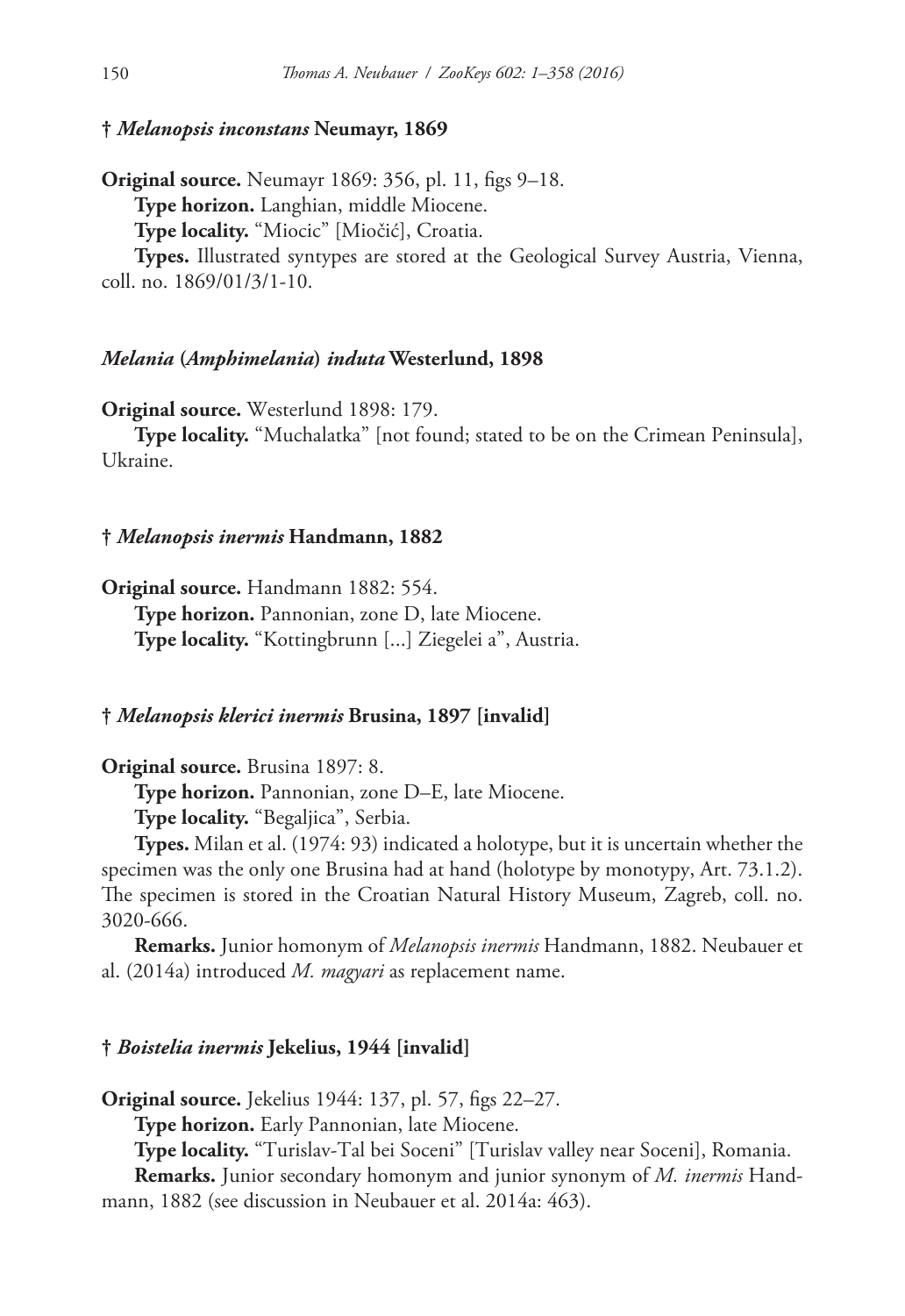## **†** *Melanopsis inexspectata* **Willmann, 1981**

#### **Original source.** Willmann 1981: 193.

**Type horizon.** Gurniati Formation, late Pliocene to early Pleistocene.

**Type locality.** "Küstenaufschluß ca. 4 km südwestl. von Kardhamena/Kos (Profil K 3)" [section K 3, ca. 4 km southwest of Kardámaina, Kos Island], Greece.

**Types.** Geological-Paleontological Institute, University of Kiel, Germany; no number indicated.

**Remarks.** The name "*inexpectata*" as given by Kapan Yeşilyurt and Taner (2002: 107) is an incorrect subsequent spelling.

## **†** *Melanopsis buccinoidea* **var. γ) antiquua** *inflata* **Férussac, 1822**

**Original source.** Férussac 1819–1851: Mélanopsides fossiles, pl. 1 (1822), figs 1–3, 9. **Type horizon.** Eocene; late Villafranchian, early Pleistocene.

**Type locality.** "Des environs d'Epernay. [...] Du dépôt situé entre St.-Germini et Carsoli" [surroundings of Épernay (France); from deposits between San Gemini and Carsoli (Italy)].

**Remarks.** Introduced within the var. γ, to which Férussac attributed the term "antiquua", which was probably not intended as species-group name (see introduction for a detailed discussion of the names introduced by Férussac 1823).

## **†** *Melanopsis pygmaea* **var.** *inflata* **Handmann, 1882 [invalid]**

**Original source.** Handmann 1882: 553.

**Type horizon.** Pannonian, zone D, late Miocene.

**Type locality.** "Kottingbrunn [...] Ziegelei a, Ziegelei c", Austria.

**Remarks.** Junior homonym of *Melanopsis buccinoidea inflata* Férussac, 1822. Wenz (1929: 2813) considered the taxon as a junior synonym of *Melanopsis pygmaea* Hörnes, 1856.

#### **†** *Melanopsis pygmaea inflata* **Sauerzopf, 1952 [invalid]**

**Original source.** Sauerzopf 1952: 13, pl. 2, fig. 4.

**Type horizon.** Pannonian, zone D–F, late Miocene.

**Type locality.** "Stegersbach, Litzelsdorf, Olbendorf, Oberdorf", Austria.

**Remarks.** Junior homonym of *Melanopsis buccinoidea inflata* Férussac, 1822. Neubauer et al. (2014c: 28) considered the taxon as a junior synonym of *Melanopsis fuchsi* Handmann, 1882.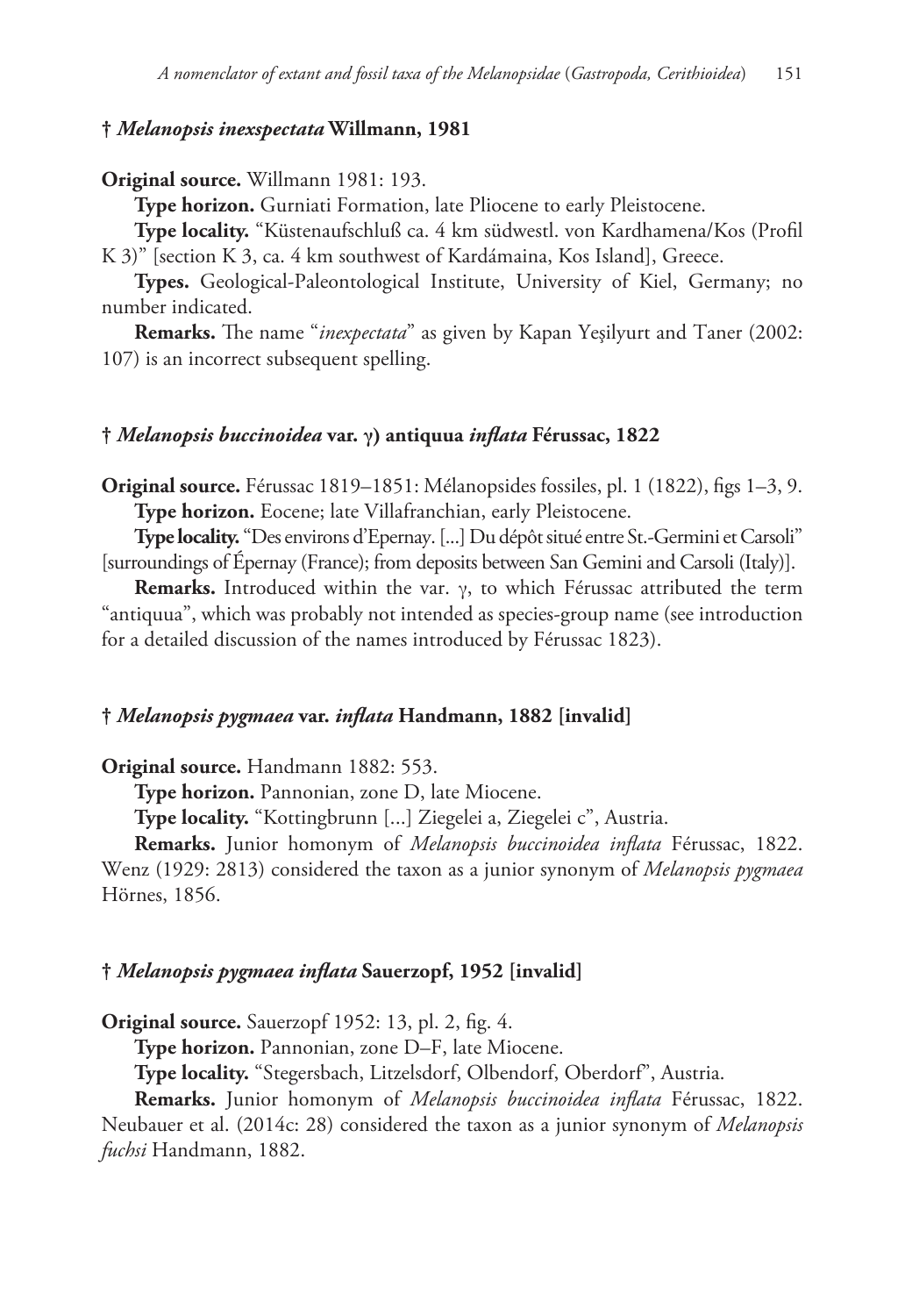## *Melanopsis costata* **var.** *inflexa* **Pallary, 1939**

**Original source.** Pallary 1939: 90.

**Type locality.** Not explicitly stated but probably the same as for the species ("Disjr ech Chogour" [Jisr Ash-Shughur], Syria).

## *Melanopsis costata* **var.** *infracincta* **Martens, 1874**

**Original source.** Martens 1874: 32, pl. 5, fig. 38.

**Type locality.** "Quellen des Chabur bei Ras-el-Ain" [source of Chabur river near Ra's al 'Ayn], Syria.

#### *Melanopsis magnifica* **var.** *ingens* **Pallary, 1928**

**Original source.** Pallary 1928a: 273, pl. 5, fig. 15. **Type locality.** "Aïn Chekef, près Fès" [Aïn Chkef, near Fes], Morocco.

## *Melanopsis parreyssi* **f.** *innodata* **Westerlund, 1886**

#### **Original source.** Westerlund 1886: 123.

**Type locality.** "Bei Gross-Wardein in der schnellen Körös" [near Oradea in the Crișul Repede], Romania.

**Remarks.** Based on a specimen of *M. parreyssii* figured in Kobelt (1880: 19, pl. 189, fig. 1909d). Neubauer et al. (2014d: 125) considered this taxon as a junior synonym of *Microcolpia parreyssii* (Philippi, 1847).

## *Melanopsis monteli* **var.** *innodata* **Pallary, 1936 [invalid]**

#### **Original source.** Pallary 1936: 61.

**Type locality.** Not explicitly stated but probably the same as for the species ("L'Oued Sous, au pont des Aït Melloul, sur la route d'Agadir à Tiznit, à 14 kil. S. O. d'Agadir" [in the Oued Sous, at the bridge of Ait Melloul, at the road from Agadir to Tiznit, 14 km southwest of Agadir], Morocco).

**Remarks.** Junior homonym of *M*. *parreyssii innodata* Westerlund, 1886 (see Note 1).

# *Melanopsis costata* **var.** *inodata* **Pallary, 1939**

**Original source.** Pallary 1939: 91.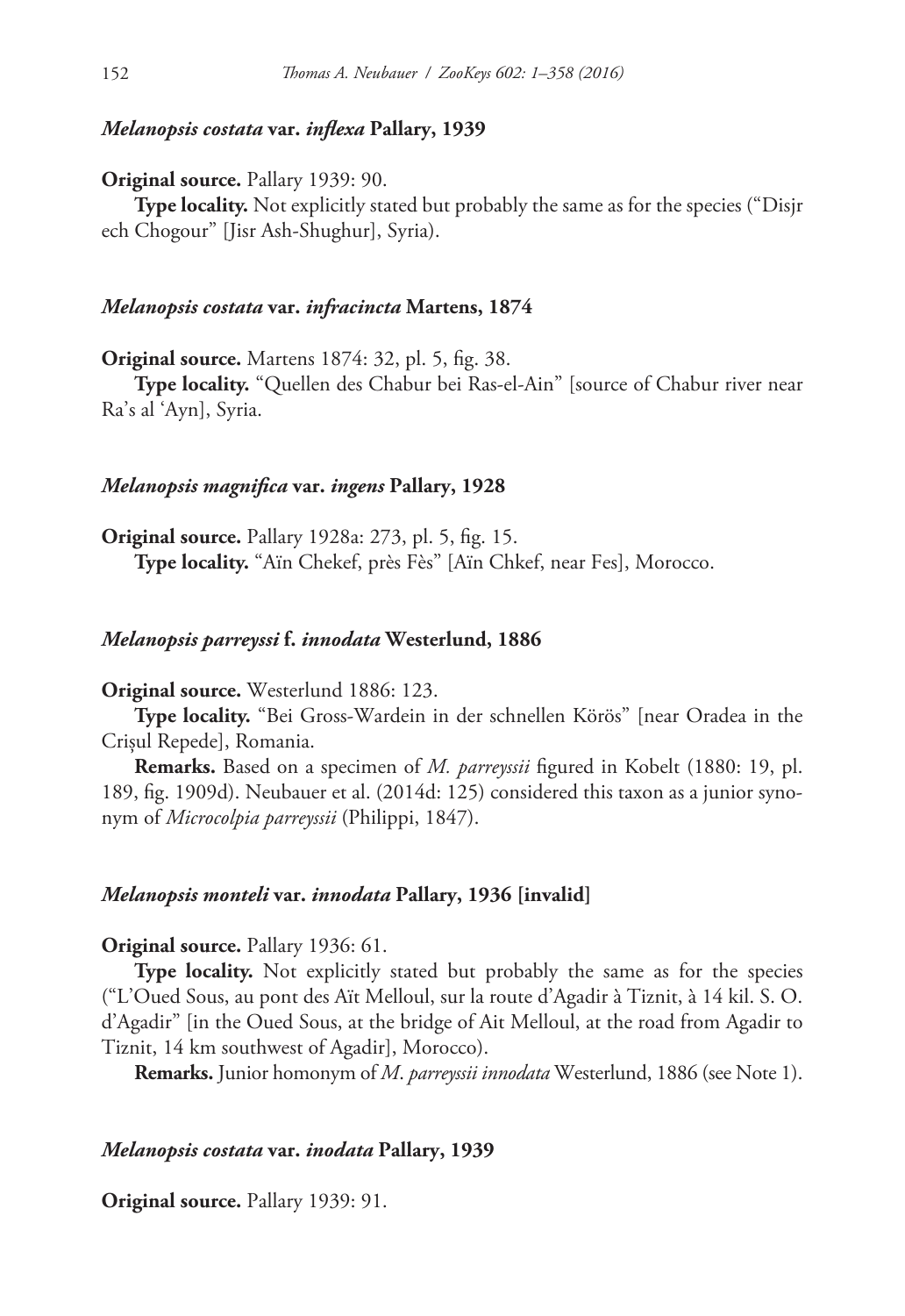**Type locality.** Not explicitly stated but probably the same as for the species ("Djishr ech Chegour" [Jisr Ash-Shughur], Syria).

## *Melanopsis insignis* **Locard, 1883**

## **Original source.** Locard 1883a: 202.

**Type locality.** "Samava" [As Samawah], Iraq.

**Remarks.** Appeared first as a nomen nudum in Martens (1874: 43, 67). Locard (1883a) introduced the species by referring to "*Melanopsis Turcica* de Mousson [...] 1874, p. 44" [act. p. 49], which he obviously considered different from the variety described in Mousson (1874: 33).

#### **†** *Melanopsis intermedia* **Rzehak, 1883**

**Original source.** Rzehak 1883: 43, pl. 2, figs 7a–c.

**Type horizon.** *Oncophora* Beds, middle Burdigalian, early Miocene.

**Type locality.** "Eibenschitz, [...] Oslawan" [Ivančice; Oslavany], Czech Republic.

**Remarks.** Čtyroký (1972: 74) considered this taxon as a junior synonym of *Melanopsis impressa* Krauss, 1852.

## **†** *Melanopsis* **(***Lyrcea***)** *senatoria* **var.** *intermedia* **Handmann, 1887 [invalid]**

**Original source.** Handmann 1887: 19, pl. 2, fig. 14. **Type horizon.** Pannonian, zone B–D, late Miocene. **Type locality.** "Leobersdorf", Austria. **Remarks.** Junior homonym of *Melanopsis intermedia* Rzehak, 1883.

#### *Melanopsis mellalensis* **var.** *intermedia* **Pallary, 1928 [invalid]**

**Original source.** Pallary 1928b: 19, pl. 2, fig. 20. **Type locality.** "À Béni Mellal" [at Beni Mellal], Morocco. **Remarks.** Junior homonym of *Melanopsis intermedia* Rzehak, 1883.

## **†** *Melanopsis involuta* **Handmann, 1882**

**Original source.** Handmann 1882: 554. **Type horizon.** Pannonian, zone D, late Miocene. **Type locality.** "Kottingbrunn [...] Ziegelei a, Ziegelei c", Austria.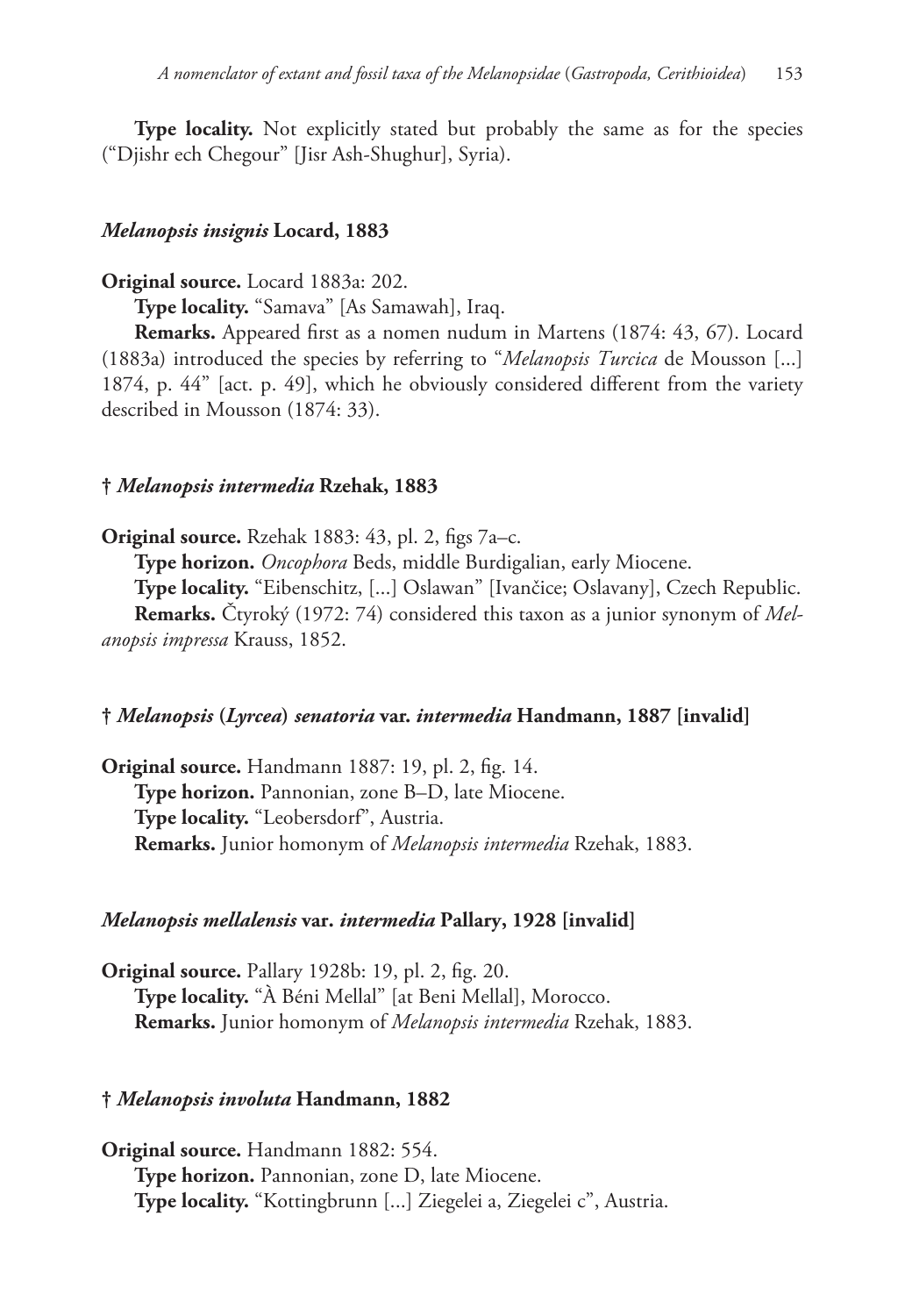## *Melanopsis iraqensis* **Pallary, 1939**

**Original source.** Pallary 1939: 89, pl. 4, figs 1, 2, 4, 5.

**Type locality.** "Tappah, à 3 km Est de Belad Sindjar et 'Ain Haglan" [Tappah, 3 km east of Sinjar and Ain Haglan (?)], Iraq.

## *Melanopsis irellii* **Pallary, 1920**

**Original source.** Pallary 1920b: 111.

**Type locality.** "M. Mario" (Cerulli-Irelli 1914: 184), Italy.

**Remarks.** Introduced for *M. nodosa* sensu Cerulli-Irelli, 1914, non Férussac, 1822. Girotti (1972: 232) considered *M. nodosa* sensu Cerulli-Irelli, 1914 a junior synonym of "*Melanopsis affinis* Férussac", which is not an available name.

## *Melanopsis jordanica* **var.** *irregularis* **Mousson, 1861**

**Original source.** Mousson 1861: 149.

**Type locality.** "Lac de Tiberias" [Sea of Galilee], Israel.

## **†** *Melanopsis irregularis* **Handmann, 1882 [invalid]**

**Original source.** Handmann 1882: 557. **Type horizon.** Pannonian, zone D, late Miocene. **Type locality.** "Kottingbrunn [...] Ziegelei a", Austria. **Remarks.** Junior homonym of *Melanopsis jordanica irregularis* Mousson, 1861

(see Note 1).

#### *Melanopsis isabelae* **Ahuir Galindo, 2016**

**Original source.** Ahuir Galindo 2016: 27.

**Type locality.** "ln a Za river affluent, between Guefait and Hassi Blal", Morocco. **Types.** Museo Malacologico di Cupra Marittima, Italy; no number indicated.

## *Melanopsis isseli* **Bourguignat, 1884**

**Original source.** Bourguignat 1884: 115.

**Type locality.** "Dans le lac d'Accesa, près de Massa, en Toscane (Italie); aux environs d'Oran; [...] dans la vallée du Nahr-el-Kelb, près de Beyrouth" [in the Lago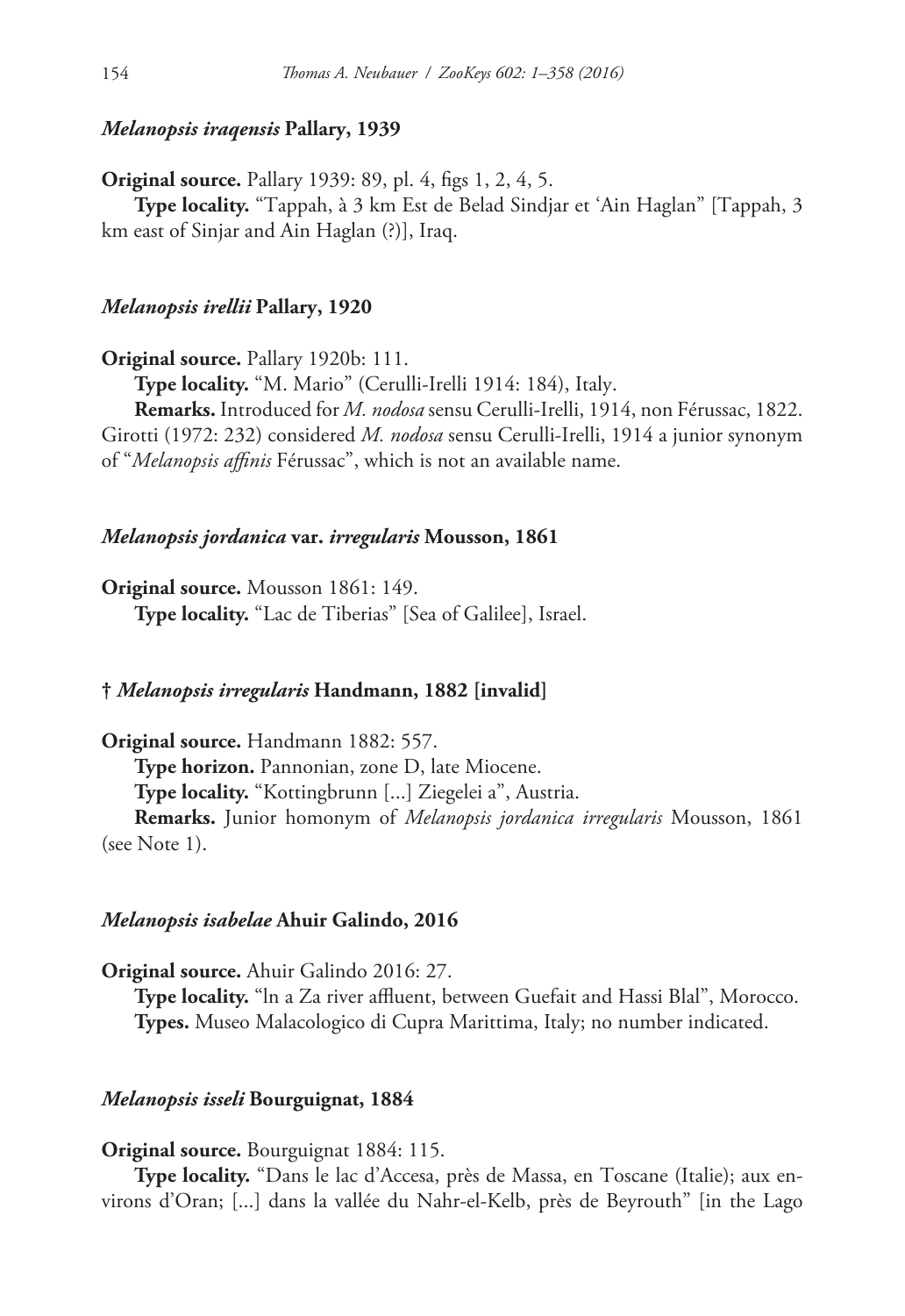dell'Accesa near Massa Marittima, in Tuscany (Italy); in the surroundings of Oran (Algeria); in the cave of Nahr el-Kalb near Beirut (Lebanon)].

**Remarks.** Introduced for *M. maroccana* sensu Bourguignat, 1864, non "Chemnitz" (which is not an available name; see there for details).

## **†** *Melanopsis martiniana* **var.** *italica* **Sandberger, 1872**

**Original source.** Sandberger 1870–1875: 666, 687, pl. 26, fig. 25.

**Type horizon.** Tortonian–early Messinian, late Miocene.

**Type locality.** "Stazzano", Italy.

**Remarks.** Plate 26 of Sandberger's monograph appeared already in 1872, while the description on p. 666 (see also p. 687) was issued in 1875 (Woodward 1906). Harzhauser et al. (2015: 10) considered the taxon as a junior synonym of *Melanopsis narzolina* d'Archiac in Viquesnel, 1846.

## **†** *Melanopsis* **(***Stilospirula***)** *jansseni* **Anderson, 1964**

**Original source.** Anderson 1964: 208, pl. 13, fig. 118.

**Type horizon.** Middle Miocene.

**Type locality.** "Bachbett der Küningsbeke an der Königsmühle bei Dingden" [Küningsbeke brook at the Königsmühle near Dingden], Germany.

**Remarks.** Probably not a Melanopsidae.

#### **†** *Melanopsis jasonis* **Stache in Sandberger, 1871**

**Original source.** Sandberger 1870–1875: 133, pl. 19, fig. 12.

**Type horizon.** Liburnian, Danian, Paleocene.

**Type locality.** "Zablachie bei Sebenico in Dalmatien" [Zablaće near Šibenik], Croatia.

#### *Melanopsis jebusitica* **Bourguignat, 1884**

**Original source.** Bourguignat 1884: 126.

**Type locality.** "Dans quelques sources de la plaine de Jéricho (Syrie)" [in a few springs in the plains of Jericho], Palestine.

**Remarks.** Bourguignat denoted the authority as "Letourneux, 1882", but there is no evidence that the description really derived from that author.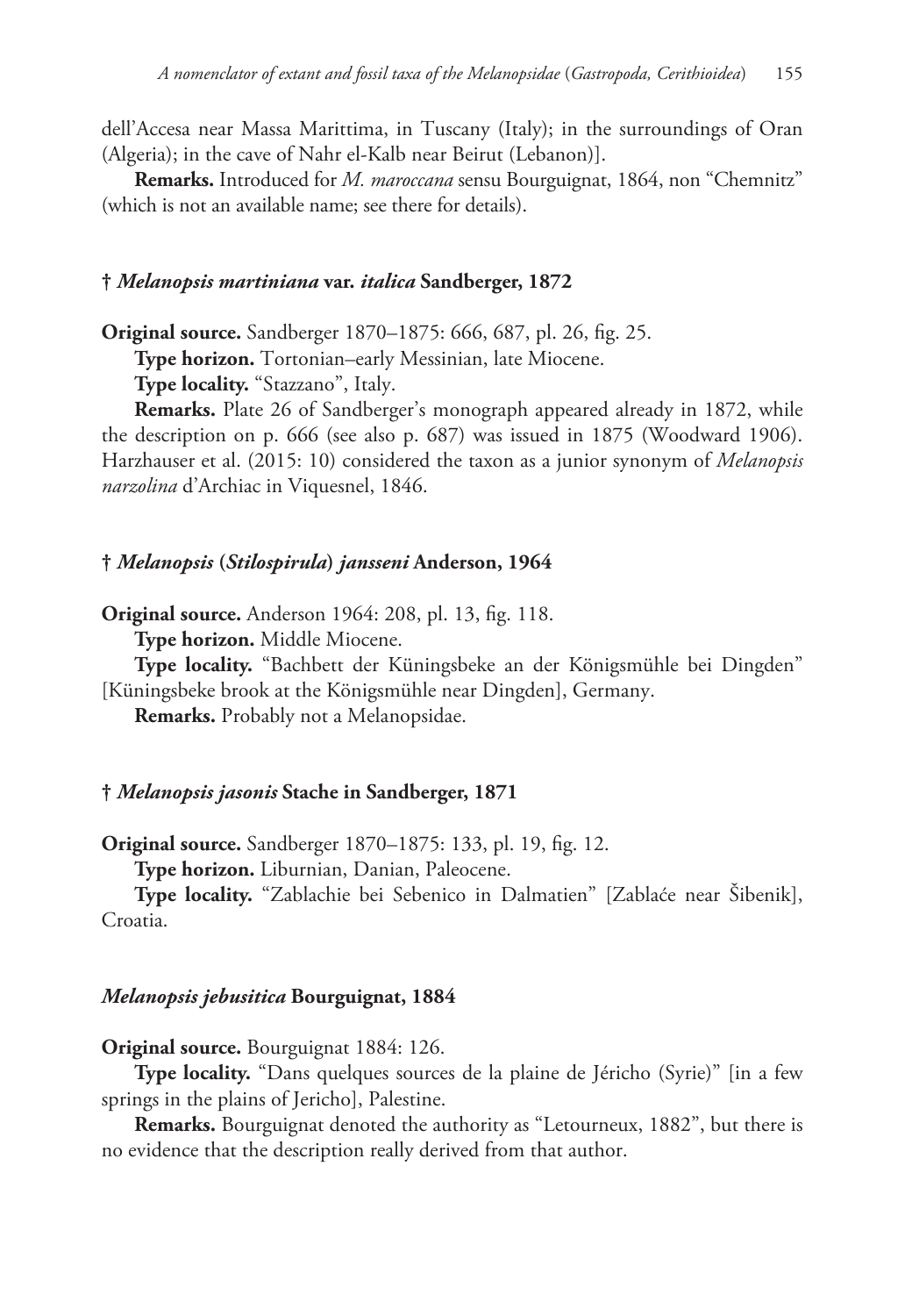## **†** *Melanopsis* **(***Canthidomus***)** *jekeliusi* **Gillet & Marinescu, 1971 [invalid]**

**Original source.** Gillet and Marinescu 1971: 55, pl. 22, figs 20–30.

**Type horizon.** Transdanubian, Pannonian, late Miocene.

**Type locality.** "Radmanest" (Fuchs 1870: 353) [Rădmănești], Romania.

**Remarks.** Replacement name for the junior homonyms *M. fuchsi* Brusina, 1902, non Handmann, 1882 and *M. hungarica* Pallary, 1916, non Kormos, 1904, which were in turn introduced for *M. costata* sensu Fuchs, 1870, non Olivier, 1804. However, already Strausz (1941) had introduced *M. confusa* as replacement name, which makes *M. jekeliusi* its junior objective synonym.

#### *Melanopsis costata* **var.** *jordanica* **Roth, 1839**

**Original source.** Roth 1839: 25, pl. 2, figs 12–13.

**Type locality.** "In flumine Jordano; in mari Galilaeo" [in Jordan river; in Sea of Galilee], Israel.

**Remarks.** The name "*judaica*" as mentioned in Morelet (1880: 75) is an incorrect subsequent spelling.

#### *Melanopsis jordanicensis* **Germain, 1921 [invalid]**

#### **Original source.** Germain 1921: 466, 496.

**Remarks.** Unjustified emendation and therefore junior objective synonym of *M. jordanica* Roth, 1839.

#### **†** *Melanopsis kacici* **Brusina, 1902**

**Original source.** Brusina 1902: pl. 6, figs 56–57.

**Type horizon.** Middle Pannonian, late Miocene.

**Type locality.** "Markuševec", Croatia.

**Types.** The syntypes are stored in the Croatian Natural History Museum, Zagreb; no number indicated (Milan et al. 1974: 92).

**Remarks.** Wenz (1929: 2678) considered this taxon as a junior synonym of *Melanopsis bouei* Férussac, 1823.

#### **†** *Melanopsis* **(***Lyrcea***)** *vindobonensis* **var.** *karagacensis* **Pavlović, 1927**

**Original source.** Pavlović 1927: 84, pl. 12, figs 1–2. **Type horizon.** Middle Pannonian, late Miocene.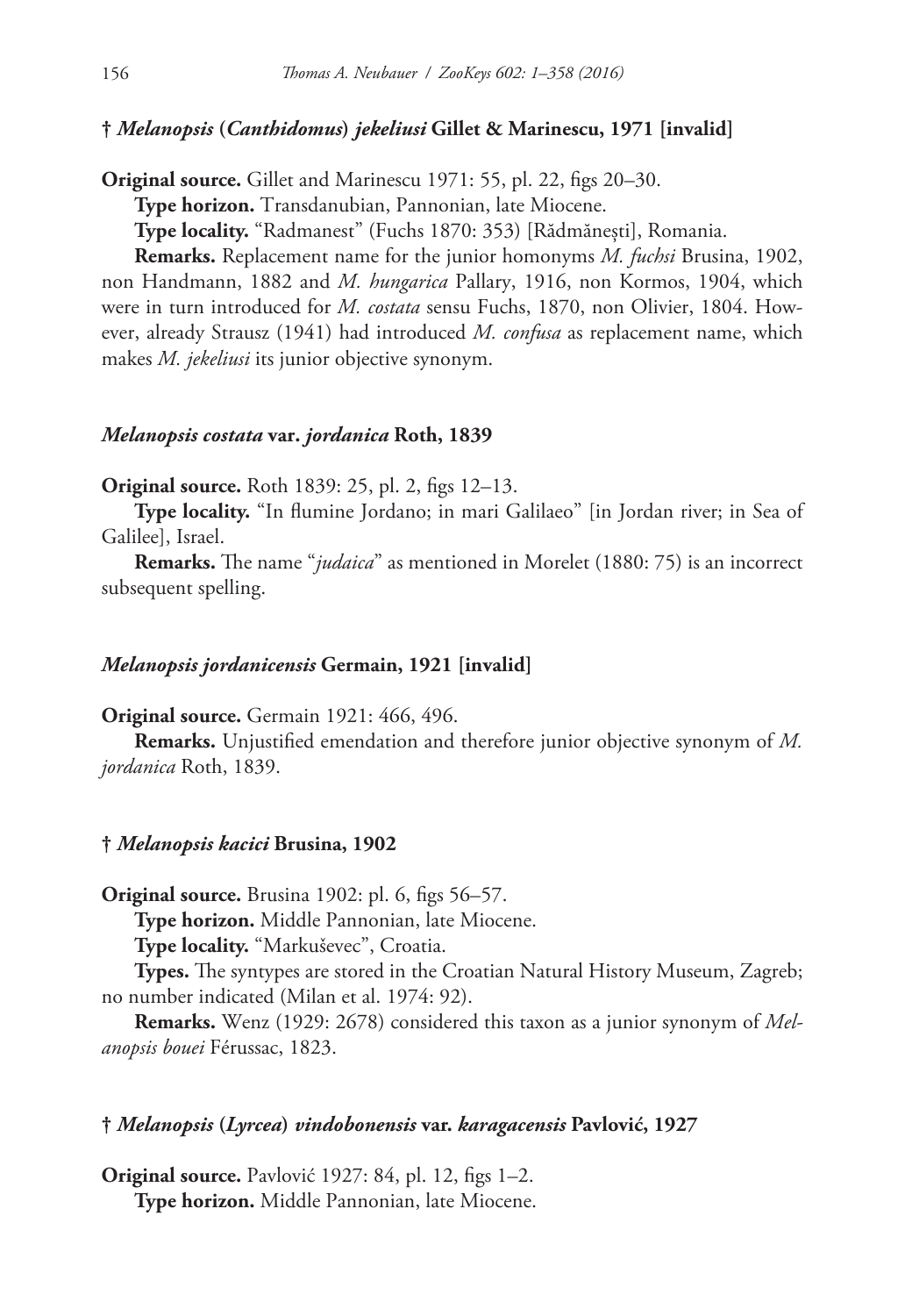**Type locality.** "Карагач" [from Karagača near Vrčin], Serbia.

**Types.** The illustrated syntype is stored in the Natural History Museum, Belgrade, coll. no. 226 (Milošević 1962: 23).

## **† "***Melanopsis kaltenbachi***" mentioned in Mertin (1939: 254) [unavailable]**

**Horizon.** Heidelberg Formation, late Santonian, late Cretaceous.

**Locality.** "Flugplatz Quedlinburg" [airfield at Quedlinburg], Germany.

**Remarks.** Nomen nudum. Obviously a lapsus calami of *Odostomia kaltenbachi* Mertin, 1939.

## **†** *Melanopsis karici* **Pavlović, 1903**

**Original source.** Pavlović 1903: 156, pl. 3, figs 3–6.

**Type horizon.** Middle Miocene.

**Type locality.** "Из Бабиног Дола близу Скопља" (p. 155) [Babin Dol near Skopje], Macedonia.

**Types.** The illustrated syntype is stored in the Natural History Museum, Belgrade, coll. no. 1448 (Milošević 1962: 24).

# **†** *Melanopsis* **(***Lyrcaea***)** *nobilis karpovi* **Gozhik in Gozhik & Datsenko, 2007**

**Original source.** Gozhik and Datsenko 2007: 94, pl. 88, fig. 5.

**Type horizon.** Pliocene.

**Type locality.** "Oз. Сасык" [Lake Sasyk], Ukraine.

**Types.** Institute of Geological Sciences of the National Academy of Sciences of Ukraine, coll. no. 4602.

# **†** *Melanopsis katzeri* **Brusina, 1904**

**Original source.** Brusina 1904: 495, pl. 2, fig. 4, pl. 3, fig. 4. **Type horizon.** Langhian, middle Miocene. **Type locality.** "Varcar-Vakufa" [Mrkonjić Grad], Bosnia and Herzegovina.

# **†** *Melanopsis kerneri* **Kühn, 1946**

**Original source.** Kühn 1946: 75, textfig. 6. **Type horizon.** Late middle Eocene–early Oligocene.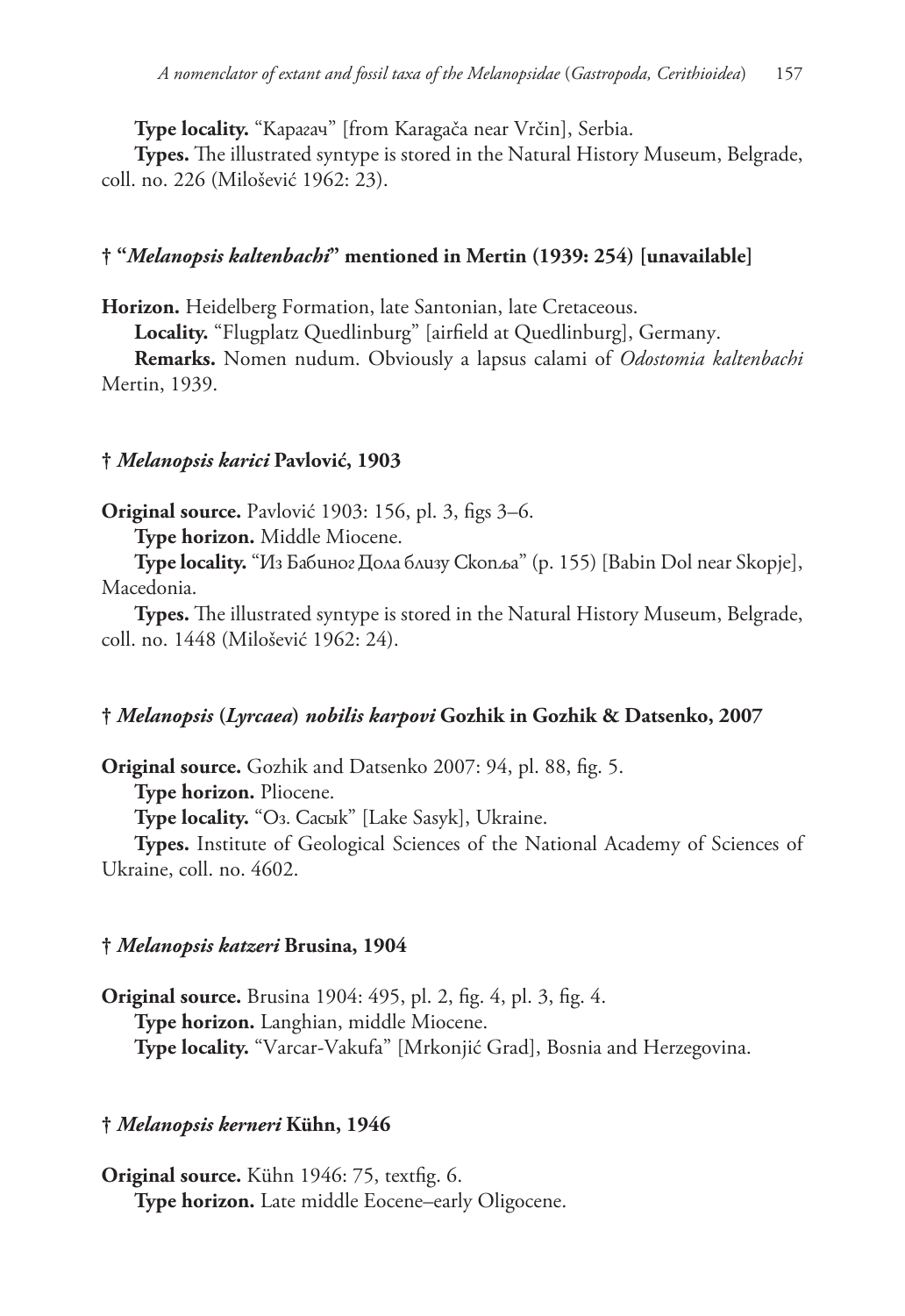**Type locality.** "Monte Promina" [Promina Mountains], Croatia.

**Types.** Geological-Paleontological Department, Natural History Museum Vienna, Austria, coll. no. 1869/0009/0013.

## *Melanopsis* **(***Mesopotamia***)** *khabourensis* **Pallary, 1939**

**Original source.** Pallary 1939: 102, pl. 5, figs 13–21.

**Type locality.** "Sources de Khabour, dites Ras el 'Ain" [source of Chabur river near Ra's al 'Ayn], Syria.

# **"***Melanopsis kindermanni* **Zelebor" mentioned in Brot (1874–1879: 429) [unavailable]**

**Locality.** Not indicated.

**Remarks.** Nomen nudum, apparently based on an unpublished manuscript name from Zelebor listed in the synonymy list of *M. saulcyi* by Brot (1879).

#### **†** *Melanopsis kispatici* **Brusina, 1897**

**Original source.** Brusina 1897: 10.

**Type horizon.** Langhian, middle Miocene.

**Type locality.** "Miočić", Croatia.

**Types.** Milan et al. (1974: 93) indicated a holotype, but it is uncertain whether the specimen is part of the original type series and whether it was the only one Brusina had at hand (holotype by monotypy, Art. 73.1.2). The specimen is stored in the Croatian Natural History Museum, Zagreb, coll. no. 2970-616.

**Remarks.** Neubauer et al. (2013: 135) considered this taxon as a junior synonym of *Melanopsis lyrata* Neumayr, 1869.

#### **†** *Melanopsis* **(***Canthidomus***)** *kittli* **Handmann, 1887**

**Original source.** Handmann 1887: 32, pl. 7, fig. 14.

**Type horizon.** Pannonian, zone B–D, late Miocene.

**Type locality.** "Leobersdorf", Austria.

**Remarks.** Wenz (1929: 2675) considered the taxon as a junior synonym of *Melanopsis bouei* Férussac, 1823.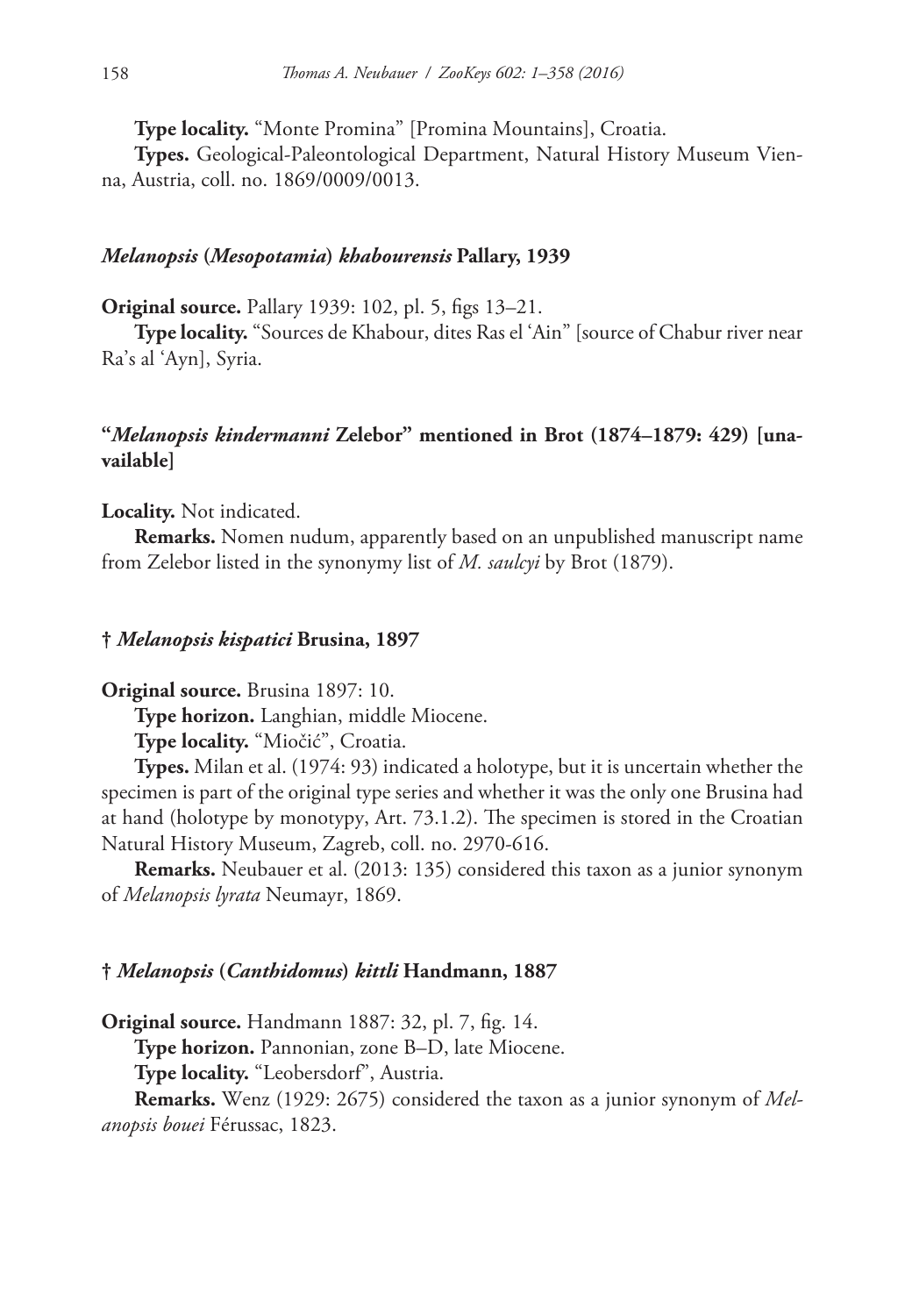## **†** *Melanoptychia klecakiana* **Bourguignat, 1880**

**Original source.** Bourguignat 1880: 37. **Type horizon.** Langhian, middle Miocene. **Type locality.** "Vallée de la Cettina" [Cetina river valley], Croatia. **Remarks.** The taxon is not included in the Fossilium Catalogus of Wenz (1929).

#### **†** *Melanopsis kleinii* **Kurr, 1856**

**Original source.** Kurr 1856: 42.

**Type horizon.** Middle–late Burdigalian, early Miocene.

**Type locality.** "Zwiefalten und Andelfingen" (Dunker 1848: 159), Germany.

**Remarks.** Introduced for *M. praerosa* [= *M. praemorsa*] sensu Dunker, 1848 and Klein, 1852, non Linnaeus, 1758. The name "*kleini*" as mentioned in Wenz (1929: 2762) is an incorrect subsequent spelling.

#### **†** *Melanopsis klerici* **Brusina, 1893**

**Original source.** Brusina 1893: 203 (Serbian part), 53 (Italian part).

**Type horizon.** Pannonian, zone D–E, late Miocene.

**Type locality.** "Begaljica", Serbia.

**Types.** The syntypes are stored in the Croatian Natural History Museum, Zagreb; no number indicated (Milan et al. 1974: 93).

## *Melania* **(***Melanopsis***)** *kotschyi* **Von dem Busch in Philippi, 1847**

**Original source.** Philippi 1847: 175, pl. 4, fig. 11. **Type locality.** "Persepolis Persiae", Iran.

#### **†** *Melanopsis kottingbrunnensis* **Handmann, 1882**

**Original source.** Handmann 1882: 559.

**Type horizon.** Pannonian, zone D, late Miocene.

**Type locality.** "Kottingbrunn [...] Ziegelei a", Austria.

**Remarks.** Wenz (1929: 2741) considered the taxon as a junior synonym of *Melanopsis haueri* Handmann, 1882.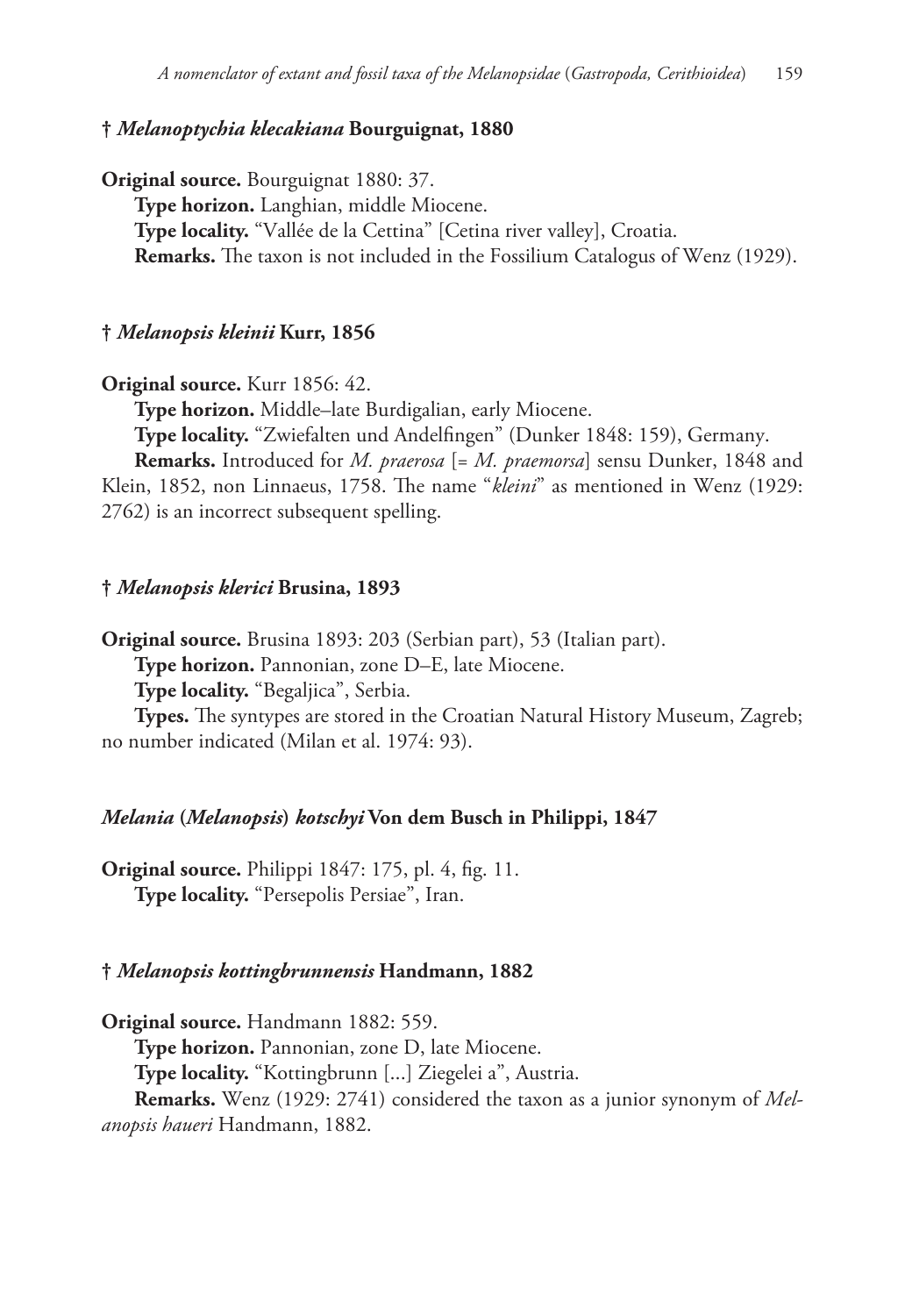## **† "***Melanopsis kozlovskii***" mentioned in Bogachev (1938: 13, 33, 53) [unavailable]**

#### **Horizon.** Miocene.

**Locality.** "Tori bei Borshomi" [Tori near Borjomi], Georgia.

**Remarks.** The name was only mentioned in a species list by Bogachev without description or illustration.

#### **†** *Melanopsis krambergeri* **Brusina, 1892**

**Original source.** Brusina 1892: 142.

**Type horizon.** Middle Pannonian, late Miocene.

**Type locality.** "Markuševec", Croatia.

**Types.** Milan et al. (1974: 93) indicated collection numbers for "syntypes" illustrated in Brusina (1902), but it is uncertain whether the specimens were part of the original type series. They are stored in the Croatian Natural History Museum, Zagreb, coll. no. 2499-145/1-2.

**Remarks.** Appeared first as a nomen nudum in Brusina (1884a: 138).

## **†** *Amphimelania krambergeri* **Brusina, 1902**

**Original source.** Brusina 1902: pl. 5, figs 10–11.

**Type horizon.** Cernikian, Pliocene.

**Type locality.** "Hrastina", Croatia.

**Types.** Milan et al. (1974: 58) indicated a holotype, but it is uncertain whether the specimen was the only one Brusina had at hand (holotype by monotypy, Art. 73.1.2). The specimen is stored in the Croatian Natural History Museum, Zagreb, coll. no. 2481-127.

**Remarks.** Appeared first as a nomen nudum in Gorjanović-Kramberger (1892: 109).

#### *Melanella krapinensis* **Bourguignat, 1884**

#### **Original source.** Bourguignat 1884: 18.

**Type locality.** "Dans le canal de sortie des eaux thermales de Krapina-Toeplitz, en Croatie" [in the outlet channel of the thermal waters at Krapinske toplice], Croatia.

**Remarks.** Bourguignat denoted the authority as "Letourneux, 1879", but there is no evidence that the description really derived from that author.

#### **†** *Melanopsis kupensis* **Fuchs, 1870**

**Original source.** Fuchs 1870b: 544, pl. 22, figs 3–4.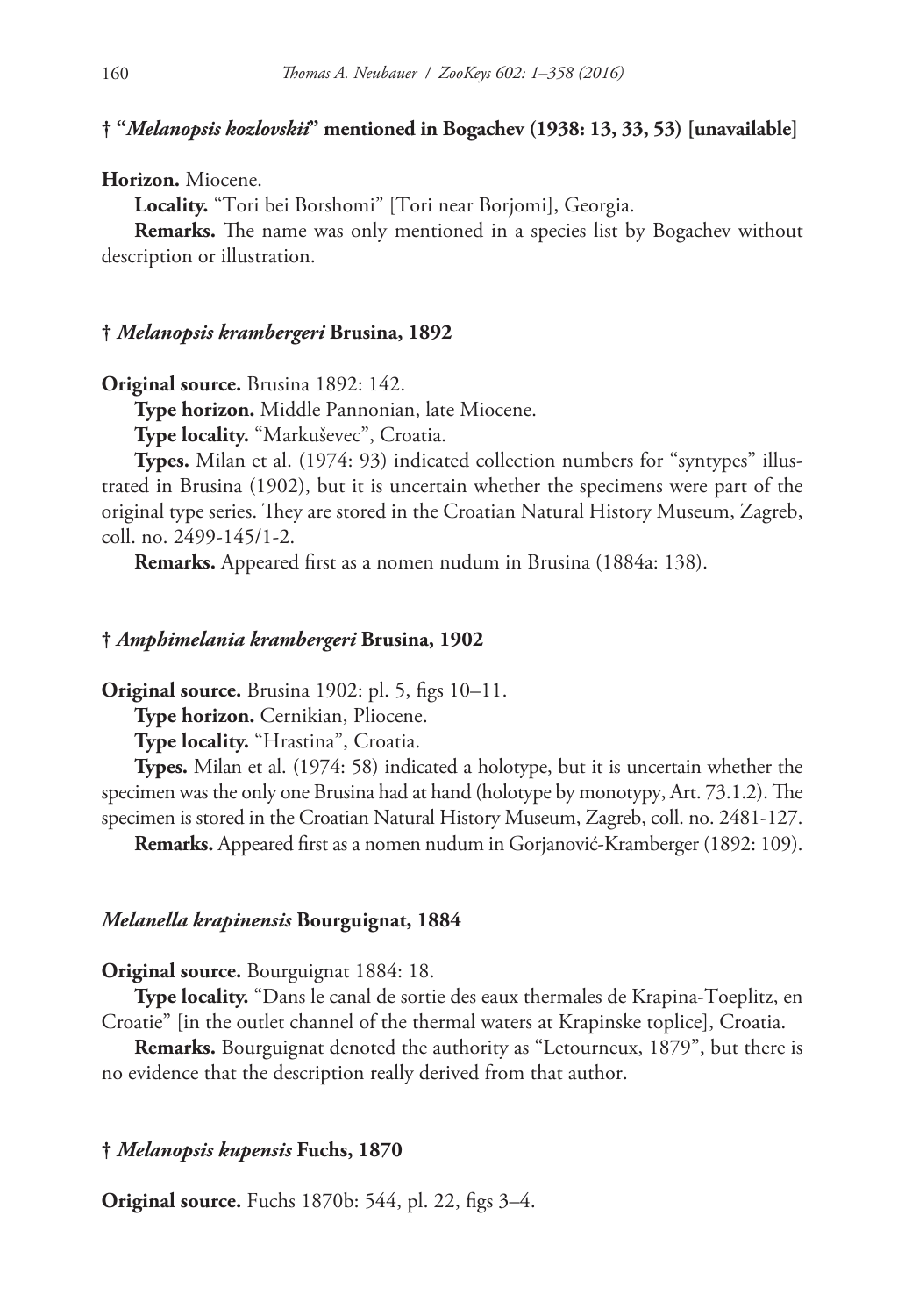**Type horizon.** Middle Pannonian, late Miocene. **Type locality.** "Kúp", Hungary.

## **†** *Melanopsis kurdica* **Brusina, 1902**

**Original source.** Brusina 1902: pl. 7, figs 8–11.

**Type horizon.** Portaferrian (Pannonian Basin), late Miocene–Pliocene.

**Type locality.** "Kurd", Hungary.

**Types.** The illustrated syntypes are stored in the Croatian Natural History Museum, Zagreb, coll. no. 2535-181/1-4 (Milan et al. 1974: 93).

#### **†** *Melanopsis kuzmici* **Brusina, 1907**

#### **Original source.** Brusina 1907: 197.

**Type horizon.** Late Burdigalian–early Langhian, early–middle Miocene.

**Type locality.** Not indicated by Brusina (1905, 1907), apart from "probably Sinj Basin", Croatia.

**Remarks.** Appeared first as a nomen nudum in Brusina (1905: 32).

#### **†** *Melanopsis lactacea* **Cossmann, 1888**

**Original source.** Cossmann 1888: 283, pl. 11, figs 12–13. **Type horizon.** Thanetian, Paleocene. **Type locality.** "Chenay [...]; Jonchery [...]; Châlons-sur-Vesle", France.

#### *Melanopsis laevigata* **Lamarck, 1822**

#### **Original source.** Lamarck 1822: 168.

**Type locality.** "Dans les rivières des îles de l'Archipel" [it is unknown which Archipel Lamarck referred to].

**Remarks.** The species first appeared without name on a plate in the "Tableau encyclopédique et méthodique, vol. 3" by Lamarck (1797). The captions for most plates of the three volumes work were prepared by Bory de Saint-Vincent, but apparently not before 1824, and added to the "Tableau encyclopédique et méthodique, vol. 1" of Bruguière (1791; see note on pp. 83–84). In the captions, Bory de Saint-Vincent also referred to the "Histoire naturelle" (vol. 6, part 2) by Lamarck (1822), where the name first occurred.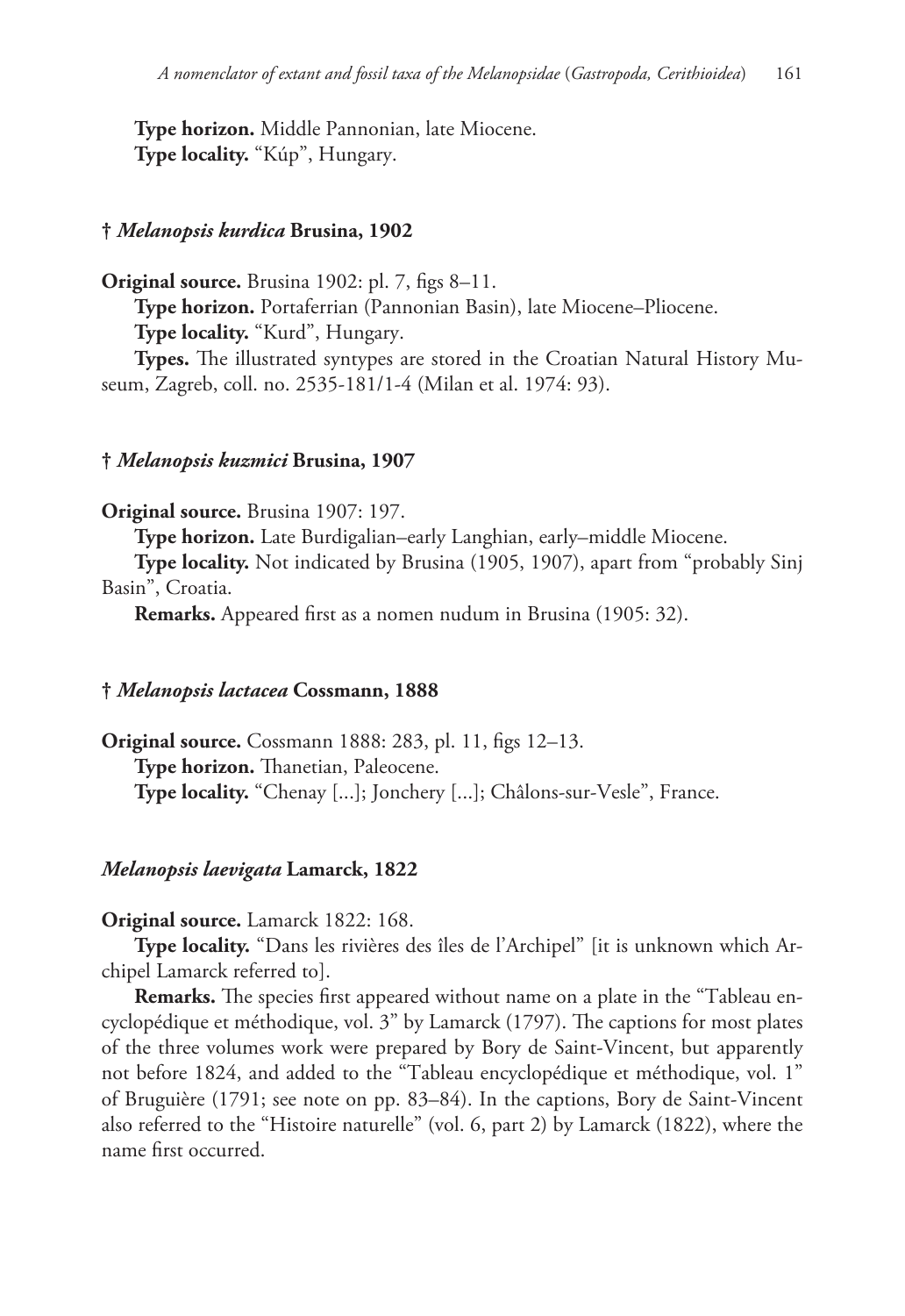#### *Melania holandri* **var.** *laevigata* **Rossmässler, 1839**

**Original source.** Rossmässler 1838–1844: Heft 4 (10), 37, pl. 50, figs 664–667.

**Type locality.** "Gradaschza und Ringelsza [bei Laibach]; aus einem Mühlbache bei Nassenfuss in Unterkrain" [in Gradaščica and Ringelsza (?) brooks near Ljubljana; from a mill creek near Mokronog] (the remaining localities mentioned cannot be assigned to the present variety without doubt), Slovenia.

**Remarks.** Note that Rossmässler (1839) seems to have listed *M. holandri* in synonymy of this variety, but from the text it is clear that the list is intended to refer to the species as a whole.

## **†** *Melanopsis laevigata* **Łomnicki, 1886 [invalid]**

**Original source.** Łomnicki 1886: 76.

**Type horizon.** Late Miocene.

**Type locality.** "Wyczółki (wrzynka kol. trans. na zachodnio-południowym końcu wsi)" [Goncharivka, at southwestern end of village], Ukraine.

**Remarks.** Junior homonym of *Melanopsis laevigata* Lamarck, 1822. Wenz (1928a: 119) introduced *M. lomnickii* as replacement name.

## *Melanopsis tunetana* **var.** *laevigata* **Pallary, 1912 [invalid]**

**Original source.** Pallary 1912: 20, [unnumbered plate], figs 31–33. **Type locality.** "Nefta", Tunisia. **Remarks.** Junior homonym of *Melanopsis laevigata* Lamarck, 1822.

#### *Melanopsis penchinati* **var.** *laevigata* **Pallary, 1924 [invalid]**

**Original source.** Pallary 1924: 248, pl. 15, fig. 12.

**Type locality.** "Eaux de Mathen, Alhama de Aragon" [waters of Mathen (?), Alhama de Aragón], Spain.

**Remarks.** Junior homonym of *Melanopsis laevigata* Lamarck, 1822. The taxon appears at infrasubspecific rank in the plate captions of the original publication.

#### **†** *Melanopsis laevis* **Stoliczka, 1860**

**Original source.** Stoliczka 1860: 484, pl. 1, figs 4a–b.

**Type horizon.** Late Turonian, late Cretaceous.

**Type locality.** "Neualpe im Russbachthal" [Neualm near Russbach am Pass Gschütt], Austria.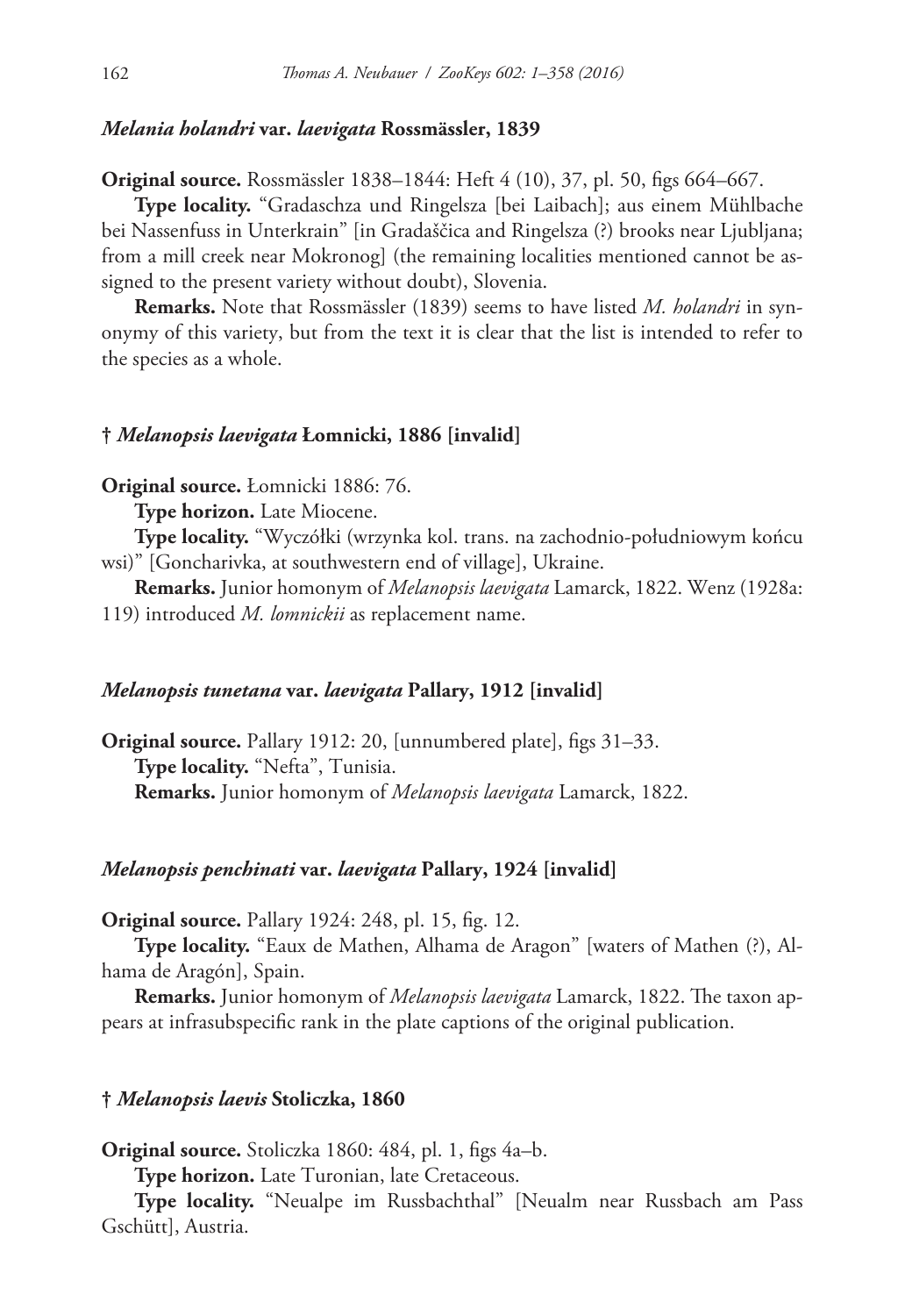# *Melanopsis vespertina* **var.** *laevis* **Bourguignat, 1884 [invalid]**

**Original source.** Bourguignat 1884: 125.

**Type locality.** "Ruisseau de l'île d'Ivice, aux Baléares" [stream on the island of Ibiza], Spain.

**Remarks.** Junior homonym of *Melanopsis laevis* Stoliczka, 1860.

#### *Melanopsis douttei* **var.** *laevis* **Pallary, 1920 [invalid]**

**Original source.** Pallary 1920c: 150. **Type locality.** "Oued Masmouda; Ruisseau de Bab Hadid" [Oued Masmouda (?); stream Bab Hadid (?)], Morocco.

**Remarks.** Junior homonym of *Melanopsis laevis* Stoliczka, 1860.

#### *Melanopsis foleyi* **var.** *laevis* **Pallary, 1928 [invalid]**

**Original source.** Pallary 1928a: 270.

**Type locality.** "Aïn Mélias, près de Figuig" [Ain Melias near Figuig], Algeria. **Remarks.** Junior homonym of *Melanopsis laevis* Stoliczka, 1860.

## *Melanopsis lamarckii* **Potiez & Michaud, 1838**

**Original source.** Potiez and Michaud 1838: 351, pl. 31, figs 5–6. **Type locality.** "Les rivières de Madagascar?" [rivers of Madagascar?]. **Remarks.** Köhler and Glaubrecht (2010: 873) considered the taxon as a junior synonym of *Madagasikara spinosa* (Lamarck, 1822) (Pachychilidae).

#### **†** *Melanopsis lamarckii* **Deshayes, 1862 [invalid]**

**Original source.** Deshayes 1861–1864: 472, pl. 31, figs 25–26.

**Type horizon.** Calcaire de Montabuzard, middle–late Burdigalian.

**Type locality.** "Damery", France.

**Remarks.** Junior homonym of *Melanopsis lamarckii* Potiez & Michaud, 1838. Cossmann (1888: 279) and Wenz (1929: 2640) classified the species in the genus *Faunus* Montfort, 1810 (Pachychilidae). The name "*lamarcki*" as mentioned in Wenz is an incorrect subsequent spelling.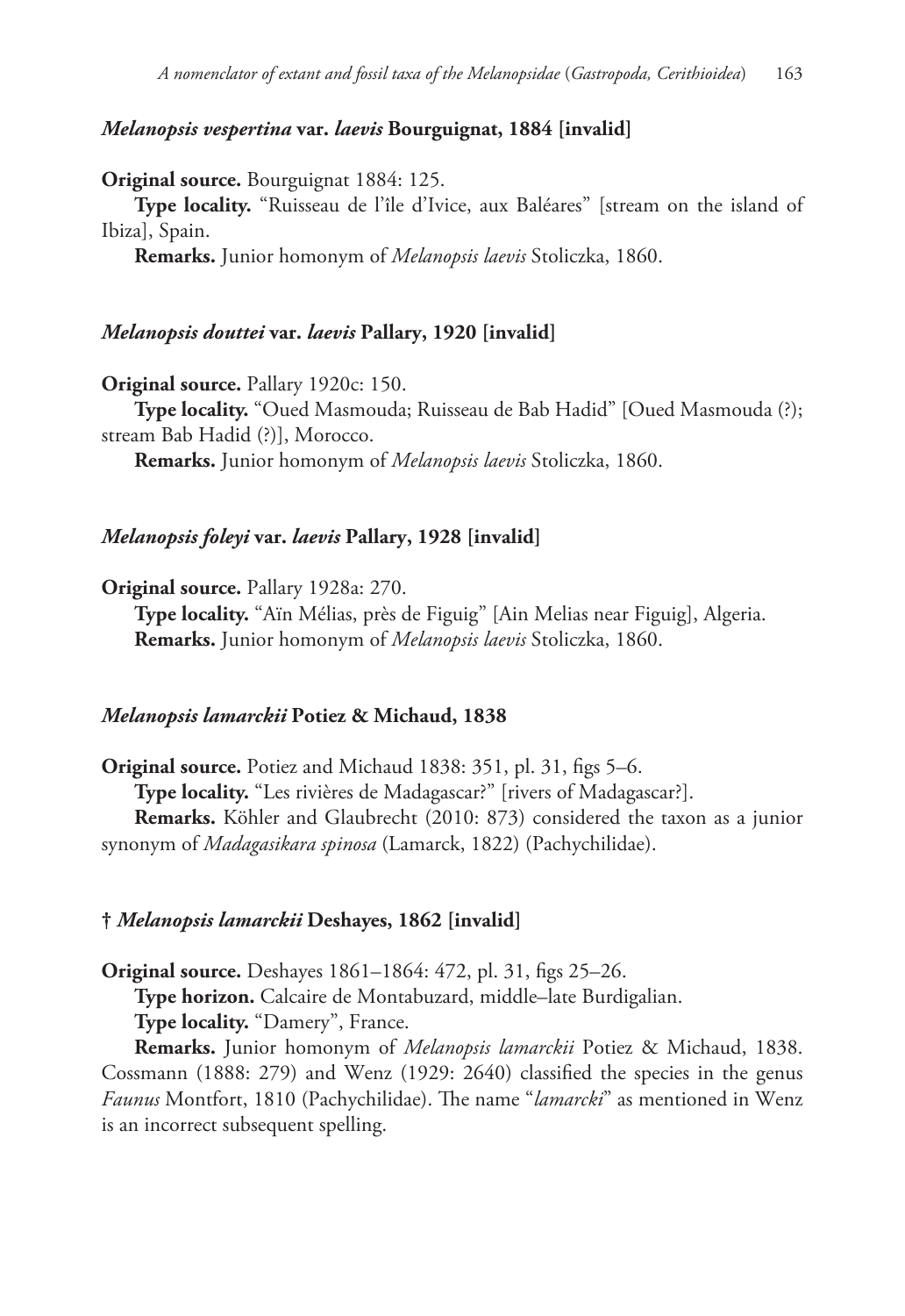## *Melanopsis lamberti* **Souverbie, 1872**

**Original source.** Souverbie 1872: 148.

**Type locality.** "Baye du Sud" [Baie Sud], New Caledonia.

**Remarks.** Brot (1879: 463) considered the taxon as a junior synonym of *Melanopsis mariei* Crosse, 1869.

#### *Melanopsis olivieri* **var.** *lamellata* **Bourguignat, 1884**

**Original source.** Bourguignat 1884: 98.

**Type locality.** "Environs de Constantinople" [surroundings of Istanbul], Turkey.

#### *Melanopsis lampra* **Bourguignat, 1884**

#### **Original source.** Bourguignat 1884: 132.

**Type locality.** "Belus, près de Saint-Jean-d'Acre, en Syrie" [in the Na'aman river, near Acre], Israel.

**Remarks.** Heller et al. (2002: 596) considered the species as a junior synonym of *Melanopsis costata* (Olivier, 1804). Heller et al. (2005: 244) in turn treated it as an accepted name.

## **†** *Melanopsis lanceolata* **Neumayr in Neumayr & Paul, 1875**

**Original source.** Neumayr and Paul 1875: 39, pl. 7, figs 5, 15.

**Type horizon.** Cernikian, Pliocene.

**Type locality.** "Slobodnica; [...] Sibin [Sibinj]; [...] Malino; [...] Gromačnik; [...] Čapla [Čaplja trench near Slavonski Brod]; [...] Cigelnik", Croatia.

## **†** *Melanopsis* **(***Melanoptychia***)** *langhofferi* **Pavlović, 1927**

**Original source.** Pavlović 1927: 61, pl. 7, figs 7–8.

**Type horizon.** Middle Pannonian, late Miocene.

**Type locality.** "Из карагачких пескова" [from the sands of Karagača near Vrčin], Serbia.

**Types.** The illustrated syntype is stored in the Natural History Museum, Belgrade, coll. no. 211 (Milošević 1962: 23).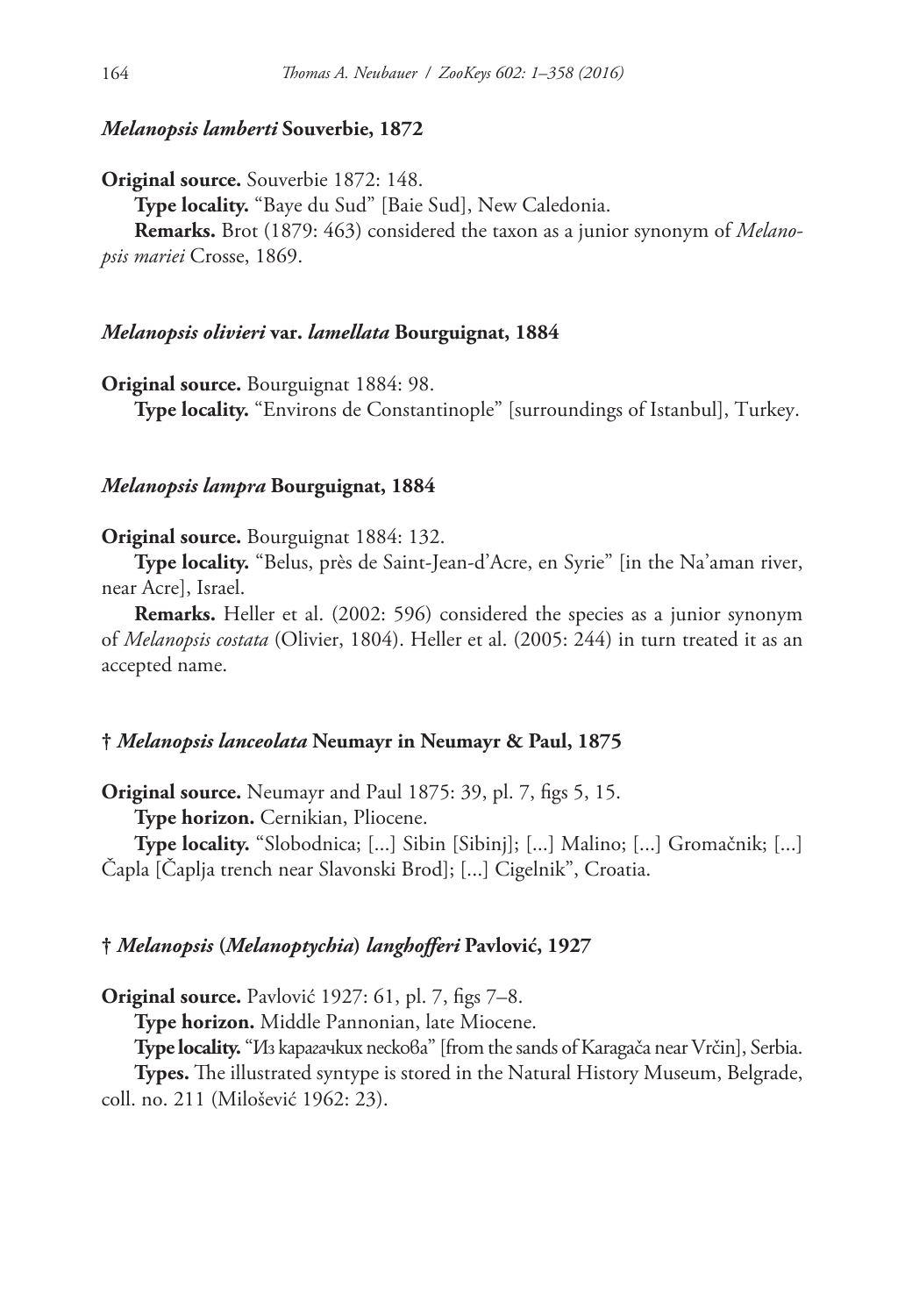## **†** *Melanopsis lanzaeana* **Brusina, 1874**

```
Original source. Brusina 1874: 34.
```
**Type horizon.** Langhian, middle Miocene.

**Type locality.** "Ribarić; Turjake [Turjaci]", Croatia.

**Types.** Milan et al. (1974: 94) indicated a holotype, but it is uncertain whether the specimen is part of the original type series and whether it was the only one Brusina had at hand (holotype by monotypy, Art. 73.1.2). The specimen is stored in the Croatian Natural History Museum, Zagreb, coll. no. 2982-628.

**Remarks.** The name "*lanzae*" as mentioned in Olujić (1999: 20, 49) is an incorrect subsequent spelling.

#### *Melanopsis latastei* **Letourneux & Bourguignat, 1887**

**Original source.** Letourneux and Bourguignat 1887: 158.

**Type locality.** "Des environs de Nefta; [...] dans l'Oued Gabès et aux alentours de Tozer" [surroundings of Nefta; in the Oued Gabès and around Tozeur], Tunisia.

#### **†** *Melanopsis laubrierei* **Carez, 1879**

**Original source.** Carez 1879: 637, pl. 12, figs 1–5. **Type horizon.** Early–middle Eocene. **Type locality.** "La Maladrerie (Brasles); Gland (Aisne)", France.

#### **†** *Melanopsis lebedai* **Lueger, 1980**

**Original source.** Lueger 1980: 104.

**Type horizon.** Pannonian, zone D, late Miocene.

**Type locality.** "Föllig d1 [...] und d2" [Föllig hill near Großhöflein], Austria.

**Types.** Geological-Paleontological Department, Natural History Museum Vienna, Austria. The number Lueger provided is not the collection number but the acqusition number, which could be used to trace back the object in our database.

## *Melanopsis lecointrei* **Pallary, 1918**

#### **Original source.** Pallary 1918: 150.

**Type locality.** "Taza, Ain en nsa, source est, chaude" [Taza, in the hot spring Ain en nsa], Morocco.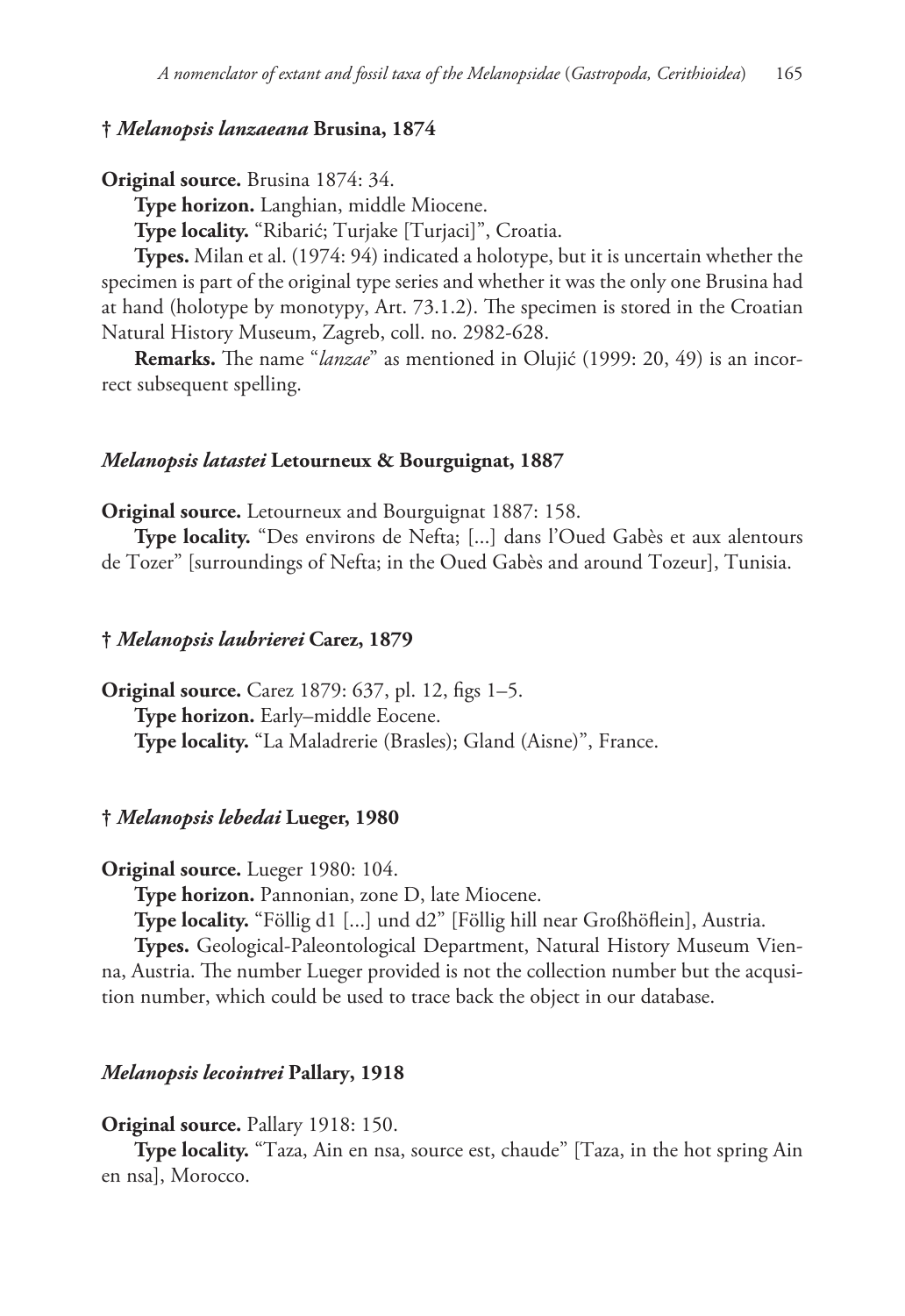## *Melania holandri* **var.** *legitima* **Rossmässler, 1839**

**Original source.** Rossmässler 1838–1844: Heft 4 (10), 37, pl. 50, figs 662–663.

**Type locality.** "In der Laibach; in der Save" [Ljubljanica and Sava rivers] (the remaining localities mentioned cannot be assigned to the present variety without doubt), Slovenia.

# **"***Melanopsis lembergensis***" mentioned in Brot (1870: 310) and Brot (1874: 370) [unavailable]**

**Locality.** "Lemberg, Galizien" [Lviv], Ukraine.

**Remarks.** Nomen nudum, apparently based on an unused manuscript name. It appears only in the synonymy list of *Hemisinus* [now *Esperiana*] *acicularis* in Brot (1870) with the authority "Schröter" as well in Brot (1874) with the authority "Parreyss".

#### *Melanopsis lentiginosa* **Reeve, 1860**

**Original source.** Reeve 1860: Section *Melanopsis*, pl. 3, figs 9a–b.

**Type locality.** "New Caledonia" (France) [no locality indicated].

**Remarks.** Brot (1879: 444) considered the taxon as a junior synonym of *Melanopsis frustulum* Morelet, 1857.

## **†** *Melanopsis* **(***Martinia***)** *leobersdorfensis* **Handmann, 1887**

**Original source.** Handmann 1887: 23, pl. 3, fig. 10.

**Type horizon.** Pannonian, zone B–D, late Miocene.

**Type locality.** "Leobersdorf", Austria.

**Remarks.** Wenz (1929: 2719) considered the taxon as a junior synonym of *Melanopsis fossilis* (Gmelin, 1791).

#### **†** *Melanopsis lepavinensis* **Brusina, 1897**

**Original source.** Brusina 1897: 9, pl. 6, figs 17–20.

**Type horizon.** *Congeria rhomboidea* Zone, Portaferrian, late Miocene.

**Type locality.** "Lepavina", Croatia.

**Types.** Milan et al. (1974: 94) indicated a holotype, but it is uncertain whether the specimen is part of the original type series and whether it was the only one Brusina had at hand (holotype by monotypy, Art. 73.1.2). The specimen is stored in the Croatian Natural History Museum, Zagreb, coll. no. 3003-649.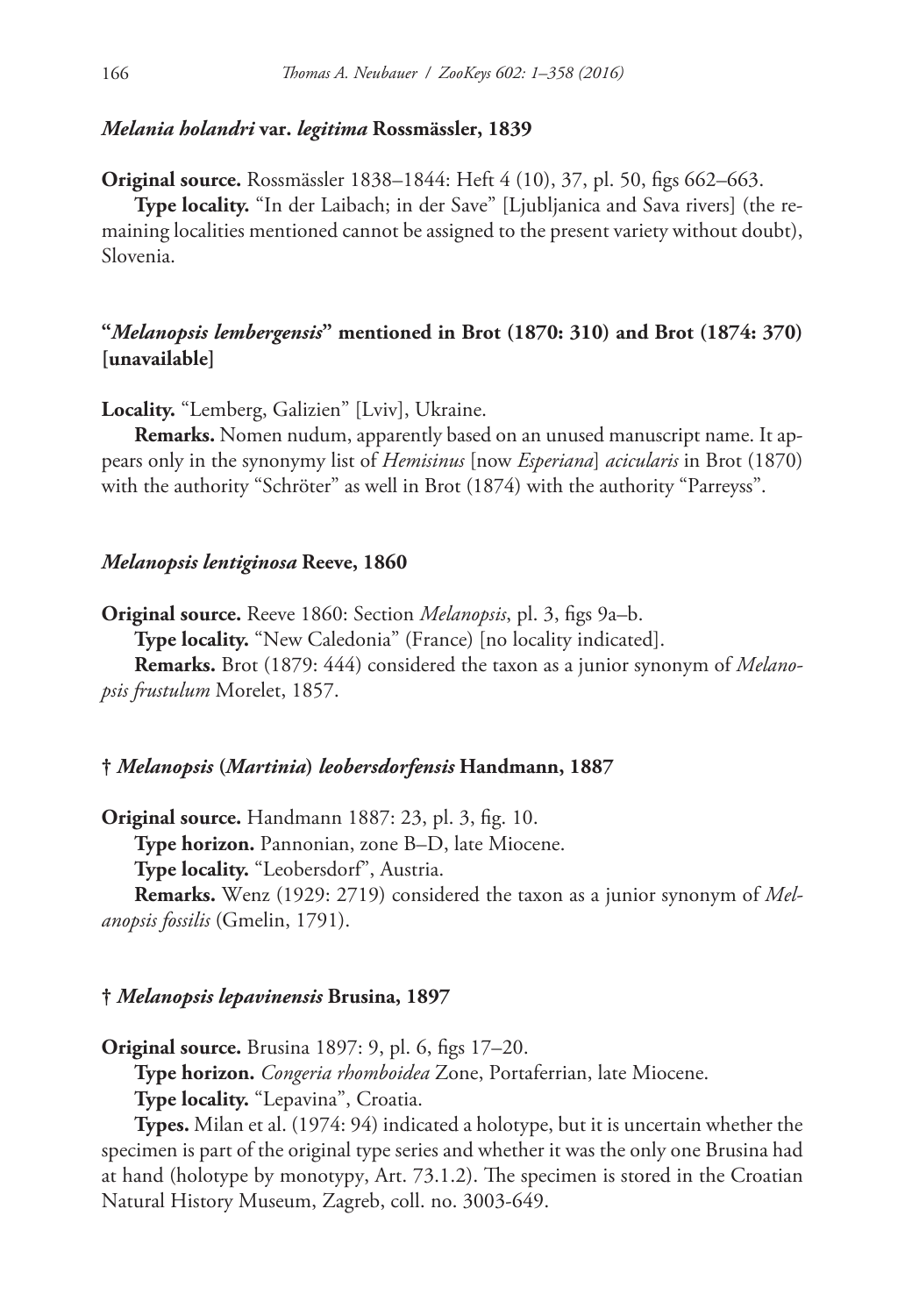## *Fagotia letourneuxi* **Bourguignat, 1884**

#### **Original source.** Bourguignat 1884: 45.

**Type locality.** "Rivière entre Plaski et Ostaria, et dans la Save entre Agram et Sissek" [river between Plaški and Oštarije, and in the Sava river between Zagreb and Sisak], Croatia.

**Remarks.** Note that Bourguignat denoted the authority as "Bourguignat, 1879". Starobogatov et al. (1992: 60) considered the species as a junior synonym of *Fagotia* [= *Esperiana*] *acroxia* Bourguignat, 1884

## *Melanella letourneuxi* **Bourguignat, 1884**

#### **Original source.** Bourguignat 1884: 25.

**Type locality.** "Dans la rivière d'Ogulin, en Croatie; [...] dans la Migliaska, près de Sérajewo" [in the river at Ogulin (Croatia); in the Miljacka river near Sarajevo (Bosnia and Herzegovina)].

**Remarks.** Appeared first as a nomen nudum in Servain (1884: 379) [January]. Bourguignat (1884) [May] denoted the authority as "Bourguignat, 1879".

#### *Melanopsis letourneuxi* **Bourguignat, 1884**

#### **Original source.** Bourguignat 1884: 116.

**Type locality.** "Dans la source et la rivière de la Moulouiah, à l'ouest de Lalla-Maghnia" [in the source and the river Moulouya, west of Maghnia], Morocco or Algeria.

**Remarks.** Bourguignat denoted the authority as "Bourguignat, 1872, et Letourneux", apparently referring to Letourneux (1876b). That work is not available to me, but after Crosse (1877: 33) that record is a nomen nudum. It appears also as nomen nudum in Letourneux (1876a: 48). In addition, Bourguignat listed "Bourguignat. Spec. nov. Moll., no. 198, 1878", which displays the second part of "Species novissimae Molluscorum" (Bourguignat 1876), but which was never published.

#### *Microcolpia letourneuxi* **Bourguignat, 1884**

**Original source.** Bourguignat 1884: 64.

**Type locality.** "La Save, au-dessous d'Agram" [Sava river below Zagreb], Croatia.

# *Melanopsis crenocarinata* **var.** *leucostoma* **Moricand, 1841**

**Original source.** Moricand 1841: 62.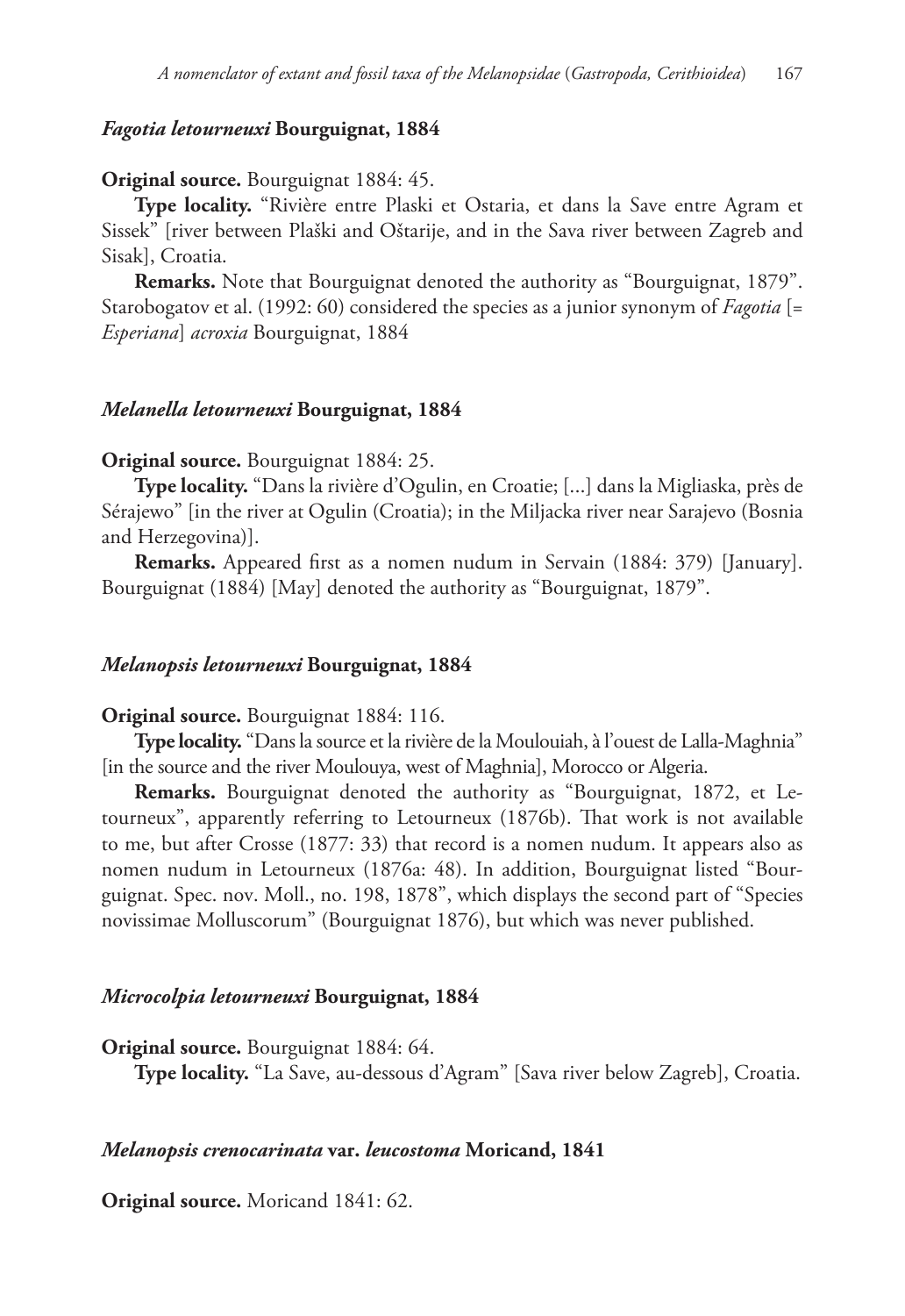**Type locality.** "Rio de Pedra Branca, procince de Bahia" [Pedra Branca river, province Bahia], Brazil.

**Remarks.** Although not explicitly stated, this variety was apparently considered to belong to the new genus *Verena* by Adams and Adams (1854) (Thiaridae), of which *Melanopsis crenocarinata* is the type species (see Nuttall 1990: 253).

## **†** *Melanopsis libanensis* **Delpey, 1940**

**Original source.** Delpey 1940: 93, fig. 66, pl. 5, fig. 5. **Type horizon.** Aptian, early Cretaceous. **Type locality.** "Bekfaya; [...] Mar Abda" [Bikfaïya; Mâr Abdâ], Lebanon. **Remarks.** Probably not a Melanopsidae.

## **†** *Melanopsis liburnica* **Stache, 1889**

**Original source.** Stache 1889: 145, pl. 3, figs 25–27, pl. 5, fig. 12. **Type horizon.** Danian, Paleocene.

**Type locality.** "Corgnale, Divacca und unteres Gaberg-Gehänge" [Lokev, Divača, and lower slopes of Mt. Vremščica], Italy.

**Remarks.** Appeared first as a nomen nudum in Stache (1880: 199).

## **†** *Hemisinus lignitarius* **Tausch, 1886**

**Original source.** Tausch 1886: 8, pl. 1, figs 24–27.

**Type horizon.** Late Santonian–early Campanian, late Cretaceous.

**Type locality.** "Ajka", Hungary.

**Remarks.** Oppenheim (1892: 757) and Bandel and Riedel (1994: 20) considered the species as a junior synonym of *Esperiana obeloides* (Tausch, 1886).

## **†** *Melanopsis limbata* **Pallary, 1916**

**Original source.** Pallary 1916: 83.

**Type horizon.** Pannonian, zone D, late Miocene.

**Type locality.** "Kottingbrunn [...] Ziegelei a" (Handmann 1882: 559), Austria.

**Remarks.** Replacement name for *M. scalaris* Handmann, 1882, non Gassies, 1856. Wenz (1929: 2741) considered the taxon as a junior synonym of *Melanopsis haueri* Handmann, 1882.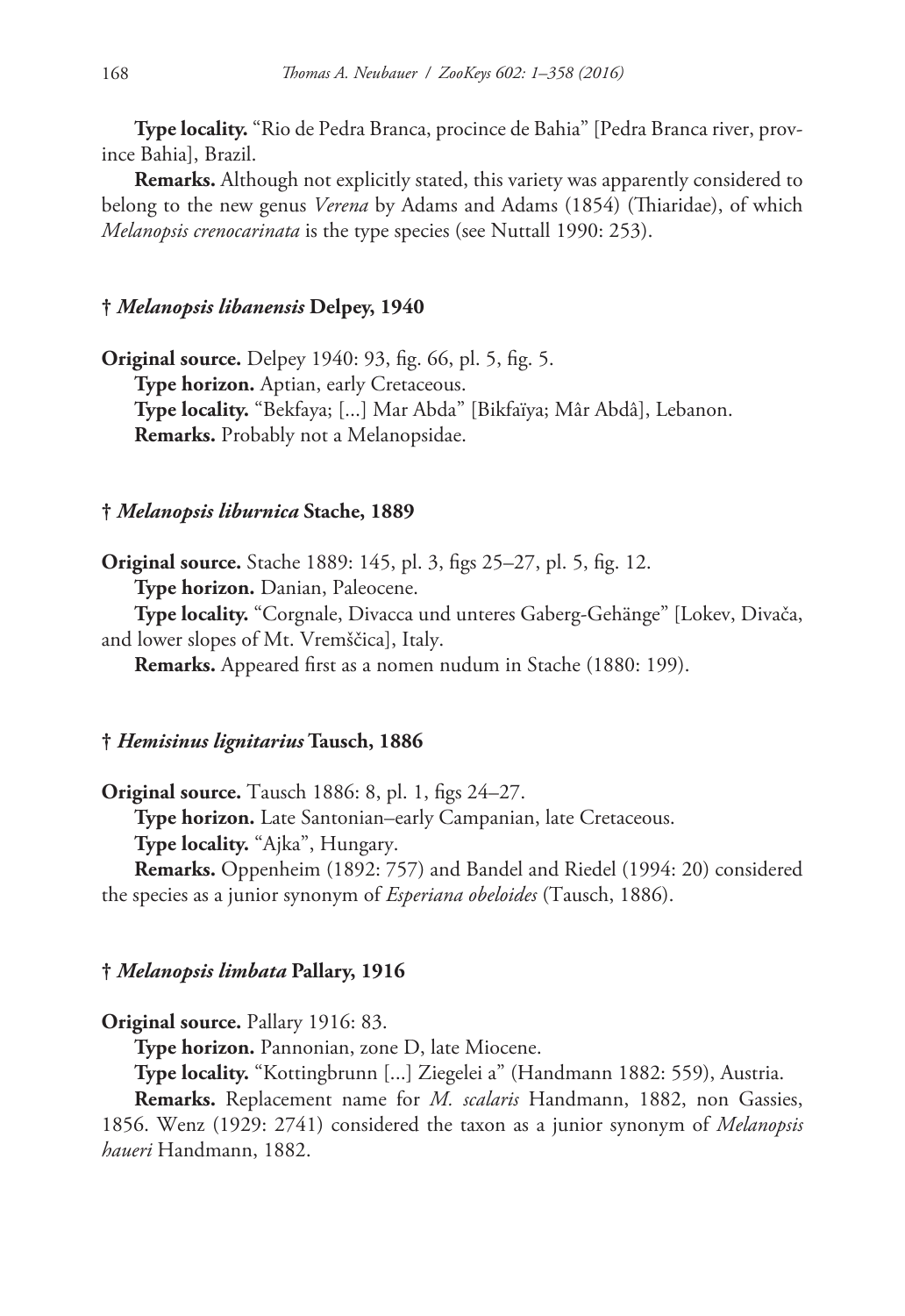## *Melanopsis costata* **var.** *lineata* **Pallary, 1939**

**Original source.** Pallary 1939: 91, pl. 5, fig. 33.

**Type locality.** "Djishr ech Chegour" [Jisr Ash-Shughur], Syria.

**Remarks.** Pallary erroneously gave the name as "*unicincta*" in the plate captions. Heller and Sivan (2002a: 49) considered the taxon as a junior synonym of *Melanopsis multiformis* Blanckenhorn, 1897.

#### **†** *Pseudofagotia lineata* **Anistratenko, 1993**

**Original source.** Anistratenko 1993: 72, textfig. 2.

**Type horizon.** Duab Beds, middle to late Kimmerian, Pliocene.

**Type locality.** "Окр. с. Мокви, Очамчирский р-н" [near the village Mok'vi, Ochamchirskiy rayon], Georgia.

**Types.** Schmalhausen Institute of Zoology of National Academy of Sciences of Ukraine, Kiev; no number indicated.

**Remarks.** Type species of the genus *Pseudofagotia* Anistratenko, 1993.

#### *Melanopsis lineolata* **Gassies, 1857**

**Original source.** Gassies 1857: 276, pl. 9, figs 9–10.

**Type locality.** "La rivière Balade" [in the river Balade], New Caledonia.

**Remarks.** Gassies (1861) apparently considered *Melania lineolata* Gray in Griffith & Pidgeon, 1833 as a *Melanopsis*, which resulted in secondary homonymy for his species *Melanopsis lineoloata* Gassies, 1857. Thus, he introduced *Melanopsis livida* as a replacement name. Secondary homonymy, however, is not given anymore, since *Melania lineolata* Gray was recently shown to belong to the genus *Cerithidea* Swainson, 1840 (Potamididae) by Reid (2014). (Note, moreover, that *Melania lineolata* Gray is a junior homonym of *Melania lineolata* Wood, 1828). *M. livida* is a junior objective synonym of *Melanopsis lineolata* Gassies (see also Art. 59.3). Brot (1879: 444) considered the taxon as a junior synonym of *Melanopsis frustulum* Morelet, 1857.

#### *Melanopsis liocephala* **Pallary, 1936**

**Original source.** Pallary 1936: 55, pl. 3, fig. 5. **Type locality.** "Guefaït (Maroc oriental)", Morocco.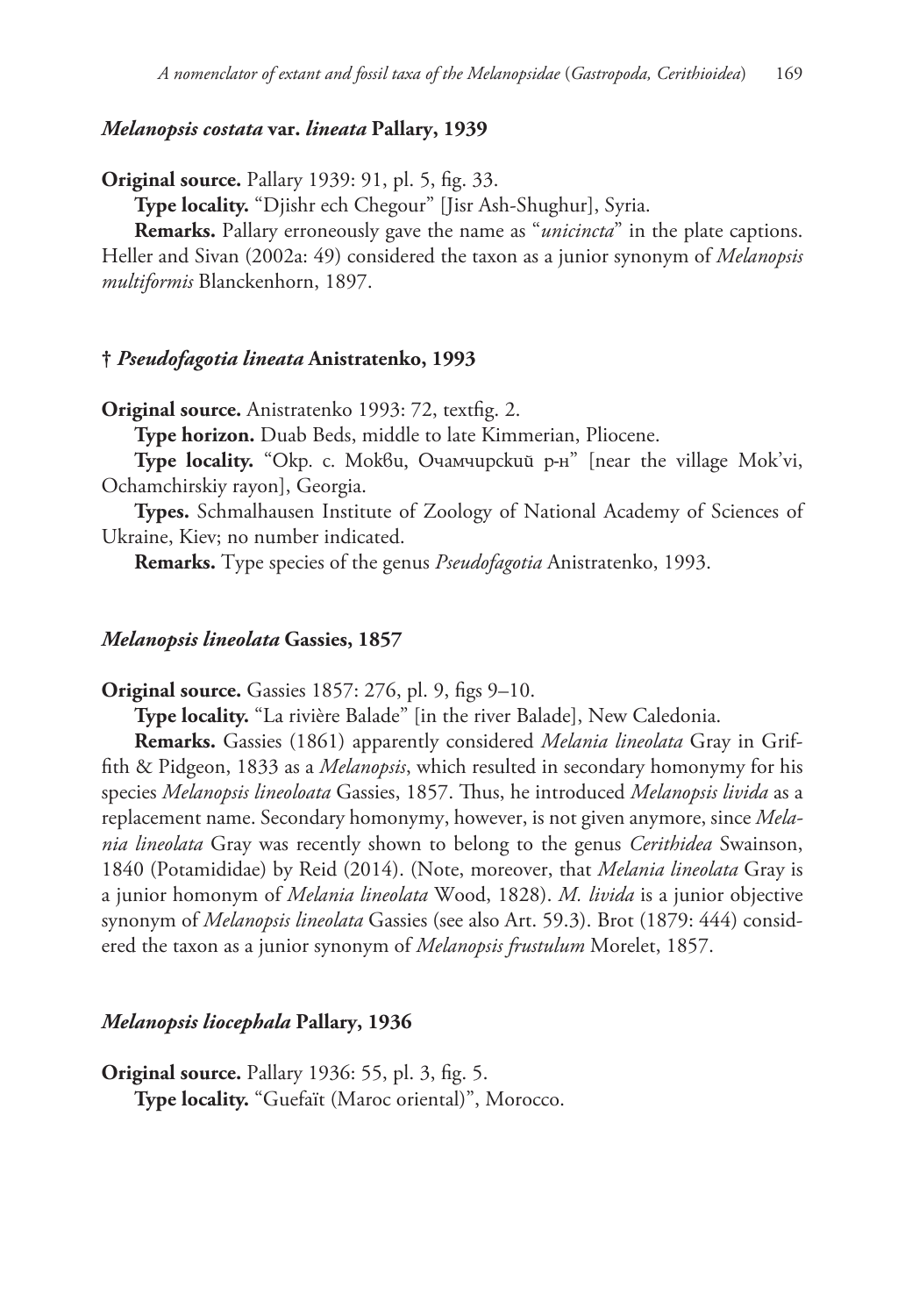#### *Melanopsis lirata* **Gassies, 1869**

**Original source.** Gassies 1869: 77.

**Type locality.** "Prope Noumea" [near Nouméa], New Caledonia.

**Remarks.** Brot (1879: 444) considered the taxon as a junior synonym of *Melanopsis frustulum* Morelet, 1857.

#### *Melanopsis livida* **Gassies, 1861 [invalid]**

**Original source.** Gassies 1861: 290, pl. 7, fig. 9.

**Type locality.** "Le Diahot à Balade" [in the Diahot river at Balade], New Caledonia. **Remarks.** Replacement name for the presumed secondary homonym *Melanopsis lineolata* Gassies, 1856, non *Melania lineolata* Gray in Griffith & Pidgeon, 1833. Secondary homonymy, however, is not given anymore, since *Melania lineolata* Gray was recently shown to belong to the genus *Cerithidea* Swainson, 1840 (Potamididae) by Reid (2014) (see also Art. 59.3). (Note, moreover, that *Melania lineolata* Gray is a junior homonym of *Melania lineolata* Wood, 1828). *M. livida* is a junior objective synonym of *Melanopsis lineolata* Gassies. Brot (1879: 444) considered the taxon as a junior synonym of *Melanopsis frustulum* Morelet, 1857.

#### *Melanopsis locardi* **Blanckenhorn, 1897**

**Original source.** Blanckenhorn 1897: 132, pl. 10, fig. 15.

**Type horizon.** Pleistocene (?)–Recent.

**Type locality.** "Lebend im See von Antiochia. Halbfossil bei Selemije" [living in Lake Anuk (also as Amik) (Turkey); subfossil near As Salamīyah (Syria)].

## *Fagotia locardiana* **Bourguignat, 1884**

**Original source.** Bourguignat 1884: 39.

**Type locality.** "Dans le lac Sabandja, près d'Ismidt (Anatolie)" [Lake Sapanca near İzmit], Turkey.

**Remarks.** Note that Bourguignat denoted the authority as "Bourguignat, 1882".

## **†** *Melanopsis lomnickii* **Wenz, 1928**

**Original source.** Wenz 1928a: 119.

**Type horizon.** Badenian, middle Miocene.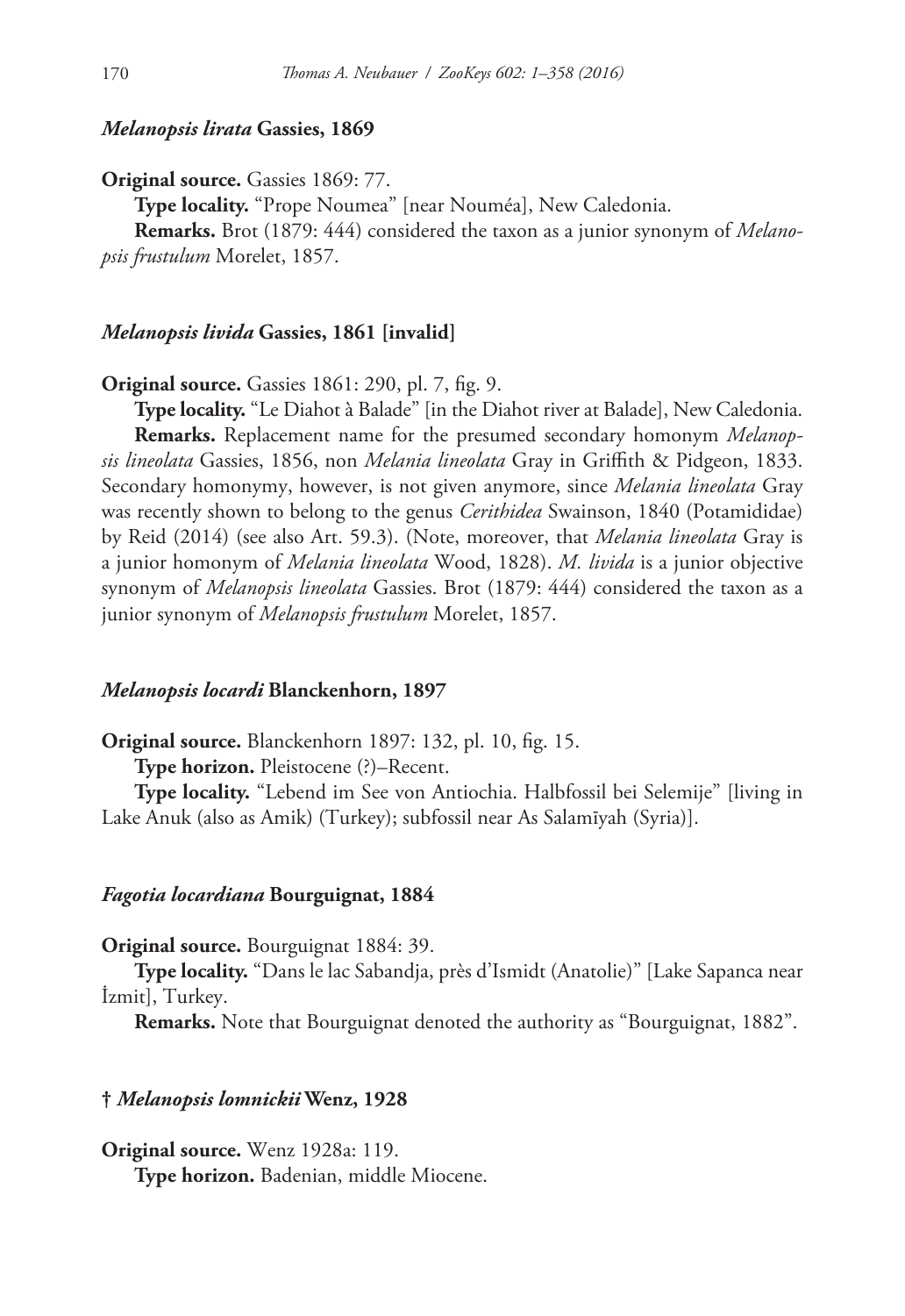**Type locality.** "Wyczółki (wrzynka kol. trans. na zachodnio-południowym końcu wsi)" (Łomnicki 1886: 76) [Goncharivka, at southwestern end of village], Ukraine.

**Remarks.** Replacement name for *M. laevigata* Łomnicki, 1886, non Lamarck, 1792.

## **†** *Melanopsis nodosa* **var.** *longa* **Deshayes in Férussac, 1839**

**Original source.** Férussac 1819–1851: Mélanopsides fossiles, pl. 2, fig. 8 (altered caption by Deshayes delivered with Livraison 29; see introduction for details).

**Type horizon.** Late Miocene.

**Type locality.** "D'Athènes" [Athens], Greece.

#### **†** *Microcolpia longa* **Gozhik in Gozhik & Datsenko, 2007**

**Original source.** Gozhik and Datsenko 2007: 95, pl. 95, figs 1–5, pl. 97, fig. 3. **Type horizon.** Late Pleistocene.

**Type locality.** "Aллювия V террасы р. Дунай у с. Нагорное" [Alluvial terrace V of the Danube river near Nagornoye], Ukraine.

**Types.** Institute of Geological Sciences of the National Academy of Sciences of Ukraine, coll. no. 6461.

**Remarks.** Originally the gender was indicated as masculine ("*longus*"), but *Microcolpia* is feminine, which is why the name must be "*longa*".

#### **†** *Melanopsis* **(***Lyrcea***)** *senatoria* **var.** *longata* **Handmann, 1887**

**Original source.** Handmann 1887: 19, pl. 2, figs 12–13. **Type horizon.** Pannonian, zone B–D, late Miocene. **Type locality.** "Leobersdorf", Austria.

#### **†** *Melanopsis longirostris* **Pallary, 1920**

**Original source.** Pallary 1920b: 112.

**Type horizon.** Pontian (sensu stricto), late Miocene.

**Type locality.** "Babadjan" (Andrusov 1909: captions of pl. 5) [Babadzhan], Azerbaijan. **Remarks.** Based on the record of "*Melanopsis* sp." in Andrusov (1909: 88, pl. 5, figs  $1-2$ ).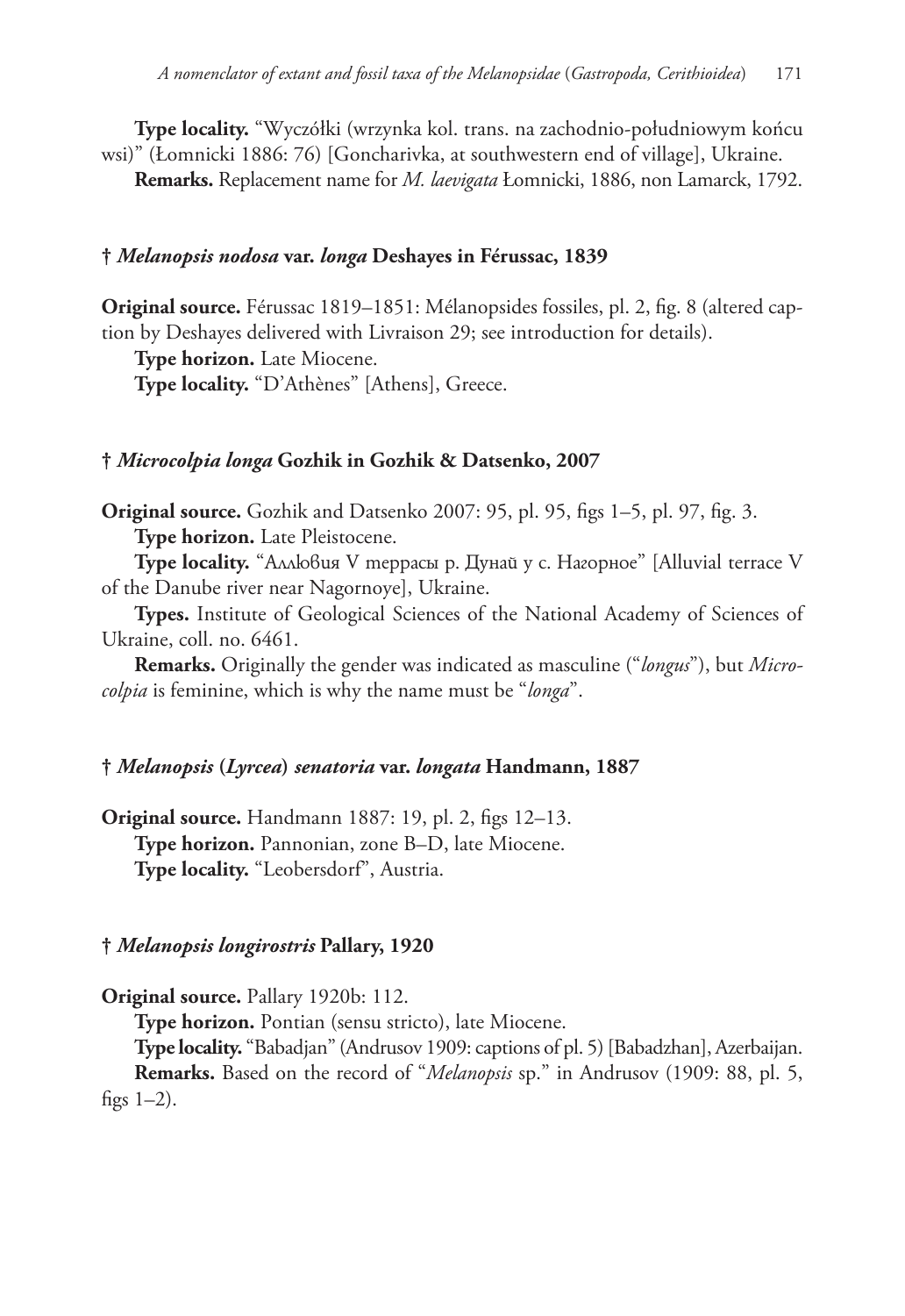## *Melanopsis cesari* **var.** *longirostris* **Pallary, 1928 [invalid]**

**Original source.** Pallary 1928a: 255.

**Type locality.** "Dans les séguias de Beni Abbès" [in the irrigation channel of Beni Abbès], Algeria.

**Remarks.** Junior homonym of *Melanopsis longirostris* Pallary, 1920.

#### **†** *Melanopsis* **(***Canthidomus***)** *macrosculpturata longitesta* **Papp, 1953**

**Original source.** Papp 1953a: 110, pl. 23, figs 16–18.

**Type horizon.** Gelasian, early Pleistocene.

**Type locality.** "Pyrgos (Elis)", Greece.

**Types.** Museum of Palaeontology and Geology of the University of Athens; no number indicated.

#### **†** *Melanopsis praemorsa* **var.** *longopyrulata* **Sacco, 1895**

**Original source.** Sacco 1895: 9, pl. 1, fig. 15.

**Type horizon.** Early Messinian, late Miocene.

**Type locality.** "S. Marzano Oliveto", Italy.

**Remarks.** Wenz (1929: 2733) considered the taxon as a junior synonym of *Melanopsis fusulatina* Sacco, 1895.

## *Melanopsis lorcana* **Guirao, 1854**

## **Original source.** Guirao 1854: 32.

**Type locality.** "In rivulo Rambla de Viznaga et in Pantano de Puentes non procul Lorca in Regno Murcico" [in the river Rambla de Viznaga and in Pantano de Puentes, not far from Lurca, prov. Murcia], Spain.

#### **†** *Melanopsis* **(***Canthidomus***)** *lorentheyi* **Andrusov, 1909**

**Original source.** Andrusov 1909: 82, 158, pl. 4, figs 11–20. **Type horizon.** Pontian (sensu stricto), late Miocene. **Type locality.** "Babadjan" [Babadzhan], Azerbaijan.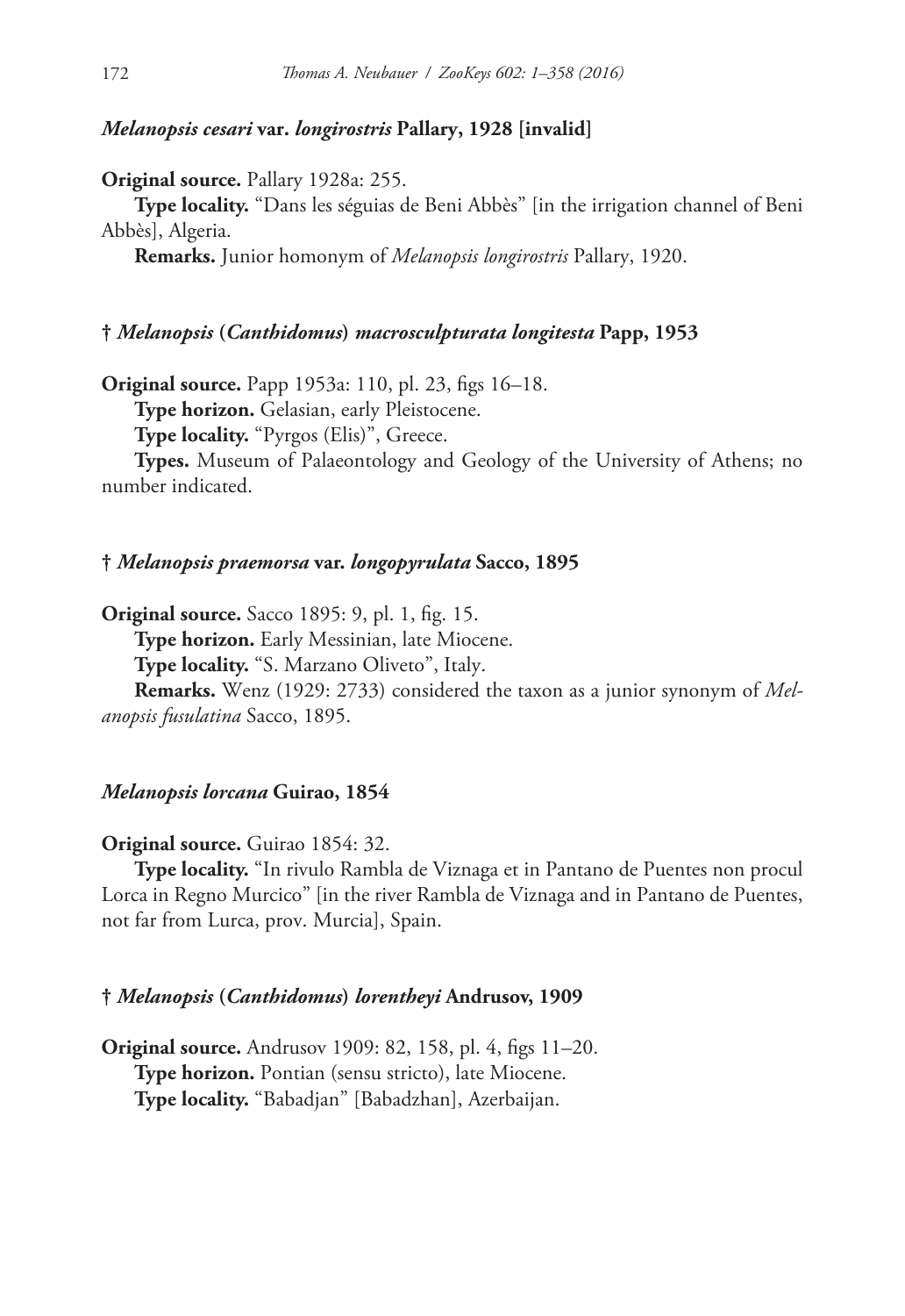## **†** *Melanopsis lorioli* **Locard, 1893**

**Original source.** Locard 1893: 187, pl. 9, fig. 22. **Type horizon.** Middle–late Burdigalian, early Miocene. **Type locality.** "Vernier, près Genève", Switzerland.

## *Melanopsis lortetiana* **Locard, 1883**

**Original source.** Locard 1883a: 271, pl. 23, figs 50–51.

**Type locality.** "Lac d'Antioche" [Lake Anuk (also as Amik)], Turkey.

**Remarks.** Appears as "*Lorteti*" in Locard's remarks on p. 272, which is apparently based on a typesetting error.

#### **†** *Melanopsis lozanici* **Brusina, 1893**

**Original source.** Brusina 1893: 201 (Serbian part), 34 (Italian part), pl. 2, fig. 6.

**Type horizon.** Pannonian, zone D–E, late Miocene.

**Type locality.** "Ripanj", Serbia.

**Types.** Milan et al. (1974: 94) indicated a holotype, but it is uncertain whether the specimen is part of the original type series and whether it was the only one Brusina had at hand (holotype by monotypy, Art. 73.1.2). The specimen is stored in the Croatian Natural History Museum, Zagreb, coll. no. 3639-1279/1.

## **†** *Melanopsis lucanensis* **Neubauer in Neubauer et al., 2011**

**Original source.** Neubauer et al. 2011: 206, pl. 1, figs 10–12.

**Type horizon.** Early Langhian, middle Miocene.

**Type locality.** "Sinj, Lučane [= Sutina] section", Croatia.

**Types.** Geological-Paleontological Department, Natural History Museum Vienna, Austria, coll. no. 2010/0042/0001.

#### **† ?***Amphimelania lucida* **Cossmann, 1886**

**Original source.** Cossmann 1886: 228, pl. 10, fig. 7.

**Type horizon.** Eocene.

**Type locality.** "Houdan", France.

**Remarks.** This taxon was considered to belong to the marine genus *Nozeba* Iredale,

1915 (Iravadiidae) by Ponder (1984: 56).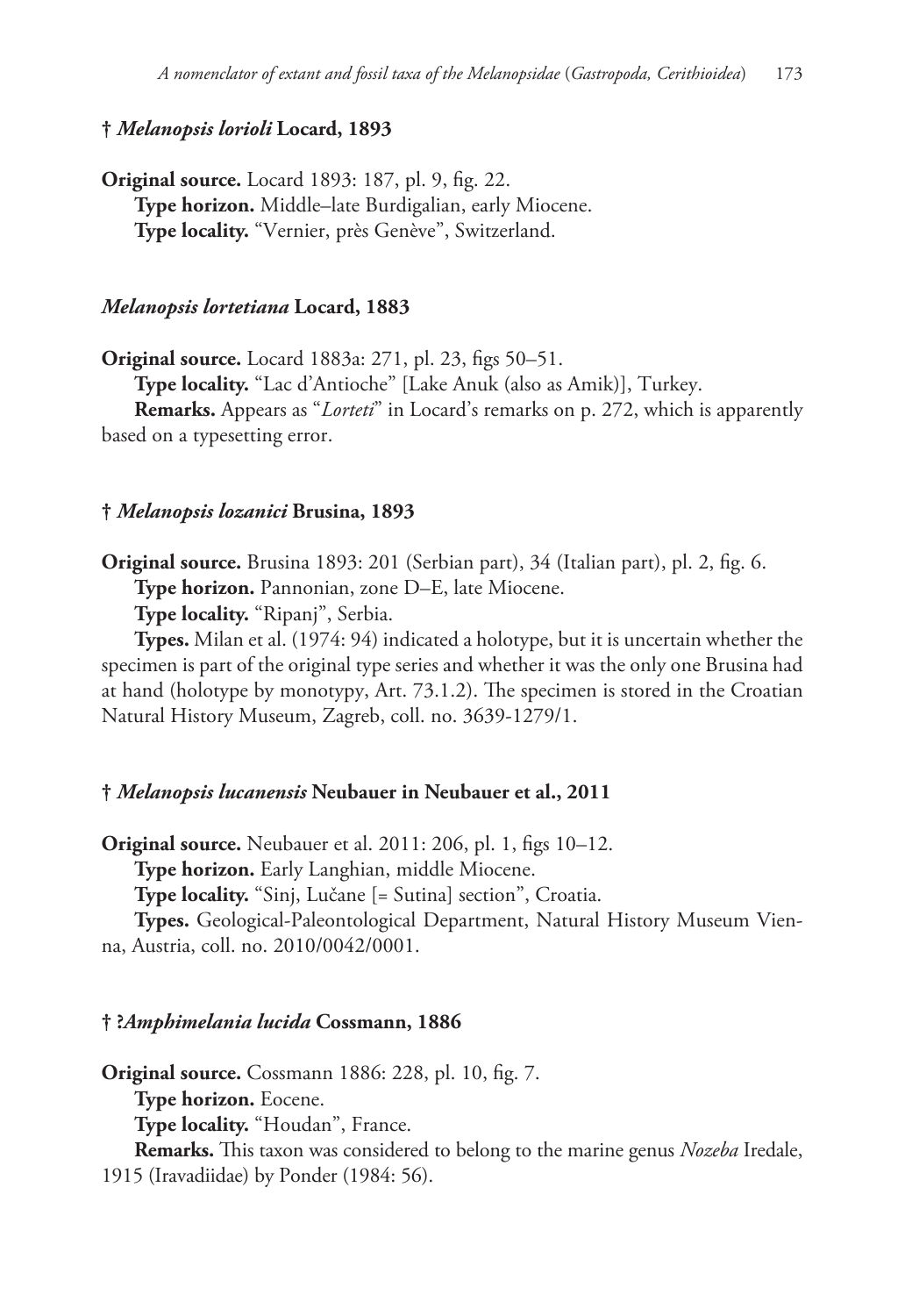## **"***Melanopsis lucio***" mentioned in Erber (1868: 904) [unavailable]**

**Locality.** "Rhodus" [Rhodes island, no locality indicated], Greece.

**Remarks.** Nomen nudum. Erber attributed the authority to Mousson. Given as "*Luciae*" in Paetel (1888).

## *Melanopsis dircaeana* **var.** *luctuosa* **Pallary, 1939**

**Original source.** Pallary 1939: 88, pl. 4, fig. 19, pl. 6, fig. 35. **Type locality.** "Lac de Homs", Syria.

#### **†** *Melanopsis ludwigi* **Speyer, 1870**

**Original source.** Speyer 1870: 97, pl. 15, figs 3–4. **Type horizon.** Early Rupelian, Oligocene. **Type locality.** "Grossalmerode" (Ludwig 1865: 71), Germany. **Remarks.** Replacement name for *M. costata* Ludwig, 1865, non Olivier, 1804.

#### **†** *Melanopsis lushani* **d'Archiac in Viquesnel, 1846**

**Original source.** Viquesnel 1846: 265, pl. 16, fig. 1.

**Type horizon.** Pannonian, late Miocene.

**Type locality.** "Entre Koulana et Lus-han" [between Koulana and Lus-han, S of Drin river mouth], Albania.

**Remarks.** Originally the name was introduced as "*Lus-Hani*"; the name "*Lushami*" as mentioned in Chenu (1859: 297) is an incorrect subsequent spelling. Wenz (1929: 2715) considered the taxon as a junior synonym of *M. fossilis* (Gmelin, 1791).

## *Melanopsis iraqensis* **var.** *lutea* **Pallary, 1939**

**Original source.** Pallary 1939: 89. **Type locality.** "'Ain Haglan" [not found], Iraq.

## *Melanopsis* **(***Sistaniana***)** *lutensis* **Starobogatov & Izzatullaev, 1985**

**Original source.** Starobogatov and Izzatullaev 1985: 35, fig. 5.

**Type locality.** "Пустыне Деште-Лут" [Dasht-e Loot desert], Iran.

**Types.** Zoological Institute of Russian Academy of Sciences, St.-Petersburg; no number indicated.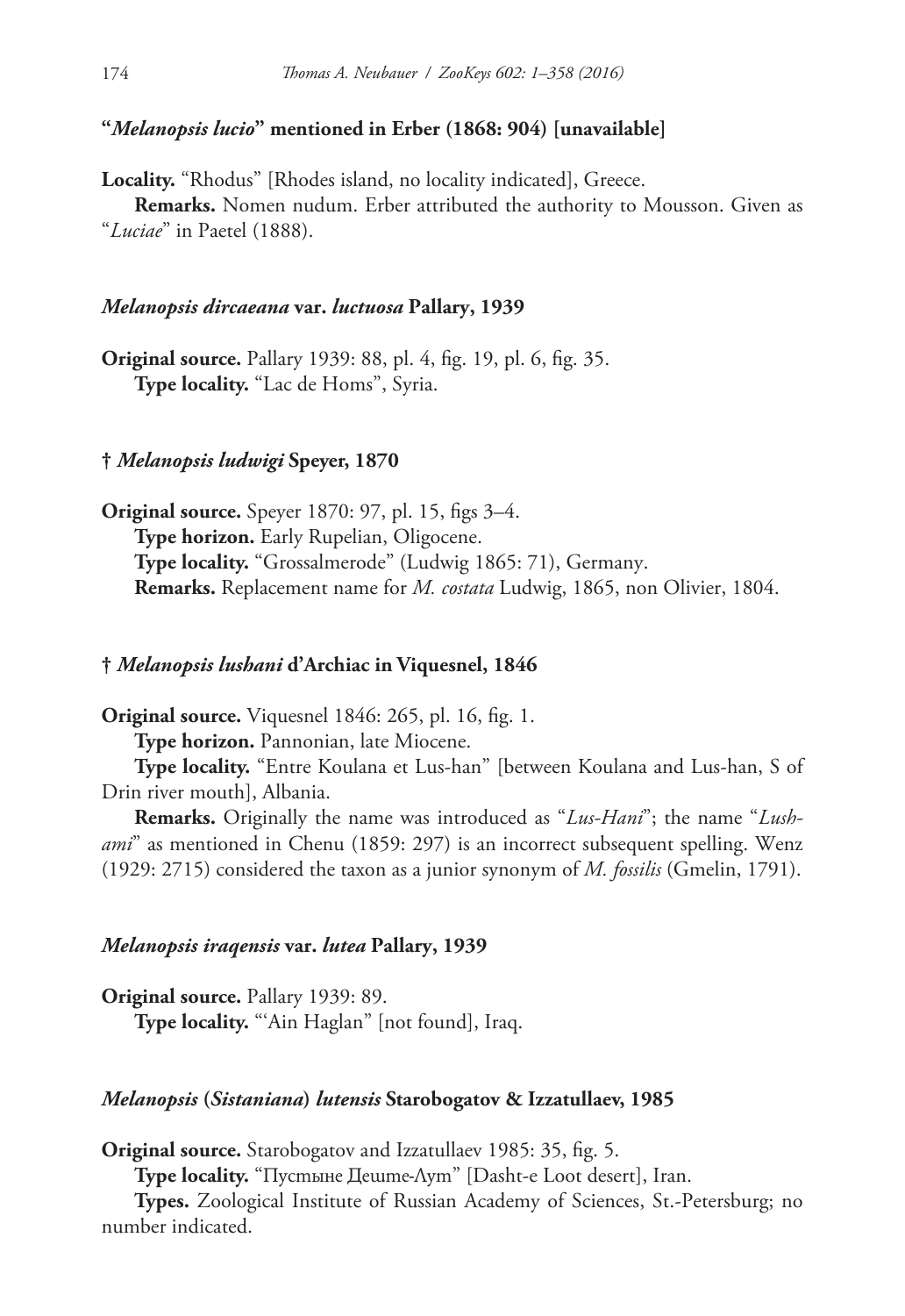## *Melanopsis costata* **var.** *luteopsis* **Germain, 1921**

**Original source.** Germain 1921: 494, pl. 20, figs 9–10. **Type locality.** "Lac d'Homs", Syria. **Remarks.** Heller et al. (2005: 248) considered the variety as a junior synonym of *Melanopsis saulcyi* Bourguignat, 1853.

#### **†** *Melanopsis lyra* **Matheron, 1842**

**Original source.** Matheron 1842: 293, pl. 37, figs 8–10.

**Type horizon.** Early Campanian, Cretaceous.

**Type locality.** "Les Martigues", France.

**Remarks.** Sandberger (1871: 88) attributed the species to the genus *Paludomus* Swainson, 1840 (Paludomidae).

## **†** *Melanopsis* **(***Canthidomus***)** *lyrata* **Neumayr, 1869 [invalid]**

**Original source.** Neumayr 1869: 358, pl. 11, fig. 8.

**Type horizon.** Langhian, middle Miocene.

**Type locality.** "Ribaric" [Ribarić], Croatia.

**Types.** Illustrated syntype is stored at the Geological Survey Austria, Vienna, coll. no. 1869/01/6.

**Remarks.** Unlike stated by Neubauer et al. (2016b: 25), the name *M. lyrata* Neumayr, 1869 [June] is deemed to be a junior homonym of *M. lirata* Gassies, 1869 [January] after Art. 58.2. Pallary (1916: 85) introduced *M. dissimilis* as replacement name. Wenz (1929: 2698) was aware of the homonymy issue and synonymized this species with *M. cylindracea* Brusina, 1874.

#### *Microcolpia mabilliana* **Bourguignat, 1884**

**Original source.** Bourguignat 1884: 59.

**Type locality.** "La rivière entre Plaski et Ostaria (Croatie)" [river between Plaški and Oštarije], Croatia.

**Remarks.** Starobogatov et al. (1992: 65) considered the species as a junior synonym of *Microcolpia acicularis* (Férussac, 1823).

## **†** *Melania macedonica* **Burgerstein, 1877**

**Original source.** Burgerstein 1877: 248, pl. 3, figs 13–16. **Type horizon.** Late Miocene.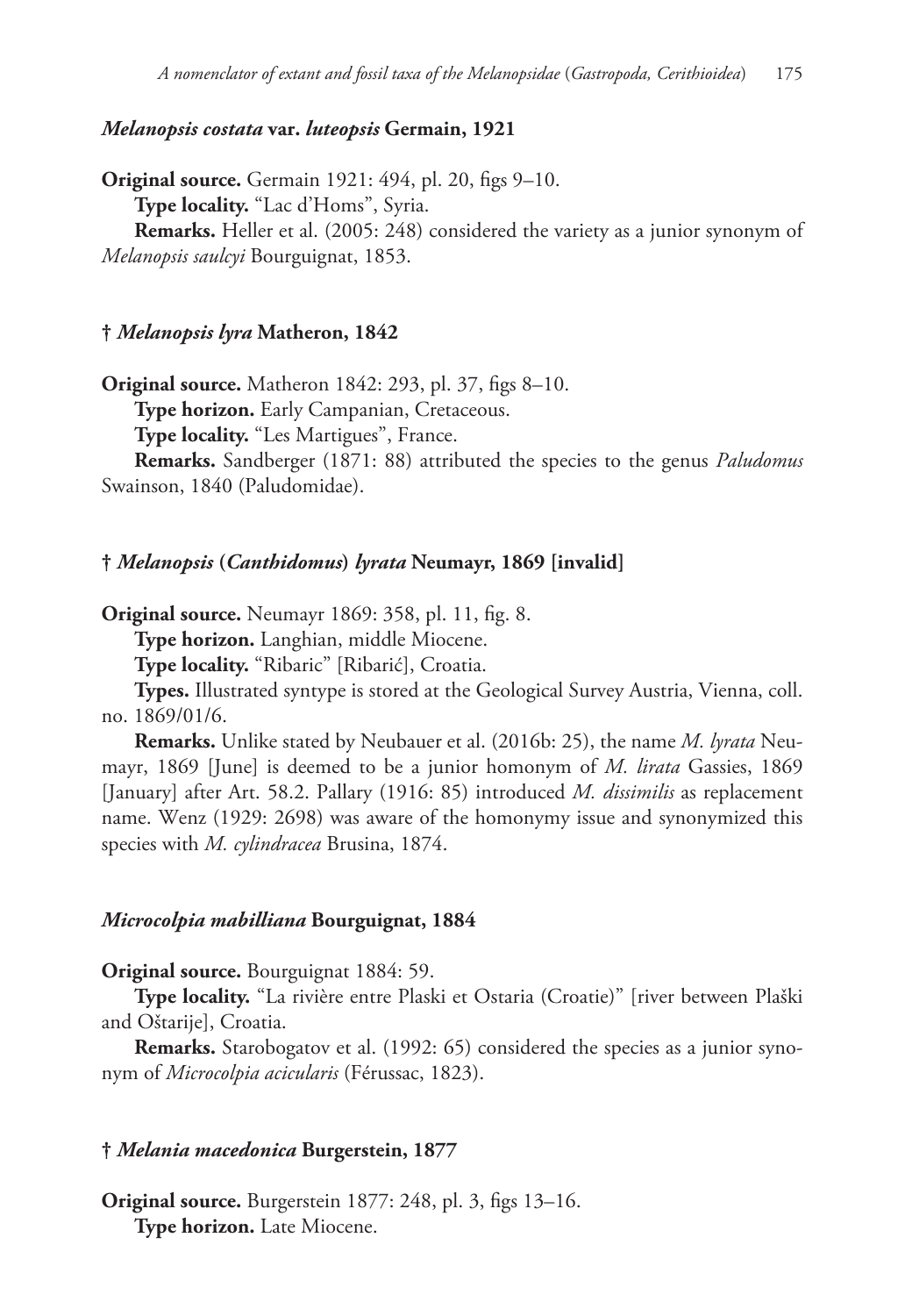**Type locality.** "Ueskueb" [Skopje], Macedonia (not Zvezdan in Serbia as given by Wenz 1929).

**Remarks.** Considered to belong in the genus *Amphimelania* by Brusina (1893: 63) and Wenz (1929: 2875).

#### *Melanopsis macilenta* **Pallary, 1928**

**Original source.** Pallary 1928b: 17, pl. 2, figs 15–17.

**Type locality.** "Beni Mellal, dans l'oued Taguenout" [Beni Mellal, in the Oued Taguenout (?)], Morocco.

#### **"***Melania macilenta* **Ziegler" mentioned in Brot (1874–1879: 13) [unavailable]**

**Locality.** "In der Muhr" [in the river Mur], Austria.

**Remarks.** Nomen nudum, apparently based on an unused manuscript name from Parreyss listed in synonymy of "*Melania Holandri*" [sic] by Brot (1874).

## **†** *Melanopsis* **(***Canthidomus***)** *macrosculpturata* **Papp, 1953**

**Original source.** Papp 1953a: 109, pl. 23, figs 13–18.

**Type horizon.** Gelasian, early Pleistocene.

**Type locality.** "Pyrgos", Greece.

**Types.** Museum of Palaeontology and Geology of the University of Athens; no number indicated.

#### *Melanopsis macrostoma* **Bourguignat, 1884**

**Original source.** Bourguignat 1884: 157.

**Type locality.** "Le Guadalquivir aux environs de Séville" [in the Guadalquivir river, around Sevilla], Spain.

#### *Melanopsis maculata* **Lea, 1837**

**Original source.** Lea 1837: 82, pl. 19, fig. 75. **Type locality.** "Peru" [no locality indicated]. **Remarks.** Junior synonym of *Hemisinus osculati* (Villa in Villa & Villa, 1854) (Thiaridae) after Ramírez et al. (2003: 272).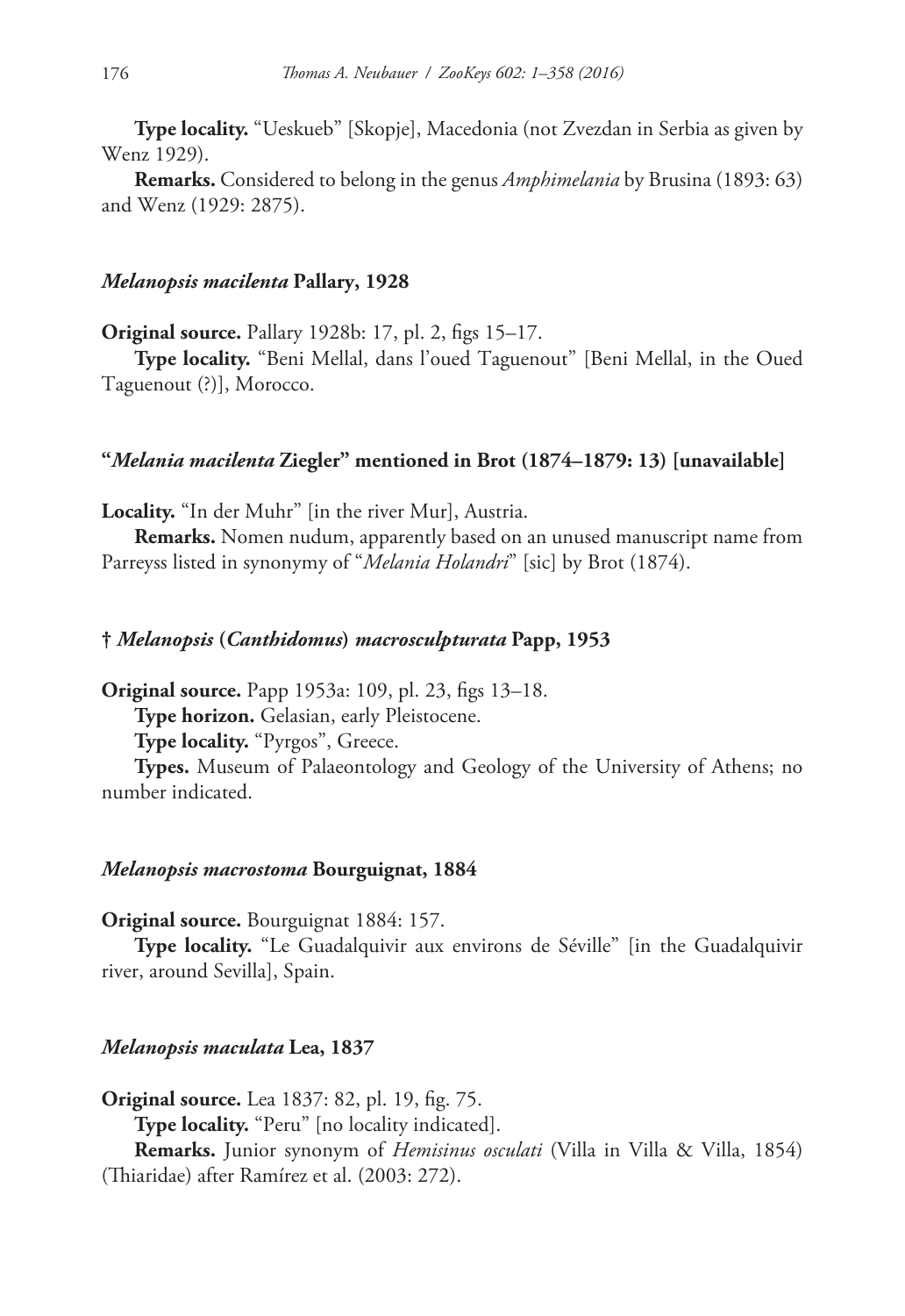# **†** *Melanopsis magna* **Pallary, 1916 [invalid]**

**Original source.** Pallary 1916: 78.

**Type horizon.** Burdigalian, early Miocene (?).

**Type locality.** "Dax", France.

**Remarks.** Pallary (1916) erroneously treated "*magna*" as available name attributed to Férussac (1823), who solely used the word as descriptive term (Latin "big"), which he applied to many of his varieties. The name became nevertheless available from Pallary (1916) who associated the name with an illustration in Férussac (1823: pl. 7, fig. 16). The illustrated specimen is, however, the holotype (by monotypy) of *M. dufourii* Férussac, 1822 (Férussac used the same plates in both of his works and thus Pallary actually referred to the specimen illustrated as *M. dufourii* in the "Histoire naturelle"; see also introduction and Table 1 for details of Férussac's publications). Therefore, *Melanopsis magna* Pallary, 1916 is a junior objective synonym of *M. dufourii*.

## *Melanopsis letourneuxi* **var.** *magna* **Pallary, 1928 [invalid]**

**Original source.** Pallary 1928a: 273, pl. 5, fig. 6.

**Type locality.** "Berguent" [Aïn Beni Mathar], Morocco. **Remarks.** Junior homonym of *Melanopsis magna* Pallary, 1916.

## **†** *Melanopsis* **(***Lyrcaea***) [sic]** *magna* **Lubenescu, 1985 [invalid]**

**Original source.** Lubenescu 1985: 78, pl. 2, fig. 8.

**Type horizon.** Middle Pannonian, late Miocene.

**Type locality.** "Village Cut, district Alba", Romania.

**Types.** Institute of Geology and Geophysics, University of Bucharest, coll. no. 14655. **Remarks.** Originally the gender was indicated as masculine ("*magnus*"), but *Melanopsis* is feminine, which is why the name must be "*magna*". Junior homonym of

*Melanopsis magna* Pallary, 1916.

#### *Melanopsis magnifica* **Bourguignat, 1884**

**Original source.** Bourguignat 1884: 152. **Type locality.** "Environs de Fez" [surroundings of Fes], Morocco.

## **†** *Melanopsis magyari* **Neubauer, Harzhauser, Georgopoulou, Mandic & Kroh, 2014**

**Original source.** Neubauer et al. 2014a: 457.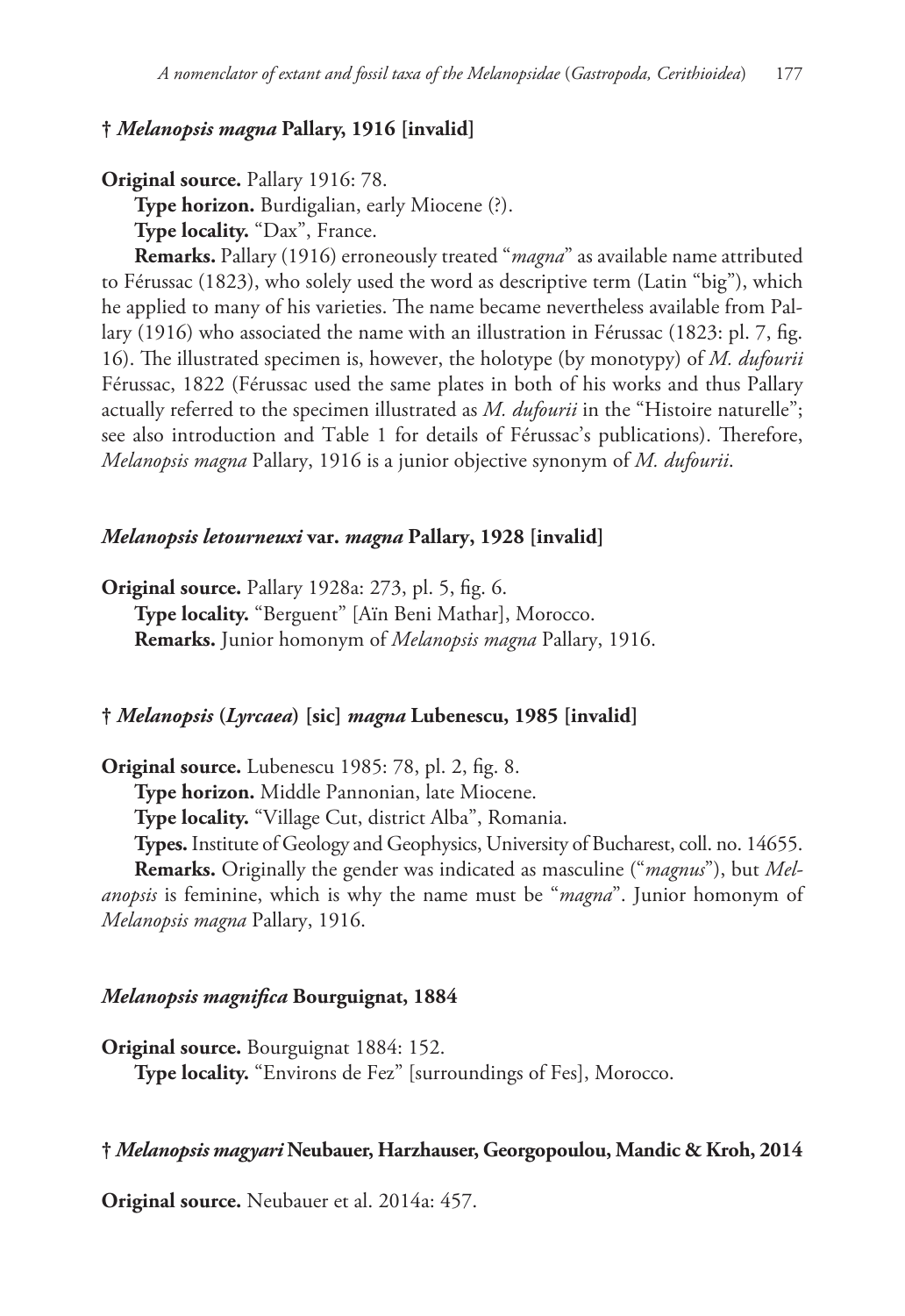**Type horizon.** Middle Pannonian, late Miocene.

**Type locality.** "Begaljica" (Brusina 1897: 8), Serbia.

**Types.** Milan et al. (1974: 93) indicated a holotype, but it is uncertain whether the specimen was the only one Brusina had at hand when describing *M. klerici inermis* (holotype by monotypy, Art. 73.1.2). The specimen is stored in the Croatian Natural History Museum, Zagreb, coll. no. 3020-666.

**Remarks.** Replacement name for *M. klerici inermis* Brusina, 1897, non Handmann, 1882 (see Note 1).

# **† "***Melanopsis major* **Férussac, 1823" mentioned in Wenz (1929: 2773) [unavailable]**

**Horizon.** Burdigalian, early Miocene.

Locality. "De Mandillot, près de Dax" [Mandillot, near Dax], France.

**Remarks.** This name has appeared several times in the literature (e.g., Bronn 1848: 717; Wenz 1929: 2773), but it is based on an error. Férussac (1823: 154) actually described *Melanopsis dufourii* var. ε and listed "*Fossilis*, major. Férussac" in synonymy referring to plate 1 of the "Mélanopsides fossiles" of his "Histoire naturelle" (Férussac 1819–1851; see also introduction for details about this work). However, in the captions of plate 1, it is given as "*Melanops. Dufourii*, var. ε). *Fossilis*, *maxima*". Obviously neither *major* nor *maxima* was intended as species-group name by Férussac. Later, the name would have been a junior homonym of *M. buccinoidea major* Grateloup, 1838.

## **†** *Melanopsis buccinoidea* **var.** *major* **Grateloup, 1838**

**Original source.** Grateloup 1838: 146, pl. 4, figs 52–53. **Type horizon.** Burdigalian, early Miocene. **Type locality.** "Dax. [...] Mandillot; à Saint-Paul", France.

#### *Melanopsis acicularis* **var.** *major* **Rossmässler, 1839 [invalid]**

**Original source.** Rossmässler 1838–1844: 41, pl. 50, figs 673–675.

**Type locality.** "In der Lachina bei Tschernembl, [...] in dem Bug" [in the Lahinja river near Črnomelj (Slovenia) and in the Bug river (Ukraine)].

**Remarks.** Junior homonym of *Melanopsis buccinoidea major* Grateloup, 1838 (see Note 1).

# *Melanopsis maroccana* **var.** *major* **Bourguignat, 1864 [invalid]**

**Original source.** Bourguignat 1864: 260.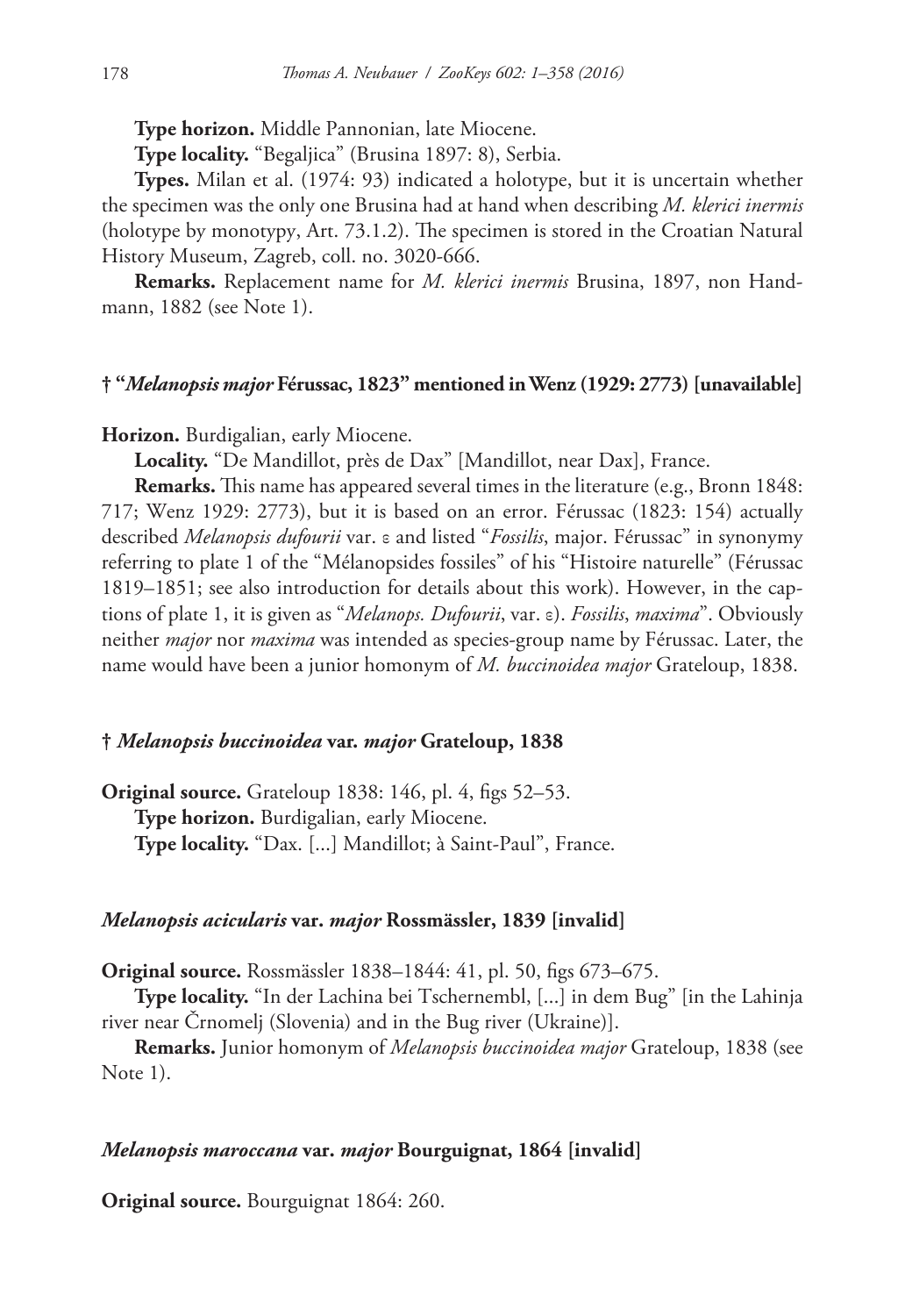**Type locality.** "Mostaghanem" [Mostaganem], Algeria.

**Remarks.** Junior homonym of *Melanopsis buccinoidea major* Grateloup, 1838 (see Note 1).

# *Melanopsis cariosa* **var.** *major* **Bourguignat, 1884 [invalid]**

**Original source.** Bourguignat 1884: 151.

**Type locality.** "Dans les aqueducs de Séville et dans le Guadalquivir" [in the aqueducts of Sevilla and in the Guadalquivir river], Spain.

**Remarks.** Junior homonym of *Melanopsis buccinoidea major* Grateloup, 1838 (see Note 1).

### *Melanopsis macrostoma* **var.** *major* **Bourguignat, 1884 [invalid]**

**Original source.** Bourguignat 1884: 157.

**Type locality.** "Le Guadalquivir aux environs de Séville" [in the Guadalquivir river, around Sevilla], Spain.

**Remarks.** Junior homonym of *Melanopsis buccinoidea major* Grateloup, 1838 (see Note 1).

# *Melanopsis subscalaris* **var.** *major* **Bourguignat, 1884 [invalid]**

**Original source.** Bourguignat 1884: 108.

**Type locality.** "Environs de Fez (Maroc)" [surroundings of Fes], Morocco.

**Remarks.** Junior homonym of *Melanopsis buccinoidea major* Grateloup, 1838 (see Note 1).

#### *Melanopsis pseudoferussaci* **var.** *major* **Pallary, 1899 [invalid]**

**Original source.** Pallary 1899: 140.

**Type locality.** "Environs de Tétouan" [surrondings of Tétouan], Morocco.

**Remarks.** Junior homonym of *Melanopsis buccinoidea major* Grateloup, 1838 (see Note 1).

# *Melanopsis tingitana* **var.** *major* **Pallary, 1899 [invalid]**

**Original source.** Pallary 1899: 147.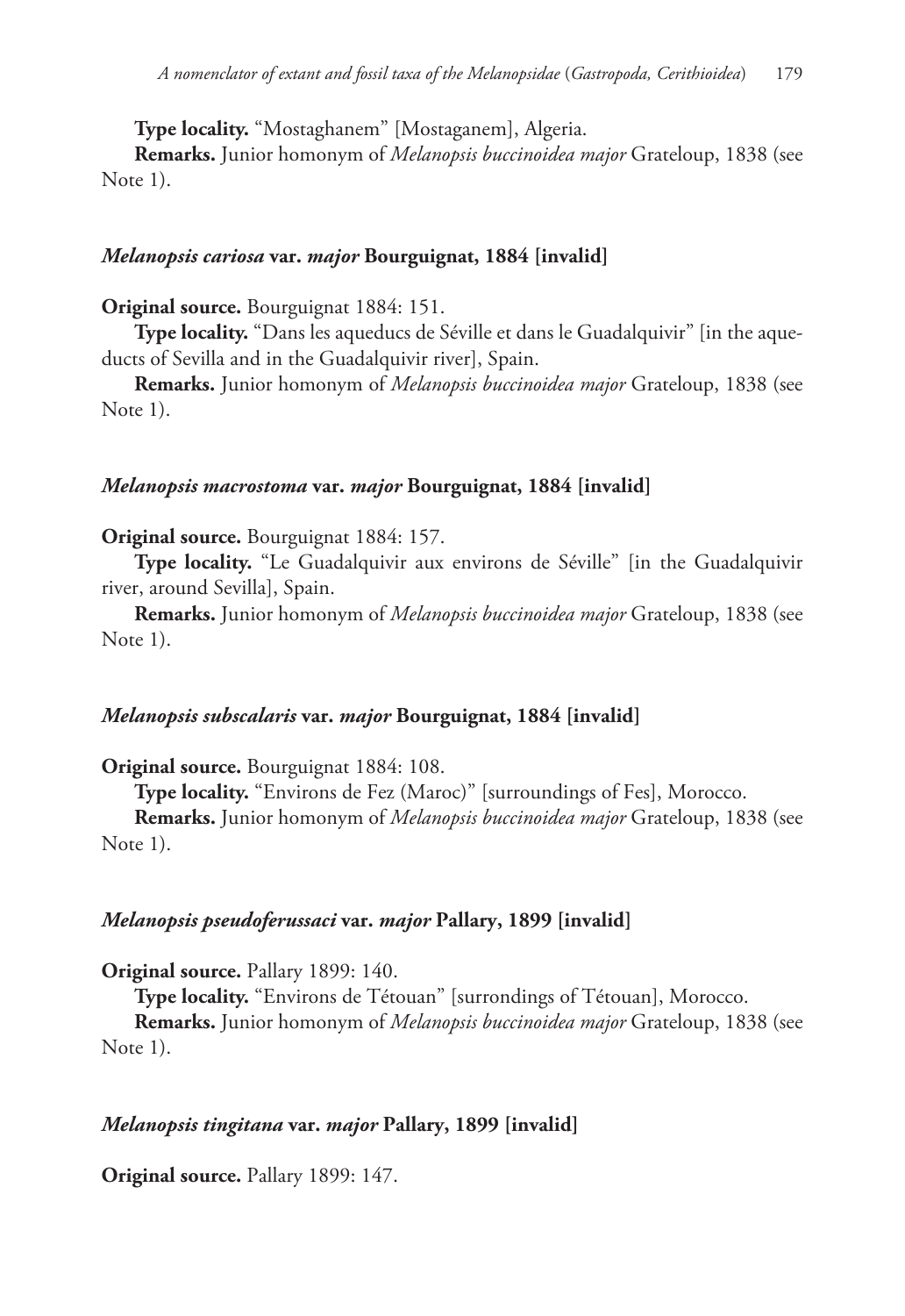**Type locality.** "L'O.[ued] Ida ou Guert, près de Mogador (p.); O. Aït Ouadel (p. 163)" [river (?) Ida Ou Gourdh at Essaouira; ], Morocco.

**Remarks.** Junior homonym of *Melanopsis buccinoidea major* Grateloup, 1838 (see Note 1).

# **†** *Melanopsis hammamensis* **var.** *major* **Pallary, 1901 [invalid]**

**Original source.** Pallary 1901a: 178, pl. 2, fig. 21.

**Type horizon.** Pleistocene.

**Type locality.** "De l'oued El Biod (Géryville)" [Oudeï el Biod near El Bayadh], Algeria.

**Remarks.** Junior homonym of *Melanopsis buccinoidea major* Grateloup, 1838 (see Note 1).

# *Melanopsis vespertina* **var.** *major* **Pallary, 1911 [invalid]**

**Original source.** Pallary 1911: 130, [unnumbered plate], fig. 3.

**Type locality.** "Tout près d'Oudjda, à 4 kilom. S.-E., sourdent les belles sources de Sidi-Yahia qui alimentent une véritable oasis, puis la ville d'Oudjda, et vont finalement se déverser dans l'oued Isly" [near Oujda, 4 km southeast, at the sources of Sidi Yahya that feed an oasis and the city of Oujda, and ultimately will flow into the Oued Isly], Morocco.

**Remarks.** Junior homonym of *Melanopsis buccinoidea major* Grateloup, 1838 (see Note 1).

# *Melanopsis tunetana* **var.** *major* **Pallary, 1912 [invalid]**

**Original source.** Pallary 1912: 20, fig. 30.

**Type locality.** "A Tozeur, sur les bords du Chott [Djerid?]" [banks of the Chott el Djérid at Tozeur], Tunisia.

**Remarks.** Junior homonym of *Melanopsis buccinoidea major* Grateloup, 1838 (see Note 1).

# *Melanopsis douttei* **var.** *major* **Pallary, 1920 [invalid]**

**Original source.** Pallary 1920c: 150.

**Type locality.** "La Makina", Morocco.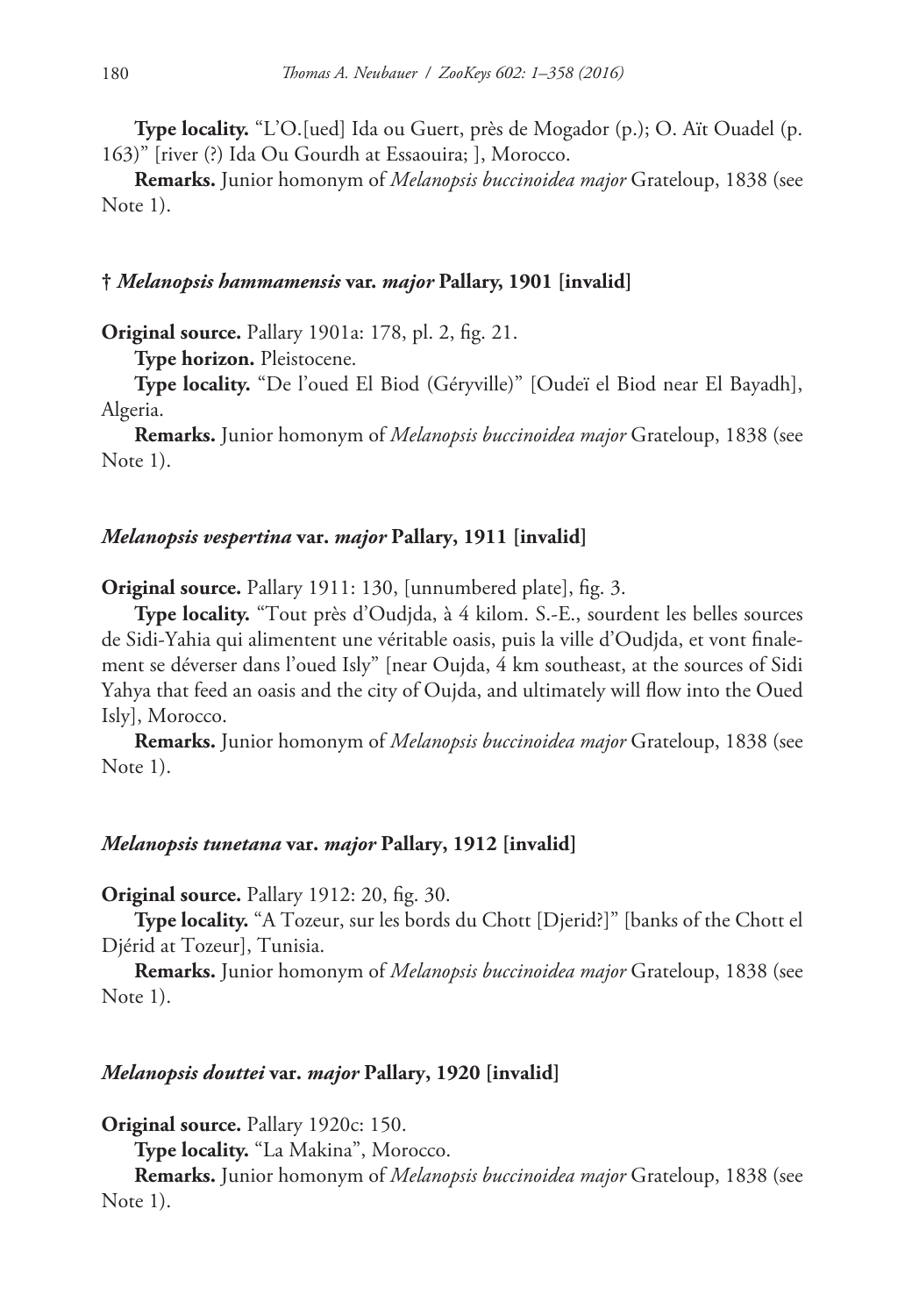# *Melanopsis ricardi* **var.** *major* **Pallary, 1920 [invalid]**

**Original source.** Pallary 1920c: 141, pl. 3, fig. 7. **Type locality.** "Aïn Allou", Morocco.

**Remarks.** Junior homonym of *Melanopsis buccinoidea major* Grateloup, 1838 (see Note 1).

### *Melanopsis penchinati* **var.** *major* **Pallary, 1924 [invalid]**

**Original source.** Pallary 1924: 248, pl. 15, fig. 10.

**Type locality.** "Eaux de Mathen, Alhama de Aragon" [waters of Mathen (?), Alhama de Aragón], Spain.

**Remarks.** Junior homonym of *Melanopsis buccinoidea major* Grateloup, 1838 (see Note 1).

# *Melanopsis turrita* **var.** *major* **Pallary, 1924 [invalid]**

**Original source.** Pallary 1924: 247, pl. 15, fig. 5.

**Type locality.** "Guadalquivir", Spain.

**Remarks.** Junior homonym of *Melanopsis buccinoidea major* Grateloup, 1838 (see Note 1).

#### **†** *Melanopsis gorceixi* **var.** *major* **Magrograssi, 1928 [invalid]**

**Original source.** Magrograssi 1928: 259, pl. 6, fig. 12.

**Type horizon.** Plio-Pleistocene.

**Type locality.** "Coo: molto frequente in tutte e due le zone fossilifere" [Kos island: very common in both areas rich in fossils, i.e., between Antimáchei and Pýli and in the northeast of the island, near Ágios Fokás], Greece.

**Remarks.** Junior homonym of *Melanopsis buccinoidea major* Grateloup, 1838 (see Note 1).

# *Melanopsis seurati* **var.** *major* **Pallary, 1928 [invalid]**

**Original source.** Pallary 1928a: 267.

**Type locality.** Not explicitly stated but probably the same as for the species ("La Zousfana, à la hauteur de Figuig et à Beni Ounif" [Oued Zousfana, at the height of Figuig, and at Beni Ounif], Algeria).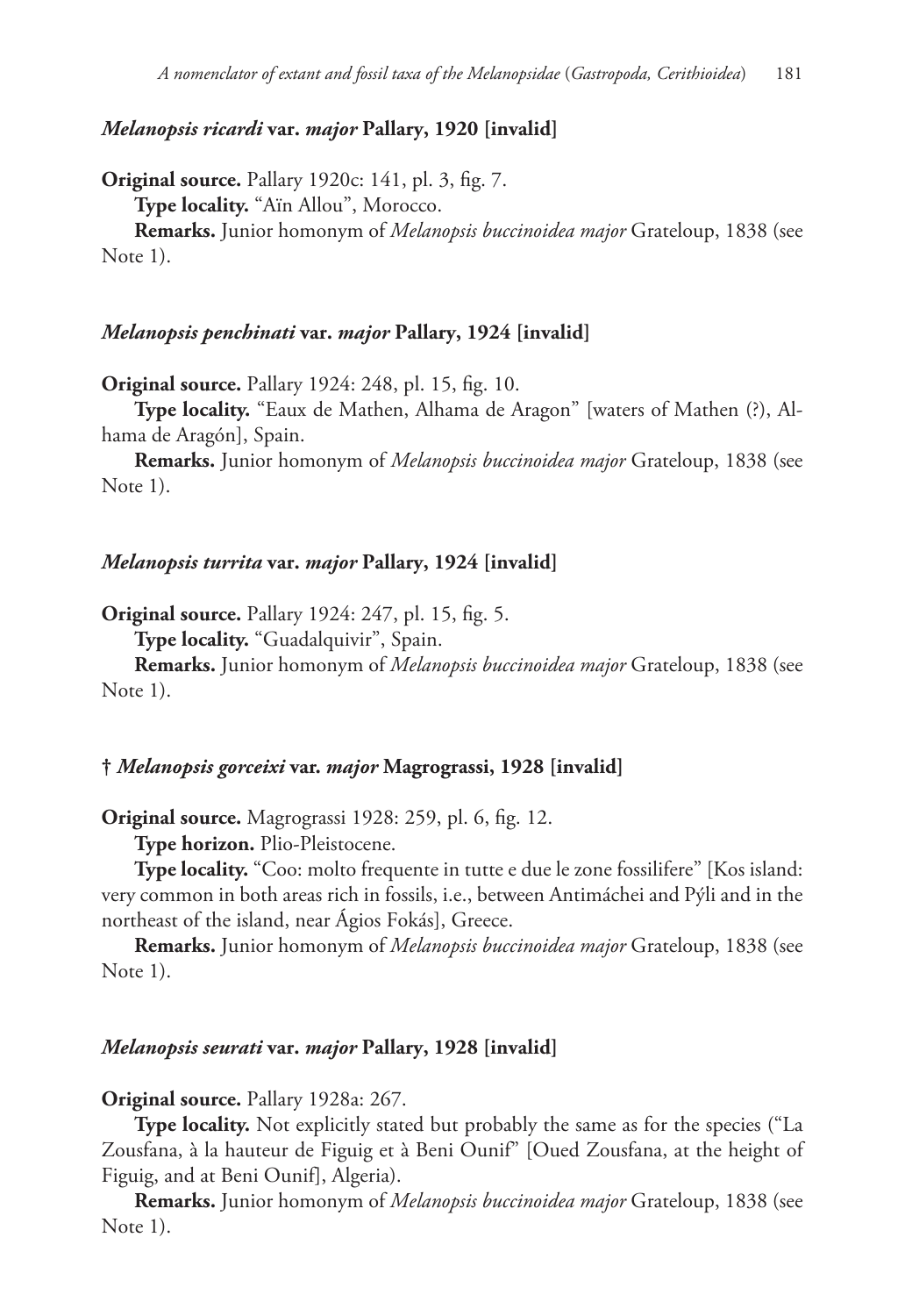# *Melanopsis subimpressa* **var.** *major* **Pallary, 1928 [invalid]**

**Original source.** Pallary 1928a: 263, pl. 6, fig. 1.

**Type locality.** Not explicitly stated but probably the same as for the species ("Guefaït (Maroc oriental)", Morocco).

**Remarks.** Junior homonym of *Melanopsis buccinoidea major* Grateloup, 1838 (see Note 1).

### *Melanopsis tutulata* **var.** *major* **Pallary, 1928 [invalid]**

### **Original source.** Pallary 1928a: 272.

**Type locality.** Not stated but probably the same or partly as for the species ("Berguent; Aoûllout; Ras el Mâ de Fès; O. Chkef près Fès" [Aïn Beni Mathar, Aïn Aoullout, Ras El Ma, Oued Aïn Chkef in Fes], Morocco).

**Remarks.** Junior homonym of *Melanopsis buccinoidea major* Grateloup, 1838 (see Note 1).

### *Melanopsis liocephala* **var.** *major* **Pallary, 1936 [invalid]**

**Original source.** Pallary 1936: 57.

**Type locality.** Not indicated, but probably in Morocco.

**Remarks.** Junior homonym of *Melanopsis buccinoidea major* Grateloup, 1838 (see Note 1).

## *Melanopsis saulcyi* **var.** *major* **Pallary, 1939 [invalid]**

**Original source.** Pallary 1939: 97, pl. 6, fig. 15.

**Type locality.** "Lac d'Antioche, lac de Homs, Nahr el Kébir, Markieh, Yeni Chehir" [Lake Anuk (also as Amik), Yenişehir (Turkey), Lake Homs, Nahr el Kebir, river Marqīyah (Syria)].

**Remarks.** Junior homonym of *Melanopsis buccinoidea major* Grateloup, 1838 (see Note 1).

# **†** *Melanopsis kleini* **mut.** *major* **Jodot, 1958 [unavailable]**

**Original source.** Jodot 1958: 65, pl. 11, figs 2–5.

**Type horizon.** Middle Miocene.

**Type locality.** "Route de Caravaca (Murcie)" [road to Caravaca, prov. Murcia], Spain. **Remarks.** Introduced as "mut. nov." which is not ruled by the provisions of the Code.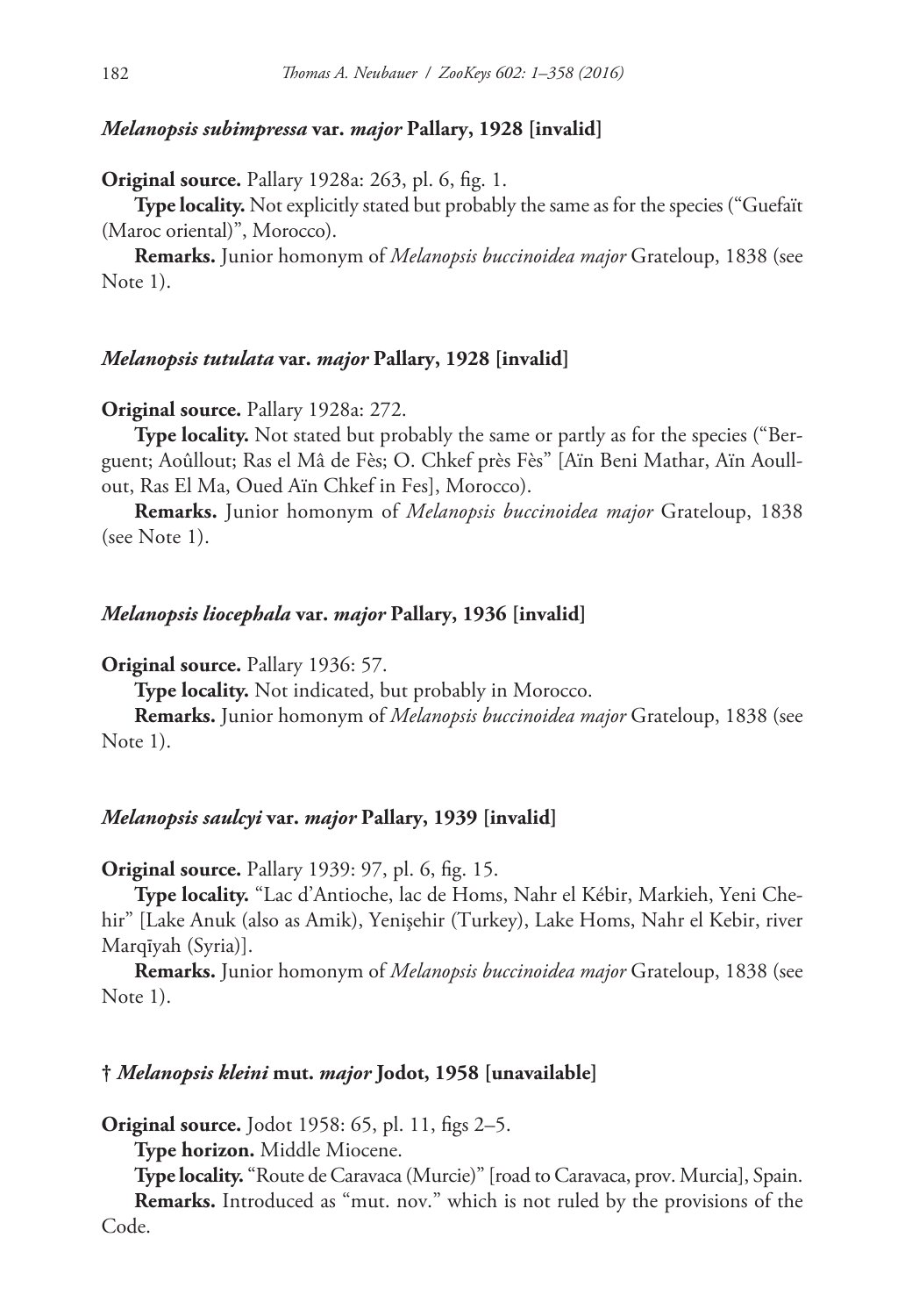# **† "***Melanopsis majoricensis***" mentioned in Hermite (1879: 184, 328) [unavailable]**

### **Horizon.** Early Eocene.

**Locality.** "De Binisalem et de Selva" [from Binissalem and Selva, Mallorca], Spain. **Remarks.** Nomen nudum, listed by Hermite in a section called "Espèces nouvelles citées et non décrites" [= "new species identified and not described"], where he listed 18 new names that he intended to describe in the second volume of his "Études géologiques sur les îles Baléares". That part, however, has never been published, probably because Hermite died in 1880.

### **†** *Melanopsis malladae* **Cossmann, 1906**

**Original source.** Cossmann 1906: 149, pl. C, figs 5–7. **Type horizon.** Ypresian, Eocene. **Type locality.** "Perauba" [section Peralba near Àger], Spain.

#### **†** *Melanopsis mansiana* **Noulet, 1854**

**Original source.** Noulet 1854: 50.

**Type horizon.** Ludian?–Sannoisian, Priabonian–early Rupelian, late Eocene–early Oligocene.

**Type locality.** "Au Mas-Saintes-Puelles (Aude); [...] de la Massale, près de Castres; [...] à Labruguière; [...] à Saint-Genest-de-Contest, à Lautrec (Tarn)" [at Mas-Saintes-Puelles (Dép. Aude); from Massale near Castres; at Labruguière; at Saint-Genest-de-Contest, at Lautrec (Dép. Tarn)], France.

**Remarks.** The name "*masensis*" as mentioned in Dollfus (1906: 292) is an incorrect subsequent spelling.

#### **†** *Melanopsis maresi* **Bourguignat, 1862**

**Original source.** Bourguignat 1862: 106, pl. 6, figs 1–4.

**Type horizon.** Pleistocene.

**Type locality.** "Dans la daya de Habessa, ancien lac desséché, situé à plus de 200 lieues environ au sud d'Oran" [in the Daïa Habessa, an old, desiccated lake, located more than 800 km south of Oran], Algeria.

# **†** *Melanopsis margili* **Robles, 1975**

**Original source.** Robles 1975: 360, pl. 2, fig. 1.

**Type horizon.** Mammal zone MN 13–15, late Miocene–Pliocene.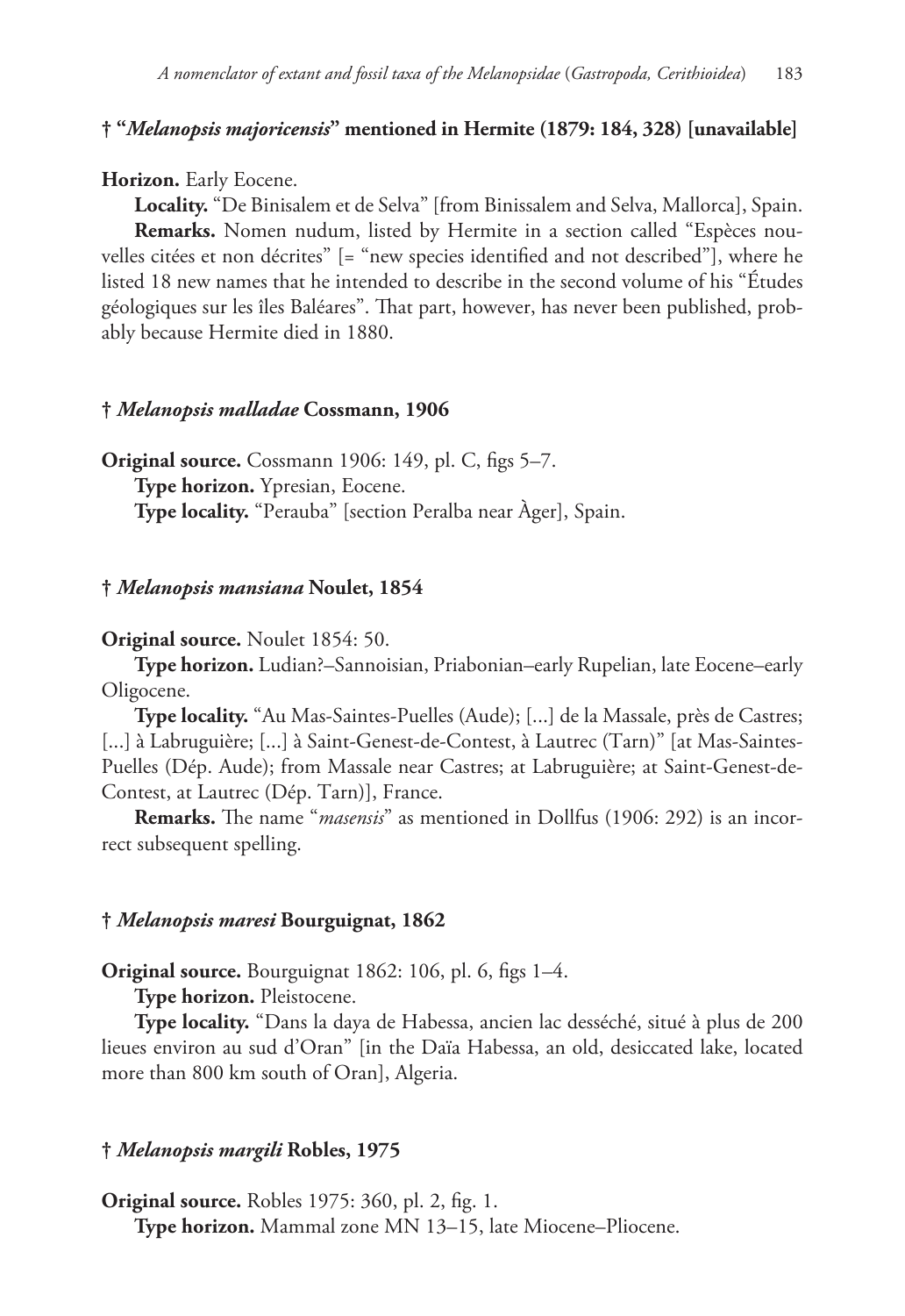**Type locality.** "Fuente del Viso (Albacete)" [near Villatoya], Spain. **Types.** Museo Nacional de Ciencias Naturales, Madrid, coll. no. M-435.

### **†** *Melanopsis marginata* **Braun in Walchner, 1851**

**Original source.** Braun in Walchner 1851: 1127. **Type horizon.** Early Miocene. **Type locality.** "Mainzer Becken" [Mainz Basin, no locality indicated], Germany. **Remarks.** Wenz (1929: 2726) considered the taxon as a junior synonym of *Melanopsis fritzei* Thomä, 1845.

#### *Melanopsis mariei* **Crosse, 1869**

**Original source.** Crosse 1869a: 69 (Latin) [January]. **Type locality.** "In loco 'Baie du Sud'" [Baie Sud], New Caledonia. **Remarks.** Re-described in French by Crosse (1869b: 280, pl. 8, fig. 5) [October].

### **†** *Melanopsis haueri markusevecensis* **Wenz, 1930**

**Original source.** Wenz 1930: 65.

**Type horizon.** Middle Pannonian, late Miocene.

**Type locality.** "Markuševec" (Brusina 1902: pl. 6, figs 71–72), Croatia.

**Remarks.** Replacement name for *M. austriaca croatica* Brusina, 1902, non Brusina, 1884 (see Note 1).

## *Melanopsis maroccana* **Morelet, 1853**

#### **Original source.** Morelet 1853: 297.

**Type locality.** "Prov. Oranensem" [province of Oran; no locality indicated], Morocco. **Remarks.** The name was first mentioned by Chemnitz (1795) as "*Buccina Maroccana*". However, according to Opinion 184 (ICZN 1944), species names introduced in volumes 1–11 of Martini and Chemnitz' "Neues Systematischer Conchylien Cabinet" (1769–1795) have no status in nomenclature and the name is therefore not available from this work. The name was again listed by Férussac (1823) in synonymy of two different species, i.e., *M. dufourii* Férussac, 1822 (referring to Chemnitz 1795: pl. 210, figs 2078–2081) and *M. costellata* (referring to Chemnitz 1795: pl. 210, figs 2082–2083). A mention in synonymy, however, does not make the name available (see Note 2).

The first to adopt *M. maroccana* as a valid name was Morelet (1853). (Note that in the same year Bourguignat mentioned the name in his "Catalogue raisonné des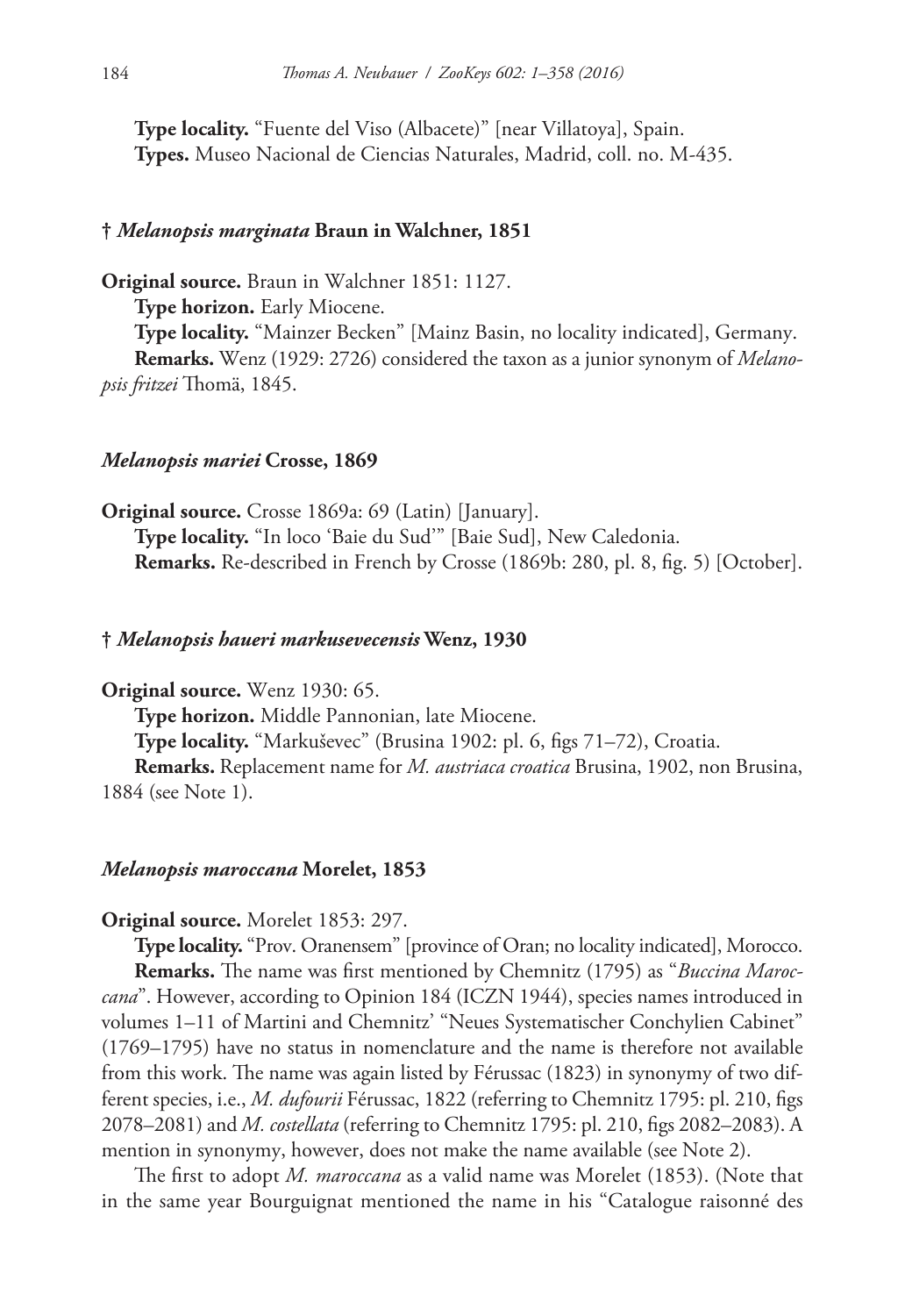mollusques terrestres et fluviatiles [...]", which, according to the preface was published not before 1 December 1853, while Morelet's paper was issued on 1 August 1853.) Morelet (as well as Bourguignat) referred to Chemnitz' work – but only to figs 2080–2081 – and listed *M. dufourei* [sic] as a synonym. Morelet did not provide a description or illustrations on his own; the brief Latin description he gave below the synonymy list refers to the unnamed variety β. The reference to the illustrations in Chemnitz nonetheless suffices as indication of a new taxon; the correct name is therefore *Melanopsis maroccana* Morelet, 1853. Although Morelet (1853) considered the older *M. dufourii* as a junior synonym of *M. maroccana*, the two names are no objective synonyms because Morelet referred to more specimens than just the holotype of *M. dufourii* (fig. 16). Note, moreover, that Morelet's synonymization is likely based on a wrong concept of *M. dufourii*, which is a fossil species described from the Miocene of France.

The name "*marocana*" as mentioned in Pallary (1920c: 145) is an incorrect subsequent spelling.

# *Melanopsis marteli* **Pallary, 1920**

### **Original source.** Pallary 1920a: 32.

**Type locality.** "Près de Taforalt; Oued Cherâa à Berkane" [near Taforhalt; Oued Cherraa at Berkane], Morocco.

# **†** *Melanopsis marticensis* **Matheron, 1842**

**Original source.** Matheron 1842: 292, pl. 37, fig. 7. **Type horizon.** Early Campanian, Cretaceous. **Type locality.** "Les Martigues", France.

#### **†** *Melanopsis martiniana* **Férussac, 1823**

**Original source.** Férussac 1819–1851: Mélanopsides fossiles, pl. 2 (1823), figs 11–13 or Férussac 1823: 155, pl. 8, figs 11–13 (precedence not established; see introduction for discussion).

**Type horizon.** Pannonian, late Miocene.

**Type locality.** "Dans les environs de Bisentz et de Scharditz, en Moravie, dans la vallée de la Marsch, affluent du Danube" [in the surrondings of Bzenec and Šardice in Moravia, in the valley of the March river, a tributary of the Danube], Czech Republic.

**Remarks.** Junior objective synonym of *M. fossilis* (for details see there). The name "*martinii*" as mentioned by numerous authors (e.g., Chenu 1859: 297) is an incorrect subsequent spelling.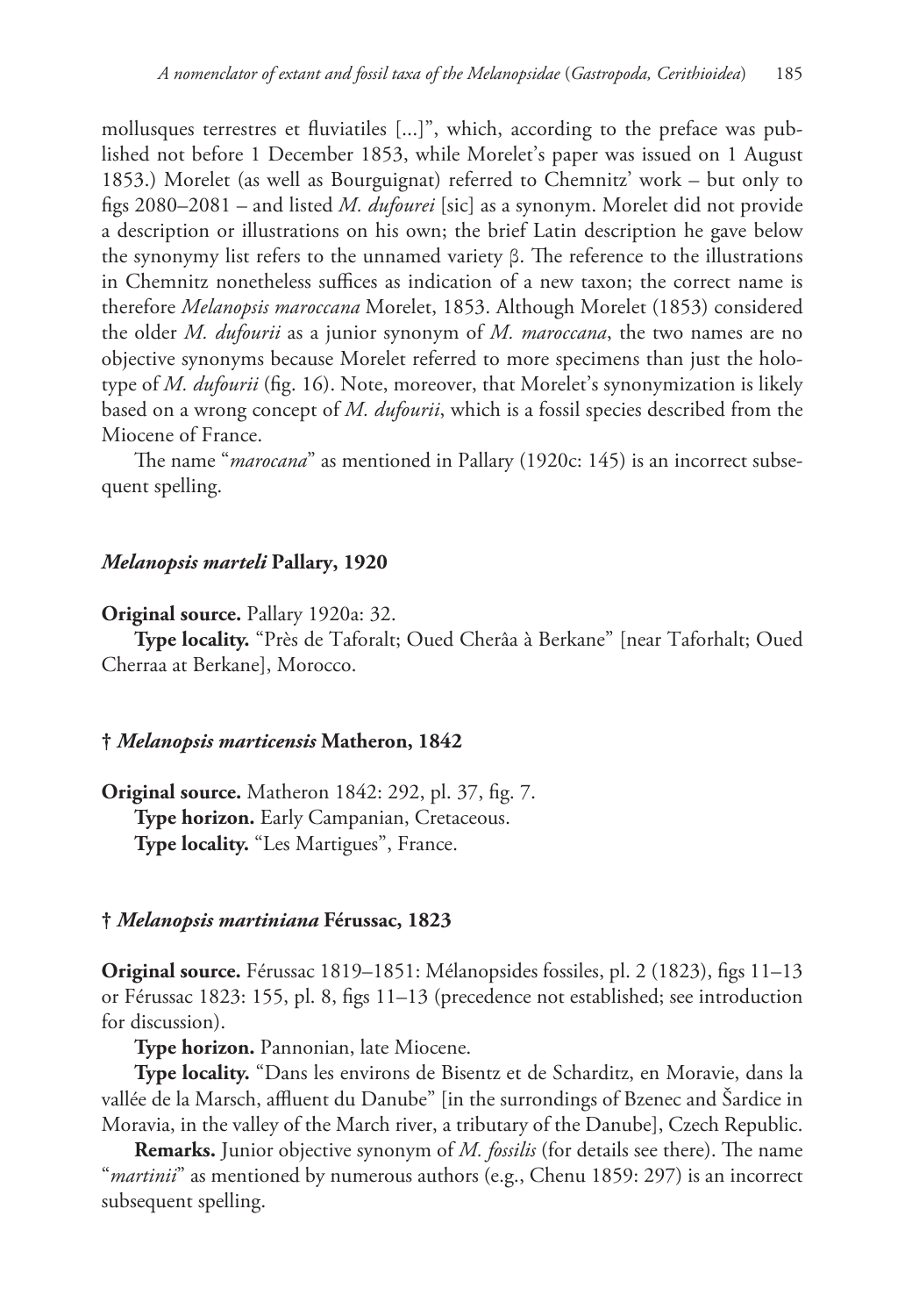# **†** *Melanopsis matheroni* **Mayer, 1871**

**Original source.** Mayer 1871: 201.

**Type horizon.** Messinian, late Miocene.

**Type locality.** "Narzole?" (p. 189; apparently the locality was uncertain), Italy. **Remarks.** Wenz (1929: 2783) considered this taxon as a junior synonym of *Melanopsis narzolina* d'Archiac in Viquesnel, 1846.

### *Melanopsis letourneuxi* **var.** *mattarica* **Pallary, 1911**

**Original source.** Pallary 1911: 132, [unnumbered plate], figs 13–14.

**Type locality.** "Berguent, le Ras al Aïqun des Beni-Mattar" [Ras el Aïn at Aïn Beni Mathar], Morocco.

**Remarks.** Introduced for *M. letourneuxi* sensu Pallary, 1899 (pl. 8, fig. 6), non Bourguignat, 1884.

### *Melanopsis mauretanica* **Pallary, 1922 [invalid]**

**Original source.** Pallary 1922: 207.

**Remarks.** Unjustified emendation and therefore junior objective synonym of *M. mauritanica* Bourguignat, 1884.

#### *Melanopsis mauritanica* **Bourguignat, 1884**

**Original source.** Bourguignat 1884: 102.

**Type locality.** "Çà et là de Maroc" [here and there in Morocco; no locality indicated].

#### **†** *Melanopsis mausseneti* **Cossmann, 1888**

**Original source.** Cossmann 1888: 284, pl. 11, fig. 10. **Type horizon.** Sparnacian, early Ypresian, Eocene. **Type locality.** "Mont Bernon" [near Épernay], France.

#### *Melanopsis saulcyi* **var.** *maxima* **Dautzenberg, 1894**

**Original source.** Dautzenberg 1894: 345. **Type locality.** "Bir Jaloûd" [not found, in the Middle East].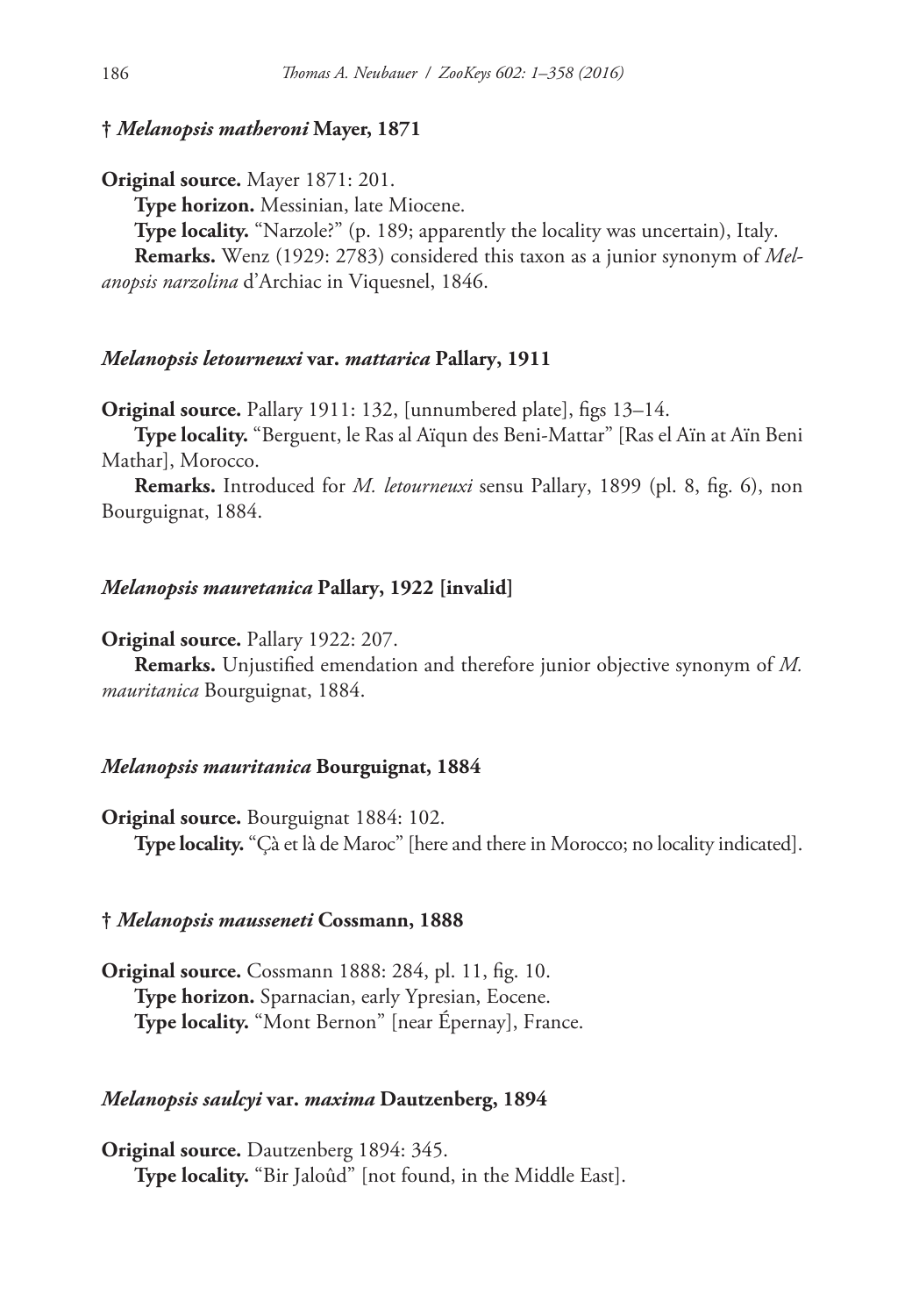# *Melanopsis praemorsa maximalis* **Schütt & Bilgin, 1974**

**Original source.** Schütt and Bilgin 1974: 63, fig. 6.

**Type locality.** "Sakarya başi, main spring of Sakarya river near village Çifteler, 60 km SE Eskişehir, 160 km WSW of Ankara", Turkey.

**Types.** Senckenberg Forschungsinstitut und Naturmuseum Frankfurt, coll. no. SMF 232011.

### *Melanopsis maroccana* **var.** *media* **Blanckenhorn, 1897**

**Original source.** Blanckenhorn 1897: 124, pl. 10, fig. 4.

**Type locality.** "Dans les eaux le l'ancien Léonthes" (Mousson 1854: 51) [in the Litani river], Lebanon.

**Remarks.** Replacement name for *M. brevis* Parreyss in Mousson, 1854, non Sowerby, 1826 (see also Pallary 1916). Blanckenhorn (1897) denoted the authority as "Bourg.", but from the discussion it is clear that Blanckenhorn must be the author.

### *Melanopsis marocana* **[sic] var.** *media* **Pallary, 1920 [invalid]**

**Original source.** Pallary 1920c: 146, pl. 4, fig. 14.

**Type locality.** "Taza. Fes (dar el Maghzen)", Morocco.

**Remarks.** Junior homonym of *Melanopsis maroccana media* Blanckenhorn, 1897 (see Note 1).

## *Melanopsis sevillensis* **var.** *media* **Pallary, 1924 [invalid]**

### **Original source.** Pallary 1924: 252.

**Type locality.** "De la petite rivière de Guadaira qui se jette dans le Guadalquivir" [in the little river Guadaira which flows into the Guadalquivir], Spain.

**Remarks.** Junior homonym of *Melanopsis maroccana media* Blanckenhorn, 1897 (see Note 1).

### **†** *Melanopsis medinae* **Neubauer, Mandic, Harzhauser & Hrvatović, 2013**

**Original source.** Neubauer et al. 2013: 135, figs 5A–D.

**Type horizon.** Langhian, middle Miocene.

**Type locality.** "Žepj" (Neumayr 1880c: 480) [Džepi], Bosnia and Herzegovina.

**Remarks.** Replacement name for the junior secondary homonym *Melanoptychia bittneri* Neumayr, 1880, non *Melanopsis bittneri* Fuchs, 1877. Neubauer et al. (2016c: 275–276) considered the species as a junior synonym of *Melanopsis carusi* (Brusina, 1902).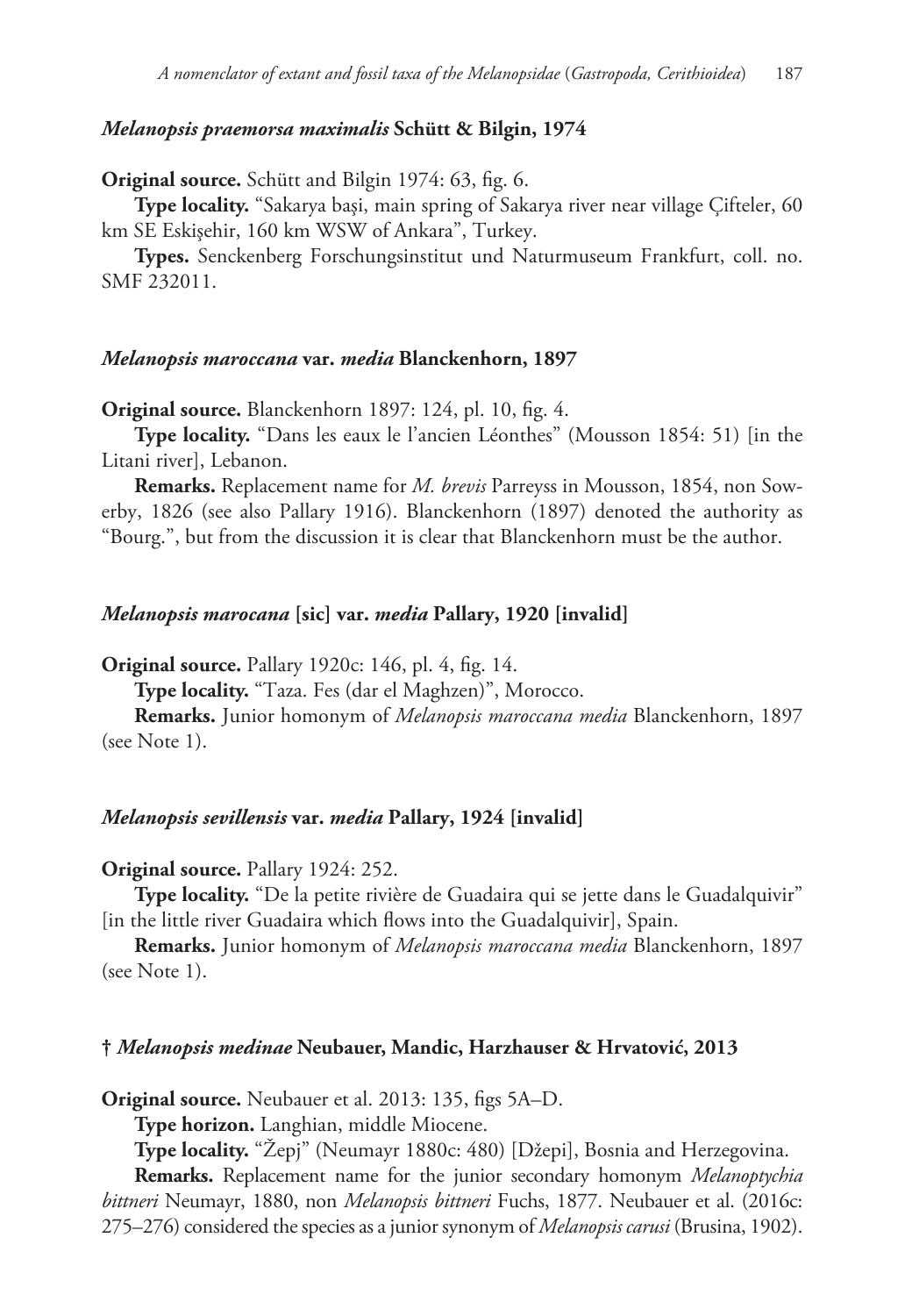**†** *Melanopsis* **(***Canthidomus***)** *bouei* **var.** *megacantha* **Handmann, 1887**

**Original source.** Handmann 1887: 36, pl. 8, figs 13–15.

**Type horizon.** Pannonian, zone B–D, late Miocene.

**Type locality.** "Leobersdorf", Austria.

**Remarks.** Originally the gender was indicated as masculine ("*megacanthus*"), but *Melanopsis* is feminine, which is why the name must be corrected to "*megacantha*".

# **†** *Melanopsis themaki* **var.** *megalostoma* **Brusina, 1903**

**Original source.** Brusina 1903: 111.

**Type horizon.** Late Pleistocene–early Holocene.

**Type locality.** "Bischofsbad" [Püspökfürdő, Băile 1 Mai, Lake Pețea], Romania.

**Remarks.** Neubauer et al. (2014d: 125) considered this taxon as a junior synonym of *Microcolpia parreyssii sikorai* (Brusina, 1903).

# **† "***Melanopsis sikorai* **var.** *megaotyla***" mentioned in Brusina (1903: 112) [unavailable]**

**Horizon.** Late Pleistocene–early Holocene.

**Locality.** "Bischofsbad" [Püspökfürdő, Băile 1 Mai, Lake Pețea], Romania.

**Remarks.** Nomen nudum. If available, it would be a junior objective synonym of *M. sikorai*: Brusina (1903) indicated it as the typical form of the species. Neubauer et al. (2014d: 125) considered this taxon as a junior synonym of *Microcolpia parreyssii sikorai* (Brusina, 1903).

# **†** *Melanopsis hazayi* **var.** *megatyla* **Brusina, 1903**

**Original source.** Brusina 1903: 112.

**Type horizon.** Late Pleistocene–early Holocene.

**Type locality.** "Bischofsbad" [Püspökfürdő, Băile 1 Mai, Lake Pețea], Romania. **Remarks.** Neubauer et al. (2014d: 125) considered this taxon as a junior synonym of *Microcolpia parreyssii sikorai* (Brusina, 1903).

# *Melanopsis meiostoma* **Heller & Sivan, 2000**

**Original source.** Heller and Sivan 2000: 1, fig. 1.

**Type locality.** "En Haruv [...], a small spring on the Golan Heights that pours into a small cement pool" [near Kefar Haruv], Syria.

**Types.** National mollusc collection of the Hebrew University, Jerusalem, coll. no. HUJ 7966.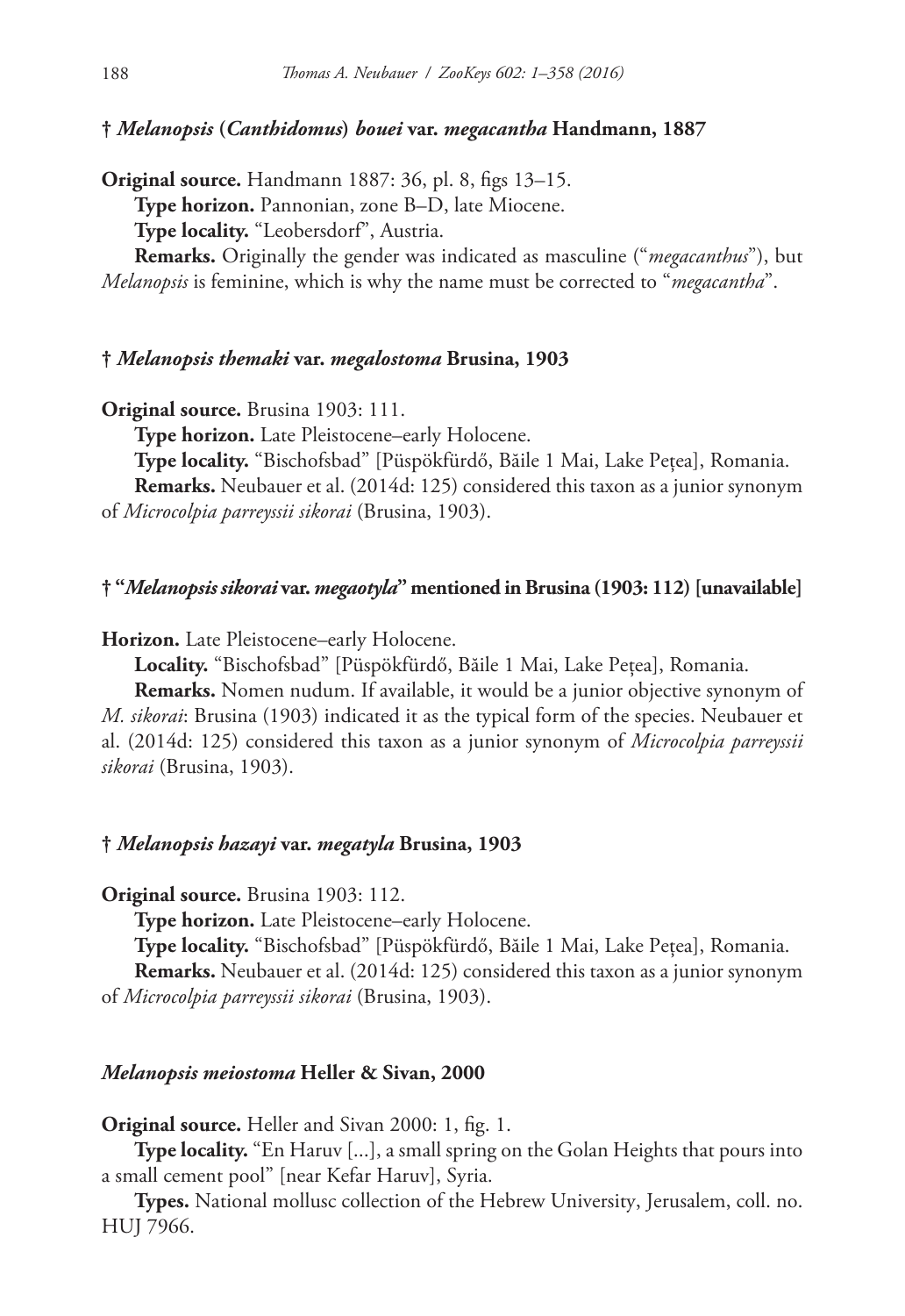## *Melanopsis crenocarinata* **var.** *melanostoma* **Moricand, 1841**

### **Original source.** Moricand 1841: 62.

**Type locality.** "Rio de Pedra Branca, procince de Bahia" [Pedra Branca river, province Bahia], Brazil.

**Remarks.** Although not explicitly stated, this variety was apparently considered to belong to the new genus *Verena* by Adams and Adams (1854) (Thiaridae), of which *Melanopsis crenocarinata* is the type species (see Nuttall 1990: 253).

### *Melanopsis mellalensis* **Pallary, 1928**

**Original source.** Pallary 1928b: 18, pl. 2, figs 18–23.

**Type locality.** "L'Oued Taguenout à Beni Mellal" [Beni Mellal, in the Oued Taguenout (?)], Morocco.

#### *Melanopsis* **(***Mesopotamia***)** *mesopotamica* **Pallary, 1939**

**Original source.** Pallary 1939: 99, pl. 5, figs 1–6.

**Type locality.** "'Ain Arouss (la source de la fiancée), près de Tell Abiad, d'où naît le Nahr Bâhlik, qui se jette dans Euphrate, un peu au-dessous de Rakka, la métropole de Haroun el Rachid" ['Ayn al 'Arūs (source of the bride), near Tall Abyaḑ, from which arises the Nahr al Balīkh, which flows into the Euphrates, a little below Ar Raqqah, the metropolis of Harun al-Rashid], Syria.

**Remarks.** Heller et al. (2005: 254) considered the species as a junior synonym of *Melanopsis infracincta* Martens, 1874.

### **†** *Melanopsis metochiana* **Pavlović, 1932**

**Original source.** Pavlović 1932: 239, 247, pl. 1, figs 3–5.

**Type horizon.** Pontian (Dacian Basin), late Miocene–Pliocene.

**Type locality.** "Села Дрсника" [village Drsnik], Kosovo.

**Types.** The illustrated syntype is stored in the Natural History Museum, Belgrade, coll. no. 1196 (Milošević 1962: 24).

#### *Melanopsis cerithiopsis* **var.** *mezeribensis* **Pallary, 1939**

**Original source.** Pallary 1939: 95, pl. 6, figs 37–39. **Type locality.** "Mézérib" [Muzayrib], Syria.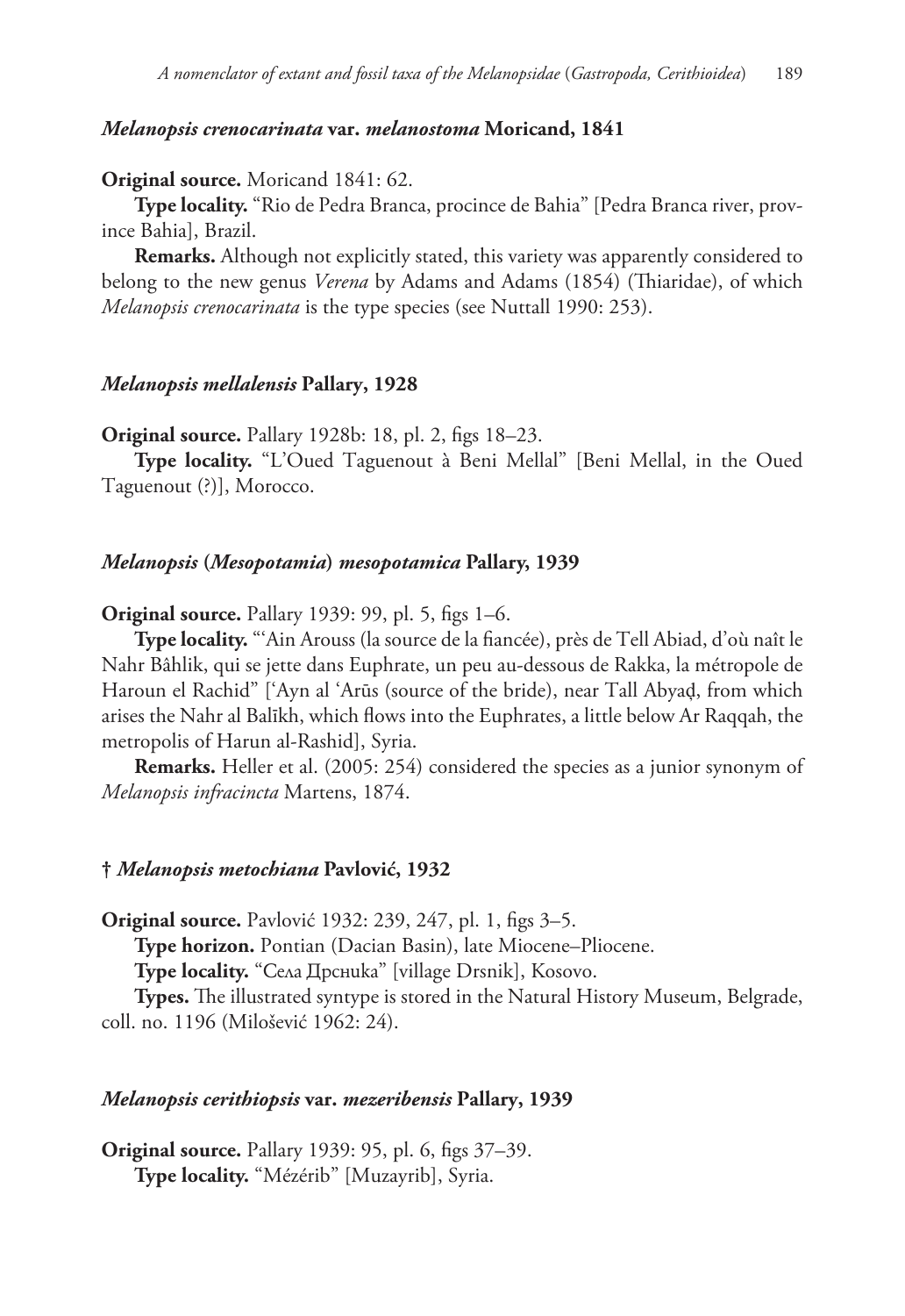# **†** *Pseudofagotia michailowskii* **Anistratenko, 1993**

**Original source.** Anistratenko 1993: 73, textfig. 2.

**Type horizon.** Duab Beds, middle to late Kimmerian, Pliocene.

**Type locality.** "Окр. с. Мокви, Очамчирский р-н" [near the village Mok'vi, Ochamchirskiy rayon], Georgia.

**Types.** Schmalhausen Institute of Zoology of National Academy of Sciences of Ukraine, Kiev; no number indicated.

# **†** *Melanopsis michelottiana* **Pallary, 1916**

**Original source.** Pallary 1916: 81.

**Type horizon.** Late Miocene.

**Type locality.** "À St. Agata près de Tortone" (Michelotti 1847: 191; the other localities Michelotti apparently adopted from other works) [at Sant'Agata Fossili near Tortona], Italy.

**Remarks.** Introduced for *M. carinata* sensu Michelotti, 1847, non Sowerby, 1826. Wenz (1929: 2671) considered the taxon as a junior synonym of *Melanopsis bonellii* Manzoni, 1870.

# *Melanopsis microcolpia* **Bourguignat, 1884**

**Original source.** Bourguignat 1884: 81.

**Type locality.** "Près de Jéricho, dans la fontaine de Jérémie (Palestine)" [near Jericho, in the spring of Jeremiah (?)], Palestine.

## *Melanopsis microstoma* **Bourguignat, 1884**

**Original source.** Bourguignat 1884: 159.

**Type locality.** "Ruisseau de la source de la Moulouiah, près de Lalla-Maghnia sur la frontière marocaine (prov. d'Oran)" [in the source of the river Moulouya, near Maghnia at the border to Morocco], Algeria.

# **† "***Melanopsis microstoma***" mentioned in Newton (1891: 203) [unavailable]**

**Horizon.** Woolwich Beds, early Eocene.

**Locality.** Woolwich, United Kingdom.

**Remarks.** Nomen nudum. If available, it would be a junior homonym of *M. microstoma* Bourguignat, 1884.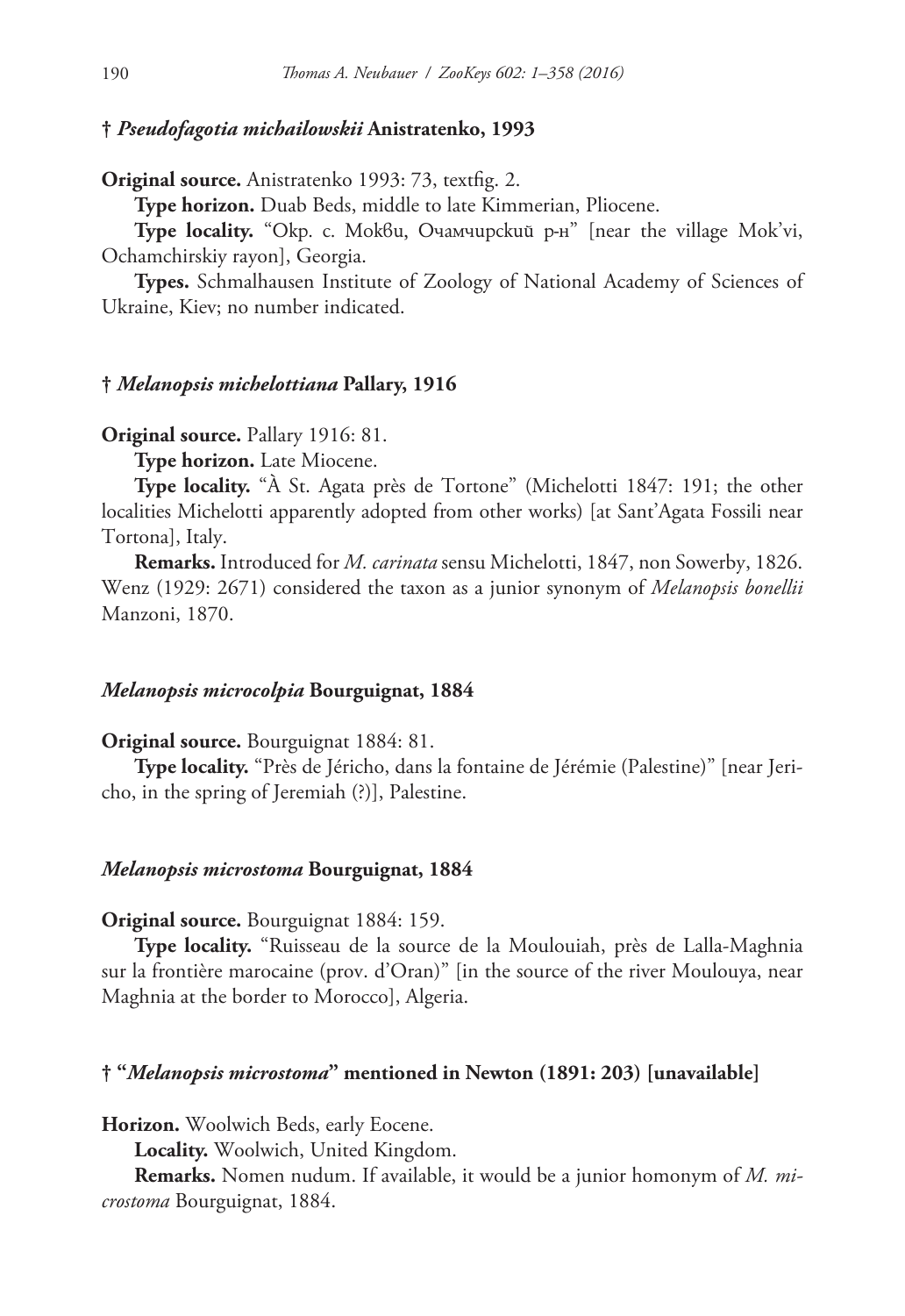# *Melanopsis mingrelica* **Mousson, 1863**

### **Original source.** Mousson 1863: 411.

**Type locality.** "De l'intérieur de la Mingrélie [...], puis de Réduktaleh" [from the interior of Samegrelo; from Q'ulevi (also read as Kulevi, former Redut-Kale)], Georgia.

**Remarks.** Mousson attributed the authority to Bayer, but there is no evidence that the description really derived from that author. Bayer only seems to have collected a part of the material.

#### **†** *Melanopsis minima* **Blanckenhorn, 1897**

**Original source.** Blanckenhorn 1897: 114, pl. 9, figs 2–5.

**Type horizon.** Plio-Pleistocene.

**Type locality.** "In der tiefsten Thonbank des linken Orontesufers bei Dschisr esch-Schurr" [in the lowest clay bank at the left riverside of the Orontes near Jisr Ash-Shughur], Syria.

**Remarks.** Introduced as "n. mut." but clearly as a binomen and hence not infrasubspecific in the sense of ICZN Art. 45.6.

### **†** *Melanopsis buccinoidea* **var.** *minor* **Grateloup, 1838**

**Original source.** Grateloup 1838: 146. **Type horizon.** Burdigalian, early Miocene. **Type locality.** "Dax. [...] Mandillot; à Saint-Paul", France.

#### *Melanopsis acicularis* **var.** *minor* **Rossmässler, 1839 [invalid]**

**Original source.** Rossmässler 1838–1844: 41, pl. 50, fig. 672.

**Type locality.** "In schwach schwefeligen Quellen [...] bei Vöslau unweit Baden" [in weakly sulfurous springs stones and sands at Vöslau near Baden], Austria.

**Remarks.** Junior objective synonym of *M. daudebartii* [Prevost], 1821, which Rossmässler listed in synonymy. Moreover, the name is a junior homonym of *Melanopsis buccinoidea minor* Grateloup, 1838 (see Note 1).

# *Melanopsis costata* **var.** *minor* **Martens, 1874 [invalid]**

**Original source.** Martens 1874: 33, p. 5, fig. 40.

**Type locality.** "Quellen des Chabur bei Ras-el-Ain" [source of Chabur river near Ra's al 'Ayn], Syria.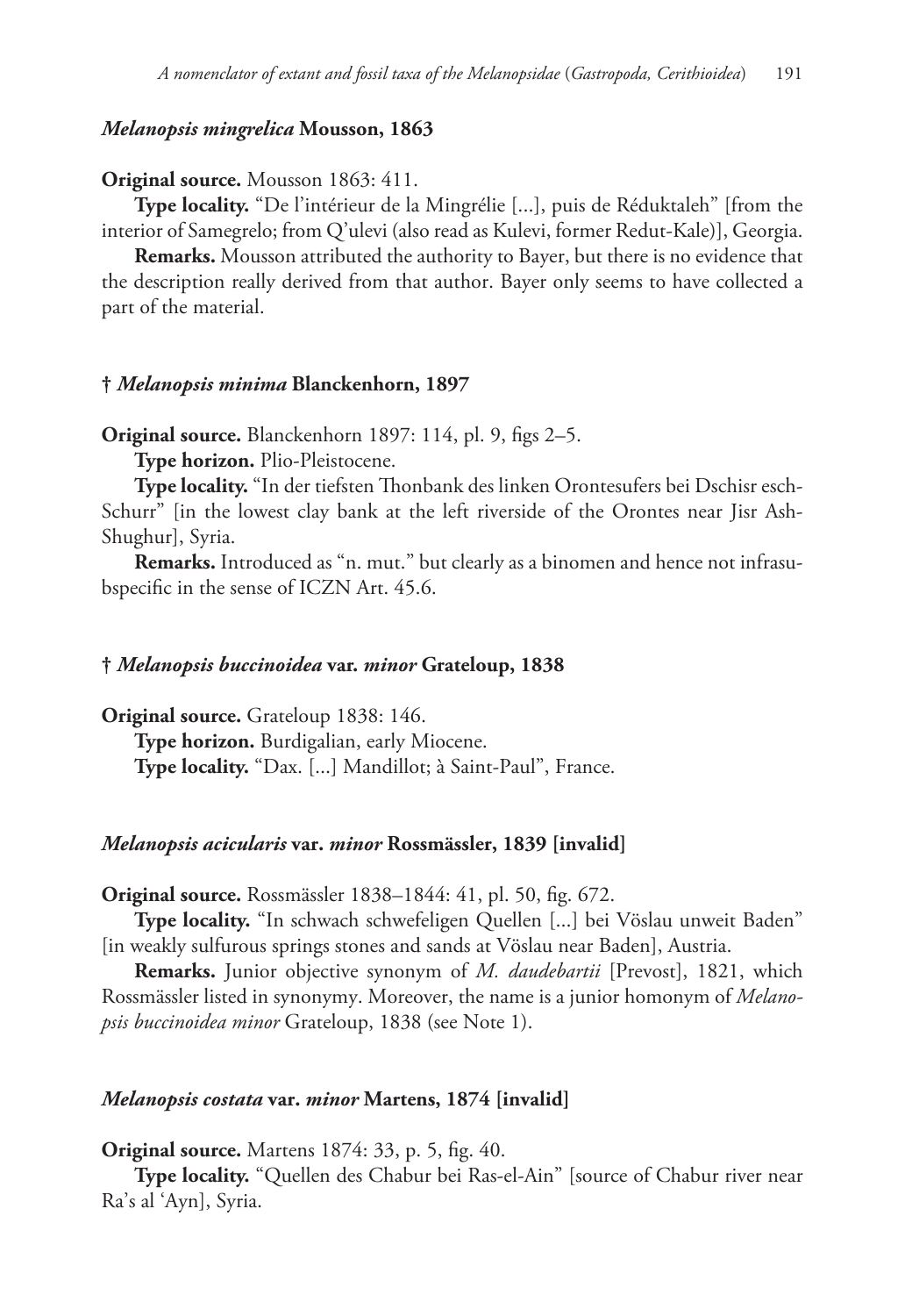**Remarks.** Junior homonym of *Melanopsis buccinoidea minor* Grateloup, 1838 (see Note 1).

#### **†** *Melanopsis bonellii* **var.** *minor* **Locard, 1878 [invalid]**

# **Original source.** Locard 1878: 56.

**Type horizon.** Tortonian, late Miocene.

**Type locality.** "À Tersannes près de Hauterives (Drôme)" [at Tersanne near Hauterives], France.

**Remarks.** Junior homonym of *Melanopsis buccinoidea minor* Grateloup, 1838 (see Note 1). Wenz (1929: 2669) considered the taxon as a junior synonym of *M. bonellii* Manzoni, 1870.

# *Melanopsis belonidaea* **var.** *minor* **Bourguignat, 1884 [invalid]**

**Original source.** Bourguignat 1884: 111.

**Type locality.** "Ruisseau d'eau chaude à Ouargla (prov. de Constantine) et eaux thermales du Djérid, au nord du chott Tiraoun (sud de la Tunisie)" [in warm waters at Ouargla (Algeria) and thermal water of Djérid, north of chott Tiraoun (Tunisia)].

**Remarks.** Junior homonym of *Melanopsis buccinoidea minor* Grateloup, 1838 (see Note 1).

#### *Melanopsis prophetarum* **var.** *minor* **Bourguignat, 1884 [invalid]**

**Original source.** Bourguignat 1884: 82.

**Type locality.** "Lac d'Antioche" [Lake Anuk (also as Amik)], Turkey.

**Remarks.** Junior homonym of *Melanopsis buccinoidea minor* Grateloup, 1838 (see Note 1). Blanckenhorn (1897) indicated himself as author of the taxon, but he clearly cited the record by Bourguignat (1884) in the synonymy list. Wenz (1929) introduced *M. blanckenhorni* as replacement name.

### *Melanopsis salomonis* **var.** *minor* **Bourguignat, 1884 [invalid]**

#### **Original source.** Bourguignat 1884: 96.

**Type locality.** "Environs d'Alep, à Sadjour-Sou, à quatre kilom. en aval d'Aïn-Taïb; ruisseaux à Doumar, sur l'oued Baradah, près Aïn-Fidji, et à Banias, en Syrie" [Surroundings of Aleppo (Syria), at Sadjour-Sou, 4 km downstream of Gaziantep (Turkey); streams at Dummar, at the river Barada, near Aïn al-Fiji and at Bāniyās (Syria)].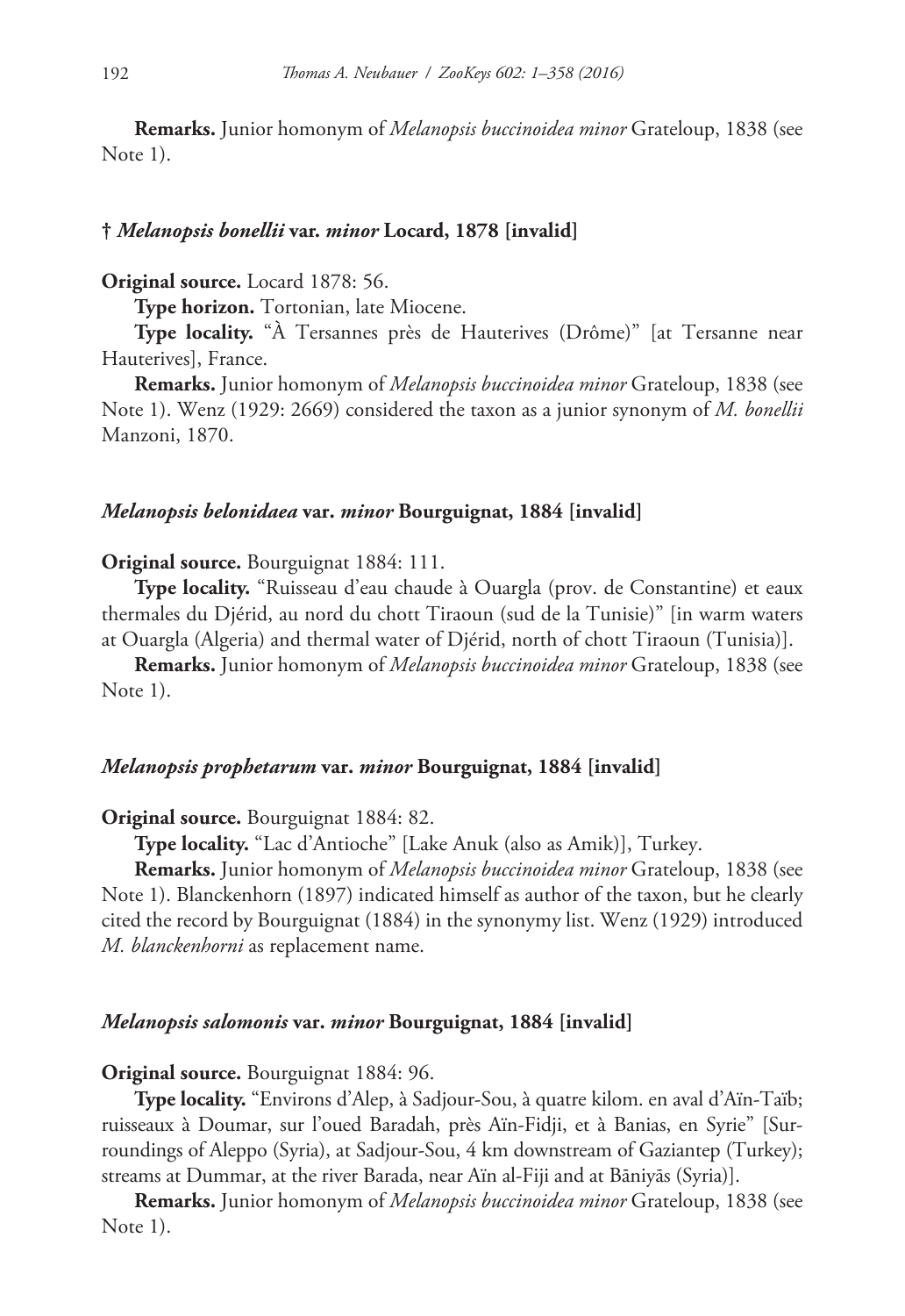# *Microcolpia letourneuxi* **var.** *minor* **Bourguignat, 1884**

**Original source.** Bourguignat 1884: 65.

**Type locality.** Not indicated, but probably as for the species ("Dans la Save, audessous d'Agram" [in the Sava river below Zagreb], Croatia).

**Remarks.** Starobogatov et al. (1992: 65) considered the taxon as a junior synonym of *Microcolpia cornea* (Pfeiffer, 1828).

*Melania* (*Amphimelania*) *holandri* f. *minor* Westerlund, 1886 [invalid]

**Original source.** Westerlund 1886: 104.

**Type locality.** Not indicated.

**Remarks.** Junior homonym of *Melania tuberculata minor* Brot, 1877 from Sri Lanka (see Note 1).

# *Melanopsis gracilenta* **var.** *minor* **Pallary, 1911 [invalid]**

**Original source.** Pallary 1911: 130, [unnumbered plate], fig. 20.

**Type locality.** "Tout près d'Oudjda, à 4 kilom. S.-E., sourdent les belles sources de Sidi-Yahia qui alimentent une véritable oasis, puis la ville d'Oudjda, et vont finalement se déverser dans l'oued Isly" [near Oujda, 4 km southeast, at the sources of Sidi Yahya that feed an oasis and the city of Oujda, and ultimately will flow into the Oued Isly], Morocco.

**Remarks.** Junior homonym of *Melanopsis buccinoidea minor* Grateloup, 1838 (see Note 1).

# *Melanopsis letourneuxi* **var.** *minor* **Pallary, 1911 [invalid]**

**Original source.** Pallary 1911: 132, [unnumbered plate], fig. 16.

**Type locality.** "Berguent, le Ras al Aïqun des Beni-Mattar" [Ras el Aïn at Aïn Beni Mathar], Morocco.

**Remarks.** Junior homonym of *Melanopsis buccinoidea minor* Grateloup, 1838 (see Note 1).

### *Melanopsis nobilis* **var.** *minor* **Pallary, 1912 [invalid]**

**Original source.** Pallary 1912: 21, fig. 42.

**Type locality.** "Des bords du Chott Djerid, à Tozeur" [banks of the Chott el Djérid at Tozeur], Tunisia.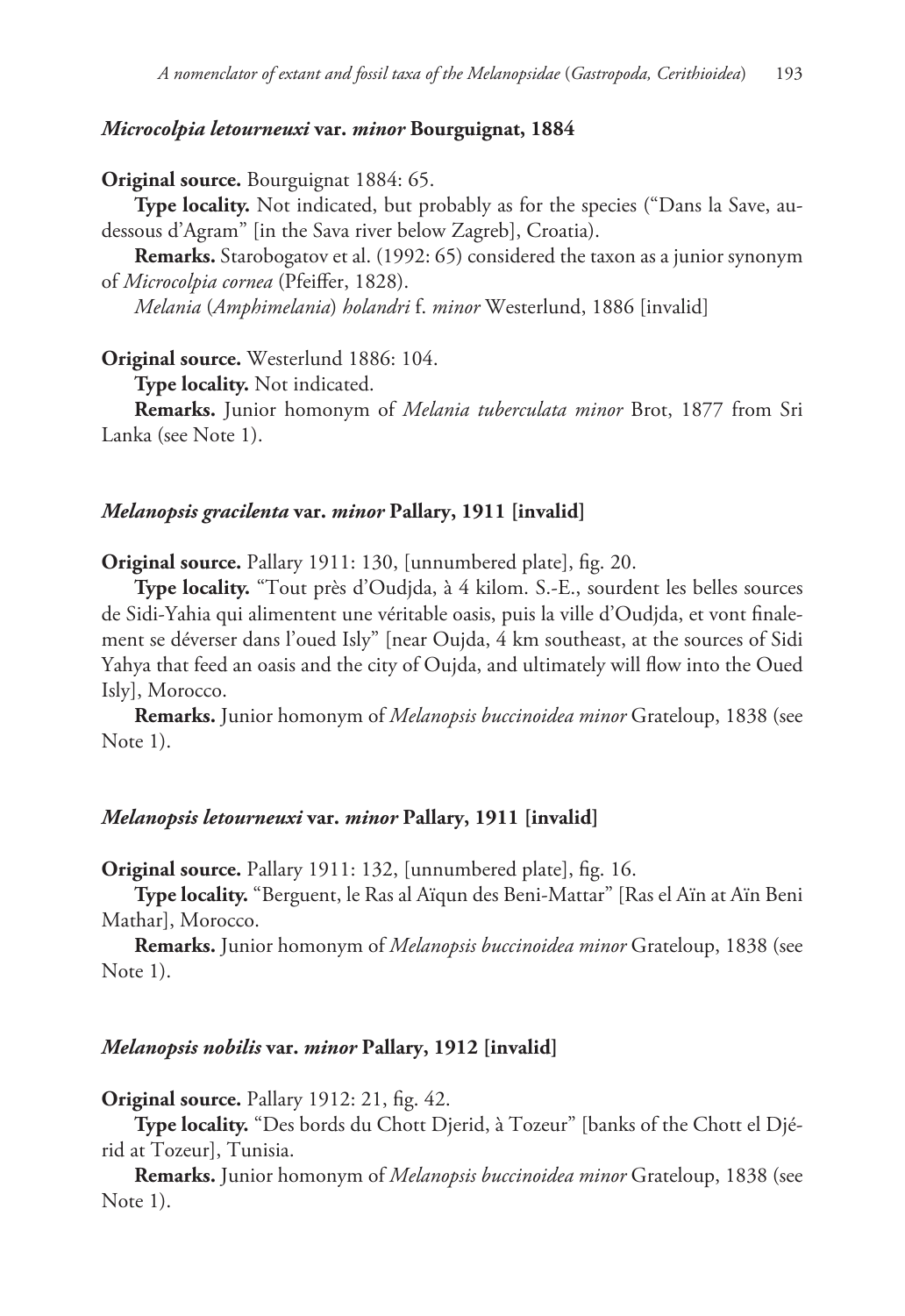# *Melanopsis attenuata* **var.** *minor* **Pallary, 1920 [invalid]**

**Original source.** Pallary 1920a: 29.

**Type locality.** "Tétouan", Morocco.

**Remarks.** Junior homonym of *Melanopsis buccinoidea minor* Grateloup, 1838 (see Note 1).

### *Melanopsis douttei* **var.** *decorata minor* **Pallary, 1920 [unavailable]**

**Original source.** Pallary 1920c: 150.

**Type locality.** Not indicated, but probably as for the variety ("La Makina", Morocco).

**Remarks.** Introduced as infrasubspecific taxon, which is not ruled by the provisions of the Code.

## *Melanopsis fasesnsis* **var.** *minor* **Pallary, 1920 [invalid]**

**Original source.** Pallary 1920c: 148.

**Type locality.** "Dar Batha" [near Fes], Morocco.

**Remarks.** Junior homonym of *Melanopsis buccinoidea minor* Grateloup, 1838 (see Note 1).

### *Melanopsis pseudoferussaci* **var.** *minor* **Pallary, 1920 [invalid]**

**Original source.** Pallary 1920c: 147, pl. 4, figs 15–16.

**Type locality.** "Fès: source près de la ferme proche du pont neuf, à dar Mahrès; Sidi Harazen (source chaude); Moulai Idriss du Zehroun, source sulfureuse chaude; El Menzel; Tazouta" [Fes: source near the farm at the new bridge, at Dar Mahres; Sidi Harazem (hot spring); Moulay Driss Zerhoun, hot sulfur springs; El Menzel; Tazouta], Morocco.

**Remarks.** Junior homonym of *Melanopsis buccinoidea minor* Grateloup, 1838 (see Note 1).

# *Melanopsis dufourii* **var.** *minor* **Pallary, 1924 [invalid]**

**Original source.** Pallary 1924: 249.

**Type locality.** "Fortuna et Caravala [Caravaca?] (Murcia). Lorca, Valencia et Alicante", Spain.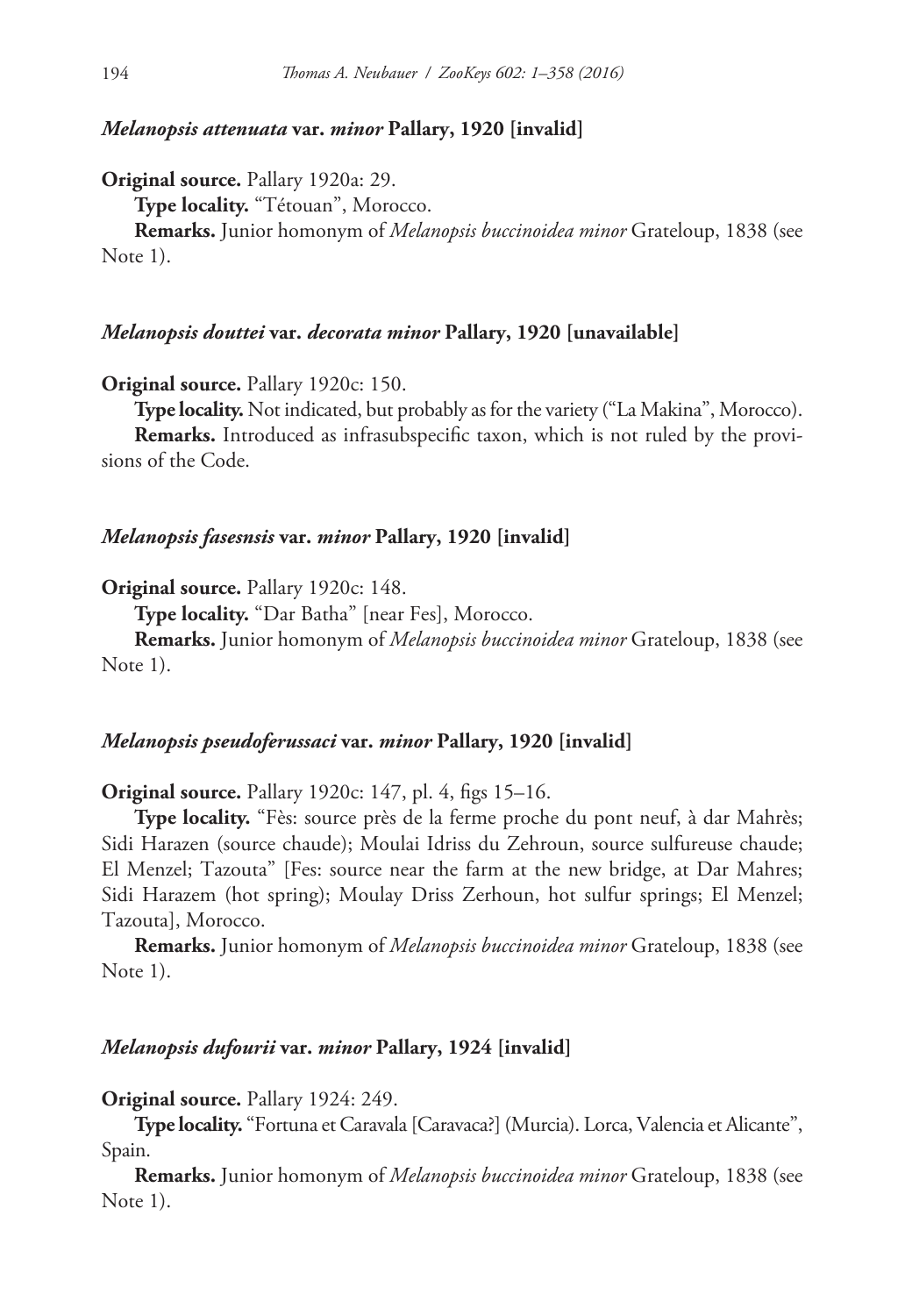# *Melanopsis lorcana* **f.** *minor* **Pallary, 1924 [invalid]**

**Original source.** Pallary 1924: 247, pl. 15, fig. 8.

**Type locality.** Spain [no locality indicated].

**Remarks.** Junior homonym of *Melanopsis buccinoidea minor* Grateloup, 1838 (see Note 1).

## *Melanopsis hadiensis* **var.** *minor* **Pallary, 1928 [invalid]**

**Original source.** Pallary 1928a: 269.

**Type locality.** "Bel Hadi-Kenadsa (Sud Oranais)" [Bel Hadi, near Kenadsa], Algeria. **Remarks.** Junior homonym of *Melanopsis buccinoidea minor* Grateloup, 1838 (see Note 1).

# *Melanopsis macilenta* **var.** *minor* **Pallary, 1928 [invalid]**

**Original source.** Pallary 1928b: 18, pl. 2, fig. 17.

**Type locality.** "O. Taguenout" [Oued Taguenout (?), said to be near Beni Mellal], Morocco.

**Remarks.** Junior homonym of *Melanopsis buccinoidea minor* Grateloup, 1838 (see Note 1).

#### *Melanopsis mellalensis* **var.** *minor* **Pallary, 1928 [invalid]**

**Original source.** Pallary 1928b: 19, pl. 2, fig. 21.

**Type locality.** "Dans l'oued Daï" [not found], Morocco.

**Remarks.** Junior homonym of *Melanopsis buccinoidea minor* Grateloup, 1838 (see Note 1).

### *Melanopsis seurati* **var.** *minor* **Pallary, 1928 [invalid]**

**Original source.** Pallary 1928a: 267.

**Type locality.** Not explicitly stated but probably the same as for the species ("La Zousfana, à la hauteur de Figuig et à Beni Ounif" [Oued Zousfana, at the height of Figuig, and at Beni Ounif], Algeria).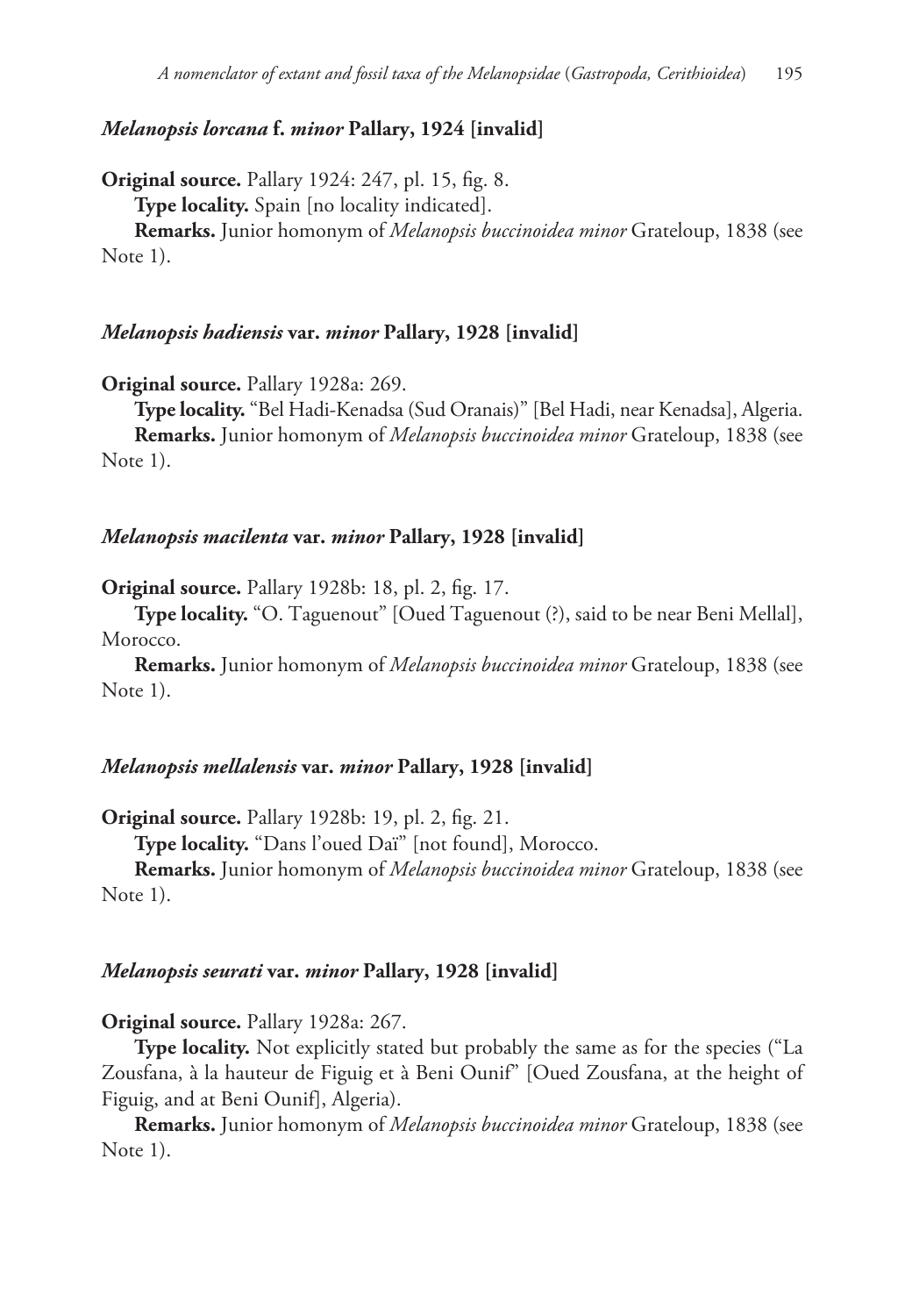# *Melanopsis turgida* **var.** *minor* **Pallary, 1928 [invalid]**

**Original source.** Pallary 1928a: 259, pl. 5, fig. 12.

**Type locality.** "Moulaï Taïeb" [Moulay Taïeb], Morocco.

**Remarks.** Name appears only in the plate captions. Junior homonym of *Melanopsis buccinoidea minor* Grateloup, 1838 (see Note 1).

## *Melanopsis tutulata* **var.** *minor* **Pallary, 1928 [invalid]**

**Original source.** Pallary 1928a: 272.

Type locality. Not stated but probably the same or partly as for the species ("Berguent; Aoûllout; Ras el Mâ de Fès; O. Chkef près Fès" [Aïn Beni Mathar, Aïn Aoullout, Ras El Ma, Oued Aïn Chkef in Fes], Morocco).

**Remarks.** Junior homonym of *Melanopsis buccinoidea minor* Grateloup, 1838 (see Note 1).

## *Melanopsis vondeli* **var.** *minor* **Pallary, 1928 [invalid]**

**Original source.** Pallary 1928b: 16.

**Type locality.** "Dans l'oued Daï" [not found], Morocco.

**Remarks.** Junior homonym of *Melanopsis buccinoidea minor* Grateloup, 1838 (see Note 1).

# *Melanopsis wagneri* **var.** *minor* **Pallary, 1930 [invalid]**

**Original source.** Pallary 1930: 290.

**Type locality.** "Dans l'eau tiède du bassin de Diane, à Smyrne" [in warm water basin of Halkapınar at Izmir], Turkey.

**Remarks.** Junior homonym of *Melanopsis buccinoidea minor* Grateloup, 1838 (see Note 1).

### *Melanopsis* **(***Mesopotamia***)** *khabourensis* **var.** *minor* **Pallary, 1939 [invalid]**

**Original source.** Pallary 1939: 103, pl. 5, fig. 21.

**Type locality.** "Ras el 'Ain du Khabour" [Chabur river near Ra's al 'Ayn], Syria.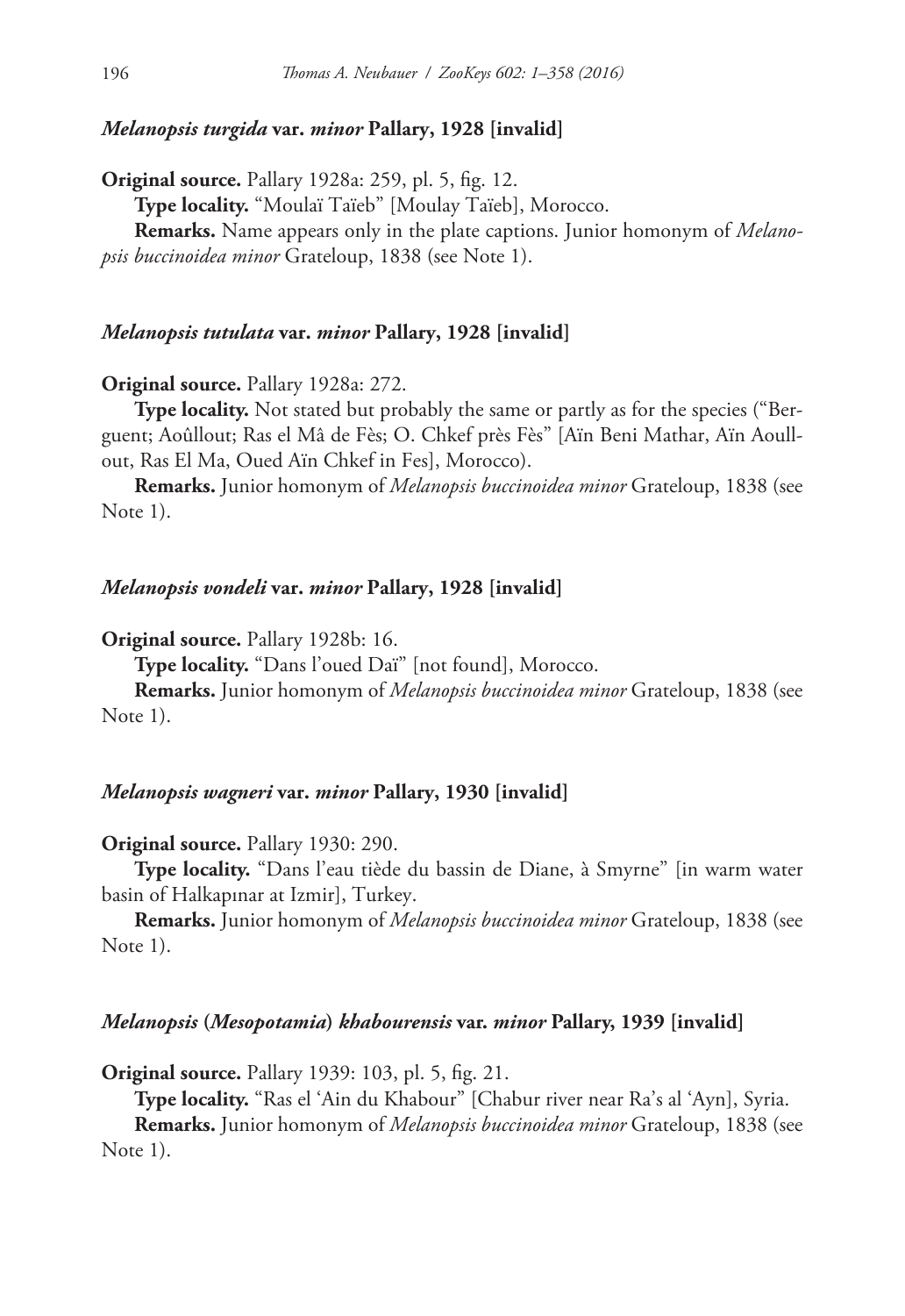# *Melanopsis* **(***Mesopotamia***)** *mesopotamica* **var.** *minor* **Pallary, 1939 [invalid]**

**Original source.** Pallary 1939: 100, pl. 4, fig. 6.

**Type locality.** "Dans le canal de la Butte de tir, à 7 km Sud de Baghdad" [in a trench of a firing hill (?), 7 km south of Baghdad], Iraq.

**Remarks.** Ranked as a variety of *M. nodosa* Férussac in the plate captions. Junior homonym of *Melanopsis buccinoidea minor* Grateloup, 1838 (see Note 1).

## *Melanopsis pachya* **var.** *minor* **Pallary, 1939 [invalid]**

#### **Original source.** Pallary 1939: 87.

**Type locality.** "Dans les sources de Mézérib, au N. O. de Derâa (Syrie méridionale)" [in the sources of the Muzayrīb, northwest of Dar'ā], Syria.

**Remarks.** Junior homonym of *Melanopsis buccinoidea minor* Grateloup, 1838 (see Note 1).

#### **†** *Melanopsis* **(***Canthidomus***)** *oroposi minoriformis* **Papp, 1979**

**Original source.** Papp 1979: 672, pl. 3, figs 11–15. **Type horizon.** Mammal zone MN 10, late Miocene. **Type locality.** "Milessi" [Milesi], Greece. **Types.** Institute of Paleontology, University of Vienna; no number indicated.

# *Melanopsis monteli* **var.** *minorstricta* **Pallary, 1936**

#### **Original source.** Pallary 1936: 61.

**Type locality.** Not explicitly stated but probably the same as for the species ("L'Oued Sous, au pont des Aït Melloul, sur la route d'Agadir à Tiznit, à 14 kil. S. O. d'Agadir" [in the Oued Sous, at the bridge of Ait Melloul, at the road from Agadir to Tiznit, 14 km southwest of Agadir], Morocco).

**Remarks.** Originally spelt as "*minor-stricta*".

### **†** *Melanopsis minotauri* **Willmann, 1980**

**Original source.** Willmann 1980: 285.

**Type horizon.** Viannos Formation, early Tortonian, late Miocene.

**Type locality.** "Tongrube 1 km westlich von Limin Chersonisou/Kreta" [claypit 1 km west of Chersonisos, near Agia Anna chapel], Greece.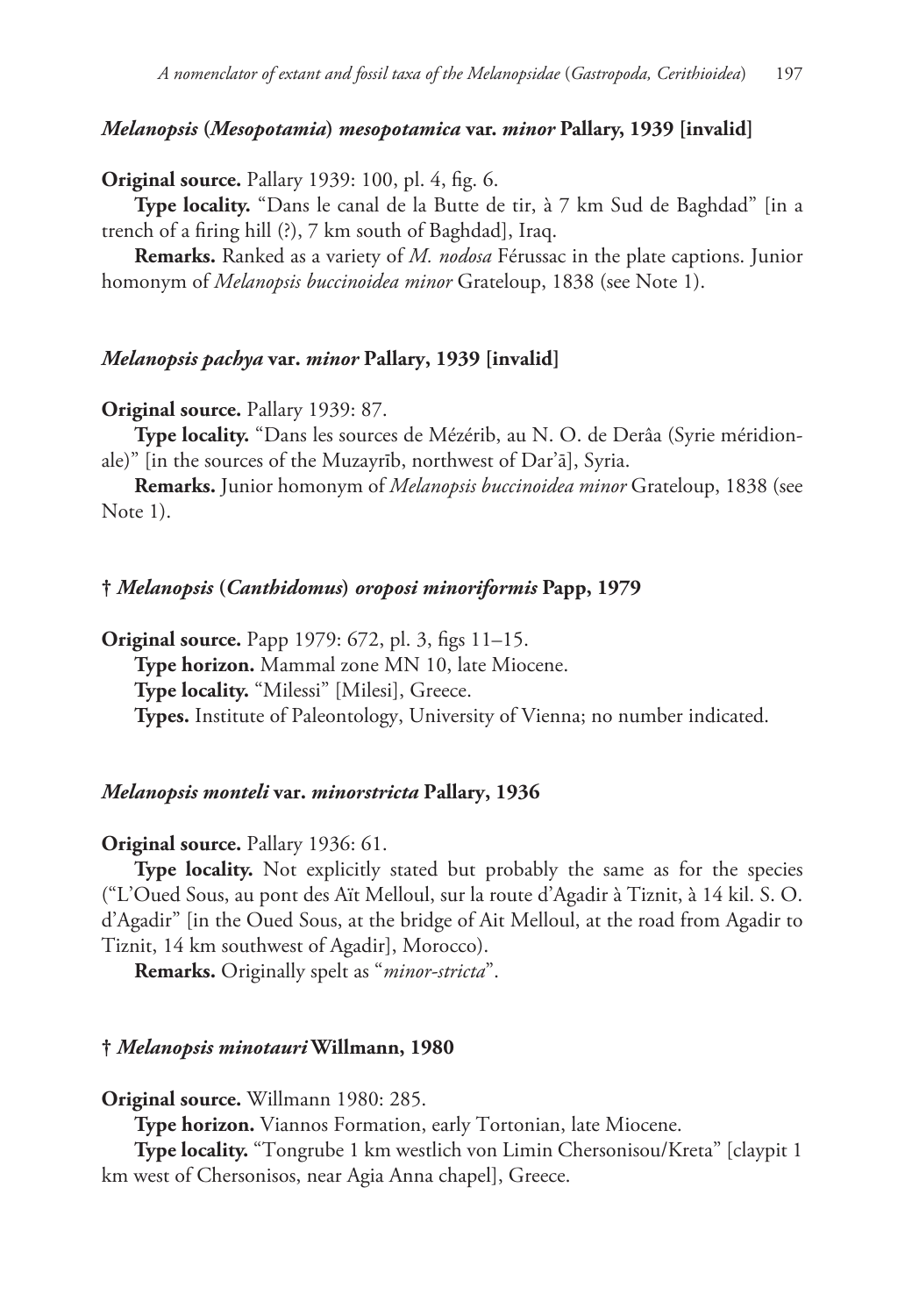# **†** *Melanopsis minuta* **Pallary, 1916**

**Original source.** Pallary 1916: 77.

**Type horizon.** Mammal zone MN 10–12, late Miocene.

**Type locality.** "De Cuiseaux", France.

**Remarks.** Used as valid name by Wenz (1929: 2780), but obviously not intended as species-group name by Férussac (1823: 150, pl. 7, fig. 4). The name became nevertheless available from Pallary (1916) who treated it as valid species-group name and associated it with an illustration in Férussac (1823: pl. 7, fig. 4). See introduction for a detailed discussion about the names used by Férussac (1823).

### *Melanopsis minutula* **Bourguignat, 1884**

#### **Original source.** Bourguignat 1884: 92.

**Type locality.** "Fontaine froide du Hammam à Brousse (Anatolie); Nahr-Antalies dans le Liban (Syrie); puits artésien de Tamerna-Kedima, dans le Ziban (Algérie)" [cold springs in a Hamam at Bursa (Turkey); Nahr-Antalies (?) in the Lebanon; artesian well of Tamerna Kedima (Algeria)].

### **†** *Melanopsis lyrata* **var.** *misera* **Brusina, 1874**

### **Original source.** Brusina 1874: 45.

**Type horizon.** Langhian, middle Miocene.

**Type locality.** "Vrba; Sinj (Stuparuša); Turiake [Turjaci]", Croatia.

**Types.** Milan et al. (1974: 94) indicated a holotype, but it is uncertain whether the specimen is part of the original type series and whether it was the only one Brusina had at hand (holotype by monotypy, Art. 73.1.2). The specimen is stored in the Croatian Natural History Museum, Zagreb, coll. no. 2972-618.

**Remarks.** Neubauer et al. (2011: 207) considered this taxon as a junior synonym of *Melanopsis lyrata* Neumayr, 1869.

# **†** *Melanopsis* **(***Lyrcaea***) [sic]** *mitraeformis* **Andrusov, 1909**

**Original source.** Andrusov 1909: 87, 160, pl. 4, figs 34–35. **Type horizon.** Pontian (sensu stricto), late Miocene. **Type locality.** "Babadjan" [Babadzhan], Azerbaijan.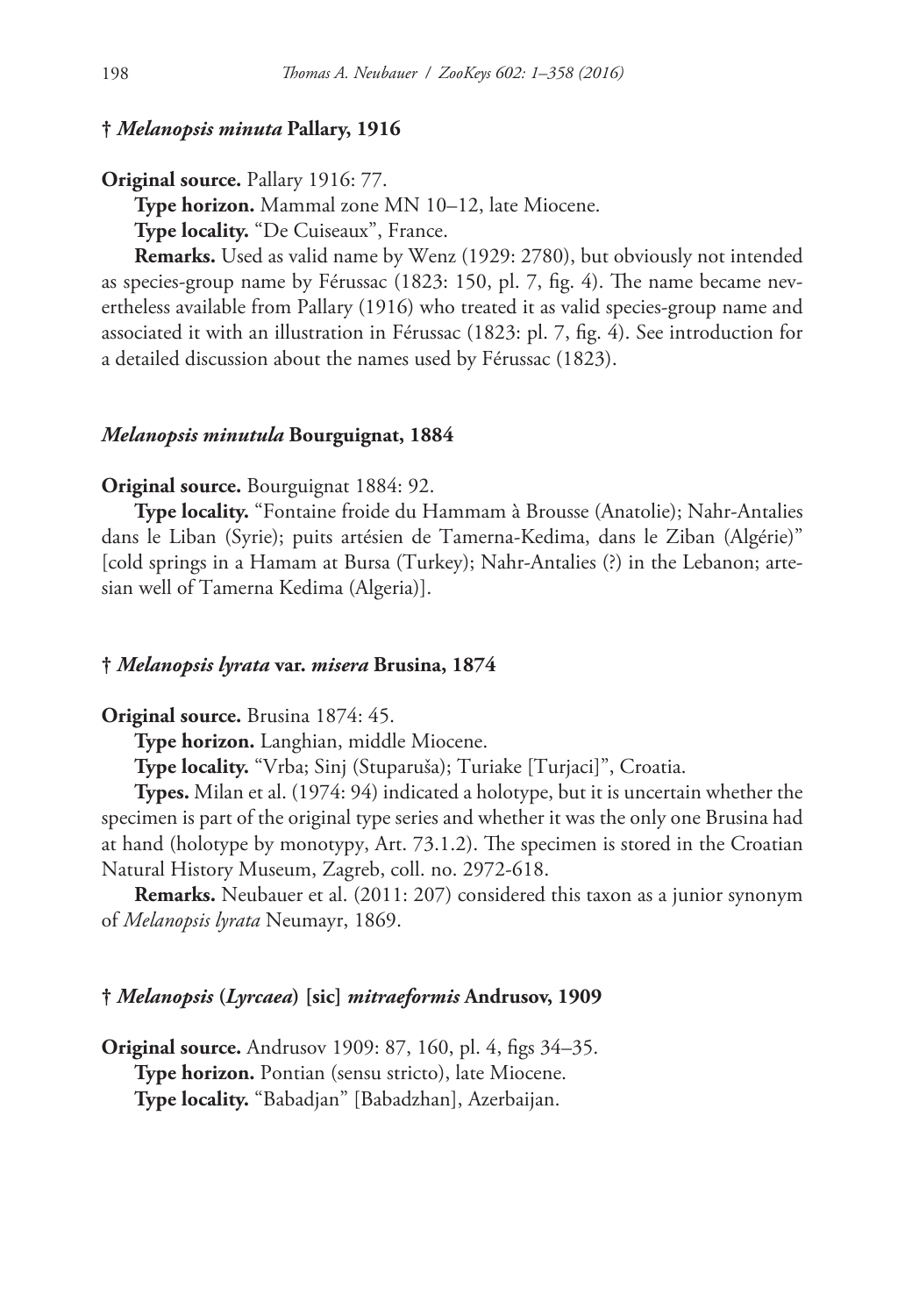# **†** *Melanopsis* **(***Melanosteira***)** *mitzopoulosi* **Papp, 1955**

**Original source.** Papp 1955: 126, pl. 20, figs 15–19.

**Type horizon.** Late Pliocene to early Pleistocene.

**Type locality.** "Nord-Nordwestlich von der Solfatare bei Susaki" [north-northwest of Solfatara Sousáki], Greece.

**Types.** Museum of Palaeontology and Geology of the University of Athens; no number indicated.

**Remarks.** First mentioned as nomen nudum in Papp and Thenius (1952: 4). Junior synonym of *Amphimelania gayi* [sic] after Bandel (2000: 140).

### **†** *Melanopsis* **(***Canthidomus***)** *mitzopoulosi* **Kühn, 1963 [invalid]**

**Original source.** Kühn 1963: 386.

**Type horizon.** Mammal zone MN 10, late Miocene.

**Type locality.** "Peristeri", Greece.

**Types.** Museum of Palaeontology and Geology of the University of Athens, coll. no. 1963/83.

**Remarks.** The status of this species is unclear. First of all, Kühn did not at all refer to the senior homonym *Melanopsis* (*Melanosteira*) *mitzopoulosi* Papp, 1955 but clearly described the species as new. Neither did Papp (1979: 668), who must have been aware of the issue and who ranked it as a subspecies of *M. longa* Deshayes in Férussac, 1839. Moreover, Papp stated that Kühn's species was based on the material collected by Papp (1947) and considered the type locality mentioned by Kühn a mistake. Kühn (1963), however, did not refer to Papp's material at all.

#### *Melanopsis nodosa* **var.** *moderata* **Mousson, 1874**

### **Original source.** Mousson 1874: 48.

**Type locality.** Not explicitly stated but probably the same as for the species ("Au cours de l'Euphrate et du Tigre" [from the Euphrates and Tigris rivers], Iraq).

**Remarks.** Brot (1874–1879: 432) considered the taxon as a junior synonym of *Melanopsis nodosa* Férussac, 1822, which is actually a fossil species described from the Miocene of France.

# **† "***Melanopsis moderata***" mentioned in Bogachev (1938: 13, 33, 53) [unavailable]**

### **Horizon.** Miocene.

**Locality.** "Tori bei Borshomi" [Tori near Borjomi], Georgia.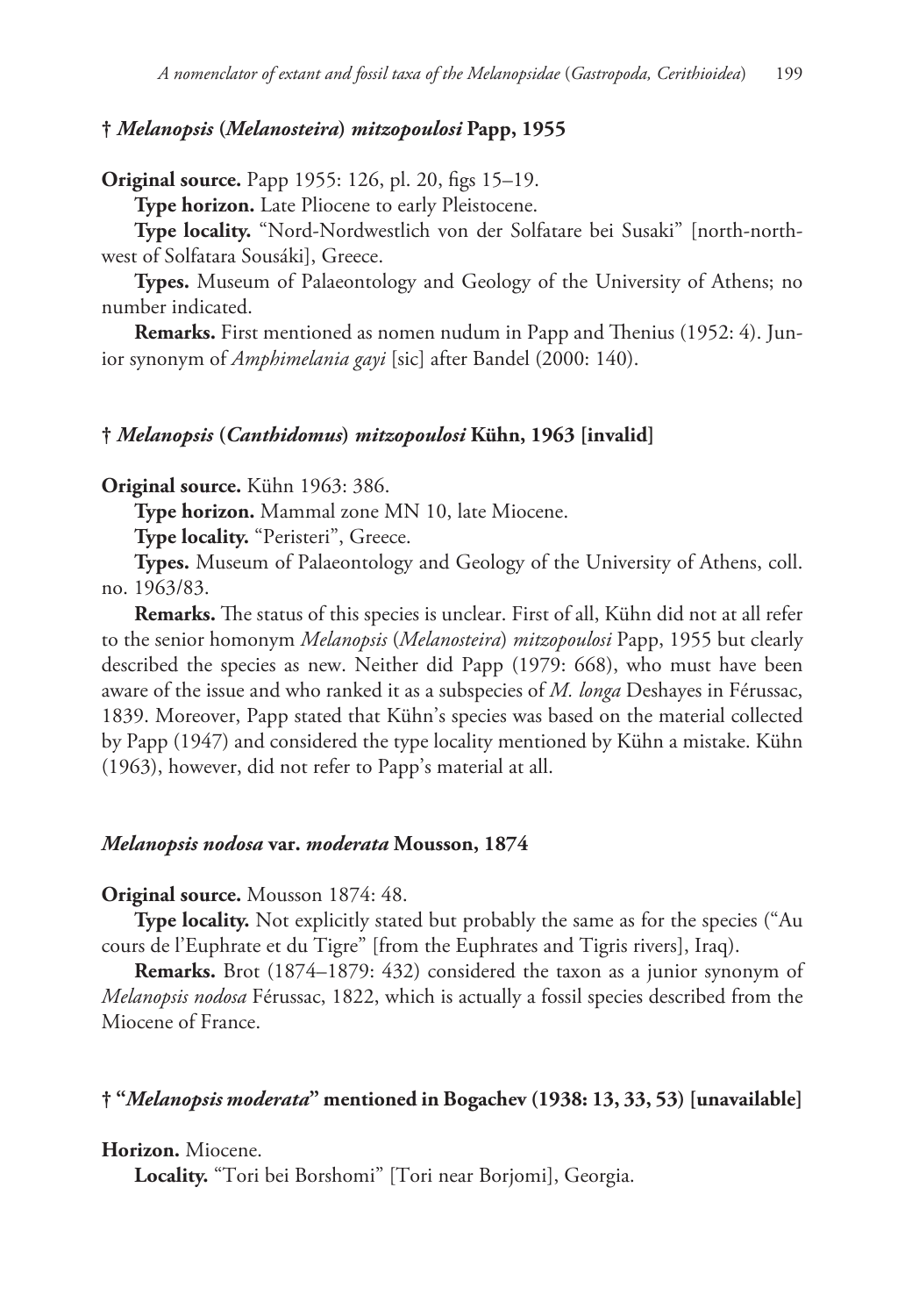**Remarks.** The name was only mentioned in a species list by Bogachev without description or illustration. If available, it would be a junior homonym of *Melanopsis nodosa moderata* Mousson, 1874 (see Note 1).

### *Melanopsis neolithica* **var.** *moderna* **Pallary, 1911**

**Original source.** Pallary 1911: 133. **Type locality.** "À Colomb-Béchar" [Bechar], Algeria.

# **† "***Melanopsis modesta***" mentioned in Bogachev (1938: 13, 33, 53) [unavailable]**

**Horizon.** Miocene.

**Locality.** "Tori bei Borshomi" [Tori near Borjomi], Georgia.

**Remarks.** The name was only mentioned in a species list by Bogachev without description or illustration.

### *Melanopsis modica* **Pallary, 1928**

**Original source.** Pallary 1928b: 19, pl. 2, figs 24–27.

**Type locality.** "Aïn Foum el Ançeur et Tirboula, près de Ksiba (Moyen Atlas méridional)" [Foum El Anceur and Tirboula, near Ksiba (southern Middle Atlas)], Morocco.

### **†** *Melanopsis moesiensis* **Jekelius, 1944**

**Original source.** Jekelius 1944: 132, pl. 50, figs 1–2. **Type horizon.** Early Pannonian, late Miocene. **Type locality.** "Turislav-Tal bei Soceni" [Turislav valley near Soceni], Romania.

### **†** *Melanoptychia moesiensis* **Jekelius, 1944 [invalid]**

**Original source.** Jekelius 1944: 139, pl. 58, figs 1–10.

**Type horizon.** Early Pannonian, late Miocene.

**Type locality.** "Turislav-Tal bei Soceni" [Turislav valley near Soceni], Romania.

**Remarks.** Junior secondary homonym of *Melanopsis moesiensis* Jekelius, 1944 (same work). Neubauer et al. (2014a: 463) considered both synonymous and gave priority to *Melanopsis moesiensis* (since *Melanoptychia* is considered a synonym of *Melanopsis*).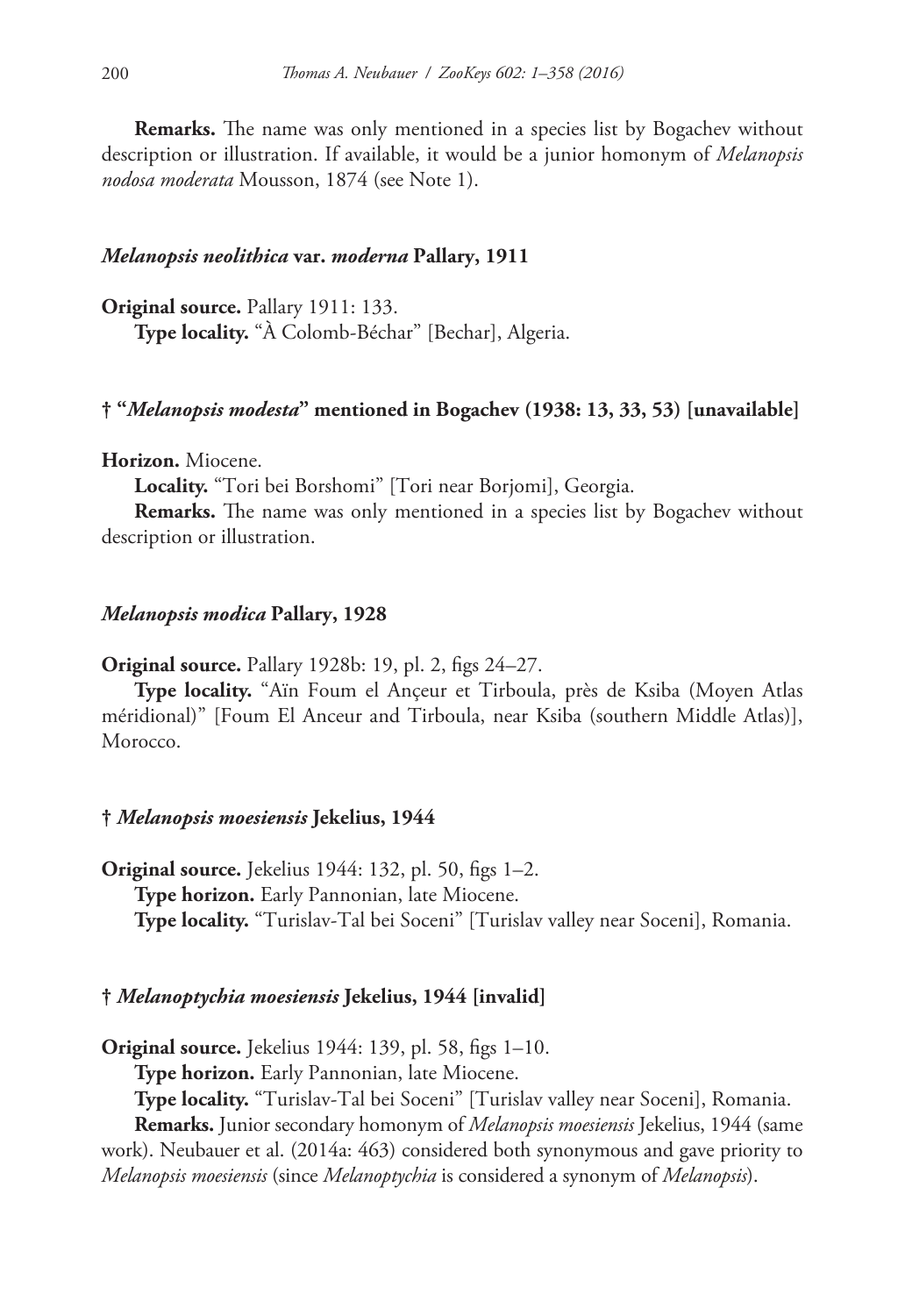# *Melanopsis mogadorensis* **Pallary, 1911**

**Original source.** Pallary 1911: 134, [unnumbered plate], figs 27–30.

**Type locality.** "Dans les sources et la rivière du jardin du Sultan, à Mogador" [in the sources and the river of the garden of the Sultan, at Essaouira], Morocco.

### *Melanopsis mohammedi* **Bourguignat, 1884**

**Original source.** Bourguignat 1884: 110.

**Type locality.** "D'Agadir" (Morelet 1880: 71), Morocco.

**Remarks.** Introduced for *M. praerosa* [= *M. praemorsa*] sensu Morelet, 1880, non Linnaeus, 1758. Note that Bourguignat denoted the authority as "Bourguignat, 1881".

#### **†** *Melanoptychia mojsisovicsi* **Neumayr, 1880**

**Original source.** Neumayr 1880c: 481, pl. 7, figs 9–10.

**Type horizon.** Langhian, middle Miocene.

**Type locality.** "Žepj" [Džepi], Bosnia and Herzegovina.

**Types.** The type material, with all specimens studied by Neumayr (1880), is lost. Neubauer et al. (2016c: 278) defined a neotype based on material from the type locality. The specimen is stored in the Geological-Paleontological Department, Natural History Museum Vienna, coll. no. 2014/0364/0013.

#### **†** *Melanopsis molinai* **Vidal, 1917**

**Original source.** Vidal 1917: 353, pl. 2, figs 9–10.

**Type horizon.** Cretaceous.

**Type locality.** "Lignitos de Selva y Binisalém" [lignites of Selva and Binissalem], Spain.

#### **†** *Melanopsis bouei* **var.** *monacantha* **Handmann, 1882**

**Original source.** Handmann 1887: 35, pl. 8, figs 8–9. **Type horizon.** Pannonian, zone D, late Miocene. **Type locality.** "Kottingbrunn [...] Ziegelei a", Austria. **Remarks.** Wenz (1929: 2675) considered this taxon as a junior synonym of *Mel-*

*anopsis bouei* Férussac, 1823.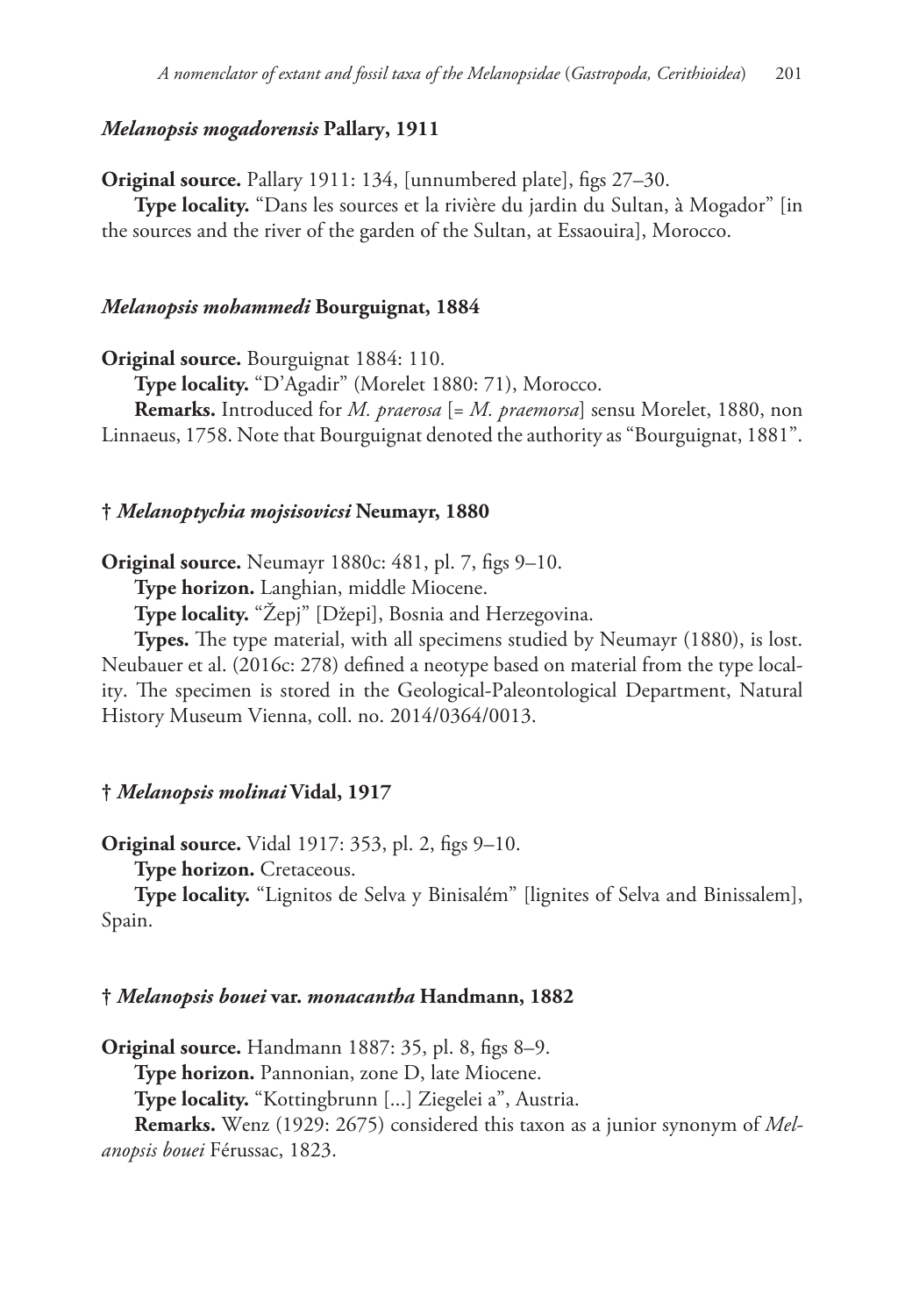## **† "***Melanopsis monolithos***" mentioned in Dollfus (1922: 118) [unavailable]**

**Horizon.** Apolakkia/Monolithos Formation, Pliocene.

**Locality** (Type locality of *M. biliottii*). "Rhodos" (locality specified as "Monolithos" in Bukowski 1893), Greece.

**Remarks.** Dollfus mentioned the name as nomen nudum without explanation alongside the discussion of [*M. costata*] "Var. *Biliottii* Buk.". Apparently, he considered it a potential new name should *biliottii* be elevated to the species level. If not already a nomen nudum, *M. monolithos* would therefore be a junior objective synonym of *M. biliottii* Bukowski, 1892, which actually was introduced as a distinct species (see also Willmann 1981: 105).

#### **†** *Melanopsis impressa* **var.** *monregalensis* **Sacco, 1889**

**Original source.** Sacco 1889: 66, pl. 2, figs 10–12.

**Type horizon.** Messinian, late Miocene.

**Type locality.** "Santuario di Mondovi" [Santuario di Vicoforte], Italy.

#### *Melanopsis monteli* **Pallary, 1936**

**Original source.** Pallary 1936: 60, pl. 2, fig. 10.

**Type locality.** "L'Oued Sous, au pont des Aït Melloul, sur la route d'Agadir à Tiznit, à 14 kil. S. O. d'Agadir" [in the Oued Sous, at the bridge of Ait Melloul, at the road from Agadir to Tiznit, 14 km southwest of Agadir], Morocco.

#### *Melania hollandri* **[sic] var.** *montenegrina* **Walderdorff, 1864**

**Original source.** Walderdorff 1864: 512.

**Type locality.** "In den Bächen Krains" [in rivers of Carniola, a historical region that comprised parts of present-day Slovenia].

### *Melanopsis moreleti* **Pallary, 1916**

**Original source.** Pallary 1916: 81.

**Type locality.** "[Sancta-Maria de Balade]" (Morelet 1857: 32) [Balade], New Caledonia. **Remarks.** Replacement name for *Melanopsis brevis* Morelet, 1857, non Sowerby, 1826.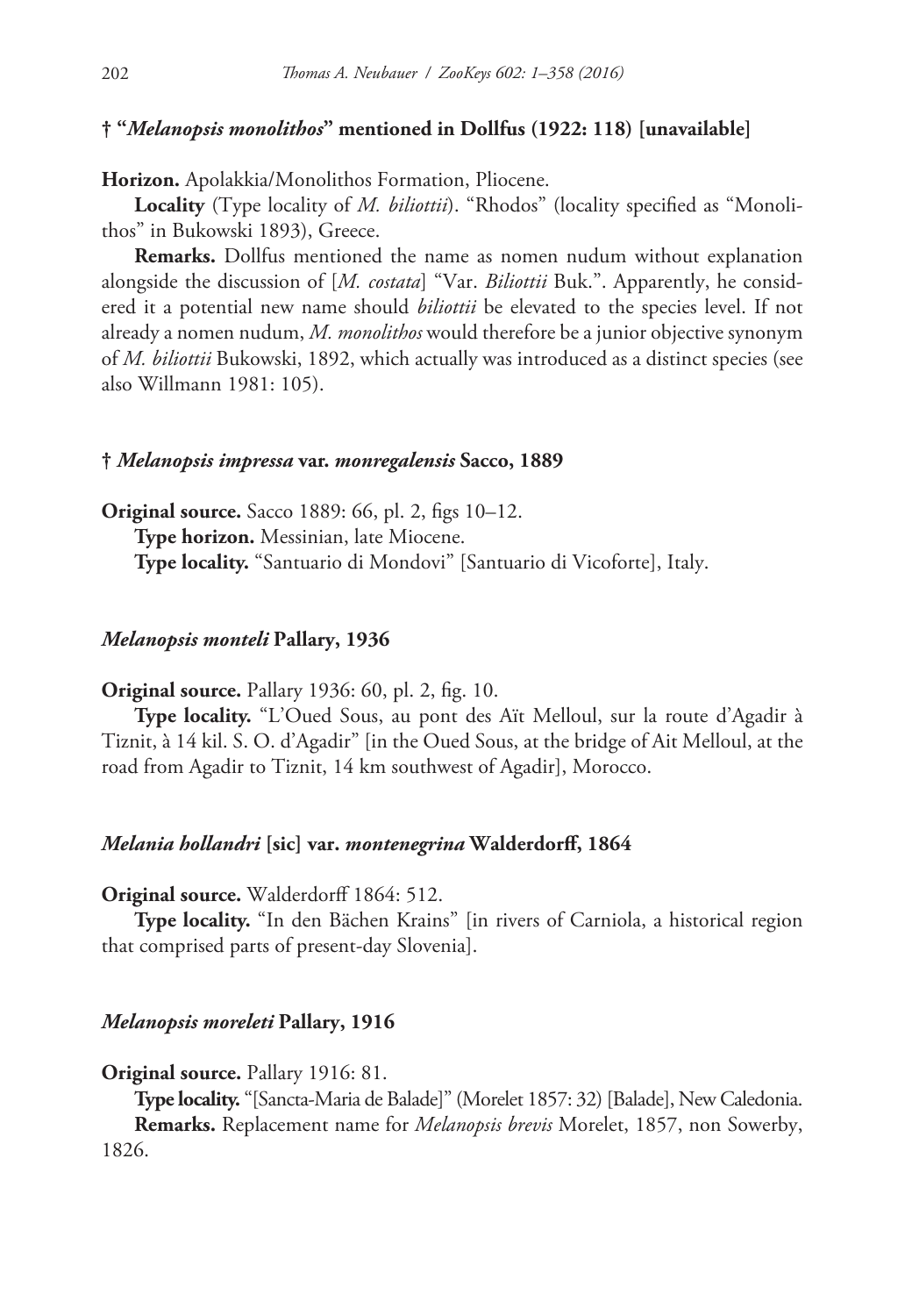### **†** *Melanopsis morrisi* **Wenz, 1928**

**Original source.** Wenz 1928b: 220.

**Type horizon.** Headon Beds, Priabonian, Eocene.

**Type locality.** "Headon Hill" (Forbes 1856: 156), United Kingdom.

**Remarks.** Introduced for *Melanopsis subcarinata* Morris in Forbes, 1856, non Deshayes, 1851.

#### *Melanopsis mourebeyensis* **Pallary, 1901**

**Original source.** Pallary 1901b: 228.

**Type locality.** "Oued Mourebeï sur la route de Merrakech" [Oued Mourebeï (?) at the road to Marrakech], Morocco.

#### *Melanopsis moussoni* **Pallary, 1916 [invalid]**

#### **Original source.** Pallary 1916: 81.

**Type locality.** "Dans les eaux de l'ancien Léonthes" (Mousson 1854: 51) [in the Litani river], Lebanon.

**Remarks.** Replacement name for *Melanopsis brevis* Parreyss in Mousson, 1854, non Sowerby, 1826, for which already Blanckenhorn (1897) had introduced *M. media* as replacement name. Thus, *M. moussoni* is a junior objective synonym of *M. media*.

#### **†** *Melanopsis pygmaea* **var.** *mucronata* **Handmann, 1887**

**Original source.** Handmann 1887: 13, pl. 1, fig. 1. **Type horizon.** Pannonian, zone B–D, late Miocene. **Type locality.** "Leobersdorf", Austria.

## **†** *Melanopsis mucronifera* **Kormos, 1905**

**Original source.** Kormos 1905: 395, 442, pl. 2, fig. 1.

**Type horizon.** Late Pleistocene–early Holocene.

**Type locality.** "Püspökfürdő" [Băile 1 Mai, Lake Pețea], Romania.

**Remarks.** Obviously unaware of the fact that variety names are available in nomenclature as species-group names, Kormos (1903) stated in the description of his new variety *M. sikorai carinata* that, if raised to species, he suggests "*M. mucronifera*" as name for the taxon. Both names were simultaneously published and are objective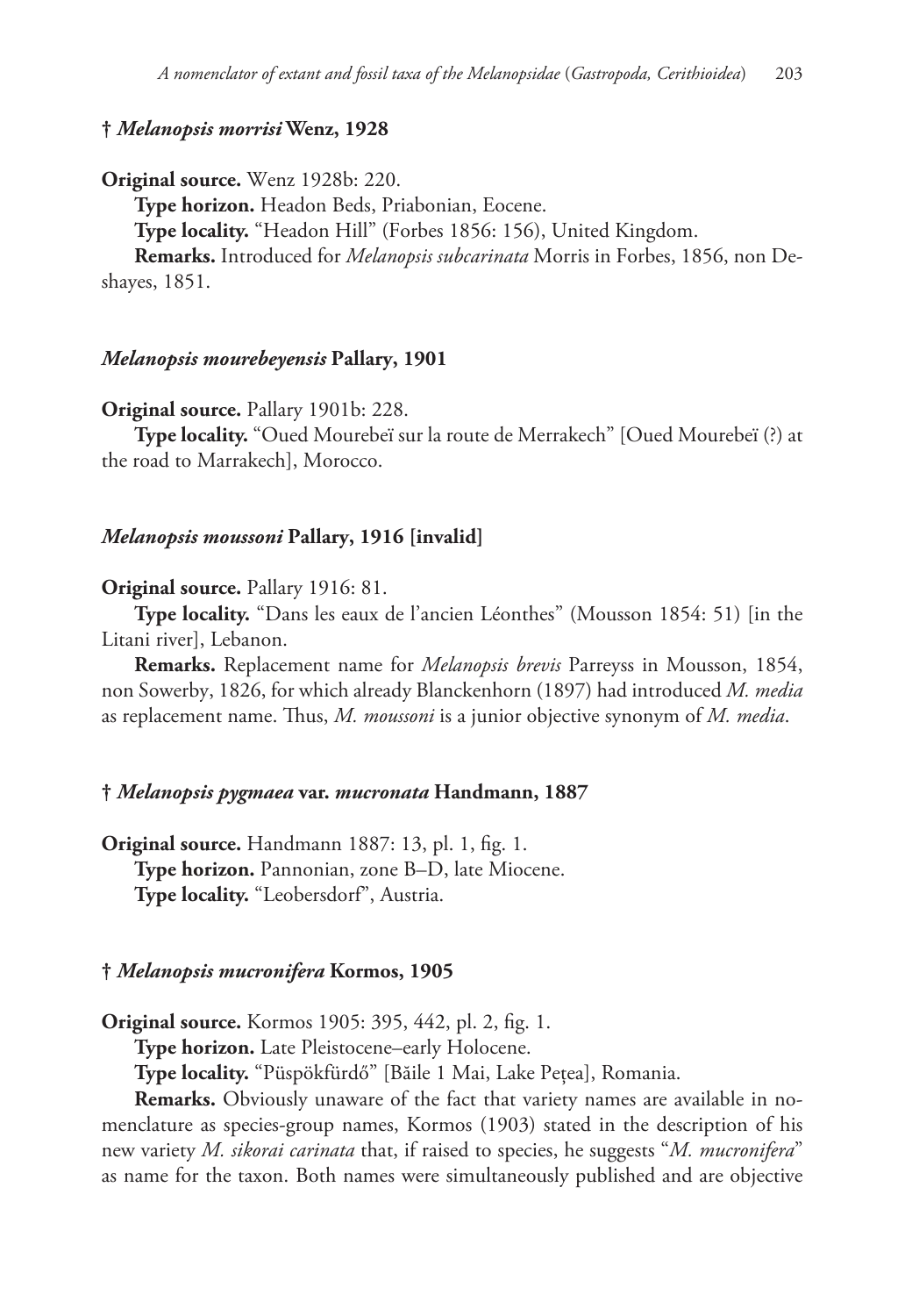synonyms. Since *M. carinata* Kormos is a junior homonym of *M. carinata* Sowerby, 1826, *M. mucronifera* is the valid name of the taxon. Neubauer et al. (2014d) considered the taxon as a junior synonym of *Microcolpia parreyssii sikorai* (Brusina, 1903).

### **†** *Melanopsis bouei* **var.** *multicostata* **Handmann, 1882**

**Original source.** Handmann 1882: 557.

**Type horizon.** Pannonian, zone D, late Miocene.

**Type locality.** "Kottingbrunn [...] Ziegelei a", Austria.

**Remarks.** The name "*multicostellata*" as mentioned by Handmann (1887: 33) is an incorrect subsequent spelling. Wenz (1929: 2674) considered this variety as a junior synonym of *M. bouei* Férussac, 1823.

### **†** *Melanopsis tothi* **var.** *multifilosa* **Brusina, 1903**

**Original source.** Brusina 1903: 114.

**Type horizon.** Late Pleistocene–early Holocene.

**Type locality.** "Bischofsbad" [Püspökfürdő, Băile 1 Mai, Lake Pețea], Romania.

**Remarks.** Considered as a junior synonym of *Microcolpia parreyssii sikorai* (Brusina, 1903) by Neubauer et al. (2014d: 125).

## **†** *Melanopsis doboi multifilosa* **Schréter, 1975 [invalid]**

**Original source.** Schréter 1975: 10, pl. 2, figs 11–12, pl. 3, fig. 13.

**Type horizon.** Riss/Würm end to early Würm Ice Age, Pleistocene.

**Type locality.** "Eger, az egri vár Zárkándy bástyájának vasúti átmetszése" [Eger, section at the railway at the Zarkandy bastion of the fortress Eger], Hungary.

**Types.** Magyar Állami Földtani Intézet (Hungarian Geological Museum), Budapest; no number indicated.

**Remarks.** Junior homonym of *Melanopsis tothi* var. *multifilosa* Brusina, 1903. Neubauer et al. (2016a) attributed the species *M. doboi* to the genus *Microcolpia*.

### **†** *Melanopsis multiformis* **Blanckenhorn, 1897**

**Original source.** Blanckenhorn 1897: 116, pl. 9, figs 14–17.

**Type horizon.** Plio-Pleistocene.

**Type locality.** "In der ersten Thonbank des linken Orontesufers bei Dschisr esch-Schurr" [in the first clay bank at the left riverside of the Orontes near Jisr Ash-Shughur], Syria.

**Remarks.** Introduced as "n. mut." (see also discussion on p. 117) but clearly as a binomen and hence not infrasubspecific in the sense of ICZN Art. 45.6.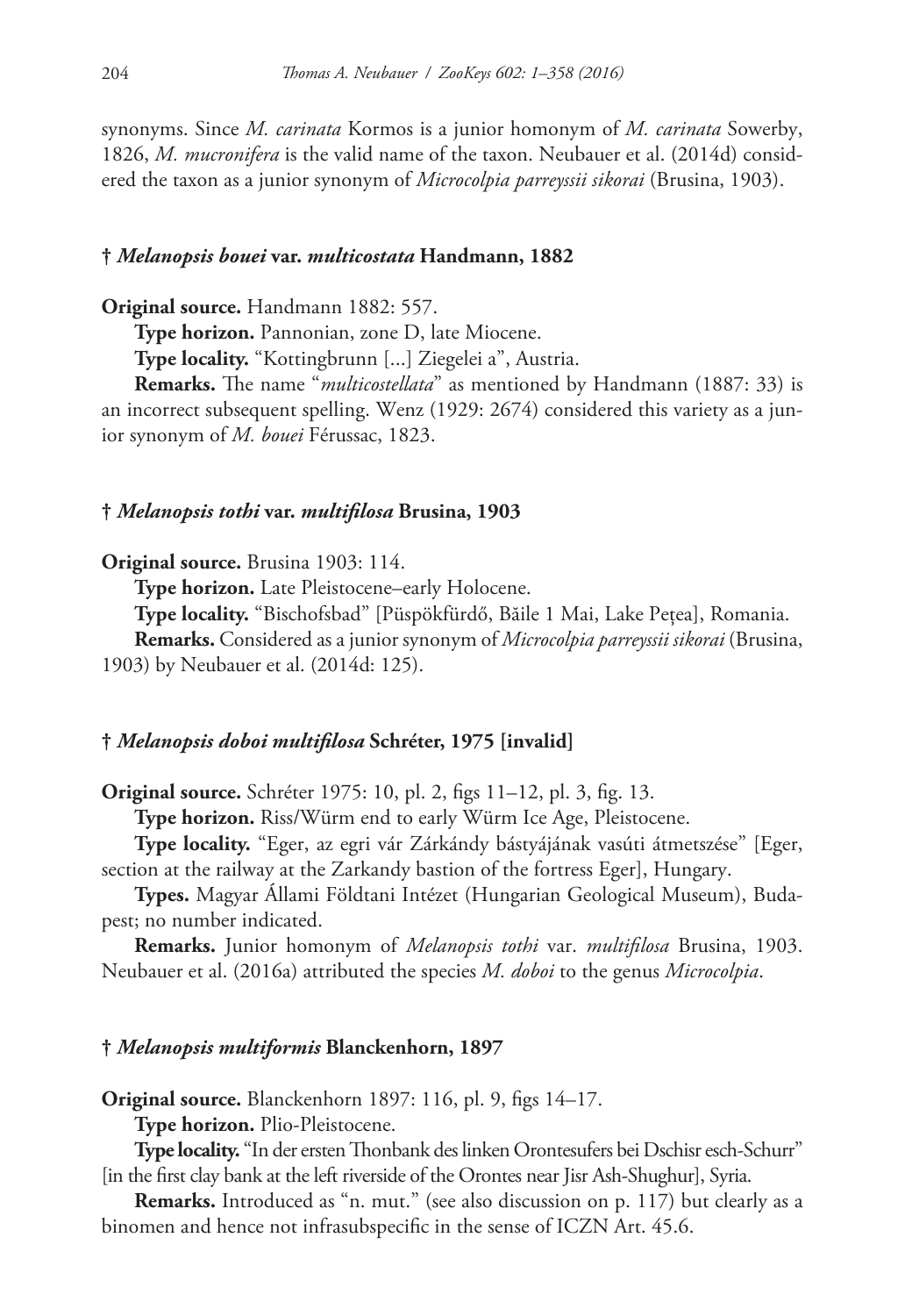# **†** *Melanopsis munieri* **Roule, 1884**

**Original source.** Roule 1884: 317, pl. 5, fig. 5. **Type horizon.** Calcaire de Rognac, Maastrichtian, Cretaceous. **Type locality.** "À Fuveau, Puyloubier, Ollières", France. **Remarks.** Probably not a Melanopsidae.

## **"***Melanopsis muraldi***" mentioned in Brot (1874–1879: 427) [unavailable]**

**Locality.** Not indicated.

**Remarks.** Nomen nudum; apparently based on an unpublished manuscript name from Ziegler and listed in synonymy of *Melanopsis costata* (Olivier, 1804) by Brot (1879).

# *Melanopsis myosotidaea* **Bourguignat, 1884**

**Original source.** Bourguignat 1884: 93.

**Type locality.** "Environs d'Agora et d'Alhama (Aragon), en Espagne; Relizane, dans la plaine du Cheliff, en Algérie" [surroundings of Agora (?) and Alhama de Aragón (Spain); Relizane, in the Plaine du Chelif (Algeria)].

# *Melanopsis mzabica* **Bourguignat, 1884**

#### **Original source.** Bourguignat 1884: 89.

**Type locality.** "Ruisseau du puits artésien de Ngouça; Chetma, près de Biskra, et environs d'Ouargla, dans le sud de la province de Constantine" [creek from the artesian well of N'Goussa; Chetma near Biskra and in the surroundings of Ouargla], Algeria.

### *Melanopsis naini* **Pallary, 1928**

**Original source.** Pallary 1928a: 274, pl. 5, figs 13–14. **Type locality.** "Tiout, dans l'Anti Atlas", Morocco.

#### *Melania* **(***Melanella***)** *holandri* **var.** *nana* **Kobelt, 1881 [invalid]**

**Original source.** Kobelt 1881: 149.

**Type locality.** "Teplica" [thermal springs Teplice (?)], Slovakia.

**Remarks.** Kobelt (1881) and Clessin (1890) attributed the name to Brot (1874), who did not name the variety but solely described it (nana = Latin "tiny"). Kobelt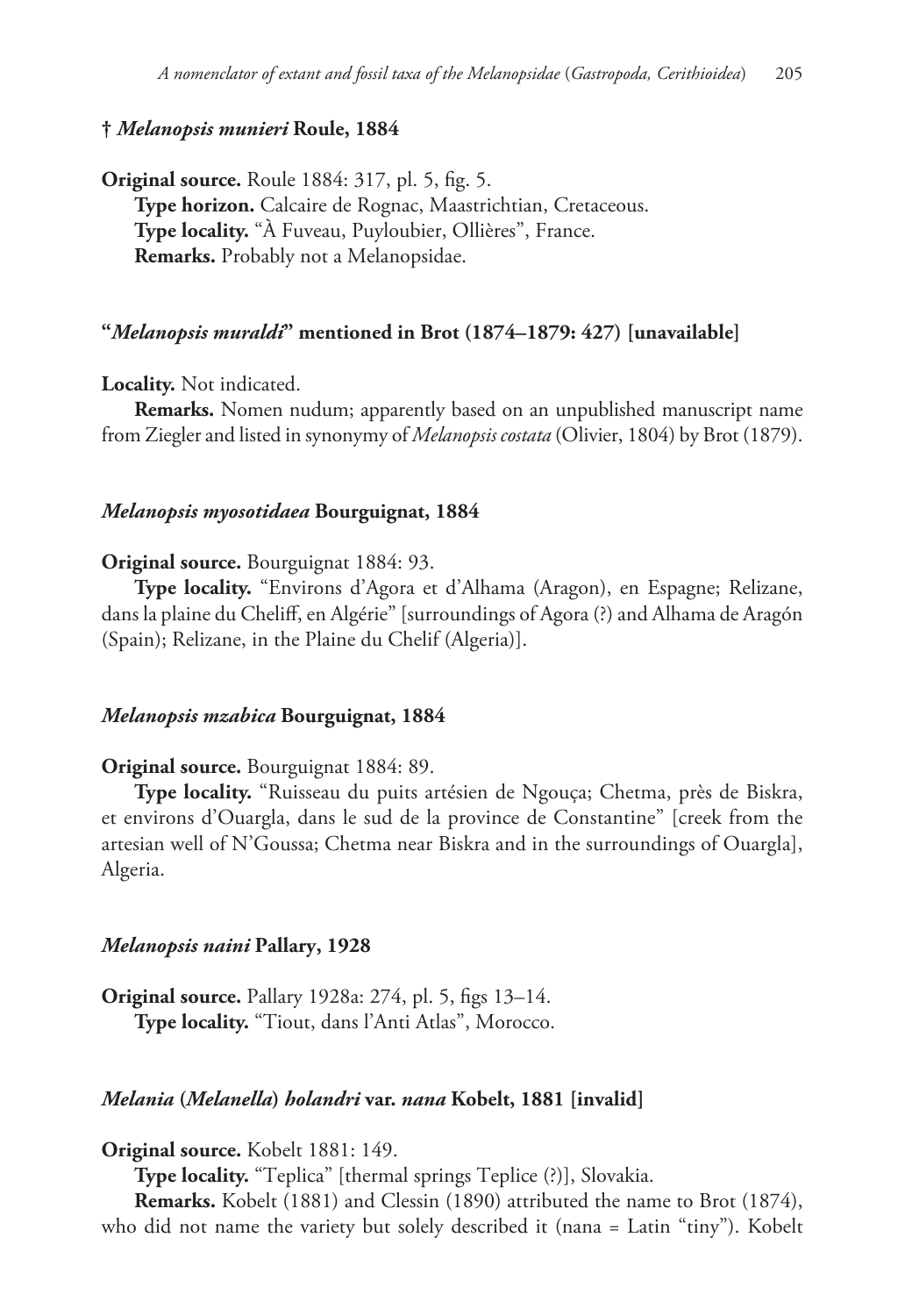(1881) referred the name to Brot's illustration, making it thereby available. However, the name is a junior homonym of *Melania nana* Lea & Lea, 1850.

# *Melanopsis praemorsa variabilis* **subvar.** *nana* **Nevill, 1884 [unavailable]**

**Original source.** Nevill 1884: 208.

**Type locality.** "Persia; [...] Shiraz", Iran.

**Remarks.** Introduced infrasubspecific taxon ("subvariety"), which is not ruled by the provisions of the Code.

### *Melanopsis costata* **var.** *nana* **Paetel, 1888**

**Original source.** Paetel 1888: 400.

**Type locality.** "Sea of Galilee" (Nevill 1884: 212), Israel.

**Remarks.** Originally introduced as infrasubspecific taxon ("subvariety") by Nevill (1884), but made available by Paetel (1888) who treated it as variety (Art. 45.5.1). Paetel clearly referred to the description of Nevill.

## **†** *Melanopsis narzolina* **d'Archiac in Viquesnel, 1846**

**Original source.** Viquesnel 1846: 266.

**Type horizon.** Late Miocene.

**Type locality.** "Piémont" [no locality indicated], Italy.

**Remarks.** The name was based on Bonelli's unpublished catalogue, but was first described in Viquesnel (1846) as "*M.*[*elanopsis*] *narsolina*" [sic]. However, the name *M. narzolina* - probably the "correct" spelling sensu Bonelli - has been in prevailing usage since then. For reasons of stability the name *narzolina* should be maintained according to Art. 33.3.1 (see Harzhauser et al. 2015: 10).

### **†** *Melanopsis narzolinensis* **Pallary, 1920 [invalid]**

**Original source.** Pallary 1920b: 105, 112–113.

**Type horizon.** Late Miocene.

**Remarks.** Unjustified emendation and therefore junior objective synonym of *Melanopsis narzolina* d'Archiac in Viquesnel, 1846.

### **†** *Melanopsis nassaeformis* **Neumayr, 1880**

**Original source.** Neumayr 1880b: 293, pl. 1, fig. 20.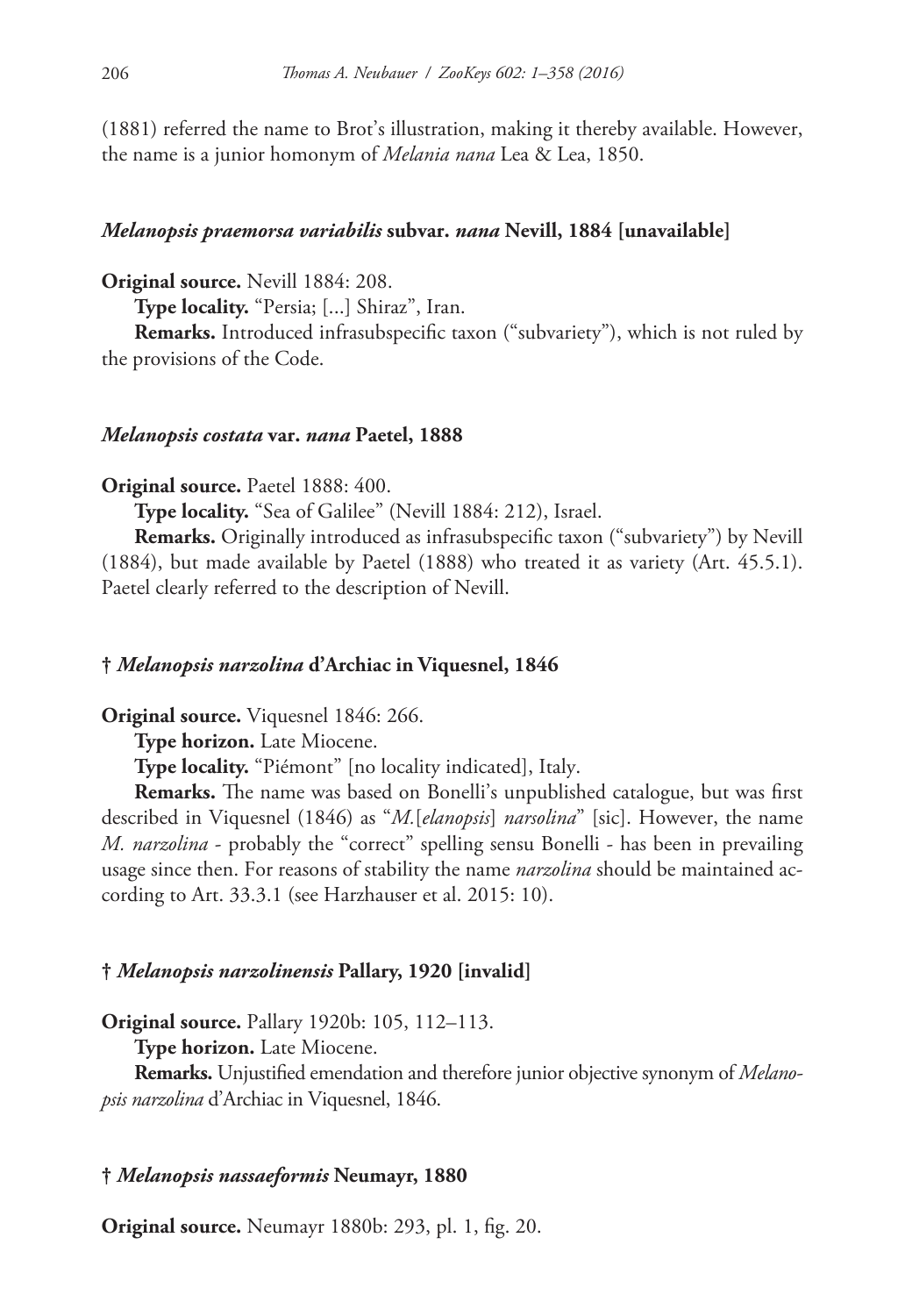**Type horizon.** Pliocene.

**Type locality.** "Bei Pylle" [near Pýli], Greece.

**Remarks.** Willmann (1981: 175) considered this taxon as a junior synonym of *Melanopsis gorceixi proteus* Tournouër, 1875.

# **†** *Melanopsis navarroi* **Vidal, 1917**

**Original source.** Vidal 1917: 354, pl. 2, figs 11–14. **Type horizon.** Cretaceous. **Type locality.** "De Binisalém" [from Binissalem], Spain.

# *Melanopsis neolithica* **Pallary, 1911**

**Original source.** Pallary 1911: 132, [unnumbered plate], figs 18, 23–24. **Type locality.** "À Colomb-Béchar" [at Bechar], Algeria.

# **†** *Melanopsis nereis* **d'Orbigny, 1852**

**Original source.** d'Orbigny 1852: 3.

**Type horizon.** Chattian, Oligocene.

**Type locality.** "Saint-Geours en Marensin, et ceux d'Abesse à Saint-Paul" (Grateloup 1828: 137) [Saint-Geours-de-Maremne and Abesse near Saint-Paul-lès-Dax], France. **Remarks.** Introduced for *M. costata* sensu Grateloup, 1828, non Olivier, 1804.

#### *Melanopsis neritiformis* **Deshayes, 1832**

**Original source.** Deshayes 1830–1832: 438.

**Type locality.** "Dans l'Ohio et ses affluens" [in the Ohio river and its tributaries], United States.

#### *Melanopsis neritoides* **Gassies, 1858**

#### **Original source.** Gassies 1858: 371.

**Type locality.** "Des petits cours d'eau à Balade" [in small streams near Balade], New Caledonia.

**Remarks.** Brot (1879: 456) considered the species as a junior synonym of *M. brevis* Morelet, 1857 (which is a junior homonym of *Melanopsis brevis* Sowerby, 1826; see *M. moreleti* Pallary, 1916).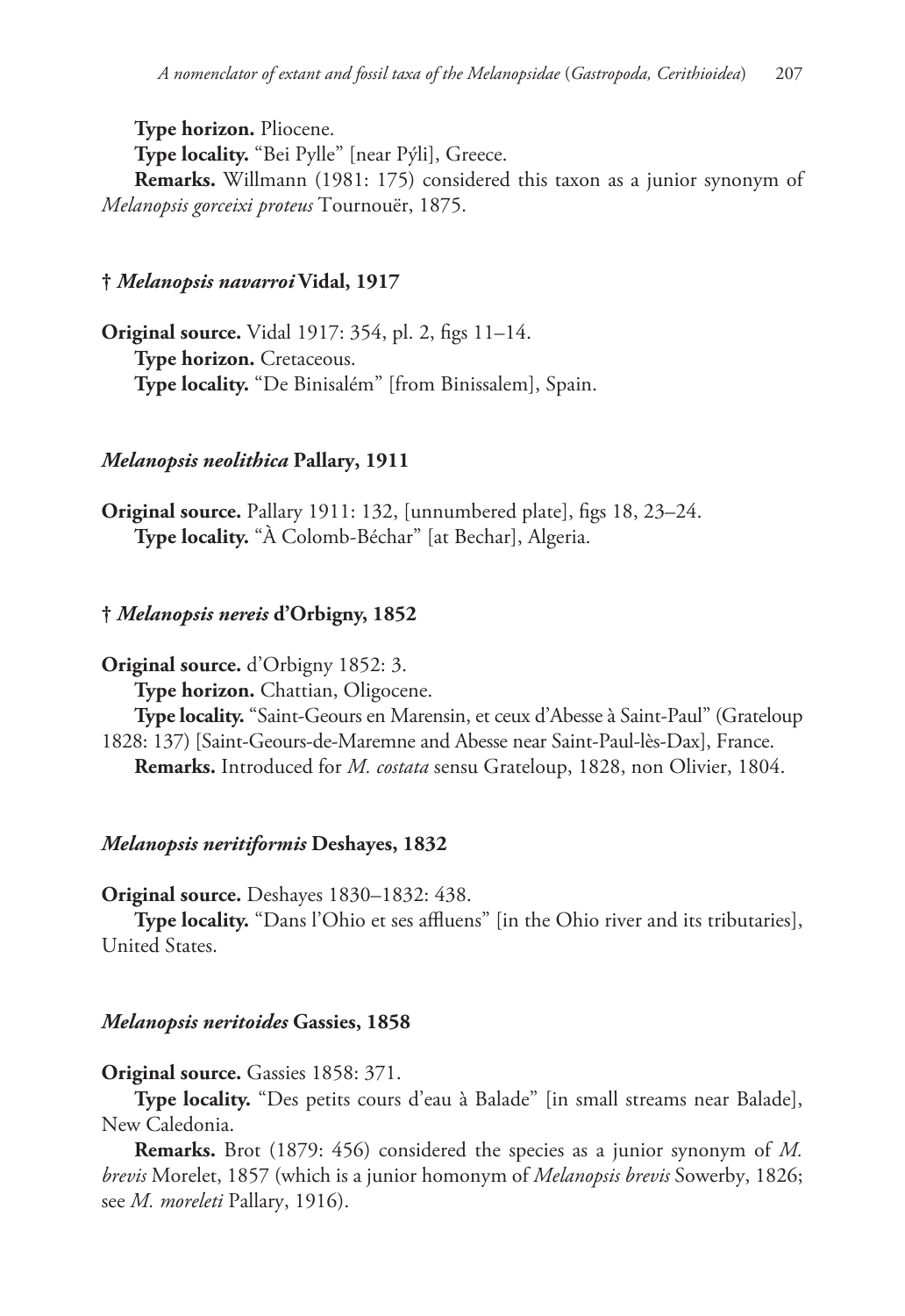# **†** *Melanopsis nesici* **Brusina, 1893**

**Original source.** Brusina 1893: 202 (Serbian part), 36 (Italian part).

**Type horizon.** Pannonian, zone D–E, late Miocene.

**Type locality.** "Ripanj", Serbia.

**Types.** Milan et al. (1974: 95) indicated collection numbers for "syntypes" illustrated in Brusina (1902), but it is uncertain whether the specimens were part of the original type series. They are stored in the Croatian Natural History Museum, Zagreb, coll. no. 2533-179/1-4.

**Remarks.** The name "*nesicii*" as mentioned in Stepanović (1938) is an incorrect subsequent spelling.

#### **†** *Melanopsis neumayri* **Tournouër, 1874**

**Original source.** Tournouër 1874: 303, pl. 9, fig. 5. **Type horizon.** Mammal zone MN 11, late Miocene. **Type locality.** "Visan", France.

#### *Melanopsis nicollei* **Pallary, 1923**

**Original source.** Pallary 1923: 43, [unnumbered plate], figs 17–18. **Type locality.** "Gafsa, dans les eaux refroidies" [Gafsa, in cool waters], Tunisia.

# *Melanopsis doriae* **var.** *nigra* **Biggs, 1934**

**Original source.** Biggs 1934: 60. **Type locality.** "Qanat at Ginehkan near Kerman, S. Persia", Iran.

# **"***Melanopsis nivosa* **Fer." mentioned in Paetel (1888: 402) [unavailable]**

**Locality.** "Mesopot." [Mesopotamia, no locality indicated], Iraq.

**Remarks.** Nomen nudum, found only in the species list by Paetel (1888). He referred to Bourguignat (1884), but the name could not be found in that work.

## **†** *Melanopsis nobilis* **Seninski, 1905**

**Original source.** Seninski 1905: 61, pl. 2, figs 1–2. **Type horizon.** Duab Beds, middle to late Kimmerian, Pliocene.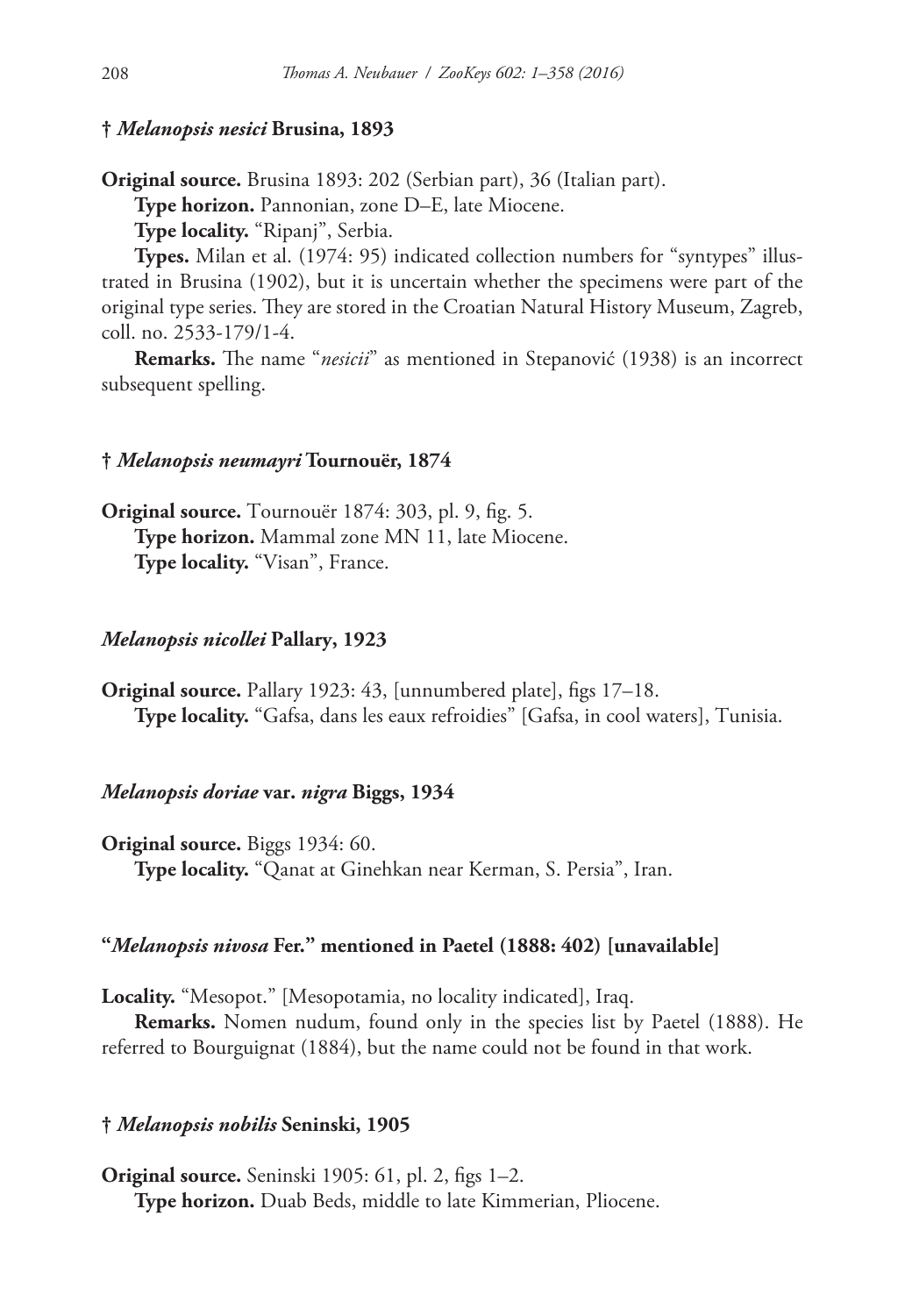**Type locality.** "P. Дуабъ" [Duab river], Georgia.

# *Melanopsis nobilis* **Pallary, 1912 [invalid]**

**Original source.** Pallary 1912: 20, fig. 41.

**Type locality.** "Des bords du Chott Djerid, à Tozeur" [banks of the Chott el Djérid at Tozeur], Tunisia.

**Remarks.** Junior homonym of *Melanopsis nobilis* Seninski, 1905.

# *Fagotia nocturna* **Bourguignat, 1884**

#### **Original source.** Bourguignat 1884: 44.

**Type locality.** "La Save à Agram et la rivière entre Plaski et Ostaria (Croatie); le Danube à Ibraïla" [Sava river at Zagreb and river between Plaški and Oštarije (Croatia); Danube river at Brăila (Romania)].

**Remarks.** Note that Bourguignat denoted the authority as "Bourguignat, 1879". Starobogatov et al. (1992: 60) considered the species as a junior synonym of *Fagotia* [= *Esperiana*] *esperi* (Férussac, 1823).

#### **†** *Melanopsis nodescens* **Handmann, 1882**

**Original source.** Handmann 1882: 557.

**Type horizon.** Pannonian, zone D, late Miocene.

**Type locality.** "Kottingbrunn [...] Ziegelei a", Austria.

**Remarks.** Handmann (1887) listed a *M. varicosa nodescens*. It is unclear whether he actually introduced a new variety or ranked the species described in 1882 as variety of *M. varicosa* Handmann, 1882. Wenz (1929: 2674) considered *M. nodescens* Handmann, 1882 as a junior synonym of *Melanopsis bouei* Férussac, 1823.

### **†** *Melanopsis nodicincta* **Pallary, 1920**

**Original source.** Pallary 1920b: 111.

**Type horizon.** Late Villafranchian, early Pleistocene.

**Type locality.** "Roccantica presso Poggio Mirteto; Fra Otricoli e le Vigne" (De Stefani 1880: 62–63) [Roccantica near Poggio Mirteto; between Otricoli and Le Vigne], Italy.

**Remarks.** Introduced for *M. nodosa* sensu De Stefani, 1880, non Férussac, 1822. Wenz (1929: 2654) considered the taxon as a junior synonym of "*M. affinis* Férussac", which is not an available name.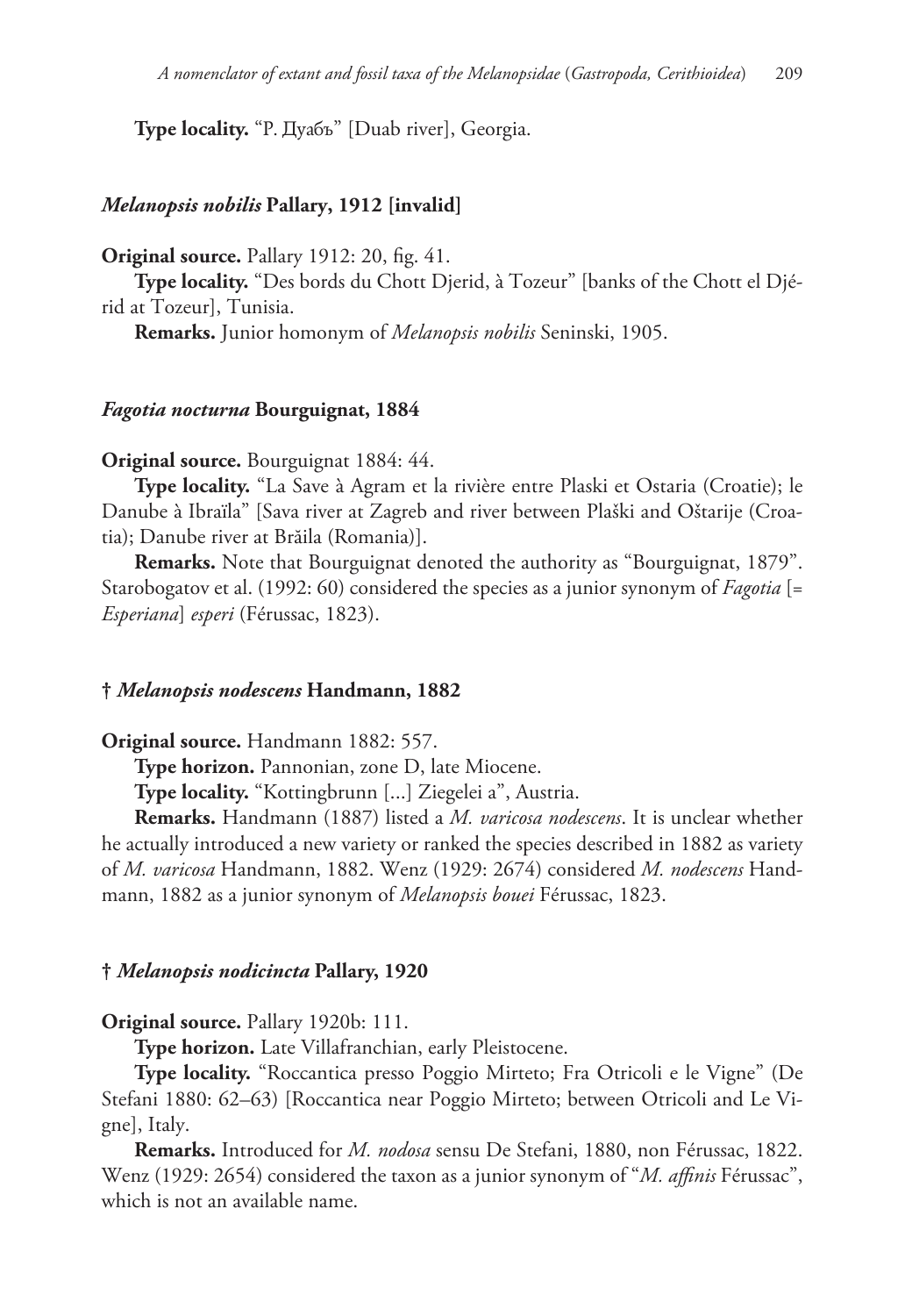# **†** *Melanopsis* **(***Canthidomus***)** *nodifera* **Handmann, 1887**

**Original source.** Handmann 1887: 30, pl. 7, figs 4–6. **Type horizon.** Pannonian, zone B–D, late Miocene. **Type locality.** "Leobersdorf", Austria.

# **†** *Melanopsis nodosa* **Férussac, 1822**

**Original source.** Férussac 1819–1851: Mélanopsides fossiles, pl. 1 (1822), fig. 13.

**Type horizon.** Late Villafranchian, early Pleistocene.

**Type locality.** "Entre Otricoli et le Vigne, route de Rome à Foligno" [between Otricoli and Le Vigne, at the road from Rome to Foligno], Italy.

**Remarks.** The name first appeared in 1822 on the captions for plate 1 of the "Mélanopsides fossiles" in Férussac's "Histoire naturelle" (see also introduction for details). While Férussac (1823) included also recent specimens under that name in his monograph on the Melanopsidae, the only specimen illustrated in 1822 in the "Histoire naturelle" was a fossil one from the Villafranchian of Italy. This fact remained widely unknown to biologists and paleontologists alike. The consequence, however, is that probably none of the specimens referred to as *M. nodosa* in the biological literature (e.g., Pallary 1939, Glaubrecht 1993, 1996) or the IUCN Red List (Van Damme 2014), which reports it from Anatolia and the Middle East, actually correspond to the real *M. nodosa*.

Fossil Italian specimens are often erroneously referred to as "*Melanopsis affinis* Férussac" or "*M. antiqua* Fèrussac" (Pallary 1916, Wenz 1929, Esu and Girotti 1975), both of which are unavailable names.

# **†** *Melanopsis nodosa* **Pecchioli, 1864 [invalid]**

**Original source.** Pecchioli 1864: 522, pl. 5, figs 19–20.

**Type horizon.** Villafranchian, Plio-Pleistocene.

**Type locality.** "Orciano", Italy.

**Remarks.** Junior homonym of *Melanopsis nodosa* Férussac, 1822. De Stefani (1877) introduced *M. semperi* as replacement name.

### **†** *Melanopsis costata* **var.** *nodosa* **Brusina, 1874 [invalid]**

**Original source.** Brusina 1874: 41.

**Type horizon.** Cernikian, Pliocene.

**Type locality.** "Podvinje (Čaplja) [Čaplja trench near Slavonski Brod]; Kovačevac; Novska; Farkašić; Dubranjec", Croatia.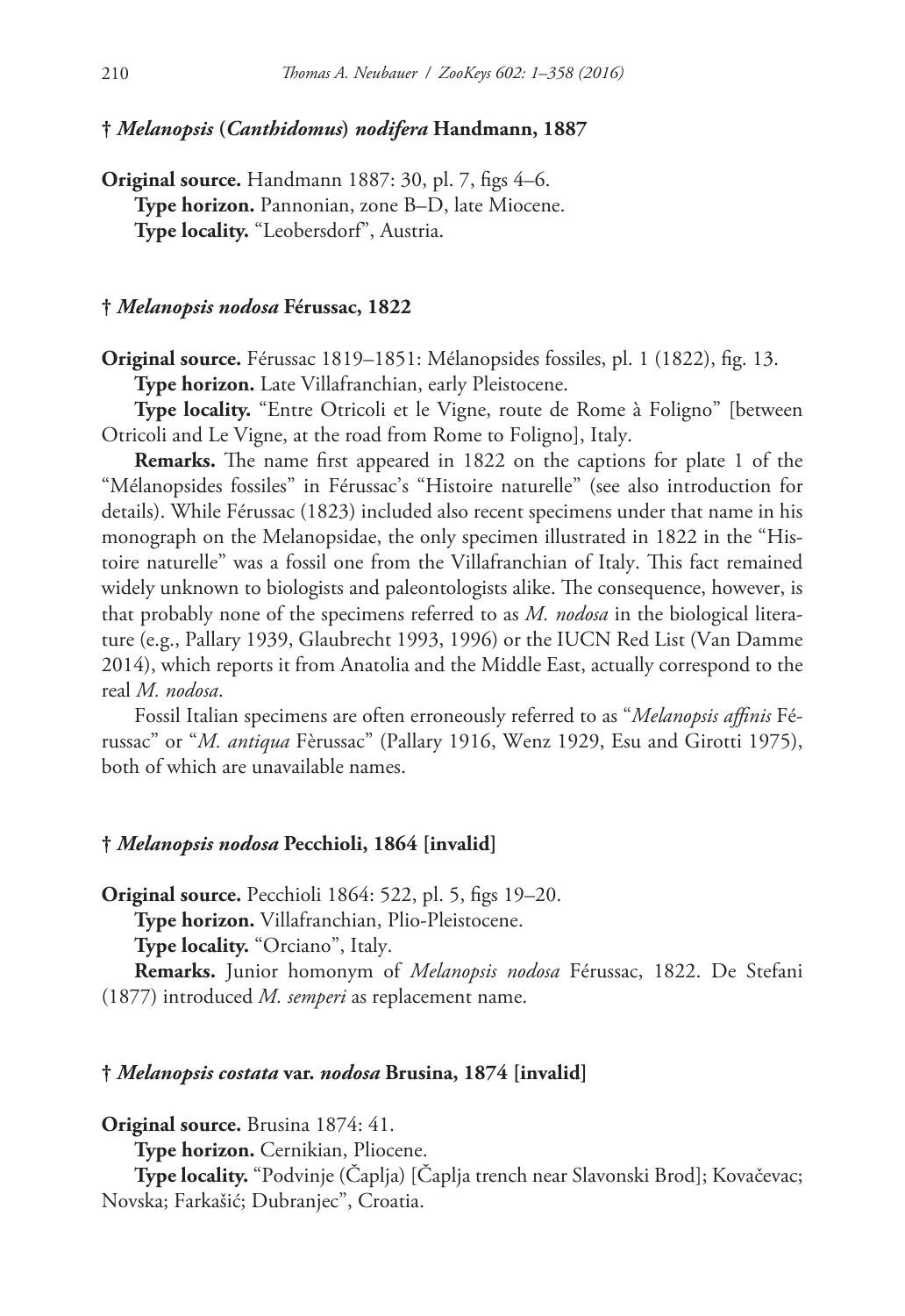**Remarks.** Junior homonym of *Melanopsis nodosa* Férussac, 1822. Wenz (1928a) introduced *M. nodosula* as replacement name.

### **†** *Melanopsis nodosa* **Handmann, 1882 [invalid]**

**Original source.** Handmann 1882: 556.

**Type horizon.** Pannonian, zone D, late Miocene.

**Type locality.** "Kottingbrunn [...] Ziegelei a", Austria.

**Remarks.** Junior homonym of *Melanopsis nodosa* Férussac, 1822. Pallary (1916: 80) introduced *M. venusta* as replacement name. Wenz (1929: 2673) considered the taxon as a junior synonym of *M. bouei* Férussac, 1823.

## **†** *Melanopsis* **(***Canthidomus***)** *nodosa* **Doncieux, 1908 [invalid]**

**Original source.** Doncieux 1908: 203, pl. 11, figs 11a–d. **Type horizon.** Middle Lutetian, Eocene. **Type locality.** "Au Nord d'Albas", France. **Remarks.** Junior homonym of *Melanopsis nodosa* Férussac, 1822.

# **"***Melania nodosa***" mentioned in Reeve (1860) and Brot (1874–1879: 13) [unavailable]**

**Locality.** Not indicated.

**Remarks.** Nomen nudum, apparently based on an unused manuscript name from Parreyss (see Reeve 1860) or Stentz (see Brot 1874). Reeve (1860) considered the taxon as a junior synonym of *Melania hollandri* [sic]. If available, it would be a junior homonym of *Melania nodosa* Münster, 1841. Note that the latter species is certainly no Melanopsidae as it derives from the marine deposits of the Triassic St. Cassian Fm.

### **†** *Melanopsis nodosula* **Wenz, 1928**

**Original source.** Wenz 1928a: 119.

**Type horizon.** Cernikian, Pliocene.

**Type locality.** "Podvinje (Čaplja) [Čaplja trench near Slavonski Brod]; Kovačevac; Novska; Farkašić; Dubranjec" (Brusina 1874: 41), Croatia.

**Remarks.** Replacement name for *M. costata nodosa* Brusina, 1874, non Férussac, 1822 (see Note 1).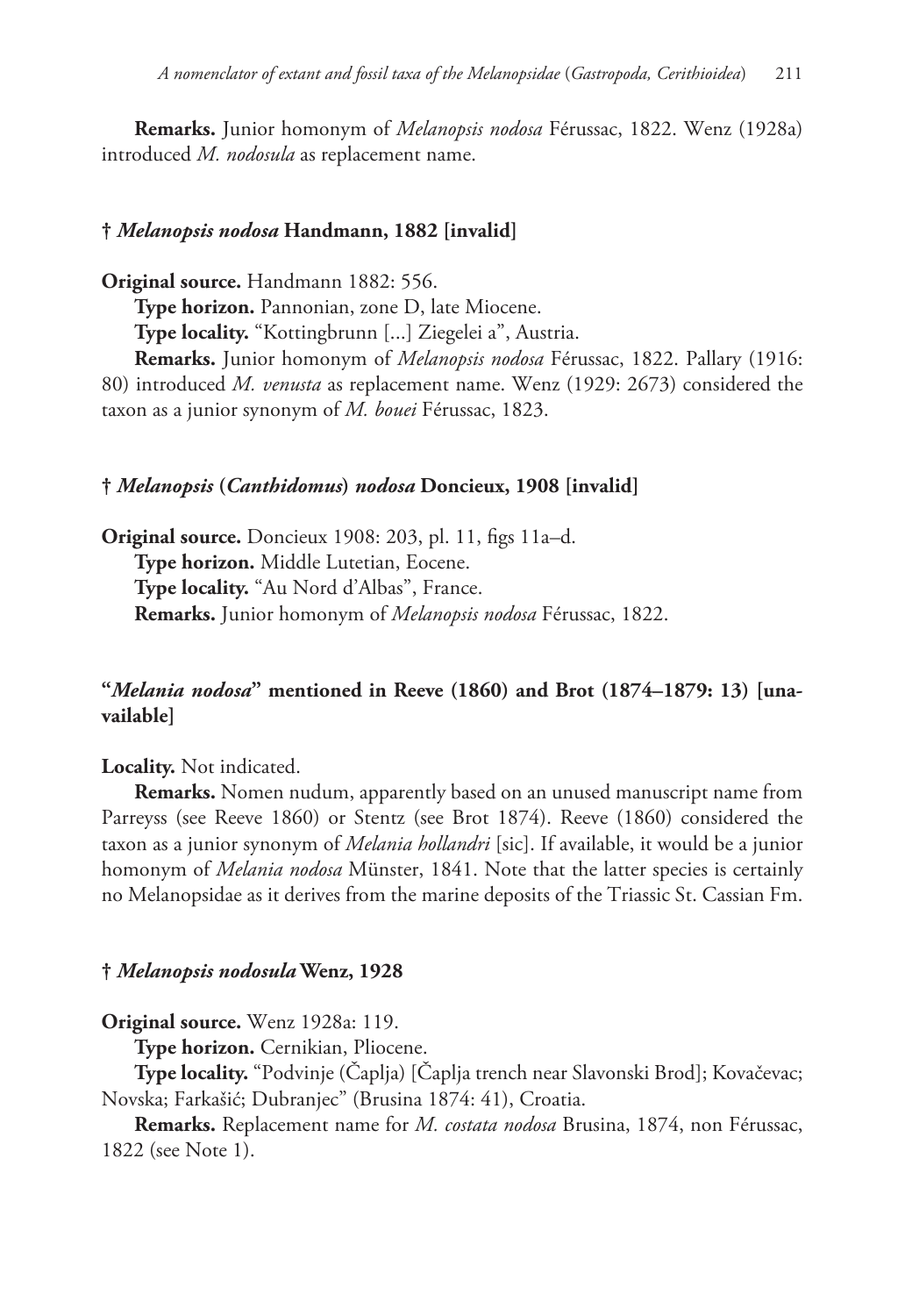# **†** *Melanopsis inconstans* **var.** *nodulosa* **Brusina, 1874**

**Original source.** Brusina 1874: 39.

**Type horizon.** Langhian, middle Miocene.

**Type locality.** "Miočić", Croatia.

**Types.** The syntypes are stored in the Croatian Natural History Museum, Zagreb; no number indicated (Milan et al. 1974: 92).

**Remarks.** Wenz (1929: 2756) and Neubauer et al. (2016b: 23) considered this taxon as a junior synonym of *Melanopsis inconstans* Neumayr, 1869.

### **†** *Melanopsis* **(***Lyrcea***)** *delessei* **var.** *nodulosa* **Magrograssi, 1928 [invalid]**

**Original source.** Magrograssi 1928: 259, pl. 6, fig. 16.

**Type horizon.** Plio-Pleistocene.

**Type locality.** "Coo: V. Armiri" [Kos island: Armiri valley (?)], Greece.

**Remarks.** Junior homonym of *Melanopsis inconstans nodulosa* Brusina, 1874 (see Note 1).

#### *Melanopsis noetlingi* **Bourguignat in Noetling, 1886**

**Original source.** Noetling 1886: 817, pl. 23, fig. 6.

**Type locality.** "Aus dem Jarmūk bei el Hammi [...] auch bei el-Hāwijān [fossil]" [from the Yarmuk river at Al Ḩammah and as fossil near Jisr al Ḩāwī], Jordan.

**Remarks.** Noetling clearly referred to "Bourguignat's new species", which is why the authority should read as "Bourguignat in Noetling, 1886". Heller and Sivan (2002b: 615) considered the taxon as a junior synonym of *Melanopsis multiformis* Blanckenhorn, 1897. Heller et al. (2005: 247) in turn treated it as a junior synonym of *Melanopsis obliqua* Bourguignat, 1884.

### **†** *Melanopsis constricta nowskaensis* **Wenz, 1928**

**Original source.** Wenz 1928a: 120.

**Type horizon.** Cernikian, Pliocene.

**Type locality.** "Novska (Bukovica)" (Brusina 1897: 7), Croatia.

**Types.** Milan et al. (1974: 88) indicated a holotype, but it is uncertain whether the specimen was the only one Brusina had at hand when describing *M*. [*constricta*] *subcostata* (holotype by monotypy, Art. 73.1.2). The specimen is stored in the Croatian Natural History Museum, Zagreb, coll. no. 2993-639.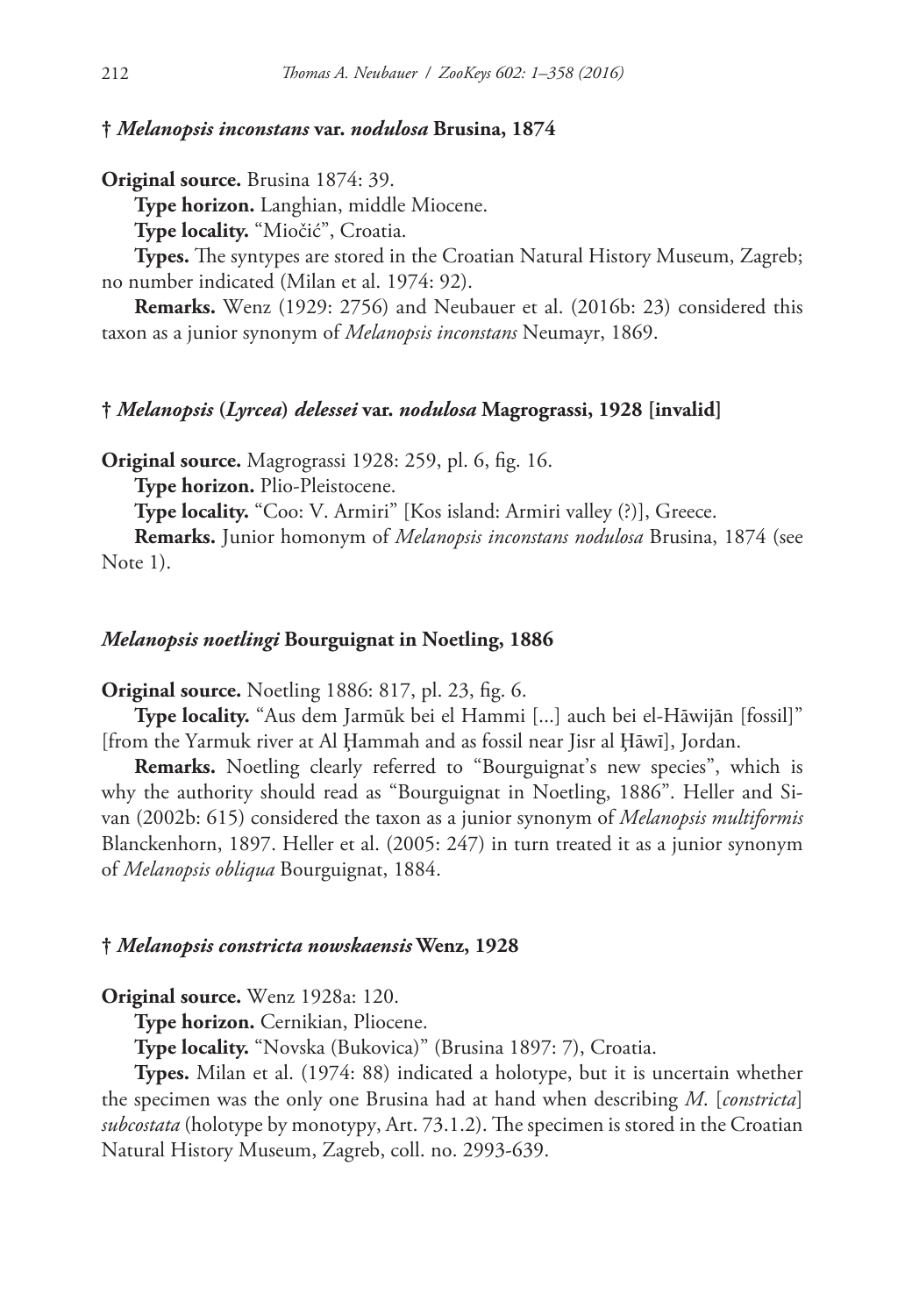**Remarks.** Replacement name for *M. constricta subcostata* Brusina, 1897, non *M. subcostata* d'Orbigny, 1850. The name "*novskaensis*" as mentioned in Wenz (1929: 2696) is an incorrect subsequent spelling.

#### *Melanopsis obediensis* **Picard, 1934**

**Original source.** Picard 1934: 110, pl. 7, figs 30–44. **Type locality.** "Obedieh" [El 'Ubeidīya], Israel.

# **†** *Melania obeloides* **Tausch, 1886**

**Original source.** Tausch 1886: 7, pl. 1, figs 16–19.

**Type horizon.** Late Santonian–early Campanian, late Cretaceous.

**Type locality.** "Csingerthal bei Ajka" [Csinger valley near Ajka], Hungary.

**Remarks.** The species was attributed to the genus *Esperiana* by Bandel and Riedel (1994: 20). That classification was, however, doubted by Neubauer et al. (2016a: 127) based on the large stratigraphic gap between this Cretaceous species and other representatives that appeared not before the late Miocene.

#### *Melanopsis praemorsa* **var.** *obesa* **Gassies, 1856**

# **Original source.** Gassies 1856: 12, figs 11–12.

**Type locality.** "Dans l'Oued-Lisser, sur la route de Sidi-bel-Abess, à Tlemcen" [in the Oued Lisser (?), on the road to Sidi Bel Abbès, at Tlemcen], Algeria.

**Remarks.** Bourguignat (1884) attributed the authority to himself, but even listed Gassies' record in synonymy. Apparently, he did not consider a variety as a valid name that can result in homonymy (see also the introduction).

#### *Melanopsis obesa* **Brot, 1868 [invalid]**

**Original source.** Brot 1868: 57, pl. 1, figs 14–15.

**Type locality.** "Prope Cehejin Prov. Murcia" [near Cehegín, prov. Murcia], Spain. **Remarks.** The species was described as "*Melanopsis obesa* Guirao mss.". Although Brot (1868) denoted "(Guirao)" after the description of the species as well, it is clear from the text that Brot described it. Junior homonym of *Melanopsis obesa* Gassies, 1856. Bourguignat (1884) introduced *M. guiraoi* as replacement name.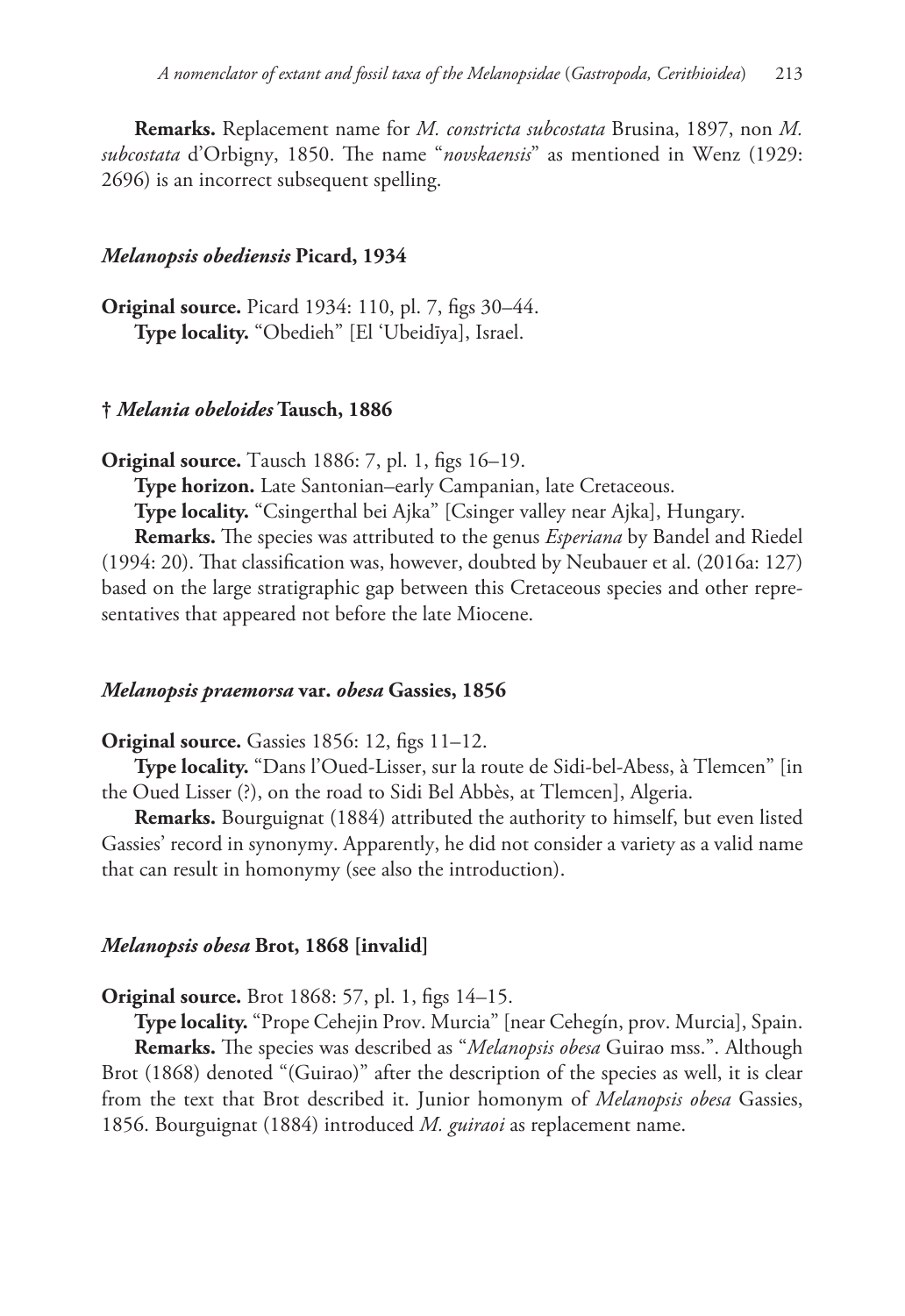# **"***Melanopsis costata* **var.** *obesa***" mentioned in Locard (1883a: 202, 230) and Bourguignat (1884: 141) [unavailable]**

**Locality.** "Le Jourdain et le lac de Tibériade" [river Jordan and Sea of Galilee], Israel.

**Remarks.** Nomen nudum. If available, it would be a junior homonym of *Melanopsis obesa* Gassies, 1856.

# **†** *Melanopsis* **(***Smendovia***)** *doumerguei* **var.** *obesa* **Pallary, 1901 [invalid]**

**Original source.** Pallary 1901a: 177, pl. 2, fig. 29. **Type horizon.** Late Miocene. **Type locality.** "Smendou" [Zighoud Youcef], Algeria. **Remarks.** Junior homonym of *Melanopsis obesa* Gassies, 1856. Wenz (1928b) introduced *M. doumerguei plena* as replacement name.

# **†** *Melanopsis pygmaea obesa* **Brusina, 1902 [invalid]**

**Original source.** Brusina 1902: pl. 5, figs 39–41.

**Type horizon.** Middle Pannonian, late Miocene.

**Type locality.** "Markuševec", Croatia.

**Types.** The illustrated syntypes are stored in the Croatian Natural History Museum, Zagreb, coll. no. 2492-138, 2493-139 (Milan et al. 1974: 96).

**Remarks.** Junior homonym of *Melanopsis obesa* Gassies, 1856. It was considered as a junior synonym of *M. pygmaea* Hörnes, 1856 by Wenz (1929: 2814).

# *Melanopsis laevigata* **var.** *obesula* **Pallary, 1904**

# **Original source.** Pallary 1904: 37.

**Type locality.** "De l'Aïn bou Smelal près de Tétouan" ['Aïn bou Smelal (?) near Tetouan], Morocco.

# *Melanopsis obliqua* **Bourguignat, 1884**

# **Original source.** Bourguignat 1884: 138.

**Type locality.** "Le Bélus, près de Saint-Jean-d'Acre" [in the Na'aman river, near Acre], Israel.

**Remarks.** Bourguignat (1884) denoted the authority as "Letourneux, 1882", but there is no evidence that the description really derived from that author.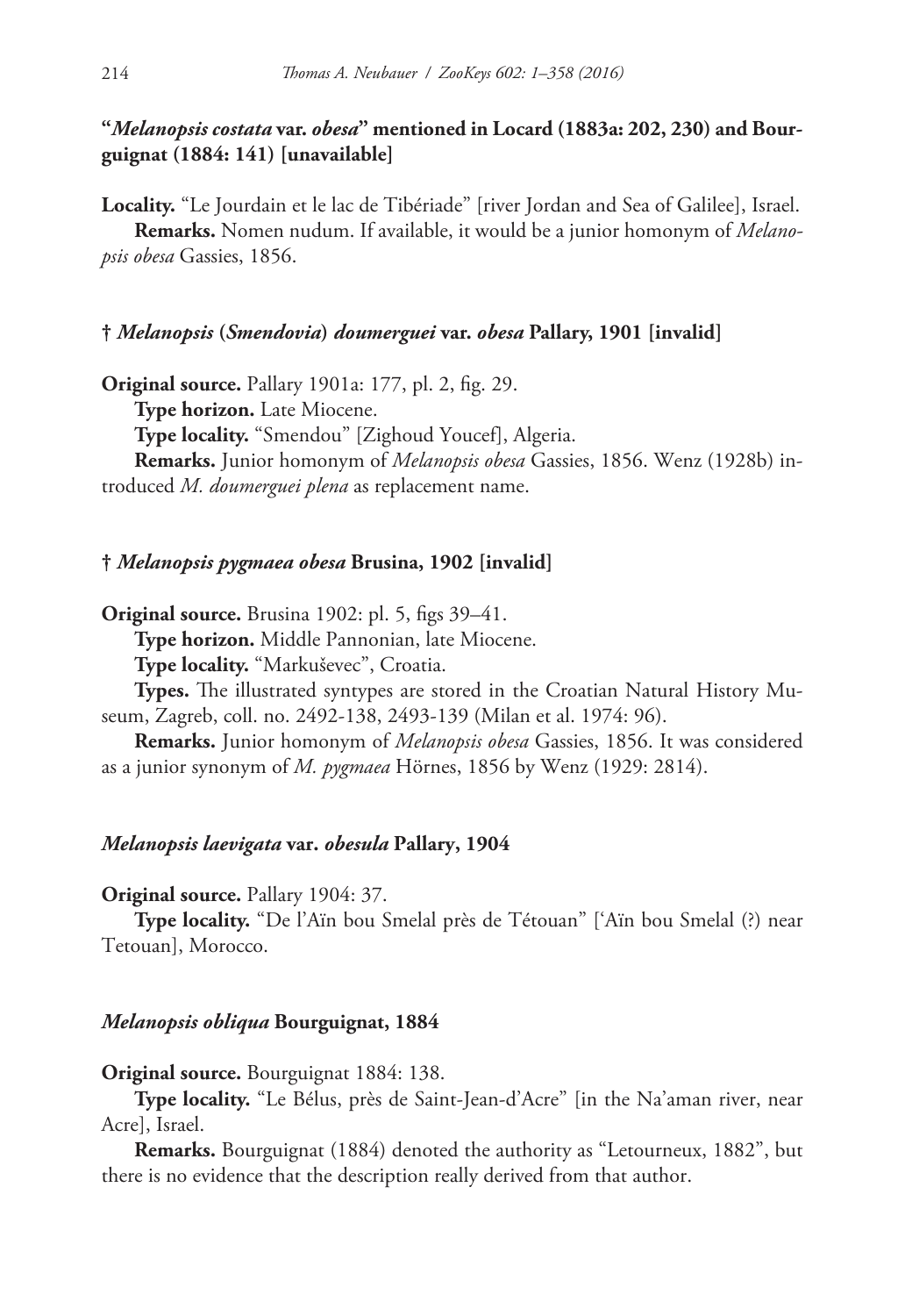## *Melanopsis costata* **var.** *obliquata* **Pallary, 1939**

**Original source.** Pallary 1939: 91, pl. 5, fig. 34.

**Type locality.** "Djishr ech Chegour" [Jisr Ash-Shughur], Syria.

**Remarks.** Heller and Sivan (2002a: 49) considered the taxon as a junior synonym of *Melanopsis multiformis* Blanckenhorn, 1897. Heller et al. (2005: 244) in turn treated it as a junior synonym of *Melanopsis costata* (Olivier, 1804).

# **†** *Melanopsis oblonga* **Blanckenhorn, 1897**

**Original source.** Blanckenhorn 1897: 137, pl. 10, fig. 25.

**Type horizon.** Plio-Pleistocene.

**Type locality.** "In der Dreissensiaschicht von Dschisr esch-Schurr" [in the *Dreissena* layers at Jisr Ash-Shughur], Syria.

## **†** *Melanopsis obsoleta* **Fuchs, 1873**

**Original source.** Fuchs 1873: 20, pl. 4, figs 14–15. **Type horizon.** Transdanubian, Pannonian, late Miocene. **Type locality.** "Radmanest" [Rădmănești], Romania.

## *Melanopsis costata* **var.** *obsoleta* **Martens, 1874 [invalid]**

**Original source.** Martens 1874: 33, p. 5, fig. 39. **Type locality.** "Quellen des Chabur bei Ras-el-Ain" [source of Chabur river near Ra's al 'Ayn], Syria.

**Remarks.** Junior homonym of *Melanopsis obsoleta* Fuchs, 1873.

## *Melanopsis saulcyi* **var.** *obsoleta* **Dautzenberg, 1894 [invalid]**

**Original source.** Dautzenberg 1894: 345.

**Type locality.** "Palmyre, dans un ruisseau et dans la rivière Ephéca" [Palmyra, in a stream and the river Epheca (?)], Syria.

**Remarks.** Junior homonym of *Melanopsis obsoleta* Fuchs, 1873.

## **†** *Melanopsis obtusa* **Deshayes, 1825**

**Original source.** Deshayes 1824–1837: 123, pl. 14, figs 22–23.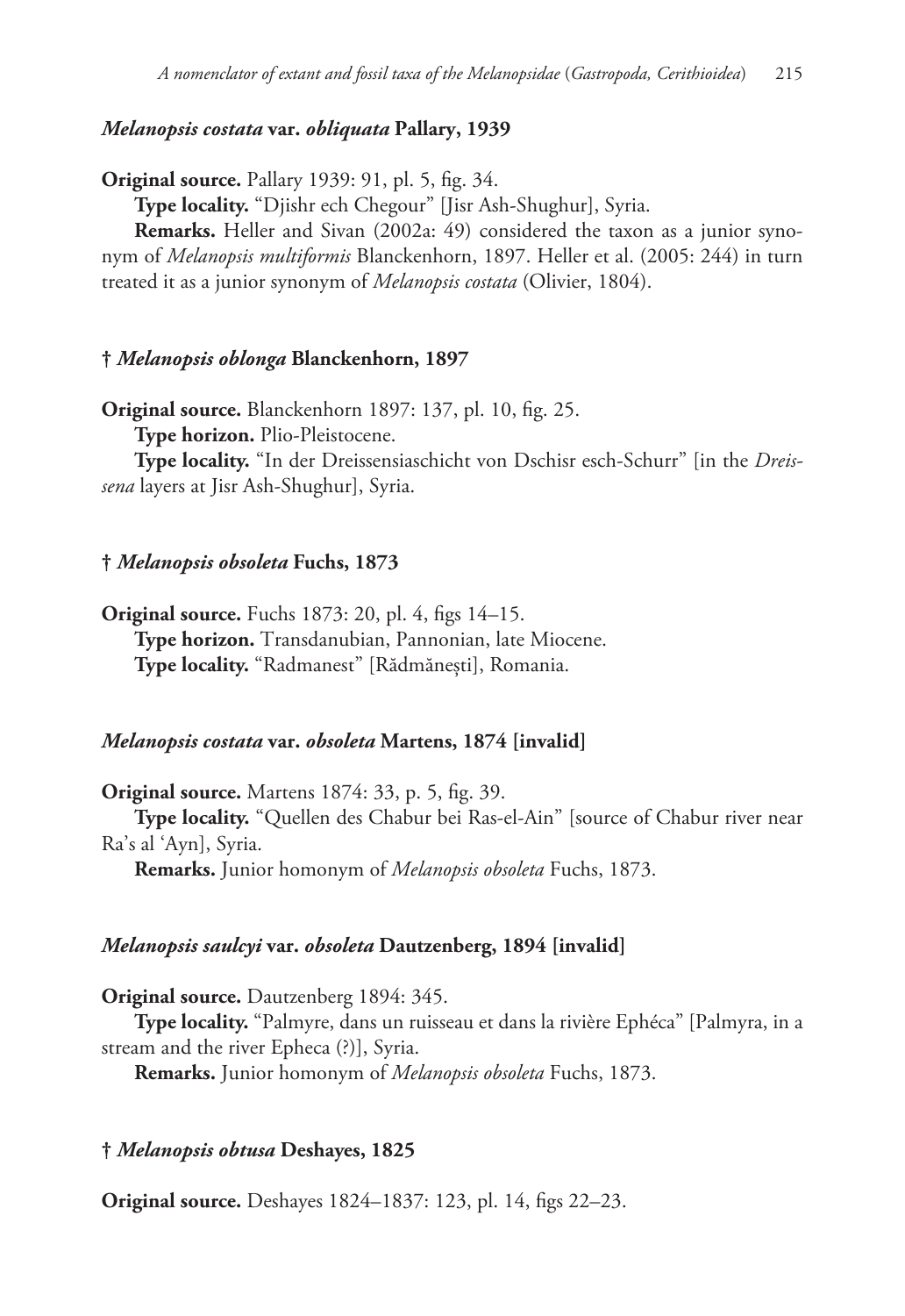**Type horizon.** Cuisian, late Ypresian, Eocene.

**Type locality.** "Retheuil près de Pierre-Fonds" [Retheuil near Pierrefonds, Dép. Aisne], France.

**Remarks.** Sandberger (1872: 202) classified the species within his new genus *Coptostylus* (Thiaridae), which was followed by Wenz (1929: 2570).

## *Melanopsis obtusa* **Pallary, 1920 [invalid]**

**Original source.** Pallary 1920a: 30.

**Type locality.** "Meknès, près de anciennes écuries" [Meknes, near the old stables], Morocco.

**Remarks.** Junior homonym of *Melanopsis obtusa* Deshayes, 1824.

## *Melanopsis praerosa* **[sic] var.** *ocuticarinata* **Paetel, 1888**

#### **Original source.** Paetel 1888: 403.

**Type locality.** "Persia" (Nevill 1884: 209), Iran.

**Remarks.** Nevill (1884) first mentioned the name "*acuticarinata*" [sic] for an infrasubspecific taxon ("subvariety"), which he briefly described. Paetel (1888) made the name available by ranking it as species-group name and referring to the description of Nevill (Art. 45.5.1). Although he obviously "misspelt" the name, *ocuticarinata* remains the valid spelling because Nevill's "*acuticarinata*" is not available as speciesgroup name.

# **†** *Melanopsis ogerieni* **Locard, 1883**

**Original source.** Locard 1883b: 92, 140, pl. 3, figs 3–4. **Type horizon.** Mammal zone MN 9–12, late Miocene. **Type locality.** "Priay; [...] Niquedet" (p. 150), France.

### **† "***Melanopsis oliva***" mentioned in Hoeninghaus (1831: 143) [unavailable]**

**Horizon.** Burdigalian, early Miocene (?).

**Locality.** "Dax", France.

**Remarks.** Nomen nudum. If available, it would be a junior homonym of *M. oliva* De Cristofori & Jan, 1832.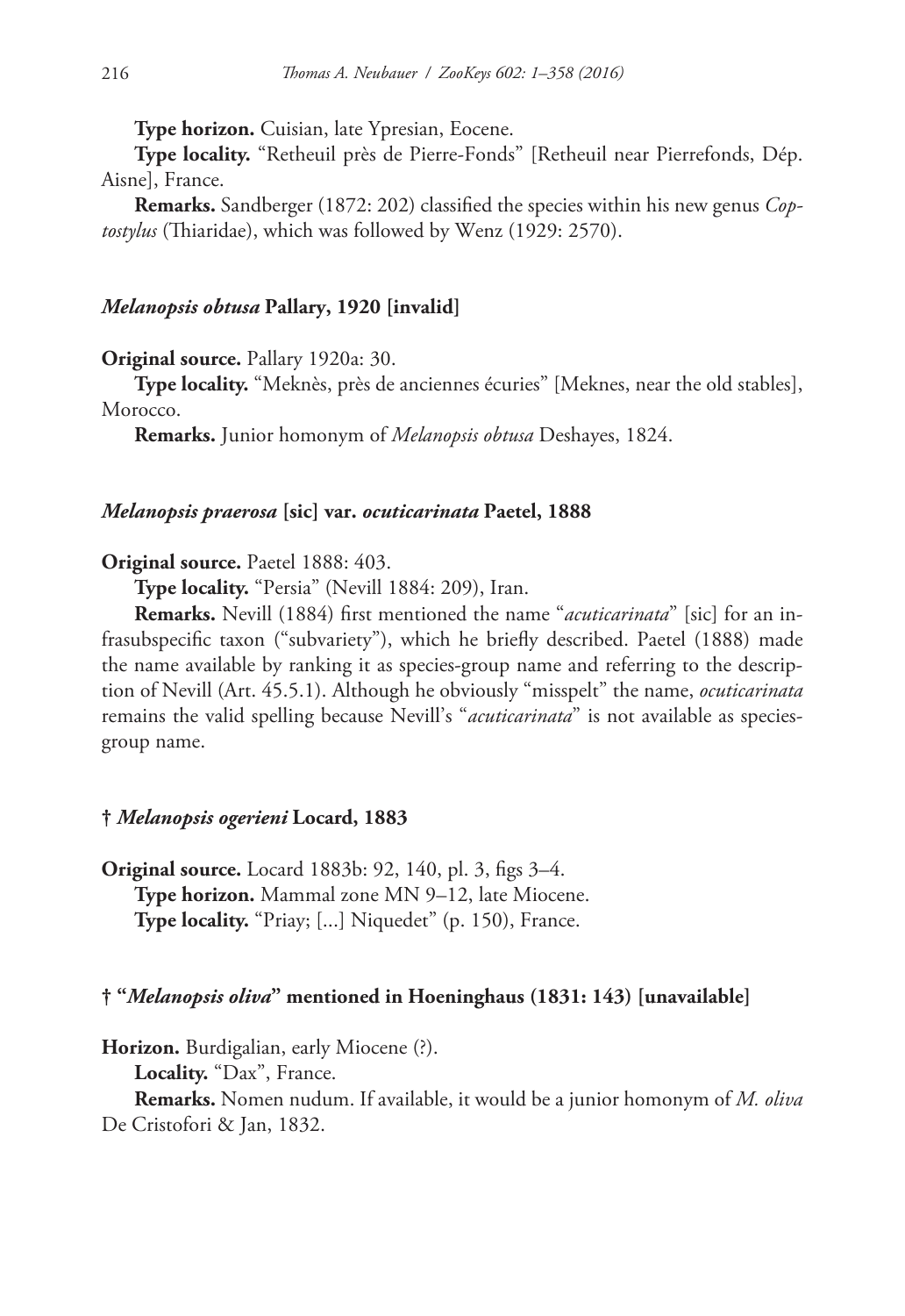## *Melanopsis oliva* **De Cristofori & Jan, 1832**

**Original source.** De Cristofori and Jan 1832: 4.

**Type locality.** "Am. mer." [South America], indicated in the previous part of the same work ("Conchylia terrestria et fluviatilia [...]", p. 7; there, the name is a nomen nudum).

**Remarks.** Certainly not a Melanopsidae.

#### *Melanopsis olivieri* **Bourguignat, 1884**

**Original source.** Bourguignat 1884: 98.

**Type locality.** "Entre Ain-Taib et Alep, à Sadjour-Sou; [...] du Nahr-el-Kelb, près Beyrouth; de divers cours d'eau du Liban; de Serghaia dans l'ouady Baradah près de Damas; de la fontaine Jérémie près de Jéricho; environs de Constantinople" [Gaziantep (Turkey) and Aleppo (Syria), at Sadjour-Sou (?); in Nahr el-Kalb near Beirut (Lebanon); in various streams of Lebanon; in Serghaia (?) in River Barada near Damascus (Syria); Jeremiah Fountain (?) near Jericho (Palestine); near Istanbul (Turkey)].

#### **†** *Melanopsis buccinoidea* **var.** *olivula* **Grateloup, 1828**

**Original source.** Grateloup 1828: 137. **Type horizon.** Burdigalian, early Miocene. **Type locality.** "Mandillot", France.

## *Melanopsis olivula* **Letourneux & Bourguignat, 1887 [invalid]**

**Original source.** Letourneux and Bourguignat 1887: 156.

**Type locality.** "À Nefta, dans les canaux d'arrosement et à El-Hammam, près Tozer" [at Nefta, in the irrigation channel, and at El-Hamma-Djerid near Tozeur], Tunisia.

**Remarks.** Junior homonym of *Melanopsis olivula* Grateloup, 1838. Pallary (1916: 84) was aware of the homonymy issue but did not introduce a replacement name for he considered the taxon as a junior synonym of *M. doumeti* Letourneux & Bourguignat, 1887.

### **†** *Melanopsis oltszakadatensis* **Halaváts, 1914**

**Original source.** Halaváts 1914: 421, six unnumbered textfigures.

**Type horizon.** Sarmatian (sensu stricto), middle Miocene.

**Type locality.** "Graben unterhalb der Gemeinde-Baumschule östlich von Oltszakadát" [trench below communal tree nursery, east of Săcădate], Romania.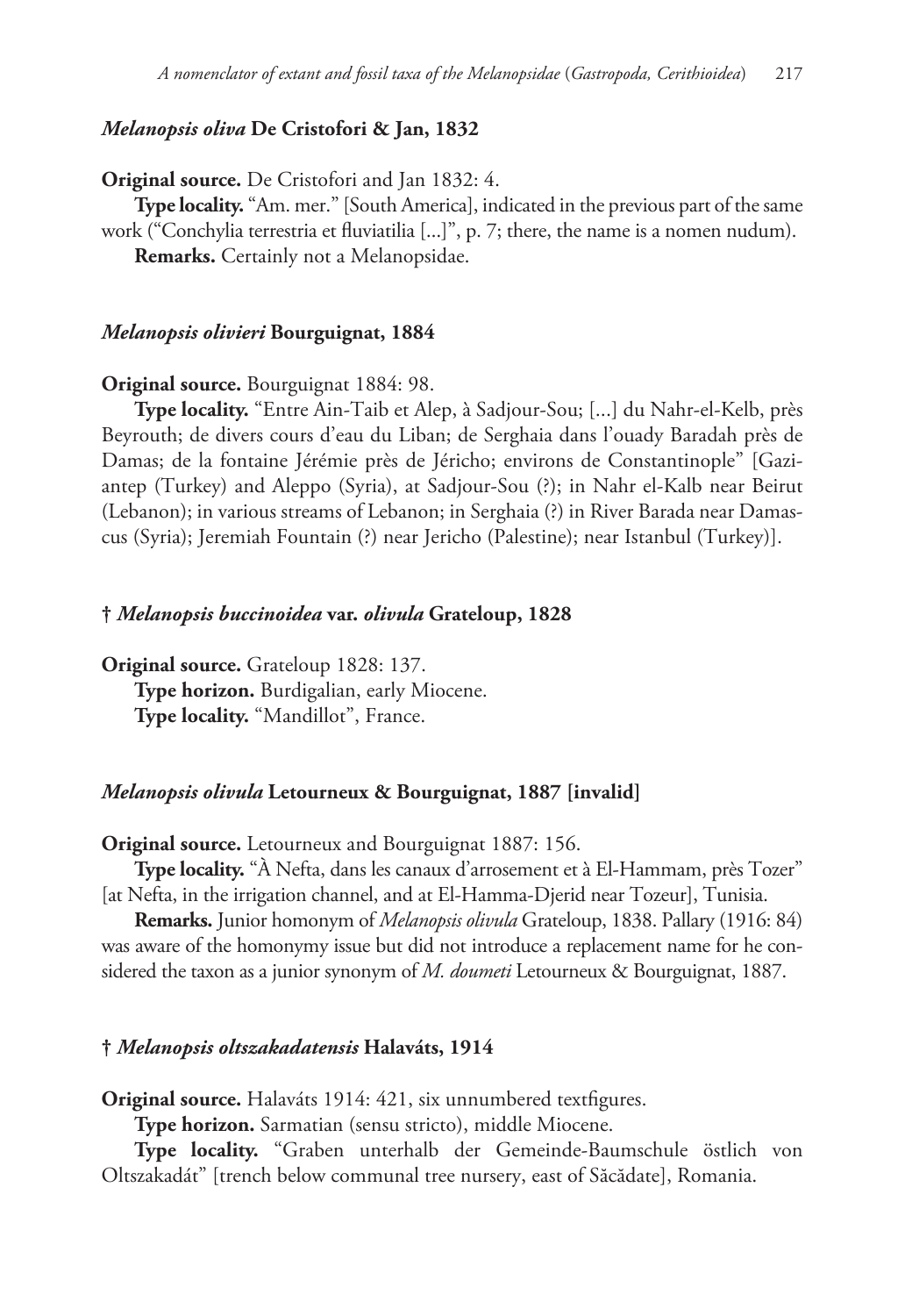## **†** *Melanopsis* **(***Lyrcea***)** *onusta* **Stefanescu, 1896**

**Original source.** Stefanescu 1896: 131, pl. 11, figs 38–41.

**Type horizon.** Pliocene.

**Type locality.** "À Plostina, à Leurda et à Stângaceana, dans la vallée de Motru; à Valea-lui-Câne, dans la vallée de Gilortu; à Breasta, à Bocovatz et à Bâzdâna, dans la vallée de Jiu; à Beceni, dans la vallée de Slanic de Buzau; à Plaiu et à Chiojdeni, dans la vallée de Râmnicu-Sarat" [at Ploștina, at Leurda and at Stângăceaua, in the valley of the river Motru; at Gilortu in the valley of the river Gilortu; at Breasta, at Bucovăț and at Bâzdâna, in the valley of the river Jiu; at Beceni, in the valley of the river Slănic; at Plaiu and at Chiojdeni, in the valley of the river Râmnic], Romania.

#### **†** *Melanopsis onychia* **Brusina, 1874**

**Original source.** Brusina 1874: 30, pl. 1, figs 3–4.

**Type horizon.** Cernikian, Pliocene.

**Type locality.** "Bečić; Podvinje (Čaplja) [Čaplja trench near Slavonski Brod]; Sibinj", Croatia.

**Types.** Milan et al. (1974: 95) indicated a holotype, but it is uncertain whether the specimen was the only one Brusina had at hand (holotype by monotypy, Art. 73.1.2). The specimen is stored in the Croatian Natural History Museum, Zagreb, coll. no. 3206-852/1.

## **†** *Melanopsis oomorpha* **De Stefani, 1877**

**Original source.** De Stefani 1877: 284.

**Type horizon.** Villafranchian, Plio-Pleistocene.

**Type locality.** "Spoleto [...], Orciano [...], fra S. Gemini e Carsoli" [Spoleto, Orciano Pisano, Carsoli near San Gemini], Italy.

**Remarks.** Introduced for *M. buccinoidea* sensu Férussac, 1823, non Olivier, 1801 (partim) as well as for formerly misidentified *M. narzolina*. Esu and Girotti (1975: 251) considered this taxon as a junior synonym of "*Melanopsis affinis* Férussac", which is not an available name.

#### **†** *Melanopsis oranensis* **Pallary, 1926**

**Original source.** Pallary 1926c: 286, figs 1–4. **Type horizon.** Pliocene?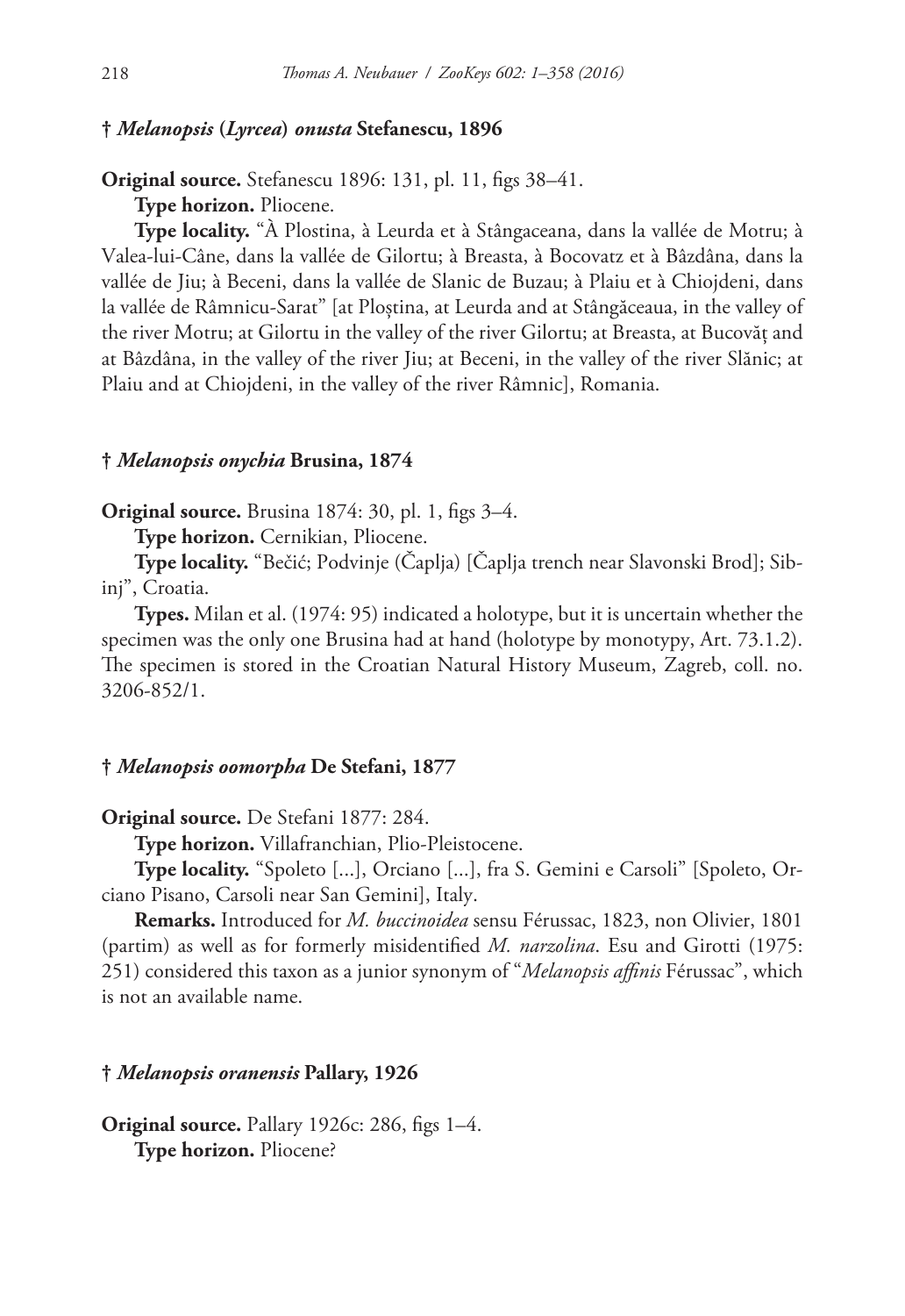**Type locality.** "D'un puits, profond de 25 mètres, situé dans la propriété Lamur, sur la rive gauche d'un ravinement creusé par les eaux pluviales dans une dépression de terrain, perpendiculaire au chemin d'Aïn Beïda" (p. 284) [from a well, 25 m deep, located in the village Lamur (near Oran) on the left bank of a ravine carved by rainwater in a depression in the ground, perpendicular to the path from 'Aïn el Beïda], Algeria.

**Remarks.** Pallary cited in the synonymy list his paper on the fauna of the "Berbérie", which appeared in the Journal de Conchyliologie. That work, however, was not published before March 1928.

## **†** *Melanopsis orientalis* **Bukowski, 1892**

**Original source.** Bukowski 1892: 249.

**Type horizon.** Apolakkia/Monolithos Formation, Pliocene.

**Type locality.** "Rhodos" (locality specified as "Monolithos" in Bukowski 1893), Greece.

### **"***Melanopsis orientalis* **Von dem Busch" mentioned in Mousson (1854: 50) [unavailable]**

Locality. Not indicated (except from "de l'Orient"). **Remarks.** Nomen nudum, listed by Mousson without any explanation.

## **†** *Melanopsis ornata* **Deshayes, 1862**

**Original source.** Deshayes 1861–1864: 474, pl. 31, figs 27–28. **Type horizon.** Sparnacian, early Ypresian, Eocene. **Type locality.** "Sainceny", France. **Remarks.** Type species of *Eginea* Pacaud & Harzhauser, 2012 (Pachychilidae).

#### **†** *Paludina* **(***Vivipara***)** *ornata* **Fuchs, 1877**

**Original source.** Fuchs 1877: 6, pl. 1, fig. 2.

**Type horizon.** Pliocene.

**Type locality.** "Kalamaki" [near Corinth], Greece.

**Remarks.** Since *Paludina* Férussac, 1812 is a junior objective synonym of *Viviparus* Montfort, 1810, this species is a junior homonym of *V. ornata* Neumayr in Neumayr & Paul, 1875. Wenz (1928a) recombined the species with *Amphimelania* and introduced *A. fuchsi* as replacement name.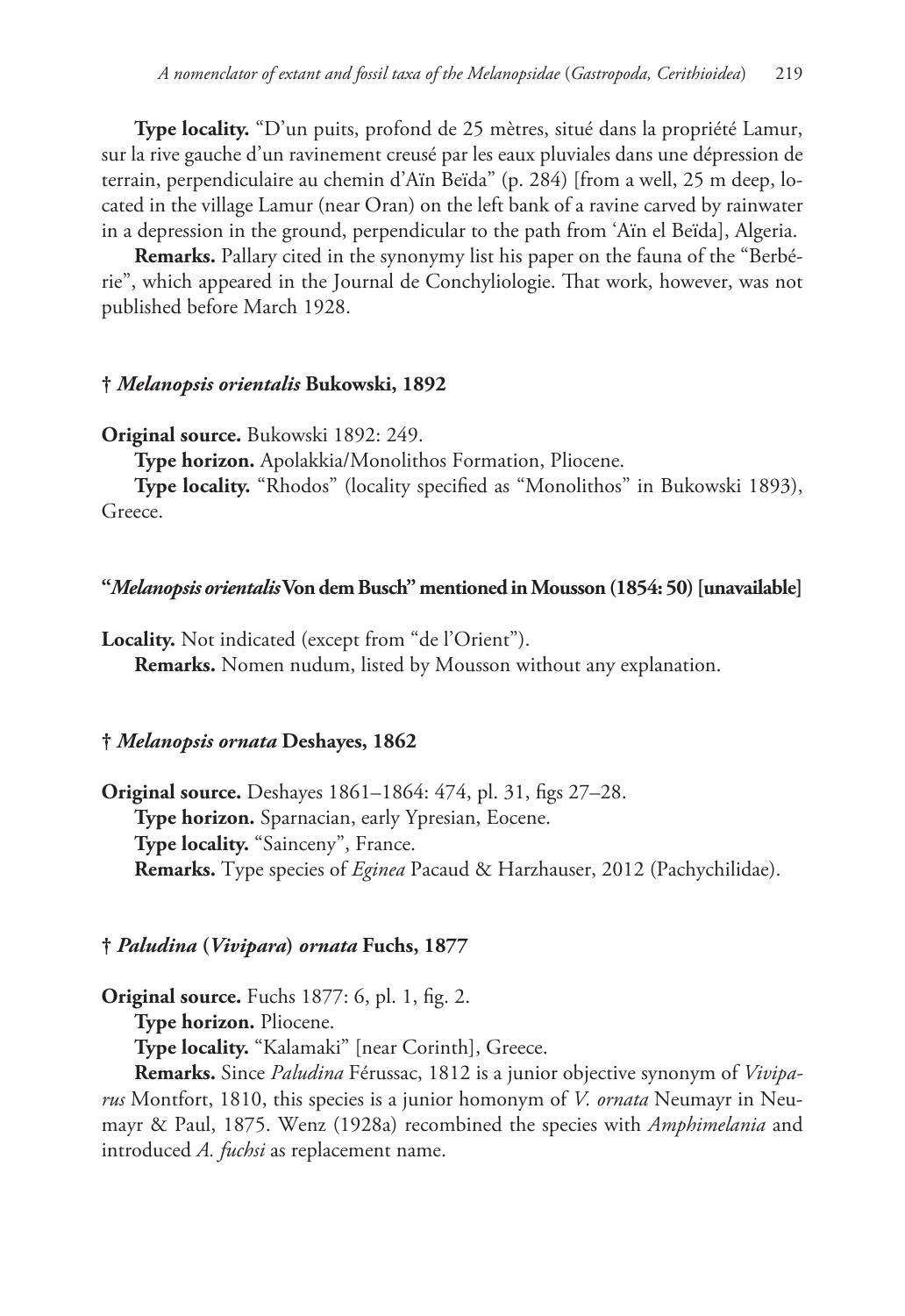### *Melanopsis orontis* **Pallary, 1939**

**Original source.** Pallary 1939: 92, pl. 6, figs 70–72.

**Type locality.** "L'Oronte à Djisr ech Chogour" [in the Orontes at Jisr Ash-Shughur], Syria.

### *Melanopsis orophila* **Pallary, 1920**

**Original source.** Pallary 1920b: 117.

**Type locality.** "M. Mario: Farnesina" (Cerulli-Irelli 1914: 183), Italy.

**Remarks.** Introduced for *M. praemorsa* sensu Cerulli-Irelli, 1914, non Linnaeus, 1758.

## **†** *Melanopsis* **(***Canthidomus***)** *oroposi* **Papp, 1979**

**Original source.** Papp 1979: 672, pl. 3, figs 1–15. **Type horizon.** Mammal zone MN 10, late Miocene. **Type locality.** "Milessi" [Milesi], Greece. **Types.** Institute of Paleontology, University of Vienna; no number indicated.

## **†** *Melanopsis buccinoidea* **var.** *ovalis* **Grateloup, 1838**

**Original source.** Grateloup 1838: 146. **Type horizon.** Sparnacian, early Ypresian, Eocene. **Type locality.** "Épernay", France. **Remarks.** Introduced for "*M. buccinoidea* var. a" in Férussac (1823: 149, pl. 1 [= 7], fig. 1), non Olivier, 1801.

#### *Melanopsis ovata* **Dunker, 1862**

**Original source.** Dunker 1862: 150. **Type locality.** "Rotoitisee" [Lake Rotoiti], New Zealand. **Remarks.** Suter (1893: 139) considered the taxon as a junior synonym of *Zemelanopsis trifasciata* (Gray in Dieffenbach, 1843).

## **†** *Melanopsis ovicona* **Deffner & Fraas, 1877**

**Original source.** Deffner and Fraas 1877: 16. **Type horizon.** Mammal zone MN 6, middle Miocene.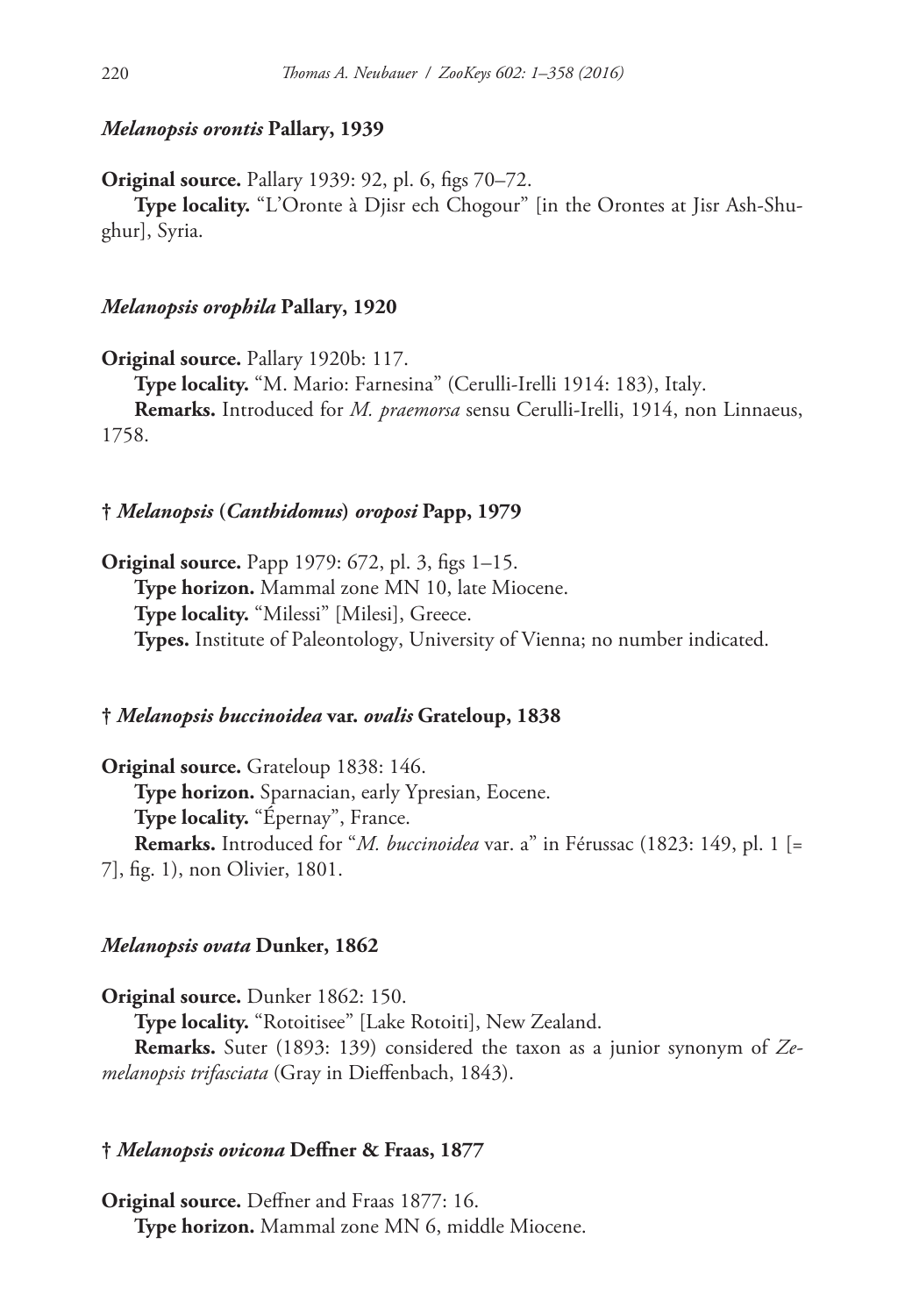**Type locality.** "Trendel" [in Nördlinger Ries], Germany.

**Remarks.** Wenz (1929: 2763), who erroneously considered the taxon as a nomen nudum, listed it in synonymy of *Melanopsis kleinii* Kurr, 1856.

### *Melanella ovoidaea* **Bourguignat, 1884**

**Original source.** Bourguignat 1884: 22.

**Type locality.** "Le Danube au-dessus de Routschouk (Bulgarie)" [in the Danube river below Ruse], Bulgaria.

**Remarks.** Note that Bourguignat denoted the authority as "Bourguignat, 1879".

#### *Melanopsis nodosa* **var.** *ovoidalis* **Cerulli-Irelli, 1914**

**Original source.** Cerulli-Irelli 1914: 184, pl. 15 (47), figs 5–6.

**Type locality.** "M. Mario: Farnesina; Acuatraversa", Italy.

**Remarks.** Girotti (1972: 232) considered the taxon as a junior synonym of "*Melanopsis affinis* Férussac", which is not an available name.

### **†** *Melanopsis ovosimilis* **Willmann, 1981**

### **Original source.** Willmann 1981: 143.

**Type horizon.** Vasilios Formation, middle Tortonian, late Miocene.

**Type locality.** "Dermen Deressi 400 m westlich des Asklepion, ca. 3 km westlich von Kos-Ort/Kos" [Dermen Deressi 400 m west of Asklepion, ca. 3 km west of Kos city, Kos Island], Greece.

**Types.** Geological-Paleontological Institute, University of Kiel, Germany; no number indicated.

#### *Melanopsis ovula* **Bourguignat, 1884**

**Original source.** Bourguignat 1884: 162.

**Type locality.** "Le Guadalquivir entre Séville et Cordoue" [in the Guadalquivir river between Sevilla and Córdoba], Spain.

#### **†** *Melanopsis ovularis* **Watelet, 1853**

**Original source.** Watelet 1853: 18, pl. 2, figs 18–19. **Type horizon.** Cuisian, late Ypresian, Eocene. **Type locality.** "Mercin" [Mercin-et-Vaux], France.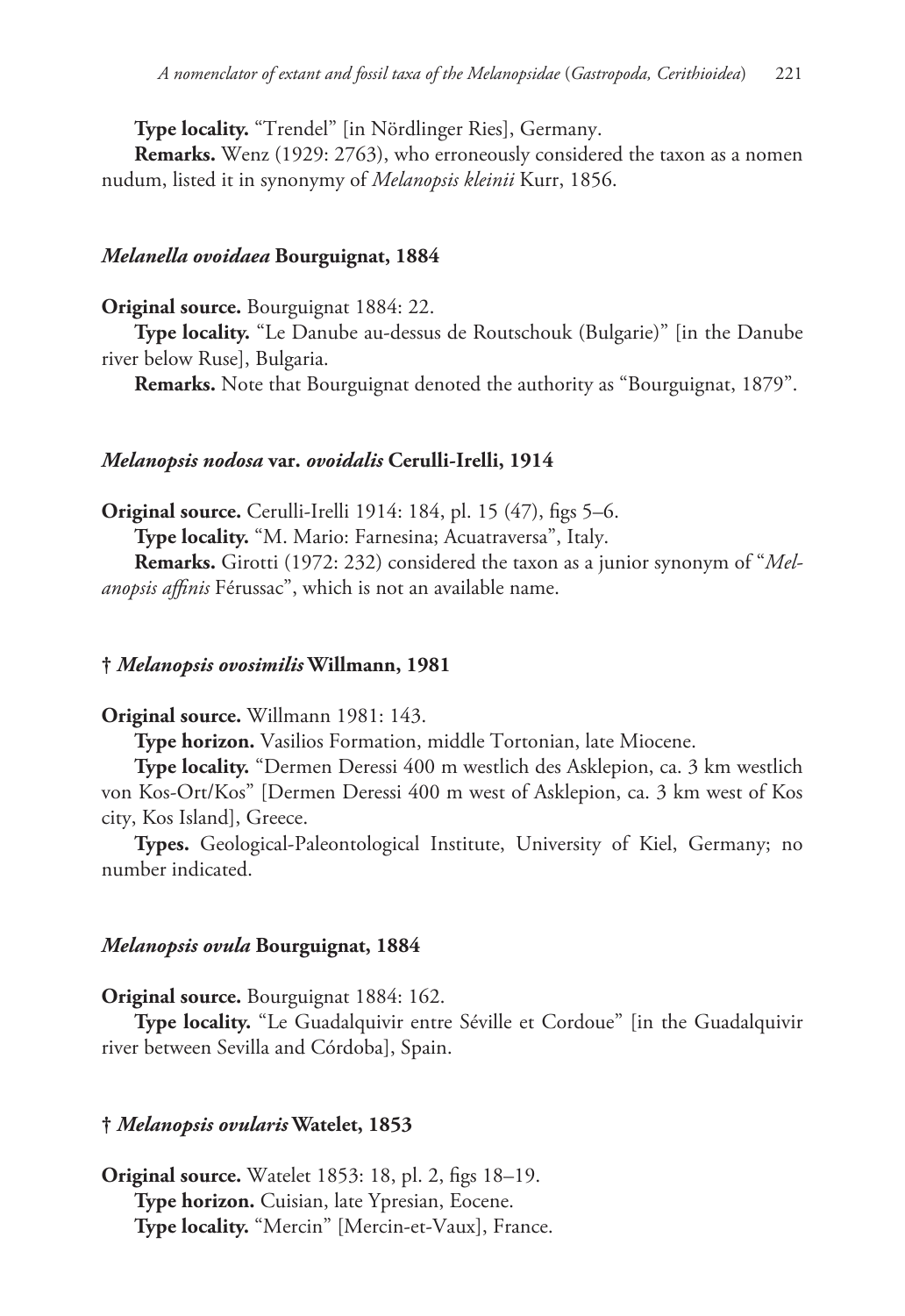**Remarks.** Watelet attributed the authority to Deshayes, but there is no evidence that the description really derived from that author.

#### *Melanopsis ovum* **Bourguignat, 1884**

**Original source.** Bourguignat 1884: 143.

**Type locality.** "See Tiberias" (Kobelt 1880: 17) [Sea of Galilee], Israel.

**Remarks.** Appeared first as a nomen nudum in Locard (1883a: 202). Introduced for "*Melanopsis costata* var." in Kobelt (1880: 17, pl. 188, fig. 1906). Heller et al. (2005: 246) considered the species as a junior synonym of *Melanopsis jordanica* Roth, 1839.

### **†** *Melanopsis oxyacantha* **Brusina, 1902**

**Original source.** Brusina 1902: pl. 7, figs 6–7.

**Type horizon.** Transdanubian, Pannonian, late Miocene.

**Type locality.** "Tihany", Hungary.

**Types.** The illustrated syntypes are stored in the Croatian Natural History Museum, Zagreb, coll. no. 2534-180/1-2 (Milan et al. 1974: 95).

**Remarks.** The name "*oxicanthe*" as mentioned in Miletić-Spajić (1961: 252) is an incorrect subsequent spelling.

## **†** *Melanopsis* **(***Lyrcea***)** *pachecoi* **Royo Gómez, 1922**

**Original source.** Royo Gómez 1922: 108. **Type horizon.** Late Miocene. **Type locality.** "Sierra de la Pinada en Sayatón (Guadalajara)", Spain.

## *Melanopsis pachya* **Pallary, 1939**

**Original source.** Pallary 1939: 86, pl. 5, figs 10, 12.

**Type locality.** "Dans les sources de Mézérib, au N. O. de Derâa (Syrie méridionale)" [in the sources of the Muzayrīb, northwest of Dar'ā], Syria.

## *Microcolpia pachystoma* **Bourguignat, 1884**

**Original source.** Bourguignat 1884: 66. **Type locality.** "La Save près d'Agram" [Sava river at Zagreb], Croatia. **Remarks.** Starobogatov et al. (1992: 65) considered the species as a junior synonym of *Microcolpia cornea* (Pfeiffer, 1828).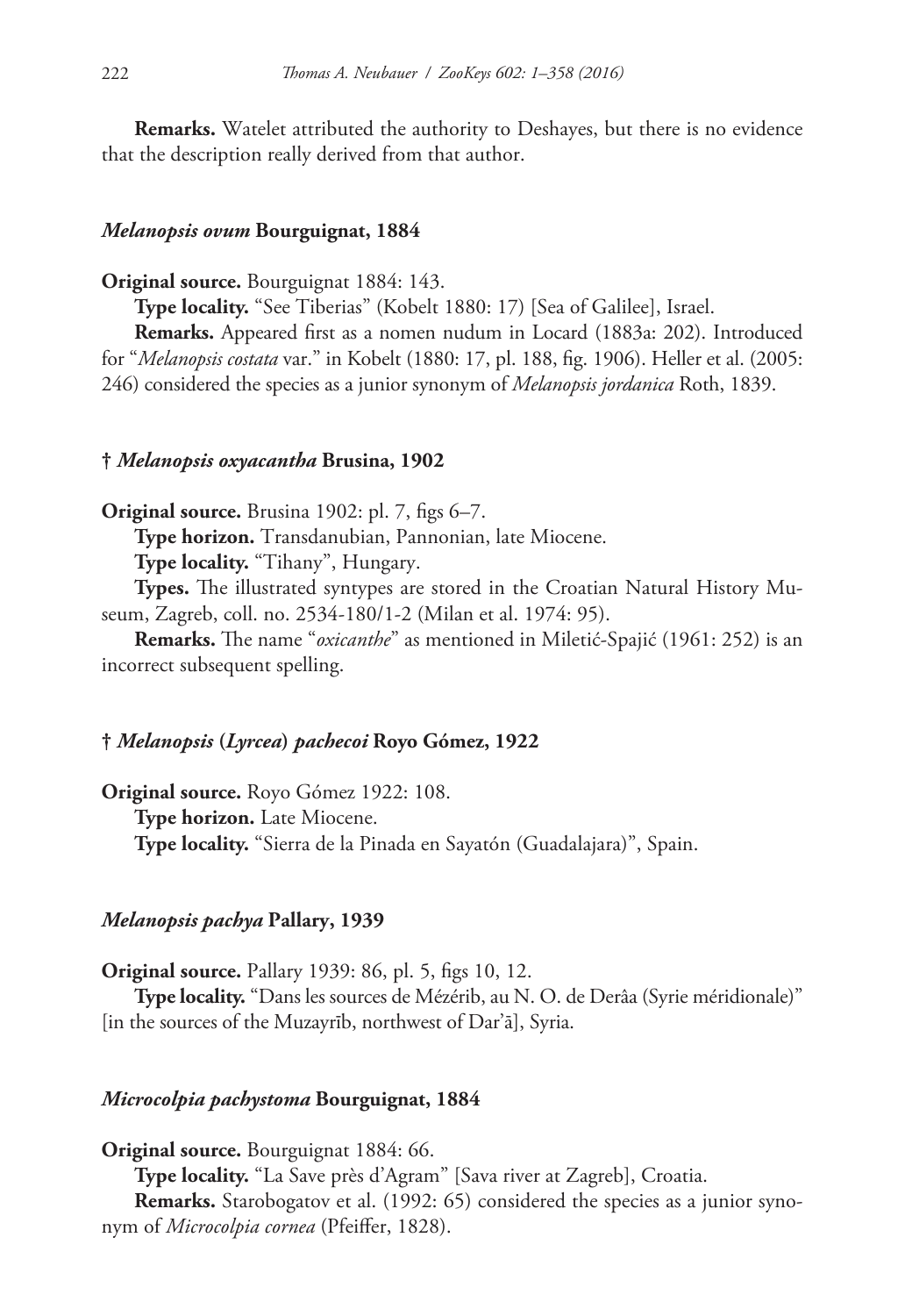**†** *Melanopsis* **(***Melanosteira***)** *pagodaeformis* **Pavlović, 1927**

**Original source.** Pavlović 1927: 62, pl. 7, fig. 11. **Type horizon.** Middle Pannonian, late Miocene. **Type locality.** "Из Карагача" [from Karagača near Vrčin], Serbia. **Types.** The illustrated syntype is stored in the Natural History Museum, Belgrade, coll. no. 213 (Milošević 1962: 23).

## **†** *Melanopsis pallaryi* **Wenz, 1919**

**Original source.** Wenz 1919a: 73.

**Type horizon.** Early Pleistocene.

**Type locality.** "Du puits Karoubi" (Pallary 1901a: 178) [from the well Karoubi], Algeria.

**Remarks.** Replacement name for *M. acuminata* Pallary, 1901, non Gümbel, 1861.

#### *Melanopsis doriae pallida* **Biggs, 1962**

**Original source.** Biggs 1962: 71.

**Type locality.** "Bagh-i-Zerisf near Kerman", Iran.

## *Melanopsis palmyrensis* **Pallary, 1939**

**Original source.** Pallary 1939: 96, pl. 6, figs 60–62. **Type locality.** "Palmyre", Syria. **Remarks.** Heller et al. (2005: 248) considered the species as a junior synonym of *Melanopsis saulcyi* Bourguignat, 1853.

#### **†** *Melanopsis panciciana* **Brusina, 1874**

**Original source.** Brusina 1874: 44.

**Type horizon.** Langhian, middle Miocene.

**Type locality.** "Ribarić", Croatia.

**Types.** The illustrated syntypes are stored in the Croatian Natural History Museum, Zagreb, coll. no. 3660-1300/1-2 (Milan et al. 1974: 95).

**Remarks.** Neubauer et al. (2013: 135) considered this taxon as a junior synonym of *Melanopsis lyrata* Neumayr, 1869.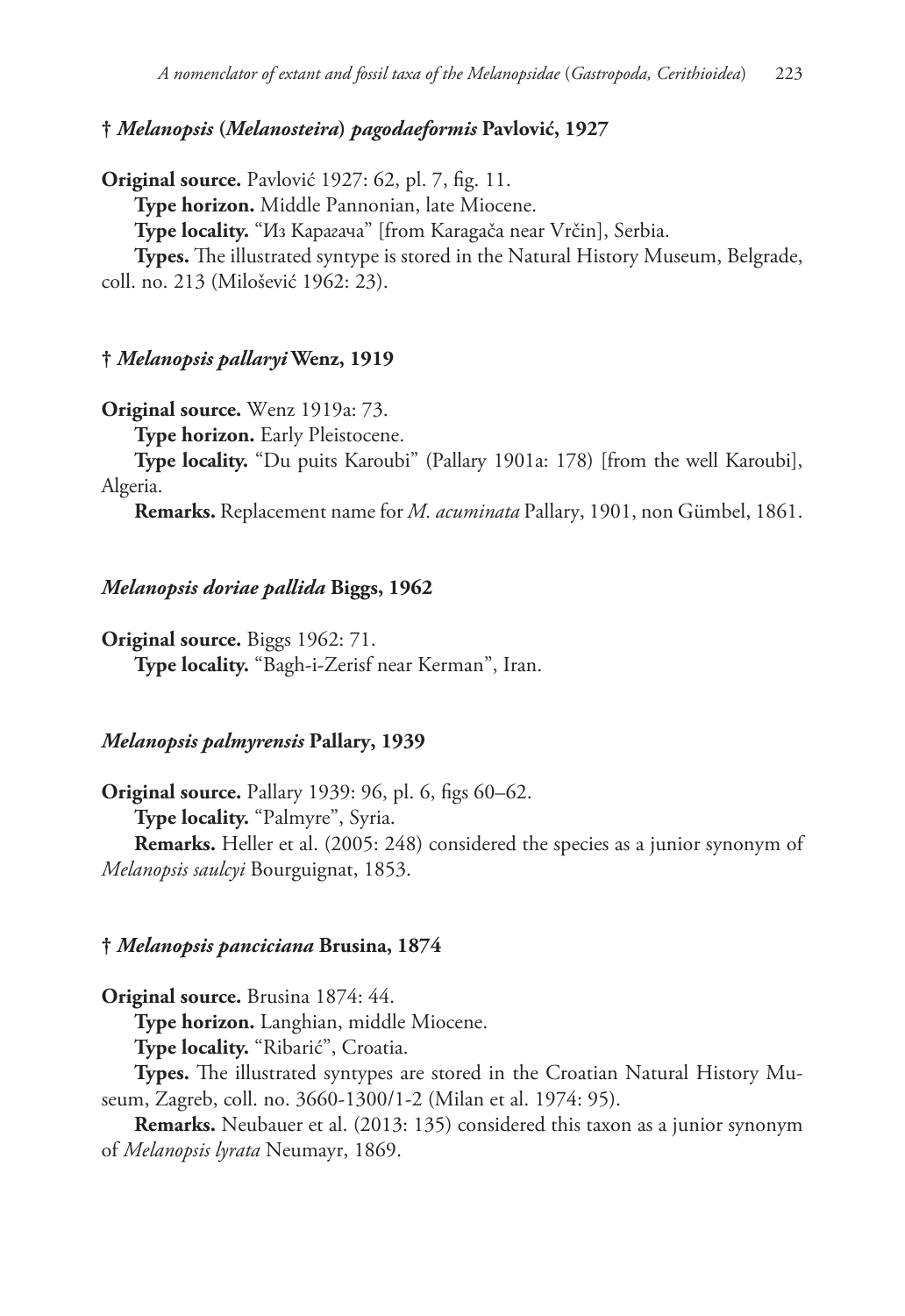**†** *Melanopsis neumayri* **var.** *papiolensis* **Almera & Bofill y Poch in Almera, 1894**

**Original source.** Almera 1894: 171, pl. 4, figs 5a–b. **Type horizon.** Late Messinian–early Zanclean, late Miocene–early Pliocene. **Type locality.** "Castellbisbal, Papiol", Spain.

### **†** *Melanopsis papkesiensis* **Bandel, 2000**

**Original source.** Bandel 2000: 162, figs 52–85.

**Type horizon.** Late Pannonian, late Miocene.

**Type locality.** "Sand pit near Papkesi [Papkeszi]", Hungary.

**Types.** Geological-Palaeontological Institute and Museum University of Hamburg, coll. no. 4269.

### **†** *Melanoptychia paradoxa* **Brusina, 1892**

**Original source.** Brusina 1892: 144.

**Type horizon.** Middle Pannonian, late Miocene.

**Type locality.** "Markuševec", Croatia.

**Types.** The illustrated syntypes are stored in the Croatian Natural History Museum, Zagreb, coll. no. 2540-186/1-4 (Milan et al. 1974: 100).

## *Melanopsis pardalis* **Brot, 1878**

**Original source.** Brot 1874–1879: 373, pl. 38, fig. 5.

**Type locality.** "Krain, im Gurkfluss" (Clessin 1890: 686) [in the river Gurk], Austria.

**Remarks.** Brot (1878) introduced it as "*Melanopsis pardalis*. Mhlf. Mss." in synonymy of *Hemisinus esperi* (Férussac, 1823) [currently in *Esperiana*]. Clessin (1890) made the name available by treating it as valid name (see Note 2).

### **†** *Melanopsis parkinsoni* **Deshayes, 1825**

**Original source.** Deshayes 1824–1837: 123, pl. 17, figs 3–4.

**Type horizon.** Cuisian, late Ypresian, Eocene.

**Type locality.** "Cuise-la-Mothe" [Cuise-la-Motte], France.

**Remarks.** Wenz (1929: 2566) considered the species as a junior synonym of *Coptostylus albidus* (Lamarck, 1822) (Thiaridae).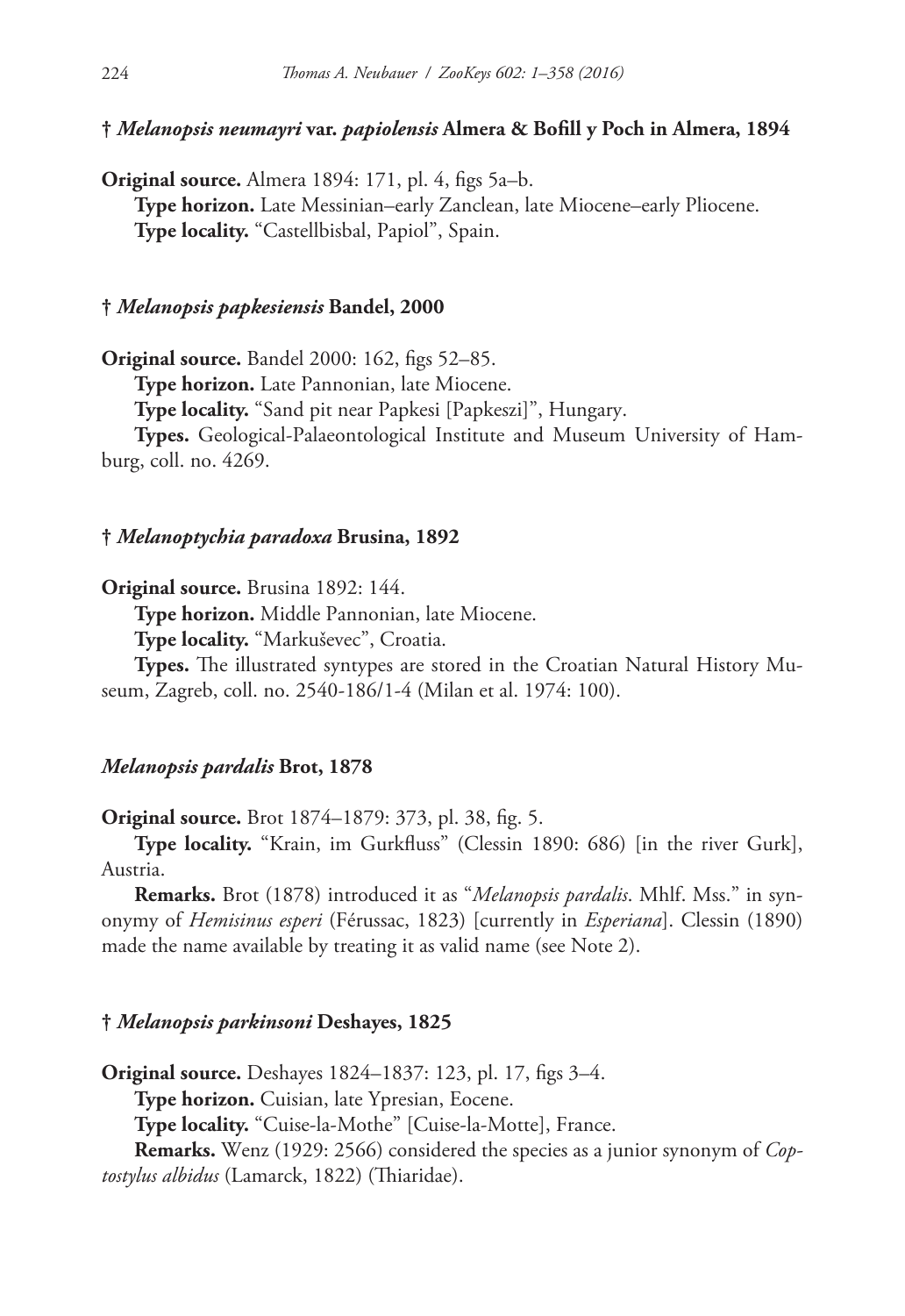## *Melania* **(***Melanopsis***)** *parreyssii* **Philippi, 1847**

**Original source.** Philippi 1847: 176, pl. 4, fig. 15.

**Type horizon.** Late Pleistocene to Recent.

**Type locality.** "Hungaria" [no locality indicated], Hungary? (at that time, the kingdom Hungary covered large parts of Romania and northern Croatia).

**Remarks.** Philippi attributed the authority to Johann Georg Megerle von Mühlfeld, apparently based on an "in schedis" determination. The name "*parreyssi*" as mentioned in Brusina (1903), Kormos (1905) and Paucă (1937) is an incorrect subsequent spelling (see also Neubauer et al. 2014d).

## **†** *Melanopsis parva* **Pallary, 1916**

**Original source.** Pallary 1916: 78.

**Type horizon.** Burdigalian, early Miocene (?).

**Type locality.** "Dax", France.

**Remarks.** Pallary (1916, 1920) erroneously treated "*parva*" as available name attributed to Férussac (1823), who solely used the word as descriptive term (Latin "small"). The name became nevertheless available from Pallary (1916) who associated the name with an illustration in Férussac (1823: pl. 8, fig. 5). Cossmann and Peyrot (1918: 485) considered the taxon as a junior synonym of *Melanopsis subbuccinoides* d'Orbigny, 1852.

## **†** *Melanopsis olivula* **var.** *parvula* **Grateloup, 1838**

**Original source.** Grateloup 1838: 143, pl. 4, fig. 56. **Type horizon.** Burdigalian, early Miocene. **Type locality.** "Dax. [...] Mandillot", France.

#### *Melania parvula* **Brot, 1874**

**Original source.** Brot 1874–1879: 13, pl. 1, figs 2–2a.

**Type locality.** "Krain" [Carniola, a historical region that comprised parts of present-day Slovenia; no locality indicated].

**Remarks.** Appeared first as a nomen nudum in Brot (1862). The name was not found in Rossmässler (1839), to whom Brot (1862, 1874) referred.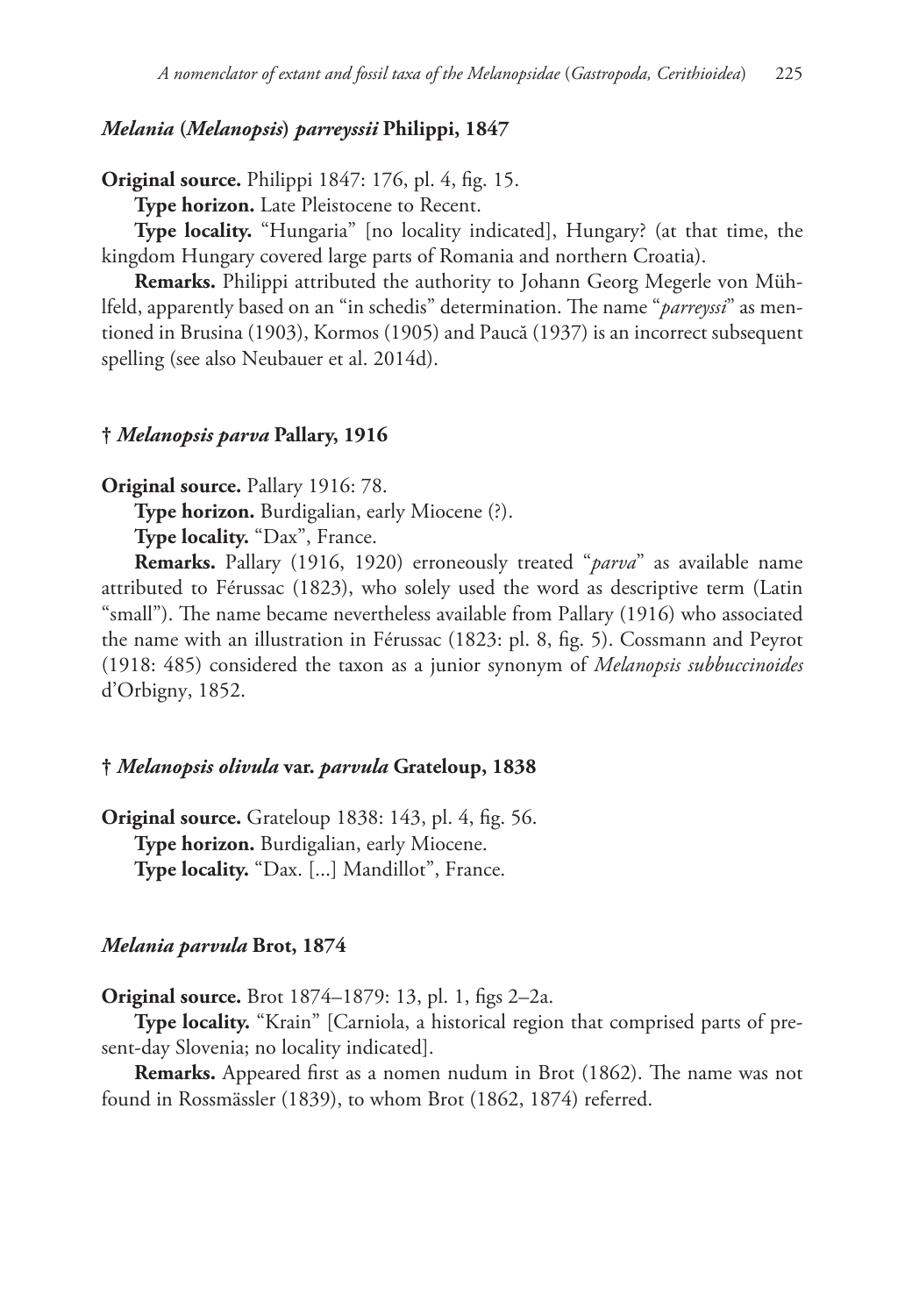## *Melanopsis jordanica* **var.** *parvula* **Bourguignat, 1884 [invalid]**

**Original source.** Bourguignat 1884: 142.

**Type locality.** "Le Jourdain, à 4 kilomètres au-dessus de la Mer Morte; Ain-el-Mellaha, dans la plaine du Bahr-el-Houlé" [Jordan river, 4 km north of the Dead Sea; Aïn Mallahah, in the plains of the Hula valley], Israel.

**Remarks.** Junior homonym of *Melanopsis olivula parvula* Grateloup, 1838 (see Note 1). Heller et al. (2005: 245) considered the variety a synonym of *M. lampra* Bourguignat, 1884.

## **†** *Melania patula* **Bellardi & Michelotti, 1841**

**Original source.** Bellardi and Michelotti 1841: 163, pl. 7, figs 8–9.

**Type horizon.** Late Miocene.

**Type locality.** "Del Tortonese" [from the region of Tortona], Italy.

**Remarks.** Bellardi and Michelotti attributed the authority to Bonelli (1827), which is an unpublished collection catalogue. Considered to belong in the genus *Amphimelania* by Wenz (1929: 2876).

#### **†** *Melanopsis* **(***Lyrcaea***) [sic]** *vindobonensis paucai* **Lubenescu, 1981**

**Original source.** Lubenescu 1981: 176, pl. 12, figs 8–12.

**Type horizon.** Middle Pannonian, late Miocene.

**Type locality.** "Comuna Vingard, 15 km NE de Sebeș-Alba", Romania.

**Types.** Institute of Geology and Geophysics, University of Bucharest; no number indicated.

### **†** *Melanopsis pauli* **Bandel & Riedel, 1994**

**Original source.** Bandel and Riedel 1994: 19, pl. 12, figs 2–6.

**Type horizon.** Late Santonian–early Campanian, late Cretaceous.

**Type locality.** "Csingertal, near Ajka (Bakony Mountains)", Hungary.

**Types.** Geological-Paleontological Department, Natural History Museum Vienna, Austria, coll. no. 1994/148.

#### **†** *Melanopsis paulovici* **Bourguignat, 1880**

**Original source.** Bourguignat 1880: 37. **Type horizon.** Langhian, middle Miocene. **Type locality.** "Vallée de la Cettina" [Cetina river valley], Croatia.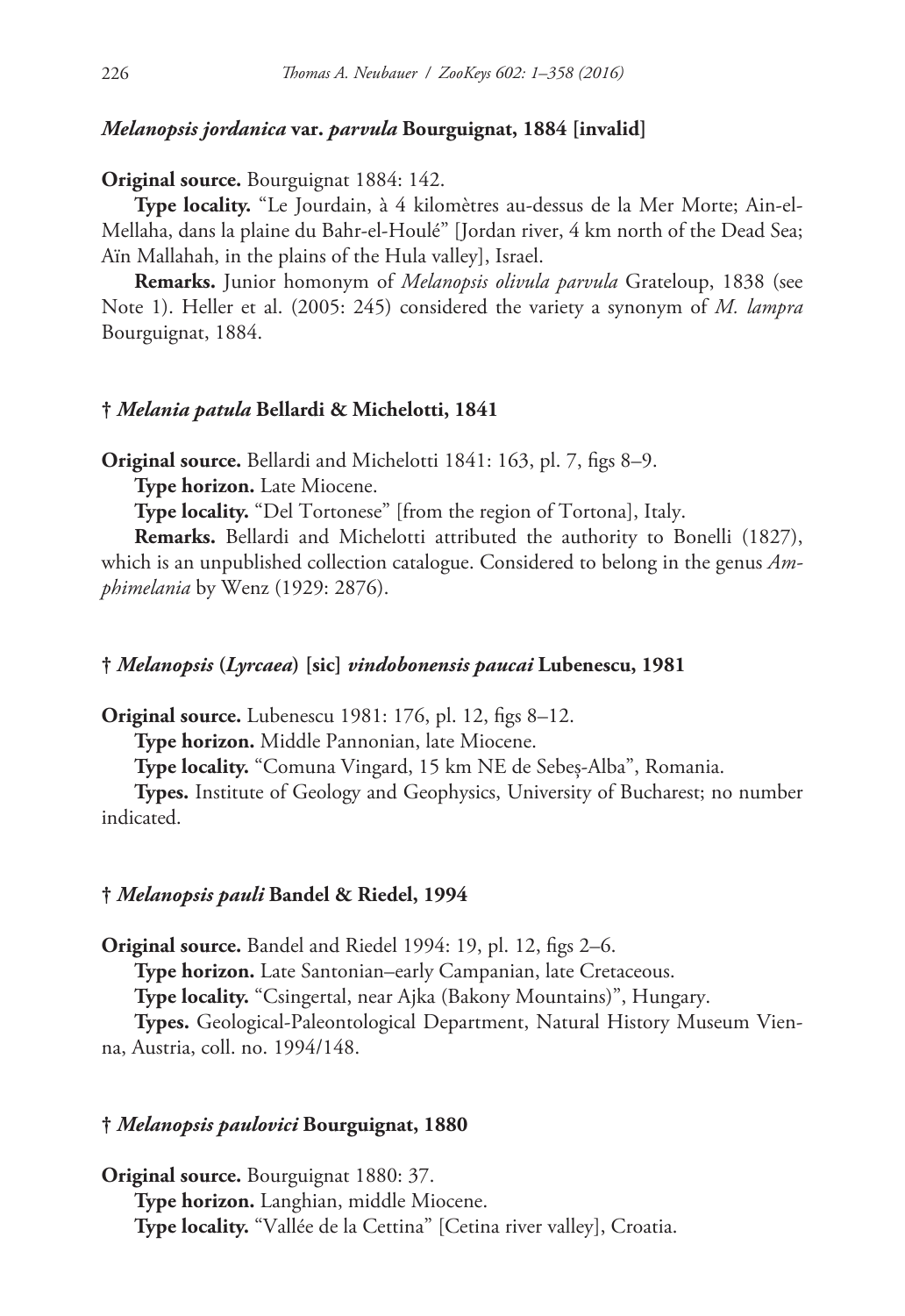## **†** *Melanopsis pavlovici* **Brusina, 1902**

**Original source.** Brusina 1902: pl. 5, figs 45–47.

**Type horizon.** Pannonian, zone D–E, late Miocene.

**Type locality.** "Ripanj", Serbia.

**Types.** The illustrated syntypes are stored in the Croatian Natural History Museum, Zagreb, coll. no. 2495-141/1-3 (Milan et al. 1974: 95).

**Remarks.** Appeared first as a nomen nudum in Brusina (1893). Not a homonym of *M. paulovici* [sic] as considered by Pallary (1916), who invalidly introduced *Melanopsis ripajensis* as replacement name. Note that Art. 58.4. (regarding the use of u or v for the same Latin letter) does not apply here, because the names are not based on Latin words but on the names of two different persons.

### **†** *Melania pecchiolii* **Hörnes, 1856**

**Original source.** Hörnes 1851–1856: 604, pl. 49, fig. 24.

**Type horizon.** Badenian, middle Miocene.

**Type locality.** "Forchtenau in Ungarn" [Forchtenstein, Burgenland], Austria.

**Remarks.** Considered to belong in the genus *Amphimelania* by Wenz (1929: 2877). Note that Wenz gave the name as "*pecchioli*", which is an incorrect subsequent spelling.

## *Melanopsis pechaudi* **Bourguignat, 1884**

**Original source.** Bourguignat 1884: 160.

**Type locality.** "De la source de la Moulouiah, au nord de Lalla-Maghnia, près des frontières du Maroc" [in the source of the river Moulouya, north of Maghnia, near the border to Morocco], Morocco or Algeria.

**Remarks.** Note that Bourguignat denoted the authority as "Bourguignat, 1882".

### **†** *Melanopsis pedemontana* **Sacco, 1889**

**Original source.** Sacco 1889: 66, pl. 2, figs 1–8.

**Type horizon.** Late Burdigalian, early Miocene.

**Type locality.** "Colli torinesi, [...] presso Tetti Varetti" [Torino hills, near Tetti Varetti], Italy.

## *Melanopsis penchinati* **Bourguignat, 1868**

**Original source.** Bourguignat 1868: 432.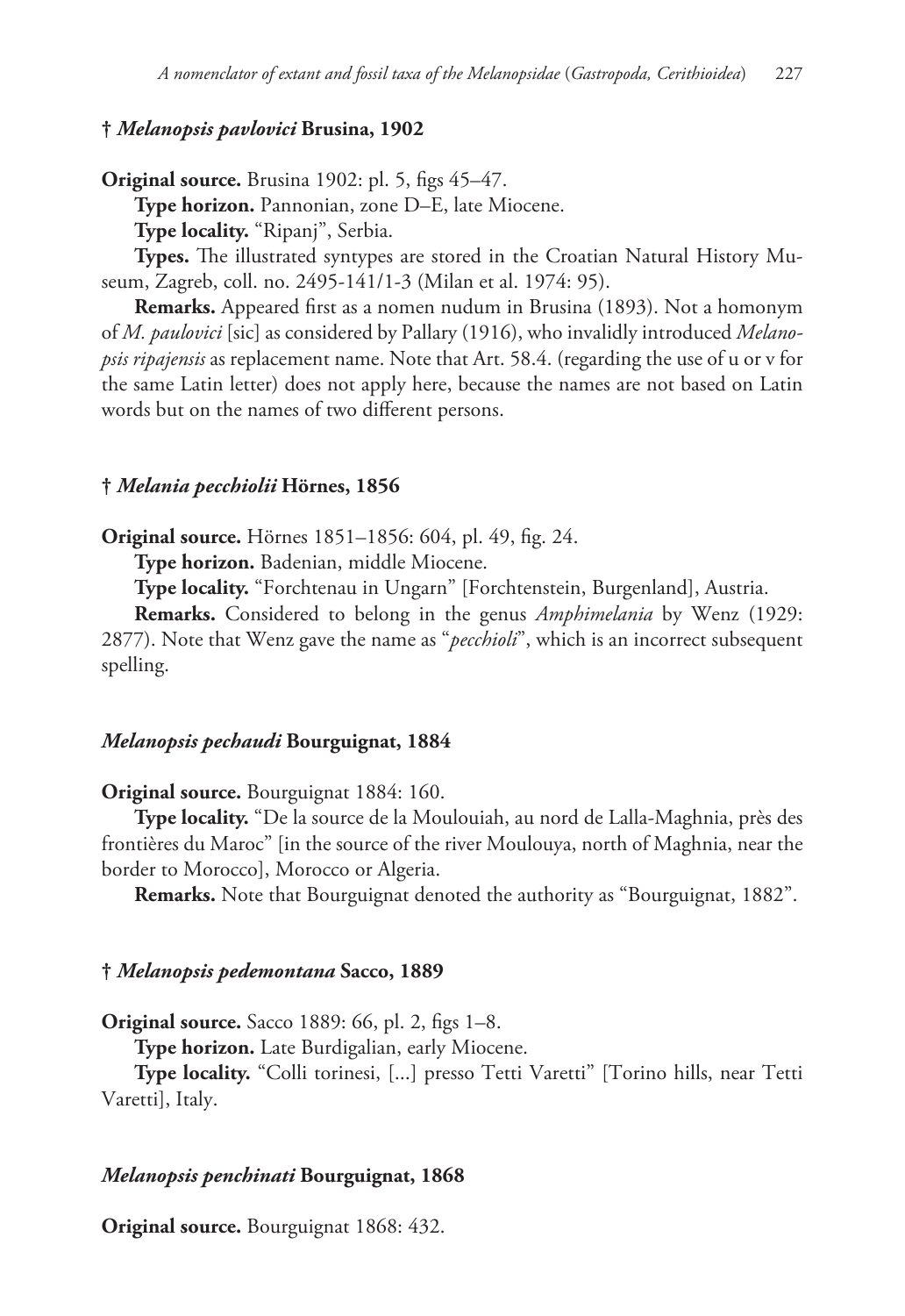**Type locality.** "Agora, en Aragon (Espagne)", Spain.

**Remarks.** The name "*pinchinati*" as mentioned in Brot (1879: 440) is an incorrect subsequent spelling.

## **†** *Melanopsis pentagona* **Brusina, 1892**

**Original source.** Brusina 1892: 138.

**Type horizon.** Middle Pannonian, late Miocene.

**Type locality.** "Markuševec", Croatia.

**Types.** The illustrated syntypes are stored in the Croatian Natural History Museum, Zagreb, coll. no. 2532-178/1-4 (Milan et al. 1974: 95).

### *Microcolpia peracuta* **Bourguignat, 1884**

#### **Original source.** Bourguignat 1884: 63.

**Type locality.** "Environs de Krapina-Toeplitz (Croatie)" [surroundings of Krapinske toplice], Croatia.

**Remarks.** Starobogatov et al. (1992: 65) considered the species as a junior synonym of *Microcolpia acicularis* (Férussac, 1823).

### *Melanopsis praemorsa* **f.** *perbrevis* **Pérès, 1946 [invalid]**

**Original source.** Pérès 1946: 113.

**Type locality.** Not indicated.

**Remarks.** First mentioned as nomen nudum in Pérès (1939), but described and made available by Pérès (1946). In both works Pérès obviously used the name not as a separate taxon but rather as descriptive term to fit existing species into his morphological concept. The name is in fact a junior objective synonym of several different species.

### **†** *Melanopsis percallosa* **Sandberger, 1875**

**Original source.** Sandberger 1870–1875: 574.

**Type horizon.** Middle Miocene.

**Type locality.** "Locle", Switzerland.

**Remarks.** Wenz (1929: 2763) considered the taxon as a junior synonym of *Melanopsis kleinii* Kurr, 1856.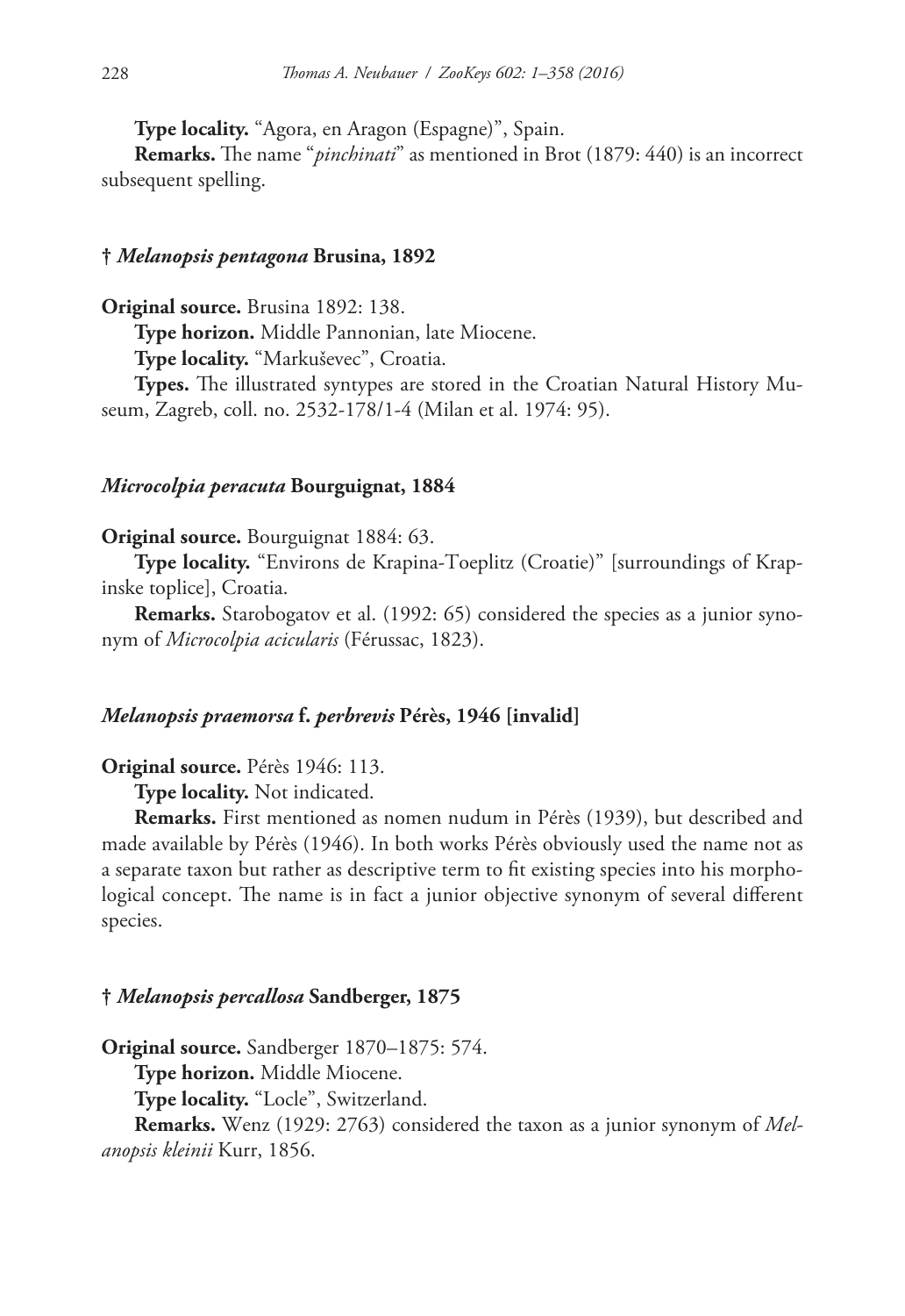## **†** *Melanopsis percarinata* **Förster, 1892**

**Original source.** Förster 1892: 225, pl.11, fig. 6. **Type horizon.** Early Rupelian, Oligocene. **Type locality.** "Kleinkems, [...] Tagolsheim", Germany.

## *Melanopsis percarinata* **Pallary, 1918 [invalid]**

**Original source.** Pallary 1918: 150.

**Type locality.** "Dans les séguias du Guers" [in the irrigation channel of Guers], Morocco.

**Remarks.** Junior homonym of *Melanopsis percarinata* Förster, 1892.

## **†** *Melanopsis pergamena* **Calvert & Neumayr, 1880**

**Original source.** Calvert and Neumayr 1880: 375, pl. 2, figs 18–19.

**Type horizon.** Late Sarmatian (sensu lato), Khersonian, late Miocene.

**Type locality.** "Renkiöi" [north of İntepe], Turkey.

**Remarks.** The name "*pergamenica*" as mentioned in Wenz (1929: 2804) is an incorrect subsequent spelling.

## **†** *Melanopsis permutabilis* **Pallary, 1920**

**Original source.** Pallary 1920b: 118.

**Type horizon.** Cernikian, Pliocene.

**Type locality.** "Bečić; Podvinje (Čaplja) [Čaplja trench near Slavonski Brod]; Sibinj; Kovačevac; Novska; Moslavina" (Brusina 1874: 41–42), Croatia.

**Remarks.** Probably a junior synonym: introduced for *M. costata* sensu Brusina, 1874, non Olivier, 1804, which has been considered to be the same species as *M. costata* sensu Neumayr, 1869 (e.g., Neumayr and Paul 1875: 41). For that misidentified record, Brusina (1884a: 168) had already introduced *M. croatica* as new name (see also discussion of *M. pseudocostata* Oppenheim, 1890). Not included in the Fossilium Catalogus of Wenz (1929).

#### *Melanopsis douttei* **var.** *perornata* **Pallary, 1920**

**Original source.** Pallary 1920c: 150, pl. 4, fig. 3.

**Type locality.** "Oued Fès, à 1.500 mètres en amont de la ville" [Oued Fes, at 1.500 m above the city], Morocco.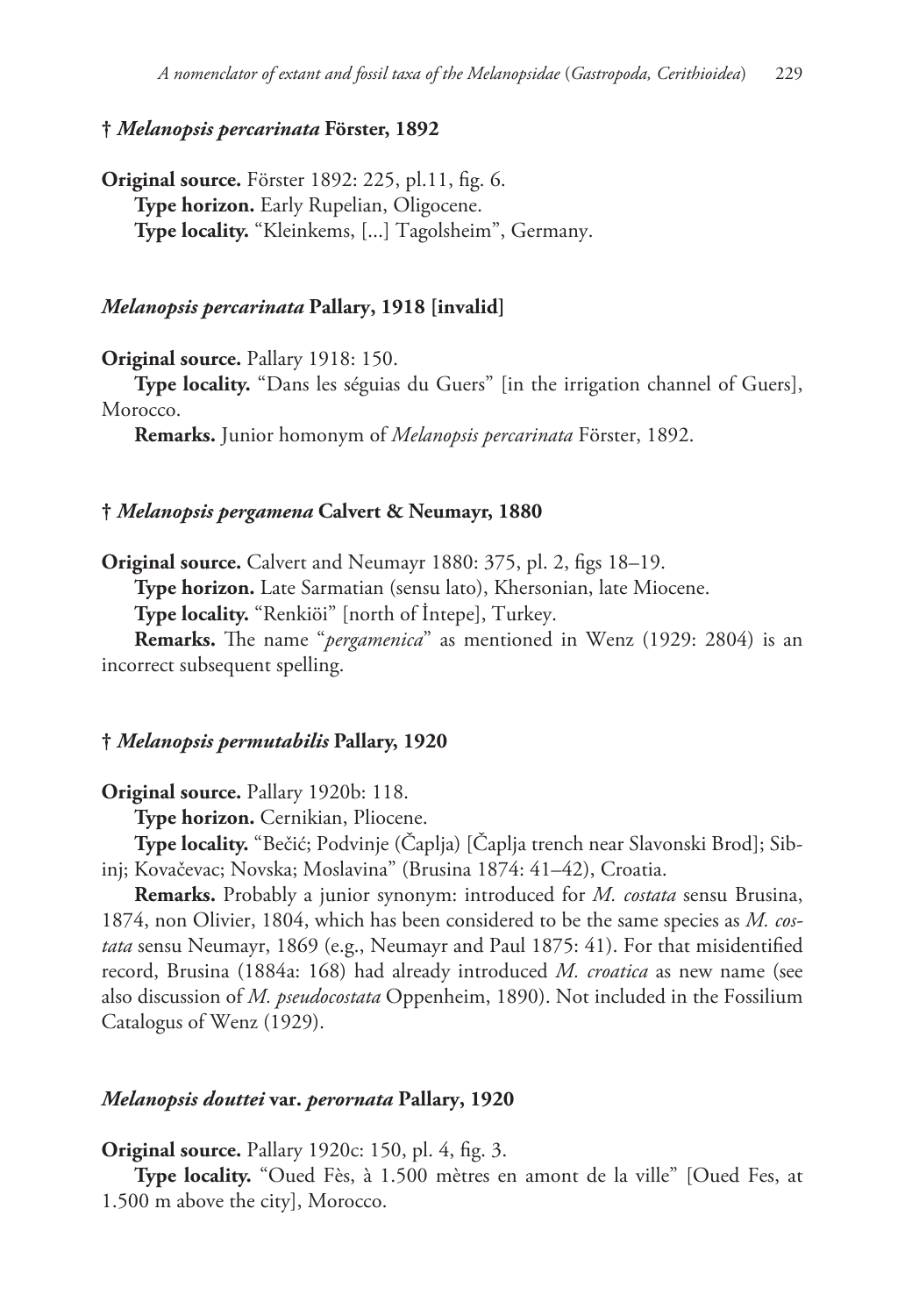## **†** *Melanopsis petkovici* **Pavlović, 1931**

**Original source.** Pavlović 1931: 19, pl. 10, figs 19–20.

**Type horizon.** Badenian, middle Miocene.

**Type locality.** "Из села Врмџе" [Vrmdža], Serbia.

**Types.** The illustrated syntype is stored in the Natural History Museum, Belgrade, coll. no. 2888 (Milošević 1962: 24).

**Remarks.** Appeared first as a nomen nudum in Pavlović (1922: 49).

## **†** *Melanopsis petrovici* **Brusina, 1893**

**Original source.** Brusina 1893: 58 (only described in Italian part).

**Type horizon.** Transdanubian, Pannonian, late Miocene.

**Type locality.** "Orešac", Serbia.

**Types.** Lectotype designation by Milan et al. (1974: 84) invalid: it is uncertain whether the specimen illustrated by Brusina (1902) was part of the original type series. The specimen is stored in the Croatian Natural History Museum, Zagreb, coll. no. 2484-130.

### *Fagotia pfeifferi* **Bourguignat, 1884**

#### **Original source.** Bourguignat 1884: 36.

**Type locality.** "Rivières de Carniole; la Save à Steinbrück" [rivers in Carniola, a historical region that comprised parts of present-day Slovenia; in the Sava river near Zidani Most], Slovenia.

**Remarks.** Note that Bourguignat denoted the authority as "Bourguignat, 1880". Starobogatov et al. (1992: 60) considered the species as a junior synonym of *Fagotia* [= *Esperiana*] *acroxia* Bourguignat, 1884.

#### **†** *Melanopsis phanesiana* **Bukowski, 1892**

**Original source.** Bukowski 1892: 249.

**Type horizon.** Salakos Formation, Pliocene.

**Type locality.** "Rhodos" (locality specified as "Kalavarda" in Bukowski 1893), Greece.

**Remarks.** Willmann (1981: 127) considered this taxon as a synonym of *Melanopsis vandeveldi* Bukowski, 1892.

#### *Melanopsis phoeniciaca* **Bourguignat, 1884**

**Original source.** Bourguignat 1884: 133.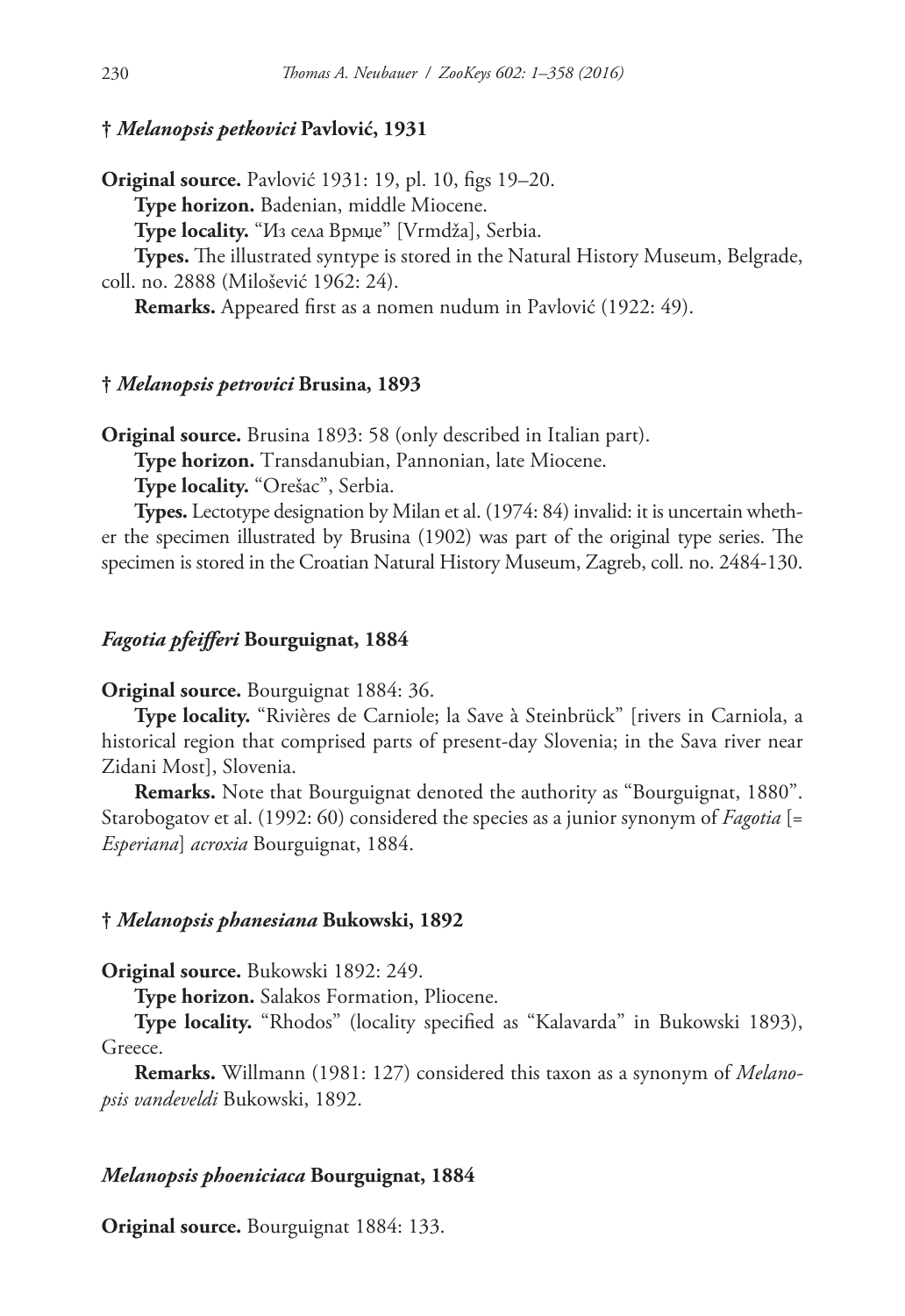**Type locality.** "Dans le Bélus [près de Saint-Jean-d'Acre, en Syrie]" [in the Na'aman river, near Acre], Israel.

**Remarks.** The spelling "*phaeniciaca*" on p. 76 is obviously a typesetting mistake regarding the ligature (æ instead of œ). Heller et al. (2002: 596) considered the species (misspelt as "*phoeneciaca*") a junior synonym of *Melanopsis costata* (Olivier, 1804). Heller et al. (2005: 244) treated it as a junior synonym of *Melanopsis lampra* Bourguignat, 1884.

# **† "***Melanopsis pichleri***" mentioned in (Pichler 1856: 735–736)**

## **Horizon.** Late Cretaceous.

**Locality.** "Auf zwei Puncten der Brandenberger Ache. Ungefähr ¾ Stunde nördlich von Binneck [...]. Etwa eine Viertelstunde unter Binneck [...] am linken Ufer der Ache" [At two points along the Brandenberger Ache: about three quarters of an hour north of Pinegg and a quarter of an hour south of Pinegg in Tyrol], Austria.

**Remarks.** First mentioned as nomen nudum in Pichler (1856), who attributed the authority to Hörnes. It was validly described by Stoliczka (1860: 487, pl. 1, figs 6–9), but not considered a Melanopsidae there or later (see, e.g., Yen 1958: 206).

### **†** *Melanopsis pictus* **Hörnes, 1856**

**Original source.** Hörnes 1851–1856: 600, pl. 49, fig. 14.

**Type horizon.** Badenian, middle Miocene.

**Type locality.** "Grund", Austria.

**Remarks.** After Wenz (1929: 2505) this species belongs in the genus *Semisinus* P. Fischer, 1885, which is an unjustified emendation of *Hemisinus* Swainson, 1840 (Thiaridae).

## *Fagotia pilariana* **Bourguignat, 1884**

#### **Original source.** Bourguignat 1884: 46.

**Type locality.** "Dans la Save à Agram et à Sissek. Dans la rivière, entre Plaski et Ostaria (Croatie)" [Sava river at Zagreb and Sisak. In the river between Plaški and Oštarije], Croatia.

**Remarks.** Note that Bourguignat denoted the authority as "Bourguignat, 1882". Starobogatov et al. (1992: 60) considered the species as a junior synonym of *Fagotia* [= *Esperiana*] *servainiana* Bourguignat, 1884.

#### *Melanella pilariana* **Bourguignat, 1884**

**Original source.** Bourguignat 1884: 15.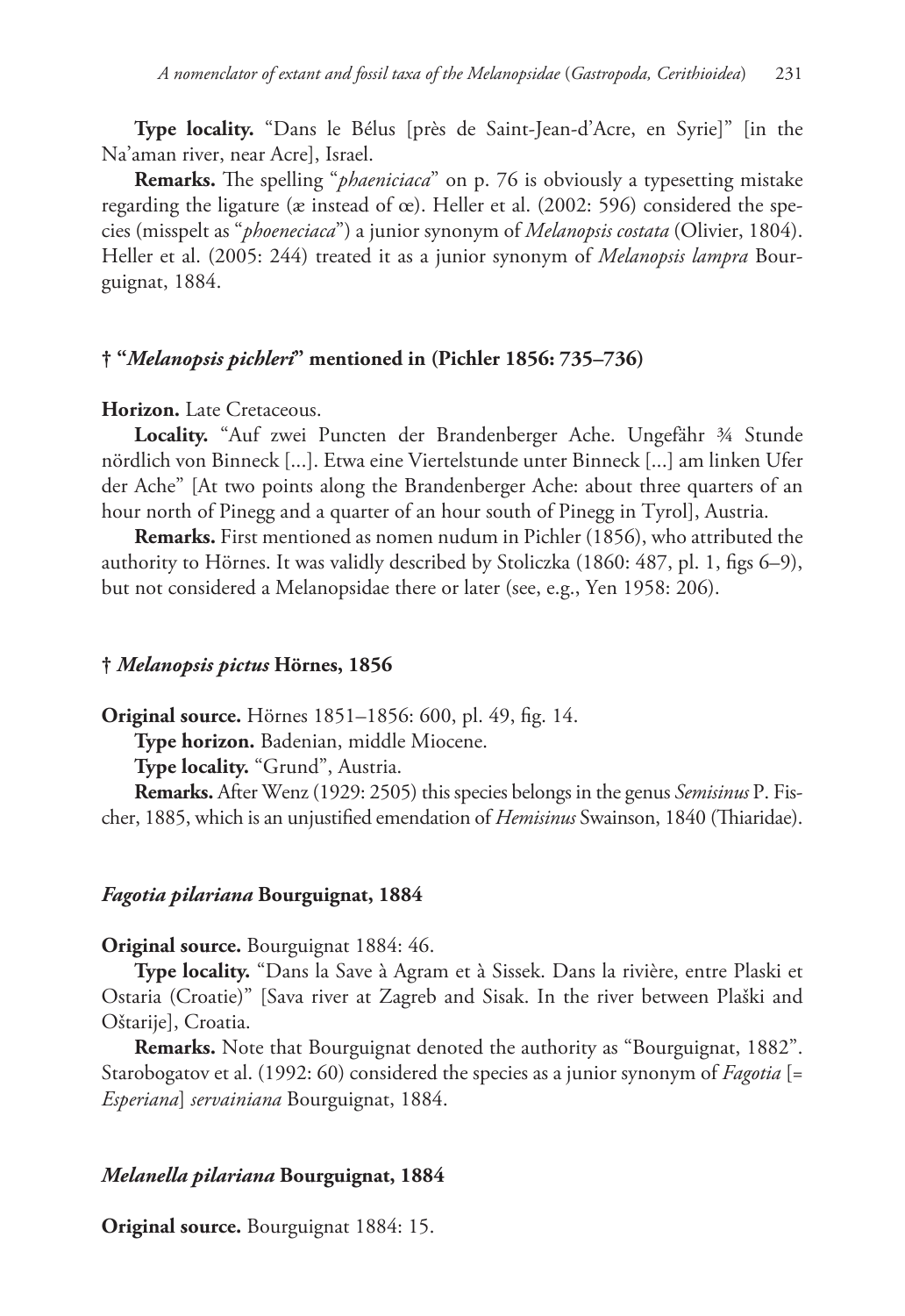**Type locality.** "En Croatie, au pont de la Save à Agram, ainsi qu'à Steinbrück; [...] en Bosnie, dans les rivières de Zenica et de la Migliaska à Sérajewo" [in Croatia, at the bridge of the Sava river in Zagreb, as well as Zidani Most (Slovenia); in Bosnia, in the rivers Zenica and Miljacka near Sarajevo].

**Remarks.** Appeared first as a nomen nudum in Servain (1884: 379). Note that Bourguignat denoted the authority as "Bourguignat, 1880".

### **†** *Melanopsis planoidea* **Aldrich, 1895**

**Original source.** Aldrich 1895: 15, pl. 2, fig. 7.

**Type horizon.** Early Eocene.

**Type locality.** "Gregg's Landing, Alabama", United States.

**Types.** Harris (1899: 77) designated a lectotype, which is stored in the collection of the National Museum of Natural History, Smithsonian Institution, Washington, DC, coll. no. 638788 (Palmer and Brann 1966: 755).

**Remarks.** Palmer and Brann (1966: 755) considered the taxon as a junior synonym of *Melanopsis anita* Aldrich, 1886. According to Allmon (1990: 63), neither of both species belongs to the Melanopsidae.

#### **†** *Melanopsis doumerguei plena* **Wenz, 1928**

**Original source.** Wenz 1928b: 219.

**Type horizon.** Late Miocene.

**Type locality.** "Smendou" [Zighoud Youcef], Algeria.

**Remarks.** Replacement name for *M*. *doumerguei obesa* Pallary, 1901, non Gassies, 1856 (see Note 1).

## **†** *Fagotia* **(***Sasykiana***)** *plena* **Gozhik in Gozhik & Datsenko, 2007**

**Original source.** Gozhik and Datsenko 2007: 98, pl. 89, figs 2–3.

**Type horizon.** Pliocene.

**Type locality.** "Oз. Сасык" [Lake Sasyk], Ukraine.

**Types.** Institute of Geological Sciences of the National Academy of Sciences of Ukraine, coll. no. 4603.

#### **†** *Melanoptychia pleuroplagia* **Bourguignat, 1880**

**Original source.** Bourguignat 1880: 32. **Type horizon.** Langhian, middle Miocene. **Type locality.** "Vallée de la Cettina" [Cetina river valley], Croatia.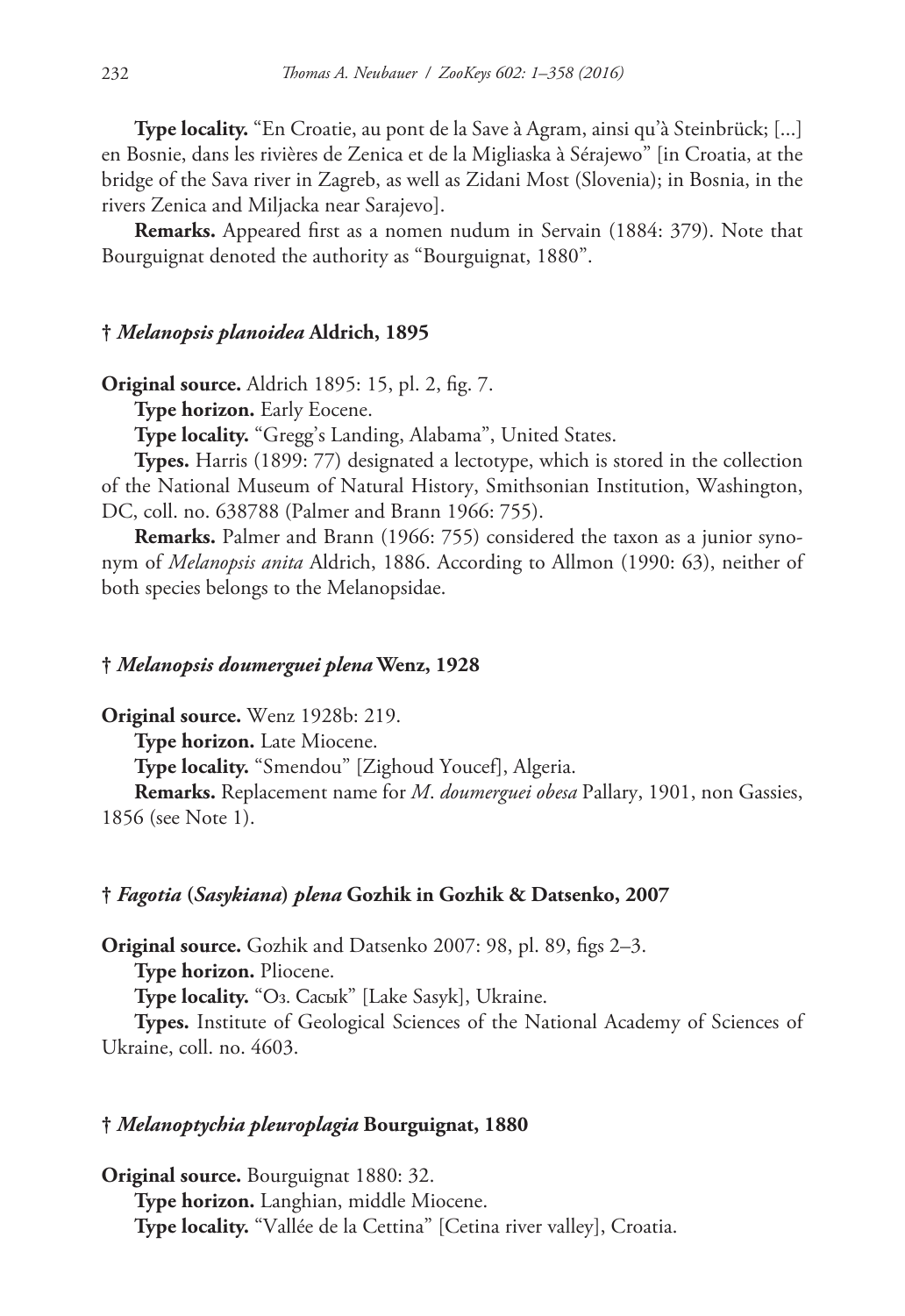## *Melanopsis pleuroplagia* **Bourguignat, 1884 [invalid]**

**Original source.** Bourguignat 1884: 155.

**Type locality.** "Dans le Viar et le Carbanès, entre Cordoue et Séville (Espagne)" [in the Río Viar and Río Corbones, between Córdoba and Sevilla], Spain.

**Remarks.** Junior secondary homonym of *Melanoptychia pleuroplagia* Bourguignat, 1880. It was considered as a junior synonym of *M. sevillensis* by Pallary (1916: 86).

### *Melanopsis pleurotomoidaea* **Bourguignat, 1884**

**Original source.** Bourguignat 1884: 105.

**Type locality.** "Ruisseaux de l'île d'Ivice, dans les Baléares" [stream on the island of Ibiza], Spain.

### **†** *Melanopsis* **(***Melanoptychia***)** *pleurotomoides* **Pavlović, 1927**

**Original source.** Pavlović 1927: 60, pl. 7, figs 5–6.

**Type horizon.** Pannonian, zone D–E, late Miocene.

**Type locality.** "У засеоку Рамаћи [...] у Рипњу" [from the village Ramača and from Ripanj], Serbia.

**Types.** The illustrated syntype is stored in the Natural History Museum, Belgrade, coll. no. 794 (Milošević 1962: 24).

#### *Melanopsis barbini* **var.** *plicata* **Pallary, 1911**

**Original source.** Pallary 1911: 130, [unnumbered plate], fig. 6.

**Type locality.** "Tout près d'Oudjda, à 4 kilom. S.-E., sourdent les belles sources de Sidi-Yahia qui alimentent une véritable oasis, puis la ville d'Oudjda, et vont finalement se déverser dans l'oued Isly" [near Oujda, 4 km southeast, at the sources of Sidi Yahya that feed an oasis and the city of Oujda, and ultimately will flow into the Oued Isly], Morocco.

## *Melanopsis subimpressa* **var.** *plicata* **Pallary, 1928 [invalid]**

**Original source.** Pallary 1928a: 263.

**Type locality.** "Dans une source tiède à proximité de la Moulouïa" [in a warm source close to the river Moulouya], Morocco.

**Remarks.** Junior homonym of *Melanopsis plicata* Pallary, 1911.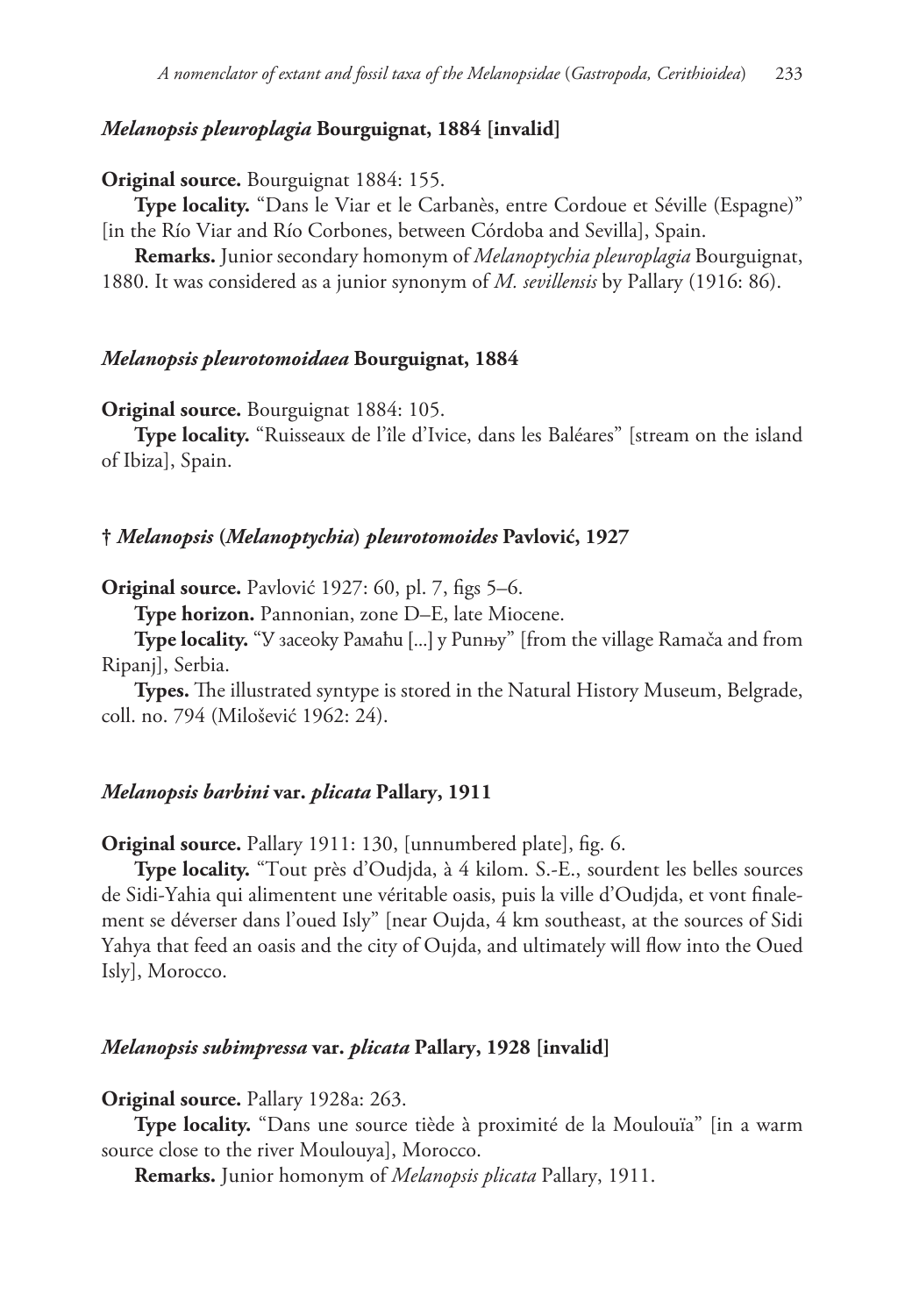## *Melanopsis* **(***Mesopotamia***)** *khabourensis* **var.** *plicata* **Pallary, 1939 [invalid]**

**Original source.** Pallary 1939: 103, pl. 5, fig. 19.

**Type locality.** "Ras el 'Ain du Khabour" [Chabur river near Ra's al 'Ayn], Syria.

**Remarks.** Junior homonym of *Melanopsis barbini plicata* Pallary, 1911 (see Note 1). Heller et al. (2005: 254) considered the variety as a junior synonym of *Melanopsis infracincta* Martens, 1874.

### **†** *Melanopsis plicatella* **Neumayr, 1880**

**Original source.** Neumayr 1880c: 477, pl. 7, fig. 2.

**Type horizon.** Pannonian, late Miocene; late Burdigalian to early Langhian, early–middle Miocene.

**Type locality.** "Posušje; [...] Seonica", Bosnia and Herzegovina.

## **†** *Melanopsis inconstans* **var.** *plicatula* **Brusina, 1874**

**Original source.** Brusina 1874: 39.

**Type horizon.** Langhian, middle Miocene.

**Type locality.** "Miočić", Croatia.

**Types.** Milan et al. (1974: 96) indicated a holotype, but it is uncertain whether the specimen is part of the original type series and whether it was the only one Brusina had at hand (holotype by monotypy, Art. 73.1.2). The specimen is stored in the Croatian Natural History Museum, Zagreb, coll. no. 2976-622/1-2.

**Remarks.** Neubauer et al. (2016b: 23) considered this taxon as a junior synonym of *Melanopsis inconstans* Neumayr, 1869.

### **† "***Melanopsis themaki* **var.** *plicatula***" mentioned in Brusina (1903: 110) [unavailable]**

**Horizon.** Late Pleistocene–early Holocene.

**Locality.** "Bischofsbad" [Püspökfürdő, Băile 1 Mai, Lake Pețea], Romania.

**Remarks.** Nomen nudum. If available, it would be a junior objective synonym of *M. themaki*, because Brusina (1903) indicated it as the typical form of the species, as well as a junior homonym of *Melanopsis inconstans plicatula* Brusina, 1874 (see Note 1). Neubauer et al. (2014d: 125) considered this taxon as a junior synonym of *Microcolpia parreyssii sikorai* (Brusina, 1903).

# **†** *Melanopsis vidovici* **var.** *plicatula* **Brusina, 1903 [invalid]**

**Original source.** Brusina 1903: 113.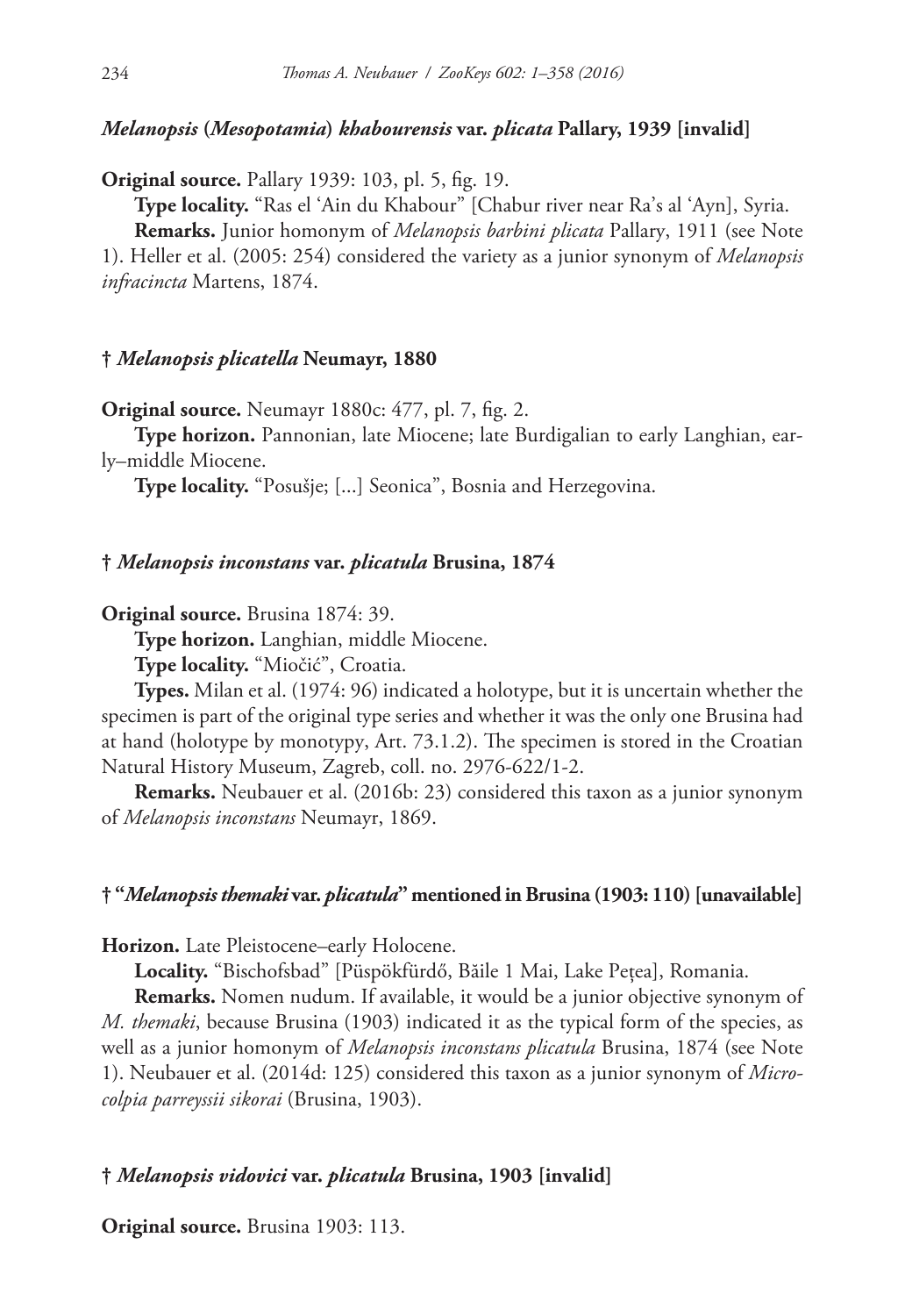**Type horizon.** Late Pleistocene–early Holocene.

**Type locality.** "Bischofsbad" [Püspökfürdő, Băile 1 Mai, Lake Pețea], Romania.

**Remarks.** Junior homonym of *Melanopsis inconstans plicatula* Brusina, 1874 (see Note 1). Neubauer et al. (2014d: 125) considered this taxon as a junior synonym of *Microcolpia parreyssii sikorai* (Brusina, 1903).

## **†** *Melanopsis* **(***Canthidomus***)** *plicatula* **Handmann, 1887 [invalid]**

**Original source.** Handmann 1887: 30, pl. 7, figs 1–3.

**Type horizon.** Pannonian, zone B–D, late Miocene.

**Type locality.** "Leobersdorf", Austria.

**Remarks.** Originally the gender was indicated as masculine ("*plicatulus*"), but *Melanopsis* is feminine, which is why the name must be "*plicatula*". Junior homonym of *Melanopsis inconstans plicatula* Brusina, 1874 (see Note 1). Pallary (1916: 84) introduced *M. similis* as replacement name. Wenz (1929: 2674) listed both names in synonymy of *M. bouei* Férussac, 1823.

## **†** *Melanopsis polita* **Pallary, 1916**

**Original source.** Pallary 1916: 79.

**Type horizon.** Sparnacian, early Ypresian, Eocene.

**Type locality.** "Pourcy" (Cossmann 1909: captions of pl. 3), France.

**Remarks.** Introduced for *M. buccinoidea* sensu Cossmann, 1909 (p. 171, pl. 3, figs 21–22) and Cossmann, 1910 (in Cossmann and Pissarro 1906–1913: pl. 19, fig. 118–1). Wenz (1929: 2662) considered it as a junior synonym of *M. antidiluviana*.

### *Melanopsis vanrossomi* **var.** *polita* **Pallary, 1936 [invalid]**

**Original source.** Pallary 1936: 59.

Type locality. "Tanalt", Morocco.

**Remarks.** Junior homonym of *Melanopsis polita* Pallary, 1916.

## **†** *Melanopsis polyptycha* **Neumayr, 1880**

**Original source.** Neumayr 1880b: 294, pl. 1, fig. 26.

**Type horizon.** Plio-Pleistocene.

**Type locality.** "Zwischen Pylle und Antimachia" [between Pýli and Antimácheia, Kos Island], Greece.

**Remarks.** The name "*polyptychia*" as mentioned in Wenz (1929: 2806) is an incorrect subsequent spelling.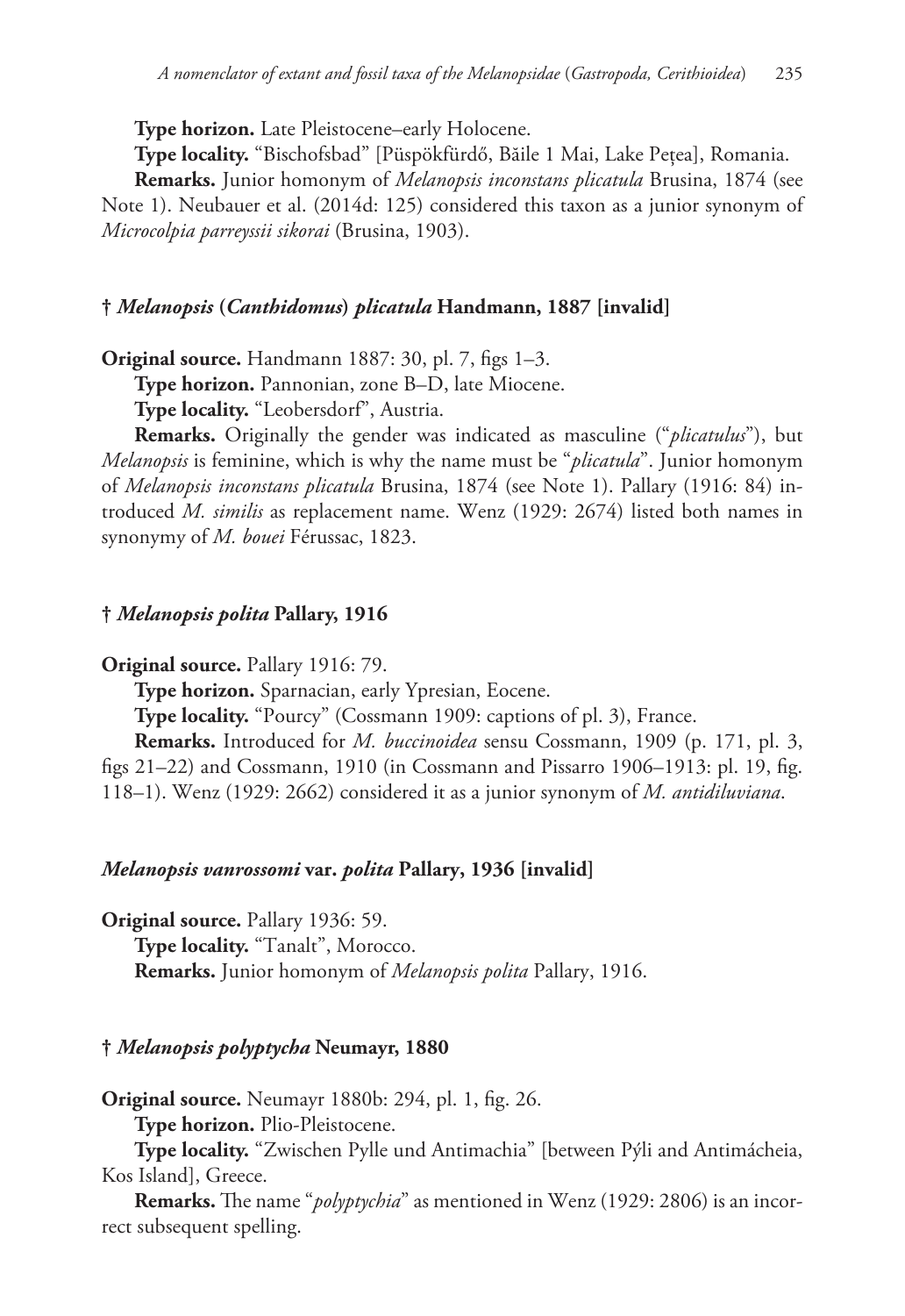## **†** *Ancillaria* **(***Amalda***?)** *pomahaka* **Hutton, 1873**

**Original source.** Hutton 1873: 6.

**Type horizon.** Pomahaka Formation, Duntroonian (? = late Oligocene).

**Type locality.** "Pomahaka, Otago" [Pomahaka River], New Zealand.

**Remarks.** The species was attributed to the *Melanopsis* (*Stilospirula*?) by Beu and Maxwell (1990: 141).

## *Melanella ponderosa* **Bourguignat, 1884**

**Original source.** Bourguignat 1884: 23.

**Type locality.** "En Carmiole [sic], en Croatie, et en Dalmatie, notamment dans la Cettina" [in Carniola (a historical region that comprised parts of present-day Slovenia), Croatia and Dalmiata, especially in the Cetina river].

**Remarks.** Appeared first as a nomen nudum in Villa and Villa (1841: 36) and Brusina (1867: 86). Note that Bourguignat denoted the authority as "Bourguignat, 1877".

### **†** *Melanopsis* **(***Mingreliciana***)** *pontica* **Gozhik in Gozhik & Datsenko, 2007**

**Original source.** Gozhik and Datsenko 2007: 92, pl. 96, figs 2–3.

**Type horizon.** Middle Pontian (Dacian Basin), late Miocene.

**Type locality.** "Вулканешты" [Vulcăneşti], Moldova.

**Types.** Institute of Geological Sciences of the National Academy of Sciences of Ukraine, coll. no. 3190.

#### **†** *Melanopsis porumbari* **Porumbaru, 1881**

**Original source.** Porumbaru 1881: 29, pl. 7, fig. 5, pl. 9, fig. 3.

**Type horizon.** Early–middle Romanian, Pliocene.

**Type locality.** "Cretzesci et Podari" [Crețești and Podari], Romania.

**Remarks.** Porumbaru attributed the authority to Brusina, but there is not clear evidence that the description really derived from that author. The name "*porumbarui*" as mentioned in Fontannes (1887: 336), Stefanescu (1896: 134) and Wenz (1929: 2806) is an incorrect subsequent spelling.

## **†** *Melanopsis impressa posterior* **Papp, 1953**

**Original source.** Papp 1953b: 133, pl. 9, figs 19–23. **Type horizon.** Pannonian, zone B, late Miocene.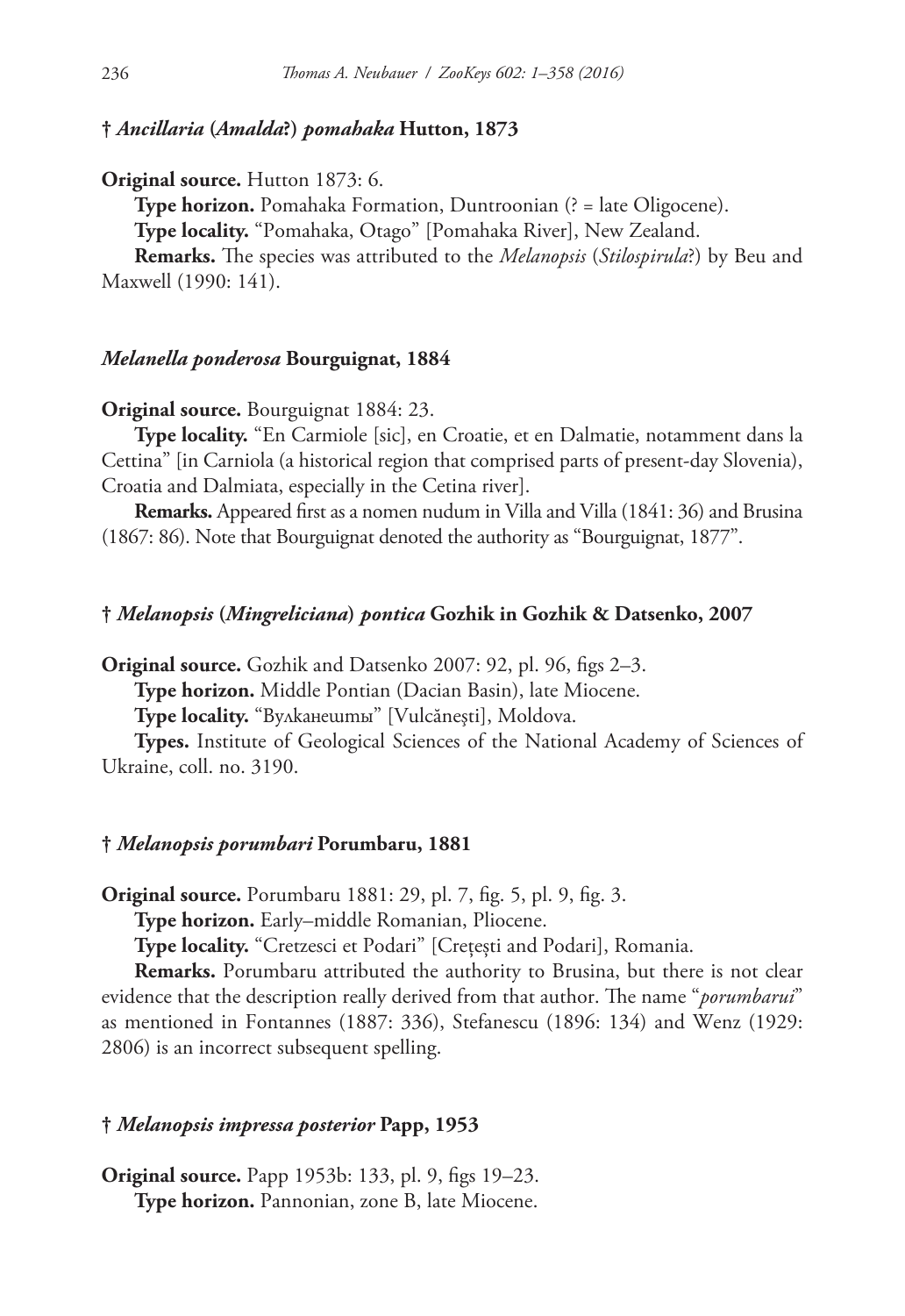**Type locality.** "Leobersdorf Sandgrube" [Leobersdorf sand pit], Austria.

**Remarks.** Appeared first as nomen nudum in Papp (1951: 107, 108, 124, 127). Although he mentioned differences from other melanopsids, he did not state any morphological characters.

## **†** *Melanopsis eleis posterior* **Schütt in Symeonidis et al., 1986 [invalid]**

**Original source.** Symeonidis et al. 1986: 342, pl. 4, figs 8–9.

**Type horizon.** Gelasian, early Pleistocene.

**Type locality.** "Weganrisse und Regenrisse 3 Km N Antirrion in Akarnanien" [outcrops 3 km north of Antirrio], Greece.

**Types.** Senckenberg Forschungsinstitut und Naturmuseum Frankfurt; no number indicated.

**Remarks.** Junior homonym of *Melanopsis impressa posterior* Papp, 1953 (see Note 1). Neubauer et al. (2014a) introduced *M. gearyae* as replacement name.

### *Melanopsis potamactebia* **Bourguignat, 1870**

### **Original source.** Bourguignat 1870: 67.

**Type locality.** "Dans le Danube. [...] non-seulement de Brahilov, mais encore des environs de Belgrade" [in the Danube; not only from Brăila (Romania), but also from the surroundings of Belgrade (Serbia)].

## **†** *Melanopsis* **(***Coptostylus***)** *pourcyensis* **Cossmann, 1907**

**Original source.** Cossmann 1907: 236, pl. 7, fig. 118–12.

**Type horizon.** Sparnacian, early Ypresian, Eocene.

**Type locality.** "Pourcy", France.

**Remarks.** *Coptostylus* is at present considered to belong in the family Thiaridae (Pacaud and Le Renard 1995: 156).

## *Microcolpia praeclara* **Bourguignat, 1884**

## **Original source.** Bourguignat 1884: 54.

**Type locality.** "La Save à Agram, à Sissek et près de Belgrade" [Sava river at Zagreb, at Sisak (Croatia) and near Belgrade (Serbia)].

**Remarks.** Starobogatov et al. (1992: 65) considered the species as a junior synonym of *Microcolpia cornea* (Pfeiffer, 1828).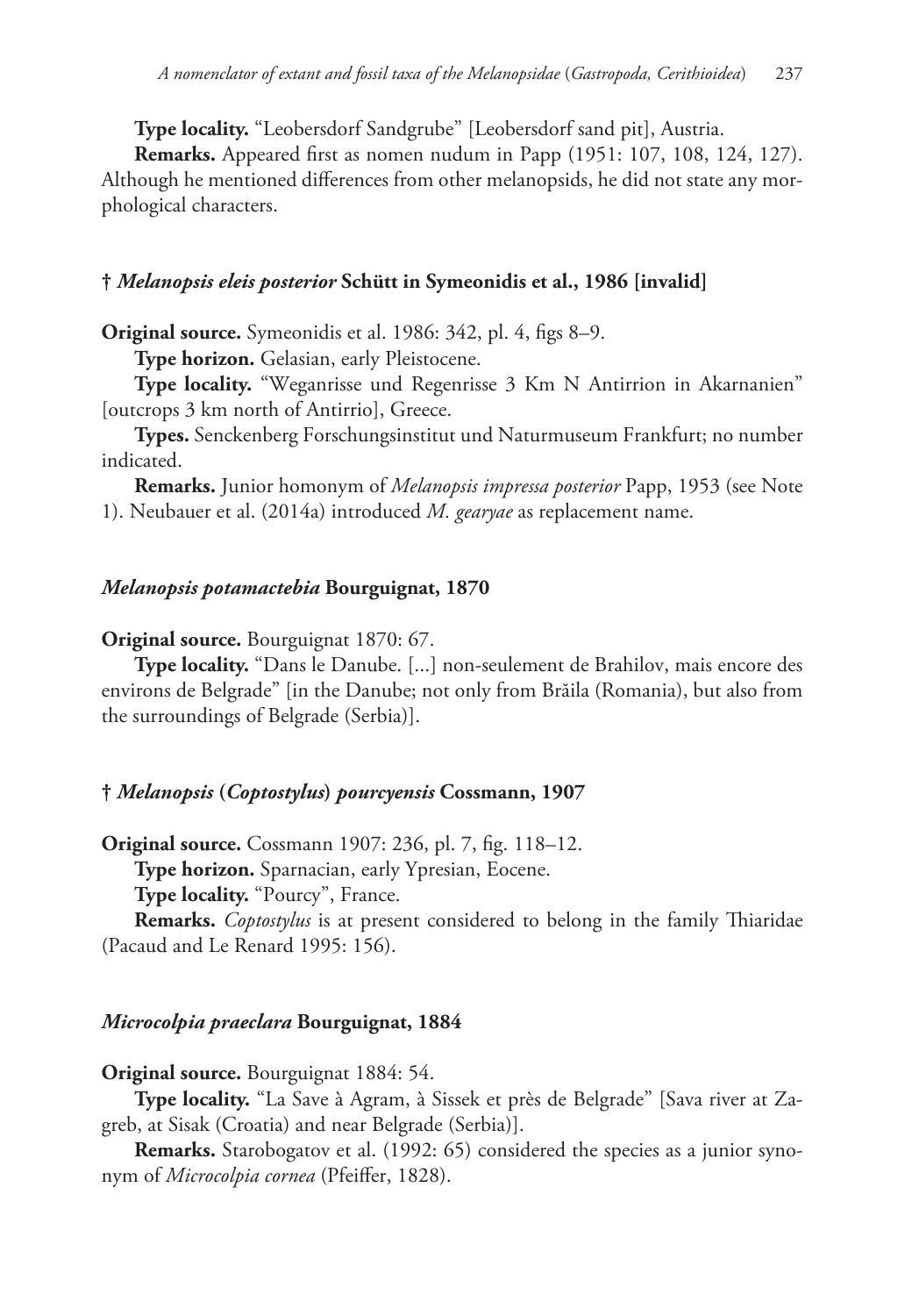### **†** *Melanopsis praecursor* **Schütt in Schütt & Ortal, 1993**

**Original source.** Schütt and Ortal 1993: 93, pl. 2, fig. 30.

**Type horizon.** Early Pleistocene.

**Type locality.** "The type-locality of the Upper Pliocene sediments or the 'Erq el-Ahmar Formation in the Jordan Valley south of the Sea of Galilee" [i.e. 'Erq el-Ahmar (also known as Gesher)], Israel.

**Types.** Paleontology Collection of the Hebrew University of Jerusalem; no number indicated.

### *Buccinum praemorsum* **Linnaeus, 1758**

**Original source.** Linnaeus 1758: 740.

**Type locality.** "In Europa australiore" [southern Europe].

**Remarks.** Sometimes incorrectly listed as the type species of *Melanopsis* (e.g., Wenz 1929: 2647; Heller et al. 1999: 56; Esu and Girotti 2015b: 150).

#### *Buccinum praerosum* **Linnaeus, 1767 [invalid]**

#### **Original source.** Linnaeus 1767: 1203.

**Remarks.** The name *Buccinum praerosum*, commonly combined as *Melanopsis praerosa*, is an unjustified emendation and therefore a junior objective synonym of *Buccinum praemorsum* Linnaeus, 1758.

#### **† "***Melanopsis pregorceisci***" mentioned in Gillet et al. (1978: 58) [unavailable]**

**Horizon.** Khersonian, late Sarmatian, late Miocene.

**Locality.** "Hauptstraße bei Avcilar, nahe der Abzweigung nach Ambarliköy" [main road at Avcılar, near the diversion to Ambarlı, west of Istanbul], Turkey.

**Remarks.** Nomen nudum; mentioned as "new species" in Gillet et al. (1978) but left undescribed.

## *Melanopsis princeps* **Lea, 1837**

**Original source.** Lea 1837: 82, pl. 19, fig. 74.

**Type locality.** "Cape of Good Hope", South Africa.

**Remarks.** Type species of *Faunopsis* Gill, 1863. It was considered as a junior synonym of *Faunus ater* (Linnaeus, 1758), the type species of the genus *Faunus* Montfort, 1810 (Pachychilidae), by Starmühlner (1974: 132).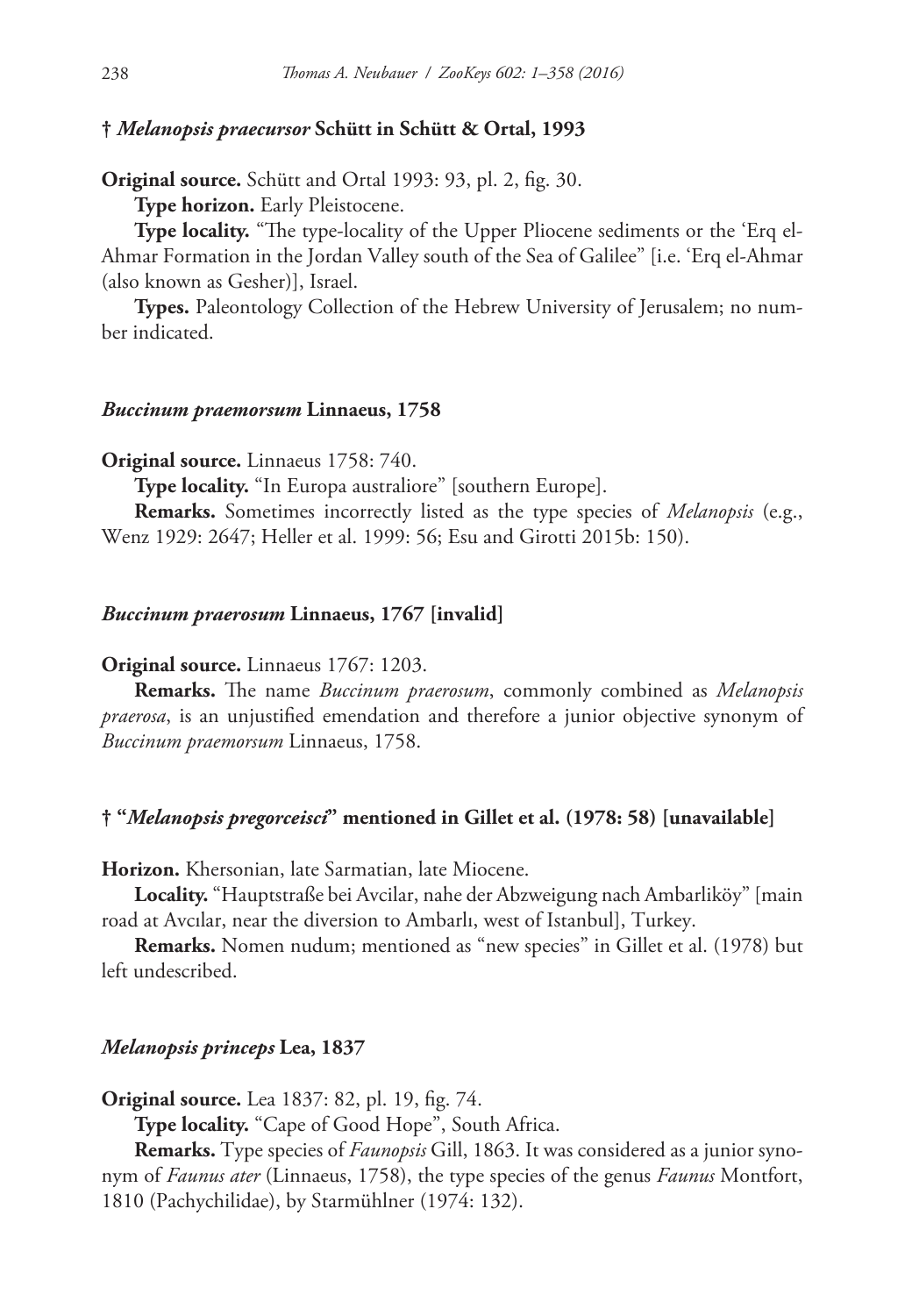**†** *Melanopsis* **(***Canthidomus***)** *prionodonta* **Handmann, 1887**

**Original source.** Handmann 1887: 33, pl. 7, fig. 15. **Type horizon.** Pannonian, zone B–D, late Miocene. **Type locality.** "Leobersdorf", Austria. **Remarks.** Wenz (1929: 2675) considered the taxon as a junior synonym of *Melanopsis bouei* Férussac, 1823.

### **†** *Melanopsis proboscidea* **Deshayes, 1862**

**Original source.** Deshayes 1861–1864: 471, pl. 31, figs 18–24. **Type horizon.** Bartonian, Eocene. **Type locality.** "Chery-Chartreuve", France.

#### **†** *Melanopsis* **(***Martinia***)** *martiniana* **var.** *proclivis* **Handmann, 1887**

**Original source.** Handmann 1887: 25, pl. 4, figs 1–2. **Type horizon.** Pannonian, zone B–D, late Miocene. **Type locality.** "Leobersdorf", Austria.

**Remarks.** Papp (1953b: 134) considered the taxon as a junior synonym of *Melanopsis fossilis* (Gmelin, 1791).

#### *Melanopsis chehirensis* **var.** *producta* **Pallary, 1939**

**Original source.** Pallary 1939: 95, pl. 6, figs 55, 75. **Type locality.** "Yeni Chehir" [Yenişehir], Turkey.

#### **†** *Melania* **(***Balanocochlis***)** *propatula* **Sacco, 1886**

**Original source.** Sacco 1886: 451, pl. 1, fig. 10.

**Type horizon.** Late Burdigalian, early Miocene.

**Type locality.** "Collina di Torino" [Torino hills], Italy.

**Remarks.** Considered to belong in the genus *Amphimelania* by Wenz (1929: 2876).

#### *Melanopsis prophetarum* **Bourguignat in Locard, 1883**

**Original source.** Locard 1883a: 265, pl. 23, figs 52–55.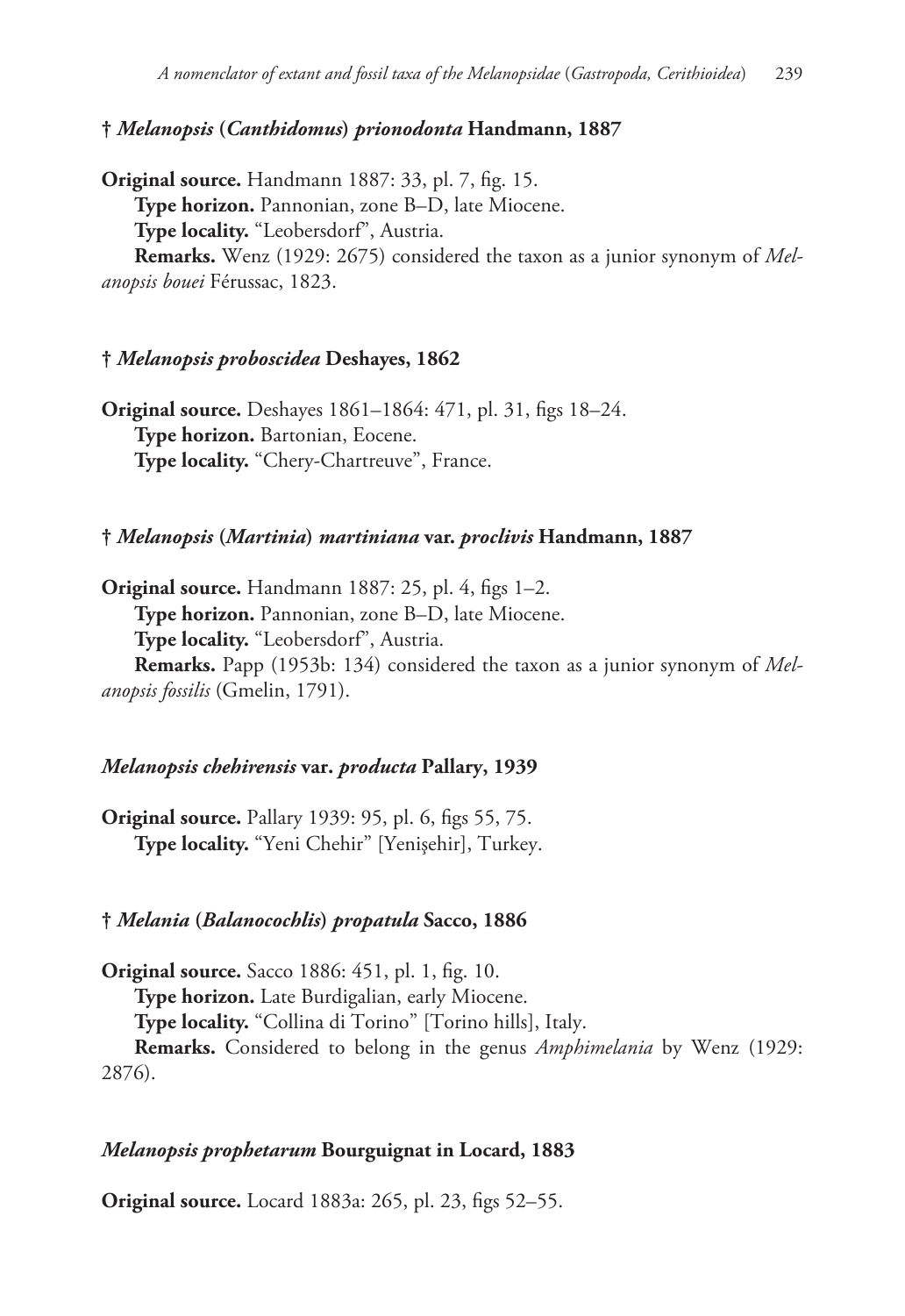**Type locality.** "Dans le eaux de la fontaine de l'Élysée, à Jéricho; [...] des environs de Beyrouth; [...] dans les eaux du lac d'Antioche" [from the spring of Elysium (?) at Jericho (Palestine); from the surroundings of Beirut (Lebanon); from the waters of Lake Anuk (also as Amik) (Turkey)].

### **†** *Melanopsis* **(***Martinia***)** *martiniana* **var.** *propinqua* **Handmann, 1887**

**Original source.** Handmann 1887: 25, pl. 4, figs 3–4.

**Type horizon.** Pannonian, zone B–D, late Miocene.

**Type locality.** "Leobersdorf", Austria.

**Remarks.** Wenz (1929: 2719) considered this taxon as a junior synonym of *Melanopsis fossilis* (Gmelin, 1791).

## **†** *Melanopsis proteus* **Tournouër, 1875**

**Original source.** Tournouër 1875: 77.

**Type horizon.** Tafi Formation, early Pleistocene.

**Type locality.** "Prope vicum Antimaki" [near the village Antimácheia, Kos Island], Greece.

**Remarks.** The species epithet is a noun in apposition (named after the Greek God Proteus) and needs not to agree in gender with the generic name (Art. 31.2.1).

# **†** *Melanopsis protopygmaea* **Halaváts, 1914**

**Original source.** Halaváts 1914: 422, six unnumbered textfigures.

**Type horizon.** Sarmatian (sensu stricto), middle Miocene.

**Type locality.** "Graben unterhalb der Gemeinde-Baumschule östlich von Oltszakadát" [trench below communal tree nursery, east of Săcădate], Romania.

### **†** *Fagotia prysjazhnjuki* **Gozhik, 2002**

**Original source.** Gozhik 2002: 54, pl. 3, figs 15, 17.

**Type horizon.** Middle Pontian (Dacian Basin), late Miocene.

**Type locality.** "Виноградівка" [Vynohradivka, Odes'ka Oblast'], Ukraine.

**Types.** Institute of Geological Sciences of the National Academy of Sciences of Ukraine, coll. no. 3186.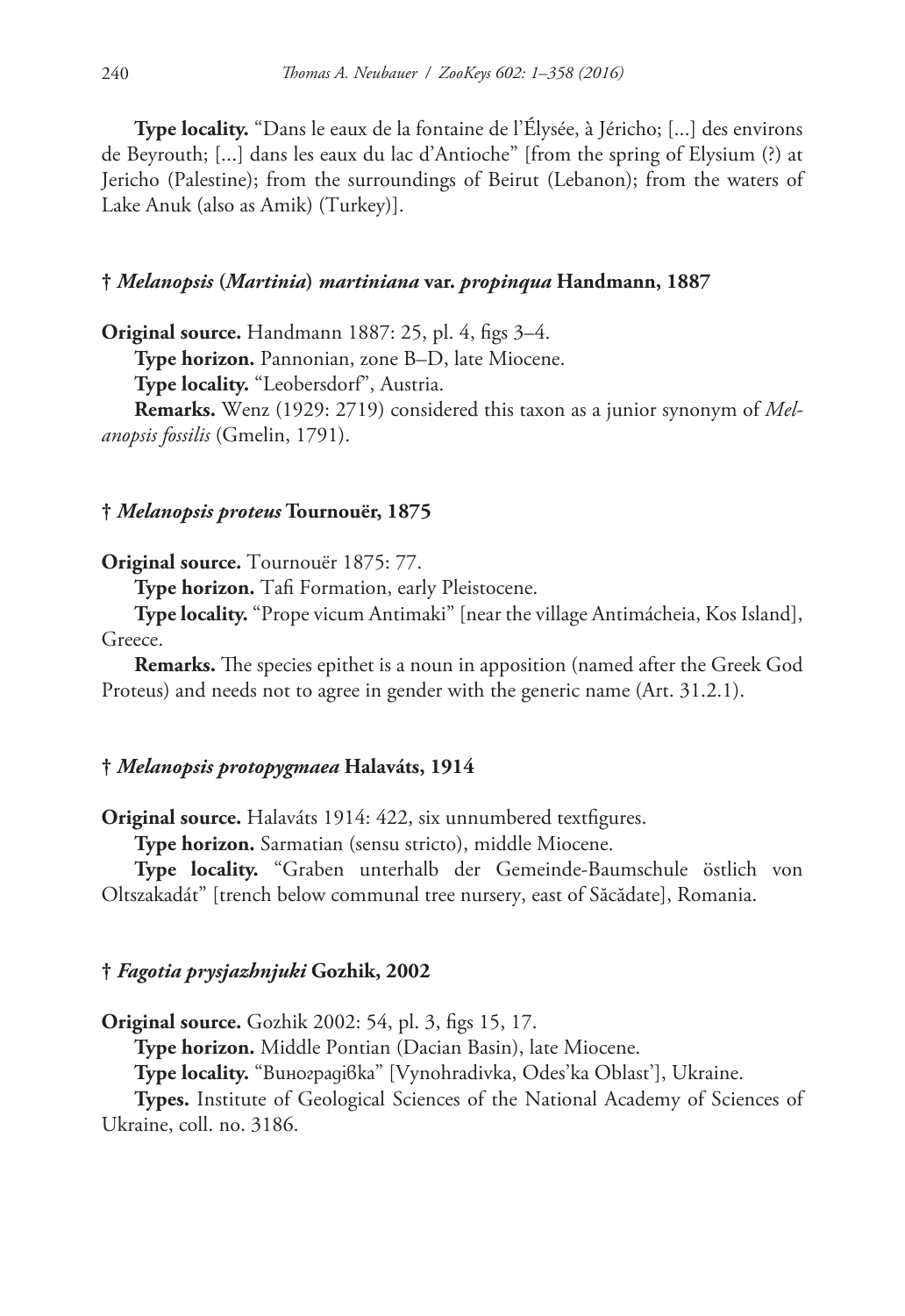## **†** *Melanopsis pseudoaustriaca* **Sauerzopf, 1952**

**Original source.** Sauerzopf 1952: 13, pl. 2, fig. 5. **Type horizon.** Pannonian, zone D, late Miocene. **Type locality.** "Burgau", Austria. **Remarks.** The name "*pseudaustriaca*" as mentioned in Lueger (1980: 117) is an

incorrect subsequent spelling.

## **†** *Melanopsis pseudobesa* **Bandel, 2000**

**Original source.** Bandel 2000: 155, figs 33–36.

**Type horizon.** Late Pannonian, late Miocene.

**Type locality.** "Papkesi [Papkeszi] near the eastern shore of Lake Balaton", Hungary.

**Types.** Geological-Palaeontological Institute and Museum University of Hamburg, coll. no. 4266.

### **†** *Melanopsis pseudocostata* **Oppenheim, 1890**

**Original source.** Oppenheim 1890b: 591.

**Type horizon.** Cernikian, Pliocene.

**Type locality.** "Cigelnik; [...] Graben zwischen Čapla und der Podwiner Kirche; [...] Thal hinter der Podwiner Kirche; [...] Sibin; [...] Repušnica" (Neumayr and Paul 1875: 41) [Ciglenik; trench between Čaplja and the church of Podvinje; valley behind the church of Podvinje; Sibinj; Repušnica], Croatia.

**Remarks.** Different concepts of this species were applied in the literature and created considerable confusion. Oppenheim introduced the name clearly for the misidentified record of *M. costata* sensu Neumayr in Neumayr & Paul, 1875 (p. 41), non Olivier, 1804 from Slavonia, despite referring about Greek material. Later, however, he considered the name as rectification also for *M. costata* sensu Fuchs, 1877 from Megara and sensu Tournouër, 1876 from Kos Island (Oppenheim 1891: 465). This fact remained unnoticed by Wenz (1929: 2808), who treated *M. pseudocostata* as replacement name of the latter two records (Fuchs, Tournouër) but not of Neumayr and Paul's species.

In addition, there are three other new names proposed for misidentified *M. costata* from the Pliocene of Slavonia, i.e., *M. croatica* Brusina, 1884 (for *M. costata* sensu Neumayr, 1869), *M. cosmanni* Pallary, 1916 [= *cossmanni*, just. emend.] (for *M. costata* sensu Cossmann, 1909) and *M. permutabilis* Pallary, 1920 (for *M. costata* sensu Brusina, 1874). Note that Wenz (1929) erroneously considered *M. cosmanni* a replacement name of Neumayr's (1869) record.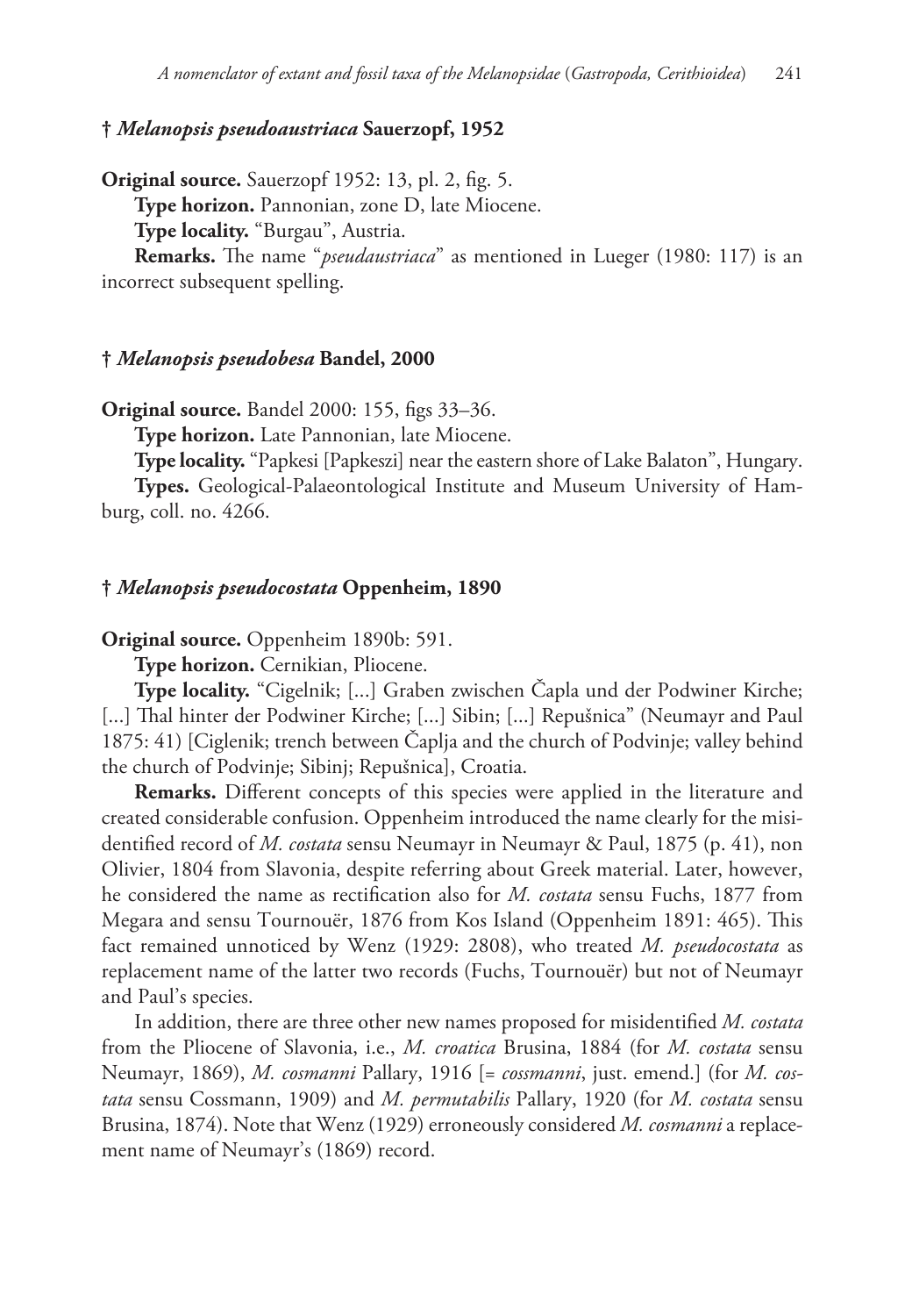Wenz obviously considered all erroneous "*M. costata*" records from Slavonia to represent the same species and synonymized them with *M. cosmanni*, but was unaware that *M. croatica* Brusina, 1884 is the first available name for them. Although the four names (*croatica*, *pseudocostata*, *cosmanni*, *permutabilis*) likely refer to the very same species they are based on different specimens and thus no objective synonyms.

For the record by Tournouër (1876) from Kos Island, Pallary (1929: 119) introduced *M. sculptilis* as replacement name. The misidentified *Melanopsis costata* sensu Fuchs, 1877 from Megara, however, is still nameless.

The name "*pseudodecorata*" mentioned by Cossmann (1909: 178) is an incorrect subsequent spelling.

### **†** *Melanopsis praemorsa* **var.** *pseudofallax* **Sacco, 1895**

**Original source.** Sacco 1895: 9, pl. 1, fig. 14.

**Type horizon.** Early Messinian, late Miocene.

**Type locality.** "S. Marzano Oliveto", Italy.

**Remarks.** Wenz (1929: 2733) considered the taxon as a junior synonym of *Melanopsis fusulatina* Sacco, 1895.

## *Melanopsis pseudoferussaci* **Pallary, 1899**

**Original source.** Pallary 1899: 139, pl. 9, figs 11–12. **Type locality.** "Environs de Tétouan" [surrondings of Tétouan], Morocco.

# **†** *Melanopsis fossilis pseudoimpressa* **Papp, 1953**

**Original source.** Papp 1953b: 135, pl. 11, figs 5–8. **Type horizon.** Pannonian, zone E, late Miocene. **Type locality.** "Vösendorf (Sandriff)" [Vösendorf (sandbar)], Austria. **Remarks.** Appeared first as a nomen nudum in Papp (1951: 115, 130 [as species], 147–148, 150 [as subspecies]).

## **†** *Melanopsis impressa pseudonarzolina* **Papp, 1953**

**Original source.** Papp 1953b: 132, pl. 9, figs 14–18. **Type horizon.** Pannonian, zone B, late Miocene. **Type locality.** "Leobersdorf Sandgrube" [Leobersdorf sand pit], Austria. **Remarks.** Appeared first as nomen nudum in Papp (1951: 107, 123, 124, 127).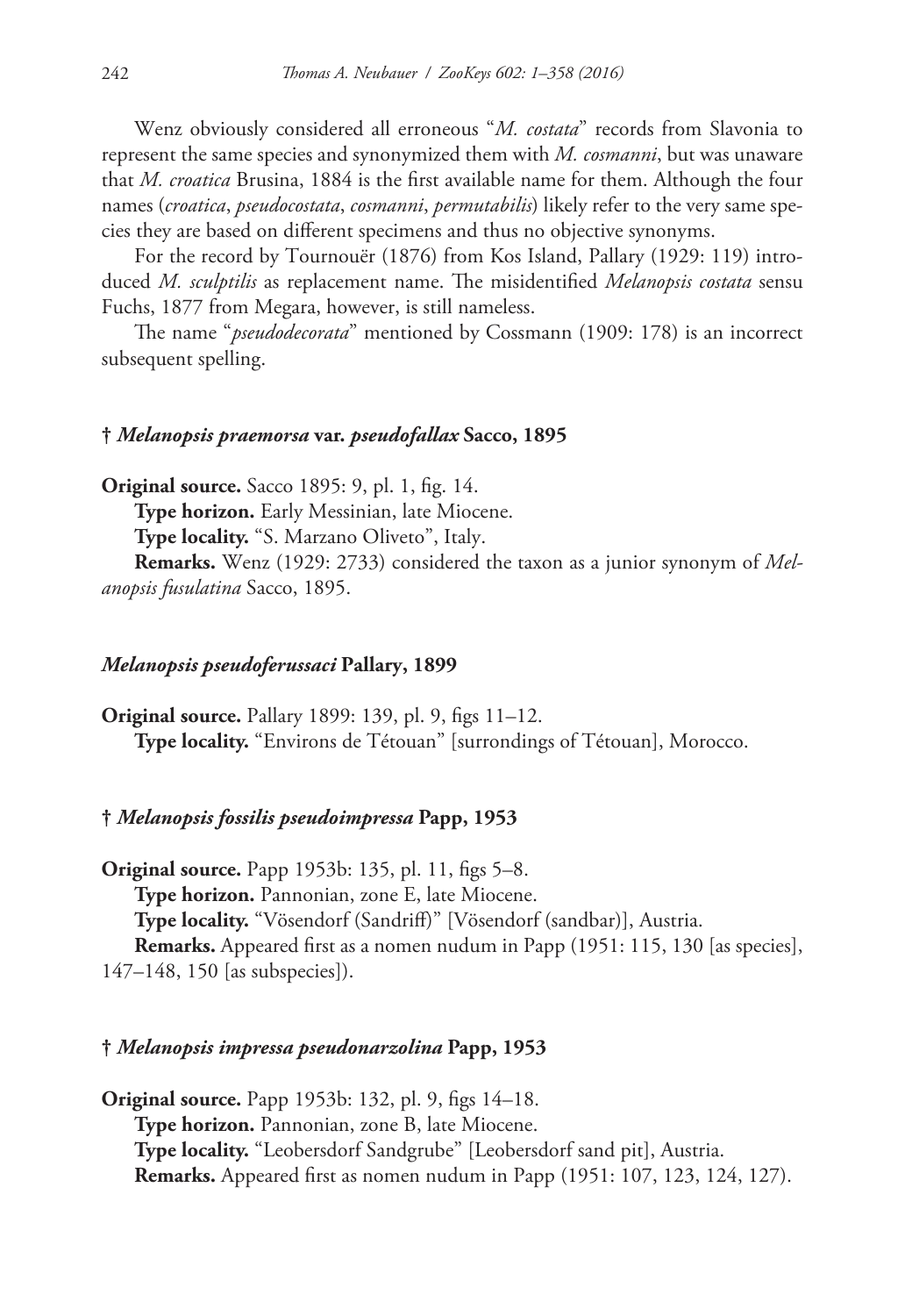# **†** *Melanopsis pseudopigmea* **Magrograssi, 1928**

**Original source.** Magrograssi 1928: 260, pl. 6, fig. 21. **Type horizon.** Plio-Pleistocene.

**Type locality.** "Coo: vicino a Cardamena" [Kos island: close to Kardámaina], Greece.

### **†** *Melanopsis pseudopraerosa* **Sacco, 1889**

**Original source.** Sacco 1889: 67, pl. 2, fig. 14. **Type horizon.** Late Burdigalian, early Miocene. **Type locality.** "Colli torinesi" [Torino hills], Italy.

# **†** *Melanopsis pseudopygmaea* **Jekelius, 1944**

**Original source.** Jekelius 1944: 131, pl. 49, figs 11–17. **Type horizon.** Early Pannonian, late Miocene. **Type locality.** "Turislav-Tal bei Soceni" [Turislav valley near Soceni], Romania.

## **†** *Melanopsis pseudoscalaria* **Sandberger, 1886**

### **Original source.** Sandberger 1886: 119.

**Type horizon.** *Oncophora* Beds, middle Burdigalian, early Miocene.

**Type locality.** Rather unprecisely given as "Kirchberger Schichten Mährens" [Kirchberg Formation in Moravia] by Sandberger (1886). Later specified as "Oslawan" [Oslavany] by Rzehak (1893: 174), Czech Republic.

#### **†** *Melanopsis pseudosubulata* **Newton, 1891**

**Original source.** Newton 1891: 203.

**Type horizon.** Bartonian?–Rupelian, late Eocene–early Oligocene.

**Type locality.** "Hempstead [...]. Headon Hill; Hordwell. [...] High Cliff", United Kingdom.

**Remarks.** Introduced (as "*pseudo-subulata*") for a part of Sowerby's material for *M. fusiformis* Sowerby, 1822 (Sowerby 1821–1823: pl. 332, figs 6–7) as well as for misidentified *M. subulata* sensu Forbes, 1856, non Sowerby, 1822.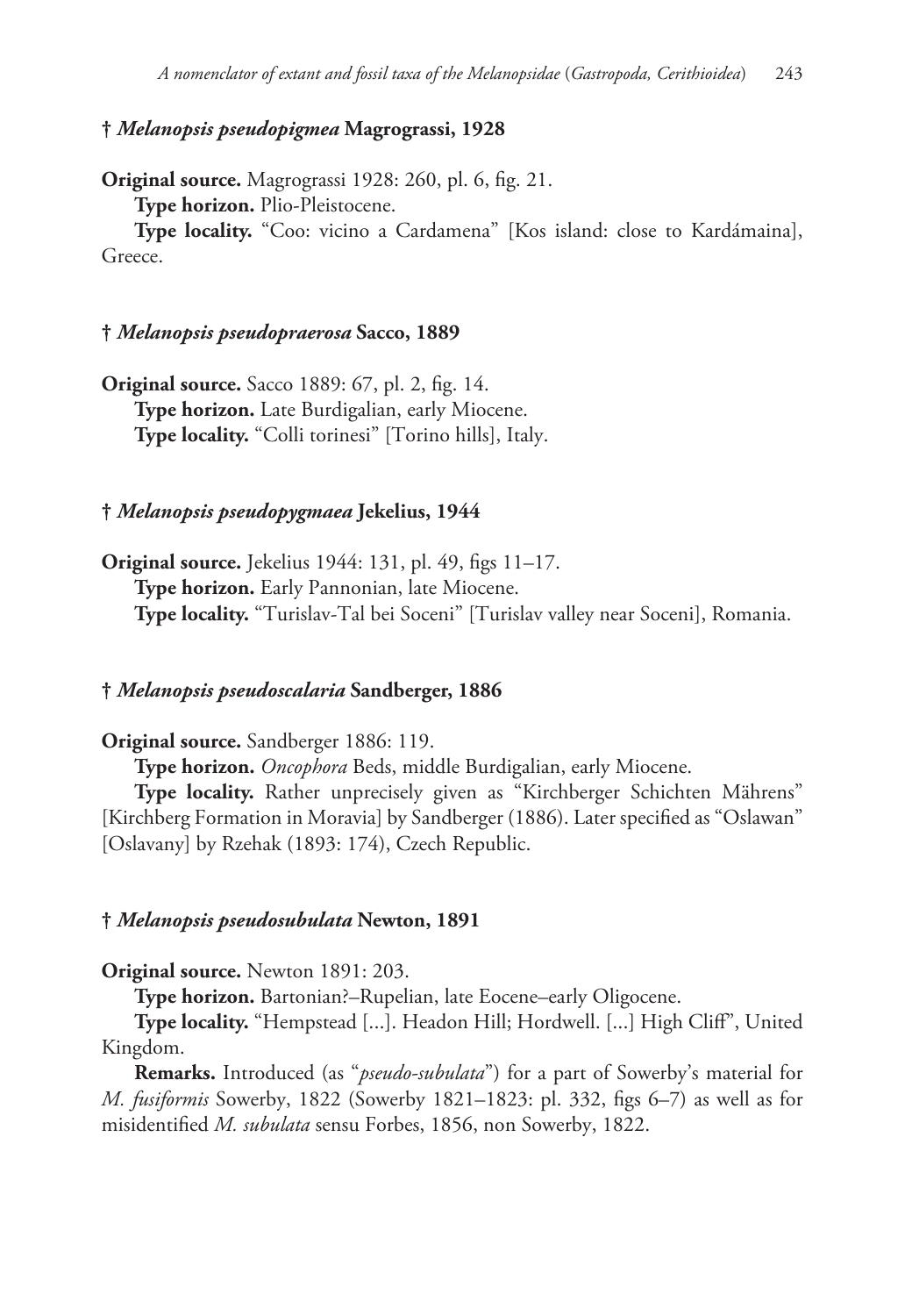## **†** *Melanopsis pterochila* **Brusina, 1874**

**Original source.** Brusina 1874: 30, pl. 1, figs 5–6.

**Type horizon.** Cernikian, Pliocene.

**Type locality.** "Podvinje (Čaplja) [Čaplja trench near Slavonski Brod]; Kovačevac", Croatia.

**Types.** Milan et al. (1974: 96) indicated a holotype, but it is uncertain whether the specimen was the only one Brusina had at hand (holotype by monotypy, Art. 73.1.2). The specimen is stored in the Croatian Natural History Museum, Zagreb, coll. no. 3741-1381.

**Remarks.** The name "*pterochyla*" as mentioned in Pană (2003: 322) is an incorrect subsequent spelling.

### *Melanopsis costata* **var.** *pulchella* **Bourguignat, 1884 [unresolved]**

#### **Original source.** Bourguignat 1884: 141.

**Type locality.** "Du Lac d'Homs" (Lorcard 1883: 288) [in Lake Homs], Syria.

**Remarks.** Introduced to replace - for whatever reason - the variety "*gracilis*" mentioned by Locard (1883a: 288), making *pulchella* its junior objective synonym. *M. gracilis* Locard, 1883 is a junior homonym of *M. gracilis* Brusina, 1874, which makes *pulchella* the next available name. However, *M. costata pulchella* is a homonym of the simultaneously introduced *M. seignetti pulchella* Bourguignat, 1884 (see Note 1). The action of a First Reviser is required to determine which of both *pulchella* is to be treated as valid.

# *Melanopsis seignetti* **var.** *pulchella* **Bourguignat, 1884 [unresolved]**

**Original source.** Bourguignat 1884: 104.

**Type locality.** "[Dans les oasis du sud de la province d'Oran; [...] l'oasis Sidi Yousef, à l'extrême sud de la frontière du Maroc; [...] ruisseau d'eau chaude à Ouargla]" [in the oases in the south of the province Oran; oasis Sidi Youcef, at the far southern border of Morocco; hot water stream at Ouargla], Algeria.

**Remarks.** Homonym of the simultaneously introduced *M. costata pulchella* Bourguignat, 1884 (see Note 1). The action of a First Reviser is required to determine which of both *pulchella* is to be treated as valid.

### *Melanopsis edrissiana* **var.** *pulchella* **Pallary, 1920 [invalid]**

#### **Original source.** Pallary 1920a: 33.

**Type locality.** "Dans une source entre Sidi Abdallah et Koudiat (région de Taza) et dans l'Innaouen, à Sidi Abdallah" [in a source between Douar Sidi Abdellah and Douar El Koudiat (Taza region) and in the Oued Abiod (?) in Douar Sidi Abdellah], Morocco.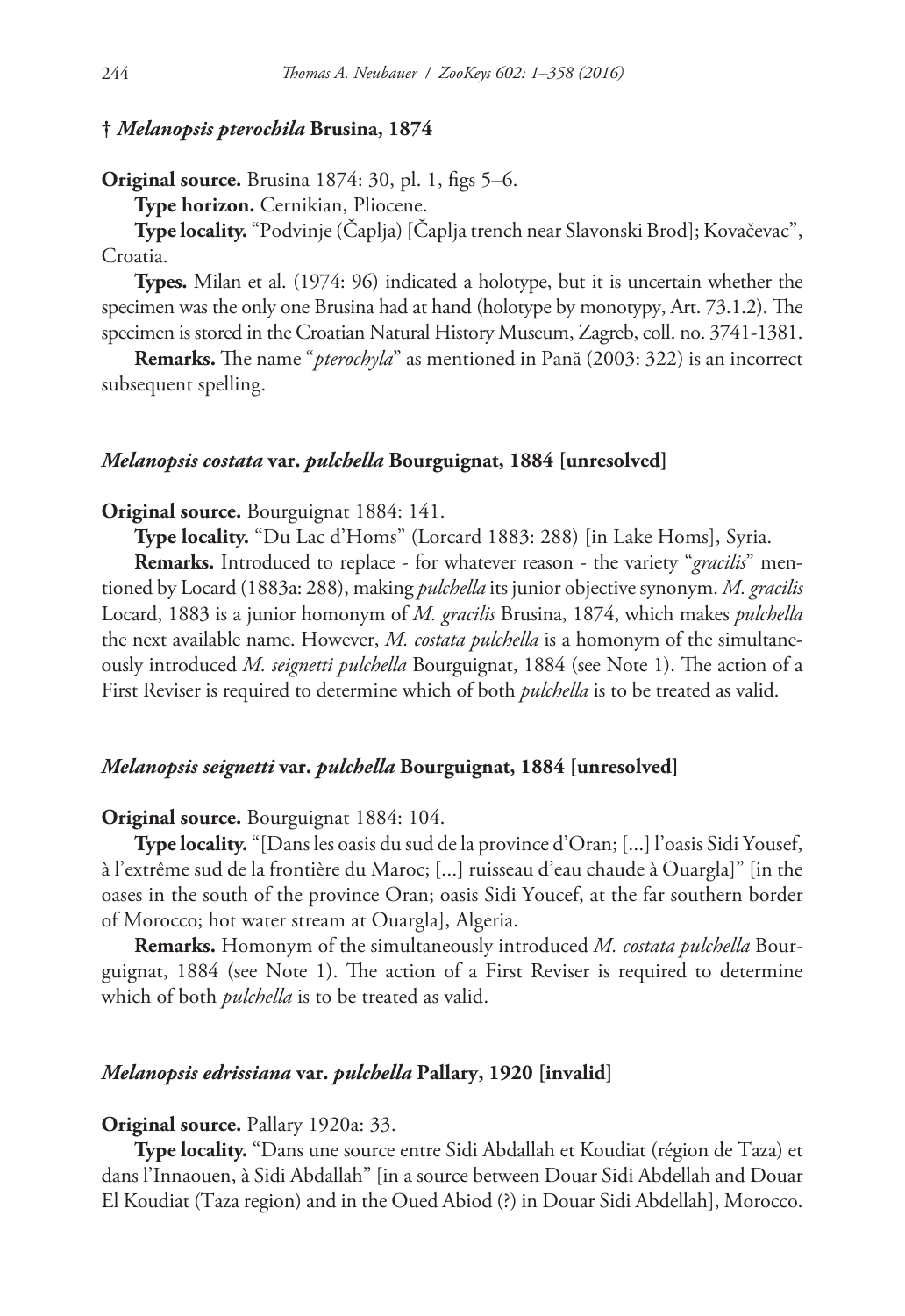**Remarks.** Junior homonym of *Melanopsis costata pulchella* Bourguignat, 1884 and *M. seignetti pulchella* Bourguignat, 1884 (simultaneously published; no priority fixed yet; see Note 1).

### **†** *Lyrcaea* **[sic]** *pumila* **Brusina, 1902**

**Original source.** Brusina 1902: pl. 5, figs 37–38. **Type horizon.** Middle Pannonian, late Miocene. **Type locality.** "Markuševec", Croatia.

**Types.** The illustrated syntypes are stored in the Croatian Natural History Museum, Zagreb, coll. no. 2491-137/1-2 (Milan et al. 1974: 84).

#### **†** *Melanopsis punctata* **Stoliczka, 1860**

**Original source.** Stoliczka 1860: 485, pl. 1, figs 5a–b. **Type horizon.** Late Turonian–Coniacian, late Cretaceous. **Type locality.** "Abtenau", Austria.

**Remarks.** Kollmann (1984: 57) considered this species as a junior synonym of *Megalonoda reussi* (Hörnes, 1855).

### **†** *Melanopsis pusilla* **Handmann, 1882**

**Original source.** Handmann 1882: 561. **Type horizon.** Pannonian, zone D, late Miocene. **Type locality.** "Kottingbrunn [...] Ziegelei a", Austria.

#### *Fagotia pusilla* **Bourguignat, 1884**

**Original source.** Bourguignat 1884: 37.

**Type locality.** "Rives de la Save près Sissek, en Slavonie" [Sava river near Sisak in Slavonia], Croatia.

**Remarks.** Bourguignat denoted the authority as "Servain, 1884", but there is no evidence that the description really derived from that author. Starobogatov et al. (1992: 60) considered the species as a junior synonym of *Fagotia* [= *Esperiana*] *acroxia* Bourguignat, 1884.

#### **†** *Melanopsis pygmaea* **Hörnes, 1856**

**Original source.** Hörnes 1851–1856: 599, pl. 49, fig. 13.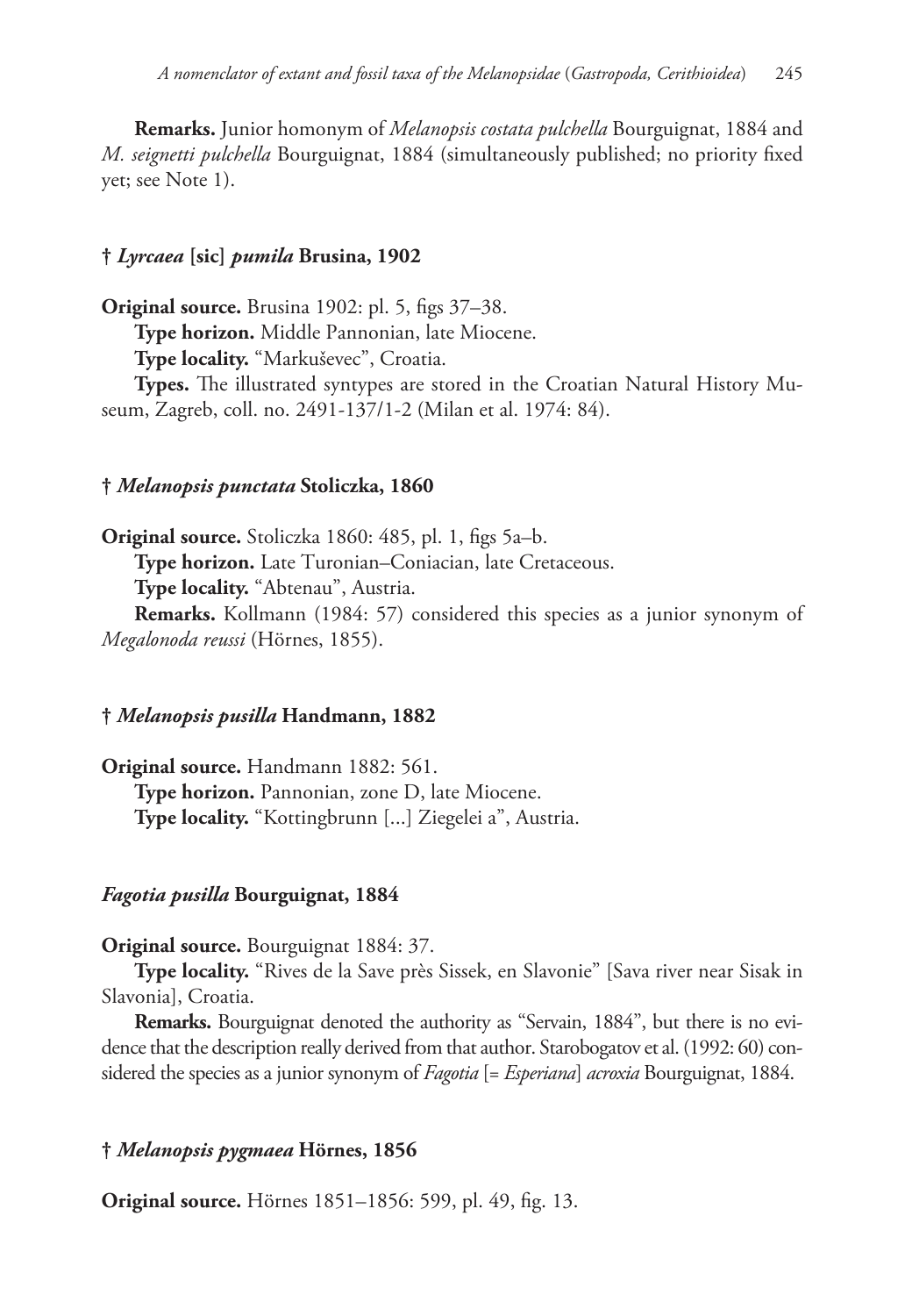**Type horizon.** Early–middle Pannonian, late Miocene.

**Type locality.** "Brunn, Gumpoldskirchen, Guntramsdorf, Inzersdorf, Arsenal in Wien, Kroisbach bei Oedenburg" [Brunn am Gebirge, Gumpoldskirchen, Guntramsdorf, Inzersdorf and Arsenal in Vienna (Austria), Fertőrákos (Hungary)].

**Remarks.** Hörnes attributed the authority to Partsch, apparently based on an "in schedis" determination.

# *Microcolpia pyramidalis* **Bourguignat, 1884**

## **Original source.** Bourguignat 1884: 61.

**Type locality.** "Dans le Danube, où elle a été rencontrée çà et là depuis Buda-Pesth jusqu'à Ibraila; [...] Pregrada, près de Krapina, en Croatie" [in the Danube river, where it was found here and there between Budapest (Hungary) and Brăila (Romania); Pregrada, near Krapina (Croatia)].

**Remarks.** Bourguignat (1884) referred to a publication by Lang (1823: 430) [not 1833 as stated by Brot 1879], who mentioned "*Melanopsis pyramidalis* (mihi)" [nomen nudum] in a species list. Starobogatov et al. (1992: 65) considered the species as a junior synonym of *Microcolpia acicularis* (Férussac, 1823).

### **†** *Melanopsis pyramidalis* **Pallary, 1920**

#### **Original source.** Pallary 1920b: 117.

**Type horizon.** Early Rupelian, Oligocene.

**Type locality.** "Grossalmerode, Oberzwehren, Mardorf bei Wabern, Frielendorf, Kirchhain, Dannerod, Ofleiden, Mardorf an der Ohm" (Ludwig 1865: 71), Germany.

**Remarks.** Introduced for *M. praerosa* [= *M. praemorsa*] sensu Ludwig, 1865, non Linnaeus, 1758. It was regarded a junior synonym by Wenz (1929: 2740) because Sandberger (1873: 315) had already introduced *M. hassiaca* as replacement name for misidentified *M. praemorsa* from that region and time period. Since Sandberger did not explicitly refer to Ludwig's material, *pyramidalis* and *hassiaca* are not objective synonyms.

### **† "***Melanopsis pyrguloeformis***" mentioned in Hermite (1879: 184) [unavailable]**

#### **Horizon.** Early Eocene.

**Locality.** "De Binisalem et de Selva" [from Binissalem and Selva, Mallorca], Spain.

**Remarks.** Nomen nudum. Given as "*Melania pyrguloeformis*" on p. 328. The name was probably intended as "*pyrgulaeformis*", but the ligature was mixed up during typesetting. Hermite listed the name in a section called "Espèces nouvelles citées et non décrites" [= "new species identified and not described"], where he listed 18 new names that he intended to describe in the second volume of his "Études géologiques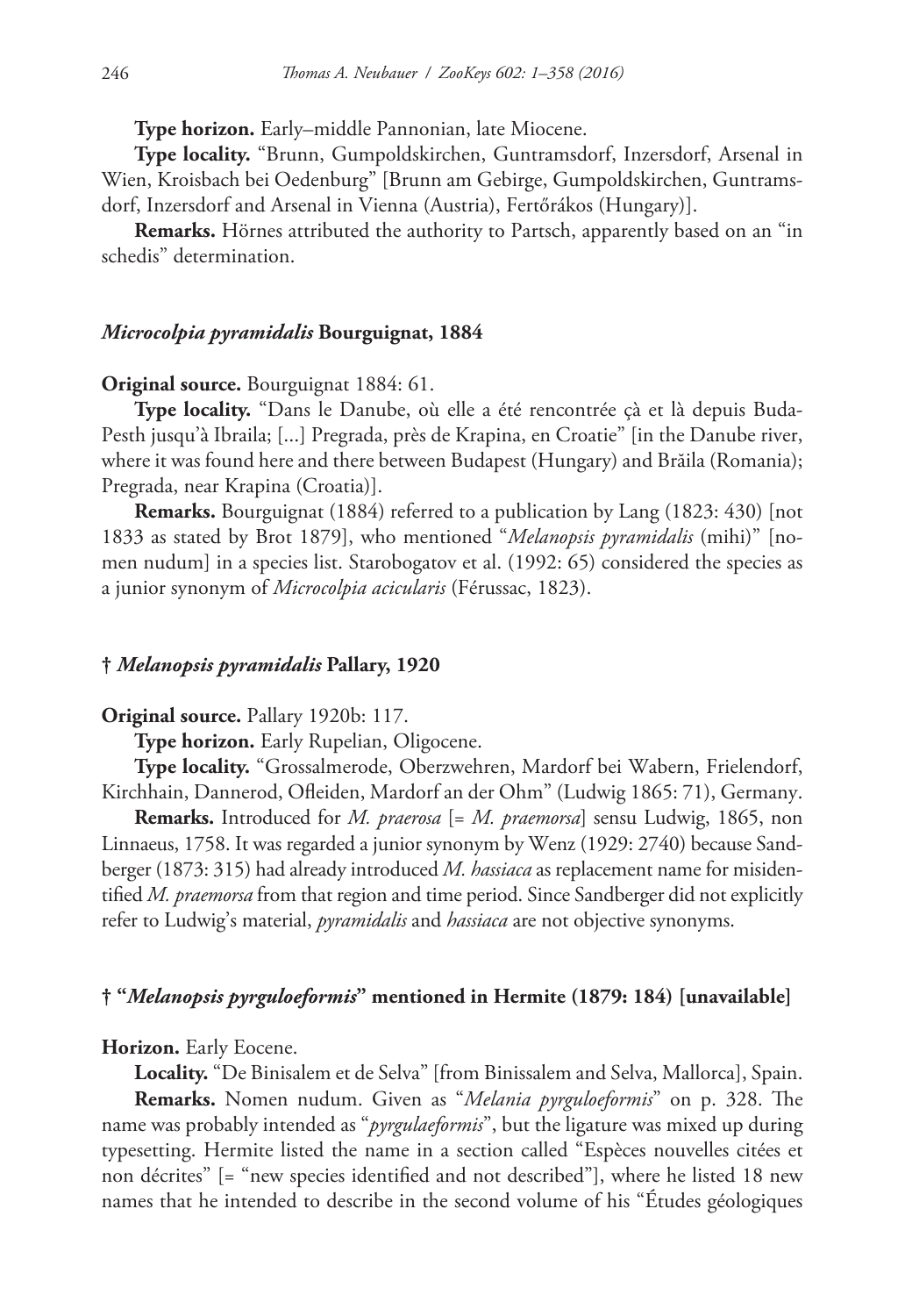sur les îles Baléares". That part, however, has never been published, probably because Hermite died in 1880.

## **†** *Melanopsis* **(***Homalia***)** *pyrula* **Handmann, 1887**

**Original source.** Handmann 1887: 16, pl. 1, figs 16–24. **Type horizon.** Pannonian, zone B–D, late Miocene. **Type locality.** "Leobersdorf", Austria.

**Remarks.** Wenz (1929: 2758) considered the taxon as a junior synonym of *Melanopsis inermis* Handmann, 1882.

### **†** *Melanopsis impressa* **var.** *pyrulaeformis* **Pavlović, 1927**

**Original source.** Pavlović 1927: 79, pl. 10, figs 1–4.

**Type horizon.** Middle Pannonian, late Miocene.

**Type locality.** "Из Карагача" [from Karagača near Vrčin], Serbia.

**Types.** The illustrated syntype is stored in the Natural History Museum, Belgrade, coll. no. 222 (Milošević 1962: 22).

## **†** *Melanopsis pyrum* **Neumayr in Neumayr & Paul, 1875**

**Original source.** Neumayr and Paul 1875: 48, pl. 8, fig. 33.

**Type horizon.** Cernikian, Pliocene.

**Type locality.** "Čaplathal bei Podwin" [Čaplja trench near Slavonski Brod], Croatia.

**Remarks.** The species epithet is a noun in apposition (*pyrum* = Latin "pear") and needs not to agree in gender with the generic name (Art. 31.2.1).

## **† "***Melanopsis tothi* **var.** *quadrifilosa***" mentioned in Brusina (1903: 114) [unavailable]**

**Horizon.** Late Pleistocene–early Holocene.

**Locality.** "Bischofsbad" [Püspökfürdő, Băile 1 Mai, Lake Pețea], Romania.

**Remarks.** Nomen nudum (Brusina apparently considered the term self-explanatory). Neubauer et al. (2014d: 125) considered this taxon as a junior synonym of *Microcolpia parreyssii sikorai* (Brusina, 1903).

## **†** *Melanopsis raphidia* **Pallary, 1920 [invalid]**

**Original source.** Pallary 1920b: 110.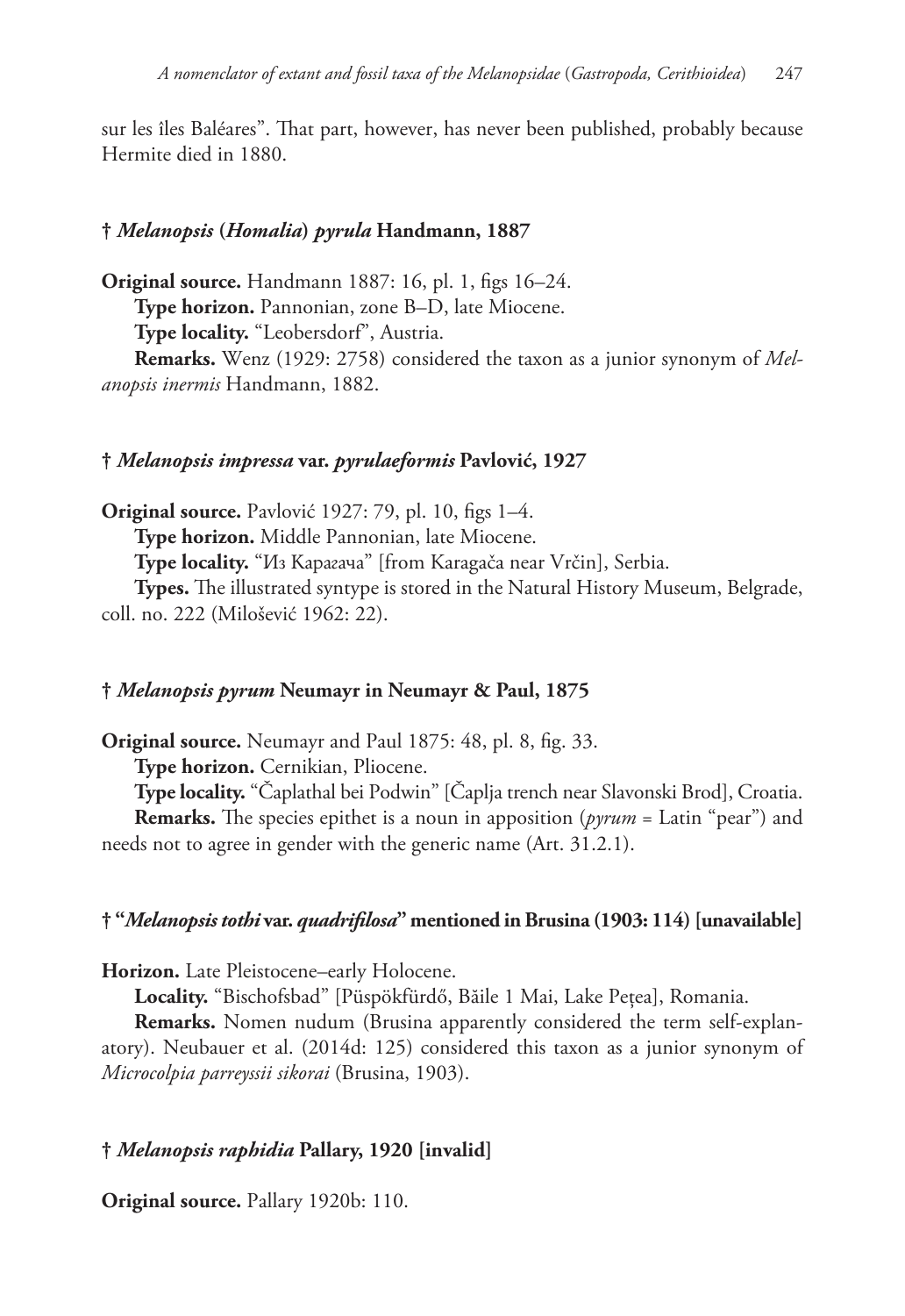**Type horizon.** Plio-Pleistocene.

**Type locality.** "Du puits Karoubi" (Pallary 1901a: 178) [from the well Karoubi], Algeria.

**Remarks.** Introduced as replacement name for *Melanopsis acuminata* Pallary, 1901, non "Sandberger" [act. Gümbel, 1861], for which Wenz (1919a: 73) had already introduced the replacement name *M. pallaryi*. Thus, *M. raphidia* is a junior objective synonym of *M. pallaryi*.

## **†** *Melanopsis* **(***Macrospira***)** *rapiformis* **Sandberger, 1871**

**Original source.** Sandberger 1870–1875: pl. 13, figs 3–3b.

**Type horizon.** Bartonian, Eocene.

**Type locality.** "Castres (Tarn)", France.

**Remarks.** Plate 13 of Sandberger's monograph appeared in 1871, whereas the description on p. 222 was issued in 1872 (Woodward 1906). Erroneously given as "*Melanopsis proboscidea* Desh." in plate captions.

### **†** *Microcolpia rara* **Gozhik in Gozhik & Datsenko, 2007**

**Original source.** Gozhik and Datsenko 2007: 95, pl. 89, fig. 6.

**Type horizon.** Late Pleistocene.

**Type locality.** "Aллювия VII террасы р. Днестр у с. Роги" [Alluvial terrace VII of the Dniestr river near Rogi], Ukraine.

**Types.** Institute of Geological Sciences of the National Academy of Sciences of Ukraine, coll. no. 5243.

### **†** *Melanoptychia rarinodosa* **Brusina, 1892**

**Original source.** Brusina 1892: 145.

**Type horizon.** Middle Pannonian, late Miocene.

**Type locality.** "Markuševec", Croatia.

**Types.** The illustrated syntypes are stored in the Croatian Natural History Museum, Zagreb, coll. no. 2541-187/1-2 (Milan et al. 1974: 100).

#### **†** *Melanopsis rarispina* **Lörenthey, 1902**

**Original source.** Lörenthey 1902: 215, pl. 17, figs 18–30. **Type horizon.** Transdanubian, Pannonian, late Miocene. **Type locality.** "Budapest-Köbánya und Tinnye", Hungary.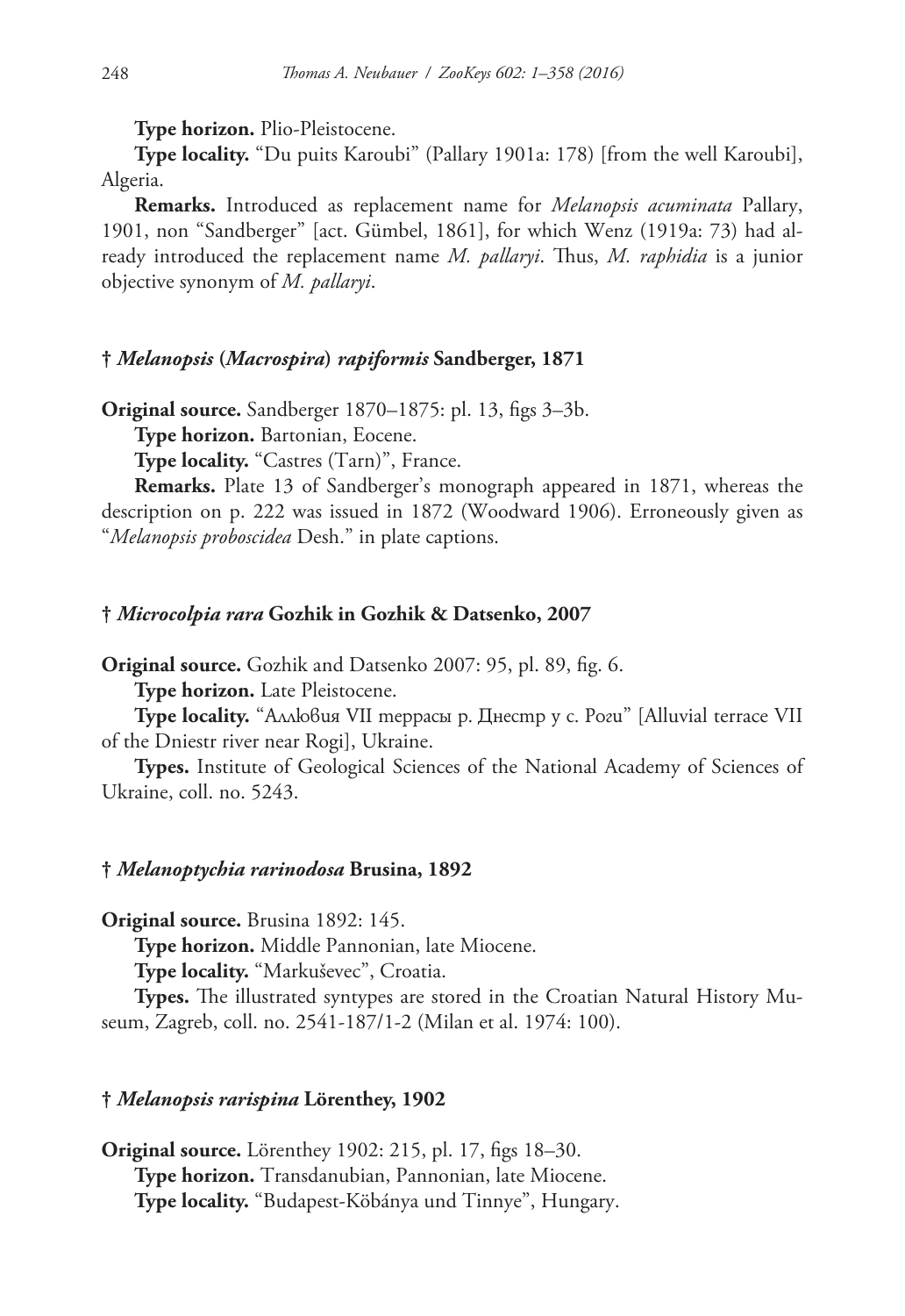**Remarks.** Papp (1953b) gave *M. bouei spinosa* Handmann, 1882 and *M. bouei ventricosa* Handmann, 1882 in synonymy of *M. rarispina*, although both were published earlier. The name *ventricosa* Handmann is a junior homonym of *M. ventricosa* Neumayr, 1880 and thus invalid, but *spinosa* is available and has priority over *rarispina*.

## *Melanopsis sevillensis* **var.** *rectituda* **Pallary, 1924**

**Original source.** Pallary 1924: 252, pl. 25, fig. 24.

**Type locality.** "De la petite rivière de Guadaira qui se jette dans le Guadalquivir" [in the little river Guadaira which flows into the Guadalquivir], Spain.

### **†** *Melanopsis recurrens* **Brusina, 1874**

**Original source.** Brusina 1874: 42.

**Type horizon.** Cernikian, Pliocene.

**Type locality.** "Bečić; Podvinje (Čaplja) [Čaplja trench near Slavonski Brod]; Sibinj; Nova Gradiška; Kovačevac; Moslavina; Farkašić", Croatia.

## **†** *Melanopsis gorceixi reducta* **Willmann, 1981**

**Original source.** Willmann 1981: 178.

**Type horizon.** Upper Elia Formation, early Pleistocene.

**Type locality.** "Oberes Vokasia-Tal südöstlich von Kos-Ort/Kos (Profil K 1)" [upper Vokasia valley, section K 1 (near Paradeísi)], Greece.

**Types.** Geological-Paleontological Institute, University of Kiel, Germany; no number indicated.

## **† ?***Melanopsis reineri* **Penecke, 1885**

**Original source.** Penecke 1885: 363, pl. 4, figs 8–9.

**Type horizon.** Paleocene.

**Type locality.** "Im südlichen Muldenflügel des Sonnberges (p. 334–335) [on the southern mountainside of the Sonnberg (near Guttaring, Carinthia)], Austria.

## **†** *Melanopsis requenensis* **Pallary, 1925**

**Original source.** Pallary 1925: 257. **Type horizon.** Late Miocene.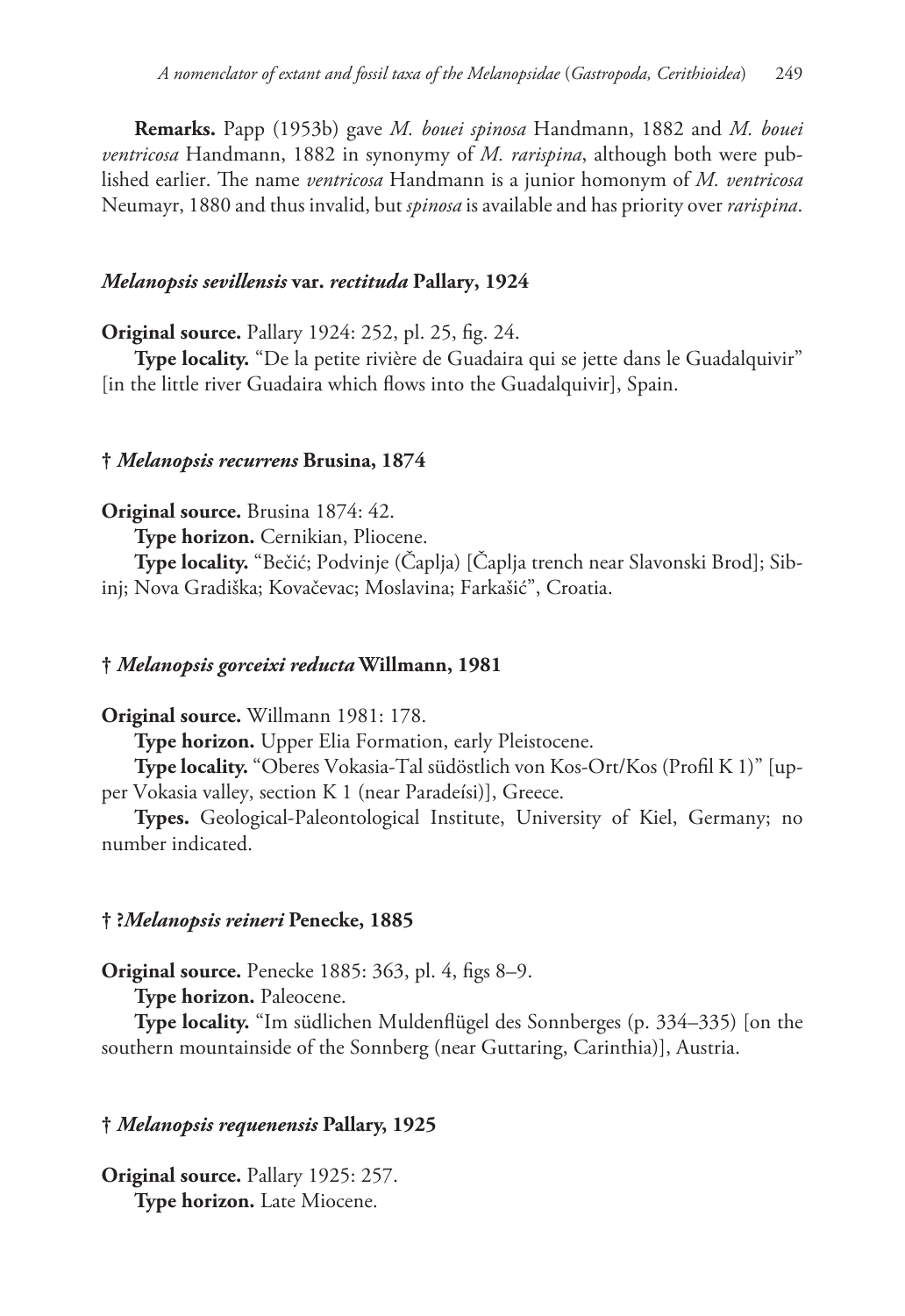**Type locality.** "Meseta de Requena y Ayora (Valencia)" (Royo Gomez 1922: 110) [Plateau of Requena and Ayora], Spain.

**Remarks.** Introduced for *M. costata* sensu Royo Gomez, 1922, non Olivier, 1804.

### *Melanopsis retoutiana* **Gassies, 1861**

**Original source.** Gassies 1861: 293, pl. 6, fig. 9.

**Type locality.** "L'intérieur de la Nouvelle-Calédonie" [the interior of New Caledonia]. **Remarks.** Brot (1879: 454) considered the species as a junior synonym of *M. carinata* Gassies, 1861, which is a junior homonym of *Melanopsis carinata* Sowerby, 1826 (see *M. ducosi* Pallary, 1916).

### **†** *Melanopsis retusa* **Brusina, 1904**

**Original source.** Brusina 1904: 495, pl. 1, fig. 3. **Type horizon.** Langhian, middle Miocene. **Type locality.** "Varcar-Vakufa" [Mrkonjić Grad], Bosnia and Herzegovina.

## **†** *Purpuroidea reussi* **Hörnes, 1855**

**Original source.** Hörnes 1855: 177, pl. 2, figs 1a–b. **Type horizon.** Late Turonian, late Cretaceous. **Type locality.** "Aus der Gams, nordwestlich von Hieflau in Steiermark" [from Gams, northwest of Hieflau in Styria], Austria. **Types.** Kollmann (1984: 57) designated a lectotype, which is stored in the collec-

tion of the Geological Survey Austria, Vienna (coll. no. 1856/3/4).

**Remarks.** Type species of the melanopsid genus *Megalonoda* Kollmann, 1984.

### **†** *Melanopsis revelata* **Pallary, 1920**

**Original source.** Pallary 1920b: 110. **Type horizon.** Pliocene. **Type locality.** "Megara" (Fuchs 1877: 11), Greece. **Remarks.** Replacement name for *M. incerta* Fuchs, 1877, non Férussac, 1822.

## **†** *Melanopsis rhodanica* **Locard, 1883**

**Original source.** Locard 1883b: 44, pl. 3, fig. 6.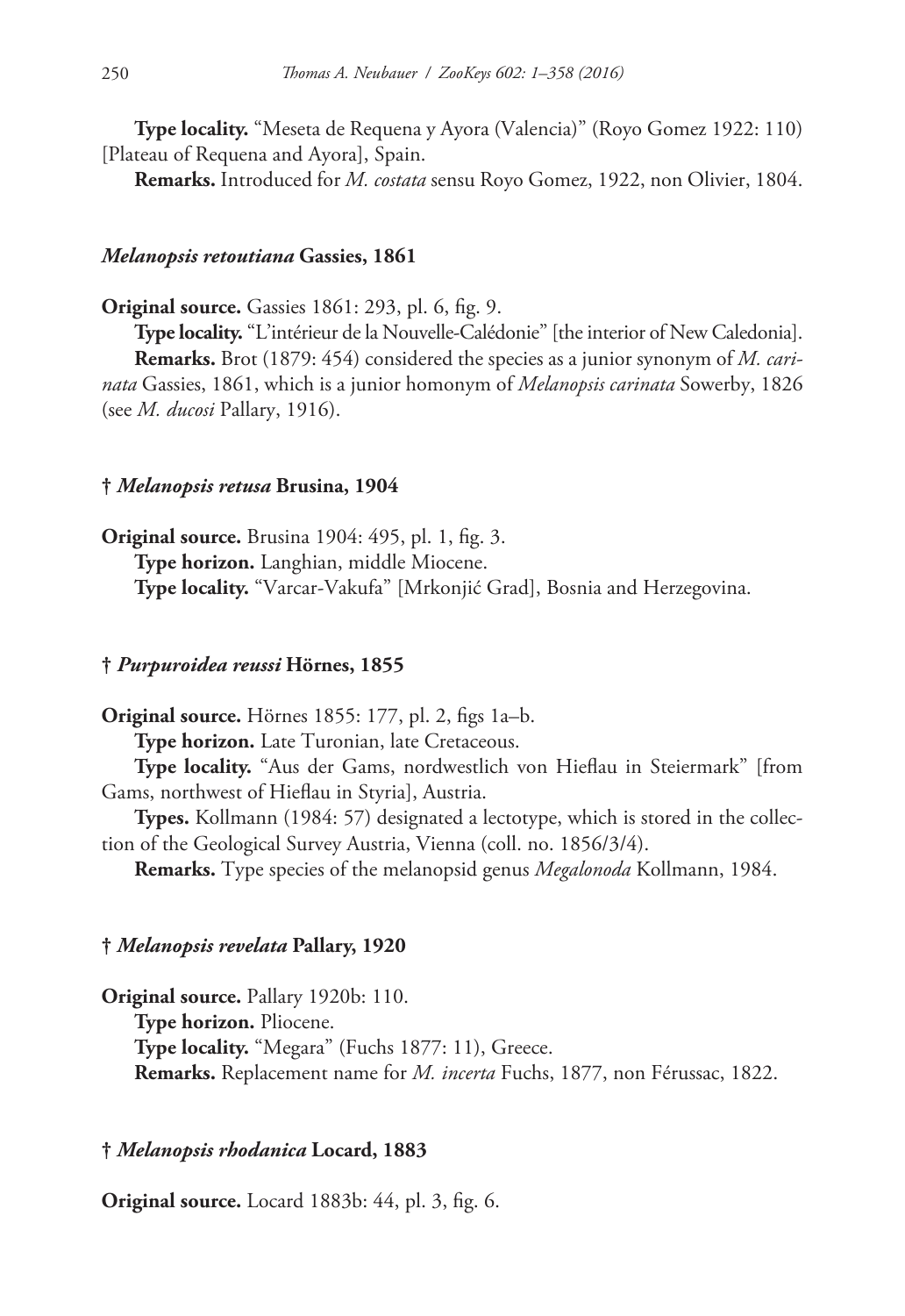**Type horizon.** Mammal zone MN 10–12, late Miocene. **Type locality.** "Boulées" [brook Boulées near Miribel], France. **Remarks.** Appeared first as a nomen nudum in Falsan and Locard (1879).

# *Melanopsis ricardi* **Pallary, 1918**

**Original source.** Pallary 1918: 150.

**Type locality.** "Fès, dans les séguias. Ras el Mâ, à 16 kilom. de Fès" [Fes, in irrigiation channels; Ras el Ma, 16 km from Fes], Morocco.

### **†** *Melania ricinus* **Neumayr in Neumayr & Paul, 1875**

**Original source.** Neumayr and Paul 1875: 36, pl. 7, fig. 34.

**Type horizon.** Cernikian, Pliocene.

**Type locality.** "Cigelnik [Ciglenik]; [...] Novska", Croatia.

**Remarks.** Neumayr mentioned uncertainties regarding the locality Ciglenik because he had lost the original collection label. The species epithet is a noun in apposition and needs not to agree in gender with the generic name (Art. 31.2.1). Considered to belong in the genus *Amphimelania* by Brusina (1897: 6), Cossmann (1909: 126) and Wenz (1929: 2876).

# *Melanopsis rifi* **Ahuir Galindo, 2014**

**Original source.** Ahuir Galindo 2014a: 14, unnumbered figure. **Type locality.** "Spring from the Southeastern Rich region", Morocco. **Types.** Museo Malacologico di Cupra Marittima, Italy; no number indicated.

#### **†** *Melanopsis ripajensis* **[sic] Pallary, 1916 [invalid]**

**Original source.** Pallary 1916: 86.

**Type horizon.** Pannonian, zone D–E, late Miocene.

**Type locality.** "Ripanj" (Brusina 1902: captions of pl. 5), Serbia.

**Remarks.** Introduced by Pallary (1916) for the alleged junior homonym "*M. paulovici* Brusina, 1902", non Bourguignat, 1880. However, Brusina (1902) had named his species "*pavlovici*", which makes *M. ripajensis* its junior objective synonym. Note that Art. 58.4. (regarding the use of u or v for the same Latin letter) does not apply here, because the names are not based on Latin words but on the names of two different persons.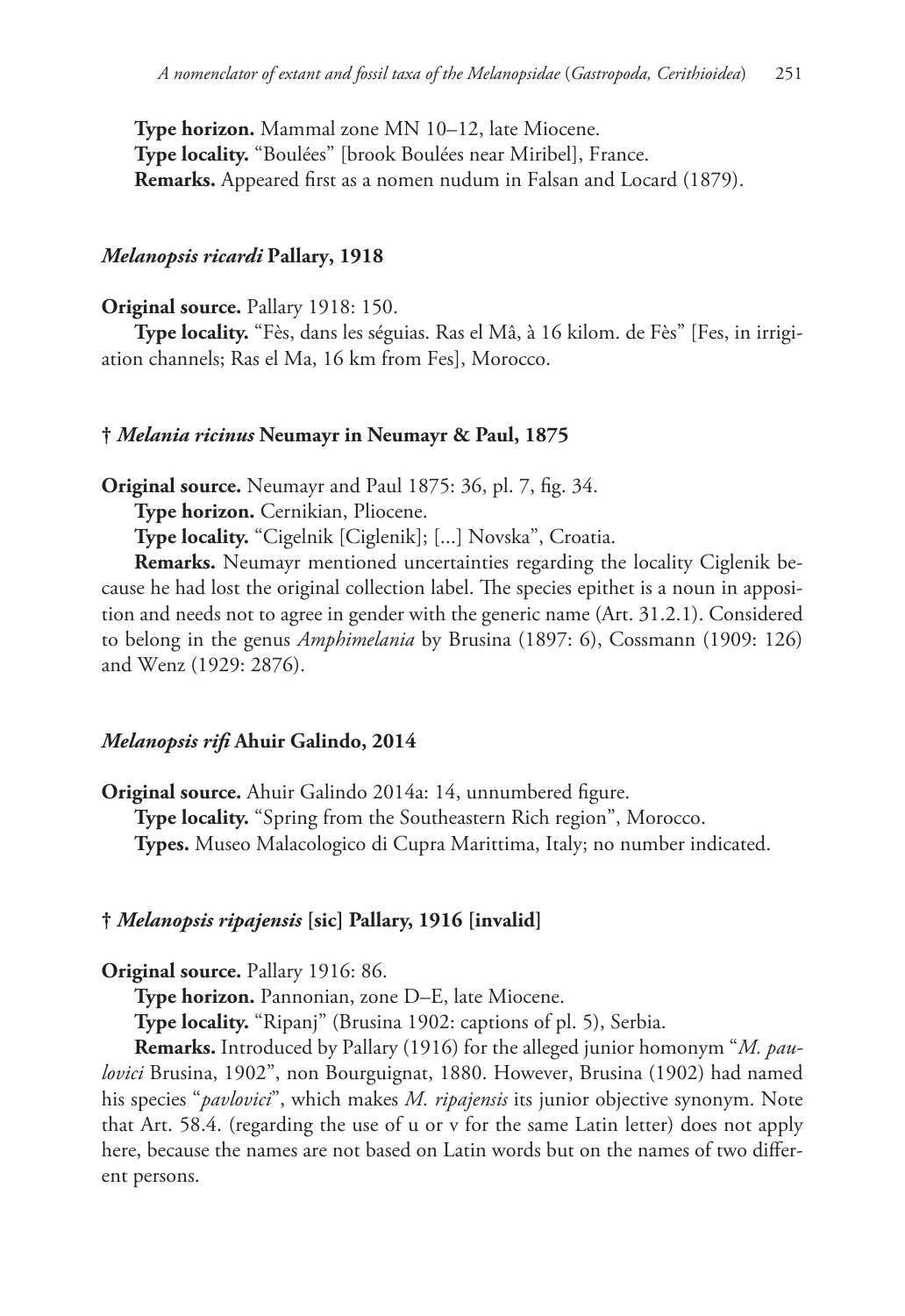# **†** *Melanopsis haueri ripanjensis* **Neubauer, Harzhauser, Kroh, Georgopoulou & Mandic, 2014**

**Original source.** Neubauer et al. 2014c: 16.

**Type horizon.** Pannonian, zone D–E, late Miocene.

**Type locality.** "Ripanj" (Brusina 1902: captions of pl. 6), Serbia.

**Types.** Syntypes are stored in the Croatian Natural History Museum, Zagreb, coll. no. 2530-176/1-2 (Milan et al. 1974: 86).

**Remarks.** Replacement name for *M. haueri serbica* Brusina, 1902, non Brusina, 1893 (see Note 1).

# *Melanopsis robusta* **Gassies, 1870**

**Original source.** Gassies 1870: 147. **Type locality.** "Insula Ouen" [Île Ouen], New Caledonia.

# *Microcolpia rochebruniana* **Bourguignat, 1884**

**Original source.** Bourguignat 1884: 57.

**Type locality.** "Lac Sabandja" [Lake Sapanca], Turkey.

**Remarks.** Starobogatov et al. (1992: 68) considered the species as a junior synonym of *Microcolpia coutagniana* (Pfeiffer, 1828).

# **†** *Melanopsis subulata* **var.** *romejacensis* **Fontannes, 1884**

**Original source.** Fontannes 1884: 29, pl. 4, figs 3–4. **Type horizon.** Early Rupelian, Oligocene. **Type locality.** "Roméjac, près de Barjac (Gard)", France.

# *Melanopsis roseni* **Izzatullaev & Starobogatov, 1984**

**Original source.** Izzatullaev and Starobogatov 1984: 1479, fig. 1 (11).

**Type locality.** "Закаспийская область" [Transcaspian Region], Russia.

**Types.** Zoological Institute of Russian Academy of Sciences, St.-Petersburg; no number indicated.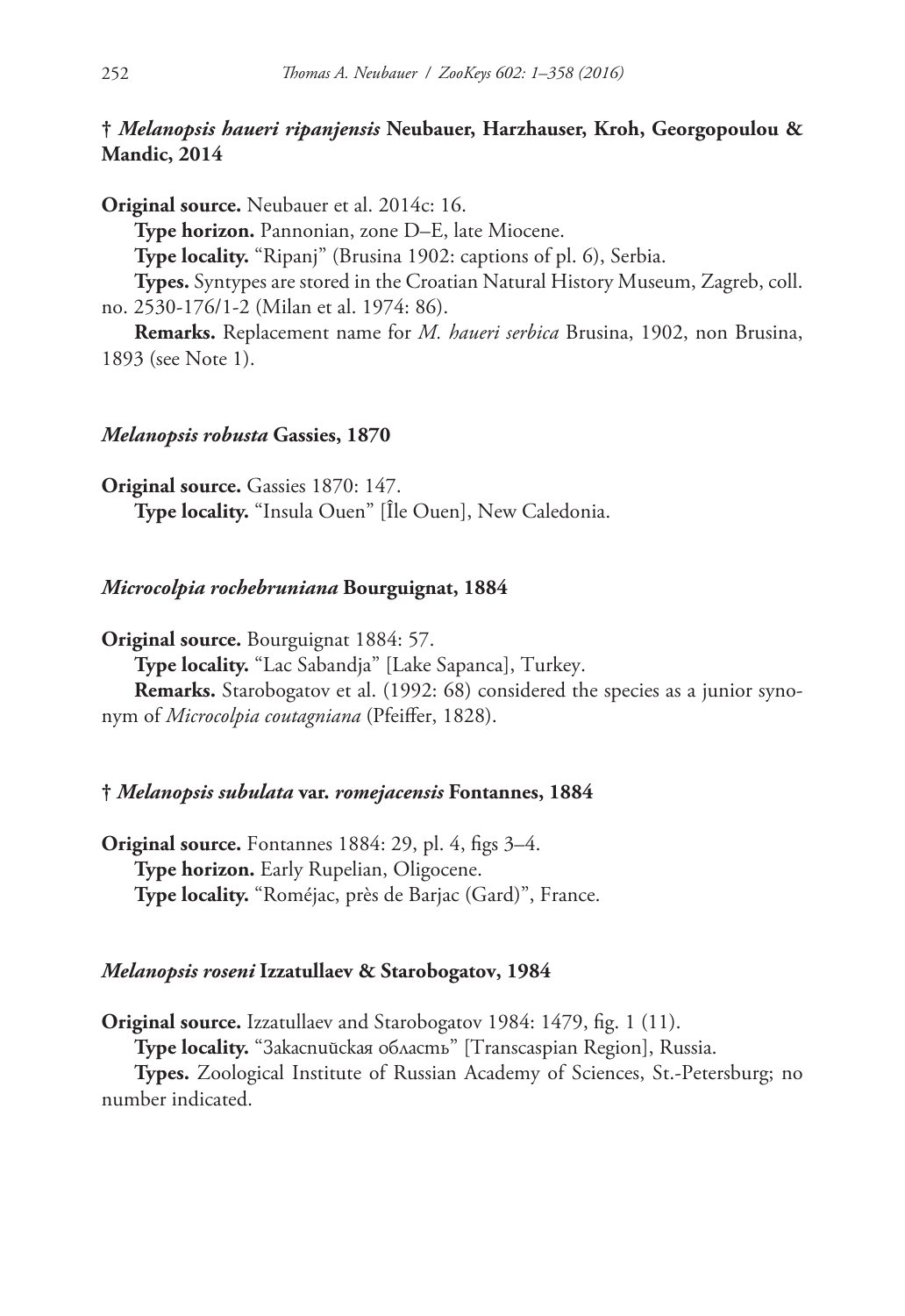# **†** *Fagotia roseni* **Starobogatov in Starobogatov et al., 1992**

**Original source.** Starobogatov et al. 1992: 62, figs 2 (3), 3 (4–5). **Type horizon.** Quaternary.

**Type locality.** "Кулеви (быв. Редут-Кале)" [Q'ulevi (also read as Kulevi), former Redut-Kale], Georgia.

**Types.** Zoological Institute of Russian Academy of Sciences, St.-Petersburg; no number indicated.

# *Melanopsis rossiteri* **Gassies, 1880**

**Original source.** Gassies 1880: 85.

**Type locality.** "Prope Kanala [...]; insula Ouen" (Gassies 1870: 148) [near Canala; Île Ouen], New Caledonia.

**Remarks.** Replacement name for *M. fusiformis* Gassies, 1870, non Sowerby, 1822.

# *Fagotia rossmaessleri* **Bourguignat, 1884**

**Original source.** Bourguignat 1884: 34.

**Type locality.** "Ruisseau de Pregrada, près Krapina-Toeplilz, en Croatie" [Pregrada river near Krapinske toplice], Croatia.

**Remarks.** Note that Bourguignat denoted the authority as "Bourguignat, 1880". Starobogatov et al. (1992: 60) considered the species as a junior synonym of *Fagotia* [= *Esperiana*] *esperi* (Férussac, 1823).

#### *Melanopsis rossmaessleri* **Bourguignat, 1884**

**Original source.** Bourguignat 1884: 158.

**Type locality.** "Spanien" [Spain, no locality indicated by Rossmässler 1839: 42]. **Remarks.** Introduced for *M. cariosa* sensu Rossmässler, 1839, non Linnaeus, 1767.

### **"***Melanopsis rothii* **Ziegl." mentioned in Brot (1874–1879: 419) [unavailable]**

#### **Locality.** Not indicated.

**Remarks.** Nomen nudum, apparently based on an unpublished manuscript name from Ziegler and listed in synonymy of *Melanopsis buccinoidea* (Olivier, 1801) by Brot (1879).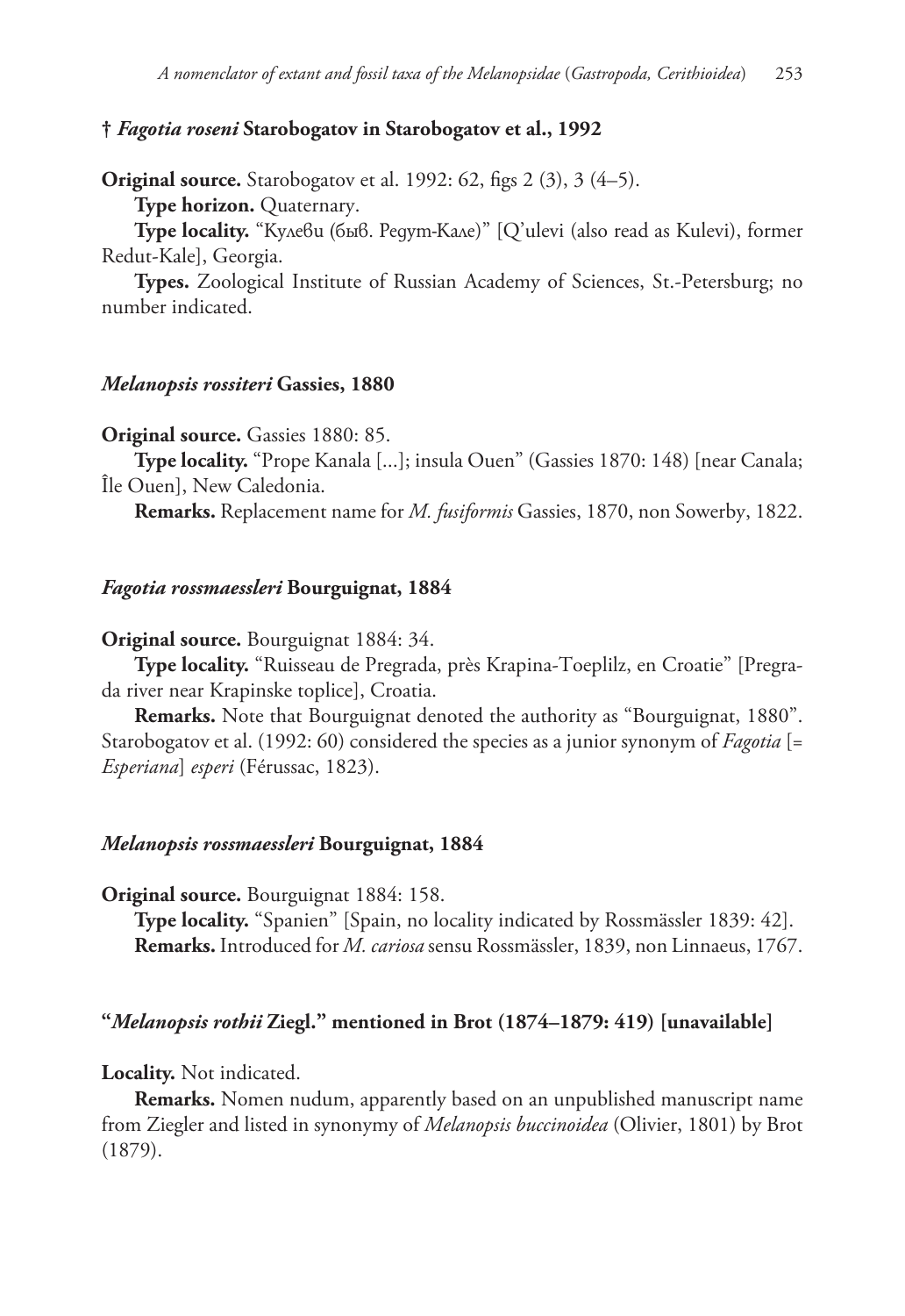# **†** *Melanopsis hybostoma* **var.** *rotundata* **Magrograssi, 1928**

**Original source.** Magrograssi 1928: 260, pl. 6, fig. 20. **Type horizon.** Plio-Pleistocene.

**Type locality.** "Coo: V. Iracli, V. S. Giorgio" [Kos island: Irakli valley, Ágios Geórgios valley (?)], Greece.

### **†** *Melanopsis rudis* **Brusina, 1902**

**Original source.** Brusina 1902: pl. 5, figs 51–54.

**Type horizon.** Early–middle Pannonian, late Miocene.

**Type locality.** "Jazvine" [Jazvina], Croatia.

**Types.** The syntypes are stored in the Croatian Natural History Museum, Zagreb; no number indicated (Milan et al. 1974: 96).

**Remarks.** Wenz (1929: 2824) considered the taxon as a junior synonym of *M. senatoria* Handmann, 1887.

### **†** *Melanopsis rugosa* **Matheron, 1842**

**Original source.** Matheron 1842: 293, pl. 37, fig. 11.

**Type horizon.** Early Campanian, Cretaceous.

**Type locality.** "Les Martigues", France.

**Remarks.** D'Orbigny (1850) considered this species a *Melania* and a junior secondary homonym of *Melania rugosa* Lea, 1842 (which in turn is a replacement name for *M. corrugata* Lea, 1841, non Lamarck, 1804). However, the first one was published earlier (August 1842 vs. November/December 1842; for details on publication dates of Matheron's work see note at the beginning of the Reference section).

#### **†** *Melanopsis* **(***Martinia***)** *martiniana* **var.** *rugosa* **Handmann, 1887 [invalid]**

**Original source.** Handmann 1887: 26, pl. 5, figs 5–7.

**Type horizon.** Pannonian, zone B–D, late Miocene.

**Type locality.** "Leobersdorf", Austria.

**Types.** It is uncertain whether the single specimen from Wittmannsdorf near Leobersdorf stored in the Geological Survey Austria, Vienna, is really the only specimen left of the original type series (i.e., holotype by monotypy), as was considered by Fischer (1996b: 23). The statement by Fischer (1996b) did not suffice for a valid lectotype designation.

**Remarks.** Junior homonym of *Melanopsis rugosa* Matheron, 1842. Neubauer et al. (2014c: 17) introduced *M. wolfgangfischeri* as replacement name.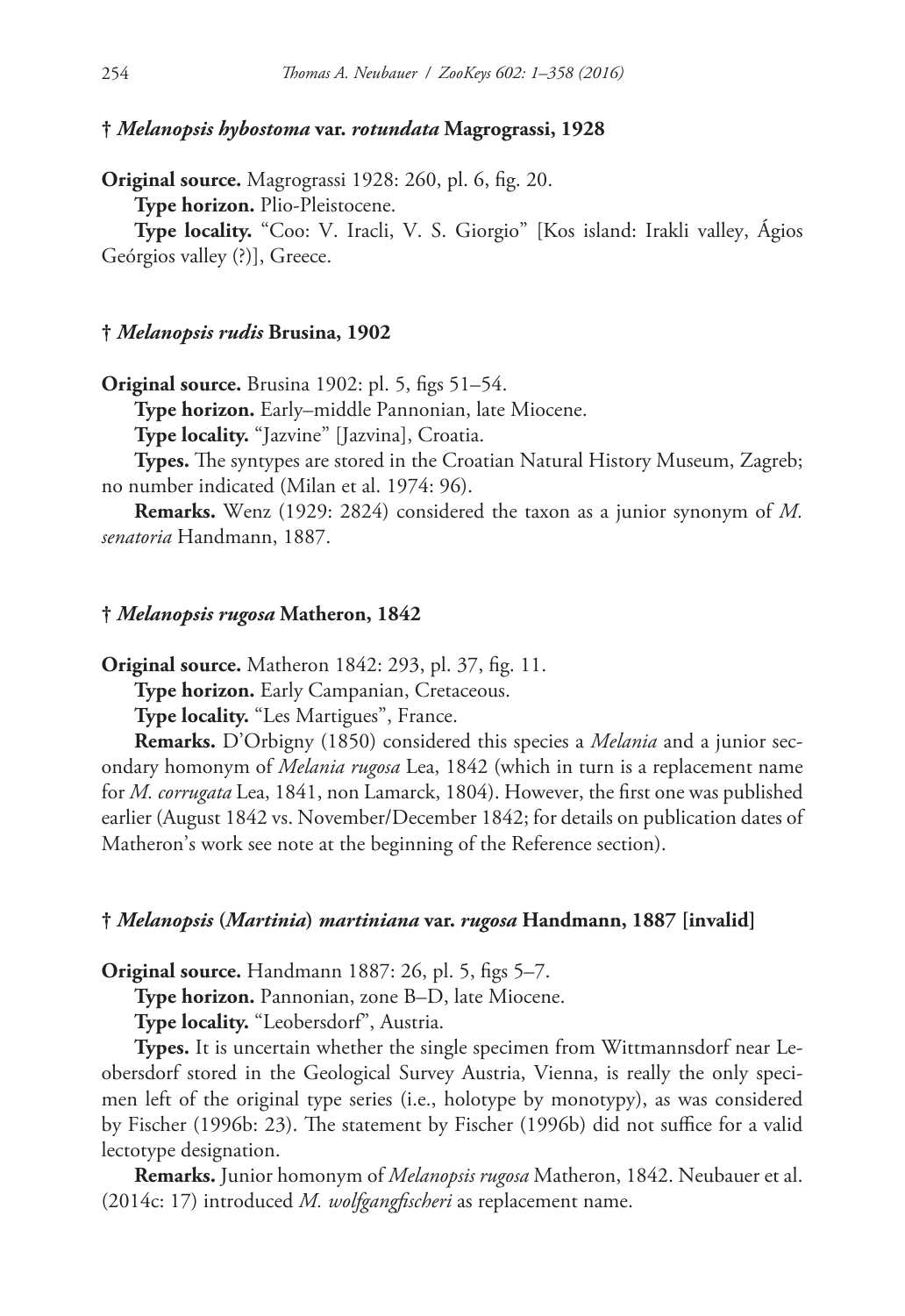# **†** *Melanopsis lanzaeana* **f.** *rugosa* **Brusina, 1897 [invalid]**

```
Original source. Brusina 1897: 12.
```
**Type horizon.** Langhian, middle Miocene.

**Type locality.** "Ribarić", Croatia.

**Types.** Milan et al. (1974: 94) indicated a holotype, but it is uncertain whether the specimen is part of the original type series and whether it was the only one Brusina had at hand (holotype by monotypy, Art. 73.1.2). The specimen is stored in the Croatian Natural History Museum, Zagreb, coll. no. 2983-629.

**Remarks.** Junior homonym of *Melanopsis rugosa* Matheron, 1842. Neubauer et al. (2011: 205) considered the taxon as a junior synonym of *M. lanzaeana* Brusina, 1874.

### **†** *Melanopsis doboi rugosa* **Schréter, 1975 [invalid]**

**Original source.** Schréter 1975: 11, pl. 3, figs 15–18.

**Type horizon.** Riss/Würm end to early Würm Ice Age, Pleistocene.

**Type locality.** "Eger, az egri vár Zárkándy bástyájának vasúti átmetszése" [Eger, section at the railway at the Zarkandy bastion of the fortress Eger], Hungary.

**Types.** Magyar Állami Földtani Intézet (Hungarian Geological Museum), Budapest; no number indicated.

**Remarks.** Junior homonym of *Melanopsis rugosa* Matheron, 1842. Neubauer et al. (2016a) attributed the species *M. doboi* to the genus *Microcolpia*.

#### **†** *Melanopsis matheroni* **var.** *rugosocarinata* **Fontannes, 1880**

**Original source.** Fontannes 1879–1882: 176.

**Type horizon.** Miocene or Pliocene.

**Type locality.** Rhône Basin? (no exact locality given), France.

**Remarks.** Originally written as "*rugoso-carinata*". Based on material from the Rhône Basin, not Italy as claimed by Wenz (1929); probably the taxon was mixed up by Italian authors cited by Wenz (1929).

#### **†** *Melanopsis tothi* **var.** *rugosula* **Brusina, 1903 [invalid]**

**Original source.** Brusina 1903: 114.

**Type horizon.** Late Pleistocene–early Holocene.

**Type locality.** "Bischofsbad" [Püspökfürdő, Băile 1 Mai, Lake Pețea], Romania.

**Remarks.** Junior objective synonym of *M. tothi*: Brusina (1903) indicated it as the typical form of the species. Neubauer et al. (2014d: 125) considered this taxon as a junior synonym of *Microcolpia parreyssii sikorai* (Brusina, 1903).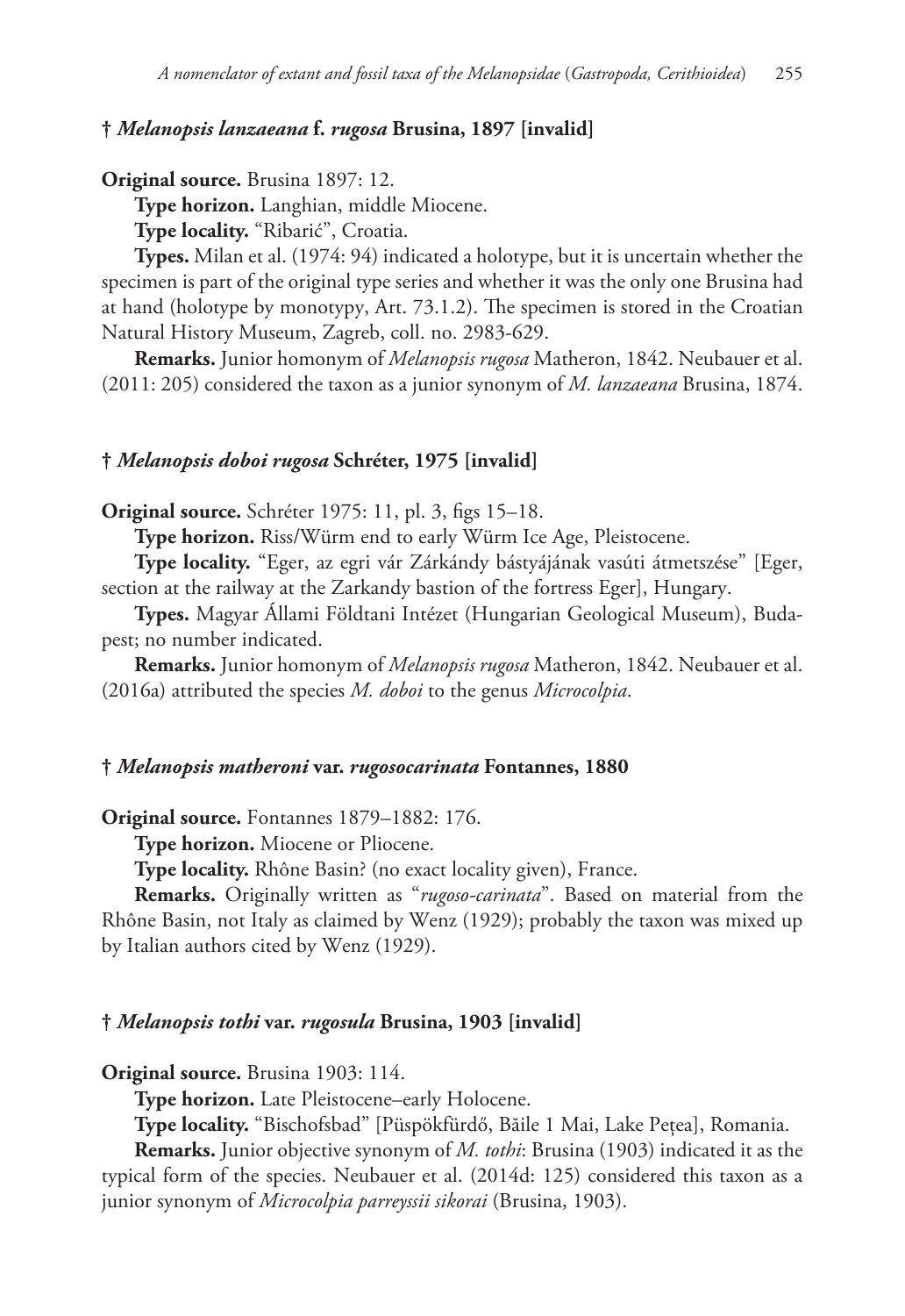# **"***Melanopsis ruinarum***" mentioned in Brot (1874–1879: 419–420, pl. 45, fig. 4) [unavailable]**

**Locality.** "Balbeck" [Baalbek], Lebanon.

**Remarks.** Introduced in synonymy of *M. buccinoidea* by Brot (1879), referring to an "in schedis" name by Tarnier (see Note 2).

# **†** *Melanopsis rumana* **Tournouër, 1880**

**Original source.** Tournouër 1880: 97.

**Type horizon.** Early Romanian, Pliocene.

**Type locality.** "[In loco Bukovatzu dicto, prope urbem Rumaniae Craiova]" [Bucovăț, near Craiova], Romania.

### **"***Melania sabljari* **Kucik" mentioned in Brusina (1867: 86) [unavailable]**

**Locality.** Not indicated.

**Remarks.** Nomen nudum, based on an "in schedis" name in the collection of Kucik (also read as "Kutschig").

# **†** *Melanopsis sabolici* **Brusina, 1902**

**Original source.** Brusina 1902: pl. 6, figs 6–7.

**Type horizon.** Cernikian, Pliocene.

**Type locality.** "Kovačevac" [east of Nova Gradiška], Croatia.

**Types.** The illustrated syntypes are stored in the Croatian Natural History Museum, Zagreb, coll. no. 2505-151/1-2 (Milan et al. 1974: 96).

# *Melanopsis liocephala* **var.** *sabulosa* **Pallary, 1936**

**Original source.** Pallary 1936: 57. **Type locality.** "D'Agouraï" [Agourai, south of Meknes], Morocco.

### *Melanopsis maroccana saharica* **Bourguignat, 1864**

**Original source.** Bourguignat 1864: 260.

**Type locality.** Rather unspecifically indicated in text as "Cours d'eau du Sahara" [rivers of the Sahara], but more precisely as "D'Aïn-Sidi-Taifour; Ouargla; fontaine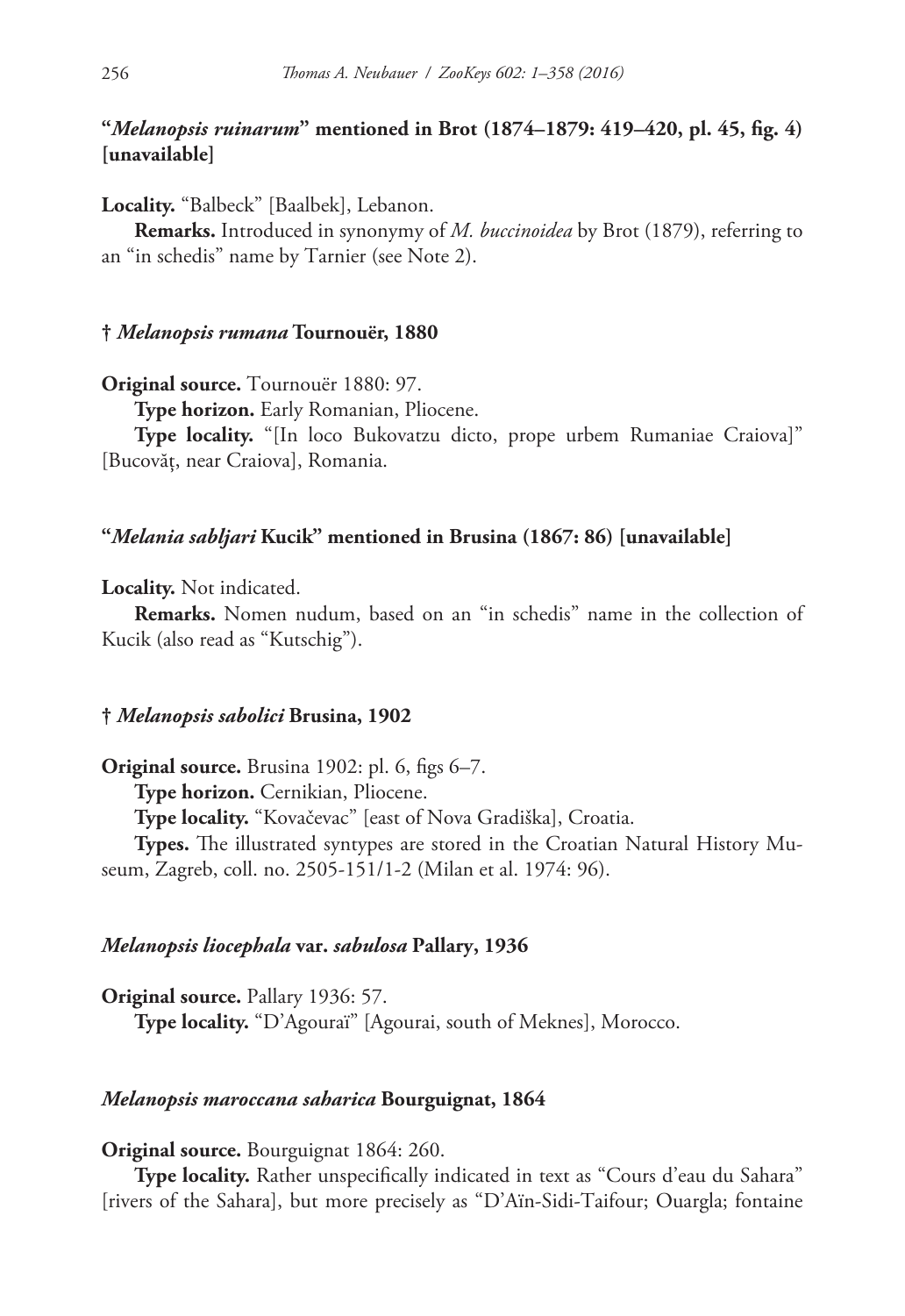d'Oumach près de Biskra" [Sidi Taifour; Ouargla; Oumache spring near Biskra, Algeria] in the plate captions.

### *Fagotia saintsimoniana* **Bourguignat, 1884**

# **Original source.** Bourguignat 1884: 47.

**Type locality.** "Dans la Save, au-dessous d'Agram, en Croatie" [in the Sava river below Zagreb], Croatia.

**Remarks.** Originally written as "*Saint-Simoniana*". Note that Bourguignat denoted the authority as "Bourguignat, 1879". Starobogatov et al. (1992: 60) considered the species as a junior synonym of *Fagotia* [= *Esperiana*] *acroxia* Bourguignat, 1884.

### *Melanopsis salomonis* **Bourguignat, 1884**

#### **Original source.** Bourguignat 1884: 95.

**Type locality.** "Fossés d'eau stagnante au camp des Pins, et çà et là dans le Liban (Syrie)" [ditches of stagnant water in the "camp des Pins" (not found, said to be near Beirut), and here and there in Lebanon].

**Remarks.** Appeared first as a nomen nudum in Locard (1883a: 201). Note that Bourguignat denoted the authority as "Bourguignat, 1880".

# *Melanopsis sancta* **Bourguignat, 1884**

#### **Original source.** Bourguignat 1884: 129.

**Type locality.** "Eliasbrunnen bei Jericho" (Kobelt 1880: 17) [Nahal Elisha' (?) near Jericho], Palestine.

**Remarks.** Introduced for *M. costata* sensu Kobelt, 1880 (p. 17, pl. 188, fig. 1901), non Olivier, 1804. Bourguignat denoted authority as "Letourneux, 1882", but there is no evidence that the description really derived from that author. Heller et al. (2005: 248) considered the species as a junior synonym of *Melanopsis saulcyi* Bourguignat, 1853.

# **†** *Melanopsis sandbergeri* **Neumayr, 1869**

**Original source.** Neumayr 1869: 372, pl. 13, fig. 5. **Type horizon.** Cernikian, Pliocene. **Type locality.** "Repušnica", Croatia.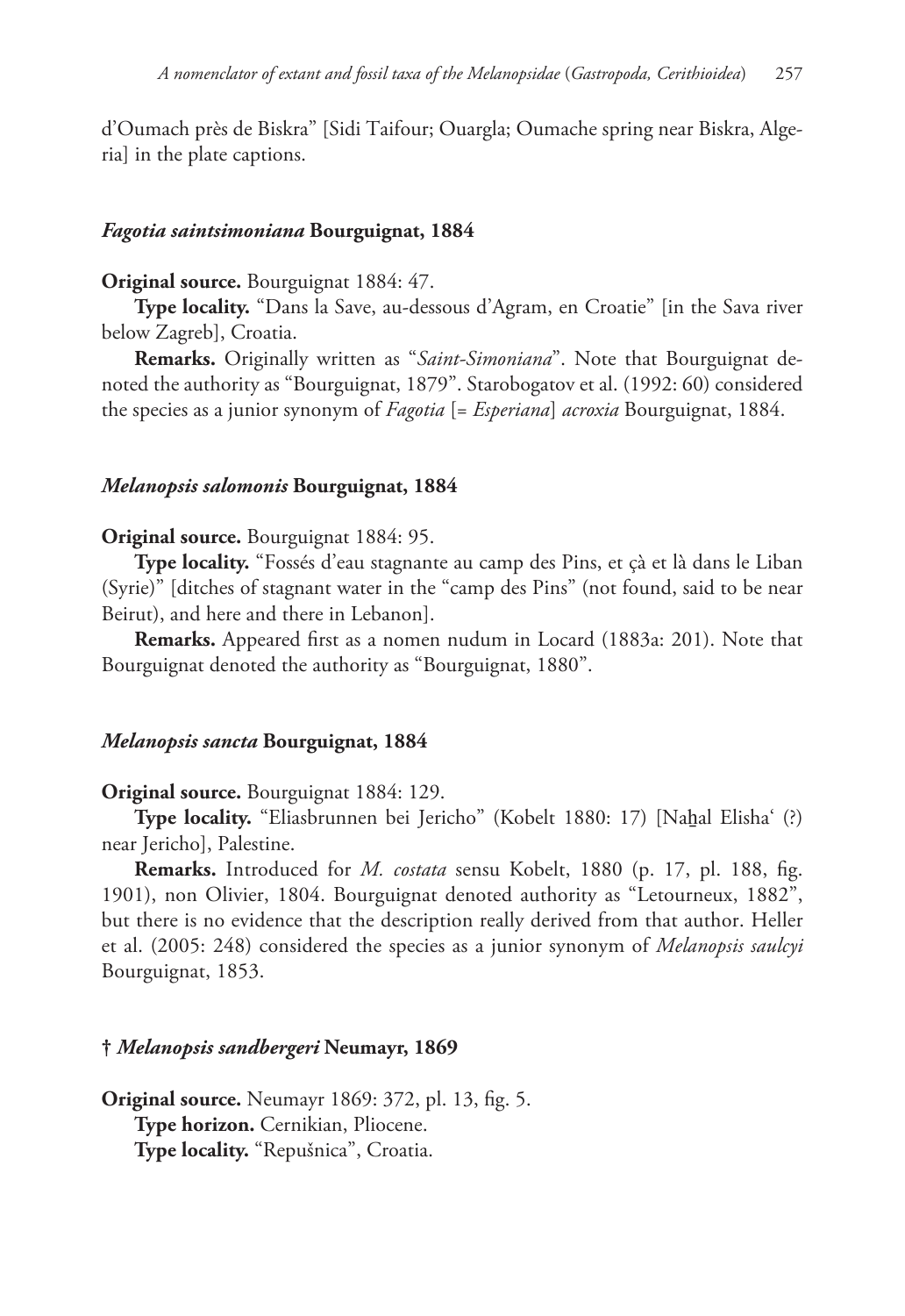# *Fagotia* **(***Fagotia***)** *sangarica* **Schütt & Bilgin, 1974**

**Original source.** Schütt and Bilgin 1974: 60, figs 1–4.

**Type locality.** "Sakarya başi, main spring of Sakarya river near village Çifteler, 60 km SE Eskişehir, 160 km WSW of Ankara", Turkey.

**Types.** Senckenberg Forschungsinstitut und Naturmuseum Frankfurt, coll. no. SMF 232008.

### **† ?***Melanopsis sanmigueli* **Royo Gómez, 1929**

**Original source.** Royo Gómez 1929: 242, pl. 17, fig. 5. **Type horizon.** Lutetian, Eocene. **Type locality.** "De Santo Domingo de Silos (Burgos)", Spain. **Remarks.** Originally written as "*san-migueli*". Probably not a Melanopsidae.

# *Melanopsis saulcyi* **Bourguignat, 1853**

**Original source.** Bourguignat 1853: 66.

**Type locality.** "Artouze, en Syrie" [Artouz (or 'Arţūz), 15 km W of Damascus, Rif Dimashq], Syria.

# **† ?***Melanopsis scabrida* **Youluo, 1978**

**Original source.** Youluo 1978: 155, pl. 25, figs 5–6.

**Type horizon.** Shahejie Formation (second Member), Eocene.

**Type locality.** "山东垦利" [Kenli, Shandong Province], China.

**Remarks.** Originally the gender was indicated as masculine ("*scabridus*"), but *Melanopsis* is feminine, which is why the name must be "*scabrida*". Probably not a Melanopsidae (perhaps a Hydrobiidae or Pomatiopsidae?).

### **†** *Melanopsis* **(***Canthidomus***)** *proteus* **var.** *scalarata* **Magrograssi, 1928**

**Original source.** Magrograssi 1928: 260, pl. 6, fig. 18.

**Type horizon.** Plio-Pleistocene.

**Type locality.** "Coo: V. Iracli e varie località della zona centrale fossilifera" [Kos island: Irakli valley and different locations around the central fossiliferous zone], Greece.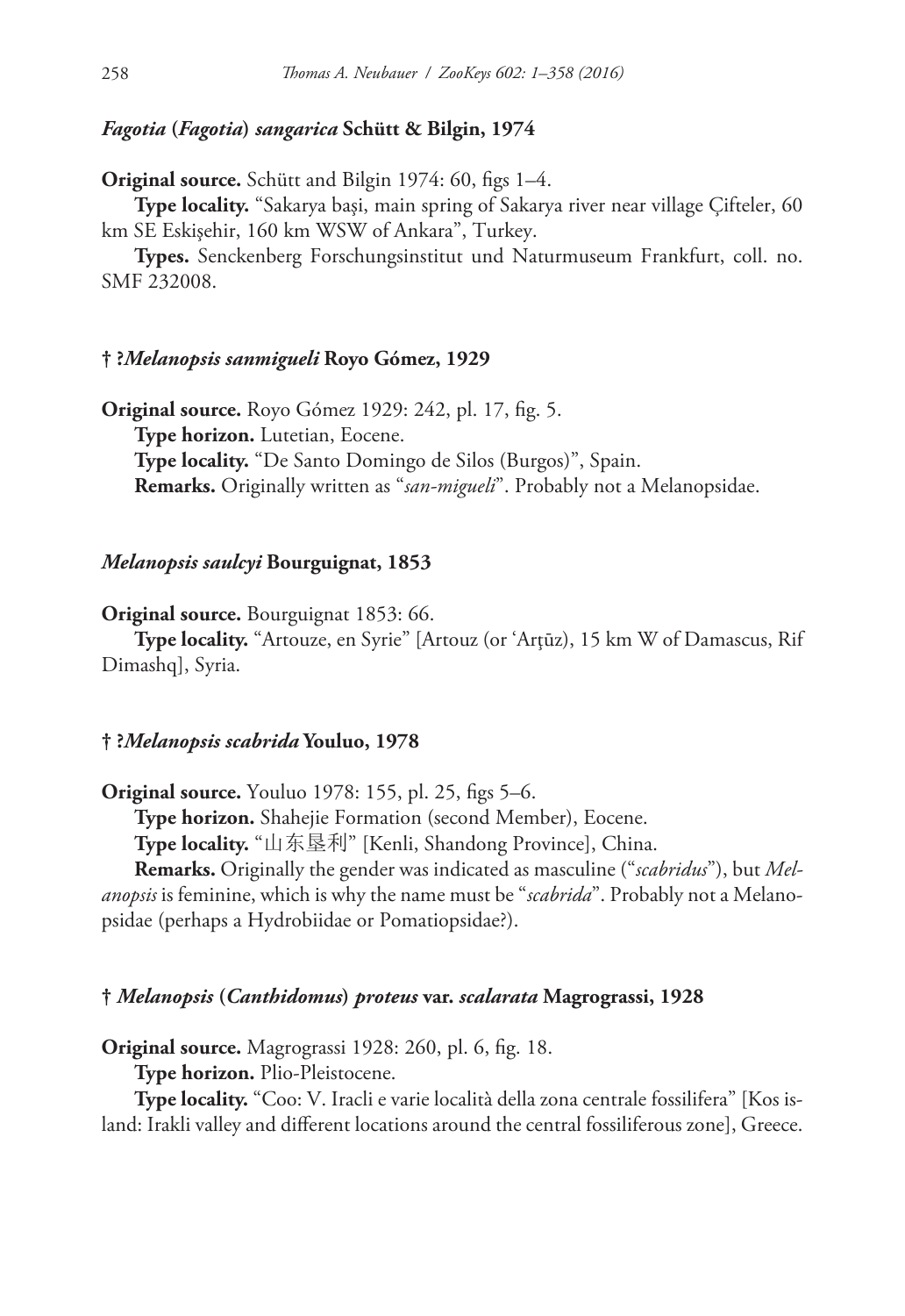### **†** *Melanopsis affinis* **var.** *scalariformis* **Handmann, 1882**

**Original source.** Handmann 1882: 558. **Type horizon.** Pannonian, zone D, late Miocene. **Type locality.** "Kottingbrunn [...] Ziegelei a", Austria. **Remarks.** Not included in the Fossilium Catalogus by Wenz (1929).

#### **†** *Melanopsis scalariformis* **Papp, 1953 [invalid]**

**Original source.** Papp 1953b: 153, pl. 3, figs 27–28. **Type horizon.** Pannonian, zone C, late Miocene.

**Type locality.** "Leobersdorf Sandgrube" [Leobersdorf sand pit], Austria.

**Remarks.** Appeared first as nomen nudum in Papp (1951: 109, 147). Junior homonym of *Melanopsis affinis scalariformis* Handmann, 1882 (see Note 1).

# *Melanopsis scalaris* **Gassies, 1856**

**Original source.** Gassies 1856: 12, figs 7–8.

**Type locality.** "L'Aïn-Fekan, source d'eau chaude, située entre Mascara et Saïda [...]; l'Oued-M'Ilouya, frontière du Maroc" ['Aïn Fekan, hot spring between Mascara and Saïda; river Moulouya, at the border to Morocco], Algeria.

#### **†** *Melanopsis scalaris* **Handmann, 1882 [invalid]**

**Original source.** Handmann 1882: 559.

**Type horizon.** Pannonian, zone D, late Miocene.

**Type locality.** "Kottingbrunn [...] Ziegelei a", Austria.

**Remarks.** Junior homonym of *Melanopsis scalaris* Gassies, 1856. Pallary (1916: 83) introduced *M. limbata* as replacement name. Wenz (1929: 2741) considered the taxon as a junior synonym of *M. haueri* Handmann, 1882.

#### *Melanella elegans* **var.** *scalaris* **Bourguignat, 1884**

#### **Original source.** Bourguignat 1884: 15.

**Type locality.** "Au pont de la Save, près d'Agram" [at the bridge of the Sava river near Zagreb], Croatia.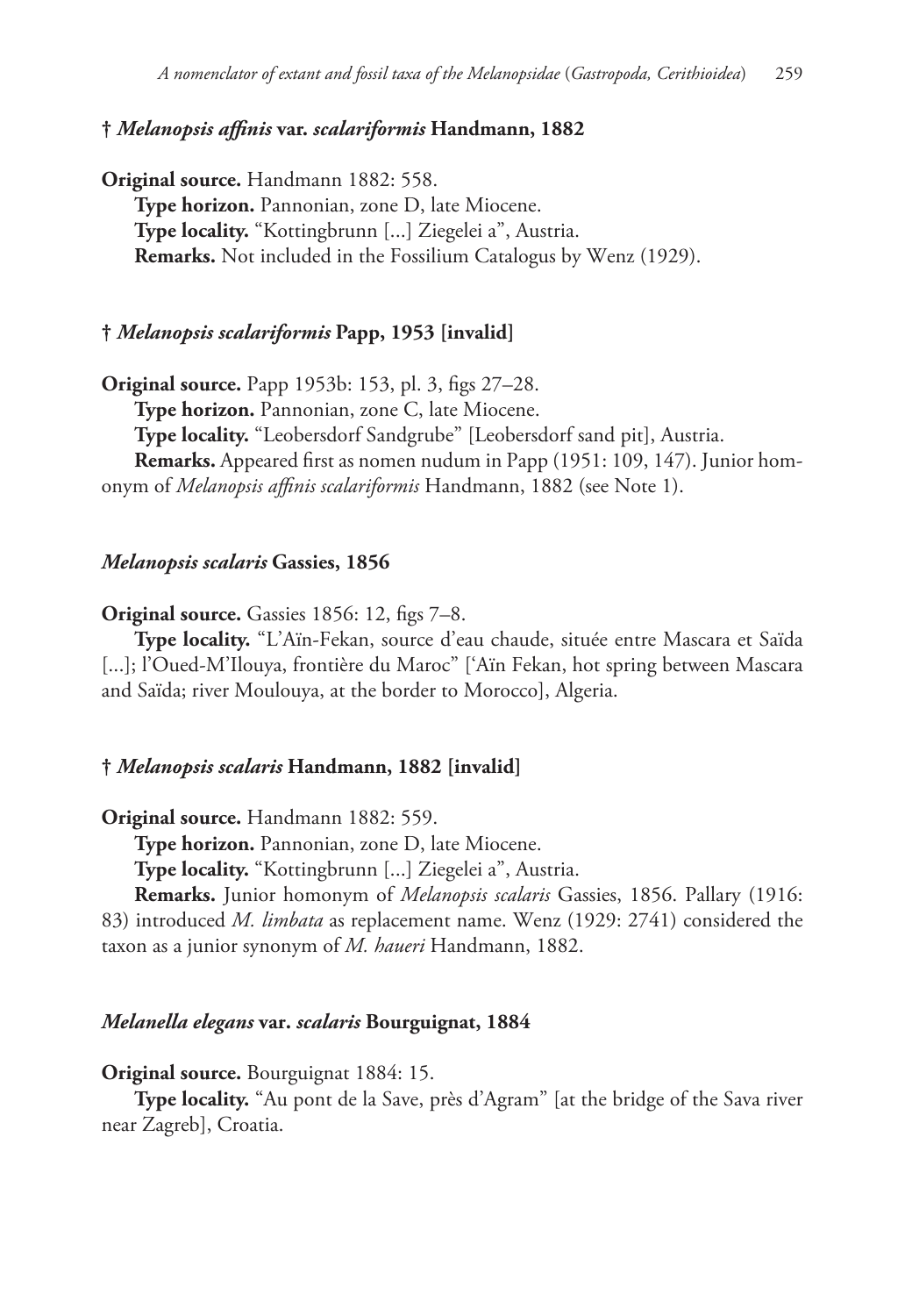# *Melanopsis parreyssi* **f.** *scalaris* **Westerlund, 1886 [invalid]**

**Original source.** Westerlund 1886: 123.

**Type locality.** "Siebenbürgen b. Deva" [Deva], Romania.

**Remarks.** Not available from Brot (1879: 431), who listed the name ("*Melanopsis scalaris* Parreyss in sched.") as synonym of *Melanopsis Parreyssii* var. β, which he introduced there with a short Latin description. Further below on p. 431, Brot even associated *scalaris* with an illustration of a specimen from Deva in Romania (pl. 46, fig. 15). However, the name was explicitly referred to as synonym of the (unnamed) variety β, which is not a valid name, and thus the requirements of Art. 11.6 (and therefore Art. 12.1) are not met. Westerlund (1886) was the first to describe it and attributed the authority to Parreyss. It is a junior homonym of *M. scalaris* Gassies, 1856. Neubauer et al. (2014: 125) considered it as a junior synonym of *Microcolpia parreyssii*.

# **†** *Melanopsis* **(***Canthidomus***)** *scalaritesta* **Papp, 1953**

**Original source.** Papp 1953a: 109, pl. 23, figs 9–12. **Type horizon.** Gelasian, early Pleistocene. **Type locality.** "Rómezi (Elis)" [Romésion near Pyrgos], Greece.

# **†** *Melania* **(***Campylostylus***)** *galloprovincialis* **var.** *scalaroides* **Oppenheim, 1892 [invalid]**

**Original source.** Oppenheim 1892: 765, pl. 30, fig. 4. **Type horizon.** Early Campanian, Cretaceous. **Type locality.** "Plan de Campagne bei Septême (B.-du-Rhône)" [Plan de Campagne near Septèmes-les-Vallons], France.

**Remarks.** Junior homonym of *Melania scalaroides* Briart & Cornet, 1882.

# *Melanopsis foleyi* **var.** *scalata* **Pallary, 1928**

**Original source.** Pallary 1928a: 270. **Type locality.** "Aïn Mélias, près de Figuig" [Ain Melias near Figuig], Algeria.

# **†** *Melanopsis pterochila* **var.** *scansoria* **Stefanescu, 1896**

**Original source.** Stefanescu 1896: 130, pl. 11, figs 26, 28, 30–31. **Type horizon.** Pliocene (Dacian?).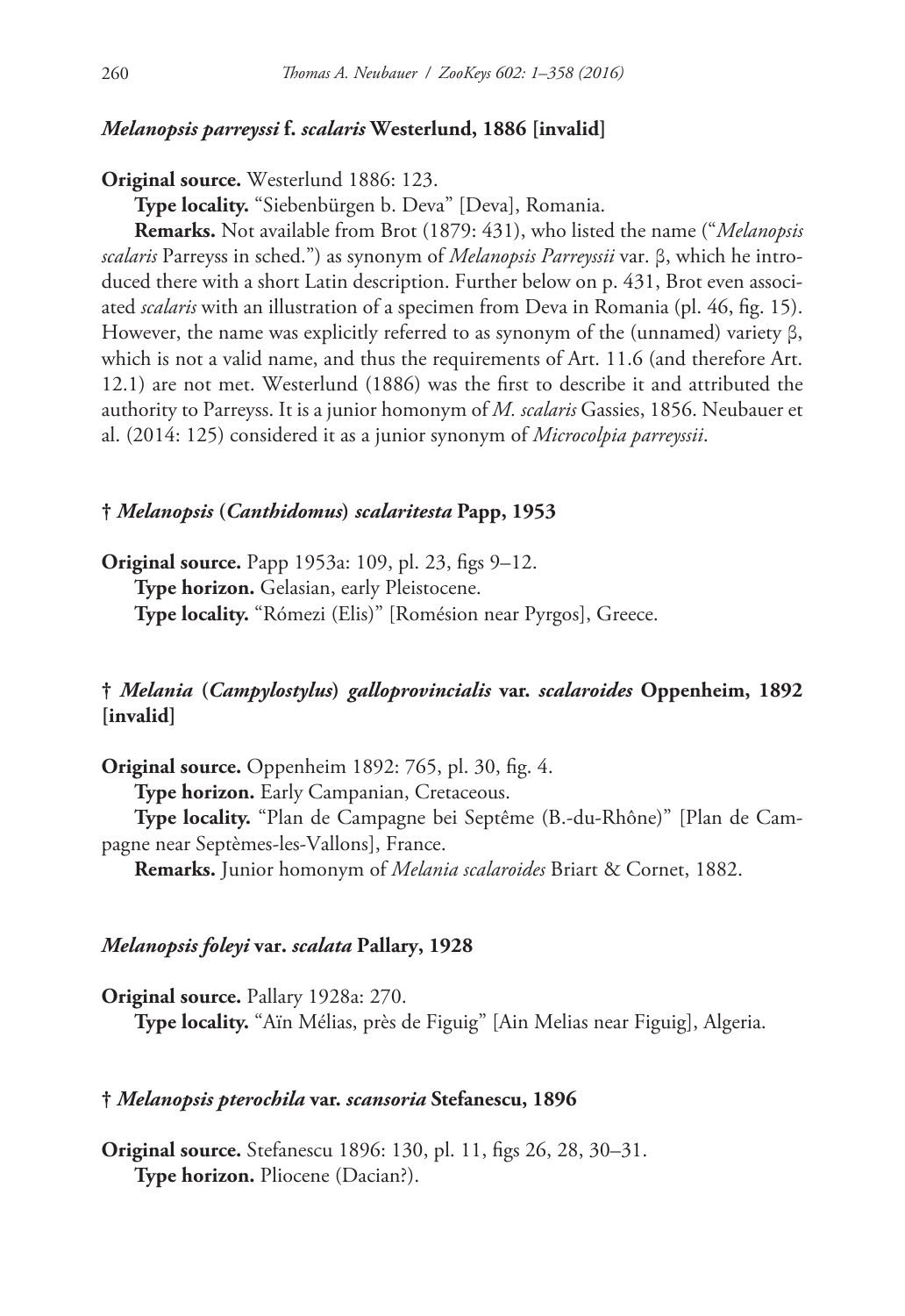**Type locality.** "À Breasta, dans la vallée de Jiu" [near Breasta, in the valley of the river Jiu], Romania.

**Remarks.** The name "*scansorie*" as mentioned in Pană et al. (1981: 117) is an incorrect subsequent spelling.

# *Microcolpia schileykoi* **Starobogatov in Starobogatov et al., 1992**

**Original source.** Starobogatov et al. 1992: 67, fig. 3 (18).

**Type locality.** "Фёслау близ Вены" [Vöslau near Vienna], Austria.

**Types.** Zoological Institute of Russian Academy of Sciences, St.-Petersburg; no number indicated.

### **†** *Melanopsis schmidti* **Neumayr, 1880**

**Original source.** Neumayr 1880b: 289, pl. 1, figs 7–8.

**Type horizon.** Plio-Pleistocene.

**Type locality.** "Zwischen Pylle und Antimachia" [between Pýli and Antimácheia, Kos Island], Greece.

**Remarks.** Willmann (1981: 171) considered this taxon as a junior synonym of *Melanopsis sporadum* Tournouër, 1876.

# **†** *Melanopsis scripta* **Fuchs, 1870**

**Original source.** Fuchs 1870b: 544, pl. 22, figs 1–2. **Type horizon.** Middle Pannonian, late Miocene. **Type locality.** "Kúp", Hungary.

#### **†** *Melanopsis sculptilis* **Pallary, 1920**

**Original source.** Pallary 1920b: 119.

**Type horizon.** Plio-Pleistocene.

**Type locality.** "Antimaki" (Tournouër 1876: 449, 455) [Antimácheia], Greece.

**Remarks.** Introduced for *M. costata* sensu Tournouër, 1876. It was indirectly considered as a junior synonym by Willmann (1981: 177), who was unaware of Pallary's replacement name but synonymized *M. costata* sensu Tournouër, 1876 with *M. heldreichi* Neumayr, 1880.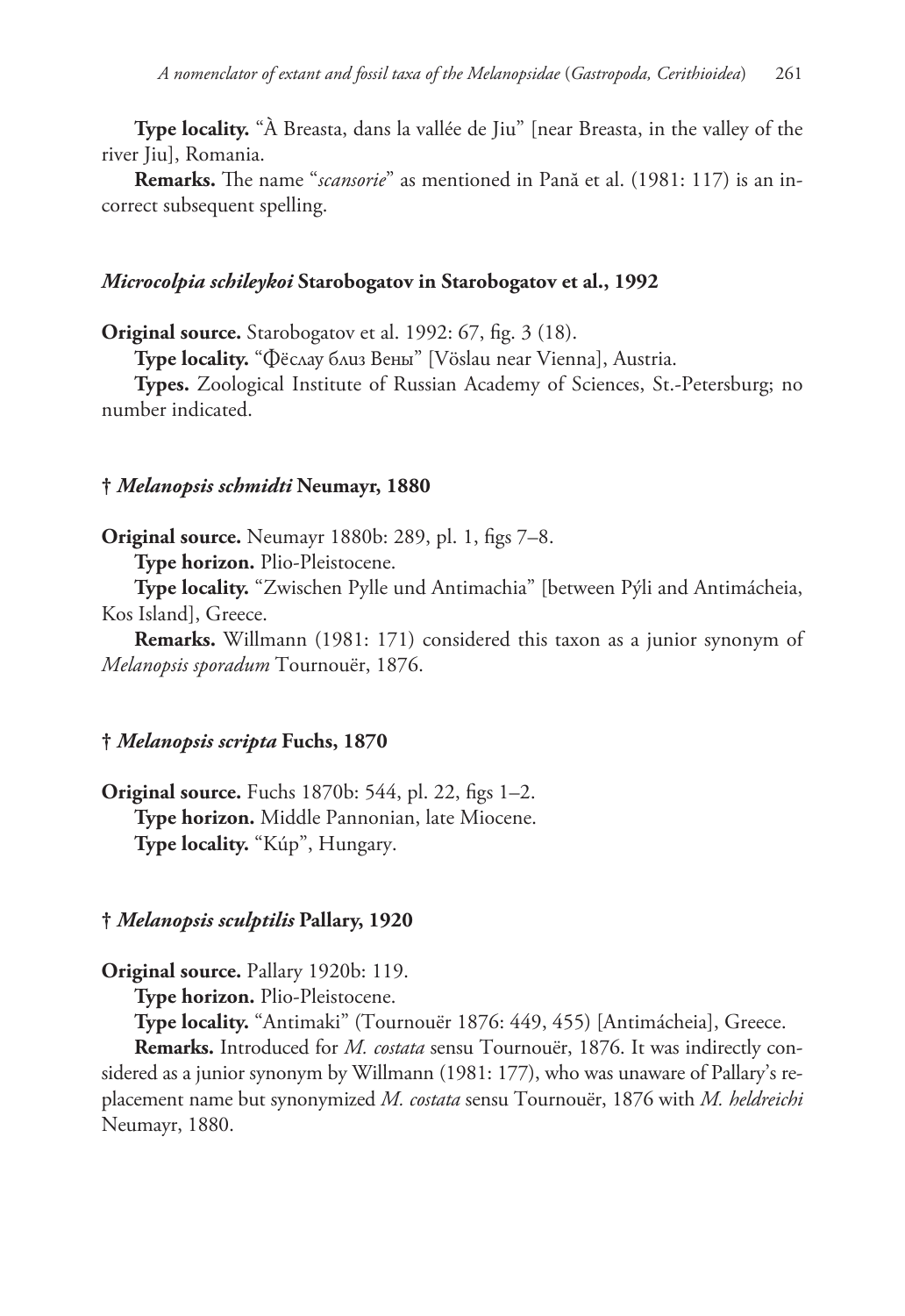# *Melanopsis seignetti* **Bourguignat, 1884**

### **Original source.** Bourguignat 1884: 104.

**Type locality.** "Dans les oasis du sud de la province d'Oran; [...] l'oasis Sidi Yousef, à l'extrême sud de la frontière du Maroc; [...] ruisseau d'eau chaude à Ouargla" [in the oases in the south of the province Oran; oasis Sidi Youcef, at the far southern border of Morocco; hot water stream at Ouargla], Algeria.

**Remarks.** Note that Bourguignat denoted the authority as "Bourguignat, 1872".

### **†** *Melanoptychia lyrata semicostata* **Olujić, 1999**

**Original source.** Olujić 1999: 20, 48, pl. 1, figs 2–4.

**Type horizon.** Langhian, middle Miocene.

**Type locality.** It is unclear from the original work in which of the studied localities/sections along the valleys of the Sutina, Batarelov and Vojskava rivers (4 km W of Sinj) the taxon occurred and in which not, Croatia.

**Remarks.** Neubauer et al. (2011: 207) considered the taxon as a junior synonym of *Melanopsis lyrata* Neumayr, 1869.

# *Melanopsis semigranulosa* **Deshayes, 1832**

**Original source.** Deshayes 1830–1832: 438.

**Type locality.** "Dans l'Ohio" [in the Ohio river], United States.

# *Melanopsis eximia* **var.** *semilaevigata* **Pallary, 1928 [unresolved]**

# **Original source.** Pallary 1928a: 260.

**Type locality.** Not explicitly stated but probably the same as for the species (Agourai, south of Meknès, Morocco).

**Remarks.** Homonym of the simultaneously published name *Melanopsis seurati semilaevigata*. This case requires the action of a First Reviser.

# *Melanopsis seurati* **var.** *semilaevigata* **Pallary, 1928 [unresolved]**

**Original source.** Pallary 1928a: 268.

**Type locality.** Not explicitly stated but probably the same as for the species ("La Zousfana, à la hauteur de Figuig et à Beni Ounif" [Oued Zousfana, at the height of Figuig, and at Beni Ounif], Algeria).

**Remarks.** Homonym of the simultaneously published name *Melanopsis eximia semilaevigata*. This case requires the action of a First Reviser.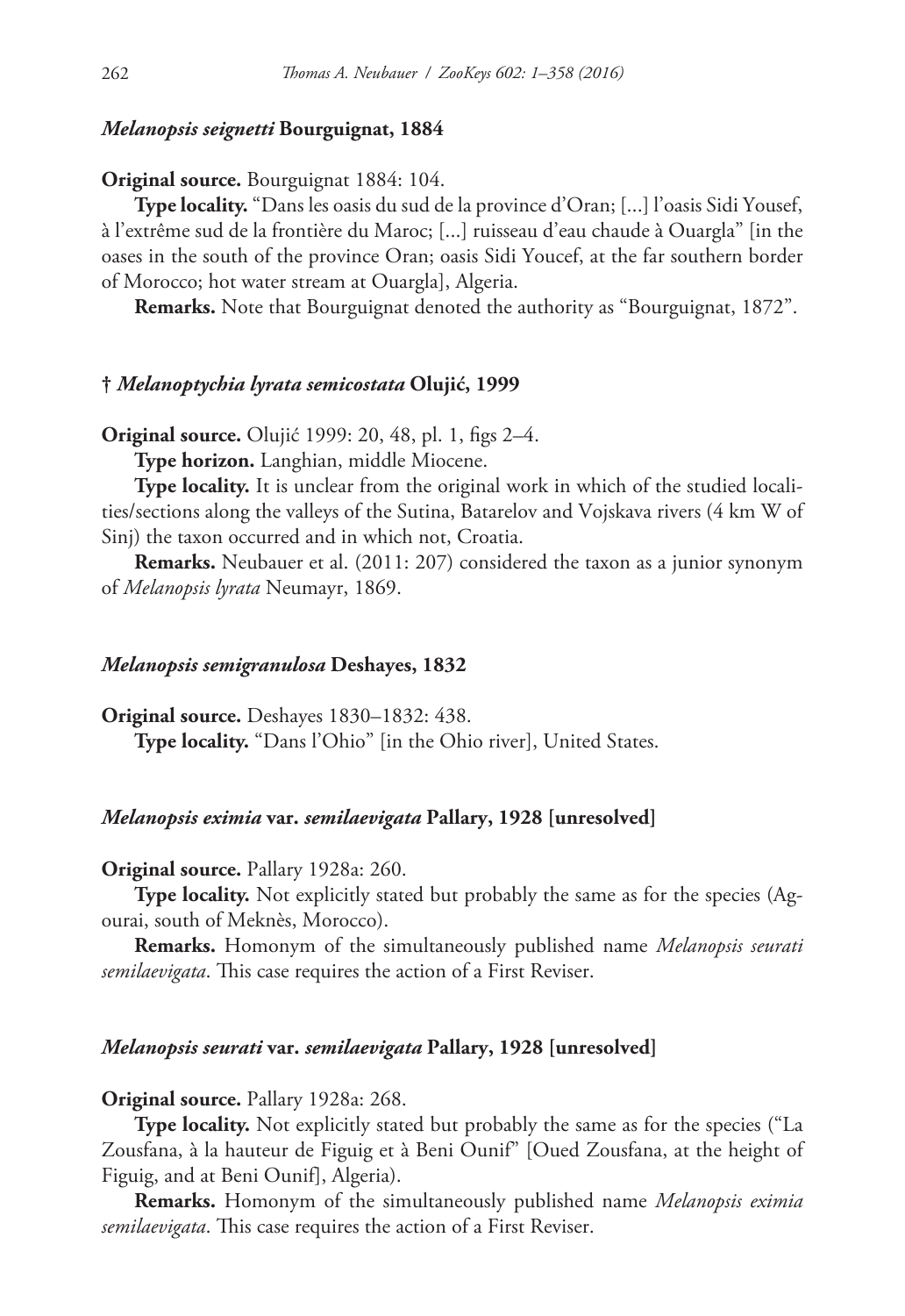# *Melanopsis vanrossomi* **var.** *semilaevigata* **Pallary, 1936 [invalid]**

# **Original source.** Pallary 1936: 59.

**Type locality.** "Tanalt", Morocco.

**Remarks.** Junior homonym of *Melanopsis seurati semilaevigata* Pallary, 1928 and *M. eximia semilaevigata* Pallary, 1928 (simultaneously published; no priority fixed yet; see Note 1).

### *Melanopsis* **(***Mesopotamia***)** *aroussiana* **var.** *semilaevigata* **Pallary, 1939 [invalid]**

### **Original source.** Pallary 1939: 101.

**Type locality.** Not explicitly stated but probably the same as for the species ("Ain Arouss" ['Ayn al 'Arūs, near Tall Abyaḑ], Syria).

**Remarks.** Pallary (1939) indicated an illustration ("Fig. 4") of this taxon, which, however, does not appear as such in the plate captions. Junior homonym of *Melanopsis seurati semilaevigata* Pallary, 1928 and *M. eximia semilaevigata* Pallary, 1928 (simultaneously published; no priority fixed yet; see Note 1).

#### *Melanella holandri* **var.** *semiplicata* **Brusina, 1870**

#### **Original source.** Brusina 1870: 14.

**Type locality.** "Dans la Glina près de Topusko" [in the Glina river near Topusko], Croatia.

# **†** *Melanopsis semiplicata* **Neumayr, 1880**

**Original source.** Neumayr 1880b: 292, pl. 1, fig. 18. **Type horizon.** Phoka to Elia Formation, Plio-Pleistocene. **Type locality.** "Phuka" [Ákra Ágios Fokás], Greece.

### *Melanopsis foucauldiana* **var.** *semiplicata* **Pallary, 1928 [invalid]**

**Original source.** Pallary 1928a: 254, pl. 4, fig. 31.

**Type locality.** Not explicitly stated but probably the same as for the species ("Ougarta, à 60 kil. sud de Beni-Abbès" [Ougarta, prov. Béchar], Algeria).

**Remarks.** Junior homonym of *Melanopsis semiplicata* Neumayr, 1880.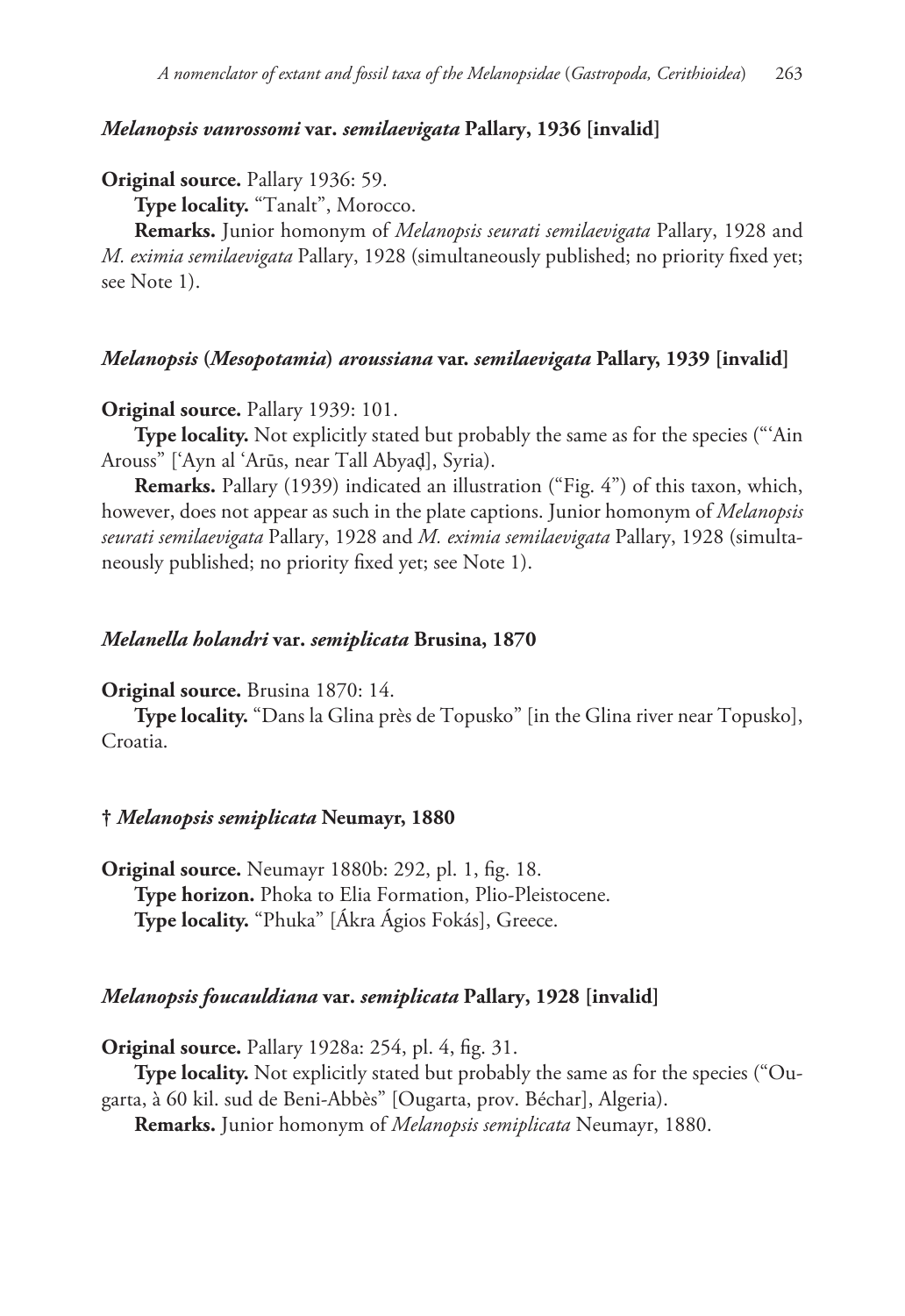# *Melanopsis excoriata* **var.** *semisulcata* **Pallary, 1920**

**Original source.** Pallary 1920c: 144. **Type locality.** "Aït Brahim", Morocco.

# **†** *Melanopsis semperi* **De Stefani, 1877**

**Original source.** De Stefani 1877: 310. **Type horizon.** Villafranchian, Plio-Pleistocene. **Type locality.** "Orciano" (Pecchioli 1864: 524) [Orciano Pisano], Italy. **Remarks.** Replacement name for *M. nodosa* Pecchioli, 1864, non Férussac, 1822.

# **†** *Melanopsis* **(***Lyrcea***)** *senatoria* **Handmann, 1887**

**Original source.** Handmann 1887: 19, pl. 2, figs 10–11. **Type horizon.** Pannonian, zone B–D, late Miocene. **Type locality.** "Leobersdorf", Austria.

# **"***Melanopsis magnifica* **m.** *senilis***" mentioned in Pérès (1939) [unavailable]**

**Locality.** "Stations 117 et 117his: Oued Bou Fekrane à 13 kilomètres de Meknès sur la route d'El Hajeb" [Stations 117 and 117His: Oued Boufekrane, 13 km S of Meknes on the road to El Hajeb], Morocco.

**Remarks.** Introduced as infrasubspecific taxon ("mode"), which is not governed by the provisions of the Code. Moreover, the name is a nomen nudum. Pérès referred to an earlier publication of his (Pérès 1938a), claiming that he had described the taxon there already. In that work, however, he only mentioned a subfossil and a "forme modifiée" of *M. magnifica* Bourguignat, 1884.

### **†** *Melanopsis lanzae senilis* **Olujić, 1999**

**Original source.** Olujić 1999: 22, 50, pl. 3, figs 30–32.

**Type horizon.** Langhian, middle Miocene.

**Type locality.** It is unclear from the original work in which of the studied localities/sections along the valleys of the Sutina, Batarelov and Vojskava rivers (4 km W of Sinj) the taxon occurred and in which not, Croatia.

**Remarks.** Neubauer et al. (2011: 205) considered it as a junior synonym of *M. lanzaeana* Brusina, 1874.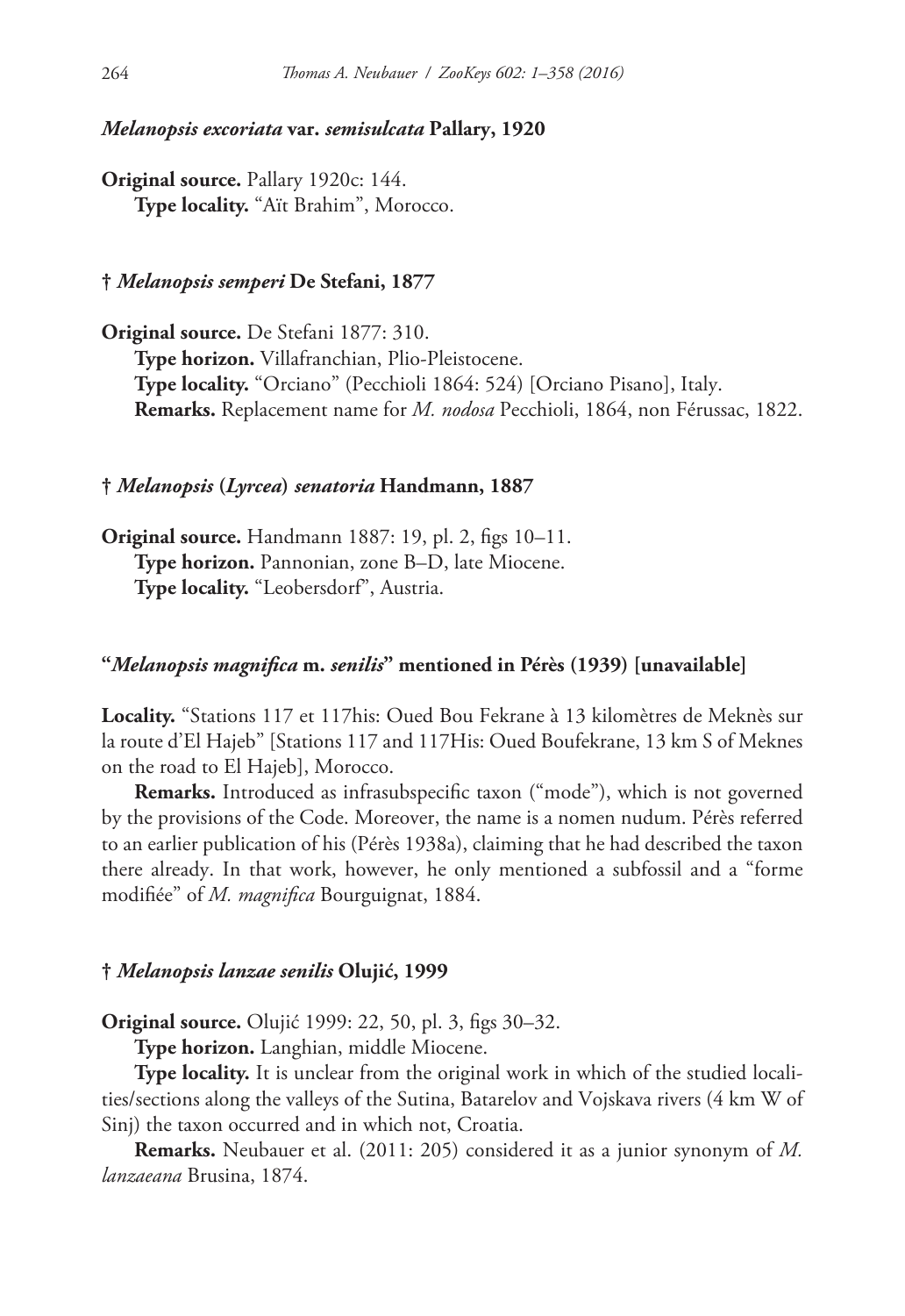# **†** *Melanopsis seninskii* **Wenz, 1928**

### **Original source.** Wenz 1928a: 119.

**Type horizon.** Duab Beds, middle to late Kimmerian, Pliocene.

**Type locality.** "Моквинскіе пласты, р. Дуабъ" (Seninski 1905: 62) [Mokvi layers at Duab river], Georgia.

**Remarks.** Replacement name for *Melanopsis acuminata* Seninski, 1905, non Gümbel, 1861.

# **†** *Melania serbica* **Živković, 1893**

**Original source.** Živković 1893: 165.

**Type horizon.** Early Langhian, middle Miocene.

**Type locality.** "Zvezdan, Crna Reka oberhalb Zaječar, Vražogrnac, Vrbiza, Sumrakovac, Šarbanovac", Serbia.

**Remarks.** Considered to belong in the genus *Amphimelania* by Wenz (1929: 2878).

### **†** *Melanopsis serbica* **Brusina, 1893**

**Original source.** Brusina 1893: 50 (only described in Italian part).

**Type horizon.** Pannonian, zone D–E, late Miocene.

**Type locality.** "Begaljica", Serbia.

**Types.** Milan et al. (1974: 85) indicated a holotype, but it is uncertain whether the specimen actually derives from the original type series and whether it was the only specimen Brusina had at hand. The specimen is stored in the Croatian Natural History Museum, Zagreb, coll. no. 3013-659.

# **†** *Melanopsis austriaca serbica* **Brusina, 1902 [invalid]**

**Original source.** Brusina 1902: pl. 6, figs 73–74.

**Type horizon.** Pannonian, zone D–E, late Miocene.

**Type locality.** "Ripanj", Serbia.

**Types.** The illustrated syntypes are stored in the Croatian Natural History Museum, Zagreb, coll. no. 2530-176/1-2 (Milan et al. 1974: 86).

**Remarks.** Junior homonym of *Melanopsis serbica* Brusina, 1893. Neubauer et al. (2014c: 16) introduced *M. haueri ripanjensis* as replacement name, following Wenz (1929: 2741, 2743) who synonymized *M. austriaca* Handmann, 1882 with *M. haueri* Handmann, 1882 and listed *serbica* as a subspecies of *M. haueri*.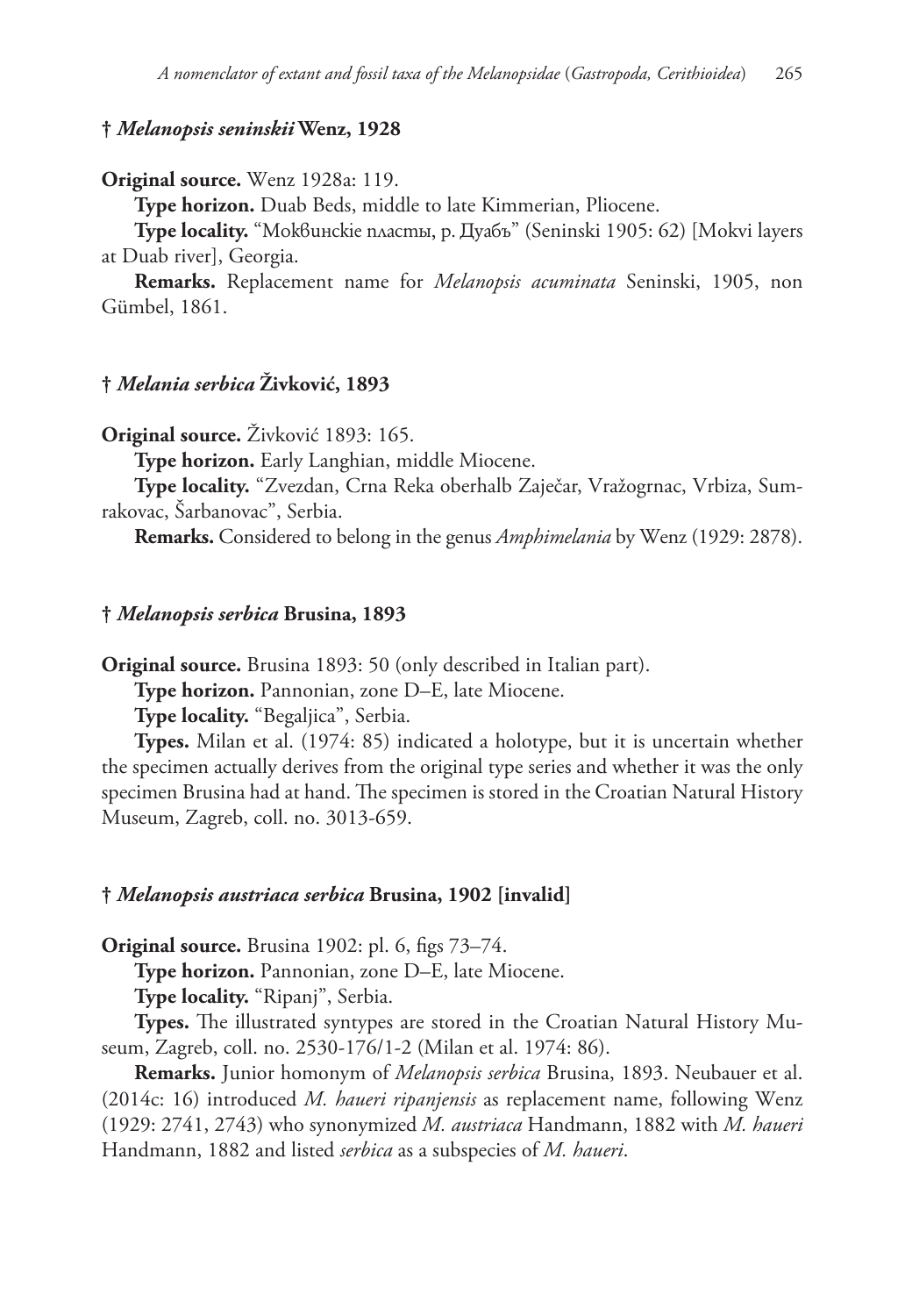### **†** *Melanopsis serchensis* **Vidal, 1874**

# **Original source.** Vidal 1874: 236, pl. 3, figs 14–14a.

**Type horizon.** Maastrichtian, Cretaceous.

**Type locality.** "En Serchs y en Auzas (Alto Garona), pero principalmente en Isona" [in Cercs (Spain) and Auzas (Dép. Haute-Garonne, France), but mainly in Isona (Spain)].

**Remarks.** Considered to belong to the subgenus *Stilospirula* by Dominici and Kowalke (2014: 148).

# *Melanopsis magnifica* **var.** *serira* **Pallary, 1920**

### **Original source.** Pallary 1920c: 153.

**Type locality.** "Jardin public de bou Jeloud, oued Masmouda, avant son entrée à Fâs el bâli" [park of Bou Jeloud, river Sakiat Masmouda before entry to Fès al Bali], Morocco.

#### **†** *Melanopsis serrensis* **Mayer-Eymar, 1903**

**Original source.** Mayer-Eymar 1903: 318, pl. 13, fig. 9. **Type horizon.** Sparnacian, early Ypresian, Eocene. **Type locality.** "Du village de la Serre" [La Serre (?)], France.

### *Microcolpia servaini* **Bourguignat, 1884**

**Original source.** Bourguignat 1884: 55.

**Type locality.** "La Save à Sissek (Slavonie) et dans la rivière de Zenica (Bosnie)" [Sava river at Sisak (Croatia) and in the river at Zenica (Bosnia and Herzegovina)].

**Remarks.** Appeared first as a nomen nudum in Servain (1884). Starobogatov et al. (1992: 65) considered the species as a junior synonym of *Microcolpia cornea* (Pfeiffer, 1828).

#### *Fagotia servainiana* **Bourguignat, 1884**

#### **Original source.** Bourguignat 1884: 44.

**Type locality.** "Rivières entre Plaski et Ostaria (Croatie)" [river between Plaški and Oštarije], Croatia.

**Remarks.** Note that Bourguignat denoted the authority as "Bourguignat, 1882".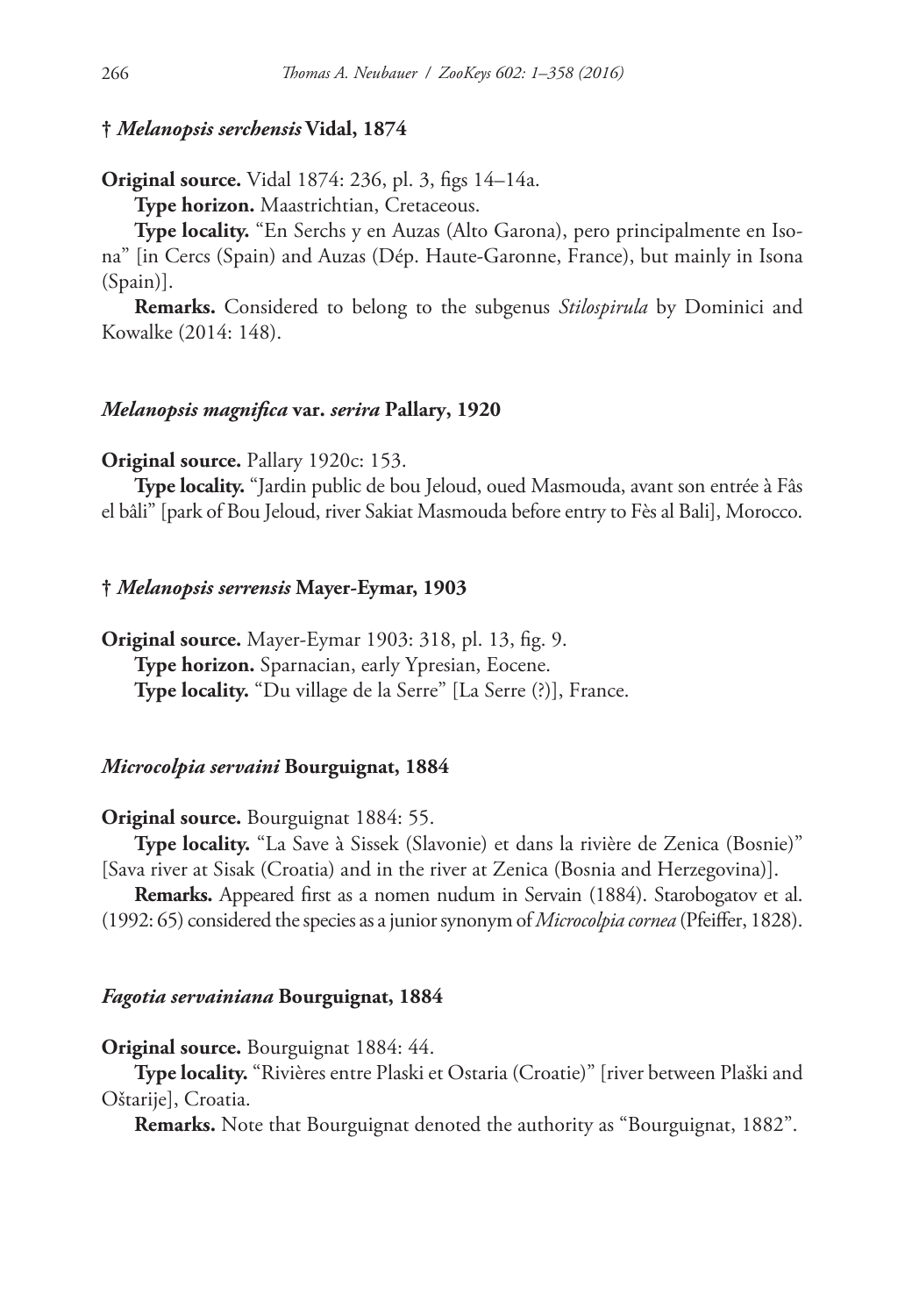# *Melanopsis sesteri* **Bourguignat, 1884**

### **Original source.** Bourguignat 1884: 119.

**Type locality.** "Petit cours d'eau à Sadjour-Sou, entre Aïn-Taïb et Alep [...]; Aïnel-Bass, dans la plaine du Bahr-el-Houlé (Syrie)" [small brook at Sadjour-Sou between Gaziantep (Turkey) and Aleppo (Syria) [...]; Aïn el Bass, in the plains of the Hula valley (Israel)].

**Remarks.** Heller et al. (2005: 232) considered the species as a junior synonym of *Melanopsis buccinoidea* (Olivier, 1801).

# *Melanopsis seurati* **Pallary, 1920**

### **Original source.** Pallary 1920a: 33.

**Type locality.** "La Zousfana, à la hauteur de Figuig et à Beni Ounif" [Oued Zousfana, at the height of Figuig, and at Beni Ounif], Algeria.

#### *Melanopsis sevillensis* **Grateloup, 1840**

**Original source.** Grateloup 1840: 433, pl. 4, figs 10–11.

**Type locality.** "Séville; les bords de la petite rivière de Guadaira, qui se jette dans le Guadalquivir" [Sevilla; the banks of the small river Guadaira, which flows into the Guadalquivir], Spain.

**Remarks.** The "var. *minor* [...] de Grateloup" as discussed by Bourguignat (1884) was never declared as such by Grateloup ("var. b"). Brot (1874–1879: 441) considered the taxon as a junior synonym of *Melanopsis cariosa* (Linnaeus, 1767).

### *Melanopsis sharhabili* **Bandel, 2000**

**Original source.** Bandel 2000: 156, figs 119–123.

**Type locality.** "Spring and creek next to the Wadi Raiyan Plantation in the Jordan Valley near the town of Wadi Raiyan and close to the mosque of the grave of Sharhabil Ibn Hassana", Jordan.

**Types.** Geological-Palaeontological Institute and Museum University of Hamburg, coll. no. 4267.

### *Melanopsis sharpei* **Pallary, 1922**

**Original source.** Pallary 1922: 211. **Type locality.** "Aoullouz" [Alous], Morocco.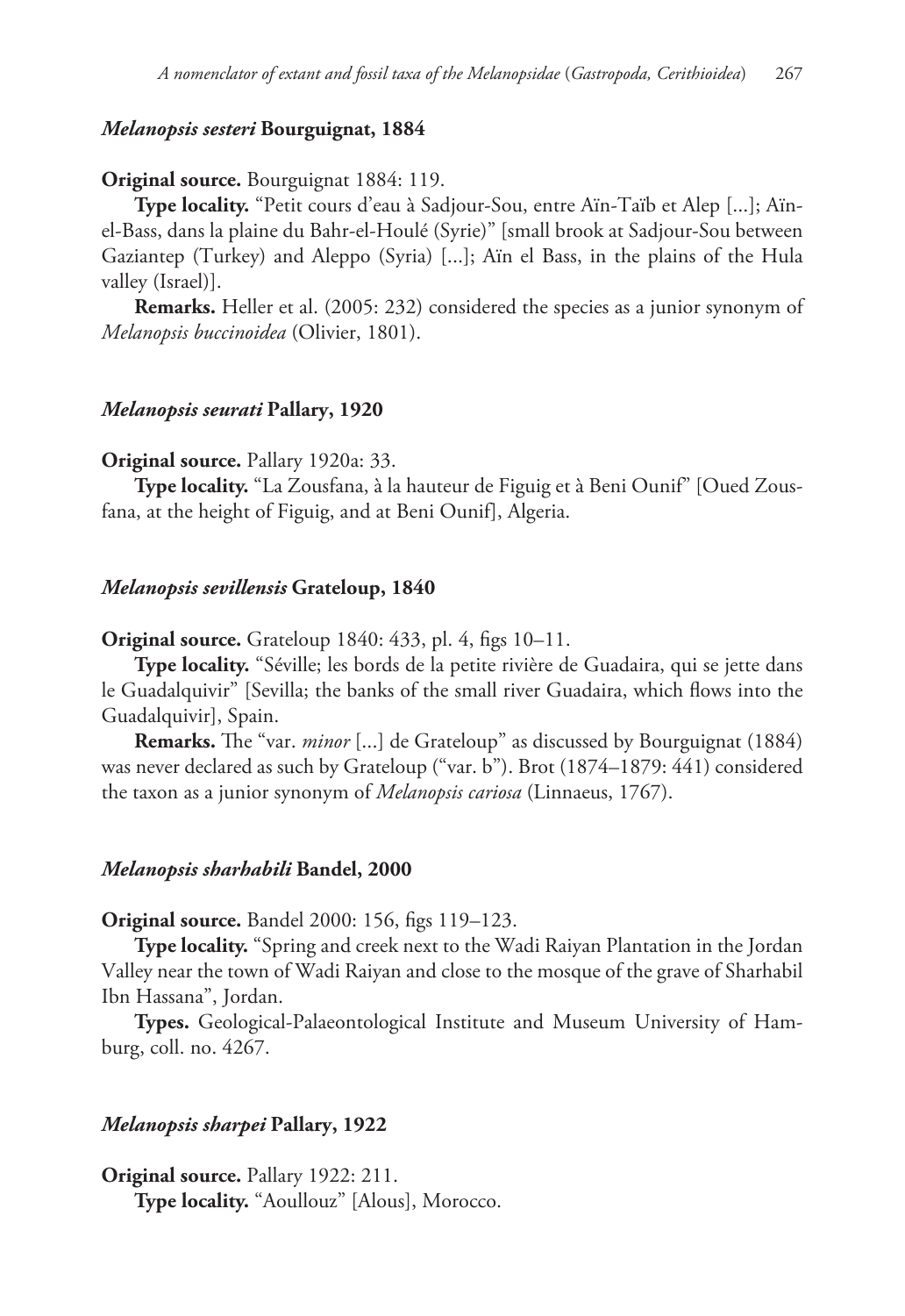# **"***Melanopsis siamensis* **Mrts." mentioned in Paetel (1888: 404) [unavailable]**

**Locality.** "Siam", Thailand.

**Remarks.** Nomen nudum, appears only in the species list of Paetel (1888). Perhaps it is a lapsus calami of *Melampus siamensis* Martens, 1866 (Ellobiidae).

# **†** *Melanopsis sigmocorrugata* **Heller & Sivan, 2001 [unavailable]**

**Original source.** Heller and Sivan 2001: 140, fig. 3G.

**Type horizon.** Pleistocene.

**Type locality.** "Gesher Benot Ya'aqov", Syria.

**Remarks.** Since Heller and Sivan (2001) did not fix a type, the name is unavailable after Art. 16.4.

### **†** *Melanopsis sikorai* **Brusina, 1903**

**Original source.** Brusina 1903: 111.

**Type horizon.** Late Pleistocene–Holocene.

**Type locality.** "Bischofsbad" [Püspökfürdő, Băile 1 Mai, Lake Pețea], Romania.

**Remarks.** Considered a subspecies of *Microcolpia parreyssii* by Neubauer et al. (2014d).

# **†** *Melanopsis similis* **Pallary, 1916**

**Original source.** Pallary 1916: 84.

**Type horizon.** Pannonian, zone B–D, late Miocene.

**Type locality.** "Leobersdorf" (Handmann 1887), Austria.

**Remarks.** Replacement name for *M. plicatula* Handmann, 1887, non Brusina, 1874. Wenz (1929: 2674) considered the taxon as a junior synonym of *Melanopsis bouei* Férussac, 1823.

### **† "***Melanopsis sikorai* **var.** *siminina***" mentioned in Brusina (1903: 112) [unavailable]**

**Horizon.** Late Pleistocene–early Holocene.

**Locality.** "Bischofsbad" [Püspökfürdő, Băile 1 Mai, Lake Pețea], Romania.

**Remarks.** Nomen nudum. Listed in synonymy of *Microcolpia parreyssii sikorai* (Brusina, 1903) by Neubauer et al. (2014d: 125).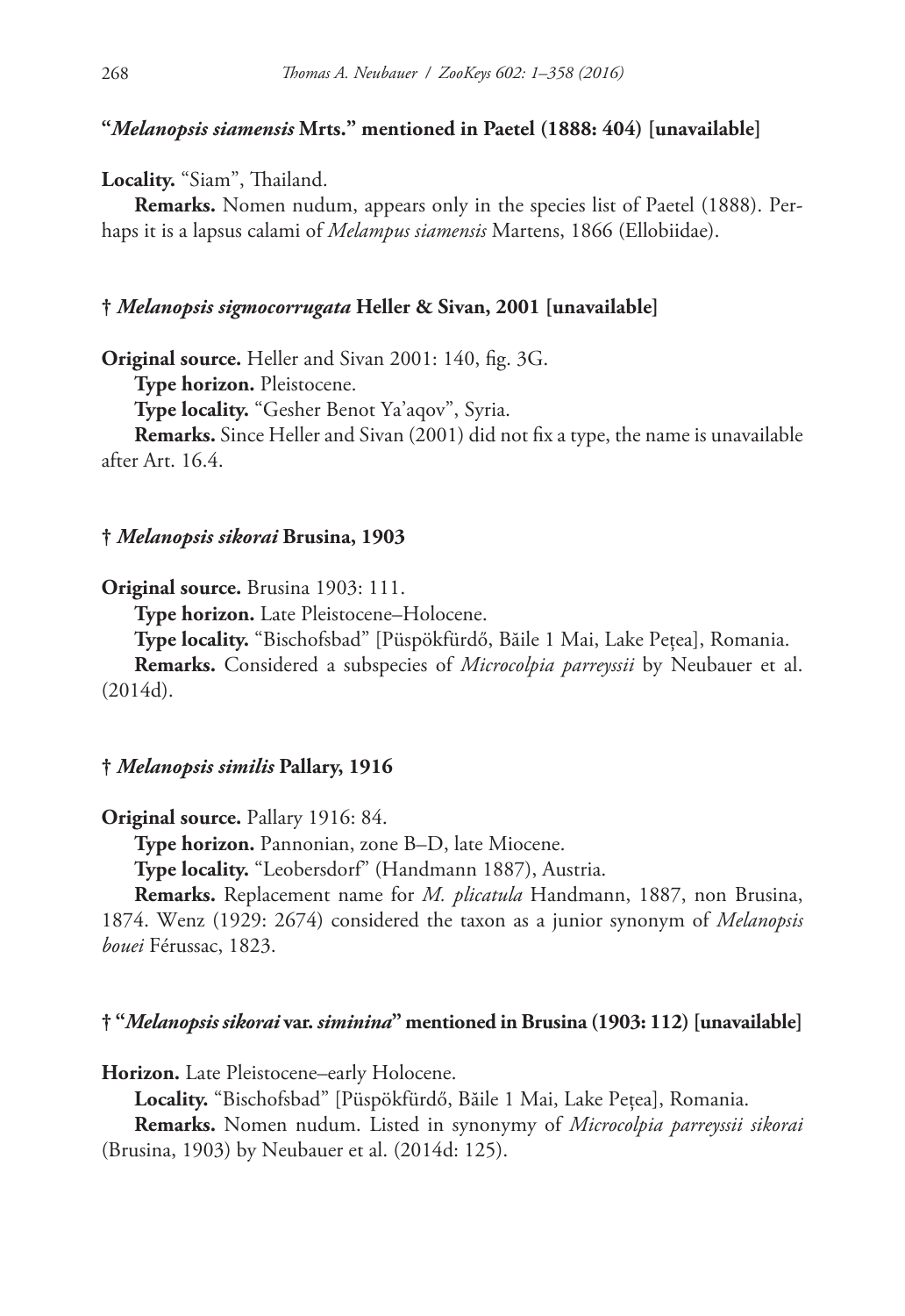# **†** *Melanopsis simulata* **Pallary, 1925 [invalid]**

```
Original source. Pallary 1925: 257.
```
**Type horizon.** Cernikian, Pliocene.

**Type locality.** "Malino" (Brusina 1878: 348), Croatia.

**Remarks.** Pallary (1925) introduced *M. simulata* as replacement name for the presumed junior homonym *M. arcuata* Brusina, 1878, non Matheron, 1842. The alleged homonymy is, however, based on a reading error of *M. armata* Matheron, 1842 by Pallary. Therefore, *M. simulata* is a junior objective synonym of *M. arcuata* Brusina, 1897.

# **†** *Melanopsis sinjana* **Brusina, 1874**

**Original source.** Brusina 1874: 32, pl. 1, figs 1–2.

**Type horizon.** Early Langhian, middle Miocene.

**Type locality.** "Sinj (Stuparuša)", Croatia.

**Types.** Milan et al. (1974: 97) defined a "neotype" based on one of the specimens illustrated by Brusina (1897). It is uncertain, however, whether the specimen was part of the original type series, which would qualify it as lectotype. Nonetheless, the type fixation is insufficient with respect to Art. 75.3 of the Code. The specimen is stored in the Croatian Natural History Museum, Zagreb, coll. no. 2974-620/1.

### **†** *Melanopsis sinzowi* **Brusina, 1885**

**Original source.** Brusina 1885: 160.

**Type horizon.** *Spaniodon* Beds, Karaganian, middle Miocene. **Type locality.** "Лопушны" (Sinzov 1884: 5) [Lăpuşna], Moldova. **Remarks.** Introduced for *M. sinjana* sensu Sinzov, 1884, non Brusina, 1874.

#### **†** *Melanopsis sinzowi* **Lörenthey, 1902 [invalid]**

**Original source.** Lörenthey 1902: 213, pl. 17, figs 31–32.

**Type horizon.** Transdanubian, Pannonian, late Miocene.

**Type locality.** "Tinnye", Hungary.

**Remarks.** Junior homonym of *Melanopsis sinzowi* Brusina, 1885. Wenz (1919a: 73) introduced *M. tinnyensis* as replacement name. Papp (1953b: 145) considered the taxon as a junior synonym of *Melanopsis rarispina* Lörenthey, 1902. However, Papp (1953b) gave the older names *M. bouei spinosa* Handmann, 1882 and *M. bouei ventricosa* Handmann, 1882 in synonymy of *M. rarispina*. While *ventricosa* Handmann is a junior homonym of *M. ventricosa* Neumayr, 1880 and thus invalid, the name *spinosa* is available and has priority over *rarispina*.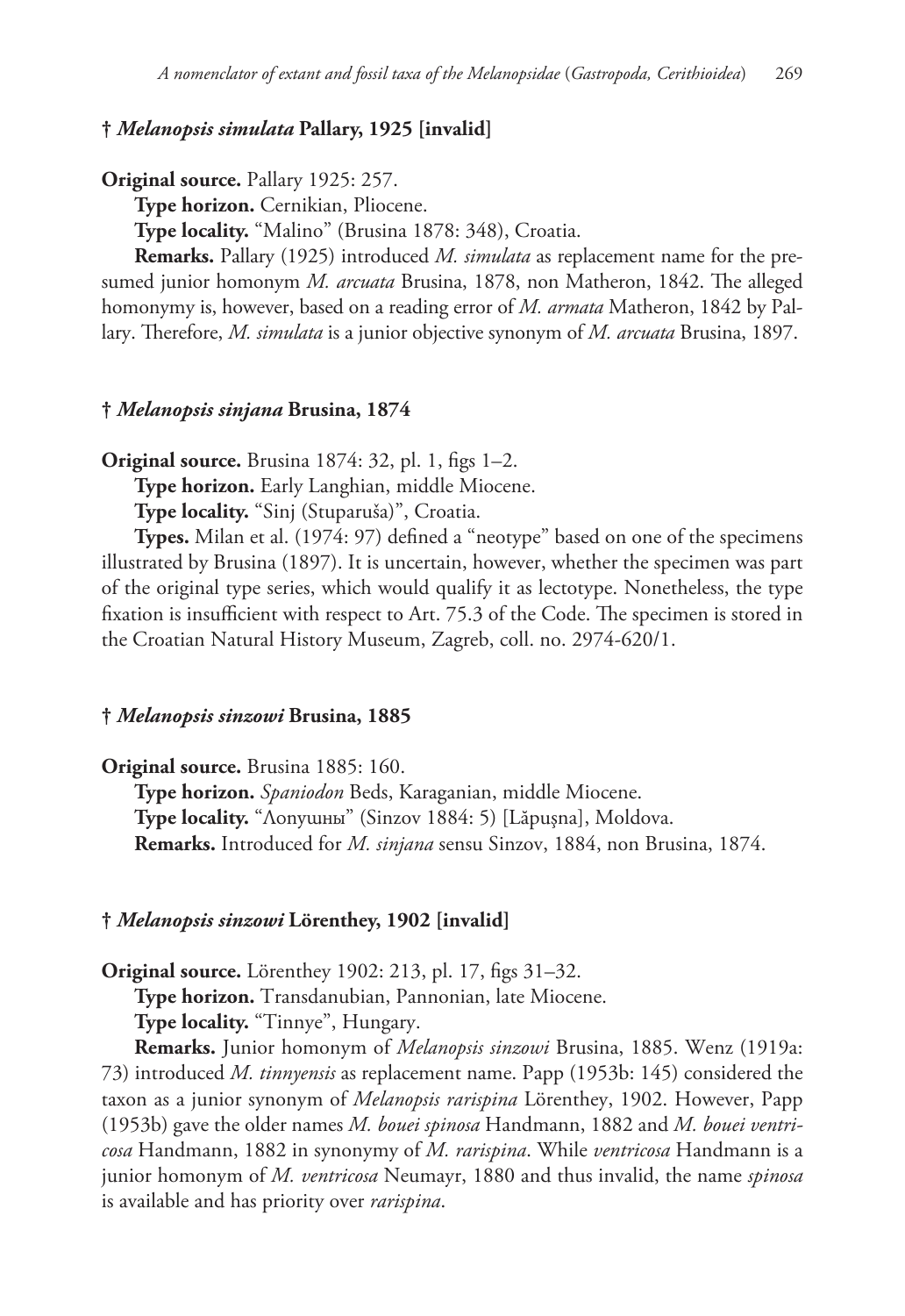# *Melanopsis sistanica* **Izzatullaev & Starobogatov, 1984**

**Original source.** Izzatullaev and Starobogatov 1984: 1477, fig. 1 (15), fig. 2 (6), fig. 3 (5). **Type locality.** "Восточная Персия" [Eastern Persia], Iran.

**Types.** Zoological Institute of Russian Academy of Sciences, St.-Petersburg; no number indicated.

**Remarks.** Type species of *Melanopsis* (*Sistaniana*) Izzatullaev & Starobogatov, 1984.

# **†** *Melanopsis* **(***Canthidomus***)** *costatiformis skuphoi* **Papp & Psarianos, 1955**

**Original source.** Papp and Psarianos 1955: 148, pl. 23, figs 6–9.

**Type horizon.** Early Pleistocene.

**Type locality.** "Tárapsa" [Vasilákion], Greece.

**Types.** Museum of Palaeontology and Geology of the University of Athens; no number indicated.

### **†** *Melanopsis* **(***Melanosteira***)** *skurensis* **Papp, 1955**

**Original source.** Papp 1955: 130, pl. 20, figs 27–30.

**Type horizon.** Akchagylian, latest Pliocene–earliest Pleistocene.

**Type locality.** "Skura bei Sparta" [Skoúra], Greece.

**Types.** Museum of Palaeontology and Geology of the University of Athens; no number indicated.

# **†** *Melanopsis slavonica* **Neumayr in Neumayr & Paul, 1875**

**Original source.** Neumayr and Paul 1875: 45, pl. 8, fig. 25.

**Type horizon.** Cernikian, Pliocene.

**Type locality.** "Graben zwischen Podwin und der Čapla" [Čaplja trench near Slavonski Brod], Croatia.

### **†** *Melanopsis sobrievskii* **Rosen, 1914**

**Original source.** Rosen 1914: 221, pl. 3, fig. 19.

**Type horizon.** Pleistocene?

**Type locality.** "Am Fusse des Černjajev'schen Berges bei Suchum" [at the foot of Mt. Černjajev (?) at Sokhumi], Georgia.

**Remarks.** On p. 221 Rosen gave the species as "*Melanopsis sobrievskii*" within the subgenus *Fagotia*. In the plate captions it appears as "*Fagotia sobrievskii*".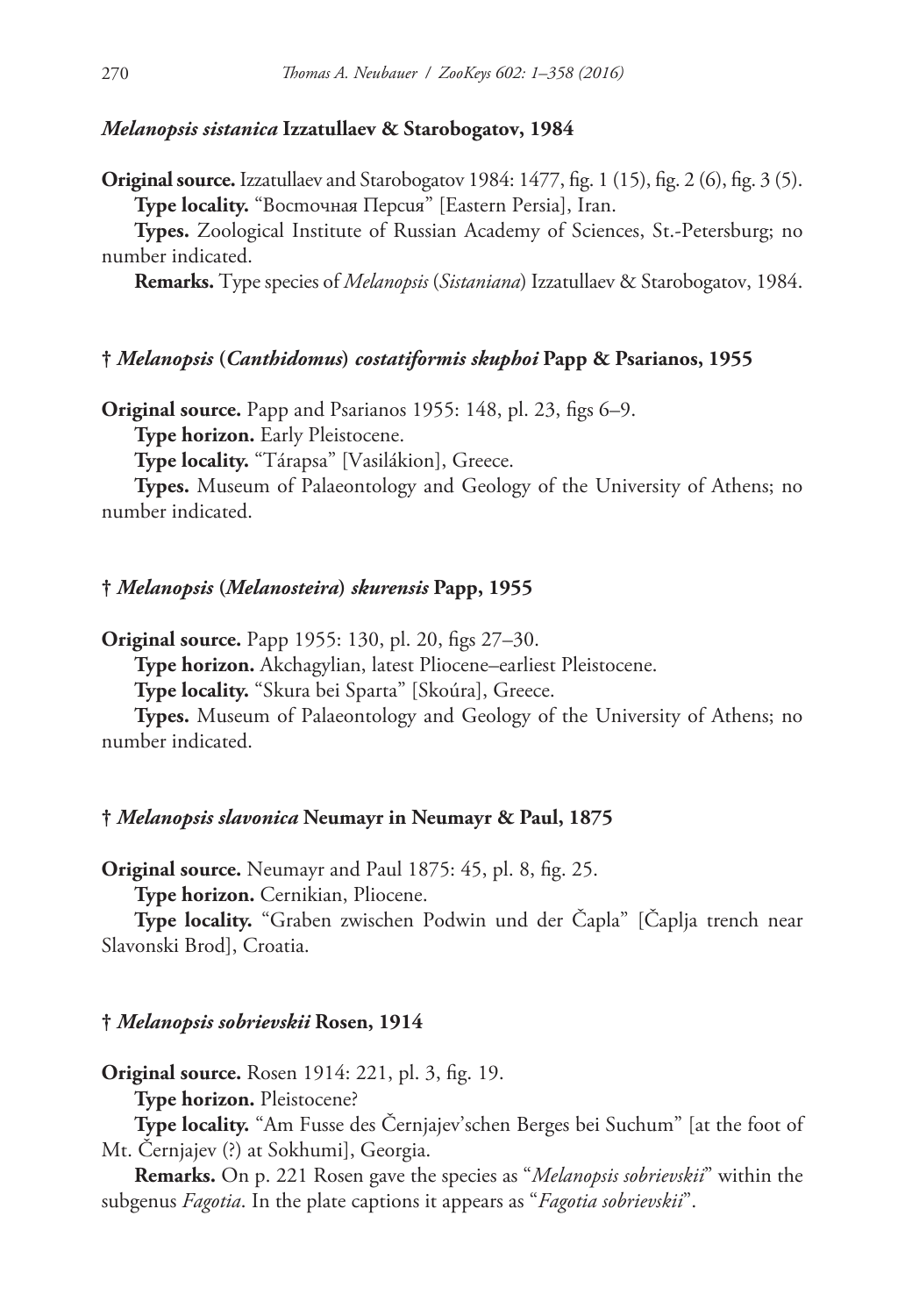# **†** *Melanopsis soceni* **Jekelius, 1944**

**Original source.** Jekelius 1944: 73, pl. 16, figs 14–17, pl. 51, figs 1–11. **Type horizon.** *Mohrensternia* Zone, early Sarmatian, middle Miocene. **Type locality.** "Polițioanătal bei Soceni" [Polițioană valley near Soceni], Romania.

# **†** *Boistelia soceni* **Harzhauser, Kowalke & Mandic, 2002**

**Original source.** Harzhauser et al. 2002: 99, pl. 7, fig. 6.

**Type horizon.** Pannonian, zone C–D, late Miocene.

**Type locality.** "St. Margarethen (Burgenland)" [more precisely, it is the Zollhaus sandpit near St. Margarethen], Austria.

**Types.** Geological-Paleontological Department, Natural History Museum Vienna, Austria, coll. no. 2001/0126/0049.

**Remarks.** Neubauer et al. (2014a: 463) considered the taxon as a junior synonym of *Melanopsis soceni* Jekelius, 1944.

### **†** *Melanopsis sodalis* **Deshayes, 1862**

**Original source.** Deshayes 1861–1864: 470, pl. 31, figs 14–15. **Type horizon.** Thanetian, Paleocene. **Type locality.** "Châlons-sur-Vesles, Gueux, Jonchery, Noailles", France.

### **†** *Melanopsis soldaniana* **De Stefani in Pantanelli, 1877**

**Original source.** Pantanelli 1877: 5.

**Type horizon.** Late Messinian, late Miocene.

**Type locality.** "Casino, e specialmente presso le Gallozzole" [Casino, and especially at Gallozzole], Italy.

**Remarks.** Pantanelli (1879: 315, pl. 2, figs 4–5) re-described the species and provided illustrations.

# *Melanopsis sordida* **Gassies, 1871**

**Original source.** Gassies 1871: pl. 6, fig. 9.

**Type locality.** New Caledonia [no locality indicated].

**Remarks.** Gassies (1871) only illustrated but not described the species. Brot (1879: 444) considered the taxon as a junior synonym of *Melanopsis frustulum* Morelet, 1857.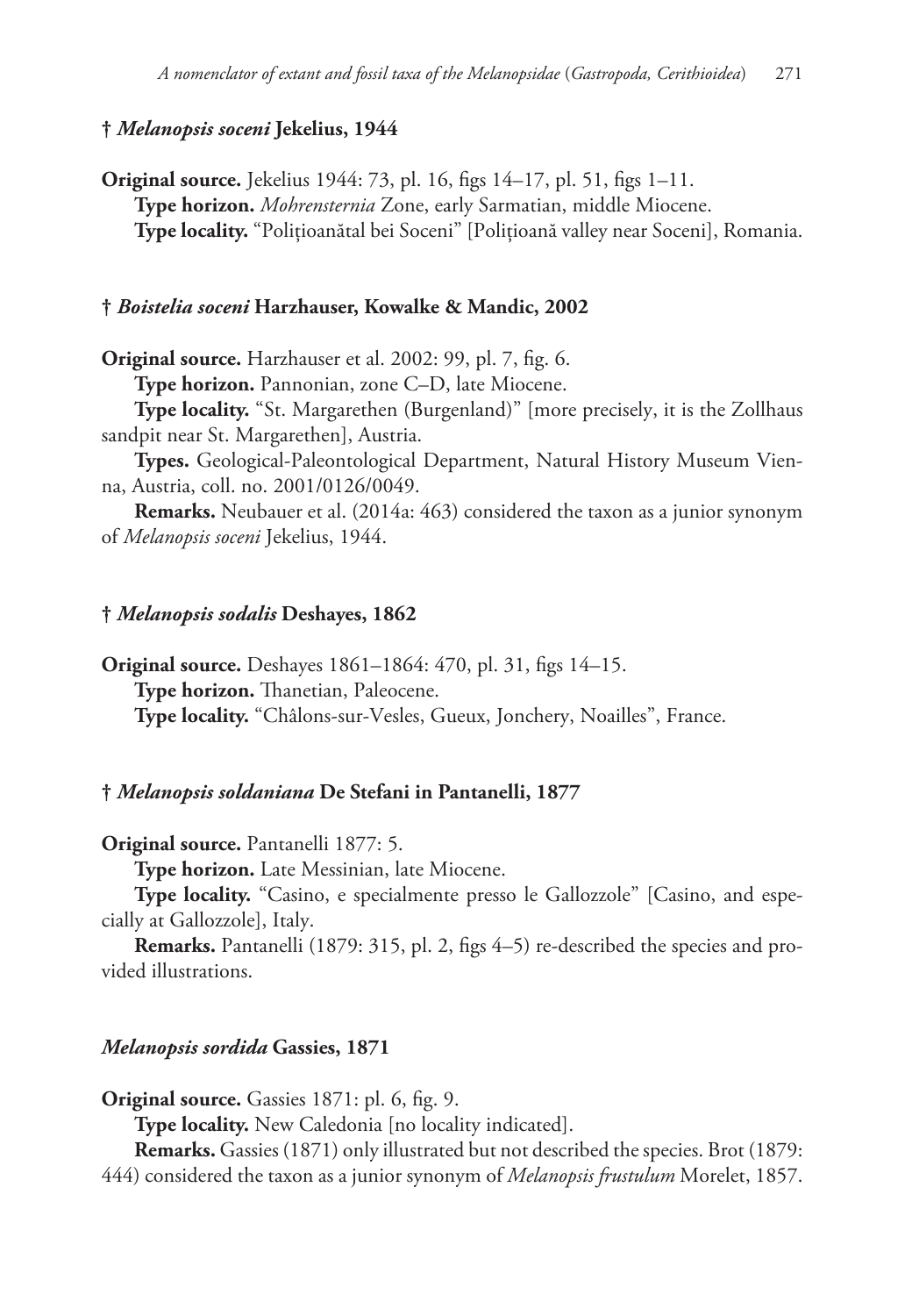# **†** *Melanopsis sostarici* **Brusina, 1897**

**Original source.** Brusina 1897: 8, pl. 6, figs 9–12.

**Type horizon.** Latest Burdigalian, early Miocene.

**Type locality.** "Dugoselo", Croatia.

**Types.** Milan et al. (1974: 97) indicated a holotype, but it is uncertain whether the specimen was the only one Brusina had at hand (holotype by monotypy, Art. 73.1.2). The specimen is stored in the Croatian Natural History Museum, Zagreb, coll. no. 2999-645.

# **†** *Melanopsis soubeirani* **Porumbaru, 1881**

**Original source.** Porumbaru 1881: 28, pl. 9, fig. 1.

**Type horizon.** Early–middle Romanian, Pliocene.

**Type locality.** "Cretzesci, Podari" [Crețești, Podari], Romania.

**Remarks.** The name "*soubeiranus*" as mentioned in Macarovici (1940: 344) is an incorrect subsequent spelling.

#### *Melanopsis souverbieana* **Gassies, 1870**

**Original source.** Gassies 1870: 148.

**Type locality.** "In Nova Caledonia" [New Caledonia; no locality indicated].

# **†** *Melanopsis sowerbyi* **Pallary, 1920 [invalid]**

**Original source.** Pallary 1920b: 116.

**Type horizon.** Headon Beds, Priabonian, Eocene.

**Type locality.** "Hordwell" (Sowerby 1821–1823: 36), United Kingdom.

**Remarks.** Introduced for one of the illustrated specimens of *M. fusiformis* Sowerby, 1846 (pl. 221, fig. 9) [sic]. The name is based on an error of Pallary (1920b), who only had the French translation of Sowerby's "Mineral conchology" from 1845 (not 1846) at hand, where figures were organized in a different way than in the original version. Fig. 9 in the 1845-version corresponds to Fig. 7 on pl. 332 of the original publication (Sowerby 1822). Newton (1891) had introduced the new name *M. pseudosubulata* for that specimen and another specimen already (Sowerby 1821–1823: pl. 332, figs 6–7). Since Pallary mixed up the figures, he considered Newton's taxonomic separation misleading and, in order to settle the problem, introduced *M. sowerbyi*. Consequently, *M. sowerbyi* is a junior objective synonym of *M. pseudosubulata*.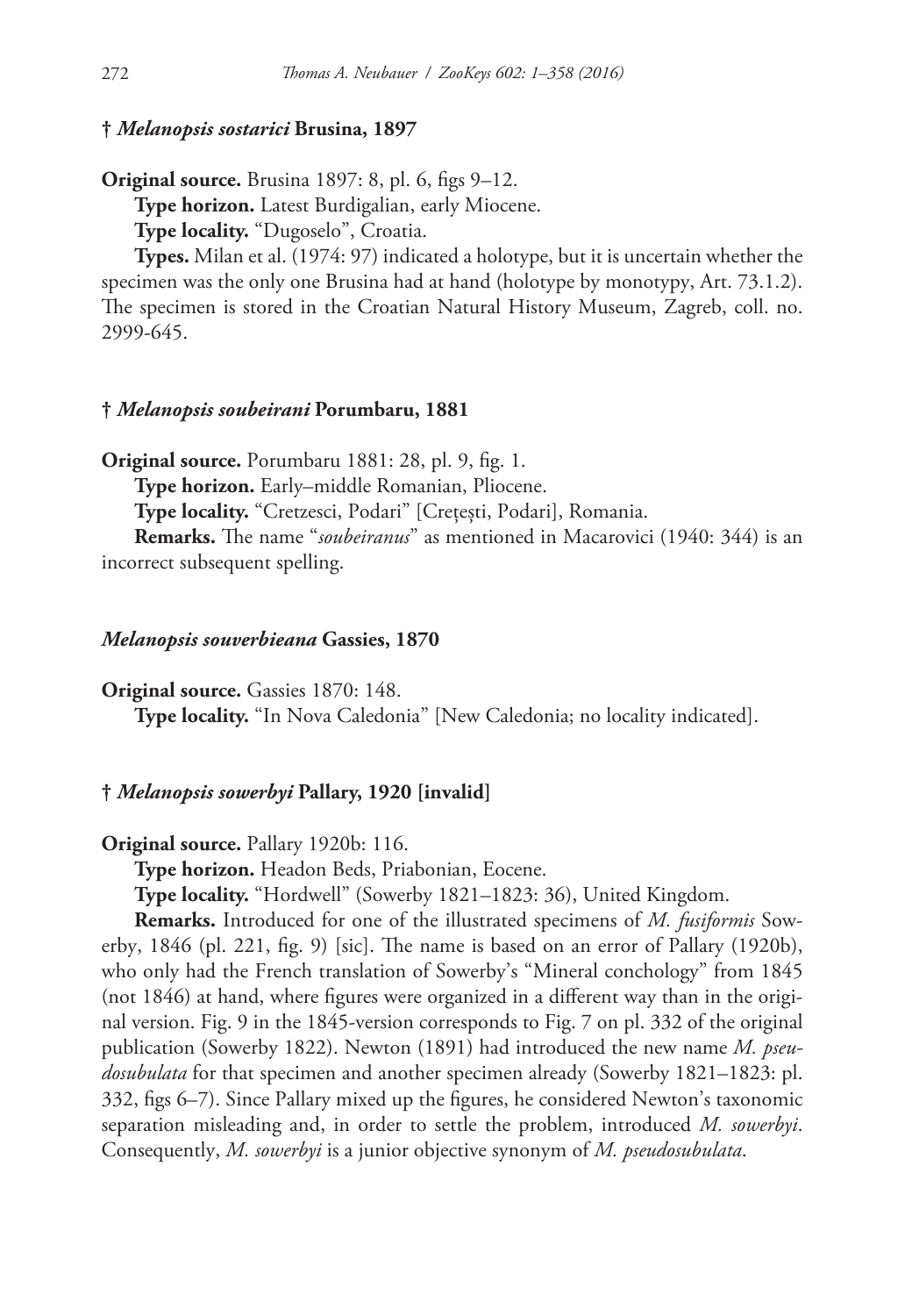# **†** *Melanopsis sparnacensis* **Pallary, 1916**

```
Original source. Pallary 1916: 77.
```
**Type horizon.** Sparnacian, early Ypresian, Eocene.

**Type locality.** "Épernay", France.

**Remarks.** Based on a specimen illustrated by Férussac (1823: pl. 7, fig. 7) as "*Melanopsis buccinoidea* var. γ) antiqua; *elongata*". Note that *M. sparnacensis* was not included in the catalogus of Wenz (1929).

### **†** *Melanopsis* **(***Martinia***)** *martiniana* **var.** *spatiosa* **Handmann, 1887**

**Original source.** Handmann 1887: 25, pl. 4, figs 5–7.

**Type horizon.** Pannonian, zone B–D, late Miocene.

**Type locality.** "Leobersdorf", Austria.

**Remarks.** Wenz (1929: 2719) considered this taxon as a junior synonym of *Melanopsis fossilis* (Gmelin, 1791).

### *Melanella speciosa* **Bourguignat, 1884**

**Original source.** Bourguignat 1884: 28.

**Type locality.** "Rivière entre Ostaria et Plaski, dans la Croatie méridionale" [river between Plaški and Oštarije], Croatia.

**Remarks.** Note that Bourguignat denoted the authority as "Bourguignat, 1879".

# *Melanopsis sphaeroidaea* **Bourguignat, 1884**

**Original source.** Bourguignat 1884: 78.

**Type locality.** "Dans l'Oronte (Syrie)" [in the Orontes river], Syria?

**Remarks.** Spelt as "*sphoeroidoea*" on p. 78 but as "*sphaeroidaea*" on p. 73. From the description it is clear that the name must be "*sphaeroidaea*" (see Art. 33.2.1).

# **†** *Melanopsis bouei* **var.** *spinea* **Stefanescu, 1896**

**Original source.** Stefanescu 1896: 136, pl. 11, figs 65–68.

**Type horizon.** Khersonian, late Sarmatian, late Miocene.

**Type locality.** "À Sacel, dans la vallée de Blahnitza, district de Gorjiu" [at Săcelu, in the valley of the Blahnița river, Gorj county], Romania.

**Remarks.** Wenz (1929: 2678) considered the taxon as a junior synonym of *Melanopsis bouei* Férussac, 1823.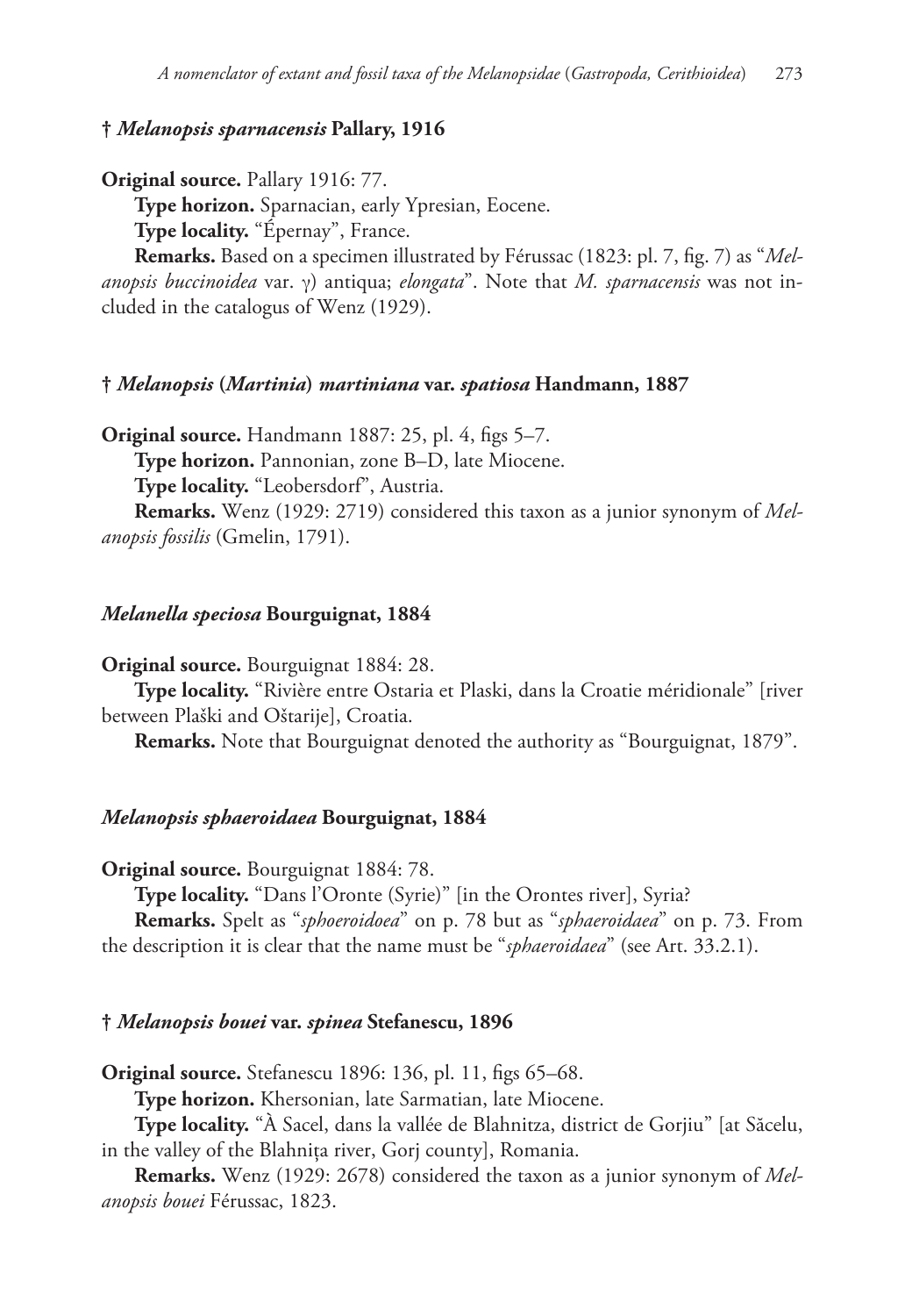# **†** *Melanopsis spinicostata* **Rolle, 1860**

**Original source.** Rolle 1860: 32, pl. 2, figs 6–8.

**Type horizon.** Late Pliocene to early Pleistocene.

**Type locality.** "Skalis prope Schoenstein" [Pesje near Šoštanj], Slovenia.

**Remarks.** The name "*spinicosta*" as mentioned in Wenz (1929: 2831) is an incorrect subsequent spelling.

### **†** *Trochus spiniger* **Sowerby in Sedgwick & Murchison, 1832**

**Original source.** Sedgwick and Murchison 1832: 418, pl. 38, fig. 15.

**Type horizon.** Late Cretaceous.

**Type locality.** "Gosau", Austria.

**Types.** Holotype (?) stored in the collection of the British Museum, coll. no. G 17908 (Kollmann 1984: 58).

**Remarks.** Kollmann (1984: 58) classified the species in the melanopsid genus *Megalonoda*, which was there described as new.

### **†** *Melanopsis spinigera* **Seninski, 1905**

**Original source.** Seninski 1905: 60, pl. 1, figs 19–22. **Type horizon.** Duab Beds, middle to late Kimmerian, Pliocene. **Type locality.** "Моквинскіе пласты, р. Дуабъ" [Mokvi layers at Duab river], Georgia.

# **†** *Melanopsis bouei* **var.** *spinosa* **Handmann, 1882**

**Original source.** Handmann 1882: 557.

**Type horizon.** Pannonian, zone D, late Miocene.

**Type locality.** "Kottingbrunn [...] Ziegelei a", Austria.

**Remarks.** Papp (1953b) listed this variety together with *M. bouei ventricosa* Handmann, 1882 in synonymy of *M. rarispina* Lörenthey, 1902, although Handmann's taxa were published earlier. The name *ventricosa* Handmann is a junior homonym of *M. ventricosa* Neumayr, 1880 and thus invalid, but *spinosa* is available and has priority over *rarispina*.

### **†** *Melanopsis spiralis* **Handmann, 1882**

**Original source.** Handmann 1882: 555. **Type horizon.** Pannonian, zone D, late Miocene.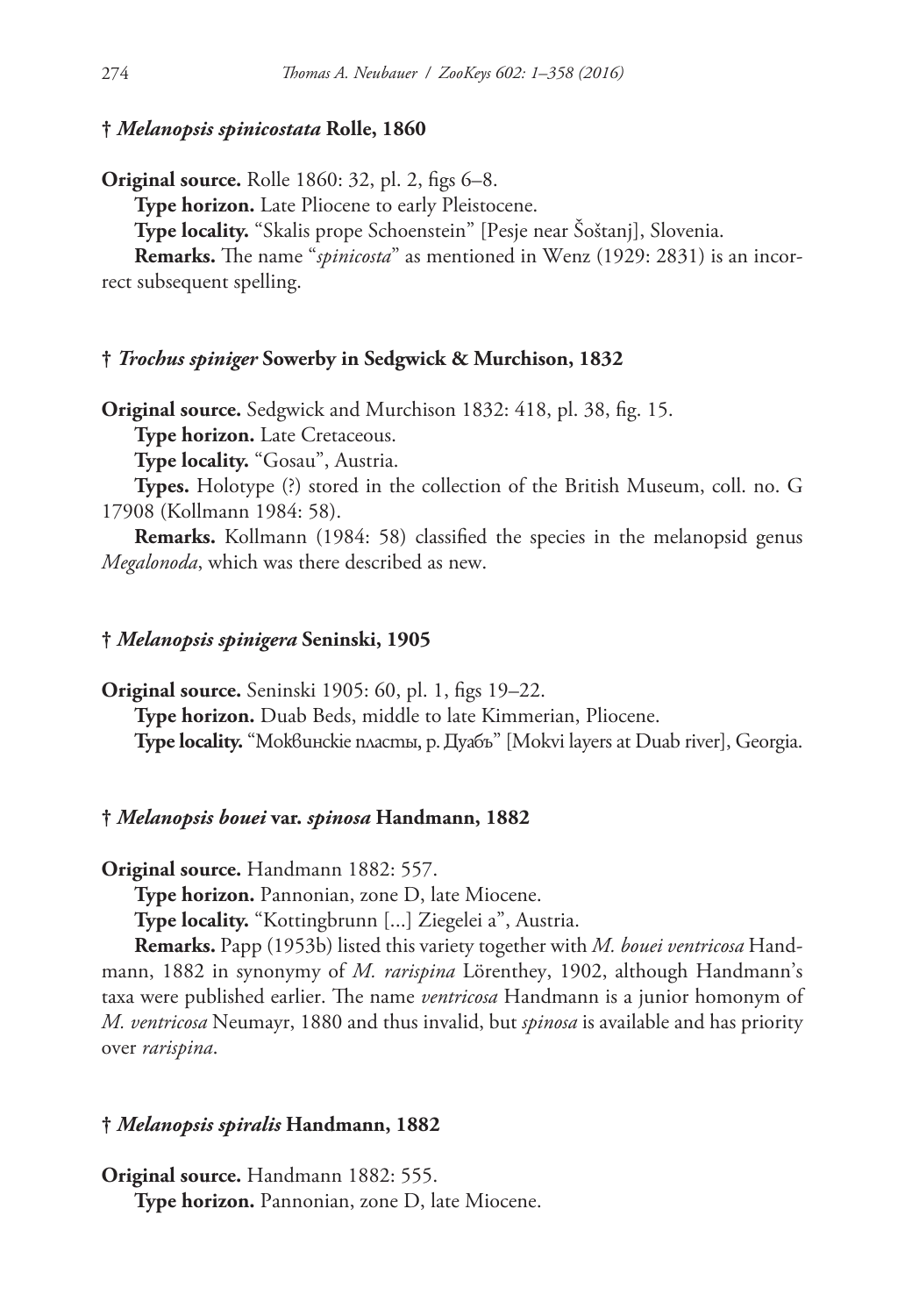**Type locality.** "Kottingbrunn [...] Ziegelei a", Austria.

**Remarks.** Wenz (1929: 2718) considered this taxon as a junior synonym of *Melanopsis fossilis* (Gmelin, 1791).

# *Melanopsis spirata* **Chenu, 1859**

**Original source.** Chenu 1859: 297, fig. 2062.

**Type horizon.** Not stated; unclear if recent or fossil.

**Type locality.** Not indicated.

**Remarks.** The species is based on a single illustration, without description or any kind of explanation.

# **†** *Melanopsis avellana* **var.** *spirata* **Leymerie, 1881 [invalid]**

**Original source.** Leymerie 1881: 777, pl. O, fig. 2. **Type horizon.** Maastrichtian, Cretaceous. **Type locality.** "Auzas", France. **Remarks.** Junior homonym of *Melanopsis spriata* Chenu, 1859.

# **†** *Melanopsis spiridioni* **Pallary, 1916**

**Original source.** Pallary 1916: 81.

**Type horizon.** Latest Burdigalian, early Miocene.

**Type locality.** "Dugoselo" (Brusina 1897: 9), Croatia.

**Remarks.** Introduced for *M. praemorsa* sensu Brusina, 1897, non Linnaeus, 1758. Wenz (1929: 2831–2833) listed also other misidentied *M. praemorsa* from the late Miocene deposits of Lake Pannon and the Pliocene of Greece and Croatia under that name, but it is very unlikely that all of them belong to the same species.

# **†** *Melanopsis sporadum* **Tournouër, 1876**

**Original source.** Tournouër 1876: 453, pl. 4, fig. 4. **Type horizon.** Phoka to Elia Formation, Plio-Pleistocene. **Type locality.** "Fouka" (p. 449) [Ákra Ágios Fokás], Greece.

# **†** *Melanopsis aetolica* **var.** *stamnana* **Oppenheim, 1891**

**Original source.** Oppenheim 1891: 469, pl. 27, figs 3–4.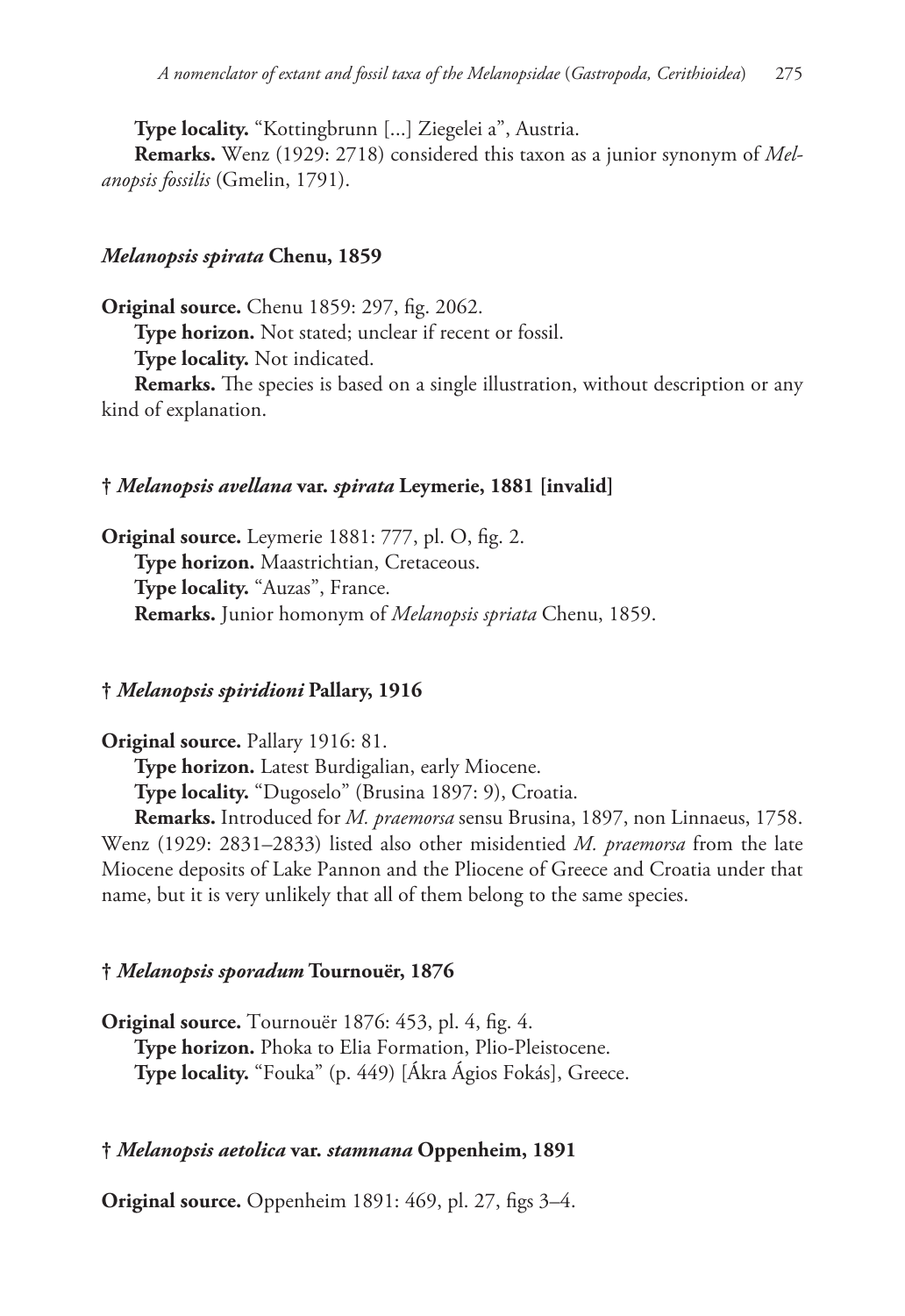**Type horizon.** Gelasian, early Pleistocene.

**Type locality.** "Stamna", Greece.

**Remarks.** Not available from Oppenheim (1890b), where he gave it as "mutation". Probably by mistake, Papp (1955, in figure captions) designated a lectotype based on a specimen from Neumayr's (1880a) (not Oppenheim's) original material.

# **†** *Melanopsis* **(***Duabiana***)** *starobogatovi* **Anistratenko, 1993**

**Original source.** Anistratenko 1993: 70, textfig. 1.

**Type horizon.** Duab Beds, middle to late Kimmerian, Pliocene.

**Type locality.** "Окр. с. Мокви, Очамчирский р-н" [near the village Mok'vi, Ochamchirskiy rayon], Georgia.

**Types.** Schmalhausen Institute of Zoology of National Academy of Sciences of Ukraine, Kiev; no number indicated.

# *Melanopsis starostini* **Izzatullaev & Starobogatov, 1984**

**Original source.** Izzatullaev and Starobogatov 1984: 1480, fig. 1 (13), fig. 3 (7).

**Type locality.** "Гермоб (Центральный Копетдаг)" [Germob (central Kopetdag)], Iran.

**Types.** Zoological Institute of Russian Academy of Sciences, St.-Petersburg; no number indicated.

# **†** *Melanopsis staubi* **Brusina, 1903**

**Original source.** Brusina 1903: 115.

**Type horizon.** Late Pleistocene–Holocene.

**Type locality.** "Bischofsbad" [Püspökfürdő, Băile 1 Mai, Lake Pețea], Romania.

**Remarks.** Neubauer et al. (2014d: 125) considered this taxon as a junior synonym of *Microcolpia parreyssii sikorai* (Brusina, 1903).

### *Melanopsis* **(***Mesopotamia***)** *infracincta* **var.** *stena* **Pallary, 1939**

**Original source.** Pallary 1939: 104.

**Type locality.** "Ras el 'Ain du Khabour" [Chabur river near Ra's al 'Ayn], Syria.

# *Fagotia stenostoma* **Bourguignat, 1884**

**Original source.** Bourguignat 1884: 42.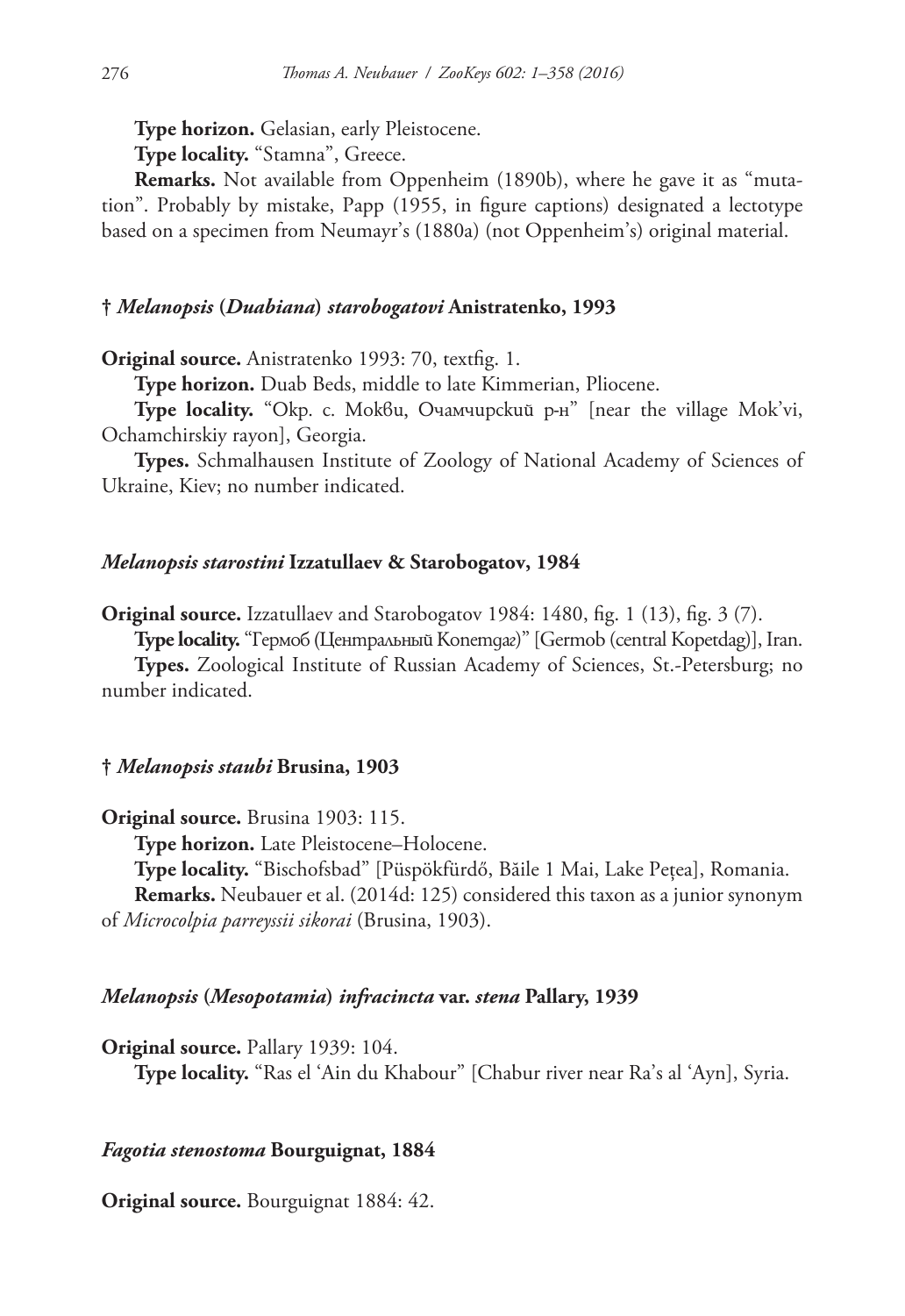**Type locality.** "La Save au-dessous d'Agram; rivières au sud de Krapina-Toeplitz, et entre Plaski et Ostaria (Croatie)" [Sava river below Zagreb; rivers south of Krapinske toplice, and between Plaški and Oštarije], Croatia.

**Remarks.** Note that Bourguignat denoted the authority as "Bourguignat, 1879". Starobogatov et al. (1992: 60) considered the species as a junior synonym of *Fagotia* [= *Esperiana*] *acroxia* Bourguignat, 1884.

# *Melania parvula* **f.** *stenostoma* **Westerlund, 1886**

# **Original source.** Westerlund 1886: 108.

**Type locality.** "Der untere Lauf jenes kleinen Gebirgsbaches, welcher den Abhängen des Berges Kopitnig entspringt, am hochgelegenen Kurhause von Römerbad vorbeieilend, dessen Thermenabfluss aufnimmt, und in starkem Gefälle der den Fuss des Berges umspülenden Sann zufliest" (Tschapeck 1881: 105–106) [in the lower reaches of a small mountain brook, which originates at the slopes of Mt. Kopitnik, passes the kurhaus of Rimske Toplice, takes its thermal water runoff, and flows over a steep gradient into the Savinja river], Slovenia.

**Remarks.** Introduced for a specimen of *Melania holandri* illustrated by Tschapeck (1881: 106, pl. 5, fig. k).

#### *Melanopsis stephanota* **Bourguignat, 1884**

# **Original source.** Bourguignat 1884: 120.

**Type locality.** Rossmässler, to whom Bourguignat referred, indicated the locality only as "Palästina" [Palestine]. As the species was explicitly introduced for Rossmässler's material only this is the type locality.

**Remarks.** Introduced for *M. costata* sensu Kobelt, 1880 (figs 1899–1900), non Olivier, 1804.

#### *Melanopsis* **(***Mesopotamia***)** *stolliana* **Pallary, 1939**

**Original source.** Pallary 1939: 102, pl. 5, figs 44–48. **Type locality.** "'Ain Arouss" ['Ayn al 'Arūs (near Tall Abyaḑ)], Syria.

# *Microcolpia stossichiana* **Bourguignat, 1884**

### **Original source.** Bourguignat 1884: 64.

**Type locality.** "Carniole" [Carniola, a historical region that comprised parts of present-day Slovenia; no locality indicated].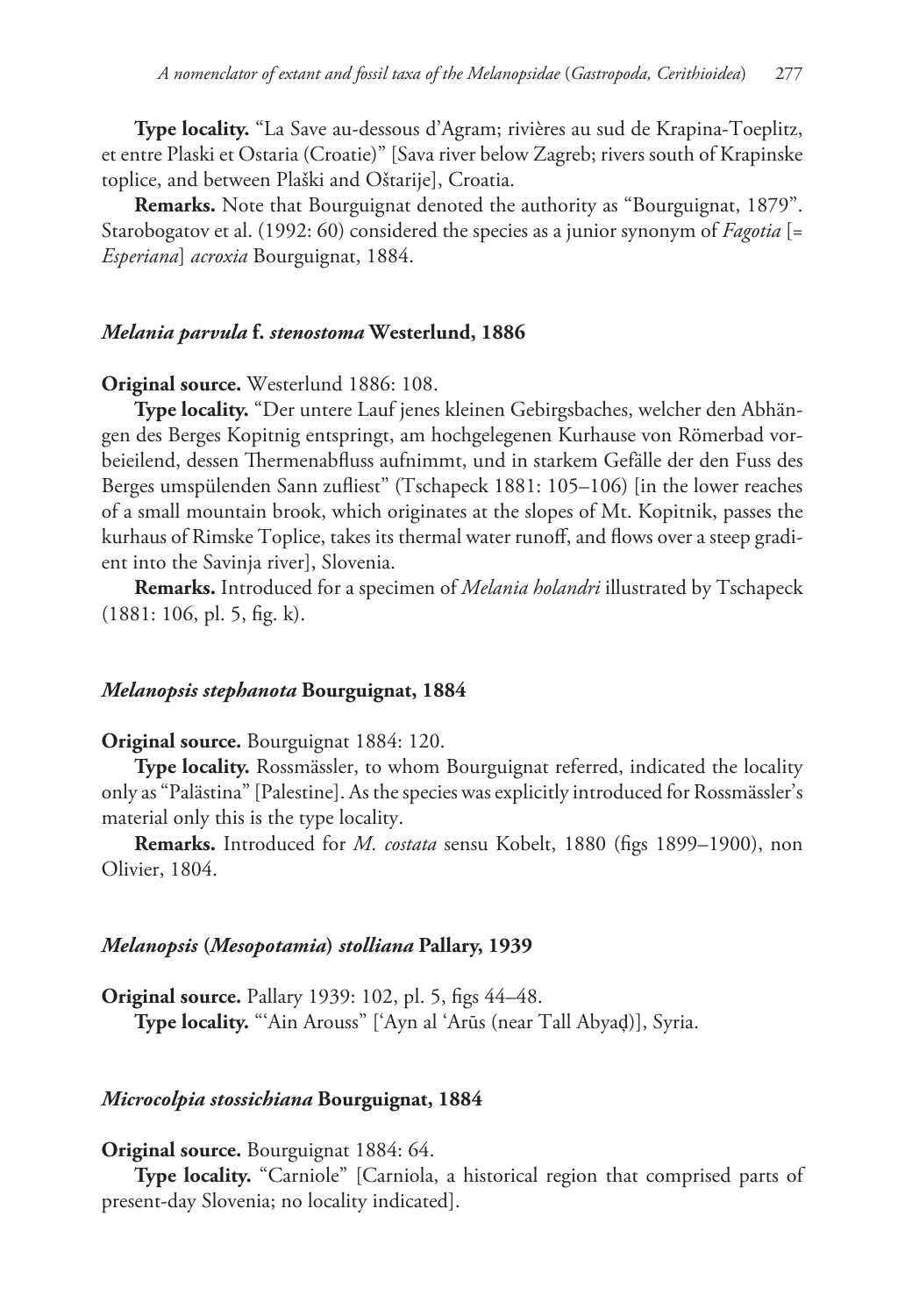**Remarks.** Starobogatov et al. (1992: 65) considered the species as a junior synonym of *Microcolpia acicularis* (Férussac, 1823).

### *Melanopsis strangei* **Reeve, 1860**

**Original source.** Reeve 1860: Section *Melanopsis*, pl. 1, figs 3a–b. **Type locality.** "New Zealand" [no locality indicated]. **Remarks.** Suter (1893: 139) considered the taxon as a junior synonym of *Zemelanopsis trifasciata* (Gray in Dieffenbach, 1843).

### **†** *Melanopsis strangulata* **Brusina, 1902**

**Original source.** Brusina 1902: pl. 6, figs 46–50. **Type horizon.** Cernikian, Pliocene. **Type locality.** "Kovačevac" [east of Nova Gradiška], Croatia. **Types.** The illustrated syntypes are stored in the Croatian Natural History Museum, Zagreb, coll. no. 2521-167/1-5 (Milan et al. 1974: 97).

# **†** *Melanopsis olivula* **var.** *striata* **Grateloup, 1838 [invalid]**

**Original source.** Grateloup 1838: 143, pl. 4, fig. 55. **Type horizon.** Burdigalian, early Miocene. **Type locality.** "Dax. [...] Mandillot", France. **Remarks.** Junior objective synonym of *M. buccinoidea subventricosa* Grateloup, 1828, which Grateloup (1838) listed in synonymy.

### *Melanopsis maroccana* **var.** *striata* **Pantanelli, 1886**

**Original source.** Pantanelli 1886b: 72, pl. 3, figs 26–27. **Type locality.** "Accesa", Italy.

# *Melania parvula* **f.** *striata* **Westerlund, 1886 [invalid]**

**Original source.** Westerlund 1886: 108. **Type locality.** "Steinbrück" [Zidani Most], Slovenia. **Remarks.** Junior homonym of *Melania striata* Sowerby, 1818, described from the Paleogene (Eocene?) of the United Kingdom.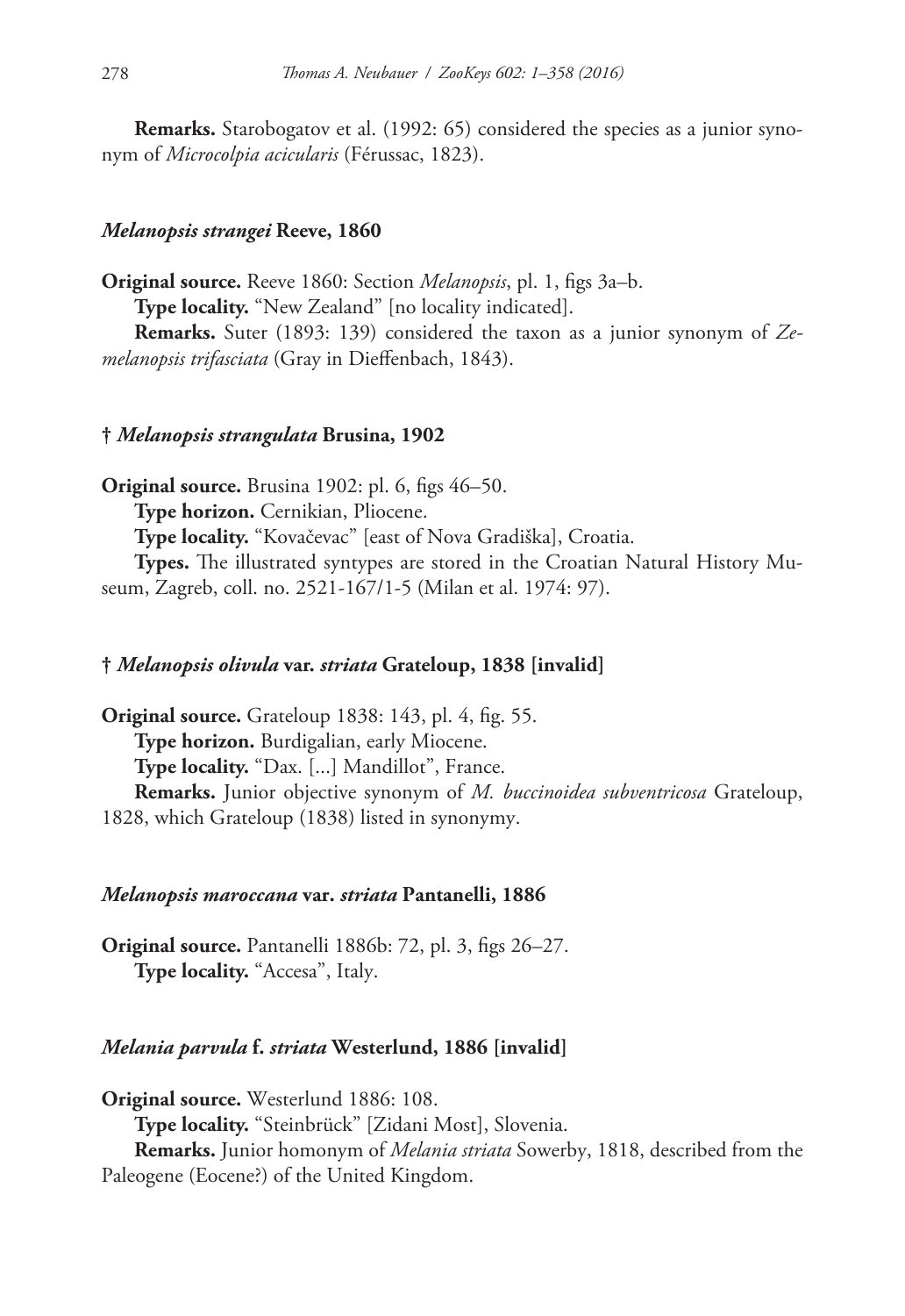# **†** *Melanopsis* **(***Hyphantria***)** *striata* **Handmann, 1887 [invalid]**

**Original source.** Handmann 1887: 38, pl. 8, fig. 18. **Type horizon.** Pannonian, zone B–D, late Miocene. **Type locality.** "Leobersdorf", Austria. **Remarks.** Junior homonym of *Melanopsis maroccana striata* Pantanelli, 1886 (see

Note 1).

### *Melanopsis maroccana* **var.** *striatacarinata* **Pantanelli, 1886**

**Original source.** Pantanelli 1886b: 72, pl. 3, figs 24–25. **Type locality.** "Accesa", Italy. **Remarks.** Originally written as "*striata-carinata*".

# *Melanopsis maroccana* **var.** *striatasulcata* **Pantanelli, 1886**

**Original source.** Pantanelli 1886b: 72, pl. 3, fig. 28. **Type locality.** "Accesa", Italy. **Remarks.** Originally written as "*striata-sulcata*".

# **†** *Melanopsis* **(***Melanosteira***)** *striatula* **Pavlović, 1927**

**Original source.** Pavlović 1927: 62, pl. 7, figs 9–10. **Type horizon.** Middle Pannonian, late Miocene.

**Type locality.** "У карагачких жутим песковима" [from the yellow sands of Karagača near Vrčin], Serbia.

**Types.** The illustrated syntype is stored in the Natural History Museum, Belgrade, coll. no. 212 (Milošević 1962: 23).

# *Melanopsis dufourii* **var.** *stricta* **Pallary, 1924**

**Original source.** Pallary 1924: 249, pl. 15, fig. 4. **Type locality.** Spain [no locality indicated].

### *Melanopsis buccinoidea* **var.** *stricta* **Pallary, 1939 [invalid]**

**Original source.** Pallary 1939: 85, pl. 6, figs 64–65. **Type locality.** "Environs de Beyrouth" [surroundings of Beirut], Lebanon. **Remarks.** Junior homonym of *Melanopsis dufourii stricta* Pallary, 1924 (see Note 1).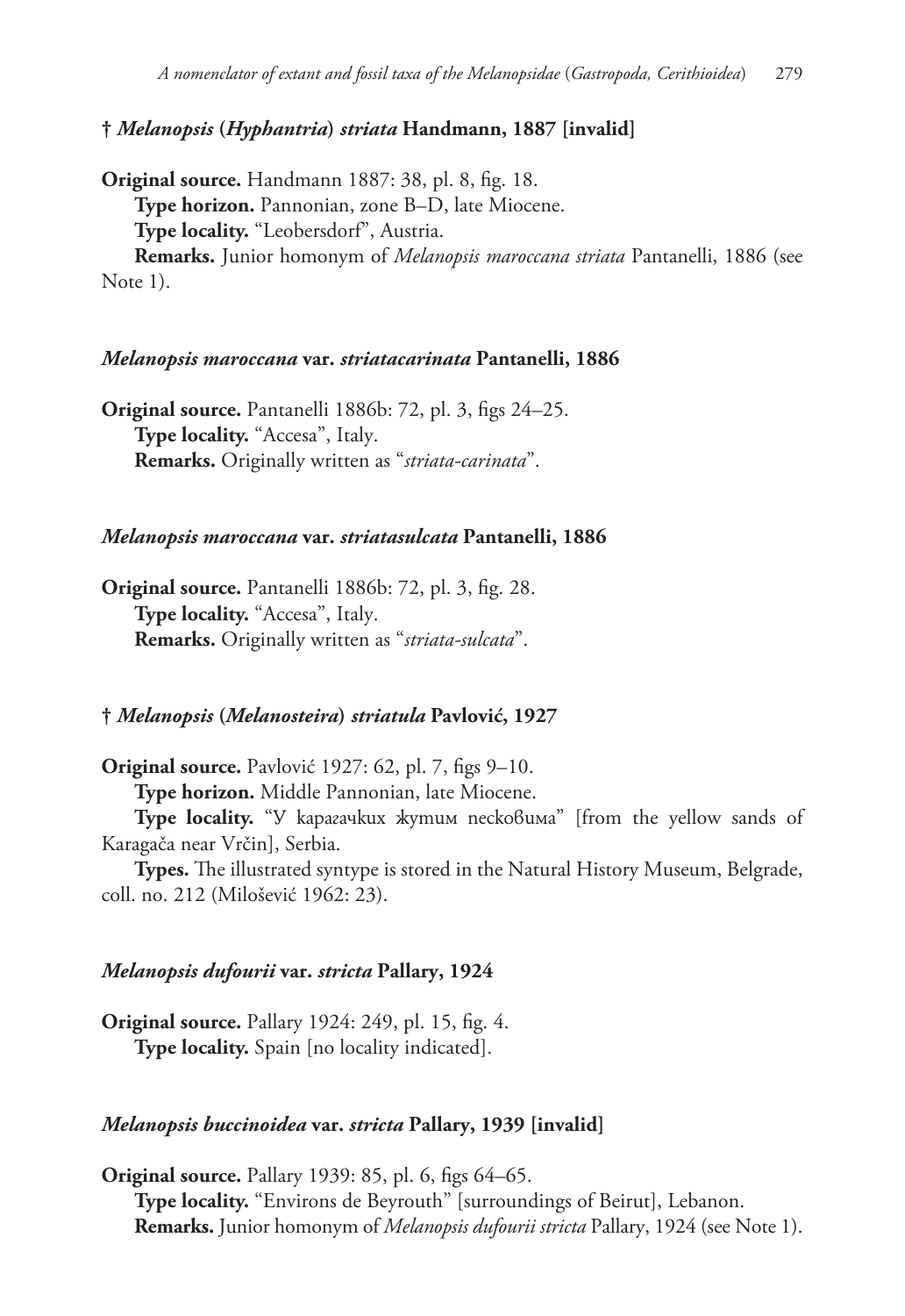# **†** *Melanopsis stricturata* **Brusina, 1892**

**Original source.** Brusina 1892: 138.

**Type horizon.** Middle Pannonian, late Miocene.

**Type locality.** "Markuševec", Croatia.

**Types.** The illustrated syntype is stored in the Croatian Natural History Museum, Zagreb, coll. no. 2496-142/1 (Milan et al. 1974: 97).

### **†** *Boistelia stricturata* **Jekelius, 1944 [invalid]**

**Original source.** Jekelius 1944: 136, pl. 55, figs 1–14.

**Type horizon.** Early Pannonian, late Miocene.

**Type locality.** "Turislav-Tal bei Soceni" [Turislav valley near Soceni], Romania.

**Remarks.** Junior secondary homonym and junior synonym of *M. stricturata* Brusina, 1892 (see discussion in Neubauer et al. 2014a: 463).

#### *Melanopsis costata* **var.** *strigosa* **Pallary, 1939**

**Original source.** Pallary 1939: 90, pl. 5, figs 35–36.

**Type locality.** "Djishr ech Chegour" [Jisr Ash-Shughur], Syria.

**Remarks.** Heller and Sivan (2002a: 49) considered the taxon as a junior synonym of *Melanopsis multiformis* Blanckenhorn, 1897. Heller et al. (2005: 244) in turn considered it as a junior synonym of *Melanopsis costata* (Olivier, 1804).

### **†** *Melanopsis sturii* **Fuchs, 1873**

**Original source.** Fuchs 1873: 21, pl. 4, figs 18–19.

**Type horizon.** Transdanubian, Pannonian, late Miocene.

**Type locality.** "Moosbrunn bei Wien; Tinnye bei Ofen" [Moosbrunn near Vienna (Austria); Tinnye (Hungary)].

**Remarks.** The name "*sturi*" as mentioned in Wenz (1929: 2835) is an incorrect subsequent spelling.

# *Fagotia* **(***Microcolpia***)** *daudebartii stussineri* **Schütt & Bilgin, 1974**

**Original source.** Schütt and Bilgin 1974: 62, fig. 5.

**Type locality.** "River Pinios [Pineiós] in Thessalia, Greece, between Larissa and Tempe [Tempón] valley", Greece.

**Types.** Senckenberg Forschungsinstitut und Naturmuseum Frankfurt, coll. no. SMF 111523a.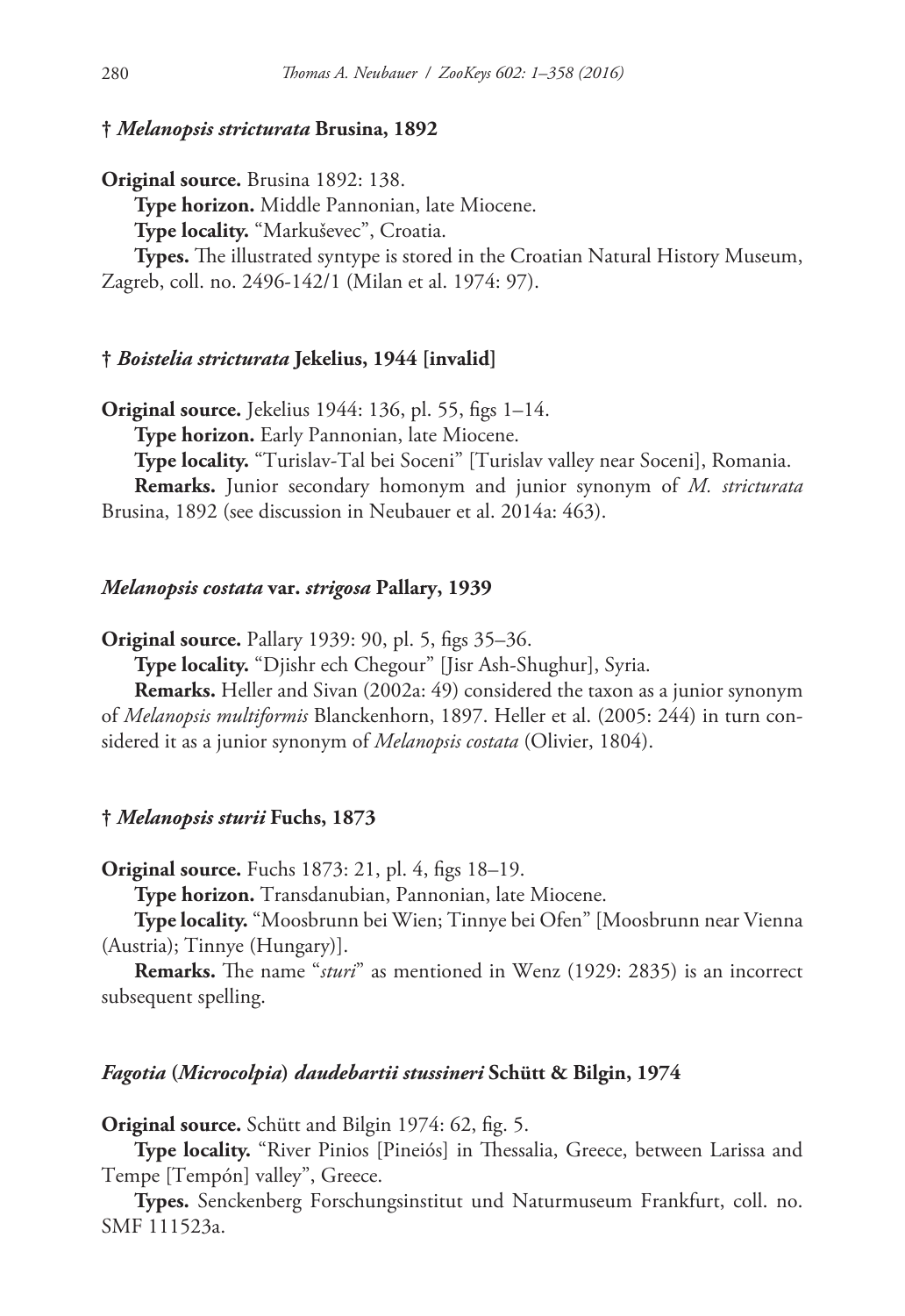**Remarks.** The name "*situssineri*" as mentioned in Koşal-Şahin and Yıldırım (2007: 51) is an incorrect subsequent spelling.

# *Melanopsis suarezi* **Ahuir Galindo, 2016**

**Original source.** Ahuir Galindo 2016: 26.

**Type locality.** "Southeastern of Guelmin, at river Seyad basin", Morocco. **Types.** Museo Malacologico di Cupra Marittima, Italy; no number indicated.

# **†** *Melanopsis subaffinis* **Pallary, 1916 [invalid]**

### **Original source.** Pallary 1916: 82.

**Type horizon.** Pannonian, zone D, late Miocene.

**Type locality.** "Kottingbrunn [...] Ziegelei a" (Handmann 1882: 558), Austria.

**Remarks.** Replacement name for the alleged junior homonym *Melanopsis affinis* Handmann, 1882, "non Férussac, 1823". The latter name is, however, unavailable from Férussac (1823) but was introduced validly by Pallary (1916), who referred to an illustration in Férussac (1823) (see discussion of *M. affinis*). This makes *M. subaffinis* an objective synonym of *M. affinis* Handmann, 1882 and *M. affinis* Pallary, 1916 a junior homonym of *M. affinis* Handmann, 1882. *M. subaffinis* was considered as a junior synonym of *M. bouei* by Wenz (1929: 2681).

### *Melanopsis maroccana* **var.** *subangulata* **Pallary, 1922**

**Original source.** Pallary 1922: 209.

**Type locality.** "Marrakech", Morocco.

### **†** *Melanopsis subangulosa* **Sandberger, 1875**

**Original source.** Sandberger 1870–1875: 559. **Type horizon.** Kirchberg Formation, middle Burdigalian, early Miocene. **Type locality.** "Kirchberg" [Illerkirchberg], Germany.

# **†** *Melanopsis pygmaea* **f.** *subaudebardi* **Soós in Bartha, 1955**

**Original source.** Bartha 1955: 297, pl. 2, fig. 5. **Type horizon.** Transdanubian, Pannonian, late Miocene. **Type locality.** "Várpalota", Hungary. **Remarks.** Bartha clearly stated that the description was made by Lajos Soós.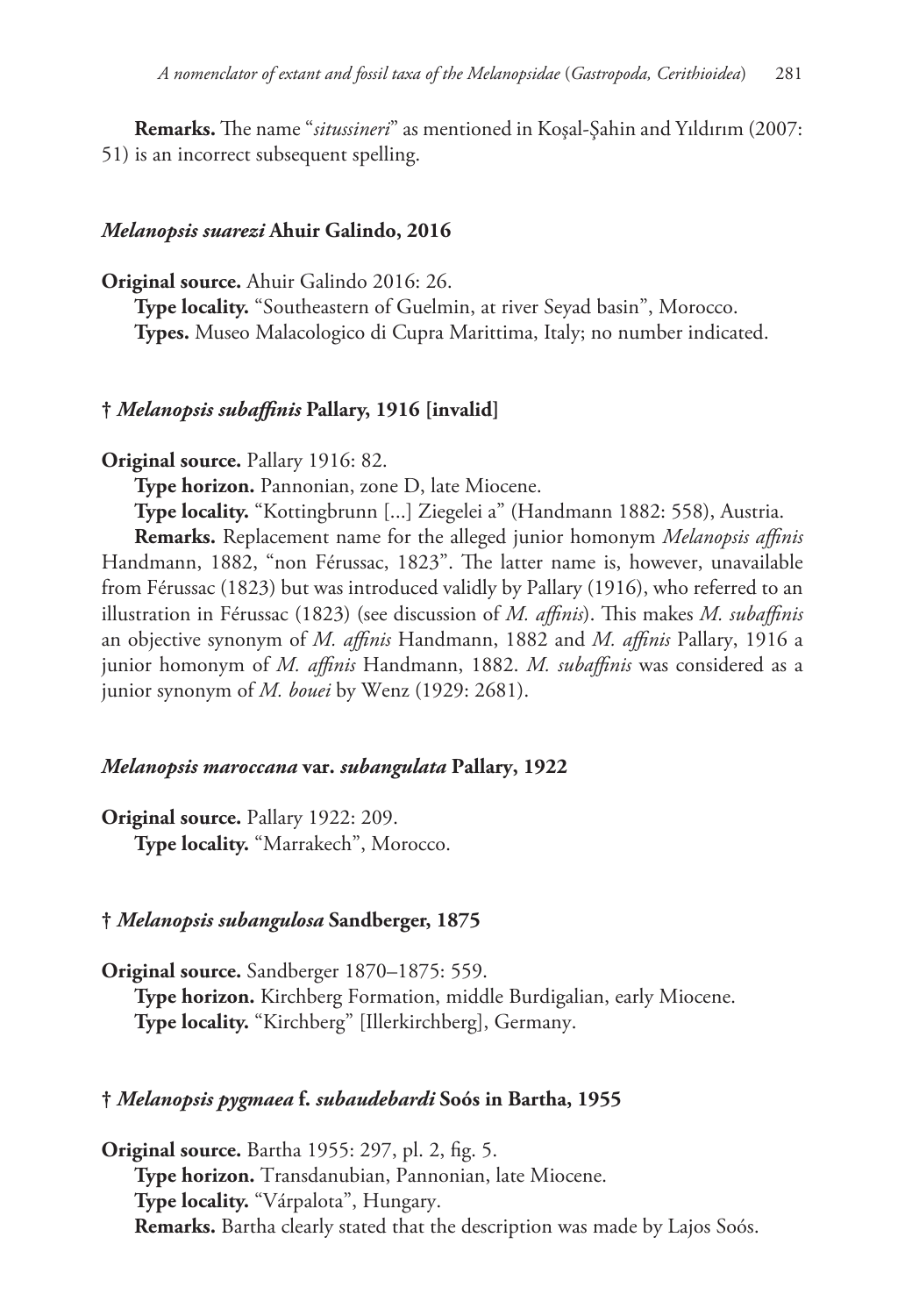# **†** *Fagotia subbergeroni* **Gozhik, 2002**

**Original source.** Gozhik 2002: 54, pl. 3, figs 5, 7, 12, 16.

**Type horizon.** Middle Pontian (Dacian Basin), late Miocene.

**Type locality.** "Виноградівка" [Vynohradivka, Odes'ka Oblast'], Ukraine.

**Types.** Institute of Geological Sciences of the National Academy of Sciences of Ukraine, coll. no. 3185.

# **†** *Melanopsis subbuccinoides* **d'Orbigny, 1852**

**Original source.** d'Orbigny 1852: 28.

**Type horizon.** Burdigalian, early Miocene.

**Type locality.** "Dax, St-Paul. Mandillot" (Grateloup 1840, in captions of plate "Mollusques terrestres et fluviatiles fossiles de Dax"), France.

**Remarks.** Introduced for *M. buccinoides* [sic] sensu Grateloup, 1840, non Olivier, 1801. The name "*sublucinoides*" as mentioned in Glibert (1962: 141) is an incorrect subsequent spelling.

# **†** *Melanopsis pedemontana subcallosa* **Wenz, 1928 [invalid]**

**Original source.** Wenz 1928b: 220.

**Type horizon.** Late Burdigalian, early Miocene.

**Type locality.** "Colle torinesi" (Sacco 1889: 68) [Torino hills], Italy.

**Remarks.** Invalid replacement name for the homonym *M. taurinensis* Sacco, 1889, non *M. clava taurinensis* Sacco, 1889 (same work). According to Art. 24.1 and 57.7 the name proposed at higher rank takes precedence. This makes *subcallosa* an objective synonym of *M. taurinensis* Sacco, 1889, while the subspecies *M*. *clava taurinensis* Sacco, 1889 is still in need of a substitute name.

#### **†** *Melanopsis subcarinata* **Deshayes in Férussac, 1839**

**Original source.** Férussac 1819–1851: Mélanopsides fossiles, pl. 2, fig. 3 (altered caption by Deshayes delivered with Livraison 29; see introduction for details).

**Type horizon.** Late Villafranchian, Pleistocene (?).

**Type locality.** "D'Italie" (in the original captions, Férussac had given the locality as "entre Saint-Germinin et Carsoli" [between San Gemini and Carsoli, Italy]).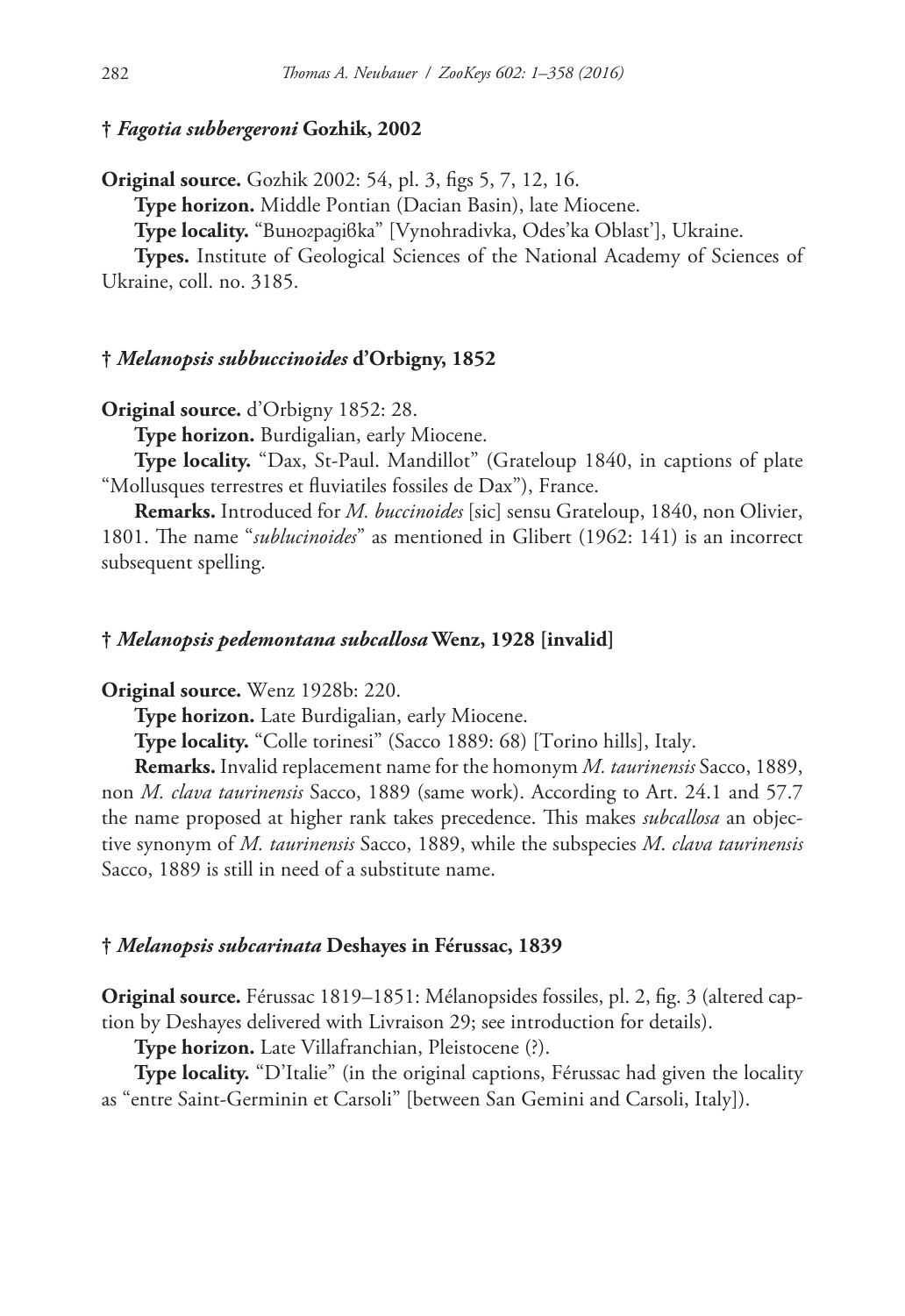# **†** *Melanopsis subcarinata* **Morris in Forbes, 1856 [invalid]**

**Original source.** Forbes 1856: 156, pl. 6, figs 5–6.

**Type horizon.** Headon Beds, Priabonian, Eocene.

**Type locality.** "Headon Hill", United Kingdom.

**Remarks.** The description was evidently performed by Morris (see bottom of p. 156 in Forbes 1856). Junior homonym of *Melanopsis subcarinata* Deshayes in Férussac, 1851.

# **†** *Melanopsis subcostata* **d'Orbigny, 1850**

**Original source.** d'Orbigny 1850: 301.

**Type horizon.** Sparnacian, early Ypresian, Eocene.

**Type locality.** d'Orbigny (1850) gave "Antheuil (Oise), Soissons", Pacaud (2007) only "Antheuil". Deshayes (1825), however, which the new name was based on, had only mentioned material from Soissons (along with occurrences of *M. costata* mentioned in other works), France.

**Remarks.** Introduced for *M. costata* sensu Deshayes, 1825, non Olivier, 1804.

# *Melanopsis subcostata* **Bourguignat, 1884 [invalid]**

**Original source.** Bourguignat 1884: 137.

**Type locality.** "Dans l'Oronte" (Lamarck 1822: 168) [in the Orontes river], Syria? **Remarks.** Introduced for *M. costata* sensu Lamarck, 1822, non Olivier, 1804. Junior homonym of *Melanopsis subcostata* d'Orbigny, 1850. Pallary (1920b: 110–111) synonymized the species with *M. costata* (Olivier, 1804).

# **†** *Melanopsis constricta* **f.** *subcostata* **Brusina, 1897 [invalid]**

**Original source.** Brusina 1897: 7.

**Type horizon.** Late Cernikian, late Pliocene–early Pleistocene.

**Type locality.** "Novska (Bukovica)", Croatia.

**Types.** Milan et al. (1974: 88) indicated a holotype, but it is uncertain whether the specimen was the only one Brusina had at hand (holotype by monotypy, Art. 73.1.2). The specimen is stored in the Croatian Natural History Museum, Zagreb, coll. no. 2993-639.

**Remarks.** Junior homonym of *Melanopsis subcostata* d'Orbigny, 1850. Wenz (1928a: 120) introduced *M. constricta nowskaensis* as replacement name.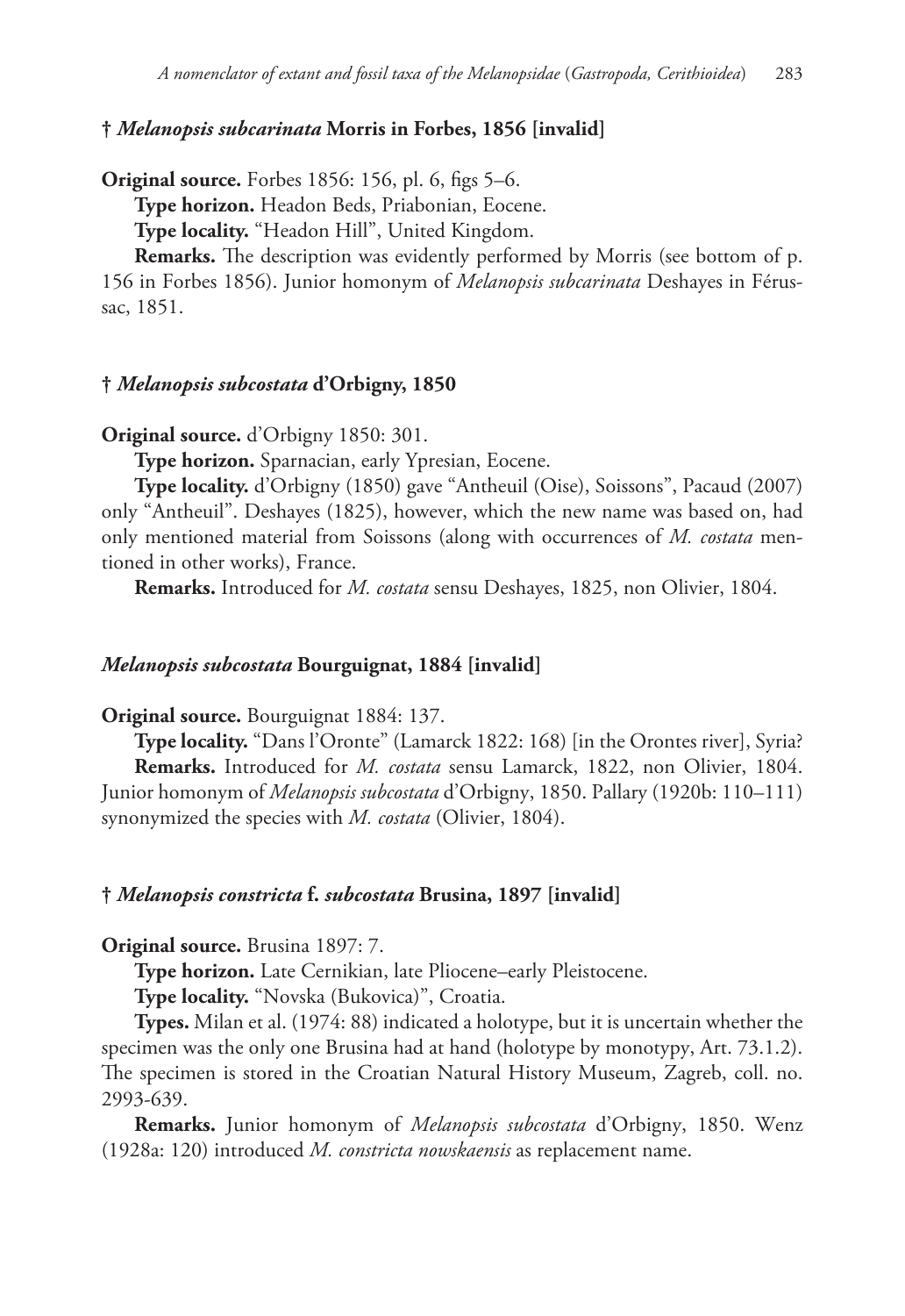# *Melanopsis laevigata* **var.** *subcostulata* **Pallary, 1904**

**Original source.** Pallary 1904: 37.

**Type locality.** "Sriratzel Cromfel sur la route de Rabat à Casablanca; Temslott, dans les canaux; Agagour dans l'Atlas" [Sriratzel Cromfel (?) at the road from Rabat to Casablanca; Temslott (?), in the channels; Agagour (?) in the Atlas Mts.], Morocco.

### *Melanopsis saharica* **var.** *subcostulata* **Pallary, 1912 [invalid]**

**Original source.** Pallary 1912: 15, figs 1–2. **Type locality.** "De Ngoussa" [N'Goussa], Algeria. **Remarks.** Junior homonym of *Melanopsis subcostulata* Pallary, 1904.

# *Melanopsis praemorsa* **f.** *subcylindrica* **Pérès, 1939**

**Original source.** Pérès 1939: 135.

**Type locality.** Several collection stations near Meknès, Fès, Aïn El Aouda and Aïn Chkef, Morocco (Pérès 1939: 140).

# **†** *Melanopsis dufourii* **var.** *subfusiformis* **Grateloup, 1838**

**Original source.** Grateloup 1838: 142.

**Type horizon.** Burdigalian, early Miocene.

**Type locality.** "Dax. Mandillot, à Saint-Paul", France.

**Remarks.** Introduced for a specimen of *M. dufourii* Férussac, 1822 from Dax illustrated in Férussac (1823: 154, pl. 8, fig. 5).

#### **†** *Melanopsis subfusiformis* **Morris in Forbes, 1856**

**Original source.** Forbes 1856: 155, pl. 6, figs 2–3.

**Type horizon.** Headon Beds, Priabonian, Eocene.

**Type locality.** "From the Headon series", United Kingdom.

**Remarks.** The description was evidently performed by Morris (see bottom of p. 156 in Forbes 1856).

# *Melanopsis maroccana* **var.** *subgraellsiana* **Bourguignat, 1864**

**Original source.** Bourguignat 1864: 260.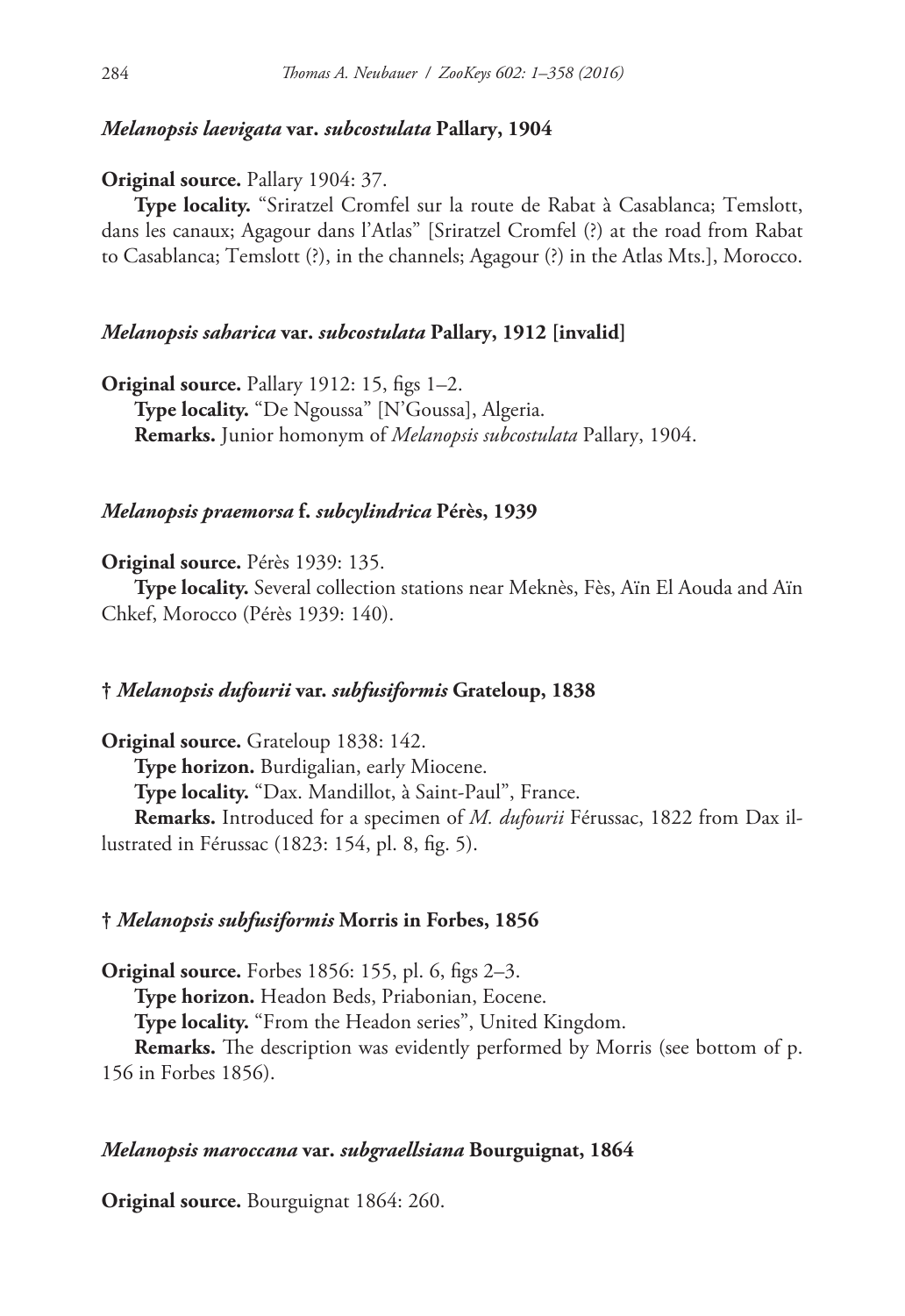**Type locality.** "Mascara; Oran", Algeria.

**Remarks.** The name "*subgraellsi*" as used by Pallary (1920b: 106) is an incorrect subsequent spelling.

### **†** *Melanopsis subhercynica* **Mertin, 1939**

**Original source.** Mertin 193: 207, pl. 6, fig. 5. **Type horizon.** Heidelberg Formation, late Santonian, late Cretaceous. **Type locality.** "Flugplatz Quedlinburg" [airfield at Quedlinburg], Germany.

# *Melanopsis subimpressa* **Pallary, 1928**

**Original source.** Pallary 1928a: 262, pl. 6, figs 2–3. **Type locality.** "Guefaït (Maroc oriental)", Morocco.

### *Melanella elegans* **var.** *sublaevis* **Bourguignat, 1884**

**Original source.** Bourguignat 1884: 15.

**Type locality.** "Au pont de la Save, près d'Agram" [at the bridge of the Sava river near Zagreb], Croatia.

### **†** *Melanopsis sublanceolata* **Kormos, 1905**

**Original source.** Kormos 1905: 393, 440, pl. 2, fig. 9.

**Type horizon.** Late Pleistocene–early Holocene.

**Type locality.** "Püspökfürdő" [Băile 1 Mai, Lake Pețea], Romania.

**Remarks.** Neubauer et al. (2014d: 125) considered this taxon as a junior synonym of *Microcolpia parreyssii* (Philippi, 1847).

#### **†** *Melanopsis sublongata* **Pallary, 1916**

**Original source.** Pallary 1916: 82.

**Type horizon.** Lutetian, Eocene.

**Type locality.** "Au Nord d'Albas" (Doncieux 1908: 202), France.

**Remarks.** Replacement name for *M. elongata* Doncieux, 1908, non Férussac, 1822 (see Note 1). Wenz (1929: 2838) gave it as "*subelongata*", which is an incorrect subsequent spelling.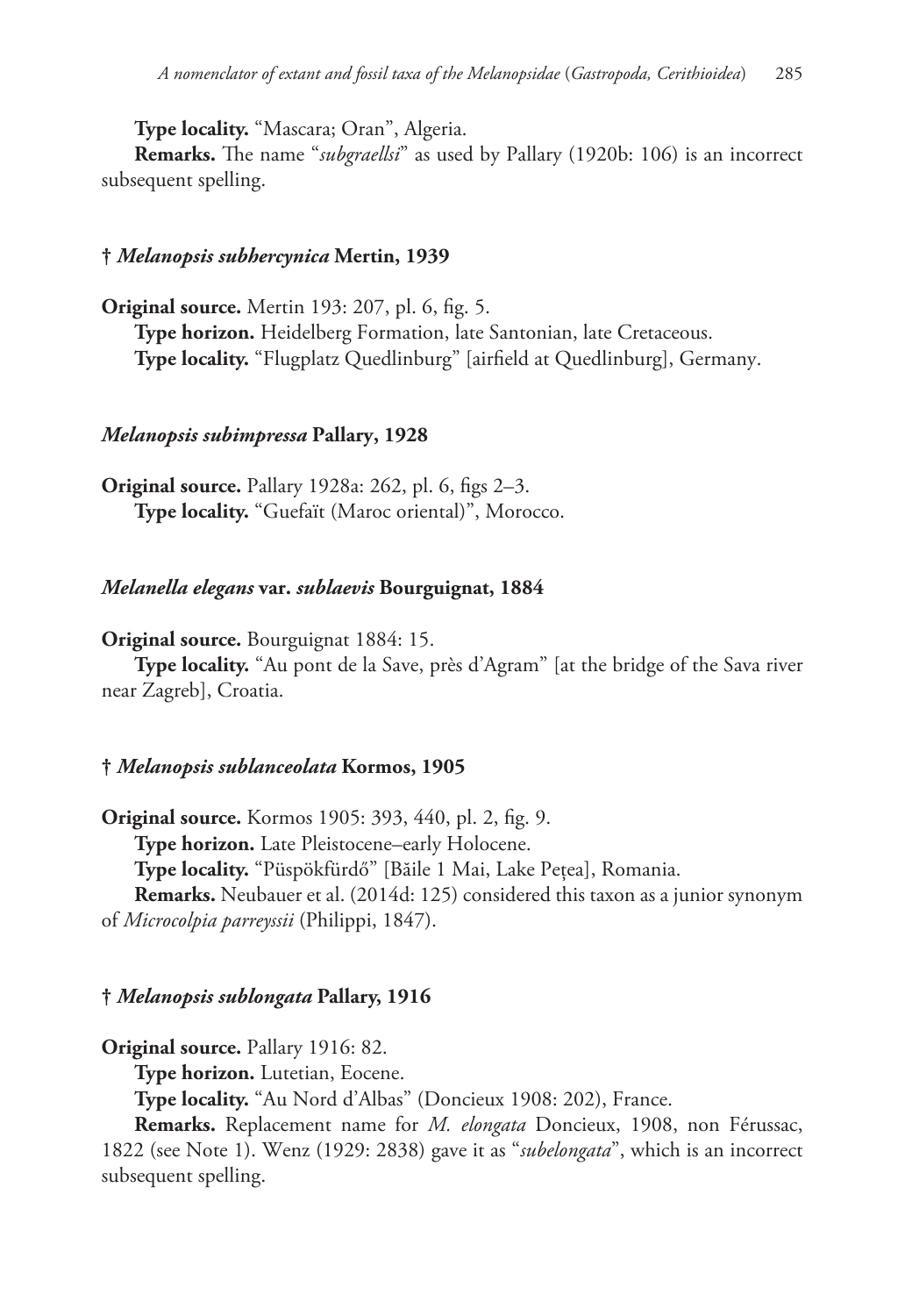# *Melanopsis costata* **var.** *subnodata* **Pallary, 1939**

**Original source.** Pallary 1939: 90, pl. 5, figs 30–32.

**Type locality.** "Djishr ech Chegour" [Jisr Ash-Shughur], Syria.

**Remarks.** Heller and Sivan (2002a: 49) considered the taxon as a junior synonym of *Melanopsis multiformis* Blanckenhorn, 1897. Heller et al. (2005: 244) in turn considered the species as a junior synonym of *Melanopsis costata* (Olivier, 1804).

# *Melanopsis iraqensis* **var.** *subplicata* **Pallary, 1939**

### **Original source.** Pallary 1939: 89.

**Type locality.** Not explicitly stated but probably the same as for the species ("Tappah, à 3 km Est de Belad Sindjar et 'Ain Haglan" [Tappah, 3 km east of Sinjar and Ain Haglan (?)], Iraq).

### **†** *Melanopsis praemorsa* **f.** *subpraemorsa* **Bogachev, 1908**

**Original source.** Bogachev 1908: 246, 257, pl. 4, figs 8–13.

**Type horizon.** Late Sarmatian, Khersonian, late Miocene.

**Type locality.** "Chatma, district de Signakh, gouv. de Tiflis" [Chatma, district of Sighnaghi], Georgia.

**Remarks.** Introduced originally as "*sub-praemorsa*".

### **†** *Melanopsis subpraerosa* **Andrusov, 1909**

**Original source.** Andrusov 1909: 88, 160, pl. 5, figs 3–4.

**Type horizon.** Pontian (sensu stricto), late Miocene.

**Type locality.** "Adjipirdariaki, O. von Marasy, Tscharagan, [...] Sundi, [...] Chinasty" [Mount Adji-pirdariaki, east of Marazy, Çarxan, Syundi, Chinasty canyon], Azerbaijan.

### **†** *Melanopsis subpyrum* **Penecke, 1884**

**Original source.** Penecke 1884: 24, pl. 10, figs 19–20. **Type horizon.** Cernikian, Pliocene. **Type locality.** "Capla-Graben" [Čaplja trench near Slavonski Brod], Croatia.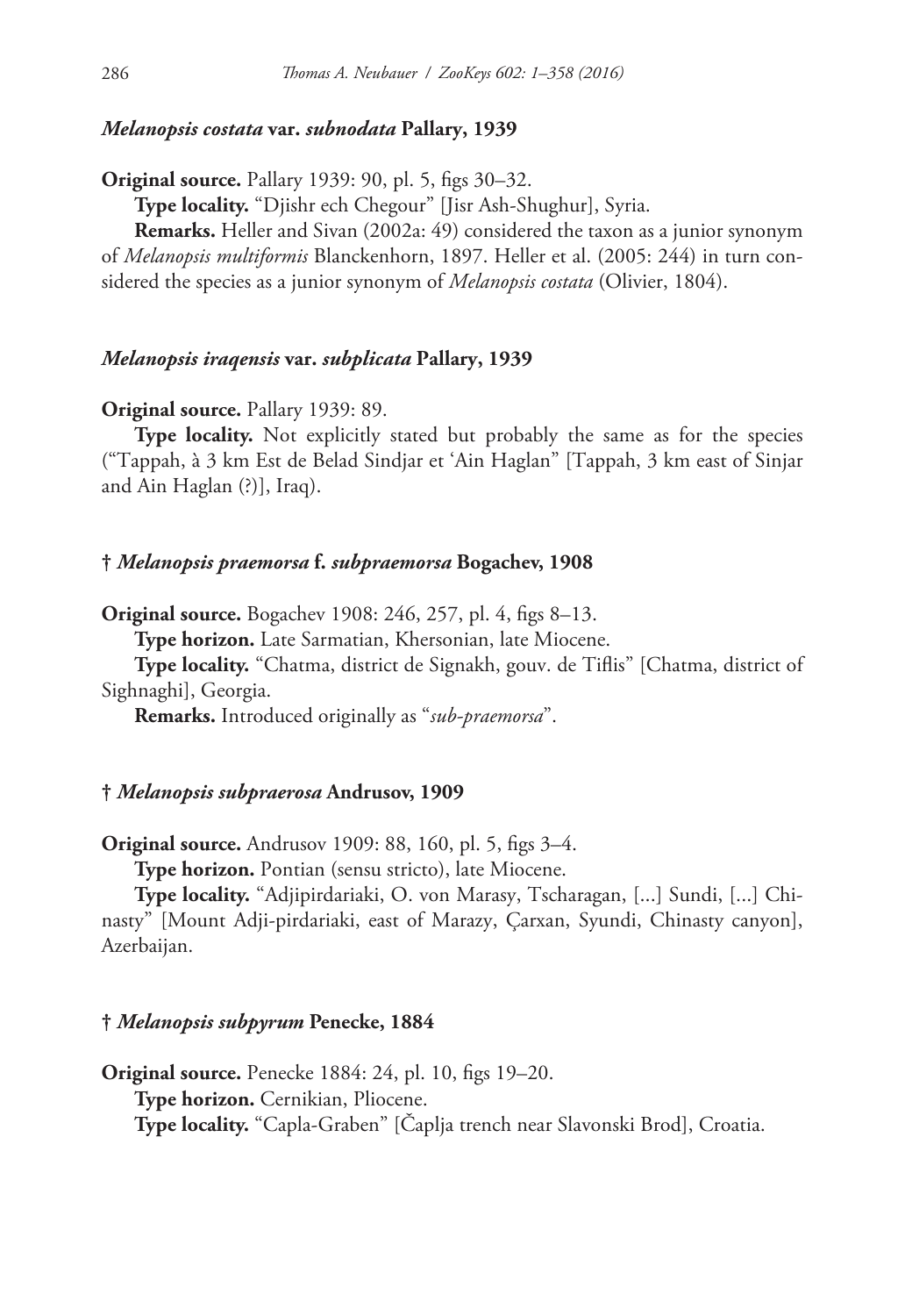# **†** *Melania subrugosa* **d'Orbigny, 1850 [invalid]**

**Original source.** d'Orbigny 1850: 300.

**Type horizon.** Early Campanian, Cretaceous.

**Type locality.** "Martigues" (Matheron 1842: 293), France.

**Remarks.** D'Orbigny (1850) considered *Melanopsis rugosa* Matheron, 1842 a *Melania* and the species name a secondary homonym of *Melania rugosa* Lea, 1842. However, Matheron's species was published earlier (August 1842 vs. November/December 1842; for details on publication dates of Matheron's work see note at the beginning of the Reference section). *Melania subrugosa* is thus a junior objective synonym of *Melanopsis rugosa* Matheron, 1842.

#### *Melanopsis subscalaris* **Bourguignat, 1884**

#### **Original source.** Bourguignat 1884: 108.

**Type locality.** "Aïn-Fekan, source d'eau chaude entre Mascara et Saïda; dans Oued-M'Ilouya, sur la frontière du Maroc" (Bourguignat 1864: 260, 262) ['Aïn Fekan, hot spring between Mascara and Saïda; river Moulouya, at the border to Morocco], Algeria.

**Remarks.** Introduced for *M. maroccana scalaris* sensu Bourguignat, 1864, non Gassies, 1856 (see Note 1).

# **†** *Boistelia substricturata* **Jekelius, 1944**

**Original source.** Jekelius 1944: 136, pl. 55, figs 15–19.

**Type horizon.** Early Pannonian, late Miocene.

**Type locality.** "Turislav-Tal bei Soceni" [Turislav valley near Soceni], Romania.

#### *Melanopsis subtilis* **Brot, 1878**

**Original source.** Brot 1874–1879: 373, pl. 38, fig. 5d.

**Type locality.** "Perna Fluss in Ungarn" [not found], Hungary?

**Remarks.** Described and illustrated in synonymy of "*Hemisinus Esperi*" [now in *Esperiana*], based on a manuscript name by Parreyss. Treated as a valid name by Clessin (1890) and made thereby available (see Note 2).

# **†** *Melanopsis subtilis* **Pallary, 1920 [invalid]**

**Original source.** Pallary 1920b: 110.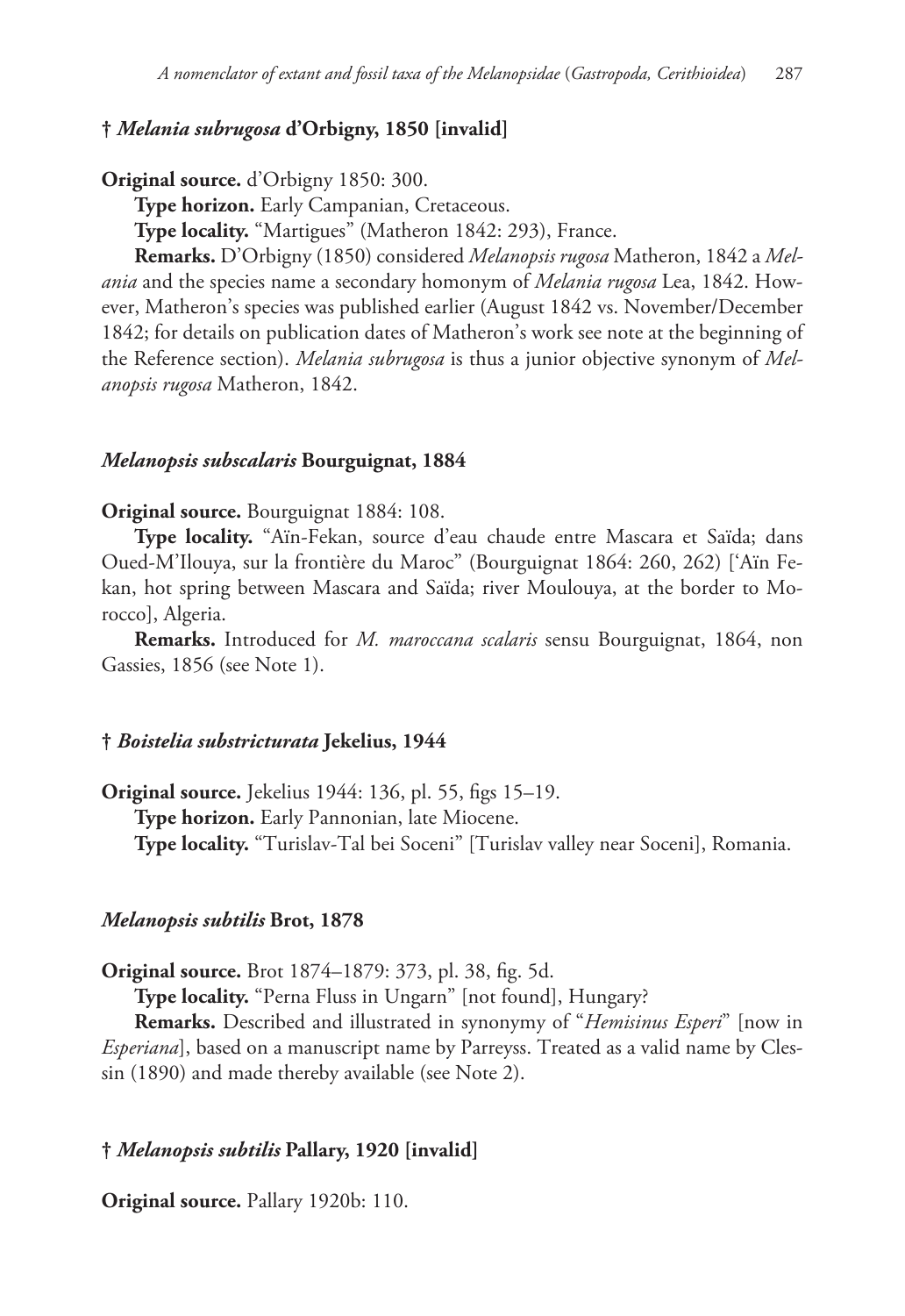**Type horizon.** Transdanubian, Pannonian, late Miocene.

**Type locality.** "Tihany" (Fuchs 1870: 533), Hungary.

**Remarks.** Introduced for *M. aquensis* sensu Fuchs, 1870, non Grateloup, 1838. Junior homonym of *Melanopsis subtilis* Brot, 1879. That name was introduced in synonymy but became available from Clessin (1890), who treated it as valid species-group name (see Note 2). Wenz (1929: 2804) considered the taxon as a junior synonym of *M. petrovici* Brusina, 1893.

# **†** *Melanopsis gorceixi* **var.** *subtilis* **Magrograssi, 1928 [invalid]**

**Original source.** Magrograssi 1928: 259, pl. 6, fig. 13.

**Type horizon.** Plio-Pleistocene.

**Type locality.** "Coo: molto frequente in tutte e due le zone fossilifere" [Kos island: very common in both areas rich in fossils, i.e., between Antimáchei and Pýli and in the northeast of the island, near Ágios Fokás], Greece.

**Remarks.** Junior homonym of *Melanopsis subtilis* Brot, 1879, which was originally introduced in synonymy but made available by Clessin (1890) who treated it as a valid name (see Note 2).

# *Melanopsis subtingitana* **Annandale, 1918**

**Original source.** Annandale 1918: 163, pl. 20, figs 1–2.

**Type locality.** "Basra", Iraq.

**Types.** Indian Museum, Calcutta, coll. no. 11390/2M.

**Remarks.** Annandale attributed the authority to Nevill, apparently based on a manuscript of that author.

# **†** *Melanopsis subtuberculata* **Pallary, 1916**

**Original source.** Pallary 1916: 78.

**Type horizon.** Late Villafranchian, Pleistocene.

**Type locality.** "D'Italie" (Férussac 1823 had given the locality more precisely as "entre St.-Germini et Carsoli, et entre Otricoli et le Vigne" [between San Gemini and Carsoli, and between Otricoli and Le Vigne, Italy]).

**Remarks.** The name "*Melanopsis subtuberculata* Férussac" has been used as valid name by several authors (e.g., Wenz 1929: 2839), but was obviously not intended as species-group name by Férussac (1823). Esu and Girotti (1975: 251) considered the taxon as a junior synonym of "*M. affinis* Férussac, 1823", which is not available either. The name *subtuberculata* became nevertheless available from Pallary (1916) who treated it as valid species-group name and associated it with an illustration in Férussac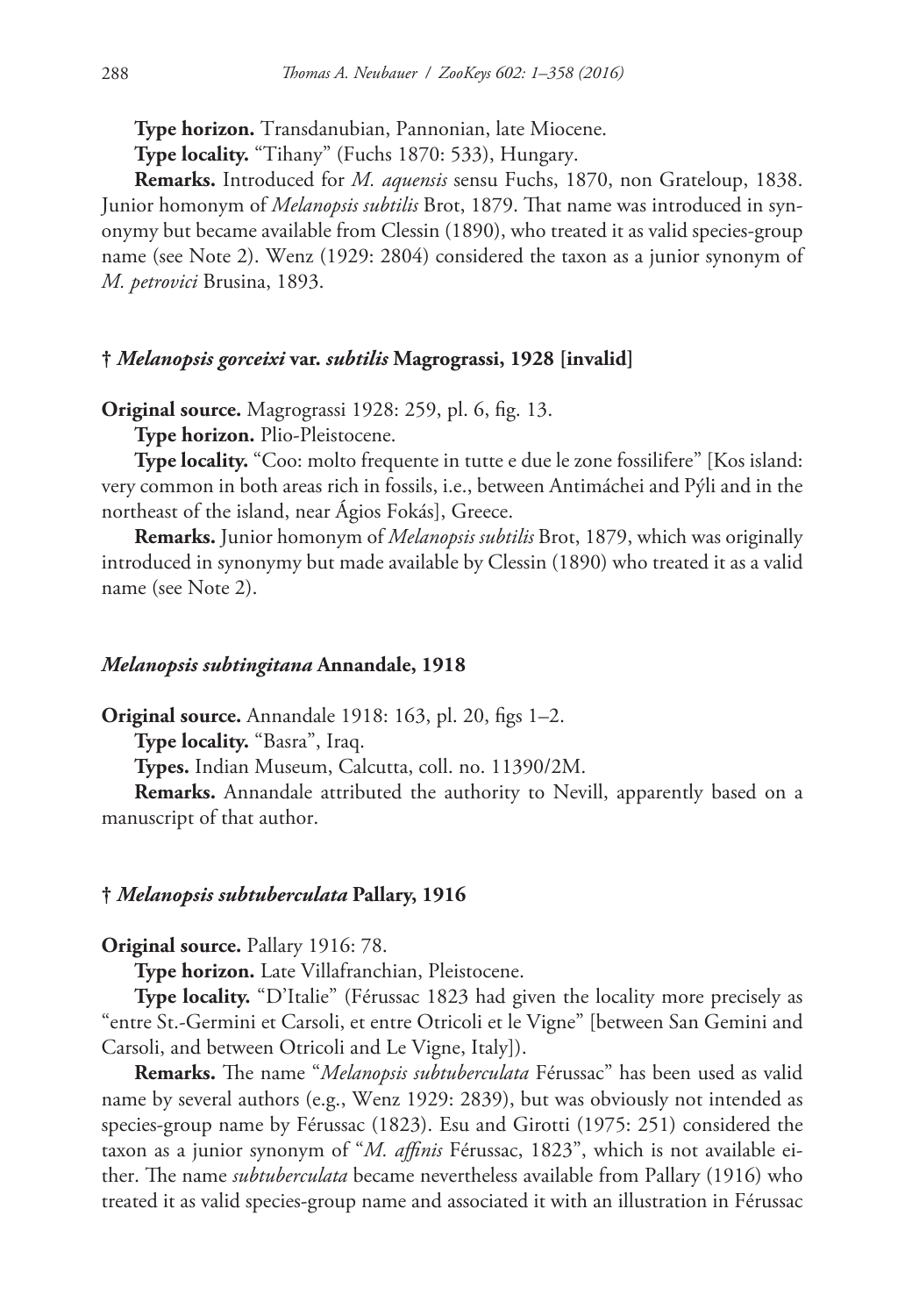(1823: pl. 7, fig. 11). See introduction for detailed discussion about the names used by Férussac (1823).

#### *Melanopsis subturrita* **Azpeitia Moros, 1929**

**Original source.** Azpeitia Moros 1929: 192, pl. 4, figs 91–93, 95, pl. 5, figs 116, 118–120.

**Type locality.** "Alhama de Aragón, [...] principalmente en la fuente termal de las Dehesillas" [Alhama de Aragón, mainly in the hot spring of Dehesillas], Spain.

## **†** *Melanopsis subulata* **Sowerby, 1822**

**Original source.** Sowerby 1821–1823: 36, pl. 332, fig. 8.

**Type horizon.** Eocene?

**Type locality.** "Isle of Wight", United Kingdom.

**Remarks.** Originally the gender was indicated as masculine ("*subulatus*"), but *Melanopsis* is feminine, which is why the name must be "*subulata*".

# **†** *Melanopsis dufourii* **var.** *subulata* **Grateloup, 1838 [invalid]**

**Original source.** Grateloup 1838: 142, pl. 4, fig. 51. **Type horizon.** Burdigalian, early Miocene. **Type locality.** "Dax. Mandillot, à Saint-Paul", France. **Remarks.** Junior homonym of *Melanopsis subulata* Sowerby, 1822.

## **†** *Melanopsis buccinoidea* **var.** *subventricosa* **Grateloup, 1828**

**Original source.** Grateloup 1828: 137. **Type horizon.** Burdigalian, early Miocene. **Type locality.** "Mandillot", France.

# **†** *Melanopsis suskalovici* **Pavlović, 1903**

**Original source.** Pavlović 1903: 156, pl. 3, figs1–2.

**Type horizon.** Middle Miocene.

**Type locality.** "Из Бабиног Дола близу Скопља" (p. 155) [Babin Dol near Skopje], Macedonia.

**Types.** The illustrated syntype is stored in the Natural History Museum, Belgrade, coll. no. 1447 (Milošević 1962: 24).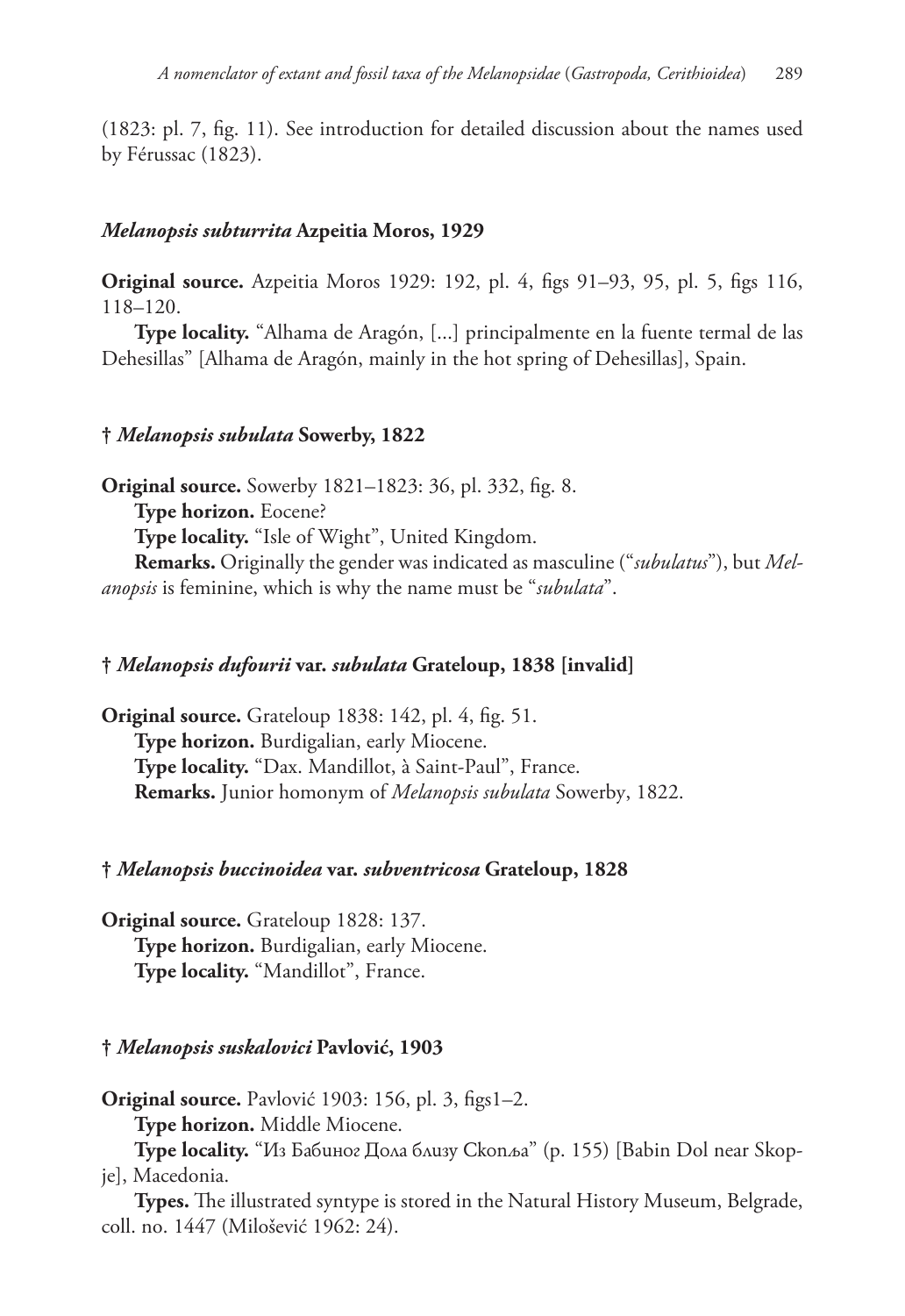# **†** *Melanopsis synaniae* **Esu & Girotti, 2015**

**Original source.** Esu and Girotti 2015a: 68, figs 5–8.

**Type horizon.** Synania Formation, Pleistocene.

**Type locality.** "S-SW of Neos Erineos" [near Aigio], Greece.

**Types.** Senckenberg Forschungsinstitut und Naturmuseum Frankfurt, coll. no. SMF 345712.

# **†** *Melanopsis szontaghi* **Kormos, 1905**

**Original source.** Kormos 1905: 392, 439, pl. 2, fig. 2. **Type horizon.** Late Pleistocene–early Holocene. **Type locality.** "Püspökfürdő" [Băile 1 Mai, Lake Pețea], Romania. **Remarks.** Neubauer et al. (2014d: 125) considered this taxon as a junior synonym of *Microcolpia parreyssii* (Philippi, 1847).

#### **†** *Melanopsis tabulata* **Hörnes, 1856**

**Original source.** Hörnes 1851–1856: 600, pl. 49, fig. 15.

**Type horizon.** Badenian, middle Miocene.

**Type locality.** "Grund", Austria.

**Remarks.** After Cossmann (1909: 152) this species belongs in the genus *Semisinus* P. Fischer, 1885, which is an unjustified emendation of *Hemisinus* Swainson, 1840 (Thiaridae).

# **"***Melanopsis tachitensis* **Fér." mentioned in De Cristofori and Jan (1832: Conchylia terrestria et fluviatilia, p. 7) [unavailable]**

**Locality.** "Austr." [Australia].

**Remarks.** Nomen nudum, found only in the species list of De Cristofori and Jan (1832).

#### *Melanopsis tanousi* **Bourguignat, 1884**

**Original source.** Bourguignat 1884: 137.

**Type locality.** "Dans les cours d'eau de la plaine du Bahr-el-Houlé, non loin d'Ainel-Mellaha" [in the rivers of the plains of the Hula valley, near Aïn Mallahah], Israel.

**Remarks.** Bourguignat (1884) denoted the authority as "Letourneux, 1882", but there is no evidence that the description really derived from that author. Heller et al. (2005: 244) considered the species as a junior synonym of *Melanopsis lampra* Bourguignat, 1884.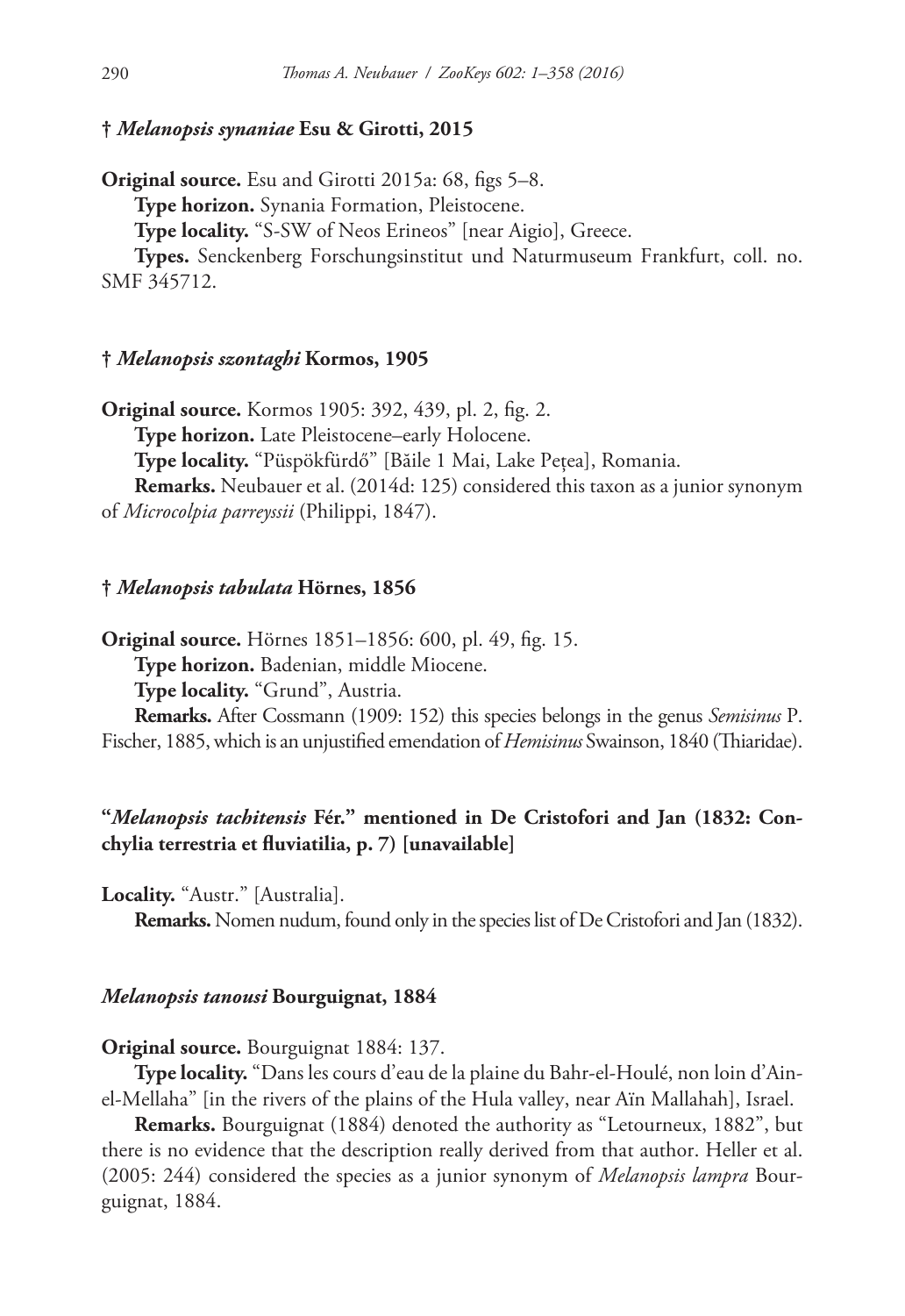## **†** *Melanopsis clava* **var.** *taurinensis* **Sacco, 1889 [invalid]**

**Original source.** Sacco 1889: 67, pl. 2, fig. 9.

**Type horizon.** Late Burdigalian, early Miocene.

**Type locality.** "Colline torinesi" [Torino hills], Italy.

**Remarks.** Homonym of the simultaneously described *M. taurinensis* Sacco, 1889. Wenz (1928b) invalidly selected the variety as valid and introduced a replacement name for the species, but the taxon of higher rank takes precedence (Art. 24.1 and 57.7). No valid replacement name exists for the variety at present.

# **†** *Melanopsis taurinensis* **Sacco, 1889**

**Original source.** Sacco 1889: 68, pl. 2, fig. 15.

**Type horizon.** Late Burdigalian, early Miocene.

**Type locality.** "Colle torinesi" [Torino hills], Italy.

**Remarks.** Homonym of the simultaneously described *M. clava taurinensis* Sacco, 1889. Wenz (1928b) invalidly selected the subspecies as valid and introduced *M. subcallosa* as replacement name for this species (junior objective synonym; see Art. 24.1 and 57.7).

#### **†** *Balanocochlis patula* **var.** *taurostriata* **Sacco, 1895**

**Original source.** Sacco 1895: 6, pl. 1, fig. 9.

**Type horizon.** Late Burdigalian, early Miocene.

**Type locality.** "Colli torinese" [Torino hills], Italy.

**Remarks.** Considered to belong in the genus *Amphimelania* by Wenz (1929: 2876). Note that Wenz gave the name as "*taurostricta*", which is an incorrect subsequent spelling.

## **†** *Melanopsis tchernovi* **Heller & Sivan, 2002**

**Original source.** Heller and Sivan 2002b: 619, fig. 3F.

**Type horizon.** Early Pleistocene.

**Type locality.** "'Erq el-Ahmar" [locality also known as Gesher], Israel.

**Types.** Paleontology Collection of the Hebrew University of Jerusalem, coll. no. HUJ 9016.

#### **†** *Melanopsis tenuiplicata* **Neumayr, 1880**

**Original source.** Neumayr 1880c: 477, pl. 7, fig. 4. **Type horizon.** Late Burdigalian–early Langhian, early–middle Miocene. **Type locality.** "Seonica", Bosnia and Herzegovina.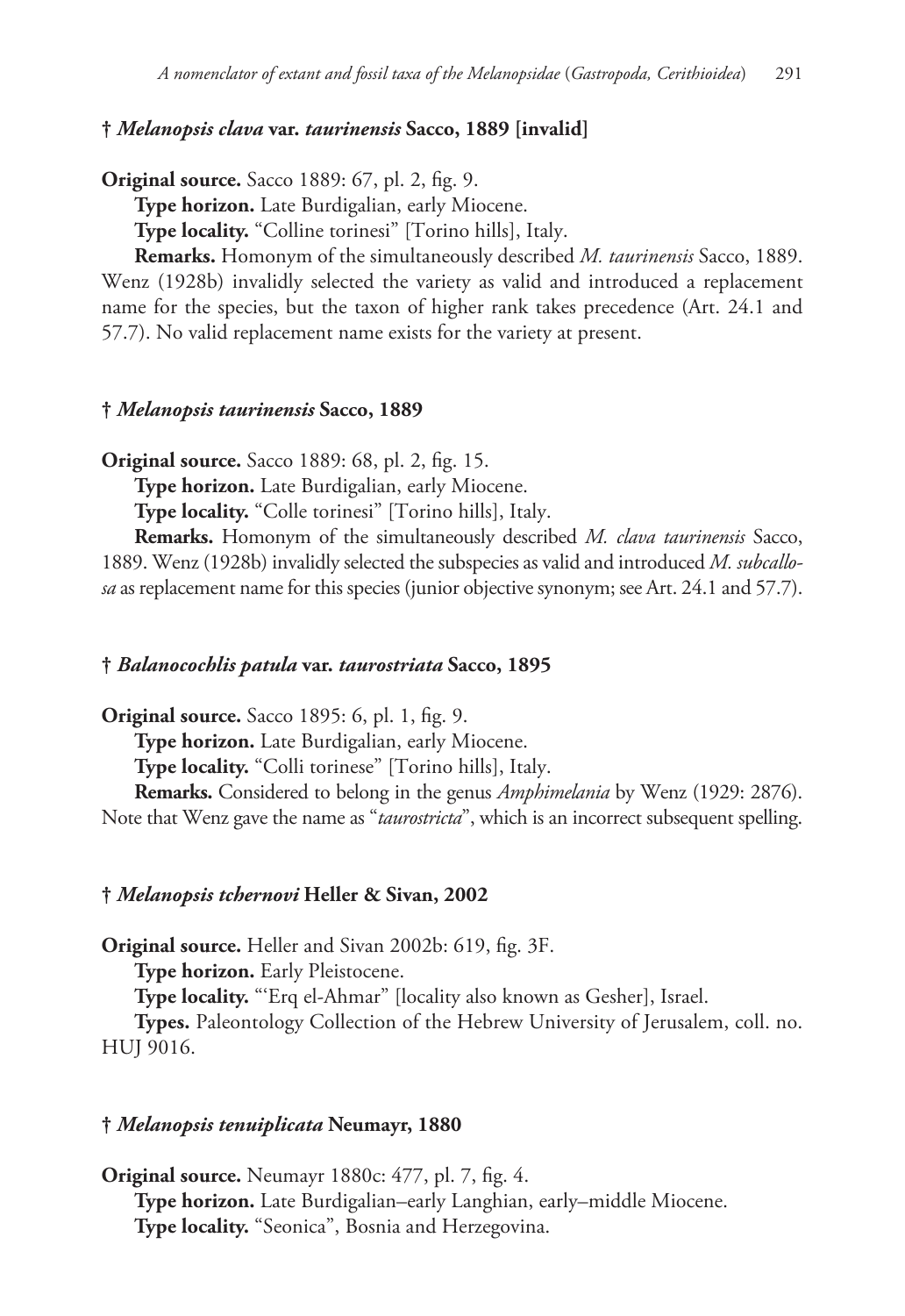# **†** *Melanopsis vidovici* **var.** *tenuis* **Brusina, 1903 [invalid]**

**Original source.** Brusina 1903: 114.

**Type horizon.** Late Pleistocene–early Holocene.

**Type locality.** "Bischofsbad" [Püspökfürdő, Băile 1 Mai, Lake Pețea], Romania.

**Remarks.** Junior objective synonym of *M. vidovici*: Brusina (1903) indicated it as the typical form of the species. Neubauer et al. (2014d: 125) considered this taxon as a junior synonym of *Microcolpia parreyssii sikorai* (Brusina, 1903).

# **†** *Melanopsis tessellata* **Brusina, 1902**

**Original source.** Brusina 1902: pl. 6, figs 22–25.

**Type horizon.** Transdanubian, Pannonian, late Miocene.

**Type locality.** "Radmanest" [Rădmănești], Romania.

**Types.** The illustrated syntypes are stored in the Croatian Natural History Museum, Zagreb, coll. no. 2512-158/1-2 (Milan et al. 1974: 98).

**Remarks.** The name "*tesselata*" as mentioned in Wenz (1929: 2841) is an incorrect subsequent spelling.

#### **†** *Melanopsis* **(***Homalia***)** *textilis* **Handmann, 1887**

**Original source.** Handmann 1887: 15, pl. 1, figs 12–14. **Type horizon.** Pannonian, zone B–D, late Miocene. **Type locality.** "Leobersdorf", Austria. **Remarks.** Wenz (1929: 2758) considered the taxon as a junior synonym of *Melanopsis inermis* Handmann, 1882.

# **†** *Melanopsis themaki* **Brusina, 1903**

**Original source.** Brusina 1903: 110.

**Type horizon.** Late Pleistocene–Holocene.

**Type locality.** "Bischofsbad" [Püspökfürdő, Băile 1 Mai, Lake Pețea], Romania. **Remarks.** Neubauer et al. (2014d: 125) considered this taxon as a junior synonym of *Microcolpia parreyssii sikorai* (Brusina, 1903).

## *Hemisinus thermalis* **Brot, 1868**

**Original source.** Brot 1868: 52, pl. 3, figs 14–15.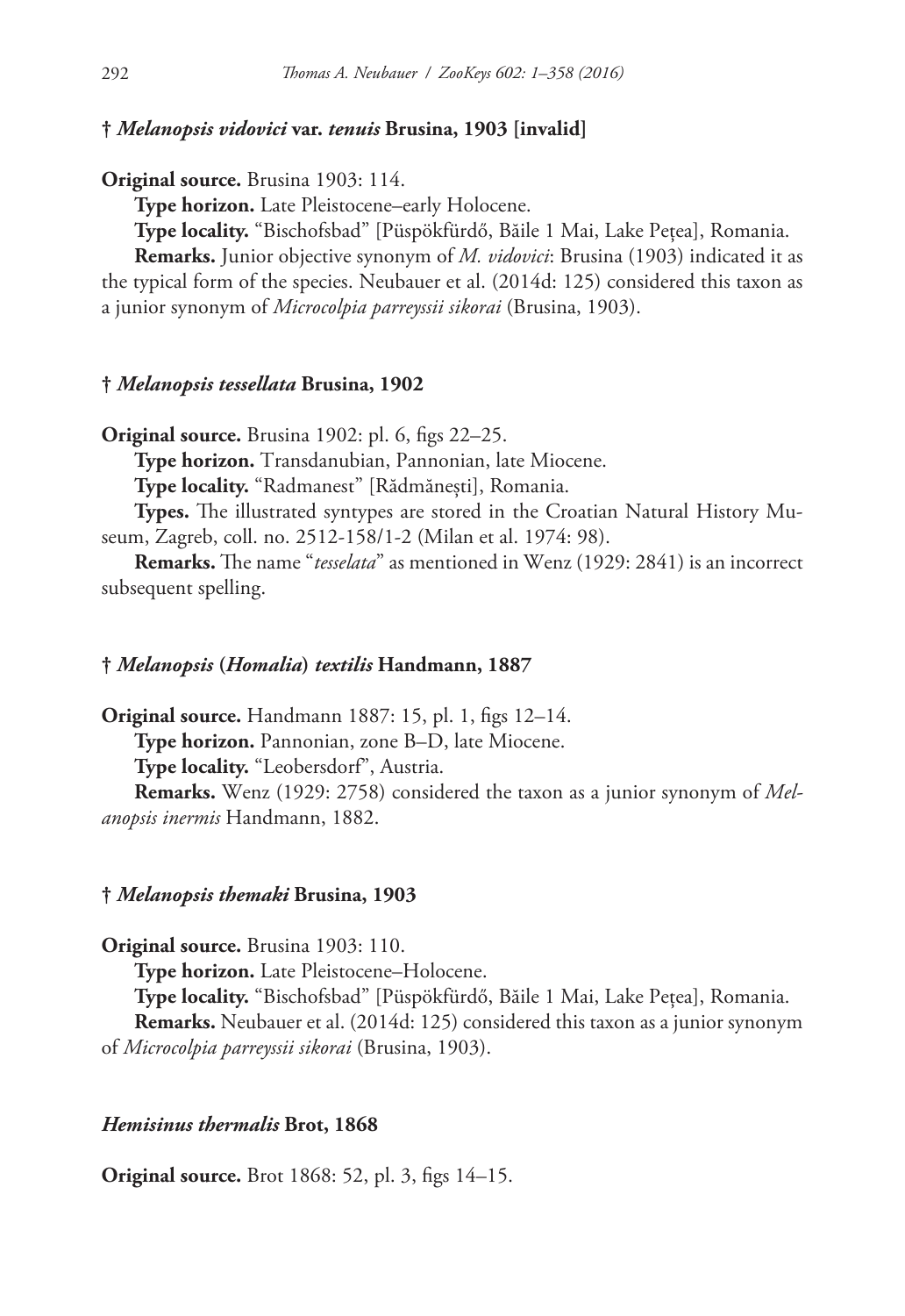**Type locality.** "Carpazi [...], Miskolz [...]" [Carpazi (Italy); Miskolcz (Hungary)]. **Remarks.** Brot attributed the authority to "Titius (?) (Parreyss)", probably based on an "in schedis" determination.

# **†** *Melanopsis thomasi* **Tournouër, 1877**

**Original source.** Tournouër 1877: 275. **Type horizon.** Late Pannonian, late Miocene. **Type locality.** "Smendou" [Zighoud Youcef], Algeria.

## *Melanopsis tiaraeformis* **Pallary, 1936**

**Original source.** Pallary 1936: 60, pl. 3, fig. 2. **Type locality.** "Cascade d'Imouzer d'Agadir" [waterfall of Imouzzer at Agadir], Morocco.

# **"***Melanopsis tigris* **Féruss." mentioned in Adams and Adams (1853–1858: 310) [unavailable]**

**Locality.** Not indicated.

**Remarks.** Nomen nudum, appears only in Adams and Adams (1854) without explanation.

# **†** *Melanopsis tihanyensis* **Wenz, 1928**

**Original source.** Wenz 1928b: 219.

**Type horizon.** Transdanubian, Pannonian, late Miocene.

**Type locality.** "Tihany" (Fuchs 1870: 533), Hungary.

**Remarks.** Replacement name for the junior homonym *M. gradata* Fuchs, 1870. Both taxa were listed as junior synonyms of *M. brusinai* Lörenthey, 1902 by Gillet and Marinescu (1971: 57).

# **†** *Melanopsis timacensis* **Živković, 1893**

**Original source.** Živković 1893: 166.

**Type horizon.** Badenian, middle Miocene.

**Type locality.** "Vražogrnac unterhalb des Einflusses des Alapin in den Timok" [Vražogrnac, below confluence of the rivers Alapin and Timok], Serbia.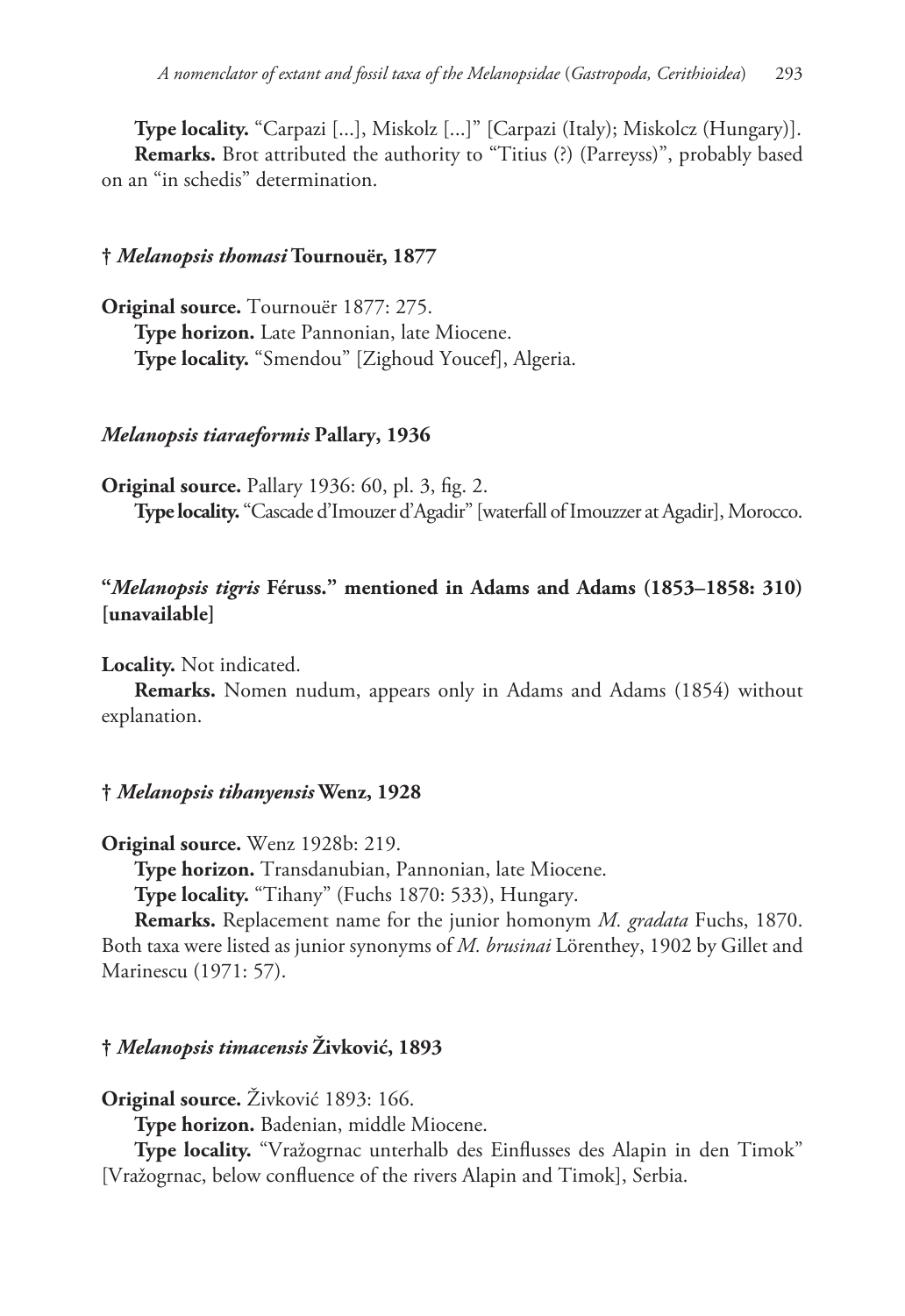## *Melanopsis tingitana* **Morelet, 1864**

**Original source.** Morelet 1864: 155. **Type locality.** "In Marocco" [no locality indicated].

## **†** *Melanopsis tinnyensis* **Wenz, 1919**

**Original source.** Wenz 1919a: 73.

**Type horizon.** Middle Pannonian, late Miocene.

**Type locality.** "Tinnye" (Lörenthey 1902: 214), Hungary.

**Remarks.** Replacement name for *M. sinzowi* Lörenthey, 1902, non Brusina, 1885. Papp (1953b: 145) considered the taxon as a junior synonym of *Melanopsis rarispina* Lörenthey, 1902. However, Papp (1953b) gave the older names *M. bouei spinosa* Handmann, 1882 and *M. bouei ventricosa* Handmann, 1882 in synonymy of *M. rarispina*. While *ventricosa* Handmann is a homonym of *M. ventricosa* Neumayr, 1880 and thus invalid, the name *spinosa* is available and has priority over *rarispina*.

#### **†** *Melanopsis parkinsoni* **var.** *titestiensis* **Popescu-Voitești, 1910**

**Original source.** Popescu-Voitești 1910: 362, pl. 21 (4), fig. 5.

**Type horizon.** Lutetian, Eocene.

**Type locality.** "Gropile Vulpilor près Titești" [Gropile Vulpilor (?) near Titești], Romania.

**Remarks.** Wenz (1929: 2568) ranked the variety as a subspecies of *Coptostylus albidus* (Lamarck, 1822) (Thiaridae).

# **† "***Melanopsis toriensis***" mentioned in Bogachev (1938: 13, 33, 53) [unavailable]**

**Horizon.** Miocene.

**Locality.** "Tori bei Borshomi" [Tori near Borjomi], Georgia.

**Remarks.** The name was only mentioned in a species list by Bogachev without description or illustration.

#### **†** *Melanopsis oblonga* **var.** *torosa* **Blanckenhorn in Blanckenhorn & Oppenheim, 1927**

**Original source.** Blanckenhorn and Oppenheim 1927: 355, pl. 21, fig. 16.

**Type horizon.** Plio-Pleistocene.

**Type locality.** "Aus der pliocänen Dreissensiaschicht von Djisr esch-Schughr" [from the pliocene *Dreissena* layer at Jisr Ash-Shughur], Syria.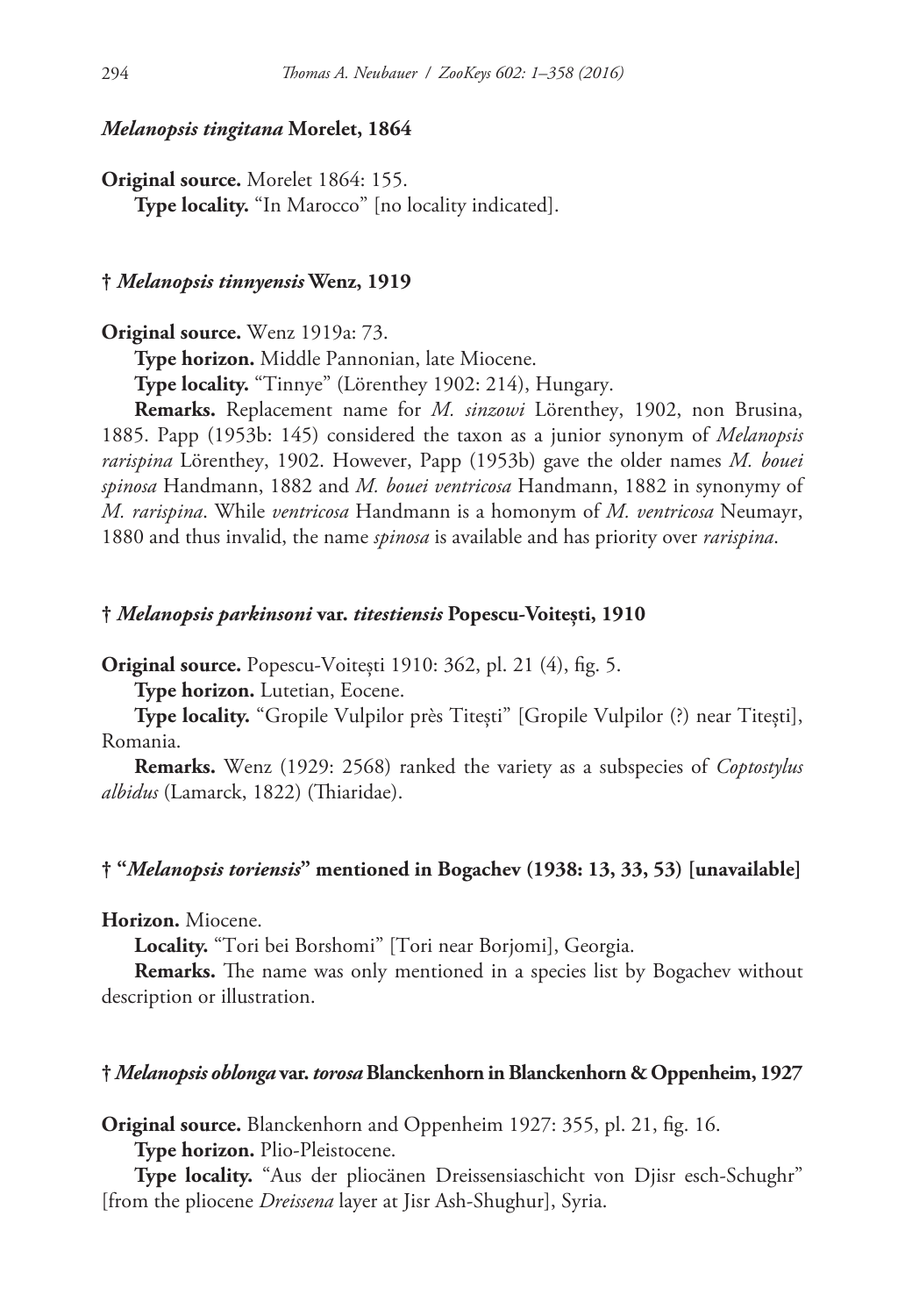# *Melanopsis torquilla* **Pallary, 1920**

**Original source.** Pallary 1920a: 32.

**Type locality.** "Ras el Mà de Fès" [Ras el Ma near Fes], Morocco.

# **†** *Melanopsis tortispina* **Papp, 1953**

**Original source.** Papp 1953b: 147, pl. 12, figs 18–20. **Type horizon.** Pannonian, zone F–G, late Miocene. **Type locality.** "Moosbrunn, N.-Ö.", Austria. **Remarks.** Appeared first as nomen nudum (as *M. bouei tortispina*) in Papp (1951: 167).

#### **†** *Melanopsis tothi* **Brusina, 1903**

**Original source.** Brusina 1903: 114. **Type horizon.** Late Pleistocene–Holocene. **Type locality.** "Bischofsbad" [Püspökfürdő, Băile 1 Mai, Lake Pețea], Romania.

**Remarks.** Neubauer et al. (2014d: 125) considered this taxon as a junior synonym of *Microcolpia parreyssii sikorai* (Brusina, 1903).

#### **†** *Melanopsis tournoueri* **Pallary, 1920**

**Original source.** Pallary 1920b: 112. **Type horizon.** Tafi Formation, early Pleistocene. **Type locality.** "Antimaki" (Tournouër 1876: 449) [Antimácheia, Kos Island], Greece. **Remarks.** Introduced for *M. cariosa* sensu Tournouër, 1876, non Linnaeus, 1758.

#### *Melanopsis transcaspia* **Izzatullaev & Starobogatov, 1984**

**Original source.** Izzatullaev and Starobogatov 1984: 1478, fig. 1 (9).

**Type locality.** "Ручей Гяуре, колхоз им. 1 Мая Ашхабадского р-на" [Gyaure creek, Ashgabat district], Turkmenistan.

**Types.** Zoological Institute of Russian Academy of Sciences, St.-Petersburg; no number indicated.

#### **†** *Melanopsis transiens* **Blanckenhorn, 1897**

**Original source.** Blanckenhorn 1897: 135, pl. 10, fig. 19.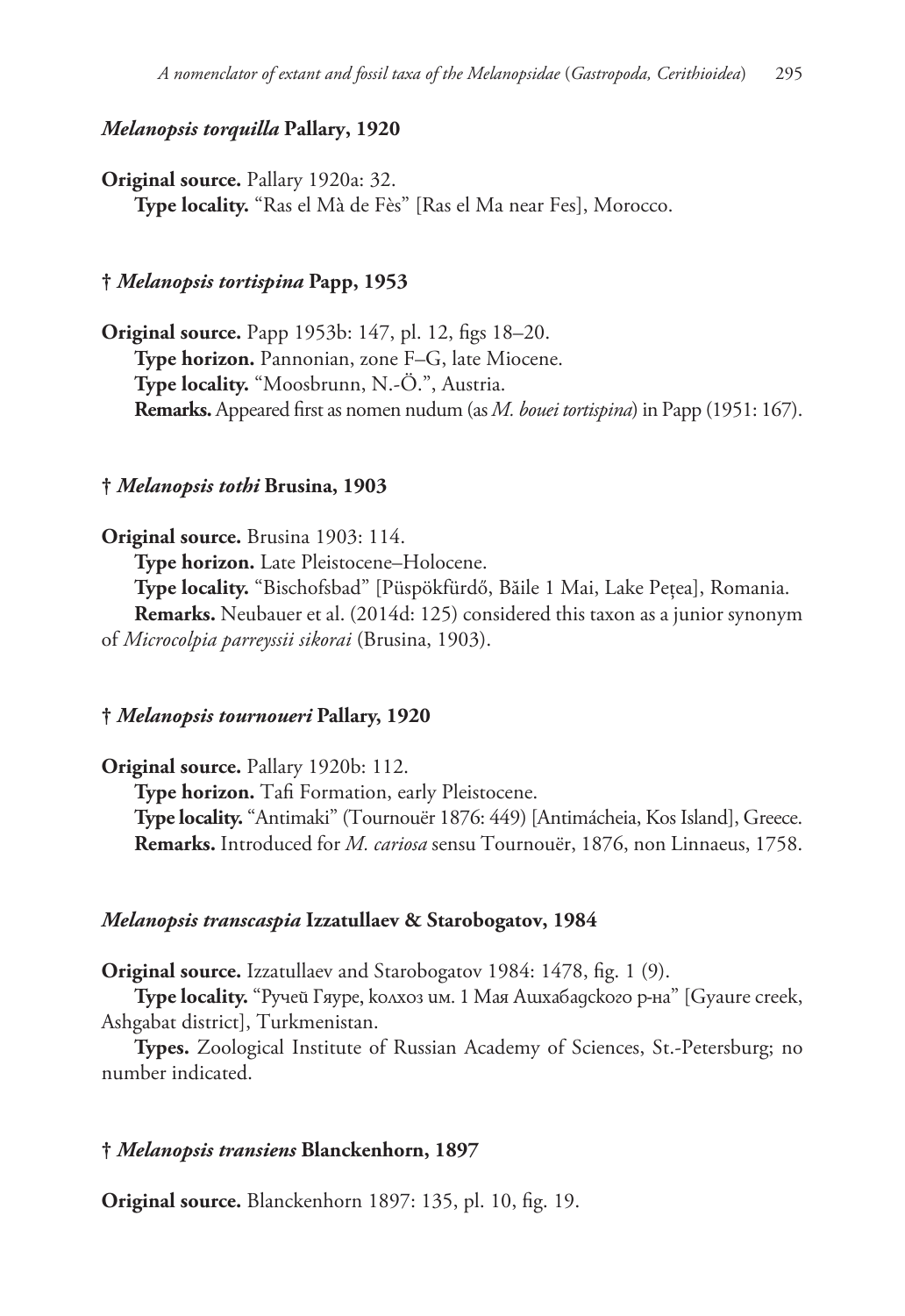**Type horizon.** Plio-Pleistocene.

**Type locality.** "In der Dreissensiaschicht von Dschisr esch-Schurr" [in the *Dreissena* layers at Jisr Ash-Shughur], Syria.

## *Melanopsis nodosa* **var.** *transiens* **Cerulli-Irelli, 1914 [invalid]**

**Original source.** Cerulli-Irelli 1914: 185, pl. 15 (47), figs 8–9.

**Type locality.** "M. Mario: Farnesina", Italy.

**Remarks.** Junior homonym of *Melanopsis transiens* Blanckenhorn, 1897. Pallary (1920b) introduced *M. cerullii* as replacement name. Girotti (1972: 232) considered the taxon as a junior synonym of "*M. affinis* Férussac", which is, however, not an available name.

## **†** *Melanopsis recurrens* **var.** *transitans* **Brusina, 1874**

## **Original source.** Brusina 1874: 42.

**Type horizon.** Cernikian, Pliocene.

**Type locality.** "Bečić; Podvinje (Čaplja) [Čaplja trench near Slavonski Brod]; Novska; Kovačevac; Moslavina", Croatia.

**Types.** The illustrated syntypes are stored in the Croatian Natural History Museum, Zagreb, coll. no. 2520-166/1-2 (Milan et al. 1974: 98).

# **†** *Melanopsis trempensis* **Bandel, 2000**

**Original source.** Bandel 2000: 182, figs 143–145.

**Type horizon.** Valcarga Formation, Campanian, Cretaceous.

**Type locality.** "Pumanous slump exposed near Torallola", Spain.

**Types.** Geological-Palaeontological Institute and Museum University of Hamburg, coll. no. 4270.

#### *Buccinum tricarinatum* **Bruguière, 1789**

**Original source.** Bruguière 1789: 280.

**Type locality.** Not indicated.

**Remarks.** Commonly combined as *Melanopsis tricarinata* or as *M. dufourii tricarinata* (e.g., Azpeitia Moros 1929, Glaubrecht 1996, Ahuir Galindo 2015).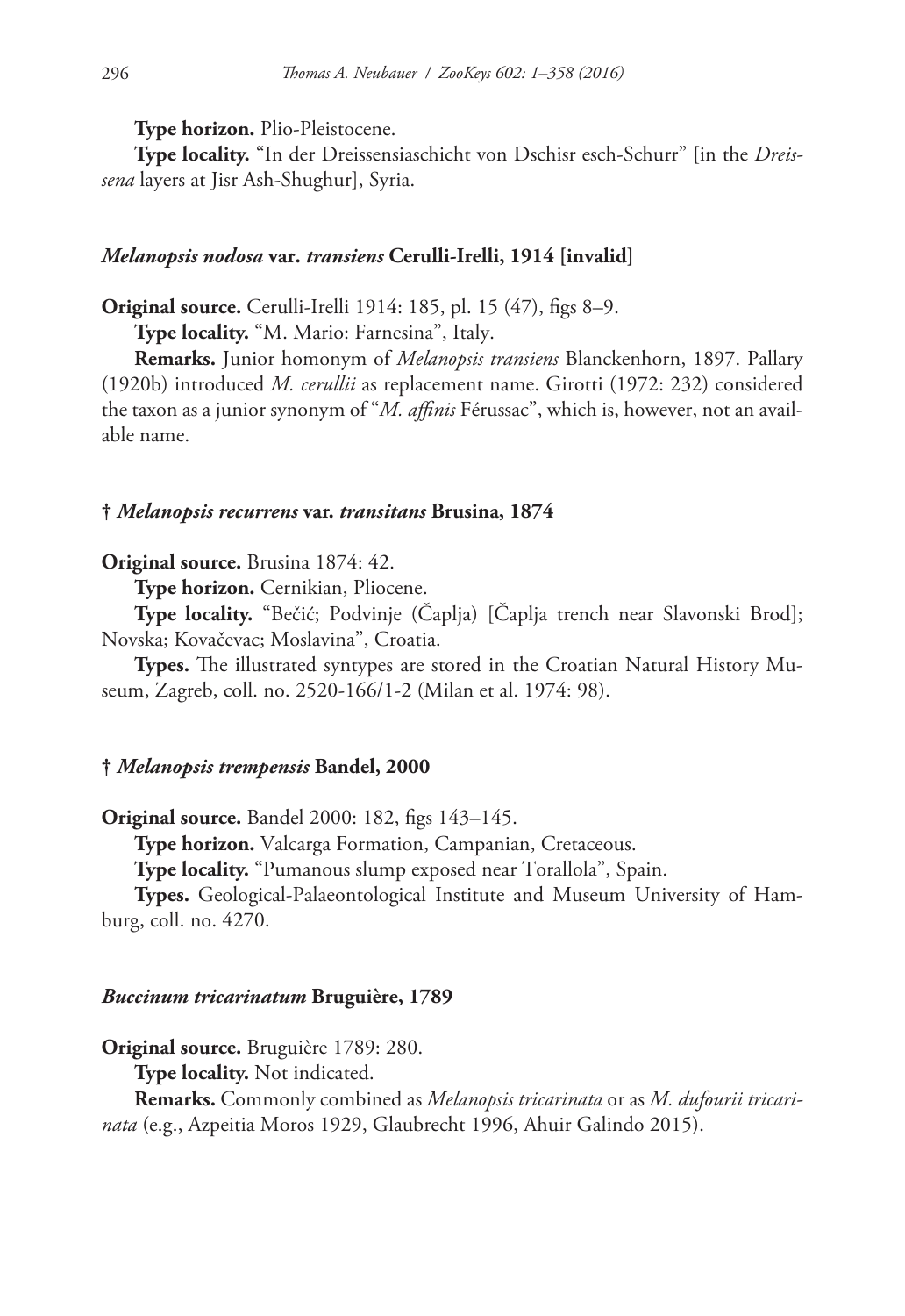# **†** *Melanopsis tricarinata* **Sowerby in Fitton, 1836 [invalid]**

**Original source.** Fitton 1836: 228, 346, pl. 22, fig. 4.

**Type horizon.** Weald Clay, early Cretaceous.

**Type locality.** "Punfield", United Kingdom.

**Remarks.** Appeared first as nomen nudum (as "*Melania tricarinata*") in Fitton (1824: 376). Junior secondary homonym of *Melanopsis tricarinata* (Bruguière, 1789). Sandberger (1870: 55) considered this species as a junior synonym of *Pleurocera strombiforme* (Schlotheim, 1820) (Pleuroceridae).

# *Melanopsis trifasciata* **Gray in Dieffenbach, 1843**

**Original source.** Gray in Dieffenbach 1843: 263.

**Type locality.** "New Zealand, Bay of Islands, Waitanga Falls", New Zealand.

**Remarks.** Originally the gender was indicated as masculine ("*trifasciatus*"), but *Melanopsis* is feminine, which is why the name must be "*trifasciata*". Type species of *Zemelanopsis* Finlay, 1926. The name "*bifasciata*" as mentioned in Pallary (1926a: 76) is an incorrect subsequent spelling.

## **† "***Melanopsis themaki* **var.** *trifilosa***" mentioned in Brusina (1903: 110) [unavailable]**

**Horizon.** Late Pleistocene–early Holocene.

**Locality.** "Bischofsbad" [Püspökfürdő, Băile 1 Mai, Lake Pețea], Romania.

**Remarks.** Nomen nudum (Brusina apparently considered the term self-explanatory). Neubauer et al. (2014d: 125) considered this taxon as a junior synonym of *Microcolpia parreyssii sikorai* (Brusina, 1903).

## **† "***Melanopsis tothi* **var.** *trifilosa***" mentioned in Brusina (1903: 114) [unavailable]**

**Horizon.** Late Pleistocene–early Holocene.

**Locality.** "Bischofsbad" [Püspökfürdő, Băile 1 Mai, Lake Pețea], Romania.

**Remarks.** Nomen nudum (Brusina apparently considered the term self-explanatory). Brusina (1903) introduced several varieties with this name, apparently considering it only a descriptive term. Neubauer et al. (2014d: 125) considered this taxon as a junior synonym of *Microcolpia parreyssii sikorai* (Brusina, 1903).

# **†** *Melanopsis tripaloi* **Bourguignat, 1880**

**Original source.** Bourguignat 1880: 35.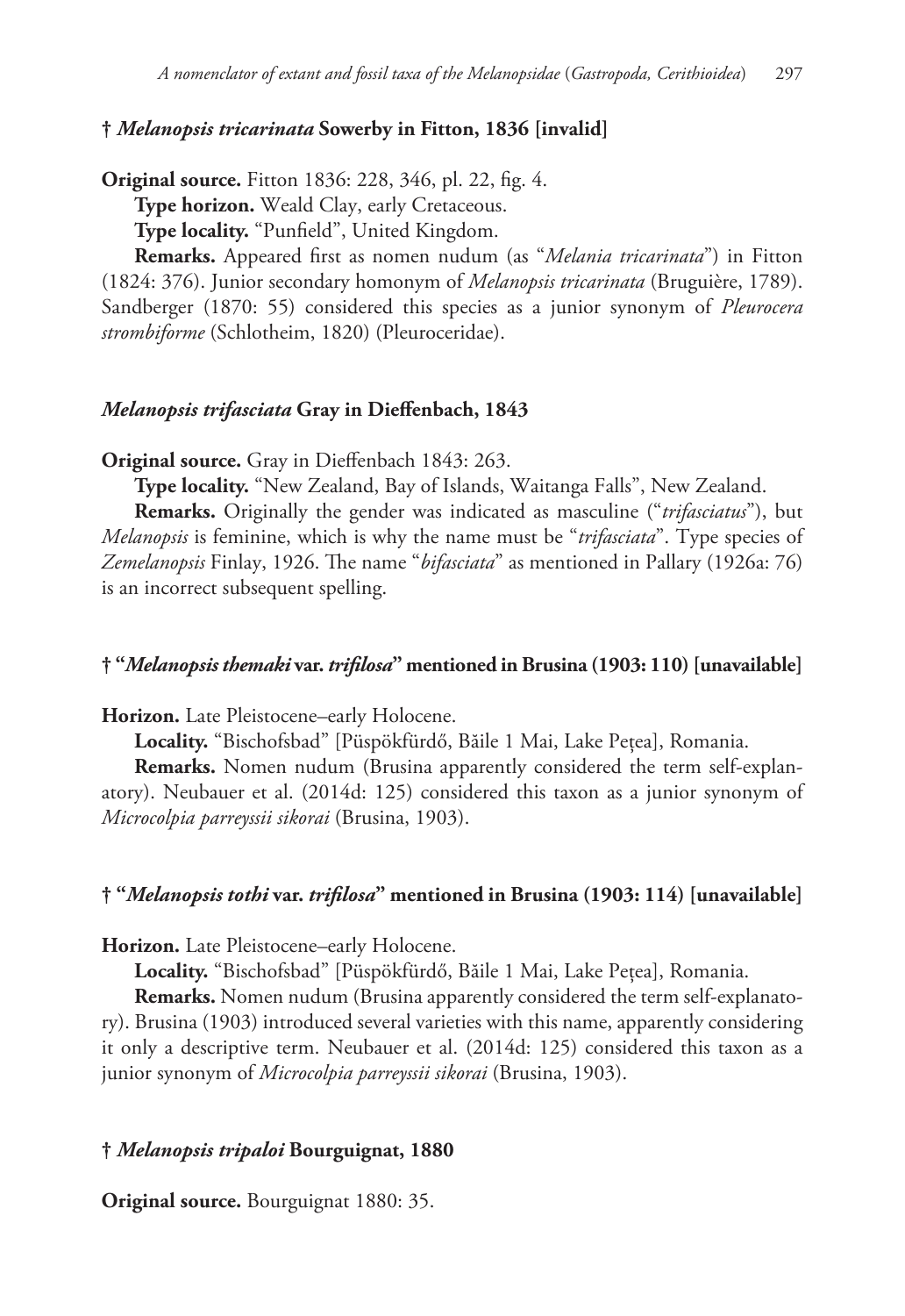**Type horizon.** Langhian, middle Miocene.

**Type locality.** "Vallée de la Cettina" [Cetina river valley], Croatia.

**Remarks.** Wenz (1929: 2734) considered this taxon as a junior synonym of *Melanopsis geniculata* Brusina, 1874.

## **"***Melanopsis tripoliana***" mentioned in Brot (1874–1879: 419) [unavailable]**

**Locality.** Not indicated.

**Remarks.** Nomen nudum, "in schedis" name from Tarnier listed in synonymy of *M. buccinoidea* (Olivier, 1801) by Brot (1879).

#### **†** *Melanopsis bouei trispina* **Pashko, 1968**

**Original source.** Pashko 1968: 137, 151, pl. 2, figs 1–8. **Type horizon.** Tortonian, late Miocene.

**Type locality.** "Suita e Burrelit, prerja e Zallit të Gërmanit" [at Burrel, outcrop at the river Zalli të Germanit], Albania.

## **†** *Melanopsis trivortiana* **Locard, 1883**

**Original source.** Locard 1883b: 59, pl. 3, fig. 5. **Type horizon.** Mammal zone MN 14, Pliocene. **Type locality.** "Trévoux" (p. 53), France.

# **†** *Melanopsis defensa* **var.** *trochiformis* **Fuchs, 1870**

**Original source.** Fuchs 1870a: 354, pl. 14, figs 77–78. **Type horizon.** Transdanubian, Pannonian, late Miocene. **Type locality.** "Radmanest" [Rădmănești], Romania.

# **†** *Melanopsis trojana* **Hoernes, 1876**

**Original source.** Hoernes 1876: 18, figs 8–15. **Type horizon.** Late Sarmatian, Khersonian, late Miocene. **Type locality.** "Renkiöi" [north of İntepe], Turkey.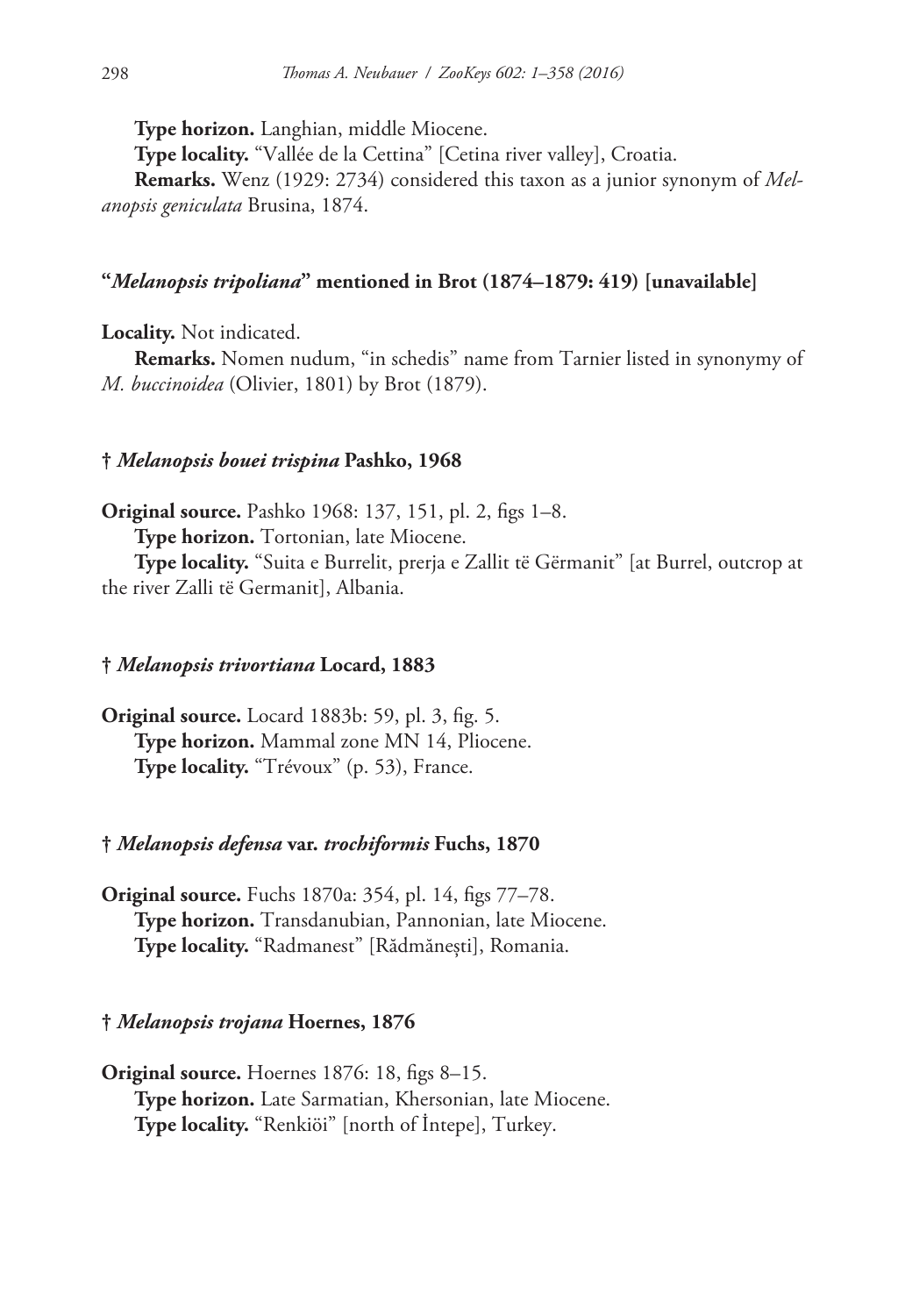# **†** *Melanopsis trstenjaki* **Brusina, 1884**

**Original source.** Brusina 1884b: 55.

**Type horizon.** Early Langhian, middle Miocene.

**Type locality.** "Potravlje" (p. 47), Croatia.

**Types.** Milan et al. (1974: 98) indicated a holotype, but it is uncertain whether the specimen was the only one Brusina had at hand (holotype by monotypy, Art. 73.1.2). The specimen is stored in the Croatian Natural History Museum, Zagreb, coll. no. 2973-619.

# **"***Melanopsis truncata***" mentioned in De Cristofori and Jan (1832: Conchylia terrestria et fluviatilia, p. 7) [unavailable]**

**Locality.** "Am. mer." [South America].

**Remarks.** Nomen nudum, only mentioned in a species list by De Cristofori and Jan (1832).

## *Amphimelania* **(***Melania***)** *holandri* **var.** *tschapecki* **Westerlund, 1886**

**Original source.** Westerlund 1886: 105.

**Type locality.** "Uferstellen der Sann bei Römerbad" (Tschapeck 1881: 102) [riversides of the Savinja river near Rimske Toplice], Slovenia.

**Remarks.** Introduced for a specimen of *Melania holandri* illustrated by Tschapeck (1881: 102, pl. 5, fig. d).

## **†** *Melanopsis* **(***Melanoptychia***)** *tuberculata* **Pavlović, 1927**

**Original source.** Pavlović 1927: 60, pl. 7, figs 1–2.

**Type horizon.** Middle Pannonian, late Miocene.

**Type locality.** "У врчинском хатару (долини потока Карагача)" [from Karagača river valley near Vrčin], Serbia.

**Types.** Perhaps stored in the Natural History Museum, Belgrade, but not mentioned in the catalogue of Milošević (1962).

#### *Melanopsis tuberculata* **Yen, 1939 [invalid]**

**Original source.** Yen 1939: 58, pl. 5, fig. 10.

**Type locality.** "See von Ta-li-fu (Yünnan)" [Lake Er Hai, Yunnan province], China. **Remarks.** Junior homonym of *Melanopsis tuberculata* Pavlović, 1927. Probably not a Melanopsidae.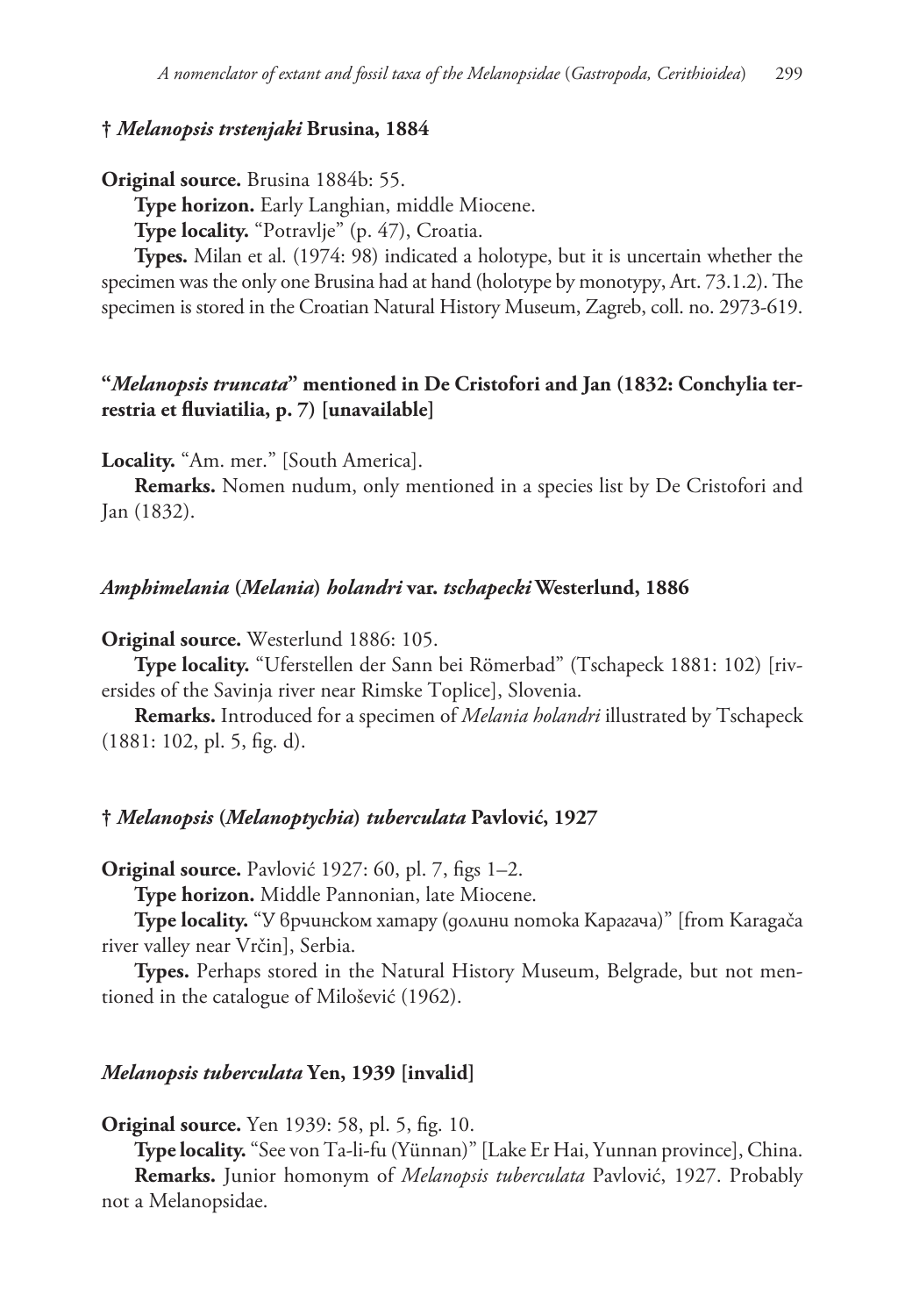## **†** *Melanopsis flammulata* **var.** *tuberosa* **De Stefani, 1880**

**Original source.** De Stefani 1880: 49, pl. 3, fig. 14. **Type horizon.** Late Villafranchian, Pleistocene. **Type locality.** "Monticiano", Italy. **Remarks.** Esu and Girotti (1975: 251) considered the taxon as a junior synonym

of "*Melanopsis affinis* Férussac", which is not an available name.

#### **"***Melanopsis tumida***" mentioned in Brot (1874–1879: 420, pl. 45, fig. 3) [unavailable]**

**Locality.** "Taurus-Gebiete" [Taurus region], Turkey.

**Remarks.** Introduced in synonymy of *M. buccinoidea* by Brot (1879), referring to an "in schedis" name by Parreyss (see Note 2).

## *Melanopsis tumida* **Pallary, 1916**

#### **Original source.** Pallary 1916: 86.

**Type locality.** Stated to be uncertain by Philippi (1887, p. 40): "vermutlich bei Lebu oder Tubul gefunden" [probably found near Lebu or Tubul, Región del Biobío], Chile.

**Remarks.** Pallary (1916) introduced this replacement for the presumed secondary homonym *Melanopsis obesa* (Philippi, 1887), non Gassies, 1856. Despite a valid nomenclatural act, the name is hardly useful because Philippi's species is certainly no Melanopsidae.

#### *Melanopsis tunetana* **Morlet, 1881**

**Original source.** Morlet 1881: 396, pl. 6, figs 3–4.

**Type locality.** "Tozeur, Kriz", Tunisia.

**Remarks.** The name "*tuneata*" as mentioned in Chevallier (1969: 286) is an incorrect subsequent spelling.

## *Melanopsis praemorsa* **f.** *turbinata* **Pérès, 1939**

#### **Original source.** Pérès 1939: 134.

**Type locality.** "Station 31. Daïa Afourgagh près d'Annosseur. Station 144. Oued Sidi Raba à 6 kilomètres environ en amont de son confluent avec le Bou-Regreg" [Station 31 at Dayat Afergagh near Anosseur; station 144 at Oued Sidi Raho, approximately 6 km upstream of its confluence with the Bou Regreg], Morocco.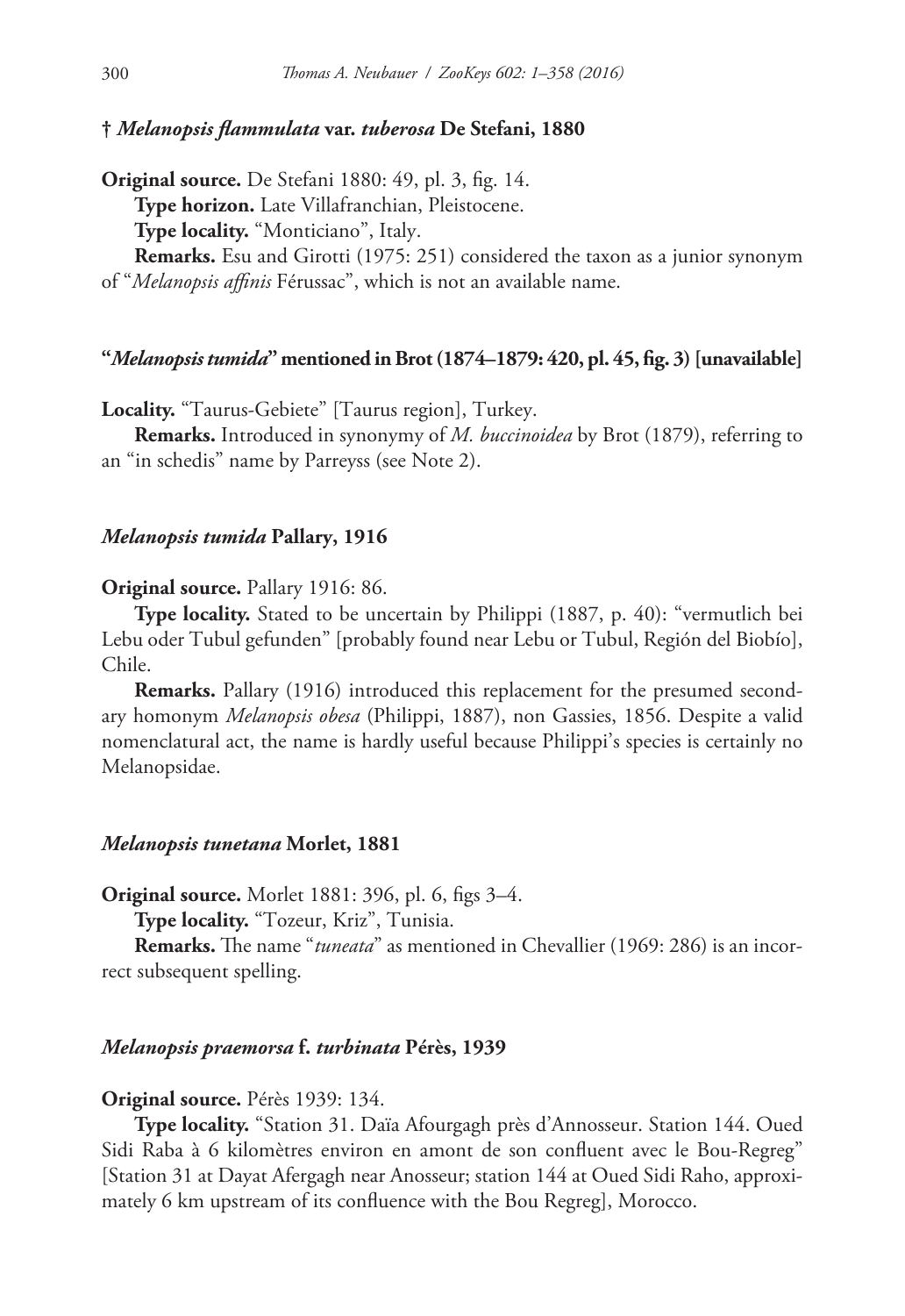# *Melanopsis costata* **var.** *turcica* **Mousson, 1874**

## **Original source.** Mousson 1874: 33.

**Type locality.** "Dans le Karasu, affluent du lac d'Antioche (p. 33); environs de Samava (p. 49; there treated as distinct species)" [in the Karasu river, tributary of the Lake Anuk (also as Amik) (Turkey); surroundings of As Samawah (Iraq)].

**Remarks.** Mousson attributed the authority to Parreyss, but there is no evidence that the description really derived from that author.

## **†** *Melanopsis turgida* **Fischer-de-Waldheim, 1837**

**Original source.** Fischer-de-Waldheim 1837: 131, pl. 18 [in text err. as "VXIII"], fig. 13. **Type horizon.** Jurassic? **Type locality.** "Miatchkova" [Myachikovo?], Russia. **Remarks.** Certainly not a *Melanopsis*.

## *Melanopsis turgida* **Brot, 1878 [invalid]**

**Original source.** Brot 1874–1879: 373, pl. 38, fig. 5c.

**Type locality.** "Glina Fluss in Ungarn" [Glina river], Croatia.

**Remarks.** Described and illustrated in synonymy of "*Hemisinus Esperi*" [now in *Esperiana*], based on a manuscript name by Parreyss. Clessin (1890) treated it as valid name and made it available thereby (see Note 2). Junior homonym of *Melanopsis turgida* Fischer-de-Waldheim, 1837. Starobogatov et al. (1992: 60) considered the species as a junior synonym of *Fagotia* [= *Esperiana*] *esperi* (Férussac, 1823).

## *Melanopsis turgida* **Pallary, 1928 [invalid]**

**Original source.** Pallary 1928a: 259, pl. 5, figs 11–12.

**Type locality.** "Moulaï Taïeb et Taourirt du Zâ (Maroc oriental)" [Moulay Taïeb and in Oued Za at Taourirt (?) (eastern Morocco)], Morocco.

**Remarks.** Junior homonym of *Melanopsis turgida* Fischer-de-Waldheim, 1837.

#### **†** *Melanopsis turislavica* **Jekelius, 1944**

**Original source.** Jekelius 1944: 131, pl. 49, figs 5–6. **Type horizon.** Early Pannonian, late Miocene. **Type locality.** "Turislav-Tal bei Soceni" [Turislav valley near Soceni], Romania.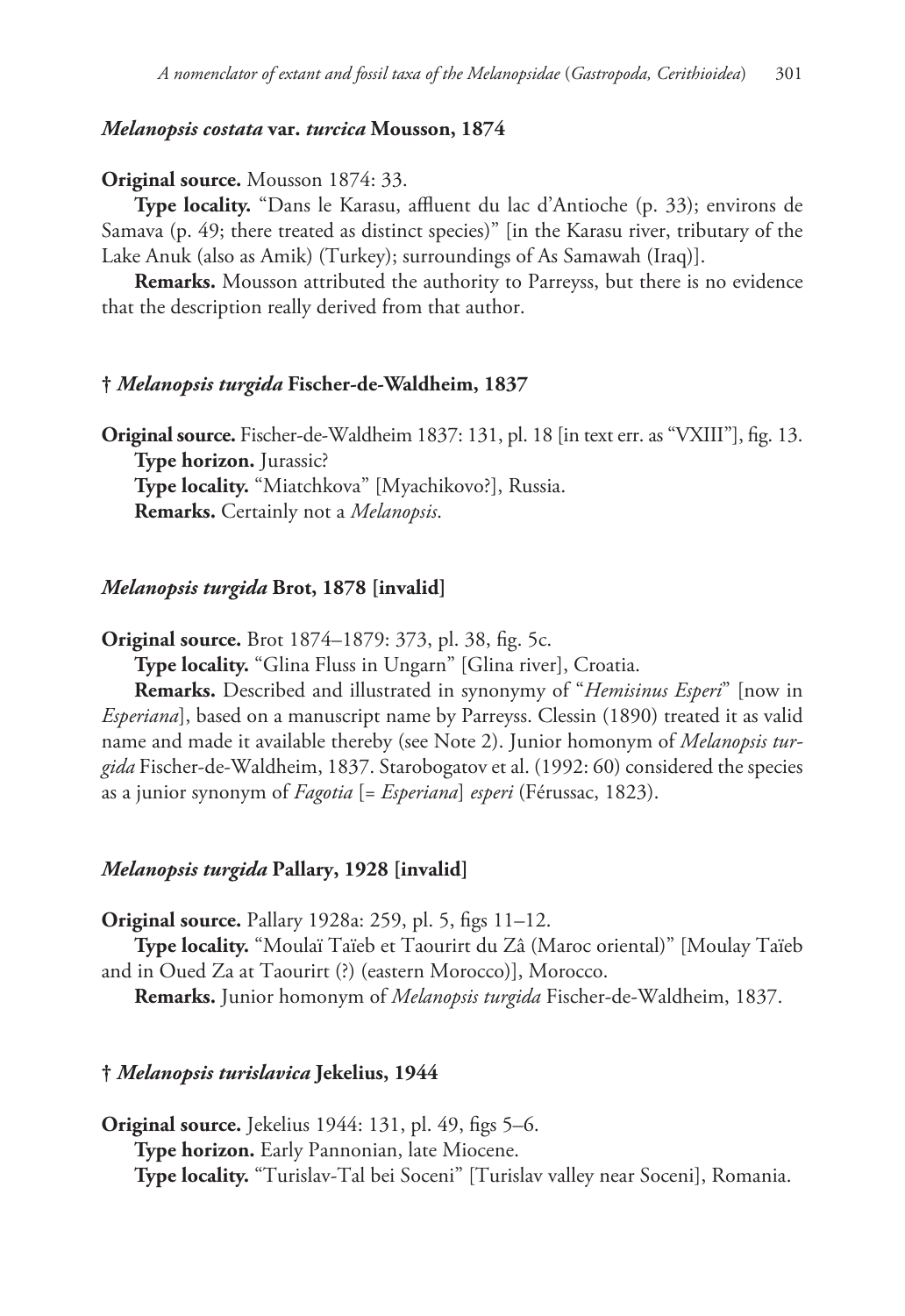# *Melanopsis turkmenica* **Izzatullaev & Starobogatov, 1984**

**Original source.** Izzatullaev and Starobogatov 1984: 1478, fig. 1 (10), fig. 2 (4).

**Type locality.** "Закаспийская область" [Transcaspian Region], Russia.

**Types.** Zoological Institute of Russian Academy of Sciences, St.-Petersburg; no number indicated.

## **†** *Melanopsis turricula* **Matheron, 1842**

**Original source.** Matheron 1842: 294, pl. 37, figs 15–16.

**Type horizon.** Early Campanian, Cretaceous.

**Type locality.** Not stated after the description, as Matheron used to do it for the other species. Although he did not denote an exact locality, he mentioned earlier in text the occurrence of the species in deposits situated "vers Vitrolles et Martigues" (p. 148–149) [towards Vitrolles and Martigues, France].

## *Melanopsis* **(***Mesopotamia***)** *mesopotamica* **var.** *turricula* **Pallary, 1939 [invalid]**

**Original source.** Pallary 1939: 100, pl. 5, fig. 7.

**Type locality.** "'Ain Arouss" ['Ayn al 'Arūs, near Tall Abyaḑ], Syria. **Remarks.** Junior homonym of *Melanopsis turricula* Matheron, 1842.

# **†** *Melanopsis* **(***Canthidomus***)** *phanesiana* **var.** *turriculata* **Magrograssi, 1928**

**Original source.** Magrograssi 1928: 260, pl. 6, fig. 19. **Type horizon.** Plio-Pleistocene. **Type locality.** "Coo" [Kos island], Greece.

# *Melanopsis turriformis* **Picard, 1934**

**Original source.** Picard 1934: 123, pl. 8, figs 15–27. **Type locality.** "Jarmukmündung" [Yarmouk river mouth], Jordan/Israel.

# *Melanopsis cariosa* **var.** *turrita* **Rossmässler, 1854 [invalid]**

**Original source.** Rossmässler 1854–1859: 33, pl. 68, fig. 846.

**Type locality.** "Im Gebiet des unteren Guadalquivir" [in the lower Guadalquivir river], Spain.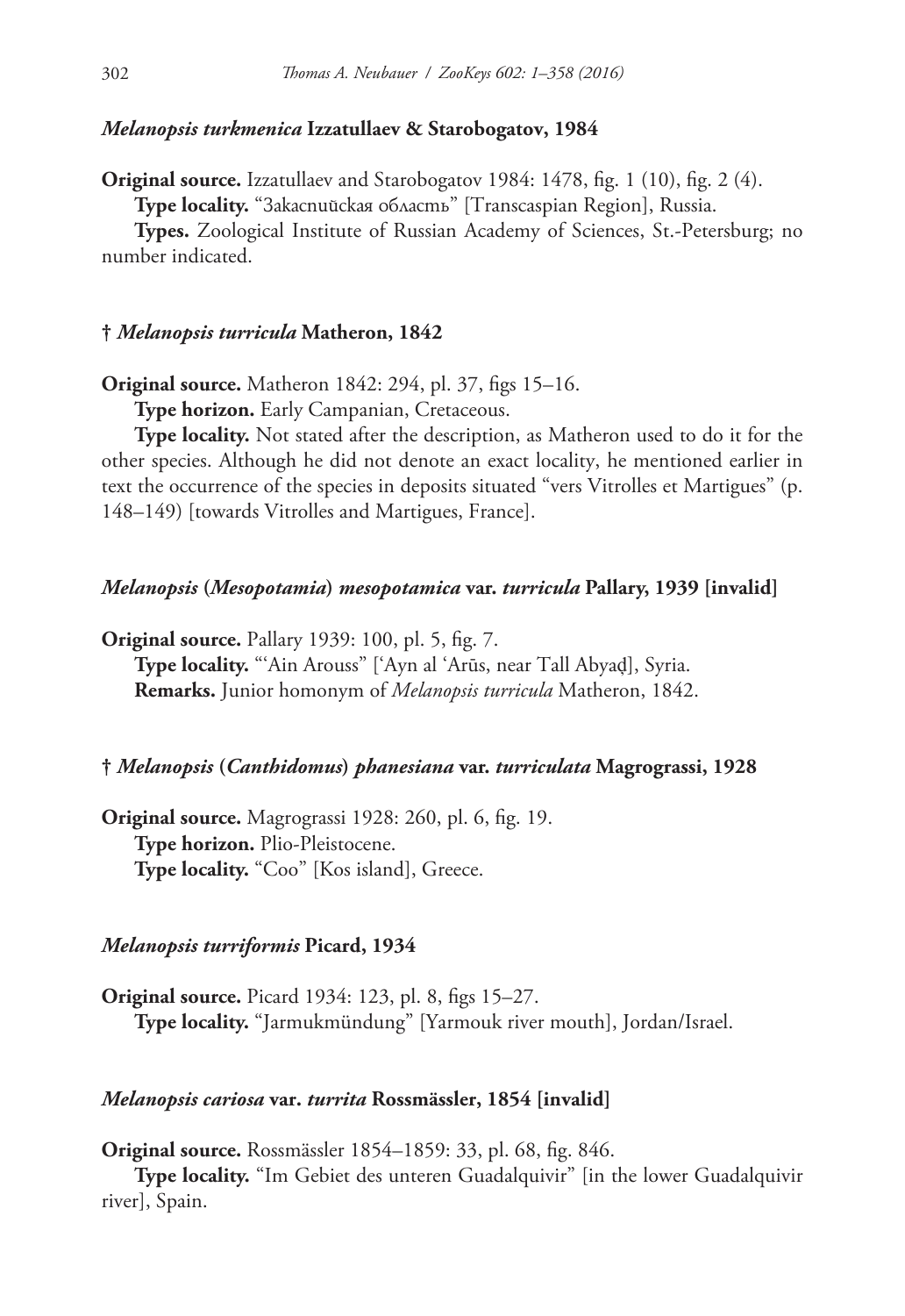**Remarks.** Rossmässler (1854) based this new variety entirely on *M. sevillensis* Grateloup, 1840, arguing that "Grateloup elevated this variety to species level without reason". Thus, *M. turrita* is an objective synonym of *M. sevillensis*.

## **†** *Melanopsis* **(***Canthidomus***)** *turrita* **Handmann, 1887 [invalid]**

**Original source.** Handmann 1887: 32, pl. 7, fig. 13. **Type horizon.** Pannonian, zone B–D, late Miocene. **Type locality.** "Leobersdorf", Austria. **Remarks.** Junior homonym of *Melanopsis turrita* Rossmässler, 1854. Pallary (1916: 84) introduced *M. hispidula* as replacement name.

#### **†** *Melanoptychia turrita* **Jekelius, 1944 [invalid]**

**Original source.** Jekelius 1944: 138, pl. 57, figs 1–21.

**Type horizon.** Early Pannonian, late Miocene.

**Type locality.** "Turislav-Tal bei Soceni" [Turislav valley near Soceni], Romania.

**Remarks.** Junior secondary homonym of *Melanopsis turrita* Rossmässler, 1854 and junior synonym of *M. turrita* Handmann, 1887, for which Pallary (1916: 84) had introduced *M. hispidula* as replacement name (see also Neubauer et al. 2014a: 463).

# **†** *Pseudofagotia turrita* **Anistratenko, 1993**

**Original source.** Anistratenko 1993: 73, textfig. 2.

**Type horizon.** Duab Beds, middle to late Kimmerian, Pliocene.

**Type locality.** "Окр. с. Мокви, Очамчирский р-н" [near the village Mok'vi, Ochamchirskiy rayon], Georgia.

**Types.** Schmalhausen Institute of Zoology of National Academy of Sciences of Ukraine, Kiev; no number indicated.

#### **†** *Melanopsis conemenosiana* **var.** *turritella* **Pallary, 1920**

**Original source.** Pallary 1920b: 112.

**Type horizon.** Plio-Pleistocene.

**Type locality.** "Preveza in Epirus" (Oppenheim 1891: 469), Greece.

**Remarks.** Replacement name for *Melanopsis boettgeri* Oppenheim, 1891, non Klika, 1891.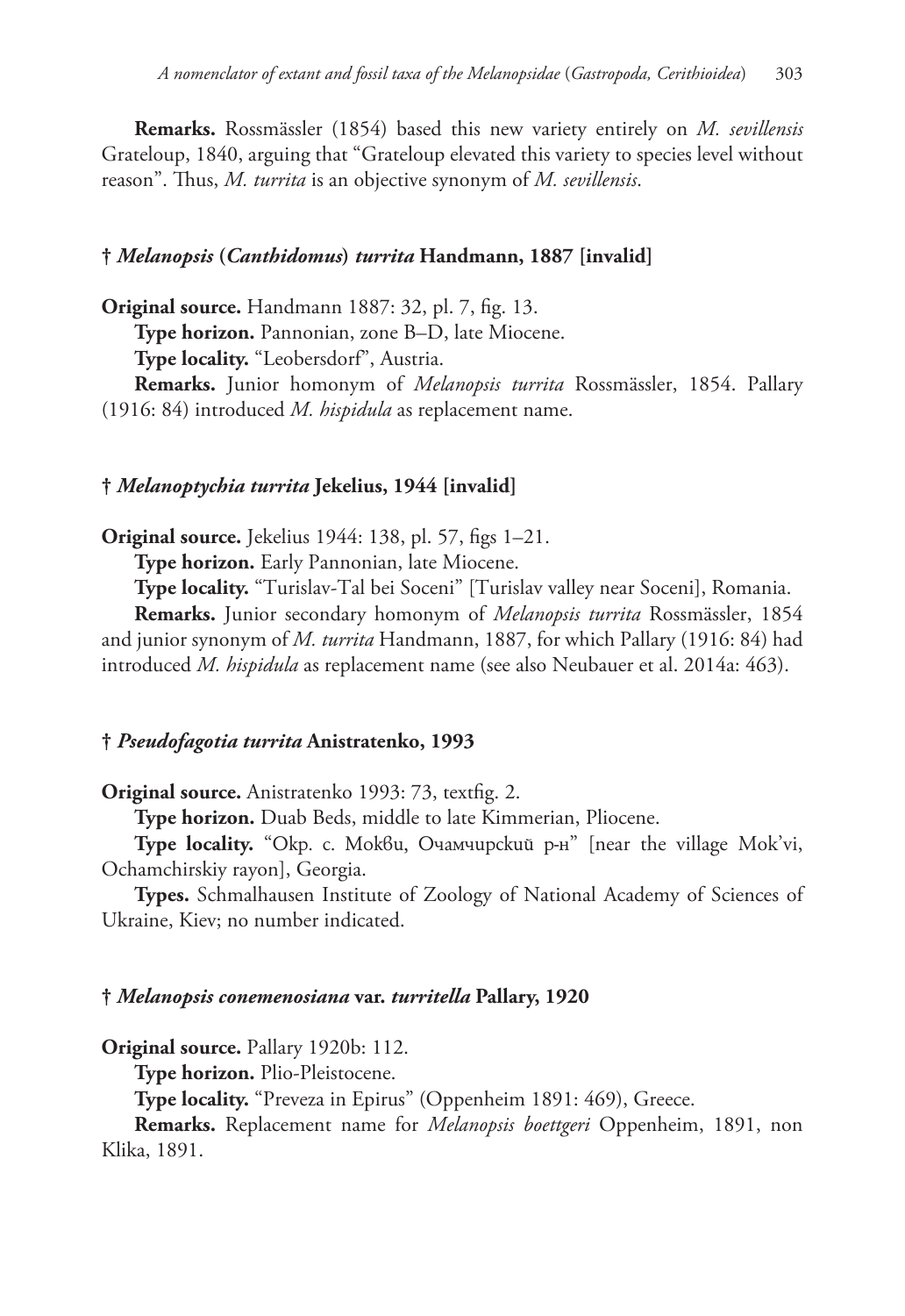# *Melanopsis tutulata* **Pallary, 1928**

**Original source.** Pallary 1928a: 271, pl. 5, figs 8–10.

**Type locality.** "Berguent; Aoûllout; Ras el Mâ de Fès; O. Chkef près Fès" [Aïn Beni Mathar, Aïn Aoullout, Ras El Ma, Oued Aïn Chkef in Fes], Morocco.

## *Microcolpia ucrainica* **Starobogatov, Alexenko & Levina, 1992**

**Original source.** Starobogatov et al. 1992: 69, textfig. 3 (20).

**Type locality.** "Из Южного Буга" [in the southern Bug river], Ukraine.

**Types.** Zoological Institute of Russian Academy of Sciences, St.-Petersburg; no number indicated.

## **†** *Melanopsis themaki* **var.** *unicarinata* **Brusina, 1903**

## **Original source.** Brusina 1903: 111.

**Type horizon.** Late Pleistocene–early Holocene.

**Type locality.** "Bischofsbad" [Püspökfürdő, Băile 1 Mai, Lake Pețea], Romania.

**Remarks.** Neubauer et al. (2014d: 125) considered this taxon as a junior synonym of *Microcolpia parreyssii sikorai* (Brusina, 1903).

## **†** *Melanopsis unicincta* **Blanckenhorn, 1897**

**Original source.** Blanckenhorn 1897: 119, pl. 9, figs 41–44.

**Type horizon.** Plio-Pleistocene.

**Type locality.** "In der obersten Melanopsiden-Thonbank des rechten Orontesufers bei Dschisr esch-Schurr" [in the uppermost clay bank at the right riverside of the Orontes near Jisr Ash-Shughur], Syria.

**Remarks.** Introduced as "n. mut." but clearly as a binomen and hence not infrasubspecific in the sense of ICZN Art. 45.6.

## **†** *Melanopsis tothi* **var.** *unicingulata* **Brusina, 1903**

**Original source.** Brusina 1903: 114.

**Type horizon.** Late Pleistocene–early Holocene.

**Type locality.** "Bischofsbad" [Püspökfürdő, Băile 1 Mai, Lake Pețea], Romania.

**Remarks.** Neubauer et al. (2014d: 125) considered this taxon as a junior synonym of *Microcolpia parreyssii sikorai* (Brusina, 1903).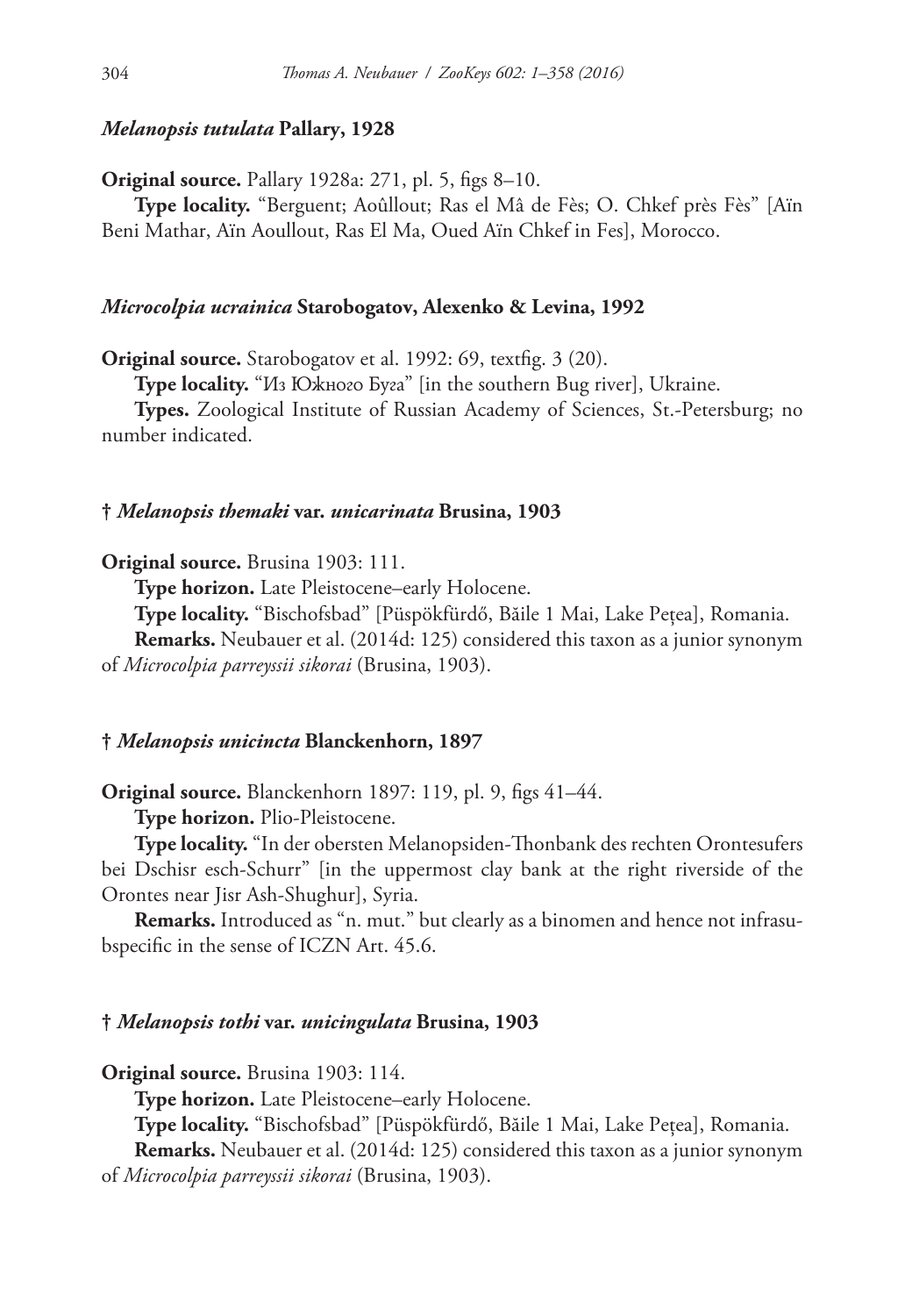## **†** *Melanopsis hazayi* **var.** *unifilosa* **Brusina, 1903 [unresolved]**

## **Original source.** Brusina 1903: 113.

**Type horizon.** Late Pleistocene–early Holocene.

**Type locality.** "Bischofsbad" [Püspökfürdő, Băile 1 Mai, Lake Pețea], Romania.

**Remarks.** Brusina (1903) introduced several varieties with this name, apparently considering it only a descriptive term; the homonymy issue needs to be solved by a First Reviser. Currently, all of them are considered junior synonyms of *Microcolpia parreyssii sikorai* (Brusina, 1903) (Neubauer et al. 2014d: 125).

# **†** *Melanopsis sikorai* **var.** *unifilosa* **Brusina, 1903 [unresolved]**

## **Original source.** Brusina 1903: 112.

**Type horizon.** Late Pleistocene–early Holocene.

**Type locality.** "Bischofsbad" [Püspökfürdő, Băile 1 Mai, Lake Pețea], Romania.

**Remarks.** Brusina (1903) introduced several varieties with this name, apparently considering it only a descriptive term; the homonymy issue needs to be solved by a First Reviser. Currently, all of them are considered junior synonyms of *Microcolpia parreyssii sikorai* (Brusina, 1903) (Neubauer et al. 2014d: 125).

## **†** *Melanopsis themaki* **var.** *unifilosa* **Brusina, 1903 [unresolved]**

# **Original source.** Brusina 1903: 110.

**Type horizon.** Late Pleistocene–early Holocene.

**Type locality.** "Bischofsbad" [Püspökfürdő, Băile 1 Mai, Lake Pețea], Romania.

**Remarks.** Brusina (1903) introduced several varieties with this name, apparently considering it only a descriptive term; the homonymy issue needs to be solved by a First Reviser. Currently, all of them are considered junior synonyms of *Microcolpia parreyssii sikorai* (Brusina, 1903) (Neubauer et al. 2014d: 125).

## **†** *Melanopsis tothi* **var.** *unifilosa* **Brusina, 1903 [unresolved]**

#### **Original source.** Brusina 1903: 114.

**Type horizon.** Late Pleistocene–early Holocene.

**Type locality.** "Bischofsbad" [Püspökfürdő, Băile 1 Mai, Lake Pețea], Romania.

**Remarks.** Brusina (1903) introduced several varieties with this name, apparently considering it only a descriptive term; the homonymy issue needs to be solved by a First Reviser. Currently, all of them are considered junior synonyms of *Microcolpia parreyssii sikorai* (Brusina, 1903) (Neubauer et al. 2014d: 125).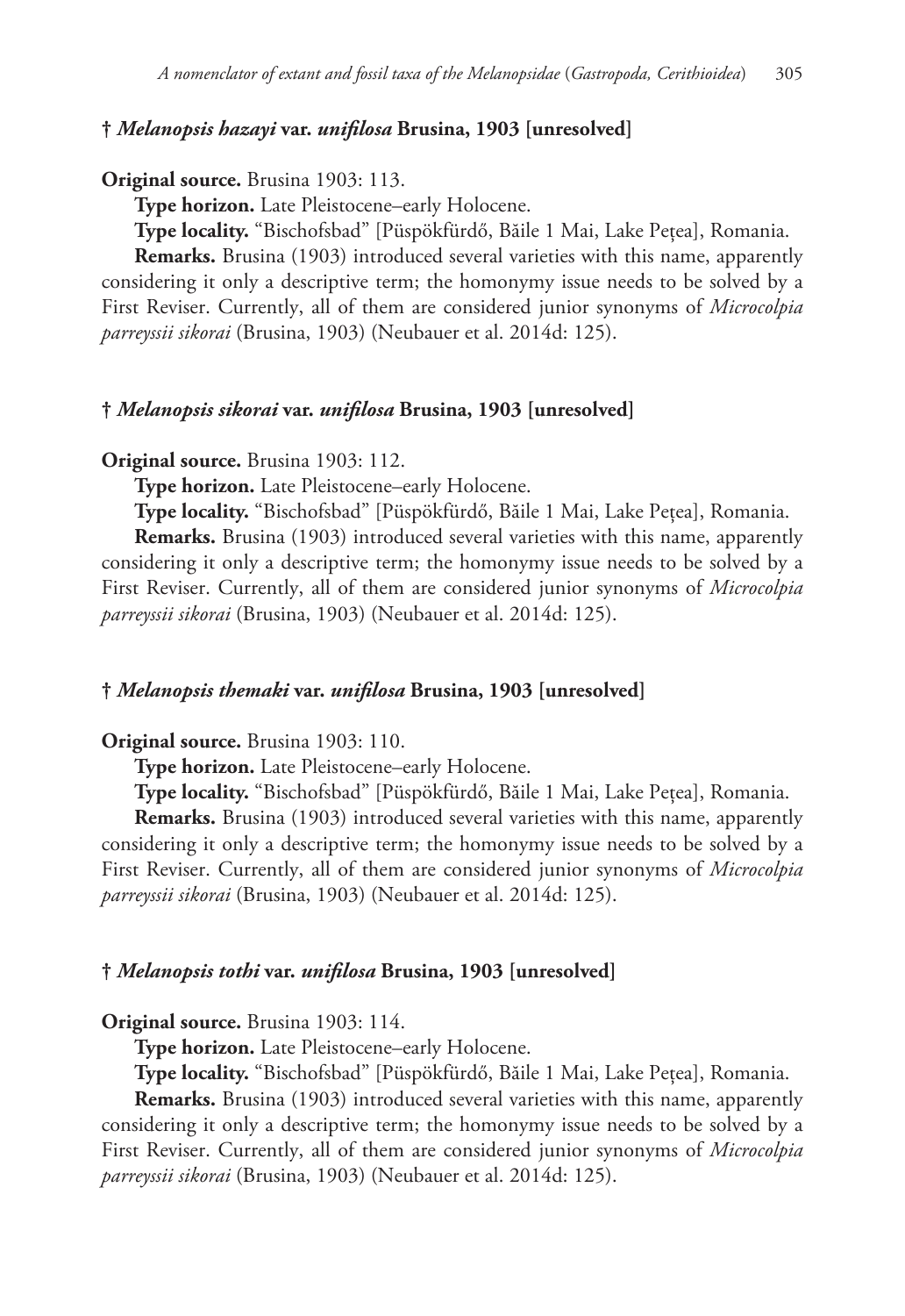## **†** *Melanopsis vacua* **Vidal, 1874**

**Original source.** Vidal 1874: 236, pl. 3, fig. 15. **Type horizon.** Maastrichtian, Cretaceous. **Type locality.** "Isona", Spain.

#### **†** *Melanopsis valdeci* **Brusina, 1902**

**Original source.** Brusina 1902: pl. 6, figs 18–21. **Type horizon.** Early Cernikian, early Pliocene. **Type locality.** "Čerević", Serbia.

**Types.** The illustrated syntypes are stored in the Croatian Natural History Museum, Zagreb, coll. no. 2511-157/1-4 (Milan et al. 1974: 98).

# **†** *Melanopsis kleinii* **var.** *valentinensis* **Fontannes, 1881**

**Original source.** Fontannes 1881: 1015, pl. 1, figs 7–9. **Type horizon.** Mammal zone MN 10–12, late Miocene. **Type locality.** "Montvendre", France.

## **†** *Melanopsis vandeveldi* **Bukowski, 1892**

**Original source.** Bukowski 1892: 249. **Type horizon.** Salakos Formation, Pliocene. **Type locality.** "Rhodos" (locality specified as "Kalavarda" in Bukowski 1893), Greece.

# *Melanopsis vanrossomi* **Pallary, 1936**

**Original source.** Pallary 1936: 58, pl. 3, fig. 7.

**Type locality.** "Souk el Hâd des Aït Souhab, dans l'oued Gough, et Tanalt, à quelques kilomètres au sud du précédent dans l'Anti Atlas occidental" [Souk el Hâd of Aït Souhab (?), in the Oued Gough (?), and Tanalt, a few kilometers south of the former in the western Anti-Atlas], Morocco.

# *Melania* **(***Melanopsis***)** *variabilis* **Von dem Busch in Philippi, 1847**

**Original source.** Philippi 1847: 175, pl. 4, figs 7–8, 10. **Type locality.** "Schiraz et Persepolis Persiae" [Shiraz and Persepolis, Fars Province], Iran.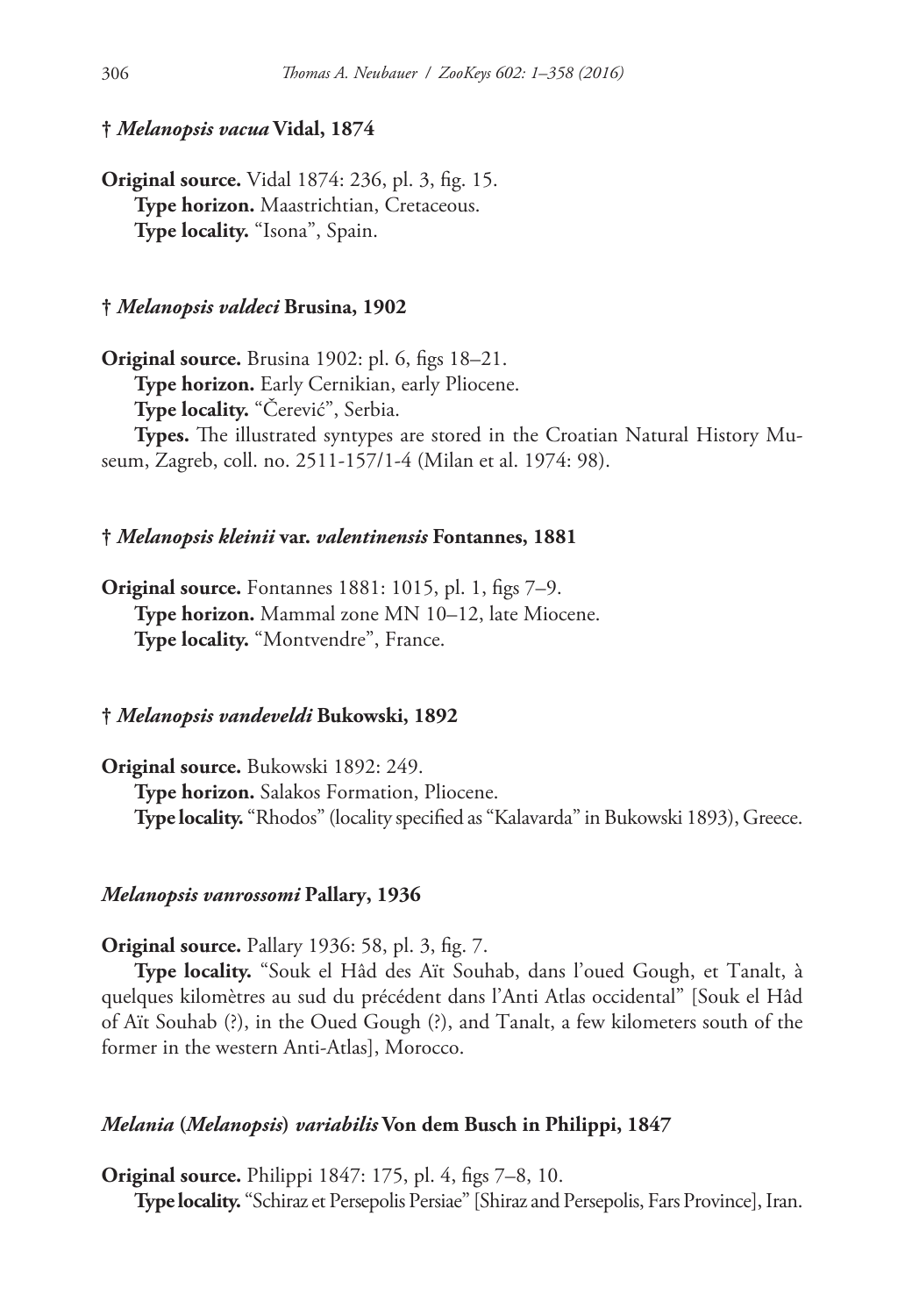# **"***Melania crassa* **var.** *variceata* **Sandri" mentioned in Brusina (1866: 106) [unavailable]**

# **Locality.** "Cetina", Croatia.

**Remarks.** Nomen nudum, listed by Brusina without any explanation.

# **†** *Melanopsis varicosa* **Handmann, 1882**

**Original source.** Handmann 1882: 553. **Type horizon.** Pannonian, zone D, late Miocene. **Type locality.** "Kottingbrunn [...] Ziegelei a", Austria.

## *Melanopsis variegata* **Morelet, 1857**

**Original source.** Morelet 1857: 33.

**Type locality.** "[Ad Sanctam-Mariam de Balade]" [Balade], New Caledonia. **Remarks.** Brot (1879: 444) considered the taxon as a junior synonym of *Melanopsis frustulum* Morelet, 1857.

# **"***Melania holandri* **var.** *variegata* **Grimmer" mentioned in Brot (1874–1879: 12) and Clessin (1890: 676) [unavailable]**

**Locality.** Not indicated.

**Remarks.** Nomen nudum, listed in synonymy of "*Melania holandri*" [sic] (Brot 1874) and "*Melania holandri* var. *aequata*" (Clessin 1890), respectively.

#### *Melanopsis pseudoferussaci* **var.** *vaucheri* **Pallary, 1899**

**Original source.** Pallary 1899: 140, pl. 9, fig. 12. **Type locality.** "Fez" [Fes], Morocco.

## **†** *Melanopsis ventricosa* **Neumayr, 1880**

**Original source.** Neumayr 1880b: 290, pl. 1, fig. 9.

**Type horizon.** Plio-Pleistocene.

**Type locality.** "Zwischen Pylle und Antimachia" [between Pýli and Antimácheia, Kos Island], Greece.

**Remarks.** Willmann (1981: 171) considered this taxon as a junior synonym of *Melanopsis sporadum* Tournouër, 1876.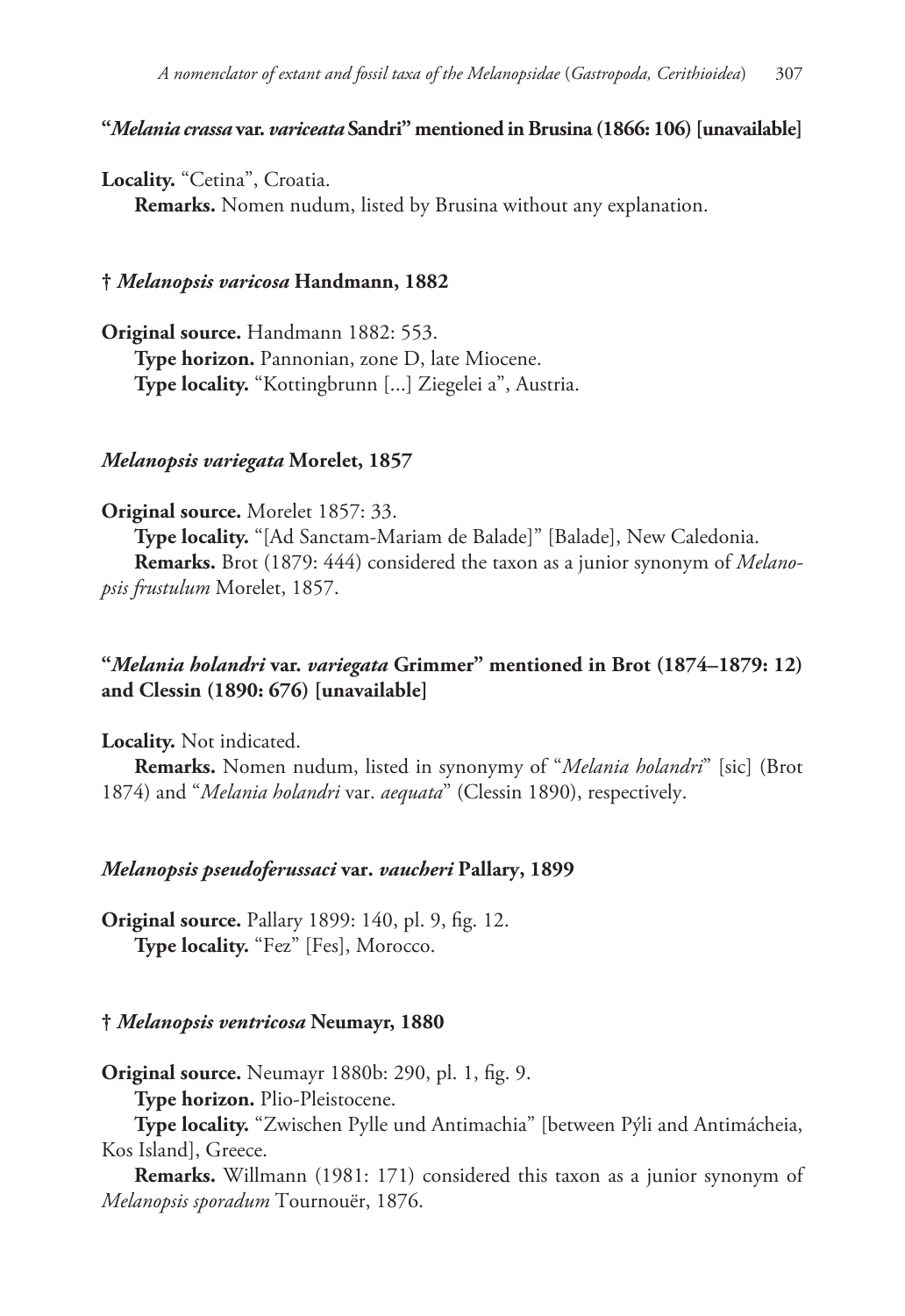# **†** *Melanopsis bouei* **var.** *ventricosa* **Handmann, 1882 [invalid]**

**Original source.** Handmann 1882: 557.

**Type horizon.** Pannonian, zone D, late Miocene.

**Type locality.** "Kottingbrunn [...] Ziegelei a", Austria.

**Remarks.** Junior homonym of *Melanopsis ventricosa* Neumayr, 1880. Wenz (1929:

2674) considered the taxon as a junior synonym of *M. bouei* Férussac, 1823.

# **"***Melanopsis dufouri* **var.** *cossoni* **f.** *ventricosior***" mentioned in Westerlund (1886: 126) [unavailable]**

**Locality.** "Bei Valencia" [near Valencia], Spain.

**Remarks.** Introduced as infrasubspecific taxon (forma below a variety), which is not ruled by the provisions of the Code. Moreover, the name is a nomen nudum; Westerlund apparently considered the name a descriptive term (*ventricosior* = Latin "more bulbous").

#### *Melanopsis cariosa* **var.** *ventrosa* **Bourguignat, 1884 [unresolved]**

**Original source.** Bourguignat 1884: 151.

**Type locality.** "Dans les aqueducs de Séville et dans le Guadalquivir" [in the aqueducts of Sevilla and in the Guadalquivir river], Spain.

**Remarks.** Homonym of the simultaneously published name *Melanopsis costata ventrosa* Bourguignat, 1884. This case requires the action of a First Reviser.

# *Melanopsis costata* **var.** *ventrosa* **Bourguignat, 1884 [unresolved]**

**Original source.** Bourguignat 1884: 141.

**Type locality.** Not indicated, but apparently the specimens derive from somewhere along the Jordan river or the Sea of Galilee.

**Remarks.** Homonym of the simultaneously published name *Melanopsis cariosa ventrosa* Bourguignat, 1884. This case requires the action of a First Reviser.

## **†** *Melanopsis venusta* **Pallary, 1916**

**Original source.** Pallary 1916: 80.

**Type horizon.** Pannonian, zone D, late Miocene.

**Type locality.** "Kottingbrunn [...] Ziegelei a" (Handmann 1882: 557), Austria.

**Remarks.** Replacement name for *M. nodosa* Handmann, 1882, non Férussac, 1822. Wenz (1929: 2681) considered this taxon as a junior synonym of *Melanopsis bouei* Férussac, 1823.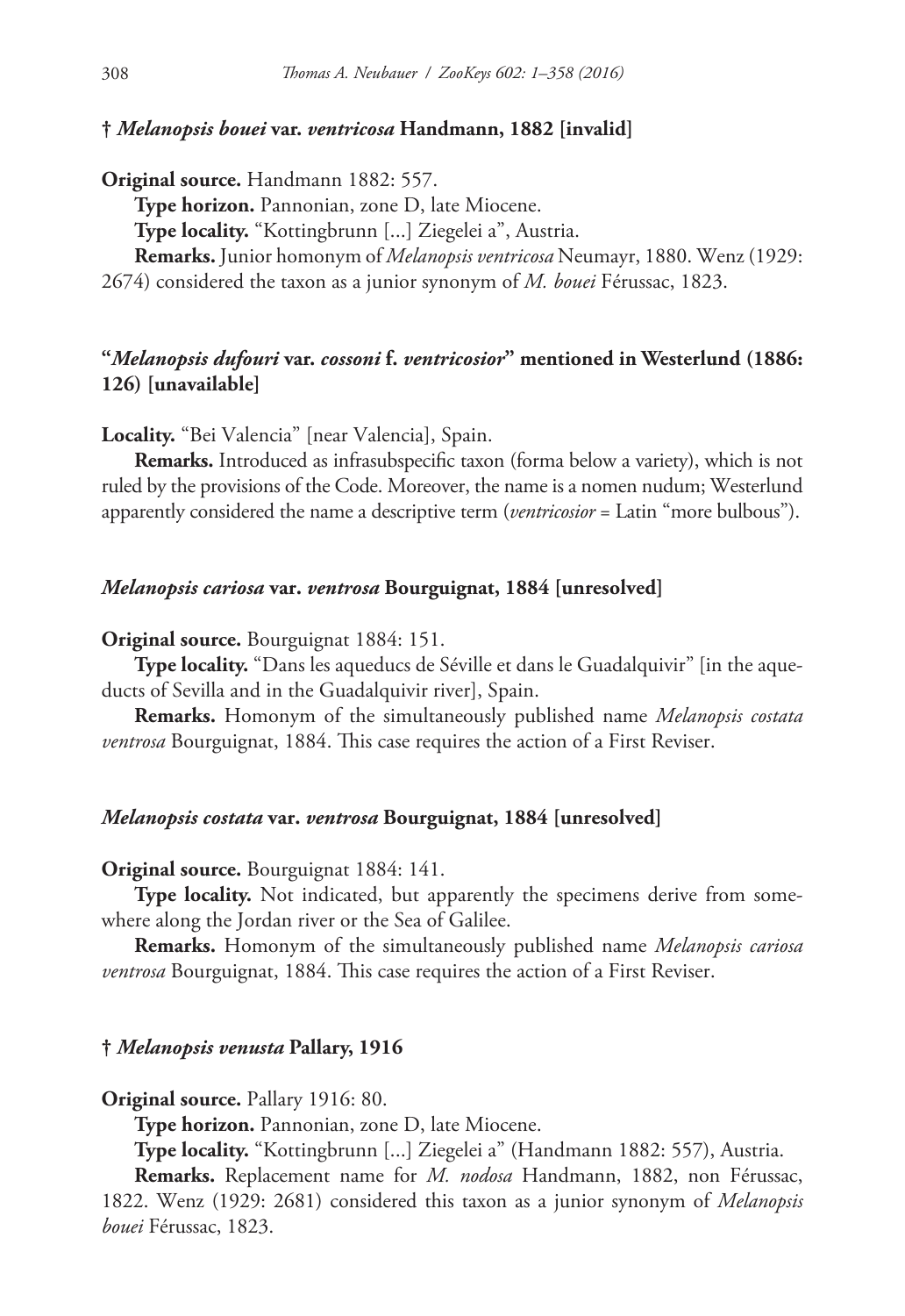# **† "***Melanopsis impressa vera***" mentioned in Schréter (1912: 155) [unavailable]**

## **Horizon.** Miocene.

**Locality.** "Boesciwiese, östlich von Kohldorf [...] in dem von Norden, vom Balomberge hinablaufenden Seitengraben" [Poiana Boistii (?), east of Cărbunari, in the trench running down from the Mt. Balom (?) in the north], Hungary.

**Remarks.** Nomen nudum, appears without explanation in the text. Possibly, Schréter wanted to denote that it is the "real" *M. impressa* and not a variety. Wenz (1929: 2753) listed the record as a junior synonym of *M. impressa*.

# *Melanopsis vespertina* **Bourguignat, 1884**

## **Original source.** Bourguignat 1884: 124.

**Type locality.** "Lalla Maghnia, sur la frontière du Maroc" [Maghnia, at the border to Morocco], Morocco or Algeria.

## **† "***Melanopsis vetusta***" mentioned in Sandberger (1870: 88–89) [unavailable]**

#### **Horizon.** Unknown.

**Locality.** "Plan d'Aups (Var)" [Plan-d'Aups-Sainte-Baume, Dép. Var].

**Remarks.** Nomen nudum, used by Matheron in correspondence with Sandberger (1870), who gave it as a junior synonym of *Paludomus lyra* var. *calva* (Paludomidae), which he described there as new.

#### **†** *Melanopsis vicentina* **Oppenheim, 1890**

**Original source.** Oppenheim 1890a: 135, pl. 4, figs 1–1b.

**Type horizon.** Ronca Beds, Bartonian, Eocene.

**Type locality.** "Lovara di Tressino, Mussolon, Monte Pulli bei Valdagno" [Lovara, Muzzolon, Monte Pulli near Valdagno], Italy.

#### **†** *Melanopsis vidovici* **Brusina, 1903**

**Original source.** Brusina 1903: 113.

**Type horizon.** Late Pleistocene–Holocene.

**Type locality.** "Bischofsbad" [Püspökfürdő, Băile 1 Mai, Lake Pețea], Romania.

**Remarks.** Neubauer et al. (2014d: 125) considered this taxon as a junior synonym of *Microcolpia parreyssii sikorai* (Brusina, 1903).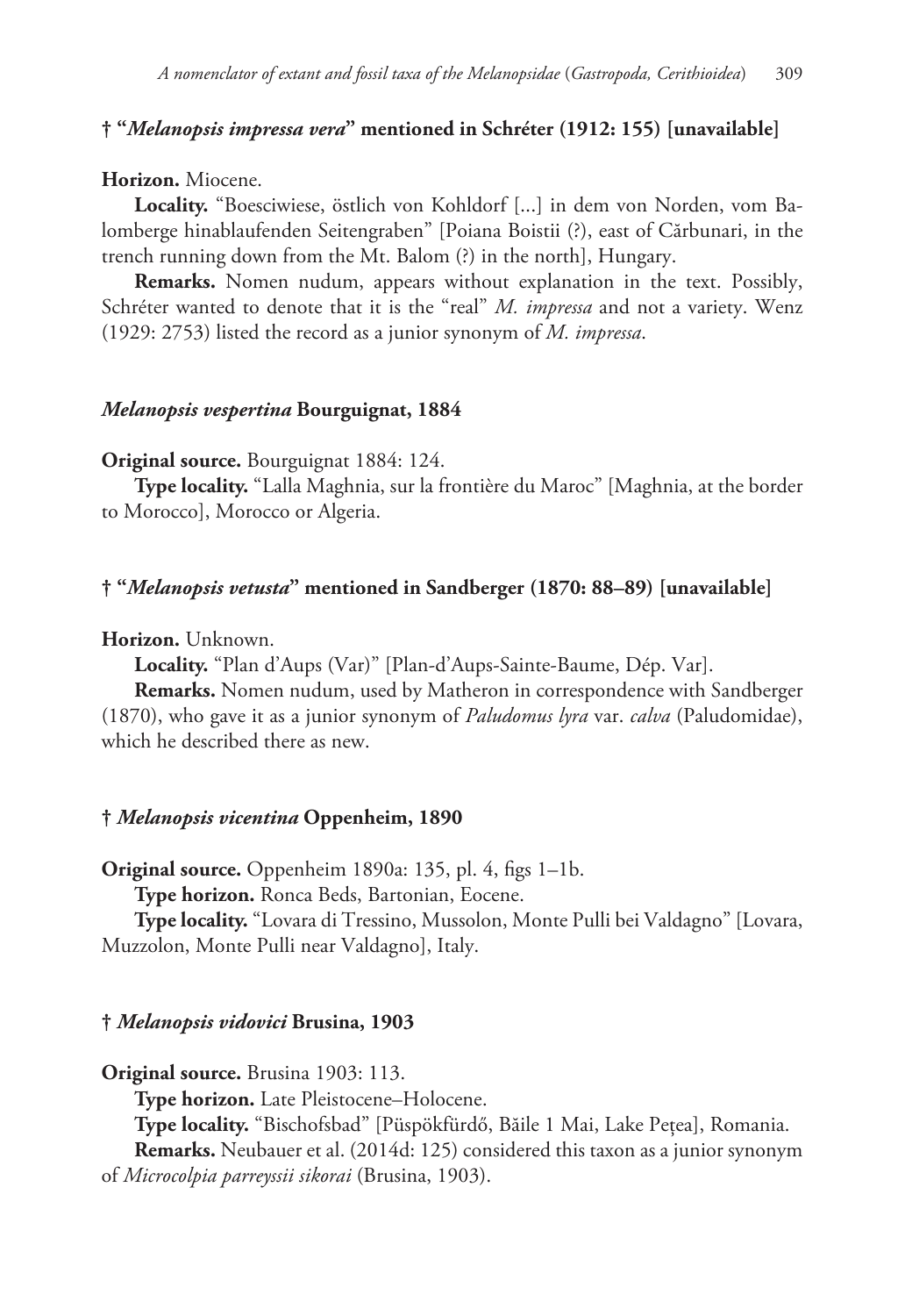# **†** *Melanopsis vilicici* **Brusina, 1902**

**Original source.** Brusina 1902: pl. 6, fig. 1.

**Type horizon.** Early–middle Miocene.

**Type locality.** "Kirin (Stipan)", Croatia.

**Types.** Milan et al. (1974: 98) indicated a holotype, but it is uncertain whether the specimen was the only one Brusina had at hand (holotype by monotypy, Art. 73.1.2). The specimen is stored in the Croatian Natural History Museum, Zagreb, coll. no. 2502-148.

# *Microcolpia villeserriana* **Bourguignat, 1884**

**Original source.** Bourguignat 1884: 58.

**Type locality.** "Dans les cours d'eau aux environs d'Ismidt, en Anatolie" [in rivers around İzmit], Turkey.

## *Melanopsis liocephala* **var.** *villica* **Pallary, 1936**

**Original source.** Pallary 1936: 57.

**Type locality.** Not indicated, but probably in Morocco.

## **†** *Melanopsis vincta* **Blanckenhorn, 1897**

**Original source.** Blanckenhorn 1897: 115, pl. 9, figs 6–7.

**Type horizon.** Plio-Pleistocene.

**Type locality.** "In der ersten Thonbank des linken Orontesufers bei Dschisr esch-Schurr" [in the first clay bank at the left riverside of the Orontes near Jisr Ash-Shughur], Syria.

**Remarks.** Introduced as "n. mut." but clearly as a binomen and hence not infrasubspecific in the sense of ICZN Art. 45.6.

## **†** *Melanopsis vindobonensis* **Fuchs in Fuchs & Karrer, 1870**

**Original source.** Fuchs and Karrer 1870: 140, textfig. 5.

**Type horizon.** Pannonian, zone E, late Miocene.

**Type locality.** "Zu Brunn, Inzersdorf, Rothneusiedel und Wien" [in Brunn am Gebirge, Inzersdorf and Rothneusiedl (today both localities lie within Vienna), and Vienna], Austria.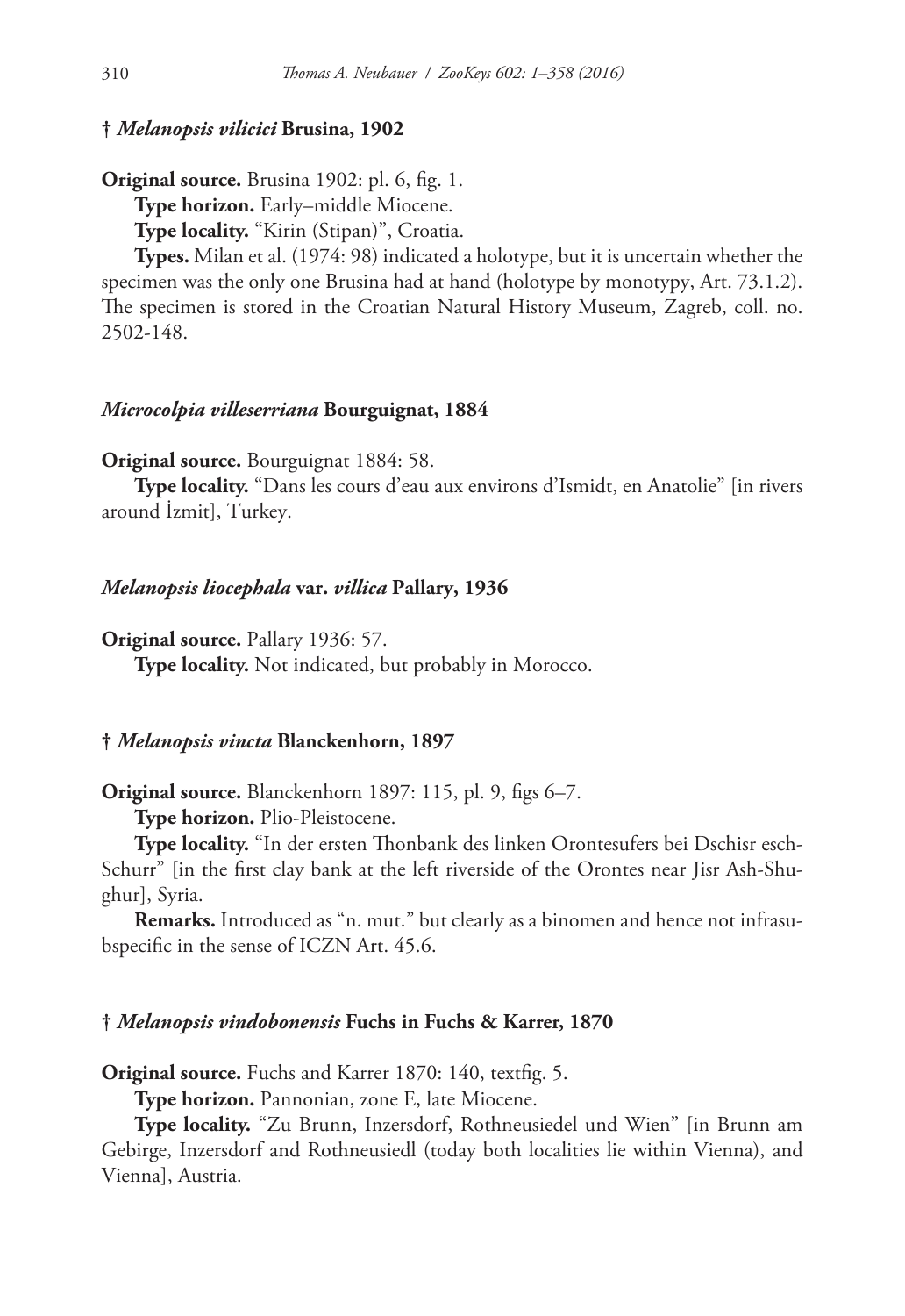# **†** *Melanopsis viquesneli* **Pavlović, 1932**

**Original source.** Pavlović 1932: 240, 247, pl. 1, figs 6–7.

**Type horizon.** Pontian (Dacian Basin), late Miocene–Pliocene.

**Type locality.** "Села Дрсника" [village Drsnik], Kosovo.

**Types.** Perhaps stored in the Natural History Museum, Belgrade, but not mentioned in the catalogue of Milošević (1962).

## **†** *Melanopsis visianiana* **Brusina, 1874**

**Original source.** Brusina 1874: 37, pl. 1, figs 7–8.

**Type horizon.** Langhian, middle Miocene.

**Type locality.** "Miočić", Croatia.

**Types.** Milan et al. (1974: 99) indicated a holotype, but it is uncertain whether the specimen was the only one Brusina had at hand (holotype by monotypy, Art. 73.1.2). The specimen is stored in the Croatian Natural History Museum, Zagreb, coll. no. 3205-851.

## **†** *Melanopsis vitalisi* **Strausz, 1942**

**Original source.** Strausz 1942: 92, pl. 5, figs 14, 20, 29.

**Type horizon.** Transdanubian, Pannonian, late Miocene.

**Type locality.** The locality was indicated as number "85" by Strausz (1942: 63, 101), which refers to the *C. balatonica* horizon at Nyárád, Hungary (p. 23).

#### **†** *Melanopsis vitezovici* **Brusina, 1902**

**Original source.** Brusina 1902: pl. 5, figs 61–64.

**Type horizon.** Langhian, middle Miocene.

**Type locality.** "Džepe" [Džepi], Bosnia and Herzegovina.

**Types.** Neubauer et al. (2016c: 280) designated a lectotype, which is stored in the Croatian Natural History Museum, Zagreb, coll. no. 2501-147/1-4.

# **†** *Melanopsis vittata* **Pallary, 1916**

**Original source.** Pallary 1916: 86.

**Type horizon.** Pannonian, zone D, late Miocene.

**Type locality.** "Kottingbrunn [...] Ziegelei a" (Handmann 1882: 560), Austria.

**Remarks.** Replacement name for *M. fasciata* Handmann, 1882, non Gassies, 1874. Wenz (1929: 2741) considered the taxon as a junior synonym of *Melanopsis haueri* Handmann, 1882.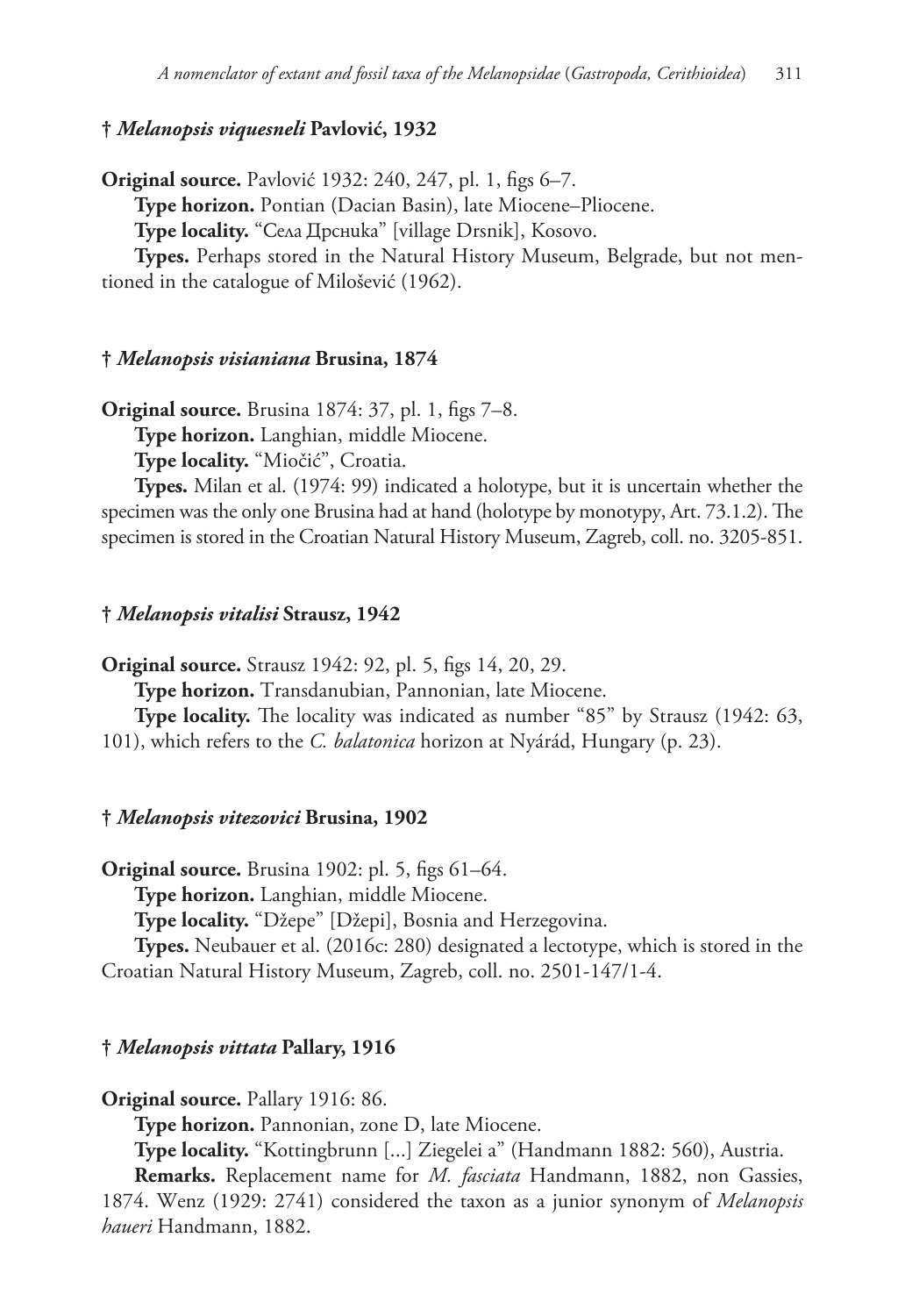# **†** *Melanopsis vitzoui* **Porumbaru, 1881**

**Original source.** Porumbaru 1881: 27, pl. 8, fig. 4. **Type horizon.** Early Romanian, Pliocene.

**Type locality.** "Bucovatzu" [Bucovăț], Romania.

**Remarks.** The name "*vitzui*" as mentioned in Pallary (1926a: 93) is an incorrect subsequent spelling.

## *Melanopsis vondeli* **Pallary, 1928**

**Original source.** Pallary 1928b: 16, pl. 2, figs 9–14.

**Type locality.** "Beni Mellal, dans l'oued Taguenout" [Beni Mellal, in the Oued Taguenout (?)], Morocco.

#### **†** *Melanopsis vrcinensis* **Neubauer, Harzhauser, Georgopoulou, Mandic & Kroh, 2014**

**Original source.** Neubauer et al. 2014a: 457.

**Type horizon.** Middle Pannonian, late Miocene.

**Type locality.** "У Карагачу" (Pavlović 1927: 60) [from Karagača near Vrčin], Serbia.

**Types.** Milošević (1962: 23) indicated that the syntype illustrated by Pavlović is stored in the Natural History Museum, Belgrade, coll. no. 209.

**Remarks.** Replacement name for *M. glabra* Pavlović, 1927, non Brusina, 1874 (see Note 1).

#### *Melanopsis wagneri* **Roth, 1839**

**Original source.** Roth 1839: 24, pl. 2, fig. 11.

**Type locality.** "Smyrnae" [Izmir], Turkey.

**Remarks.** Martens (1874: 32) considered the taxon as a junior synonym of *Melanopsis praemorsa* (Linnaeus, 1758).

#### *Melanopsis waitaraensis* **Marwick, 1926**

**Original source.** Marwick 1926: 317, pl. 73, figs 1–2. **Type locality.** "Coast south side Wai-iti Stream", New Zealand.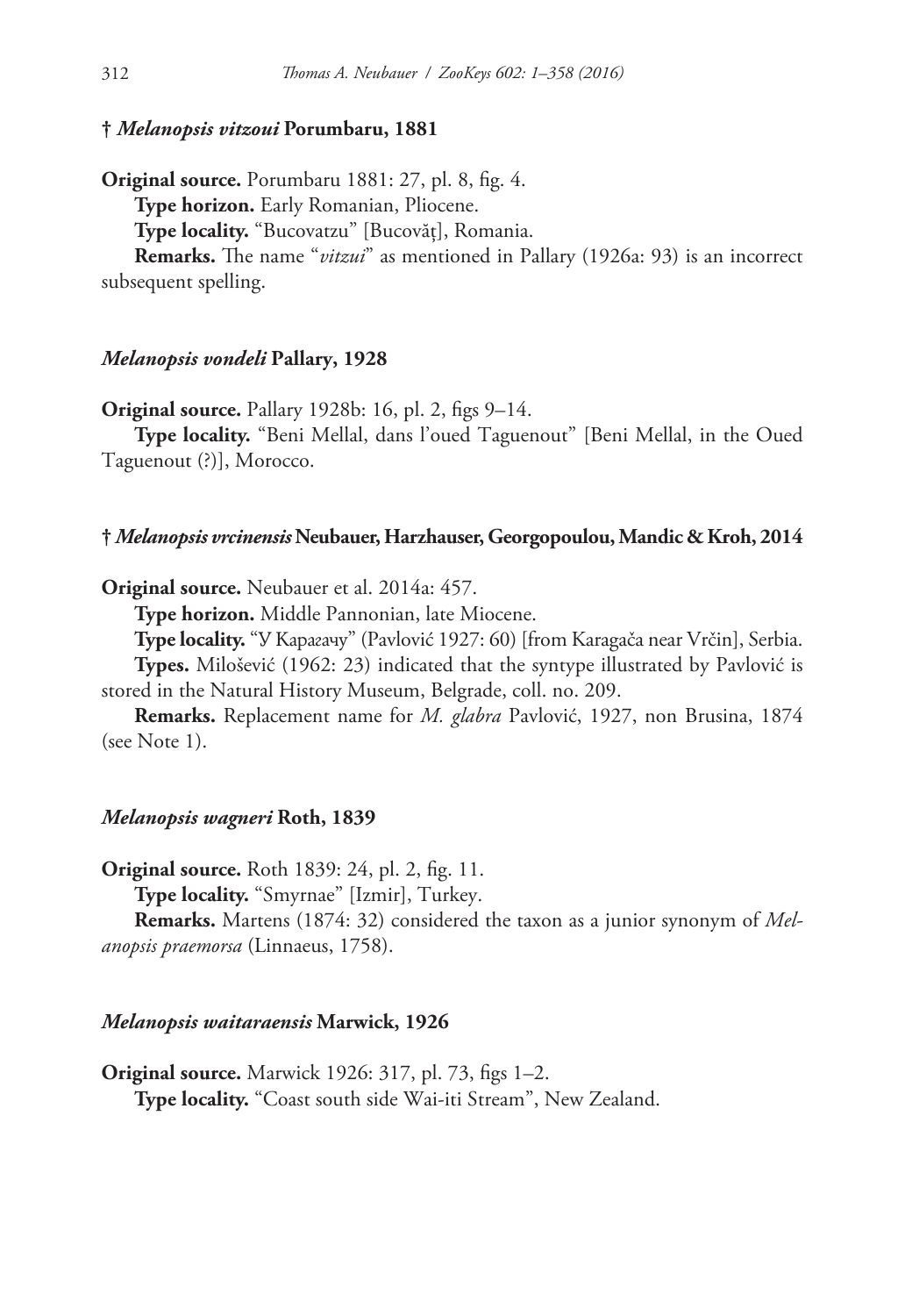# **†** *Melanopsis wilhelmi* **Esu & Girotti, 2015**

**Original source.** Esu and Girotti 2015b: 150, figs 1–2.

**Type horizon.** Late early Pleistocene.

**Type locality.** "Stirone river section, between Laurano and S. Nicomede (Emilia)", Italy.

**Types.** Senckenberg Forschungsinstitut und Naturmuseum Frankfurt, coll. no. SMF 345834.

# **†** *Melanopsis wolfgangfischeri* **Neubauer, Harzhauser, Kroh, Georgopoulou & Mandic, 2014**

**Original source.** Neubauer et al. 2014c: 17.

**Type horizon.** Pannonian, zone B–D, late Miocene.

**Type locality.** "Leobersdorf" (Handmann 1887), Austria.

**Types.** See statement for *M. martiniana rugosa* Handmann, 1887.

**Remarks.** Replacement name for *M. martiniana rugosa* Handmann, 1887, non Matheron, 1842 (see Note 1).

#### **†** *Melanopsis wuenschmanni* **Mertin, 1939**

**Original source.** Mertin 193: 206, pl. 6, fig. 3. **Type horizon.** Heidelberg Formation, late Santonian, late Cretaceous. **Type locality.** "Flugplatz Quedlinburg" [airfield at Quedlinburg], Germany.

#### **†** *Fagotia wuesti* **Meijer, 1990**

**Original source.** Meijer 1990: 152, pl. 2, figs 1–2.

**Type horizon.** Bavelian Complex, Pleistocene.

**Type locality.** "Clay-pit North of the village of Bavel (province of Noord Brabant, The Netherlands)", Netherlands.

**Types.** Rijks Geologische Dienst, Haarlem, The Netherlands; no number indicated. **Remarks.** Glöer (2002: 79) assigned the species to *Esperiana* (*Microcolpia*).

#### *Melanopsis zarudnyi* **Izzatullaev & Starobogatov, 1984**

**Original source.** Izzatullaev and Starobogatov 1984: 1479, fig. 1 (12), fig. 3 (6).

**Type locality.** "Золотой ключ около Ашхабада" [Zolotoy spring near Ashgabat], Turkmenistan.

**Types.** Zoological Institute of Russian Academy of Sciences, St.-Petersburg; no number indicated.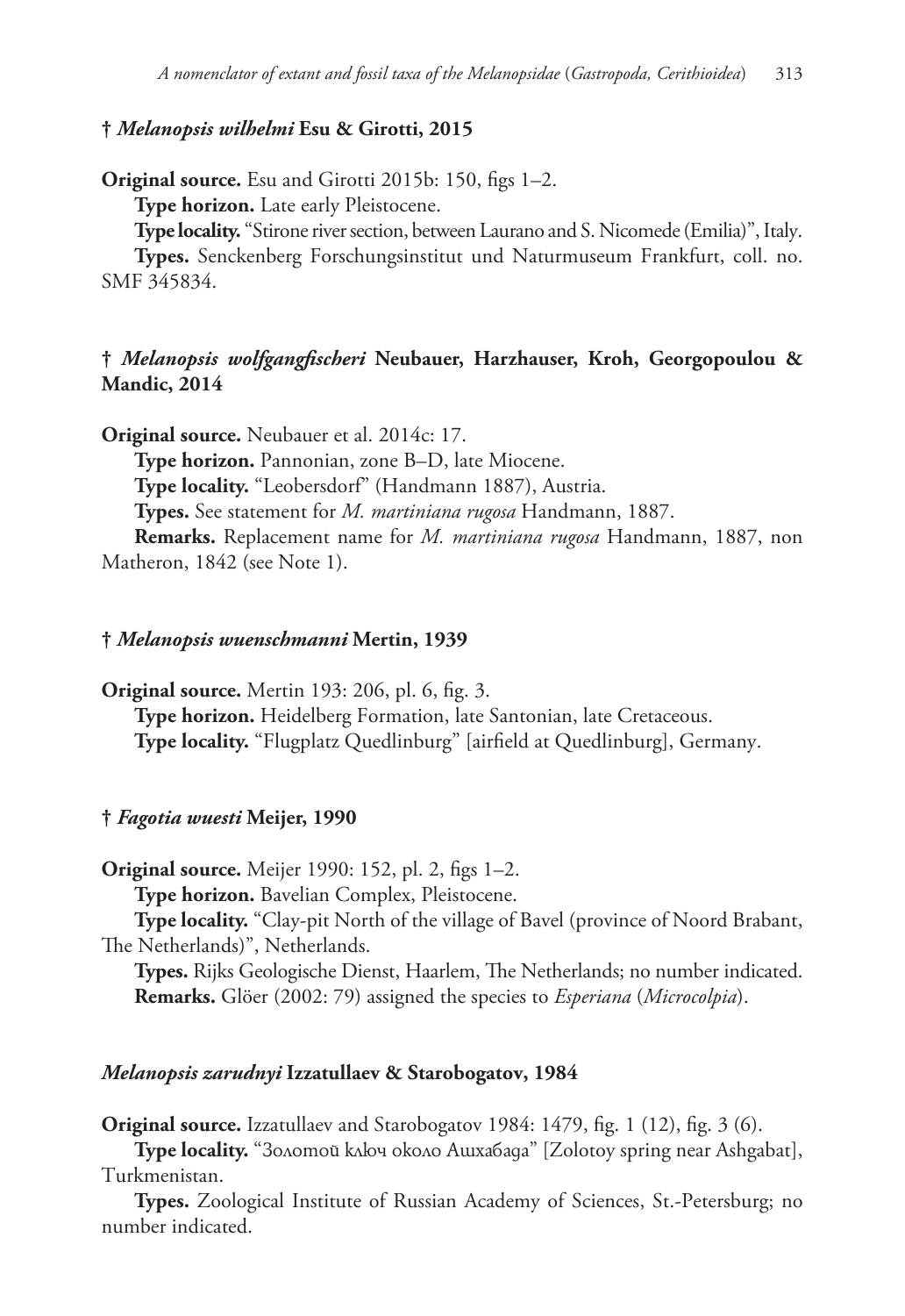# **† ?***Melanopsis zea* **Pezant, 1908**

**Original source.** Pezant 1908: 200, pl. 7, figs 23–24. **Type horizon.** Bartonian, Eocene. **Type locality.** "Monneville", France. **Remarks.** Probably not a Melanopsidae.

# *Melanopsis zebra* **De Cristofori & Jan, 1832**

**Original source.** De Cristofori and Jan 1832: 4. **Type locality.** "Guinea", indicated in the previous part of the same work ("Conchylia terrestria et fluviatilia [...]", p. 7; there, the name is a nomen nudum). **Remarks.** Probably not a Melanopsidae.

## *Melanopsis fasensis* **var.** *zebrina* **Pallary, 1920**

**Original source.** Pallary 1920c: 148. **Type locality.** "Sefrou", Morocco.

## *Melanopsis zelandica* **Gould, 1847**

**Original source.** Gould 1847: 225.

**Type locality.** "New Zealand" [no locality indicated].

**Remarks.** Suter (1893: 139) considered the taxon as a junior synonym of *Zemelanopsis trifasciata* (Gray in Dieffenbach, 1843). The name "*zealandica*" as mentioned in Hutton (1883: 67) is an incorrect subsequent spelling.

#### **†** *Melanopsis* **(***Canthidomus***)** *zitteli* **Neumayr, 1869**

**Original source.** Neumayr 1869: 357, pl. 11, figs 4–5.

**Type horizon.** Langhian, middle Miocene.

**Type locality.** "Miocic" [Miočić], Croatia.

**Types.** Illustrated syntypes are stored at the Geological Survey Austria, Vienna, coll. no. 1869/01/5/1-2.

#### *Melanopsis maroccana* **var.** *zonata* **Gassies, 1856**

**Original source.** Gassies 1856: 12, figs 5–6.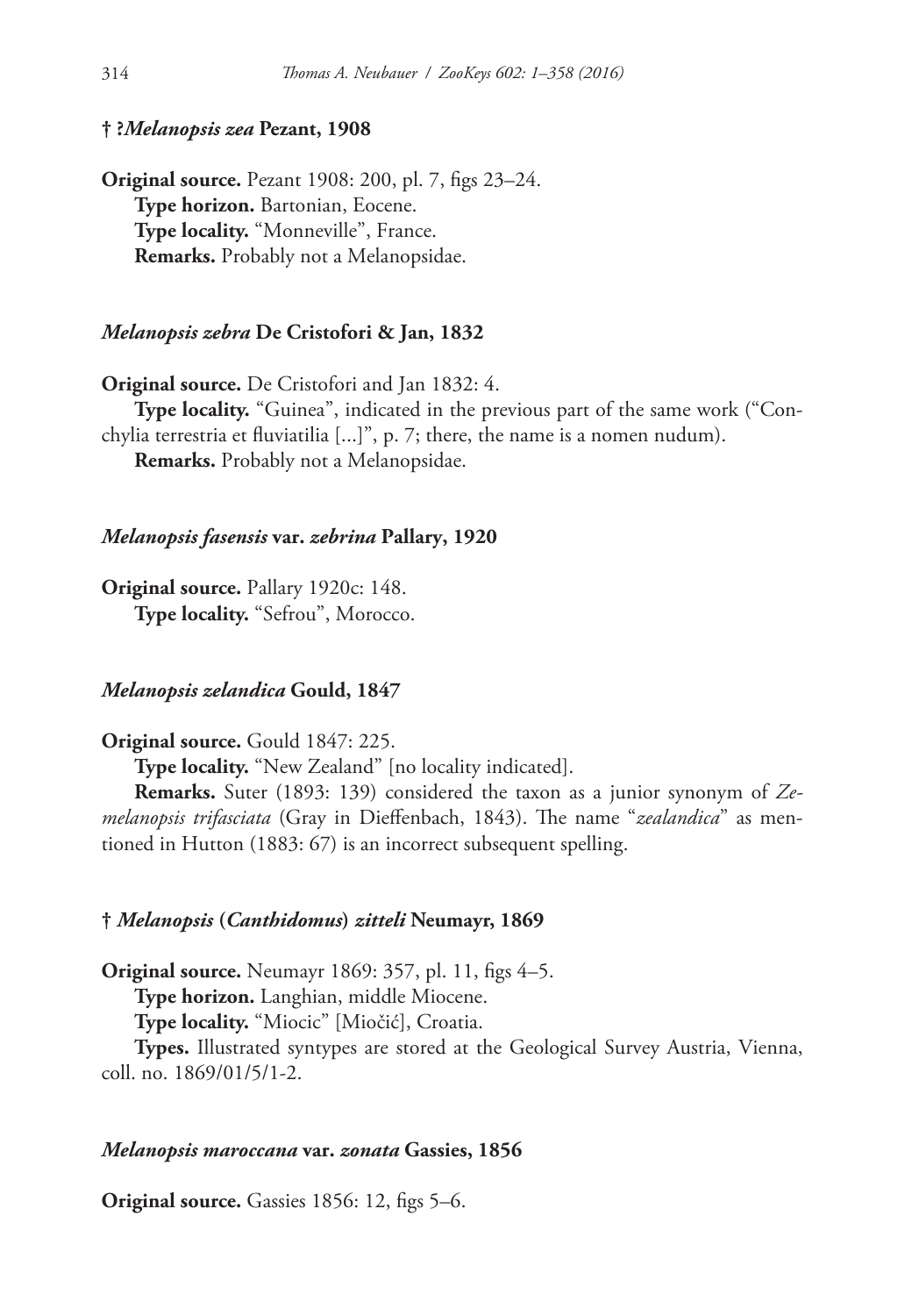**Type locality.** "L'Aïn-Kadra, sur les hauts plateaux de l'Atlas, à deux mètres des Chots" [in the 'Aïn Khadr, in the highlands of the Atlas, two meters in the Chott (probably he meant the lake Chott el Hodna)], Algeria.

# *Melanopsis praemorsa* **var.** *zonata* **Bourguignat, 1864 [invalid]**

**Original source.** Bourguignat 1864: 264.

**Type locality.** "Biskra", Algeria.

**Remarks.** Junior homonym of *Melanopsis maroccana zonata* Gassies, 1856 (see Note 1), which Bourguignat listed as well (p. 260–261).

#### *Melanella afra* **var.** *zonata* **Bourguignat, 1884**

## **Original source.** Bourguignat 1884: 22.

**Type locality.** "Aus einem Mühlbache bei Nassenfuss in Unterkrain" [from a mill creek near Mokronog], Slovenia.

**Remarks.** Introduced for a specimen of *Melania holandri* var. *laevigata* figured in Rossmässler (1839: 38, pl. 50, fig. 666).

## *Melanopsis maroccana* **var.** *zonatosubcostata* **Paladilhe, 1875**

**Original source.** Paladilhe 1875: 94. **Type locality.** "Meknès", Morocco. **Remarks.** Described originally as "*zonato-subcostata*".

#### *Melanopsis zonites* **Gassies, 1870**

**Original source.** Gassies 1870: 147.

**Type locality.** "Prope Saint-Vincent" [near Saint-Vincent], New Caledonia.

**Remarks.** Brot (1879: 457) considered the species as a junior synonym of *M. brevis* Morelet, 1857 (which is a junior homonym of *Melanopsis brevis* Sowerby, 1826; see *M. moreleti* Pallary, 1916).

# *Melanopsis praerosa* **[sic] var.** *zonulata* **Paetel, 1888**

**Original source.** Paetel 1888: 403. **Type locality.** "Persia" (Nevill 1884: 208), Iran.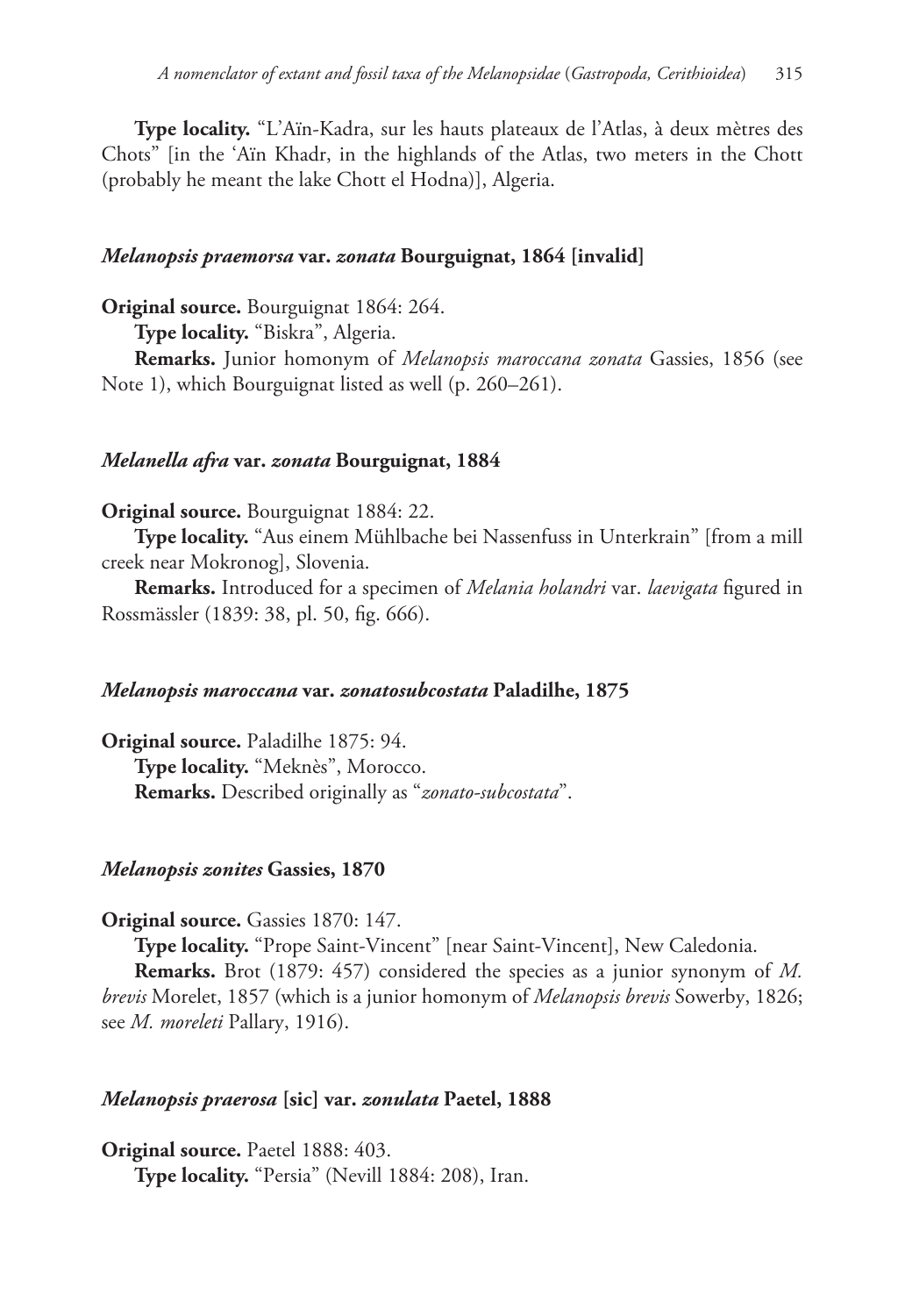**Remarks.** Originally introduced as infrasubspecific taxon ("subvariety") by Nevill (1884), but made available by Paetel (1888) who treated it as variety (Art. 45.5.1). Paetel clearly referred to the description of Nevill.

# **†** *Melanopsis zujovici* **Brusina, 1893**

**Original source.** Brusina 1893: 200 (Serbian part), 33 (Italian part), pl. 2, fig. 5.

**Type horizon.** Pannonian, zone D–E, late Miocene.

**Type locality.** "Ripanj", Serbia.

**Types.** Milan et al. (1974: 99) indicated a holotype, but it is uncertain whether the specimen was the only one Brusina had at hand (holotype by monotypy, Art. 73.1.2). The specimen is stored in the Croatian Natural History Museum, Zagreb, coll. no. 2531-177/1.

# **Acknowledgements**

I am greatly indebted to the FreshGEN team at the Natural History Museum Vienna (NHM Vienna) for support in every respect. Specifically, I would like to thank Andreas Kroh and Mathias Harzhauser for lively and fruitful discussions on nomenclatural problems. The completeness and accuracy of the catalogue benefitted from the knowledge and help of many colleagues, particularly Philippe Bouchet and Jean-Michel Pacaud (both at the Muséum National d'Histoire Naturelle, Paris). Furthermore, I would like to thank the following colleagues for help during literature research: Joaquin Albesa (University of València), Ion Andreescu (Bucharest), Vitaliy V. Anistratenko (Schmalhausen Institute of Zoology of NAS, Kiev), Ruud A. Bank (University of Groningen), Daniela Esu (University of Rome), Dilian Georgiev (Plovdiv University, Bulgaria), Elisavet Georgopoulou (NHM Vienna), Ursula Göhlich (NHM Vienna), Gerhard Haszprunar (Bavarian State Collection of Zoology and Ludwig Maximilian University, Munich), Sonja Herzog-Gutsch (NHM Vienna), Olaf Höltke (State Museum of Natural History Stuttgart), Heinz Kollmann (NHM Vienna), Andrea Kourgli (NHM Vienna), Imre Magyar (MTA-MTM-ELTE Research Group for Paleontology, Budapest), Oleg Mandic (NHM Vienna), Michael W. Rasser (State Museum of Natural History Stuttgart), Maxim Vinarski (Saint-Petersburg State University) and Winfried Werner (Bayerische Staatssammlung für Paläontologie und Geologie, München). Many thanks go to Chen Yanlong (University of Graz) who helped with the translation of the Chinese literature. The constructive reviews by Philippe Bouchet and Abraham Breure are highly appreciated.

The catalogue was assembled during the project "Freshwater systems in the Neogene and Quaternary of Europe: Gastropod biodiversity, provinciality, and faunal gradients" supported by the Austrian Science Fund (FWF project no. P25365-B25).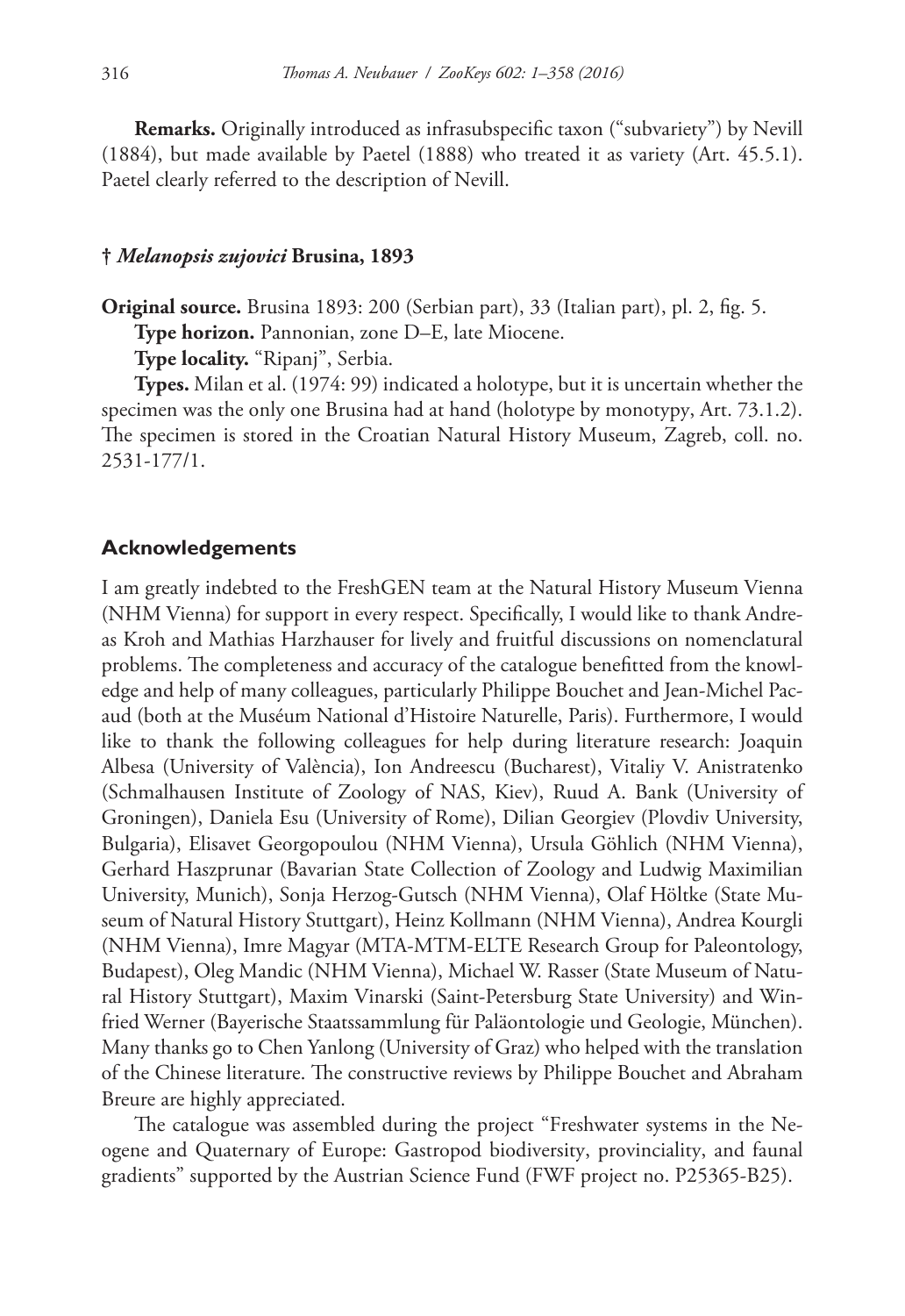# **References**

Web-links to the first page of the publications are provided as far as known, mainly referring to the Biodiversity Heritage Library (http://www.biodiversitylibrary.org/), Internet Archive (https://archive.org/), and to the online catalogues of the Bibliothèque National de France (http://gallica.bnf.fr/), the Stadtarchiv Baden (http://jubilotheque. upmc.fr/) and the OÖ. Landesmuseum (http://www.zobodat.at/index.php).

For some journals and books, the dates given on the cover or the first page of the article do not necessarily reflect the real publication dates. Examples are the Journal de Conchyliologie and the Bulletin de la Société Géologique de France, which occur many times in the reference list and where the dates deviated considerably (mostly regarding volumes published in the second half of the  $19<sup>th</sup>$  century). Publication dates of the Bulletin were usually supplied in the appendix; for the Journal de Conchyliologie, the dates are based on Fischer-Piette (1937).

The special case of Matheron (1842, 1843) should be discussed here briefly because it led to erroneous conclusions on homonymy issues and invalid replacement names. The two references refer to two, slightly different versions of the same publication by Philippe Matheron. The first version was published in the Répertoire des travaux de la Société de statistique de Marseille, vol. 6, pp. 81–341, the second as book in May 1843. In a note at the end of the book (p. 269), Matheron stated: "Circumstances beyond my control have delayed the release of the discussion above, the work that I presented at the Statistical Society of Marseille at the beginning of the year 1842 and part of which was already printed in August of the same year. The time that has elapsed since the original wording of the catalogue until the moment I write this note (in May 1843) allowed me to mention many species recently published by M. d'Orbigny and make my job more complete than it would have been if it had been published a year ago." Hence, we deal with two different publications that need to be cited separately. The melanopsids in question already appeared in the 1842-version and no changes were made for the 1843-version.

- Adams H, Adams A (1853–1858) The genera of Recent Mollusca arranged according to their organizations. Van Voorst, London, 2 vol. of text (661 pp.), 1 vol. of plates pp. http:// www.biodiversitylibrary.org/bibliography/4772#/summary (for publication dates see Bouchet and Rocroi 2005: 285).
- Agassiz L (1847) Nomenclatoris zoologici index universalis, continens nomina systematica classium, ordinum, familiarum et generum animalium omnium, tam viventium quam fossilium, secundum ordinem alphabeticum unicum disposita, adjectis homonymiis plantarum. Soloduri, Jent et Gassmann, 393 pp. http://www.biodiversitylibrary.org/ item/16933#page/13/mode/1up [re-issued version from 1848]
- Ahuir Galindo J (2014a) New *Melanopsis* from Morocco. Malacologia Mostra Mondiale 84: 14–15.
- Ahuir Galindo J (2014b) New *Melanopsis* from Morocco. Malacologia Mostra Mondiale 85: 7–8.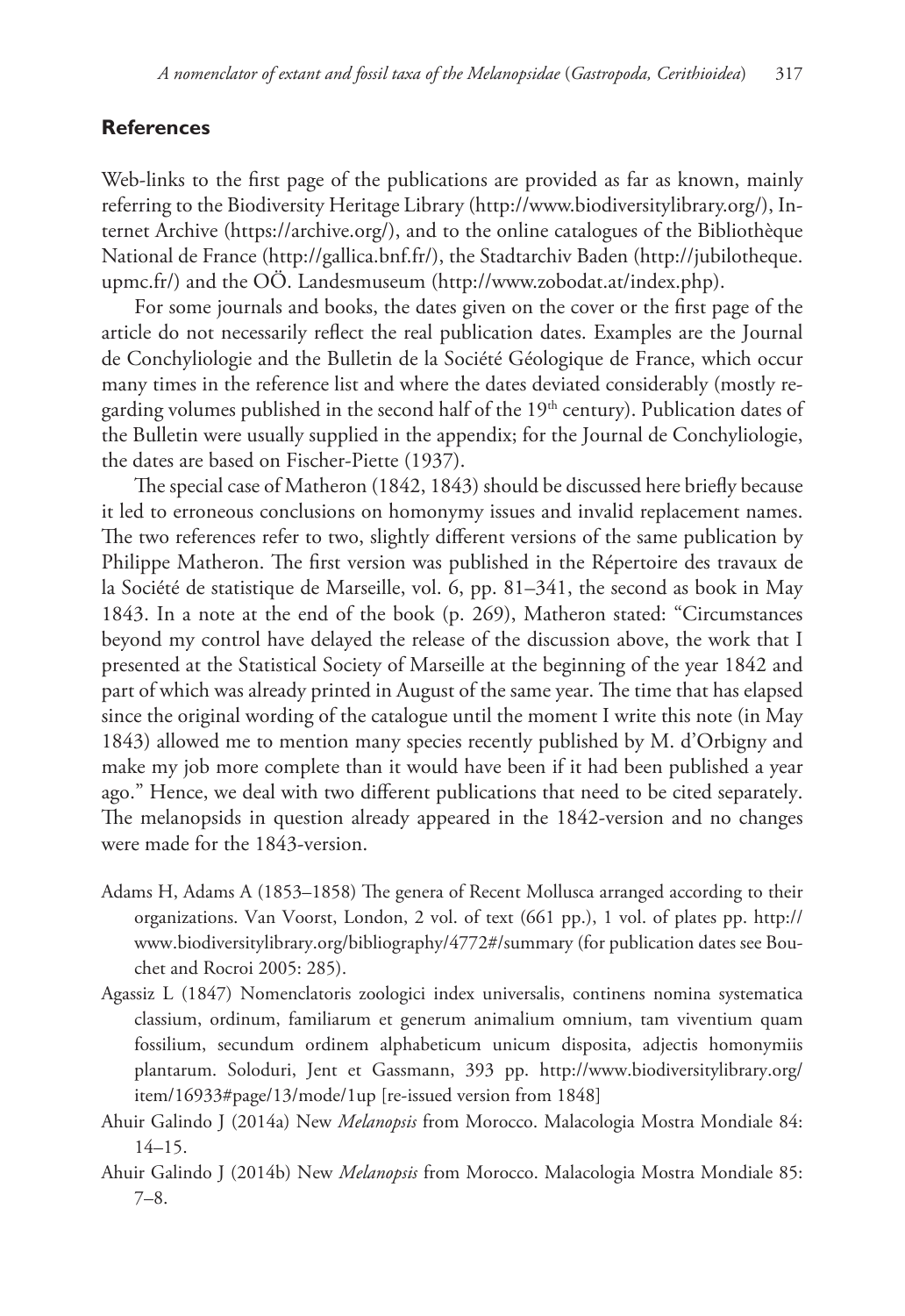- Ahuir Galindo J (2015) A new subspecies of *Melanopsis tricarinata* (Bruguière, 1789) from Spain. Malacologia Mostra Mondiale 86: 22–23.
- Ahuir Galindo J (2016) New *Melanopsis* from Morocco. Malacologia Mostra Mondiale 90: 26–28.
- Aldrich TH (1886) Preliminary Report on the Tertiary Fossils of Alabama and Mississippi. Geological Survey of Alabama, Bulletin 1: 15–60. http://www.biodiversitylibrary.org/ item/67748#page/19/mode/1up
- Aldrich TH (1895) New or little known Tertiary Mollusca from Alabama and Texas. Bulletins of American Paleontology 1 (2): 53–82. http://www.biodiversitylibrary.org/item/96050#page/ 67/mode/1up
- Allmon WD (1990) Review of the *Bullia* Group (Gastropoda: Nassariidae) with comments on its Evolution, Biogeography, and Phylogeny. Bulletins of American Paleontology 99 (335): 1–179. http://www.biodiversitylibrary.org/item/40609#page/7/mode/1up
- Almera J (1894) Descripción de los depósitos pliocénicos de la cuenca del Bajo Llobregat y llano de Barcelona. Memorias de la Real Academia de Ciencias y Artes de Barcelona 3: 1–355.
- Altaba CR (1998) Testing vicariance: melanopsid snails and Neogene tectonics in the western Mediterranean. Journal of Biogeography 25 (3): 541–551. doi: 10.1046/j.1365-2699.19- 98.2530541.x
- Anderson H-J (1964) Die miocäne Reinbek-Stufe in Nord- und Westdeutschland und ihre Mollusken-Fauna. In: Hesemann J (Ed.) Faunen aus dem Miocän Nordwestdeutschlands. Fortschritte in der Geologie von Rheinland und Westfalen 17: 31–368.
- Andreae A (1893) [Book review of] P. Oppenheim: Beiträge zur Kenntniss des Neogen in Griechenland. Mit einer geologischen Einleitung von A. Philippson. Mit 3 Taf. (Zeitschr. d. deutsch. geol. Ges. Bd. XLIII. 421. 1891.). Neues Jahrbuch für Mineralogie, Geologie und Paläontologie 2: 170–172. http://www.biodiversitylibrary.org/item/151140#page/400/ mode/1up
- Andrusov N (1909) Materialy k poznaniyu Prikaspiyskogo neogena. Ponticheskiye plasty Shemakhinskogo uyezda. Trudy Geologicheskago Komiteta, novaya seriya 40: 1–177.
- Angelov AM (2000) Catalogus Faunae Bulgaricae, Volume 4. Mollusca: Gastropoda et Bivalvia aquae dulcis. Pensoft Publishers, Sofia, 57 pp. Parts of the work are available from https://books.google.at/books?id=m95hcMSai2cC&printsec=frontcover&hl=de&source= gbs\_ge\_summary\_r&cad=0#v=onepage&q&f=false
- Anistratenko VV (1993) Mollyuski semeystv Melanopsidae i Bithyniidae (Gastropoda, Pectinibranchia) iz kimmeriyskikh otlozheniy Abkhazii. Byulleten' Moskovskogo Obshchestva Ispytateley Prirody, Otdel biologicheskiy 98 (5): 68–79.
- Anistratenko VV, Anistratenko OYu (2001) Fauna Ukraini 29, Mollyuski 1(1): Class Polyplacophora or Chitons, class Gastropoda - Cyclobranchia, Scutibranchia and Pectinibranchia. Natsional'na akademiia nauk Ukraïny, Instytut Zoologii, Kiev, 240 pp. [not seen]
- Annandale N (1918) Freshwater shells from Mesopotamia. Records of the Indian Museum 15: 159–170. http://www.biodiversitylibrary.org/item/41750#page/227/mode/1up
- Annandale N, Prashad B (1919) The Mollusca of the inland waters of Baluchistan and of Seistan. With a note on the Liver-Fluke of Sheep in Seistan, by S. W. Kemp. Records of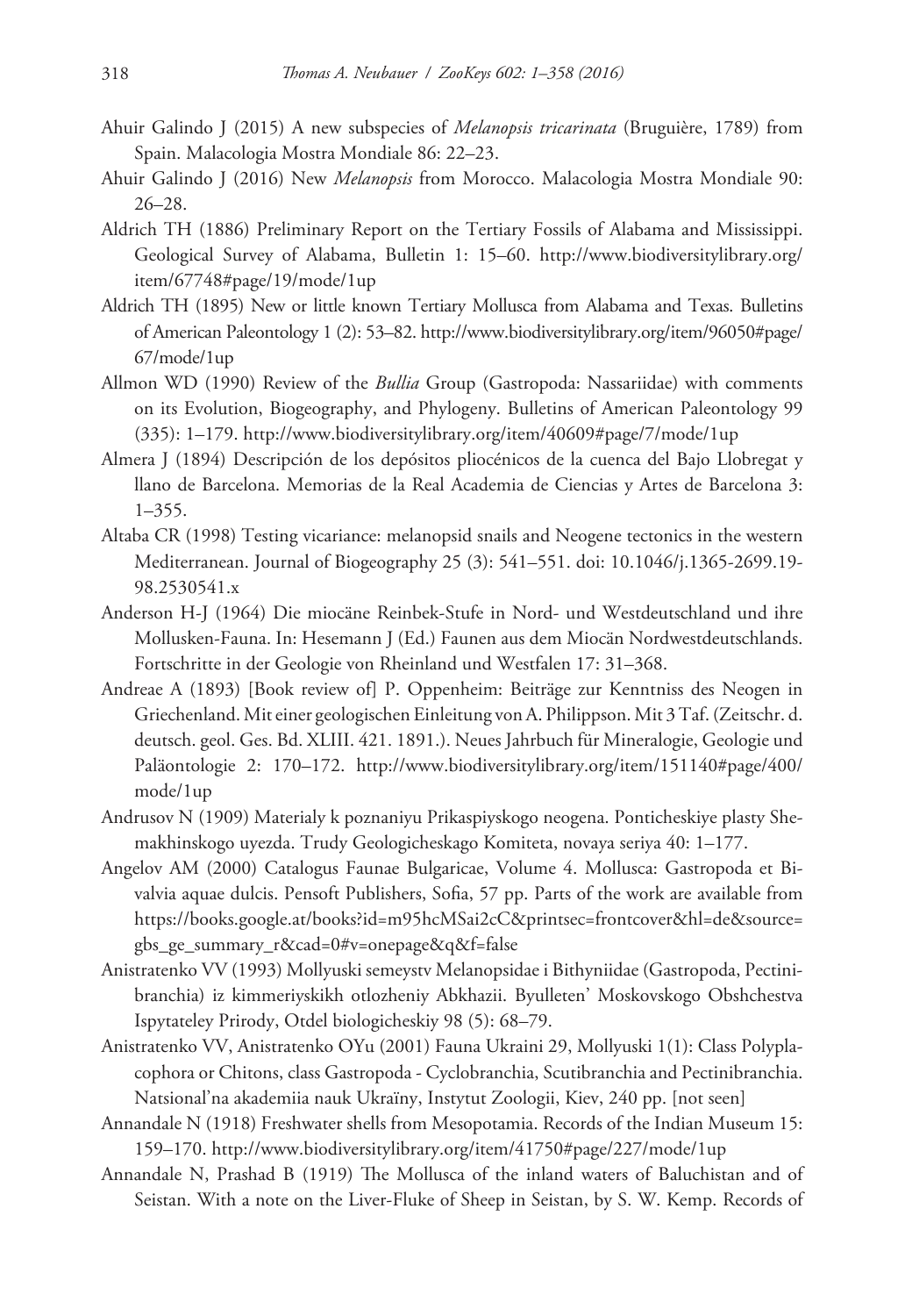the Indian Museum 18: 17–63. http://www.biodiversitylibrary.org/item/41762#page/45/ mode/1up

- Azpeitia Moros F (1929) Monografía de las *Melanopsis* vivientes y fósiles de España. Memorias del Instituto Geológico y Minero de España 36: 1–402.
- Bănărescu PM (1990) Zoogeography of Fresh Waters. Vol.1. General distribution and dispersal of freshwater animals. Aula-Verlag, Wiesbaden, 512 pp.
- Bandel K (2000) Speciation among the Melanopsidae (Caenogastropoda). Special emphasis to the Melanopsidae of the Pannonian Lake at Pontian time (Late Miocene) and the Pleistocene and Recent of Jordan. Mitteilungen aus dem Geologisch-Paläontologischen Institut der Universität Hamburg 84: 131–208.
- Bandel K, Riedel F (1994) The late Cretaceous gastropod fauna from Ajka (Bakony Mountains, Hungary): a revision. Annalen des Naturhistorischen Museums in Wien, Serie A 96: 1–65. http://www.zobodat.at/pdf/ANNA\_96A\_0001-0065.pdf
- Bartha F (1955) A várpalotai pliocén puhatestü fauna biosztratigrafiai vizsgálata. A Magyar Állami Földtani Intézet Évkönyve 43 (2): 275–359.
- Bellardi L, Michelotti G (1841) Saggio orittografico sulla classe dei Gasteropodi del Piemonte. Memorie della Reale Accademia delle Scienze di Torino, Serie II 3: 93–174.
- Beu AG, Maxwell PA (1990) Cenozoic Mollusca of New Zealand. New Zealand Geological Survey Paleontological Bulletin 58: 1–518. http://www.gns.cri.nz/static/catalog/p\_bull\_58.pdf
- Biggs HEJ (1934) Supposed new variety of *Melanopsis doriae* Issel. Journal of Conchology 20 (2): 60.
- Biggs HEJ (1937) Mollusca of the Iranian Plateau. Journal of Conchology 20 (12): 342–350.
- Biggs HEJ (1962) Mollusca of the Iranian Plateau-II. Journal of Conchology 25 (2): 67–72.
- Blanckenhorn M (1897) Zur Kenntnis der Süsswasserablagerungen und Mollusken Syriens. Palaeontographica 44: 71–144. http://www.biodiversitylibrary.org/item/103439#page/81/ mode/1up
- Blanckenhorn M (1901) Neues zur Geologie und Paläontologie Aegyptens. IV. Das Pliocän und Quartärzeitalter in Aegypten ausschliesslich des Rothen Meergebietes. Zeitschrift der Deutschen Geologischen Gesellschaft 53 (3): 307–502. http://www.biodiversitylibrary. org/item/150066#page/387/mode/1up
- Blanckenhorn M, Oppenheim P (1927) Neue Beiträge zur Kenntnis des Neogens in Syrien und Palästina. Geologische und Palaeontologische Abhandlungen, Neue Folge 15 (4): 319–358.
- Bogachev V (1908) Verkhnemiotsenoviya unionidy Kavkaza. Izvestiya Geologicheskogo Komiteta 27 (4): 237–258.
- Bogachev VV (1938) Miotsen Zakavkaz'ya (V svete novykh dannykh 1932-1935 g.) [The Transcaucasian Miocene (in the light of new data from the years 1932-1935)]. Trudy Azerbaydzhanskogo filiala Akademii Nauk SSSR. Geologicheskaya seriya 10 (44): 1–67. [In Azerbaijan, Russian and German]
- Boistel A (1898) Nouvelles observations sur la bordure tertiaire du Jura a l'ouest du Bugey. Bulletin de la Société Géologique de France, troisième série 26: 11–35. http://jubilotheque.upmc.fr/img-viewer/fonds-bulsgf/GB\_000072\_001/Contenu/JPEG\_HD/viewer. html?ns=GB\_000072\_001\_J3\_0013.jpg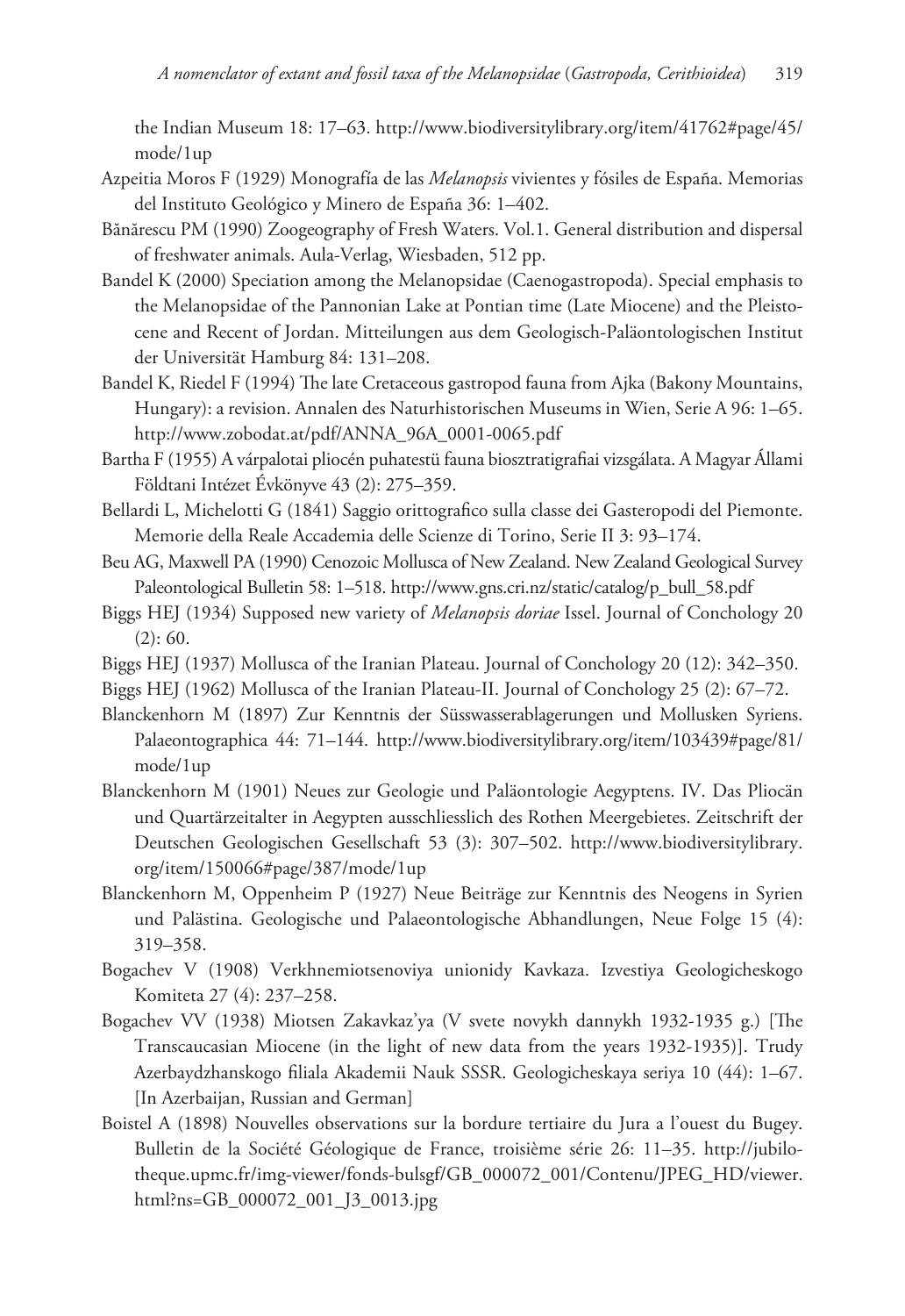- Bonelli A (1827) Denominationes ineditae testaceorum Musei Zoologici Taurinensis. Unpublished catalogue, Torino.
- Botez G (1914) Ueber die levantinische Molluskenfauna von Moreni. Bulletin de la section scientifique de l'Academie Roumaine 2 (8): 235–241.
- Bouchet P, Poppe GT (1995) A review of the deep-water volute genus *Calliotectum* (Gastropoda: Volutidae). In: Bouchet P (Ed.) Résultats des Campagnes Musorstom, volume 14. Mémoires du Muséum national d'Histoire naturelle 167: 499–525. http://www.vliz. be/nl/open-marien-archief?module=ref&refid=215190
- Bouchet P, Rocroi J-P (2005) Classification and Nomenclator of Gastropod Families. Malacologia 47 (1–2): 1–397. http://www.biodiversitylibrary.org/page/25127194#page/5/ mode/1up
- Bourguignat JR (1853) Catalogue raisonné des mollusques terrestres et fluviatiles recueillis par M. F. de Saulcy pendant son voyage en Orient. Gide et J. Baudry, Paris, xxvi + 96 pp. http://gallica.bnf.fr/ark:/12148/bpt6k99038p/f1.item
- Bourguignat JR (1862) Paléontologie des mollusques terrestres et fluviatiles de l'Algérie. Baillière et fils, Paris, 126 pp. https://books.google.at/books?id=k2hw4aoCjAMC&printsec=f rontcover&hl=de#v=onepage&q&f=false
- Bourguignat JR (1864) Malacologie de l'Algérie, ou, Histoire naturelle des animaux mollusques terrestres et fluviatiles recueillis jusqu'à ce jour dans nos possessions du nord de l'Afrique. Tome second. Challamel Ainé, Paris, 380 pp. http://www.biodiversitylibrary. org/item/106363#page/9/mode/1up
- Bourguignat JR (1868) Mollusques nouveaux, litigieux ou peu connus. Revue et magasin de zoologie pure et appliquée, deuxième série 20: 422–433. http://www.biodiversitylibrary. org/item/20627#page/428/mode/1up
- Bourguignat JR (1870) Aperçu sur la faune malacologique du Bas Danube. Annales de Malacologie 1: 36–76. http://www.biodiversitylibrary.org/item/54956#page/48/mode/1up
- Bourguignat JR (1876) Species novissimae Molluscorum in Europaeo systemati detectae, notis diagnosticis succinctis breviter descriptae. Paul Klincksieck, Paris, 80 pp. doi: 10.5962/ bhl.title.10357
- Bourguignat JR (1877) Descriptions de deux nouveaux genres algériens, suivies d'une classification des familles et des genres de mollusques terrestres et fluviatiles du système européen. Bulletin de la Société des Sciences Physiques et Naturelles de Toulouse 3 (1): 49–101. http:// www.animalbase.uni-goettingen.de/zooweb/servlet/AnimalBase/home/digireference?id=43
- Bourguignat JR (1880) Étude sur les fossiles tertiaires et quaternaires de la vallée de la Cettina en Dalmatie. Imprimerie D. Bardin, Saint Germain, 55 pp.
- Bourguignat JR (1884) Histoire des mélaniens du système européen. Annales de Malacologie 2: 1–168. http://www.biodiversitylibrary.org/item/55067#page/9/mode/1up
- Bowdich TE (1822) Elements of Conchology, including the fossil genera and the animals. Part I. Univalves. Treuttel and Würtz, London, 79 pp. + 19 pls. http://www.biodiversitylibrary. org/item/45861#page/5/mode/1up
- Braun A (1851) Darstellung der geognostischen Verhältnisse des Mainzer Beckens und seiner fossilen Fauna und Flora. In: Walchner FA (Ed.) Handbuch der Geognosie zum Gebrauche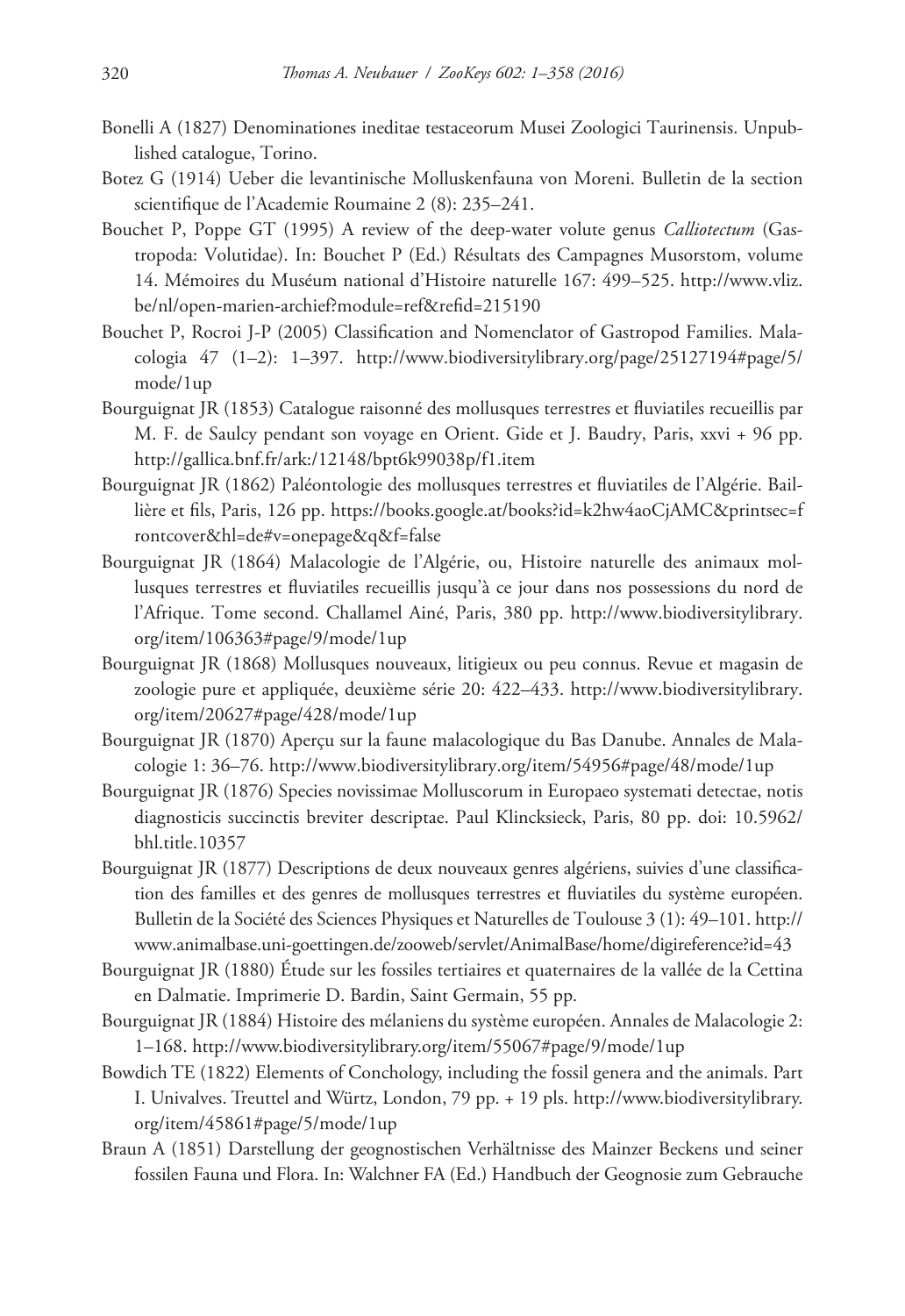bei seinen Vorlesungen und zum Selbststudium mit besonderer Berücksichtigung der geognostischen Verhältnisse des Grossherzogthums Baden. Christian Theodor Gross, Karlsruhe, 1121–1169. https://books.google.at/books?id=7h0-AAAAcAAJ&printsec=frontcover&hl= de&source=gbs\_ge\_summary\_r&cad=0#v=onepage&q&f=false

- Briart A, Cornet FL (1873) Description des fossiles du calcaire grossier de Mons. Seconde partie. Gastéropodes. Ordre I. - Prosobranches. Section B. - Syphonostomes (première partie). Mémoires couronnés et Mémoires des savants étrangers, publiés par l'Académie Royale des Sciences, des Lettres et des Beaux-arts de Belgique 37: iv + 1–94. http://www. biodiversitylibrary.org/item/28722#page/363/mode/1up
- Briart A, Cornet FL (1882) Description des fossiles du calcaire grossier de Mons. Troisième partie. Supplément aux deux premières parties. Mémoires couronnés et Mémoires des savants étrangers, publiés par l'Académie Royale des Sciences, des Lettres et des Beaux-arts de Belgique 43: viii + 1–73. http://gdz.sub.uni-goettingen.de/dms/load/img/?PPN=PPN1 29323659\_0043&DMDID=DMDLOG\_0006
- Bronn HG (1848) Index palaeontologicus, oder Uebersicht der bis jetzt bekannten fossilen Organismen. Erste Abtheilung. A. Nomenclator palaeontologicus, in alphabetischer Ordnung. Erste Hälfte. A-M. Schweizerbart'sche Verlagshandlung und Druckerei, Stuttgart, 775 pp.
- Brot A (1862) Matériaux pour servir à l'étude de la famille des mélaniens. Catalogue systématique des espèces qui composent la famille des mélaniens, I. Jules-Guillaume Fick, Genève, 72 pp. https://archive.org/stream/matriauxpourse113brot#page/n9/mode/2up
- Brot A (1868) Matériaux pour servir à l'étude de la famille des mélaniens. Catalogue systématique des espèces qui composent la famille des mélaniens, II. Georg, Genève, 55 pp. https://archive.org/stream/matriauxpourse113brot#page/n85/mode/2up
- Brot A (1870) Catalogue of the recent species of the family Melanidae. American Journal of Conchology 6: 271–325. http://www.biodiversitylibrary.org/item/31241#page/261/mode/1up
- Brot A (1874–1879) Die Melaniaceen (Melanidae) in Abbildungen nach der Natur mit Beschreibungen. - Systematisches Conchylien-Cabinet von Martini und Chemnitz 1 (24). Bauer & Raspe, Nürnberg, pp. 1–32, pls 1–6 (1874), pp. 33–125, pls 7–18 (1875), pp. 129–192, pls 19–24 (1876), pp. 193–352, pls 25–36 (1877), pp. 353–400, pls 37–42 (1878), pp. 401–488, pls 43–49 (1879). http://www.biodiversitylibrary.org/ item/106973#page/9/mode/1up
- Bruguière JG (1789) Encyclopedie methodique. Histoire naturelle des Vers. Tome sixième. Panckoucke & Plomteux, Paris & Liege, 344 pp. https://books.google.at/books?id=VFQ 18ndarfYC&printsec=frontcover&hl=de&source=gbs\_ge\_summary\_r&cad=0#v=onepag e&q&f=false
- Bruguière JG (1791) Tableau encyclopédique et méthodique des trois règnes de la nature. Contenant l'helminthologie, ou les vers infusoires, les vers intestins, les vers mollusques, &c. Septième livraison. Panckoucke, Paris, 83 pp. + pl. 1–92. http://biodiversitylibrary.org/ item/130182#page/9/mode/1up
- Brusina S (1866) Contribuzione pella fauna dei molluschi dalmati. Verhandlungen der kaiserlichen und königlichen zoologisch-botanischen Gesellschaft in Wien 16 (Beigabe zu Heft 1/2): iii + 1–134. http://www.biodiversitylibrary.org/item/41695#page/7/mode/1up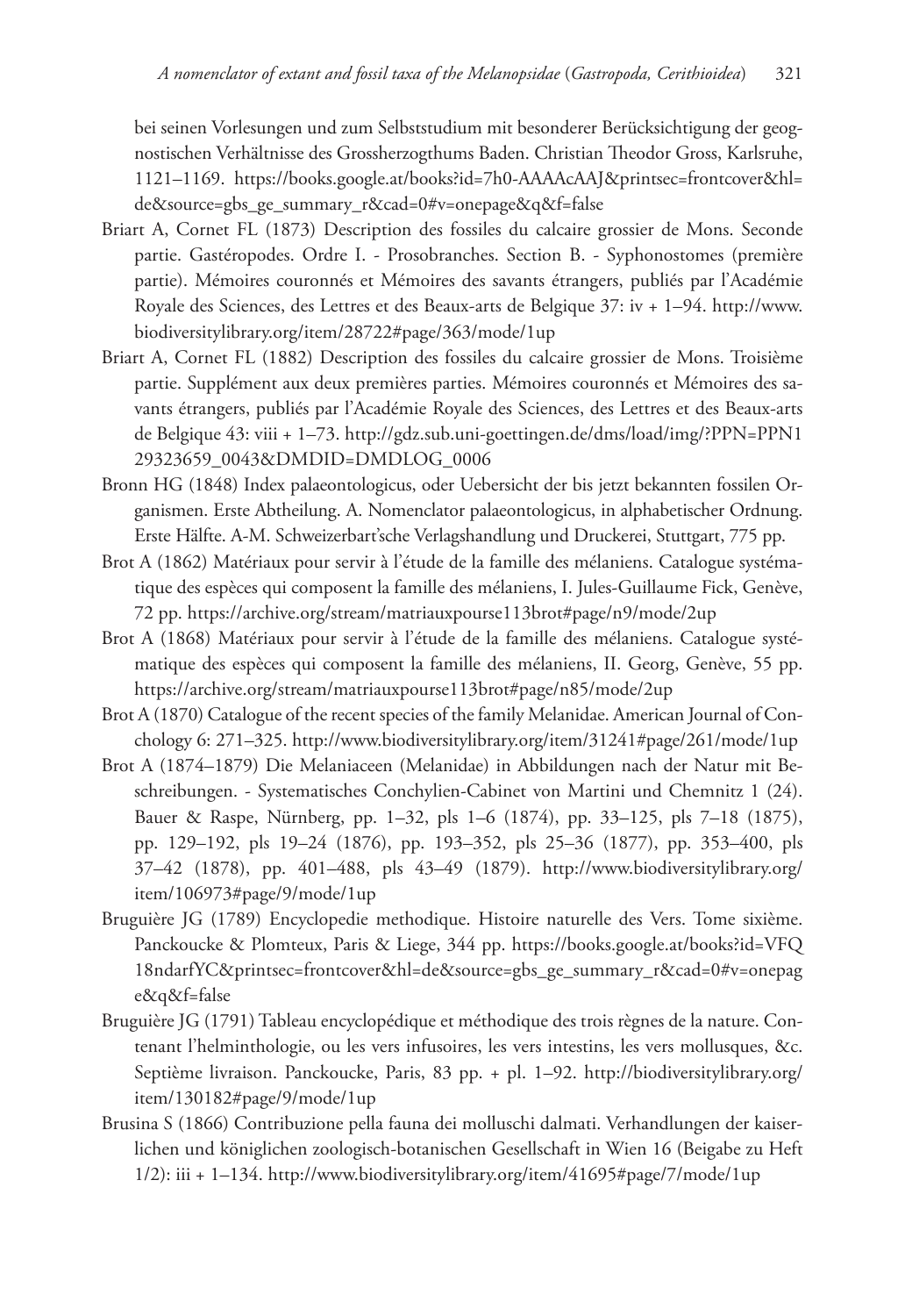- Brusina S (1867) Prinesci malakologiji hrvatskoj. Rad Jugoslavenske akademije znanosti i umjetnosti 1: 78–105. [in Croatian] https://books.google.at/books?id=ciVJAAAAcAAJ&prin tsec=frontcover&hl=de&source=gbs\_ge\_summary\_r&cad=0#v=onepage&q&f=false
- Brusina S (1870) Contribution à la malacologie de la Croatie. Ch. Albrecht, Zagreb (Agram), 40 pp. http://www.biodiversitylibrary.org/item/106124#page/1/mode/1up
- Brusina S (1874) Fossile Binnen-Mollusken aus Dalmatien, Kroatien und Slavonien nebst einem Anhange. Actienbuchdruckerei, Agram, 138 pp.
- Brusina S (1876) Decription d'espèces nouvelles, provenant des terrains tertiaires de Dalmatie. Journal de Conchyliologie 24: 109–116. http://www.biodiversitylibrary.org/ item/54517#page/119/mode/1up
- Brusina S (1878) Molluscorum fossilium species novae et emendatae in tellure tertiaria Dalmatiae, Croatiae et Slavoniae inventae. Journal de Conchyliologie 26: 347–356. http://www. biodiversitylibrary.org/item/54320#page/363/mode/1up
- Brusina S (1884a) Die Fauna der Congerienschichten von Agram in Kroatien. Beiträge zur Paläontologie und Geologie Österreich-Ungarns und des Orients 3: 125–187.
- Brusina S (1884b) Die *Neritodonta* Dalmatiens und Slavoniens nebst allerlei malakologischen Bemerkungen. Jahrbücher der Deutschen Malakozoologischen Gesellschaft 11: 17–120. http://www.biodiversitylibrary.org/item/55039#page/31/mode/1up
- Brusina S (1885) Bemerkungen über rumänische Paludinenschichten mit Bezug auf Prof. Cobalcescus Werk "Studii geologice si paleontologice asupra unor Teramuri Tertiare din unile Parti ale Romaniei" (Mem. Geol. ale Scolei militare din Iasi, Mem. I, Bucuresci 1883). Verhandlungen der k.k. geologischen Reichsanstalt 6: 157–163. http://www.biodiversitylibrary.org/item/120934#page/165/mode/1up
- Brusina S (1892) Fauna fossile terziaria di Markuševec in Croazia. Con un elenco delle Dreissensidae della Dalmazia, Croazia e Slavonia. Glasnik Hrvatskoga naravoslovnoga društva 7: 113–210. http://www.biodiversitylibrary.org/item/42638#page/131/mode/1up
- Brusina S (1893) Odlmoci srpske tercijerne malakologije/Frammenti di Malacologia terziaria Serba. Annales Géologiques de la Péninsule Balkanique 4: 192–208 (Serbian part), 25–74 (Italian part, which contained much more text and was separately numbered but simultaneously published).
- Brusina S (1897) Gragja za neogensku malakološku faunu Dalmacije, Hrvatske i Slavonije uz neke vrste iz Bosne i Hercegovine i Srbije. Djela Jugoslavenske akademije znanosti i umjetnosti 18: 1–43. [in Croatian and French] http://archive.org/stream/ djelajugoslaven03umjegoog#page/n6/mode/2up
- Brusina S (1902) Iconographia Molluscorum Fossilium in tellure tertiaria Hungariae, Croatiae, Slavoniae, Dalmatiae, Bosniae, Herzegovinae, Serbiae and Bulgariae inventorum. Officina Soc. Typographicae, Agram, 30 pls.
- Brusina S (1903) Eine subtropische Oasis in Ungarn. Mitteilungen des naturwissenschaftlichen Vereines für Steiermark 39: 101–121. http://www.biodiversitylibrary.org/ item/45396#page/203/mode/1up
- Brusina S (1904) Šipovo i njegova tercijarna fauna. Glasnik Zemaljskog muzeja Bosne i Hercegovine 16 (4): 493–498. [in Bosnian] The german version published in Wissenschaftliche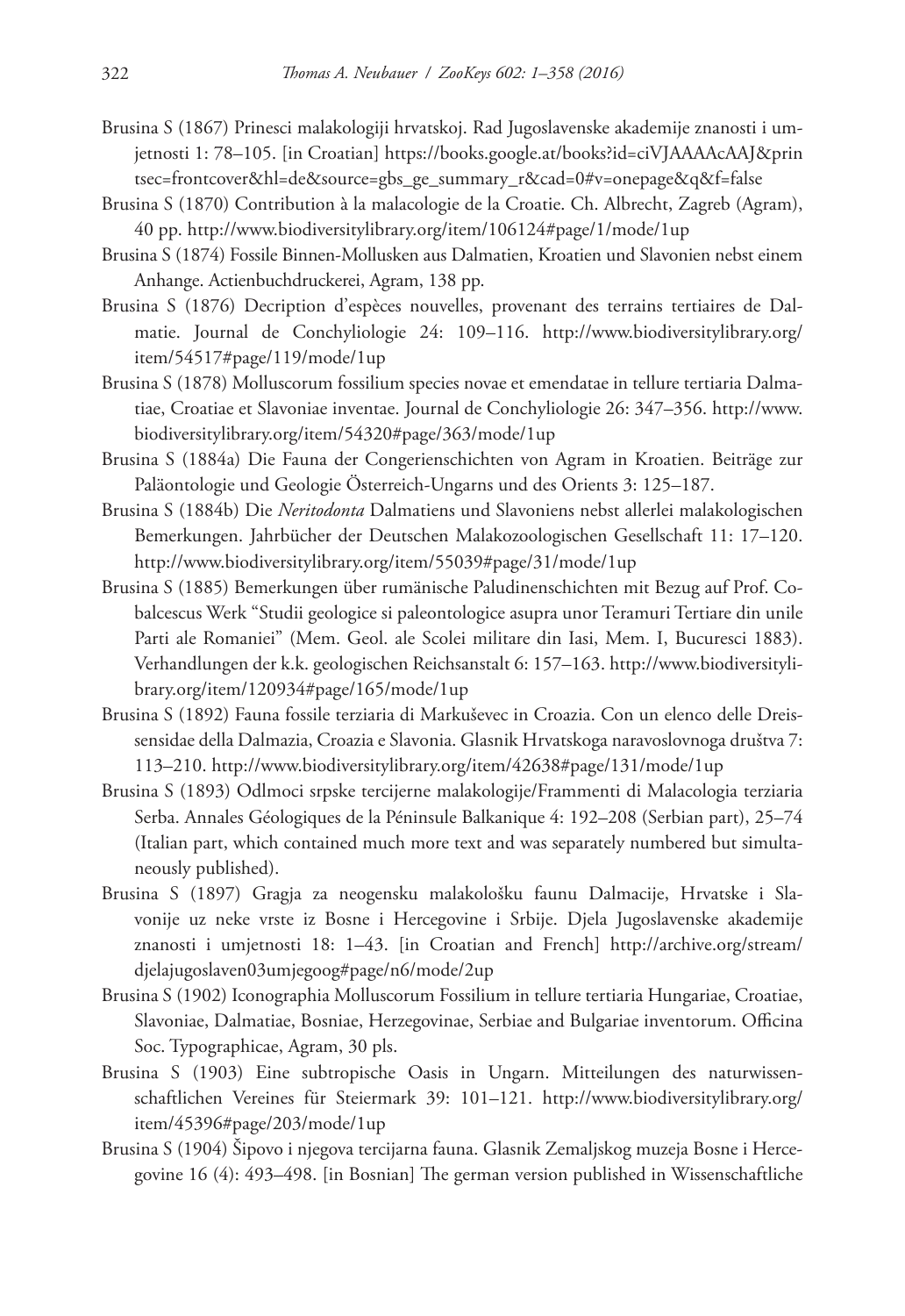Mitteilungen aus Bosnien und der Herzegowina in 1909 is available from http://www. biodiversitylibrary.org/item/192826#page/594/mode/1up

- Brusina S (1905) Naravoslovne crtice sa sjevero-istočne obale Jadranskoga mora. Dio treći. Putopis. Rad Jugoslavenske akademije znanosti i umjetnosti 163: 1–40. [in Croatian]
- Brusina S (1907) Naravoslovne crtice sa sjevero-istočne obale Jadranskoga mora. Dio cetvrti i posljednji. Specijalni. Rad Jugoslavenske akademije znanosti i umjetnosti 169: 195–251. [in Croatian]
- Bukowski G von (1892) Notiz über die Molluskenfauna der levantinischen Bildungen der Insel Rhodus. Anzeiger der Österreichischen Akademie der Wissenschaften, mathematisch-naturwissenschaftliche Classe 29: 247–250.
- Bukowski G von (1893) Die levantinische Molluskenfauna der Insel Rhodus, I. Theil. Denkschriften der mathematisch-naturwissenschaftlichen Classe der Kaiserlichen Akademie der Wissenschaften 60: 265–306. http://www.biodiversitylibrary.org/item/31609#page/283/ mode/1up
- Burgerstein L (1877) Beitrag zur Kenntniss des Jungtertiären Süsswasser-Depôts bei Ueskueb. Jahrbuch der k. k. geologischen Reichsanstalt 27: 243–250. http://www.biodiversitylibrary.org/item/110135#page/261/mode/1up
- Calvert F, Neumayr M (1880) Die jungen Ablagerungen am Hellespont. Denkschriften der mathematisch-naturwissenschaftlichen Classe der Kaiserlichen Akademie der Wissenschaften 40: 357–378. http://www.biodiversitylibrary.org/item/104344#page/395/mode/1up
- Calzada S, Urquiola M de M (1994) Nuevos datos sobre *Melanopsis armatus* Mathéron, 1843. (Gasterópodo del Cretácico, facies Garumniense). Coloquios de Paleontología 46: 151–159.
- Capellini G (1873) La formazione gessosa di Castellina Marittima e i suoi fossili. Memorie della Reale Accademia delle Scienze dell'Istituto di Bologna, Ser. 3: 525–602. http://www. biodiversitylibrary.org/item/120571#page/629/mode/1up
- Capellini G (1880) Gli strati a Congerie e la formazione gessoso-solfifera nella provincia di Pisa e nei dintorni di Livorno. Atti della Reale Accademia dei Lincei, Ann. 277, Memorie, Ser. 3 5: 375–427.
- Carez L (1879) Description d'espèces nouvelle des terrains tertiaires du bassin de Paris. Bulletin de la Société Géologique de France, troisième série 7: 637–641. http://jubilotheque.upmc.fr/img-viewer/fonds-bulsgf/GB\_000051\_001/Contenu/JPEG\_HD/viewer. html?ns=GB\_000051\_001\_J3\_0648.jpg
- Cerulli-Irelli S (1914) Fauna malacologica mariana. Parte settima. Melaniidae, Littorinidae, Fossaridae, Solariidae, Rissoidae, Capulidae, Calyptraeidae, Xenophoridae, Lamellariidae, Naticidae, Scalidae, Aclisidae, Eulimidae, Pyramidellidae. Palaeontographica Italica 20: 183–277. http://www.biodiversitylibrary.org/item/104144#page/191/mode/1up
- Chemnitz JH (1795) Neues systematisches Conchylien-Cabinet. Eilfter Band. Gabriel Nikolaus Raspe, Nürnberg, 310 pp. http://www.biodiversitylibrary.org/item/94992#page/5/mode/1up
- Chenu JC (1859) Manuel de conchyliologie et de paléontologie conchyliologique. Tome premièr. Victor Masson, Paris, 508 pp. doi: 10.5962/bhl.title.10591
- Chevallier H (1969) Mollusques subfossiles récoltés par M. Henri Lhote dans le Sud Oranais et le Sahara. Bulletin du Muséum National d'Histoire Naturelle, deuxième série 41 (1): 266–294.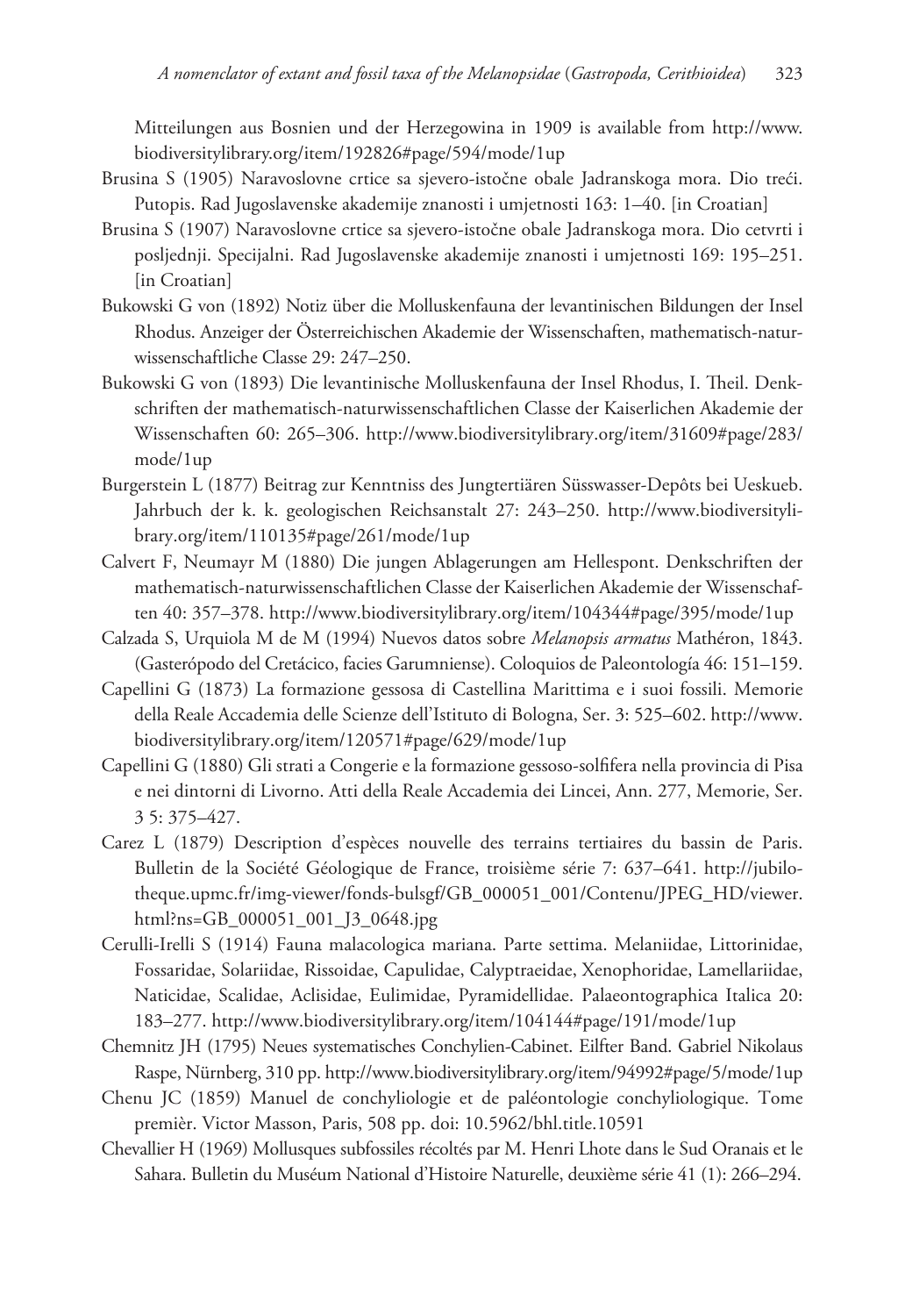- Clessin S (1887–1890) Die Mollusken-Fauna Mitteleuropa's. II. Theil. Die Molluskenfauna Oesterreich-Ungarns und der Schweiz. Bauer & Raspe, Nürnberg, 1–160 pp. (1887), 161–320 pp. (1887), 321–480 pp. (1888), 481–624 pp. (1889), i–ii, 625–858 pp. (1890). http://biodiversitylibrary.org/item/122836#page/8/mode/1up
- Cobălcescu G (1883) Studii geologice și paleontologice asupra unor tărâmuri terțiare din unele părţi ale României. Memoriile Geologice ale Scólei Militare din Iaşi 1: 1–161.
- Coelho AR, Dinis MT, Reis J (2013) Effect of Diet and Stocking Densities on Life History Traits of *Clea helena* (Philippi 1847) Reared in Captivity. Journal of Aquaculture & Research Development 4 (5): 187: 4 pp. doi: 10.4172/2155-9546.1000187
- Conrad TA (1830) On the Geology and Organic Remains of a part of the Peninsula of Maryland. Journal of the Academy of Natural Sciences of Philadelphia 6: 205–230. http://www. biodiversitylibrary.org/item/79409#page/217/mode/1up
- Conrad TA (1860) Description of New species of Cretaceous and Eocene Fossils of Mississippi and Alabama. Journal of the Academy of Natural Sciences of Philadelphia, second series 4: 275–298. http://www.biodiversitylibrary.org/item/113513#page/283/mode/1up
- Conrad TA (1862) Descriptions of new genera, subgenera and species of Tertiary and Recent shells. Proceedings of the Academy of Natural Sciences of Philadelphia 14: 284–291. http://www.biodiversitylibrary.org/page/1951756
- Conrad TA (1866) Illustrations of Miocene fossils with descriptions of new species. American Journal of Conchology 2 (1): 65–74. http://www.biodiversitylibrary.org/ item/30582#page/83/mode/1up
- Cossmann M (1886) Description d'espèces du Terrain tertiaire des environs de Paris (suite). Journal de Conchyliologie 34: 224–235. http://biodiversitylibrary.org/page/16071119- #page/232/mode/1up
- Cossmann M (1888) Catalogue illustré des coquilles fossils de l'Éocène des environs de Paris. Annales de la Société royale malacologique de Belgique 23: 3–324. http://www.biodiversitylibrary.org/item/28336#page/33/mode/1up
- Cossmann M (1889) Gastéropodes. In: Douvillé H (Ed.) Revue de paléontologie pour l'année 1888. Annuaire Géologique Universel 5: 1079–1109. https://archive.org/stream/ annuairegologiq09unkngoog#page/n1095/mode/2up
- Cossmann M (1899) Paléozoologie générale. Revue critique de paléozoologie 3 (4): 141–149. http://www.biodiversitylibrary.org/item/50630#page/157/mode/1up
- Cossmann M (1906) Estudio de algunos moluscos eocénicos del Pirineo catalán. Boletín de la Comisión del Mapa Geológico de España 28: 135–151.
- Cossmann M (1907) Appendice No. 4 au Catalogue illustré des coquilles fossils de l'Éocène des environs de Paris. Annales de la Société royale zoologique et malacologique de Belgique 41: 186–286. http://www.biodiversitylibrary.org/page/5599125#page/206/mode/1up [the cover indicates the year 1906, but individual printing sheets are dated January to March 1907]
- Cossmann M (1909) Essais de Paléoconchologie Comparée. Huitième Livraison. Privately published, Paris, 248 pp. http://www.biodiversitylibrary.org/item/113485#page/337/mode/1up
- Cossmann M, Peyrot A (1918) Conchologie néogènique de l'Aquitaine. Actes de la Société linnéenne de Bordeaux 70 (3): 5–491. http://www.biodiversitylibrary.org/ item/103369#page/11/mode/1up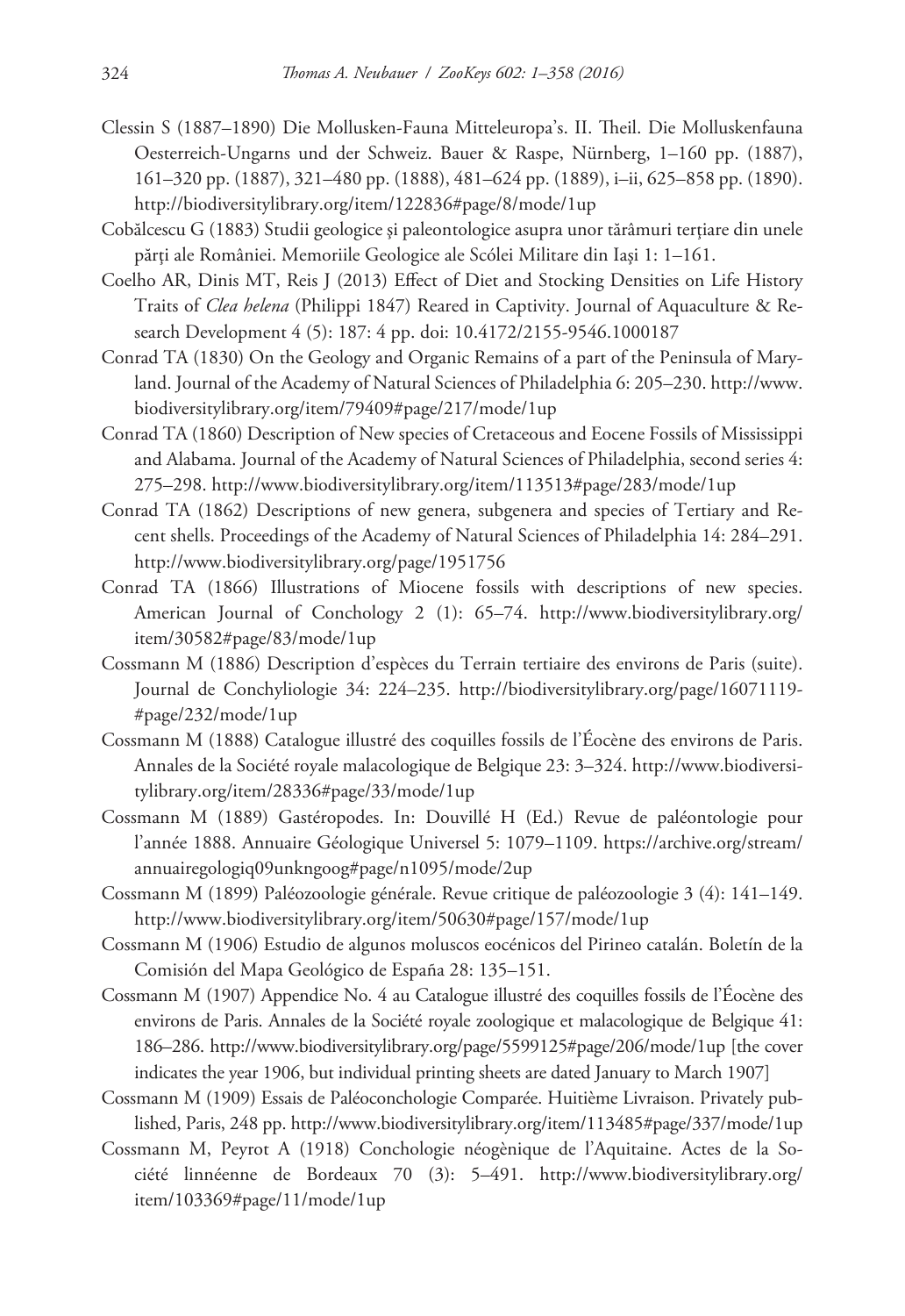- Cossmann M, Pissarro G (1906–1913) Iconographie complète des coquilles fossiles de l'éocène des environs de Paris. Tome 2e. Scaphopodes, Gastropodes, Brachiopodes, Céphalopodes & Supplément. Privately published, Paris, Fasc. 1: pls 1–9 (1906), Fasc. 2: pls 10–25 (1910), Fasc. 3: pls 26–45 (1911), Fasc. 4: pls 46–65 (1913). https://archive.org/stream/ iconographiecomp212coss#page/n199/mode/2up
- Crosse H (1867) Description d'espèces inédites provenant de la Nouvelle-Calédonie. Journal de Conchyliologie 15 (4): 433–437. http://biodiversitylibrary.org/item/52768#page/437/ mode/1up
- Crosse H (1869a) Diagnoses Molluscorum novorum. Journal de Conchyliologie 17 (1): 69–70. http://biodiversitylibrary.org/item/53431#page/73/mode/1up
- Crosse H (1869b) Description d'espèces inédites provenant de la Nouvelle-Calédonie. Journal de Conchyliologie 17 (3): 279–281. http://biodiversitylibrary.org/item/53431#page/283/ mode/1up
- Crosse H (1877) Rapport sur un mémoire de M. A. Letourneux, intitulé: Mollusques terrestres et fluviatiles du Maroc (Bulletin de la Société des sciences physiques, naturelles et climatologiques d'Alger, 13e année, 1876, 4°trimestre). Revue des sociétés savantes, deuxième série 11: 31–33. http://gallica.bnf.fr/ark:/12148/bpt6k202298p/f33.item
- Čtyroký P (1972) Die Molluskenfauna der *Rzehakia* (*Oncophora*)-Schichten Mährens. Annalen des Naturhistorischen Museums in Wien 76: 41–141. http://www.zobodat.at/pdf/ ANNA\_76\_0041-0141.pdf
- Dautzenberg P (1894) Liste des mollusques terrestres et fluviatiles recueillis par M. Th. Barrois en Palestine et en Syrie. Revue biologique du nord de la France 6: 329–353. http://www. biodiversitylibrary.org/item/41024#page/339/mode/1up
- De Cristofori G, Jan G (1832) Catalogus in IV. sectiones divisus rerum naturalium in museo exstantium Josephi De Cristofori et Georgii Jan plurium Acad. Scient. et Societ. Nat. Cur. Sodalium complectens adumbrationem oryctognosiae et geognosiae atque prodromum faunae et floriae Italiae Superioris. Sectio II. Conchyliologia. Pars I. Conspectus methodicus molluscorum. Fasc. 1. Testacea terrestria et fluviatilia. Carmignani, Parma, 1–2 pp. [unnumbered] [Dispositio methodica generum], pp. 1–8 [Conchylia terrestria et fluviatilia], pp. 1–4 [Mantissa in secundam partem catalogi testaceorum exstantium in collectione quam possident], pp. 1–4, [Excerptum e primo nostre programmate], pp. 1–16 [Conchylia fossilia]. http://www.biodiversitylibrary.org/item/122163#page/5/mode/1up
- Deffner C, Fraas O (1877) Begleitworte zur geognostischen Spezialkarte von Württemberg. Atlasblätter Bopfingen und Ellenberg. W. Kohlhammer, Stuttgart, 36 pp.
- De Gregorio A (1880) Fauna di S. Giovanni Ilarione. Fasc. I. P. Montaina e C., Palermo, xxviii + 106 pp.
- De Laubrière L, Carez L (1881) Sur les Sables de Brasles (Aisne). Bulletin de la Société Géologique de France, troisième série 8: 391–413. http://jubilotheque.upmc.fr/img-viewer/ fonds-bulsgf/GB\_000052\_001/Contenu/JPEG\_HD/viewer.html?ns=GB\_000052\_001\_ J3\_471.jpg
- Delpey G (1940) Les gastéropodes mésozoïques de la région libanaise. Haut Commissariat de la République française en Syrie et au Liban, Service des travaux publics, Section d'études géologiques - Notes et mémoires 3: 5–292.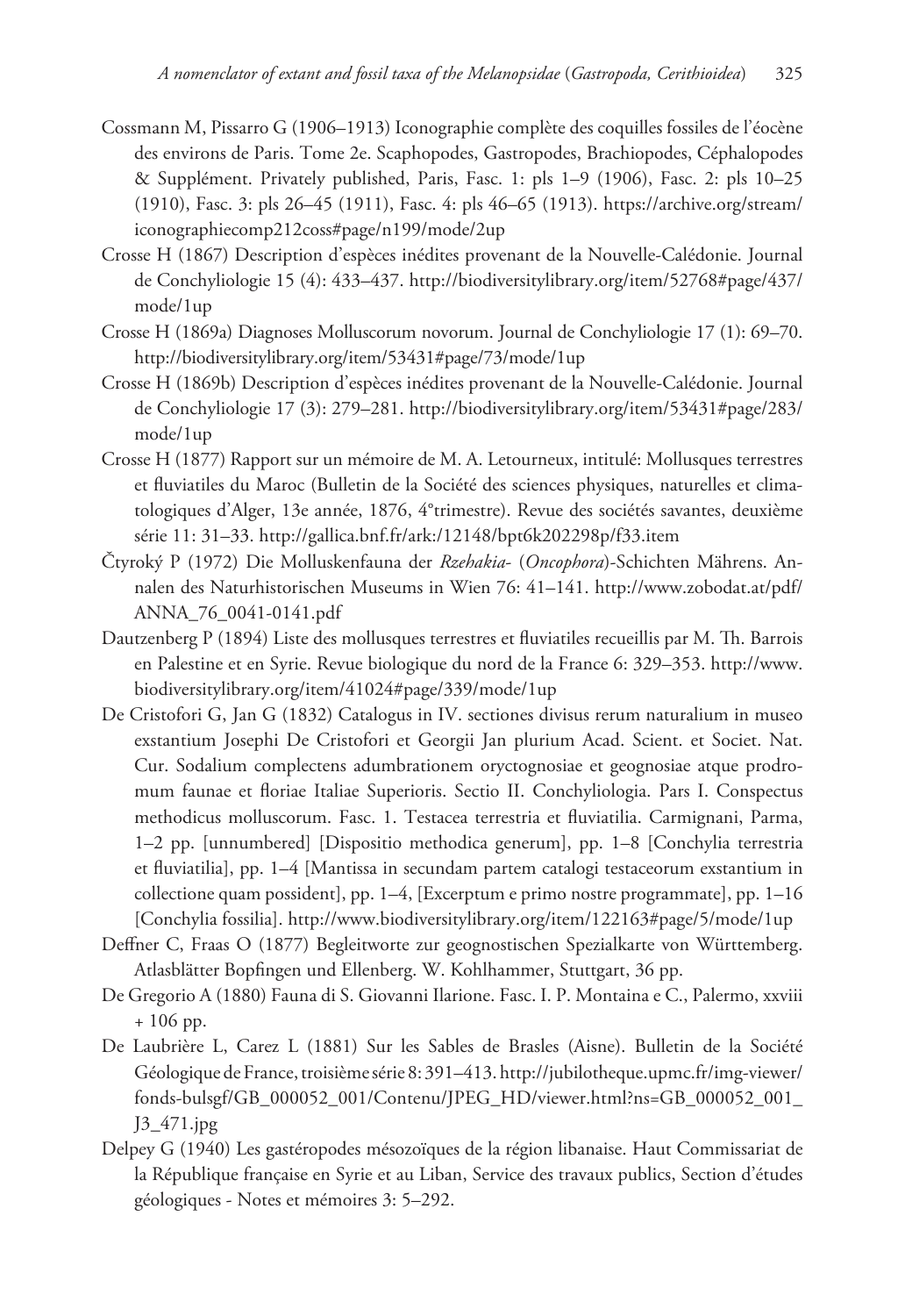- Deshayes G-P (1824–1837) Description des coquilles fossiles des environs de Paris, vol. II. Privately published, Paris, 1–80 pp. (1824), 81–146 pp. (1825), 147–290 pp. (1832), 291–426 pp. (1833), 427–498 pp. (1834), 499–780 pp. (1835), 781–814 pp. (1837). http://www.biodiversitylibrary.org/item/112044#page/6/mode/1up (text); http://www. biodiversitylibrary.org/item/111960#page/5/mode/1up (atlas)
- Deshayes GP (1830–1832) Encyclopédie méthodique ou par ordre de matières. Histoire naturelle des Vers et Mollusques. Privately published, Paris. Vol. 2, part 1: i–vi, 1–256 pp. (1830); part 2: 1–144 pp. (1830), 145–594 pp. (1832). Vol. 3: 595–1152 pp. (1832). http://www.biodiversitylibrary.org/bibliography/49857
- Deshayes GP (1861–1864) Description des animaux sans vertèbres découverts dans le bassin de Paris pour servir de supplément a la description des coquilles fossiles des environs de Paris comprenant une revue générale de toutes les espèces actuellement connues. Tome deuxième. - Texte. Mollusques Acéphalés Monomyaires et Brachiopodes. Mollusques céphalés. Première Partie. J.-B. Baillière et Fils, Paris, pp. 1–432, pls 1–26 (1861), pp. 433–640, pls 27–39 (1862), pp. 641–920, pls 40–62 (1863), pp. 921–968 (1864). http://www.biodiversitylibrary.org/item/110230#page/9/mode/1up
- Deshayes GP, Jullien J (1876) Mémoire sur les mollusques nouveaux du Cambodge envoyés au Muséum par M. le Docteur Jullien. Bulletin des Nouvelles Archives du Museum d'histoire naturelle 10 (1874): 115–162. http://www.biodiversitylibrary.org/item/49424#page/381/mode/1up
- De Serres M (1829) Géognosie des terrains tertiaires ou tableau des principaux animaux invertébrés des terrains marins tertiaires du midi de la France. Pomathio-Durville, Montpellier, Paris, 276 pp. https://books.google.at/books?id=e3EOAAAAQAAJ&pg=PA101&lpg=P A101&dq=%22melanopsis+deperdita%22+serres&source=bl&ots=sQALAl0\_Dw&sig- =gLGPfXBcKKjDj2c7BaoB0wrEB0M&hl=de&sa=X&ved=0ahUKEwjaw6uO1NPJAh UH\_iwKHcIpCGAQ6AEIIjAA#v=onepage&q&f=false
- De Stefani C (1877) Molluschi continentali fino ad ora notati in ltalia nei terreni pliocenici, ed ordinamento di questi ultimi. Atti della Società Toscana di Scienze Naturali, residente in Pisa 3 (2): 274–325. http://www.biodiversitylibrary.org/item/108494#page/316/mode/1up
- De Stefani C (1880) Molluschi continentali fino ad ora notati in ltalia nei terreni pliocenici, ed ordinamento di questi ultimi (continuazione). Atti della Società Toscana di Scienze Naturali, residente in Pisa 5 (1): 9–108. http://www.biodiversitylibrary.org/ item/113405#page/13/mode/1up
- Doderlein P (1863) Cenni geologici intorno la giacitura dei terreni miocenici superiori dell'Italia centrale. Atti del 10°Congresso degli scienziati Italiani 1862: 1–25.
- Dollfus GF (1906) Feuille de Bourges au 320 000e (Révision des Faunce continentales). Bulletin des services de la carte géologique de la France. Comptes rendus des collaborateurs pour la campagne de 1905 16 (110): 284–304.
- Dollfus GF (1912) Recherches critiques sur quelques genre et espèces d'*Hydrobia* vivants ou fossiles. Journal de Conchyliologie 59 (3): 179–270. http://biodiversitylibrary.org/ item/55064#page/207/mode/1up
- Dollfus GF (1922) Faune malacologique du Miocène supérieur de Janina en Epire. Bulletin de la Société Géologique de France, quatrième série 22: 101–123. http://jubilo-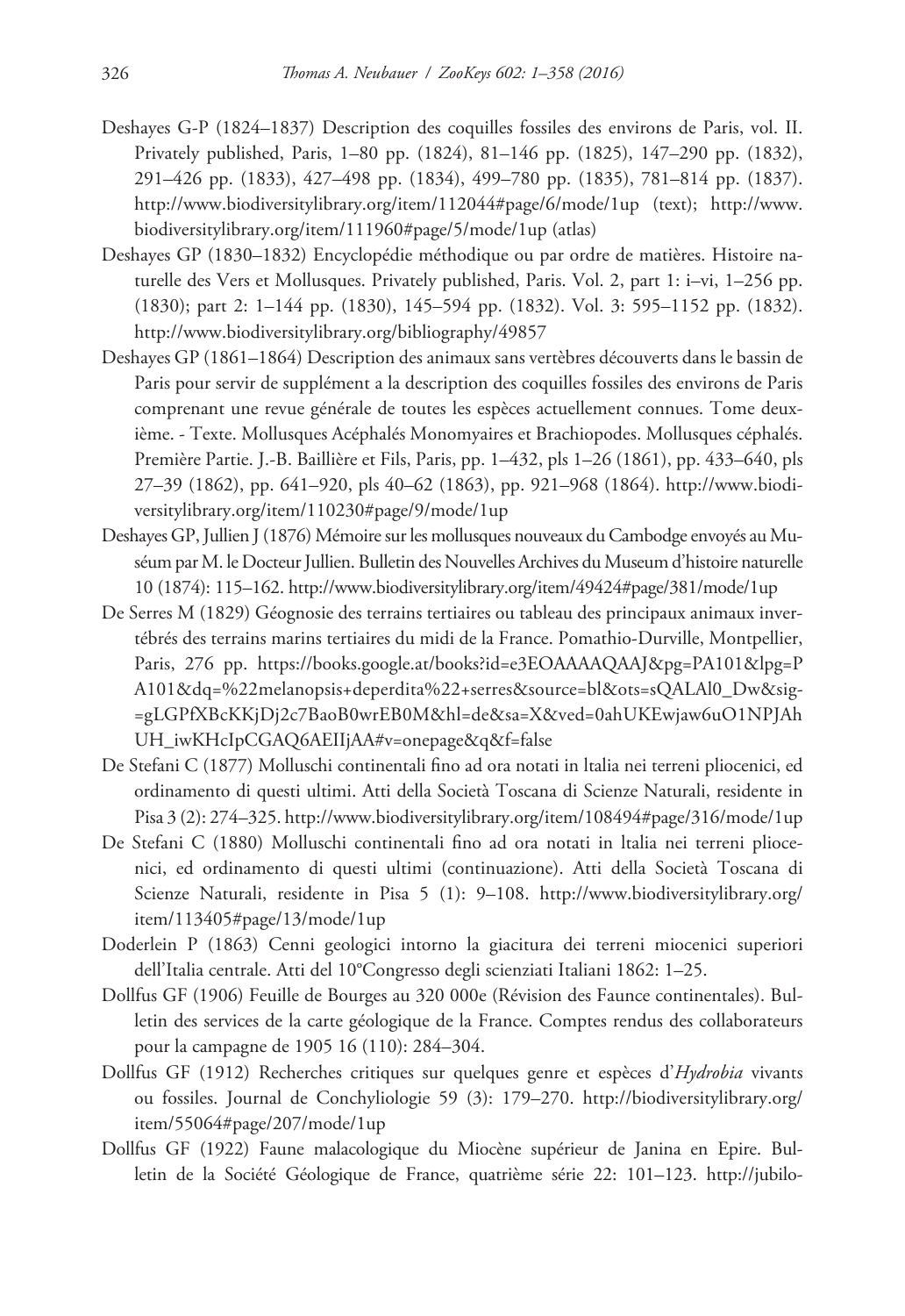theque.upmc.fr/img-viewer/fonds-bulsgf/GB\_000097\_001/Contenu/JPEG\_HD/viewer. html?ns=GB\_000097\_001\_J3\_128.jpg

- Dominici S, Kowalke T (2014) Early Eocene Cerithioidean gastropods of mangrove-fringed coasts (South-central Pyrenees, Spain). Bollettino della Società Paleontologica Italiana 53 (3): 137–162. doi: 10.4435/BSPI.2014.13
- Doncieux L (1908) Catalogue descriptif des fossiles nummulitiques de l'Aude et de l'Hérault. Deuxième partie (Fascicule I). Corbières septentrionale. Annales de l'Université de Lyon, Nouvelle Série, I. Sciences, Médecine 22: 1–288.
- D'Orbigny A (1850) Prodrome de Paléontologie. Stratigraphique universelle des animaux mollusques et rayonnés faisant suitre au cours élémentaire de paléontologie et de géologie stratigraphique. Deuxième volume. Victor Masson, Paris, 427 pp. doi: 10.5962/bhl.title.62810
- D'Orbigny A (1852) Prodrome de Paléontologie. Stratigraphique universelle des animaux mollusques et rayonnés faisant suitre au cours élémentaire de paléontologie et de géologie stratigraphique. Troisième volume. Victor Masson, Paris, 189 pp. http://www.biodiversitylibrary.org/item/98989#page/9/mode/1up
- Douvillé H (1904) Mission scientifique en Perse. Tome troisième. Etudes géologiques. Partie IV. - Paléontologie. Mollusqes fossiles. Ernest Leroux, Paris, 191–368 pp. http://gallica. bnf.fr/ark:/12148/bpt6k110553t/f300.item
- Drensky P (1947) Sustav i razprostranenie na sladkovodnite Mollusca v Bulgariya [Synopsis and distribution of freshwater Mollusca in Bulgaria]. Godishnik na Sofiiskiya Universitet, Fiziko-matematicheski fakultet, Kniga 3 - Estestrenna istoriya 43 (3): 33–54. [In Bulgarian with English summary]
- Dunker W (1848) Über die in der Molasse bei Günzberg unfern Ulm vorkommenden Conchylien und Pflanzenreste. Palaeontographica 1: 155–168. http://www.biodiversitylibrary. org/item/43708#page/171/mode/1up
- Dunker W (1862) Beschreibung einiger von Herrn Dr. v. Hochstetter auf Neuseeland gesammelten Süsswasser-Mollusken. Malakozoologische Blätter 8: 150–154. http://www.biodiversitylibrary.org/item/54069#page/418/mode/1up
- Erber J (1868) Bericht über eine Reise nach Rhodus. Verhandlungen der kaiserlichen und königlichen zoologisch-botanischen Gesellschaft in Wien 18: 903–908. http://www.biodiversitylibrary.org/item/81414#page/1081/mode/1up
- Esu D, Girotti O (1975) La malacofauna continentale del Plio-Pleistocene dell'Italia centrale. I. Paleontologia. Geologica Romana 13: 203–294. http://www.dst.uniroma1.it/geologicaromana/Volumi/VOL%2013/GR\_13\_203\_293\_Esu%20et%20al.pdf
- Esu D, Girotti O (2015a) The late Early Pleistocene non-marine molluscan fauna from the Synania Formation (Achaia, Greece), with description of nine new species. Archiv für Molluskenkunde 144 (1): 65–81. doi: 10.1127/arch.moll/1869-0963/144/065-081
- Esu D, Girotti O (2015b) *Melanopsis wilhelmi* n. sp. and *Valvata ducati* n. sp., two new Pleistocene gastropods from a section of the Stirone River (Emilia, North Italy) (Gastropoda: Melanopsidae, Valvatidae). Archiv für Molluskenkunde 144 (2): 149–154. doi: 10.1127/ arch.moll/1869-0963/144/149-154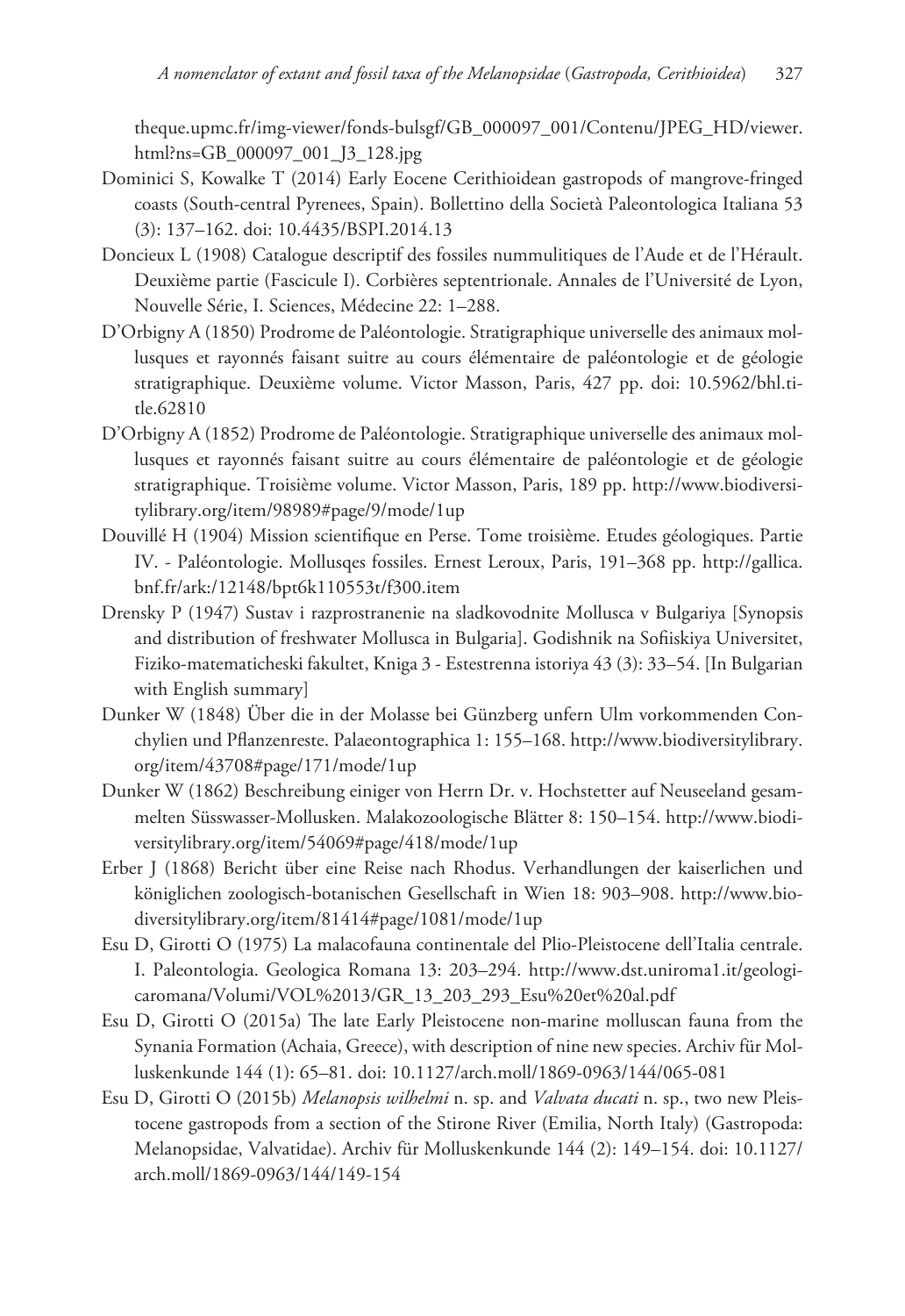- Etheridge R (1879) Notes on the Mollusca collected by C. Barrington Brown, Esq., A.R.S.M., from the Tertiary Deposits of Solimões and Javary Rivers, Brazil. Quarterly Journal of the Geological Society 35: 82–88. doi: 10.1144/GSL.JGS.1879.035.01-04.126
- Falsan A, Locard A (1879) Note sur les formations tertiaires et quaternaires des environs de Miribel (Ain). Annales de la Société d'Agriculture. Histoire naturelle et arts utiles de Lyon, cinquième série 1: 1–10.
- Férussac AEJPJFd'Audebard de (1812) Sur des Terreins d'eau douce observés en divers lieux, et sur les Fossiles terrestres et fluviatiles. Annales du Muséum National d'Histoire Naturelle 19: 242–256. http://www.biodiversitylibrary.org/item/23270#page/276/mode/1up
- Férussac AEJPJFd'Audebard de (1814) Mémoires géologiques sur les terreins formés sous l'eau douce par les débris fossiles des mollusques vivant sur la terre ou dans l'eau non salée. Poulet, Paris, 76 pp. http://books.google.at/books?pg=PR5&lpg=PA17&id=NqpAAAAAcAA J&hl=de&ots=x7ErJq1S5a#v=onepage&q&f=false
- Férussac AEJPJFd'Audebard de [continued by Deshayes GPP] (1819–1851) Histoire naturelle générale et particulière des mollusques terrestres et fluviatiles tant des espèces que l'on trouve aujourd'hui vivantes, que des dépouilles fossiles de celles qui n'existent plus ; classés d'après les caractères essentiels que présentent ces animaux et leurs coquilles. J.-B. Bailliere, Paris, 2 vols of text + 210 pls.
- Férussac AEJPJFd'Audebard de (1823) Monographie des espèces vivantes et fossiles du genre mélanopside, *Melanopsis*, et observations géologiques à leur sujet. Mémoires de la Société d'Histoire Naturelle de Paris 1 (1): 132–164. http://www.biodiversitylibrary.org/ item/23445#page/148/mode/1up
- Férussac JBLd'Audebard de, Férussac AEJPJFd'Audebard de (1807) Essai d'une méthode conchyliologique appliquée aux mollusques fluviatiles et terrestres d'après la considération de l'animal et de son test. Nouvelle édition augmentée d'une synonymie des espèces les plus remarquables, d'une table de concordance systématique de celles qui ont été décrites par Géoffroy, Poiret et Draparnaud, avec Müller et Linné, et terminée par un catalogue d'espèces observées en divers lieux de la France. Delance, Paris, xvi + 142 pp. http://wwwuser.gwdg.de/~subtypo3/gdz/pdf/PPN614791812/PPN614791812\_\_\_LOG\_0000.pdf
- Finlay HJ (1926) A Further Commentary on New Zealand Molluscan Systematics. Transactions and Proceedings of the New Zealand Institute 57: 320–485. http://rsnz.natlib.govt. nz/volume/rsnz\_57/rsnz\_57\_00\_003550.pdf
- Fischer-de-Waldheim G (1837) Oryctographie du Gouvernement de Moscou. Auguste Semen, Moscou, 202 pp. https://books.google.at/books?id=3F4qT7T4SE4C&printsec=frontcove r&hl=de&source=gbs\_ge\_summary\_r&cad=0#v=onepage&q&f=false
- Fischer P (1883) Observations sur la Note précédente. Journal de Conchyliologie 31 (1): 60–62. http://www.biodiversitylibrary.org/item/53857#page/70/mode/1up
- Fischer P, Crosse H (1880–1902) Études sur les mollusques terrestres et fluviatiles du Mexique et du Guatemala. In: Milne Edwards M (Ed.) Recherches Zoologiques pour servir à l'histoire de la faune de l'Amérique Centrale et du Mexique. Septième partie. Tome second. Imprimerie nationale, Paris, 731 pp., pl. 32–72. http://www.biodiversitylibrary.org/ item/100311#page/9/mode/1up (for publication dates see Bouchet and Rocroi 2005: 306).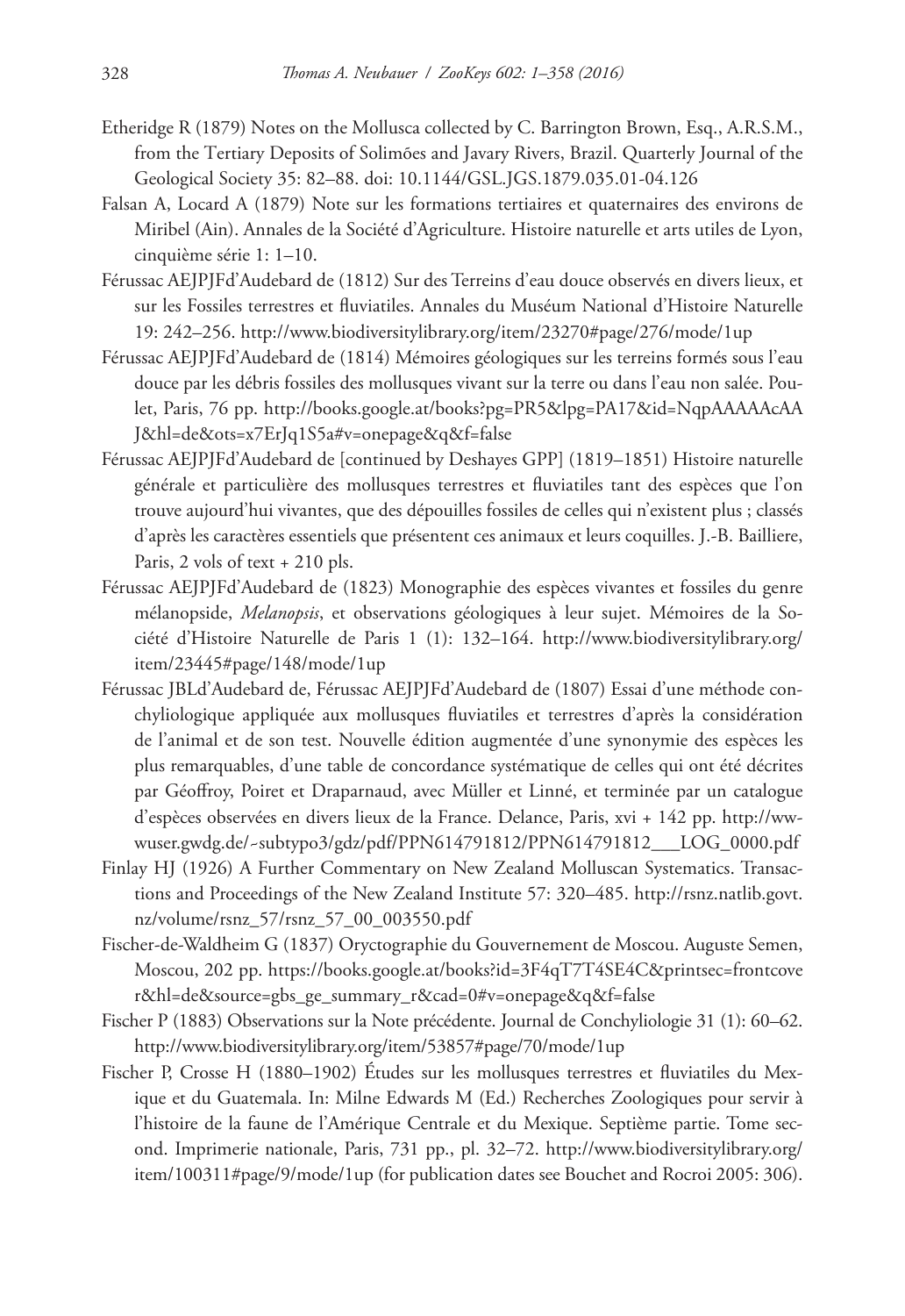- Fischer-Piette E (1937) Dates de publication du "Journal de Conchyliologie" de 1861 à 1900. Journal de Conchyliologie 81 (1): 88–92. http://gallica.bnf.fr/ark:/12148/bpt6k5567298f/ f95.image
- Fischer W (1993) *Melanopsis hennersdorfensis* n. sp., eine neue fossile Melanopside (Gastropoda: Thiaridae) aus dem Wiener Becken (Miocän/Pannon). Club Conchylia Informationen 25 (2): 179–183.
- Fischer W (1996a) Beiträge zur Kenntnis der rezenten und fossilen Melanopsidae V. *Melanopsis handmanniana* nov. nomen und *Melanopsis fossilis* (Gmelin 1790) (Gastropoda, Prosobranchia). Club Conchylia Informationen 28 (1/2): 25–38.
- Fischer W (1996b) Beiträge zur Kenntnis der rezenten und fossilen Melanopsidae VI. Über *Melanopsis coaequata* Handmann 1887 und *Melanopsis rugosa* Handmann 1887 sowie ein Nachtrag zu Teil V. (Gastropoda, Prosbranchia). Club Conchylia Informationen 28 (3/4): 19–26.
- Fitton WH (1824) Inquiries respecting the Geological Relations of the Beds between the Chalk and the Purbeck Limestone in the South-East of England. Annals of Philosophy, new series 8: 365–383. http://www.biodiversitylibrary.org/item/53939#page/385/mode/1up
- Fitton WH (1836) Observations on some of the Strata between the Chalk and the Oxford Oolite, in the South-east of England. Transactions of the Geological Society of London, Series 2 4 (2): 103–388. doi: 10.1144/transgslb.4.2.103
- Fontannes F (1879–1882) Les invertébrés du bassin tertiaire du sudest de la France. Les mollusques pliocènes de la vallée du Rhone et du Roussillon. Tome premier. Gastéropodes. Georg, F. Savy, Lyon, Paris, 276 pp., 12 pls. [1–76 pp. (March 1879); 77–168 pp. (February 1880); 169–268 pp. (June 1880); end date 1882 is given on front cover, possibly date of publication of plates, but not stated elsewhere]. http://www.biodiversitylibrary.org/ item/47327#page/7/mode/1up
- Fontannes F (1881) Les terrains tertiaires du bassin de Crest. Annales de la Société d'Agriculture. Histoire naturelle et arts utiles de Lyon 3: 827–1046. http://gallica.bnf.fr/ark:/12148/bpt-6k6154617d/f856.image
- Fontannes F (1884) Description sommaire de la faune malacologique des formations saumâtres et d'eau douce du groupe d'Aix (Bartonien-Aquitanien) dans le Bas-Languedoc, la Provence et le Dauphiné. Georg, F. Savy, Lyon, Paris, 60 pp. http://gallica.bnf.fr/ ark:/12148/bpt6k55007367
- Fontannes F (1887) Contribution à la faune malacologique des terrains néogènes de la Roumanie. Archives du Muséum d'Histoire naturelle de Lyon 4: 321–365.
- Forbes E (1856) On the Tertiary Fluvio-marine Formation of the Isle of Wight. Longman, Brown, Green, and Longmans, London, 162 pp. https://books.google.at/books?id=YibPAAAAMAA J&printsec=frontcover&hl=de&source=gbs\_ge\_summary\_r&cad=0#v=onepage&q&f=false
- Förster B (1892) Geologischer Führer für die Umgebung von Mühlhausen i. E. Mittheilungen der Geologischen Landesanstalt von Elsass-Lothringen 3: 199–309. https://archive.org/ stream/bub\_gb\_cY4MAAAAYAAJ#page/n267/mode/2up
- Fuchs T (1870a) III. Beiträge zur Kenntniss fossiler Binnenfaunen. III. Die Fauna der Congerienschichten von Radmanest im Banate. Jahrbuch der k. k. geologischen Reichsanstalt 20 (3): 343–364. http://opac.geologie.ac.at/wwwopacx/wwwopac.ashx?command=getconten t&server=images&value=JB0203\_343\_A.pdf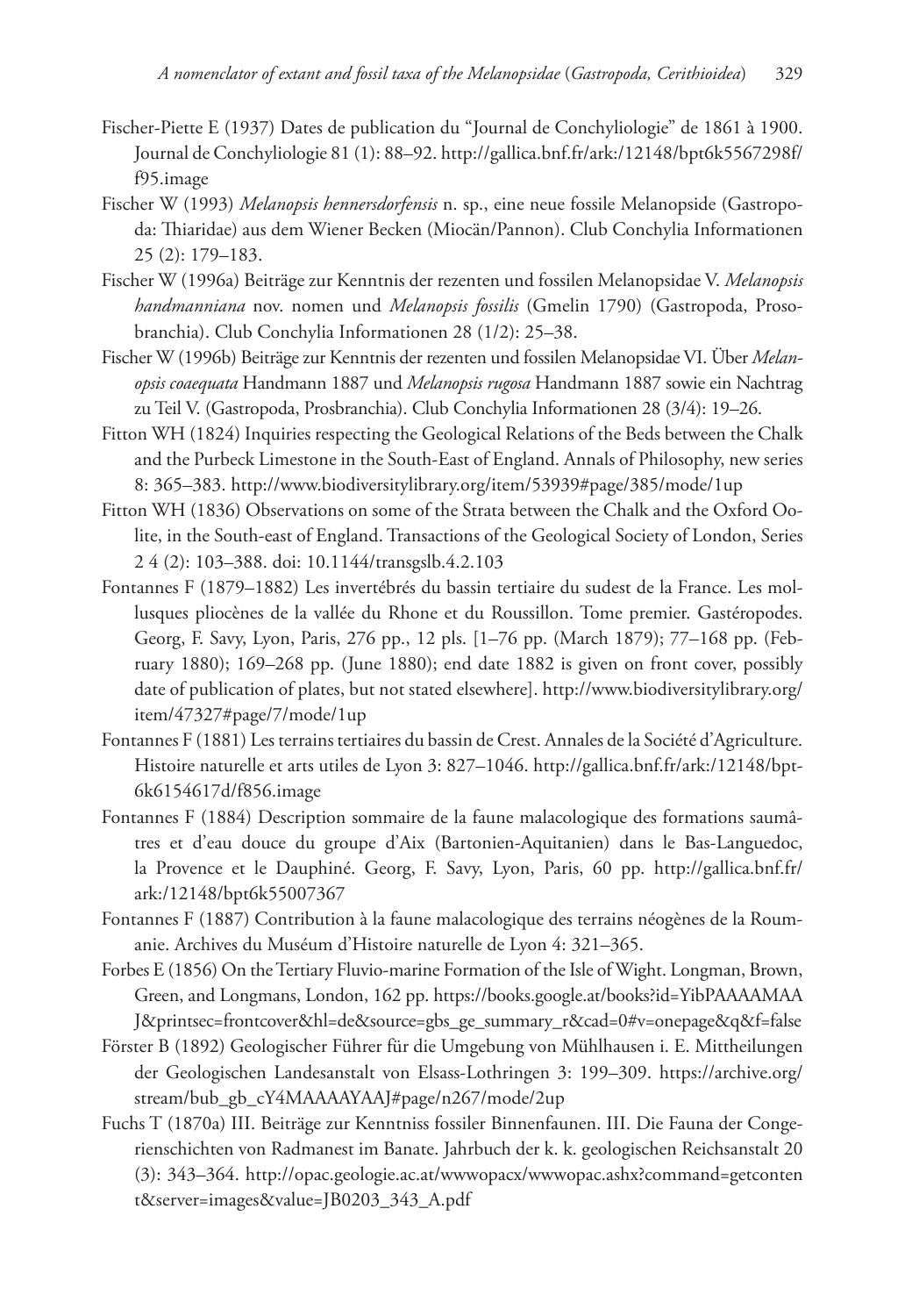- Fuchs T (1870b) VII. Beiträge zur Kenntniss fossiler Binnenfaunen. IV. und V. Die Fauna der Congerienschichten von Tihany am Plattensee und Kúp bei Pápa in Ungarn. Jahrbuch der k. k. geologischen Reichsanstalt 20 (4): 531–548. https://opac.geologie.ac.at/wwwopacx/ wwwopac.ashx?command=getcontent&server=images&value=JB0204\_531\_A.pdf
- Fuchs T (1873) Beiträge zur Kenntniss fossiler Binnenfaunen. VI. Neue Conchylienarten aus den Congerien-Schichten und aus Ablagerungen der sarmatischen Stufe. Jahrbuch der k. k. geologischen Reichsanstalt 23: 19–26. http://www.biodiversitylibrary.org/ item/110165#page/37/mode/1up
- Fuchs T (1877) Studien über die jüngeren Tertiärbildungen Griechenlands. Denkschriften der mathematisch-naturwissenschaftlichen Classe der Kaiserlichen Akademie der Wissenschaften 37 (2): 1–42. http://www.biodiversitylibrary.org/item/31616#page/381/mode/1up
- Fuchs T, Karrer F (1870) Neue Brunnengrabungen in Wien und Umgebung. In: Fuchs T, Karrer F Geologische Studien in den Tertiärbildungen des Wiener Beckens. Jahrbuch der k. k. geologischen Reichsanstalt 20: 130–140. https://opac.geologie.ac.at/wwwopacx/wwwopac.ashx?command=getcontent&server=images&value=JB0201\_113\_A.pdf
- Gabb WM (1868) An attempt at a revision of the two families Strombidae and Aporrhaidae. American Journal of Conchology 4: 137–149. http://www.biodiversitylibrary.org/ item/54513#page/157/mode/1up
- Gambetta L (1929) Molluschi. Archivio zoologico italiano 13: 45–117.
- Gassies J-B (1856) Description des coquilles univalves, terrestres et d'eau douce envoyées à la Société linnéenne de Bordeaux par M. le Capitaine Mayran. J.-B. Baillière, Paris, 13 pp. http://gallica.bnf.fr/ark:/12148/bpt6k6529789x/f3.image
- Gassies J-B (1857) Descriptions de coquilles terrestres et fluviatiles recueillies à la Nouvelle-Calédonie. Journal de Conchyliologie 6: 270–278. http://biodiversitylibrary.org/ item/53872#page/276/mode/1up
- Gassies J-B (1858) Descriptions d'espèces nouvelles de l'Archipel Calédonien (3e article). Journal de Conchyliologie 7: 368–372. http://biodiversitylibrary.org/item/53873#page/374/mode/1up
- Gassies J-B (1861) Faune conchyliologique terrestre et fluvio-lacustre de la Nouvelle-Calédonie. Actes de la Société Linnéenne de Bordeaux 24: 211–330. http://www.biodiversitylibrary. org/item/106381#page/225/mode/1up
- Gassies J-B (1869) Description d'espèces inédites de la Nouvelle-Calédonie. VIIIe article. Journal de Conchyliologie 17: 71–78. http://biodiversitylibrary.org/item/53431#page/75/ mode/1up
- Gassies J-B (1870) Diagnoses d'espèces inédites provenant de la Nouvelle-Calédonie. Neuvième article. Journal de Conchyliologie 18: 140–150. http://biodiversitylibrary.org/ item/52282#page/144/mode/1up
- Gassies J-B (1871) Faune conchyliologique terrestre et fluvio-lacustre de la Nouvelle-Calédonie. 2e partie. J.-B. Baillière et fils et F. Savy, Paris, 212 pp. http://biodiversitylibrary.org/ item/46322#page/9/mode/1up
- Gassies J-B (1874) Descriptions d'espèces nouvelles, terrestres et fluvio-lacustres de la Nouvelle-Calédonie. Journal de Conchyliologie 22: 375–387. http://biodiversitylibrary.org/ item/53430#page/379/mode/1up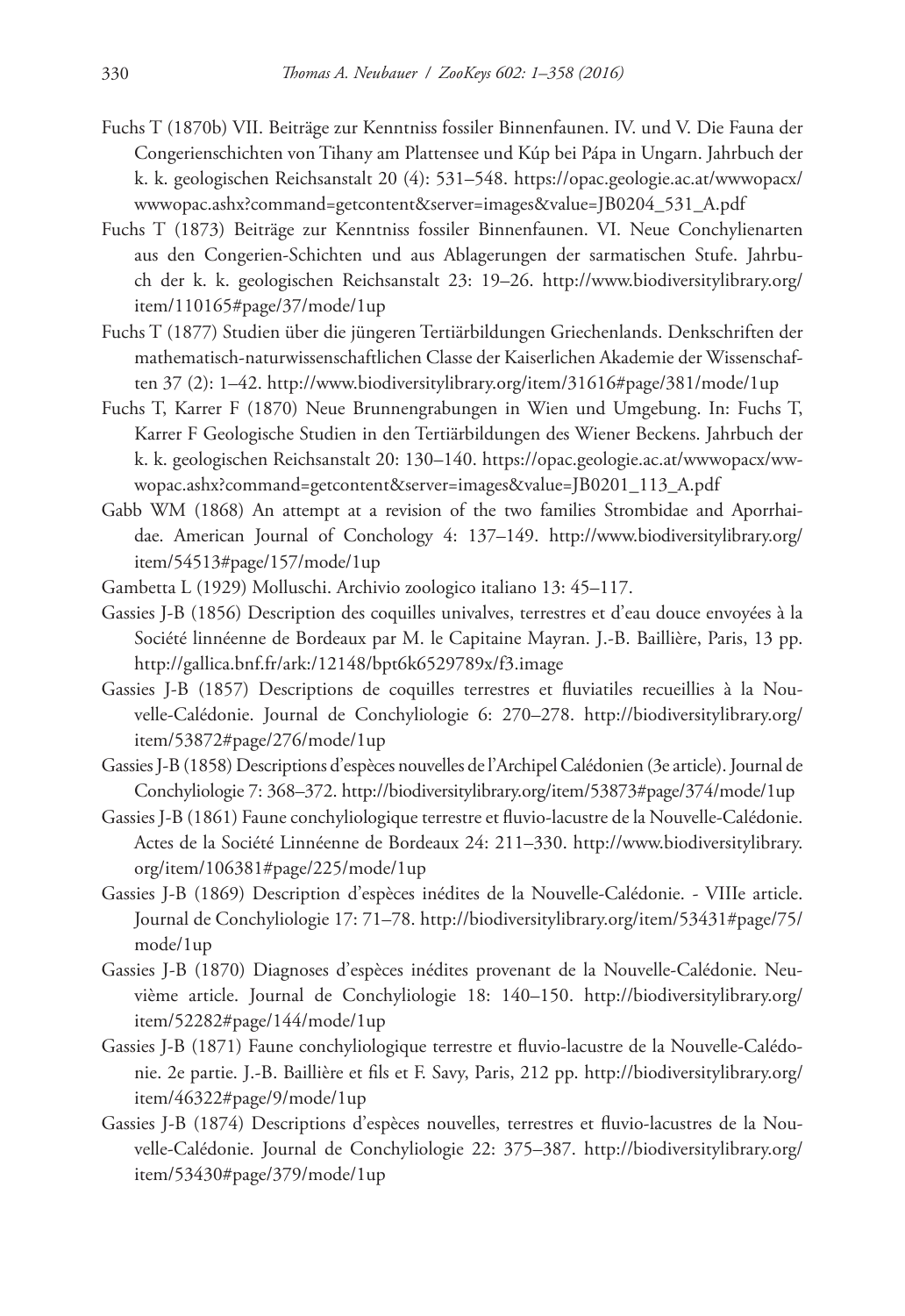- Gassies J-B (1880) Faune conchyliologique terrestre et fluvio-lacustre de la Nouvelle-Calédonie. Troisième partie. Baillière, Féret et Fils, Paris, Bordeaux, 108 pp. http://biodiversitylibrary. org/item/42311#page/9/mode/1up
- Gaudry A (1862–1867) Animaux fossiles et Géologie de l'Attique d'après les recherches faites en 1855–56 et en 1860 sous les auspices de l'Académie des Sciences. Libraire de la Société Géologique de France, Paris, Livr. 1–3: pp. 1–72, pls 1–12 (1862); Livr. 4–6: pp. 73–144, pls 13–24 (1863); Livr. 7–10: pp. 145–240, pls 25–40 (1864); Livr. 11–13: pp. 241–324, pls 41–52 (1865); Livr. 14–15: pp. 325–370, pls 53–60 (1866); Livr. 16–19: pp. 371–474, pls 61–75 (1867); Livr. 20: pp. 475–476 (1867). https://books.google.at/books?id=28VC dHzus08C&printsec=frontcover&hl=de&source=gbs\_ge\_summary\_r&cad=0#v=onepage &q&f=false (text); https://archive.org/details/bub\_gb\_bYbylmqfJV4C (atlas)
- Genth FA (1848) [Eocene Bildungen bei Wächtersbach im Hanauischen und ihre fossilen Reste; zur miocänen Geognosie des Mainzer-Beckens, seine Reste; Kalk-Tuff]. Neues Jahrbuch für Mineralogie, Geognosie, Geologie und Petrefaktenkunde 1848: 188–199. http:// www.biodiversitylibrary.org/page/36223720#page/216/mode/1up
- Gentiluomo C (1868) Catalogo dei Molluschi terrestri e fluviatili della Toscana. Bullettino Malacologico Italiano 1 (6): 81–100. http://www.biodiversitylibrary.org/ item/122154#page/131/mode/1up
- Georgopoulou E, Neubauer TA, Harzhauser M, Kroh A, Mandic O (2015) An outline of the European Quaternary localities with freshwater gastropods: Data on geography and updated stratigraphy. Palaeontologia Electronica 18 (3): 48A (9 p.). http://palaeo-electronica. org/content/2015/1328-quaternary-gastropods
- Germain L (1921) Mollusques terrestres et fluviatiles de Syrie. Tome premier Introduction et Gastéropodes. J.-B. Bailliére et fils, Paris, 523 pp. https://archive.org/details/mollusquesterres01germ
- Germain L (1934) Études sur les Faunes malacologiques insulaires de l'Océan Pacifique. In: Berland L, Berlioz J, Bryan EH, Cheesman E, Joleaud L, Chopard L, Germain L, Guillaumin A, Holdhaus K, Mumford & Adamson, River P, Seurat L, Skottsberg C, Topsent E, Vallaux C (eds) Contribution à l'étude du peuplement zoologique et botanique des îles du Pacifique. Paul Lechevalier & Fils, Paris, 89–153. http://gallica.bnf.fr/ark:/12148/ bpt6k6395474n/f105.item.r=france+berberes.langFR
- Gerstaecker A (1884) Vier Decaden von Neuropteren aus der Familie Megaloptera Burm. Mittheilungen aus dem naturwissenschaftlichen Vereine für Neu-Vorpommern und Rügen 16: 1–49.
- Gill T (1863) Systematic Arrangement of the Mollusks of the Family Viviparidae, and others, inhabiting the United States. Proceedings of the Academy of Natural Sciences of Philadelphia 15: 33–40. http://www.biodiversitylibrary.org/item/18294#page/39/mode/1up
- Gillet S, Gramann F, Steffens P (1978) Neue biostratigraphische Ergebnisse aus dem brackischen Neogen an Dardanellen und Marmara-Meer (Türkei). Newsletter on Stratigraphy 7 (1): 53–64.
- Gillet S, Marinescu F (1971) La faune malacologique pontienne de Radmanesti (Banat Roumain). Mémoires - L'Institut de Géologie et de Géophysique 15: 1–78.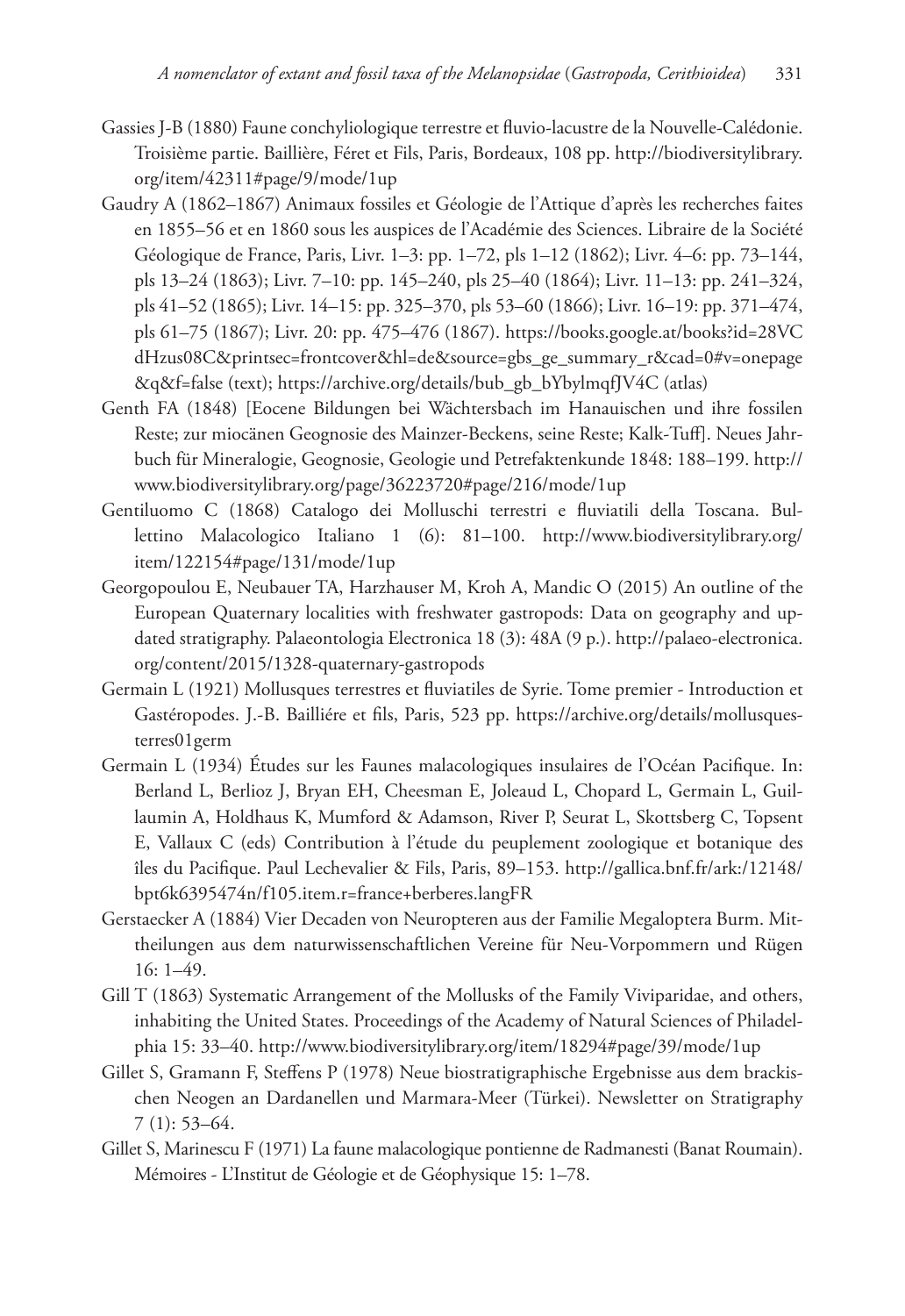- Girotti O (1972) Correlabilita', mediante molluschi d'acqua dolce, del Calabriano di Monte Mario (Roma) col Villafranchiano superiore. Geologica Romana 11: 229–235.
- Gistel J (1848) Naturgeschichte des Thierreichs. Für höhere Schulen. Hoffmann'sche Verlags-Buchhandlung, Stuttgart, xvi + 216 pp. Second edition from 1851 available from BHL: http://www.biodiversitylibrary.org/item/175526#page/7/mode/1up
- Glaubrecht M (1993) Mapping the diversity: geographical distribution of the freshwater snail *Melanopsis* (Gastropoda: ?Cerithioidea: Melanopsidae) with focus on its systematics in the Mediterranean Basin. Mitteilungen aus dem Hamburger Zoologischen Museum und Institut 90: 41–97.
- Glaubrecht M (1996) Evolutionsökologie und Systematik am Beispiel von Süß- und Brackwasserschnecken (Mollusca: Caenogastropoda: Cerithioidea): Ontogenese-Strategien, Paläontologische Befunde und Zoogeographie. Backhuys, Leiden, 499 pp.
- Glaubrecht M (2011) Toward solving Darwin's "mystery": speciation and radiation in freshwater gastropods. American Malacological Bulletin 29: 187–216. doi: 10.4003/006.029.0211
- Glibert M (1962) Les Mesogastropoda fossiles du Cénozoïque étranger des collections de l'Institut Royal des Sciences Naturelles de Belgique. Première partie. Cyclophoridae à Stiliferidae (inclus). Institut Royal des Sciences naturelles de Belgiques, Mémoires. Deuxième série 69: 1–305.
- Glöer P (2002) Die Tierwelt Deutschlands, 73. Teil: Die Süßwassergastropoden Nord- und Mitteleuropas. Bestimmungsschlüssel, Lebensweise, Verbreitung. ConchBooks, Hackenheim, 327 pp.
- Gmelin JF (1791) Caroli a Linné, systema naturae per regna tria naturae, secundum classes, ordines, genera, species, cum characteribus, differentiis, synonymis, locis. Editio decima tertia, aucta, reformata. Tomus I. Pars VI: Vermes. Georg Emanuel Beer, Lipsiae, 3021–3910 pp. http://www.biodiversitylibrary.org/item/83098#page/5/mode/1up
- Gorjanović-Kramberger K (1892) Das Vorkommen der Paludinenschichten in den Maria-Goricaer Hügeln in Croatien. Verhandlungen der k. k. geologischen Reichsanstalt 1892 (4): 108–110. http://biodiversitylibrary.org/page/39121934#page/534/mode/1up
- Gould AA (1847) [Descriptions of the following species of *Melania*, from the Collection of the Exploring Expedition]. Proceedings of the Boston Society of Natural History 2: 222–225. doi: 10.5962/bhl.part.3322
- Gozhik PF (2002) Pontychni prisnovodni molyusky pivdnya Ukrayiny i Moldovy. Privately published, Kiev, 96 pp.
- Gozhik PF, Datsenko LN (2007) Presnovodnyye Mollyuski pozdnego kaynozoya yuga Vostochnoy Yevropy. Chast' II. Semeystva Sphaeridae, Pisidiidae, Corbiculidae, Neritidae, Viviparidae, Valvatidae, Bithyniidae, Lithoglyphidae, Melanopsidae. Natsional'naya Akademiya Nauk Ukrainy, Institut Geologicheskikh Nauk, Kiev, 253 pp.
- Graells M de la P (1846) Catalogo de los moluscos terrestres y de agua dulce observado en España, y descripcion y notas de algunas especies nuevas o poco conocidas del mismo pais. Viuda é Hijos de Don Antonia Calleja; Calleja, Ojea y Compañia, Madrid, Lima, 23 pp. http://biodiversitylibrary.org/item/51553#page/7/mode/1up
- Grateloup J-PS de (1828) Tableau des coquilles Fossiles qu'on rencontre dans des terrains calcaires tertiaires (faluns) des environs de Dax, dans le département des Landes (Arti-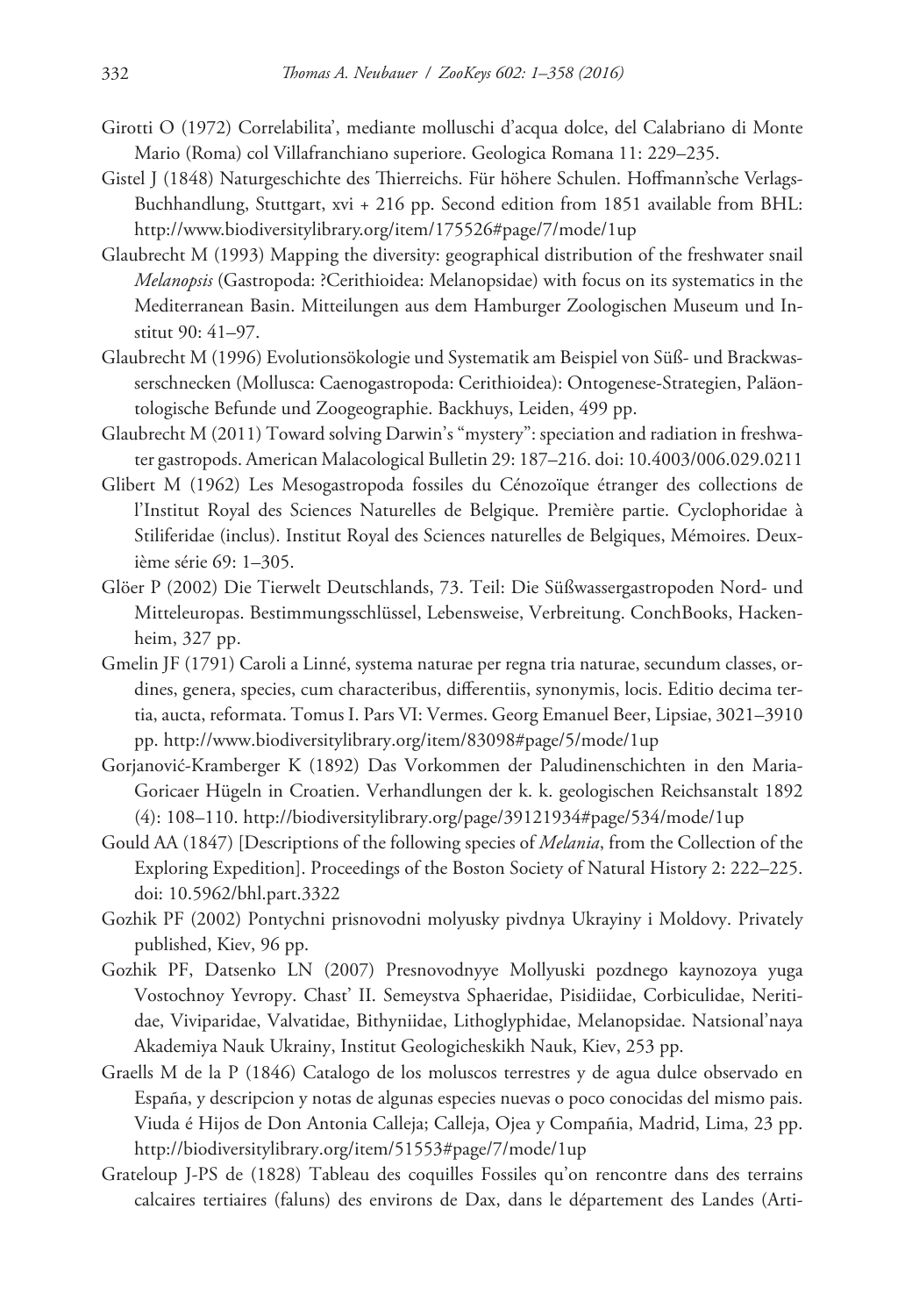cles 1–3). Bulletin d'Histoire Naturelle de la Société linnéenne de Bordeaux 2: 72–109, 123–158, 192–204. http://www.biodiversitylibrary.org/item/110491#page/82/mode/1up [publication dates indicated on p. 261 of the volume]

- Grateloup J-PS de (1838) Conchyliologie fossile du bassin de l'Adour. (3.me Mémoire). V. Mémoire sur les Coquilles fossiles des Mollusques terrestres et fluviatiles (de la classe des Trachéliopodes) observées dans les terrains tertiaires du bassin de l'Adour. Actes de la Société linnéenne de Bordeaux 10: 92–152. http://www.biodiversitylibrary.org/ item/101658#page/30/mode/1up
- Grateloup J-PS de (1840) Conchyliologie fossile des terrains tertiaires du bassin de l'Adour (environs de Dax). Tome 1: Univalves. Atlas. Th. Lafargue, Bordeaux, 48 pls. https://books. google.at/books?id=A-oQAAAAIAAJ&printsec=frontcover&hl=de&source=gbs\_ge\_summary\_r&cad=0#v=onepage&q&f=false
- Graves L (1847) Essai sur la topographie géognostique du département de l'Oise. Achile Desjardins, Beauvais, xv + 804 pp. https://patrimoine.mines-paristech.fr/items/viewer/1400- #page/Image+2/mode/2up
- Gray JE (1843) Notes on the Materials at present existing towards a Fauna of New Zealand. In: Dieffenbach E (Ed.) Travels in New Zealand; with contributions to the geography, geology, botany, and natural history of that country. Vol. II. John Murray, London, 177–295. http://www.biodiversitylibrary.org/item/67828#page/191/mode/1up
- Gray JE (1847) A list of the genera of recent Mollusca, their synonyma and types. Proceedings of the Zoological Society of London 15: 129–242.
- Griffith E, Pidgeon E (1833–1834) Vol. 12. The Mollusca and Radiata. Arranged by the Baron Cuvier, with supplementary additions to each order. In: Griffith E (Ed.) The Animal Kingdom arranged in conformity with its organization. Whittaker and Co., London, viii + 601 pp., 61 pls. [pp. 1–192, Mollusca pls. 1–27, 29–35, 38–39, 1833; pp. 193–601 + viii, Mollusca corrected pls. 28\*, 36\*, 37\*; pls. 40, 41, 1834]. http://www.biodiversitylibrary. org/item/40578#page/11/mode/1up
- Guirao Á (1854) Zwei Novitäten. Malakozoologische Blätter 1: 32–33. http://www.biodiversitylibrary.org/item/53876#page/48/mode/1up
- Gümbel CW von (1861) Geognostische Beschreibung des bayerischen Alpengebirges und seines Vorlandes. Justus Perthes, Gotha, 950 pp. http://reader.digitale-sammlungen.de/ de/fs1/object/display/bsb10806180\_00005.html
- Guppy RJL (1866) On the Relations of the Tertiary Formations of the West Indies. The Quarterly Journal of the Geological Society of London 22: 570–590. doi: 10.1144/GSL. JGS.1866.022.01-02.51
- Guppy RJL (1867) Descriptions of a New Genus and Six New Species of Mollusca, from the Caribean Miocene. The Geological Magazine 4 (41): 500–501. http://www.biodiversitylibrary.org/item/101219#page/556/mode/1up
- Halaváts G von (1903) Die Fauna der pontischen Schichten in der Umgebung des Balatonsees. Resultate der wissenschaftlichen Erforschung des Balatonsees 1 (1): 1–80.
- Halaváts G von (1914) Geologischer Aufbau der Gegend von Ujegháza, Holczmány und Oltszakadát. Jahresbericht der Königlich ungarischen Geologischen Anstalt 1913: 410–422.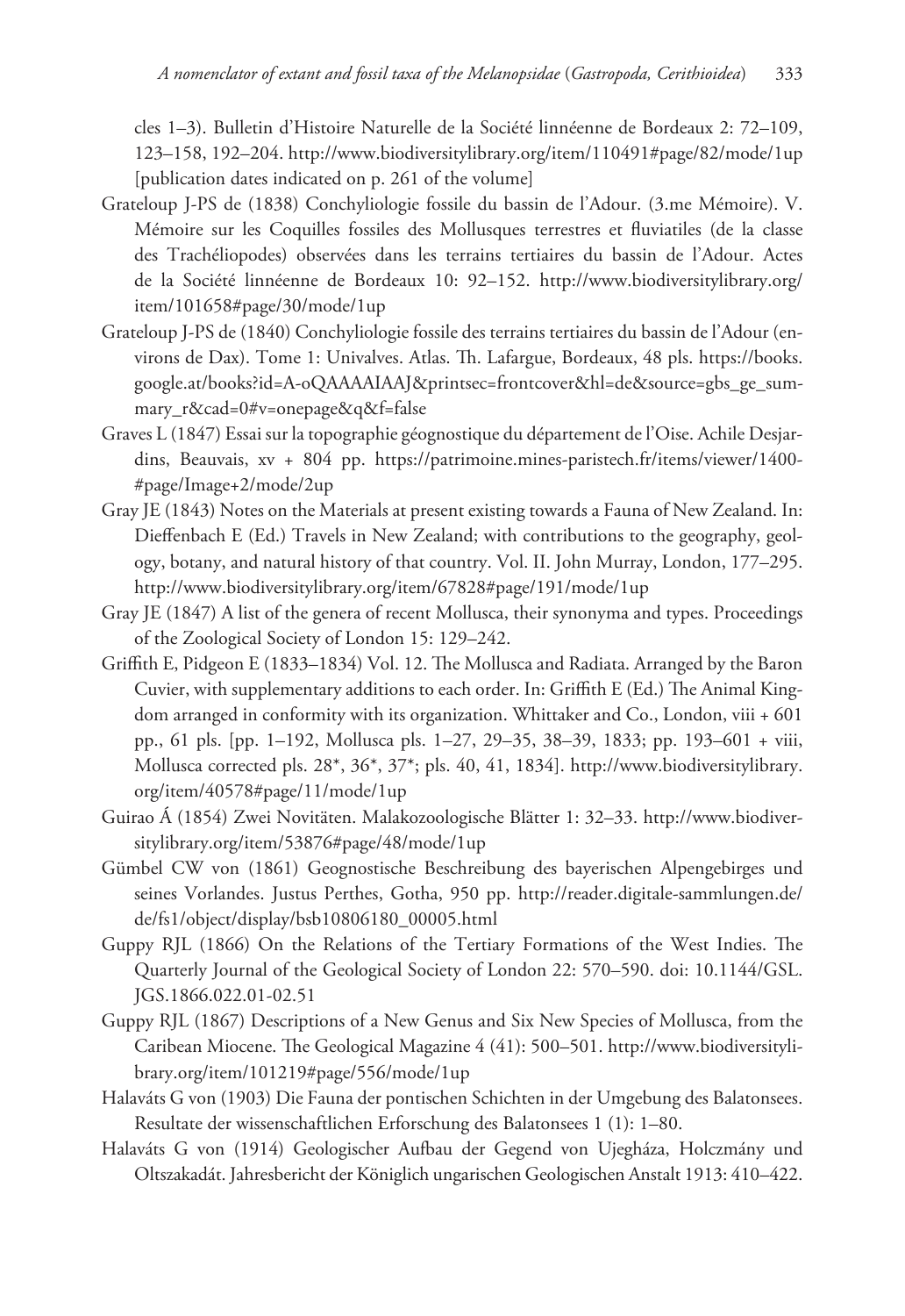- Handmann R (1882) Die fossile Molluskenfauna von Kottingbrunn. Jahrbuch der k. k. geologischen Reichsanstalt 32: 543–564. http://www.biodiversitylibrary.org/item/110147- #page/579/mode/1up
- Handmann R (1887) Die fossile Conchylienfauna von Leobersdorf im Tertiärbecken von Wien. Aschendorff, Münster, 47 pp.
- Hantken MRvP (1878) Die Kohlenflötze und der Kohlenbergbau in den Ländern der ungarischen Krone. Gebrüder Légrády, Budapest, 354 pp.
- Harris GD (1899) The Lignitic stage. Part II. Scaphopoda, Gastropoda, Pteropoda and Cephalopoda. Bulletins of American Paleontology 3 (11): 1–128. http://www.biodiversitylibrary. org/item/95774#page/15/mode/1up
- Harris TW (1841) A report on the insects of Massachusetts, injurious to vegetation. Folsom, Wells, and Thurston, Cambridge, 459 pp. http://www.biodiversitylibrary.org/ item/27609#page/5/mode/1up
- Harzhauser M, Kowalke T, Mandic O (2002) Late Miocene (Pannonian) Gastropods of Lake Pannon with Special Emphasis on Early Ontogenetic Development. Annalen des Naturhistorischen Museums in Wien, Serie A 103: 75–141. http://www.zobodat.at/pdf/ ANNA\_103A\_0075-0141.pdf
- Harzhauser M, Neubauer TA, Georgopoulou E, Esu D, D'Amico C, Pavia G, Giuntelli P, Carnevale G (2015) Late Messinian continental and Lago-Mare gastropod assemblages from the Tertiary Piedmont Basin, NW. Bollettino della Società Paleontologica Italiana 54 (1): 1–53. doi: 10.4435/BSPI.2015.1
- Haszprunar G (2014) A nomenclator of extant and fossil taxa of the Valvatidae (Gastropoda, Ectobranchia). ZooKeys 377: 1–172. doi: 10.3897/zookeys.377.6032
- Heller J, Mordan P, Ben-Ami F, Sivan N (2005) Conchometrics, systematics and distribution of *Melanopsis* (Mollusca: Gastropoda) in the Levant. Zoological Journal of the Linnean Society 144: 229–260. doi: 10.1111/j.1096-3642.2005.00172.x
- Heller J, Sivan N (2000) A new species of *Melanopsis* from the Golan heights, Southern Levant (Gastropoda: Melanopsidae). Journal of Conchology 37 (1): 1–5.
- Heller J, Sivan N (2001) *Melanopsis* from the Mid-Pleistocene site of Gesher Benot Ya'aqov (Gastropoda: Cerithioidea). Journal of Conchology 37 (2): 127–147.
- Heller J, Sivan N (2002a) *Melanopsis* from the Pleistocene site of 'Ubeidiya, Jordan Valley: direct evidence of early hybridization (Gastropoda: Cerithioidea). Biological Journal of the Linnean Society 75: 39–57. doi: 10.1046/j.1095-8312.2002.00005.x.
- Heller J, Sivan N (2002b) *Melanopsis* from the Pliocene site of 'Erq el-Ahmar, Jordan Valley (Gastropoda: Cerithioidea). Journal of Conchology 37 (6): 607–625.
- Heller J, Sivan N, Ben-Ami F (2002) Systematics of *Melanopsis* from the coastal plain of Israel (Gastropoda: Cerithioidea). Journal of Conchology 37 (6): 589–606.
- Heller J, Sivan N, Motro U (1999) Systematics, distribution and hybridization of *Melanopsis*  from the Jordan Valley (Gastropoda: Prosobranchia). Journal of Conchology 36 (5): 49–81.
- Hermite H (1879) Études géologiques sur les îles Baléares. Première partie, Majorque et Minorque. F. Pichon, F. Savy, Paris, 362 pp. doi: 10.5962/bhl.title.13990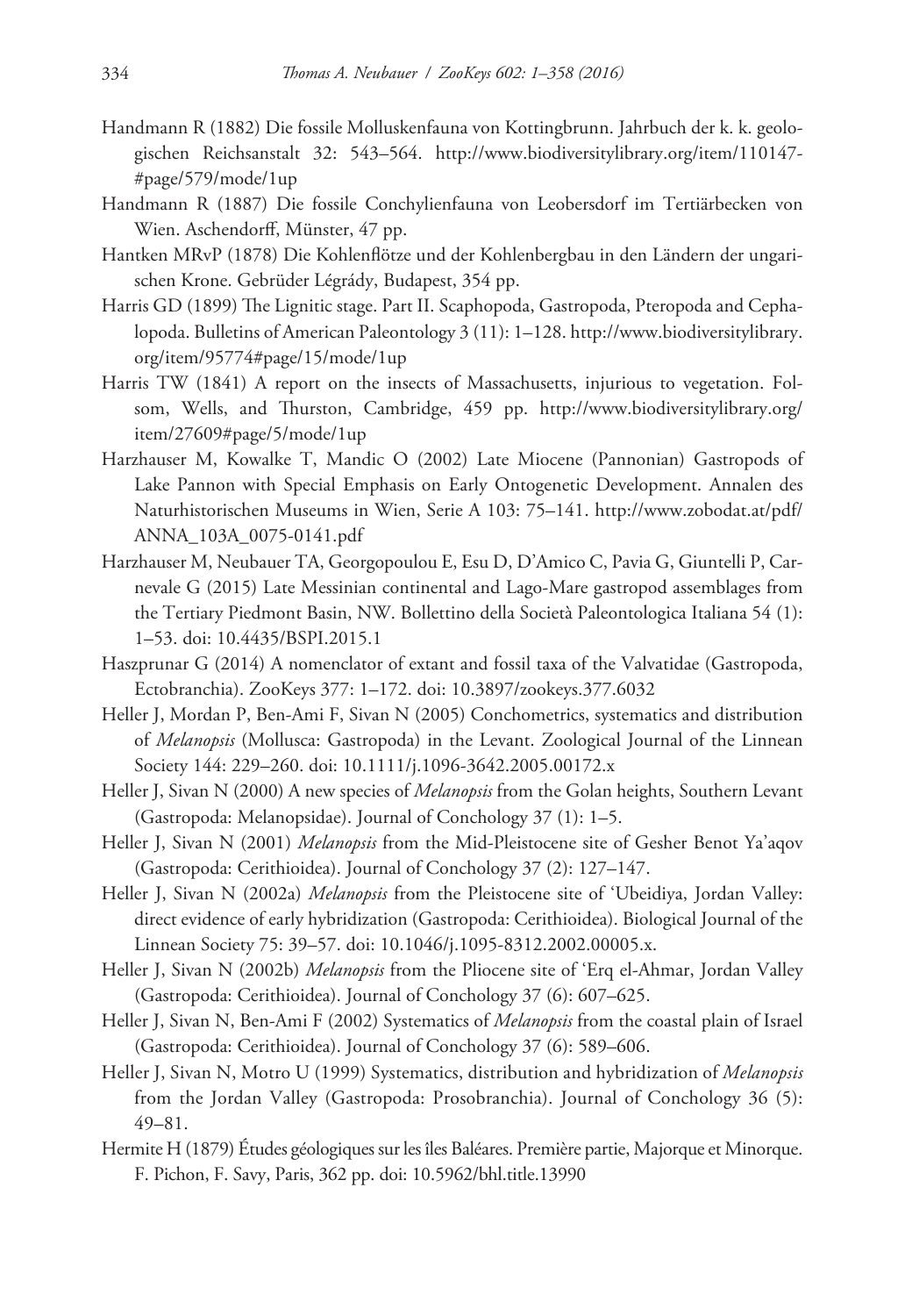- Herrmannsen AN (1846–1847) Indicis generum malacozoorum primordia. Nomina subgenerum, generum, familiarum, tribuum, ordinum, classium; adjectis auctoribus, temporibus, locis systematicis atque literariis, etymis, synonymis. Praetermittuntur Cirripedia, Tunicata et Rhizopoda. Vol. I. Fischer, Cassellis, i–xxvii, 1–104 pp. (September 1846), 105–232 pp. (December 1846), 233–360 pp. (March 1847), 361–488 pp. (April 1847), 489–616 pp. (May 1847), 617–637 pp. (July 1847). http://www.biodiversitylibrary.org/ item/40627#page/9/mode/1up
- Hoeninghaus FW (1831) Versuch einer geognostischen Eintheilung seiner Versteinerung-Sammlung (Dritter Theil. Tertiär-Gebirge.). Jahrbuch für Mineralogie, Geognosie, Geologie und Petrefaktenkunde 2: 132–170. https://archive.org/stream/ jahrbuchfrminer00unkngoog#page/n157/mode/2up
- Hoernes R (1876) Ein Beitrag zur Kenntniss fossiler Binnenfaunen. (Süsswasserschichten unter den sarmatischen Ablagerungen am Marmorameere.). Sitzungsberichte der mathematischnaturwissenschaftlichen Classe der Kaiserlichen Akademie der Wissenschaften 74 (1): 7–34. http://www.biodiversitylibrary.org/item/35546#page/13/mode/1up
- Hofmann K (1870) A Zsily-völgyi szénteknö. A Magyarhoni Földtani Társulat Munkálatai 5: 1–57. http://epa.oszk.hu/02000/02013/00005/pdf/EPA02013\_magyarhoni\_foldtani\_ tarsulat\_1870.pdf
- Hörnes M (1851–1856) Die fossilen Mollusken des Tertiär-Beckens von Wien. I. Univalven. Abhandlungen der Geologischen Reichsanstalt 3: 185–296 (1853), 385–460 (1855), 461–736 (1856).
- Hörnes M (1855) Über einige neue Gastropoden aus den östlichen Alpen. Denkschriften der Kaiserlichen Akademie der Wissenschaften. Mathematisch-naturwissenschaftliche Classe 10 (2): 173–178. http://www.biodiversitylibrary.org/item/30071#page/323/mode/1up
- Huică IV (1977) Studiul geologic al depozitelor miocene și pliocene dintre Valea Sohodol și Valea Blahnița, județul Gorj (depresiunea getică). Anuarul institutului de Geologie și Geofizică 51: 5–68.
- Hutton FW (1873) Catalogue of the Tertiary Mollusca and Echinodermata of New Zealand, in the collection of the Colonial Museum. Colonial Museum and Geological Survey Department, Wellington, xvi + 48 pp. doi: 10.5962/bhl.part.22727
- Hutton FW (1883) List of the Freshwater Shells of New Zealand. Proceedings of the Linnean Society of New South Wales 7: 67–68. https://archive.org/stream/proceedingsoflin0107li nn#page/66/mode/2up
- International Commission on Zoological Nomenclature (1944) Opinion 184. on the status of names first published in volumes 1 to 11 of Martini (F. H. W.) and Chemnitz (J. H.), Neues Systematischer Conchylien Cabinet, Nürnberg 1769–1795. Opinions And Declarations Rendered By The International Commission On Zoological Nomenclature 3: 25–35. http://www.biodiversitylibrary.org/item/107759#page/47/mode/1up
- International Commission on Zoological Nomenclature (1999) International Code of Zoological Nomenclature. International Trust for Zoological Nomenclature, London, 306 pp. Online available from http://www.nhm.ac.uk/hosted-sites/iczn/code/index.jsp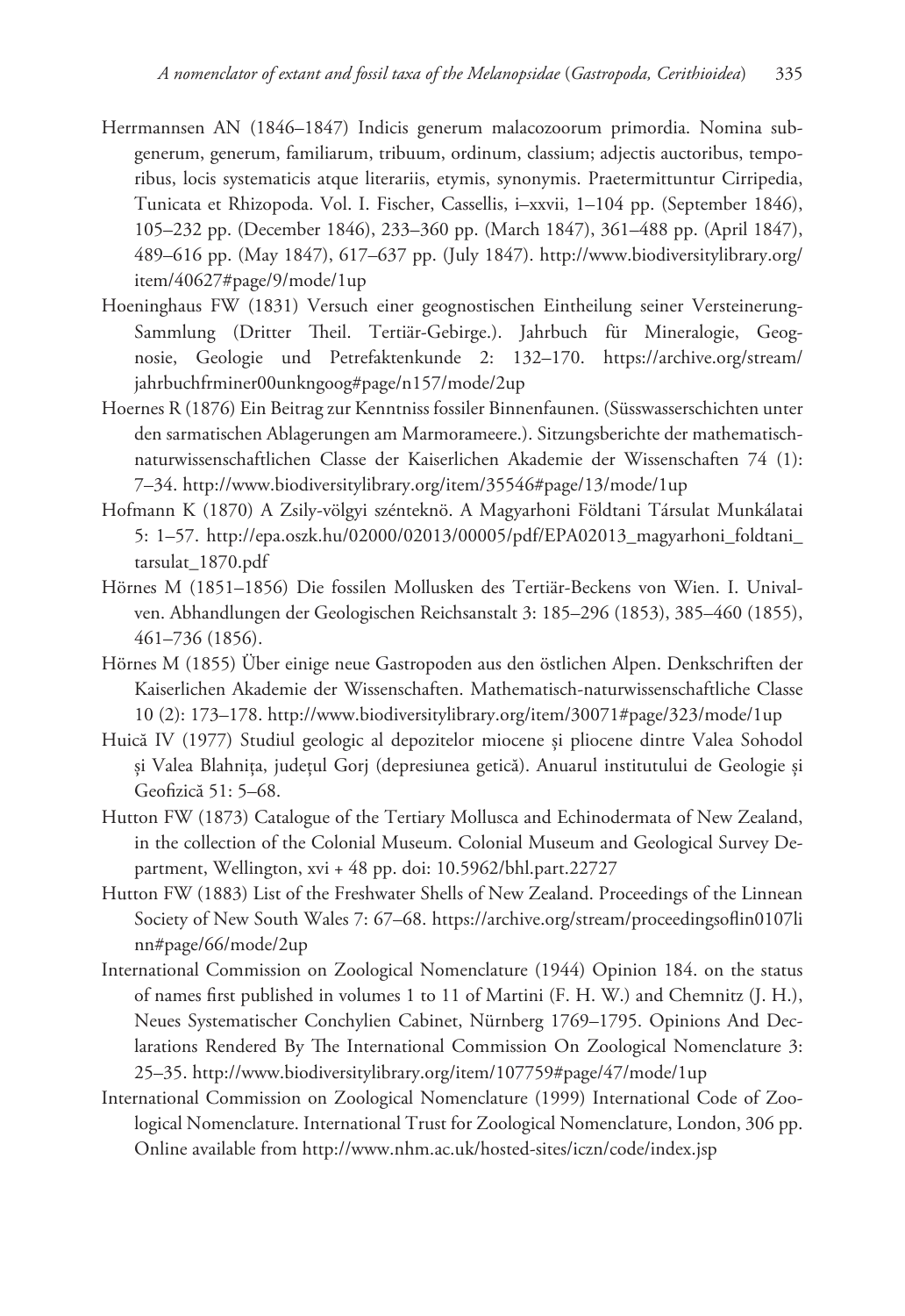- Ippolito F (1947) Contributi alla conoscenza della malacofauna delle ligniti di Colle dell'Oro presso Terni. Rendiconti della Reale Accademia delle scienze fisiche e matematiche di Napoli, seria 4 15: 10 p. [page range unknown, only Separatum available]
- Iredale T (1915) A commentary on Suter's "Manual of the New Zealand Mollusca". Transactions and Proceedings of the New Zealand Institute 47: 417–497. http://www.biodiversitylibrary.org/page/3343255#page/447/mode/1up
- Issel A (1865) Catalogo dei molluschi raccolti dalla missione italiana in Persia. Stamperia Reale, Torino, 55 pp. (The work was reprinted in the Memorie della Reale Accademia delle Scienze di Torino, Serie seconda 23 [1866]: 387–439. http://www.biodiversitylibrary.org/ item/97653#page/445/mode/1up)
- Issel A (1866) Dei molluschi raccolti nella provincia di Pisa. Memorie della Società Italiana di Scienze Naturali 2 (1): 1–38. http://babel.hathitrust.org/cgi/pt?id=mdp.3901504009183 0;view=1up;seq=9
- Izzatullaev ZI, Starobogatov YI (1984) Pod *Melanopsis* (Gastropoda, Pectinibranchia) i ego predstaviteli, obitayushchiye v vodoyemakh SSSR [The genus *Melanopsis* (Gastropoda, Pectinibranchia) and its representatives that live in the waters of the USSR]. Zoologicheskiy Zhurnal 48 (10): 1471–1483. [In Russian]
- Jekelius E (1944) Sarmat und Pont von Soceni (Banat). Memoriile Institutului geologic al României 5: 1–167.
- Jodot P (1958) Les faunes des mollusques continentaux reparties dans le sud-est de l'Espagne entre le Miocène supérieur et le Quaternaire. Memorias y comunicaciones del Instituto Geológico 17: 3–133.
- Jodot P (1965) Malacologie continentale de quelques gisements quaternaires du littoral atlantique marocain [Avant-propos par Georges Lecointre]. Notes et Mémoires du Service Géologique Maroc 25 (185): 101–108.
- Kapan Yeşilyurt S, Taner G (2002) Datça yarimadasinin geç pliyosen Pelecypoda ve Gastropoda faunasi ve stratigrafisî (Muğla-Güneybati Anadolu). MTA Dergisi 125: 89-120. [in Turkish] http://www.mta.gov.tr/v2.0/daire-baskanliklari/bdt/kutuphane/mtadergi/125\_6.pdf
- Kennard AS (1942a) The Histoire and Prodrome of Férussac. Part I. Proceedings of the Malacological Society of London 25 (1): 12–17.
- Kennard AS (1942b) The Histoire and Prodrome of Férussac. Part II. Proceedings of the Malacological Society of London 25 (3): 105–110.
- Kennard AS (1942c) The Histoire and Prodrome of Férussac. Part III. Proceedings of the Malacological Society of London 25 (3): 111–118.
- Klein A (1852) Conchylien der Süsswasserkalkformation Württembergs. Jahreshefte des Vereins für vaterländische Naturkunde in Württemberg 8: 157–164.
- Klika G (1891) Die tertiaeren Land- und Süsswasser-Conchylien des nordwestlichen Böhmen. Archiv der naturwissenschaftlicher Landesdurchforschung von Böhmen 7: 1–122. http:// www.biodiversitylibrary.org/item/112127#page/331/mode/1up
- Kobelt W (1879–1880) Iconographie der Land- & Süsswasser-Mollusken mit vorzüglicher Berücksichtigung der europäischen noch nicht abgebildeten Arten von E. A. Rossmässler. VII. Band. C. W. Kreidel, Wiesbaden, Hefte 1–3: 1–24 pp. (1879), Hefte 4–6: 24–94 pp. (1880) pp. http://www.biodiversitylibrary.org/item/55038#page/377/mode/1up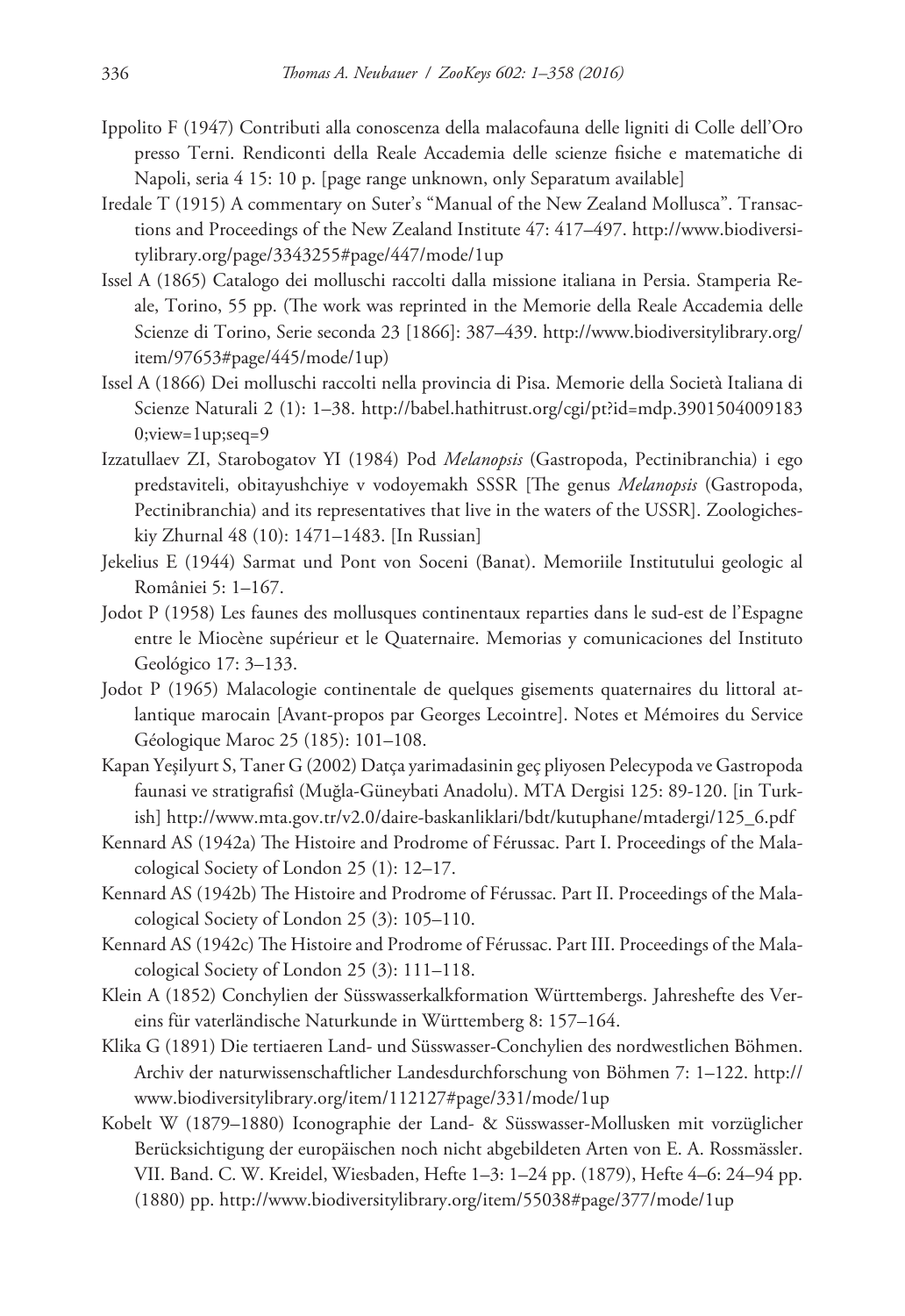- Kobelt W (1881) Catalog der im europäischen Faunengebiet lebenden Binnen-Conchylien. 2. Auflage. Fischer, Cassel, 294 pp. http://www.biodiversitylibrary.org/item/51396#page/11/ mode/1up
- Koch F (1917) Levantinska fauna Vukomerickih gorica. Glasnik Hrvatskoga prirodoslovnoga društva 29: 7–17. [in Croatian] http://www.biodiversitylibrary.org/item/41618#page/217/ mode/1up
- Köhler F, Glaubrecht M (2010) Uncovering an overlooked radiation: molecular phylogeny and biogeography of Madagascar's endemic river snails (Caenogastropoda: Pachychilidae: *Madagasikara* gen. nov.). Biological Journal of the Linnean Society 99 (4): 867–894. doi: 10.1111/j.1095-8312.2009.01390.x
- Kollmann HA (1984) *Megalonoda* n. gen. (Melanopsidae, Gastropoda) aus der Oberkreide der Nördlichen Kalkalpen (Österreich). Annalen des Naturhistorischen Museums in Wien, Serie A 86: 55–62. http://www.zobodat.at/pdf/ANNA\_86A\_0055-0062.pdf
- Kormos T (1903) Palaeontologiai közlemények. Földtani Közlöny 33: 451–462 (hungarian), 496–503 (german). http://epa.oszk.hu/01600/01635/00054/pdf/Foldtani\_kozlony\_ EPA01635\_1903\_10-12\_451-462.pdf
- Kormos T (1904) Új adatok a Püspökfürdő élő csigáinak ismeretéhez. Állattani Közlemények 3: 102–111. [in Hungarian]
- Kormos T (1905) Über den Ursprung der Thermenfauna von Püspökfürdő. Földtani Közlöny 35 (8–9): 421–450.
- Koşal-Şahin S, Yıldırım MZ (2007) The Mollusc Fauna of Lake Sapanca (Turkey: Marmara) and Some Physico-Chemical Parameters of Their Abundance. Turkish Journal of Zoology 31: 47–52. http://journals.tubitak.gov.tr/zoology/issues/zoo-07-31-1/zoo-31-1-7-0511-12.pdf
- Krauss F (1852) Die Mollusken der Tertiärformation von Kirchberg an der Iller. Jahreshefte des Vereins für vaterländische Naturkunde in Württemberg 8: 136–157.
- Kühn O (1946) Das Alter der Prominaschichten und der innereozänen Gebirgsbildung. Jahrbuch der Geologischen Bundesanstalt 91: 49–94. http://opac.geologie.ac.at/wwwopacx/ wwwopac.ashx?command=getcontent&server=images&value=JB0911\_049\_A.pdf
- Kühn O (1951) Süsswassermiozän von bosnischem Typus in Griechenland. Annales Géologiques des Pays Helléniques 3: 185–192.
- Kühn O (1963) Das Süsswasserrniozän von Attika. Praktika tis Akademias Athinon 38: 370–400.
- Kurr JG von (1856) Land- und Süsswasserconchylien der Tertiärformation Oberschwabens. Jahreshefte des Vereins für vaterländische Naturkunde in Württemberg 12: 38–43. http:// www.biodiversitylibrary.org/item/33518#page/46/mode/1up
- Lamarck J-BPA de M de [1797] Tableau encyclopédique et méthodique des trois règnes de la nature. Vingt-unième partie. Mollusques testacés. Henri Agasse, Paris, pl. 287–390. http:// biodiversitylibrary.org/item/130185#page/9/mode/1up
- Lamarck J-BPA de M de (1799) Prodrome d'une nouvelle classification des coquilles, comprenant une rédaction appropriée des caractères génériques, et l'établissement d'un grand nombre des genres nouveaux. Mémoires de la Société d'Histoire Naturelle de Paris 1: 63–91.
- Lamarck J-BPA de M de (1804) Suite des mémoires sur le fossiles des environs de Paris. Annales du Muséum national d'histoire naturelle 4: 429–436. http://biodiversitylibrary.org/ item/93709#page/432/mode/1up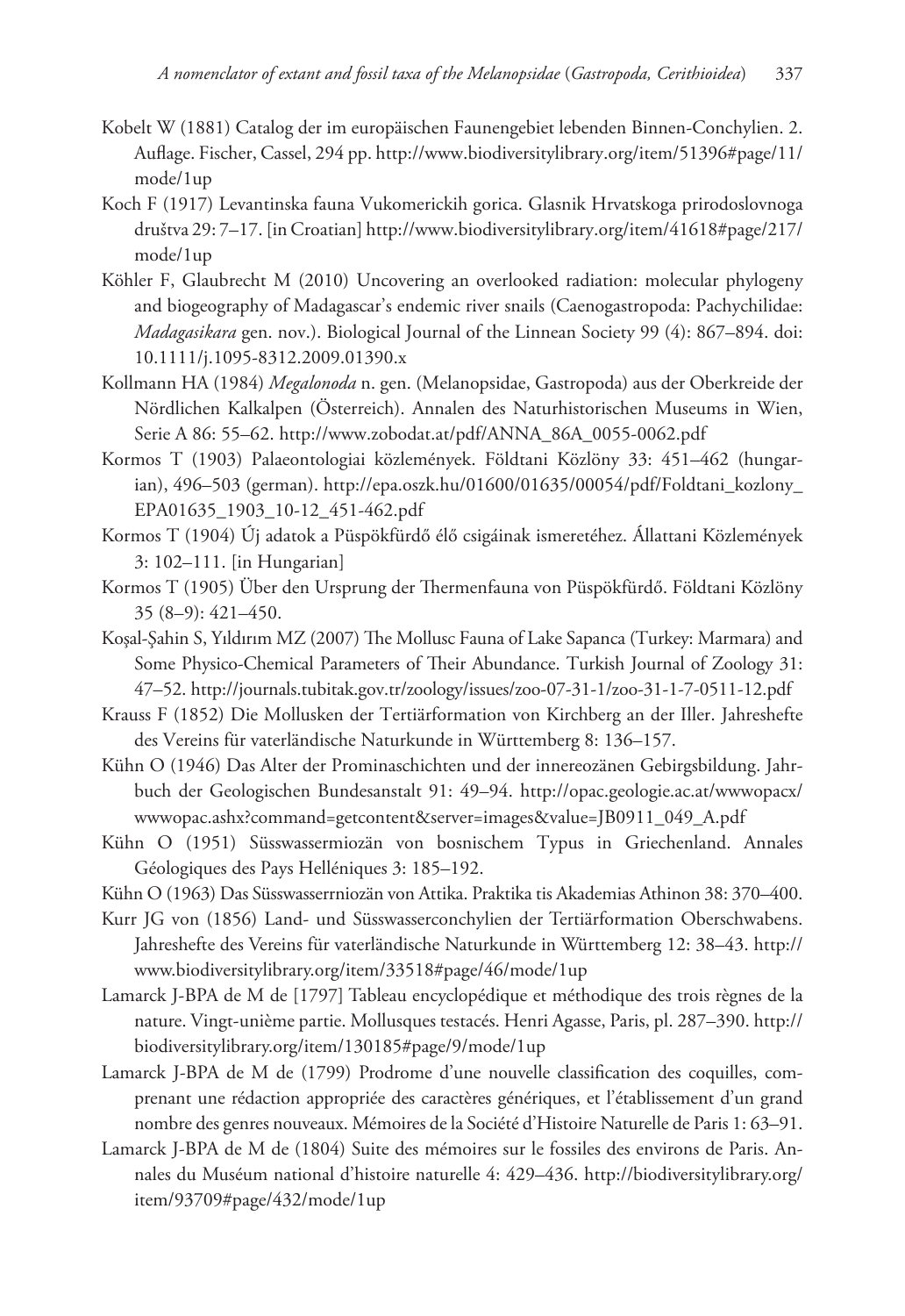- Lamarck J-BPA de M de (1822) Histoire naturelle des animaux sans vertèbres, présentant les caractères généraux et particuliers de ces animaux, leur distribution, leurs classes, leurs familles, leurs genres, et la citation des principales espèces qui s'y rapportent; précédée d'une introduction offrant la détermination des caractères essentiels de l'animal, sa distinction du végétal et des autres corps naturels, enfin, l'exposition des principes fondomentaux de la zoologie. Tome sixième, deuxième partie. Privately published, Paris, 232 pp. http:// www.biodiversitylibrary.org/item/47441#page/359/mode/1up
- Lang AF (1823) Nuncium pro conchyliologis. Isis von Oken 13: 430. http://www.biodiversitylibrary.org/item/47603#page/977/mode/1up
- Lea I (1837) Observations on the Naiades; and Descriptions of New Species of that, and other Families. Transactions of the American Philosophical Society, new series 5: 23–119. http:// www.biodiversitylibrary.org/item/110958#page/45/mode/1up
- Lea I (1841) [untitled; about fifty-seven new species of the genus *Melania*]. Proceedings of the American Philosophical Society held at Philadelphia 2: 11–15. http://www.biodiversitylibrary.org/item/107402#page/19/mode/1up
- Lea I (1842) [untitled; replacement names for preoccupied names of *Melania*]. Proceedings of the American Philosophical Society held at Philadelphia 2 (24): 237. http://www.biodiversitylibrary.org/item/107402#page/245/mode/1up
- Lea I (1862) Description of a New Genus (*Goniobasis*) of the Family Melanidae and eightytwo new Species. Proceedings of the Academy of Natural Sciences of Philadelphia 14: 262–272. http://www.biodiversitylibrary.org/item/18281#page/274/mode/1up
- Lea I, Lea HC (1850) Description of a new genus of the family Melaniana and many new species of the genus *Melania* chiefly collected by Hugh Cuming Esq., during his zoological voyage in the east and now first described. Proceedings of the Zoological Society of London 18: 179–197. http://www.biodiversitylibrary.org/item/46212#page/241/mode/1up
- Letourneux A (1876a) Mollusques terrestres et fluviatiles du Maroc. Revue des Sciences Naturelles 5 (1): 45–49. http://www.biodiversitylibrary.org/item/52495#page/55/mode/1up
- Letourneux A (1876b) Mollusques terrestres et fluviatiles du Maroc. Bulletin de la Société des Sciences Physiques, Naturelles et Climatologiques d'Alger 13 (4): [page range unknown; not seen].
- Letourneux A, Bourguignat JR (1887) Prodrome de la malacologie terrestre et fluviatile de la Tunisie. Imprimerie nationale, Paris, 166 pp. http://doc.rero.ch/record/11944/files/ mol\_r5.pdf
- Leymerie A (1881) Description géologique et paléontologique des Pyrénées de la Haute Garonne. Édouard Privat, Toulouse, 1010 pp. http://jubilotheque.upmc.fr/ead.html?id=GR \_000322\_001&c=GR\_000322\_001\_page1#!{%22content%22:[%22GR\_000322\_001\_ page1%22,false,%22%22]}
- Linnaeus C (1758) Systema naturae per regna tria naturae, secundum classes, ordines, genera, species, cum characteribus, differentiis, synonymis, locis. Tomus I. Editio decima, reformata. Laurentius Salvius, Holmiae, iv + 824 pp. http://www.biodiversitylibrary.org/item/10277- #page/3/mode/1up
- Linnaeus C (1767) Systema naturae, Tom. I. Pars II. Editio duodecima reformata. Laurentius Salvius, Holmiae, 533–1327, [1–37] pp. http://biodiversitylibrary.org/item/137240- #page/5/mode/1up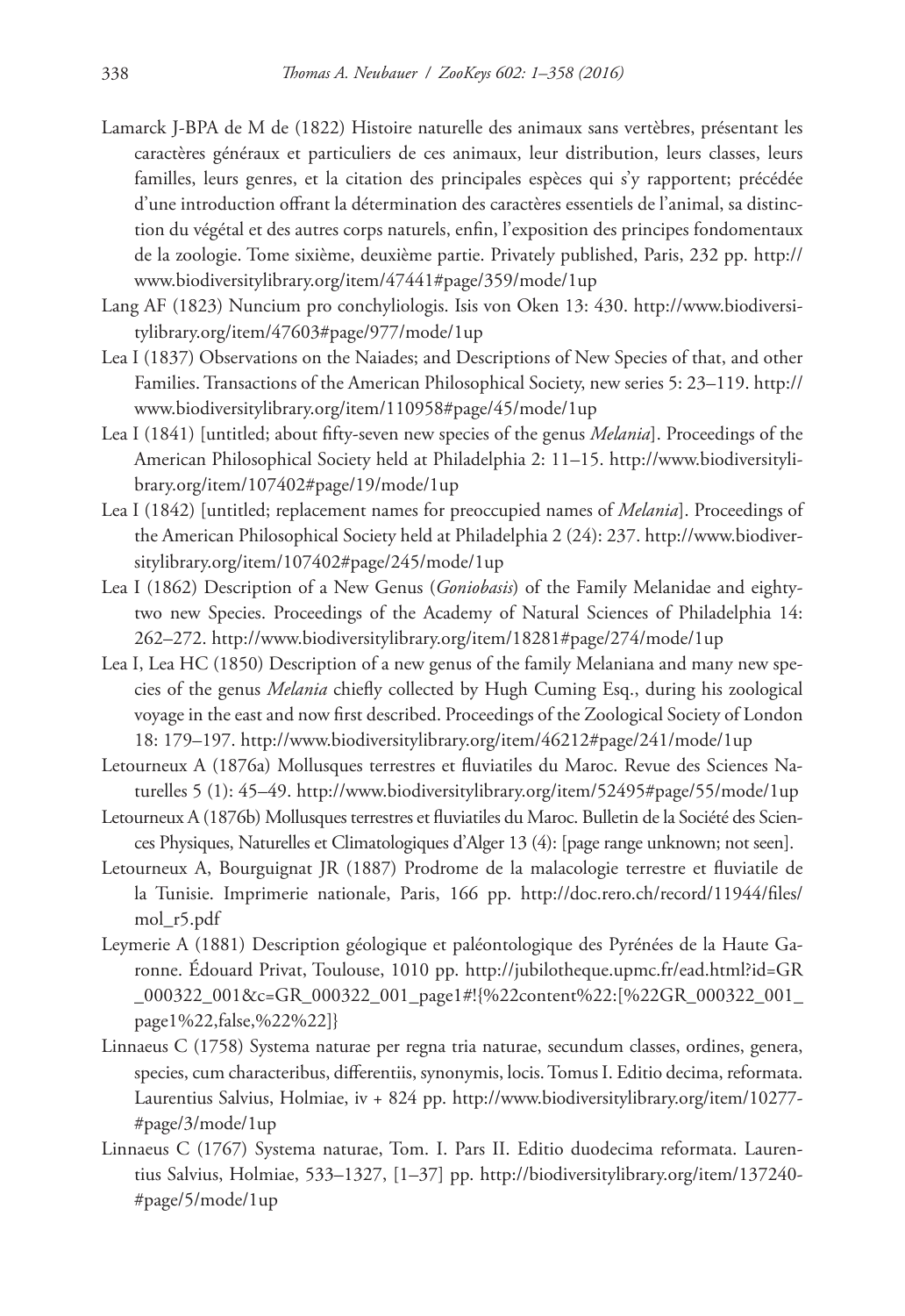- Locard A (1878) Description de la faune de la mollasse marine et d'eau douce du Lyonnais et du Dauphiné. Archives du Muséum d'Histoire naturelle de Lyon 2: 1–284.
- Locard A (1883a) Malacologie des lacs de Tibériade, d'Antioche et d'Homs, Syrie. Archives du Muséum d'Histoire naturelle de Lyon 3: 195–293. http://www.biodiversitylibrary.org/ item/37326#page/207/mode/1up
- Locard A (1883b) Recherches paléontologiques sur les dépôts tertiaires à *Milne-Edwardsia* et *Vivipara* du Pliocène inférieur du département de l'Ain. Annales de l'Académie de Mâcon, IIe Série 6: 2–166. http://gallica.bnf.fr/ark:/12148/bpt6k2136624/f3.image. Printed date at page 1 of the volume is 1888, but the paper was already offered with year "1883" in the book reviews at the end of vol. 32 (1) of the Journal de Conchyliologie (1884).
- Locard A (1893) Monographie des mollusques tertiaires terrestres et fluviatiles de la Suisse. Deuxième partie. Mémoires de la Société Paléontologique Suisse 19 (1892): 131–275.
- Łomnicki AM (1886) Słodkowodny utwór trzeciorzędny na Podolu galicyjskiém. Sprawozdania Komisji Fizjograficznej Polskiej Akademii Umiejętności 20: 48–119. [in Polish]
- Lörenthey E (1902) Die Pannonische Fauna von Budapest. Palaeontographica 48: 137–256. http://www.biodiversitylibrary.org/item/103637#page/157/mode/1up
- Lubenescu V (1981) Studiul biostratigrafic al Neogenului superior din sud-vestul Transilvaniei. Anuarul Institutului de Geologie si Geofizica 58: 123–202.
- Lubenescu V (1985) Nouvelles espèces de mollusques du Pannonien du SO de la dépression de Transylvanie. Revue Roumaine de Géologie, Géophysique et Géographie 29: 73–79.
- Ludwig R (1865) Fossile Conchylien aus den tertiären Süsswasser- und Meerwasser-Ablagerungen in Kurhessen, Grossherzogtum Hessen und der Bayer'schen Rhön. Palaeontographica 14: 40–97. http://www.biodiversitylibrary.org/item/44419#page/48/mode/1up
- Lueger JP (1980) Die Molluskenfauna aus dem Pannon (Obermiozän) des Fölligberges (Eisenstädter Bucht) im Burgenland (Österreich). Mitteilungen der österreichischen geologischen Gesellschaft 73: 95–134.
- Lycett J (1848) Notes on the distribution of the Fossil Conchology of the Oolitic Formations in the vicinity of Minchinhampton, Gloucestershire. The Annals and Magazine of Natural History, second series 2: 248–259. http://www.biodiversitylibrary.org/ page/18686254#page/262/mode/1up
- Macarovici N (1940) Recherches géologiques et paléontologiques dans la Bessarabie méridionale (Roumanie). Annales scientifiques de l'Université de Jassy 36 (1): 177–422.
- Magrograssi A (1928) La fauna levantina di Coo e di Rodi. Atti della Società Italiana di Scienze Naturali e del Museo Civico di Storia Naturale in Milano 67: 249–264.
- Mandic O, Kurečić T, Neubauer TA, Harzhauser M (2015) Stratigraphic and palaeogeographic significance of lacustrine mollusks from the Pliocene *Viviparus* beds in central Croatia. Geologia Croatica 68 (3): 179–207. doi: 10.4154/gc.2015.15
- Manzoni A (1870) Della Fauna Marina di due lembi Miocenici dell' alta Italia. Sitzungsberichte der mathematisch-naturwissenschaftlichen Classe der Kaiserlichen Akademie der Wissenschaften 60 (1): 475–504. http://www.biodiversitylibrary.org/item/108174#page/583/mode/1up
- Marshall P (1918) The Tertiary Molluscan Fauna of Pakaurangi Point. Kaipara Harbour. Transactions and Proceedings of the New Zealand Institute 50: 263–278. http://rsnz. natlib.govt.nz/volume/rsnz\_50/rsnz\_50\_00\_003260.pdf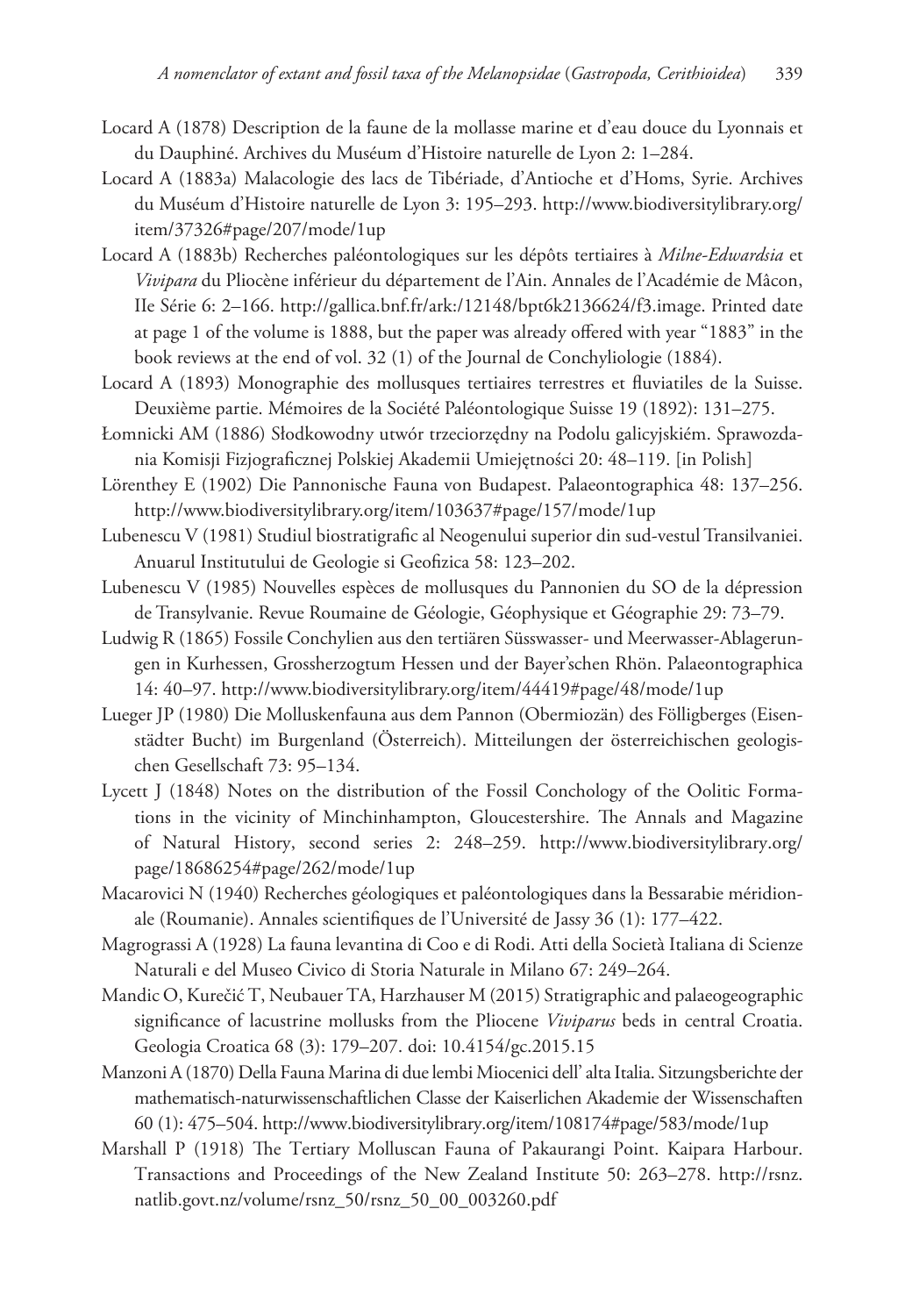- Martens E von (1866) Über neue Landschnecken aus Ost-Indien und über zwei Seesterne von Costa-Rica. Monatsberichte der Königlichen Preussische Akademie der Wissenschaften zu Berlin 1865: 51–59. http://www.biodiversitylibrary.org/page/35168448#page/61/mode/1up
- Martens E von (1874) Ueber vorderasiatische Conchylien nach den Sammlungen des Prof. Hausknecht. Novitates Conchologicae. Supplement 5: 1–127. http://biodiversitylibrary. org/item/46803#page/7/mode/1up
- Martini FHW (1777) Neues systematisches Conchylien-Cabinet. III. Band. Gabriel Nikolaus Raspe, Nürnberg, 434 pp. http://www.biodiversitylibrary.org/item/94988#page/5/ mode/1up
- Marwick J (1926) New Tertiary Mollusca from North Taranaki. Transactions and Proceedings of the New Zealand Institute 56: 317–331. http://rsnz.natlib.govt.nz/volume/rsnz\_56/ rsnz\_56\_00\_002910.pdf
- Matheron P (1842) Catalogue méthodique et descriptif des corps organisés fossiles du départment des Bouches-du-Rhône et lieux circonvoisins; précédé D'un Mémoire sur les terrains supérieurs au Grès Bigarré du S. E. de la France. Répertoire des Travaux de la Société de statistique de Marseille 6: 81–341. http://gallica.bnf.fr/ark:/12148/bpt6k5719359d/f81. image
- Matheron P (1843) Catalogue méthodique et descriptif des corps organisés fossiles du départment des Bouches-du-Rhône et lieux circonvoisins; précédé D'un Mémoire sur les terrains supérieurs au Grès Bigarré du S. E. de la France. Carnaud Fils, Marseille, 269 pp. + 41 pls. https://books.google.at/books?id=lC4-AAAAcAAJ&printsec=frontcover&hl=de&source= gbs\_ge\_summary\_r&cad=0#v=onepage&q&f=false
- Matheron P (1878–1880) Recherches paléontologiques dans le Midi de la France, ou étude sur les animaux fossiles découverts dans cette région présentant la description et la figure des espèces nouvelles, douteuses ou peu connues avec l'énumération méthodique des corps organisés fossiles qui le accompagnent dans leurs gisements stratigraphiques. Privately published, Marseille, Livr. 1–2: 4 pp., pl. B15, B18, B20, C8, C9, C11, C13, C14, C17, C21, F22, G10 (March 1878), Livr. 3–4: pl. A2, B16, B17, C1, C2, C12, C20, D24, D25, E8, F15, G12 (June–July 1878), Livr. 5–6: 7 pp., pl. A1, B8, C3, C4, C8, C16, C18, C19, C24, J22, O1 (March 1879); Livr. 7: pl. B2, B27, F41, F42, F43, J13 (December 1880).
- Mayer C (1871) Découverte des couches à Congéries dans le bassin du Rhône. Vierteljahrsschrift der Naturforschenden Gesellschaft in Zürich 16: 185–203. http://www.biodiversitylibrary.org/item/34569#page/201/mode/1up
- Mayer-Eymar C (1903) Description de coquilles fossiles des terrains tertiaires inférieurs (Suite). Journal de Conchyliologie 51: 308–320. http://biodiversitylibrary.org/ page/16311599#page/328/mode/1up
- Mayer-Eymar K (1887) Systematisches Verzeichniss der Kreide- und Tertiär-Versteinerungen der Umgegend von Thun, nebst Beschreibung der neuen Arten. Beiträge zur geologischen Karte der Schweiz, Beilage 24 (2): i-xxviii + 1–128.
- M'Coy F, Griffith RJ (1844) A synopsis of the characters of the Carboniferous limestone fossils of Ireland. University Press, Dublin, 207 pp. doi: 10.5962/bhl.title.11559
- Meek FB (1877) Palaeontology. United States Geological Exploration of the Fortieth Parallel, Report 4: 1–197. http://www.biodiversitylibrary.org/item/104531#page/19/mode/1up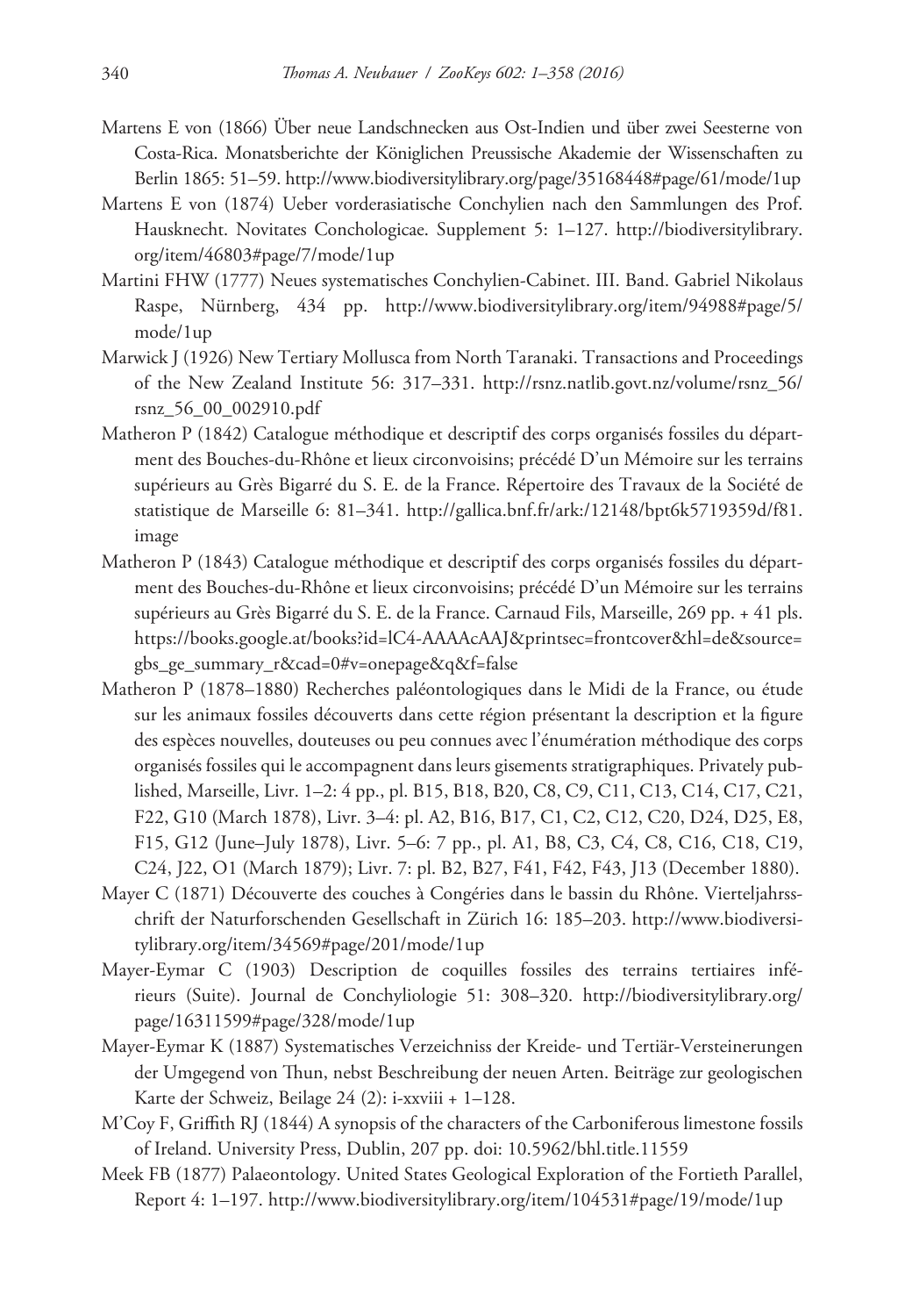- Meijer T (1990) Notes on Quaternary freshwater Mollusca of the Netherlands, with descriptions of some new species. Mededelingen van de Werkgroep voor Tertiaire en Kwartaire Geologie 26 (4): 145–181.
- Melleville M (1843) Mémoire sur les Sables tertiaires inférieurs du bassin de Paris, avec la description de 78 espèces de coquilles fossiles inédites de ce terrain. Annales des Sciences Géologiques 2 (1–2): 1–29, 77–120. reprint available from Google Books: https://books. google.at/books?id=rzF9m0OG85AC&printsec=frontcover&hl=de&source=gbs\_ge\_summary\_r&cad=0#v=onepage&q&f=false
- Merian P (1849) Ueber eine marinische Tertiärformation am Randen bei Schaffenhausen. Bericht über die Verhandlungen der Naturforschenden Gesellschaft in Basel 8: 30–31. http:// www.biodiversitylibrary.org/item/105004#page/36/mode/1up
- Mertin H (1939) Über Brackwasserbildungen in der Oberen Kreide des nördlichen Harzvorlandes. Nova Acta Leopoldina, Neue Folge 7 (48): 142–263.
- Michelin H (1833) Section 2, Classe V. Mollusques. Mélanopside. Magasin de Zoologie 3: pl. 29. http://www.biodiversitylibrary.org/item/114093#page/183/mode/1up (notice); http://www.biodiversitylibrary.org/item/114093#page/453/mode/1up (plate)
- Michelotti G (1840) Rivista di alcune specie fossili della famiglia dei gasteropodi. Annali delle Scienze del Regnio Lombardo-Veneto. Opera periodica di alcuni collaboratori 10: 137–162.
- Miletić-Spajić O (1961) Beiträge zur Kenntnis der pannonischen (unteren Congerien-) Schichten in der Umgebung von Beograd (Zaklopaca, Begaljica, Vrcin). Annales Géologiques de la Péninsule Balkanique 28: 247–264.
- Montfort PD de (1810) Conchyliologie systématique et classification méthodique de coquilles; offrant leurs figures, leur arrangement générique, leurs descriptions caractéristiques, leurs noms; ainsi que leur synonymie en plusieurs langues. Ouvrage destiné à faciliter l'étude des coquilles, ainsi que leur disposition dans les cabinets d'histoire naturelle. Coquilles univalves, non cloisonnées. Tome second. Schoell, Paris, 676 pp. http://www.biodiversitylibrary.org/item/41566#page/9/mode/1up
- Morelet A (1853) Catalogue des Mollusques terrestres et fluviatiles de l'Algérie. Journal de Conchyliologie 4: 280–305. http://www.biodiversitylibrary.org/item/53861#page/286/ mode/1up
- Morelet A (1857) Testacea nova Australiae. Bulletin de la Société d'Histoire Naturelle du Département de la Moselle 8: 26–33. http://www.biodiversitylibrary.org/item/105437#page/38/ mode/1up
- Morelet A (1864) Descriptions de Coquilles inédites. Journal de Conchyliologie 12: 155–159. http://biodiversitylibrary.org/item/54459#page/163/mode/1up
- Morelet A (1880) La Faune malacologique du Maroc en 1880. Journal de Conchyliologie 28: 5–83. http://biodiversitylibrary.org/item/54068#page/11/mode/1up
- Moricand S (1838) Premier supplément au Mémoire sur les Coquilles terrestres et fluviatiles de la province de Bahia, envoyées par M. Blanchet. Memoires de la Société de physique et d'histoire naturelle de Genève 8: 139–148. http://www.biodiversitylibrary.org/ item/39750#page/175/mode/1up
- Moricand S (1841) Second supplément au Mémoire sur les Coquilles terrestres et fluviatiles de la province de Bahia, envoyées par M. Blanchet. Memoires de la Société de phy-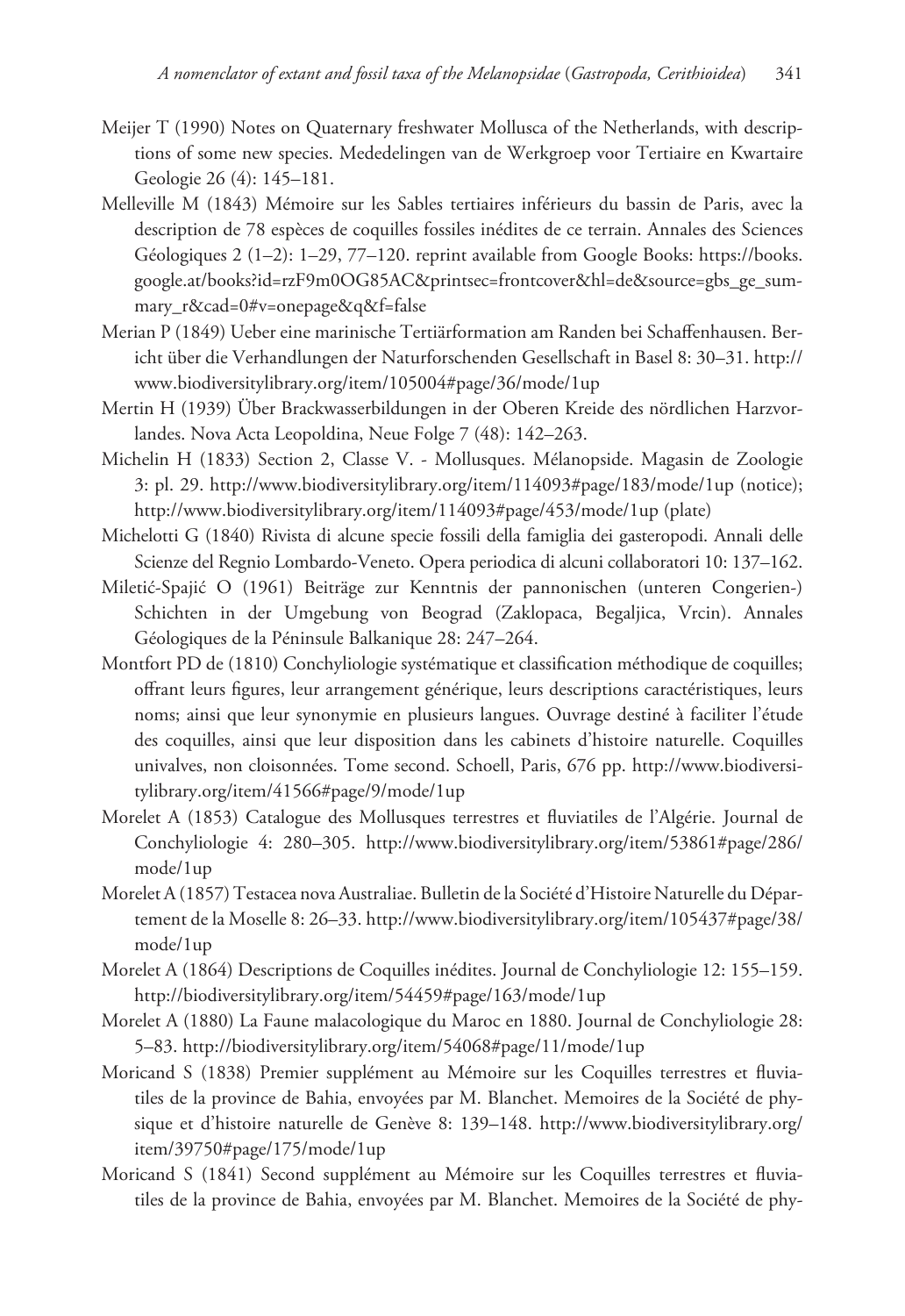sique et d'histoire naturelle de Genève 9: 57–64. http://www.biodiversitylibrary.org/ item/39756#page/79/mode/1up

- Morlet L (1881) Liste des coquilles recueillies par M. le Dr André pendant l'expédition des Chotts et description d'espèces nouvelles. Archives des missions scientifiques et littéraires, troisième série 7: 393–397. http://www.biodiversitylibrary.org/item/111285#page/411/ mode/1up
- Mousson A (1854) Coquilles terrestres et fluviatiles recueillies par M. le prof Bellardi dans un voyage en Orient. Zurcher et Furrer, Zürich, 59 pp. doi: 10.5962/bhl.title.101714
- Mousson A (1861) Coquilles terrestres et fluviatiles recueillies par M. le Prof. J. R. Roth dans son dernier voyage en Orient. Vierteljahrsschrift der Naturforschenden Gesellschaft in Zürich 6: 1–34, 124–156. http://www.biodiversitylibrary.org/item/35456#page/463/mode/1up
- Mousson A (1863) Coquilles terrestres et fluviatiles, recueillies dans l'Orient par M. le Dr. Alex. Schläfli. Vierteljahrsschrift der Naturforschenden Gesellschaft in Zürich 8: 275–320, 368–426. http://www.biodiversitylibrary.org/item/34519#page/733/mode/1up
- Mousson A (1874) Coquilles terrestres et fluviatiles recueillies par M. le Dr Alex. Schlaefli en Orient. Journal de Conchyliologie 22: 5–60. http://biodiversitylibrary.org/ item/53430#page/9/mode/1up
- Munier-Chalmas C-P-E (1897) Note préliminaire sur les assises montiennes du bassin de Paris. Bulletin de la Société Géologique de France, troisième série 25: 82–91. http://jubilotheque.upmc.fr/img-viewer/fonds-bulsgf/GB\_000071\_001/Contenu/JPEG\_HD/viewer. html?ns=GB\_000071\_001\_J3\_0087.jpg
- Münster G (1841) Beiträge zur Petrefacten-Kunde. Buchner'sche Buchhandlung, Bayreuth, 152 pp. https://books.google.at/books?id=k8MyAQAAMAAJ&printsec=frontcover&hl=d e&source=gbs\_ge\_summary\_r&cad=0#v=onepage&q&f=false
- Neubauer TA, Georgopoulou E, Kroh A, Harzhauser M, Mandic O, Esu D (2015a) Synopsis of European Neogene freshwater gastropod localities: updated stratigraphy and geography. Palaeontologia Electronica 18 (1): 3T (7 p.). http://palaeo-electronica.org/ content/2015/1153-neogene-freshwater-gastropods
- Neubauer TA, Harzhauser M, Georgopoulou E, Mandic O, Kroh A (2014a) Replacement names and nomenclatural comments for problematic species-group names in Europe's Neogene freshwater Gastropoda. Zootaxa 3785 (3): 453–468. doi: 10.11646/zootaxa.3785.3.7
- Neubauer TA, Harzhauser M, Georgopoulou E, Wrozyna C (2014d) Population bottleneck triggering millennial-scale morphospace shifts in endemic thermal-spring melanopsids. Palaeogeography, Palaeoclimatology, Palaeoecology 414: 116–128. doi: 10.1016/j.palaeo.2014.08.015
- Neubauer TA, Harzhauser M, Kroh A, Georgopoulou E, Mandic O (2014c) Replacement names and nomenclatural comments for problematic species-group names in Europe's Neogene freshwater Gastropoda. Part 2. ZooKeys 429: 13–46. doi: 10.3897/zookeys.429.7420
- Neubauer TA, Harzhauser M, Mandic O, Georgopoulou E, Kroh A (2016a) Paleobiogeography and historical biogeography of the non-marine caenogastropod family Melanopsidae. Palaeogeography, Palaeoclimatology, Palaeoecology 444: 124–143. doi: 10.1016/j. palaeo.2015.12.017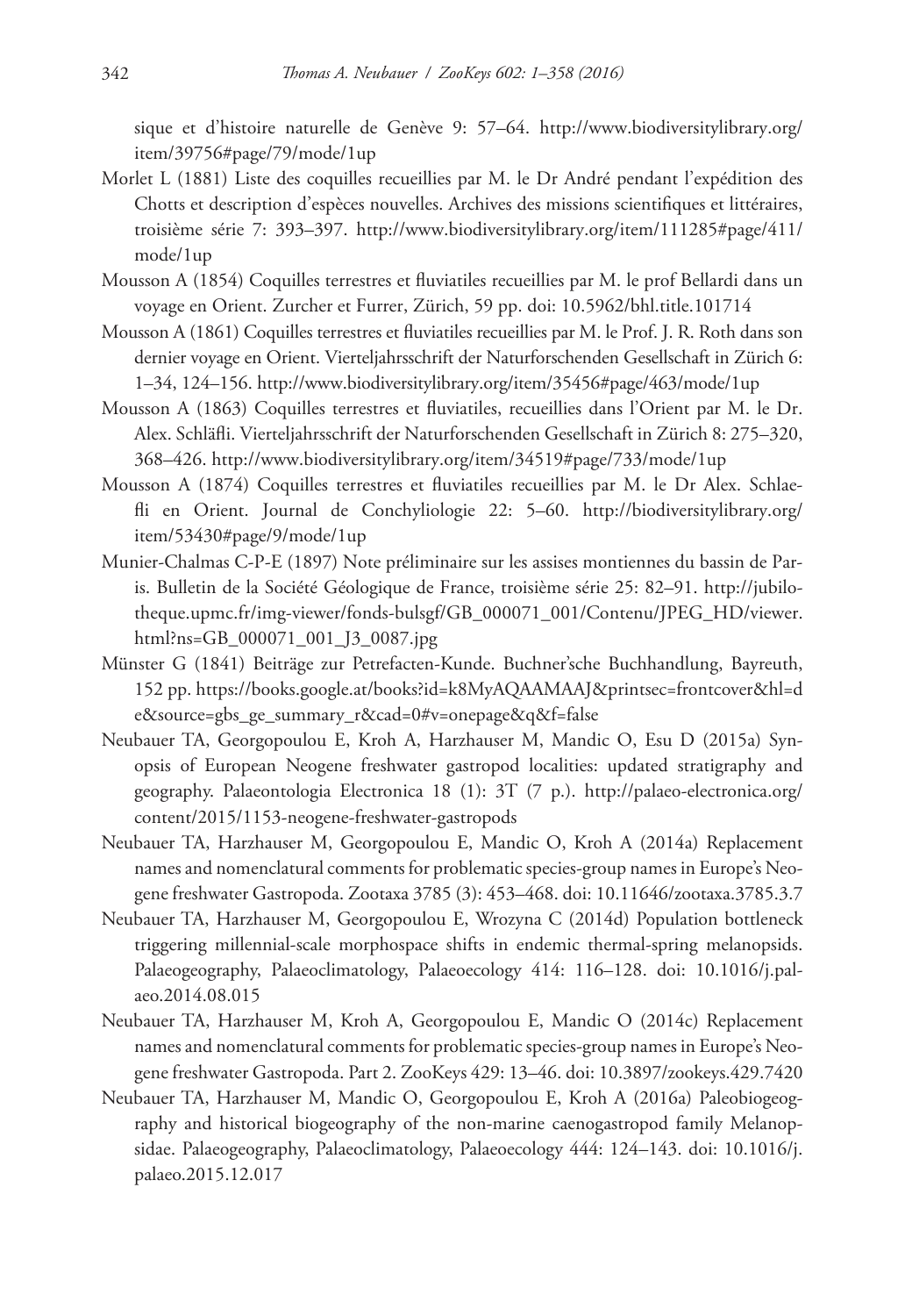- Neubauer TA, Harzhauser M, Pipík R (2015b) Upper Miocene endemic lacustrine gastropod fauna of the Turiec Basin: addressing taxonomic, paleobiogeographic and stratigraphic issues. Geologica Carpathica 66 (2): 139–156. doi: 10.1515/geoca-2015-0016
- Neubauer TA, Mandic O, Harzhauser M (2011) Middle Miocene Freshwater Mollusks from Lake Sinj (Dinaride Lake System, SE Croatia; Langhian). Archiv für Molluskenkunde 140 (2): 201–237. doi: 10.1127/arch.moll/1869-0963/140/201-237
- Neubauer TA, Mandic O, Harzhauser M (2014b) A new melanopsid species from the Middle Miocene Kupres Basin (Bosnia and Herzegovina). The Nautilus 128 (2): 51–54.
- Neubauer TA, Mandic O, Harzhauser M (2016b) The freshwater mollusk fauna of the Middle Miocene Lake Drniš (Dinaride Lake System, Croatia): a taxonomic and systematic revision. Austrian Journal of Earth Sciences 108 (2): 15–67. doi: 10.17738/ajes.2015.0013
- Neubauer TA, Mandic O, Harzhauser M (2016c) The early Middle Miocene lacustrine gastropod fauna of Džepi, Bosnia and Herzegovina (Dinaride Lake System): high endemism in a small space. Bulletin of Geosciences 91 (2): 271–296. doi: 10.3140/bull.geosci.1584
- Neubauer TA, Mandic O, Harzhauser M, Hrvatović H (2013) A new Miocene lacustrine mollusc fauna of the Dinaride Lake System and its palaeobiogeographic, palaeoecologic, and taxonomic implications. Palaeontology 56 (1): 129–156. doi: 10.1111/j.1475- 4983.2012.01171.x
- Neumayr M (1869) II. Beiträge zur Kenntniss fossiler Binnenfaunen. Jahrbuch der k. k. geologischen Reichsanstalt 19: 355–382. http://www.biodiversitylibrary.org/item/111699- #page/407/mode/1up
- Neumayr M (1876) Ueber einige neue Vorkommnisse von jungtertiären Binnenmollusken. Verhandlungen der k. k. geologischen Reichsanstalt 1876 (16): 366–368. http://www.biodiversitylibrary.org/item/120885#page/756/mode/1up
- Neumayr M (1880a) Der geologische Bau des westlichen Mittel-Griechenland. Denkschriften der mathematisch-naturwissenschaftlichen Classe der Kaiserlichen Akademie der Wissenschaften 40 (1): 91–128. http://www.biodiversitylibrary.org/item/104344#page/114/ mode/1up
- Neumayr M (1880b) Über den geologischen Bau der Insel Kos und über die Gliederung der jungtertiären Binnenablagerungen des Archipels. Denkschriften der mathematisch-naturwissenschaftlichen Classe der Kaiserlichen Akademie der Wissenschaften 40 (1): 213–314. http://www.biodiversitylibrary.org/item/104344#page/243/mode/1up
- Neumayr M (1880c) V. Tertiäre Binnenmollusken aus Bosnien und der Hercegovina. Jahrbuch der k. k. geologischen Reichsanstalt 30 (2): 463–486. http://www.biodiversitylibrary.org/ item/110179#page/491/mode/1up
- Neumayr M, Paul CM (1875) Die Congerien- und Paludienschichten Slavoniens und deren Faunen. Abhandlungen der k. k. Geologischen Reichsanstalt 7 (3): 1–106.
- Nevill G (1884) Hand list of Mollusca in the Indian Museum, Calcutta. Part II. Gastropoda. Prosobranchia-Neurobranchia (contd.). Printed by order of the trustees, Calcutta, 306 pp. http://www.biodiversitylibrary.org/item/65259#page/7/mode/1up (the date "1885" is printed in the preface, but at the end of the volume on p. 306 the date is given as "14-8- 84"; perhaps the preface was added later)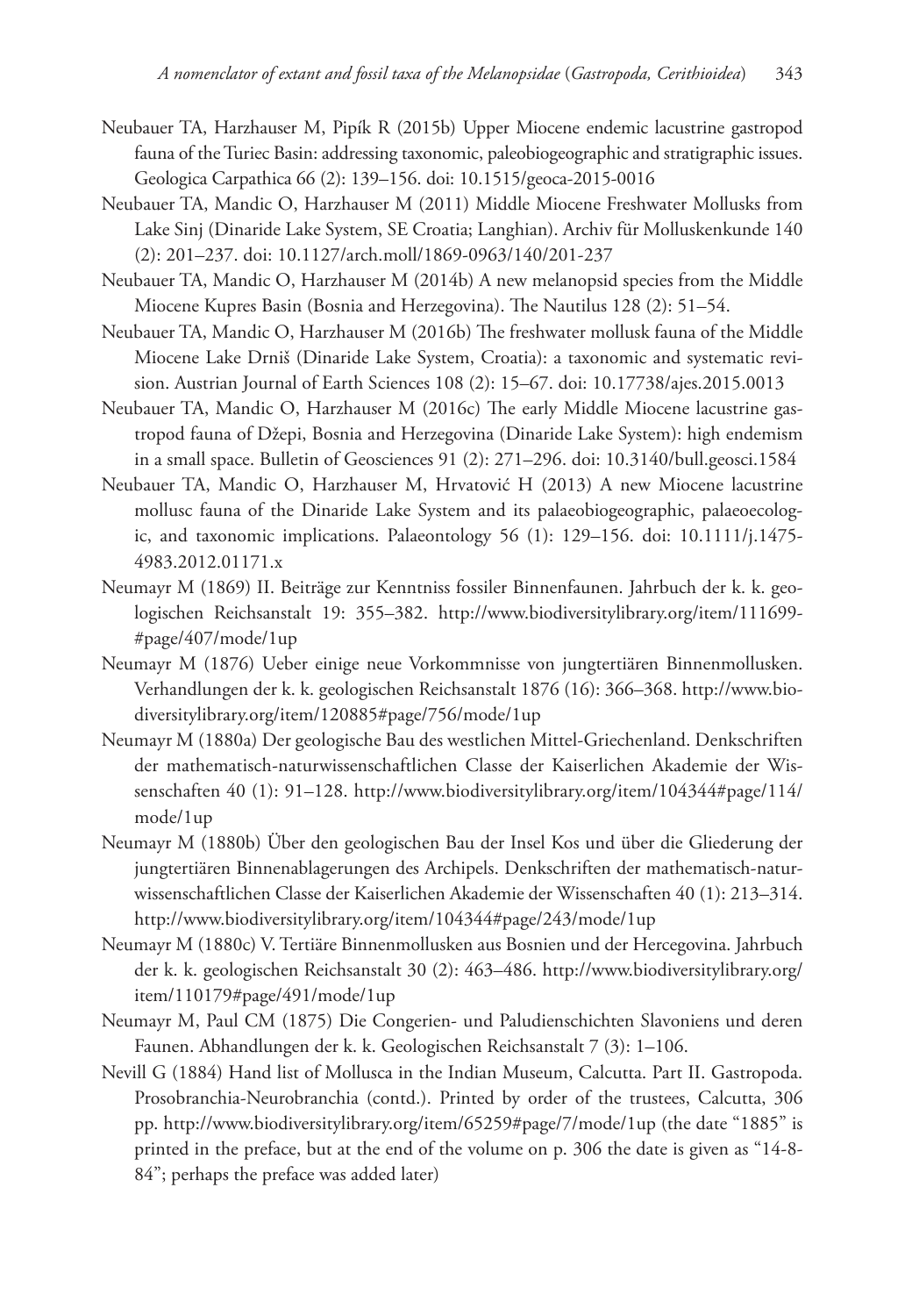- Newton RB (1891) Systematic list of the Frederick E. Edwards collection of British Oligocene and Eocene Mollusca in the British Museum (Natural History), with references to the type-specimens from similar horizons contained in other collections belonging to the Geological Department of the Museum. Printed by order of the Trustees, London, xxviii + 365 pp. http://www.biodiversitylibrary.org/item/65563#page/5/mode/1up
- Nicolas H (1898) Mollusques nouveaux. Comptes Rendus de l'Association Francaise pour l'Avancement des Sciences 26 (2): 528–537. http://gallica.bnf.fr/ark:/12148/bpt-6k201187c/f529.image
- Noetling F (1886) Ueber die Lagerungsverhältnisse einer quartären Fauna im Gebiete des Jordansthals. Zeitschrift der Deutschen Geologischen Gesellschaft 38: 807–823. http://www. biodiversitylibrary.org/item/141361#page/817/mode/1up
- Noulet J-B (1857) Coquilles fossiles nouvelles des terrains d'eau douce du Sud-Ouest de la France. Editions Masson, Paris, 24 pp.
- Nuttall CP (1990) A review of the Tertiary non-marine molluscan faunas of the Pebasian and other inland basins of north-western South America. Bulletin of The British Museum (Natural History) Geology 45 (2): 165–371.
- Olivier GA (1801) Voyage dans l'Empire Othoman, l'Égypte et la Perse, fait par ordre du gouvernement, pendant les six premières années de la République. Tome premier. Agasse, Paris, 432 pp. http://gdz.sub.uni-goettingen.de/dms/load/img/?PPN=PPN625322428& DMDID=&LOGID=LOG\_0007&PHYSID=PHYS\_0008
- Olivier GA (1804) Voyage dans l'Empire Othoman, l'Égypte et la Perse, fait par ordre du gouvernement, pendant les six premières années de la République. Tome second. Agasse, Paris, 466 pp. http://gdz.sub.uni-goettingen.de/dms/load/img/?PPN=PPN625322681&DMDI D=&LOGID=LOG\_0005&PHYSID=PHYS\_0008
- Olsson AA (1929) Contributions to the Tertiary Paleontology of northern Peru: Part 2, Upper Eocene Mollusca and Brachiopoda. Bulletins of American Paleontology 15 (57): 69–117. http://www.biodiversitylibrary.org/item/95850#page/83/mode/1up
- Olujić J (1999) O razvojnim nizovima nekoliko melanopsida i prozostenida iz sarmatskih naslaga okolice Sinja (Dalmacija, Hrvatska). Hrvatski prirodoslovni muzej / Provincijalat Franjevačke provincije presvetog Otkupitelja, Zagreb / Sinj, 7–32; 33–60 pp.
- Oppenheim P (1890a) Die Land- und Süsswasserschnecken der Vicentiner Eocänbildungen. Eine paläontologisch-zoographische Studie. Denkschriften der mathematisch-naturwissenschaftlichen Classe der Kaiserlichen Akademie der Wissenschaften 57: 113–150. http:// www.biodiversitylibrary.org/item/31471#page/151/mode/1up
- Oppenheim P (1890b) Neue oder wenig gekannte Binnenschnecken des Neogen im Peloponnes und im südlichen Mittel-Griechenland. Zeitschrift der Deutschen Geologischen Gesellschaft 42 (3): 588–592. http://www.biodiversitylibrary.org/item/37733#page/598/mode/1up
- Oppenheim P (1891) Beiträge zur Kenntniss des Neogen in Griechenland. Zeitschrift der Deutschen Geologischen Gesellschaft 43: 421–487. http://www.biodiversitylibrary.org/ item/141359#page/429/mode/1up
- Oppenheim P (1892) Ueber einige Brackwasser- und Binnenmollusken aus der Kreide und dem Eocän Ungarns. Zeitschrift der Deutschen Geologischen Gesellschaft 44: 697–818. http://www.biodiversitylibrary.org/item/141293#page/713/mode/1up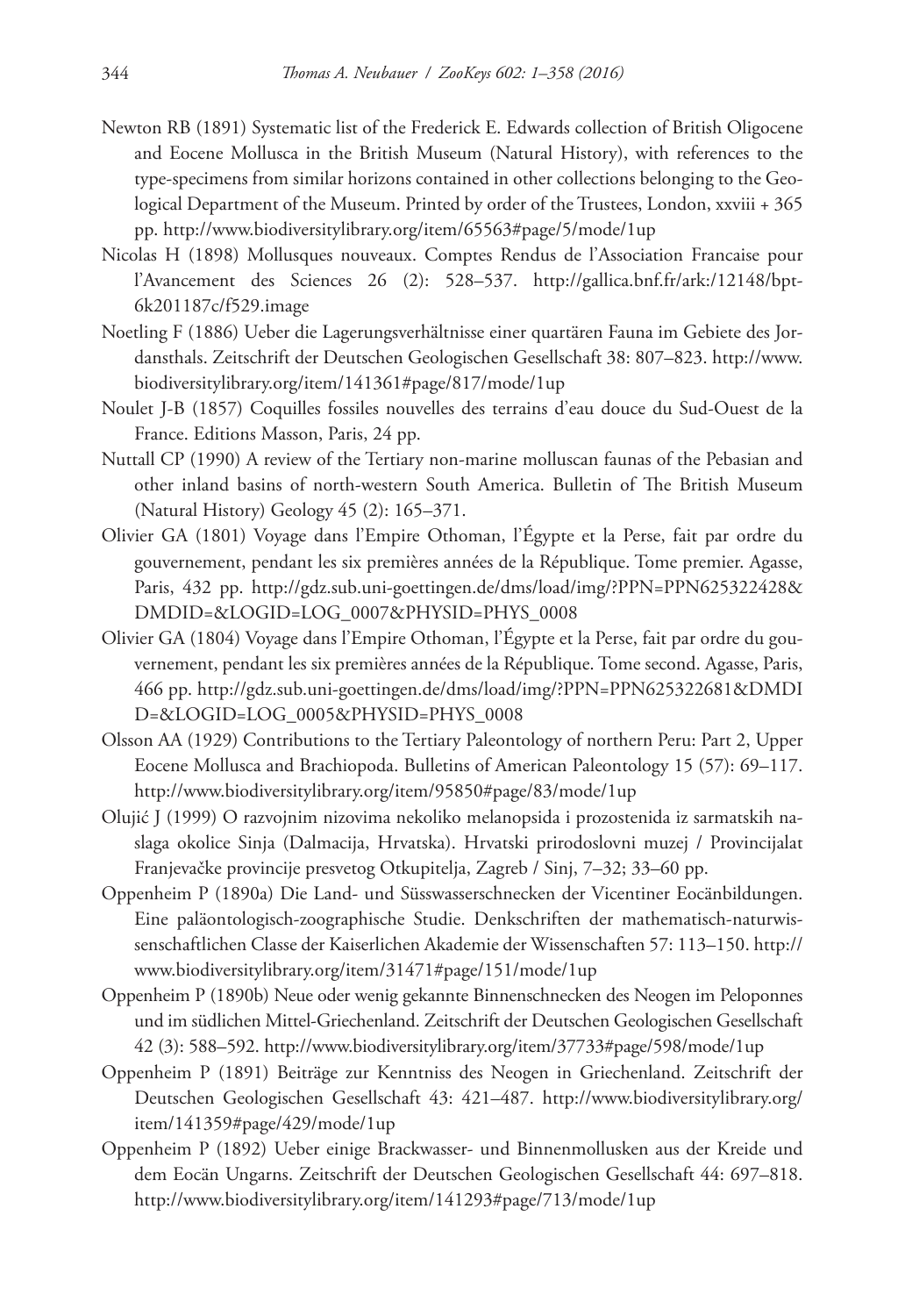- Pacaud J-M, Harzhauser M (2012) *Jponsia*, *Moniquia* et *Eginea*, trois nouveaux genres de Pachychilidae (Gastropoda, Caenogastropoda) du Paléogène européen. Annales du Muséum d'histoire naturelle de Nice 27: 105–153.
- Pacaud J-M, Le Renard J (1995) Révision des Mollusqes paléogènes du bassin de Paris. IV Liste systématique actualisée. Cossmanniana 3 (4): 151–187.
- Paetel F (1888) Catalog der Conchylien-Sammlung, mit Hinzufügung der bis jetzt publicirten recenten Arten, sowie der ermittelten Synonyma. Erste Abtheilung: Die Cephalopoden, Pteropoden und Meeres-Gastropoden. Gebrüder Paetel, Berlin, 639 pp. http://biodiversitylibrary.org/item/120992#page/7/mode/1up
- Paladilhe A (1874) Description de quelques nouvelles espèces de coquilles fossiles provenant des marnes pleistocènes d'estuaire des environs d'Oran. Revue des Sciences Naturelles 3: 399–405. http://www.biodiversitylibrary.org/item/52514#page/419/mode/1up
- Paladilhe A (1875) Étude sur les coquilles terrestres et fluviatiles rapportées du Maroc par le Dr. Bleicher. Revue et Magasin de Zoologie pure et appliquée, troisième série 3: 75–101. http://www.biodiversitylibrary.org/item/103201#page/83/mode/1up
- Pallary P (1899) Deuxième contribution à l'étude de la Faune malacologique du Nord-Ouest de l'Afrique. Journal de Conchyliologie 46: 49–170. http://biodiversitylibrary.org/ item/54071#page/57/mode/1up
- Pallary P (1901a) Sur les mollusques fossiles terrestres, fluviatiles et saumâtres de l'Algérie. Mémoires de la Société Géologique de France, Paléontologie, Mémoire 22 9 (1): 1–213. http://www.biodiversitylibrary.org/item/133868#page/11/mode/1up
- Pallary P (1901b) Diagnoses de quelques coquilles nouvelles provenant du Maroc. Journal de Conchyliologie 49 (3): 226–228. http://biodiversitylibrary.org/item/53864#page/238/ mode/1up
- Pallary P (1904) Quatrième contribution à l'étude de la Faune malacologique du Nord-Ouest de l'Afrique. Journal de Conchyliologie 52: 5–58. http://biodiversitylibrary.org/ item/55042#page/13/mode/1up
- Pallary P (1911) Description de quelques *Melanopsis* nouveaux ou peu connus du Maroc. Bulletin de la Société d'Histoire Naturelle de l'Afrique du Nord 2 (8): 127–134. http://bibdigital.rjb.csic.es/spa/Libro.php?Libro=1833 (first page of volume)
- Pallary P (1912) Étude sur quelques *Melanopsis* du Sahara et de la Tunisie. Bulletin de la Société d'Histoire Naturelle de l'Afrique du Nord 3 (1): 14–22. http://bibdigital.rjb.csic.es/spa/ Libro.php?Libro=1834 (first page of volume)
- Pallary P (1913) Description de quelques Mollusques terrestres nouveaux du Sud du Maroc. Bulletin du Muséum National d'Histoire Naturelle 19 (6): 360–365. http://www.biodiversitylibrary.org/item/27226#page/418/mode/1up
- Pallary P (1915) Description de quelques Mollusques nouveaux du Grand Atlas. Bulletin du Muséum National d'Histoire Naturelle 21 (1): 21–28. http://www.biodiversitylibrary.org/ item/27185#page/37/mode/1up
- Pallary P (1916) Observations relatives à la nomenclature des *Melanopsis* fossiles. Bulletin de la Société d'Histoire Naturelle de l'Afrique du Nord 7 (3): 70–87. http://bibdigital.rjb.csic. es/spa/Libro.php?Libro=1840 (first page of volume)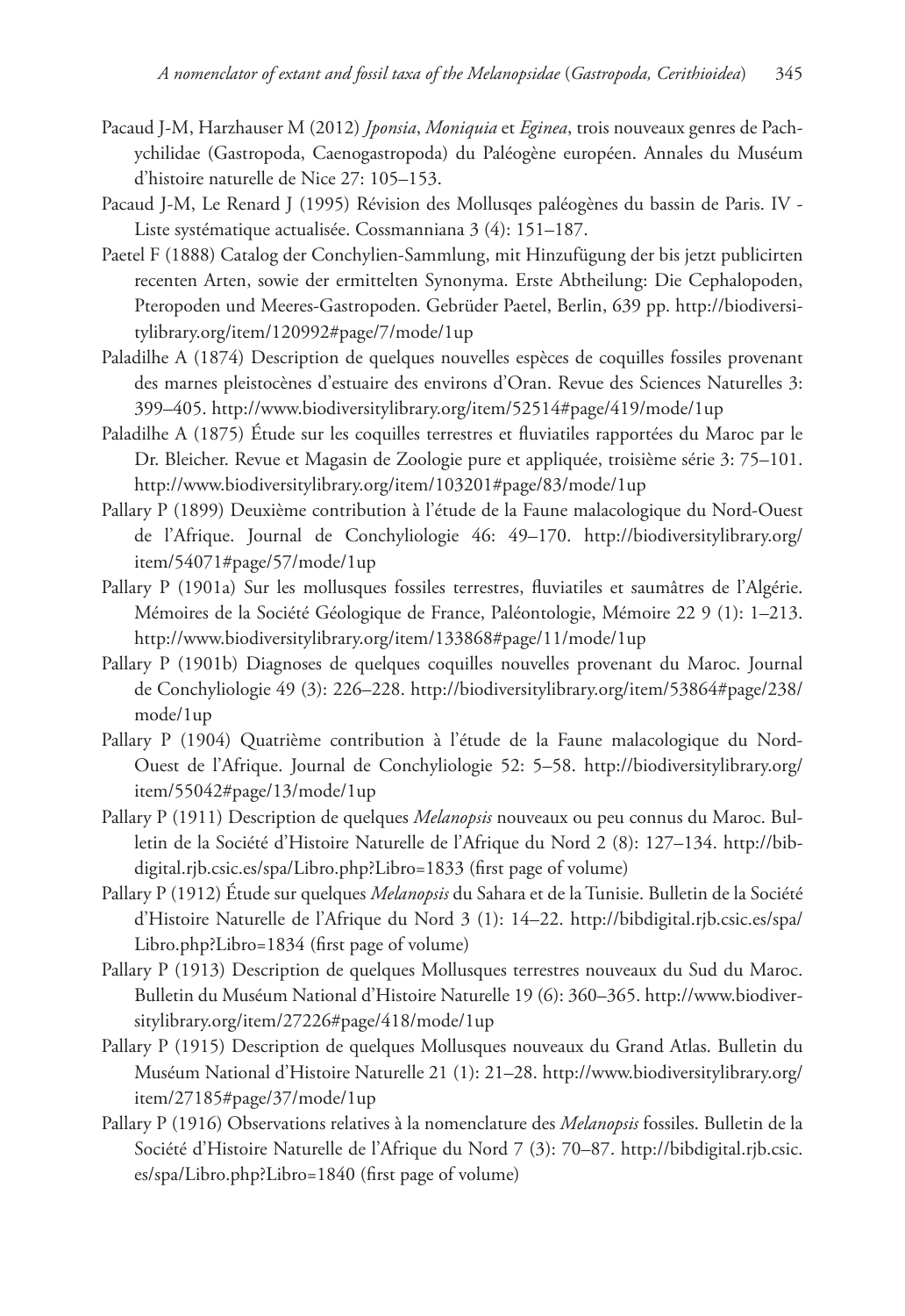- Pallary P (1918) Diagnoses d'une cinquantaine de mollusques terrestres nouveaux du Nord de l'Afrique. Bulletin de la Société d'Histoire Naturelle de l'Afrique du Nord 9 (7): 137–152. http://bibdigital.rjb.csic.es/spa/Libro.php?Libro=1842 (first page of volume)
- Pallary P (1920a) Descriptions d'une nouvelle cinquantaine de mollusques terrestres nouveaux du Nord-Ouest de l'Afrique. Bulletin de la Société d'Histoire Naturelle de l'Afrique du Nord 11 (2): 18–34. http://bibdigital.rjb.csic.es/spa/Libro.php?Libro=1844 [first page of volume]
- Pallary P (1920b) Deuxième note sur la nomenclature des *Melanopsis* fossiles. Bulletin de la Société d'Histoire Naturelle de l'Afrique du Nord 11 (7): 104–119. http://bibdigital.rjb. csic.es/spa/Libro.php?Libro=1844 (first page of volume)
- Pallary P (1920c) Récoltes malacologiques du Capitaine Paul Martel dans la partie septentrionale du Maroc. Journal de Conchyliologie 65 (1–2): 1–39, 131–160. http://biodiversitylibrary.org/item/54318#page/15/mode/1up
- Pallary P (1922) Faune malacologique du Grand Atlas (Suite). Journal de Conchyliologie 66 (3): 185–217. http://gallica.bnf.fr/ark:/12148/bpt6k5571699n/f3.item
- Pallary P (1923) Faune malacologique des eaux douces de la Tunisie. Archives de l'Institut Pasteur de l'Afrique du Nord 3 (1): 22–47.
- Pallary P (1924) Révision des *Melanopsis* de l'Espagne. Bulletin de la Société d'Histoire Naturelle de l'Afrique du Nord 15 (6): 240–255. http://bibdigital.rjb.csic.es/spa/Libro. php?Libro=1849 (first page of volume)
- Pallary P (1925) Troisième note relative à la nomenclature des *Melanopsis* fossiles. Bulletin de la Société d'Histoire Naturelle de l'Afrique du Nord 16 (8): 256–258. http://bibdigital.rjb. csic.es/spa/Libro.php?Libro=1853 (first page of volume)
- Pallary P (1926a) Répertoire des *Melanopsis* fossiles et vivantes connus en 1925. Bulletin de la Société d'Histoire Naturelle de l'Afrique du Nord 17 (2–3): 73–93, 126–136. http:// bibdigital.rjb.csic.es/spa/Libro.php?Libro=1854 (first page of volume)
- Pallary P (1926b) Supplément rectificatif au répertoire des *Melanopsis*. Bulletin de la Société d'Histoire Naturelle de l'Afrique du Nord 17 (8): 236–237. http://bibdigital.rjb.csic.es/ spa/Libro.php?Libro=1854 (first page of volume)
- Pallary P (1926c) Sur une faunule aquatique pliocénique d'Oran. Bulletin de la Société d'Histoire Naturelle de l'Afrique du Nord 17 (9): 284–289. http://bibdigital.rjb.csic.es/ spa/Libro.php?Libro=1854 (first page of volume)
- Pallary P (1928a) Complément à la faune malacologique de la Berbérie (suite). Journal de Conchyliologie 71 (3): 197–277.
- Pallary P (1928b) Notice sur seize mollusques nouveaux du Maroc découverts en 1926 et 1927. Journal de Conchyliologie 72 (1): 1–24. http://gallica.bnf.fr/ark:/12148/bpt6k5566998j/ f8.item
- Pallary P (1930) Mollusques aquatiques nouveaux du Levant. Bulletin du Muséum National d'Histoire Naturelle, deuxième série 2 (3): 286–290. http://gallica.bnf.fr/ark:/12148/bpt-6k5532113m/f44.image
- Pallary P (1933) Diagnoses de quinze mollusques continentaux du Maroc. Bulletin de la Société d'Histoire Naturelle de l'Afrique du Nord 24 (7): 243–248. http://bibdigital.rjb.csic. es/spa/Libro.php?Libro=1891 (first page of volume)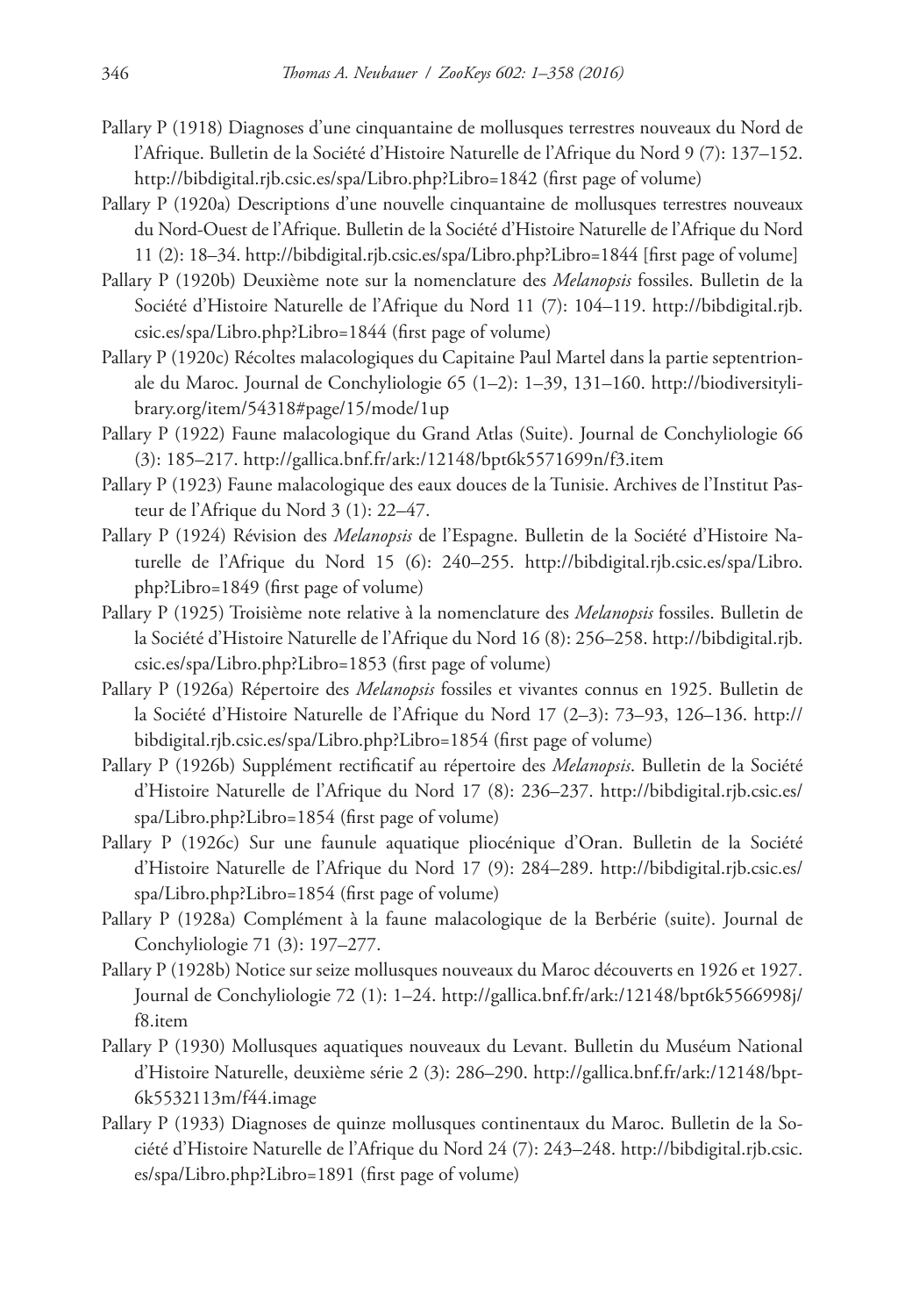- Pallary P (1936) Deuxième complément à la faune malacologique de la Berbérie. Journal de Conchyliologie 80 (1): 5–65. http://gallica.bnf.fr/ark:/12148/bpt6k5568411h/f12.image
- Pallary P (1939) Deuxième addition à la faune malacologique de la Syrie. Mémoires de l'Institut d'Égypte 39: 1–141.
- Palmer KvW, Brann DC (1966) Catalogue of the Paleocene and Eocene Mollusca of the southern and eastern United States. Part II. Gastropoda (excluding Pteropoda, Part I). Bulletins of American Paleontology 48 (218): 471–1057. http://www.biodiversitylibrary.org/ item/40262#page/9/mode/1up
- Pană I (2003) Les nannogastropodes. In: Papaianopol I, Marinescu F, Krstić N, Macalet R (eds) Chronostratigraphie und Neostratotypen. Neogen der Zentrale Paratethys, Bd. X, Pl2. Romanien. Editura Academiei Române, Bucuresti, 296–349.
- Pană I, Enache C, Andreescu I (1981) Fauna de moluște a depozitelor cu ligniți din Oltenia. Institutul de cercetări, inginerie tehnologică și proiectări miniere pentru lignit, Craiova, 276 pp.
- Pantanelli D (1879) Sugli strati miocenici del Casino (Siena) e considerazioni sul miocene superiore. Atti della Reale Accademia dei Lincei, Ann. 276, Memorie, Ser. 3 3: 309–327.
- Pantanelli D (1886a) Monografia degli strati pontici del Miocene superiore nella Italia settentrionale e centrale. Memorie della Reale Accademia di Scienze, Lettere ed Arti di Modena, Ser. 2a 4: 127–231.
- Pantanelli D (1886b) *Melanopsis* fossili e viventi d'Italia. Bollettino della Società Malacologica Italiana 12: 63–82. http://www.biodiversitylibrary.org/item/125693#page/71/mode/1up
- Papp A (1947) Brack- und Süsswasserfaunen Griechenlands. 3. Über Lebensspuren an Süsswassergastropoden. Annales Géologiques des Pays Helléniques 1: 126–128.
- Papp A (1951) Das Pannon des Wiener Beckens. Mitteilungen der Geologischen Gesellschaft in Wien 39–41: 99–193. http://www.zobodat.at/pdf/MittGeolGes\_39\_41\_0099-0193.pdf
- Papp A (1953a) Brack- und Süsswasserfaunen Griechenlands. IV. Süsswassermollusken aus dem Pliozän von Elis (Peloponnes). Annales Géologiques des Pays Helléniques 5: 107–113.
- Papp A (1953b) Die Molluskenfauna des Pannon des Wiener Beckens. Mitteilungen der geologischen Gesellschaft in Wien 44: 85–222. http://www.zobodat.at/pdf/MittGeolGes\_44\_0085-0222.pdf
- Papp A (1955) Brack- u. Süsswasserfaunen Griechenlands. V. Bemerkungen über Melanopsiden der Untergattung *Melanosteira* Oppenheim, 1891. Annales Géologiques des Pays Helléniques 6: 122–132.
- Papp A (1979) Zur Kenntnis neogener Süßwasserfaunen in Attika (Griechenland). Annales Géologiques des Pays Helléniques 29: 664–678.
- Papp A, Psarianos P (1955) Über einige Süsswassergastropoden aus pliozänen Ablagerungen Griechenlands. Annales Géologiques des Pays Helléniques 6: 145–150.
- Papp A, Thenius E (1952) Paläontologische Ergebnisse einer mit Unterstützung der Akademie der Wissenschaften durchgeführten Griechenlandfahrt 1951. Anzeiger der Österreichischen Akademie der Wissenschaften, mathematisch-naturwissenschaftliche Klasse 10: 100–110.
- Pashko P (1968) Molusquet e suitës së Burrelit. Përmbledhje studimesh 9–10: 133–152.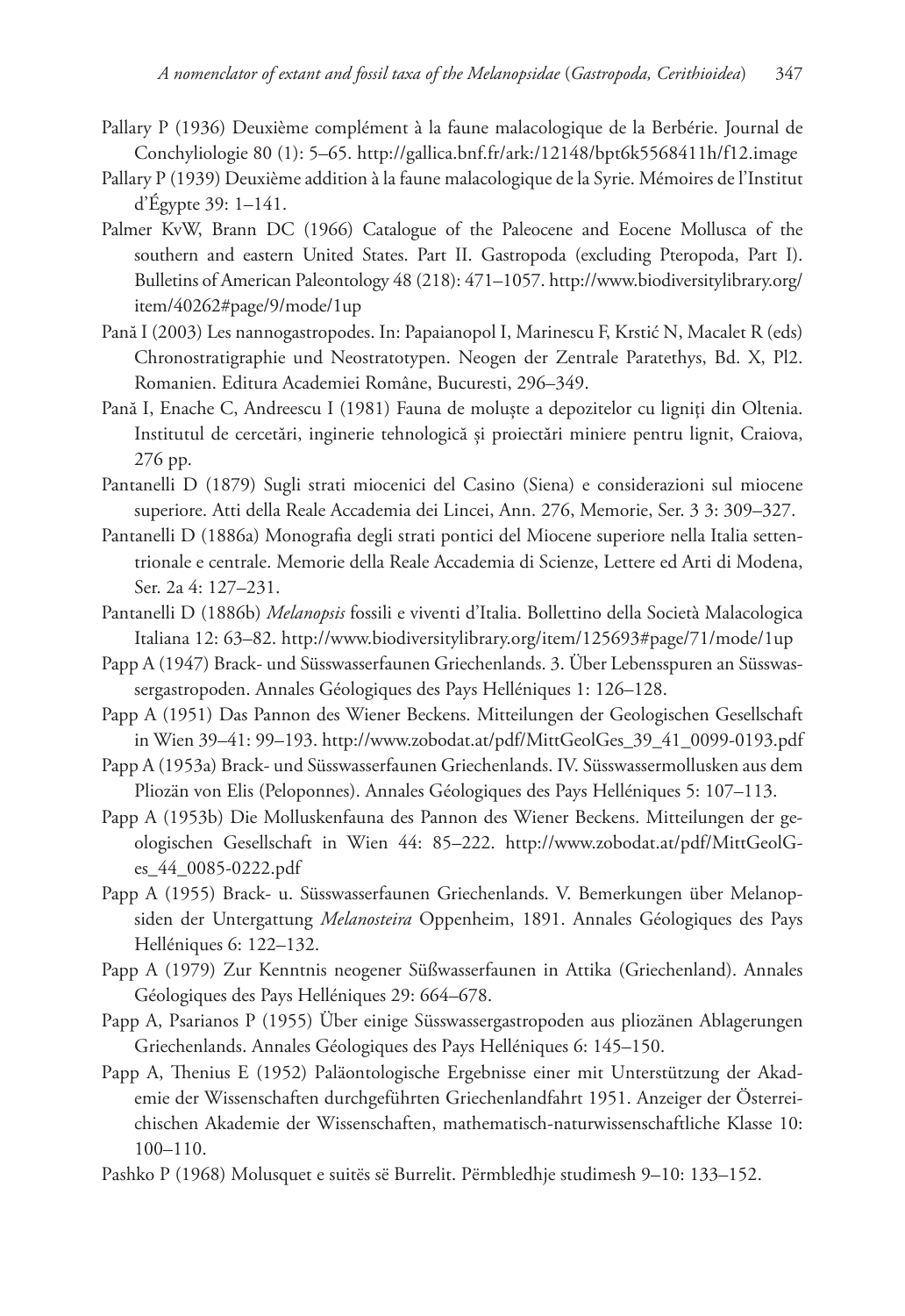- Paucă M (1937) Les Mollusques pléistocènes de Băile Episcopești. Bulletin de la Société Roumanie de Geologie 3: 130–142.
- Pavlović PS (1903) Građa za poznavanje tercijara u Staroj Srbiji. Annales Géologiques de la Péninsule Balkanique 6 (1): 155–189. [in Serbian; a German translation was published in 1911 in the same journal, volume 6 (2)] https://archive.org/stream/geoloshkianalib-00zavogoog#page/n176/mode/2up
- Pavlović PS (1922) Prilozi za poznavanje Tercijara u Srbiji. Annales Géologiques de la Péninsule Balkanique 7 (1): 42–50. [In Serbian]
- Pavlović PS (1927) Donjopontiski mekušci iz okoline Beograda (s naročitim obzirom na fosilnu faunu okoline sela Vrčina). Sprska Akademija nauka, posebna izdanja 66 (Prirodnjački i matematički spisi 17): 1–121. [in Serbian; a French translation with a reduced text was published in 1928 in the Annales Géologiques de la Péninsule Balkanique 9 (2): 1–74]
- Pavlović PS (1931) O fosilnoj fauni mekusača iz Skopske Kotline. Glasnik Skopskog naucnog društva, Odeljenje prirodnih Nauka 9 (3): 1–28. [In Serbian]
- Pavlović PS (1932) Novi prilošci za poznavanje fosilne faune iz Kosovske i Metohiskopodrimske Kotline. Bulletin du Service Géologique du Royaume de Yougoslavie 1 (2): 231–253. [in Serbian, with French summary]
- Pecchioli V (1864) Descrizione di alcuni nuovi fossili delle argille subappennine Toscane. Atti della Società Italiana di Scienze Naturali 6: 498–529. http://www.biodiversitylibrary.org/ item/123039#page/506/mode/1up
- Penecke KA (1884) Beiträge zur Kenntniss der Fauna der slavonischen Paludinenschichten. II. *Congeria*, *Pisidium*, *Cardium* und die Gasteropoden. Beiträge zur Paläontologie Österreich-Ungarns und des Orients 4: 15–44. http://www.biodiversitylibrary.org/ item/50742#page/27/mode/1up
- Penecke KA (1885) Das Eocän des Krappfeldes in Kärnten. Sitzungsberichte der Akademie der Wissenschaften, mathematisch-naturwissenschaftliche Classe 90: 327–371. http://www. biodiversitylibrary.org/item/31594#page/373/mode/1up
- Pérès J-M (1938a) Aperçu sur les variations de quelques *Melanopsis* marocains. Journal de Conchyliologie 82: 312–321.
- Pérès J-M (1938b) Sur quelques *Melanopsis* du Maroc. Bulletin de la Société Zoologique de France 63 (2): 127–133.
- Pérès J-M (1939) Contribution à l'étude des *Melanopsis* du Maroc. Journal de Conchyliologie 83: 129–162.
- Pérès J-M (1946) Contribution à l'étude du genre *Melanopsis*. Journal de Conchyliologie 86 (3–4): 109–136, 137–174.
- Pezant A (1908) Mollusques fossiles de Monneville (Oise). La Feuille des Jeunes Naturalistes, quatrième série 8 (451–455): 132–138, 158–161, 173–178, 198–202, 224–229. http:// www.biodiversitylibrary.org/item/137703#page/152/mode/1up
- Pfeiffer C (1828) Naturgeschichte deutscher Land- und Süsswasser-Mollusken. Dritte Abtheilung. Landes-Industrie-Comptoir, Weimar, vi + 84 pp. https://books.google.at/books?id =UtRcAAAAcAAJ&printsec=frontcover&hl=de&source=gbs\_ge\_summary\_r&cad=0#v= onepage&q&f=false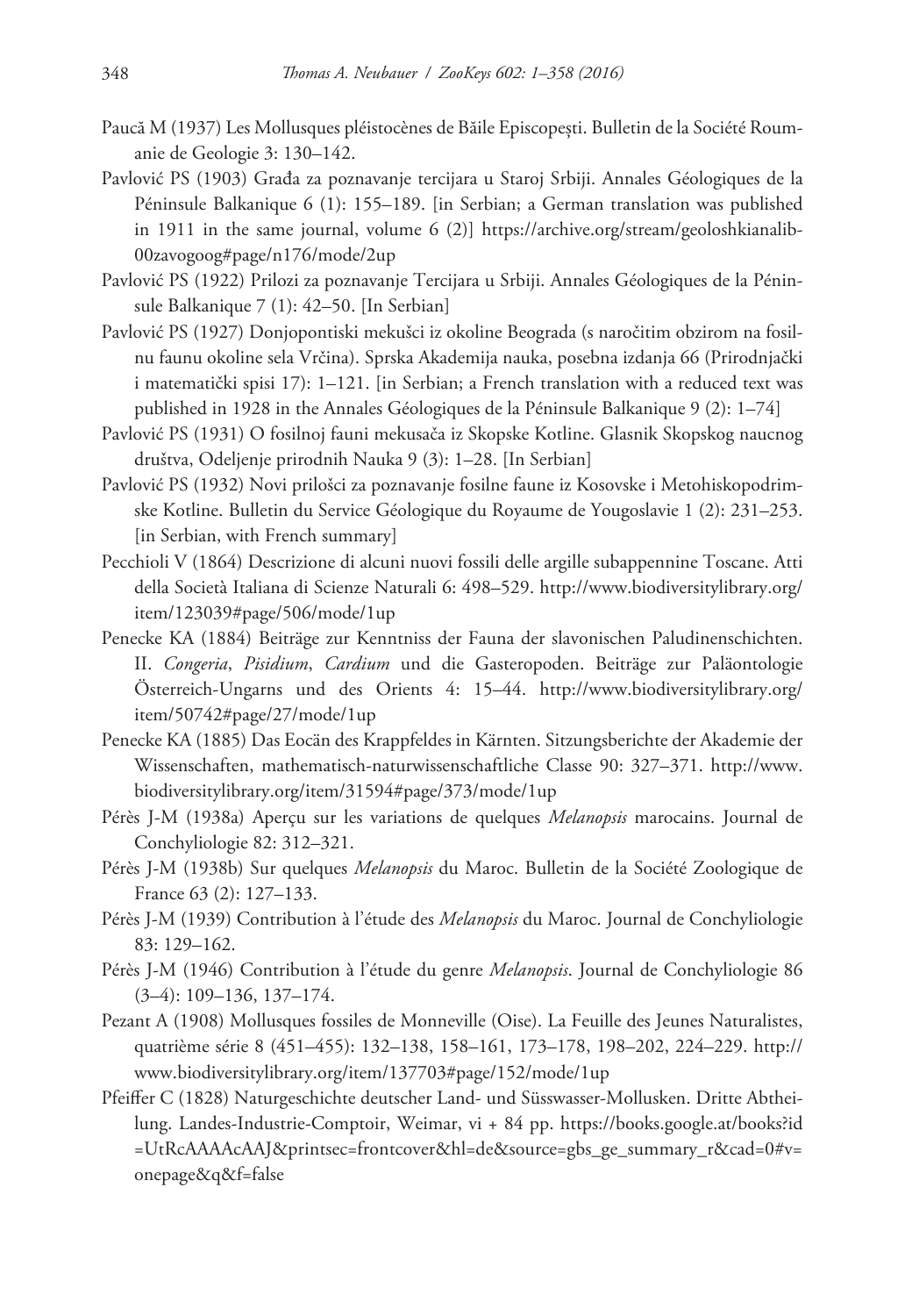- Philippi RA (1845) Abbildungen und Beschreibungen neuer oder wenig gekannter Conchylien. Erster Band. Theodor Fischer, Cassel, ii + 212 pp. http://www.biodiversitylibrary. org/item/41582#page/9/mode/1up
- Philippi RA (1847) Abbildungen und Beschreibungen neuer oder wenig gekannter Conchylien. Zweiter Band. Theodor Fischer, Cassel, ix + 231 pp. http://www.biodiversitylibrary.org/ item/41581#page/7/mode/1up
- Philippi RA (1887) Die tertiären und quartären Versteinerungen Chiles. F. A. Brockhaus, Leipzig, 266 pp. doi: 10.5962/bhl.title.15048
- Picard L (1934) Mollusken der levantinischen Stufe Nordpalästinas (Jordantal). Archiv für Molluskenkunde 66 (3): 105–139.
- Pichler A (1856) Zur Geognosie der nordöstlichen Kalkalpen Tirols. Jahrbuch der k. k. geologischen Reichsanstalt 7: 717–738. http://opac.geologie.ac.at/wwwopacx/wwwopac.ashx?c ommand=getcontent&server=images&value=JB0074\_717\_A.pdf
- Poiret JLM (1801) Coquilles fluviatiles et terrestres observées dans le Département de l'Aisne et aux environs de Paris. Théophile Barrois; Soissons, chez l'auteur, Paris, 119 pp. http:// www.biodiversitylibrary.org/item/81286#page/9/mode/1up
- Ponder WF (1984) A review of the genera of the Iravadiidae (Gastropoda: Rissoacea) with an assessment of the relationships of the family. Malacologia 25: 21–71. http://biodiversitylibrary.org/page/13145132#page/31/mode/1up
- Popescu-Voitești I (1910) Contribution à l'étude stratigraphique du Nummulitique de la Dépression Gétique (Roumanie occidentale). Anuarul Institutului Geologic al României 3 (2): 275–394.
- Porumbaru RC (1881) Étude géologique des environs de Craiova, parcours Bucovatzu-Cretzesci. Première partie. Gauthier-Villars, Imprimeur-Libraire, Paris, 42 pp.
- Potiez V-L-V, Michaud A-L-G (1838) Galerie des mollusques, ou catalogue méthodique, descriptif et raisonné des mollusques et coquilles du Muséum de Douai. Tome premier. Baillière, Paris, Londres, xxxvi + 560 pp. http://www.biodiversitylibrary.org/item/41188#page/9/mode/1up
- Preston HB (1913) New minute Terrestrial and Aquatic Mollusca from the Dutch East Indian Island of Beilan-Beilan, with Descriptions of Four new Genera and Subgenera. The Annals and Magazine of Natural History, eighth series 12 (71): 432–439. http://www.biodiversitylibrary.org/item/71910#page/444/mode/1up
- Preston HB (1914) A Molluscan Faunal List of the Lake of Tiberias, with Descriptions of new Species. Journal & Proceedings of the Asiatic Society of Bengal, new series 9: 465–475. http://biodiversitylibrary.org/page/31620706#page/497/mode/1up
- [Prevost C] (1821) Sur une nouvelle espèce de mollusque testacé du genre Mélanopside. Bulletin des Sciences, par la Société philomatique de Paris 1821: 136–137. http://www.biodiversitylibrary.org/item/99191#page/346/mode/1up
- Quaggiotto E, Mellini A (2008) Catalogo aggiornato dei molluschi fossili eocenici di San Giovanni Ilarione (Verona - Italia settentrionale). Prima parte: Mollusca, Gastropoda. Studi e Ricerche - Associazione Amici del Museo - Museo Civico "G. Zannato" 15: 41–58.
- Ramírez R, Paredes C, Arenas J (2003) Moluscos del Perú. Revista de Biología Tropical Universidad de Costa Rica 51 (Suppl. 3): 225–284. http://www.ots.ac.cr/rbt/attachments/suppls/ sup51-3%20malacol/12-Ramirez-Mol-225-284.pdf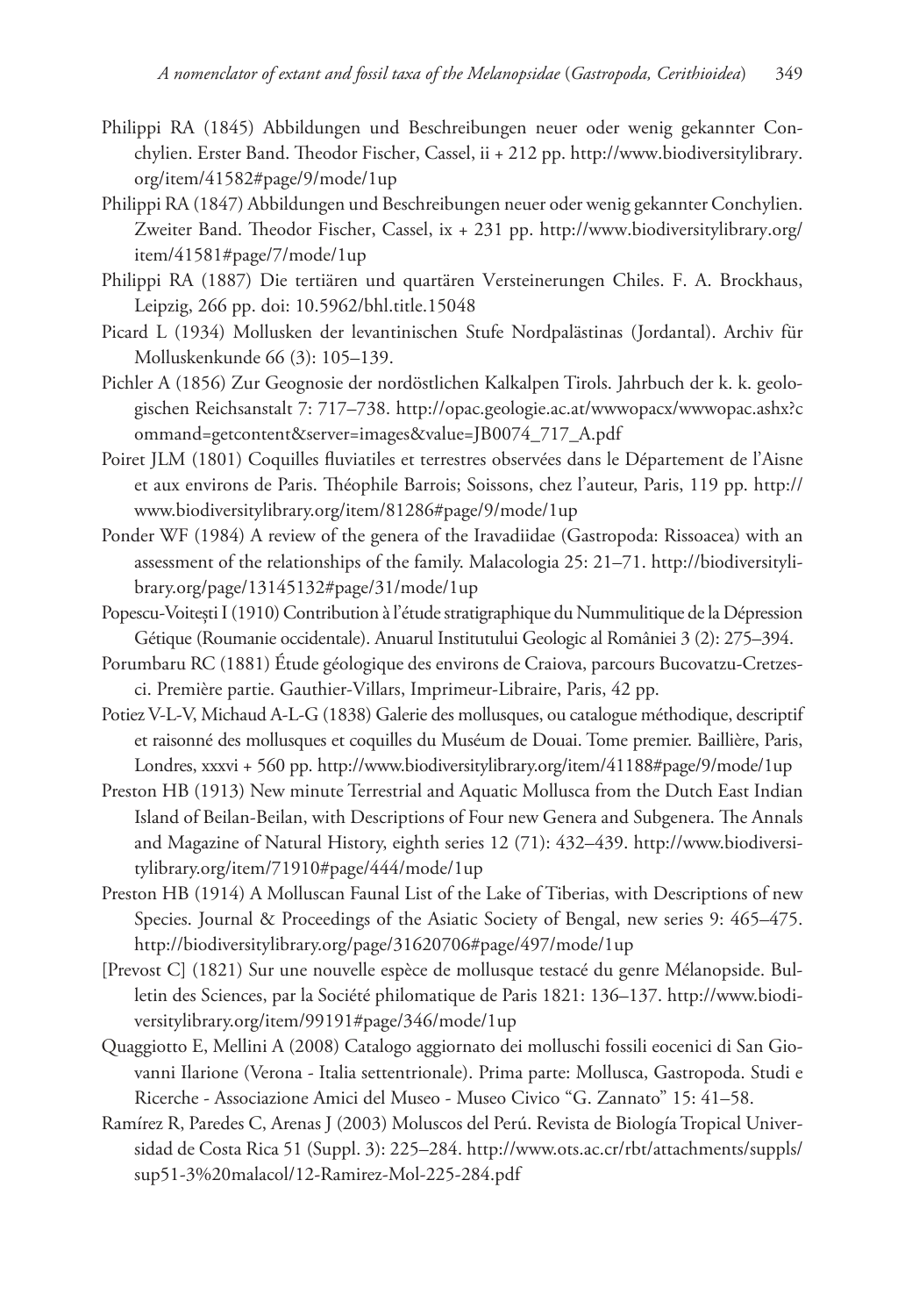- Reeve LA (1860) Monograph of the genus *Melanopsis*. In: Reeve LA (Ed.) Conchologia iconica: or, Illustrations of the shells of molluscous animals. Vol. XII. Privately published by author, London, pls. 1–3 and unpaginated text. https://archive.org/stream/ conchologiaiconi12reev#page/n537/mode/2up
- Reid DG (2014) The genus *Cerithidea* Swainson, 1840 (Gastropoda: Potamididae) in the Indo-West Pacific region. Zootaxa 3775 (1): 3–65. doi: 10.11646/zootaxa.3775.1.1
- Robles F (1975) El género *"Melanopsis"* Férussac en el Neógeno continental de la cuenca del río Júcar (1.a nota). Real Sociedad Española de Historia Natural, Vol. Extraordinario Primer Centenario (1971) 1: 357–369.
- Röding PF (1798) Museum Boltenianum, sive, Catalogus cimeliorum e tribus regnis naturae quae olim collegerat Joa. Fried. Bolten. Pars Secunda continens Conchylia sive Testacea univalvia, bivalvia & multivalvia. Johann Christian Trappe, Hamburg, 199 pp. [In German] http://www.biodiversitylibrary.org/item/41571#page/13/mode/1up (reprint from 1906)
- Rolle F (1858) Über die geologische Stellung der Sotzka-Schichten in Steiermark. Sitzungsberichte der mathematisch-naturwissenschaftlichen Classe der Kaiserlichen Akademie der Wissenschaften 30: 3–33. http://www.biodiversitylibrary.org/item/30198#page/13/ mode/1up
- Rolle F (1860) Die Lignit-Ablagerung des Beckens von Schönstein in Unter-Steiermark und ihre Fossilien. Sitzungsberichte der mathematisch-naturwissenschaftlichen Classe der Kaiserlichen Akademie der Wissenschaften 41 (1): 7–46. http://www.biodiversitylibrary.org/ item/30221#page/19/mode/1up
- Rosen O (1914) Katalog der schalentragenden Mollusken des Kaukasus. Izvestija Kavkazskago Muzeja 6: 141–253.
- Rossmässler EA (1838–1844) Iconographie der Land- und Süsswasser-Mollusken, mit vorzüglicher Berücksichtigung der europäischen noch nicht abgebildeten Arten. 2. Band. Arnold, Dresden, Leipzig. Hefte 1–2 (7/8): 43 pp. (1838); Hefte 3–4 (9/10): 46 pp. (1839); Heft 4 (11): 15 pp. (1842); Heft 6 (12): 37 pp. (1844). http://www.biodiversitylibrary.org/ item/80434#page/325/mode/1up
- Rossmässler EA (1854–1859) Iconographie der Land- und Süsswassermollusken Europa's, mit vorzüglicher Berücksichtigung kritischer und noch nicht abgebildeter Arten. 3. Band. Hermann Costenoble, Leipzig. Hefte 1–2 (13/14): pp. 1–39 (1854), Hefte 3–4 (15/16): pp. 41–77 (1856); Hefte 5–6 (17/18): pp. 81–140 (1859). http://www.biodiversitylibrary.org/ item/55211#page/9/mode/1up
- Roth JR (1839) Molluscorum species, quas in itinere per orientem facto comites clariss. Schuberti Doctores M. Erdl et J. R. Roth collegerunt. C. Wolf, Monachii, i-viii + 9–26 pp. http://www.biodiversitylibrary.org/item/41720#page/3/mode/1up
- Roule L (1884) Description de quelques nouvelles fossiles du calcaire lacustre de Rognac (Bouches-du-Rhône). Bulletins de la Société malacologique de France 1: 311–328. http:// www.biodiversitylibrary.org/item/51550#page/329/mode/1up
- Rovereto G (1899) Prime ricerche sinonimiche sui generi dei Gasteropodi. Atti della Società Ligustica di Scienze Naturali e Geografiche 10 (2): 101–110.
- Royo Gómez J (1922) El Mioceno continental ibérico y su fauna malacológica. Comisión de investigaciones paleontológicas y prehistóricas 30: 1–230.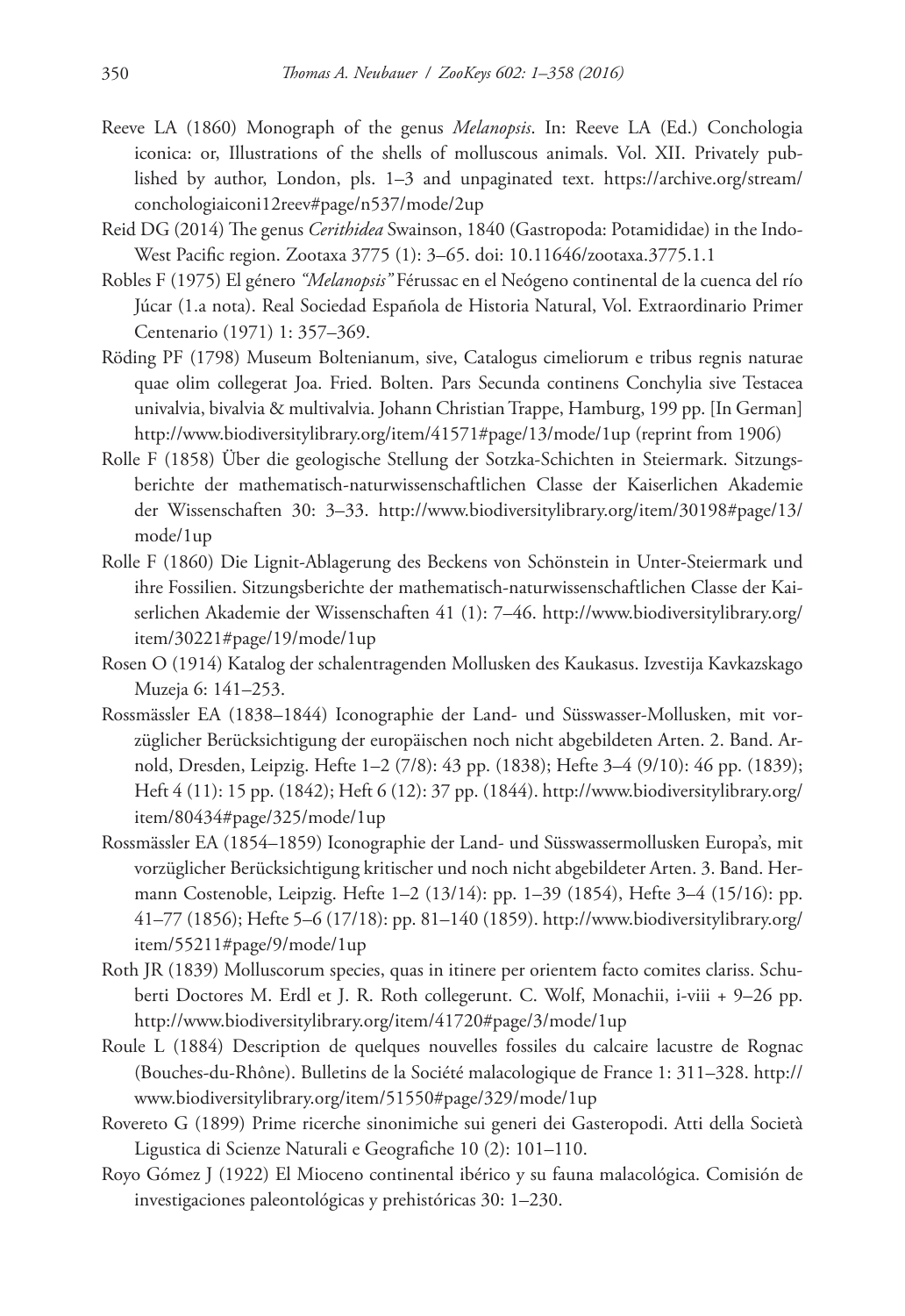- Royo Gómez J (1929) Moluscos del Terciario continental de la provincia de Burgos. Boletín de la Real Sociedad Española de Historia Natural 29: 239–244. http://bibdigital.rjb.csic.es/ ing/Libro.php?Libro=1245 (first page of volume)
- Rzehak A (1883) Beiträge zur Kenntniss der Tertiärformation im ausseralpinen Wiener Becken (Der Grunder Horizont in Mähren). Verhandlungen des naturforschenden Vereins in Brünn 21: 31–49. http://www.biodiversitylibrary.org/item/148627#page/467/mode/1up
- Sacco F (1886) Nuove species terziarie di molluschi terrestri e d'aqua dolce e salmastra del Piemonte. Atti della Società Italiana di Scienze Naturali 29: 427–476. http://www.biodiversitylibrary.org/item/54923#page/443/mode/1up
- Sacco F (1889) Aggiunte alla fauna malacologica estramarina fossile del Piemonte e della Ligura. Memorie della Reale Accademia delle Scienze di Torino, Serie II 39 (1): 61–98. http:// www.biodiversitylibrary.org/item/138459#page/97/mode/1up
- Sacco F (1895) I molluschi dei terreni Terziarii del Piemonte e della Liguria. Parte XVIII (Melaniidae, Littorinidae, Fossaridae, Rissoidae, Hydrobiidae, Paludinidae e Valvatidae). Carlo Clausen, Torino, 52 pp. http://www.biodiversitylibrary.org/item/46676#page/9/mode/1up
- Sandberger CLF (1870–1875) Die Land- und Süßwasser-Conchylien der Vorwelt. C. W. Kreidel, Wiesbaden, Livr. 1–3: 1–96 pp., pls 1–12 (1870); Livr. 4–5: 97–160 pp., pls 13–20 (1871); Livr. 6–8: 161–256 pp., pls 21–32 (1872); Livr. 9–10: 257–352 pp., pls 33–36 (1873); Livr. 11: i–viii, 353–1000 pp. (1875).
- Sandberger F (1850) Ueber die geognostische Zusammensetzung der Umgegend von Wiesbaden. Jahrbücher des Vereins für Naturkunde im Herzogthum Nassau 6: 1–27. https:// books.google.at/books?id=h\_8IAQAAIAAJ&printsec=frontcover&hl=de&source=gbs\_ ge\_summary\_r&cad=0#v=onepage&q&f=false
- Sandberger F (1851) [Analogie der Land- und Süsswasser-Fauna des Maynzer Becknes und des Mittelmeeres]. Neues Jahrbuch für Mineralogie, Geognosie, Geologie und Petrefaktenkunde 1851: 676. http://www.biodiversitylibrary.org/item/44254#page/708/mode/1up
- Sandberger F (1852) Über die Analogieen der fossilen Land- und Süsswasserfauna des Mainzer Becknes mit der lebenden der Mittelmeerländer. Zeitschrift der Deutschen Geologischen Gesellschaft 6: 680–685. http://www.biodiversitylibrary.org/item/108484#page/692/mode/1up
- Sandberger F (1886) Bemerkungen über fossile Conchylien aus dem Süsswasserkalke von Leobersdorf bei Wien (Inzersdorfer Schichten). Verhandlungen der k. k. geologischen Reichsanstalt 1886 (14): 331–332. http://www.biodiversitylibrary.org/item/120934#page/793/mode/1up
- Sauerzopf F (1952) Beitrag zur Entwicklungsgeschichte des südburgenländischen Pannons. Burgenländische Heimatblätter 14 (1): 1–16.
- Schenk V (1969) Zur Gastropodenfauna und Biofazies der mittleren Gosau (O.Kreide) von Brandenberg in Tirol. Dissertation, München: Ludwig-Maximilians-Universität München (The dissertation constitutes a publication in the sense of the Code because at least 150 identical copies were issued; W. Werner, München, pers. commun.).
- Schlotheim EF von (1820) Die Petrefactenkunde auf ihrem jetzigen Standpunkte durch die Beschreibung seiner Sammlung versteinerter und fossiler Überreste des Thier- und Pflanzenreichs der Vorwelt erläutert. Becker, Gotha, 457 pp.
- Schmidt FJ (1847) Systematisches Verzeichniss der in der Provinz Krain vorkommenden Landund Süsswasser-Conchylien, mit Angabe der Fund-Orte. Joseph Blasnik, Laibach, 27 pp.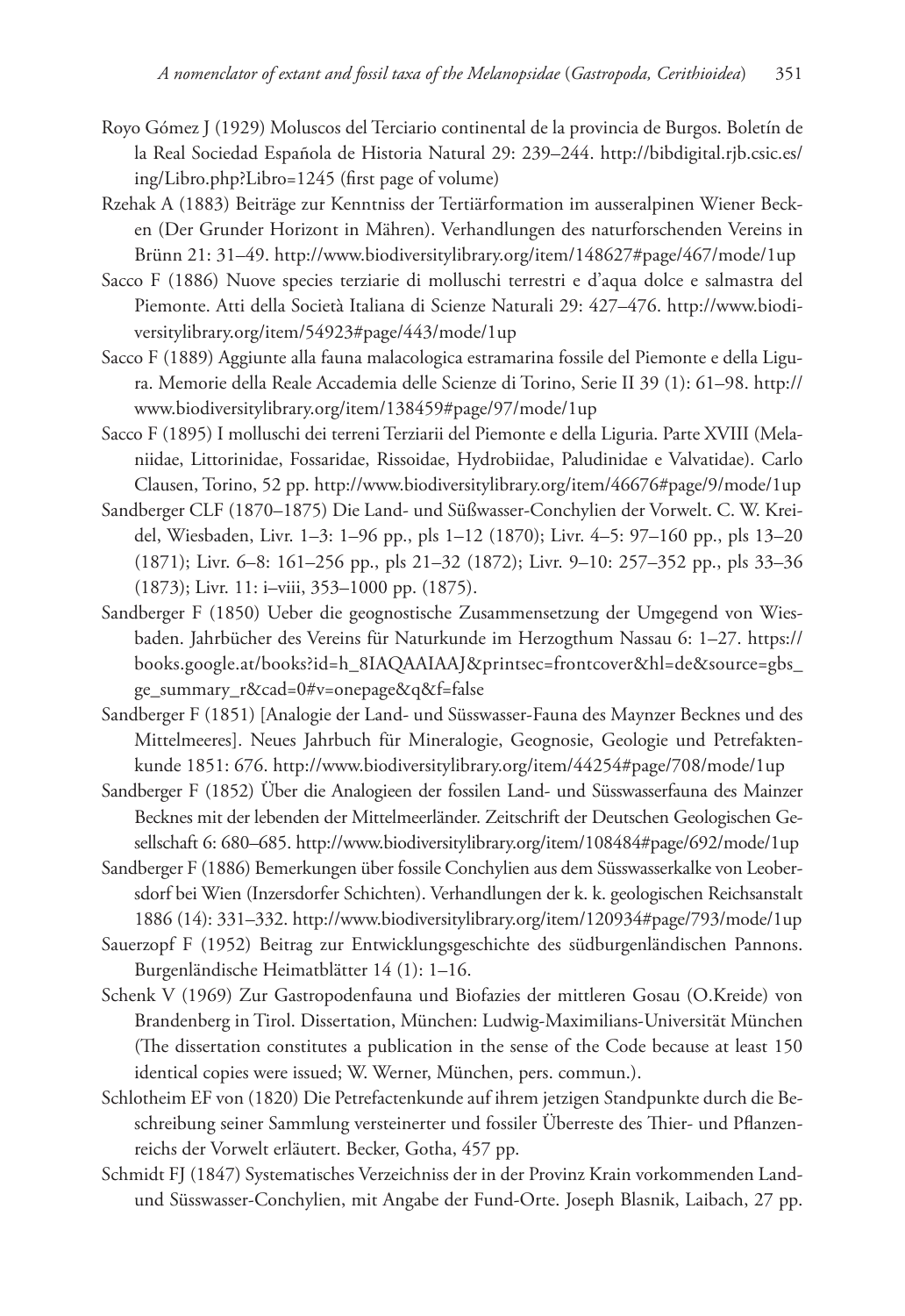http://digital.staatsbibliothek-berlin.de/werkansicht/?PPN=PPN690062699&PHYSID= PHYS\_0005

- Schréter Z (1912) Beiträge zur Tektonik des südlichen Teiles des westlichen Krassószörényer Kalkgebirges. Jahresbericht der Königlich ungarischen Geologischen Anstalt 1910: 134–173.
- Schréter Z (1975) Tanulmány az alsópleisztocén korú Melanopsidák körébõl. Földtani Közlöny 105 (1): 1–22. [In Hungarian]
- Schumacher CF (1817) Essai d'un nouveau système des habitations des vers testacés. Schultz, Copenhague, iv + 288 pp. http://www.biodiversitylibrary.org/item/81329#page/7/mode/1up
- Schütt H (1986) Mollusken aus jungpliozänen Seesedimenten von Antirrion in Akarnanien. In: Symeonidis N, Theodorou G, Schütt H, Velitzelos E (eds) Palaeontological and stratigraphical observations in the area of Achaia and Etoloakamania (W-Greece). Annales Géologiques des Pays Helléniques 33: 329–365.
- Schütt H (1988a) Über eine reliktäre *Melanopsis* aus Jordanien (Ein Beitrag zur Kenntnis der Rassenbildung durch geographische Isolation). Annalen des Naturhistorischen Museums in Wien, Serie B 90: 215–219.
- Schütt H (1988b) Ergänzungen zur Kenntnis der Molluskenfauna oberpliozäner Süßwasserkonglomerate Syriens. Archiv für Molluskenkunde 118 (4/6): 129–143.
- Schütt H, Bilgin FH (1974) Recent Melanopsines of the Aegean. Archiv für Molluskenkunde 104 (1/3): 59–64.
- Schütt H, Ortal R (1993) A preliminary correlation between the plio-pleistocene malacofaunas of the Jordan Valley (Israel) and the Orontes Valley (Syria). Zoology in the Middle East 8 (1): 69–112. doi: 10.1080/09397140.1993.10637638
- Sedgwick A, Murchison RI (1832) A Sketch of the Structure of the Eastern Alps; with Sections through the Newer Formations on the Northern Flanks of the Chain, and through the Tertiary Deposits of Styria. Transactions of the Geological Society of London, second series 3 (2): 301–420. doi: 10.1144/transgslb.3.2.301
- Seninski K (1905) Novyya Dannyya o neogenovych' plastach' Yugozapadnogo Zakavkaz'ya. Trudy Obshchestva Estestvoispytateley pri Imperatorskom Yuryevskom Universitete 16: 1–80.
- Servain G (1882) Histoire des mollusques acéphales des environs de Francfort. S. Lejay & Cie, Poissy, 68 pp. http://www.biodiversitylibrary.org/item/41714#page/5/mode/1up
- Servain G (1884) Excursions malacologiques en Bosnie aux environs de Serajewo et aux sources de la Bosna. Annales de Malacologie 1 (4): 341–380. http://biodiversitylibrary. org/page/16253419#page/379/mode/1up
- Silva e Castro J de (1883) Contributions à la faune malacologique du Portugal. Jornal de sciencias mathematicas, physicas, e naturaes 9 (35): 121–152. http://www.biodiversitylibrary. org/item/54851#page/135/mode/1up
- Sinzov I (1884) Opisaniye novykh i maloissledovannykh form rakovin iz tretichnykh obrazovaniy Novorossii [Description of new and less well known shells from Tertiary deposits of Novorossia]. Zapiski novorossiiskoe obshchestvo estestvoispytatelei 9: 1–13. [In Russian]
- Sismonda E (1847) Synopsis methodica animalium invertebratorum pedemontii fossilium (exceptis speciebus ineditis), vol. 2. Augustae Taurinorum, Torino, 62 pp.
- Șoverth E (1953) Contribuții la studiul Pliocenului superior din Oltenia. Levantinul de la Hurezani. Revista Universității "C.I.Parhon", Seria Științele Naturii 3: 202–211.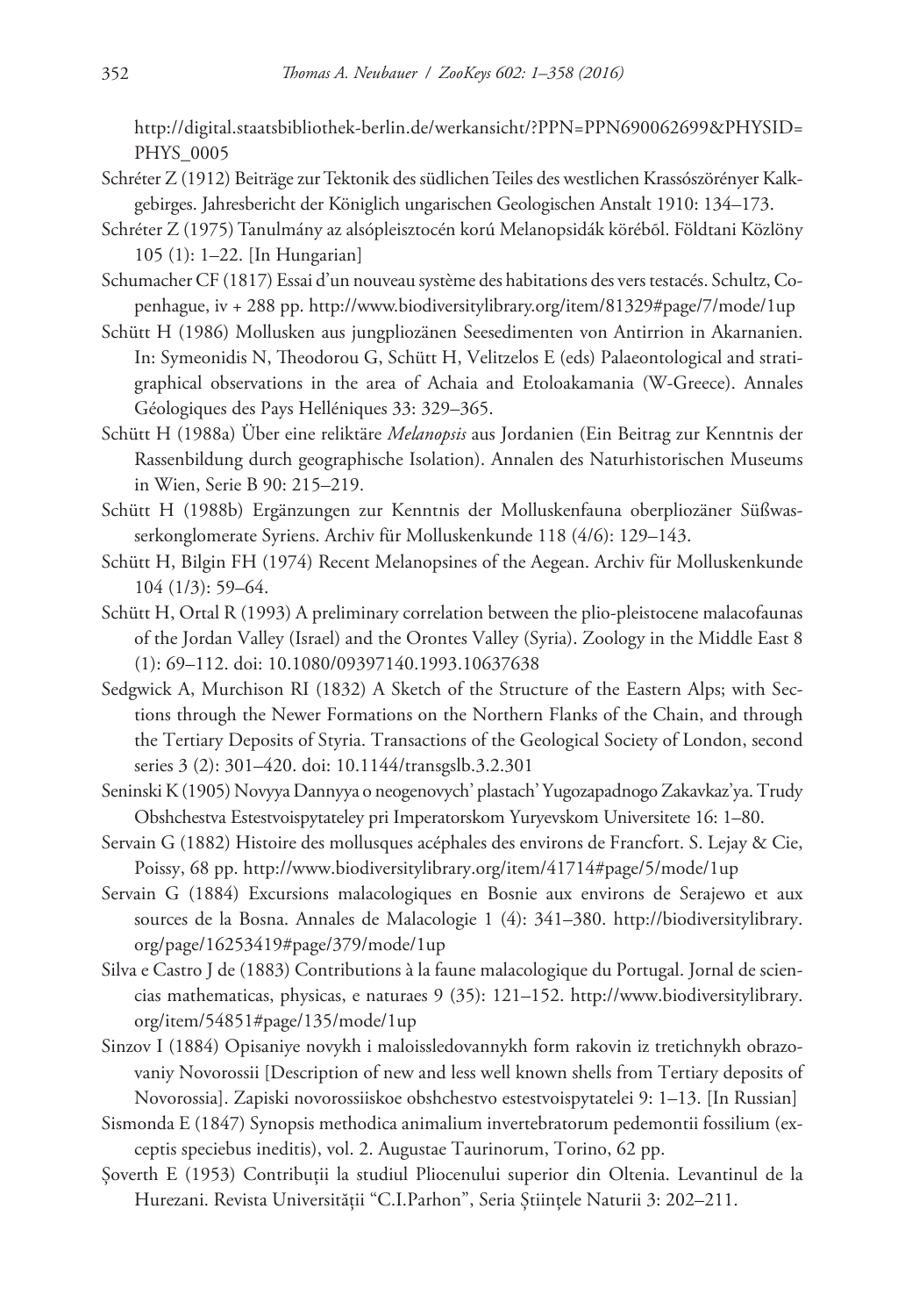- Sowerby J (1815–1818) The mineral conchology of Great Britain; or, Coloured figures and descriptions of those remains of testaceous animals or shells, which have been preserved at various times and depths in the earth. Vol. II. Privately published by author, London, 251 pp., pls. 103–203. http://www.biodiversitylibrary.org/item/50341#page/5/mode/1up (for publication dates see Wright and Cleevely 1985)
- Sowerby J (1821–1823) The mineral conchology of Great Britain; or, Coloured figures and descriptions of those remains of testaceous animals or shells, which have been preserved at various times and depths in the earth. Vol. IV. Privately published by author, London, 151 pp., pls. 307–407. http://www.biodiversitylibrary.org/item/50366#page/7/mode/1up (for publication dates see Wright and Cleevely 1985)
- Sowerby J (1826–1829) The mineral conchology of Great Britain; or, Coloured figures and descriptions of those remains of testaceous animals or shells, which have been preserved at various times and depths in the earth. Vol. VI. Privately published by author, London, 230 pp., pls. 504–609. http://www.biodiversitylibrary.org/item/50339#page/5/mode/1up (for publication dates see Wright and Cleevely 1985)
- Sowerby J (1845) Conchyliologie minéralogique de la Grande Bretagne. Jent & Gassmann, Soleure, 395 pls. https://books.google.at/books?id=icosAAAAQAAJ&printsec=frontcover &hl=de&source=gbs\_ge\_summary\_r&cad=0#v=onepage&q&f=false
- Speyer O (1870) Die Conchylien der Casseler Tertiär-Bildungen. V. *Pyramidella*, *Odontostoma*, *Turbonilla*, *Eulima*, *Niso*, *Nerita*, *Sigaretus*, *Paludina*, *Bithynia*, *Nematura*, *Melanopsis*, *Melania*. Palaeontographica 19 (2): 47–101. http://www.biodiversitylibrary.org/ item/103320#page/67/mode/1up
- Squires RL (1998) New Information on Morphology, Stratigraphy, and Paleoclimate Implications of the Eocene Brackish-Marine Gastropod *Loxotrema turritum* Gabb, 1868, from the West Coast of the United States. The Veliger 41 (4): 297–313.
- Squires RL (1999) Middle Eocene Brackish-Marine Mollusks from the Matilija Sandstone at Matilija Hot Springs, Ventura County, Southern Carolina. Contributions in Science 480: 1–30.
- Squires RL, Saul LR (1997) Late Cretaceous Occurrences on the Pacific Slope of North America of the Melanopsid Gastropod Genus *Boggsia* Olsson, 1929. The Veliger 40 (3): 193–202.
- Stache G (1880) Die Liburnische Stufe. Verhandlungen der k. k. Geologischen Reichsanstalt 1880 (12): 195–209. http://www.biodiversitylibrary.org/item/120884#page/603/mode/1up
- Stache G (1889) Die Liburnische Stufe und deren Grenz-horizonte. Eine Studie über die Schichtenfolgen der cretacisch-eocänen oder protocänen Landbildungsperiode im Bereiche der Küstenländer von Österreich-Ungarn. Abhandlungen der k. k. Geologischen Reichsanstalt 13: 1–170.
- Starmühlner F (1970) Die Mollusken der neukaledonischen Binnengewässer. Cahiers ORSTOM, série Hydrobiologie 4 (3-4): 3-127. http://www.biodiversitylibrary.org/item/47219-#page/258/mode/1up
- Starmühlner F (1973) Die Gattung *Melanopsis* Ferussac 1807 auf Neukaledonien. Malacologia 14: 242–243. http://www.biodiversitylibrary.org/item/47219#page/258/mode/1up
- Starmühlner F (1974) The freshwater gastropods of Ceylon. Bulletin of the Fisheries Research Station, Sri Lanka 25 (1–2): 97–181. http://aquaticcommons.org/17196/1/ NARA25\_097%20part%201.pdf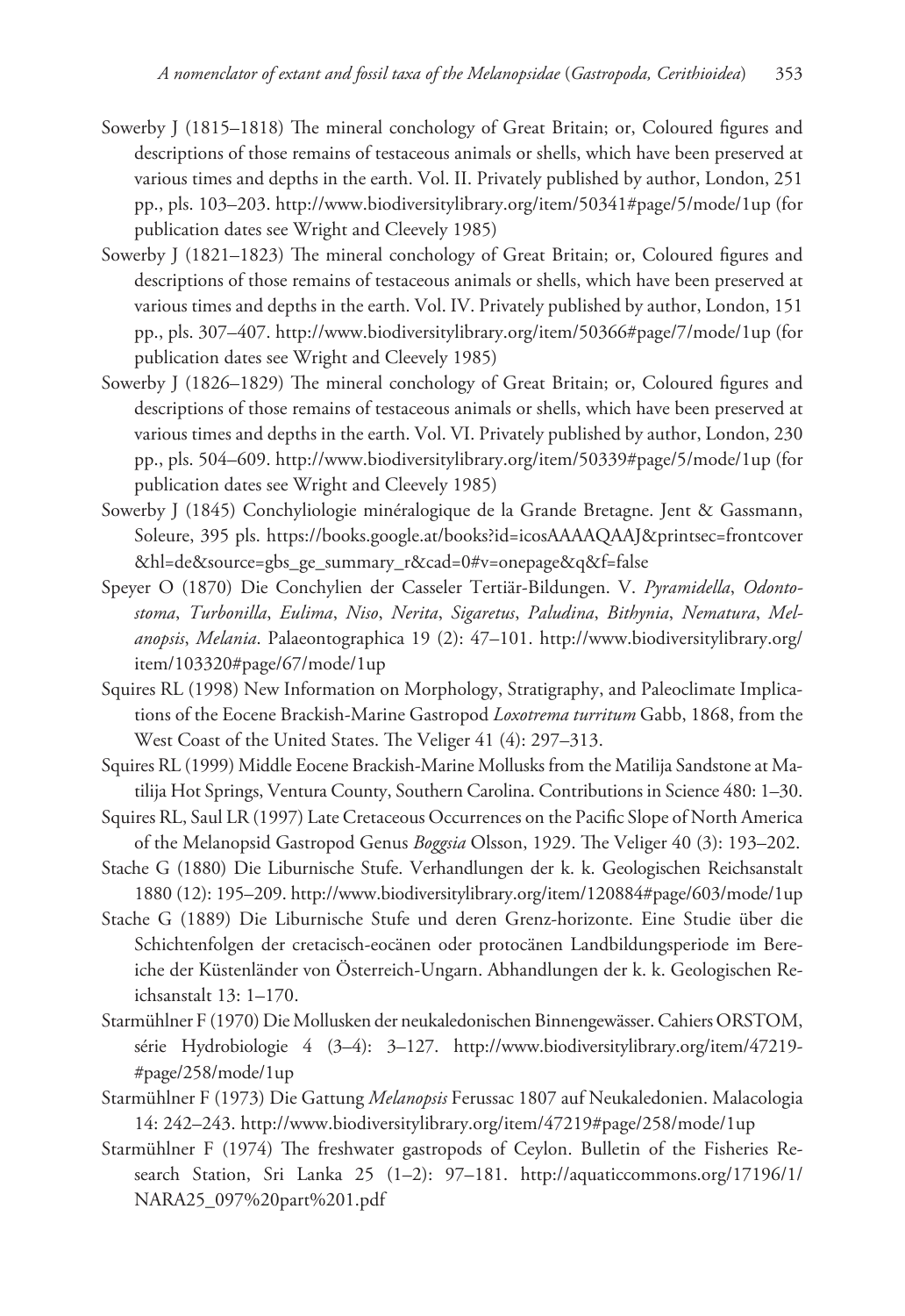- Starobogatov YI, Aleksenko TL, Levina OV (1992) Rody *Fagotia* i *Microcolpia* (Gastropoda Pectinibranchia Melanopsidae) i ikh predstaviteli v sovremennoj faune [The genera *Fagotia*  and *Microcolpia* (Gastropoda Pectinibranchia Melanopsidae) and their representatives in the modern fauna]. Byulleten' Moskovskogo Obshchestva Ispytateley Prirody, Otdel biologicheskiy 97 (3): 57–72. [In Russian]
- Starobogatov YI, Izzatullaev ZI (1985) Vidy *Melanopsis* pustynnykh rayonov vostoka Irana [Species of *Melanopsis* from the desert regions of east Iran]. Trudy Zoologicheskogo Instituta Akademya Nauk, SSSR 135: 33–37. [in Russian] http:// malacolog.com/files/,%20%D0%98%D0%B7%D0%B7%D0%B0%D1%82% D1%83%D0%BB%D0%B0%D0%B5%D0%B2,%201985%20Melanopsis%20 %D0%98%D1%80%D0%B0%D0%BD%D0%B0.pdf
- Stefanescu S (1896) Études sur les Terrains tertiaires de Roumanie. Contribution à l'étude des faunes sarmatique, pontique et levantine. Mémoirs de la Société Géologique de France, Mémoir 15. Paléontologique 6 (2–3): 1–147.
- Stefanescu S (1897) Contribution à l'étude des faunes Éogène et Néogène de Roumanie. Bulletin de la Société Géologique de France, troisième série 25: 310–314. http://jubilotheque.upmc.fr/img-viewer/fonds-bulsgf/GB\_000071\_001/Contenu/JPEG\_HD/viewer. html?ns=GB\_000071\_001\_J3\_0310.jpg
- Stepanović B (1938) Gornji Miocen u Kamenom Potoku kod sela Kumodraža. Annales Géologiques de la Péninsule Balkanique 15: 51–102.
- Stoliczka F (1860) Über eine der Kreideformation angehörige Süsswasserbildung in den nordöstlichen Alpen. Sitzungsberichte der mathematisch-naturwissenschaftlichen Classe der Kaiserlichen Akademie der Wissenschaften 38: 482–496. http://www.biodiversitylibrary. org/item/30206#page/542/mode/1up
- Stoliczka F (1862) Beitrag zur Kenntnis der Molluskenfauna der Cerithien- und Inzersdorfer Schichten des ungarischen Tertiärbeckens. Verhandlungen der kaiserlichen und königlichen zoologisch-botanischen Gesellschaft in Wien 12: 529–538. http://www.zobodat.at/ pdf/VZBG\_12\_0529-0538.pdf
- Strausz L (1941) Melanopsisok változékonysága. Földtani Közlöny 71 (4–6): 135–146, 163–170. [In Hungarian]
- Strausz L (1942) Das Pannon des mittleren Westungarns. Annales historico-naturales Musei Nationalis Hungarici. Pars mineralogica, geologica et palaeontologica 35: 1–102.
- Strong EE, Colgan DJ, Healy JM, Lydeard C, Ponder WF, Glaubrecht M (2011) Phylogeny of the gastropod superfamily Cerithioidea using morphology and molecules. Zoological Journal of the Linnean Society 162 (1): 43–89. doi: 10.1111/j.1096-3642.2010.00670.x
- Strong EE, Gargominy O, Ponder WF, Bouchet P (2008) Global diversity of gastropods (Gastropoda; Mollusca) in freshwater. Hydrobiologia 595: 149–166. doi: 10.1007/s10750-007-9012-6
- Suter H (1893) Check-list of the New Zealand Land and Freshwater Mollusca. Transactions and Proceedings of the Royal Society of New Zealand 26: 139–154. http://rsnz.natlib. govt.nz/volume/rsnz\_26/rsnz\_26\_00\_001490.html
- Swainson W (1840) A Treatise on Malacology; or, the natural classification of shells and shell fish. Longman, Orme, Brown, Green & Longmans; John Taylor, London, 419 pp. doi: 10.5962/bhl.title.8027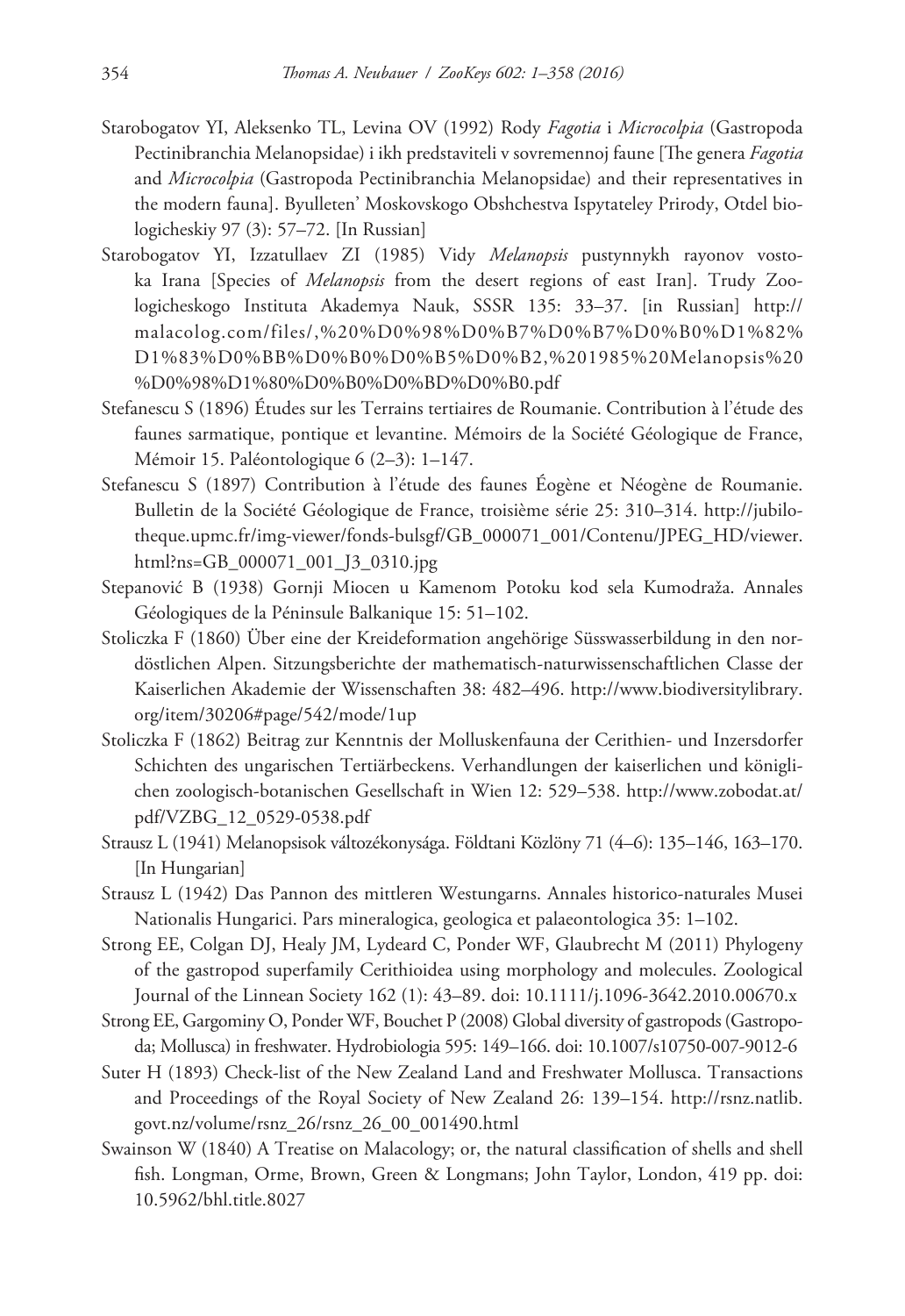- Syrides GE (1998) Paratethyan mollusc faunas from the Neogene of Macedonia and Thrace, Northern Greece. Romanian Journal of Stratigraphy 78: 171–180.
- Tambareau Y, Villatte J (1966) A propos d'un gastropode nouveau, *Melanopsis* (*Canthidomus*) *fontanensis* nov. sp. Bulletin de la Société d'histoire naturelle de Toulouse 102 (2): 511–516. http://gallica.bnf.fr/ark:/12148/bpt6k6556256q/f183.item.r=
- Taner G (1997) Das Pliozän des östlichen Dardanellen-Beckens, Türkei. Molluskenfauna und Stratigraphie. Annalen des Naturhistorischen Museums in Wien 98 A: 35–67. http:// www.zobodat.at/pdf/ANNA\_98A\_0035-0067.pdf
- Tausch L von (1886) Über die Fauna der nicht-marinen Ablagerungen der oberen Kreide des Csingerthales bei Ajka im Bakony (Veszprimer Comitat, Ungarn) und über einige Conchylien der Gosaumergel von Aigen bei Salzburg. Abhandlungen der k. k. Geologischen Reichsanstalt 12: 1–32. http://opac.geologie.ac.at/wwwopacx/wwwopac.ashx?command= getcontent&server=images&value=Abh\_Bd\_12\_1.pdf
- Thomä C (1845) Fossile Conchylien aus den Tertiärschichten bei Hochheim und Wiesbaden gesammelt und im naturhistorischen Museum zu Wiesbaden ausgestellt. Jahrbücher des Vereins für Naturkunde in Nassau 2: 125–162.
- Tournouër R (1874) Sur les terrains tertiaires supérieurs du bassin de Théziers (Gard) et sur le niveau des *Potamides Basteroti* dans le bassin du Rhône. Bulletin de la Société Géologique de France, troisième série 2: 287–307. http://jubilotheque.upmc.fr/img-viewer/fonds-bulsgf/ GB\_000046\_001/Contenu/JPEG\_HD/viewer.html?ns=GB\_000046\_001\_J3\_293.jpg
- Tournouër R (1875) Diagnose d'espèces nouvelles de Coquilles d'eau douce, recueillies par M. Gorceix dans les terrains tertiaires supérieurs de l'île de Cos. Journal de Conchyliologie 23: 76–78. http://www.biodiversitylibrary.org/item/53453#page/82/mode/1up
- Tournouër R (1876) Étude sur les fossiles tertiaires recueillis par M. Gorceix dans l'île de Cos, en 1873. Annales scientifiques de l'École normale supérieure, deuxième série 5: 445–475. http://archive.numdam.org/article/ASENS\_1876\_2\_5\_\_445\_0.pdf [without plates]
- Tournouër R (1877) Description d'une nouvelle espèce fossile de Melanopside, provenant des terrains tertiaires supérieurs de la province de Constantine. Journal de Conchyliologie 25: 275–276. http://www.biodiversitylibrary.org/item/54878#page/289/mode/1up
- Tournouër R (1879) Conchyliorum fluviatilium fossilium, quae in stratis tertiariis superioribus Rumaniae Dr. Gregorio Stefanesco collegit, novae species. Journal de Conchyliologie 27: 261–264. http://www.biodiversitylibrary.org/item/54087#page/275/mode/1up
- Tournouër R (1880) Conchyliorum fluviatilium fossilium, in stratis tertiariis superioribus Rumaniae collectorum, novae species. Journal de Conchyliologie 28: 96–100. http://biodiversitylibrary.org/item/54068#page/102/mode/1up
- Tournouër R (1882) Description d'un nouveau genre de Melanopsinae fossiles des terrains tertiaries supérieurs de l'Algérie. Journal de Conchyliologie 30: 59. http://www.biodiversitylibrary.org/item/54877#page/67/mode/1up
- Traub F (1938) Geologische und palaeontologische Bearbeitung der Kreide und des Tertiärs im östlichen Rupertiwinkel, nördlich von Salzburg. Palaeontographica Abt. A 88 (1–3): 1–114.
- Tristram HB (1865) Report on the Terrestrial and Fluviatile Mollusca of Palestine. Proceedings of the Zoological Society of London 1865: 530–545. doi: 10.1111/j.1469-7998.1865. tb02386.x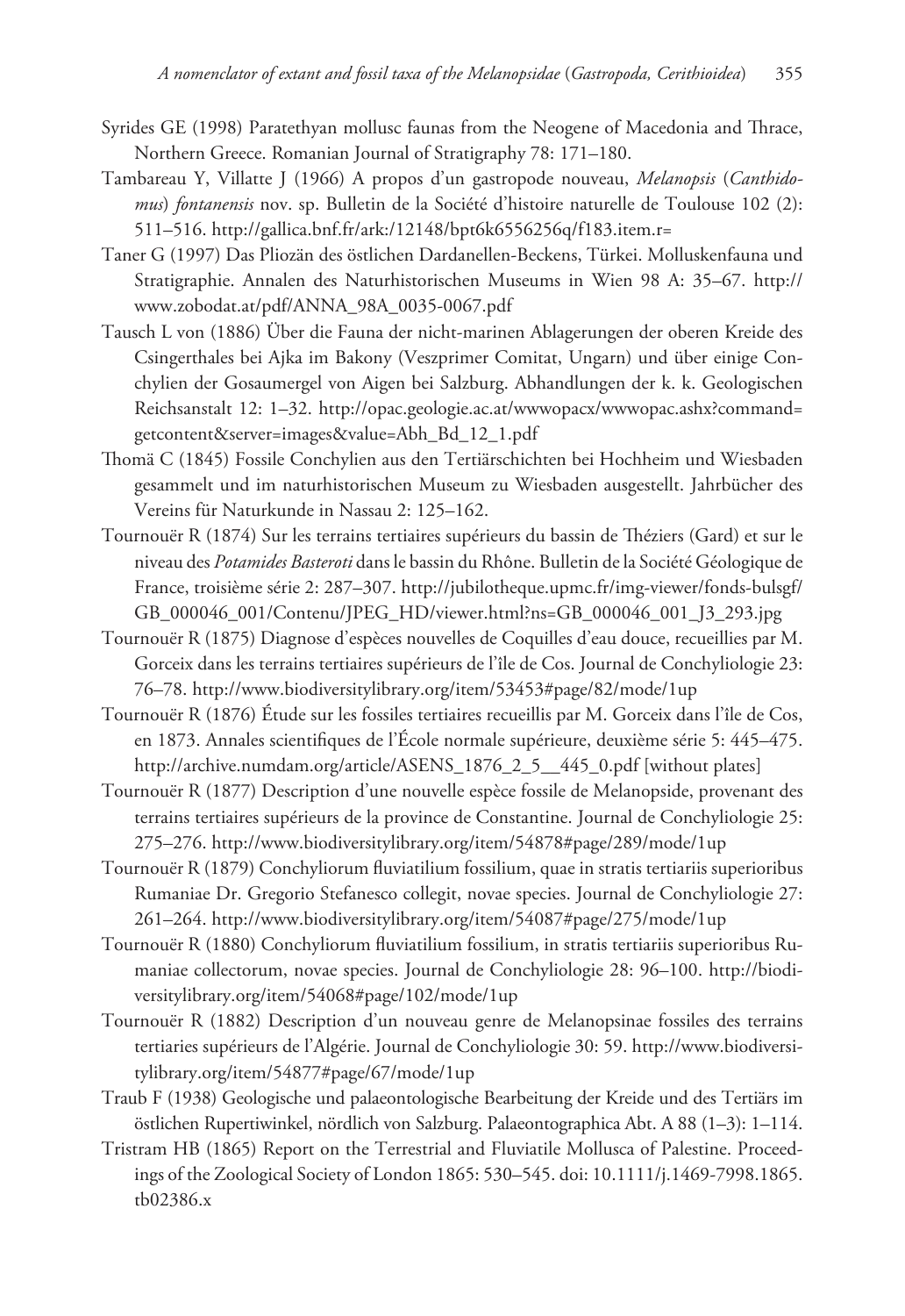- Tschapeck H (1881) Einige Süsswasser-Mollusken des Sanngebietes in Untersteiermark. Jahrbücher der Deutschen Malakozoologischen Gesellschaft 8: 101–109. http://www.biodiversitylibrary.org/item/55035#page/115/mode/1up
- Van Damme, D. 2014. *Melanopsis nodosa*. The IUCN Red List of Threatened Species 2014: e.T20593629A42422265. doi: 10.2305/IUCN.UK.2014-1.RLTS.T20593629A42422265.en [Accessed on 15 February 2016]
- Vergnau-Saubade AM (1966) Monographie de la faune malacologique des gisements types de l'Oligocène aquitain. Thèse de Doctorat d'État, Bordeaux: Université de Bordeaux (unpublished).
- Vergnau-Saubade AM (1968) Quelques espèces nouvelles de mollusques de l'Oligocène aquitain. Bulletin de l'Institut de Géologie du Bassin d'Aquitaine 4: 196–211.
- Vidal LM (1874) Datos para el conocimiento del terreno garumnense de Cataluña. Boletín de la Comisión del Mapa Geológico de España 1: 209–247. http://hemerotecadigital. bne.es/pdf.raw?query=parent%3A0005421014+type%3Apress%2Fpage&name=Bolet% C3%ADn+de+la+Comisi%C3%B3n+del+Mapa+Geol%C3%B3gico+de+Espa%C3%B 1a.+1-1-1874
- Vidal LM (1917) Edad geológica de los lignitos de Selva y Binisalém (Mallorca) y descripción de algunas especies fósiles. Memorias de la Real Sociedad Española de Historia Natural 10 (7): 343–358. http://bibdigital.rjb.csic.es/spa/Libro.php?Libro=1381 [first page of volume]
- Villa A, Villa GB (1841) Dispositio systematica conchyliarum terrestrium et Fluviatilium; conspectu abnormitatum novarumque specierum descriptionibus adjectis. Borroni et Scotti, Mediolani, 62 pp. https://books.google.at/books?id=\_1ZOAAAAcAAJ&printsec=frontco ver&hl=de&source=gbs\_ge\_summary\_r&cad=0#v=onepage&q&f=false
- Villa A, Villa GB (1854) Due nuove melanie. Giornale di Malacologia 2 (8): 113.
- Villatte J (1952) Étude de la Faune campanienne saumâtre de Bélesta (Ariège). Bulletin de la Société d'Histoire Naturelle de Toulouse 8 (3–4): 315–339. http://gallica.bnf.fr/ark:/12148/ bpt6k65555410/f93.image.r=
- Viquesnel A (1846) Journal d'un Voyage dans la Turquie d'Europe II. Mémoirs de la Société Géologique de France, deuxième série 1 (2): 207–303. http://www.biodiversitylibrary.org/ item/133679#page/231/mode/1up
- Voltz F (1852) Geologische Bilder aus dem Mainzer Becken. J. G. Wirth Sohn, Mainz, 88 pp. https://download.digitale-sammlungen.de/pdf/1449821542bsb10284821.pdf
- Walch JEI (1768) Die Naturgeschichte der Versteinerungen zur Erläuterung der Knorrischen Sammlung von Merkwürdigkeiten der Natur. Des zweiten Bandes erster Abschnitt. Paul Jonathan Felßecker, Nürnberg, 184 pp. http://reader.digitale-sammlungen.de/de/fs1/object/display/bsb10213743\_00005.html
- Walderdorff R (1864) Systematisches Verzeichniss der im Kreise Cattaro (Süd-Dalmatien) mit Ausnahme der Biela-Gora und in einigen angrenzenden Theilen von Montenegro und türkisch Albanien vorkommenden Land- und Süsswasser-Mollusken. Verhandlungen der kaiserlichen und königlichen zoologisch-botanischen Gesellschaft in Wien 14: 503–514. http://www.biodiversitylibrary.org/item/55310#page/649/mode/1up
- Watelet A (1851) [Des Recherches curieuses faites dans les sables tertiaires inférieurs des environs de Soissons, et donne la description de dix-sept espèces de coquilles inédites]. Bulletin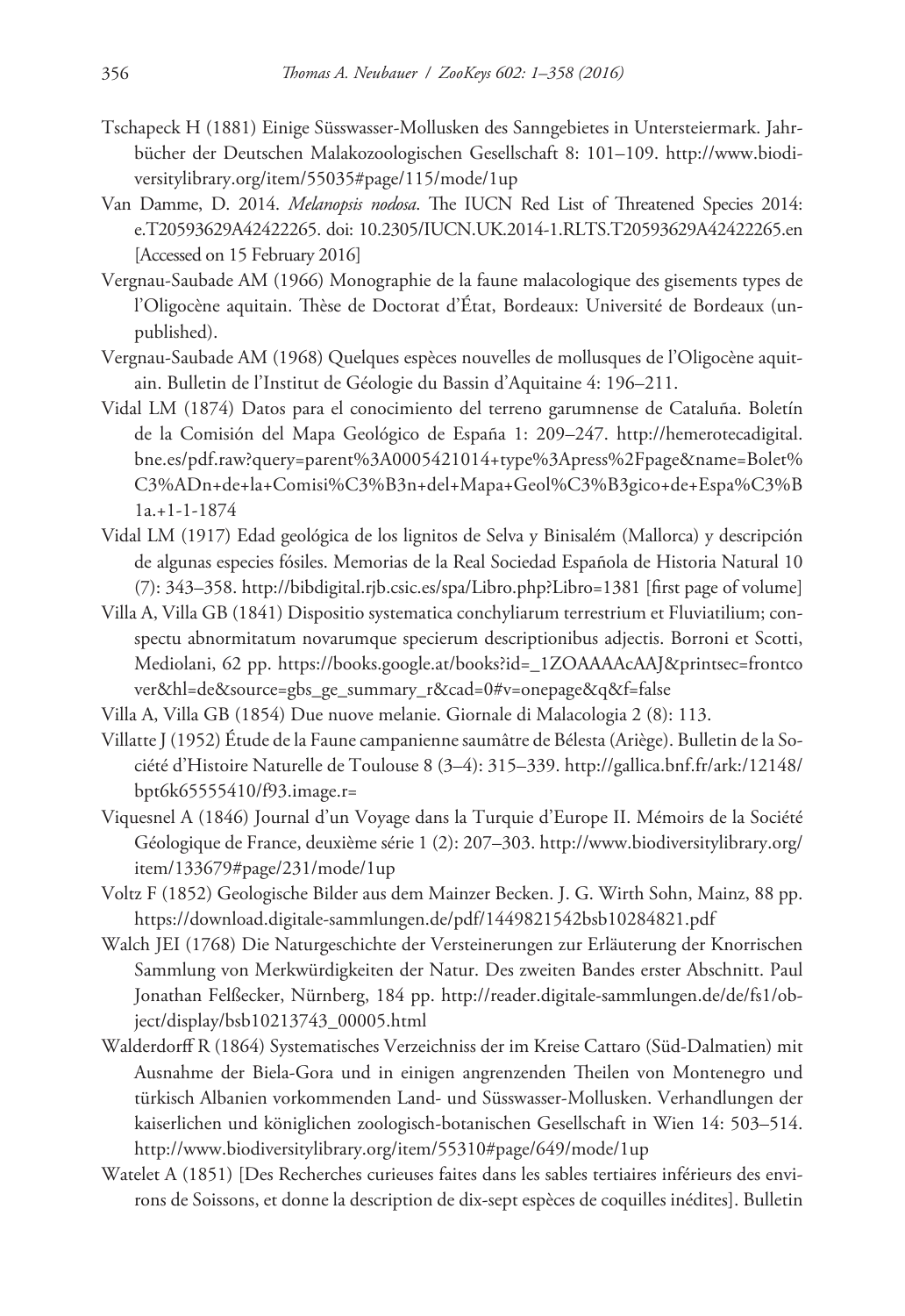de la Société archéologique, historique et scientifique de Soissons 5: 113–126. http://gallica.bnf.fr/ark:/12148/bpt6k4539913/f110.item

- Watelet A (1853) [Second mémoire sur les fossiles inédites du Soissonnais]. Bulletin de la Société archéologique, historique et scientifique de Soissons 7: 12–23. http://gallica.bnf.fr/ ark:/12148/bpt6k453993v/f11.image
- Welter-Schultes FW (2012) European non-marine molluscs, a guide for species identification. Planet Poster Editions, Göttingen, 679 pp.
- Wenz W (1919a) Zur Nomenklatur tertiärer Land- und Süßwassergastropoden. I. Nachrichtsblatt der Deutschen Malakozoologischen Gesellschaft 51 (2): 68–76. http://www.biodiversitylibrary.org/item/110094#page/82/mode/1up
- Wenz W (1919b) Zur Nomenklatur tertiärer Land- und Süßwassergastropoden. II. Senckenbergiana 1: 63–67. http://www.biodiversitylibrary.org/item/95236#page/75/mode/1up
- Wenz W (1929) Fossilium Catalogus I: Animalia. Gastropoda extramarina tertiaria. W. Junk, Berlin, vol. IX: pp. 2503–2886.
- Wenz W (1928a) Zur Nomenklatur tertiärer Land- und Süßwassergastropoden. VIII. Senckenbergiana 10: 119–120.
- Wenz W (1928b) Zur Nomenklatur tertiärer Land- und Süßwassergastropoden. IX. Senckenbergiana 10: 219–220.
- Wenz W (1930) Zur Nomenklatur tertiärer Land- und Süßwassergastropoden. XI. Senckenbergiana 12: 64–66.
- Wenz W (1938–1944) Gastropoda. Teil 1: Allgemeiner Teil und Prosobranchia. In: Schindewolf OH (Ed.) Handbuch der Paläozoologie, Band 6. Verlag Gebrüder Bornträger, Berlin, 1–240 pp. (March 1938), 241–480 pp. (October 1938), 481–720 pp. (July 1939), 721–960 pp. (August 1940), 961–1200 pp. (October 1941), 1201–1506 pp. (October 1943), i–xii, 1507–1639 pp. (November 1944).
- Westerlund CA (1886) Fauna der in der paläarctischen Region (Europa, Kaukasien, Sibirien, Turan, Persien, Kurdistan, Armenien, Mesopotamien, Kleinasien, Syrien, Arabien, Egypten, Tripolis, Tunesien, Algerien und Marocco) lebenden Binnenconchylien. VI. Fam. Ampullariidae, Paludinidae, Hydrobiidae, Melaniidae, Valvatidae & Neritidae. Håkan Ohlsson, Lund, 156 + 13 pp. http://www.biodiversitylibrary.org/item/41051#page/161/ mode/1up
- Westerlund CA (1892) Spicilegium Malacologicum. Neue Binnen-Conchylien in der paläarktischen Region. III. Nachrichtsblatt der Deutschen Malakozoologischen Gesellschaft 24 (11/12): 185–201. http://www.biodiversitylibrary.org/item/53278#page/1047/mode/1up
- Westerlund CA (1898) Novum specilegium malacologicum. Neue Binnenconchylien aus der paläarktischen Region. Ezhegodnik, Zoologicheskago Muzeya Imperatorskoi Akademii Nauk 3 (2): 155–183. http://www.biodiversitylibrary.org/item/35243#page/261/ mode/1up
- White CA (1883) New molluscan forms from the Laramie and Green River groups, with discussion of some associated forms heretofore known. Proceedings of the United States National Museum 5: 94–99. doi: 10.5479/si.00963801.5-266.94
- Willmann R (1980) Die neogenen Süßwassergastropoden von Chersonisos (Kreta). Neues Jahrbuch für Geologie und Paläontologie, Abhandlungen 159 (2): 273–295.